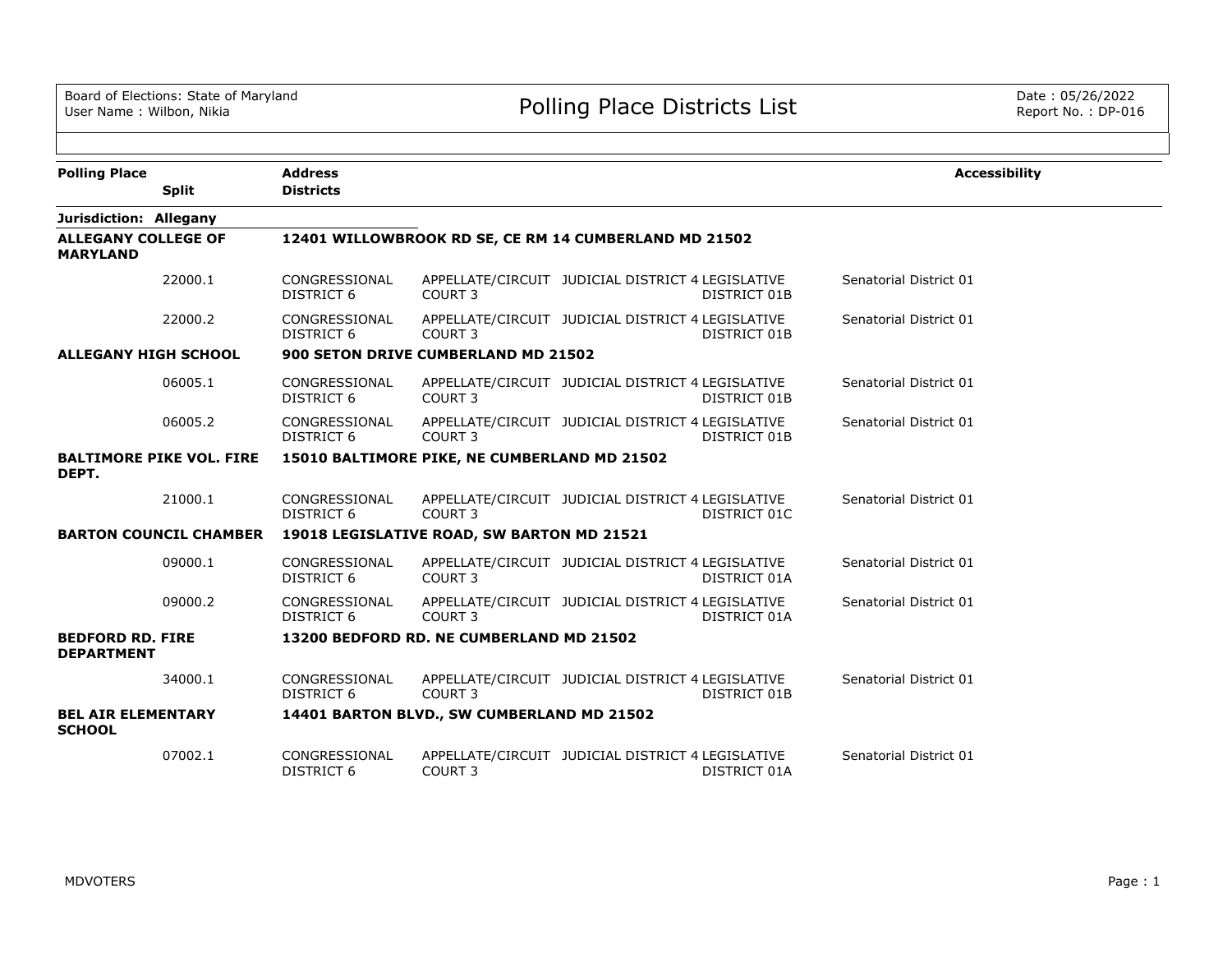| <b>Polling Place</b>                                               |                               | <b>Address</b>                     |                                                               |                                                   |              | <b>Accessibility</b>   |
|--------------------------------------------------------------------|-------------------------------|------------------------------------|---------------------------------------------------------------|---------------------------------------------------|--------------|------------------------|
|                                                                    | <b>Split</b>                  | <b>Districts</b>                   |                                                               |                                                   |              |                        |
| <b>BOWLING GREEN</b><br><b>VOLUNTEER FIRE</b><br><b>DEPARTMENT</b> |                               |                                    | 12420 MCMULLEN HWY SW CUMBERLAND MD 21502                     |                                                   |              |                        |
|                                                                    | 06006.1                       | CONGRESSIONAL<br><b>DISTRICT 6</b> | COURT <sub>3</sub>                                            | APPELLATE/CIRCUIT JUDICIAL DISTRICT 4 LEGISLATIVE | DISTRICT 01B | Senatorial District 01 |
| <b>HALL</b>                                                        | <b>BOWMANS ADDITION FIRE</b>  |                                    | 11710 BOARDWALK AVENUE, NE CUMBERLAND MD 21502                |                                                   |              |                        |
|                                                                    | 05006.1                       | CONGRESSIONAL<br><b>DISTRICT 6</b> | COURT 3                                                       | APPELLATE/CIRCUIT JUDICIAL DISTRICT 4 LEGISLATIVE | DISTRICT 01B | Senatorial District 01 |
|                                                                    | <b>BRADDOCK MIDDLE SCHOOL</b> |                                    | 909 HOLLAND STREET CUMBERLAND MD 21502                        |                                                   |              |                        |
|                                                                    | 05004.1                       | CONGRESSIONAL<br>DISTRICT 6        | COURT 3                                                       | APPELLATE/CIRCUIT JUDICIAL DISTRICT 4 LEGISLATIVE | DISTRICT 01B | Senatorial District 01 |
|                                                                    | 05004.2                       | CONGRESSIONAL<br>DISTRICT 6        | COURT <sub>3</sub>                                            | APPELLATE/CIRCUIT JUDICIAL DISTRICT 4 LEGISLATIVE | DISTRICT 01B | Senatorial District 01 |
|                                                                    | <b>CHRIST LUTHERAN CHURCH</b> | 1222 VOCKE RD LAVALE MD 21502      |                                                               |                                                   |              |                        |
|                                                                    | 29003.1                       | CONGRESSIONAL<br>DISTRICT 6        | COURT <sub>3</sub>                                            | APPELLATE/CIRCUIT JUDICIAL DISTRICT 4 LEGISLATIVE | DISTRICT 01B | Senatorial District 01 |
| <b>SCHOOL</b>                                                      | <b>CRESAPTOWN ELEMENTARY</b>  |                                    | 13202 SIXTH AVENUE, SW CRESAPTOWN MD 21502                    |                                                   |              |                        |
|                                                                    | 07001.1                       | CONGRESSIONAL<br>DISTRICT 6        | COURT <sub>3</sub>                                            | APPELLATE/CIRCUIT JUDICIAL DISTRICT 4 LEGISLATIVE | DISTRICT 01B | Senatorial District 01 |
| <b>DANVILLE COMMUNITY</b><br><b>CHURCH</b>                         |                               |                                    | 18800 MIDDLE RIDGE ROAD, SW RAWLINGS MD 21557                 |                                                   |              |                        |
|                                                                    | 31000.1                       | CONGRESSIONAL<br><b>DISTRICT 6</b> | COURT <sub>3</sub>                                            | APPELLATE/CIRCUIT JUDICIAL DISTRICT 4 LEGISLATIVE | DISTRICT 01A | Senatorial District 01 |
| <b>SERVICES</b>                                                    |                               |                                    | DEPARTMENT OF EMERGENCY 11400 PPG ROAD SE CUMBERLAND MD 21502 |                                                   |              |                        |
|                                                                    | 16001.1                       | CONGRESSIONAL<br>DISTRICT 6        | COURT 3                                                       | APPELLATE/CIRCUIT JUDICIAL DISTRICT 4 LEGISLATIVE | DISTRICT 01C | Senatorial District 01 |
|                                                                    | 16002.1                       | CONGRESSIONAL<br>DISTRICT 6        | COURT <sub>3</sub>                                            | APPELLATE/CIRCUIT JUDICIAL DISTRICT 4 LEGISLATIVE | DISTRICT 01B | Senatorial District 01 |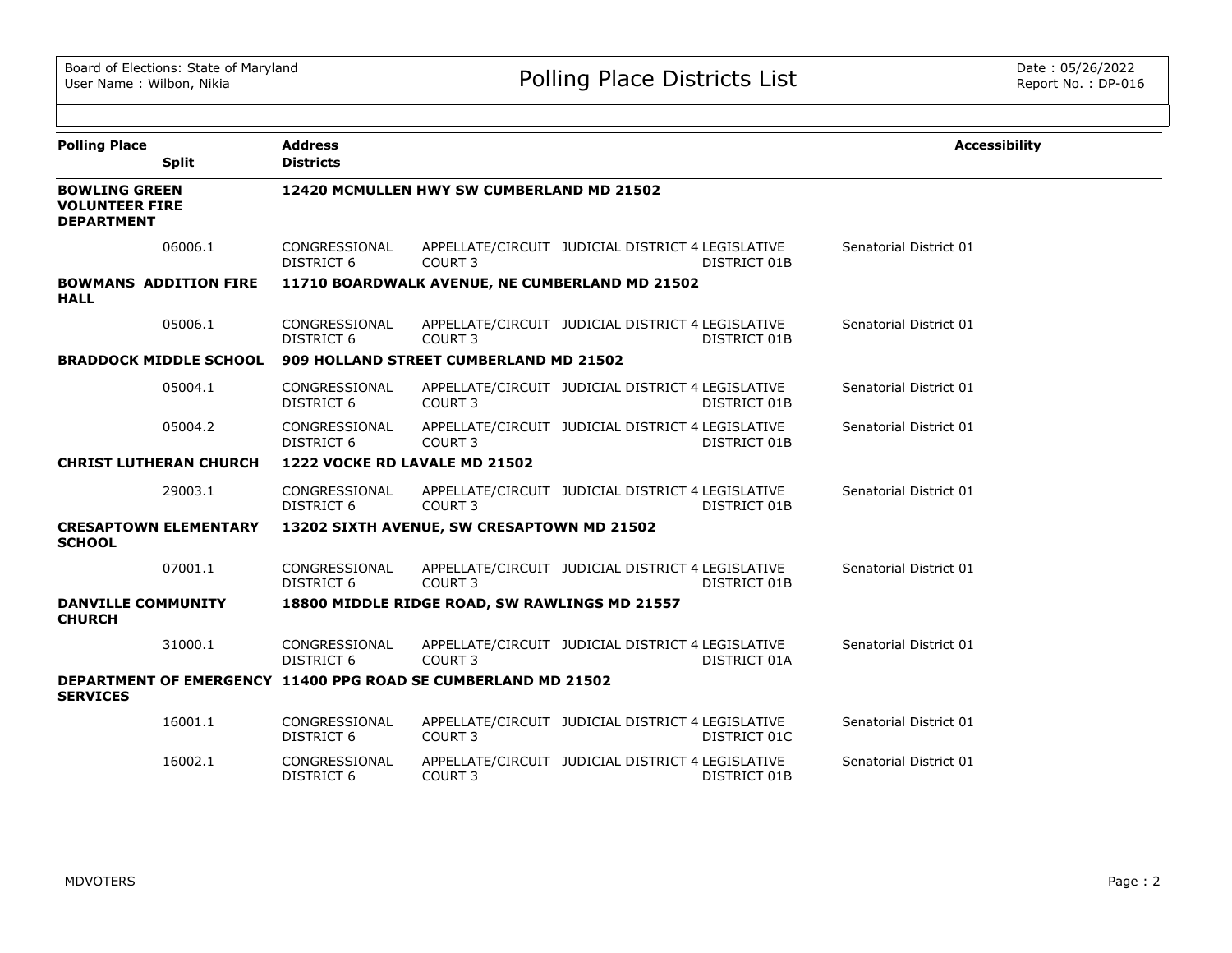| <b>Polling Place</b>                                  |                                 | <b>Address</b>                                                    |                                                                         |              | <b>Accessibility</b>   |
|-------------------------------------------------------|---------------------------------|-------------------------------------------------------------------|-------------------------------------------------------------------------|--------------|------------------------|
|                                                       | <b>Split</b>                    | <b>Districts</b>                                                  |                                                                         |              |                        |
| <b>ECKHART SCHOOL</b>                                 |                                 |                                                                   | 17000 NATIONAL HIGHWAY, SW ECKHART MD 21528                             |              |                        |
|                                                       | 24000.1                         | CONGRESSIONAL<br><b>DISTRICT 6</b>                                | APPELLATE/CIRCUIT JUDICIAL DISTRICT 4 LEGISLATIVE<br>COURT 3            | DISTRICT 01B | Senatorial District 01 |
|                                                       | 24000.2                         | CONGRESSIONAL<br><b>DISTRICT 6</b>                                | APPELLATE/CIRCUIT JUDICIAL DISTRICT 4 LEGISLATIVE<br>COURT <sub>3</sub> | DISTRICT 01B | Senatorial District 01 |
| <b>DEPARTMENT</b>                                     | <b>ELLERSLIE VOLUNTEER FIRE</b> |                                                                   | 14200 ELLERSLIE ROAD NW ELLERSLIE MD 21529                              |              |                        |
|                                                       | 20000.1                         | CONGRESSIONAL<br><b>DISTRICT 6</b>                                | APPELLATE/CIRCUIT JUDICIAL DISTRICT 4 LEGISLATIVE<br>COURT <sub>3</sub> | DISTRICT 01B | Senatorial District 01 |
| <b>EMMANUEL BETHEL U.M.</b><br><b>CHURCH</b>          |                                 |                                                                   | 24 HUMBIRD STREET CUMBERLAND MD 21502                                   |              |                        |
|                                                       | 04005.2                         | CONGRESSIONAL<br>DISTRICT 6                                       | APPELLATE/CIRCUIT JUDICIAL DISTRICT 4 LEGISLATIVE<br>COURT <sub>3</sub> | DISTRICT 01B | Senatorial District 01 |
| <b>EMMANUEL EPISCOPAL</b><br><b>PARISH HALL</b>       |                                 |                                                                   | <b>16 WASHINGTON STREET CUMBERLAND MD 21502</b>                         |              |                        |
|                                                       | 06001.2                         | CONGRESSIONAL<br>DISTRICT 6                                       | APPELLATE/CIRCUIT JUDICIAL DISTRICT 4 LEGISLATIVE<br>COURT 3            | DISTRICT 01B | Senatorial District 01 |
| <b>FLINTSTONE VOLUNTEER</b><br><b>FIRE DEPARTMENT</b> |                                 |                                                                   | 21701 FLINTSTONE DRIVE NE FLINTSTONE MD 21530                           |              |                        |
|                                                       | 03000.1                         | CONGRESSIONAL<br>DISTRICT 6                                       | APPELLATE/CIRCUIT JUDICIAL DISTRICT 4 LEGISLATIVE<br>COURT 3            | DISTRICT 01C | Senatorial District 01 |
| FORT HILL HIGH SCHOOL                                 |                                 |                                                                   | 500 GREENWAY AVENUE CUMBERLAND MD 21502                                 |              |                        |
|                                                       | 04004.1                         | CONGRESSIONAL<br><b>DISTRICT 6</b>                                | APPELLATE/CIRCUIT JUDICIAL DISTRICT 4 LEGISLATIVE<br>COURT <sub>3</sub> | DISTRICT 01B | Senatorial District 01 |
|                                                       | 04004.2                         | CONGRESSIONAL<br><b>DISTRICT 6</b>                                | APPELLATE/CIRCUIT JUDICIAL DISTRICT 4 LEGISLATIVE<br>COURT <sub>3</sub> | DISTRICT 01B | Senatorial District 01 |
|                                                       |                                 | <b>FROST ELEMENTARY SCHOOL 260 SHAW STREET FROSTBURG MD 21532</b> |                                                                         |              |                        |
|                                                       | 11000.1                         | CONGRESSIONAL<br>DISTRICT 6                                       | APPELLATE/CIRCUIT JUDICIAL DISTRICT 4 LEGISLATIVE<br>COURT <sub>3</sub> | DISTRICT 01B | Senatorial District 01 |
|                                                       | 11000.2                         | CONGRESSIONAL<br>DISTRICT 6                                       | APPELLATE/CIRCUIT JUDICIAL DISTRICT 4 LEGISLATIVE<br>COURT <sub>3</sub> | DISTRICT 01B | Senatorial District 01 |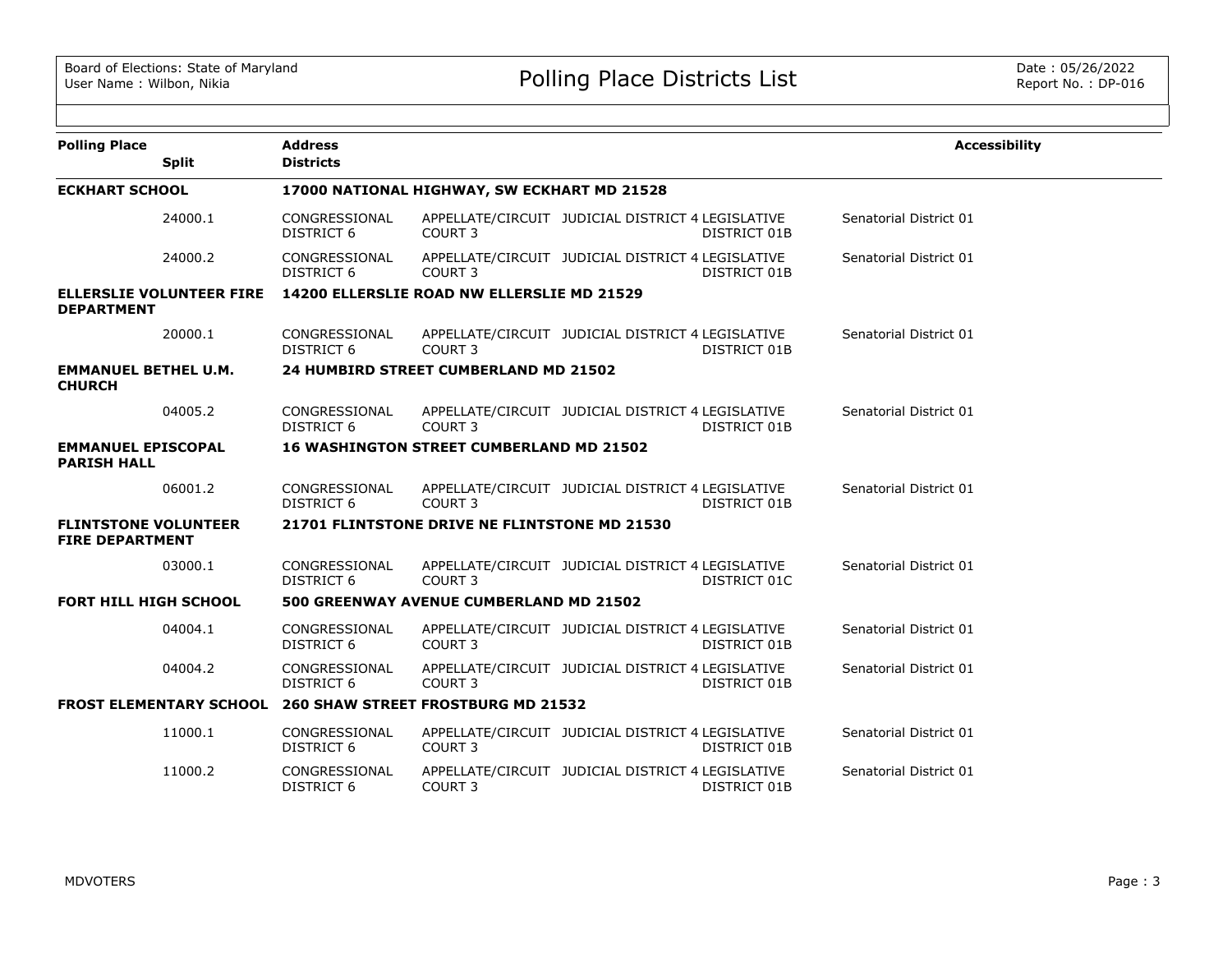| <b>Polling Place</b><br><b>Split</b>             | <b>Address</b><br><b>Districts</b> |                                                   |                                                   |              | <b>Accessibility</b>   |
|--------------------------------------------------|------------------------------------|---------------------------------------------------|---------------------------------------------------|--------------|------------------------|
|                                                  |                                    |                                                   |                                                   |              |                        |
| <b>FROSTBURG COMMUNITY</b><br><b>CENTER</b>      |                                    | 27 WATER STREET FROSTBURG MD 21532                |                                                   |              |                        |
| 26000.1                                          | CONGRESSIONAL<br><b>DISTRICT 6</b> | COURT <sub>3</sub>                                | APPELLATE/CIRCUIT JUDICIAL DISTRICT 4 LEGISLATIVE | DISTRICT 01A | Senatorial District 01 |
| 26000.2                                          | CONGRESSIONAL<br>DISTRICT 6        | <b>COURT 3</b>                                    | APPELLATE/CIRCUIT JUDICIAL DISTRICT 4 LEGISLATIVE | DISTRICT 01A | Senatorial District 01 |
| <b>LAVALE VOL. FIRE DEPART</b><br>#1             |                                    | 421 NATIONAL HIGHWAY LAVALE MD 21502              |                                                   |              |                        |
| 29001.1                                          | CONGRESSIONAL<br><b>DISTRICT 6</b> | COURT 3                                           | APPELLATE/CIRCUIT JUDICIAL DISTRICT 4 LEGISLATIVE | DISTRICT 01B | Senatorial District 01 |
| <b>LIVING STONE CHURCH OF</b><br><b>BRETHREN</b> |                                    | 114 NORTH CEDAR STREET CUMBERLAND MD 21502        |                                                   |              |                        |
| 04002.2                                          | CONGRESSIONAL<br><b>DISTRICT 6</b> | COURT <sub>3</sub>                                | APPELLATE/CIRCUIT JUDICIAL DISTRICT 4 LEGISLATIVE | DISTRICT 01B | Senatorial District 01 |
| <b>MIDLAND FIRE HALL</b>                         |                                    | 14823 BROADWAY AVE SW MIDLAND MD 21532            |                                                   |              |                        |
| 18000.1                                          | CONGRESSIONAL<br>DISTRICT 6        | COURT <sub>3</sub>                                | APPELLATE/CIRCUIT JUDICIAL DISTRICT 4 LEGISLATIVE | DISTRICT 01B | Senatorial District 01 |
| 18000.2                                          | CONGRESSIONAL<br>DISTRICT 6        | COURT <sub>3</sub>                                | APPELLATE/CIRCUIT JUDICIAL DISTRICT 4 LEGISLATIVE | DISTRICT 01B | Senatorial District 01 |
| <b>MOUNTAIN RIDGE HIGH</b><br><b>SCHOOL GYM</b>  |                                    | 100 DR. NANCY S. GRASMICK LANE FROSTBURG MD 21532 |                                                   |              |                        |
| 12000.1                                          | CONGRESSIONAL<br>DISTRICT 6        | COURT 3                                           | APPELLATE/CIRCUIT JUDICIAL DISTRICT 4 LEGISLATIVE | DISTRICT 01B | Senatorial District 01 |
| 12000.2                                          | CONGRESSIONAL<br><b>DISTRICT 6</b> | COURT <sub>3</sub>                                | APPELLATE/CIRCUIT JUDICIAL DISTRICT 4 LEGISLATIVE | DISTRICT 01B | Senatorial District 01 |
| <b>MT. SAVAGE SCHOOL</b>                         |                                    | 13201 NEW SCHOOL ROAD, NW MT. SAVAGE MD 21545     |                                                   |              |                        |
| 13000.1                                          | CONGRESSIONAL<br>DISTRICT 6        | COURT <sub>3</sub>                                | APPELLATE/CIRCUIT JUDICIAL DISTRICT 4 LEGISLATIVE | DISTRICT 01B | Senatorial District 01 |
| <b>OLDTOWN VOLUNTEER FIRE</b><br>DEPT.           |                                    | 18712 OLDTOWN ROAD SE OLDTOWN MD 21555            |                                                   |              |                        |
| 02000.1                                          | CONGRESSIONAL<br><b>DISTRICT 6</b> | COURT <sub>3</sub>                                | APPELLATE/CIRCUIT JUDICIAL DISTRICT 4 LEGISLATIVE | DISTRICT 01C | Senatorial District 01 |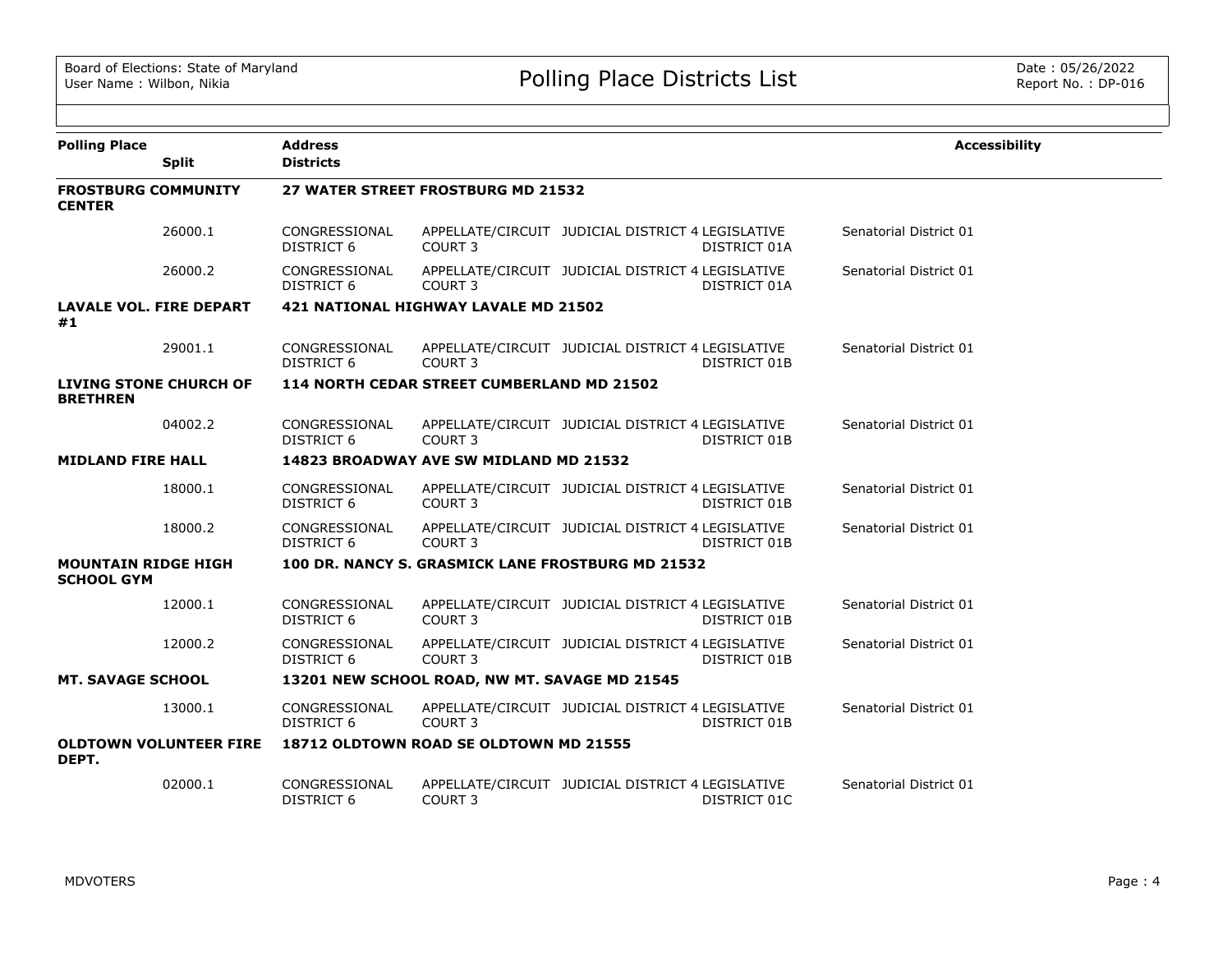| <b>Polling Place</b>                                         | <b>Address</b><br><b>Districts</b> |                                                  |                                                                          | <b>Accessibility</b>   |
|--------------------------------------------------------------|------------------------------------|--------------------------------------------------|--------------------------------------------------------------------------|------------------------|
| <b>Split</b>                                                 |                                    |                                                  |                                                                          |                        |
| <b>ORLEANS VOLUNTEER FIRE</b><br>DEPT.                       |                                    | 12210 ORLEANS ROAD, NE LITTLE ORLEANS MD 21766   |                                                                          | <b>Not Accessible</b>  |
| 01000.1                                                      | CONGRESSIONAL<br>DISTRICT 6        | COURT 3                                          | APPELLATE/CIRCUIT JUDICIAL DISTRICT 4 LEGISLATIVE<br>DISTRICT 01C        | Senatorial District 01 |
| <b>PARKSIDE ELEMENTARY</b><br><b>SCHOOL</b>                  |                                    | 50 PARKSIDE BLVD. LAVALE MD 21502                |                                                                          |                        |
| 29002.1                                                      | CONGRESSIONAL<br>DISTRICT 6        | COURT <sub>3</sub>                               | APPELLATE/CIRCUIT JUDICIAL DISTRICT 4 LEGISLATIVE<br>DISTRICT 01B        | Senatorial District 01 |
| <b>SOUTH PENN ELEMENTARY</b><br><b>SCHOOL</b>                |                                    | 500 EAST SECOND STREET CUMBERLAND MD 21502       |                                                                          |                        |
| 04003.2                                                      | CONGRESSIONAL<br><b>DISTRICT 6</b> | COURT <sub>3</sub>                               | APPELLATE/CIRCUIT JUDICIAL DISTRICT 4 LEGISLATIVE<br><b>DISTRICT 01B</b> | Senatorial District 01 |
| <b>ST. LUKES LUTHERAN</b><br><b>CHURCH</b>                   |                                    | <b>1601 FREDERICK STREET CUMBERLAND MD 21502</b> |                                                                          |                        |
| 23000.1                                                      | CONGRESSIONAL<br>DISTRICT 6        | COURT 3                                          | APPELLATE/CIRCUIT JUDICIAL DISTRICT 4 LEGISLATIVE<br>DISTRICT 01B        | Senatorial District 01 |
| 23000.2                                                      | CONGRESSIONAL<br><b>DISTRICT 6</b> | COURT <sub>3</sub>                               | APPELLATE/CIRCUIT JUDICIAL DISTRICT 4 LEGISLATIVE<br>DISTRICT 01B        | Senatorial District 01 |
| <b>TRINITY LUTHERAN CHURCH</b>                               |                                    | 326 N CENTRE ST CUMBERLAND MD 21502              |                                                                          |                        |
| 14000.2                                                      | CONGRESSIONAL<br><b>DISTRICT 6</b> | COURT <sub>3</sub>                               | APPELLATE/CIRCUIT JUDICIAL DISTRICT 4 LEGISLATIVE<br><b>DISTRICT 01B</b> | Senatorial District 01 |
| <b>WASHINGTON MIDDLE</b><br><b>SCHOOL</b>                    |                                    | 200 N MASSACHUSETTS AVE CUMBERLAND MD 21502      |                                                                          |                        |
| 04008.2                                                      | CONGRESSIONAL<br>DISTRICT 6        | COURT <sub>3</sub>                               | APPELLATE/CIRCUIT JUDICIAL DISTRICT 4 LEGISLATIVE<br>DISTRICT 01B        | Senatorial District 01 |
| <b>WEST SIDE ELEMENTARY</b><br><b>SCHOOL (MAIN ENTRANCE)</b> |                                    | <b>425 PACA STREET CUMBERLAND MD 21502</b>       |                                                                          |                        |
| 06003.2                                                      | CONGRESSIONAL<br><b>DISTRICT 6</b> | COURT <sub>3</sub>                               | APPELLATE/CIRCUIT JUDICIAL DISTRICT 4 LEGISLATIVE<br>DISTRICT 01B        | Senatorial District 01 |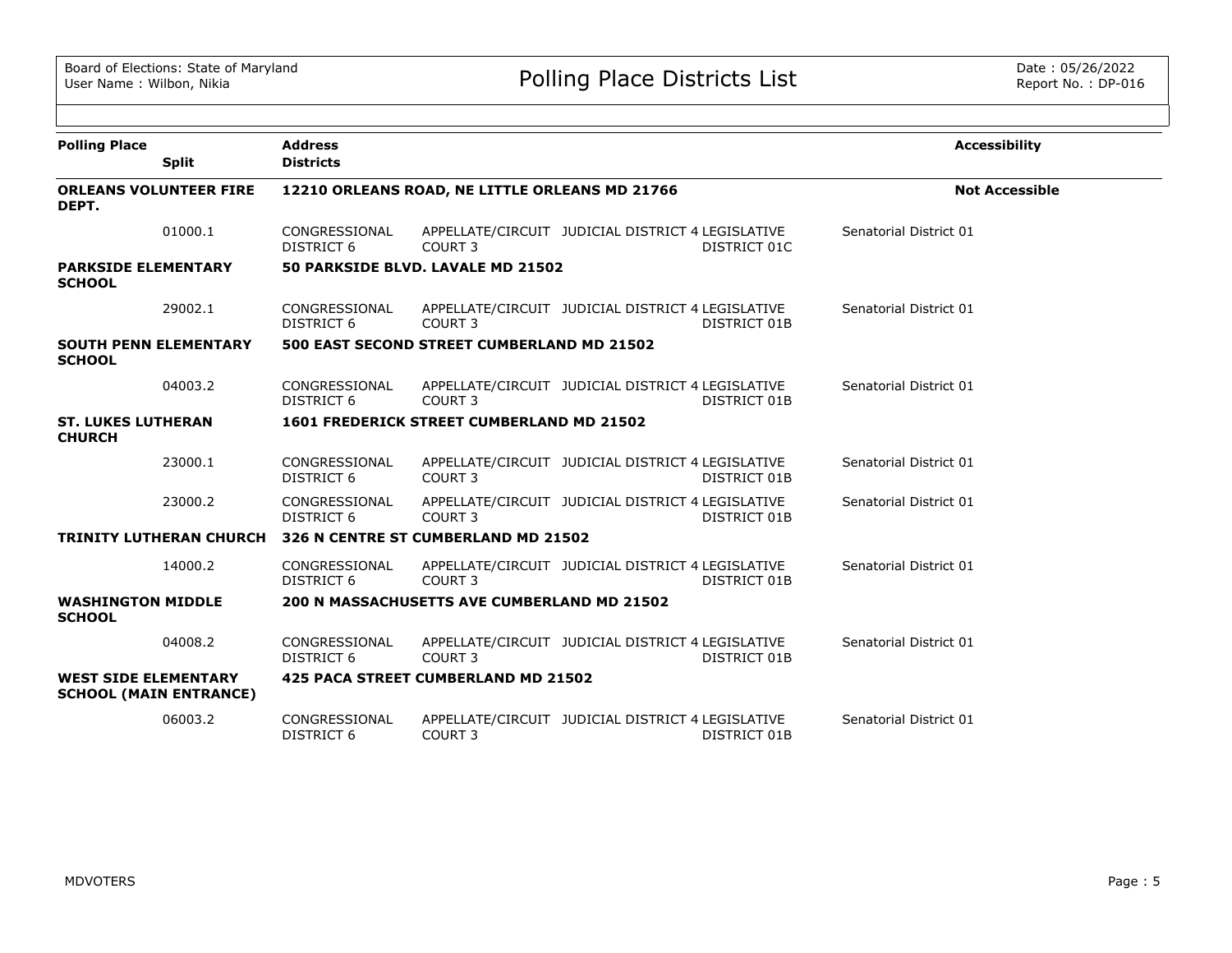| <b>Polling Place</b>                      |                              | <b>Address</b>              |                                                        |                                                   |              | <b>Accessibility</b>   |
|-------------------------------------------|------------------------------|-----------------------------|--------------------------------------------------------|---------------------------------------------------|--------------|------------------------|
|                                           | <b>Split</b>                 | <b>Districts</b>            |                                                        |                                                   |              |                        |
| <b>WESTERNPORT ELEM.</b><br><b>SCHOOL</b> |                              |                             | 172 CHURCH STREET WESTERNPORT MD 21562                 |                                                   |              |                        |
|                                           | 08000.1                      | CONGRESSIONAL<br>DISTRICT 6 | COURT 3                                                | APPELLATE/CIRCUIT JUDICIAL DISTRICT 4 LEGISLATIVE | DISTRICT 01A | Senatorial District 01 |
|                                           | 08000.2                      | CONGRESSIONAL<br>DISTRICT 6 | COURT 3                                                | APPELLATE/CIRCUIT JUDICIAL DISTRICT 4 LEGISLATIVE | DISTRICT 01A | Senatorial District 01 |
|                                           | 08000.3                      | CONGRESSIONAL<br>DISTRICT 6 | COURT 3                                                | APPELLATE/CIRCUIT JUDICIAL DISTRICT 4 LEGISLATIVE | DISTRICT 01A | Senatorial District 01 |
| <b>GYM</b>                                | <b>WESTMAR MIDDLE SCHOOL</b> |                             | 16915 LOWER GEORGES CREEK ROAD, SW LONACONING MD 21539 |                                                   |              |                        |
|                                           | 10000.1                      | CONGRESSIONAL<br>DISTRICT 6 | COURT 3                                                | APPELLATE/CIRCUIT JUDICIAL DISTRICT 4 LEGISLATIVE | DISTRICT 01A | Senatorial District 01 |
|                                           | 10000.2                      | CONGRESSIONAL<br>DISTRICT 6 | COURT 3                                                | APPELLATE/CIRCUIT JUDICIAL DISTRICT 4 LEGISLATIVE | DISTRICT 01A | Senatorial District 01 |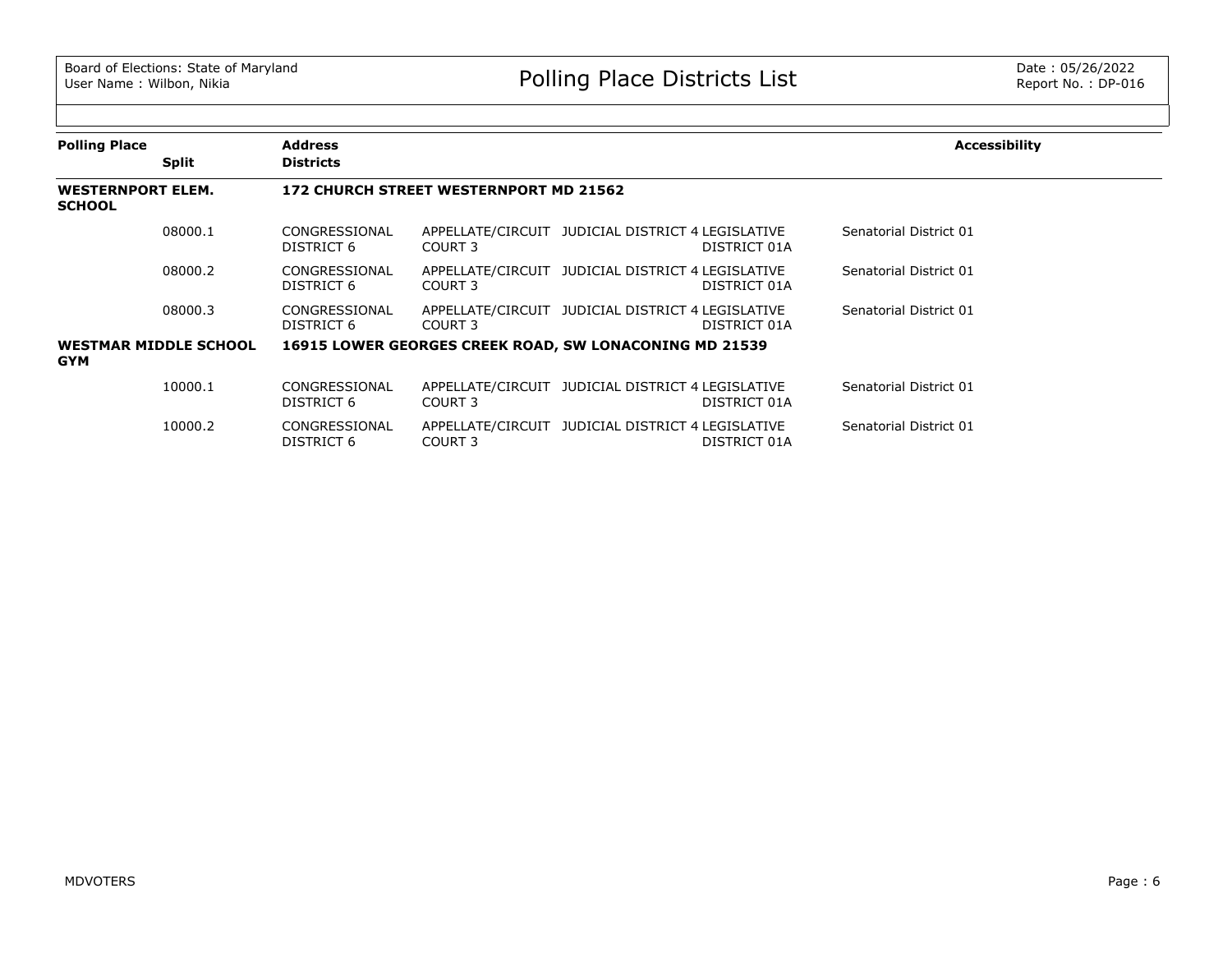| <b>Polling Place</b>           | <b>Address</b>                     |                                          |                                                   |              | <b>Accessibility</b>   |
|--------------------------------|------------------------------------|------------------------------------------|---------------------------------------------------|--------------|------------------------|
| <b>Split</b>                   | <b>Districts</b>                   |                                          |                                                   |              |                        |
| Jurisdiction: Anne Arundel     |                                    |                                          |                                                   |              |                        |
| AMERICAN LEGION POST<br>#141   |                                    | 1707 FOREST DRIVE ANNAPOLIS MD 21401     |                                                   |              |                        |
| 06004.1                        | CONGRESSIONAL<br>DISTRICT 3        | <b>COURT 5</b>                           | APPELLATE/CIRCUIT JUDICIAL DISTRICT 5 LEGISLATIVE | DISTRICT 30A | Senatorial District 30 |
| 06014.1                        | CONGRESSIONAL<br><b>DISTRICT 3</b> | <b>COURT 5</b>                           | APPELLATE/CIRCUIT JUDICIAL DISTRICT 5 LEGISLATIVE | DISTRICT 30A | Senatorial District 30 |
| <b>AMERICAN LEGION POST #7</b> |                                    | 1905 CROWNSVILLE ROAD ANNAPOLIS MD 21401 |                                                   |              |                        |
| 06020.1                        | CONGRESSIONAL<br><b>DISTRICT 3</b> | COURT 5                                  | APPELLATE/CIRCUIT JUDICIAL DISTRICT 5 LEGISLATIVE | DISTRICT 30A | Senatorial District 30 |
| 06028.1                        | CONGRESSIONAL<br><b>DISTRICT 3</b> | <b>COURT 5</b>                           | APPELLATE/CIRCUIT JUDICIAL DISTRICT 5 LEGISLATIVE | DISTRICT 33B | Senatorial District 33 |
| <b>ANNAPOLIS HS</b>            |                                    | 2700 RIVA ROAD ANNAPOLIS MD 21401        |                                                   |              |                        |
| 06010.1                        | CONGRESSIONAL<br><b>DISTRICT 3</b> | COURT <sub>5</sub>                       | APPELLATE/CIRCUIT JUDICIAL DISTRICT 5 LEGISLATIVE | DISTRICT 30A | Senatorial District 30 |
| 06019.1                        | CONGRESSIONAL<br>DISTRICT 3        | <b>COURT 5</b>                           | APPELLATE/CIRCUIT JUDICIAL DISTRICT 5 LEGISLATIVE | DISTRICT 30A | Senatorial District 30 |
| <b>ANNAPOLIS MS</b>            |                                    | 1399 FOREST DRIVE ANNAPOLIS MD 21403     |                                                   |              |                        |
| 06005.1                        | CONGRESSIONAL<br><b>DISTRICT 3</b> | COURT 5                                  | APPELLATE/CIRCUIT JUDICIAL DISTRICT 5 LEGISLATIVE | DISTRICT 30A | Senatorial District 30 |
| 06009.1                        | CONGRESSIONAL<br><b>DISTRICT 3</b> | COURT <sub>5</sub>                       | APPELLATE/CIRCUIT JUDICIAL DISTRICT 5 LEGISLATIVE | DISTRICT 30A | Senatorial District 30 |
| 06015.1                        | CONGRESSIONAL<br><b>DISTRICT 3</b> | <b>COURT 5</b>                           | APPELLATE/CIRCUIT JUDICIAL DISTRICT 5 LEGISLATIVE | DISTRICT 30A | Senatorial District 30 |
| <b>ARNOLD ES</b>               |                                    | 95 JOYCE LANE EAST ARNOLD MD 21012       |                                                   |              |                        |
| 05023.1                        | CONGRESSIONAL<br>DISTRICT 3        | COURT <sub>5</sub>                       | APPELLATE/CIRCUIT JUDICIAL DISTRICT 5 LEGISLATIVE | DISTRICT 30A | Senatorial District 30 |
| 05026.1                        | CONGRESSIONAL<br><b>DISTRICT 3</b> | COURT <sub>5</sub>                       | APPELLATE/CIRCUIT JUDICIAL DISTRICT 5 LEGISLATIVE | DISTRICT 30A | Senatorial District 30 |
| <b>ARNOLD SENIOR CENTER</b>    |                                    | 44 CHURCH ROAD ARNOLD MD 21012           |                                                   |              |                        |
| 05003.1                        | CONGRESSIONAL<br><b>DISTRICT 3</b> | COURT <sub>5</sub>                       | APPELLATE/CIRCUIT JUDICIAL DISTRICT 5 LEGISLATIVE | DISTRICT 33C | Senatorial District 33 |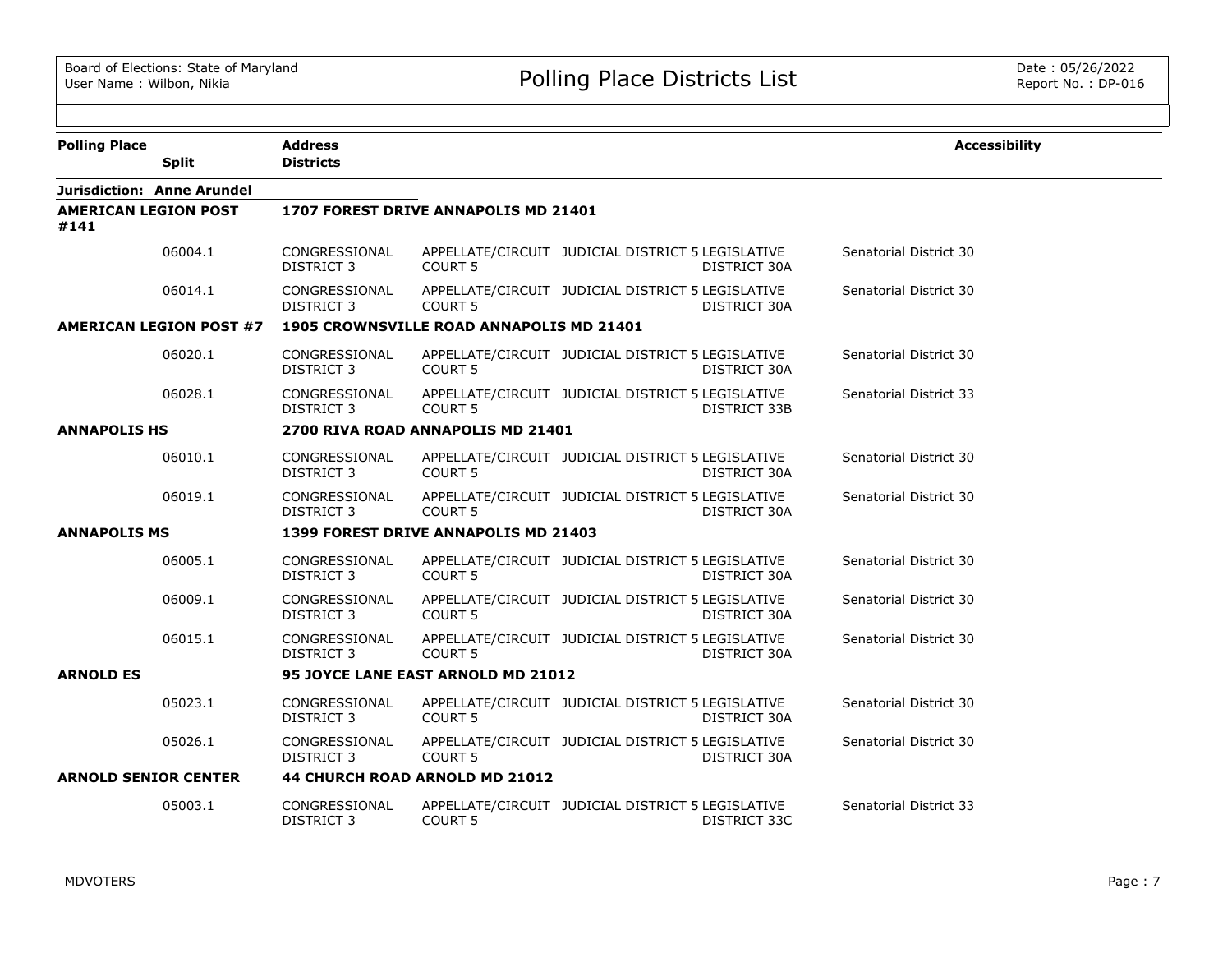| <b>Polling Place</b>                         | <b>Split</b> | <b>Address</b><br><b>Districts</b> |                                           |                                                   |                     | <b>Accessibility</b>   |
|----------------------------------------------|--------------|------------------------------------|-------------------------------------------|---------------------------------------------------|---------------------|------------------------|
| <b>ARUNDEL HS</b>                            |              |                                    | 1001 ANNAPOLIS ROAD GAMBRILLS MD 21054    |                                                   |                     |                        |
|                                              | 04003.1      | CONGRESSIONAL<br><b>DISTRICT 5</b> | <b>COURT 5</b>                            | APPELLATE/CIRCUIT JUDICIAL DISTRICT 5 LEGISLATIVE | <b>DISTRICT 33A</b> | Senatorial District 33 |
|                                              | 04023.1      | CONGRESSIONAL<br><b>DISTRICT 5</b> | <b>COURT 5</b>                            | APPELLATE/CIRCUIT JUDICIAL DISTRICT 5 LEGISLATIVE | DISTRICT 33A        | Senatorial District 33 |
|                                              | 05036.1      | CONGRESSIONAL<br><b>DISTRICT 5</b> | <b>COURT 5</b>                            | APPELLATE/CIRCUIT JUDICIAL DISTRICT 5 LEGISLATIVE | DISTRICT 33A        | Senatorial District 33 |
| <b>ARUNDEL MS</b>                            |              |                                    | 1179 HAMMOND LANE ODENTON MD 21113        |                                                   |                     |                        |
|                                              | 05022.1      | CONGRESSIONAL<br>DISTRICT 3        | <b>COURT 5</b>                            | APPELLATE/CIRCUIT JUDICIAL DISTRICT 5 LEGISLATIVE | DISTRICT 31         | Senatorial District 31 |
|                                              | 05030.1      | CONGRESSIONAL<br><b>DISTRICT 5</b> | <b>COURT 5</b>                            | APPELLATE/CIRCUIT JUDICIAL DISTRICT 5 LEGISLATIVE | DISTRICT 31         | Senatorial District 31 |
|                                              | 05037.1      | CONGRESSIONAL<br>DISTRICT 3        | <b>COURT 5</b>                            | APPELLATE/CIRCUIT JUDICIAL DISTRICT 5 LEGISLATIVE | DISTRICT 33A        | Senatorial District 33 |
| <b>ASBURY TOWN-NECK UMC</b>                  |              |                                    | 429 ASBURY DRIVE SEVERNA PARK MD 21146    |                                                   |                     |                        |
|                                              | 05034.1      | CONGRESSIONAL<br>DISTRICT 3        | <b>COURT 5</b>                            | APPELLATE/CIRCUIT JUDICIAL DISTRICT 5 LEGISLATIVE | DISTRICT 31         | Senatorial District 31 |
| <b>BATES MS</b>                              |              |                                    | 701 CHASE STREET ANNAPOLIS MD 21401       |                                                   |                     |                        |
|                                              | 06001.1      | CONGRESSIONAL<br>DISTRICT 3        | <b>COURT 5</b>                            | APPELLATE/CIRCUIT JUDICIAL DISTRICT 5 LEGISLATIVE | DISTRICT 30A        | Senatorial District 30 |
|                                              | 06001.2      | CONGRESSIONAL<br>DISTRICT 3        | <b>COURT 5</b>                            | APPELLATE/CIRCUIT JUDICIAL DISTRICT 5 LEGISLATIVE | DISTRICT 30A        | Senatorial District 30 |
| <b>BAY RIDGE CHRISTIAN</b><br><b>CHURCH</b>  |              |                                    | 1071 BAY RIDGE ROAD ANNAPOLIS MD 21403    |                                                   |                     |                        |
|                                              | 06030.1      | CONGRESSIONAL<br>DISTRICT 3        | <b>COURT 5</b>                            | APPELLATE/CIRCUIT JUDICIAL DISTRICT 5 LEGISLATIVE | DISTRICT 30A        | Senatorial District 30 |
|                                              | 06030.2      | CONGRESSIONAL<br>DISTRICT 3        | <b>COURT 5</b>                            | APPELLATE/CIRCUIT JUDICIAL DISTRICT 5 LEGISLATIVE | DISTRICT 30A        | Senatorial District 30 |
| <b>BAY RIDGE CIVIC</b><br><b>ASSOCIATION</b> |              |                                    | <b>80 E LAKE DRIVE ANNAPOLIS MD 21403</b> |                                                   |                     |                        |
|                                              | 06025.1      | CONGRESSIONAL<br><b>DISTRICT 3</b> | <b>COURT 5</b>                            | APPELLATE/CIRCUIT JUDICIAL DISTRICT 5 LEGISLATIVE | DISTRICT 30A        | Senatorial District 30 |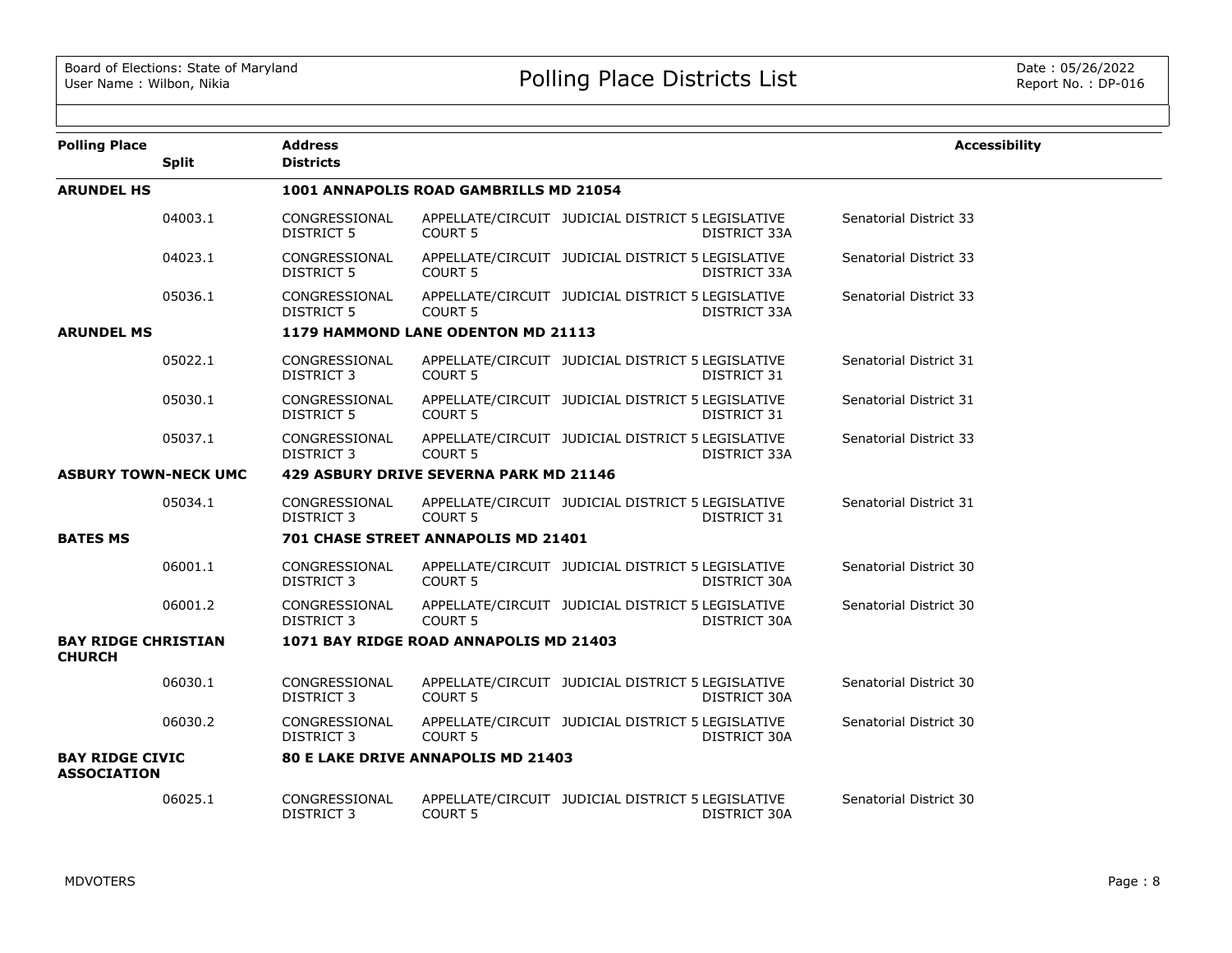| <b>Polling Place</b>         |              | <b>Address</b>                     |                                                |                                                   |              | <b>Accessibility</b>          |
|------------------------------|--------------|------------------------------------|------------------------------------------------|---------------------------------------------------|--------------|-------------------------------|
|                              | <b>Split</b> | <b>Districts</b>                   |                                                |                                                   |              |                               |
| <b>BELLE GROVE ES</b>        |              |                                    | 4502 BELLE GROVE ROAD BALTIMORE MD 21225       |                                                   |              |                               |
|                              | 01013.1      | CONGRESSIONAL<br><b>DISTRICT 3</b> | COURT <sub>5</sub>                             | APPELLATE/CIRCUIT JUDICIAL DISTRICT 5 LEGISLATIVE | DISTRICT 12B | Senatorial District 12        |
| <b>BELVEDERE ES</b>          |              |                                    | 360 BROADWATER ROAD ARNOLD MD 21012            |                                                   |              |                               |
|                              | 05004.1      | CONGRESSIONAL<br><b>DISTRICT 3</b> | <b>COURT 5</b>                                 | APPELLATE/CIRCUIT JUDICIAL DISTRICT 5 LEGISLATIVE | DISTRICT 33C | Senatorial District 33        |
| <b>BENFIELD ES</b>           |              |                                    | <b>365 LYNWOOD DRIVE SEVERNA PARK MD 21146</b> |                                                   |              |                               |
|                              | 05007.1      | CONGRESSIONAL<br>DISTRICT 3        | <b>COURT 5</b>                                 | APPELLATE/CIRCUIT JUDICIAL DISTRICT 5 LEGISLATIVE | DISTRICT 31  | Senatorial District 31        |
| <b>BODKIN ES</b>             |              |                                    | 8320 VENTNOR ROAD PASADENA MD 21122            |                                                   |              |                               |
|                              | 03011.1      | CONGRESSIONAL<br>DISTRICT 3        | <b>COURT 5</b>                                 | APPELLATE/CIRCUIT JUDICIAL DISTRICT 5 LEGISLATIVE | DISTRICT 31  | Senatorial District 31        |
| <b>BROADNECK ES</b>          |              |                                    | 470 SHORE ACRES ROAD ARNOLD MD 21012           |                                                   |              |                               |
|                              | 05013.1      | CONGRESSIONAL<br>DISTRICT 3        | <b>COURT 5</b>                                 | APPELLATE/CIRCUIT JUDICIAL DISTRICT 5 LEGISLATIVE | DISTRICT 33C | Senatorial District 33        |
| <b>BROADNECK HS</b>          |              |                                    | 1265 GREEN HOLLY DRIVE ANNAPOLIS MD 21409      |                                                   |              |                               |
|                              | 05018.1      | CONGRESSIONAL<br>DISTRICT 3        | <b>COURT 5</b>                                 | APPELLATE/CIRCUIT JUDICIAL DISTRICT 5 LEGISLATIVE | DISTRICT 33C | <b>Senatorial District 33</b> |
| <b>BROADNECK LIBRARY</b>     |              |                                    | 1275 GREEN HOLLY DRIVE ANNAPOLIS MD 21409      |                                                   |              |                               |
|                              | 05027.1      | CONGRESSIONAL<br><b>DISTRICT 3</b> | <b>COURT 5</b>                                 | APPELLATE/CIRCUIT JUDICIAL DISTRICT 5 LEGISLATIVE | DISTRICT 33C | Senatorial District 33        |
| <b>BROCK BRIDGE ES</b>       |              |                                    | <b>405 BROCK BRIDGE ROAD LAUREL MD 20724</b>   |                                                   |              |                               |
|                              | 04013.1      | CONGRESSIONAL<br>DISTRICT 5        | <b>COURT 5</b>                                 | APPELLATE/CIRCUIT JUDICIAL DISTRICT 5 LEGISLATIVE | DISTRICT 21  | Senatorial District 21        |
|                              | 04017.1      | CONGRESSIONAL<br><b>DISTRICT 5</b> | <b>COURT 5</b>                                 | APPELLATE/CIRCUIT JUDICIAL DISTRICT 5 LEGISLATIVE | DISTRICT 32  | Senatorial District 32        |
| <b>BROOKLYN PARK ES</b>      |              |                                    | 200 14TH AVENUE BALTIMORE MD 21225             |                                                   |              |                               |
|                              | 01015.1      | CONGRESSIONAL<br><b>DISTRICT 3</b> | <b>COURT 5</b>                                 | APPELLATE/CIRCUIT JUDICIAL DISTRICT 5 LEGISLATIVE | DISTRICT 12B | Senatorial District 12        |
| <b>BROOKLYN PARK LIBRARY</b> |              |                                    | 1 11TH AVENUE EAST BALTIMORE MD 21225          |                                                   |              |                               |
|                              | 01016.1      | CONGRESSIONAL<br>DISTRICT 3        | <b>COURT 5</b>                                 | APPELLATE/CIRCUIT JUDICIAL DISTRICT 5 LEGISLATIVE | DISTRICT 12B | Senatorial District 12        |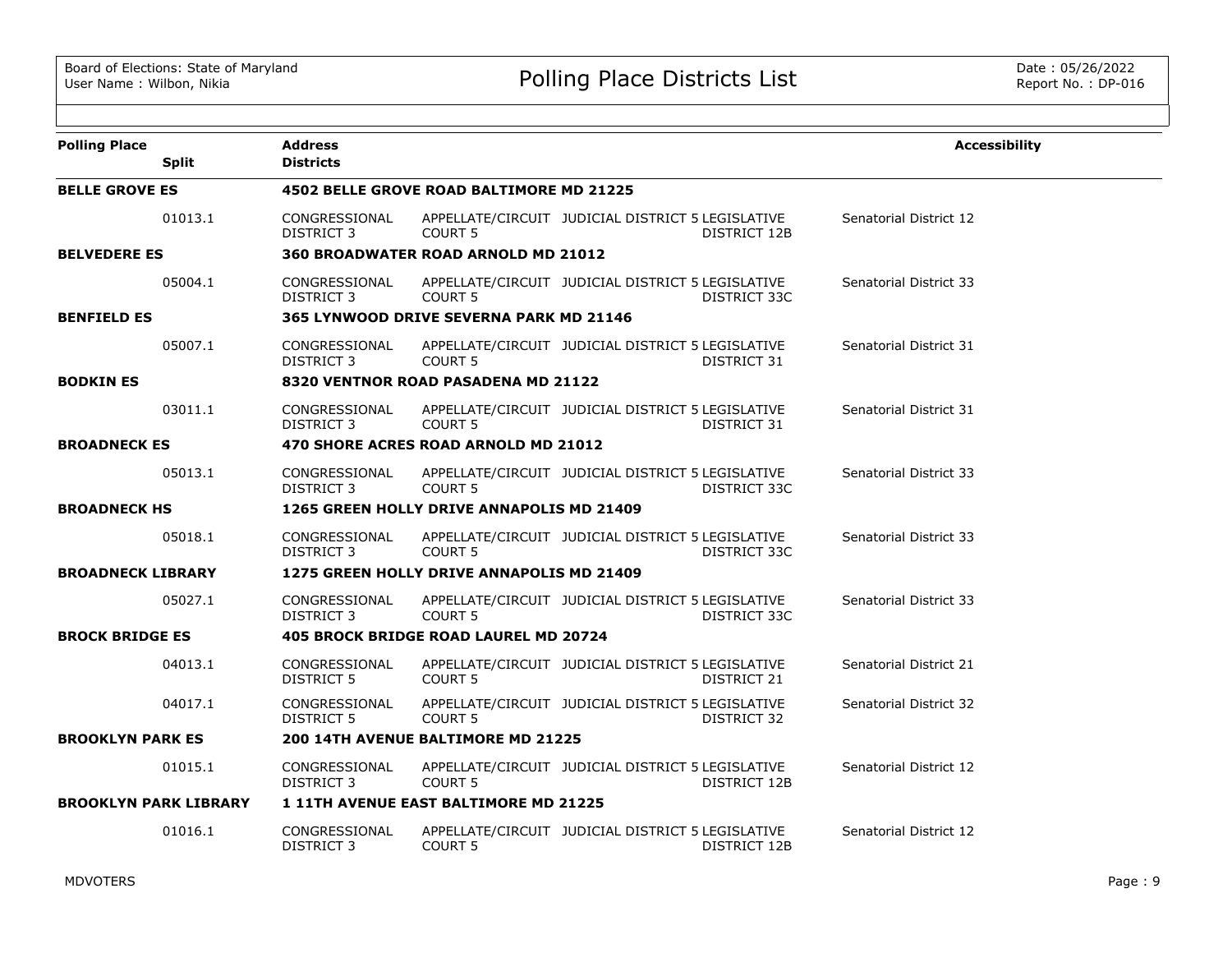| <b>Polling Place</b>                                | <b>Address</b>                     |                                                   |                                                   |                     | <b>Accessibility</b>   |
|-----------------------------------------------------|------------------------------------|---------------------------------------------------|---------------------------------------------------|---------------------|------------------------|
| <b>Split</b>                                        | <b>Districts</b>                   |                                                   |                                                   |                     |                        |
| <b>BROOKLYN PARK MS</b>                             |                                    | 200 HAMMONDS LANE BALTIMORE MD 21225              |                                                   |                     |                        |
| 01004.1                                             | CONGRESSIONAL<br><b>DISTRICT 3</b> | COURT <sub>5</sub>                                | APPELLATE/CIRCUIT JUDICIAL DISTRICT 5 LEGISLATIVE | DISTRICT 12B        | Senatorial District 12 |
| 01018.1                                             | CONGRESSIONAL<br><b>DISTRICT 3</b> | COURT <sub>5</sub>                                | APPELLATE/CIRCUIT JUDICIAL DISTRICT 5 LEGISLATIVE | DISTRICT 12B        | Senatorial District 12 |
| <b>CAPE ST. CLAIRE ES</b>                           |                                    | 931 BLUE RIDGE DRIVE ANNAPOLIS MD 21409           |                                                   |                     |                        |
| 05002.1                                             | CONGRESSIONAL<br>DISTRICT 3        | COURT <sub>5</sub>                                | APPELLATE/CIRCUIT JUDICIAL DISTRICT 5 LEGISLATIVE | DISTRICT 33C        | Senatorial District 33 |
| <b>CAPE ST. CLAIRE</b><br><b>IMPROVEMENT ASSOC.</b> |                                    | 1223 RIVER BAY ROAD ANNAPOLIS MD 21409            |                                                   |                     |                        |
| 05017.1                                             | CONGRESSIONAL<br>DISTRICT 3        | COURT <sub>5</sub>                                | APPELLATE/CIRCUIT JUDICIAL DISTRICT 5 LEGISLATIVE | DISTRICT 33C        | Senatorial District 33 |
| <b>CARVER STAFF</b><br><b>DEVELOPMENT CENTER</b>    |                                    | 2671 CARVER ROAD GAMBRILLS MD 21054               |                                                   |                     |                        |
| 07018.1                                             | CONGRESSIONAL<br>DISTRICT 5        | COURT <sub>5</sub>                                | APPELLATE/CIRCUIT JUDICIAL DISTRICT 5 LEGISLATIVE | DISTRICT 21         | Senatorial District 21 |
| <b>CENTRAL ES</b>                                   |                                    | <b>130 STEPNEYS LANE EDGEWATER MD 21037</b>       |                                                   |                     |                        |
| 07022.1                                             | CONGRESSIONAL<br><b>DISTRICT 5</b> | COURT <sub>5</sub>                                | APPELLATE/CIRCUIT JUDICIAL DISTRICT 5 LEGISLATIVE | DISTRICT 33B        | Senatorial District 33 |
| <b>CENTRAL MS</b>                                   |                                    | <b>221 CENTRAL AVENUE EAST EDGEWATER MD 21037</b> |                                                   |                     |                        |
| 07011.1                                             | CONGRESSIONAL<br><b>DISTRICT 5</b> | <b>COURT 5</b>                                    | APPELLATE/CIRCUIT JUDICIAL DISTRICT 5 LEGISLATIVE | <b>DISTRICT 30B</b> | Senatorial District 30 |
| <b>CHESAPEAKE BAY MS - B</b><br><b>SIDE</b>         |                                    | 4804 MOUNTAIN ROAD PASADENA MD 21122              |                                                   |                     |                        |
| 03010.1                                             | CONGRESSIONAL<br>DISTRICT 3        | COURT <sub>5</sub>                                | APPELLATE/CIRCUIT JUDICIAL DISTRICT 5 LEGISLATIVE | DISTRICT 31         | Senatorial District 31 |
| <b>CHESAPEAKE HS</b>                                |                                    | 4798 MOUNTAIN ROAD PASADENA MD 21122              |                                                   |                     |                        |
| 03015.1                                             | CONGRESSIONAL<br><b>DISTRICT 3</b> | <b>COURT 5</b>                                    | APPELLATE/CIRCUIT JUDICIAL DISTRICT 5 LEGISLATIVE | DISTRICT 31         | Senatorial District 31 |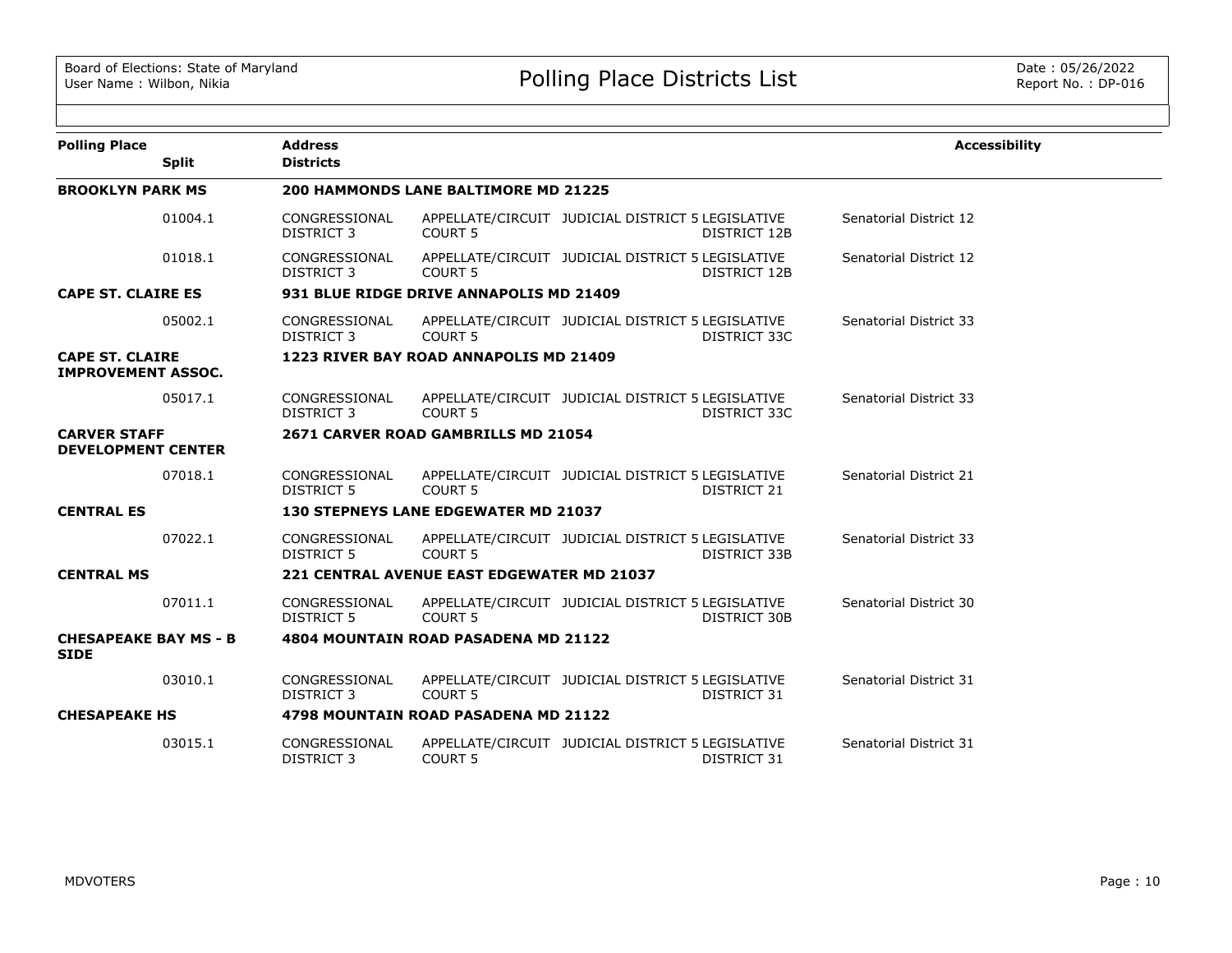| <b>Polling Place</b>      |              | <b>Address</b>                     |                                                                           |              | <b>Accessibility</b>          |
|---------------------------|--------------|------------------------------------|---------------------------------------------------------------------------|--------------|-------------------------------|
|                           | <b>Split</b> | <b>Districts</b>                   |                                                                           |              |                               |
| <b>CS</b>                 |              |                                    | <b>CHESAPEAKE SCIENCE POINT 7321 PARKWAY DRIVE SOUTH HANOVER MD 21076</b> |              |                               |
|                           | 01006.1      | CONGRESSIONAL<br>DISTRICT 3        | APPELLATE/CIRCUIT JUDICIAL DISTRICT 5 LEGISLATIVE<br><b>COURT 5</b>       | DISTRICT 32  | Senatorial District 32        |
|                           | 01021.1      | CONGRESSIONAL<br><b>DISTRICT 3</b> | APPELLATE/CIRCUIT JUDICIAL DISTRICT 5 LEGISLATIVE<br><b>COURT 5</b>       | DISTRICT 32  | Senatorial District 32        |
| <b>COMMUNITY UMC</b>      |              |                                    | 300 BROCK BRIDGE ROAD LAUREL MD 20724                                     |              |                               |
|                           | 04006.1      | CONGRESSIONAL<br><b>DISTRICT 5</b> | APPELLATE/CIRCUIT JUDICIAL DISTRICT 5 LEGISLATIVE<br><b>COURT 5</b>       | DISTRICT 32  | Senatorial District 32        |
| <b>CORKRAN MS</b>         |              |                                    | 7600 QUARTERFIELD ROAD GLEN BURNIE MD 21061                               |              |                               |
|                           | 02006.1      | CONGRESSIONAL<br>DISTRICT 3        | APPELLATE/CIRCUIT JUDICIAL DISTRICT 5 LEGISLATIVE<br><b>COURT 5</b>       | DISTRICT 32  | Senatorial District 32        |
|                           | 02016.1      | CONGRESSIONAL<br><b>DISTRICT 3</b> | APPELLATE/CIRCUIT JUDICIAL DISTRICT 5 LEGISLATIVE<br><b>COURT 5</b>       | DISTRICT 32  | Senatorial District 32        |
| <b>CROFTON ES</b>         |              |                                    | 1405 DUKE OF KENT DR CROFTON MD 21114                                     |              |                               |
|                           | 07015.1      | CONGRESSIONAL<br><b>DISTRICT 5</b> | APPELLATE/CIRCUIT JUDICIAL DISTRICT 5 LEGISLATIVE<br><b>COURT 5</b>       | DISTRICT 33B | Senatorial District 33        |
| <b>CROFTON HS</b>         |              |                                    | 2291 DAVIDSONVILLE ROAD GAMBRILLS MD 21054                                |              |                               |
|                           | 07013.1      | CONGRESSIONAL<br><b>DISTRICT 5</b> | APPELLATE/CIRCUIT JUDICIAL DISTRICT 5 LEGISLATIVE<br>COURT <sub>5</sub>   | DISTRICT 33B | Senatorial District 33        |
| <b>CROFTON LIBRARY</b>    |              |                                    | 1681 RIEDEL ROAD CROFTON MD 21114                                         |              |                               |
|                           | 04022.1      | CONGRESSIONAL<br>DISTRICT 5        | APPELLATE/CIRCUIT JUDICIAL DISTRICT 5 LEGISLATIVE<br><b>COURT 5</b>       | DISTRICT 33A | <b>Senatorial District 33</b> |
| <b>CROFTON MEADOWS ES</b> |              |                                    | 2020 TILGHMAN DRIVE CROFTON MD 21114                                      |              |                               |
|                           | 07020.1      | CONGRESSIONAL<br><b>DISTRICT 5</b> | APPELLATE/CIRCUIT JUDICIAL DISTRICT 5 LEGISLATIVE<br>COURT <sub>5</sub>   | DISTRICT 33B | Senatorial District 33        |
|                           | 07024.1      | CONGRESSIONAL<br><b>DISTRICT 5</b> | APPELLATE/CIRCUIT JUDICIAL DISTRICT 5 LEGISLATIVE<br><b>COURT 5</b>       | DISTRICT 21  | Senatorial District 21        |
| <b>CROFTON MS</b>         |              |                                    | <b>2301 DAVIDSONVILLE ROAD GAMBRILLS MD 21054</b>                         |              |                               |
|                           | 07017.1      | CONGRESSIONAL<br><b>DISTRICT 5</b> | APPELLATE/CIRCUIT JUDICIAL DISTRICT 5 LEGISLATIVE<br><b>COURT 5</b>       | DISTRICT 33B | Senatorial District 33        |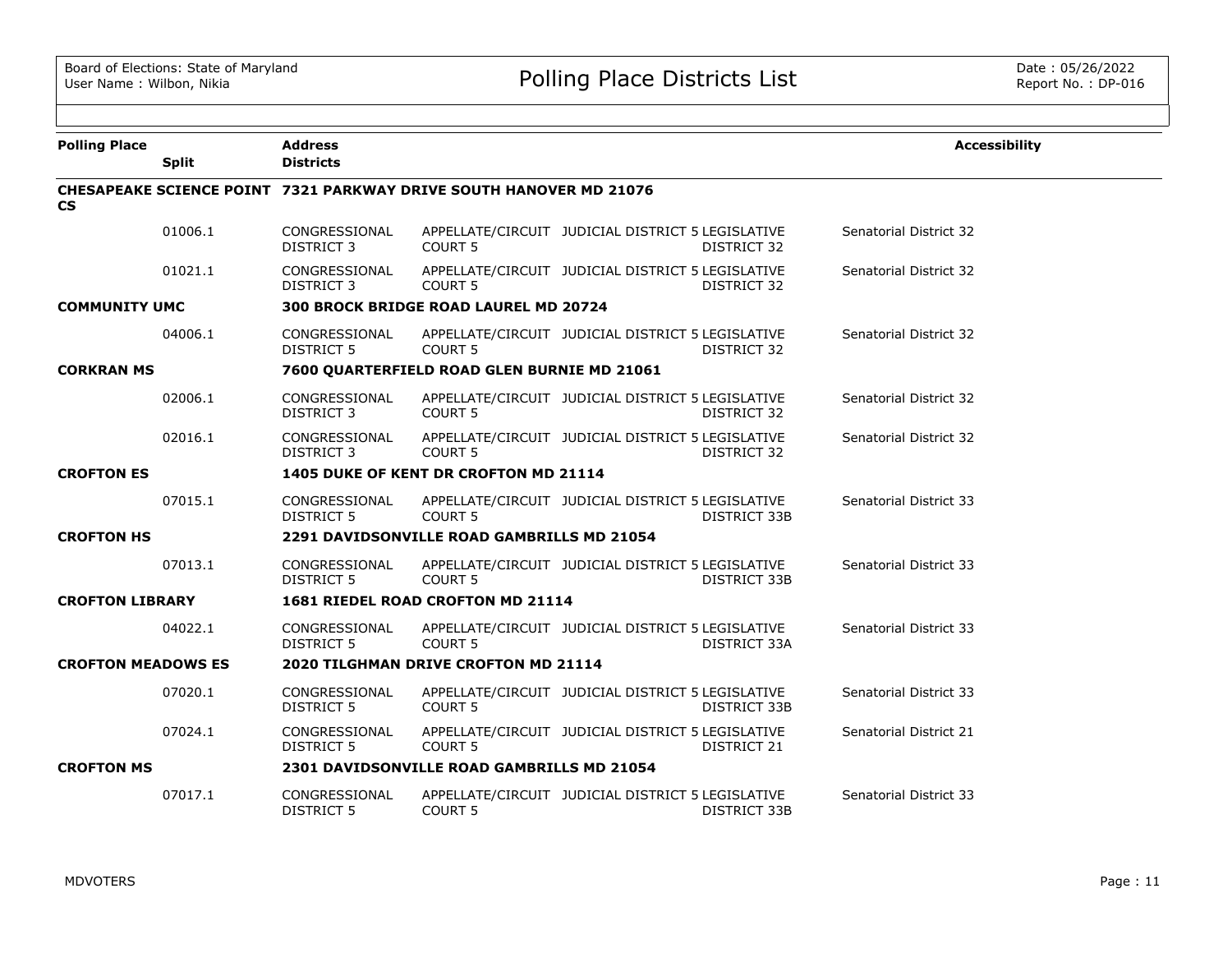| <b>Polling Place</b>                       | <b>Split</b> | <b>Address</b><br><b>Districts</b> |                                                                       |                                                   |              | <b>Accessibility</b>          |
|--------------------------------------------|--------------|------------------------------------|-----------------------------------------------------------------------|---------------------------------------------------|--------------|-------------------------------|
| <b>CROFTON WOODS ES</b>                    |              |                                    | 1750 URBY DRIVE CROFTON MD 21114                                      |                                                   |              |                               |
|                                            | 07014.1      | CONGRESSIONAL<br><b>DISTRICT 5</b> | <b>COURT 5</b>                                                        | APPELLATE/CIRCUIT JUDICIAL DISTRICT 5 LEGISLATIVE | DISTRICT 33B | <b>Senatorial District 33</b> |
|                                            | 07016.1      | CONGRESSIONAL<br><b>DISTRICT 5</b> | <b>COURT 5</b>                                                        | APPELLATE/CIRCUIT JUDICIAL DISTRICT 5 LEGISLATIVE | DISTRICT 21  | Senatorial District 21        |
| <b>CROSSPOINTE CHURCH</b>                  |              |                                    | 365 JONES STATION ROAD ARNOLD MD 21012                                |                                                   |              |                               |
|                                            | 05021.1      | CONGRESSIONAL<br><b>DISTRICT 3</b> | <b>COURT 5</b>                                                        | APPELLATE/CIRCUIT JUDICIAL DISTRICT 5 LEGISLATIVE | DISTRICT 33C | <b>Senatorial District 33</b> |
| <b>DAVIDSONVILLE ES</b>                    |              |                                    | 962 CENTRAL AVENUE WEST DAVIDSONVILLE MD 21035                        |                                                   |              |                               |
|                                            | 07007.1      | CONGRESSIONAL<br><b>DISTRICT 5</b> | <b>COURT 5</b>                                                        | APPELLATE/CIRCUIT JUDICIAL DISTRICT 5 LEGISLATIVE | DISTRICT 33B | <b>Senatorial District 33</b> |
| <b>DEALE ES</b>                            |              |                                    | 759 MASONS BEACH ROAD DEALE MD 20751                                  |                                                   |              |                               |
|                                            | 07002.1      | CONGRESSIONAL<br><b>DISTRICT 5</b> | COURT <sub>5</sub>                                                    | APPELLATE/CIRCUIT JUDICIAL DISTRICT 5 LEGISLATIVE | DISTRICT 30B | Senatorial District 30        |
| <b>EARLEIGH HEIGHTS VFD</b>                |              |                                    | <b>161 RITCHIE HIGHWAY SEVERNA PARK MD 21146</b>                      |                                                   |              |                               |
|                                            | 03023.1      | CONGRESSIONAL<br>DISTRICT 3        | COURT <sub>5</sub>                                                    | APPELLATE/CIRCUIT JUDICIAL DISTRICT 5 LEGISLATIVE | DISTRICT 31  | Senatorial District 31        |
| <b>EASTPORT COMMUNITY</b><br><b>CENTER</b> |              |                                    | 1014 PRESIDENT STREET ANNAPOLIS MD 21403                              |                                                   |              |                               |
|                                            | 06016.1      | CONGRESSIONAL<br>DISTRICT 3        | <b>COURT 5</b>                                                        | APPELLATE/CIRCUIT JUDICIAL DISTRICT 5 LEGISLATIVE | DISTRICT 30A | Senatorial District 30        |
| <b>EASTPORT ES</b>                         |              |                                    | 420 FIFTH STREET ANNAPOLIS MD 21403                                   |                                                   |              |                               |
|                                            | 06018.1      | CONGRESSIONAL<br>DISTRICT 3        | <b>COURT 5</b>                                                        | APPELLATE/CIRCUIT JUDICIAL DISTRICT 5 LEGISLATIVE | DISTRICT 30A | Senatorial District 30        |
| <b>EASTPORT VFD</b>                        |              |                                    | 914 BAY RIDGE AVENUE ANNAPOLIS MD 21403                               |                                                   |              |                               |
|                                            | 06008.1      | CONGRESSIONAL<br>DISTRICT 3        | <b>COURT 5</b>                                                        | APPELLATE/CIRCUIT JUDICIAL DISTRICT 5 LEGISLATIVE | DISTRICT 30A | Senatorial District 30        |
| <b>LIBRARY</b>                             |              |                                    | <b>EASTPORT-ANNAPOLIS NECK 269 HILLSMERE DRIVE ANNAPOLIS MD 21403</b> |                                                   |              |                               |
|                                            | 06023.1      | CONGRESSIONAL<br>DISTRICT 3        | COURT <sub>5</sub>                                                    | APPELLATE/CIRCUIT JUDICIAL DISTRICT 5 LEGISLATIVE | DISTRICT 30A | Senatorial District 30        |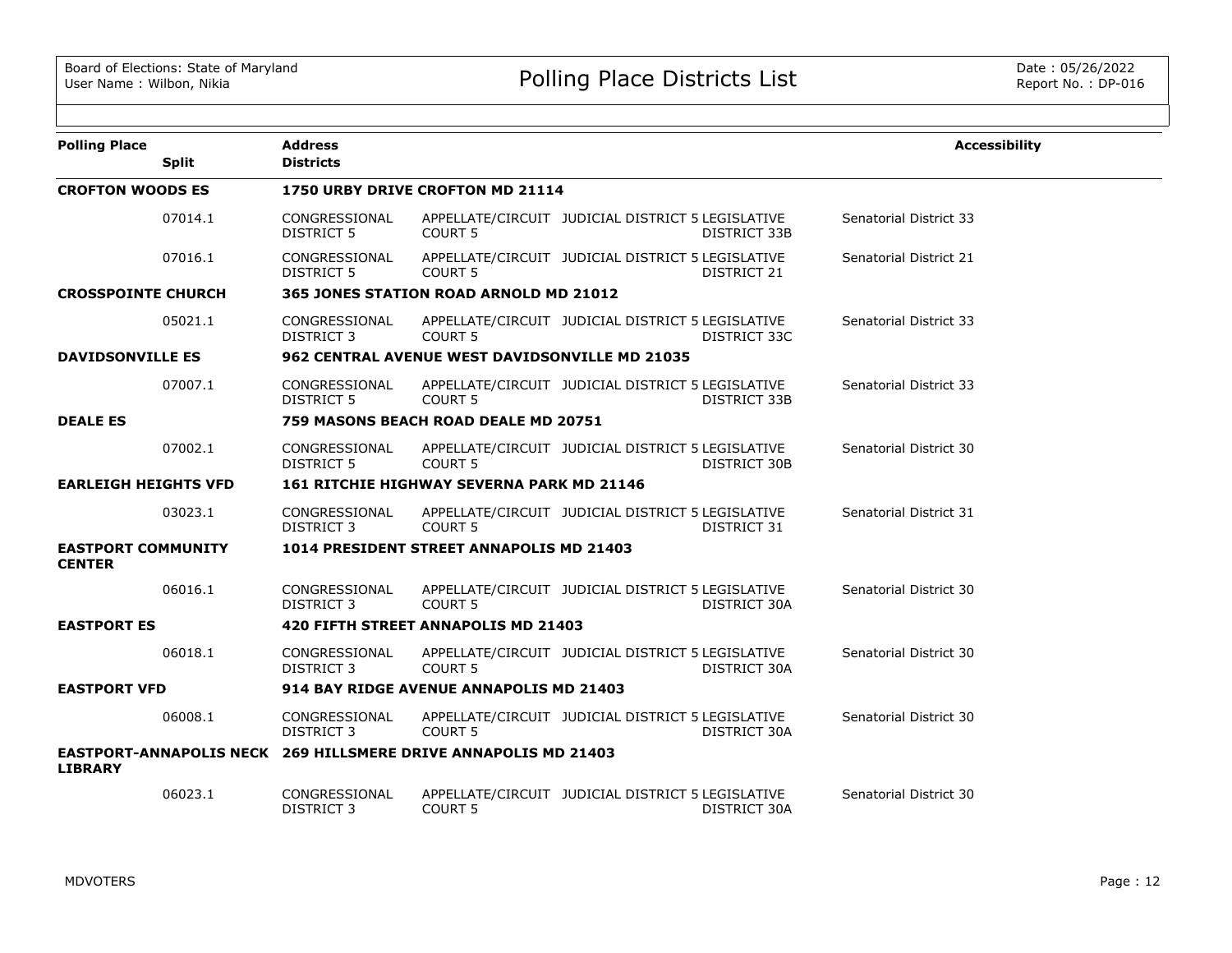| <b>Polling Place</b>                      | <b>Split</b> | <b>Address</b><br><b>Districts</b> |                                               |                                                   |                                                   |                        | <b>Accessibility</b>   |
|-------------------------------------------|--------------|------------------------------------|-----------------------------------------------|---------------------------------------------------|---------------------------------------------------|------------------------|------------------------|
| <b>EDGEWATER ES</b>                       |              |                                    | <b>121 WASHINGTON ROAD EDGEWATER MD 21037</b> |                                                   |                                                   |                        |                        |
|                                           | 07005.1      | CONGRESSIONAL<br>DISTRICT 5        | <b>COURT 5</b>                                | APPELLATE/CIRCUIT JUDICIAL DISTRICT 5 LEGISLATIVE | DISTRICT 30A                                      | Senatorial District 30 |                        |
| <b>EDGEWATER LIBRARY</b>                  |              |                                    | 25 STEPNEYS LANE EDGEWATER MD 21037           |                                                   |                                                   |                        |                        |
|                                           | 07019.1      | CONGRESSIONAL<br>DISTRICT 5        | COURT 5                                       | APPELLATE/CIRCUIT JUDICIAL DISTRICT 5 LEGISLATIVE | DISTRICT 30B                                      | Senatorial District 30 |                        |
| <b>EMMANUEL LUTHERAN</b><br><b>CHURCH</b> |              |                                    | 8615 FORT SMALLWOOD ROAD PASADENA MD 21122    |                                                   |                                                   |                        |                        |
|                                           | 03020.1      | CONGRESSIONAL<br>DISTRICT 3        | COURT <sub>5</sub>                            | APPELLATE/CIRCUIT JUDICIAL DISTRICT 5 LEGISLATIVE | DISTRICT 31                                       | Senatorial District 31 |                        |
| <b>FOLGER MCKINSEY ES</b>                 |              |                                    | 175 ARUNDEL BEACH ROAD SEVERNA PARK MD 21146  |                                                   |                                                   |                        |                        |
|                                           | 05009.1      | CONGRESSIONAL<br>DISTRICT 3        | <b>COURT 5</b>                                | APPELLATE/CIRCUIT JUDICIAL DISTRICT 5 LEGISLATIVE | DISTRICT 31                                       | Senatorial District 31 |                        |
|                                           | 05010.1      | CONGRESSIONAL<br>DISTRICT 3        | <b>COURT 5</b>                                | APPELLATE/CIRCUIT JUDICIAL DISTRICT 5 LEGISLATIVE | DISTRICT 31                                       | Senatorial District 31 |                        |
| <b>FORT SMALLWOOD ES</b>                  |              |                                    | 1720 POPLAR RIDGE ROAD PASADENA MD 21122      |                                                   |                                                   |                        |                        |
|                                           | 03012.1      | CONGRESSIONAL<br>DISTRICT 3        | COURT <sub>5</sub>                            | APPELLATE/CIRCUIT JUDICIAL DISTRICT 5 LEGISLATIVE | DISTRICT 31                                       | Senatorial District 31 |                        |
|                                           | 03019.1      | CONGRESSIONAL<br><b>DISTRICT 3</b> | <b>COURT 5</b>                                | APPELLATE/CIRCUIT JUDICIAL DISTRICT 5 LEGISLATIVE | DISTRICT 31                                       | Senatorial District 31 |                        |
| <b>FOUR SEASONS ES</b>                    |              |                                    | 979 WAUGH CHAPEL ROAD GAMBRILLS MD 21054      |                                                   |                                                   |                        |                        |
|                                           | 04008.1      | CONGRESSIONAL<br><b>DISTRICT 5</b> | <b>COURT 5</b>                                | APPELLATE/CIRCUIT JUDICIAL DISTRICT 5 LEGISLATIVE | DISTRICT 33A                                      | Senatorial District 33 |                        |
|                                           | 04018.1      | CONGRESSIONAL<br>DISTRICT 5        | <b>COURT 5</b>                                | APPELLATE/CIRCUIT JUDICIAL DISTRICT 5 LEGISLATIVE | DISTRICT 21                                       | Senatorial District 21 |                        |
|                                           | 04027.01     | CONGRESSIONAL<br>DISTRICT 4        | CONGRESSIONAL<br><b>DISTRICT 5</b>            | <b>COURT 5</b>                                    | APPELLATE/CIRCUIT JUDICIAL DISTRICT 5 LEGISLATIVE | <b>DISTRICT 33</b>     | Senatorial District 33 |
| <b>FREETOWN ES</b>                        |              |                                    | 7904 FREETOWN ROAD GLEN BURNIE MD 21060       |                                                   |                                                   |                        |                        |
|                                           | 03025.1      | CONGRESSIONAL<br>DISTRICT 3        | <b>COURT 5</b>                                | APPELLATE/CIRCUIT JUDICIAL DISTRICT 5 LEGISLATIVE | DISTRICT 12B                                      | Senatorial District 12 |                        |
| <b>GEORGE CROMWELL ES</b>                 |              |                                    | 221 OLEN DRIVE GLEN BURNIE MD 21061           |                                                   |                                                   |                        |                        |
|                                           | 01014.1      | CONGRESSIONAL<br>DISTRICT 3        | <b>COURT 5</b>                                | APPELLATE/CIRCUIT JUDICIAL DISTRICT 5 LEGISLATIVE | DISTRICT 32                                       | Senatorial District 32 |                        |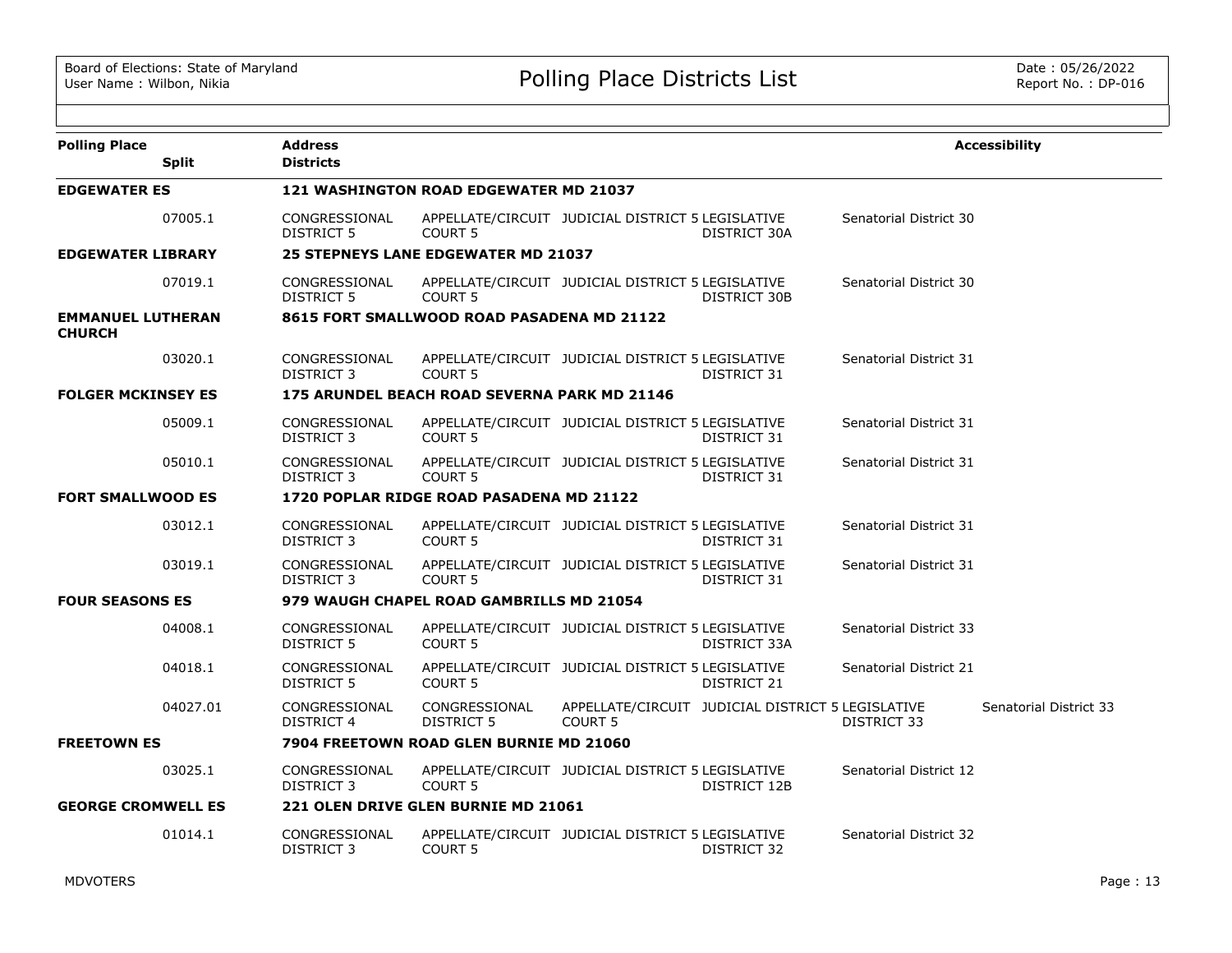| <b>Polling Place</b>                            | <b>Split</b>                   | <b>Address</b><br><b>Districts</b> |                                                    |                                                   |              | <b>Accessibility</b>          |
|-------------------------------------------------|--------------------------------|------------------------------------|----------------------------------------------------|---------------------------------------------------|--------------|-------------------------------|
| <b>GEORGETOWN EAST ES</b>                       |                                |                                    | 111 DOGWOOD ROAD ANNAPOLIS MD 21403                |                                                   |              |                               |
|                                                 | 06007.1                        | CONGRESSIONAL<br><b>DISTRICT 3</b> | <b>COURT 5</b>                                     | APPELLATE/CIRCUIT JUDICIAL DISTRICT 5 LEGISLATIVE | DISTRICT 30A | Senatorial District 30        |
| <b>GERMANTOWN ES</b>                            |                                |                                    | 200 WINDELL AVENUE ANNAPOLIS MD 21401              |                                                   |              |                               |
|                                                 | 06002.1                        | CONGRESSIONAL<br><b>DISTRICT 3</b> | <b>COURT 5</b>                                     | APPELLATE/CIRCUIT JUDICIAL DISTRICT 5 LEGISLATIVE | DISTRICT 30A | Senatorial District 30        |
| <b>GLEN BURNIE HS</b>                           |                                |                                    | 7550 BALTIMORE ANNAPOLIS BLVD GLEN BURNIE MD 21060 |                                                   |              |                               |
|                                                 | 02012.1                        | CONGRESSIONAL<br>DISTRICT 3        | COURT <sub>5</sub>                                 | APPELLATE/CIRCUIT JUDICIAL DISTRICT 5 LEGISLATIVE | DISTRICT 12B | Senatorial District 12        |
| <b>GLEN BURNIE PARK ES</b>                      |                                |                                    | 500 MARLBORO ROAD GLEN BURNIE MD 21061             |                                                   |              |                               |
|                                                 | 02003.1                        | CONGRESSIONAL<br><b>DISTRICT 3</b> | <b>COURT 5</b>                                     | APPELLATE/CIRCUIT JUDICIAL DISTRICT 5 LEGISLATIVE | DISTRICT 32  | Senatorial District 32        |
| <b>GLENDALE ES</b>                              |                                |                                    | 105 CARROLL ROAD GLEN BURNIE MD 21060              |                                                   |              |                               |
|                                                 | 02008.1                        | CONGRESSIONAL<br>DISTRICT 3        | <b>COURT 5</b>                                     | APPELLATE/CIRCUIT JUDICIAL DISTRICT 5 LEGISLATIVE | DISTRICT 12B | Senatorial District 12        |
| <b>GLORIA DEI LUTHERAN</b><br><b>CHURCH</b>     |                                |                                    | 461 COLLEGE PARKWAY ARNOLD MD 21012                |                                                   |              |                               |
|                                                 | 05020.1                        | CONGRESSIONAL<br>DISTRICT 3        | <b>COURT 5</b>                                     | APPELLATE/CIRCUIT JUDICIAL DISTRICT 5 LEGISLATIVE | DISTRICT 30A | Senatorial District 30        |
|                                                 | 05035.1                        | CONGRESSIONAL<br>DISTRICT 3        | <b>COURT 5</b>                                     | APPELLATE/CIRCUIT JUDICIAL DISTRICT 5 LEGISLATIVE | DISTRICT 33C | <b>Senatorial District 33</b> |
|                                                 | <b>GRACE OF GOD FELLOWSHIP</b> |                                    | 8302 ELVATON ROAD MILLERSVILLE MD 21108            |                                                   |              |                               |
|                                                 | 02020.1                        | CONGRESSIONAL<br>DISTRICT 3        | <b>COURT 5</b>                                     | APPELLATE/CIRCUIT JUDICIAL DISTRICT 5 LEGISLATIVE | DISTRICT 31  | Senatorial District 31        |
| <b>HEBRON-HARMAN ES</b>                         |                                |                                    | 7660 RIDGE CHAPEL ROAD HANOVER MD 21076            |                                                   |              |                               |
|                                                 | 01005.1                        | CONGRESSIONAL<br><b>DISTRICT 3</b> | <b>COURT 5</b>                                     | APPELLATE/CIRCUIT JUDICIAL DISTRICT 5 LEGISLATIVE | DISTRICT 32  | Senatorial District 32        |
| <b>HERALD HARBOR</b><br><b>COMMUNITY CENTER</b> |                                |                                    | <b>390 HALL ROAD CROWNSVILLE MD 21032</b>          |                                                   |              |                               |
|                                                 | 06011.1                        | CONGRESSIONAL<br>DISTRICT 3        | <b>COURT 5</b>                                     | APPELLATE/CIRCUIT JUDICIAL DISTRICT 5 LEGISLATIVE | DISTRICT 33B | Senatorial District 33        |
|                                                 | 06011.2                        | CONGRESSIONAL<br>DISTRICT 3        | <b>COURT 5</b>                                     | APPELLATE/CIRCUIT JUDICIAL DISTRICT 5 LEGISLATIVE | DISTRICT 33B | <b>Senatorial District 33</b> |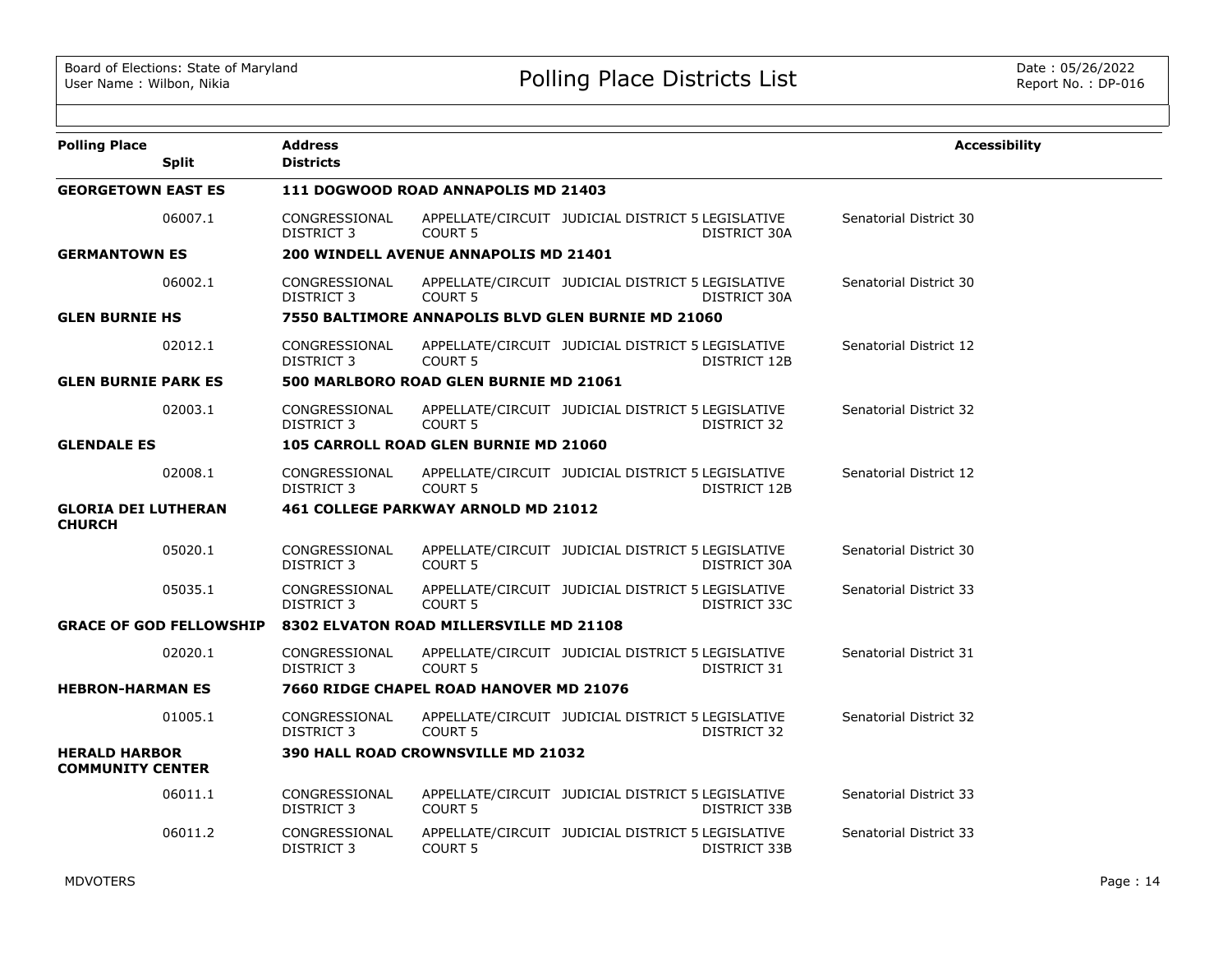| <b>Polling Place</b>                                         | <b>Split</b> | <b>Address</b><br><b>Districts</b> |                                                    |                                                   |              | <b>Accessibility</b>   |  |
|--------------------------------------------------------------|--------------|------------------------------------|----------------------------------------------------|---------------------------------------------------|--------------|------------------------|--|
| <b>HERITAGE COMMUNITY</b><br><b>CHURCH</b>                   |              |                                    | 8146 QUARTERFIELD ROAD SEVERN MD 21144             |                                                   |              |                        |  |
|                                                              | 02021.1      | CONGRESSIONAL<br>DISTRICT 3        | COURT <sub>5</sub>                                 | APPELLATE/CIRCUIT JUDICIAL DISTRICT 5 LEGISLATIVE | DISTRICT 31  | Senatorial District 31 |  |
| <b>HIGH POINT ES</b>                                         |              |                                    | 7789 EDGEWOOD AVENUE PASADENA MD 21122             |                                                   |              |                        |  |
|                                                              | 03003.1      | CONGRESSIONAL<br><b>DISTRICT 3</b> | <b>COURT 5</b>                                     | APPELLATE/CIRCUIT JUDICIAL DISTRICT 5 LEGISLATIVE | DISTRICT 31  | Senatorial District 31 |  |
| <b>HILLSMERE ES</b>                                          |              |                                    | 3052 ARUNDEL ON THE BAY ROAD ANNAPOLIS MD 21403    |                                                   |              |                        |  |
|                                                              | 06024.1      | CONGRESSIONAL<br><b>DISTRICT 3</b> | <b>COURT 5</b>                                     | APPELLATE/CIRCUIT JUDICIAL DISTRICT 5 LEGISLATIVE | DISTRICT 30A | Senatorial District 30 |  |
|                                                              | 06024.2      | CONGRESSIONAL<br>DISTRICT 3        | <b>COURT 5</b>                                     | APPELLATE/CIRCUIT JUDICIAL DISTRICT 5 LEGISLATIVE | DISTRICT 30A | Senatorial District 30 |  |
| <b>HILLTOP ES</b><br>415 MELROSE AVENUE GLEN BURNIE MD 21061 |              |                                    |                                                    |                                                   |              |                        |  |
|                                                              | 01009.1      | CONGRESSIONAL<br>DISTRICT 3        | <b>COURT 5</b>                                     | APPELLATE/CIRCUIT JUDICIAL DISTRICT 5 LEGISLATIVE | DISTRICT 32  | Senatorial District 32 |  |
| <b>JACOBSVILLE ES</b>                                        |              |                                    | <b>3801 MOUNTAIN ROAD PASADENA MD 21122</b>        |                                                   |              |                        |  |
|                                                              | 03017.1      | CONGRESSIONAL<br><b>DISTRICT 3</b> | <b>COURT 5</b>                                     | APPELLATE/CIRCUIT JUDICIAL DISTRICT 5 LEGISLATIVE | DISTRICT 31  | Senatorial District 31 |  |
| <b>JESSUP ES</b>                                             |              |                                    | <b>2798 CHAMPION FOREST AVENUE JESSUP MD 20794</b> |                                                   |              |                        |  |
|                                                              | 01022.1      | CONGRESSIONAL<br><b>DISTRICT 3</b> | <b>COURT 5</b>                                     | APPELLATE/CIRCUIT JUDICIAL DISTRICT 5 LEGISLATIVE | DISTRICT 32  | Senatorial District 32 |  |
|                                                              | 01023.1      | CONGRESSIONAL<br>DISTRICT 5        | <b>COURT 5</b>                                     | APPELLATE/CIRCUIT JUDICIAL DISTRICT 5 LEGISLATIVE | DISTRICT 32  | Senatorial District 32 |  |
|                                                              | 01025.01     | CONGRESSIONAL<br>DISTRICT 3        | <b>COURT 5</b>                                     | APPELLATE/CIRCUIT JUDICIAL DISTRICT 5 LEGISLATIVE | DISTRICT 32  | Senatorial District 32 |  |
| <b>JONES ES</b>                                              |              |                                    | 122 HOYLE LANE SEVERNA PARK MD 21146               |                                                   |              |                        |  |
|                                                              | 05005.1      | CONGRESSIONAL<br><b>DISTRICT 3</b> | <b>COURT 5</b>                                     | APPELLATE/CIRCUIT JUDICIAL DISTRICT 5 LEGISLATIVE | DISTRICT 33C | Senatorial District 33 |  |
| <b>LAKE SHORE ES</b>                                         |              |                                    | 4531 MOUNTAIN ROAD PASADENA MD 21122               |                                                   |              |                        |  |
|                                                              | 03013.1      | CONGRESSIONAL<br><b>DISTRICT 3</b> | <b>COURT 5</b>                                     | APPELLATE/CIRCUIT JUDICIAL DISTRICT 5 LEGISLATIVE | DISTRICT 31  | Senatorial District 31 |  |
|                                                              | 03018.1      | CONGRESSIONAL<br><b>DISTRICT 3</b> | <b>COURT 5</b>                                     | APPELLATE/CIRCUIT JUDICIAL DISTRICT 5 LEGISLATIVE | DISTRICT 31  | Senatorial District 31 |  |

MDVOTERS Page : 15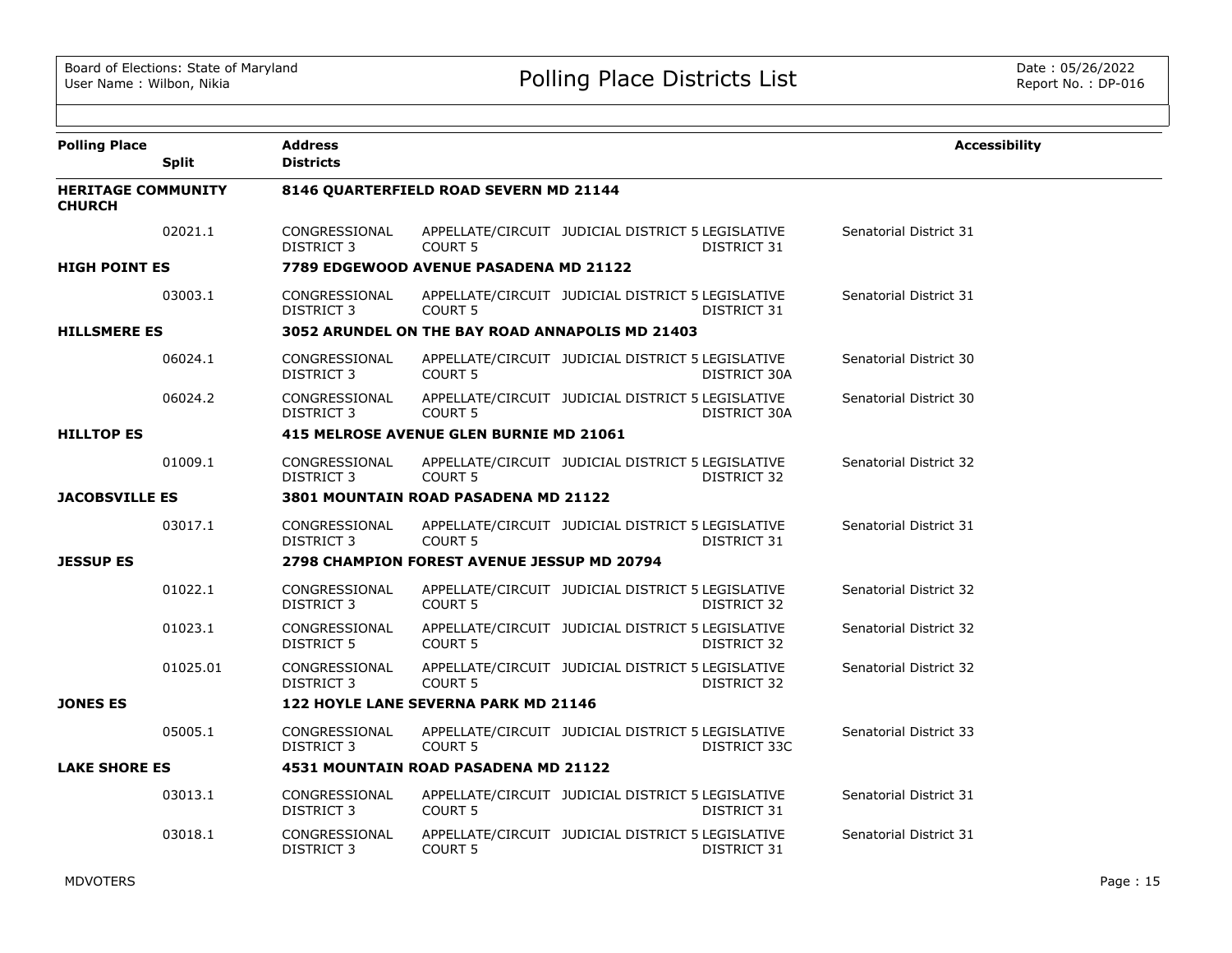| <b>Polling Place</b>     |              | <b>Address</b>                      |                                                              |                                                   |              | <b>Accessibility</b>   |
|--------------------------|--------------|-------------------------------------|--------------------------------------------------------------|---------------------------------------------------|--------------|------------------------|
|                          | <b>Split</b> | <b>Districts</b>                    |                                                              |                                                   |              |                        |
| <b>LINDALE MS</b>        |              |                                     | 415 ANDOVER ROAD LINTHICUM MD 21090                          |                                                   |              |                        |
|                          | 01002.1      | CONGRESSIONAL<br>DISTRICT 3         | <b>COURT 5</b>                                               | APPELLATE/CIRCUIT JUDICIAL DISTRICT 5 LEGISLATIVE | DISTRICT 32  | Senatorial District 32 |
| <b>LINTHICUM ES</b>      |              |                                     | 101 SCHOOL LANE LINTHICUM MD 21090                           |                                                   |              |                        |
|                          | 01001.1      | CONGRESSIONAL<br>DISTRICT 3         | COURT 5                                                      | APPELLATE/CIRCUIT JUDICIAL DISTRICT 5 LEGISLATIVE | DISTRICT 32  | Senatorial District 32 |
| <b>LINTHICUM LIBRARY</b> |              |                                     | 400 SHIPLEY ROAD LINTHICUM MD 21090                          |                                                   |              |                        |
|                          | 01011.1      | CONGRESSIONAL<br><b>DISTRICT 3</b>  | <b>COURT 5</b>                                               | APPELLATE/CIRCUIT JUDICIAL DISTRICT 5 LEGISLATIVE | DISTRICT 32  | Senatorial District 32 |
| <b>MAGOTHY RIVER MS</b>  |              |                                     | 241 PENINSULA FARM ROAD ARNOLD MD 21012                      |                                                   |              |                        |
|                          | 05011.1      | CONGRESSIONAL<br><b>DISTRICT 3</b>  | <b>COURT 5</b>                                               | APPELLATE/CIRCUIT JUDICIAL DISTRICT 5 LEGISLATIVE | DISTRICT 33C | Senatorial District 33 |
| <b>MARLEY ES</b>         |              |                                     | 715 COOPER ROAD GLEN BURNIE MD 21060                         |                                                   |              |                        |
|                          | 02019.1      | CONGRESSIONAL<br>DISTRICT 3         | <b>COURT 5</b>                                               | APPELLATE/CIRCUIT JUDICIAL DISTRICT 5 LEGISLATIVE | DISTRICT 12B | Senatorial District 12 |
|                          | 03006.1      | CONGRESSIONAL<br>DISTRICT 3         | COURT 5                                                      | APPELLATE/CIRCUIT JUDICIAL DISTRICT 5 LEGISLATIVE | DISTRICT 31  | Senatorial District 31 |
| <b>MARLEY MS</b>         |              | 10 DAVIS COURT GLEN BURNIE MD 21060 |                                                              |                                                   |              |                        |
|                          | 03008.1      | CONGRESSIONAL<br><b>DISTRICT 3</b>  | COURT <sub>5</sub>                                           | APPELLATE/CIRCUIT JUDICIAL DISTRICT 5 LEGISLATIVE | DISTRICT 12B | Senatorial District 12 |
|                          | 03014.1      | CONGRESSIONAL<br><b>DISTRICT 3</b>  | COURT <sub>5</sub>                                           | APPELLATE/CIRCUIT JUDICIAL DISTRICT 5 LEGISLATIVE | DISTRICT 31  | Senatorial District 31 |
| <b>LIBRARY</b>           |              |                                     | MARYLAND CITY AT RUSSETT 3501 RUSSETT COMMON LAUREL MD 20724 |                                                   |              |                        |
|                          | 04009.1      | CONGRESSIONAL<br><b>DISTRICT 5</b>  | <b>COURT 5</b>                                               | APPELLATE/CIRCUIT JUDICIAL DISTRICT 5 LEGISLATIVE | DISTRICT 32  | Senatorial District 32 |
| <b>MARYLAND CITY ES</b>  |              |                                     | <b>3359 CRUMPTON SOUTH LAUREL MD 20724</b>                   |                                                   |              |                        |
|                          | 04001.1      | CONGRESSIONAL<br>DISTRICT 5         | <b>COURT 5</b>                                               | APPELLATE/CIRCUIT JUDICIAL DISTRICT 5 LEGISLATIVE | DISTRICT 32  | Senatorial District 32 |
| <b>MAYO ES</b>           |              |                                     | 1260 MAYO RIDGE ROAD EDGEWATER MD 21037                      |                                                   |              |                        |
|                          | 07010.1      | CONGRESSIONAL<br>DISTRICT 5         | COURT <sub>5</sub>                                           | APPELLATE/CIRCUIT JUDICIAL DISTRICT 5 LEGISLATIVE | DISTRICT 30B | Senatorial District 30 |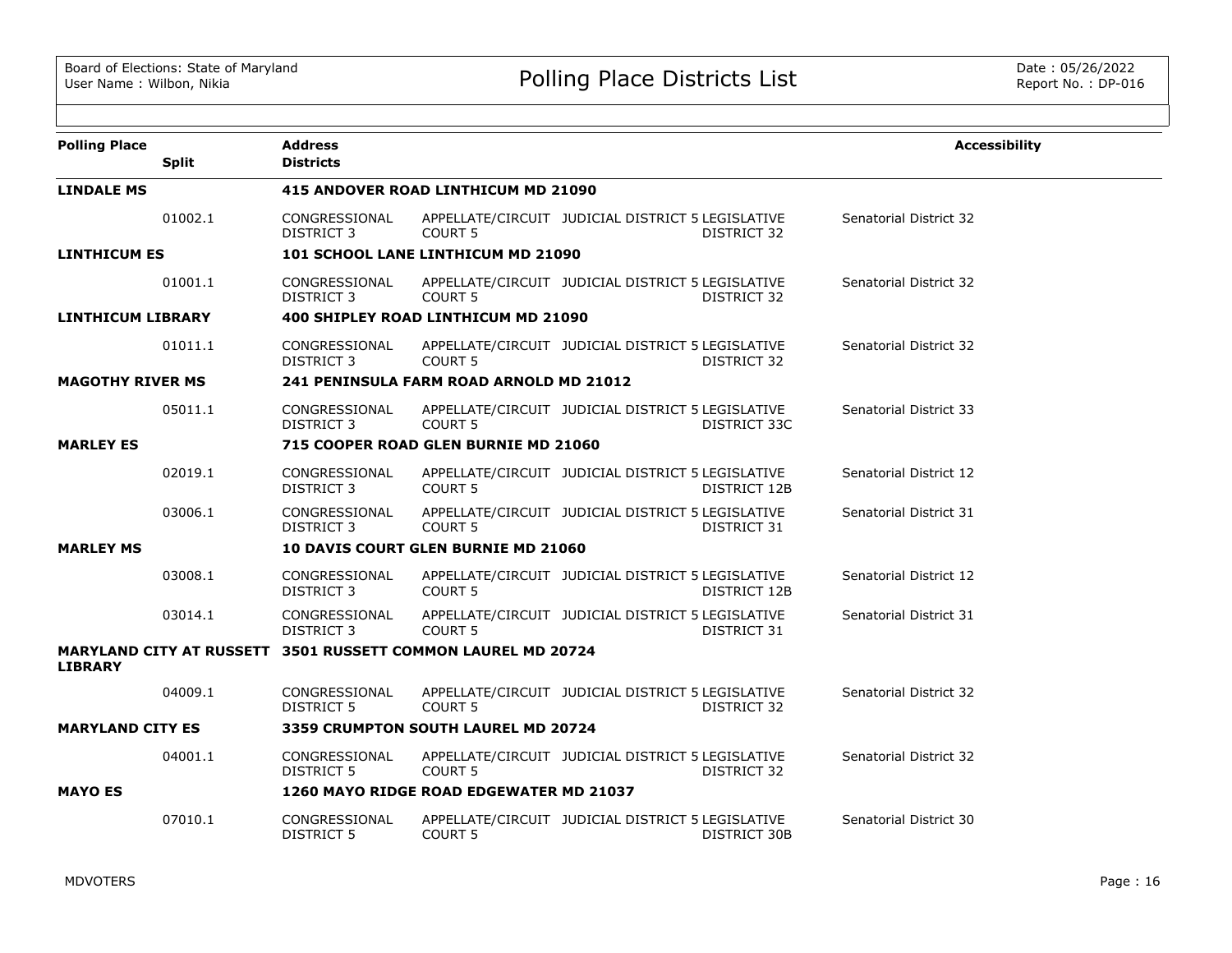| <b>Polling Place</b>    | <b>Split</b> | <b>Address</b><br><b>Districts</b>                        |                                                                         |                                                   |              | <b>Accessibility</b>   |  |  |
|-------------------------|--------------|-----------------------------------------------------------|-------------------------------------------------------------------------|---------------------------------------------------|--------------|------------------------|--|--|
| <b>MEADE HEIGHTS ES</b> |              |                                                           | 1925 REECE ROAD FORT MEADE MD 20755                                     |                                                   |              |                        |  |  |
|                         | 04004.1      | CONGRESSIONAL<br><b>DISTRICT 3</b>                        | <b>COURT 5</b>                                                          | APPELLATE/CIRCUIT JUDICIAL DISTRICT 5 LEGISLATIVE | DISTRICT 32  | Senatorial District 32 |  |  |
| <b>MEADE MS</b>         |              |                                                           | 1103 26TH STREET FORT MEADE MD 20755                                    |                                                   |              |                        |  |  |
|                         | 04007.1      | CONGRESSIONAL<br><b>DISTRICT 5</b>                        | APPELLATE/CIRCUIT JUDICIAL DISTRICT 5 LEGISLATIVE<br><b>COURT 5</b>     |                                                   | DISTRICT 32  | Senatorial District 32 |  |  |
| <b>MILLERSVILLE ES</b>  |              | 1601 MILLERSVILLE ROAD MILLERSVILLE MD 21108              |                                                                         |                                                   |              |                        |  |  |
|                         | 06026.1      | CONGRESSIONAL<br>DISTRICT 3                               | <b>COURT 5</b>                                                          | APPELLATE/CIRCUIT JUDICIAL DISTRICT 5 LEGISLATIVE | DISTRICT 33B | Senatorial District 33 |  |  |
|                         | 06033.1      | CONGRESSIONAL<br>DISTRICT 3                               | <b>COURT 5</b>                                                          | APPELLATE/CIRCUIT JUDICIAL DISTRICT 5 LEGISLATIVE | DISTRICT 33A | Senatorial District 33 |  |  |
|                         | 06034.1      | CONGRESSIONAL<br><b>DISTRICT 3</b>                        | COURT <sub>5</sub>                                                      | APPELLATE/CIRCUIT JUDICIAL DISTRICT 5 LEGISLATIVE | DISTRICT 31  | Senatorial District 31 |  |  |
|                         | 06035.1      | CONGRESSIONAL<br><b>DISTRICT 5</b>                        | APPELLATE/CIRCUIT JUDICIAL DISTRICT 5 LEGISLATIVE<br>COURT <sub>5</sub> |                                                   | DISTRICT 33B | Senatorial District 33 |  |  |
| <b>MILLS-PAROLE ES</b>  |              | <b>1 GEORGE AND MARION PHELPS LANE ANNAPOLIS MD 21401</b> |                                                                         |                                                   |              |                        |  |  |
|                         | 06013.1      | CONGRESSIONAL<br><b>DISTRICT 3</b>                        | APPELLATE/CIRCUIT JUDICIAL DISTRICT 5 LEGISLATIVE<br><b>COURT 5</b>     |                                                   | DISTRICT 30A | Senatorial District 30 |  |  |
| <b>MT. ZION UMC</b>     |              | 8178 ARTIC DRIVE PASADENA MD 21122                        |                                                                         |                                                   |              |                        |  |  |
|                         | 03022.1      | CONGRESSIONAL<br><b>DISTRICT 3</b>                        | <b>COURT 5</b>                                                          | APPELLATE/CIRCUIT JUDICIAL DISTRICT 5 LEGISLATIVE | DISTRICT 31  | Senatorial District 31 |  |  |
| <b>NANTUCKET ES</b>     |              |                                                           | 2350 NANTUCKET DRIVE CROFTON MD 21114                                   |                                                   |              |                        |  |  |
|                         | 04014.1      | CONGRESSIONAL<br><b>DISTRICT 5</b>                        | <b>COURT 5</b>                                                          | APPELLATE/CIRCUIT JUDICIAL DISTRICT 5 LEGISLATIVE | DISTRICT 21  | Senatorial District 21 |  |  |
|                         | 04015.1      | CONGRESSIONAL<br><b>DISTRICT 5</b>                        | APPELLATE/CIRCUIT JUDICIAL DISTRICT 5 LEGISLATIVE<br><b>COURT 5</b>     |                                                   | DISTRICT 33A | Senatorial District 33 |  |  |
|                         | 04021.1      | CONGRESSIONAL<br><b>DISTRICT 5</b>                        | APPELLATE/CIRCUIT JUDICIAL DISTRICT 5 LEGISLATIVE<br><b>COURT 5</b>     |                                                   | DISTRICT 33B | Senatorial District 33 |  |  |
| <b>NORTH COUNTY HS</b>  |              |                                                           | <b>10 1ST AVENUE EAST GLEN BURNIE MD 21061</b>                          |                                                   |              |                        |  |  |
|                         | 01003.1      | CONGRESSIONAL<br><b>DISTRICT 3</b>                        | <b>COURT 5</b>                                                          | APPELLATE/CIRCUIT JUDICIAL DISTRICT 5 LEGISLATIVE | DISTRICT 32  | Senatorial District 32 |  |  |
|                         | 01008.1      | CONGRESSIONAL<br><b>DISTRICT 3</b>                        | COURT <sub>5</sub>                                                      | APPELLATE/CIRCUIT JUDICIAL DISTRICT 5 LEGISLATIVE | DISTRICT 32  | Senatorial District 32 |  |  |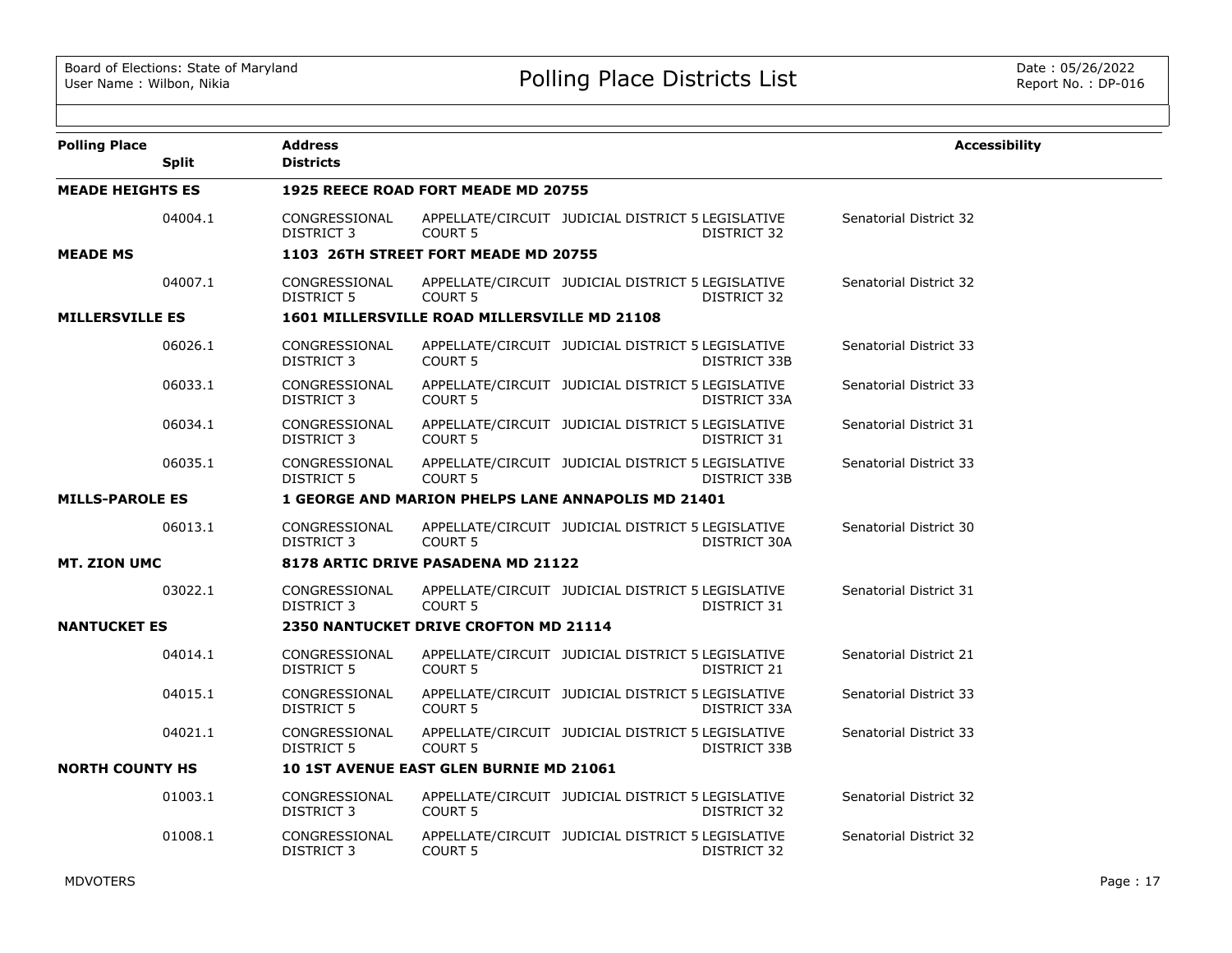| <b>Polling Place</b>          |                               | <b>Address</b>                                   |                                                                         |                                                   |                     | <b>Accessibility</b>          |  |  |  |
|-------------------------------|-------------------------------|--------------------------------------------------|-------------------------------------------------------------------------|---------------------------------------------------|---------------------|-------------------------------|--|--|--|
|                               | <b>Split</b>                  | <b>Districts</b>                                 |                                                                         |                                                   |                     |                               |  |  |  |
| <b>NORTH GLEN ES</b>          |                               |                                                  | 615 FURNACE BRANCH ROAD WEST GLEN BURNIE MD 21061                       |                                                   |                     |                               |  |  |  |
|                               | 01012.1                       | CONGRESSIONAL<br>DISTRICT 3                      | APPELLATE/CIRCUIT JUDICIAL DISTRICT 5 LEGISLATIVE<br><b>COURT 5</b>     |                                                   | <b>DISTRICT 12B</b> | Senatorial District 12        |  |  |  |
| <b>NORTHEAST HS</b>           |                               | 1121 DUVALL HIGHWAY PASADENA MD 21122            |                                                                         |                                                   |                     |                               |  |  |  |
|                               | 03001.1                       | CONGRESSIONAL<br><b>DISTRICT 3</b>               | APPELLATE/CIRCUIT JUDICIAL DISTRICT 5 LEGISLATIVE<br><b>COURT 5</b>     |                                                   | DISTRICT 31         | Senatorial District 31        |  |  |  |
|                               | 03016.1                       | CONGRESSIONAL<br>DISTRICT 3                      | APPELLATE/CIRCUIT JUDICIAL DISTRICT 5 LEGISLATIVE<br><b>COURT 5</b>     |                                                   | DISTRICT 31         | Senatorial District 31        |  |  |  |
| <b>NORTHEAST MS</b>           |                               | 7922 OUTING AVENUE PASADENA MD 21122             |                                                                         |                                                   |                     |                               |  |  |  |
|                               | 03004.1                       | CONGRESSIONAL<br><b>DISTRICT 3</b>               | APPELLATE/CIRCUIT JUDICIAL DISTRICT 5 LEGISLATIVE<br><b>COURT 5</b>     |                                                   | DISTRICT 31         | Senatorial District 31        |  |  |  |
|                               | 03005.1                       | CONGRESSIONAL<br>DISTRICT 3                      | APPELLATE/CIRCUIT JUDICIAL DISTRICT 5 LEGISLATIVE<br>COURT <sub>5</sub> |                                                   | DISTRICT 31         | Senatorial District 31        |  |  |  |
| <b>O'MALLEY SENIOR CENTER</b> |                               | 1275 ODENTON ROAD ODENTON MD 21113               |                                                                         |                                                   |                     |                               |  |  |  |
|                               | 04011.1                       | CONGRESSIONAL<br><b>DISTRICT 5</b>               | APPELLATE/CIRCUIT JUDICIAL DISTRICT 5 LEGISLATIVE<br>COURT <sub>5</sub> |                                                   | DISTRICT 33A        | Senatorial District 33        |  |  |  |
| <b>OAK HILL ES</b>            |                               | <b>34 TRUCK HOUSE ROAD SEVERNA PARK MD 21146</b> |                                                                         |                                                   |                     |                               |  |  |  |
|                               | 05008.1                       | CONGRESSIONAL<br><b>DISTRICT 3</b>               | <b>COURT 5</b>                                                          | APPELLATE/CIRCUIT JUDICIAL DISTRICT 5 LEGISLATIVE | DISTRICT 31         | Senatorial District 31        |  |  |  |
| <b>OAKWOOD ES</b>             |                               |                                                  | 330 OAK MANOR DRIVE GLEN BURNIE MD 21061                                |                                                   |                     |                               |  |  |  |
|                               | 02005.1                       | CONGRESSIONAL<br>DISTRICT 3                      | APPELLATE/CIRCUIT JUDICIAL DISTRICT 5 LEGISLATIVE<br><b>COURT 5</b>     |                                                   | DISTRICT 32         | Senatorial District 32        |  |  |  |
|                               | <b>ODENTON BAPTIST CHURCH</b> |                                                  | 8410 PINEY ORCHARD PARKWAY ODENTON MD 21113                             |                                                   |                     |                               |  |  |  |
|                               | 04012.1                       | CONGRESSIONAL<br>DISTRICT 5                      | APPELLATE/CIRCUIT JUDICIAL DISTRICT 5 LEGISLATIVE<br>COURT <sub>5</sub> |                                                   | DISTRICT 33A        | <b>Senatorial District 33</b> |  |  |  |
| <b>ODENTON ES</b>             |                               |                                                  | 1290 ODENTON ROAD ODENTON MD 21113                                      |                                                   |                     |                               |  |  |  |
|                               | 04002.1                       | CONGRESSIONAL<br><b>DISTRICT 5</b>               | APPELLATE/CIRCUIT JUDICIAL DISTRICT 5 LEGISLATIVE<br><b>COURT 5</b>     |                                                   | DISTRICT 33A        | Senatorial District 33        |  |  |  |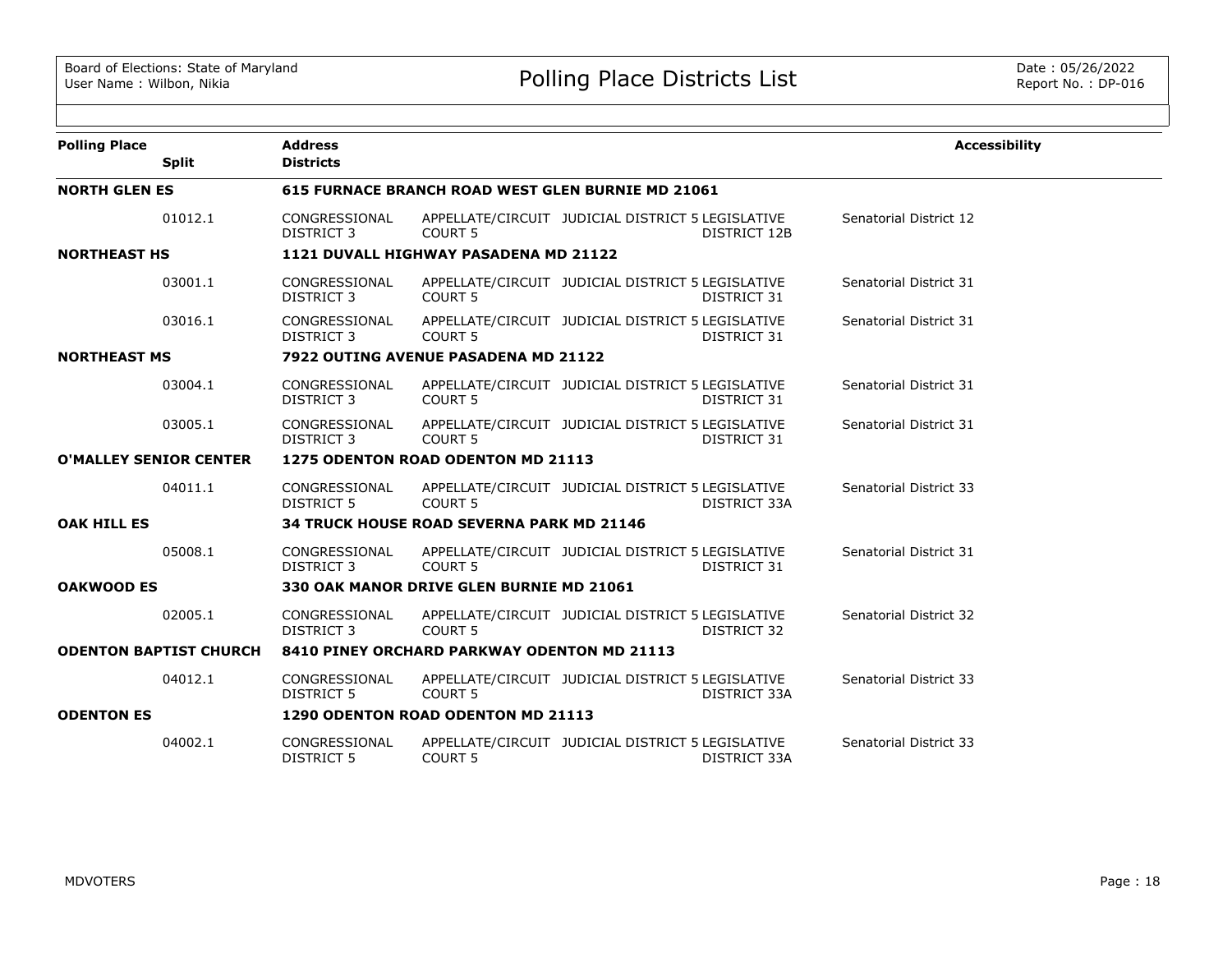| <b>Polling Place</b>     |              | Address                            |                                                |                                                   |                    | <b>Accessibility</b>   |
|--------------------------|--------------|------------------------------------|------------------------------------------------|---------------------------------------------------|--------------------|------------------------|
|                          | <b>Split</b> | <b>Districts</b>                   |                                                |                                                   |                    |                        |
| <b>ODENTON LIBRARY</b>   |              |                                    | 1325 ANNAPOLIS ROAD ODENTON MD 21113           |                                                   |                    |                        |
|                          | 05025.1      | CONGRESSIONAL<br><b>DISTRICT 5</b> | <b>COURT 5</b>                                 | APPELLATE/CIRCUIT JUDICIAL DISTRICT 5 LEGISLATIVE | DISTRICT 33A       | Senatorial District 33 |
|                          | 05032.1      | CONGRESSIONAL<br>DISTRICT 3        | <b>COURT 5</b>                                 | APPELLATE/CIRCUIT JUDICIAL DISTRICT 5 LEGISLATIVE | DISTRICT 33A       | Senatorial District 33 |
| <b>OLD MILL HS</b>       |              |                                    | 600 PATRIOT LANE MILLERSVILLE MD 21108         |                                                   |                    |                        |
|                          | 02013.1      | CONGRESSIONAL<br>DISTRICT 3        | COURT <sub>5</sub>                             | APPELLATE/CIRCUIT JUDICIAL DISTRICT 5 LEGISLATIVE | DISTRICT 31        | Senatorial District 31 |
| <b>OLD MILL MS SOUTH</b> |              |                                    | 620 PATRIOT LANE MILLERSVILLE MD 21108         |                                                   |                    |                        |
|                          | 02015.1      | CONGRESSIONAL<br><b>DISTRICT 3</b> | COURT <sub>5</sub>                             | APPELLATE/CIRCUIT JUDICIAL DISTRICT 5 LEGISLATIVE | <b>DISTRICT 32</b> | Senatorial District 32 |
|                          | 02017.1      | CONGRESSIONAL<br><b>DISTRICT 3</b> | <b>COURT 5</b>                                 | APPELLATE/CIRCUIT JUDICIAL DISTRICT 5 LEGISLATIVE | DISTRICT 32        | Senatorial District 32 |
| <b>ORCHARD BEACH VFD</b> |              |                                    | 7549 SOLLEY ROAD GLEN BURNIE MD 21060          |                                                   |                    |                        |
|                          | 03024.1      | CONGRESSIONAL<br>DISTRICT 3        | <b>COURT 5</b>                                 | APPELLATE/CIRCUIT JUDICIAL DISTRICT 5 LEGISLATIVE | DISTRICT 31        | Senatorial District 31 |
| <b>OVERLOOK ES</b>       |              |                                    | 401 HAMPTON ROAD LINTHICUM MD 21090            |                                                   |                    |                        |
|                          | 01007.1      | CONGRESSIONAL<br>DISTRICT 3        | COURT <sub>5</sub>                             | APPELLATE/CIRCUIT JUDICIAL DISTRICT 5 LEGISLATIVE | DISTRICT 12B       | Senatorial District 12 |
| <b>PARK ES</b>           |              |                                    | <b>201 11TH AVENUE EAST BALTIMORE MD 21225</b> |                                                   |                    |                        |
|                          | 01017.1      | CONGRESSIONAL<br><b>DISTRICT 3</b> | COURT <sub>5</sub>                             | APPELLATE/CIRCUIT JUDICIAL DISTRICT 5 LEGISLATIVE | DISTRICT 12B       | Senatorial District 12 |
| <b>PASADENA ES</b>       |              |                                    | <b>401 PASADENA ROAD PASADENA MD 21122</b>     |                                                   |                    |                        |
|                          | 03009.1      | CONGRESSIONAL<br>DISTRICT 3        | <b>COURT 5</b>                                 | APPELLATE/CIRCUIT JUDICIAL DISTRICT 5 LEGISLATIVE | DISTRICT 31        | Senatorial District 31 |
| <b>PASADENA UMC</b>      |              |                                    | <b>61 RITCHIE HIGHWAY PASADENA MD 21122</b>    |                                                   |                    |                        |
|                          | 05029.1      | CONGRESSIONAL<br><b>DISTRICT 3</b> | <b>COURT 5</b>                                 | APPELLATE/CIRCUIT JUDICIAL DISTRICT 5 LEGISLATIVE | DISTRICT 31        | Senatorial District 31 |
| <b>PHOENIX ACADEMY</b>   |              |                                    | 1411 CEDAR PARK ROAD ANNAPOLIS MD 21401        |                                                   |                    |                        |
|                          | 06003.1      | CONGRESSIONAL<br>DISTRICT 3        | COURT <sub>5</sub>                             | APPELLATE/CIRCUIT JUDICIAL DISTRICT 5 LEGISLATIVE | DISTRICT 30A       | Senatorial District 30 |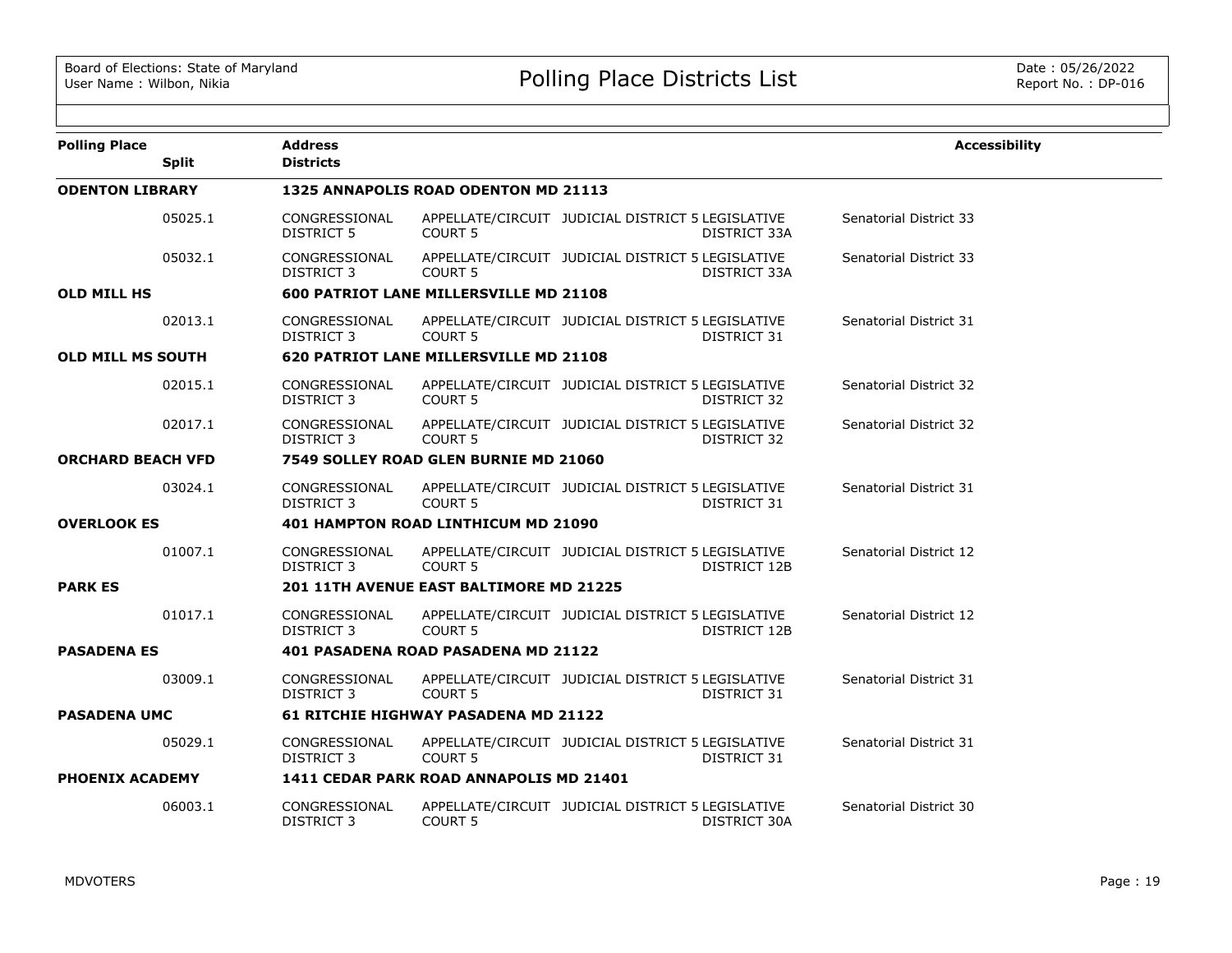| <b>Polling Place</b>                            |              | <b>Address</b>                     |                                                 |                                                   |              | <b>Accessibility</b>          |  |  |  |  |
|-------------------------------------------------|--------------|------------------------------------|-------------------------------------------------|---------------------------------------------------|--------------|-------------------------------|--|--|--|--|
|                                                 | <b>Split</b> | <b>Districts</b>                   |                                                 |                                                   |              |                               |  |  |  |  |
| <b>PINEY ORCHARD</b><br><b>COMMUNITY CENTER</b> |              |                                    | 2400 STREAM VALLEY DRIVE ODENTON MD 21113       |                                                   |              |                               |  |  |  |  |
|                                                 | 04020.1      | CONGRESSIONAL<br><b>DISTRICT 5</b> | COURT <sub>5</sub>                              | APPELLATE/CIRCUIT JUDICIAL DISTRICT 5 LEGISLATIVE | DISTRICT 21  | Senatorial District 21        |  |  |  |  |
| <b>PINEY ORCHARD ES</b>                         |              |                                    | 2641 STRAWBERRY LAKE WAY ODENTON MD 21113       |                                                   |              |                               |  |  |  |  |
|                                                 | 04005.1      | CONGRESSIONAL<br><b>DISTRICT 5</b> | COURT 5                                         | APPELLATE/CIRCUIT JUDICIAL DISTRICT 5 LEGISLATIVE | DISTRICT 33A | <b>Senatorial District 33</b> |  |  |  |  |
|                                                 | 04016.1      | CONGRESSIONAL<br>DISTRICT 5        | COURT <sub>5</sub>                              | APPELLATE/CIRCUIT JUDICIAL DISTRICT 5 LEGISLATIVE | DISTRICT 33A | Senatorial District 33        |  |  |  |  |
| <b>POINT PLEASANT ANNEX</b>                     |              |                                    | <b>1450 FURNACE AVENUE GLEN BURNIE MD 21060</b> |                                                   |              |                               |  |  |  |  |
|                                                 | 02010.1      | CONGRESSIONAL<br>DISTRICT 3        | COURT <sub>5</sub>                              | APPELLATE/CIRCUIT JUDICIAL DISTRICT 5 LEGISLATIVE | DISTRICT 31  | Senatorial District 31        |  |  |  |  |
| <b>POINT PLEASANT ES</b>                        |              |                                    | 1035 DUMBARTON ROAD GLEN BURNIE MD 21060        |                                                   |              |                               |  |  |  |  |
|                                                 | 02022.1      | CONGRESSIONAL<br>DISTRICT 3        | COURT <sub>5</sub>                              | APPELLATE/CIRCUIT JUDICIAL DISTRICT 5 LEGISLATIVE | DISTRICT 31  | Senatorial District 31        |  |  |  |  |
| <b>QUARTERFIELD ES</b>                          |              |                                    | 7967 QUARTERFIELD ROAD SEVERN MD 21144          |                                                   |              |                               |  |  |  |  |
|                                                 | 02004.1      | CONGRESSIONAL<br>DISTRICT 3        | COURT <sub>5</sub>                              | APPELLATE/CIRCUIT JUDICIAL DISTRICT 5 LEGISLATIVE | DISTRICT 32  | Senatorial District 32        |  |  |  |  |
|                                                 | 02009.1      | CONGRESSIONAL<br>DISTRICT 3        | <b>COURT 5</b>                                  | APPELLATE/CIRCUIT JUDICIAL DISTRICT 5 LEGISLATIVE | DISTRICT 32  | Senatorial District 32        |  |  |  |  |
| <b>RICHARD HENRY LEE ES</b>                     |              |                                    | 400 A STREET SW GLEN BURNIE MD 21061            |                                                   |              |                               |  |  |  |  |
|                                                 | 02007.1      | CONGRESSIONAL<br><b>DISTRICT 3</b> | COURT <sub>5</sub>                              | APPELLATE/CIRCUIT JUDICIAL DISTRICT 5 LEGISLATIVE | DISTRICT 32  | Senatorial District 32        |  |  |  |  |
| <b>RIDGEWAY ES</b>                              |              |                                    | 1440 EVERGREEN ROAD SEVERN MD 21144             |                                                   |              |                               |  |  |  |  |
|                                                 | 02023.1      | CONGRESSIONAL<br>DISTRICT 3        | COURT <sub>5</sub>                              | APPELLATE/CIRCUIT JUDICIAL DISTRICT 5 LEGISLATIVE | DISTRICT 31  | Senatorial District 31        |  |  |  |  |
|                                                 | 02024.1      | CONGRESSIONAL<br>DISTRICT 3        | <b>COURT 5</b>                                  | APPELLATE/CIRCUIT JUDICIAL DISTRICT 5 LEGISLATIVE | DISTRICT 31  | Senatorial District 31        |  |  |  |  |
| <b>RIPPLING WOODS ES</b>                        |              |                                    | 530 NOLFIELD DRIVE GLEN BURNIE MD 21061         |                                                   |              |                               |  |  |  |  |
|                                                 | 02014.1      | CONGRESSIONAL<br>DISTRICT 3        | COURT <sub>5</sub>                              | APPELLATE/CIRCUIT JUDICIAL DISTRICT 5 LEGISLATIVE | DISTRICT 32  | Senatorial District 32        |  |  |  |  |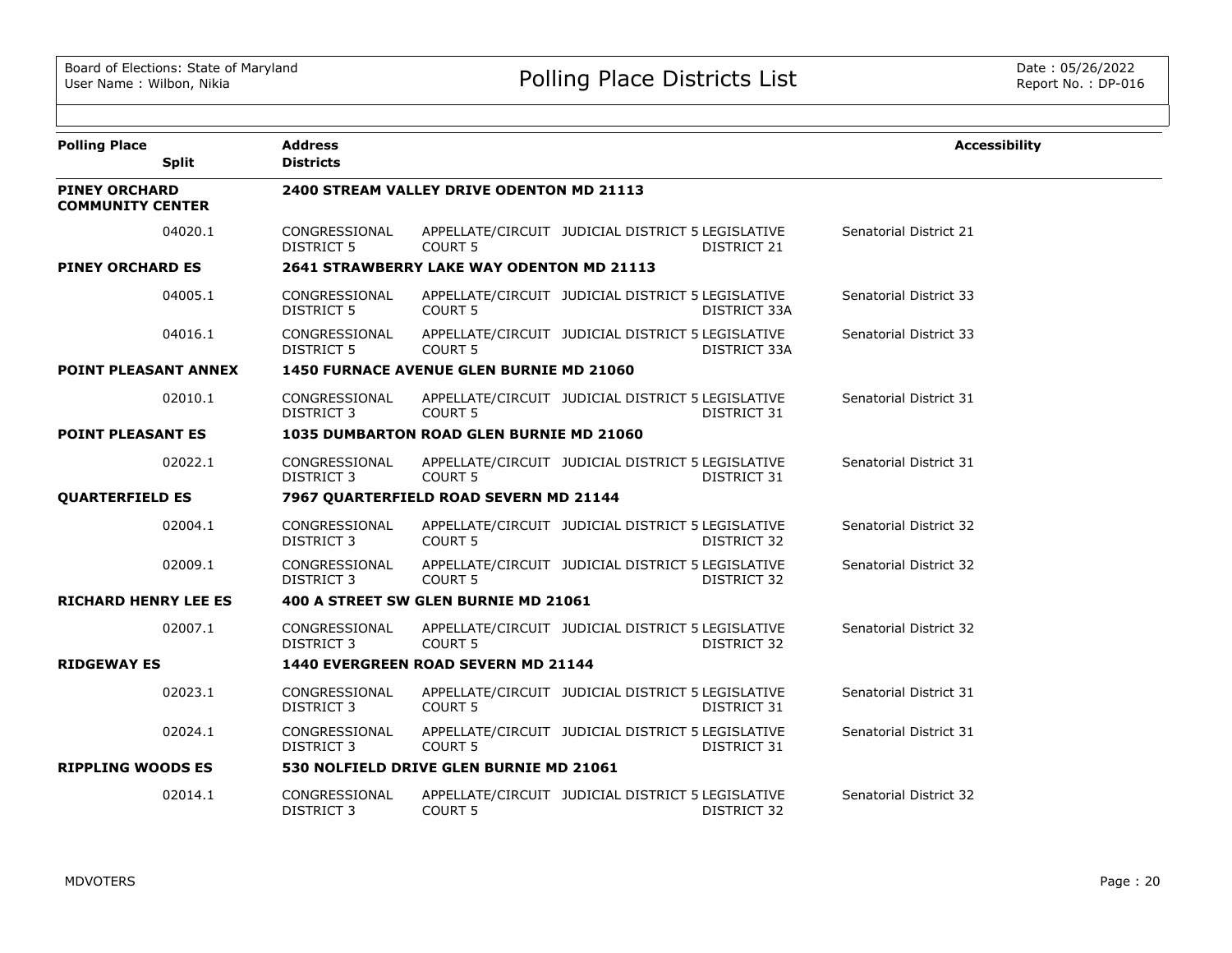| <b>Polling Place</b>                      | <b>Split</b> | <b>Address</b><br><b>Districts</b>             |                                                    |                                                   |                     | <b>Accessibility</b>          |
|-------------------------------------------|--------------|------------------------------------------------|----------------------------------------------------|---------------------------------------------------|---------------------|-------------------------------|
| <b>RIVA VFD</b>                           |              | <b>3123 RIVA ROAD RIVA MD 21140</b>            |                                                    |                                                   |                     |                               |
|                                           | 07012.1      | CONGRESSIONAL<br><b>DISTRICT 5</b>             | <b>COURT 5</b>                                     | APPELLATE/CIRCUIT JUDICIAL DISTRICT 5 LEGISLATIVE | DISTRICT 33B        | Senatorial District 33        |
| <b>RIVIERA BEACH ES</b>                   |              |                                                | 8515 JENKINS ROAD PASADENA MD 21122                |                                                   |                     |                               |
|                                           | 03002.1      | CONGRESSIONAL<br>DISTRICT 3                    | <b>COURT 5</b>                                     | APPELLATE/CIRCUIT JUDICIAL DISTRICT 5 LEGISLATIVE | DISTRICT 31         | Senatorial District 31        |
| <b>ROLLING KNOLLS ES</b>                  |              |                                                | <b>1985 VALLEY ROAD ANNAPOLIS MD 21401</b>         |                                                   |                     |                               |
|                                           | 06021.1      | CONGRESSIONAL<br>DISTRICT 3                    | COURT 5                                            | APPELLATE/CIRCUIT JUDICIAL DISTRICT 5 LEGISLATIVE | DISTRICT 33B        | <b>Senatorial District 33</b> |
|                                           | 06022.1      | CONGRESSIONAL<br>DISTRICT 3                    | <b>COURT 5</b>                                     | APPELLATE/CIRCUIT JUDICIAL DISTRICT 5 LEGISLATIVE | DISTRICT 30A        | Senatorial District 30        |
|                                           | 06032.01     | CONGRESSIONAL<br>DISTRICT 3                    | <b>COURT 5</b>                                     | APPELLATE/CIRCUIT JUDICIAL DISTRICT 5 LEGISLATIVE | DISTRICT 30A        | Senatorial District 30        |
| <b>RUTH PARKER EASON</b><br><b>SCHOOL</b> |              | <b>648 OLD MILL ROAD MILLERSVILLE MD 21108</b> |                                                    |                                                   |                     |                               |
|                                           | 02018.1      | CONGRESSIONAL<br>DISTRICT 3                    | <b>COURT 5</b>                                     | APPELLATE/CIRCUIT JUDICIAL DISTRICT 5 LEGISLATIVE | DISTRICT 32         | Senatorial District 32        |
| <b>SEVEN OAKS ES</b>                      |              |                                                | <b>1905 TOWN CENTER BOULEVARD ODENTON MD 21113</b> |                                                   |                     |                               |
|                                           | 04019.1      | CONGRESSIONAL<br><b>DISTRICT 5</b>             | <b>COURT 5</b>                                     | APPELLATE/CIRCUIT JUDICIAL DISTRICT 5 LEGISLATIVE | DISTRICT 33A        | Senatorial District 33        |
|                                           | 04024.1      | CONGRESSIONAL<br><b>DISTRICT 5</b>             | <b>COURT 5</b>                                     | APPELLATE/CIRCUIT JUDICIAL DISTRICT 5 LEGISLATIVE | DISTRICT 33A        | Senatorial District 33        |
| <b>SEVERN ES</b>                          |              |                                                | 838 REECE ROAD SEVERN MD 21144                     |                                                   |                     |                               |
|                                           | 01024.1      | CONGRESSIONAL<br>DISTRICT 3                    | <b>COURT 5</b>                                     | APPELLATE/CIRCUIT JUDICIAL DISTRICT 5 LEGISLATIVE | DISTRICT 32         | Senatorial District 32        |
|                                           | 02001.1      | CONGRESSIONAL<br>DISTRICT 3                    | <b>COURT 5</b>                                     | APPELLATE/CIRCUIT JUDICIAL DISTRICT 5 LEGISLATIVE | DISTRICT 31         | Senatorial District 31        |
| <b>SEVERN RIVER MS</b>                    |              |                                                | <b>241 PENINSULA FARM ROAD ARNOLD MD 21012</b>     |                                                   |                     |                               |
|                                           | 05016.1      | CONGRESSIONAL<br>DISTRICT 3                    | <b>COURT 5</b>                                     | APPELLATE/CIRCUIT JUDICIAL DISTRICT 5 LEGISLATIVE | DISTRICT 33C        | <b>Senatorial District 33</b> |
| <b>SEVERNA PARK ES</b>                    |              |                                                | 6 RIGGS AVENUE SEVERNA PARK MD 21146               |                                                   |                     |                               |
|                                           | 05006.1      | CONGRESSIONAL<br>DISTRICT 3                    | COURT <sub>5</sub>                                 | APPELLATE/CIRCUIT JUDICIAL DISTRICT 5 LEGISLATIVE | <b>DISTRICT 33C</b> | Senatorial District 33        |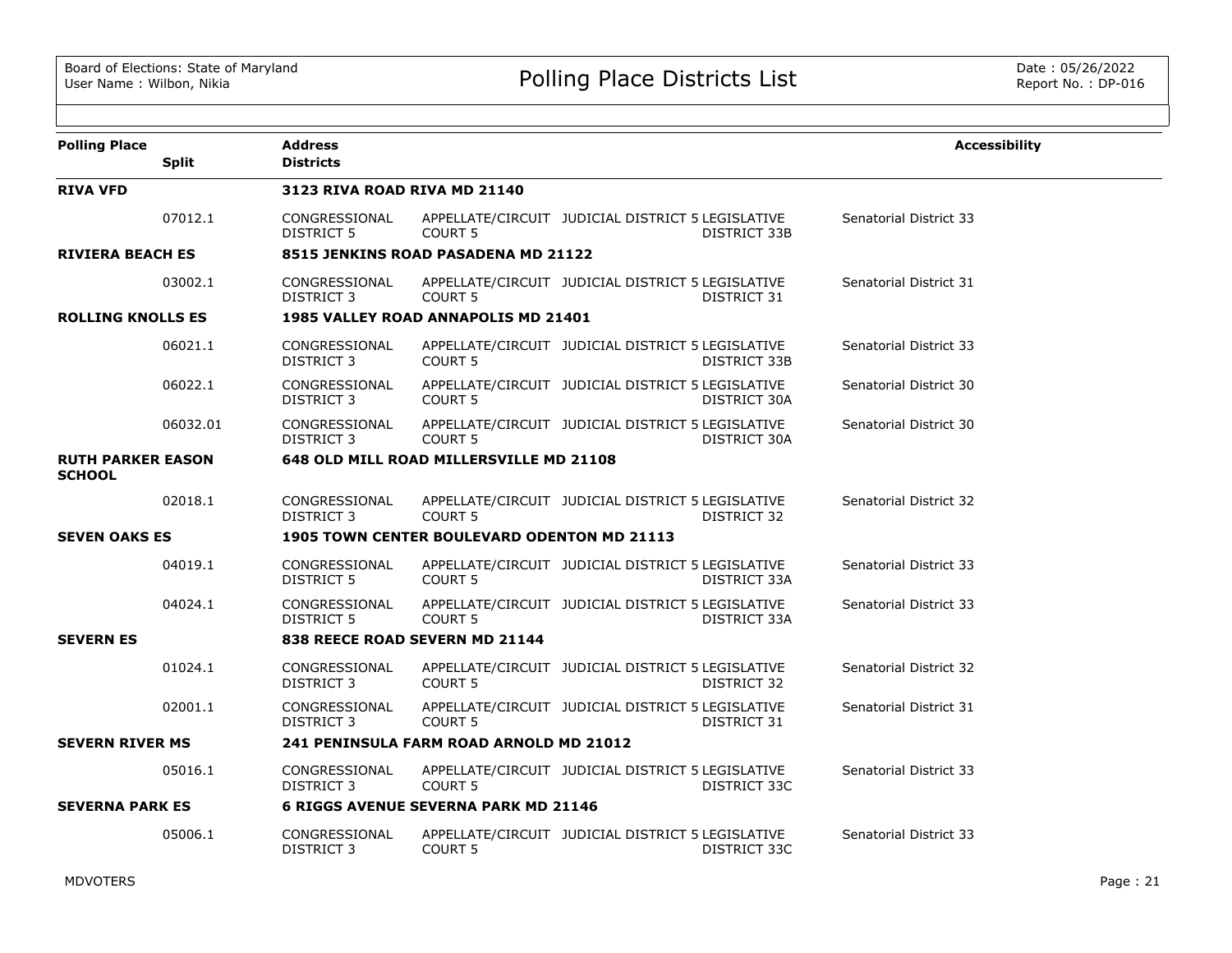| <b>Polling Place</b>        |              | <b>Address</b><br><b>Districts</b>   |                                                          |                                                   |                     | <b>Accessibility</b>          |  |  |  |
|-----------------------------|--------------|--------------------------------------|----------------------------------------------------------|---------------------------------------------------|---------------------|-------------------------------|--|--|--|
|                             | <b>Split</b> |                                      |                                                          |                                                   |                     |                               |  |  |  |
| <b>SEVERNA PARK HS</b>      |              |                                      | <b>60 ROBINSON ROAD SEVERNA PARK MD 21146</b>            |                                                   |                     |                               |  |  |  |
|                             | 05012.1      | CONGRESSIONAL<br><b>DISTRICT 3</b>   | COURT <sub>5</sub>                                       | APPELLATE/CIRCUIT JUDICIAL DISTRICT 5 LEGISLATIVE | DISTRICT 33C        | <b>Senatorial District 33</b> |  |  |  |
|                             | 05031.1      | CONGRESSIONAL<br><b>DISTRICT 3</b>   | <b>COURT 5</b>                                           | APPELLATE/CIRCUIT JUDICIAL DISTRICT 5 LEGISLATIVE | DISTRICT 31         | Senatorial District 31        |  |  |  |
| <b>SEVERNA PARK LIBRARY</b> |              |                                      | 45 W MCKINSEY ROAD SEVERNA PARK MD 21146                 |                                                   |                     |                               |  |  |  |
|                             | 05014.1      | CONGRESSIONAL<br><b>DISTRICT 3</b>   | COURT <sub>5</sub>                                       | APPELLATE/CIRCUIT JUDICIAL DISTRICT 5 LEGISLATIVE | DISTRICT 31         | Senatorial District 31        |  |  |  |
| <b>SEVERNA PARK MS</b>      |              |                                      | 450 JUMPERS HOLE ROAD SEVERNA PARK MD 21146              |                                                   |                     |                               |  |  |  |
|                             | 05019.1      | CONGRESSIONAL<br><b>DISTRICT 3</b>   | <b>COURT 5</b>                                           | APPELLATE/CIRCUIT JUDICIAL DISTRICT 5 LEGISLATIVE | DISTRICT 33B        | <b>Senatorial District 33</b> |  |  |  |
|                             | 05024.1      | CONGRESSIONAL<br><b>DISTRICT 3</b>   | COURT <sub>5</sub>                                       | APPELLATE/CIRCUIT JUDICIAL DISTRICT 5 LEGISLATIVE | DISTRICT 31         | Senatorial District 31        |  |  |  |
| <b>SHADY SIDE ES</b>        |              | 4859 ATWELL ROAD SHADY SIDE MD 20764 |                                                          |                                                   |                     |                               |  |  |  |
|                             | 07003.1      | CONGRESSIONAL<br><b>DISTRICT 5</b>   | COURT <sub>5</sub>                                       | APPELLATE/CIRCUIT JUDICIAL DISTRICT 5 LEGISLATIVE | DISTRICT 30B        | Senatorial District 30        |  |  |  |
|                             | 07025.1      | CONGRESSIONAL<br><b>DISTRICT 5</b>   | COURT <sub>5</sub>                                       | APPELLATE/CIRCUIT JUDICIAL DISTRICT 5 LEGISLATIVE | DISTRICT 30B        | Senatorial District 30        |  |  |  |
| <b>SHIPLEY'S CHOICE ES</b>  |              |                                      | 310 GOVERNOR WILLIAM STONE PARKWAY MILLERSVILLE MD 21108 |                                                   |                     |                               |  |  |  |
|                             | 05015.1      | CONGRESSIONAL<br><b>DISTRICT 3</b>   | <b>COURT 5</b>                                           | APPELLATE/CIRCUIT JUDICIAL DISTRICT 5 LEGISLATIVE | DISTRICT 31         | Senatorial District 31        |  |  |  |
|                             | 05033.1      | CONGRESSIONAL<br><b>DISTRICT 3</b>   | <b>COURT 5</b>                                           | APPELLATE/CIRCUIT JUDICIAL DISTRICT 5 LEGISLATIVE | DISTRICT 31         | Senatorial District 31        |  |  |  |
| <b>SOUTH RIVER HS</b>       |              |                                      | <b>201 CENTRAL AVENUE EAST EDGEWATER MD 21037</b>        |                                                   |                     |                               |  |  |  |
|                             | 07006.1      | CONGRESSIONAL<br><b>DISTRICT 5</b>   | <b>COURT 5</b>                                           | APPELLATE/CIRCUIT JUDICIAL DISTRICT 5 LEGISLATIVE | DISTRICT 30B        | Senatorial District 30        |  |  |  |
|                             | 07023.1      | CONGRESSIONAL<br><b>DISTRICT 5</b>   | <b>COURT 5</b>                                           | APPELLATE/CIRCUIT JUDICIAL DISTRICT 5 LEGISLATIVE | <b>DISTRICT 30B</b> | Senatorial District 30        |  |  |  |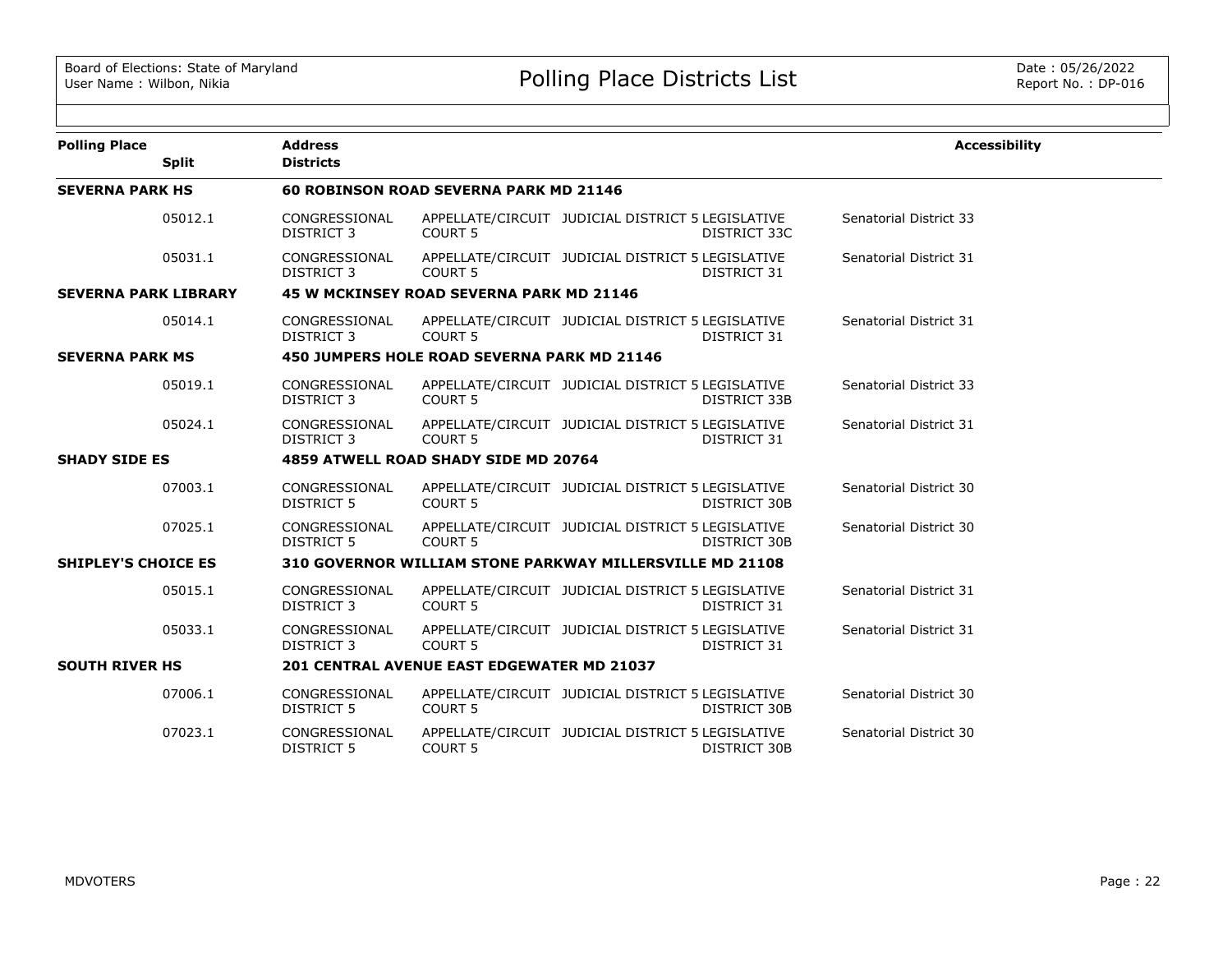| <b>Polling Place</b>                          | <b>Split</b> | <b>Address</b><br><b>Districts</b>         |                                                                 |                                                   |                     | <b>Accessibility</b>          |  |  |  |
|-----------------------------------------------|--------------|--------------------------------------------|-----------------------------------------------------------------|---------------------------------------------------|---------------------|-------------------------------|--|--|--|
| <b>SOUTH SHORE ES</b>                         |              |                                            | <b>1376 FAIRFIELD LOOP ROAD CROWNSVILLE MD 21032</b>            |                                                   |                     |                               |  |  |  |
|                                               | 06017.1      | CONGRESSIONAL<br>DISTRICT 3                | <b>COURT 5</b>                                                  | APPELLATE/CIRCUIT JUDICIAL DISTRICT 5 LEGISLATIVE | DISTRICT 33B        | <b>Senatorial District 33</b> |  |  |  |
|                                               | 06017.2      | CONGRESSIONAL<br>DISTRICT 3                | <b>COURT 5</b>                                                  | APPELLATE/CIRCUIT JUDICIAL DISTRICT 5 LEGISLATIVE | <b>DISTRICT 33B</b> | Senatorial District 33        |  |  |  |
|                                               | 06027.1      | CONGRESSIONAL<br><b>DISTRICT 3</b>         | <b>COURT 5</b>                                                  | APPELLATE/CIRCUIT JUDICIAL DISTRICT 5 LEGISLATIVE | DISTRICT 33B        | Senatorial District 33        |  |  |  |
| <b>SOUTHERN HS</b>                            |              | 4400 SOLOMONS ISLAND ROAD HARWOOD MD 20776 |                                                                 |                                                   |                     |                               |  |  |  |
|                                               | 07004.1      | CONGRESSIONAL<br><b>DISTRICT 5</b>         | <b>COURT 5</b>                                                  | APPELLATE/CIRCUIT JUDICIAL DISTRICT 5 LEGISLATIVE | DISTRICT 30B        | Senatorial District 30        |  |  |  |
|                                               | 07008.1      | CONGRESSIONAL<br>DISTRICT 5                | <b>COURT 5</b>                                                  | APPELLATE/CIRCUIT JUDICIAL DISTRICT 5 LEGISLATIVE | <b>DISTRICT 30B</b> | Senatorial District 30        |  |  |  |
| <b>SOUTHERN MS</b>                            |              | 5235 SOLOMONS ISLAND ROAD LOTHIAN MD 20711 |                                                                 |                                                   |                     |                               |  |  |  |
|                                               | 07009.1      | CONGRESSIONAL<br>DISTRICT 5                | <b>COURT 5</b>                                                  | APPELLATE/CIRCUIT JUDICIAL DISTRICT 5 LEGISLATIVE | DISTRICT 30B        | Senatorial District 30        |  |  |  |
|                                               | 07021.1      | CONGRESSIONAL<br>DISTRICT 5                | APPELLATE/CIRCUIT JUDICIAL DISTRICT 5 LEGISLATIVE<br>COURT 5    |                                                   | DISTRICT 30B        | Senatorial District 30        |  |  |  |
| <b>SOUTHGATE ES</b>                           |              | 290 SHETLANDS LANE GLEN BURNIE MD 21061    |                                                                 |                                                   |                     |                               |  |  |  |
|                                               | 02002.1      | CONGRESSIONAL<br>DISTRICT 3                | APPELLATE/CIRCUIT JUDICIAL DISTRICT 5 LEGISLATIVE<br>COURT 5    |                                                   | DISTRICT 32         | Senatorial District 32        |  |  |  |
|                                               |              |                                            | ST. JOHN LUTHERAN CHURCH 300 MAPLE ROAD WEST LINTHICUM MD 21090 |                                                   |                     |                               |  |  |  |
|                                               | 01010.1      | CONGRESSIONAL<br><b>DISTRICT 3</b>         | <b>COURT 5</b>                                                  | APPELLATE/CIRCUIT JUDICIAL DISTRICT 5 LEGISLATIVE | DISTRICT 32         | Senatorial District 32        |  |  |  |
| <b>ST. PHILIPS EPISCOPAL</b><br><b>CHURCH</b> |              |                                            | 730 BESTGATE ROAD ANNAPOLIS MD 21401                            |                                                   |                     |                               |  |  |  |
|                                               | 06031.1      | CONGRESSIONAL<br><b>DISTRICT 3</b>         | <b>COURT 5</b>                                                  | APPELLATE/CIRCUIT JUDICIAL DISTRICT 5 LEGISLATIVE | DISTRICT 33B        | Senatorial District 33        |  |  |  |
| <b>SUNSET ES</b>                              |              |                                            | 8572 FORT SMALLWOOD ROAD PASADENA MD 21122                      |                                                   |                     |                               |  |  |  |
|                                               | 03007.1      | CONGRESSIONAL<br><b>DISTRICT 3</b>         | COURT <sub>5</sub>                                              | APPELLATE/CIRCUIT JUDICIAL DISTRICT 5 LEGISLATIVE | DISTRICT 31         | Senatorial District 31        |  |  |  |
|                                               | 03021.1      | CONGRESSIONAL<br>DISTRICT 3                | COURT <sub>5</sub>                                              | APPELLATE/CIRCUIT JUDICIAL DISTRICT 5 LEGISLATIVE | <b>DISTRICT 31</b>  | Senatorial District 31        |  |  |  |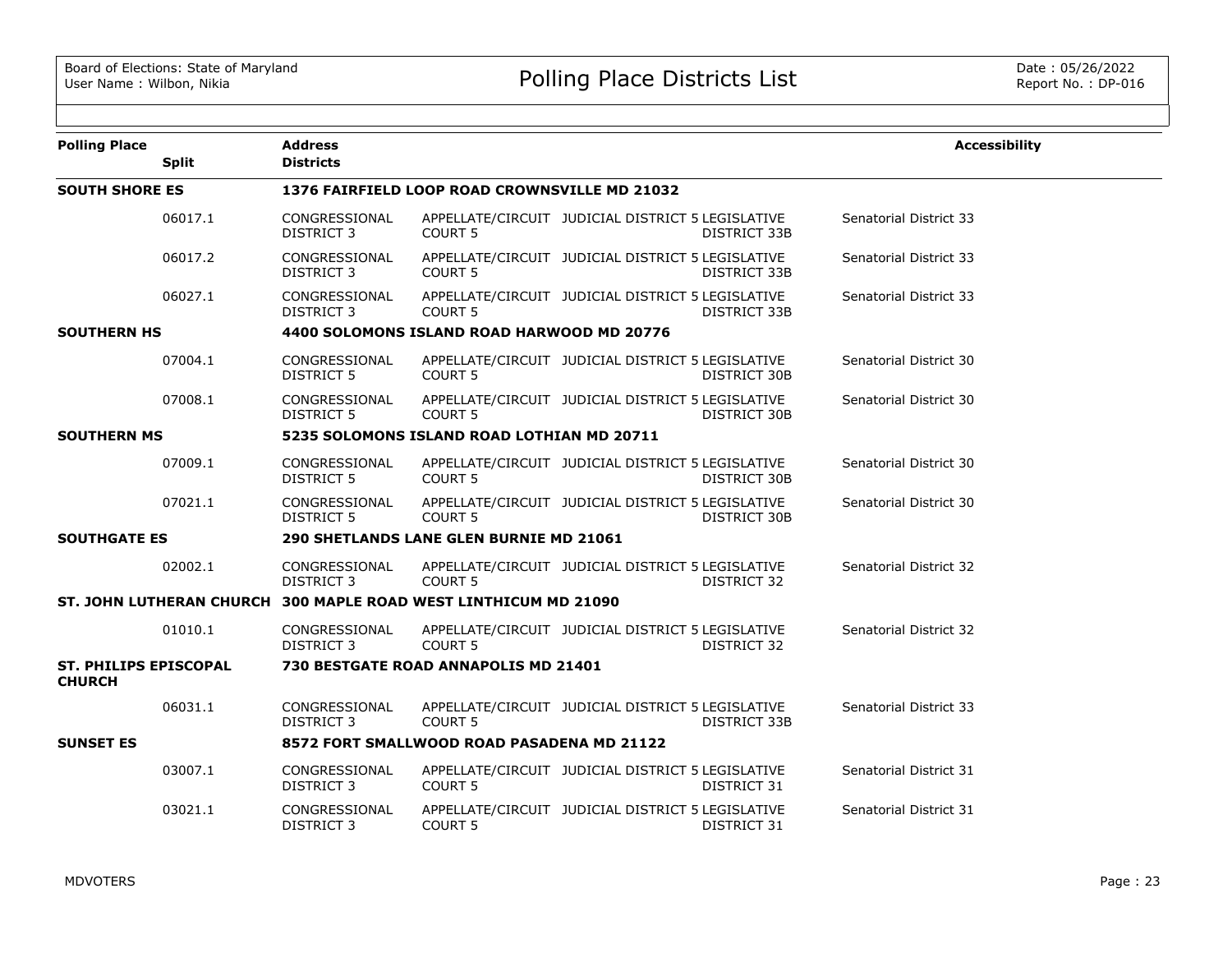| <b>Polling Place</b>                        | <b>Split</b> | <b>Address</b><br><b>Districts</b>    |                                            |                                                   |                     | <b>Accessibility</b>   |  |  |  |
|---------------------------------------------|--------------|---------------------------------------|--------------------------------------------|---------------------------------------------------|---------------------|------------------------|--|--|--|
| <b>TRACEY'S ES</b>                          |              |                                       | 20 DEALE ROAD TRACYS LANDING MD 20779      |                                                   |                     |                        |  |  |  |
|                                             | 07001.1      | CONGRESSIONAL<br><b>DISTRICT 5</b>    | COURT <sub>5</sub>                         | APPELLATE/CIRCUIT JUDICIAL DISTRICT 5 LEGISLATIVE | <b>DISTRICT 30B</b> | Senatorial District 30 |  |  |  |
| <b>TWO RIVERS CLUBHOUSE</b>                 |              |                                       | 1425 TWO RIVERS BOULEVARD ODENTON MD 21113 |                                                   |                     |                        |  |  |  |
|                                             | 04010.1      | CONGRESSIONAL<br>DISTRICT 5           | <b>COURT 5</b>                             | APPELLATE/CIRCUIT JUDICIAL DISTRICT 5 LEGISLATIVE | DISTRICT 21         | Senatorial District 21 |  |  |  |
| <b>TYLER HEIGHTS ES</b>                     |              | 200 JANWALL STREET ANNAPOLIS MD 21403 |                                            |                                                   |                     |                        |  |  |  |
|                                             | 06006.1      | CONGRESSIONAL<br>DISTRICT 3           | <b>COURT 5</b>                             | APPELLATE/CIRCUIT JUDICIAL DISTRICT 5 LEGISLATIVE | DISTRICT 30A        | Senatorial District 30 |  |  |  |
| <b>VAN BOKKELEN ES</b>                      |              |                                       | 1140 REECE ROAD SEVERN MD 21144            |                                                   |                     |                        |  |  |  |
|                                             | 01019.1      | CONGRESSIONAL<br>DISTRICT 3           | <b>COURT 5</b>                             | APPELLATE/CIRCUIT JUDICIAL DISTRICT 5 LEGISLATIVE | DISTRICT 32         | Senatorial District 32 |  |  |  |
|                                             | 01020.1      | CONGRESSIONAL<br><b>DISTRICT 3</b>    | <b>COURT 5</b>                             | APPELLATE/CIRCUIT JUDICIAL DISTRICT 5 LEGISLATIVE | <b>DISTRICT 32</b>  | Senatorial District 32 |  |  |  |
| <b>WEEMS CREEK BAPTIST</b><br><b>CHURCH</b> |              |                                       | 600 N BESTGATE ROAD ANNAPOLIS MD 21401     |                                                   |                     |                        |  |  |  |
|                                             | 06029.1      | CONGRESSIONAL<br>DISTRICT 3           | <b>COURT 5</b>                             | APPELLATE/CIRCUIT JUDICIAL DISTRICT 5 LEGISLATIVE | DISTRICT 30A        | Senatorial District 30 |  |  |  |
| <b>WEST ANNAPOLIS ES</b>                    |              | 505 MELVIN AVENUE ANNAPOLIS MD 21401  |                                            |                                                   |                     |                        |  |  |  |
|                                             | 06012.1      | CONGRESSIONAL<br><b>DISTRICT 3</b>    | <b>COURT 5</b>                             | APPELLATE/CIRCUIT JUDICIAL DISTRICT 5 LEGISLATIVE | DISTRICT 30A        | Senatorial District 30 |  |  |  |
|                                             | 06012.2      | CONGRESSIONAL<br><b>DISTRICT 3</b>    | <b>COURT 5</b>                             | APPELLATE/CIRCUIT JUDICIAL DISTRICT 5 LEGISLATIVE | DISTRICT 30A        | Senatorial District 30 |  |  |  |
| <b>WINDSOR FARM ES</b>                      |              |                                       | 591 BROADNECK ROAD ANNAPOLIS MD 21409      |                                                   |                     |                        |  |  |  |
|                                             | 05001.1      | CONGRESSIONAL<br><b>DISTRICT 3</b>    | <b>COURT 5</b>                             | APPELLATE/CIRCUIT JUDICIAL DISTRICT 5 LEGISLATIVE | DISTRICT 33C        | Senatorial District 33 |  |  |  |
|                                             | 05028.1      | CONGRESSIONAL<br>DISTRICT 3           | <b>COURT 5</b>                             | APPELLATE/CIRCUIT JUDICIAL DISTRICT 5 LEGISLATIVE | DISTRICT 33C        | Senatorial District 33 |  |  |  |
| <b>WOODSIDE ES</b>                          |              |                                       | 160 FUNKE ROAD GLEN BURNIE MD 21061        |                                                   |                     |                        |  |  |  |
|                                             | 02011.1      | CONGRESSIONAL<br><b>DISTRICT 3</b>    | <b>COURT 5</b>                             | APPELLATE/CIRCUIT JUDICIAL DISTRICT 5 LEGISLATIVE | DISTRICT 31         | Senatorial District 31 |  |  |  |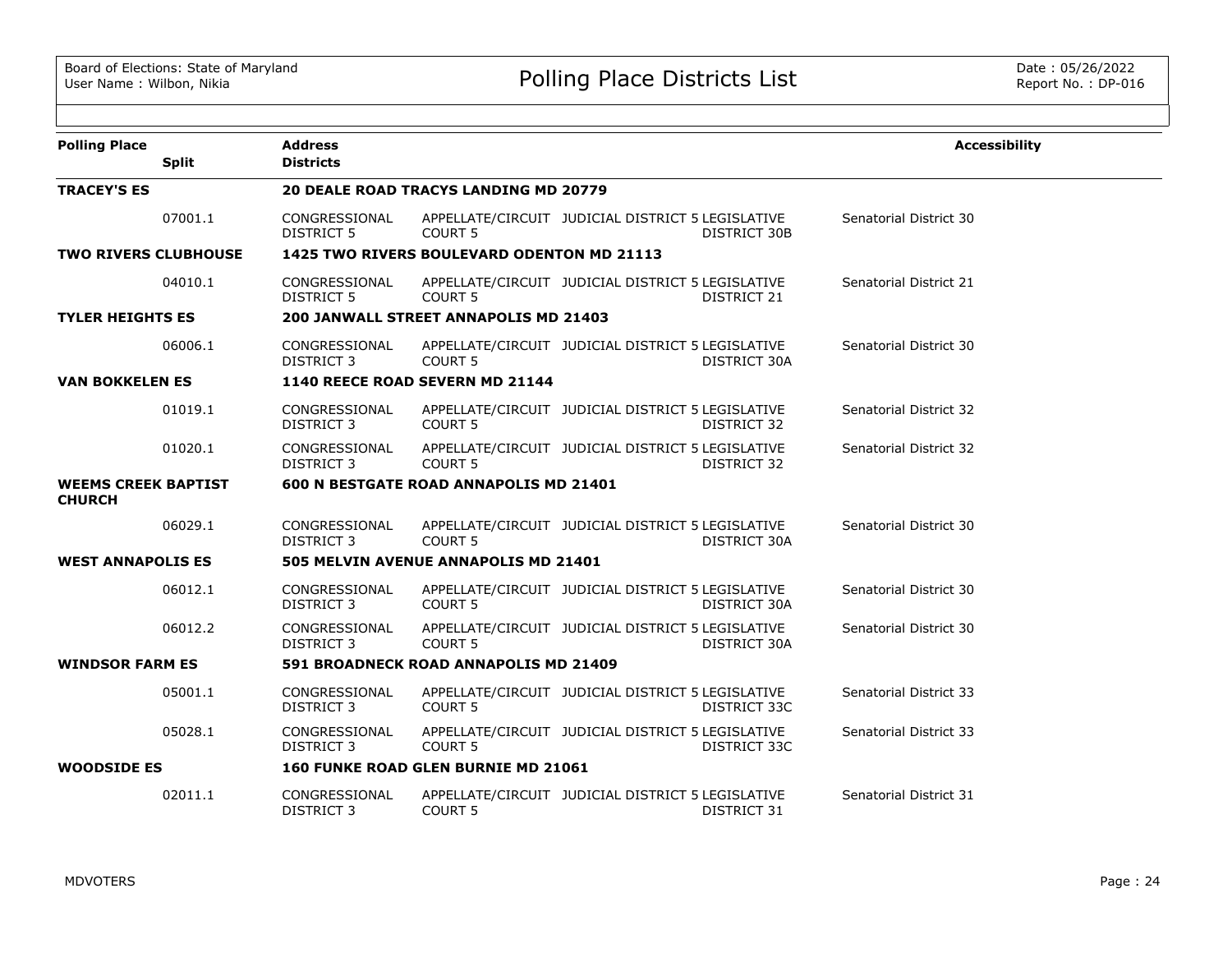| <b>Polling Place</b>                             |                                | <b>Address</b>                     |                                                                |                                                                   |                        | <b>Accessibility</b> |
|--------------------------------------------------|--------------------------------|------------------------------------|----------------------------------------------------------------|-------------------------------------------------------------------|------------------------|----------------------|
|                                                  | <b>Split</b>                   | <b>Districts</b>                   |                                                                |                                                                   |                        |                      |
|                                                  | Jurisdiction: Baltimore City   |                                    |                                                                |                                                                   |                        |                      |
| <b>1ST ENGLISH LUTHERAN</b><br><b>CHURCH</b>     |                                |                                    | 3807 N CHARLES ST BALTIMORE MD 21218                           |                                                                   |                        |                      |
|                                                  | 12001.0                        | CONGRESSIONAL<br>DISTRICT 7        | COURT <sub>6</sub>                                             | APPELLATE/CIRCUIT JUDICIAL DISTRICT 8 LEGISLATIVE<br>DISTRICT 43A | Senatorial District 43 |                      |
|                                                  | 12002.0                        | CONGRESSIONAL<br>DISTRICT 7        | COURT <sub>6</sub>                                             | APPELLATE/CIRCUIT JUDICIAL DISTRICT 8 LEGISLATIVE<br>DISTRICT 43A | Senatorial District 43 |                      |
| <b>ACADEMY OF SUCCESS</b>                        |                                |                                    | 525 HURLEY AVE BALTIMORE MD 21223                              |                                                                   |                        |                      |
|                                                  | 20012.0                        | CONGRESSIONAL<br><b>DISTRICT 7</b> | COURT <sub>6</sub>                                             | APPELLATE/CIRCUIT JUDICIAL DISTRICT 8 LEGISLATIVE<br>DISTRICT 40  | Senatorial District 40 |                      |
| <b>CHARTER SCH 336</b>                           | <b>BALTO MONTESSORI PUBLIC</b> |                                    | 1600 GUILFORD AVE BALTIMORE MD 21202                           |                                                                   |                        |                      |
|                                                  | 12012.0                        | CONGRESSIONAL<br>DISTRICT 7        | COURT <sub>6</sub>                                             | APPELLATE/CIRCUIT JUDICIAL DISTRICT 8 LEGISLATIVE<br>DISTRICT 45  | Senatorial District 45 |                      |
| <b>BEL-PARK TOWERS</b>                           |                                |                                    | 3800 W BELVEDERE AVE BALTIMORE MD 21215                        |                                                                   |                        |                      |
|                                                  | 27056.0                        | CONGRESSIONAL<br><b>DISTRICT 7</b> | COURT <sub>6</sub>                                             | APPELLATE/CIRCUIT JUDICIAL DISTRICT 8 LEGISLATIVE<br>DISTRICT 41  | Senatorial District 41 |                      |
|                                                  | 27057.0                        | CONGRESSIONAL<br>DISTRICT 7        | COURT <sub>6</sub>                                             | APPELLATE/CIRCUIT JUDICIAL DISTRICT 8 LEGISLATIVE<br>DISTRICT 41  | Senatorial District 41 |                      |
| <b>BETH AM IN TOWN</b><br><b>SYNAGOGUE</b>       |                                |                                    | 2501 EUTAW PL BALTIMORE MD 21217                               |                                                                   |                        |                      |
|                                                  | 13008.0                        | CONGRESSIONAL<br><b>DISTRICT 7</b> | COURT <sub>6</sub>                                             | APPELLATE/CIRCUIT JUDICIAL DISTRICT 8 LEGISLATIVE<br>DISTRICT 40  | Senatorial District 40 |                      |
|                                                  |                                |                                    | BOLTON STREET SYNAGOGUE 212 W COLDSPRING LN BALTIMORE MD 21210 |                                                                   |                        |                      |
|                                                  | 27046.0                        | CONGRESSIONAL<br><b>DISTRICT 2</b> | COURT <sub>6</sub>                                             | APPELLATE/CIRCUIT JUDICIAL DISTRICT 8 LEGISLATIVE<br>DISTRICT 41  | Senatorial District 41 |                      |
|                                                  | 27069.0                        | CONGRESSIONAL<br><b>DISTRICT 7</b> | COURT <sub>6</sub>                                             | APPELLATE/CIRCUIT JUDICIAL DISTRICT 8 LEGISLATIVE<br>DISTRICT 41  | Senatorial District 41 |                      |
| <b>BROOKLYN HOMES</b><br><b>COMMUNITY CENTER</b> |                                |                                    | 4140 TENTH ST BALTIMORE MD 21225                               |                                                                   |                        |                      |
|                                                  | 25014.0                        | CONGRESSIONAL<br><b>DISTRICT 7</b> | COURT <sub>6</sub>                                             | APPELLATE/CIRCUIT JUDICIAL DISTRICT 8 LEGISLATIVE<br>DISTRICT 46  | Senatorial District 46 |                      |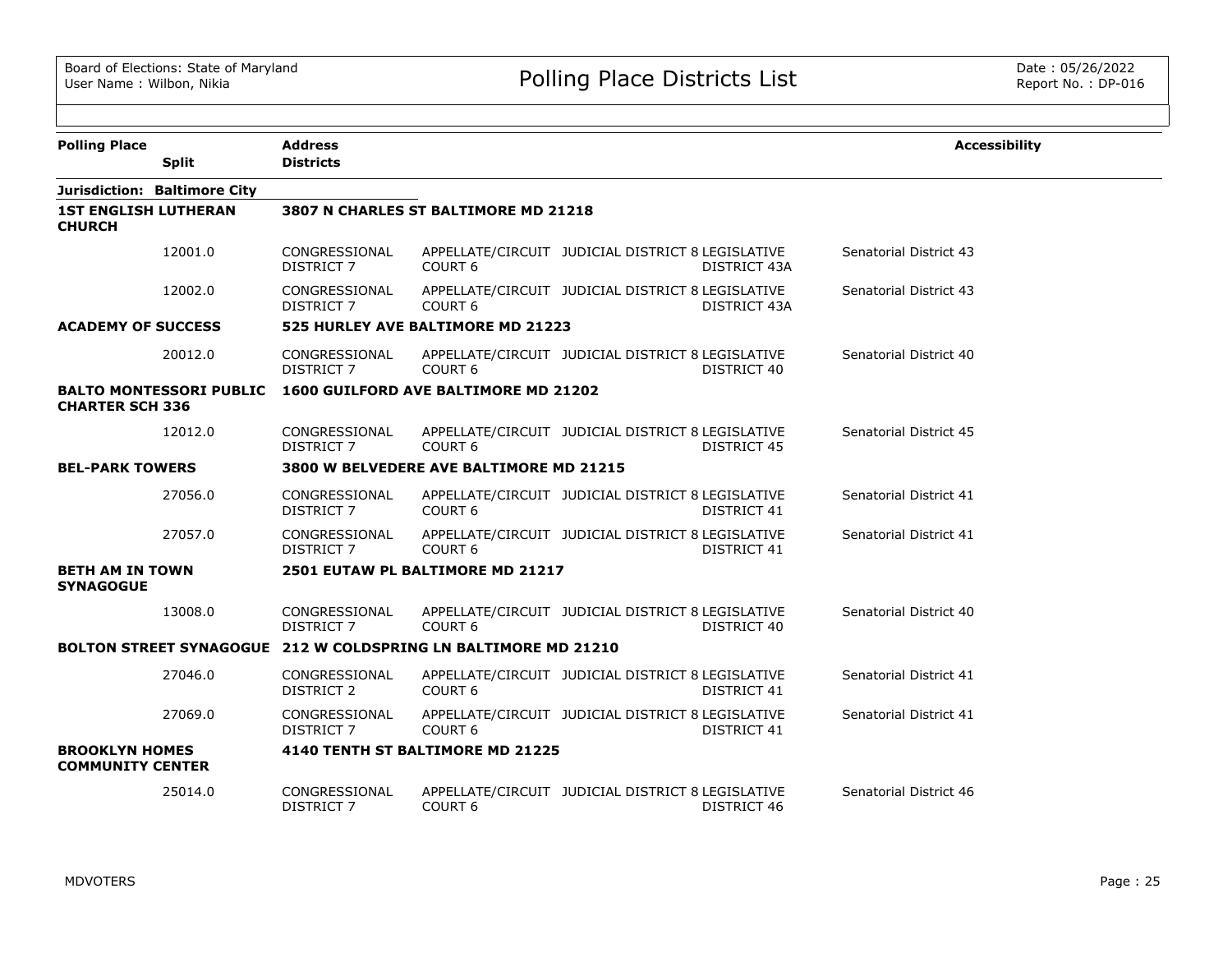| <b>Polling Place</b>                      | <b>Split</b>                 | <b>Address</b><br><b>Districts</b>   |                                            |                                                   |             | <b>Accessibility</b>   |  |
|-------------------------------------------|------------------------------|--------------------------------------|--------------------------------------------|---------------------------------------------------|-------------|------------------------|--|
|                                           |                              |                                      |                                            |                                                   |             |                        |  |
|                                           | <b>BROWN MEMORIAL CHURCH</b> |                                      | 1316 PARK AVENUE BALTIMORE MD 21217        |                                                   |             |                        |  |
|                                           | 11003.0                      | CONGRESSIONAL<br><b>DISTRICT 7</b>   | COURT <sub>6</sub>                         | APPELLATE/CIRCUIT JUDICIAL DISTRICT 8 LEGISLATIVE | DISTRICT 40 | Senatorial District 40 |  |
| <b>C.C. JACKSON REC CTR</b>               |                              |                                      | 4910 PARK HGTS AVE BALTIMORE MD 21215      |                                                   |             |                        |  |
|                                           | 27054.0                      | CONGRESSIONAL<br><b>DISTRICT 7</b>   | COURT <sub>6</sub>                         | APPELLATE/CIRCUIT JUDICIAL DISTRICT 8 LEGISLATIVE | DISTRICT 40 | Senatorial District 40 |  |
| <b>CANTON BAPTIST CHURCH</b>              |                              |                                      | 3302 TOONE ST BALTIMORE MD 21224           |                                                   |             |                        |  |
|                                           | 26008.0                      | CONGRESSIONAL<br>DISTRICT 7          | COURT <sub>6</sub>                         | APPELLATE/CIRCUIT JUDICIAL DISTRICT 8 LEGISLATIVE | DISTRICT 46 | Senatorial District 46 |  |
| <b>CARROLL COOK REC CTR</b>               |                              |                                      | 5061 E EAGER ST BALTIMORE MD 21205         |                                                   |             |                        |  |
|                                           | 26013.0                      | CONGRESSIONAL<br>DISTRICT 7          | COURT <sub>6</sub>                         | APPELLATE/CIRCUIT JUDICIAL DISTRICT 8 LEGISLATIVE | DISTRICT 45 | Senatorial District 45 |  |
| <b>CATHOLIC HIGH SCHOOL</b>               |                              | 2800 EDISON HWY BALTIMORE MD 21213   |                                            |                                                   |             |                        |  |
|                                           | 08003.0                      | CONGRESSIONAL<br>DISTRICT 7          | COURT <sub>6</sub>                         | APPELLATE/CIRCUIT JUDICIAL DISTRICT 8 LEGISLATIVE | DISTRICT 45 | Senatorial District 45 |  |
| <b>CHASE HOUSE</b>                        |                              | 1027 CATHEDRAL ST BALTIMORE MD 21201 |                                            |                                                   |             |                        |  |
|                                           | 11001.0                      | CONGRESSIONAL<br>DISTRICT 7          | COURT <sub>6</sub>                         | APPELLATE/CIRCUIT JUDICIAL DISTRICT 8 LEGISLATIVE | DISTRICT 40 | Senatorial District 40 |  |
|                                           | 11002.0                      | CONGRESSIONAL<br>DISTRICT 7          | COURT <sub>6</sub>                         | APPELLATE/CIRCUIT JUDICIAL DISTRICT 8 LEGISLATIVE | DISTRICT 40 | Senatorial District 40 |  |
|                                           | 11005.0                      | CONGRESSIONAL<br><b>DISTRICT 7</b>   | COURT <sub>6</sub>                         | APPELLATE/CIRCUIT JUDICIAL DISTRICT 8 LEGISLATIVE | DISTRICT 40 | Senatorial District 40 |  |
| <b>CHASE HOUSE</b>                        |                              |                                      | 1027 CATHEDRAL ST BALTIMORE MD 21201       |                                                   |             |                        |  |
|                                           | 11008.0                      | CONGRESSIONAL<br>DISTRICT 7          | COURT <sub>6</sub>                         | APPELLATE/CIRCUIT JUDICIAL DISTRICT 8 LEGISLATIVE | DISTRICT 45 | Senatorial District 45 |  |
|                                           | 11009.0                      | CONGRESSIONAL<br>DISTRICT 7          | COURT <sub>6</sub>                         | APPELLATE/CIRCUIT JUDICIAL DISTRICT 8 LEGISLATIVE | DISTRICT 45 | Senatorial District 45 |  |
| <b>CHRIST CHURCH HARBOR</b><br>APTS. INC. |                              |                                      | <b>600 LIGHT STREET BALTIMORE MD 21230</b> |                                                   |             |                        |  |
|                                           | 22001.0                      | CONGRESSIONAL<br><b>DISTRICT 7</b>   | COURT <sub>6</sub>                         | APPELLATE/CIRCUIT JUDICIAL DISTRICT 8 LEGISLATIVE | DISTRICT 46 | Senatorial District 46 |  |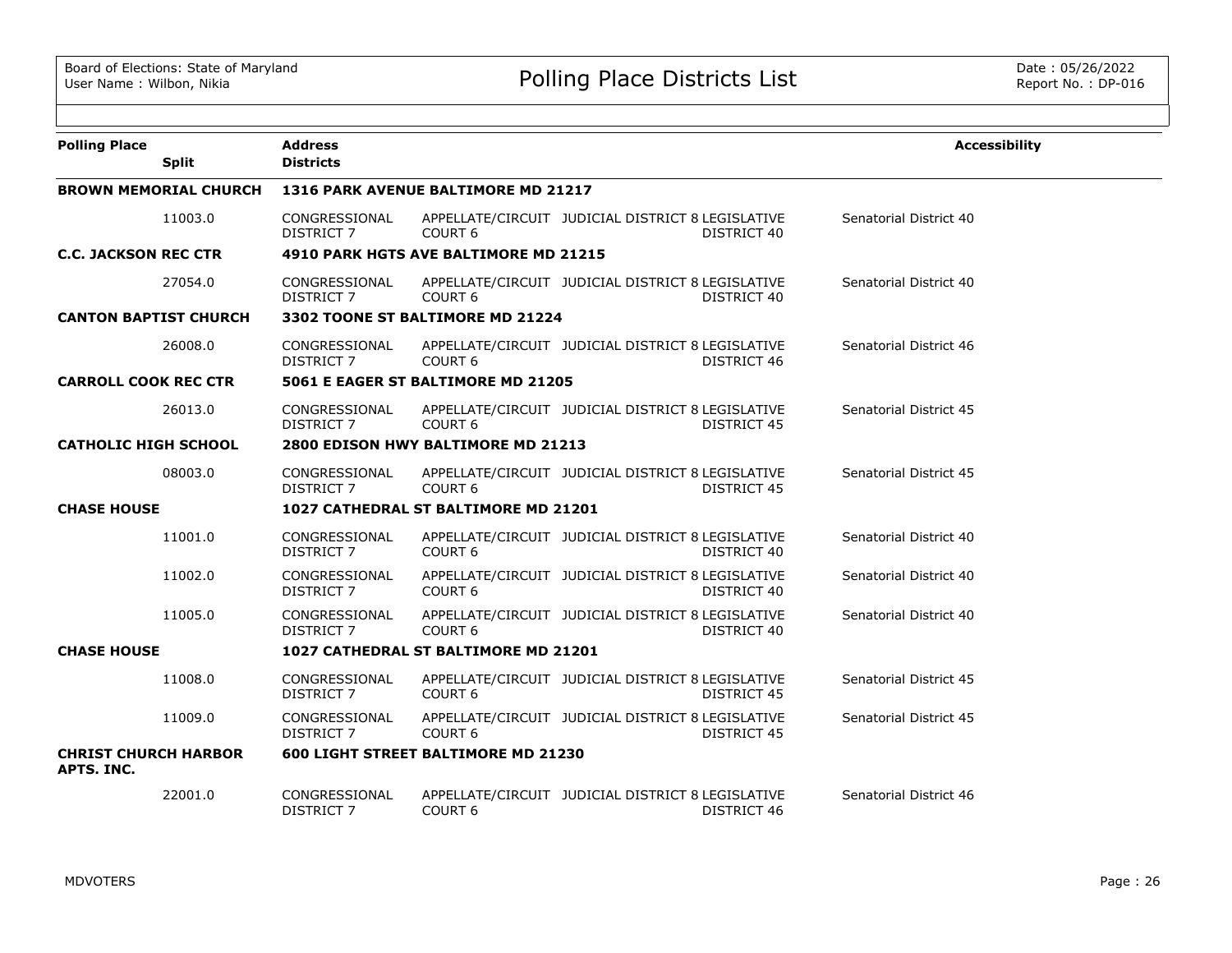| <b>Polling Place</b>                                   | <b>Address</b>                     |                                                 |                                                   |              | <b>Accessibility</b>   |
|--------------------------------------------------------|------------------------------------|-------------------------------------------------|---------------------------------------------------|--------------|------------------------|
| <b>Split</b>                                           | <b>Districts</b>                   |                                                 |                                                   |              |                        |
| <b>CHURCH OF THE REDEEMED</b>                          |                                    | 4321 OLD YORK RD BALTIMORE MD 21212             |                                                   |              |                        |
| 09001.0                                                | CONGRESSIONAL<br>DISTRICT 7        | COURT <sub>6</sub>                              | APPELLATE/CIRCUIT JUDICIAL DISTRICT 8 LEGISLATIVE | DISTRICT 43A | Senatorial District 43 |
| <b>COLLINGTON SQUARE</b><br><b>RECREATION CENTER</b>   |                                    | 1409 N COLLINGTON AVE BALTIMORE MD 21213        |                                                   |              |                        |
| 08007.0                                                | CONGRESSIONAL<br>DISTRICT 7        | COURT <sub>6</sub>                              | APPELLATE/CIRCUIT JUDICIAL DISTRICT 8 LEGISLATIVE | DISTRICT 45  | Senatorial District 45 |
| <b>CREATIVE CITY PUBLIC</b><br><b>CHARTER SCH #384</b> |                                    | 2810 SHIRLEY AVENUE BALTIMORE MD 21215          |                                                   |              |                        |
| 15024.0                                                | CONGRESSIONAL<br>DISTRICT 7        | COURT <sub>6</sub>                              | APPELLATE/CIRCUIT JUDICIAL DISTRICT 8 LEGISLATIVE | DISTRICT 40  | Senatorial District 40 |
| 15025.0                                                | CONGRESSIONAL<br><b>DISTRICT 7</b> | COURT <sub>6</sub>                              | APPELLATE/CIRCUIT JUDICIAL DISTRICT 8 LEGISLATIVE | DISTRICT 40  | Senatorial District 40 |
| <b>CROSS COUNTRY ELEM SCH</b><br>@NORTHWESTERN (GYM)   |                                    | <b>6900 PARK HEIGHTS AVE BALTIMORE MD 21215</b> |                                                   |              |                        |
| 27063.0                                                | CONGRESSIONAL<br><b>DISTRICT 7</b> | COURT <sub>6</sub>                              | APPELLATE/CIRCUIT JUDICIAL DISTRICT 8 LEGISLATIVE | DISTRICT 41  | Senatorial District 41 |
| 27065.0                                                | CONGRESSIONAL<br><b>DISTRICT 7</b> | COURT <sub>6</sub>                              | APPELLATE/CIRCUIT JUDICIAL DISTRICT 8 LEGISLATIVE | DISTRICT 41  | Senatorial District 41 |
| <b>CURTIS BAY REC CTR</b>                              |                                    | 1630 FILBERT ST BALTIMORE MD 21226              |                                                   |              |                        |
| 25016.0                                                | CONGRESSIONAL<br><b>DISTRICT 7</b> | COURT <sub>6</sub>                              | APPELLATE/CIRCUIT JUDICIAL DISTRICT 8 LEGISLATIVE | DISTRICT 46  | Senatorial District 46 |
| <b>DAWSON SAFE HAVEN TEEN</b><br><b>CENTER</b>         |                                    | 1400 E FEDERAL ST BALTIMORE MD 21213            |                                                   |              |                        |
| 09015.0                                                | CONGRESSIONAL<br>DISTRICT 7        | COURT <sub>6</sub>                              | APPELLATE/CIRCUIT JUDICIAL DISTRICT 8 LEGISLATIVE | DISTRICT 45  | Senatorial District 45 |
| <b>DEWEESE REC CTR</b>                                 |                                    | 5501 IVANHOE AVE BALTIMORE MD 21212             |                                                   |              |                        |
| 27034.0                                                | CONGRESSIONAL<br><b>DISTRICT 7</b> | COURT <sub>6</sub>                              | APPELLATE/CIRCUIT JUDICIAL DISTRICT 8 LEGISLATIVE | DISTRICT 43A | Senatorial District 43 |
| <b>ELLA BAILEY REC CTR</b>                             |                                    | 100 E HEATH ST BALTIMORE MD 21230               |                                                   |              |                        |
| 23003.0                                                | CONGRESSIONAL<br>DISTRICT 7        | COURT <sub>6</sub>                              | APPELLATE/CIRCUIT JUDICIAL DISTRICT 8 LEGISLATIVE | DISTRICT 46  | Senatorial District 46 |
| 24004.0                                                | CONGRESSIONAL<br><b>DISTRICT 7</b> | COURT <sub>6</sub>                              | APPELLATE/CIRCUIT JUDICIAL DISTRICT 8 LEGISLATIVE | DISTRICT 46  | Senatorial District 46 |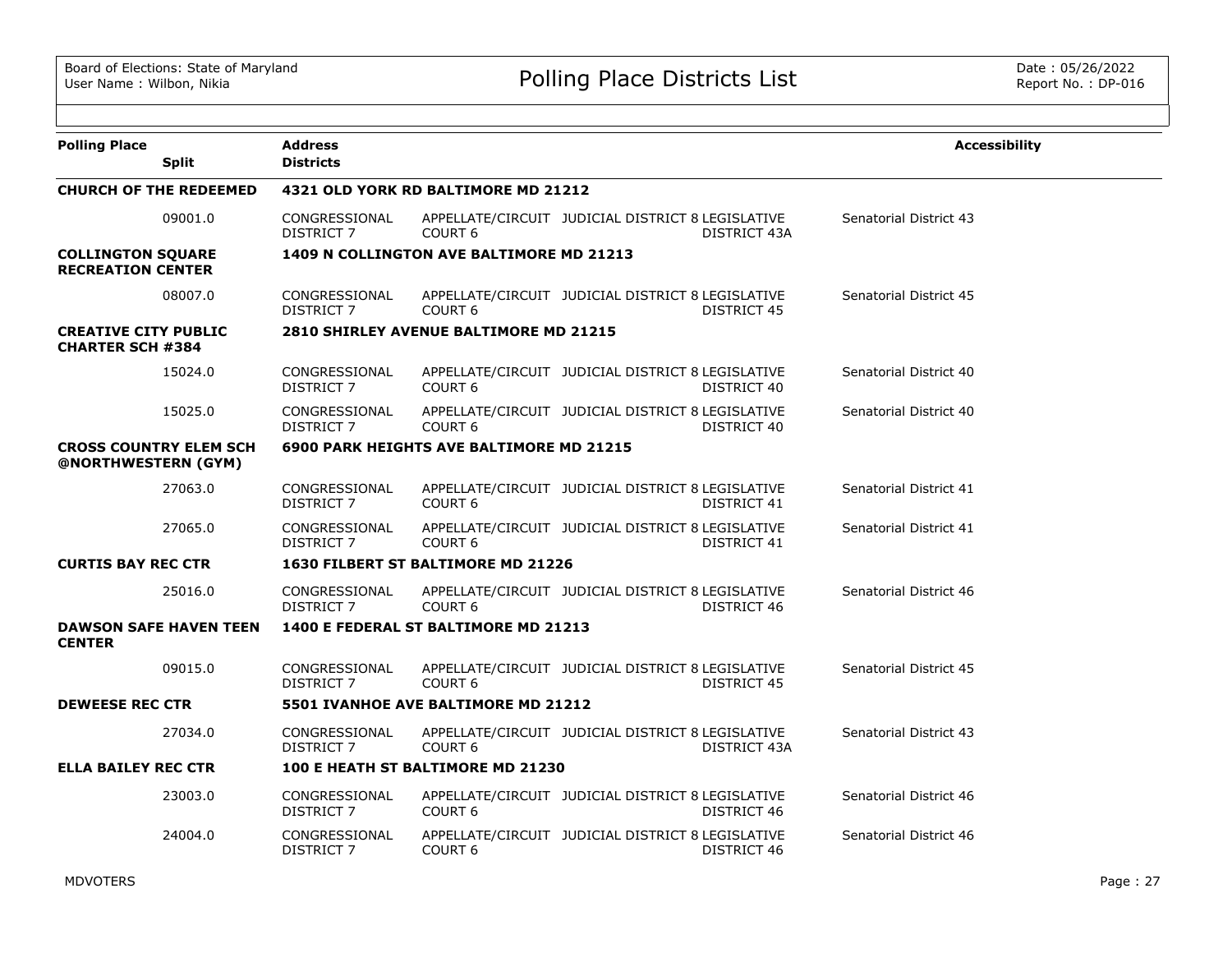| <b>Polling Place</b><br><b>Split</b> | <b>Address</b><br><b>Districts</b> |                                           |                                                                         | <b>Accessibility</b>   |
|--------------------------------------|------------------------------------|-------------------------------------------|-------------------------------------------------------------------------|------------------------|
| <b>ENGINE HOUSE #13</b>              |                                    | <b>405 MCMECHEN ST BALTIMORE MD 21217</b> |                                                                         |                        |
| 14003.0                              | CONGRESSIONAL<br>DISTRICT 7        | COURT <sub>6</sub>                        | APPELLATE/CIRCUIT JUDICIAL DISTRICT 8 LEGISLATIVE<br>DISTRICT 40        | Senatorial District 40 |
| <b>ENGINE HOUSE #2</b>               |                                    | 800 LIGHT ST BALTIMORE MD 21230           |                                                                         |                        |
| 22002.0                              | CONGRESSIONAL<br><b>DISTRICT 7</b> | COURT <sub>6</sub>                        | APPELLATE/CIRCUIT JUDICIAL DISTRICT 8 LEGISLATIVE<br>DISTRICT 46        | Senatorial District 46 |
| <b>ENGINE HOUSE #21</b>              |                                    | 3724 ROLAND AVE BALTIMORE MD 21211        |                                                                         |                        |
| 13002.0                              | CONGRESSIONAL<br><b>DISTRICT 2</b> | COURT <sub>6</sub>                        | APPELLATE/CIRCUIT JUDICIAL DISTRICT 8 LEGISLATIVE<br>DISTRICT 40        | Senatorial District 40 |
| <b>ENGINE HOUSE #31</b>              |                                    | 3123 GREENMOUNT AVE BALTIMORE MD 21218    |                                                                         |                        |
| 09010.0                              | CONGRESSIONAL<br><b>DISTRICT 7</b> | COURT <sub>6</sub>                        | APPELLATE/CIRCUIT JUDICIAL DISTRICT 8 LEGISLATIVE<br>DISTRICT 43A       | Senatorial District 43 |
| <b>ENGINE HOUSE #42</b>              |                                    | 4522 HARFORD RD BALTIMORE MD 21214        |                                                                         |                        |
| 27003.0                              | CONGRESSIONAL<br><b>DISTRICT 7</b> | COURT <sub>6</sub>                        | APPELLATE/CIRCUIT JUDICIAL DISTRICT 8 LEGISLATIVE<br><b>DISTRICT 45</b> | Senatorial District 45 |
| 27018.0                              | CONGRESSIONAL<br><b>DISTRICT 7</b> | COURT <sub>6</sub>                        | APPELLATE/CIRCUIT JUDICIAL DISTRICT 8 LEGISLATIVE<br><b>DISTRICT 45</b> | Senatorial District 45 |
| <b>ENGINE HOUSE #45</b>              |                                    | 2700 GLEN AVE BALTIMORE MD 21215          |                                                                         |                        |
| 27050.0                              | CONGRESSIONAL<br>DISTRICT 7        | COURT <sub>6</sub>                        | APPELLATE/CIRCUIT JUDICIAL DISTRICT 8 LEGISLATIVE<br>DISTRICT 41        | Senatorial District 41 |
| 27064.0                              | CONGRESSIONAL<br><b>DISTRICT 7</b> | COURT <sub>6</sub>                        | APPELLATE/CIRCUIT JUDICIAL DISTRICT 8 LEGISLATIVE<br><b>DISTRICT 41</b> | Senatorial District 41 |
| <b>ENGINE HOUSE #5</b>               |                                    | 2120 EASTERN AVE BALTIMORE MD 21231       |                                                                         |                        |
| 01002.0                              | CONGRESSIONAL<br><b>DISTRICT 7</b> | COURT <sub>6</sub>                        | APPELLATE/CIRCUIT JUDICIAL DISTRICT 8 LEGISLATIVE<br>DISTRICT 46        | Senatorial District 46 |
| <b>ENGINE HOUSE #51</b>              |                                    | 646 N HIGHLAND AVE BALTIMORE MD 21205     |                                                                         |                        |
| 26012.0                              | CONGRESSIONAL<br><b>DISTRICT 7</b> | COURT <sub>6</sub>                        | APPELLATE/CIRCUIT JUDICIAL DISTRICT 8 LEGISLATIVE<br>DISTRICT 46        | Senatorial District 46 |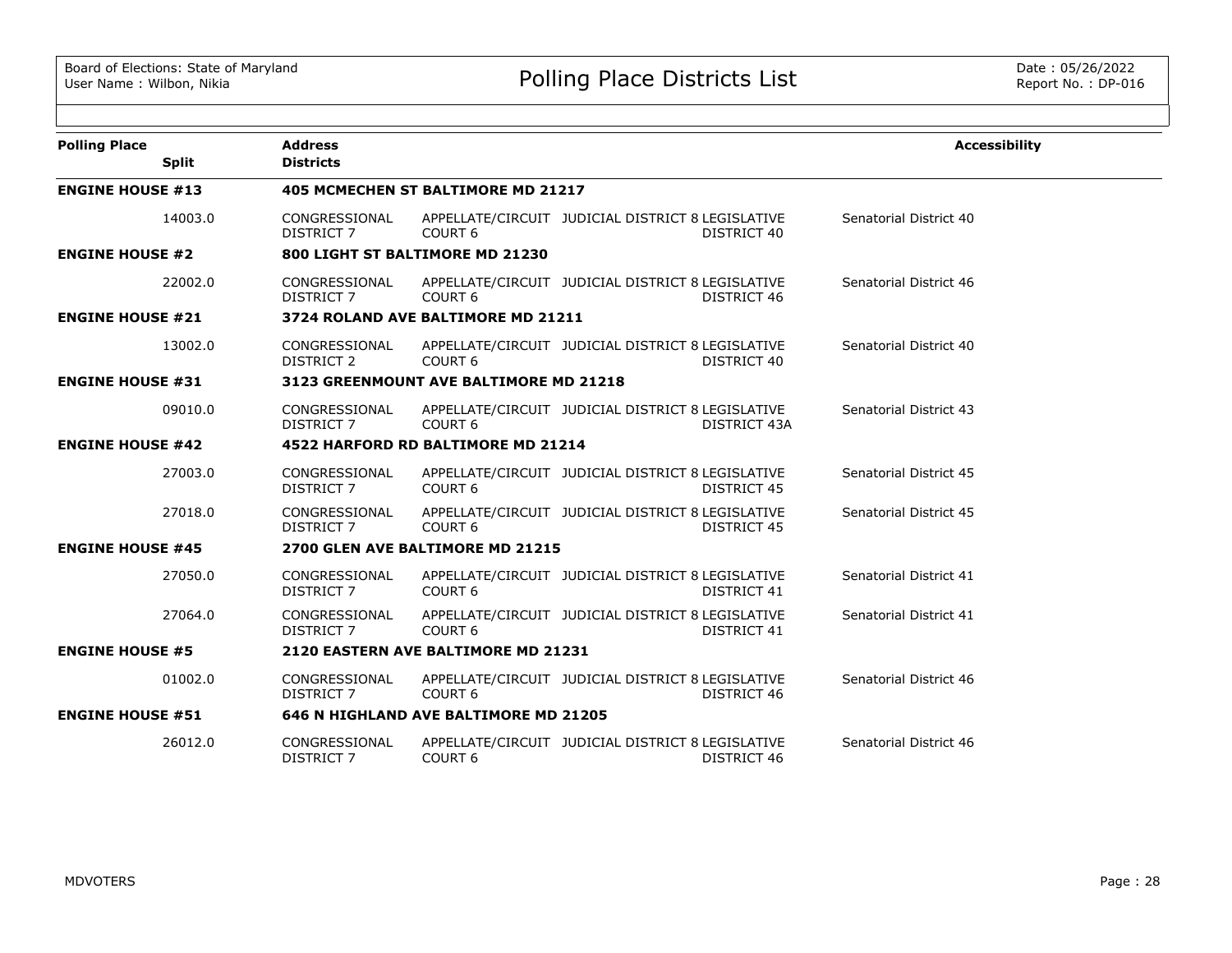|                                                                                               |                                    |                                              |                                                                         |                        | <b>Accessibility</b> |
|-----------------------------------------------------------------------------------------------|------------------------------------|----------------------------------------------|-------------------------------------------------------------------------|------------------------|----------------------|
| <b>Polling Place</b><br><b>Split</b>                                                          | <b>Address</b><br><b>Districts</b> |                                              |                                                                         |                        |                      |
| <b>ENGINE HOUSE #52</b>                                                                       |                                    | 3525 WOODBROOK AVE BALTIMORE MD 21217        |                                                                         |                        |                      |
| 13006.0                                                                                       | CONGRESSIONAL<br><b>DISTRICT 7</b> | COURT <sub>6</sub>                           | APPELLATE/CIRCUIT JUDICIAL DISTRICT 8 LEGISLATIVE<br>DISTRICT 40        | Senatorial District 40 |                      |
| 15021.0                                                                                       | CONGRESSIONAL<br>DISTRICT 7        | COURT <sub>6</sub>                           | APPELLATE/CIRCUIT JUDICIAL DISTRICT 8 LEGISLATIVE<br>DISTRICT 40        | Senatorial District 40 |                      |
| <b>ENGINE HOUSE #54</b>                                                                       |                                    | 5821 BELAIR RD BALTIMORE MD 21206            |                                                                         |                        |                      |
| 26030.0                                                                                       | CONGRESSIONAL<br>DISTRICT 7        | COURT <sub>6</sub>                           | APPELLATE/CIRCUIT JUDICIAL DISTRICT 8 LEGISLATIVE<br><b>DISTRICT 45</b> | Senatorial District 45 |                      |
| 26031.0                                                                                       | CONGRESSIONAL<br>DISTRICT 7        | COURT <sub>6</sub>                           | APPELLATE/CIRCUIT JUDICIAL DISTRICT 8 LEGISLATIVE<br>DISTRICT 45        | Senatorial District 45 |                      |
| <b>ENGINE HOUSE #56</b>                                                                       |                                    | 6512 HARFORD RD BALTIMORE MD 21234           |                                                                         |                        |                      |
| 27009.0                                                                                       | CONGRESSIONAL<br>DISTRICT 7        | COURT <sub>6</sub>                           | APPELLATE/CIRCUIT JUDICIAL DISTRICT 8 LEGISLATIVE<br><b>DISTRICT 45</b> | Senatorial District 45 |                      |
| <b>ENGINE HOUSE #58</b>                                                                       |                                    | 2425 1/2 ANNAPOLIS RD BALTIMORE MD 21230     |                                                                         |                        |                      |
| 25007.0                                                                                       | CONGRESSIONAL<br>DISTRICT 7        | COURT <sub>6</sub>                           | APPELLATE/CIRCUIT JUDICIAL DISTRICT 8 LEGISLATIVE<br>DISTRICT 46        | Senatorial District 46 |                      |
| <b>ENOCH PRATT FREE LIBRARY</b><br><b>BROOKLYN BRANCH</b>                                     |                                    | <b>300 E PATAPSCO AVE BALTIMORE MD 21225</b> |                                                                         |                        |                      |
| 25013.0                                                                                       | CONGRESSIONAL<br>DISTRICT 7        | COURT <sub>6</sub>                           | APPELLATE/CIRCUIT JUDICIAL DISTRICT 8 LEGISLATIVE<br>DISTRICT 46        | Senatorial District 46 |                      |
| <b>ENOCH PRATT FREE LIBRARY 1030 S ELLWOOD AVE BALTIMORE MD 21224</b><br><b>CANTON BRANCH</b> |                                    |                                              |                                                                         |                        |                      |
| 01004.0                                                                                       | CONGRESSIONAL<br><b>DISTRICT 7</b> | COURT <sub>6</sub>                           | APPELLATE/CIRCUIT JUDICIAL DISTRICT 8 LEGISLATIVE<br>DISTRICT 46        | Senatorial District 46 |                      |
| <b>ENOCH PRATT FREE LIBRARY 400 CATHEDRAL ST BALTIMORE MD 21201</b><br><b>CENTRAL BRANCH</b>  |                                    |                                              |                                                                         |                        |                      |
| 11006.0                                                                                       | CONGRESSIONAL<br><b>DISTRICT 7</b> | COURT <sub>6</sub>                           | APPELLATE/CIRCUIT JUDICIAL DISTRICT 8 LEGISLATIVE<br>DISTRICT 46        | Senatorial District 46 |                      |
| <b>ENOCH PRATT FREE LIBRARY</b><br><b>HERRING RUN BRANCH</b>                                  |                                    | 3801 ERDMAN AVE BALTIMORE MD 21213           |                                                                         |                        |                      |
| 26019.0                                                                                       | CONGRESSIONAL<br>DISTRICT 7        | COURT <sub>6</sub>                           | APPELLATE/CIRCUIT JUDICIAL DISTRICT 8 LEGISLATIVE<br><b>DISTRICT 45</b> | Senatorial District 45 |                      |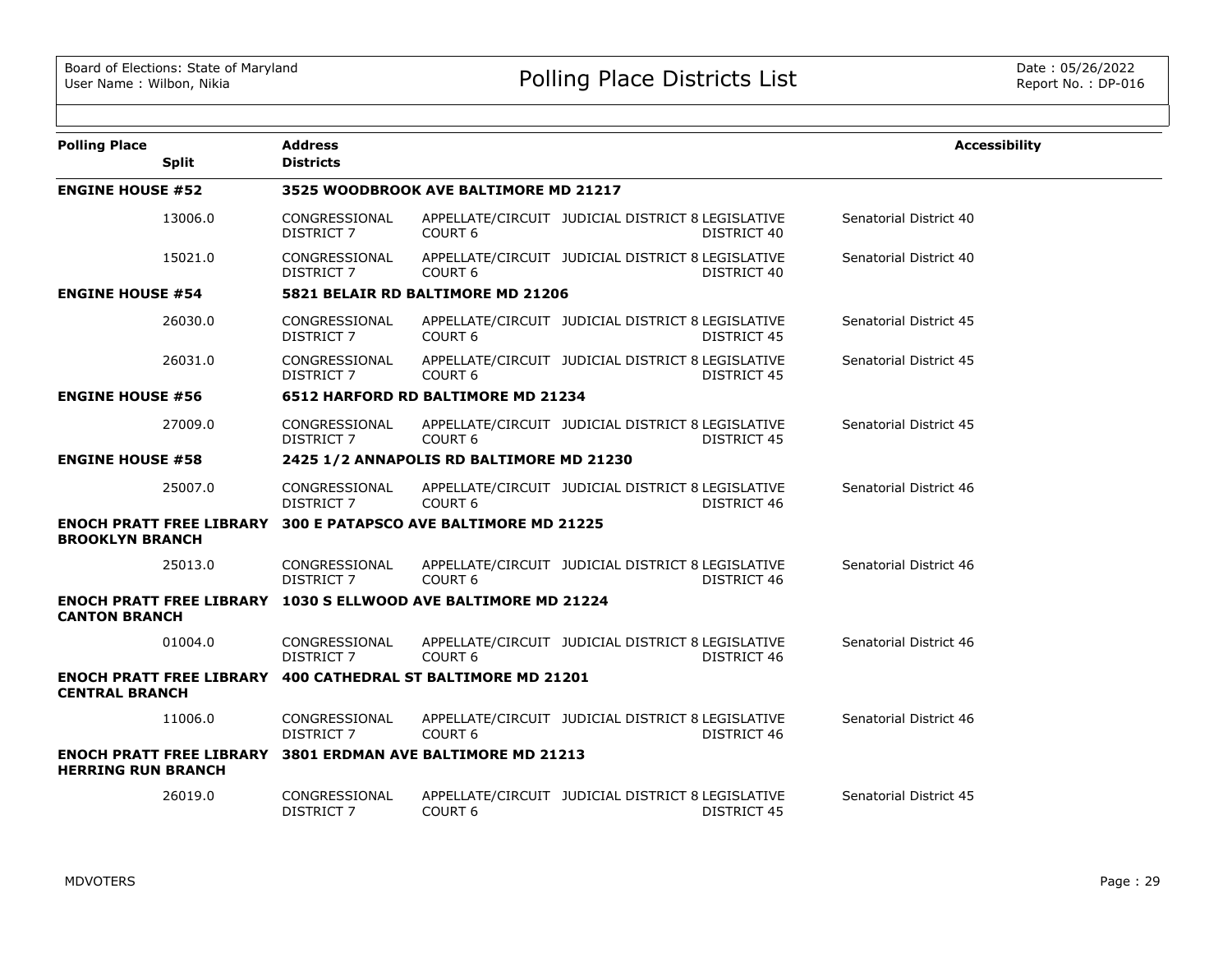| <b>Polling Place</b>                        | <b>Split</b>                    | <b>Address</b><br><b>Districts</b> |                                                                     |                                                   |                    | <b>Accessibility</b>   |
|---------------------------------------------|---------------------------------|------------------------------------|---------------------------------------------------------------------|---------------------------------------------------|--------------------|------------------------|
|                                             |                                 |                                    |                                                                     |                                                   |                    |                        |
|                                             | <b>PENNSYLVANIA AVE BRANCH</b>  |                                    | <b>ENOCH PRATT FREE LIBRARY 1531 W NORTH AVE BALTIMORE MD 21217</b> |                                                   |                    |                        |
|                                             | 14005.0                         | CONGRESSIONAL<br><b>DISTRICT 7</b> | COURT <sub>6</sub>                                                  | APPELLATE/CIRCUIT JUDICIAL DISTRICT 8 LEGISLATIVE | DISTRICT 40        | Senatorial District 40 |
| <b>WALBROOK BRANCH</b>                      |                                 |                                    | <b>ENOCH PRATT FREE LIBRARY 3203 W NORTH AVE BALTIMORE MD 21216</b> |                                                   |                    |                        |
|                                             | 15012.0                         | CONGRESSIONAL<br>DISTRICT 7        | COURT <sub>6</sub>                                                  | APPELLATE/CIRCUIT JUDICIAL DISTRICT 8 LEGISLATIVE | DISTRICT 40        | Senatorial District 40 |
|                                             | 15013.0                         | CONGRESSIONAL<br>DISTRICT 7        | COURT <sub>6</sub>                                                  | APPELLATE/CIRCUIT JUDICIAL DISTRICT 8 LEGISLATIVE | DISTRICT 40        | Senatorial District 40 |
| <b>WAVERLY BRANCH</b>                       | <b>ENOCH PRATT FREE LIBRARY</b> |                                    | 400 E 33RD ST BALTIMORE MD 21218                                    |                                                   |                    |                        |
|                                             | 12004.0                         | CONGRESSIONAL<br>DISTRICT 7        | COURT <sub>6</sub>                                                  | APPELLATE/CIRCUIT JUDICIAL DISTRICT 8 LEGISLATIVE | DISTRICT 43A       | Senatorial District 43 |
|                                             | 12005.0                         | CONGRESSIONAL<br>DISTRICT 7        | COURT <sub>6</sub>                                                  | APPELLATE/CIRCUIT JUDICIAL DISTRICT 8 LEGISLATIVE | DISTRICT 43A       | Senatorial District 43 |
| <b>WAVERLY BRANCH</b>                       | <b>ENOCH PRATT FREE LIBRARY</b> |                                    | 400 E 33RD STREET BALTIMORE MD 21218                                |                                                   |                    |                        |
|                                             | 12013.0                         | CONGRESSIONAL<br>DISTRICT 7        | COURT <sub>6</sub>                                                  | APPELLATE/CIRCUIT JUDICIAL DISTRICT 8 LEGISLATIVE | DISTRICT 40        | Senatorial District 40 |
| <b>NORTHWOOD BRANCH</b>                     | <b>ENOCH PRATT LIBRARY FREE</b> |                                    | 4420 LOCH RAVEN BLVD - ENTER ON NORTHGATE ROAD BALTIMORE MD 21218   |                                                   |                    |                        |
|                                             | 27025.0                         | CONGRESSIONAL<br>DISTRICT 7        | COURT <sub>6</sub>                                                  | APPELLATE/CIRCUIT JUDICIAL DISTRICT 8 LEGISLATIVE | DISTRICT 43A       | Senatorial District 43 |
| <b>FIRE HOUSE #46</b>                       |                                 |                                    | 5500 REISTERSTOWN ROAD BALTIMORE MD 21215                           |                                                   |                    |                        |
|                                             | 28002.0                         | CONGRESSIONAL<br><b>DISTRICT 7</b> | COURT <sub>6</sub>                                                  | APPELLATE/CIRCUIT JUDICIAL DISTRICT 8 LEGISLATIVE | <b>DISTRICT 41</b> | Senatorial District 41 |
| <b>FOREST PARK SR CITIZEN</b><br><b>CTR</b> |                                 |                                    | 4801 LIBERTY HGTS AVE BALTIMORE MD 21207                            |                                                   |                    |                        |
|                                             | 28005.0                         | CONGRESSIONAL<br>DISTRICT 7        | COURT <sub>6</sub>                                                  | APPELLATE/CIRCUIT JUDICIAL DISTRICT 8 LEGISLATIVE | DISTRICT 41        | Senatorial District 41 |
|                                             | 28006.0                         | CONGRESSIONAL<br>DISTRICT 7        | COURT <sub>6</sub>                                                  | APPELLATE/CIRCUIT JUDICIAL DISTRICT 8 LEGISLATIVE | DISTRICT 41        | Senatorial District 41 |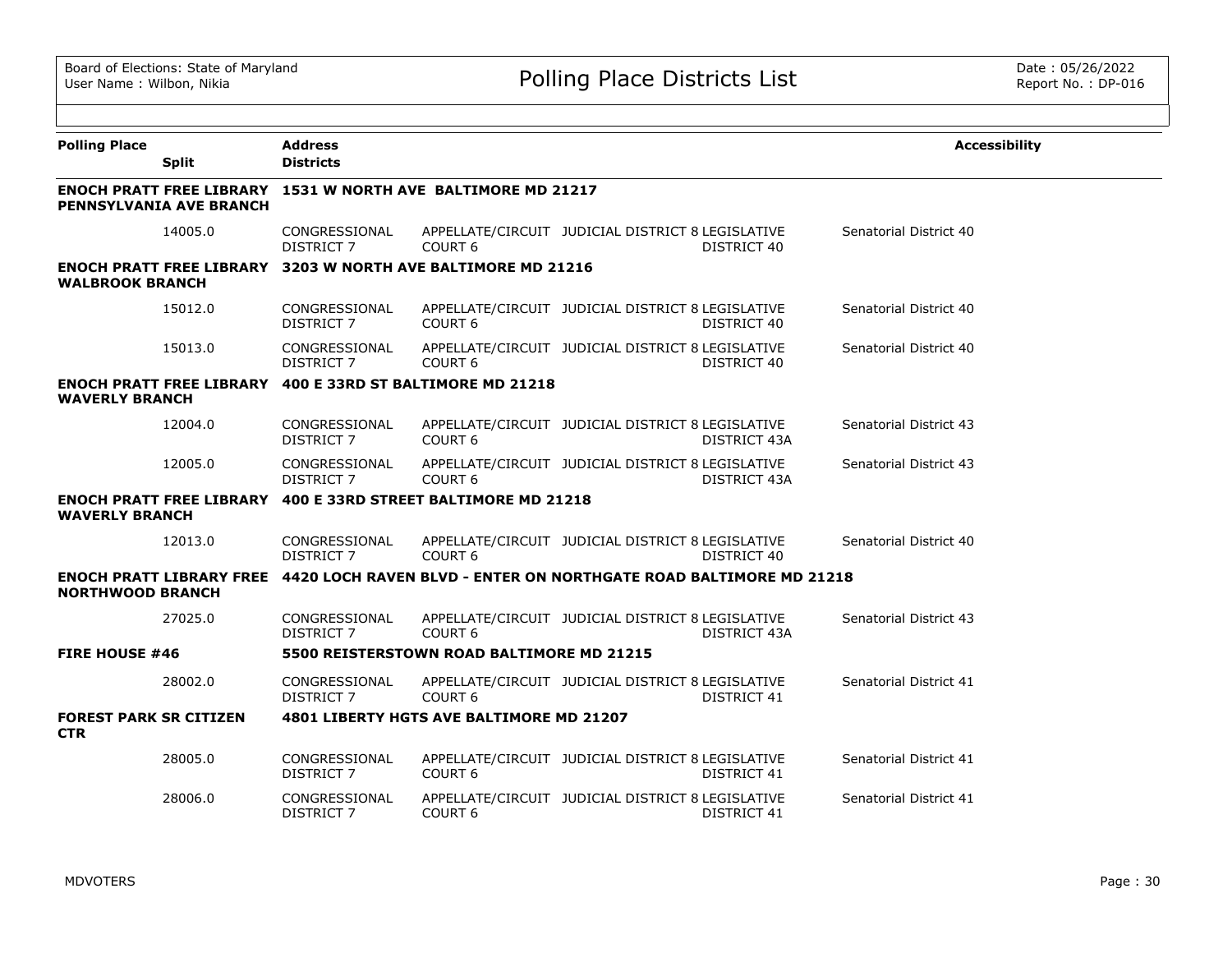| <b>Polling Place</b><br><b>Split</b>               | <b>Address</b><br><b>Districts</b> |                                         |                                                   |                    | <b>Accessibility</b>   |
|----------------------------------------------------|------------------------------------|-----------------------------------------|---------------------------------------------------|--------------------|------------------------|
| <b>GOVANS BOUNDARY UMC</b>                         |                                    | 5210 YORK RD BALTIMORE MD 21212         |                                                   |                    |                        |
| 27038.0                                            | CONGRESSIONAL<br><b>DISTRICT 2</b> | COURT <sub>6</sub>                      | APPELLATE/CIRCUIT JUDICIAL DISTRICT 8 LEGISLATIVE | DISTRICT 43A       | Senatorial District 43 |
| <b>GRACE UNITED METHODIST</b><br><b>CHURCH</b>     |                                    | 5407 N CHARLES ST BALTIMORE MD 21210    |                                                   |                    |                        |
| 27040.0                                            | CONGRESSIONAL<br>DISTRICT 2        | COURT 6                                 | APPELLATE/CIRCUIT JUDICIAL DISTRICT 8 LEGISLATIVE | DISTRICT 41        | Senatorial District 41 |
| 27041.0                                            | CONGRESSIONAL<br>DISTRICT 2        | COURT <sub>6</sub>                      | APPELLATE/CIRCUIT JUDICIAL DISTRICT 8 LEGISLATIVE | DISTRICT 43A       | Senatorial District 43 |
| <b>GREEKTOWN SQUARE AND</b><br><b>EVENT CENTER</b> |                                    | 701-703 S QUAIL ST BALTIMORE MD 21224   |                                                   |                    |                        |
| 26006.0                                            | CONGRESSIONAL<br><b>DISTRICT 7</b> | COURT <sub>6</sub>                      | APPELLATE/CIRCUIT JUDICIAL DISTRICT 8 LEGISLATIVE | DISTRICT 46        | Senatorial District 46 |
| 26007.0                                            | CONGRESSIONAL<br><b>DISTRICT 7</b> | COURT <sub>6</sub>                      | APPELLATE/CIRCUIT JUDICIAL DISTRICT 8 LEGISLATIVE | DISTRICT 46        | Senatorial District 46 |
| <b>GREEKTOWN SQUARE AND</b><br><b>EVENT CENTER</b> |                                    | 700 QUAIL ST BALTIMORE MD 21224         |                                                   |                    |                        |
| 26034.0                                            | CONGRESSIONAL<br><b>DISTRICT 7</b> | COURT <sub>6</sub>                      | APPELLATE/CIRCUIT JUDICIAL DISTRICT 8 LEGISLATIVE | <b>DISTRICT 45</b> | Senatorial District 45 |
| <b>HARFORD CENTER FOR</b><br><b>SENIOR CITZENS</b> |                                    | 4920 HARFORD ROAD BALTIMORE MD 21214    |                                                   |                    |                        |
| 27004.0                                            | CONGRESSIONAL<br><b>DISTRICT 7</b> | COURT <sub>6</sub>                      | APPELLATE/CIRCUIT JUDICIAL DISTRICT 8 LEGISLATIVE | DISTRICT 45        | Senatorial District 45 |
| <b>HARLEM PARK RECREATION</b><br><b>CENTER</b>     |                                    | 700 N CALHOUN STREET BALTIMORE MD 21217 |                                                   |                    |                        |
| 16001.0                                            | CONGRESSIONAL<br><b>DISTRICT 7</b> | COURT <sub>6</sub>                      | APPELLATE/CIRCUIT JUDICIAL DISTRICT 8 LEGISLATIVE | DISTRICT 40        | Senatorial District 40 |
| 16002.0                                            | CONGRESSIONAL<br>DISTRICT 7        | COURT <sub>6</sub>                      | APPELLATE/CIRCUIT JUDICIAL DISTRICT 8 LEGISLATIVE | DISTRICT 40        | Senatorial District 40 |
| 16003.0                                            | CONGRESSIONAL<br><b>DISTRICT 7</b> | COURT <sub>6</sub>                      | APPELLATE/CIRCUIT JUDICIAL DISTRICT 8 LEGISLATIVE | DISTRICT 40        | Senatorial District 40 |
| 16004.0                                            | CONGRESSIONAL<br><b>DISTRICT 7</b> | COURT <sub>6</sub>                      | APPELLATE/CIRCUIT JUDICIAL DISTRICT 8 LEGISLATIVE | DISTRICT 40        | Senatorial District 40 |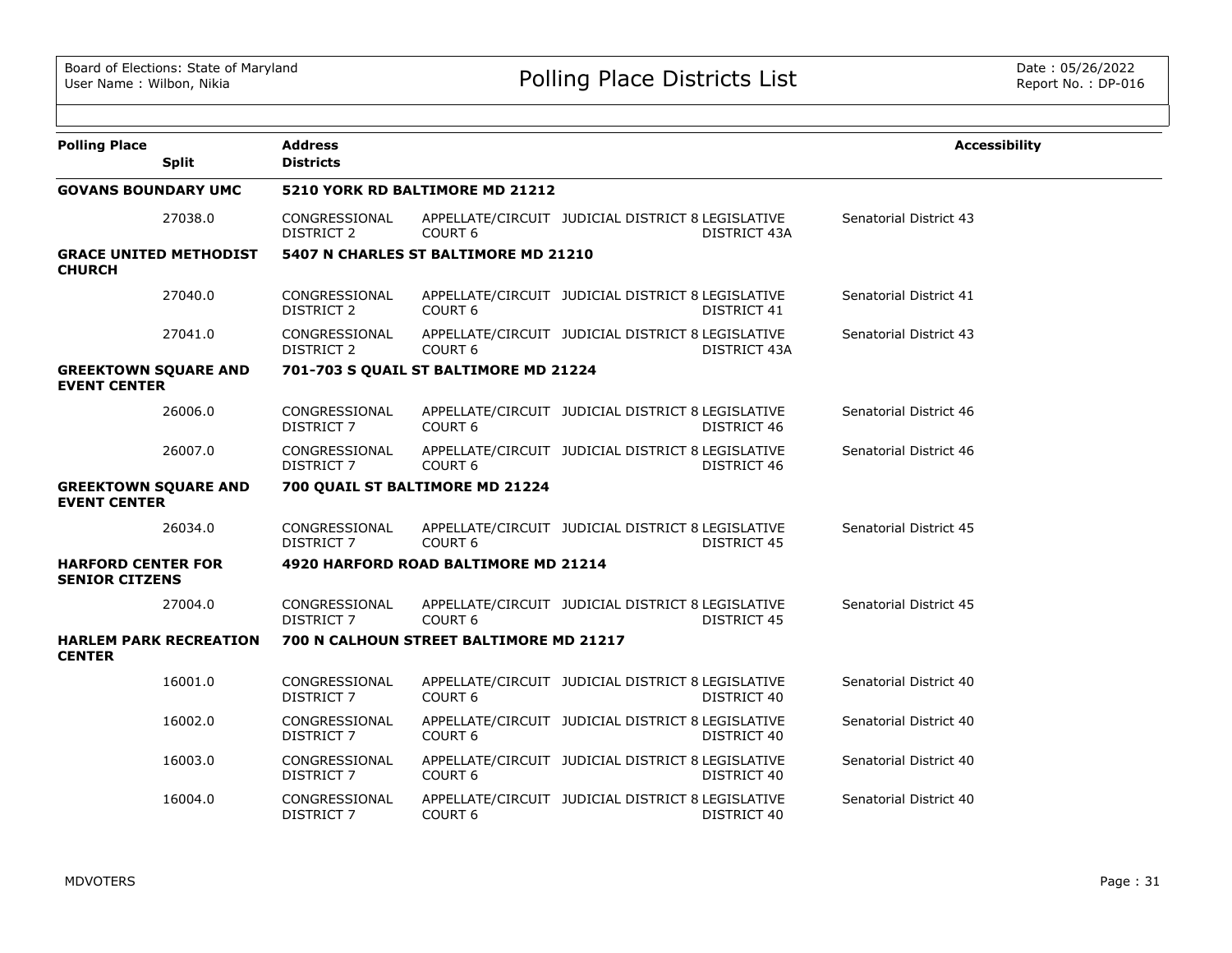| <b>Polling Place</b>                              | <b>Split</b> | <b>Address</b><br><b>Districts</b> |                                      |                                                   |                    | <b>Accessibility</b>   |  |
|---------------------------------------------------|--------------|------------------------------------|--------------------------------------|---------------------------------------------------|--------------------|------------------------|--|
| <b>HATTON SENIOR CITIZEN</b><br><b>CTR</b>        |              |                                    | 2825 FAIT AVE BALTIMORE MD 21224     |                                                   |                    |                        |  |
|                                                   | 01005.0      | CONGRESSIONAL<br><b>DISTRICT 7</b> | COURT <sub>6</sub>                   | APPELLATE/CIRCUIT JUDICIAL DISTRICT 8 LEGISLATIVE | DISTRICT 46        | Senatorial District 46 |  |
| <b>HILTON REC CTR</b>                             |              |                                    | 2950 PHELPS LN BALTIMORE MD 21229    |                                                   |                    |                        |  |
|                                                   | 20005.0      | CONGRESSIONAL<br>DISTRICT 7        | COURT <sub>6</sub>                   | APPELLATE/CIRCUIT JUDICIAL DISTRICT 8 LEGISLATIVE | DISTRICT 40        | Senatorial District 40 |  |
|                                                   | 20013.0      | CONGRESSIONAL<br><b>DISTRICT 7</b> | COURT <sub>6</sub>                   | APPELLATE/CIRCUIT JUDICIAL DISTRICT 8 LEGISLATIVE | DISTRICT 41        | Senatorial District 41 |  |
| <b>JERUSALEM EV LUTHERAN</b><br><b>CHURCH</b>     |              |                                    | 4605 BELAIR RD BALTIMORE MD 21206    |                                                   |                    |                        |  |
|                                                   | 26022.0      | CONGRESSIONAL<br>DISTRICT 7        | COURT <sub>6</sub>                   | APPELLATE/CIRCUIT JUDICIAL DISTRICT 8 LEGISLATIVE | DISTRICT 45        | Senatorial District 45 |  |
|                                                   | 26023.0      | CONGRESSIONAL<br><b>DISTRICT 7</b> | COURT <sub>6</sub>                   | APPELLATE/CIRCUIT JUDICIAL DISTRICT 8 LEGISLATIVE | <b>DISTRICT 45</b> | Senatorial District 45 |  |
|                                                   | 27001.0      | CONGRESSIONAL<br>DISTRICT 7        | COURT <sub>6</sub>                   | APPELLATE/CIRCUIT JUDICIAL DISTRICT 8 LEGISLATIVE | DISTRICT 45        | Senatorial District 45 |  |
| <b>JOSEPH LEE FIELDHOUSE</b>                      |              |                                    | 5900 E PRATT ST BALTIMORE MD 21224   |                                                   |                    |                        |  |
|                                                   | 26005.0      | CONGRESSIONAL<br>DISTRICT 7        | COURT <sub>6</sub>                   | APPELLATE/CIRCUIT JUDICIAL DISTRICT 8 LEGISLATIVE | DISTRICT 46        | Senatorial District 46 |  |
| <b>KATHERINE JOHNSON</b><br><b>GLOBAL ACADEMY</b> |              |                                    | 1101 BRADDISH AVE BALTIMORE MD 21216 |                                                   |                    |                        |  |
|                                                   | 16006.0      | CONGRESSIONAL<br>DISTRICT 7        | COURT <sub>6</sub>                   | APPELLATE/CIRCUIT JUDICIAL DISTRICT 8 LEGISLATIVE | DISTRICT 40        | Senatorial District 40 |  |
|                                                   | 16007.0      | CONGRESSIONAL<br><b>DISTRICT 7</b> | COURT <sub>6</sub>                   | APPELLATE/CIRCUIT JUDICIAL DISTRICT 8 LEGISLATIVE | DISTRICT 40        | Senatorial District 40 |  |
|                                                   | 16008.0      | CONGRESSIONAL<br>DISTRICT 7        | COURT 6                              | APPELLATE/CIRCUIT JUDICIAL DISTRICT 8 LEGISLATIVE | DISTRICT 40        | Senatorial District 40 |  |
|                                                   | 16010.0      | CONGRESSIONAL<br><b>DISTRICT 7</b> | COURT <sub>6</sub>                   | APPELLATE/CIRCUIT JUDICIAL DISTRICT 8 LEGISLATIVE | DISTRICT 40        | Senatorial District 40 |  |
| <b>KESWICK MULTICARE CTR</b>                      |              |                                    | 700 W 40TH ST BALTIMORE MD 21211     |                                                   |                    |                        |  |
|                                                   | 13001.0      | CONGRESSIONAL<br><b>DISTRICT 2</b> | COURT <sub>6</sub>                   | APPELLATE/CIRCUIT JUDICIAL DISTRICT 8 LEGISLATIVE | DISTRICT 41        | Senatorial District 41 |  |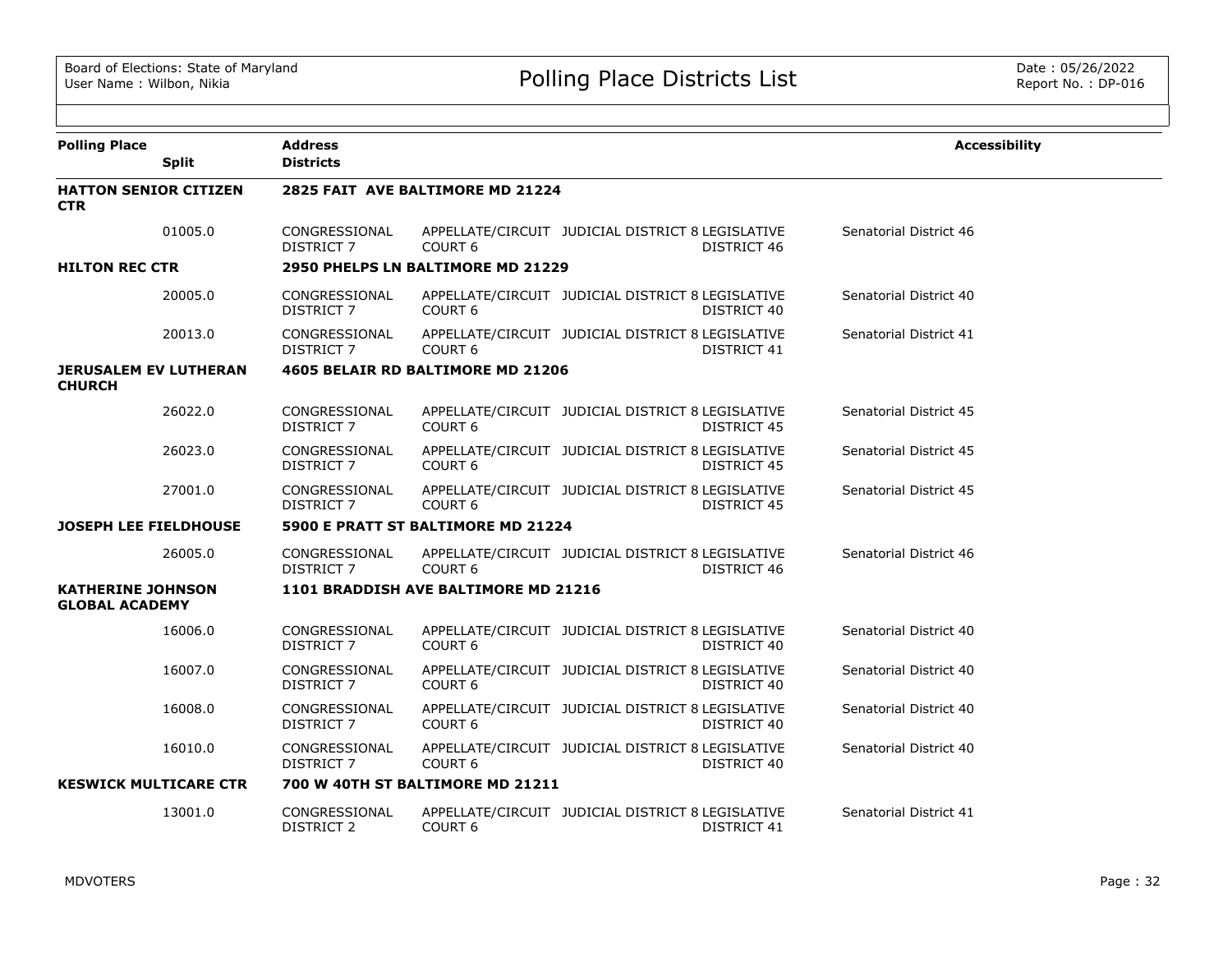| <b>Polling Place</b>                                                                | <b>Address</b>                     |                                              |                                                                         | <b>Accessibility</b>   |
|-------------------------------------------------------------------------------------|------------------------------------|----------------------------------------------|-------------------------------------------------------------------------|------------------------|
| <b>Split</b>                                                                        | <b>Districts</b>                   |                                              |                                                                         |                        |
| <b>LAKEVIEW TOWERS</b>                                                              |                                    | 727 DRUID PARK LAKE DRIVE BALTIMORE MD 21217 |                                                                         |                        |
| 13009.0                                                                             | CONGRESSIONAL<br><b>DISTRICT 7</b> | COURT <sub>6</sub>                           | APPELLATE/CIRCUIT JUDICIAL DISTRICT 8 LEGISLATIVE<br>DISTRICT 40        | Senatorial District 40 |
| <b>LANGSTON HUGHES COMM</b><br><b>CENTER</b>                                        |                                    | 5011 ARBUTUS AVE BALTIMORE MD 21215          |                                                                         |                        |
| 27055.0                                                                             | CONGRESSIONAL<br>DISTRICT 7        | COURT <sub>6</sub>                           | APPELLATE/CIRCUIT JUDICIAL DISTRICT 8 LEGISLATIVE<br>DISTRICT 41        | Senatorial District 41 |
| <b>LATROBE HOMES</b><br><b>COMMUNITY CENTER</b>                                     |                                    | 900 E MADISON ST BALTIMORE MD 21202          |                                                                         |                        |
| 10003.0                                                                             | CONGRESSIONAL<br><b>DISTRICT 7</b> | COURT <sub>6</sub>                           | APPELLATE/CIRCUIT JUDICIAL DISTRICT 8 LEGISLATIVE<br>DISTRICT 46        | Senatorial District 46 |
| <b>LEMKO HOUSE</b>                                                                  |                                    | 603 S ANN ST BALTIMORE MD 21231              |                                                                         |                        |
| 02003.0                                                                             | CONGRESSIONAL<br><b>DISTRICT 7</b> | COURT <sub>6</sub>                           | APPELLATE/CIRCUIT JUDICIAL DISTRICT 8 LEGISLATIVE<br>DISTRICT 46        | Senatorial District 46 |
| <b>LEVINDALE HEBREW</b><br><b>GERIATRIC CENTER AND</b><br><b>HOSPITAL</b>           |                                    | 2434 W BELVEDERE AVE BALTIMORE MD 21215      |                                                                         |                        |
| 27051.0                                                                             | CONGRESSIONAL<br><b>DISTRICT 7</b> | COURT <sub>6</sub>                           | APPELLATE/CIRCUIT JUDICIAL DISTRICT 8 LEGISLATIVE<br>DISTRICT 41        | Senatorial District 41 |
| <b>LIBERTY GRACE CHURCH OF</b><br><b>GOD</b>                                        |                                    | 3400 COPLEY RD BALTIMORE MD 21215            |                                                                         |                        |
| 15008.0                                                                             | CONGRESSIONAL<br>DISTRICT 7        | COURT <sub>6</sub>                           | APPELLATE/CIRCUIT JUDICIAL DISTRICT 8 LEGISLATIVE<br>DISTRICT 41        | Senatorial District 41 |
| <b>LIGHTHOUSE WORSHIP</b><br><b>CENTER</b>                                          |                                    | 2931 E MADISON ST BALTIMORE MD 21205         |                                                                         |                        |
| 07004.0                                                                             | CONGRESSIONAL<br><b>DISTRICT 7</b> | COURT <sub>6</sub>                           | APPELLATE/CIRCUIT JUDICIAL DISTRICT 8 LEGISLATIVE<br><b>DISTRICT 45</b> | Senatorial District 45 |
| LILLIAN JONES RECREATION 1310 N STRICKER STREET BALTIMORE MD 21217<br><b>CENTER</b> |                                    |                                              |                                                                         |                        |
| 15018.0                                                                             | CONGRESSIONAL<br>DISTRICT 7        | COURT <sub>6</sub>                           | APPELLATE/CIRCUIT JUDICIAL DISTRICT 8 LEGISLATIVE<br>DISTRICT 40        | Senatorial District 40 |
| 16005.0                                                                             | CONGRESSIONAL<br>DISTRICT 7        | COURT <sub>6</sub>                           | APPELLATE/CIRCUIT JUDICIAL DISTRICT 8 LEGISLATIVE<br>DISTRICT 40        | Senatorial District 40 |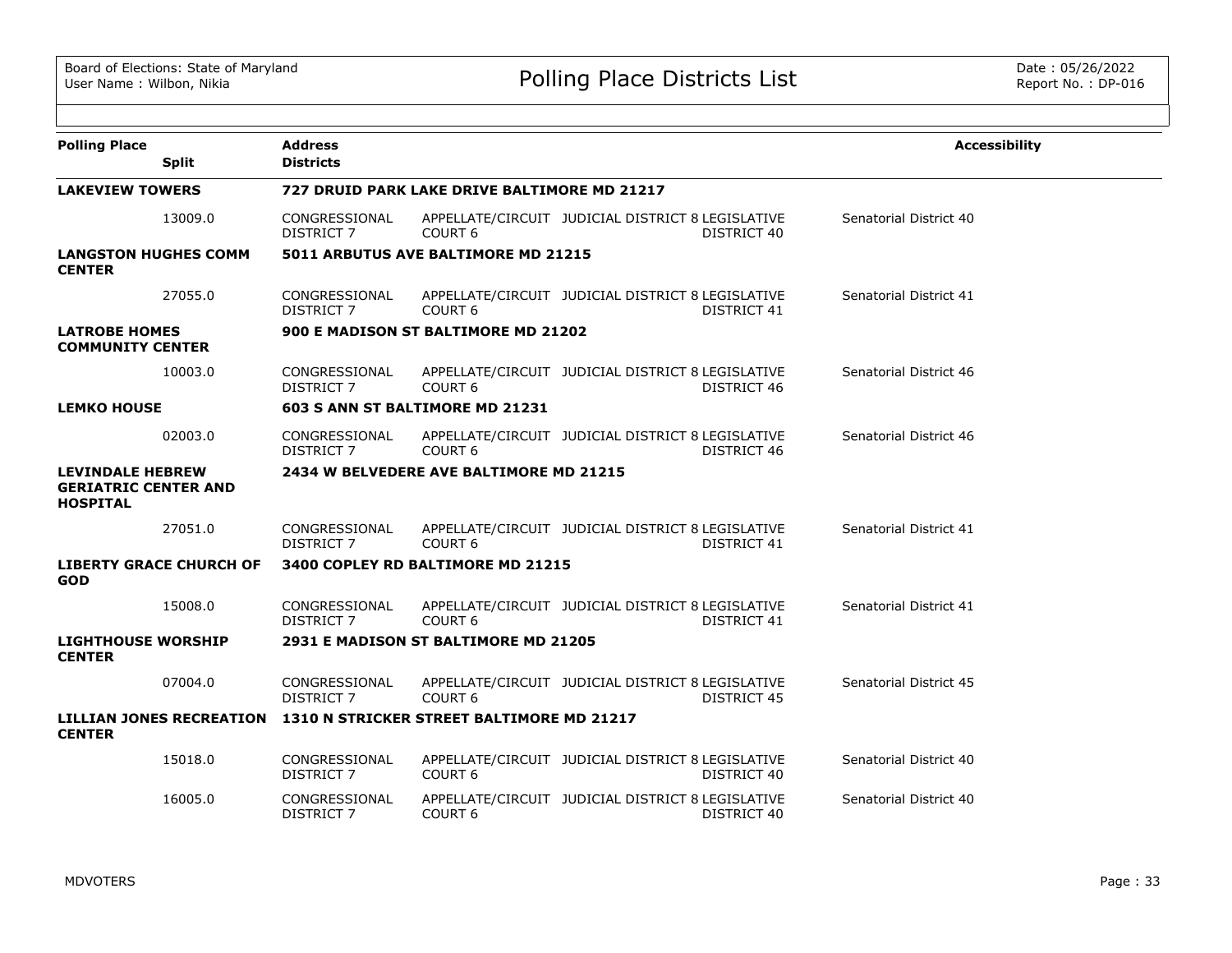| <b>Polling Place</b>                      |                                | <b>Address</b>                     |                                                    |                                                   |                     | <b>Accessibility</b>   |
|-------------------------------------------|--------------------------------|------------------------------------|----------------------------------------------------|---------------------------------------------------|---------------------|------------------------|
|                                           | <b>Split</b>                   | <b>Districts</b>                   |                                                    |                                                   |                     |                        |
| <b>MARY E RODMAN REC CTR</b>              |                                |                                    | 3600 W MULBERRY ST BALTIMORE MD 21229              |                                                   |                     |                        |
|                                           | 20006.0                        | CONGRESSIONAL<br>DISTRICT 7        | COURT <sub>6</sub>                                 | APPELLATE/CIRCUIT JUDICIAL DISTRICT 8 LEGISLATIVE | DISTRICT 41         | Senatorial District 41 |
| <b>CHINQUAPIN</b>                         | <b>MEDFIELD/GOVANS ELEM @</b>  |                                    | 900 WOODBOURNE AVE AT TUNBRIDGE BALTIMORE MD 21212 |                                                   |                     |                        |
|                                           | 27028.0                        | CONGRESSIONAL<br><b>DISTRICT 7</b> | COURT <sub>6</sub>                                 | APPELLATE/CIRCUIT JUDICIAL DISTRICT 8 LEGISLATIVE | <b>DISTRICT 43A</b> | Senatorial District 43 |
|                                           | 27029.0                        | CONGRESSIONAL<br><b>DISTRICT 7</b> | COURT <sub>6</sub>                                 | APPELLATE/CIRCUIT JUDICIAL DISTRICT 8 LEGISLATIVE | DISTRICT 43A        | Senatorial District 43 |
| <b>CHINQUAPIN</b>                         | <b>MEDFIELD/GOVANS ELEM @</b>  |                                    | 900 WOODBOURNE AVE AT TUNBRIDGE BALTIMORE MD 21212 |                                                   |                     |                        |
|                                           | 27033.0                        | CONGRESSIONAL<br><b>DISTRICT 7</b> | COURT <sub>6</sub>                                 | APPELLATE/CIRCUIT JUDICIAL DISTRICT 8 LEGISLATIVE | DISTRICT 43A        | Senatorial District 43 |
| <b>CHINQUAPIN</b>                         | <b>MEDFIELD/GOVANS ELEM @</b>  |                                    | 900 WOODBOURNE AVE AT TUNBRIDGE BALTIMORE MD 21212 |                                                   |                     |                        |
|                                           | 27035.0                        | CONGRESSIONAL<br><b>DISTRICT 7</b> | COURT <sub>6</sub>                                 | APPELLATE/CIRCUIT JUDICIAL DISTRICT 8 LEGISLATIVE | DISTRICT 43A        | Senatorial District 43 |
|                                           | <b>MONTE VERDE APARTMENTS</b>  |                                    | 2503 VIOLET AVE BALTIMORE MD 21215                 |                                                   |                     |                        |
|                                           | 15022.0                        | CONGRESSIONAL<br><b>DISTRICT 7</b> | COURT <sub>6</sub>                                 | APPELLATE/CIRCUIT JUDICIAL DISTRICT 8 LEGISLATIVE | DISTRICT 40         | Senatorial District 40 |
|                                           | 15023.0                        | CONGRESSIONAL<br><b>DISTRICT 7</b> | COURT <sub>6</sub>                                 | APPELLATE/CIRCUIT JUDICIAL DISTRICT 8 LEGISLATIVE | DISTRICT 40         | Senatorial District 40 |
|                                           | <b>MT ROYAL RECREATION CTR</b> |                                    | 120 W MOSHER ST BALTIMORE MD 21217                 |                                                   |                     |                        |
|                                           | 14001.0                        | CONGRESSIONAL<br><b>DISTRICT 7</b> | COURT <sub>6</sub>                                 | APPELLATE/CIRCUIT JUDICIAL DISTRICT 8 LEGISLATIVE | DISTRICT 40         | Senatorial District 40 |
|                                           | 14002.0                        | CONGRESSIONAL<br><b>DISTRICT 7</b> | COURT <sub>6</sub>                                 | APPELLATE/CIRCUIT JUDICIAL DISTRICT 8 LEGISLATIVE | DISTRICT 40         | Senatorial District 40 |
| <b>MURTY CTR-POE</b><br><b>AUDITORIUM</b> |                                |                                    | 206 N FREMONT AVE BALTIMORE MD 21201               |                                                   |                     |                        |
|                                           | 04003.0                        | CONGRESSIONAL<br><b>DISTRICT 7</b> | COURT <sub>6</sub>                                 | APPELLATE/CIRCUIT JUDICIAL DISTRICT 8 LEGISLATIVE | DISTRICT 40         | Senatorial District 40 |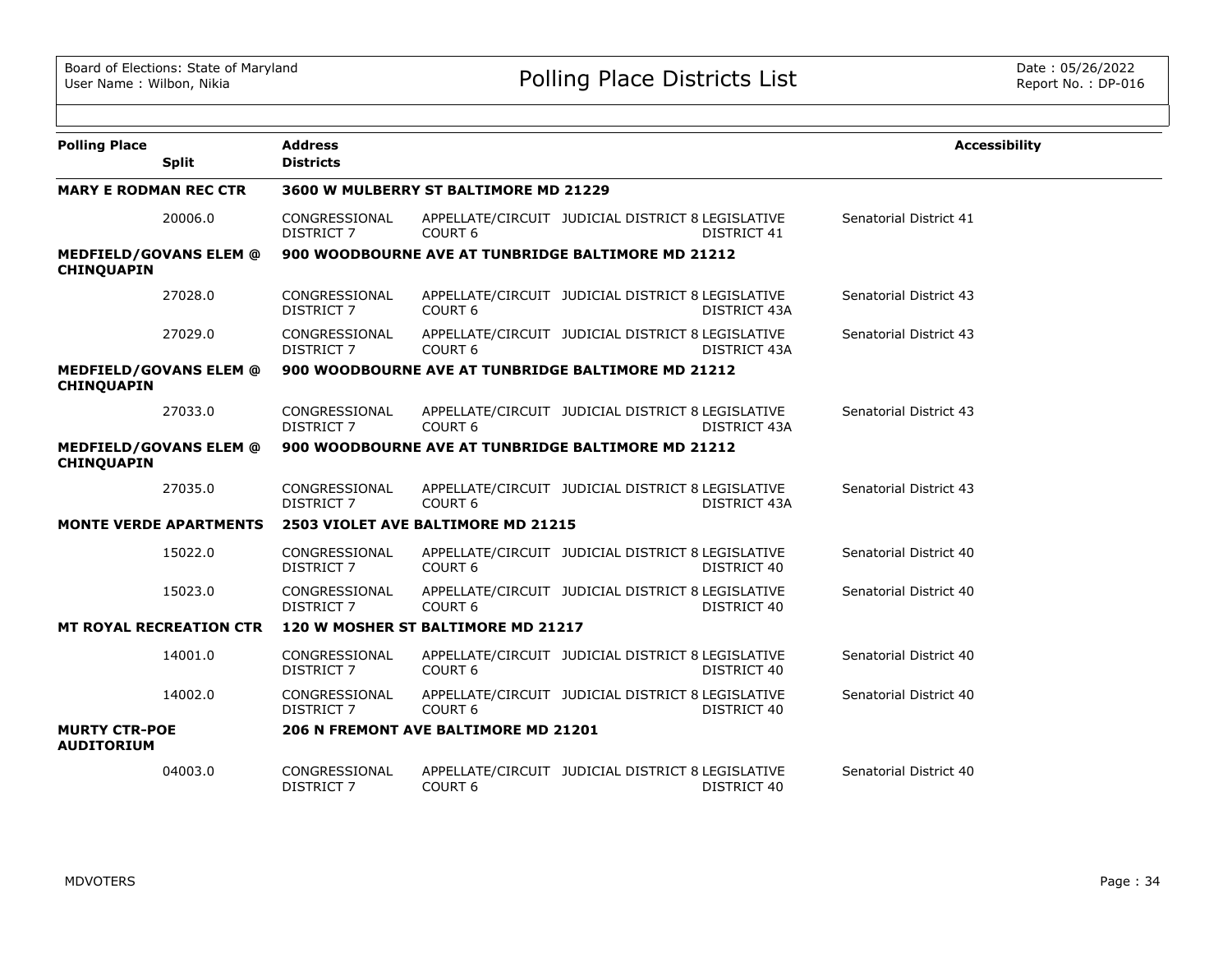| <b>Polling Place</b>                             |              | <b>Address</b>                     |                                             |                                                                  |                    | <b>Accessibility</b>   |
|--------------------------------------------------|--------------|------------------------------------|---------------------------------------------|------------------------------------------------------------------|--------------------|------------------------|
|                                                  | <b>Split</b> | <b>Districts</b>                   |                                             |                                                                  |                    |                        |
| <b>NEW WATERS TOWER</b><br><b>APARTMENTS</b>     |              |                                    | <b>1400 E MADISON ST BALTIMORE MD 21205</b> |                                                                  |                    |                        |
|                                                  | 10002.0      | CONGRESSIONAL<br><b>DISTRICT 7</b> | COURT <sub>6</sub>                          | APPELLATE/CIRCUIT JUDICIAL DISTRICT 8 LEGISLATIVE                | <b>DISTRICT 45</b> | Senatorial District 45 |
| <b>NORTH HARFORD REC CTR</b>                     |              |                                    | <b>6800 HAMLET AVE BALTIMORE MD 21234</b>   |                                                                  |                    |                        |
|                                                  | 27012.0      | CONGRESSIONAL<br>DISTRICT 7        | COURT <sub>6</sub>                          | APPELLATE/CIRCUIT JUDICIAL DISTRICT 8 LEGISLATIVE                | DISTRICT 45        | Senatorial District 45 |
| <b>NORTHSIDE BAPTIST</b><br><b>CHURCH</b>        |              |                                    | 1100 E NORTHERN PKWY BALTIMORE MD 21239     |                                                                  |                    |                        |
|                                                  | 27032.0      | CONGRESSIONAL<br>DISTRICT 7        | COURT <sub>6</sub>                          | APPELLATE/CIRCUIT JUDICIAL DISTRICT 8 LEGISLATIVE                | DISTRICT 43A       | Senatorial District 43 |
| <b>OPEN BIBLE BAPTIST</b><br><b>CHURCH</b>       |              |                                    | <b>3902 OVERLEA AVE BALTIMORE MD 21206</b>  |                                                                  |                    |                        |
|                                                  | 27010.0      | CONGRESSIONAL<br>DISTRICT 7        | COURT <sub>6</sub>                          | APPELLATE/CIRCUIT JUDICIAL DISTRICT 8 LEGISLATIVE                | <b>DISTRICT 45</b> | Senatorial District 45 |
| <b>ORCHARD RIDGE @</b><br><b>WOODSIDE</b>        |              |                                    | 4340 ORCHARD RIDGE BLVD BALTIMORE MD 21213  |                                                                  |                    |                        |
|                                                  | 26017.0      | CONGRESSIONAL<br>DISTRICT 7        | COURT <sub>6</sub>                          | APPELLATE/CIRCUIT JUDICIAL DISTRICT 8 LEGISLATIVE                | <b>DISTRICT 45</b> | Senatorial District 45 |
| <b>PLEASANT VIEW GARDEN</b><br><b>APARTMENTS</b> |              |                                    | 201 N AISQUITH ST BALTIMORE MD 21202        |                                                                  |                    |                        |
|                                                  | 05001.0      | CONGRESSIONAL<br>DISTRICT 7        | COURT <sub>6</sub>                          | APPELLATE/CIRCUIT JUDICIAL DISTRICT 8 LEGISLATIVE                | DISTRICT 46        | Senatorial District 46 |
| <b>PUBLIC SAFETY TRAINING</b><br><b>CENTER</b>   |              |                                    |                                             | 3500 W NORTHERN PKWY (ENTER ON MANHATTAN AVE) BALTIMORE MD 21215 |                    |                        |
|                                                  | 27059.0      | CONGRESSIONAL<br>DISTRICT 7        | COURT <sub>6</sub>                          | APPELLATE/CIRCUIT JUDICIAL DISTRICT 8 LEGISLATIVE                | DISTRICT 41        | Senatorial District 41 |
|                                                  | 27060.0      | CONGRESSIONAL<br>DISTRICT 7        | COURT <sub>6</sub>                          | APPELLATE/CIRCUIT JUDICIAL DISTRICT 8 LEGISLATIVE                | DISTRICT 41        | Senatorial District 41 |
| <b>RAY OF HOPE BAPTIST</b><br><b>CHURCH</b>      |              |                                    | <b>3000 PARKSIDE DR BALTIMORE MD 21214</b>  |                                                                  |                    |                        |
|                                                  | 27002.0      | CONGRESSIONAL<br>DISTRICT 7        | COURT <sub>6</sub>                          | APPELLATE/CIRCUIT JUDICIAL DISTRICT 8 LEGISLATIVE                | DISTRICT 45        | Senatorial District 45 |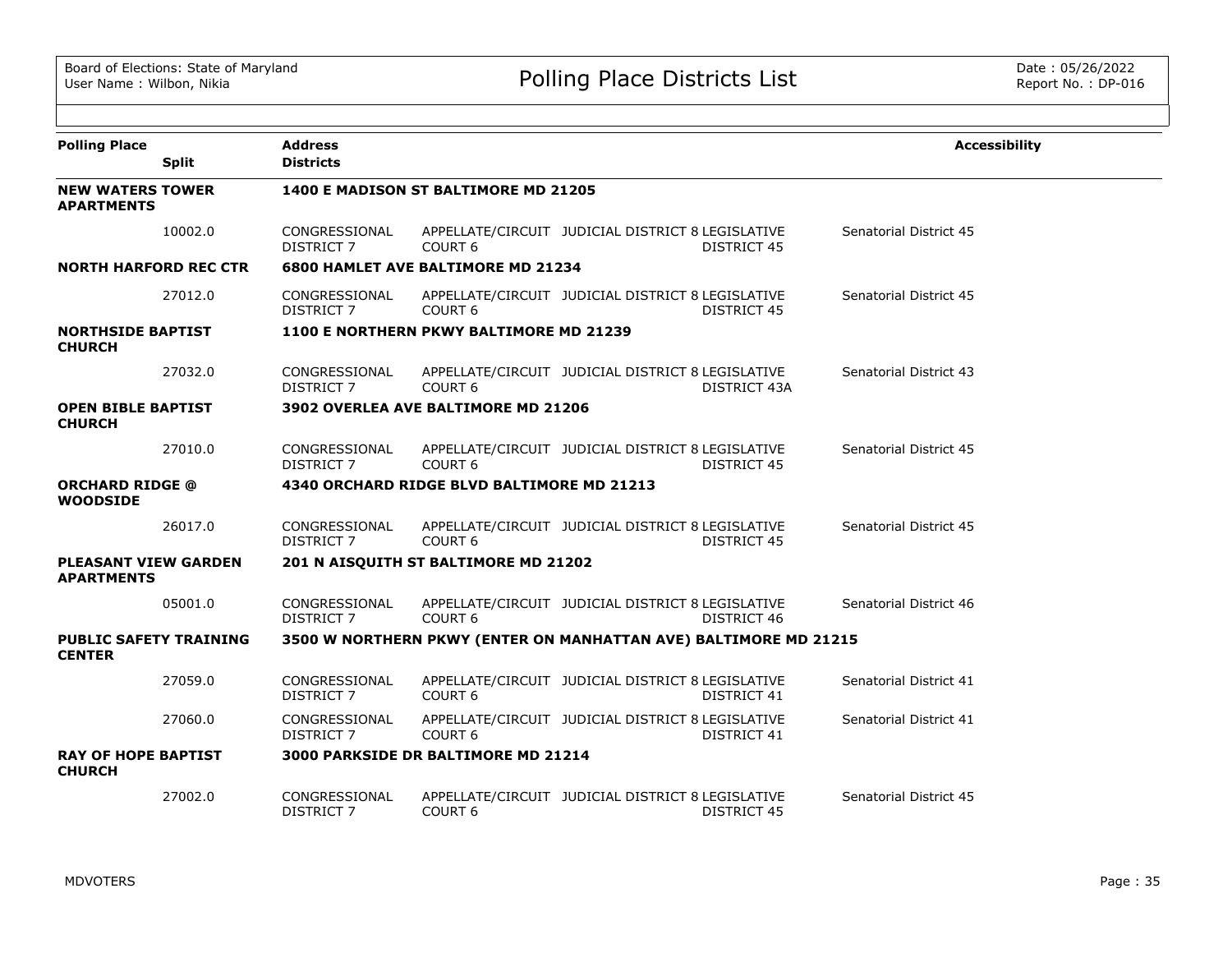| <b>Polling Place</b>                                 | <b>Split</b>                   | <b>Address</b><br><b>Districts</b> |                                        |                                                   |                    | <b>Accessibility</b>   |
|------------------------------------------------------|--------------------------------|------------------------------------|----------------------------------------|---------------------------------------------------|--------------------|------------------------|
| <b>REACH PARTNERSHIP -</b><br><b>COMMUNITY SPACE</b> |                                |                                    | 2555 HARFORD ROAD BALTIMORE MD 21218   |                                                   |                    |                        |
|                                                      | 09008.0                        | CONGRESSIONAL<br><b>DISTRICT 7</b> | COURT <sub>6</sub>                     | APPELLATE/CIRCUIT JUDICIAL DISTRICT 8 LEGISLATIVE | <b>DISTRICT 45</b> | Senatorial District 45 |
|                                                      | 09012.0                        | CONGRESSIONAL<br><b>DISTRICT 7</b> | COURT <sub>6</sub>                     | APPELLATE/CIRCUIT JUDICIAL DISTRICT 8 LEGISLATIVE | DISTRICT 43A       | Senatorial District 43 |
| <b>CENTER</b>                                        | <b>ROLAND PARK COMMUNITY</b>   |                                    | 5802 ROLAND AVE BALTIMORE MD 21210     |                                                   |                    |                        |
|                                                      | 27042.0                        | CONGRESSIONAL<br><b>DISTRICT 2</b> | COURT <sub>6</sub>                     | APPELLATE/CIRCUIT JUDICIAL DISTRICT 8 LEGISLATIVE | DISTRICT 41        | Senatorial District 41 |
| <b>ROOSEVELT RECREATION</b><br><b>CENTER</b>         |                                |                                    | 1221 W 36TH STREET BALTIMORE MD 21211  |                                                   |                    | <b>Unknown</b>         |
|                                                      | 13003.0                        | CONGRESSIONAL<br><b>DISTRICT 7</b> | COURT <sub>6</sub>                     | APPELLATE/CIRCUIT JUDICIAL DISTRICT 8 LEGISLATIVE | DISTRICT 40        | Senatorial District 40 |
| <b>RUSCOMBE GARDEN APTS</b>                          |                                |                                    | 4800 YELLOWWOOD AVE BALTIMORE MD 21209 |                                                   |                    |                        |
|                                                      | 27048.0                        | CONGRESSIONAL<br><b>DISTRICT 7</b> | COURT <sub>6</sub>                     | APPELLATE/CIRCUIT JUDICIAL DISTRICT 8 LEGISLATIVE | DISTRICT 41        | Senatorial District 41 |
| <b>SAMUEL F B MORSE</b>                              |                                |                                    | 424 S PULASKI ST BALTIMORE MD 21223    |                                                   |                    |                        |
|                                                      | 20011.0                        | CONGRESSIONAL<br><b>DISTRICT 7</b> | COURT <sub>6</sub>                     | APPELLATE/CIRCUIT JUDICIAL DISTRICT 8 LEGISLATIVE | DISTRICT 40        | Senatorial District 40 |
|                                                      | <b>SCHOOL #10 MCHENRY ELEM</b> |                                    | 31 S SCHROEDER ST BALTIMORE MD 21223   |                                                   |                    |                        |
|                                                      | 18002.0                        | CONGRESSIONAL<br><b>DISTRICT 7</b> | COURT <sub>6</sub>                     | APPELLATE/CIRCUIT JUDICIAL DISTRICT 8 LEGISLATIVE | DISTRICT 40        | Senatorial District 40 |
| <b>SCHOOL #105 MORAVIA</b><br><b>PARK ELEM</b>       |                                |                                    | 6001 FRANKFORD AVE BALTIMORE MD 21206  |                                                   |                    |                        |
|                                                      | 26015.0                        | CONGRESSIONAL<br><b>DISTRICT 7</b> | COURT <sub>6</sub>                     | APPELLATE/CIRCUIT JUDICIAL DISTRICT 8 LEGISLATIVE | <b>DISTRICT 45</b> | Senatorial District 45 |
| <b>SCHOOL #11 EUTAW-</b><br><b>MARSHBURN ELEM</b>    |                                |                                    | 1624 EUTAW PL BALTIMORE MD 21217       |                                                   |                    |                        |
|                                                      | 14004.0                        | CONGRESSIONAL<br><b>DISTRICT 7</b> | COURT <sub>6</sub>                     | APPELLATE/CIRCUIT JUDICIAL DISTRICT 8 LEGISLATIVE | DISTRICT 40        | Senatorial District 40 |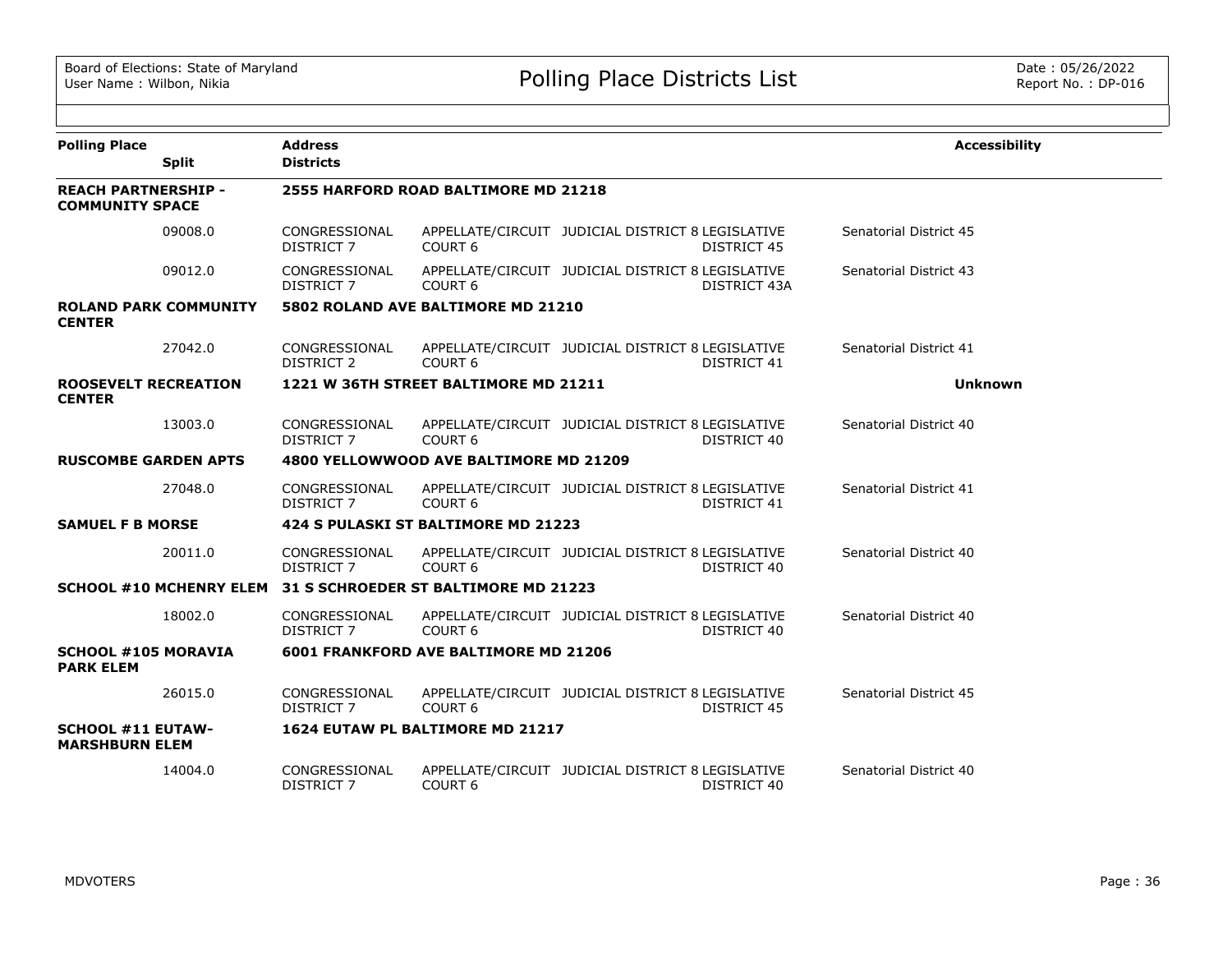| <b>Polling Place</b>                                      | <b>Split</b> | <b>Address</b><br><b>Districts</b> |                                                               |                                                   |              | <b>Accessibility</b>   |
|-----------------------------------------------------------|--------------|------------------------------------|---------------------------------------------------------------|---------------------------------------------------|--------------|------------------------|
| <b>SCHOOL #12 LAKELAND</b><br><b>ELEM/MID</b>             |              |                                    | 2921 STRANDEN RD (REC CTR) BALTIMORE MD 21230                 |                                                   |              |                        |
|                                                           | 25005.0      | CONGRESSIONAL<br>DISTRICT 7        | COURT <sub>6</sub>                                            | APPELLATE/CIRCUIT JUDICIAL DISTRICT 8 LEGISLATIVE | DISTRICT 46  | Senatorial District 46 |
| <b>SCHOOL #122 SAMUEL</b><br><b>COLERIDGE-TAYLOR ELEM</b> |              |                                    | 507 W PRESTON ST - ENTER ON DRUID HILL AVE BALTIMORE MD 21201 |                                                   |              |                        |
|                                                           | 11004.0      | CONGRESSIONAL<br><b>DISTRICT 7</b> | <b>COURT 6</b>                                                | APPELLATE/CIRCUIT JUDICIAL DISTRICT 8 LEGISLATIVE | DISTRICT 40  | Senatorial District 40 |
|                                                           | 17001.0      | CONGRESSIONAL<br>DISTRICT 7        | COURT <sub>6</sub>                                            | APPELLATE/CIRCUIT JUDICIAL DISTRICT 8 LEGISLATIVE | DISTRICT 40  | Senatorial District 40 |
|                                                           | 17002.0      | CONGRESSIONAL<br>DISTRICT 7        | COURT <sub>6</sub>                                            | APPELLATE/CIRCUIT JUDICIAL DISTRICT 8 LEGISLATIVE | DISTRICT 40  | Senatorial District 40 |
| <b>SCHOOL #13 TENCH</b><br><b>TILGHMAN ELEM</b>           |              |                                    | <b>600 N PATTERSON PARK AVE BALTIMORE MD 21205</b>            |                                                   |              |                        |
|                                                           | 07002.0      | CONGRESSIONAL<br>DISTRICT 7        | COURT <sub>6</sub>                                            | APPELLATE/CIRCUIT JUDICIAL DISTRICT 8 LEGISLATIVE | DISTRICT 45  | Senatorial District 45 |
|                                                           | 07003.0      | CONGRESSIONAL<br><b>DISTRICT 7</b> | <b>COURT 6</b>                                                | APPELLATE/CIRCUIT JUDICIAL DISTRICT 8 LEGISLATIVE | DISTRICT 45  | Senatorial District 45 |
| <b>SCHOOL #145 HAMILTON</b><br><b>ELEM</b>                |              |                                    | 800 POPLAR GROVE ST BALTIMORE MD 21216                        |                                                   |              |                        |
|                                                           | 16009.0      | CONGRESSIONAL<br>DISTRICT 7        | COURT <sub>6</sub>                                            | APPELLATE/CIRCUIT JUDICIAL DISTRICT 8 LEGISLATIVE | DISTRICT 40  | Senatorial District 40 |
|                                                           | 20004.0      | CONGRESSIONAL<br>DISTRICT 7        | COURT <sub>6</sub>                                            | APPELLATE/CIRCUIT JUDICIAL DISTRICT 8 LEGISLATIVE | DISTRICT 40  | Senatorial District 40 |
| <b>SCHOOL #15 STADIUM</b><br><b>SCHOOL</b>                |              |                                    | 1400 EXETER HALL AVE BALTIMORE MD 21218                       |                                                   |              |                        |
|                                                           | 09009.0      | CONGRESSIONAL<br><b>DISTRICT 7</b> | COURT <sub>6</sub>                                            | APPELLATE/CIRCUIT JUDICIAL DISTRICT 8 LEGISLATIVE | DISTRICT 43A | Senatorial District 43 |
|                                                           | 09011.0      | CONGRESSIONAL<br>DISTRICT 7        | COURT <sub>6</sub>                                            | APPELLATE/CIRCUIT JUDICIAL DISTRICT 8 LEGISLATIVE | DISTRICT 43A | Senatorial District 43 |
| <b>SCHOOL #150 MARY ANN</b><br><b>WINTERLING ELEM</b>     |              |                                    | 220 N BENTALOU ST BALTIMORE MD 21223                          |                                                   |              |                        |
|                                                           | 20001.0      | CONGRESSIONAL<br><b>DISTRICT 7</b> | COURT <sub>6</sub>                                            | APPELLATE/CIRCUIT JUDICIAL DISTRICT 8 LEGISLATIVE | DISTRICT 40  | Senatorial District 40 |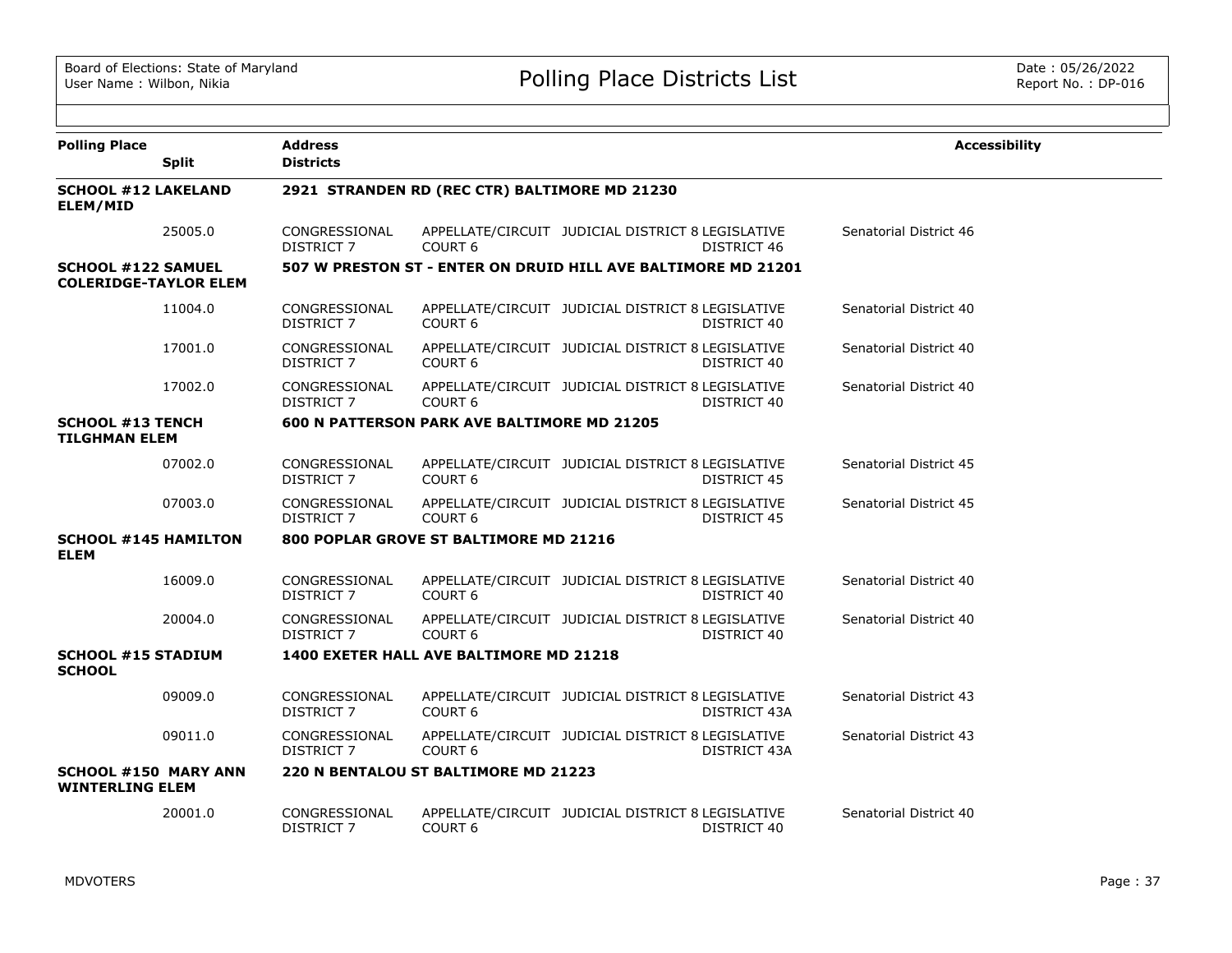| <b>Polling Place</b><br><b>Split</b>                          | <b>Address</b><br><b>Districts</b> |                                        |                                                                         | <b>Accessibility</b>   |
|---------------------------------------------------------------|------------------------------------|----------------------------------------|-------------------------------------------------------------------------|------------------------|
| <b>SCHOOL #159 CHERRY HILL</b><br><b>ELEM</b>                 |                                    | 801 BRIDGEVIEW ROAD BALTIMORE MD 21225 |                                                                         |                        |
| 25009.0                                                       | CONGRESSIONAL<br><b>DISTRICT 7</b> | COURT <sub>6</sub>                     | APPELLATE/CIRCUIT JUDICIAL DISTRICT 8 LEGISLATIVE<br>DISTRICT 46        | Senatorial District 46 |
| <b>SCHOOL #16 JOHNSTON SQ</b><br><b>ELEM</b>                  |                                    | 1101 VALLEY ST BALTIMORE MD 21202      |                                                                         |                        |
| 10001.0                                                       | CONGRESSIONAL<br><b>DISTRICT 7</b> | COURT <sub>6</sub>                     | APPELLATE/CIRCUIT JUDICIAL DISTRICT 8 LEGISLATIVE<br><b>DISTRICT 45</b> | Senatorial District 45 |
| 10004.0                                                       | CONGRESSIONAL<br><b>DISTRICT 7</b> | COURT <sub>6</sub>                     | APPELLATE/CIRCUIT JUDICIAL DISTRICT 8 LEGISLATIVE<br>DISTRICT 45        | Senatorial District 45 |
| <b>SCHOOL #164 ARUNDEL</b><br><b>ELEM</b>                     |                                    | 2400 ROUND RD BALTIMORE MD 21225       |                                                                         |                        |
| 25008.0                                                       | CONGRESSIONAL<br><b>DISTRICT 7</b> | COURT <sub>6</sub>                     | APPELLATE/CIRCUIT JUDICIAL DISTRICT 8 LEGISLATIVE<br>DISTRICT 46        | Senatorial District 46 |
| <b>SCHOOL #178 FRANCIS M.</b><br><b>WOOD ALTERNATIVE HIGH</b> |                                    | 1001 W SARATOGA ST BALTIMORE MD 21223  |                                                                         |                        |
| 18001.0                                                       | CONGRESSIONAL<br><b>DISTRICT 7</b> | COURT <sub>6</sub>                     | APPELLATE/CIRCUIT JUDICIAL DISTRICT 8 LEGISLATIVE<br>DISTRICT 40        | Senatorial District 40 |
| <b>SCHOOL #201 DICKEY HILL</b><br><b>ELEM</b>                 |                                    | 5025 DICKEY HILL RD BALTIMORE MD 21207 |                                                                         |                        |
| 28009.0                                                       | CONGRESSIONAL<br>DISTRICT 7        | COURT <sub>6</sub>                     | APPELLATE/CIRCUIT JUDICIAL DISTRICT 8 LEGISLATIVE<br><b>DISTRICT 41</b> | Senatorial District 41 |
| <b>SCHOOL #203 MARIE</b><br><b>FARRING ELEM</b>               |                                    | 300 PONTIAC AVE BALTIMORE MD 21225     |                                                                         |                        |
| 25011.0                                                       | CONGRESSIONAL<br>DISTRICT 7        | COURT <sub>6</sub>                     | APPELLATE/CIRCUIT JUDICIAL DISTRICT 8 LEGISLATIVE<br>DISTRICT 46        | Senatorial District 46 |
| 25012.0                                                       | CONGRESSIONAL<br>DISTRICT 7        | COURT <sub>6</sub>                     | APPELLATE/CIRCUIT JUDICIAL DISTRICT 8 LEGISLATIVE<br>DISTRICT 46        | Senatorial District 46 |
| <b>SCHOOL #21 HILTON ELEM</b>                                 |                                    | 3301 CARLISLE AVE BALTIMORE MD 21216   |                                                                         |                        |
| 15007.0                                                       | CONGRESSIONAL<br><b>DISTRICT 7</b> | COURT <sub>6</sub>                     | APPELLATE/CIRCUIT JUDICIAL DISTRICT 8 LEGISLATIVE<br>DISTRICT 41        | Senatorial District 41 |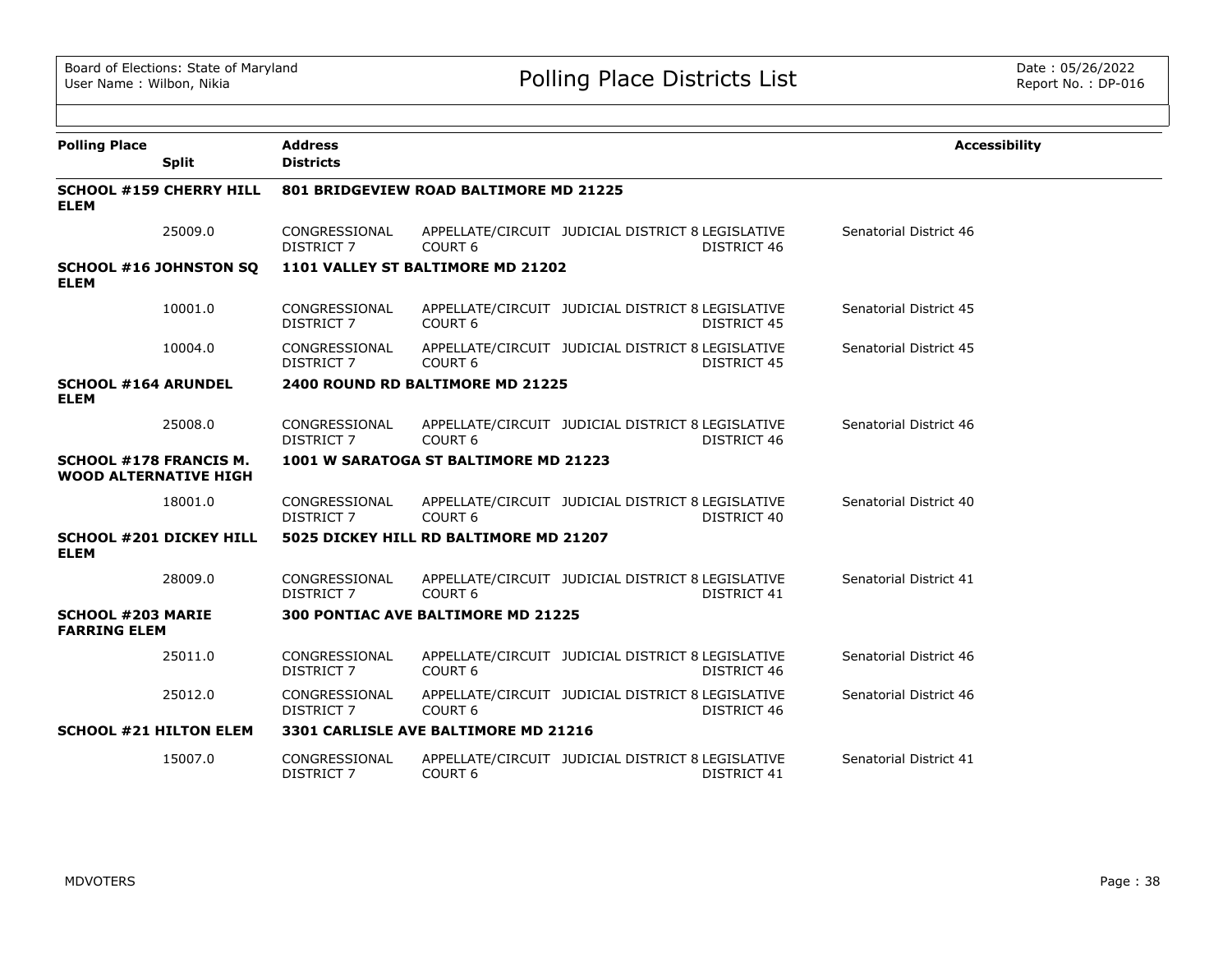| <b>Polling Place</b>                           | <b>Split</b>                   | <b>Address</b><br><b>Districts</b> |                                       |                                                   |                    | <b>Accessibility</b>   |  |
|------------------------------------------------|--------------------------------|------------------------------------|---------------------------------------|---------------------------------------------------|--------------------|------------------------|--|
| <b>ELEM</b>                                    | SCHOOL #210 HAZELWOOD          |                                    | 4517 HAZELWOOD AVE BALTIMORE MD 21206 |                                                   |                    |                        |  |
|                                                | 26027.0                        | CONGRESSIONAL<br>DISTRICT 7        | COURT <sub>6</sub>                    | APPELLATE/CIRCUIT JUDICIAL DISTRICT 8 LEGISLATIVE | DISTRICT 45        | Senatorial District 45 |  |
|                                                | 26028.0                        | CONGRESSIONAL<br>DISTRICT 7        | COURT <sub>6</sub>                    | APPELLATE/CIRCUIT JUDICIAL DISTRICT 8 LEGISLATIVE | <b>DISTRICT 45</b> | Senatorial District 45 |  |
|                                                | 26029.0                        | CONGRESSIONAL<br>DISTRICT 7        | COURT <sub>6</sub>                    | APPELLATE/CIRCUIT JUDICIAL DISTRICT 8 LEGISLATIVE | <b>DISTRICT 45</b> | Senatorial District 45 |  |
| <b>ELEM</b>                                    | <b>SCHOOL #211 GARDENVILLE</b> |                                    | 5300 BELAIR RD BALTIMORE MD 21206     |                                                   |                    |                        |  |
|                                                | 26026.0                        | CONGRESSIONAL<br>DISTRICT 7        | COURT <sub>6</sub>                    | APPELLATE/CIRCUIT JUDICIAL DISTRICT 8 LEGISLATIVE | <b>DISTRICT 45</b> | Senatorial District 45 |  |
|                                                | 27006.0                        | CONGRESSIONAL<br>DISTRICT 7        | COURT <sub>6</sub>                    | APPELLATE/CIRCUIT JUDICIAL DISTRICT 8 LEGISLATIVE | <b>DISTRICT 45</b> | Senatorial District 45 |  |
| <b>SCHOOL #212 GARRETT</b><br><b>HGTS ELEM</b> |                                |                                    | 2800 AILSA AVE BALTIMORE MD 21214     |                                                   |                    |                        |  |
|                                                | 27016.0                        | CONGRESSIONAL<br>DISTRICT 7        | COURT <sub>6</sub>                    | APPELLATE/CIRCUIT JUDICIAL DISTRICT 8 LEGISLATIVE | <b>DISTRICT 45</b> | Senatorial District 45 |  |
|                                                | 27017.0                        | CONGRESSIONAL<br>DISTRICT 7        | COURT <sub>6</sub>                    | APPELLATE/CIRCUIT JUDICIAL DISTRICT 8 LEGISLATIVE | DISTRICT 43A       | Senatorial District 43 |  |
| <b>SCHOOL #214 GUILFORD</b><br><b>MIDDLE</b>   |                                |                                    | 4520 YORK RD BALTIMORE MD 21212       |                                                   |                    |                        |  |
|                                                | 27036.0                        | CONGRESSIONAL<br><b>DISTRICT 7</b> | COURT <sub>6</sub>                    | APPELLATE/CIRCUIT JUDICIAL DISTRICT 8 LEGISLATIVE | DISTRICT 43A       | Senatorial District 43 |  |
|                                                | 27037.0                        | CONGRESSIONAL<br>DISTRICT 7        | COURT <sub>6</sub>                    | APPELLATE/CIRCUIT JUDICIAL DISTRICT 8 LEGISLATIVE | DISTRICT 43A       | Senatorial District 43 |  |
| <b>SCHOOL #215</b><br><b>HIGHLANDTOWN ELEM</b> |                                |                                    | 3223 E PRATT ST BALTIMORE MD 21224    |                                                   |                    |                        |  |
|                                                | 26010.0                        | CONGRESSIONAL<br>DISTRICT 7        | COURT <sub>6</sub>                    | APPELLATE/CIRCUIT JUDICIAL DISTRICT 8 LEGISLATIVE | DISTRICT 46        | Senatorial District 46 |  |
| <b>SCHOOL #217 BELMONT</b><br><b>ELEM</b>      |                                |                                    | 1406 N ELLAMONT ST BALTIMORE MD 21216 |                                                   |                    |                        |  |
|                                                | 16012.0                        | CONGRESSIONAL<br><b>DISTRICT 7</b> | COURT <sub>6</sub>                    | APPELLATE/CIRCUIT JUDICIAL DISTRICT 8 LEGISLATIVE | DISTRICT 40        | Senatorial District 40 |  |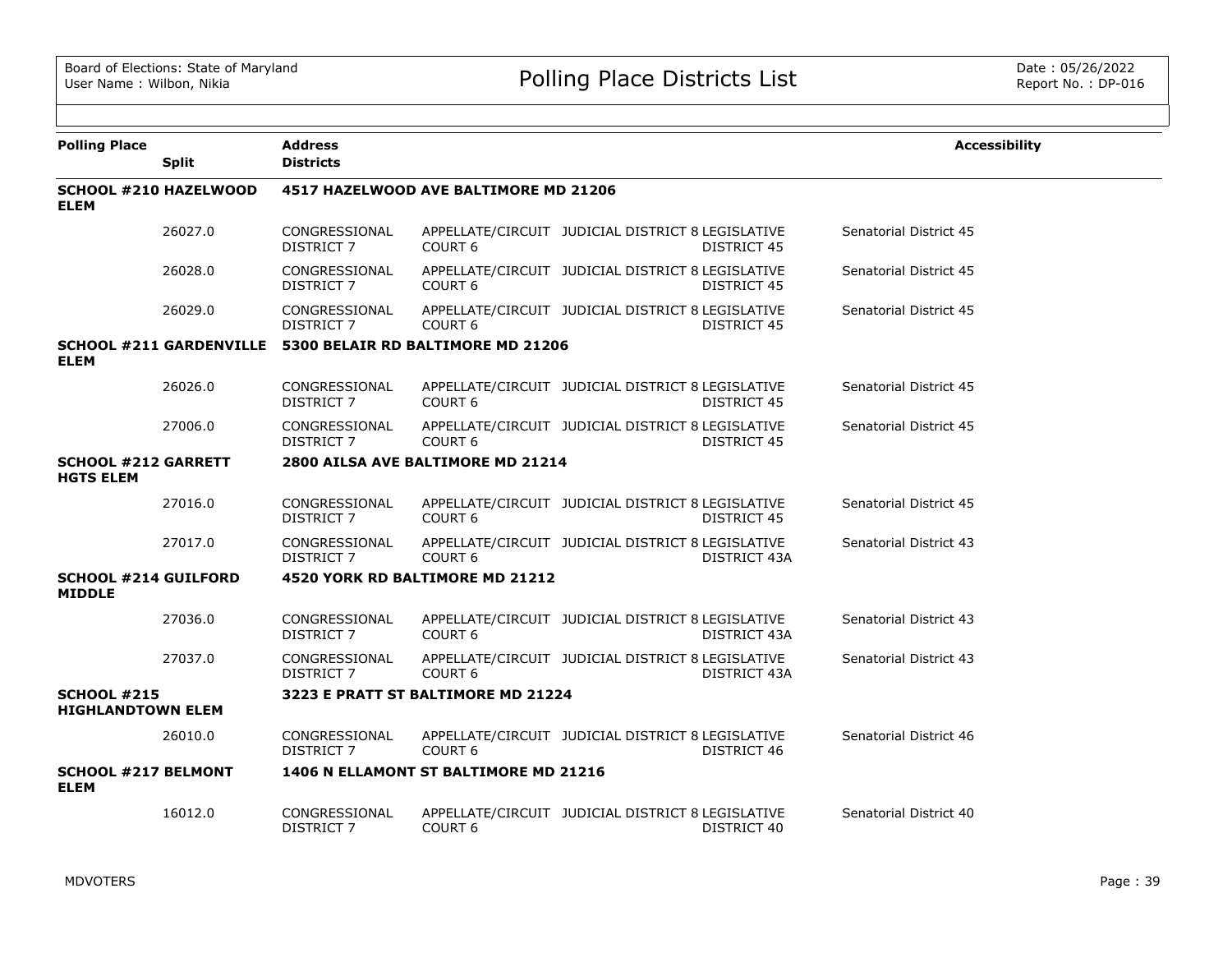| <b>Polling Place</b>                               |              | <b>Address</b><br><b>Districts</b> |                                                                                  |                                                   |              | <b>Accessibility</b>   |
|----------------------------------------------------|--------------|------------------------------------|----------------------------------------------------------------------------------|---------------------------------------------------|--------------|------------------------|
|                                                    | <b>Split</b> |                                    |                                                                                  |                                                   |              |                        |
| <b>SCHOOL #219 YORKWOOD</b><br><b>ELEM</b>         |              |                                    | 5931 YORKWOOD RD BALTIMORE MD 21239                                              |                                                   |              |                        |
|                                                    | 27019.0      | CONGRESSIONAL<br>DISTRICT 7        | <b>COURT 6</b>                                                                   | APPELLATE/CIRCUIT JUDICIAL DISTRICT 8 LEGISLATIVE | DISTRICT 45  | Senatorial District 45 |
|                                                    | 27021.0      | CONGRESSIONAL<br>DISTRICT 7        | COURT <sub>6</sub>                                                               | APPELLATE/CIRCUIT JUDICIAL DISTRICT 8 LEGISLATIVE | DISTRICT 43A | Senatorial District 43 |
| <b>SCHOOL #22 GEORGE</b><br><b>WASHINGTON ELEM</b> |              |                                    | 800 SCOTT ST BALTIMORE MD 21230                                                  |                                                   |              |                        |
|                                                    | 21001.0      | CONGRESSIONAL<br>DISTRICT 7        | <b>COURT 6</b>                                                                   | APPELLATE/CIRCUIT JUDICIAL DISTRICT 8 LEGISLATIVE | DISTRICT 46  | Senatorial District 46 |
|                                                    | 21002.0      | CONGRESSIONAL<br>DISTRICT 7        | COURT <sub>6</sub>                                                               | APPELLATE/CIRCUIT JUDICIAL DISTRICT 8 LEGISLATIVE | DISTRICT 40  | Senatorial District 40 |
|                                                    | 21004.0      | CONGRESSIONAL<br>DISTRICT 7        | COURT <sub>6</sub>                                                               | APPELLATE/CIRCUIT JUDICIAL DISTRICT 8 LEGISLATIVE | DISTRICT 46  | Senatorial District 46 |
| <b>SCHOOL #22 GEORGE</b><br><b>WASHINGTON ELEM</b> |              |                                    | 800 SCOTT ST BALTIMORE MD 21230                                                  |                                                   |              |                        |
|                                                    | 21005.0      | CONGRESSIONAL<br>DISTRICT 7        | COURT <sub>6</sub>                                                               | APPELLATE/CIRCUIT JUDICIAL DISTRICT 8 LEGISLATIVE | DISTRICT 46  | Senatorial District 46 |
| <b>SCHOOL #220 MORRELL</b><br><b>PARK ELEM/MID</b> |              |                                    | 2601 TOLLEY ST BALTIMORE MD 21230                                                |                                                   |              |                        |
|                                                    | 25004.0      | CONGRESSIONAL<br>DISTRICT 7        | <b>COURT 6</b>                                                                   | APPELLATE/CIRCUIT JUDICIAL DISTRICT 8 LEGISLATIVE | DISTRICT 40  | Senatorial District 40 |
| <b>SCHOOL #221 MT</b><br><b>WASHINGTON LOWER</b>   |              |                                    | 5800 SMITH AVE BALTIMORE MD 21209                                                |                                                   |              |                        |
|                                                    | 27049.0      | CONGRESSIONAL<br>DISTRICT 2        | COURT <sub>6</sub>                                                               | APPELLATE/CIRCUIT JUDICIAL DISTRICT 8 LEGISLATIVE | DISTRICT 41  | Senatorial District 41 |
|                                                    |              |                                    | SCHOOL #223 PIMLICO ELEM 4849 PIMLICO ROAD (ENT ON THORNDALE) BALTIMORE MD 21215 |                                                   |              |                        |
|                                                    | 27052.0      | CONGRESSIONAL<br>DISTRICT 7        | COURT <sub>6</sub>                                                               | APPELLATE/CIRCUIT JUDICIAL DISTRICT 8 LEGISLATIVE | DISTRICT 41  | Senatorial District 41 |
|                                                    | 27058.0      | CONGRESSIONAL<br>DISTRICT 7        | COURT <sub>6</sub>                                                               | APPELLATE/CIRCUIT JUDICIAL DISTRICT 8 LEGISLATIVE | DISTRICT 41  | Senatorial District 41 |
| <b>SCHOOL #225 WESTPORT</b><br><b>ELEM</b>         |              |                                    | 2401 NEVADA ST BALTIMORE MD 21230                                                |                                                   |              |                        |
|                                                    | 25006.0      | CONGRESSIONAL<br>DISTRICT 7        | <b>COURT 6</b>                                                                   | APPELLATE/CIRCUIT JUDICIAL DISTRICT 8 LEGISLATIVE | DISTRICT 46  | Senatorial District 46 |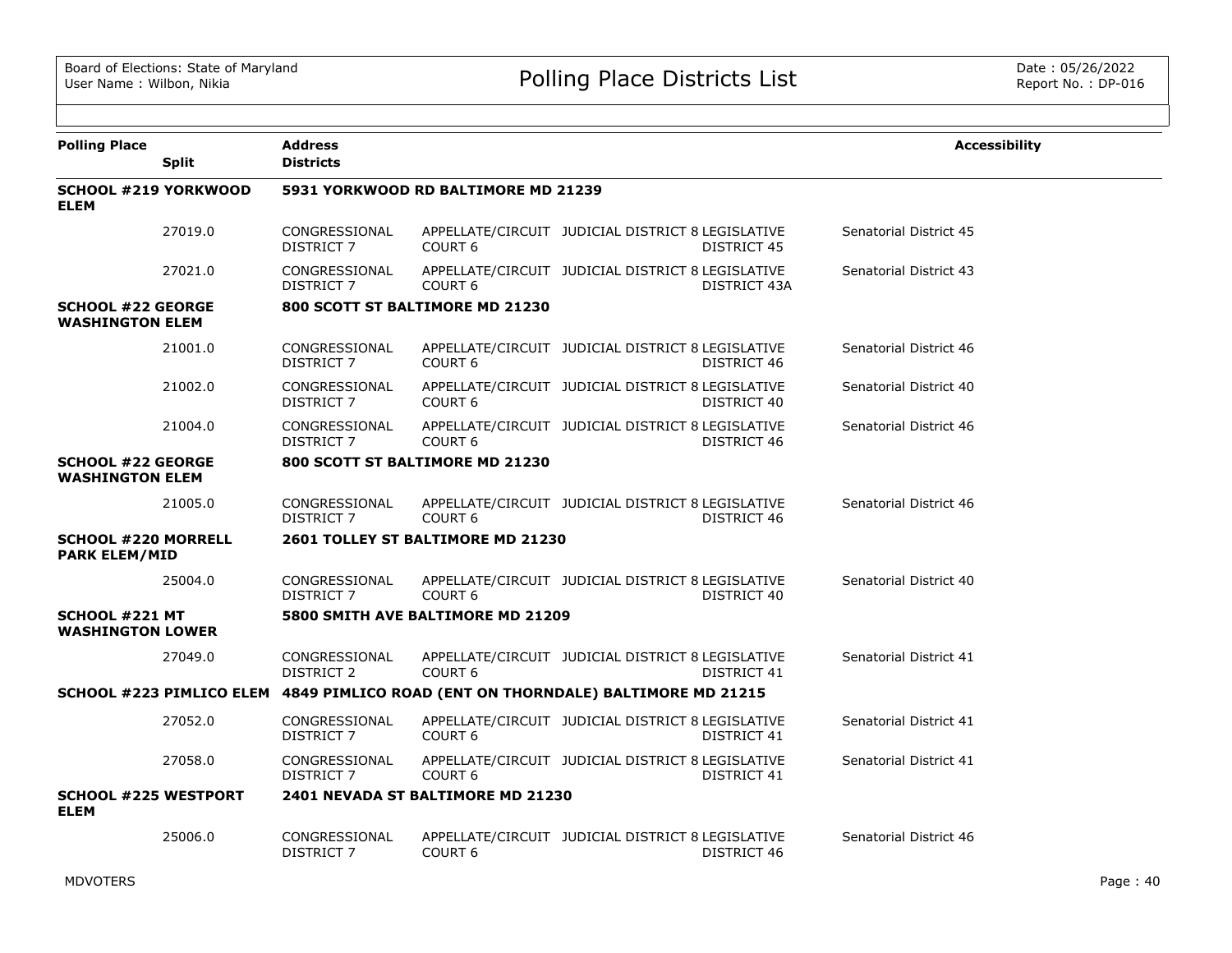| <b>Polling Place</b>                               | <b>Split</b>                   | <b>Address</b><br><b>Districts</b> |                                                            |                                                                         | <b>Accessibility</b>   |
|----------------------------------------------------|--------------------------------|------------------------------------|------------------------------------------------------------|-------------------------------------------------------------------------|------------------------|
| ELEM/MID                                           | <b>SCHOOL #226 VIOLETVILLE</b> |                                    | 1207 PINE HGTS AVE BALTIMORE MD 21229                      |                                                                         |                        |
|                                                    | 25003.0                        | CONGRESSIONAL<br><b>DISTRICT 7</b> | COURT <sub>6</sub>                                         | APPELLATE/CIRCUIT JUDICIAL DISTRICT 8 LEGISLATIVE<br>DISTRICT 40        | Senatorial District 40 |
|                                                    | 25017.0                        | CONGRESSIONAL<br>DISTRICT 7        | COURT <sub>6</sub>                                         | APPELLATE/CIRCUIT JUDICIAL DISTRICT 8 LEGISLATIVE<br>DISTRICT 41        | Senatorial District 41 |
|                                                    | 25018.0                        | CONGRESSIONAL<br><b>DISTRICT 7</b> | COURT <sub>6</sub>                                         | APPELLATE/CIRCUIT JUDICIAL DISTRICT 8 LEGISLATIVE<br>DISTRICT 41        | Senatorial District 41 |
| <b>ACAD</b>                                        | <b>SCHOOL #23 WOLFE STREET</b> |                                    | 245 S WOLFE ST BALTIMORE MD 21231                          |                                                                         |                        |
|                                                    | 02001.0                        | CONGRESSIONAL<br><b>DISTRICT 7</b> | COURT <sub>6</sub>                                         | APPELLATE/CIRCUIT JUDICIAL DISTRICT 8 LEGISLATIVE<br>DISTRICT 46        | Senatorial District 46 |
|                                                    | 02002.0                        | CONGRESSIONAL<br>DISTRICT 7        | COURT <sub>6</sub>                                         | APPELLATE/CIRCUIT JUDICIAL DISTRICT 8 LEGISLATIVE<br>DISTRICT 46        | Senatorial District 46 |
| <b>EDISON SCHOOL</b>                               | <b>SCHOOL #231 THE BELAIR-</b> |                                    | 3536 BREHMS LN BALTIMORE MD 21213                          |                                                                         |                        |
|                                                    | 26020.0                        | CONGRESSIONAL<br>DISTRICT 7        | COURT <sub>6</sub>                                         | APPELLATE/CIRCUIT JUDICIAL DISTRICT 8 LEGISLATIVE<br>DISTRICT 45        | Senatorial District 45 |
|                                                    | 26021.0                        | CONGRESSIONAL<br>DISTRICT 7        | COURT <sub>6</sub>                                         | APPELLATE/CIRCUIT JUDICIAL DISTRICT 8 LEGISLATIVE<br><b>DISTRICT 45</b> | Senatorial District 45 |
|                                                    | 26032.0                        | CONGRESSIONAL<br>DISTRICT 7        | COURT <sub>6</sub>                                         | APPELLATE/CIRCUIT JUDICIAL DISTRICT 8 LEGISLATIVE<br><b>DISTRICT 45</b> | Senatorial District 45 |
| <b>SCHOOL #232 THOMAS</b><br><b>JEFFERSON ELEM</b> |                                |                                    | 605 DRYDEN DR BALTIMORE MD 21229                           |                                                                         |                        |
|                                                    | 28010.0                        | CONGRESSIONAL<br>DISTRICT 7        | COURT <sub>6</sub>                                         | APPELLATE/CIRCUIT JUDICIAL DISTRICT 8 LEGISLATIVE<br>DISTRICT 41        | Senatorial District 41 |
|                                                    | 28011.0                        | CONGRESSIONAL<br>DISTRICT 7        | COURT <sub>6</sub>                                         | APPELLATE/CIRCUIT JUDICIAL DISTRICT 8 LEGISLATIVE<br>DISTRICT 41        | Senatorial District 41 |
|                                                    | 28012.0                        | CONGRESSIONAL<br>DISTRICT 7        | COURT <sub>6</sub>                                         | APPELLATE/CIRCUIT JUDICIAL DISTRICT 8 LEGISLATIVE<br>DISTRICT 41        | Senatorial District 41 |
| <b>MIDDLE</b>                                      |                                |                                    | SCHOOL #233 ROLAND PARK 5207 ROLAND AVE BALTIMORE MD 21210 |                                                                         |                        |
|                                                    | 27044.0                        | CONGRESSIONAL<br><b>DISTRICT 2</b> | COURT <sub>6</sub>                                         | APPELLATE/CIRCUIT JUDICIAL DISTRICT 8 LEGISLATIVE<br>DISTRICT 41        | Senatorial District 41 |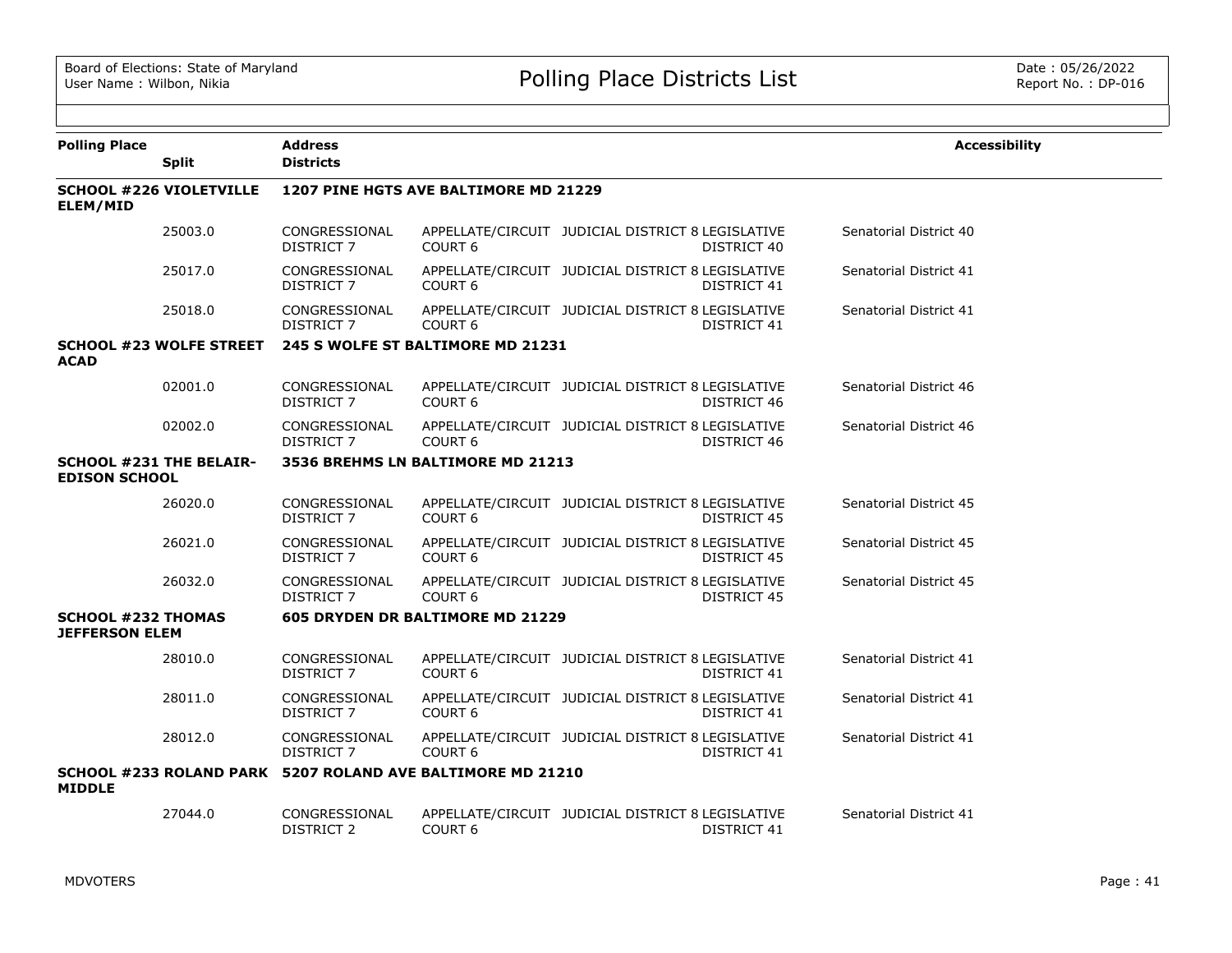| <b>Polling Place</b>                             |                               | <b>Address</b>                     |                                            |                                                   |             | <b>Accessibility</b>   |
|--------------------------------------------------|-------------------------------|------------------------------------|--------------------------------------------|---------------------------------------------------|-------------|------------------------|
|                                                  | <b>Split</b>                  | <b>Districts</b>                   |                                            |                                                   |             |                        |
| ELEM/MID                                         | <b>SCHOOL #235 GLENMOUNT</b>  |                                    | 6211 WALTHER AVE BALTIMORE MD 21206        |                                                   |             |                        |
|                                                  | 27007.0                       | CONGRESSIONAL<br>DISTRICT 7        | COURT <sub>6</sub>                         | APPELLATE/CIRCUIT JUDICIAL DISTRICT 8 LEGISLATIVE | DISTRICT 45 | Senatorial District 45 |
|                                                  | 27008.0                       | CONGRESSIONAL<br>DISTRICT 7        | COURT <sub>6</sub>                         | APPELLATE/CIRCUIT JUDICIAL DISTRICT 8 LEGISLATIVE | DISTRICT 45 | Senatorial District 45 |
| <b>SCHOOL #236 HAMILTON</b><br>ELEM/MID          |                               |                                    | 6101 OLD HARFORD RD BALTIMORE MD 21214     |                                                   |             |                        |
|                                                  | 27014.0                       | CONGRESSIONAL<br>DISTRICT 7        | COURT <sub>6</sub>                         | APPELLATE/CIRCUIT JUDICIAL DISTRICT 8 LEGISLATIVE | DISTRICT 45 | Senatorial District 45 |
| <b>COVE @ BEN FRANKLIN</b>                       | <b>SCHOOL #239 MASONVILLE</b> |                                    | 1201 CAMBRIA ST BALTIMORE MD 21225         |                                                   |             |                        |
|                                                  | 25015.0                       | CONGRESSIONAL<br>DISTRICT 7        | COURT <sub>6</sub>                         | APPELLATE/CIRCUIT JUDICIAL DISTRICT 8 LEGISLATIVE | DISTRICT 46 | Senatorial District 46 |
| <b>SCHOOL #240 GRACELAND</b><br><b>PARK ELEM</b> |                               |                                    | <b>6300 ODONNELL ST BALTIMORE MD 21224</b> |                                                   |             |                        |
|                                                  | 26002.0                       | CONGRESSIONAL<br><b>DISTRICT 7</b> | COURT <sub>6</sub>                         | APPELLATE/CIRCUIT JUDICIAL DISTRICT 8 LEGISLATIVE | DISTRICT 46 | Senatorial District 46 |
|                                                  | 26003.0                       | CONGRESSIONAL<br>DISTRICT 7        | COURT <sub>6</sub>                         | APPELLATE/CIRCUIT JUDICIAL DISTRICT 8 LEGISLATIVE | DISTRICT 46 | Senatorial District 46 |
| <b>SCHOOL #241 FALLSTAFF</b><br><b>MIDDLE</b>    |                               |                                    | 3801 FALLSTAFF RD BALTIMORE MD 21215       |                                                   |             |                        |
|                                                  | 27067.0                       | CONGRESSIONAL<br>DISTRICT 7        | COURT <sub>6</sub>                         | APPELLATE/CIRCUIT JUDICIAL DISTRICT 8 LEGISLATIVE | DISTRICT 41 | Senatorial District 41 |
|                                                  | 28001.0                       | CONGRESSIONAL<br><b>DISTRICT 7</b> | COURT <sub>6</sub>                         | APPELLATE/CIRCUIT JUDICIAL DISTRICT 8 LEGISLATIVE | DISTRICT 41 | Senatorial District 41 |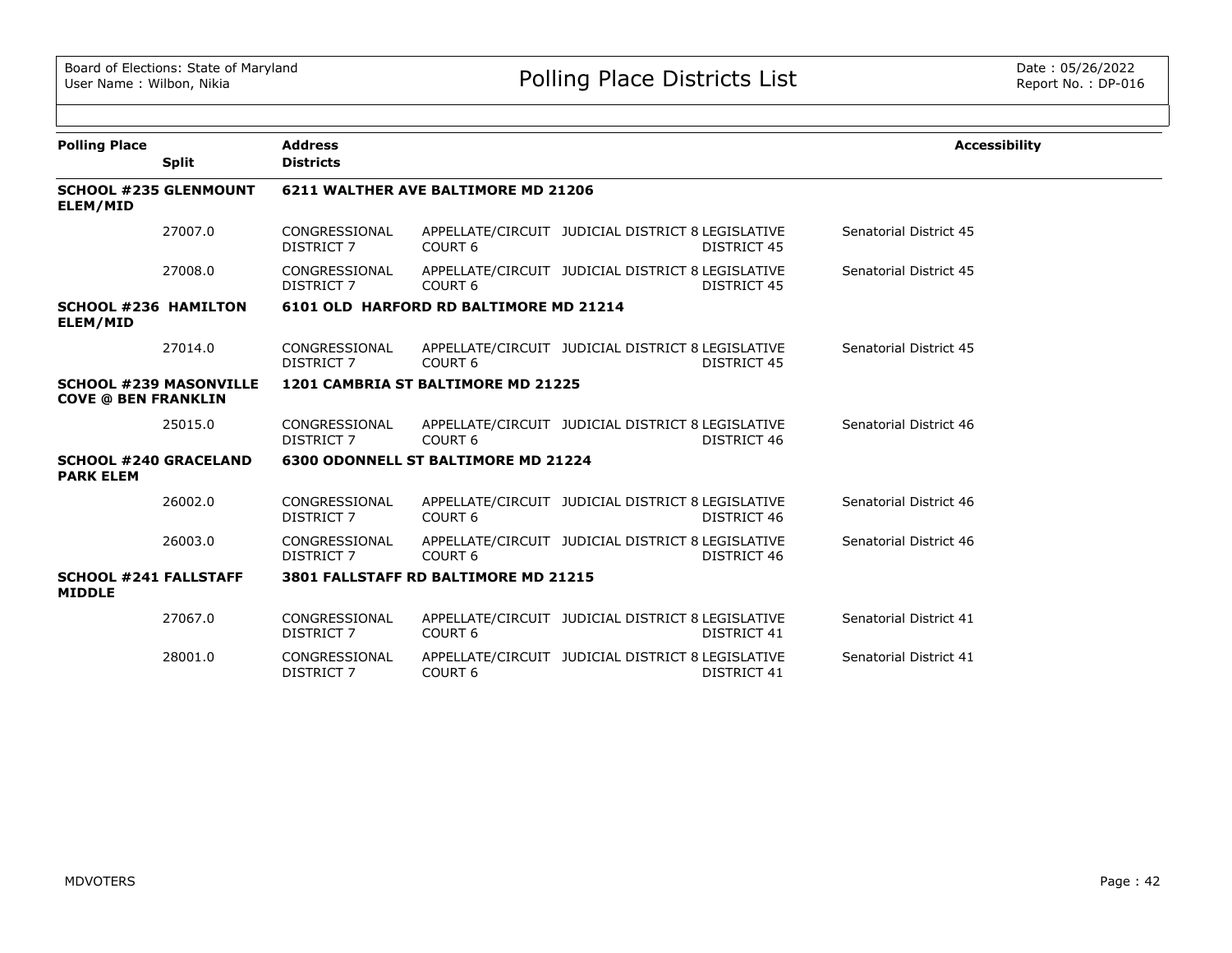| <b>Polling Place</b>                                       |                               | <b>Address</b>                     |                                         |                                                   |                     | <b>Accessibility</b>   |
|------------------------------------------------------------|-------------------------------|------------------------------------|-----------------------------------------|---------------------------------------------------|---------------------|------------------------|
|                                                            | <b>Split</b>                  | <b>Districts</b>                   |                                         |                                                   |                     |                        |
| <b>ELEM</b>                                                | <b>SCHOOL #242 NORTHWOOD</b>  |                                    | 5201 LOCH RAVEN BLVD BALTIMORE MD 21239 |                                                   |                     |                        |
|                                                            | 27022.0                       | CONGRESSIONAL<br>DISTRICT 7        | COURT <sub>6</sub>                      | APPELLATE/CIRCUIT JUDICIAL DISTRICT 8 LEGISLATIVE | DISTRICT 43A        | Senatorial District 43 |
|                                                            | 27023.0                       | CONGRESSIONAL<br><b>DISTRICT 7</b> | COURT <sub>6</sub>                      | APPELLATE/CIRCUIT JUDICIAL DISTRICT 8 LEGISLATIVE | DISTRICT 43A        | Senatorial District 43 |
|                                                            | 27024.0                       | CONGRESSIONAL<br><b>DISTRICT 7</b> | COURT <sub>6</sub>                      | APPELLATE/CIRCUIT JUDICIAL DISTRICT 8 LEGISLATIVE | DISTRICT 43A        | Senatorial District 43 |
|                                                            | 27030.0                       | CONGRESSIONAL<br>DISTRICT 7        | COURT <sub>6</sub>                      | APPELLATE/CIRCUIT JUDICIAL DISTRICT 8 LEGISLATIVE | DISTRICT 43A        | Senatorial District 43 |
| <b>SCHOOL #243 ARMISTEAD</b><br><b>GARDENS ELEM SCHOOL</b> |                               |                                    | 5001 E. EAGER ST BALTIMORE MD 21205     |                                                   |                     |                        |
|                                                            | 26014.0                       | CONGRESSIONAL<br>DISTRICT 7        | COURT <sub>6</sub>                      | APPELLATE/CIRCUIT JUDICIAL DISTRICT 8 LEGISLATIVE | <b>DISTRICT 45</b>  | Senatorial District 45 |
| <b>ELEM SCH</b>                                            | <b>SCHOOL #245 LEITH WALK</b> |                                    | 1235 SHERWOOD AVENUE BALTIMORE MD 21239 |                                                   |                     |                        |
|                                                            | 27020.0                       | CONGRESSIONAL<br>DISTRICT 7        | COURT <sub>6</sub>                      | APPELLATE/CIRCUIT JUDICIAL DISTRICT 8 LEGISLATIVE | <b>DISTRICT 43A</b> | Senatorial District 43 |
|                                                            | 27031.0                       | CONGRESSIONAL<br>DISTRICT 7        | COURT <sub>6</sub>                      | APPELLATE/CIRCUIT JUDICIAL DISTRICT 8 LEGISLATIVE | DISTRICT 43A        | Senatorial District 43 |
| <b>SCHOOL #246 ANNEX</b><br><b>BEECHFIELD ELEM</b>         |                               |                                    | 301 S BEECHFIELD AVE BALTIMORE MD 21229 |                                                   |                     |                        |
|                                                            | 28014.0                       | CONGRESSIONAL<br>DISTRICT 7        | COURT <sub>6</sub>                      | APPELLATE/CIRCUIT JUDICIAL DISTRICT 8 LEGISLATIVE | DISTRICT 41         | Senatorial District 41 |
| <b>SCHOOL #246 BEECHFIELD</b><br><b>ELEM</b>               |                               |                                    | 301 S BEECHFIELD AVE BALTIMORE MD 21229 |                                                   |                     |                        |
|                                                            | 25001.0                       | CONGRESSIONAL<br><b>DISTRICT 7</b> | COURT <sub>6</sub>                      | APPELLATE/CIRCUIT JUDICIAL DISTRICT 8 LEGISLATIVE | DISTRICT 41         | Senatorial District 41 |
|                                                            | 25002.0                       | CONGRESSIONAL<br><b>DISTRICT 7</b> | COURT <sub>6</sub>                      | APPELLATE/CIRCUIT JUDICIAL DISTRICT 8 LEGISLATIVE | DISTRICT 41         | Senatorial District 41 |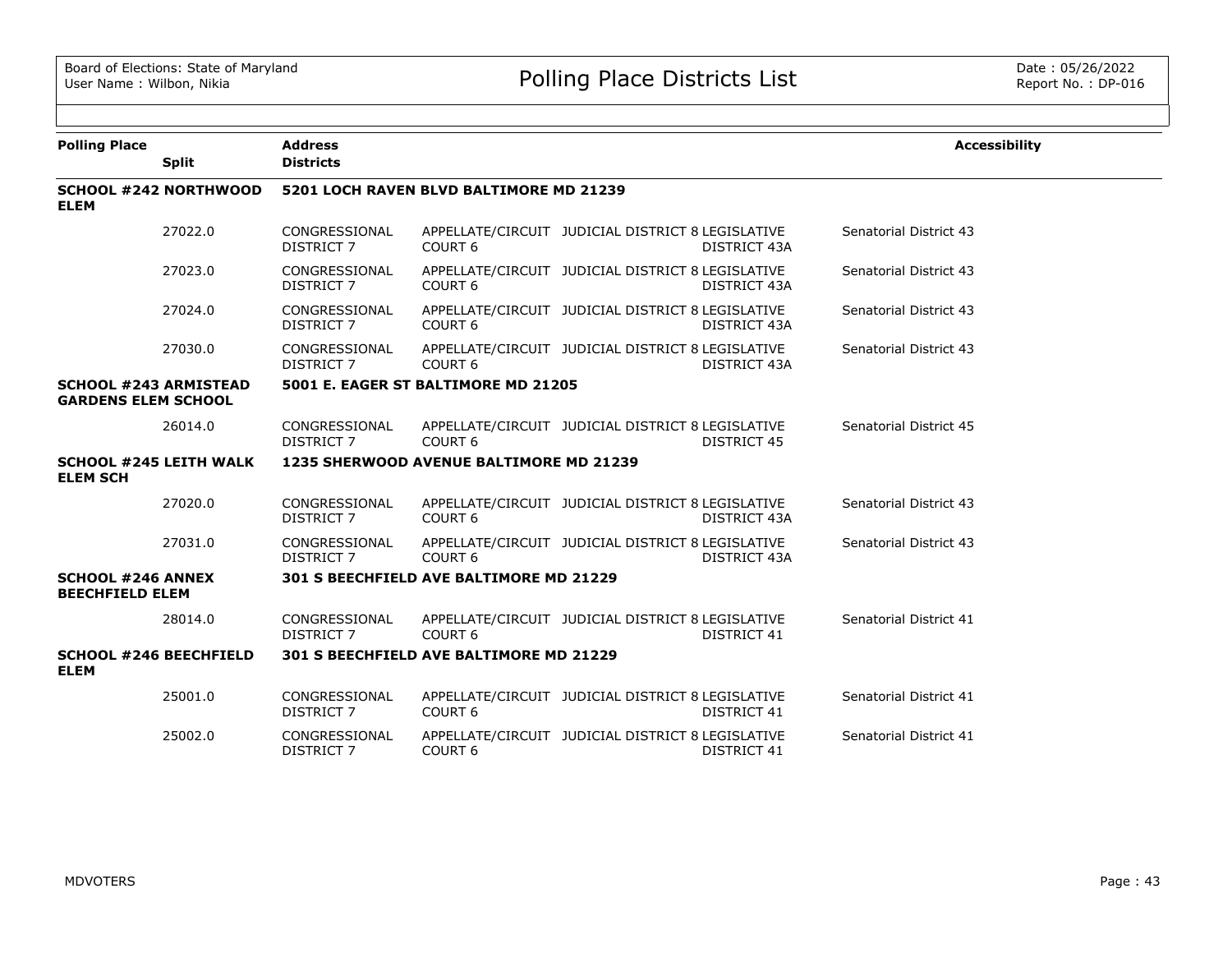| <b>Polling Place</b>                               | <b>Split</b>                   | <b>Address</b><br><b>Districts</b> |                                          |                                                   |                    | <b>Accessibility</b>   |
|----------------------------------------------------|--------------------------------|------------------------------------|------------------------------------------|---------------------------------------------------|--------------------|------------------------|
| <b>SCHOOL #248 SINCLAIR</b><br><b>LANE ELEM</b>    |                                |                                    | 3880 SINCLAIR LN BALTIMORE MD 21213      |                                                   |                    |                        |
|                                                    | 26018.0                        | CONGRESSIONAL<br><b>DISTRICT 7</b> | COURT <sub>6</sub>                       | APPELLATE/CIRCUIT JUDICIAL DISTRICT 8 LEGISLATIVE | <b>DISTRICT 45</b> | Senatorial District 45 |
|                                                    | 26033.0                        | CONGRESSIONAL<br>DISTRICT 7        | COURT <sub>6</sub>                       | APPELLATE/CIRCUIT JUDICIAL DISTRICT 8 LEGISLATIVE | DISTRICT 45        | Senatorial District 45 |
| <b>SCHOOL #249 MEDFIELD</b><br><b>HEIGHTS ELEM</b> |                                |                                    | 4300 BUCHANAN AVE BALTIMORE MD 21211     |                                                   |                    |                        |
|                                                    | 13004.0                        | CONGRESSIONAL<br>DISTRICT 2        | COURT <sub>6</sub>                       | APPELLATE/CIRCUIT JUDICIAL DISTRICT 8 LEGISLATIVE | DISTRICT 40        | Senatorial District 40 |
|                                                    | 27047.0                        | CONGRESSIONAL<br><b>DISTRICT 2</b> | COURT <sub>6</sub>                       | APPELLATE/CIRCUIT JUDICIAL DISTRICT 8 LEGISLATIVE | DISTRICT 41        | Senatorial District 41 |
| <b>HARRIS SR ELEM</b>                              | <b>SCHOOL #250 DR. BERNARD</b> |                                    | 1400 N CAROLINE ST BALTIMORE MD 21213    |                                                   |                    |                        |
|                                                    | 08006.0                        | CONGRESSIONAL<br><b>DISTRICT 7</b> | COURT <sub>6</sub>                       | APPELLATE/CIRCUIT JUDICIAL DISTRICT 8 LEGISLATIVE | <b>DISTRICT 45</b> | Senatorial District 45 |
| <b>SCHOOL #251 CALLAWAY</b><br><b>ELEM</b>         |                                |                                    | 3701 FERNHILL AVE BALTIMORE MD 21215     |                                                   |                    |                        |
|                                                    | 15001.0                        | CONGRESSIONAL<br>DISTRICT 7        | <b>COURT 6</b>                           | APPELLATE/CIRCUIT JUDICIAL DISTRICT 8 LEGISLATIVE | DISTRICT 41        | Senatorial District 41 |
|                                                    | 15003.0                        | CONGRESSIONAL<br><b>DISTRICT 7</b> | COURT <sub>6</sub>                       | APPELLATE/CIRCUIT JUDICIAL DISTRICT 8 LEGISLATIVE | <b>DISTRICT 41</b> | Senatorial District 41 |
|                                                    | 28003.0                        | CONGRESSIONAL<br><b>DISTRICT 7</b> | COURT <sub>6</sub>                       | APPELLATE/CIRCUIT JUDICIAL DISTRICT 8 LEGISLATIVE | <b>DISTRICT 41</b> | Senatorial District 41 |
| <b>SCHOOL #260 FREDERICK</b><br><b>ELEM</b>        |                                |                                    | 2501 FREDERICK AVENUE BALTIMORE MD 21223 |                                                   |                    |                        |
|                                                    | 20003.0                        | CONGRESSIONAL<br><b>DISTRICT 7</b> | COURT <sub>6</sub>                       | APPELLATE/CIRCUIT JUDICIAL DISTRICT 8 LEGISLATIVE | DISTRICT 40        | Senatorial District 40 |
|                                                    | 20009.0                        | CONGRESSIONAL<br><b>DISTRICT 7</b> | COURT <sub>6</sub>                       | APPELLATE/CIRCUIT JUDICIAL DISTRICT 8 LEGISLATIVE | DISTRICT 40        | Senatorial District 40 |
|                                                    | 20010.0                        | CONGRESSIONAL<br><b>DISTRICT 7</b> | COURT <sub>6</sub>                       | APPELLATE/CIRCUIT JUDICIAL DISTRICT 8 LEGISLATIVE | DISTRICT 40        | Senatorial District 40 |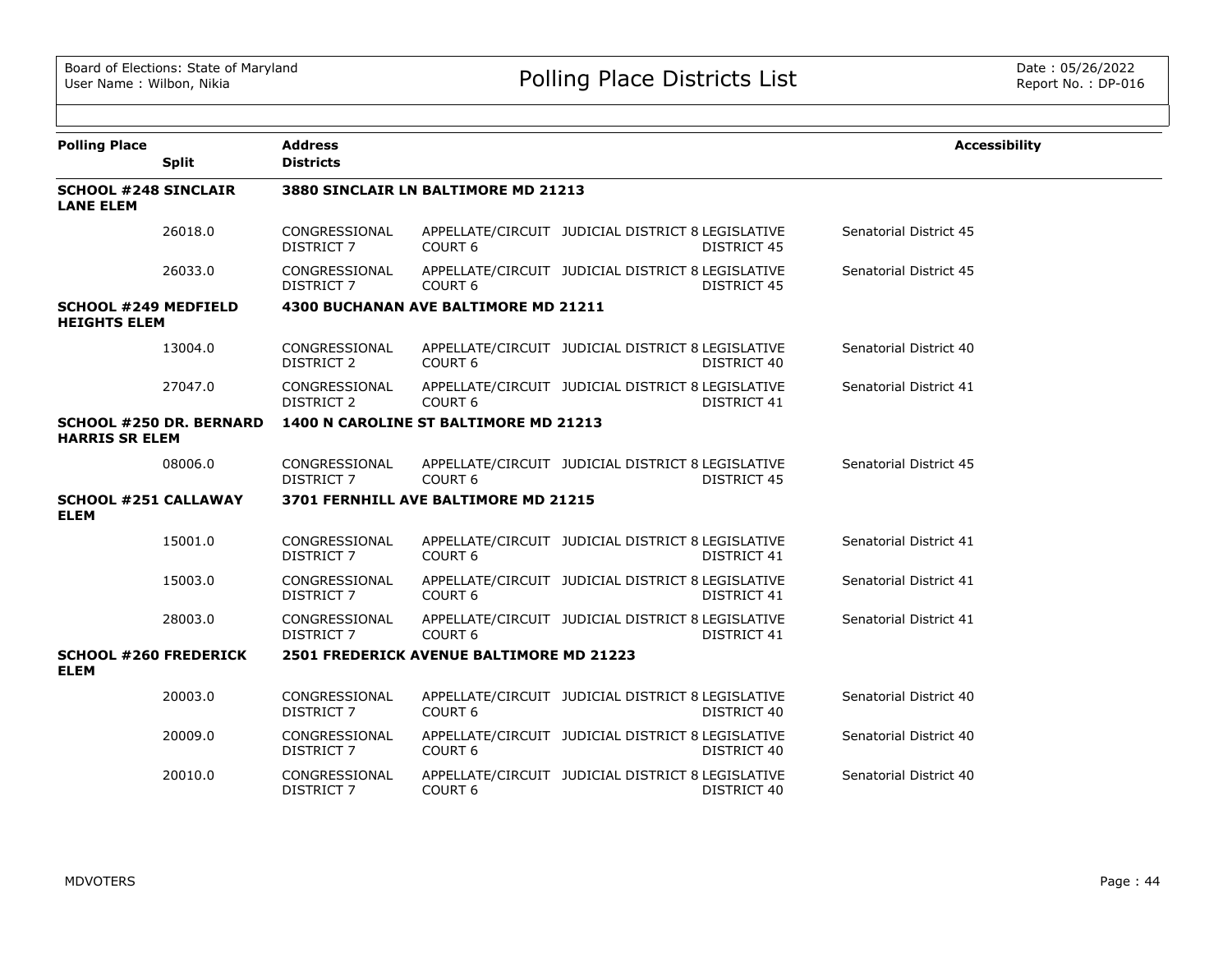| <b>Polling Place</b>                                 |                               | <b>Address</b>                      |                                           |                                                                         | <b>Accessibility</b>   |  |  |  |
|------------------------------------------------------|-------------------------------|-------------------------------------|-------------------------------------------|-------------------------------------------------------------------------|------------------------|--|--|--|
|                                                      | <b>Split</b>                  | <b>Districts</b>                    |                                           |                                                                         |                        |  |  |  |
| <b>SCHOOL #27 RODGERS</b><br><b>COMMODORE ELEM</b>   |                               | 100 N CHESTER ST BALTIMORE MD 21231 |                                           |                                                                         |                        |  |  |  |
|                                                      | 06002.0                       | CONGRESSIONAL<br><b>DISTRICT 7</b>  | COURT <sub>6</sub>                        | APPELLATE/CIRCUIT JUDICIAL DISTRICT 8 LEGISLATIVE<br><b>DISTRICT 45</b> | Senatorial District 45 |  |  |  |
|                                                      | 06003.0                       | CONGRESSIONAL<br><b>DISTRICT 7</b>  | COURT <sub>6</sub>                        | APPELLATE/CIRCUIT JUDICIAL DISTRICT 8 LEGISLATIVE<br>DISTRICT 45        | Senatorial District 45 |  |  |  |
|                                                      | 06004.0                       | CONGRESSIONAL<br><b>DISTRICT 7</b>  | COURT <sub>6</sub>                        | APPELLATE/CIRCUIT JUDICIAL DISTRICT 8 LEGISLATIVE<br>DISTRICT 46        | Senatorial District 46 |  |  |  |
| <b>SCHOOL #28 SANDTOWN-</b><br><b>ACAD</b>           | <b>WINCHESTER ACHIEVEMENT</b> |                                     | 701 GOLD ST BALTIMORE MD 21217            |                                                                         |                        |  |  |  |
|                                                      | 15019.0                       | CONGRESSIONAL<br><b>DISTRICT 7</b>  | COURT <sub>6</sub>                        | APPELLATE/CIRCUIT JUDICIAL DISTRICT 8 LEGISLATIVE<br>DISTRICT 40        | Senatorial District 40 |  |  |  |
| <b>SCHOOL #29 MATTHEW</b><br><b>HENSON ELEM</b>      |                               |                                     | 1600 N PAYSON ST BALTIMORE MD 21217       |                                                                         |                        |  |  |  |
|                                                      | 15017.0                       | CONGRESSIONAL<br><b>DISTRICT 7</b>  | COURT <sub>6</sub>                        | APPELLATE/CIRCUIT JUDICIAL DISTRICT 8 LEGISLATIVE<br>DISTRICT 40        | Senatorial District 40 |  |  |  |
| <b>SCHOOL #34 CHARLES</b><br><b>CARROLL ELEM</b>     |                               |                                     | 1327 WASHINGTON BLVD BALTIMORE MD 21230   |                                                                         |                        |  |  |  |
|                                                      | 21003.0                       | CONGRESSIONAL<br><b>DISTRICT 7</b>  | COURT <sub>6</sub>                        | APPELLATE/CIRCUIT JUDICIAL DISTRICT 8 LEGISLATIVE<br>DISTRICT 40        | Senatorial District 40 |  |  |  |
| <b>SCHOOL #346 CITY</b><br><b>NEIGHBORS HAMILTON</b> |                               |                                     | 5609 SEFTON AVE - REAR BALTIMORE MD 21214 |                                                                         |                        |  |  |  |
|                                                      | 27005.0                       | CONGRESSIONAL<br>DISTRICT 7         | COURT <sub>6</sub>                        | APPELLATE/CIRCUIT JUDICIAL DISTRICT 8 LEGISLATIVE<br>DISTRICT 45        | Senatorial District 45 |  |  |  |
| <b>PRIMARY</b>                                       | <b>SCHOOL #37 HARFORD HTS</b> |                                     |                                           | 2050 N WOLFE ST (NEW ENTRANCE) BALTIMORE MD 21213                       |                        |  |  |  |
|                                                      | 08004.0                       | CONGRESSIONAL<br><b>DISTRICT 7</b>  | COURT <sub>6</sub>                        | APPELLATE/CIRCUIT JUDICIAL DISTRICT 8 LEGISLATIVE<br><b>DISTRICT 45</b> | Senatorial District 45 |  |  |  |
|                                                      | 08005.0                       | CONGRESSIONAL<br><b>DISTRICT 7</b>  | COURT <sub>6</sub>                        | APPELLATE/CIRCUIT JUDICIAL DISTRICT 8 LEGISLATIVE<br><b>DISTRICT 45</b> | Senatorial District 45 |  |  |  |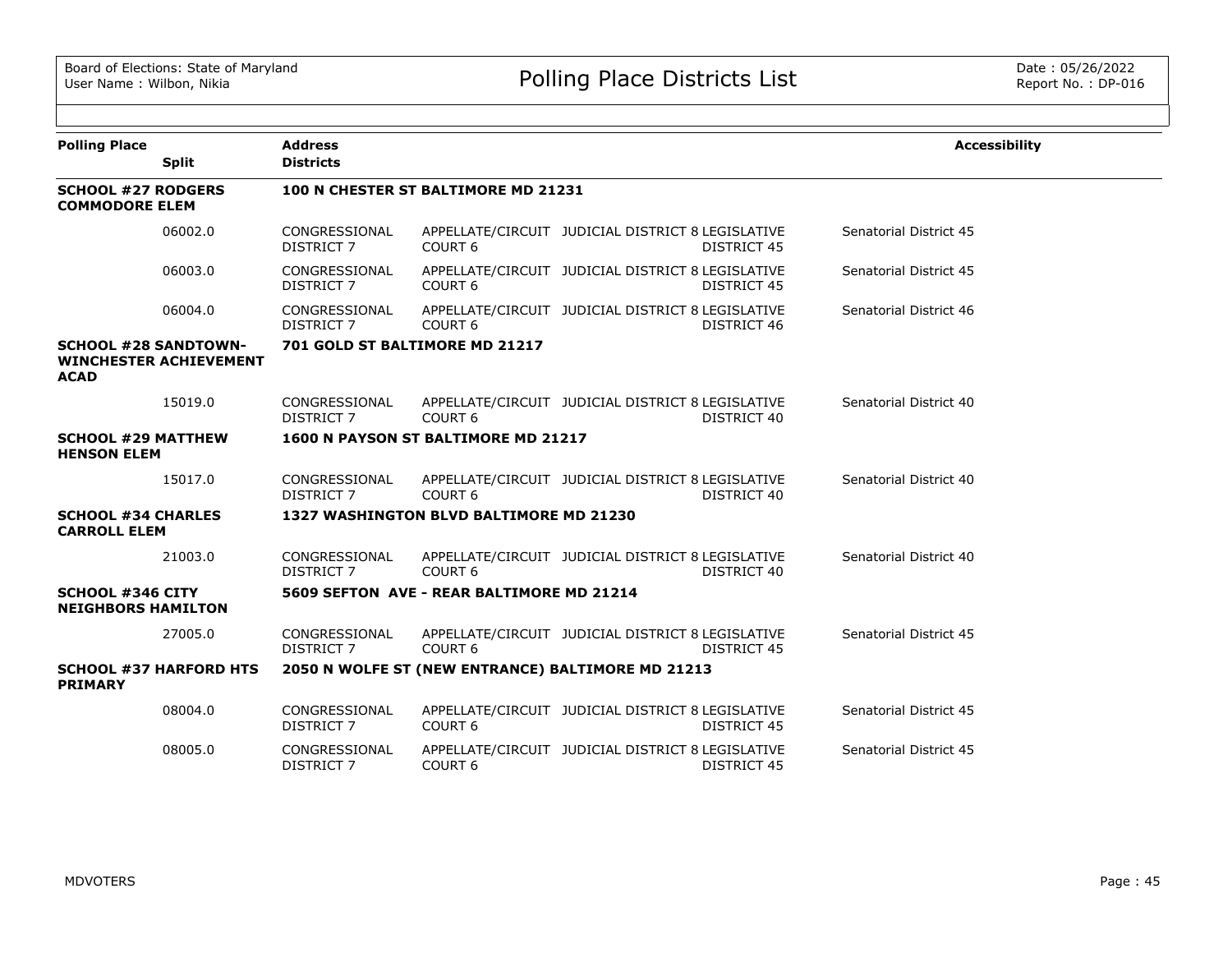| <b>Polling Place</b>                                                        | <b>Split</b> | <b>Address</b><br><b>Districts</b> |                                                                      |                                                   |                    | <b>Accessibility</b>   |
|-----------------------------------------------------------------------------|--------------|------------------------------------|----------------------------------------------------------------------|---------------------------------------------------|--------------------|------------------------|
| <b>SCHOOL #374 VANGUARD</b><br><b>COLLEGIATE MIDDLE</b>                     |              |                                    | 5001 SINCLAIR LANE (REAR) ENTER ON TRUESDALE AVE. BALTIMORE MD 21206 |                                                   |                    |                        |
|                                                                             | 26016.0      | CONGRESSIONAL<br>DISTRICT 7        | COURT <sub>6</sub>                                                   | APPELLATE/CIRCUIT JUDICIAL DISTRICT 8 LEGISLATIVE | DISTRICT 45        | Senatorial District 45 |
|                                                                             | 26024.0      | CONGRESSIONAL<br>DISTRICT 7        | <b>COURT 6</b>                                                       | APPELLATE/CIRCUIT JUDICIAL DISTRICT 8 LEGISLATIVE | DISTRICT 45        | Senatorial District 45 |
|                                                                             | 26025.0      | CONGRESSIONAL<br>DISTRICT 7        | COURT <sub>6</sub>                                                   | APPELLATE/CIRCUIT JUDICIAL DISTRICT 8 LEGISLATIVE | DISTRICT 45        | Senatorial District 45 |
| <b>SCHOOL #375 BALTIMORE</b><br><b>COLLEGIATE SCHOOL FOR</b><br><b>BOYS</b> |              |                                    | 2500 E NORTHERN PKWY BALTIMORE MD 21214                              |                                                   |                    |                        |
|                                                                             | 27013.0      | CONGRESSIONAL<br>DISTRICT 7        | <b>COURT 6</b>                                                       | APPELLATE/CIRCUIT JUDICIAL DISTRICT 8 LEGISLATIVE | <b>DISTRICT 45</b> | Senatorial District 45 |
|                                                                             | 27068.0      | CONGRESSIONAL<br>DISTRICT 7        | COURT <sub>6</sub>                                                   | APPELLATE/CIRCUIT JUDICIAL DISTRICT 8 LEGISLATIVE | DISTRICT 43A       | Senatorial District 43 |
| <b>SCHOOL #39 DALLAS F.</b><br><b>NICHOLAS SR ELEM</b>                      |              |                                    | 201 E 21ST ST BALTIMORE MD 21218                                     |                                                   |                    |                        |
|                                                                             | 12011.0      | CONGRESSIONAL<br>DISTRICT 7        | COURT <sub>6</sub>                                                   | APPELLATE/CIRCUIT JUDICIAL DISTRICT 8 LEGISLATIVE | DISTRICT 40        | Senatorial District 40 |
| <b>SCHOOL #4 STEUART HILL</b><br><b>ACADEMIC ACADEMY</b>                    |              |                                    | 30 S GILMOR ST BALTIMORE MD 21223                                    |                                                   |                    |                        |
|                                                                             | 19002.0      | CONGRESSIONAL<br><b>DISTRICT 7</b> | COURT <sub>6</sub>                                                   | APPELLATE/CIRCUIT JUDICIAL DISTRICT 8 LEGISLATIVE | DISTRICT 40        | Senatorial District 40 |
|                                                                             | 19003.0      | CONGRESSIONAL<br>DISTRICT 7        | COURT <sub>6</sub>                                                   | APPELLATE/CIRCUIT JUDICIAL DISTRICT 8 LEGISLATIVE | DISTRICT 40        | Senatorial District 40 |
|                                                                             | 20002.0      | CONGRESSIONAL<br>DISTRICT 7        | COURT <sub>6</sub>                                                   | APPELLATE/CIRCUIT JUDICIAL DISTRICT 8 LEGISLATIVE | DISTRICT 40        | Senatorial District 40 |
| <b>SCHOOL #401</b><br><b>NORTHWESTERN SR HIGH</b>                           |              |                                    | 6900 PARK HEIGHTS AVE BALTIMORE MD 21215                             |                                                   |                    |                        |
|                                                                             | 27061.0      | CONGRESSIONAL<br><b>DISTRICT 7</b> | COURT <sub>6</sub>                                                   | APPELLATE/CIRCUIT JUDICIAL DISTRICT 8 LEGISLATIVE | DISTRICT 41        | Senatorial District 41 |
|                                                                             | 27062.0      | CONGRESSIONAL<br><b>DISTRICT 7</b> | COURT <sub>6</sub>                                                   | APPELLATE/CIRCUIT JUDICIAL DISTRICT 8 LEGISLATIVE | DISTRICT 41        | Senatorial District 41 |
|                                                                             | 27066.0      | CONGRESSIONAL<br><b>DISTRICT 7</b> | COURT <sub>6</sub>                                                   | APPELLATE/CIRCUIT JUDICIAL DISTRICT 8 LEGISLATIVE | DISTRICT 41        | Senatorial District 41 |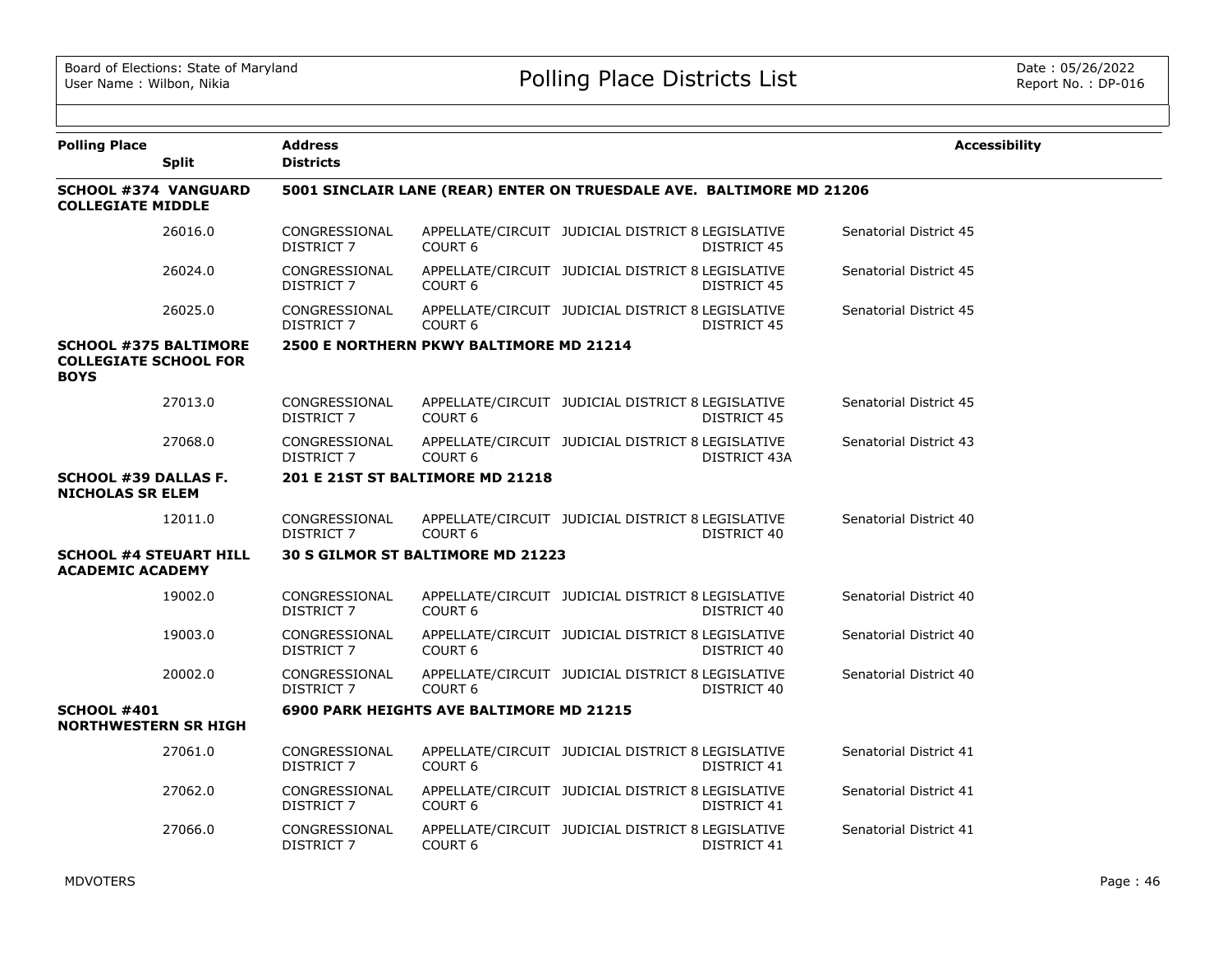| <b>Polling Place</b>                           | <b>Split</b>                   | <b>Address</b><br><b>Districts</b> |                                                                                |                                                   |                    | <b>Accessibility</b>   |
|------------------------------------------------|--------------------------------|------------------------------------|--------------------------------------------------------------------------------|---------------------------------------------------|--------------------|------------------------|
| <b>SCHOOL #405 PATTERSON</b><br><b>SR HIGH</b> |                                |                                    | 100 KANE ST BALTIMORE MD 21224                                                 |                                                   |                    |                        |
|                                                | 26004.0                        | CONGRESSIONAL<br><b>DISTRICT 7</b> | COURT <sub>6</sub>                                                             | APPELLATE/CIRCUIT JUDICIAL DISTRICT 8 LEGISLATIVE | DISTRICT 46        | Senatorial District 46 |
| <b>SENIOR HIGH</b>                             | <b>SCHOOL #406 FOREST PARK</b> |                                    | 3701 ELDORADO AVE (ENTER ON BELLE AVE) BALTIMORE MD 21207                      |                                                   |                    |                        |
|                                                | 15002.0                        | CONGRESSIONAL<br><b>DISTRICT 7</b> | COURT <sub>6</sub>                                                             | APPELLATE/CIRCUIT JUDICIAL DISTRICT 8 LEGISLATIVE | DISTRICT 41        | Senatorial District 41 |
|                                                | 28004.0                        | CONGRESSIONAL<br><b>DISTRICT 7</b> | COURT <sub>6</sub>                                                             | APPELLATE/CIRCUIT JUDICIAL DISTRICT 8 LEGISLATIVE | <b>DISTRICT 41</b> | Senatorial District 41 |
| <b>SCHOOL #407 WESTERN</b><br>HIGH             |                                |                                    | 4600 FALLS RD BALTIMORE MD 21209                                               |                                                   |                    |                        |
|                                                | 27043.0                        | CONGRESSIONAL<br>DISTRICT 2        | COURT <sub>6</sub>                                                             | APPELLATE/CIRCUIT JUDICIAL DISTRICT 8 LEGISLATIVE | <b>DISTRICT 41</b> | Senatorial District 41 |
| <b>SCHOOL #410 MERVO TECH</b><br>HIGH          |                                |                                    | 3500 HILLEN RD - ENTRANCE TIVOLY AVE BALTIMORE MD 21218                        |                                                   |                    |                        |
|                                                | 09005.0                        | CONGRESSIONAL<br><b>DISTRICT 7</b> | COURT 6                                                                        | APPELLATE/CIRCUIT JUDICIAL DISTRICT 8 LEGISLATIVE | DISTRICT 43A       | Senatorial District 43 |
|                                                | 09006.0                        | CONGRESSIONAL<br><b>DISTRICT 7</b> | COURT <sub>6</sub>                                                             | APPELLATE/CIRCUIT JUDICIAL DISTRICT 8 LEGISLATIVE | DISTRICT 43A       | Senatorial District 43 |
|                                                | 09007.0                        | CONGRESSIONAL<br><b>DISTRICT 7</b> | COURT <sub>6</sub>                                                             | APPELLATE/CIRCUIT JUDICIAL DISTRICT 8 LEGISLATIVE | <b>DISTRICT 45</b> | Senatorial District 45 |
| <b>ACAD @ HARBOR CITY</b>                      | <b>SCHOOL #413 ACHIEVEMENT</b> |                                    | 2201 PINEWOOD AVE BALTIMORE MD 21214                                           |                                                   |                    |                        |
|                                                | 27015.0                        | CONGRESSIONAL<br><b>DISTRICT 7</b> | COURT <sub>6</sub>                                                             | APPELLATE/CIRCUIT JUDICIAL DISTRICT 8 LEGISLATIVE | DISTRICT 45        | Senatorial District 45 |
| <b>HIGH SCH</b>                                |                                |                                    | SCHOOL #414 PAUL DUNBAR 1400 ORLEANS STREET - MAIN ENTRANCE BALTIMORE MD 21231 |                                                   |                    |                        |
|                                                | 05002.0                        | CONGRESSIONAL<br><b>DISTRICT 7</b> | COURT <sub>6</sub>                                                             | APPELLATE/CIRCUIT JUDICIAL DISTRICT 8 LEGISLATIVE | <b>DISTRICT 45</b> | Senatorial District 45 |
|                                                | 07001.0                        | CONGRESSIONAL<br><b>DISTRICT 7</b> | COURT <sub>6</sub>                                                             | APPELLATE/CIRCUIT JUDICIAL DISTRICT 8 LEGISLATIVE | <b>DISTRICT 45</b> | Senatorial District 45 |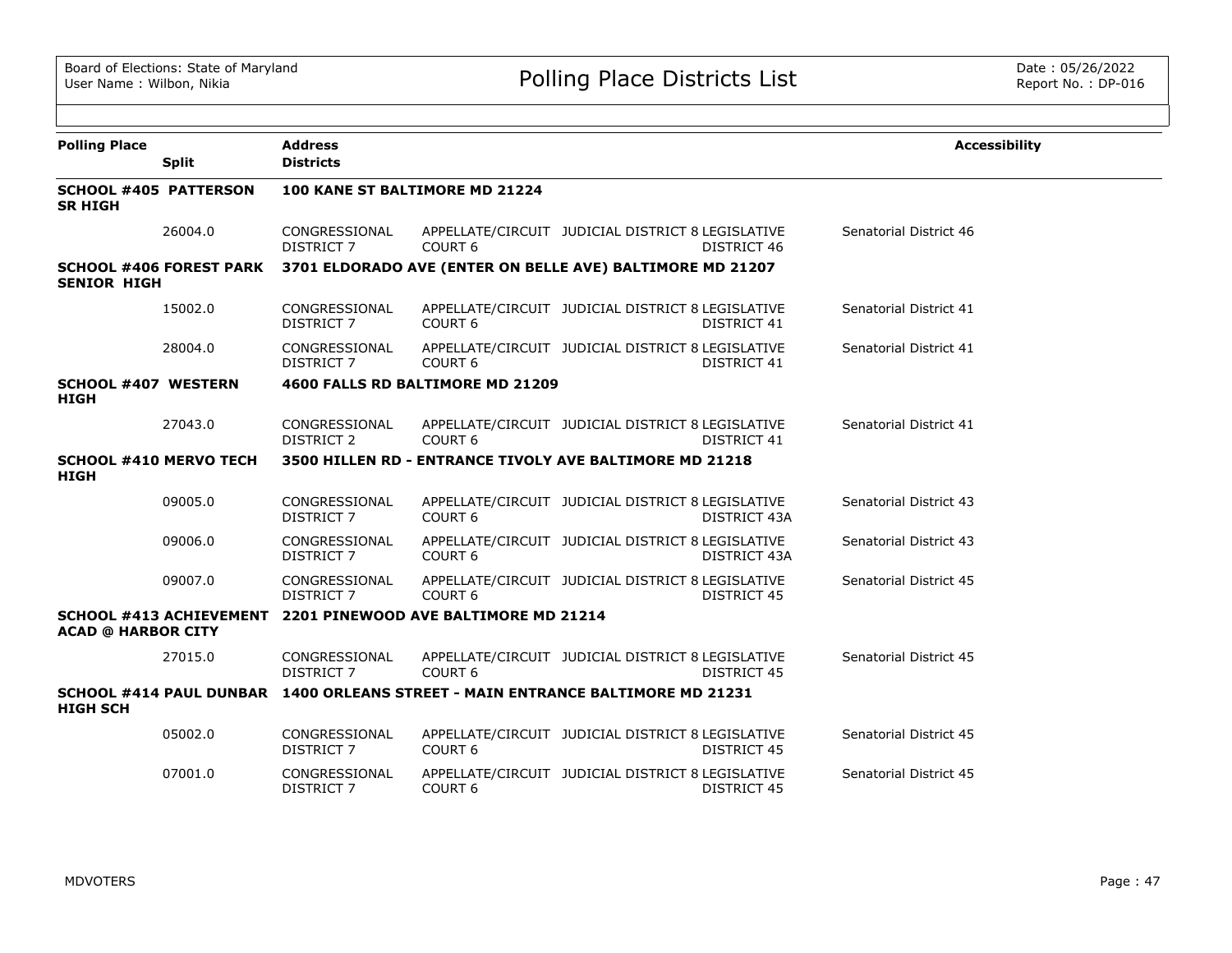| <b>Polling Place</b>                             | <b>Split</b>                   | <b>Address</b><br><b>Districts</b> |                                           |                                                                         | <b>Accessibility</b>   |
|--------------------------------------------------|--------------------------------|------------------------------------|-------------------------------------------|-------------------------------------------------------------------------|------------------------|
| <b>SCHOOL #416 DIGITAL</b><br><b>HARBOR HIGH</b> |                                |                                    | 1100 COVINGTON ST BALTIMORE MD 21230      |                                                                         |                        |
|                                                  | 24002.0                        | CONGRESSIONAL<br><b>DISTRICT 7</b> | COURT <sub>6</sub>                        | APPELLATE/CIRCUIT JUDICIAL DISTRICT 8 LEGISLATIVE<br><b>DISTRICT 46</b> | Senatorial District 46 |
|                                                  | 24003.0                        | CONGRESSIONAL<br>DISTRICT 7        | COURT <sub>6</sub>                        | APPELLATE/CIRCUIT JUDICIAL DISTRICT 8 LEGISLATIVE<br><b>DISTRICT 46</b> | Senatorial District 46 |
| <b>SCHOOL #422 NEW ERA</b><br><b>ACADEMY</b>     |                                |                                    | 2700 SEAMON AVE BALTIMORE MD 21225        |                                                                         |                        |
|                                                  | 25010.0                        | CONGRESSIONAL<br><b>DISTRICT 7</b> | COURT <sub>6</sub>                        | APPELLATE/CIRCUIT JUDICIAL DISTRICT 8 LEGISLATIVE<br>DISTRICT 46        | Senatorial District 46 |
| <b>PREP ACAD</b>                                 | <b>SCHOOL #45 FEDERAL HILL</b> |                                    | 1040 WILLIAM ST BALTIMORE MD 21230        |                                                                         |                        |
|                                                  | 24001.0                        | CONGRESSIONAL<br>DISTRICT 7        | COURT <sub>6</sub>                        | APPELLATE/CIRCUIT JUDICIAL DISTRICT 8 LEGISLATIVE<br>DISTRICT 46        | Senatorial District 46 |
| <b>SCHOOL #450 FREDERICK</b><br><b>DOUGLAS</b>   |                                |                                    | 2301 GWYNNS FALLS PKWY BALTIMORE MD 21217 |                                                                         |                        |
|                                                  | 13007.0                        | CONGRESSIONAL<br><b>DISTRICT 7</b> | COURT <sub>6</sub>                        | APPELLATE/CIRCUIT JUDICIAL DISTRICT 8 LEGISLATIVE<br>DISTRICT 40        | Senatorial District 40 |
|                                                  | 15020.0                        | CONGRESSIONAL<br>DISTRICT 7        | COURT <sub>6</sub>                        | APPELLATE/CIRCUIT JUDICIAL DISTRICT 8 LEGISLATIVE<br>DISTRICT 40        | Senatorial District 40 |
| <b>TECH HIGH</b>                                 | <b>SCHOOL #454 CARVER VOC-</b> |                                    | 2201 PRESSTMAN ST BALTIMORE MD 21216      |                                                                         |                        |
|                                                  | 15015.0                        | CONGRESSIONAL<br><b>DISTRICT 7</b> | COURT <sub>6</sub>                        | APPELLATE/CIRCUIT JUDICIAL DISTRICT 8 LEGISLATIVE<br>DISTRICT 40        | Senatorial District 40 |
|                                                  | 15016.0                        | CONGRESSIONAL<br>DISTRICT 7        | COURT <sub>6</sub>                        | APPELLATE/CIRCUIT JUDICIAL DISTRICT 8 LEGISLATIVE<br>DISTRICT 40        | Senatorial District 40 |
| <b>SCHOOL #47 HAMPSTEAD</b><br><b>HILL ACAD</b>  |                                |                                    | 500 S LINWOOD AVE BALTIMORE MD 21224      |                                                                         |                        |
|                                                  | 01001.0                        | CONGRESSIONAL<br><b>DISTRICT 7</b> | COURT <sub>6</sub>                        | APPELLATE/CIRCUIT JUDICIAL DISTRICT 8 LEGISLATIVE<br><b>DISTRICT 46</b> | Senatorial District 46 |
|                                                  | 01003.0                        | CONGRESSIONAL<br><b>DISTRICT 7</b> | COURT 6                                   | APPELLATE/CIRCUIT JUDICIAL DISTRICT 8 LEGISLATIVE<br>DISTRICT 46        | Senatorial District 46 |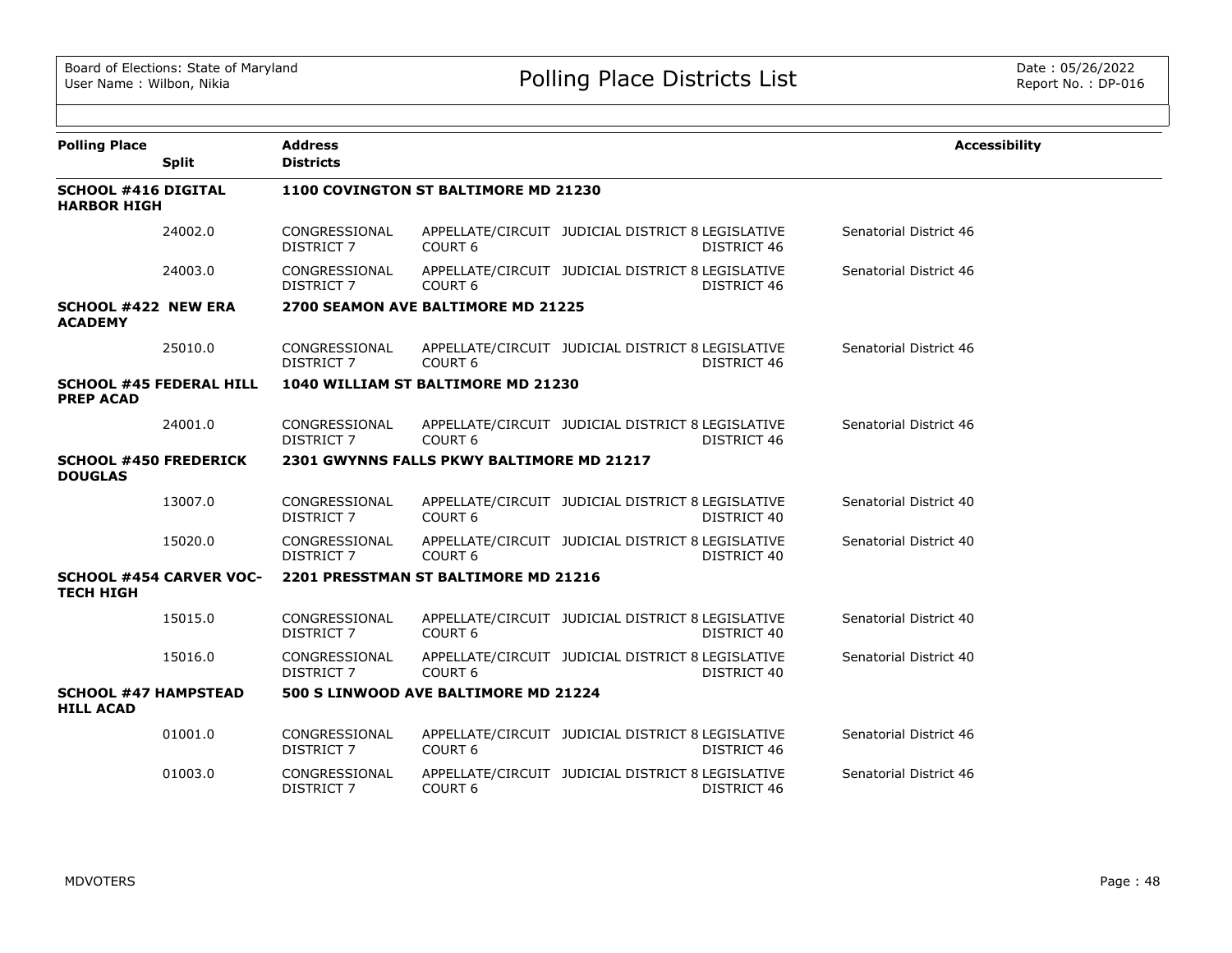| <b>Polling Place</b>               | <b>Split</b>                   | <b>Address</b><br><b>Districts</b> |                                                              |                                                   |                     | <b>Accessibility</b>   |
|------------------------------------|--------------------------------|------------------------------------|--------------------------------------------------------------|---------------------------------------------------|---------------------|------------------------|
|                                    | <b>SCHOOL #51 WAVERLY ELEM</b> |                                    | 3400 ELLERSLIE AVE-ENTRANCE 34TH ST BALTIMORE MD 21218       |                                                   |                     |                        |
|                                    | 09003.0                        | CONGRESSIONAL<br>DISTRICT 7        | COURT <sub>6</sub>                                           | APPELLATE/CIRCUIT JUDICIAL DISTRICT 8 LEGISLATIVE | DISTRICT 43A        | Senatorial District 43 |
|                                    | 09004.0                        | CONGRESSIONAL<br>DISTRICT 7        | COURT <sub>6</sub>                                           | APPELLATE/CIRCUIT JUDICIAL DISTRICT 8 LEGISLATIVE | DISTRICT 43A        | Senatorial District 43 |
| <b>SCHOOL #53 BRENT ELEM</b>       |                                |                                    | 100 E 26TH ST BALTIMORE MD 21218                             |                                                   |                     |                        |
|                                    | 12008.0                        | CONGRESSIONAL<br>DISTRICT 7        | COURT <sub>6</sub>                                           | APPELLATE/CIRCUIT JUDICIAL DISTRICT 8 LEGISLATIVE | DISTRICT 43A        | Senatorial District 43 |
|                                    | 12010.0                        | CONGRESSIONAL<br>DISTRICT 7        | COURT <sub>6</sub>                                           | APPELLATE/CIRCUIT JUDICIAL DISTRICT 8 LEGISLATIVE | DISTRICT 43A        | Senatorial District 43 |
|                                    | <b>SCHOOL #54 BARCLAY ELEM</b> |                                    | 2900 BARCLAY ST BALTIMORE MD 21218                           |                                                   |                     |                        |
|                                    | 12006.0                        | CONGRESSIONAL<br>DISTRICT 7        | COURT <sub>6</sub>                                           | APPELLATE/CIRCUIT JUDICIAL DISTRICT 8 LEGISLATIVE | <b>DISTRICT 43A</b> | Senatorial District 43 |
|                                    | 12007.0                        | CONGRESSIONAL<br><b>DISTRICT 7</b> | COURT <sub>6</sub>                                           | APPELLATE/CIRCUIT JUDICIAL DISTRICT 8 LEGISLATIVE | DISTRICT 43A        | Senatorial District 43 |
|                                    |                                |                                    | SCHOOL #55 HAMPDEN ELEM 3608 CHESTNUT AVE BALTIMORE MD 21211 |                                                   |                     |                        |
|                                    | 13011.0                        | CONGRESSIONAL<br><b>DISTRICT 7</b> | COURT <sub>6</sub>                                           | APPELLATE/CIRCUIT JUDICIAL DISTRICT 8 LEGISLATIVE | DISTRICT 40         | Senatorial District 40 |
|                                    | 13012.0                        | CONGRESSIONAL<br>DISTRICT 2        | COURT <sub>6</sub>                                           | APPELLATE/CIRCUIT JUDICIAL DISTRICT 8 LEGISLATIVE | DISTRICT 40         | Senatorial District 40 |
|                                    | 13013.0                        | CONGRESSIONAL<br>DISTRICT 7        | COURT <sub>6</sub>                                           | APPELLATE/CIRCUIT JUDICIAL DISTRICT 8 LEGISLATIVE | DISTRICT 40         | Senatorial District 40 |
| <b>PITTS-ASHBURTON</b><br>ELEM/MID | <b>SCHOOL #58 DR NATHAN A</b>  |                                    | 3935 HILTON RD BALTIMORE MD 21215                            |                                                   |                     |                        |
|                                    | 15004.0                        | CONGRESSIONAL<br>DISTRICT 7        | COURT <sub>6</sub>                                           | APPELLATE/CIRCUIT JUDICIAL DISTRICT 8 LEGISLATIVE | DISTRICT 40         | Senatorial District 40 |
|                                    | 15005.0                        | CONGRESSIONAL<br><b>DISTRICT 7</b> | COURT <sub>6</sub>                                           | APPELLATE/CIRCUIT JUDICIAL DISTRICT 8 LEGISLATIVE | DISTRICT 40         | Senatorial District 40 |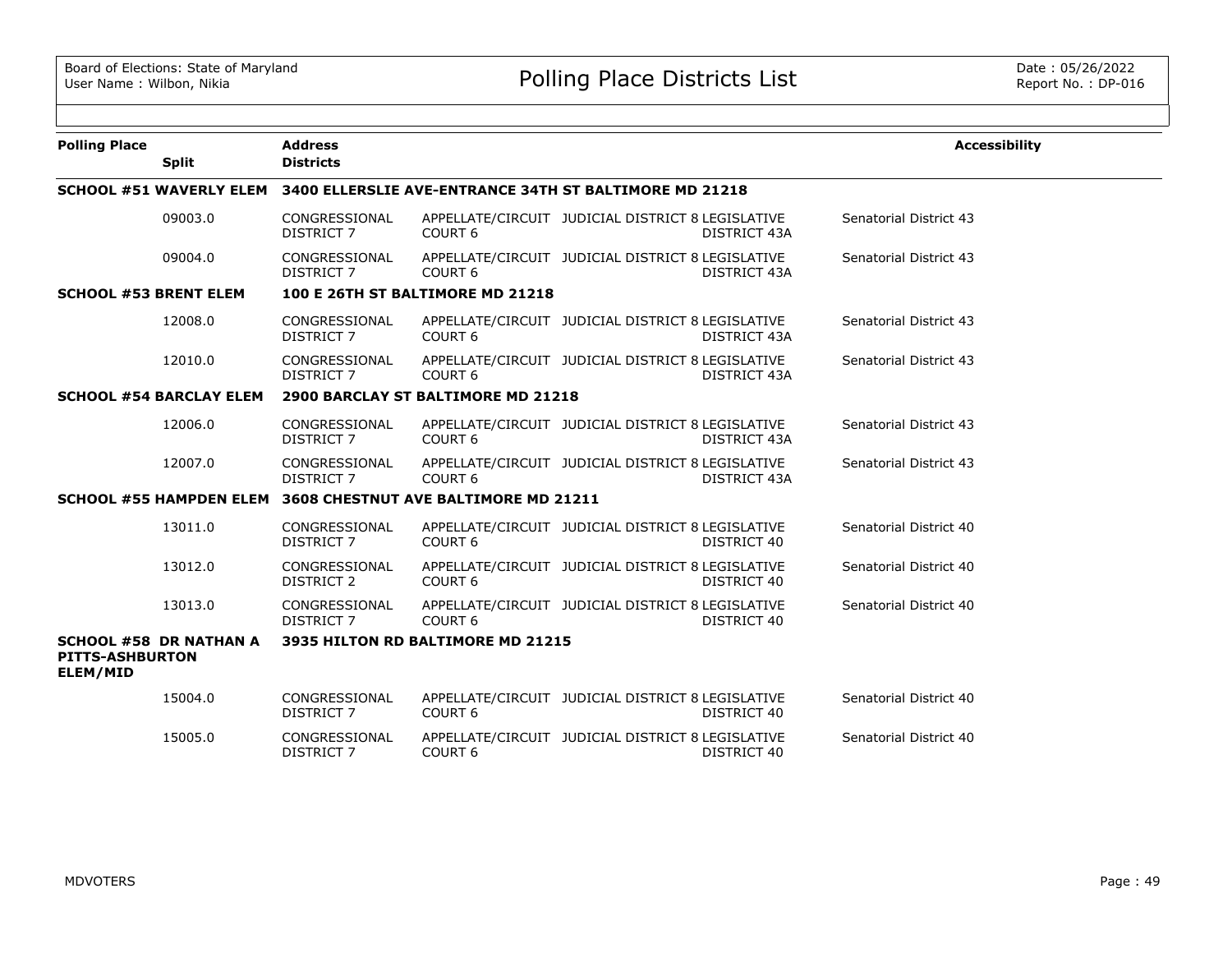| <b>Polling Place</b>                            |                                | <b>Address</b>                     |                                                                   |                                                   |             | <b>Accessibility</b>   |
|-------------------------------------------------|--------------------------------|------------------------------------|-------------------------------------------------------------------|---------------------------------------------------|-------------|------------------------|
|                                                 | <b>Split</b>                   | <b>Districts</b>                   |                                                                   |                                                   |             |                        |
| <b>ELEM</b>                                     |                                |                                    | SCHOOL #60 GWYNNS FALLS 2700 GWYNNS FALLS PKWY BALTIMORE MD 21216 |                                                   |             |                        |
|                                                 | 15006.0                        | CONGRESSIONAL<br><b>DISTRICT 7</b> | COURT <sub>6</sub>                                                | APPELLATE/CIRCUIT JUDICIAL DISTRICT 8 LEGISLATIVE | DISTRICT 40 | Senatorial District 40 |
|                                                 | 15014.0                        | CONGRESSIONAL<br><b>DISTRICT 7</b> | COURT <sub>6</sub>                                                | APPELLATE/CIRCUIT JUDICIAL DISTRICT 8 LEGISLATIVE | DISTRICT 40 | Senatorial District 40 |
| <b>SCHOOL #61 DOROTHY</b><br><b>HEIGHT ELEM</b> |                                |                                    | 2011 LINDEN AVENUE BALTIMORE MD 21217                             |                                                   |             |                        |
|                                                 | 13010.0                        | CONGRESSIONAL<br>DISTRICT 7        | COURT <sub>6</sub>                                                | APPELLATE/CIRCUIT JUDICIAL DISTRICT 8 LEGISLATIVE | DISTRICT 40 | Senatorial District 40 |
| <b>ACADEMY</b>                                  | <b>SCHOOL #62 PARK HEIGHTS</b> |                                    | 2835 VIRGINIA AVE BALTIMORE MD 21215                              |                                                   |             |                        |
|                                                 | 27053.0                        | CONGRESSIONAL<br>DISTRICT 7        | COURT <sub>6</sub>                                                | APPELLATE/CIRCUIT JUDICIAL DISTRICT 8 LEGISLATIVE | DISTRICT 40 | Senatorial District 40 |
| <b>SCHOOL #63 ROSEMONT</b><br><b>ELEM</b>       |                                |                                    | 2777 PRESSTMAN ST BALTIMORE MD 21216                              |                                                   |             |                        |
|                                                 | 16011.0                        | CONGRESSIONAL<br><b>DISTRICT 7</b> | COURT <sub>6</sub>                                                | APPELLATE/CIRCUIT JUDICIAL DISTRICT 8 LEGISLATIVE | DISTRICT 40 | Senatorial District 40 |
|                                                 | <b>SCHOOL #64 LIBERTY ELEM</b> |                                    | 3901 MAINE AVE BALTIMORE MD 21207                                 |                                                   |             |                        |
|                                                 | 15009.0                        | CONGRESSIONAL<br><b>DISTRICT 7</b> | COURT <sub>6</sub>                                                | APPELLATE/CIRCUIT JUDICIAL DISTRICT 8 LEGISLATIVE | DISTRICT 41 | Senatorial District 41 |
|                                                 | <b>SCHOOL #64 LIBERTY ELEM</b> |                                    | 3901 MAINE AVE BALTIMORE MD 21207                                 |                                                   |             |                        |
|                                                 | 28007.0                        | CONGRESSIONAL<br><b>DISTRICT 7</b> | COURT <sub>6</sub>                                                | APPELLATE/CIRCUIT JUDICIAL DISTRICT 8 LEGISLATIVE | DISTRICT 41 | Senatorial District 41 |
|                                                 | 28008.0                        | CONGRESSIONAL<br>DISTRICT 7        | COURT <sub>6</sub>                                                | APPELLATE/CIRCUIT JUDICIAL DISTRICT 8 LEGISLATIVE | DISTRICT 41 | Senatorial District 41 |
| SCHOOL #67 EDGEWOOD<br><b>ELEM</b>              |                                |                                    | 1900 EDGEWOOD ST BALTIMORE MD 21216                               |                                                   |             |                        |
|                                                 | 15011.0                        | CONGRESSIONAL<br><b>DISTRICT 7</b> | COURT <sub>6</sub>                                                | APPELLATE/CIRCUIT JUDICIAL DISTRICT 8 LEGISLATIVE | DISTRICT 41 | Senatorial District 41 |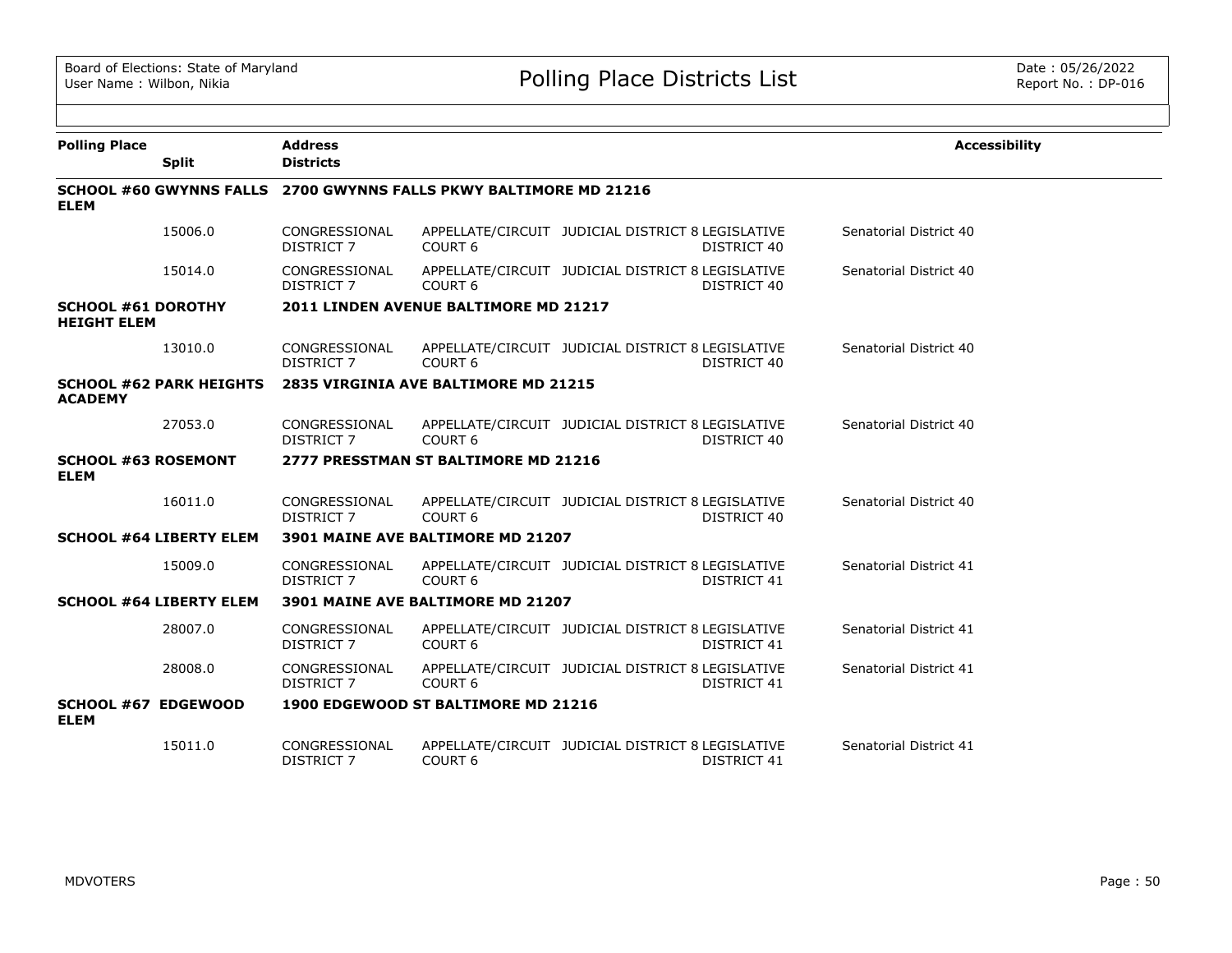| <b>Polling Place</b>                                | <b>Split</b> | <b>Address</b><br><b>Districts</b> |                                          |                                                   |                    | <b>Accessibility</b>   |
|-----------------------------------------------------|--------------|------------------------------------|------------------------------------------|---------------------------------------------------|--------------------|------------------------|
| <b>SCHOOL #7 CECIL ELEM</b>                         |              |                                    | 2000 CECIL AVE BALTIMORE MD 21218        |                                                   |                    |                        |
|                                                     | 09013.0      | CONGRESSIONAL<br><b>DISTRICT 7</b> | COURT <sub>6</sub>                       | APPELLATE/CIRCUIT JUDICIAL DISTRICT 8 LEGISLATIVE | DISTRICT 45        | Senatorial District 45 |
|                                                     | 09014.0      | CONGRESSIONAL<br>DISTRICT 7        | COURT <sub>6</sub>                       | APPELLATE/CIRCUIT JUDICIAL DISTRICT 8 LEGISLATIVE | DISTRICT 43A       | Senatorial District 43 |
| <b>SCHOOL #73 SARAH M</b><br><b>ROACH ELEM</b>      |              |                                    | 3434 OLD FREDERICK RD BALTIMORE MD 21229 |                                                   |                    |                        |
|                                                     | 20007.0      | CONGRESSIONAL<br><b>DISTRICT 7</b> | COURT 6                                  | APPELLATE/CIRCUIT JUDICIAL DISTRICT 8 LEGISLATIVE | DISTRICT 41        | Senatorial District 41 |
|                                                     | 20008.0      | CONGRESSIONAL<br>DISTRICT 7        | COURT <sub>6</sub>                       | APPELLATE/CIRCUIT JUDICIAL DISTRICT 8 LEGISLATIVE | DISTRICT 41        | Senatorial District 41 |
| <b>SCHOOL #76 F SCOTT KEY</b><br><b>ELEM</b>        |              |                                    | 1425 E FORT AVE BALTIMORE MD 21230       |                                                   |                    |                        |
|                                                     | 24005.0      | CONGRESSIONAL<br>DISTRICT 7        | COURT <sub>6</sub>                       | APPELLATE/CIRCUIT JUDICIAL DISTRICT 8 LEGISLATIVE | DISTRICT 46        | Senatorial District 46 |
| <b>SCHOOL #8 CITY SPRINGS</b><br><b>ELEM/MIDDLE</b> |              |                                    | 100 S CAROLINE ST BALTIMORE MD 21231     |                                                   |                    |                        |
|                                                     | 03001.0      | CONGRESSIONAL<br>DISTRICT 7        | COURT <sub>6</sub>                       | APPELLATE/CIRCUIT JUDICIAL DISTRICT 8 LEGISLATIVE | DISTRICT 46        | Senatorial District 46 |
|                                                     | 03002.0      | CONGRESSIONAL<br>DISTRICT 7        | COURT <sub>6</sub>                       | APPELLATE/CIRCUIT JUDICIAL DISTRICT 8 LEGISLATIVE | DISTRICT 46        | Senatorial District 46 |
| <b>SCHOOL #80 WEST</b><br><b>BALTIMORE</b>          |              |                                    | 201 NORTHBEND RD BALTIMORE MD 21229      |                                                   |                    |                        |
|                                                     | 28015.0      | CONGRESSIONAL<br>DISTRICT 7        | COURT <sub>6</sub>                       | APPELLATE/CIRCUIT JUDICIAL DISTRICT 8 LEGISLATIVE | <b>DISTRICT 41</b> | Senatorial District 41 |
| <b>SCHOOL #83 WM PACA ELEM</b>                      |              |                                    | 200 N LAKEWOOD AVE BALTIMORE MD 21224    |                                                   |                    |                        |
|                                                     | 06001.0      | CONGRESSIONAL<br>DISTRICT 7        | COURT <sub>6</sub>                       | APPELLATE/CIRCUIT JUDICIAL DISTRICT 8 LEGISLATIVE | DISTRICT 46        | Senatorial District 46 |
|                                                     | 06005.0      | CONGRESSIONAL<br>DISTRICT 7        | COURT <sub>6</sub>                       | APPELLATE/CIRCUIT JUDICIAL DISTRICT 8 LEGISLATIVE | DISTRICT 46        | Senatorial District 46 |
| <b>SCHOOL #85 FT</b><br><b>WORTHINGTON ELEM</b>     |              |                                    | 2701 E OLIVER ST BALTIMORE MD 21213      |                                                   |                    |                        |
|                                                     | 08010.0      | CONGRESSIONAL<br><b>DISTRICT 7</b> | COURT <sub>6</sub>                       | APPELLATE/CIRCUIT JUDICIAL DISTRICT 8 LEGISLATIVE | <b>DISTRICT 45</b> | Senatorial District 45 |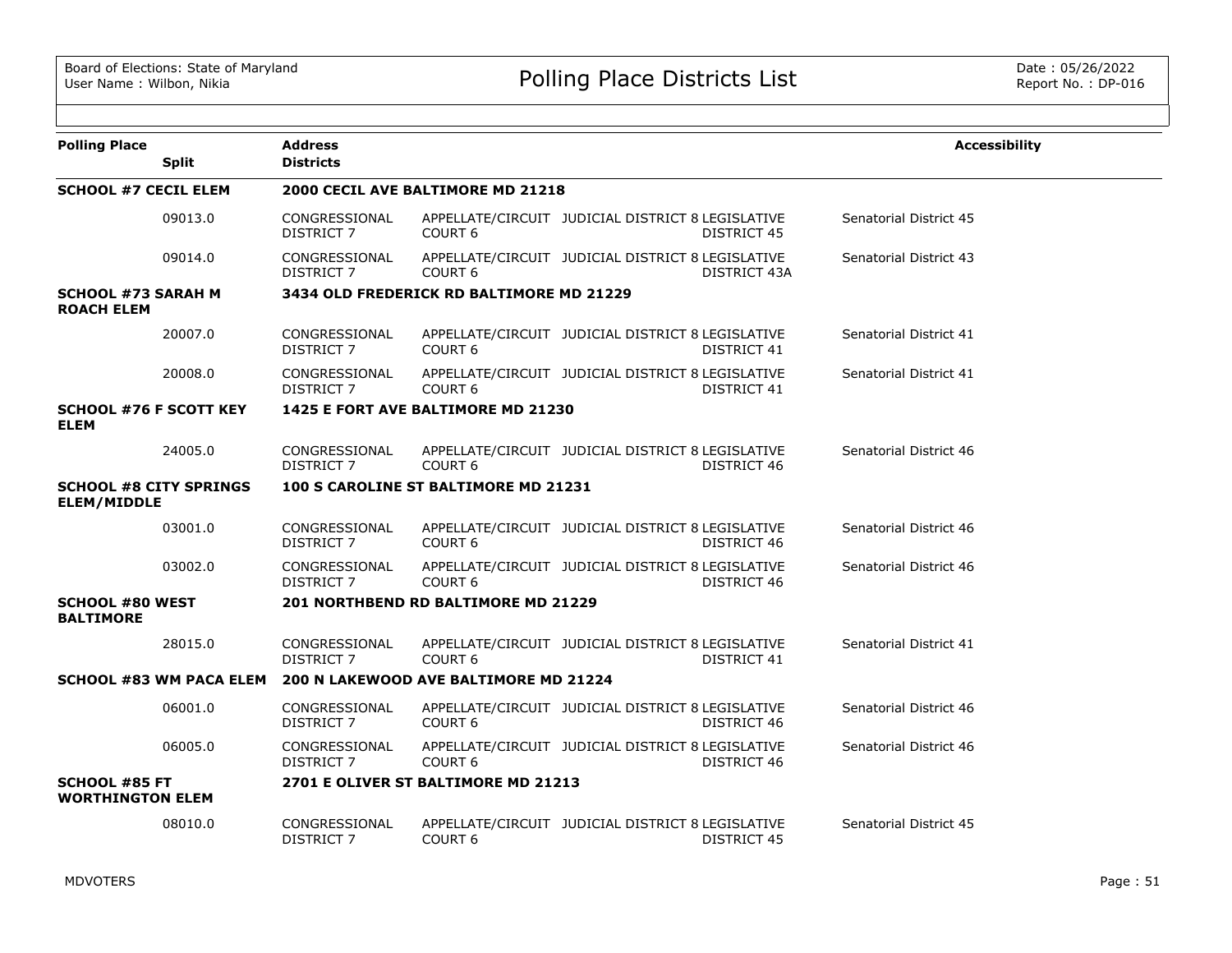| <b>Polling Place</b><br><b>Split</b>             | <b>Address</b><br><b>Districts</b> |                                          |                                                                         | <b>Accessibility</b>   |
|--------------------------------------------------|------------------------------------|------------------------------------------|-------------------------------------------------------------------------|------------------------|
| <b>SCHOOL #86 LAKEWOOD</b><br><b>ELEM</b>        |                                    | 2625 E FEDERAL ST BALTIMORE MD 21213     |                                                                         |                        |
| 08011.0                                          | CONGRESSIONAL<br><b>DISTRICT 7</b> | COURT <sub>6</sub>                       | APPELLATE/CIRCUIT JUDICIAL DISTRICT 8 LEGISLATIVE<br><b>DISTRICT 45</b> | Senatorial District 45 |
| <b>SCHOOL #87 WINDSOR HILL</b><br><b>ELEM</b>    |                                    | 4001 ALTO RD BALTIMORE MD 21216          |                                                                         |                        |
| 15010.0                                          | CONGRESSIONAL<br>DISTRICT 7        | COURT <sub>6</sub>                       | APPELLATE/CIRCUIT JUDICIAL DISTRICT 8 LEGISLATIVE<br>DISTRICT 41        | Senatorial District 41 |
| <b>SCHOOL #88 WILDWOOD</b><br><b>ELEM/MIDDLE</b> |                                    | 621 WILDWOOD PKWY BALTIMORE MD 21229     |                                                                         |                        |
| 16014.0                                          | CONGRESSIONAL<br><b>DISTRICT 7</b> | COURT <sub>6</sub>                       | APPELLATE/CIRCUIT JUDICIAL DISTRICT 8 LEGISLATIVE<br>DISTRICT 41        | Senatorial District 41 |
| <b>SCHOOL #95 FRANKLIN SQ</b><br><b>ELEM</b>     |                                    | 1400 W LEXINGTON ST BALTIMORE MD 21223   |                                                                         |                        |
| 19001.0                                          | CONGRESSIONAL<br>DISTRICT 7        | <b>COURT 6</b>                           | APPELLATE/CIRCUIT JUDICIAL DISTRICT 8 LEGISLATIVE<br>DISTRICT 40        | Senatorial District 40 |
| <b>SHILOH UNITED CHURCH</b><br><b>APOSTOLIC</b>  |                                    | 2000 DRUID PARK DRIVE BALTIMORE MD 21211 |                                                                         |                        |
| 13005.0                                          | CONGRESSIONAL<br>DISTRICT 7        | COURT <sub>6</sub>                       | APPELLATE/CIRCUIT JUDICIAL DISTRICT 8 LEGISLATIVE<br>DISTRICT 40        | Senatorial District 40 |
| <b>SOLO GIBBS REC CTR</b>                        |                                    |                                          | 1044 LEADENHALL ST AT CROSS ST BALTIMORE MD 21230                       |                        |
| 23002.0                                          | CONGRESSIONAL<br>DISTRICT 7        | COURT <sub>6</sub>                       | APPELLATE/CIRCUIT JUDICIAL DISTRICT 8 LEGISLATIVE<br>DISTRICT 46        | Senatorial District 46 |
| <b>SOUTH BALTIMORE</b><br><b>LEARNING CTR</b>    |                                    |                                          | 28 E OSTEND ST-ENTRANCE PATAPSCO ST BALTIMORE MD 21230                  |                        |
| 23001.0                                          | CONGRESSIONAL<br>DISTRICT 7        | <b>COURT 6</b>                           | APPELLATE/CIRCUIT JUDICIAL DISTRICT 8 LEGISLATIVE<br>DISTRICT 46        | Senatorial District 46 |
| <b>SOUTHEAST ANCHOR</b><br><b>LIBRARY</b>        |                                    | 3601 EASTERN AVE BALTIMORE MD 21224      |                                                                         | Unknown                |
| 26009.0                                          | CONGRESSIONAL<br><b>DISTRICT 7</b> | COURT <sub>6</sub>                       | APPELLATE/CIRCUIT JUDICIAL DISTRICT 8 LEGISLATIVE<br><b>DISTRICT 46</b> | Senatorial District 46 |
| 26011.0                                          | CONGRESSIONAL<br><b>DISTRICT 7</b> | COURT <sub>6</sub>                       | APPELLATE/CIRCUIT JUDICIAL DISTRICT 8 LEGISLATIVE<br>DISTRICT 46        | Senatorial District 46 |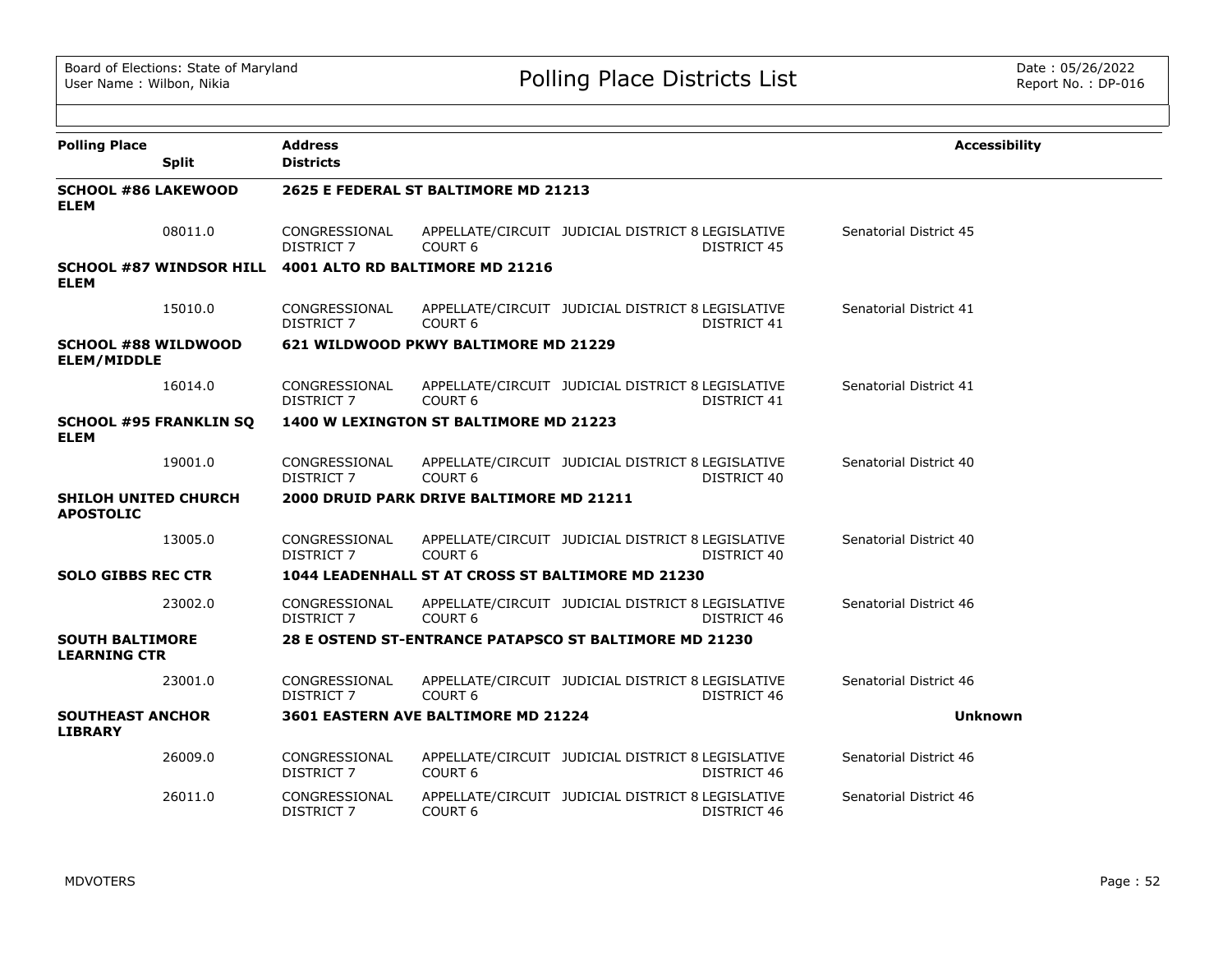| <b>Polling Place</b>                              | <b>Address</b>                     |                                           |                                                   |              | <b>Accessibility</b>   |
|---------------------------------------------------|------------------------------------|-------------------------------------------|---------------------------------------------------|--------------|------------------------|
| <b>Split</b>                                      | <b>Districts</b>                   |                                           |                                                   |              |                        |
| <b>ST BERNARDINES CHURCH</b><br><b>HALL</b>       |                                    | 614 MT HOLLY ST BALTIMORE MD 21229        |                                                   |              |                        |
| 16013.0                                           | CONGRESSIONAL<br>DISTRICT 7        | COURT <sub>6</sub>                        | APPELLATE/CIRCUIT JUDICIAL DISTRICT 8 LEGISLATIVE | DISTRICT 41  | Senatorial District 41 |
| <b>ST DAVIDS CHURCH</b>                           |                                    | 4700 ROLAND AVE BALTIMORE MD 21210        |                                                   |              |                        |
| 27045.0                                           | CONGRESSIONAL<br>DISTRICT 2        | COURT <sub>6</sub>                        | APPELLATE/CIRCUIT JUDICIAL DISTRICT 8 LEGISLATIVE | DISTRICT 41  | Senatorial District 41 |
| <b>ST HELENA COMMUNITY</b><br><b>ASSOC</b>        |                                    | 6509 COLGATE AVE BALTIMORE MD 21222       |                                                   |              |                        |
| 26001.0                                           | CONGRESSIONAL<br>DISTRICT 7        | COURT <sub>6</sub>                        | APPELLATE/CIRCUIT JUDICIAL DISTRICT 8 LEGISLATIVE | DISTRICT 46  | Senatorial District 46 |
| <b>ST LEOS CHURCH HALL</b>                        |                                    | 225 S EXETER ST BALTIMORE MD 21202        |                                                   |              |                        |
| 03003.0                                           | CONGRESSIONAL<br>DISTRICT 7        | COURT <sub>6</sub>                        | APPELLATE/CIRCUIT JUDICIAL DISTRICT 8 LEGISLATIVE | DISTRICT 46  | Senatorial District 46 |
| <b>ST MARYS CHURCH OF</b><br><b>GOVANS</b>        |                                    | 5502 YORK RD BALTIMORE MD 21212           |                                                   |              |                        |
| 27039.0                                           | CONGRESSIONAL<br>DISTRICT 2        | COURT <sub>6</sub>                        | APPELLATE/CIRCUIT JUDICIAL DISTRICT 8 LEGISLATIVE | DISTRICT 43A | Senatorial District 43 |
| <b>STEADMAN FIRE STATION</b>                      |                                    | <b>15 S EUTAW ST BALTIMORE MD 21201</b>   |                                                   |              |                        |
| 04002.0                                           | CONGRESSIONAL<br><b>DISTRICT 7</b> | COURT <sub>6</sub>                        | APPELLATE/CIRCUIT JUDICIAL DISTRICT 8 LEGISLATIVE | DISTRICT 40  | Senatorial District 40 |
| THE ELLERSLIE                                     |                                    | 601 WYANOKE AVE BALTIMORE MD 21218        |                                                   |              |                        |
| 09002.0                                           | CONGRESSIONAL<br>DISTRICT 7        | COURT <sub>6</sub>                        | APPELLATE/CIRCUIT JUDICIAL DISTRICT 8 LEGISLATIVE | DISTRICT 43A | Senatorial District 43 |
| THE GREENMOUNT SCHOOL                             |                                    | 501 W 30TH ST BALTIMORE MD 21211          |                                                   |              |                        |
| 12003.0                                           | CONGRESSIONAL<br>DISTRICT 7        | COURT <sub>6</sub>                        | APPELLATE/CIRCUIT JUDICIAL DISTRICT 8 LEGISLATIVE | DISTRICT 43A | Senatorial District 43 |
| THE LEAGUE FOR PEOPLE<br><b>WITH DISABILITIES</b> |                                    | 1111 E COLDSPRING LANE BALTIMORE MD 21239 |                                                   |              |                        |
| 27026.0                                           | CONGRESSIONAL<br>DISTRICT 7        | COURT <sub>6</sub>                        | APPELLATE/CIRCUIT JUDICIAL DISTRICT 8 LEGISLATIVE | DISTRICT 43A | Senatorial District 43 |
| 27027.0                                           | CONGRESSIONAL<br><b>DISTRICT 7</b> | COURT <sub>6</sub>                        | APPELLATE/CIRCUIT JUDICIAL DISTRICT 8 LEGISLATIVE | DISTRICT 43A | Senatorial District 43 |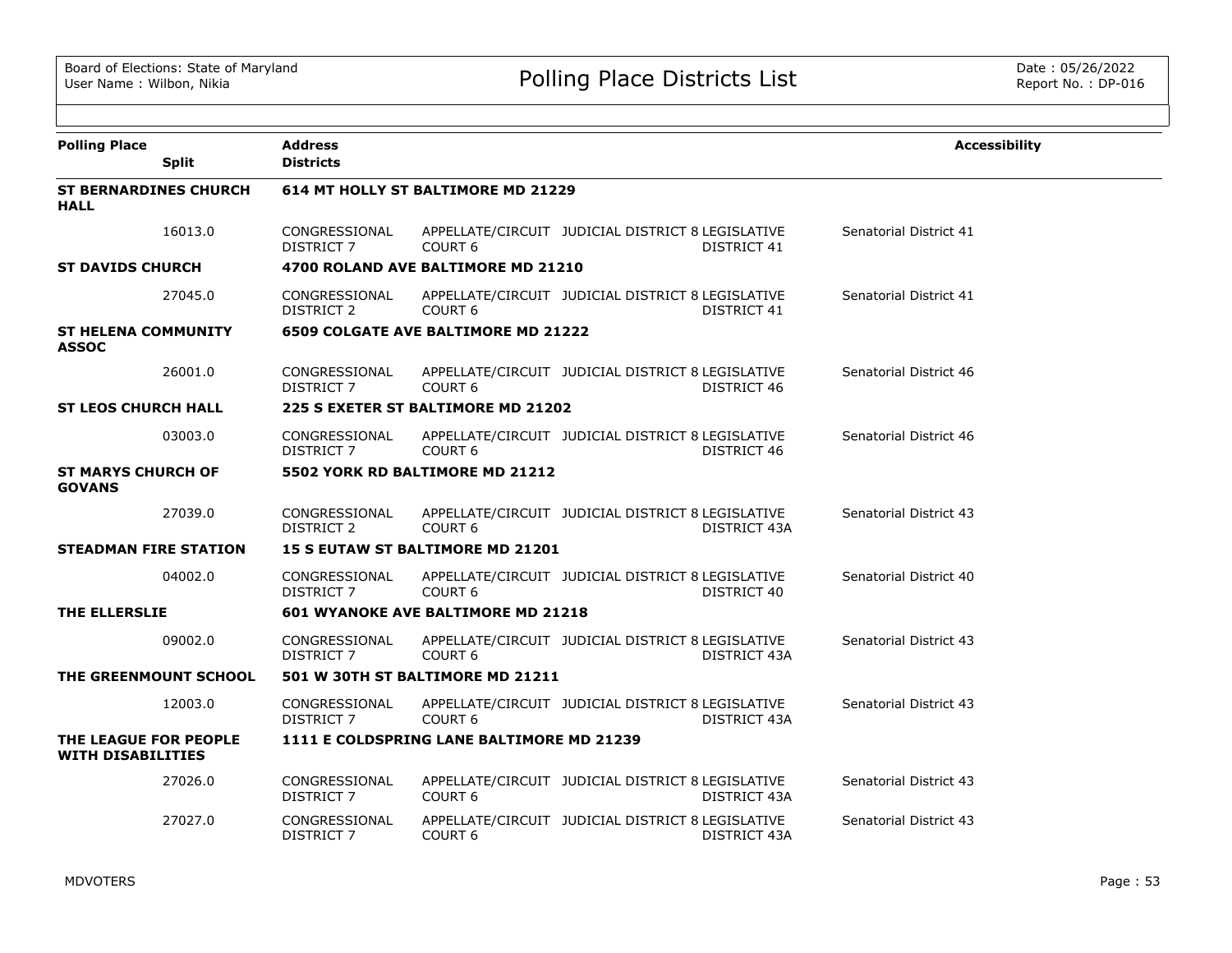| <b>Polling Place</b><br><b>Split</b>                                  | <b>Address</b><br><b>Districts</b> |                                       |                                                             |                    | <b>Accessibility</b>   |
|-----------------------------------------------------------------------|------------------------------------|---------------------------------------|-------------------------------------------------------------|--------------------|------------------------|
| THE MARYLAND STATE BOYS<br><b>CHOIR CENTER FOR THE</b><br><b>ARTS</b> |                                    | 3400 NORMAN AVENUE BALTIMORE MD 21213 |                                                             |                    |                        |
| 08001.0                                                               | CONGRESSIONAL<br>DISTRICT 7        | COURT <sub>6</sub>                    | APPELLATE/CIRCUIT JUDICIAL DISTRICT 8 LEGISLATIVE           | <b>DISTRICT 45</b> | Senatorial District 45 |
| 08002.0                                                               | CONGRESSIONAL<br><b>DISTRICT 7</b> | COURT <sub>6</sub>                    | APPELLATE/CIRCUIT JUDICIAL DISTRICT 8 LEGISLATIVE           | DISTRICT 45        | Senatorial District 45 |
| 08008.0                                                               | CONGRESSIONAL<br>DISTRICT 7        | COURT <sub>6</sub>                    | APPELLATE/CIRCUIT JUDICIAL DISTRICT 8 LEGISLATIVE           | DISTRICT 45        | Senatorial District 45 |
| 08009.0                                                               | CONGRESSIONAL<br>DISTRICT 7        | COURT <sub>6</sub>                    | APPELLATE/CIRCUIT JUDICIAL DISTRICT 8 LEGISLATIVE           | DISTRICT 45        | Senatorial District 45 |
| <b>WAR MEMORIAL BUILDING</b>                                          |                                    |                                       | 101 N GAY STREET (ENTER ON LEXINGTON ST) BALTIMORE MD 21202 |                    |                        |
| 04001.0                                                               | CONGRESSIONAL<br><b>DISTRICT 7</b> | COURT <sub>6</sub>                    | APPELLATE/CIRCUIT JUDICIAL DISTRICT 8 LEGISLATIVE           | DISTRICT 46        | Senatorial District 46 |
| <b>WAXTER CENTER</b>                                                  |                                    | 1000 CATHEDRAL ST BALTIMORE MD 21201  |                                                             |                    |                        |
| 11007.0                                                               | CONGRESSIONAL<br><b>DISTRICT 7</b> | COURT <sub>6</sub>                    | APPELLATE/CIRCUIT JUDICIAL DISTRICT 8 LEGISLATIVE           | <b>DISTRICT 46</b> | Senatorial District 46 |
| <b>WESTSIDE SKILL CENTER</b>                                          |                                    |                                       | 4501 EDMONDSON AVE - REAR OF BLDG. BALTIMORE MD 21229       |                    |                        |
| 28013.0                                                               | CONGRESSIONAL<br><b>DISTRICT 7</b> | COURT <sub>6</sub>                    | APPELLATE/CIRCUIT JUDICIAL DISTRICT 8 LEGISLATIVE           | <b>DISTRICT 41</b> | Senatorial District 41 |
| <b>WOODHOME REC CTR</b>                                               |                                    | 7310 MOYER AVE BALTIMORE MD 21234     |                                                             |                    |                        |
| 27011.0                                                               | CONGRESSIONAL<br><b>DISTRICT 7</b> | COURT <sub>6</sub>                    | APPELLATE/CIRCUIT JUDICIAL DISTRICT 8 LEGISLATIVE           | <b>DISTRICT 45</b> | Senatorial District 45 |
| <b>WYMAN HOUSE</b>                                                    |                                    | 123 W 29TH ST BALTIMORE MD 21218      |                                                             |                    |                        |
| 12009.0                                                               | CONGRESSIONAL<br>DISTRICT 7        | COURT <sub>6</sub>                    | APPELLATE/CIRCUIT JUDICIAL DISTRICT 8 LEGISLATIVE           | DISTRICT 40        | Senatorial District 40 |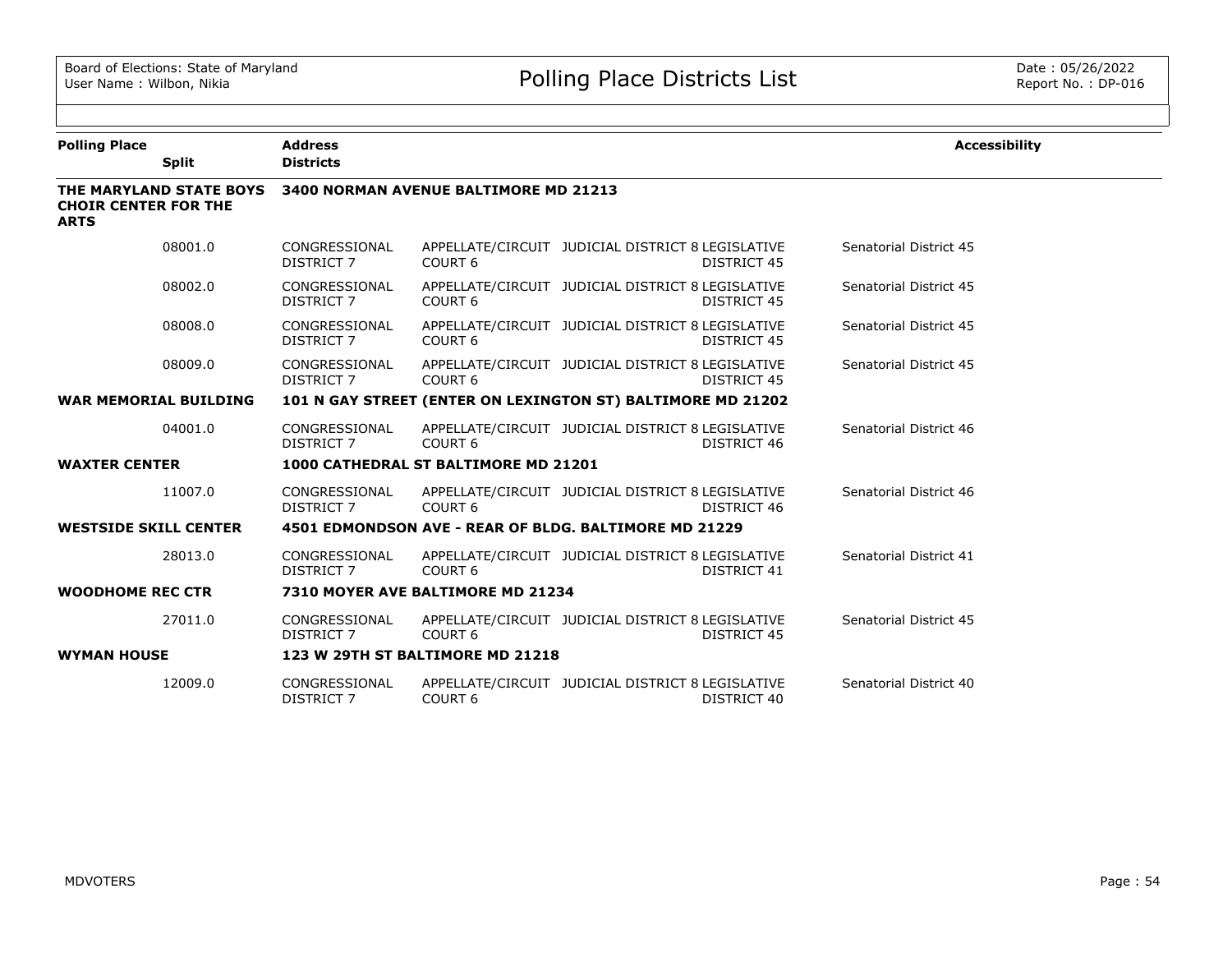| <b>Polling Place</b>                                    | <b>Address</b>                     |                                           |                                                                   | <b>Accessibility</b>   |
|---------------------------------------------------------|------------------------------------|-------------------------------------------|-------------------------------------------------------------------|------------------------|
| <b>Split</b>                                            | <b>Districts</b>                   |                                           |                                                                   |                        |
| Jurisdiction: Baltimore County                          |                                    |                                           |                                                                   |                        |
| <b>ARBUTUS FIRE HALL-BINGO</b><br><b>HALL</b>           |                                    | 5200 SOUTHWESTERN BLVD BALTIMORE MD 21227 |                                                                   |                        |
| 13002                                                   | CONGRESSIONAL<br><b>DISTRICT 7</b> | COURT <sub>2</sub>                        | APPELLATE/CIRCUIT JUDICIAL DISTRICT 3 LEGISLATIVE<br>DISTRICT 44B | Senatorial District 44 |
| <b>ARBUTUS MIDDLE SCHOOL-</b><br><b>CAFE</b>            |                                    | 5525 SHELBOURNE ROAD BALTIMORE MD 21227   |                                                                   |                        |
| 13003                                                   | CONGRESSIONAL<br>DISTRICT 7        | COURT <sub>2</sub>                        | APPELLATE/CIRCUIT JUDICIAL DISTRICT 3 LEGISLATIVE<br>DISTRICT 44B | Senatorial District 44 |
| <b>ATEAZE SENIOR CENTER -</b><br><b>MULTI PURPOSE</b>   |                                    | 7401 HOLABIRD AVENUE BALTIMORE MD 21222   |                                                                   |                        |
| 12008                                                   | CONGRESSIONAL<br><b>DISTRICT 7</b> | COURT <sub>2</sub>                        | APPELLATE/CIRCUIT JUDICIAL DISTRICT 3 LEGISLATIVE<br>DISTRICT 06  | Senatorial District 06 |
| <b>BALTIMORE HIGHLANDS</b><br><b>ELEM SCHOOL - CAFE</b> |                                    | 4200 ANNAPOLIS ROAD BALTIMORE MD 21227    |                                                                   |                        |
| 13007                                                   | CONGRESSIONAL<br><b>DISTRICT 7</b> | COURT <sub>2</sub>                        | APPELLATE/CIRCUIT JUDICIAL DISTRICT 3 LEGISLATIVE<br>DISTRICT 44A | Senatorial District 44 |
| <b>BALTO CHINESE BAPTIST</b><br><b>CHURCH - HALL</b>    |                                    | 1804 RIDGE ROAD REISTERSTOWN MD 21136     |                                                                   |                        |
| 08023                                                   | CONGRESSIONAL<br>DISTRICT 2        | COURT <sub>2</sub>                        | APPELLATE/CIRCUIT JUDICIAL DISTRICT 3 LEGISLATIVE<br>DISTRICT 11A | Senatorial District 11 |
| <b>BANNEKER COMMUNITY</b><br><b>CENTER - GYM</b>        |                                    | 27 MAIN AVE BALTIMORE MD 21228            |                                                                   | <b>Unknown</b>         |
| 01009                                                   | CONGRESSIONAL<br><b>DISTRICT 7</b> | COURT 2                                   | APPELLATE/CIRCUIT JUDICIAL DISTRICT 3 LEGISLATIVE<br>DISTRICT 44A | Senatorial District 44 |
| 01020                                                   | CONGRESSIONAL<br><b>DISTRICT 2</b> | COURT <sub>2</sub>                        | APPELLATE/CIRCUIT JUDICIAL DISTRICT 3 LEGISLATIVE<br>DISTRICT 44A | Senatorial District 44 |
| <b>BATTLE GROVE ELEMENTARY</b><br><b>SCHOOL-GYM</b>     |                                    | 7828 ST PATRICIA LANE BALTIMORE MD 21222  |                                                                   |                        |
| 15020                                                   | CONGRESSIONAL<br><b>DISTRICT 7</b> | COURT <sub>2</sub>                        | APPELLATE/CIRCUIT JUDICIAL DISTRICT 3 LEGISLATIVE<br>DISTRICT 06  | Senatorial District 06 |
| <b>BEDFORD ELEMENTARY</b><br><b>SCHOOL-GYM</b>          |                                    | 7407 DORMAN DRIVE BALTIMORE MD 21208      |                                                                   |                        |
| 03004                                                   | CONGRESSIONAL<br>DISTRICT 7        | COURT 2                                   | APPELLATE/CIRCUIT JUDICIAL DISTRICT 3 LEGISLATIVE<br>DISTRICT 11B | Senatorial District 11 |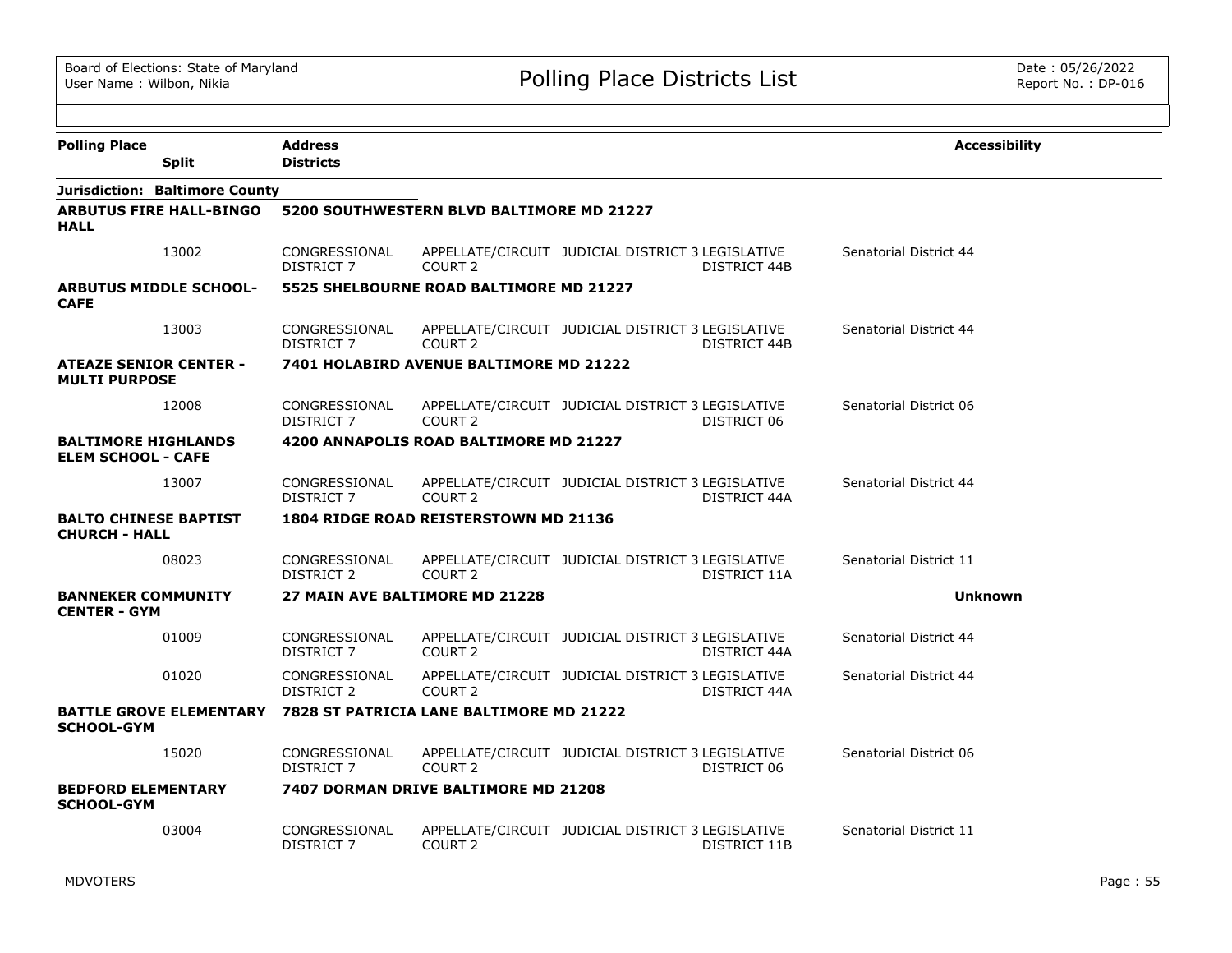| <b>Polling Place</b>                               |                                 | <b>Address</b>                     |                                                                  |                                                   |                     | <b>Accessibility</b>   |
|----------------------------------------------------|---------------------------------|------------------------------------|------------------------------------------------------------------|---------------------------------------------------|---------------------|------------------------|
|                                                    | <b>Split</b>                    | <b>Districts</b>                   |                                                                  |                                                   |                     |                        |
| <b>BERKSHIRE ELEMENTARY</b><br><b>SCHOOL - GYM</b> |                                 |                                    | 7431 POPLAR AVENUE BALTIMORE MD 21224                            |                                                   |                     |                        |
|                                                    | 12002                           | CONGRESSIONAL<br><b>DISTRICT 7</b> | COURT <sub>2</sub>                                               | APPELLATE/CIRCUIT JUDICIAL DISTRICT 3 LEGISLATIVE | DISTRICT 06         | Senatorial District 06 |
| A                                                  |                                 |                                    | BOUMI TEMPLE - BALL ROOM 5050 KING AVE BALTIMORE MD 21237        |                                                   |                     |                        |
|                                                    | 14003                           | CONGRESSIONAL<br>DISTRICT 2        | COURT 2                                                          | APPELLATE/CIRCUIT JUDICIAL DISTRICT 3 LEGISLATIVE | DISTRICT 08         | Senatorial District 08 |
|                                                    |                                 |                                    | <b>BOUMI TEMPLE - CLUB ROOM 5050 KING AVE BALTIMORE MD 21237</b> |                                                   |                     |                        |
|                                                    | 14013                           | CONGRESSIONAL<br>DISTRICT 2        | COURT <sub>2</sub>                                               | APPELLATE/CIRCUIT JUDICIAL DISTRICT 3 LEGISLATIVE | DISTRICT 08         | Senatorial District 08 |
| <b>BROOKLANDVILLE FIRE</b>                         | <b>DEPARTMENT-ENGINE BAY</b>    |                                    | 10017 FALLS ROAD LUTH/TIMONIUM MD 21093                          |                                                   |                     |                        |
|                                                    | 09001                           | CONGRESSIONAL<br>DISTRICT 2        | COURT <sub>2</sub>                                               | APPELLATE/CIRCUIT JUDICIAL DISTRICT 3 LEGISLATIVE | DISTRICT 11B        | Senatorial District 11 |
|                                                    | <b>BUTLER VOL FIRE COMPANY-</b> |                                    | 15019 FALLS ROAD BUTLER MD 21023                                 |                                                   |                     |                        |
| <b>HALL</b>                                        |                                 |                                    |                                                                  |                                                   |                     |                        |
|                                                    | 04011                           | CONGRESSIONAL<br><b>DISTRICT 2</b> | COURT <sub>2</sub>                                               | APPELLATE/CIRCUIT JUDICIAL DISTRICT 3 LEGISLATIVE | DISTRICT 10         | Senatorial District 10 |
| <b>BYKOTA SENIOR CENTER -</b><br><b>GYM</b>        |                                 |                                    | 611 CENTRAL AVE BALTIMORE MD 21204                               |                                                   |                     |                        |
|                                                    | 09005                           | CONGRESSIONAL<br><b>DISTRICT 2</b> | COURT <sub>2</sub>                                               | APPELLATE/CIRCUIT JUDICIAL DISTRICT 3 LEGISLATIVE | <b>DISTRICT 43B</b> | Senatorial District 43 |
| <b>CENTER, GYM</b>                                 |                                 |                                    | CAMPFIELD EARLY LEARNING 6834 ALTER STREET BALTIMORE MD 21207    |                                                   |                     |                        |
|                                                    | 03001                           | CONGRESSIONAL<br>DISTRICT 7        | COURT <sub>2</sub>                                               | APPELLATE/CIRCUIT JUDICIAL DISTRICT 3 LEGISLATIVE | DISTRICT 44B        | Senatorial District 44 |
| <b>CARNEY ELEMENTARY</b><br><b>SCHOOL - CAFE'</b>  |                                 |                                    | 3131 E JOPPA RD BALTIMORE MD 21234                               |                                                   |                     |                        |
|                                                    | 11015                           | CONGRESSIONAL<br><b>DISTRICT 2</b> | COURT 2                                                          | APPELLATE/CIRCUIT JUDICIAL DISTRICT 3 LEGISLATIVE | DISTRICT 07A        | Senatorial District 07 |
|                                                    | 11021                           | CONGRESSIONAL<br>DISTRICT 2        | COURT 2                                                          | APPELLATE/CIRCUIT JUDICIAL DISTRICT 3 LEGISLATIVE | DISTRICT 08         | Senatorial District 08 |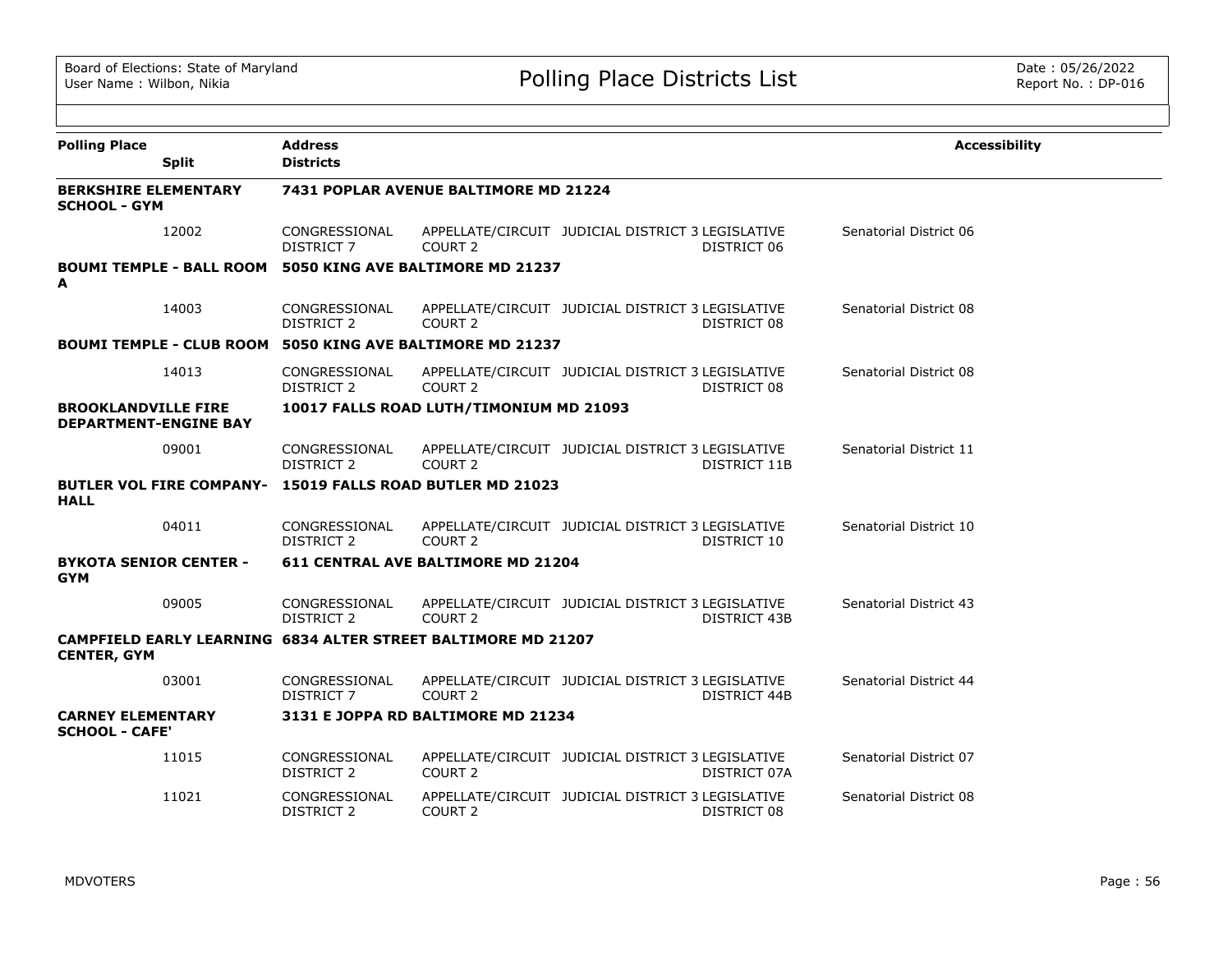| <b>Polling Place</b>                                               | <b>Split</b>                  | <b>Address</b><br><b>Districts</b> |                                                                   |                                                   |              | <b>Accessibility</b>   |
|--------------------------------------------------------------------|-------------------------------|------------------------------------|-------------------------------------------------------------------|---------------------------------------------------|--------------|------------------------|
| <b>CARNEY ELEMENTARY</b><br><b>SCHOOL - GYM</b>                    |                               |                                    | 3131 EAST JOPPA ROAD BALTIMORE MD 21234                           |                                                   |              |                        |
|                                                                    | 11009                         | CONGRESSIONAL<br>DISTRICT 2        | COURT <sub>2</sub>                                                | APPELLATE/CIRCUIT JUDICIAL DISTRICT 3 LEGISLATIVE | DISTRICT 08  | Senatorial District 08 |
| <b>CARROLL MANOR</b><br><b>ELEMENTARY SCHOOL -</b><br><b>CAFE'</b> |                               |                                    | 4434 CARROLL MANOR RD BALDWIN MD 21013                            |                                                   |              |                        |
|                                                                    | 10005                         | CONGRESSIONAL<br>DISTRICT 1        | COURT <sub>2</sub>                                                | APPELLATE/CIRCUIT JUDICIAL DISTRICT 3 LEGISLATIVE | DISTRICT 42A | Senatorial District 42 |
|                                                                    | 11001                         | CONGRESSIONAL<br>DISTRICT 1        | COURT <sub>2</sub>                                                | APPELLATE/CIRCUIT JUDICIAL DISTRICT 3 LEGISLATIVE | DISTRICT 42A | Senatorial District 42 |
| <b>CARVER CENTER FOR ARTS</b><br><b>AND TECH HS - CAFE</b>         |                               |                                    | 938 YORK RD BALTIMORE MD 21204                                    |                                                   |              |                        |
|                                                                    | 09006                         | CONGRESSIONAL<br>DISTRICT 2        | COURT 2                                                           | APPELLATE/CIRCUIT JUDICIAL DISTRICT 3 LEGISLATIVE | DISTRICT 42B | Senatorial District 42 |
|                                                                    | 09029                         | CONGRESSIONAL<br>DISTRICT 2        | COURT <sub>2</sub>                                                | APPELLATE/CIRCUIT JUDICIAL DISTRICT 3 LEGISLATIVE | DISTRICT 43B | Senatorial District 43 |
| <b>GYM</b>                                                         |                               |                                    | CATONSVILLE HIGH SCHOOL, 421 BLOOMSBURY AVENUE BALTIMORE MD 21228 |                                                   |              |                        |
|                                                                    | 01014                         | CONGRESSIONAL<br>DISTRICT 2        | COURT <sub>2</sub>                                                | APPELLATE/CIRCUIT JUDICIAL DISTRICT 3 LEGISLATIVE | DISTRICT 10  | Senatorial District 10 |
|                                                                    | 01022                         | CONGRESSIONAL<br>DISTRICT 7        | COURT <sub>2</sub>                                                | APPELLATE/CIRCUIT JUDICIAL DISTRICT 3 LEGISLATIVE | DISTRICT 10  | Senatorial District 10 |
| <b>CATONSVILLE MIDDLE</b><br><b>SCHOOL - GYM</b>                   |                               |                                    | 2301 EDMONDSON AVE BALTIMORE MD 21228                             |                                                   |              |                        |
|                                                                    | 01011                         | CONGRESSIONAL<br>DISTRICT 2        | COURT <sub>2</sub>                                                | APPELLATE/CIRCUIT JUDICIAL DISTRICT 3 LEGISLATIVE | DISTRICT 10  | Senatorial District 10 |
| <b>CATONSVILLE MIDDLE</b><br><b>SCHOOL, CAFE</b>                   |                               |                                    | <b>2301 EDMONDSON AVENUE BALTIMORE MD 21228</b>                   |                                                   |              |                        |
|                                                                    | 01012                         | CONGRESSIONAL<br>DISTRICT 2        | COURT 2                                                           | APPELLATE/CIRCUIT JUDICIAL DISTRICT 3 LEGISLATIVE | DISTRICT 10  | Senatorial District 10 |
| <b>CAFE</b>                                                        | <b>CEDARMERE ELEM SCHOOL-</b> |                                    | 17 NICODEMUS ROAD REISTERSTOWN MD 21136                           |                                                   |              |                        |
|                                                                    | 04012                         | CONGRESSIONAL<br><b>DISTRICT 2</b> | COURT <sub>2</sub>                                                | APPELLATE/CIRCUIT JUDICIAL DISTRICT 3 LEGISLATIVE | DISTRICT 10  | Senatorial District 10 |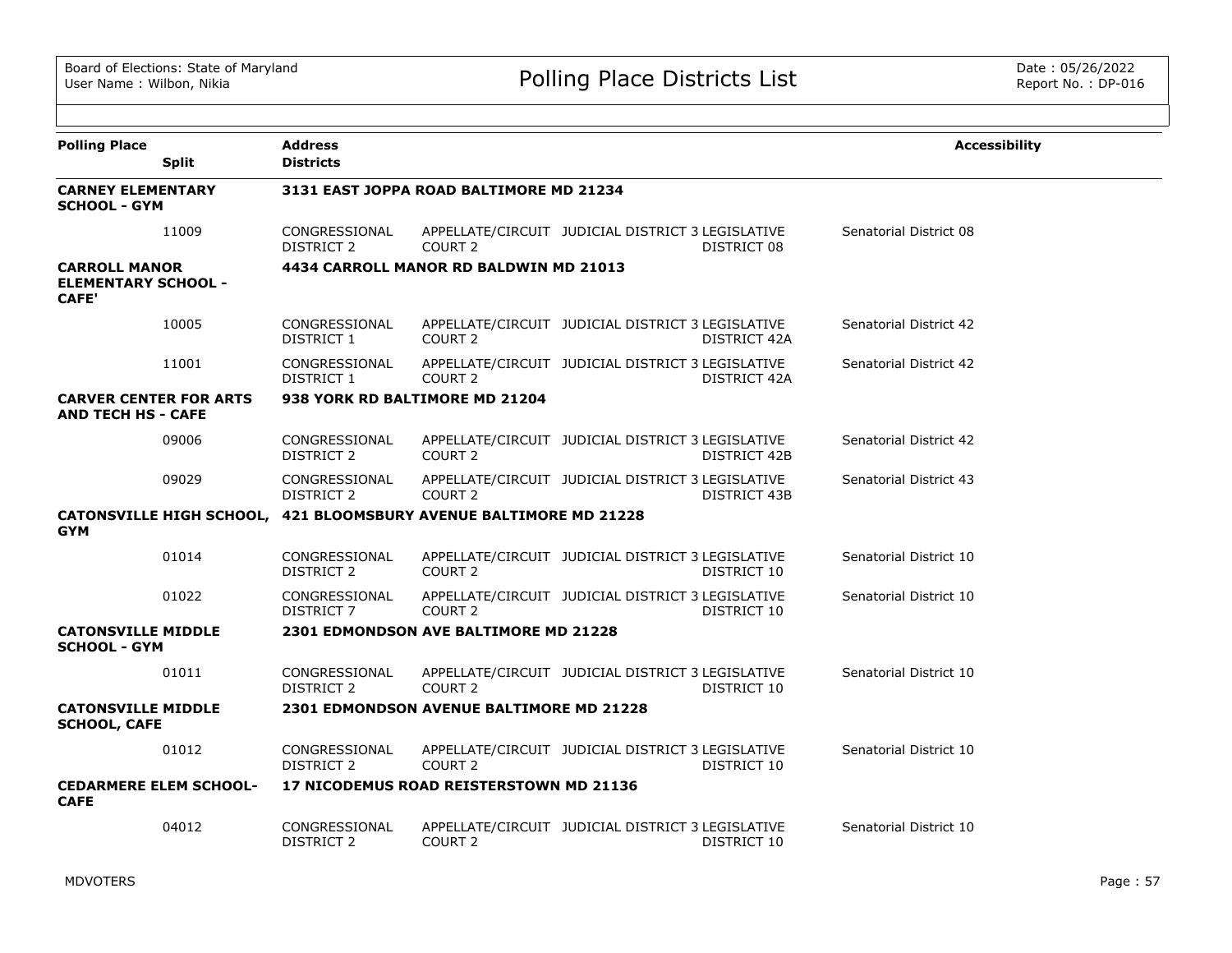| <b>Polling Place</b><br><b>Split</b>                               | <b>Address</b><br><b>Districts</b>                               |                                           |                                                   |              | <b>Accessibility</b>   |  |
|--------------------------------------------------------------------|------------------------------------------------------------------|-------------------------------------------|---------------------------------------------------|--------------|------------------------|--|
| <b>CENTER FOR MD</b><br><b>AGRICULTURE AND FARM</b><br><b>PARK</b> |                                                                  | 1114 SHAWAN RD COCKEYSVILLE MD 21030      |                                                   |              |                        |  |
| 08008                                                              | CONGRESSIONAL<br>DISTRICT 2                                      | COURT <sub>2</sub>                        | APPELLATE/CIRCUIT JUDICIAL DISTRICT 3 LEGISLATIVE | DISTRICT 11B | Senatorial District 11 |  |
| <b>CHADWICK ELEMENTARY</b><br><b>SCHOOL, GYM</b>                   |                                                                  | 1918 WINDER ROAD BALTIMORE MD 21244       |                                                   |              |                        |  |
| 01002                                                              | CONGRESSIONAL<br>DISTRICT 2                                      | COURT <sub>2</sub>                        | APPELLATE/CIRCUIT JUDICIAL DISTRICT 3 LEGISLATIVE | DISTRICT 10  | Senatorial District 10 |  |
| 01018                                                              | CONGRESSIONAL<br>DISTRICT 7                                      | COURT <sub>2</sub>                        | APPELLATE/CIRCUIT JUDICIAL DISTRICT 3 LEGISLATIVE | DISTRICT 10  | Senatorial District 10 |  |
| <b>CHAPEL HILL ELEMENTARY -</b><br><b>CAFETERIA</b>                |                                                                  | 5200 E. JOPPA ROAD PERRY HALL MD 21128    |                                                   |              |                        |  |
| 11022                                                              | CONGRESSIONAL<br>DISTRICT 1                                      | COURT <sub>2</sub>                        | APPELLATE/CIRCUIT JUDICIAL DISTRICT 3 LEGISLATIVE | DISTRICT 07A | Senatorial District 07 |  |
| <b>CHAPEL HILL ELEMENTARY</b><br><b>SCHOOL - MULTI PURPOSE</b>     |                                                                  | 5200 E. JOPPA ROAD PERRY HALL MD 21128    |                                                   |              |                        |  |
| 11005                                                              | CONGRESSIONAL<br>DISTRICT 1                                      | COURT <sub>2</sub>                        | APPELLATE/CIRCUIT JUDICIAL DISTRICT 3 LEGISLATIVE | DISTRICT 07A | Senatorial District 07 |  |
| COM, CONF.CNTR.                                                    | CHARLESTOWN RETIREMENT 719 MAIDEN CHOICE LANE BALTIMORE MD 21228 |                                           |                                                   |              |                        |  |
| 01016                                                              | CONGRESSIONAL<br>DISTRICT 7                                      | COURT <sub>2</sub>                        | APPELLATE/CIRCUIT JUDICIAL DISTRICT 3 LEGISLATIVE | DISTRICT 44A | Senatorial District 44 |  |
| <b>CHASE ELEMENTARY</b><br><b>SCHOOL-GYM</b>                       |                                                                  | 11701 EASTERN AVENUE BALTIMORE MD 21220   |                                                   |              |                        |  |
| 15007                                                              | CONGRESSIONAL<br><b>DISTRICT 2</b>                               | COURT <sub>2</sub>                        | APPELLATE/CIRCUIT JUDICIAL DISTRICT 3 LEGISLATIVE | DISTRICT 07A | Senatorial District 07 |  |
| <b>CHATSWORTH SCHOOL-CAFE</b>                                      |                                                                  | 222 NEW AVENUE REISTERSTOWN MD 21136      |                                                   |              |                        |  |
| 04008                                                              | CONGRESSIONAL<br>DISTRICT 2                                      | COURT <sub>2</sub>                        | APPELLATE/CIRCUIT JUDICIAL DISTRICT 3 LEGISLATIVE | DISTRICT 10  | Senatorial District 10 |  |
| <b>CHESAPEAKE HIGH SCHOOL-</b><br><b>CAFE</b>                      |                                                                  | 1801 TURKEY POINT ROAD BALTIMORE MD 21221 |                                                   |              |                        |  |
| 15019                                                              | CONGRESSIONAL<br><b>DISTRICT 2</b>                               | COURT <sub>2</sub>                        | APPELLATE/CIRCUIT JUDICIAL DISTRICT 3 LEGISLATIVE | DISTRICT 06  | Senatorial District 06 |  |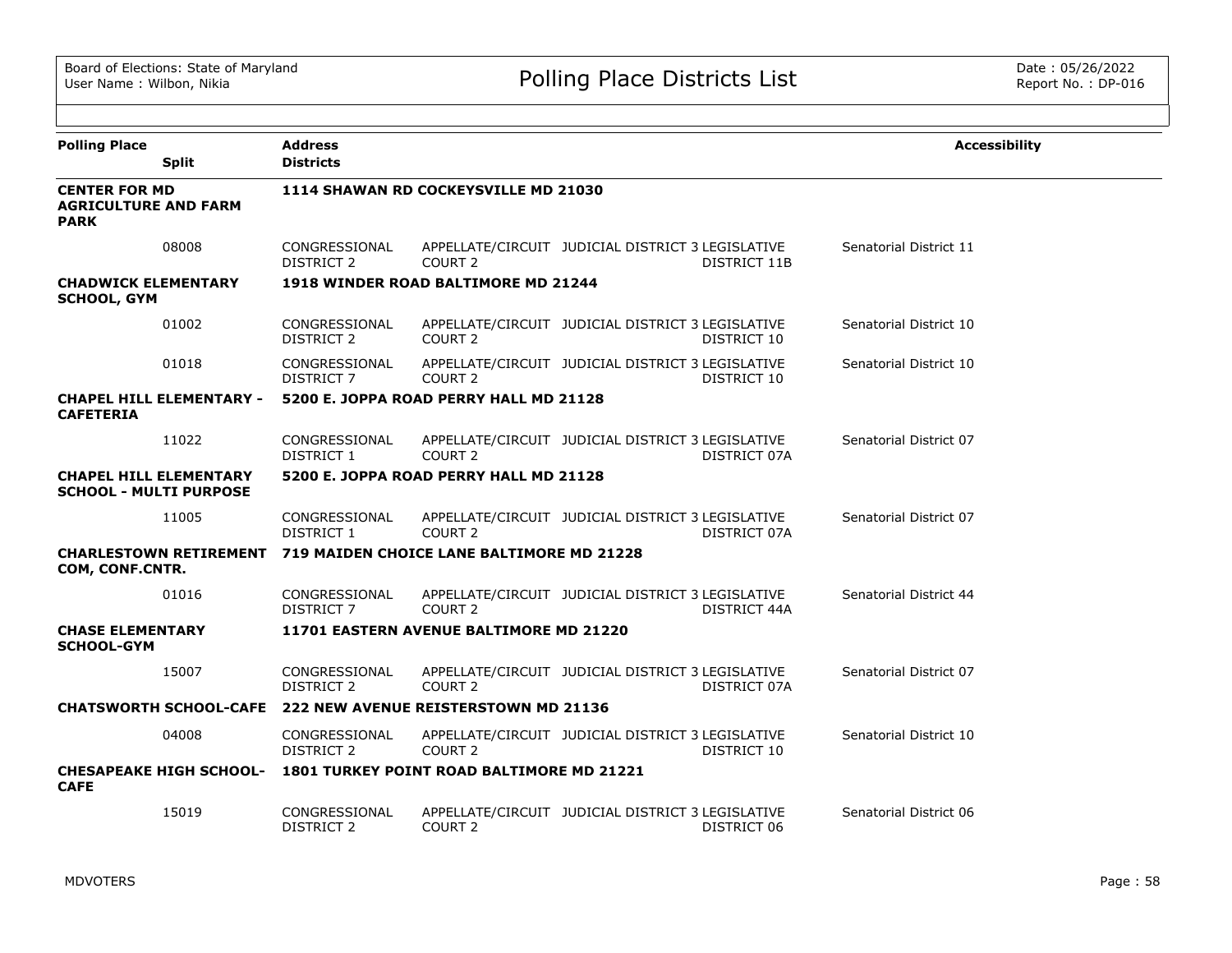| <b>Polling Place</b><br><b>Split</b>                        | <b>Address</b><br><b>Districts</b> |                                                 |                                                   |              | <b>Accessibility</b>   |
|-------------------------------------------------------------|------------------------------------|-------------------------------------------------|---------------------------------------------------|--------------|------------------------|
| <b>CHESAPEAKE TERR ELEM</b><br><b>SCHOOL-CAFE</b>           |                                    | 2112 LODGE FARM ROAD BALTIMORE MD 21219         |                                                   |              |                        |
| 15022                                                       | CONGRESSIONAL<br>DISTRICT 7        | COURT <sub>2</sub>                              | APPELLATE/CIRCUIT JUDICIAL DISTRICT 3 LEGISLATIVE | DISTRICT 06  | Senatorial District 06 |
| <b>CHESTNUT RIDGE VOL FIRE</b><br><b>CO-MEETING ROOM</b>    |                                    | 12020 GREENSPRING AVE OWINGS MILLS MD 21117     |                                                   |              |                        |
| 04013                                                       | CONGRESSIONAL<br>DISTRICT 2        | COURT <sub>2</sub>                              | APPELLATE/CIRCUIT JUDICIAL DISTRICT 3 LEGISLATIVE | DISTRICT 11A | Senatorial District 11 |
| <b>CHURCH LANE ELEM/TECH -</b><br><b>SCHOOL- MULTI-PURP</b> |                                    | 3820 FERNSIDE ROAD RANDALLSTOWN MD 21133        |                                                   |              |                        |
| 02013                                                       | CONGRESSIONAL<br>DISTRICT 2        | COURT <sub>2</sub>                              | APPELLATE/CIRCUIT JUDICIAL DISTRICT 3 LEGISLATIVE | DISTRICT 10  | Senatorial District 10 |
| <b>CHURCH LANE ELEM/TECH</b><br><b>SCHOOL-CAFE</b>          |                                    | 3820 FERNSIDE ROAD RANDALLSTOWN MD 21133        |                                                   |              |                        |
| 02014                                                       | CONGRESSIONAL<br>DISTRICT 2        | COURT <sub>2</sub>                              | APPELLATE/CIRCUIT JUDICIAL DISTRICT 3 LEGISLATIVE | DISTRICT 10  | Senatorial District 10 |
| <b>COCKEYSVILLE COMMUNITY</b><br><b>CENTER-GYM</b>          |                                    | 9836 GREENSIDE DR COCKEYSVILLE MD 21030         |                                                   |              |                        |
| 08006                                                       | CONGRESSIONAL<br>DISTRICT 2        | COURT <sub>2</sub>                              | APPELLATE/CIRCUIT JUDICIAL DISTRICT 3 LEGISLATIVE | DISTRICT 42B | Senatorial District 42 |
| <b>COCKEYSVILLE MIDDLE</b><br><b>SCHOOL - CAFE</b>          |                                    | 10401 GREENSIDE DR COCKEYSVILLE MD 21030        |                                                   |              |                        |
| 08007                                                       | CONGRESSIONAL<br>DISTRICT 2        | COURT 2                                         | APPELLATE/CIRCUIT JUDICIAL DISTRICT 3 LEGISLATIVE | DISTRICT 11B | Senatorial District 11 |
| <b>COCKEYSVILLE MIDDLE</b><br><b>SCHOOL -GYM</b>            |                                    | <b>10401 GREENSIDE DR COCKEYSVILLE MD 21030</b> |                                                   |              |                        |
| 08022                                                       | CONGRESSIONAL<br>DISTRICT 2        | COURT 2                                         | APPELLATE/CIRCUIT JUDICIAL DISTRICT 3 LEGISLATIVE | DISTRICT 42A | Senatorial District 42 |
| 08026                                                       | CONGRESSIONAL<br>DISTRICT 2        | COURT <sub>2</sub>                              | APPELLATE/CIRCUIT JUDICIAL DISTRICT 3 LEGISLATIVE | DISTRICT 11B | Senatorial District 11 |
| <b>COLGATE ELEMENTARY</b><br><b>SCHOOL - CAFE</b>           |                                    | 7735 GOUGH ST BALTIMORE MD 21224                |                                                   |              |                        |
| 15001                                                       | CONGRESSIONAL<br><b>DISTRICT 7</b> | COURT <sub>2</sub>                              | APPELLATE/CIRCUIT JUDICIAL DISTRICT 3 LEGISLATIVE | DISTRICT 06  | Senatorial District 06 |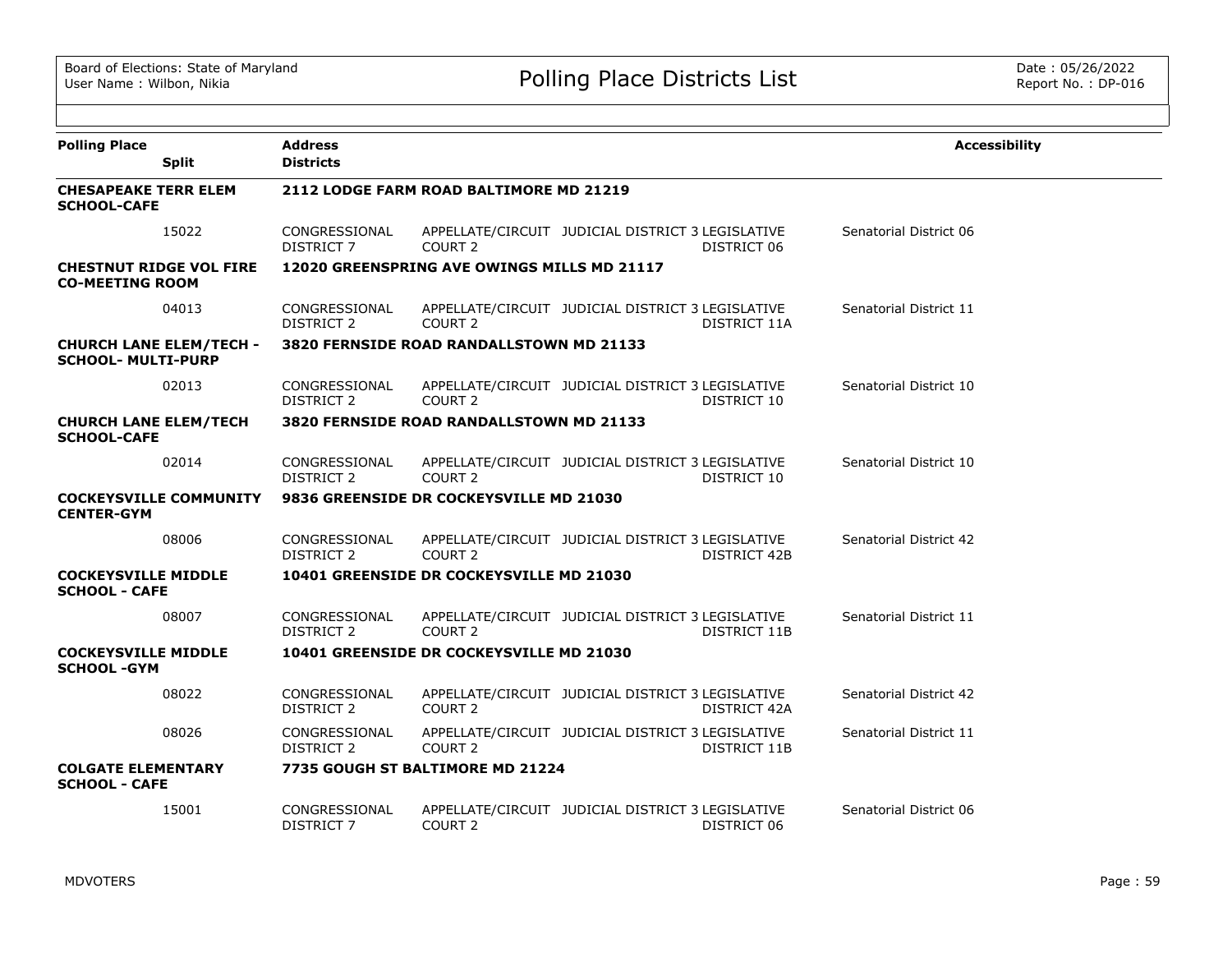| <b>Polling Place</b><br><b>Split</b>                                    | <b>Address</b><br><b>Districts</b> |                                             |                                                   |                     | <b>Accessibility</b>   |
|-------------------------------------------------------------------------|------------------------------------|---------------------------------------------|---------------------------------------------------|---------------------|------------------------|
| <b>CROMWELL VALLEY</b><br><b>ELEMENTARY REG MAGNET -</b><br><b>CAFE</b> |                                    | 825 PROVIDENCE RD BALTIMORE MD 21286        |                                                   |                     |                        |
| 09010                                                                   | CONGRESSIONAL<br><b>DISTRICT 2</b> | COURT <sub>2</sub>                          | APPELLATE/CIRCUIT JUDICIAL DISTRICT 3 LEGISLATIVE | <b>DISTRICT 43B</b> | Senatorial District 43 |
| 09027                                                                   | CONGRESSIONAL<br>DISTRICT 2        | COURT <sub>2</sub>                          | APPELLATE/CIRCUIT JUDICIAL DISTRICT 3 LEGISLATIVE | DISTRICT 08         | Senatorial District 08 |
| <b>DEEP CREEK ELEMENTARY</b><br><b>SCHOOL-MULTI PURPOSE</b>             |                                    | 1101 EAST HOMBERG AVENUE BALTIMORE MD 21221 |                                                   |                     |                        |
| 15016                                                                   | CONGRESSIONAL<br><b>DISTRICT 2</b> | COURT 2                                     | APPELLATE/CIRCUIT JUDICIAL DISTRICT 3 LEGISLATIVE | DISTRICT 06         | Senatorial District 06 |
| <b>DEEP CREEK MIDDLE</b><br><b>SCHOOL-GYM</b>                           |                                    | 1000 SOUTH MARLYN AVENUE BALTIMORE MD 21221 |                                                   |                     |                        |
| 15017                                                                   | CONGRESSIONAL<br>DISTRICT 2        | COURT 2                                     | APPELLATE/CIRCUIT JUDICIAL DISTRICT 3 LEGISLATIVE | DISTRICT 06         | Senatorial District 06 |
| <b>DEER PARK ELEM SCHOOL -</b><br><b>GYM</b>                            |                                    | 9809 LYONS MILL RD OWINGS MILLS MD 21117    |                                                   |                     |                        |
| 02027                                                                   | CONGRESSIONAL<br><b>DISTRICT 2</b> | COURT <sub>2</sub>                          | APPELLATE/CIRCUIT JUDICIAL DISTRICT 3 LEGISLATIVE | DISTRICT 10         | Senatorial District 10 |
| <b>DEER PARK ELEM SCHOOL-</b><br><b>CAFE</b>                            |                                    | 9809 LYONS MILL ROAD OWINGS MILLS MD 21117  |                                                   |                     |                        |
| 02015                                                                   | CONGRESSIONAL<br><b>DISTRICT 2</b> | COURT <sub>2</sub>                          | APPELLATE/CIRCUIT JUDICIAL DISTRICT 3 LEGISLATIVE | <b>DISTRICT 11A</b> | Senatorial District 11 |
| <b>DEER PARK MID/MAG</b><br><b>SCHOOL - GYM</b>                         |                                    | 9830 WINANDS RD RANDALLSTOWN MD 21133       |                                                   |                     |                        |
| 02020                                                                   | CONGRESSIONAL<br><b>DISTRICT 2</b> | COURT <sub>2</sub>                          | APPELLATE/CIRCUIT JUDICIAL DISTRICT 3 LEGISLATIVE | DISTRICT 10         | Senatorial District 10 |
| 02024                                                                   | CONGRESSIONAL<br><b>DISTRICT 2</b> | COURT <sub>2</sub>                          | APPELLATE/CIRCUIT JUDICIAL DISTRICT 3 LEGISLATIVE | DISTRICT 10         | Senatorial District 10 |
| DOGWOOD ELEMENTARY SCH 7215 DOGWOOD ROAD BALTIMORE MD 21244<br>- GYM    |                                    |                                             |                                                   |                     |                        |
| 01017                                                                   | CONGRESSIONAL<br><b>DISTRICT 2</b> | COURT <sub>2</sub>                          | APPELLATE/CIRCUIT JUDICIAL DISTRICT 3 LEGISLATIVE | DISTRICT 10         | Senatorial District 10 |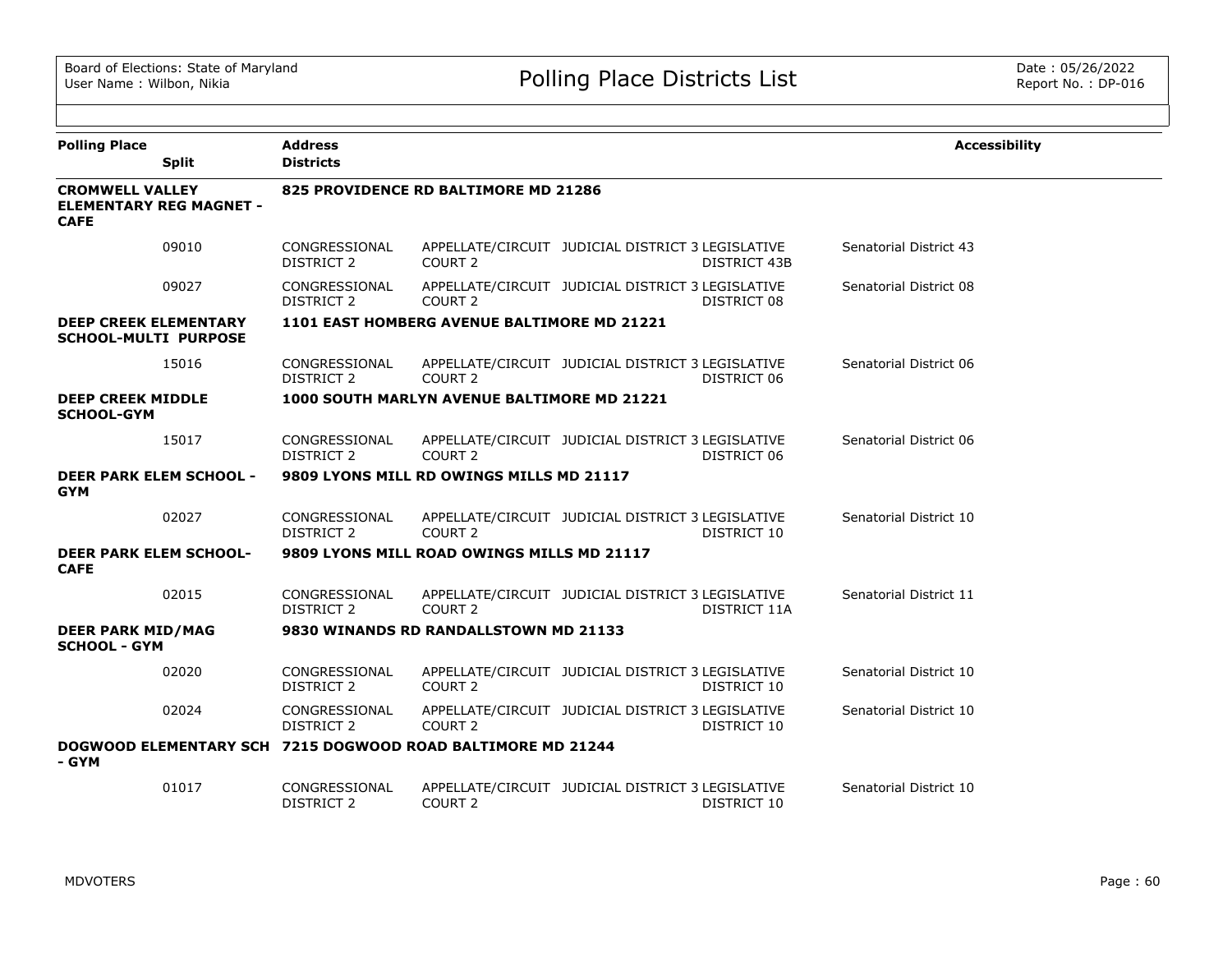| <b>Polling Place</b>                                | <b>Address</b>                     |                                              |                                                   |              | <b>Accessibility</b>   |
|-----------------------------------------------------|------------------------------------|----------------------------------------------|---------------------------------------------------|--------------|------------------------|
| <b>Split</b>                                        | <b>Districts</b>                   |                                              |                                                   |              |                        |
| <b>DULANEY HIGH SCHOOL -</b><br><b>GYM</b>          |                                    | 255 PADONIA ROAD LUTH/TIMONIUM MD 21093      |                                                   |              |                        |
| 08005                                               | CONGRESSIONAL<br><b>DISTRICT 2</b> | COURT 2                                      | APPELLATE/CIRCUIT JUDICIAL DISTRICT 3 LEGISLATIVE | DISTRICT 42A | Senatorial District 42 |
| <b>DUNDALK ELEMENTARY</b><br><b>SCHOOL-GYM</b>      |                                    | 2717 PLAYFIELD ST BALTIMORE MD 21222         |                                                   |              |                        |
| 12010                                               | CONGRESSIONAL<br><b>DISTRICT 7</b> | COURT <sub>2</sub>                           | APPELLATE/CIRCUIT JUDICIAL DISTRICT 3 LEGISLATIVE | DISTRICT 06  | Senatorial District 06 |
| <b>DUNDALK HIGH SCHOOL-</b><br><b>CAFE</b>          |                                    | 1901 DELVALE AVE BALTIMORE MD 21222          |                                                   |              |                        |
| 12009                                               | CONGRESSIONAL<br><b>DISTRICT 7</b> | COURT <sub>2</sub>                           | APPELLATE/CIRCUIT JUDICIAL DISTRICT 3 LEGISLATIVE | DISTRICT 06  | Senatorial District 06 |
| <b>DUNDALK MIDDLE SCHOOL-</b><br><b>CAFE</b>        |                                    | 7400 DUNMANWAY BALTIMORE MD 21222            |                                                   |              |                        |
| 12011                                               | CONGRESSIONAL<br><b>DISTRICT 7</b> | COURT <sub>2</sub>                           | APPELLATE/CIRCUIT JUDICIAL DISTRICT 3 LEGISLATIVE | DISTRICT 06  | Senatorial District 06 |
| <b>EASTERN TECHNICAL HIGH</b><br><b>SCHOOL-CAFE</b> |                                    | 1100 MACE AVE BALTIMORE MD 21221             |                                                   |              |                        |
| 15013                                               | CONGRESSIONAL<br><b>DISTRICT 2</b> | COURT <sub>2</sub>                           | APPELLATE/CIRCUIT JUDICIAL DISTRICT 3 LEGISLATIVE | DISTRICT 06  | Senatorial District 06 |
| <b>EDGEMERE ELEMENTARY</b><br><b>SCHOOL-GYM</b>     |                                    | 7201 NORTH POINT ROAD BALTIMORE MD 21219     |                                                   |              |                        |
| 15021                                               | CONGRESSIONAL<br>DISTRICT 7        | COURT <sub>2</sub>                           | APPELLATE/CIRCUIT JUDICIAL DISTRICT 3 LEGISLATIVE | DISTRICT 06  | Senatorial District 06 |
| <b>EDMONDSON HEIGHTS ELEM</b><br><b>SCH, GYM</b>    |                                    | <b>1600 LANGFORD ROAD BALTIMORE MD 21207</b> |                                                   |              |                        |
| 01006                                               | CONGRESSIONAL<br><b>DISTRICT 7</b> | COURT <sub>2</sub>                           | APPELLATE/CIRCUIT JUDICIAL DISTRICT 3 LEGISLATIVE | DISTRICT 44B | Senatorial District 44 |
| <b>ELMWOOD ELEMENTARY</b><br><b>SCHOOL-CAFE</b>     |                                    | 531 DALE AVE BALTIMORE MD 21206              |                                                   |              |                        |
| 14007                                               | CONGRESSIONAL<br>DISTRICT 2        | COURT 2                                      | APPELLATE/CIRCUIT JUDICIAL DISTRICT 3 LEGISLATIVE | DISTRICT 08  | Senatorial District 08 |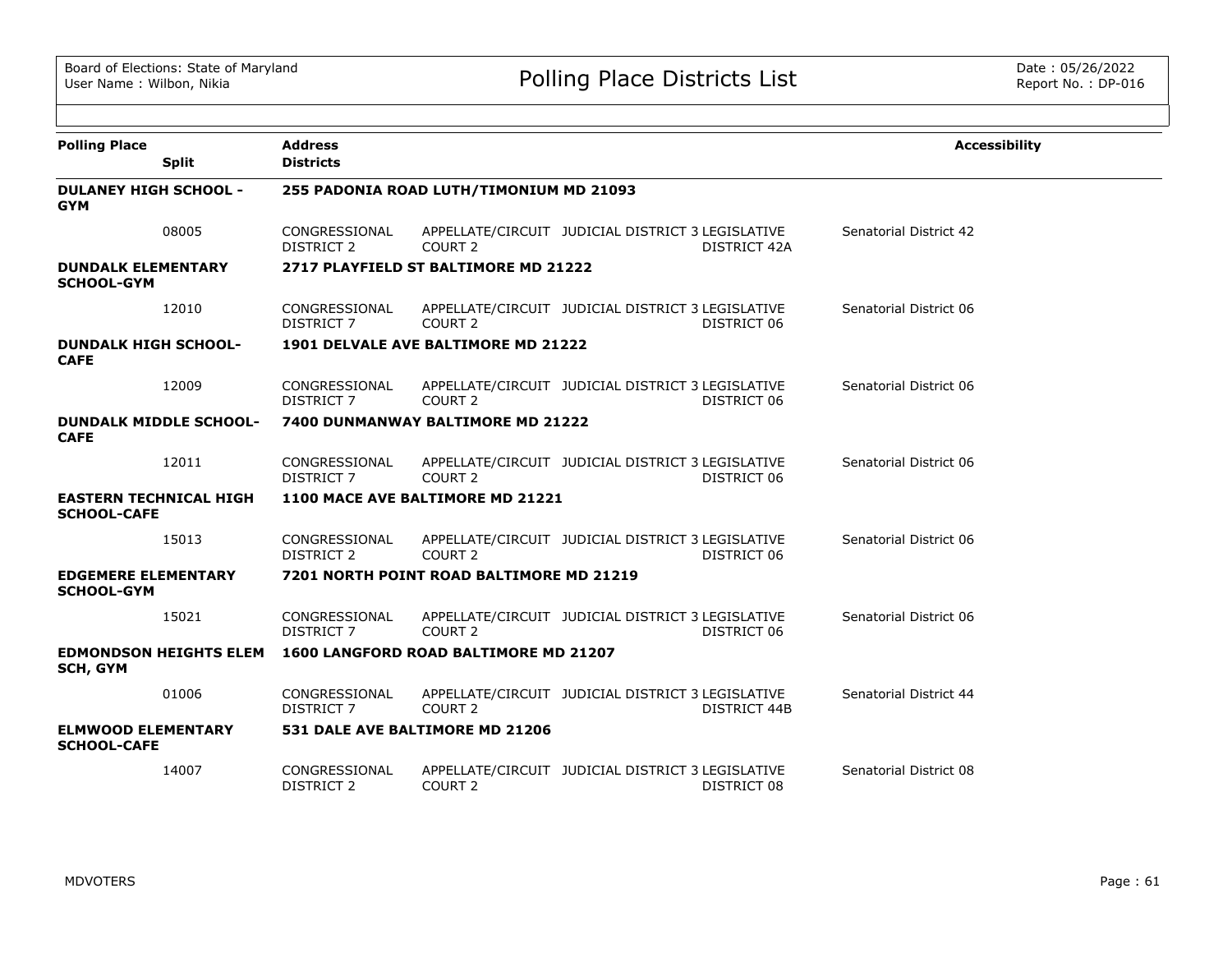| <b>Polling Place</b><br><b>Split</b>                     | <b>Address</b><br><b>Districts</b> |                                          |                                                                          | <b>Accessibility</b>   |
|----------------------------------------------------------|------------------------------------|------------------------------------------|--------------------------------------------------------------------------|------------------------|
| <b>ELMWOOD ELEMENTARY</b><br><b>SCHOOL-GYM</b>           |                                    | 531 DALE AVE BALTIMORE MD 21206          |                                                                          |                        |
| 14005                                                    | CONGRESSIONAL<br><b>DISTRICT 2</b> | COURT 2                                  | APPELLATE/CIRCUIT JUDICIAL DISTRICT 3 LEGISLATIVE<br>DISTRICT 08         | Senatorial District 08 |
| <b>ENGLISH CONSUL VOL FIRE</b><br><b>DEPT. - HALL</b>    |                                    | 2827 MICHIGAN AVENUE BALTIMORE MD 21227  |                                                                          |                        |
| 13008                                                    | CONGRESSIONAL<br><b>DISTRICT 7</b> | COURT 2                                  | APPELLATE/CIRCUIT JUDICIAL DISTRICT 3 LEGISLATIVE<br>DISTRICT 44A        | Senatorial District 44 |
| <b>ESSEX CO-OP COMMUNITY</b><br><b>CENTER</b>            |                                    | 1000 FRANKLIN AVENUE BALTIMORE MD 21221  |                                                                          |                        |
| 15012                                                    | CONGRESSIONAL<br><b>DISTRICT 2</b> | COURT 2                                  | APPELLATE/CIRCUIT JUDICIAL DISTRICT 3 LEGISLATIVE<br>DISTRICT 06         | Senatorial District 06 |
| <b>ESSEX ELEMENTARY</b><br><b>SCHOOL-GYM</b>             |                                    | 100 MACE AVENUE BALTIMORE MD 21221       |                                                                          |                        |
| 15014                                                    | CONGRESSIONAL<br><b>DISTRICT 2</b> | COURT <sub>2</sub>                       | APPELLATE/CIRCUIT JUDICIAL DISTRICT 3 LEGISLATIVE<br>DISTRICT 06         | Senatorial District 06 |
| <b>FEATHERBED LANE</b><br><b>ELEMENTARY SCHOOL - GYM</b> |                                    | 6700 RICHARDSON RD BALTIMORE MD 21207    |                                                                          |                        |
| 02022                                                    | CONGRESSIONAL<br><b>DISTRICT 7</b> | COURT <sub>2</sub>                       | APPELLATE/CIRCUIT JUDICIAL DISTRICT 3 LEGISLATIVE<br><b>DISTRICT 44B</b> | Senatorial District 44 |
| <b>FIFTH DISTRICT ELEM</b><br><b>SCHOOL-GYM</b>          |                                    | 3725 MOUNT CARMEL ROAD UPPERCO MD 21155  |                                                                          |                        |
| 05001                                                    | CONGRESSIONAL<br><b>DISTRICT 2</b> | COURT 2                                  | APPELLATE/CIRCUIT JUDICIAL DISTRICT 3 LEGISLATIVE<br><b>DISTRICT 42A</b> | Senatorial District 42 |
| <b>FLEMING COMMUNITY</b><br><b>CENTER - GYM</b>          |                                    | 641 MAIN STREET BALTIMORE MD 21222       |                                                                          |                        |
| 12013                                                    | CONGRESSIONAL<br>DISTRICT 7        | COURT <sub>2</sub>                       | APPELLATE/CIRCUIT JUDICIAL DISTRICT 3 LEGISLATIVE<br>DISTRICT 06         | Senatorial District 06 |
| <b>FORT GARRISON ELEM -</b><br><b>MULTI RM</b>           |                                    | 3310 WOODVALLEY DRIVE BALTIMORE MD 21208 |                                                                          |                        |
| 03010                                                    | CONGRESSIONAL<br><b>DISTRICT 2</b> | COURT <sub>2</sub>                       | APPELLATE/CIRCUIT JUDICIAL DISTRICT 3 LEGISLATIVE<br>DISTRICT 11B        | Senatorial District 11 |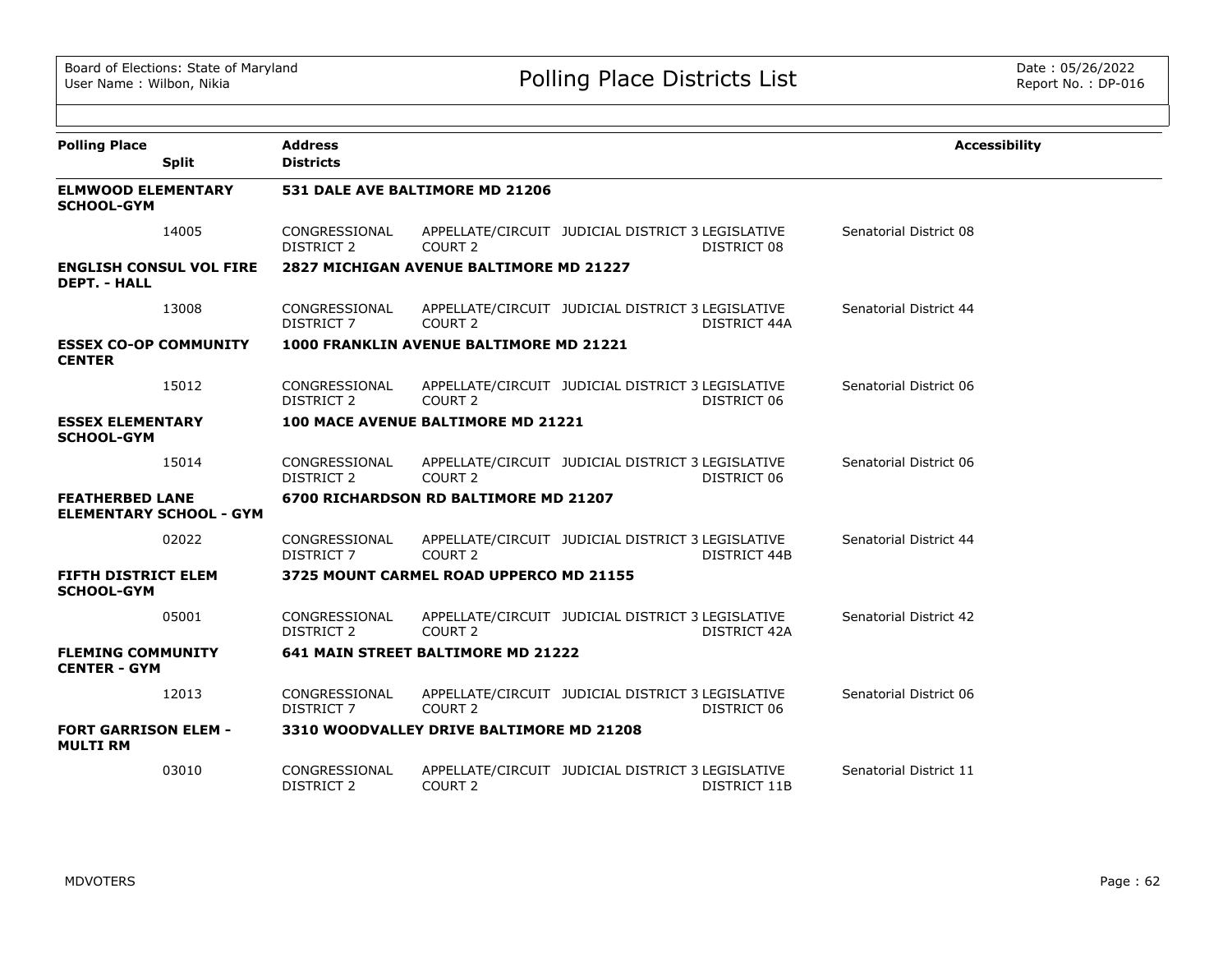| <b>Polling Place</b>                                      |                                 | <b>Address</b>                     |                                           |                                                   |              | <b>Accessibility</b>   |
|-----------------------------------------------------------|---------------------------------|------------------------------------|-------------------------------------------|---------------------------------------------------|--------------|------------------------|
|                                                           | <b>Split</b>                    | <b>Districts</b>                   |                                           |                                                   |              |                        |
| <b>CAFE</b>                                               | <b>FORT GARRISON ELEM SCH -</b> |                                    | 3310 WOODVALLEY DRIVE BALTIMORE MD 21208  |                                                   |              |                        |
|                                                           | 03013                           | CONGRESSIONAL<br>DISTRICT 2        | COURT <sub>2</sub>                        | APPELLATE/CIRCUIT JUDICIAL DISTRICT 3 LEGISLATIVE | DISTRICT 11B | Senatorial District 11 |
| <b>FRANKLIN ELEM SCHOOL -</b><br><b>GYM</b>               |                                 |                                    | 33 COCKEYSMILL ROAD REISTERSTOWN MD 21136 |                                                   |              |                        |
|                                                           | 04010                           | CONGRESSIONAL<br>DISTRICT 2        | COURT <sub>2</sub>                        | APPELLATE/CIRCUIT JUDICIAL DISTRICT 3 LEGISLATIVE | DISTRICT 10  | Senatorial District 10 |
| <b>ANNEX CAFE</b>                                         | <b>FRANKLIN MIDDLE SCHOOL-</b>  |                                    | 10 COCKEYSMILL ROAD REISTERSTOWN MD 21136 |                                                   |              |                        |
|                                                           | 04007                           | CONGRESSIONAL<br><b>DISTRICT 2</b> | COURT <sub>2</sub>                        | APPELLATE/CIRCUIT JUDICIAL DISTRICT 3 LEGISLATIVE | DISTRICT 10  | Senatorial District 10 |
| <b>FULLERTON COMMUNITY</b><br><b>CENTER - GYM</b>         |                                 |                                    | 7209 BELAIR ROAD BALTIMORE MD 21206       |                                                   |              |                        |
|                                                           | 14002                           | CONGRESSIONAL<br><b>DISTRICT 2</b> | COURT <sub>2</sub>                        | APPELLATE/CIRCUIT JUDICIAL DISTRICT 3 LEGISLATIVE | DISTRICT 08  | Senatorial District 08 |
|                                                           | 14004                           | CONGRESSIONAL<br><b>DISTRICT 2</b> | COURT <sub>2</sub>                        | APPELLATE/CIRCUIT JUDICIAL DISTRICT 3 LEGISLATIVE | DISTRICT 08  | Senatorial District 08 |
| <b>FULLERTON ELEMENTARY</b><br><b>SCHOOL-GYM</b>          |                                 |                                    | 4400 FULLERTON AVENUE BALTIMORE MD 21236  |                                                   |              |                        |
|                                                           | 14006                           | CONGRESSIONAL<br><b>DISTRICT 2</b> | COURT <sub>2</sub>                        | APPELLATE/CIRCUIT JUDICIAL DISTRICT 3 LEGISLATIVE | DISTRICT 08  | Senatorial District 08 |
| <b>GEN JOHN STRICKER MID</b><br><b>SCHOOL - CAFETERIA</b> |                                 |                                    | 7855 TRAPPE ROAD BALTIMORE MD 21222       |                                                   |              |                        |
|                                                           | 12004                           | CONGRESSIONAL<br>DISTRICT 7        | COURT <sub>2</sub>                        | APPELLATE/CIRCUIT JUDICIAL DISTRICT 3 LEGISLATIVE | DISTRICT 06  | Senatorial District 06 |
| <b>GLYNDON ELEMENTARY</b><br><b>SCHOOL-CAF</b>            |                                 |                                    | 445 GLYNDON DRIVE REISTERSTOWN MD 21136   |                                                   |              |                        |
|                                                           | 04004                           | CONGRESSIONAL<br>DISTRICT 2        | COURT <sub>2</sub>                        | APPELLATE/CIRCUIT JUDICIAL DISTRICT 3 LEGISLATIVE | DISTRICT 10  | Senatorial District 10 |
| <b>GLYNDON ELEMENTARY</b><br><b>SCHOOL-GYM</b>            |                                 |                                    | 445 GLYNDON DR REISTERSTOWN MD 21136      |                                                   |              |                        |
|                                                           | 04005                           | CONGRESSIONAL<br><b>DISTRICT 2</b> | COURT <sub>2</sub>                        | APPELLATE/CIRCUIT JUDICIAL DISTRICT 3 LEGISLATIVE | DISTRICT 10  | Senatorial District 10 |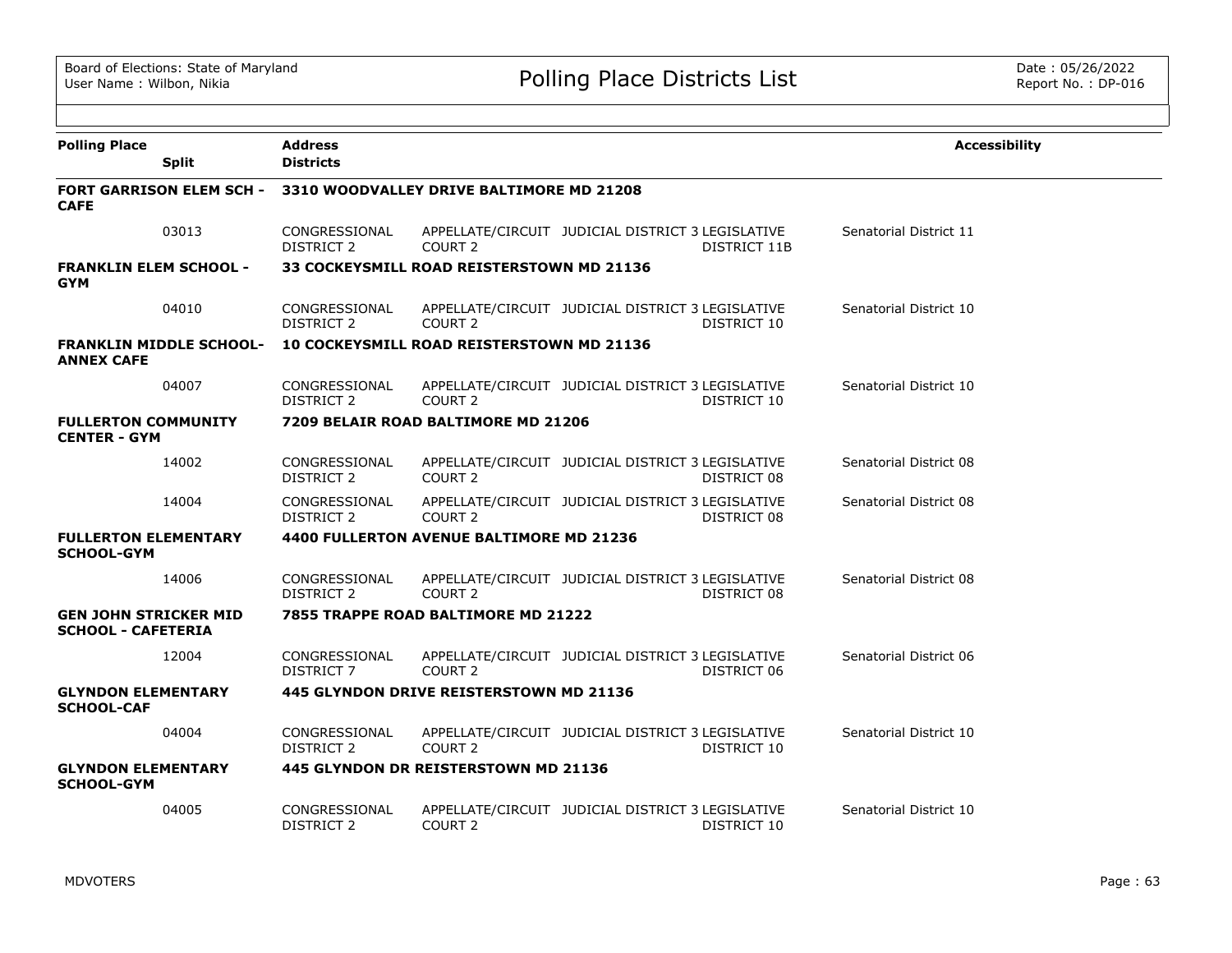| <b>Polling Place</b><br><b>Split</b>                                                    | <b>Address</b><br><b>Districts</b> |                                              |                                                   |                     | <b>Accessibility</b>   |
|-----------------------------------------------------------------------------------------|------------------------------------|----------------------------------------------|---------------------------------------------------|---------------------|------------------------|
| <b>GRACE ENG EVANG LUTH</b><br><b>CHURCH-HALL</b>                                       |                                    | 8601 VALLEYFIELD ROAD LUTH/TIMONIUM MD 21093 |                                                   |                     |                        |
| 08009                                                                                   | CONGRESSIONAL<br><b>DISTRICT 2</b> | COURT <sub>2</sub>                           | APPELLATE/CIRCUIT JUDICIAL DISTRICT 3 LEGISLATIVE | <b>DISTRICT 11B</b> | Senatorial District 11 |
| <b>GRANGE ELEMENTARY</b><br><b>SCHOOL - MULTI PURPOSE</b>                               |                                    | <b>2000 CHURCH ROAD BALTIMORE MD 21222</b>   |                                                   |                     |                        |
| 12007                                                                                   | CONGRESSIONAL<br><b>DISTRICT 7</b> | COURT <sub>2</sub>                           | APPELLATE/CIRCUIT JUDICIAL DISTRICT 3 LEGISLATIVE | DISTRICT 06         | Senatorial District 06 |
| <b>GRANITE PRESBYTERIAN</b><br><b>CHURCH- SOCIAL HALL</b>                               |                                    | 10637 OLD COURT RD WOODSTOCK MD 21163        |                                                   |                     |                        |
| 02019                                                                                   | CONGRESSIONAL<br>DISTRICT 2        | COURT 2                                      | APPELLATE/CIRCUIT JUDICIAL DISTRICT 3 LEGISLATIVE | DISTRICT 10         | Senatorial District 10 |
| <b>GUNPOWDER ELEM SCH -</b><br><b>CAFETERIA</b>                                         |                                    | 9540 HOLIDAY MANOR ROAD BALTIMORE MD 21236   |                                                   |                     |                        |
| 11006                                                                                   | CONGRESSIONAL<br>DISTRICT 1        | COURT 2                                      | APPELLATE/CIRCUIT JUDICIAL DISTRICT 3 LEGISLATIVE | DISTRICT 07A        | Senatorial District 07 |
| <b>GUNPOWDER ELEM SCHOOL - 9540 HOLIDAY MANOR ROAD BALTIMORE MD 21236</b><br><b>GYM</b> |                                    |                                              |                                                   |                     |                        |
| 11017                                                                                   | CONGRESSIONAL<br>DISTRICT 2        | COURT <sub>2</sub>                           | APPELLATE/CIRCUIT JUDICIAL DISTRICT 3 LEGISLATIVE | DISTRICT 07A        | Senatorial District 07 |
| <b>GUNPOWDER VFW 10067 -</b><br><b>HALL</b>                                             |                                    | 6309 EBENEZER ROAD BALTIMORE MD 21220        |                                                   |                     |                        |
| 15025                                                                                   | CONGRESSIONAL<br>DISTRICT 1        | COURT <sub>2</sub>                           | APPELLATE/CIRCUIT JUDICIAL DISTRICT 3 LEGISLATIVE | DISTRICT 07A        | Senatorial District 07 |
| <b>HALETHORPE ELEMENTARY</b><br><b>SCHOOL - GYM</b>                                     |                                    | 4300 MAPLE AVENUE BALTIMORE MD 21227         |                                                   |                     |                        |
| 13005                                                                                   | CONGRESSIONAL<br><b>DISTRICT 7</b> | COURT <sub>2</sub>                           | APPELLATE/CIRCUIT JUDICIAL DISTRICT 3 LEGISLATIVE | DISTRICT 44B        | Senatorial District 44 |
| <b>HALSTEAD ACADEMY - CAFE</b>                                                          |                                    | 1111 HALSTEAD ROAD BALTIMORE MD 21234        |                                                   |                     |                        |
| 09020                                                                                   | CONGRESSIONAL<br>DISTRICT 2        | COURT <sub>2</sub>                           | APPELLATE/CIRCUIT JUDICIAL DISTRICT 3 LEGISLATIVE | DISTRICT 08         | Senatorial District 08 |
| <b>HALSTEAD ACADEMY-GYM</b>                                                             |                                    | 1111 HALSTEAD ROAD BALTIMORE MD 21234        |                                                   |                     |                        |
| 09028                                                                                   | CONGRESSIONAL<br>DISTRICT 2        | COURT <sub>2</sub>                           | APPELLATE/CIRCUIT JUDICIAL DISTRICT 3 LEGISLATIVE | DISTRICT 08         | Senatorial District 08 |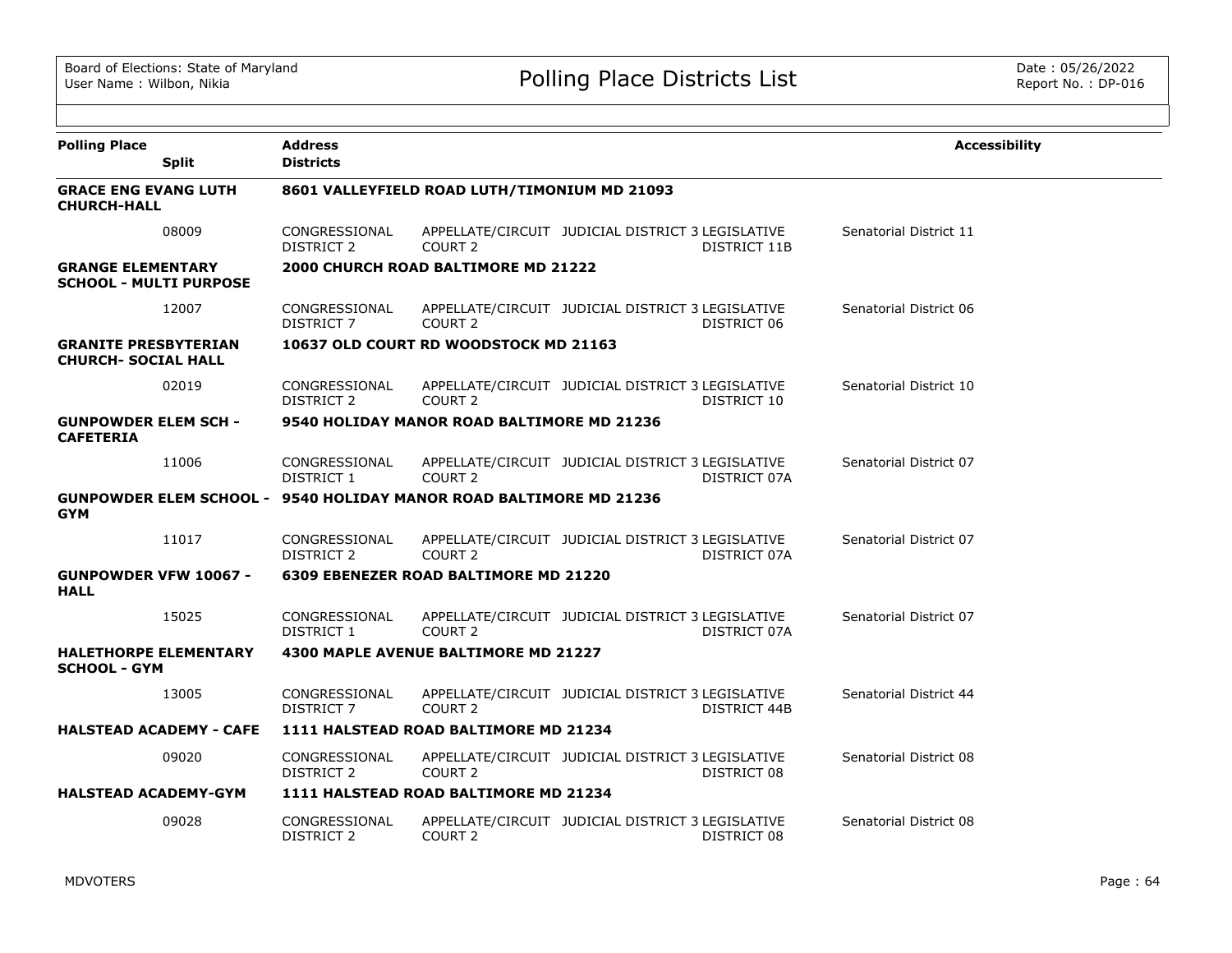| <b>Polling Place</b>                                                    | <b>Split</b> | <b>Address</b><br><b>Districts</b> |                                                                 |                                                   |                     | <b>Accessibility</b>   |
|-------------------------------------------------------------------------|--------------|------------------------------------|-----------------------------------------------------------------|---------------------------------------------------|---------------------|------------------------|
| <b>HAMPTON ELEMENTARY</b><br><b>SCHOOL - MULTI PURPOSE</b><br><b>RM</b> |              |                                    | 1115 CHARMUTH RD LUTH/TIMONIUM MD 21093                         |                                                   |                     |                        |
|                                                                         | 09007        | CONGRESSIONAL<br><b>DISTRICT 2</b> | COURT <sub>2</sub>                                              | APPELLATE/CIRCUIT JUDICIAL DISTRICT 3 LEGISLATIVE | <b>DISTRICT 42B</b> | Senatorial District 42 |
|                                                                         | 09031        | CONGRESSIONAL<br><b>DISTRICT 2</b> | COURT <sub>2</sub>                                              | APPELLATE/CIRCUIT JUDICIAL DISTRICT 3 LEGISLATIVE | DISTRICT 11B        | Senatorial District 11 |
| <b>HARFORD HILLS ELEM</b><br><b>SCHOOL - GYM</b>                        |              |                                    | 8902 OLD HARFORD ROAD BALTIMORE MD 21234                        |                                                   |                     |                        |
|                                                                         | 09023        | CONGRESSIONAL<br>DISTRICT 2        | COURT 2                                                         | APPELLATE/CIRCUIT JUDICIAL DISTRICT 3 LEGISLATIVE | DISTRICT 08         | Senatorial District 08 |
| <b>HAWTHORNE ELEMENTARY</b><br><b>SCHOOL - GYM</b>                      |              |                                    | 125 KINGSTON RD BALTIMORE MD 21220                              |                                                   |                     |                        |
|                                                                         | 15009        | CONGRESSIONAL<br><b>DISTRICT 2</b> | COURT 2                                                         | APPELLATE/CIRCUIT JUDICIAL DISTRICT 3 LEGISLATIVE | DISTRICT 07A        | Senatorial District 07 |
|                                                                         | 15010        | CONGRESSIONAL<br>DISTRICT 2        | COURT <sub>2</sub>                                              | APPELLATE/CIRCUIT JUDICIAL DISTRICT 3 LEGISLATIVE | DISTRICT 06         | Senatorial District 06 |
| <b>HEBBVILLE ELEMENTARY</b><br><b>SCHOOL - MULT PURP</b>                |              |                                    | 3335 WASHINGTON AVE BALTIMORE MD 21244                          |                                                   |                     |                        |
|                                                                         | 02003        | CONGRESSIONAL<br><b>DISTRICT 2</b> | COURT <sub>2</sub>                                              | APPELLATE/CIRCUIT JUDICIAL DISTRICT 3 LEGISLATIVE | DISTRICT 44B        | Senatorial District 44 |
|                                                                         | 02005        | CONGRESSIONAL<br><b>DISTRICT 7</b> | COURT <sub>2</sub>                                              | APPELLATE/CIRCUIT JUDICIAL DISTRICT 3 LEGISLATIVE | DISTRICT 44B        | Senatorial District 44 |
| <b>HEREFORD HIGH SCHOOL -</b><br><b>CAFETERIA</b>                       |              |                                    | 17301 YORK ROAD PARKTON MD 21120                                |                                                   |                     |                        |
|                                                                         | 07003        | CONGRESSIONAL<br><b>DISTRICT 2</b> | COURT 2                                                         | APPELLATE/CIRCUIT JUDICIAL DISTRICT 3 LEGISLATIVE | DISTRICT 42A        | Senatorial District 42 |
| <b>CAFE'</b>                                                            |              |                                    | <b>HEREFORD MIDDLE SCHOOL - 712 CORBETT RD MONKTON MD 21111</b> |                                                   |                     |                        |
|                                                                         | 10001        | CONGRESSIONAL<br>DISTRICT 1        | COURT 2                                                         | APPELLATE/CIRCUIT JUDICIAL DISTRICT 3 LEGISLATIVE | DISTRICT 42A        | Senatorial District 42 |
|                                                                         | 10006        | CONGRESSIONAL<br>DISTRICT 1        | COURT 2                                                         | APPELLATE/CIRCUIT JUDICIAL DISTRICT 3 LEGISLATIVE | DISTRICT 42A        | Senatorial District 42 |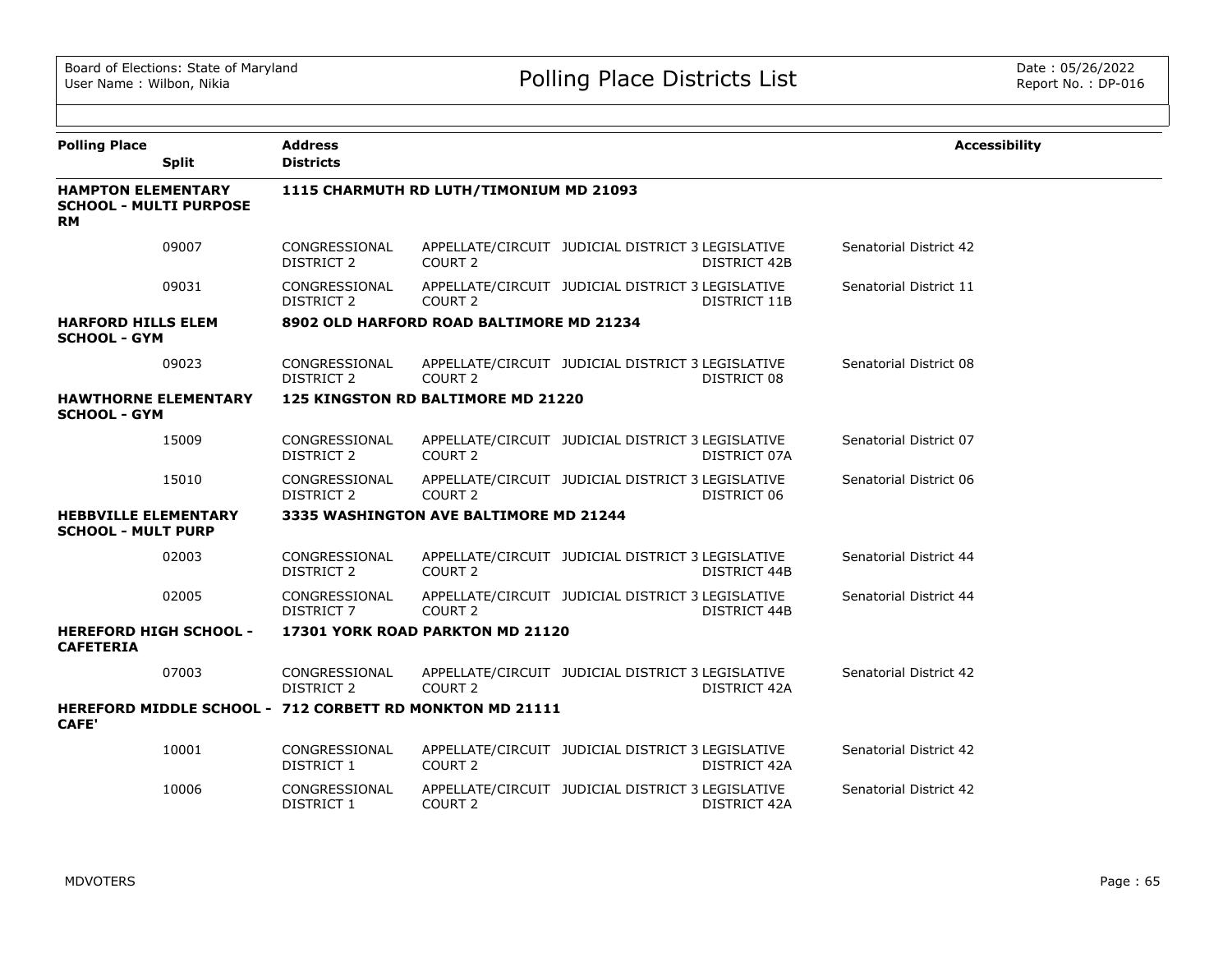| <b>Polling Place</b><br><b>Split</b>                         | <b>Address</b><br><b>Districts</b> |                                               |                                                   |              | <b>Accessibility</b>   |
|--------------------------------------------------------------|------------------------------------|-----------------------------------------------|---------------------------------------------------|--------------|------------------------|
| <b>HERNWOOD ELEM SCHOOL -</b><br><b>CAF</b>                  |                                    | 9919 MARRIOTTSVILLE RD RANDALLSTOWN MD 21133  |                                                   |              |                        |
| 02018                                                        | CONGRESSIONAL<br>DISTRICT 2        | COURT 2                                       | APPELLATE/CIRCUIT JUDICIAL DISTRICT 3 LEGISLATIVE | DISTRICT 10  | Senatorial District 10 |
| <b>HILLCREST ELEM. SCHOOL-</b><br><b>GYM</b>                 |                                    | <b>1500 FREDERICK ROAD BALTIMORE MD 21228</b> |                                                   |              |                        |
| 01013                                                        | CONGRESSIONAL<br><b>DISTRICT 2</b> | COURT <sub>2</sub>                            | APPELLATE/CIRCUIT JUDICIAL DISTRICT 3 LEGISLATIVE | DISTRICT 44B | Senatorial District 44 |
| <b>HILLCREST ELEMENTARY</b><br><b>SCHOOL - CAFE</b>          |                                    | 1500 FREDERICK RD BALTIMORE MD 21228          |                                                   |              |                        |
| 01010                                                        | CONGRESSIONAL<br>DISTRICT 2        | COURT 2                                       | APPELLATE/CIRCUIT JUDICIAL DISTRICT 3 LEGISLATIVE | DISTRICT 44B | Senatorial District 44 |
| 01019                                                        | CONGRESSIONAL<br>DISTRICT 7        | COURT <sub>2</sub>                            | APPELLATE/CIRCUIT JUDICIAL DISTRICT 3 LEGISLATIVE | DISTRICT 44B | Senatorial District 44 |
| <b>HOLABIRD MIDDLE SCHOOL,</b><br><b>GYM</b>                 |                                    | 1701 DELVALE AVENUE BALTIMORE MD 21222        |                                                   |              |                        |
| 12001                                                        | CONGRESSIONAL<br>DISTRICT 7        | COURT 2                                       | APPELLATE/CIRCUIT JUDICIAL DISTRICT 3 LEGISLATIVE | DISTRICT 06  | Senatorial District 06 |
| <b>JACKSONVILLE COMMUNITY</b><br><b>CENTER - GYM</b>         |                                    | 3605 B SWEET AIR RD PHOENIX MD 21131          |                                                   |              |                        |
| 10002                                                        | CONGRESSIONAL<br>DISTRICT 2        | COURT <sub>2</sub>                            | APPELLATE/CIRCUIT JUDICIAL DISTRICT 3 LEGISLATIVE | DISTRICT 42A | Senatorial District 42 |
| 11002                                                        | CONGRESSIONAL<br>DISTRICT 1        | COURT <sub>2</sub>                            | APPELLATE/CIRCUIT JUDICIAL DISTRICT 3 LEGISLATIVE | DISTRICT 07A | Senatorial District 07 |
| <b>JACKSONVILLE ELEM -CAFE</b>                               |                                    | 3400 HILLENDALE HGTS ROAD PHOENIX MD 21131    |                                                   |              |                        |
| 10004                                                        | CONGRESSIONAL<br>DISTRICT 1        | COURT <sub>2</sub>                            | APPELLATE/CIRCUIT JUDICIAL DISTRICT 3 LEGISLATIVE | DISTRICT 42A | Senatorial District 42 |
| <b>JACKSONVILLE ELEMENTARY</b><br>- GYM                      |                                    | 3400 HILLENDALE HEIGHTS ROAD PHOENIX MD 21131 |                                                   |              |                        |
| 10003                                                        | CONGRESSIONAL<br>DISTRICT 1        | COURT <sub>2</sub>                            | APPELLATE/CIRCUIT JUDICIAL DISTRICT 3 LEGISLATIVE | DISTRICT 42A | Senatorial District 42 |
| <b>JOHNNYCAKE ELEMENTARY</b><br><b>SCHOOL, MULTI-PURPOSE</b> |                                    | 5910 CRAIGMONT ROAD BALTIMORE MD 21228        |                                                   |              |                        |
| 01005                                                        | CONGRESSIONAL<br><b>DISTRICT 7</b> | COURT 2                                       | APPELLATE/CIRCUIT JUDICIAL DISTRICT 3 LEGISLATIVE | DISTRICT 44B | Senatorial District 44 |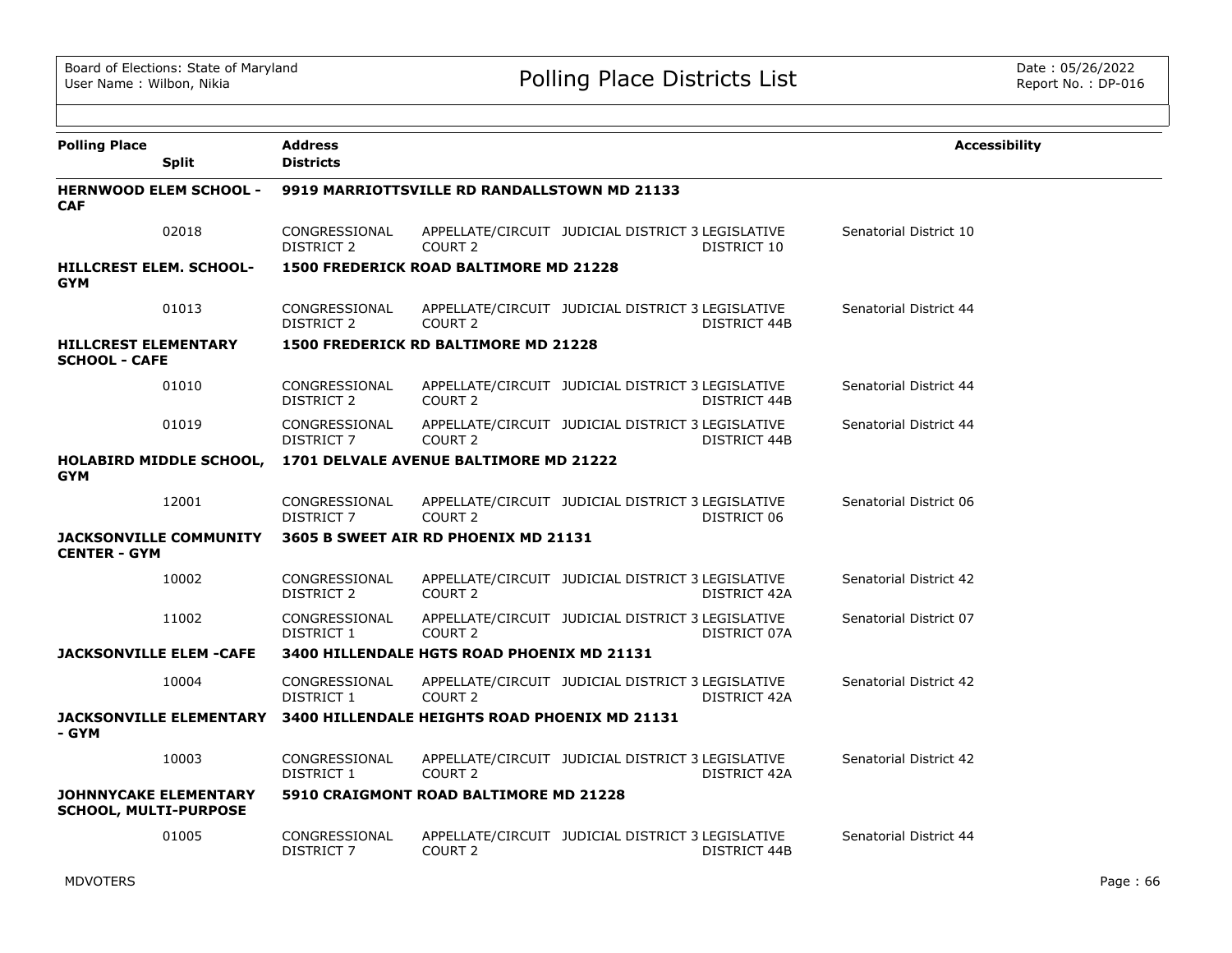| <b>Polling Place</b><br><b>Split</b>                      | <b>Address</b><br><b>Districts</b> |                                                                  |                                                   |              | <b>Accessibility</b>   |
|-----------------------------------------------------------|------------------------------------|------------------------------------------------------------------|---------------------------------------------------|--------------|------------------------|
| <b>JOPPA VIEW ELEMENTARY</b><br><b>SCHOOL - GYM</b>       |                                    | 8727 HONEYGO BLVD PERRY HALL MD 21128                            |                                                   |              |                        |
| 11013                                                     | CONGRESSIONAL<br>DISTRICT 2        | COURT <sub>2</sub>                                               | APPELLATE/CIRCUIT JUDICIAL DISTRICT 3 LEGISLATIVE | DISTRICT 08  | Senatorial District 08 |
| 11025                                                     | CONGRESSIONAL<br>DISTRICT 2        | COURT <sub>2</sub>                                               | APPELLATE/CIRCUIT JUDICIAL DISTRICT 3 LEGISLATIVE | DISTRICT 07A | Senatorial District 07 |
| <b>KINGSVILLE ELEMENTARY</b><br>SCHOOL - GYM              |                                    | 7300 SUNSHINE AVE KINGSVILLE MD 21087                            |                                                   |              |                        |
| 11003                                                     | CONGRESSIONAL<br>DISTRICT 1        | COURT <sub>2</sub>                                               | APPELLATE/CIRCUIT JUDICIAL DISTRICT 3 LEGISLATIVE | DISTRICT 07A | Senatorial District 07 |
| <b>KOREAN PRESBYTERIAN</b><br><b>CHURCH - FIRST FLOOR</b> |                                    | 1600 W. SEMINARY AVE LUTH/TIMONIUM MD 21093                      |                                                   |              |                        |
| 08024                                                     | CONGRESSIONAL<br><b>DISTRICT 2</b> | COURT <sub>2</sub>                                               | APPELLATE/CIRCUIT JUDICIAL DISTRICT 3 LEGISLATIVE | DISTRICT 11B | Senatorial District 11 |
| <b>LANSDOWNE ELEMENTARY</b><br><b>SCHOOL, GYM</b>         |                                    | 2301 ALMA ROAD BALTIMORE MD 21227                                |                                                   |              |                        |
| 13006                                                     | CONGRESSIONAL<br><b>DISTRICT 7</b> | COURT <sub>2</sub>                                               | APPELLATE/CIRCUIT JUDICIAL DISTRICT 3 LEGISLATIVE | DISTRICT 44A | Senatorial District 44 |
| <b>LIBERTY SENIOR CENTER,</b><br><b>MULTI-PURPOSE RM</b>  |                                    | 3525 RESOURCE DRIVE RANDALLSTOWN MD 21133                        |                                                   |              |                        |
| 02012                                                     | CONGRESSIONAL<br><b>DISTRICT 2</b> | COURT <sub>2</sub>                                               | APPELLATE/CIRCUIT JUDICIAL DISTRICT 3 LEGISLATIVE | DISTRICT 10  | Senatorial District 10 |
| <b>LOCH RAVEN ACADEMY -</b><br><b>CAFETERIA</b>           |                                    | 8101 LASALLE ROAD BALTIMORE MD 21286                             |                                                   |              |                        |
| 09015                                                     | CONGRESSIONAL<br>DISTRICT 2        | COURT 2                                                          | APPELLATE/CIRCUIT JUDICIAL DISTRICT 3 LEGISLATIVE | DISTRICT 43B | Senatorial District 43 |
| <b>GYM</b>                                                |                                    | LOCH RAVEN COMM CENTER - 1801 GLEN KEITH BLVD BALTIMORE MD 21234 |                                                   |              |                        |
| 09019                                                     | CONGRESSIONAL<br>DISTRICT 2        | COURT <sub>2</sub>                                               | APPELLATE/CIRCUIT JUDICIAL DISTRICT 3 LEGISLATIVE | DISTRICT 08  | Senatorial District 08 |
| <b>GYM</b>                                                |                                    | LOCH RAVEN HIGH SCHOOL - 1212 COWPENS AVE TOWSON MD 21286        |                                                   |              |                        |
| 09008                                                     | CONGRESSIONAL<br><b>DISTRICT 2</b> | COURT <sub>2</sub>                                               | APPELLATE/CIRCUIT JUDICIAL DISTRICT 3 LEGISLATIVE | DISTRICT 42B | Senatorial District 42 |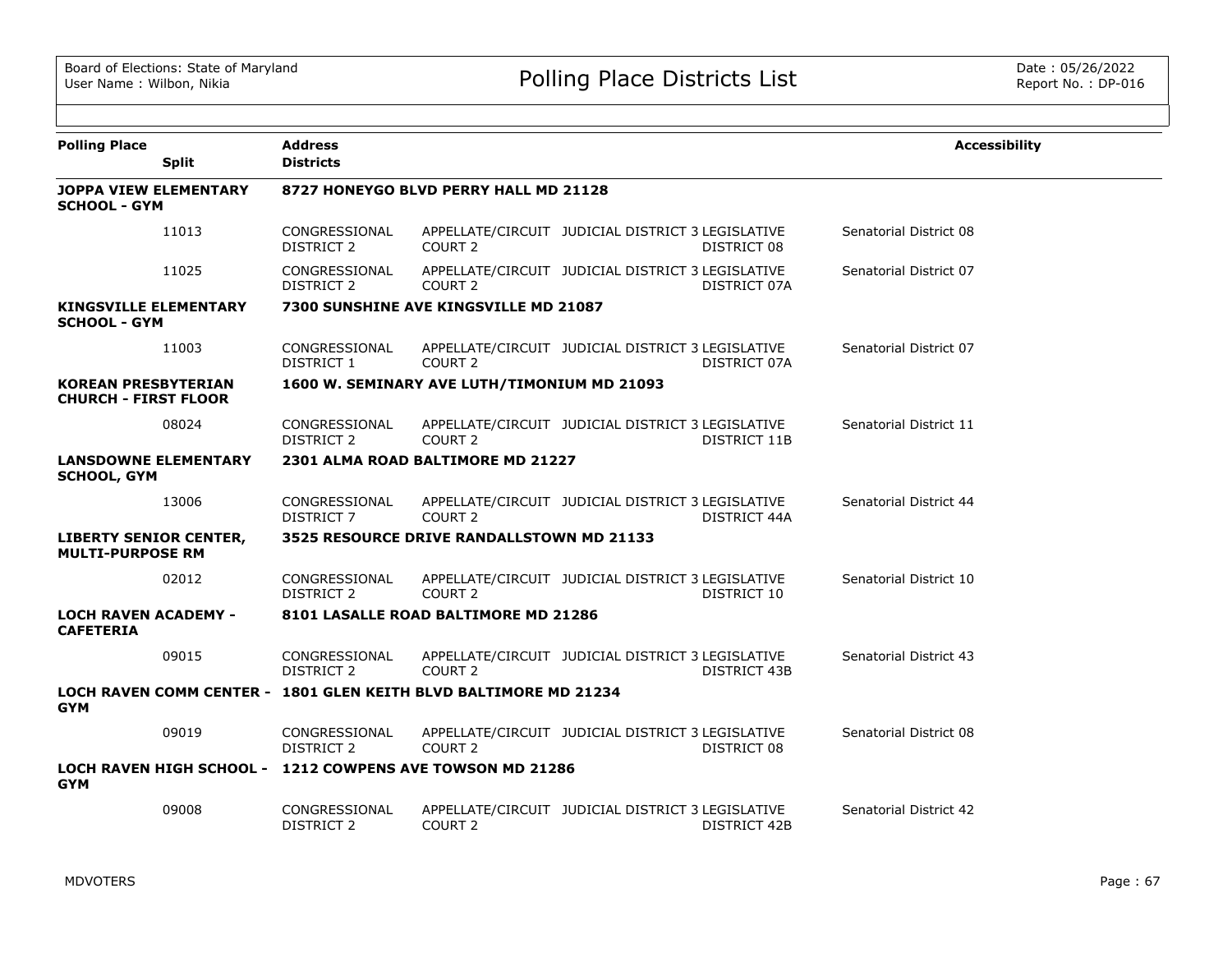| <b>Polling Place</b>                        | <b>Split</b>                    | <b>Address</b><br><b>Districts</b> |                                                           |                                                   |              | <b>Accessibility</b>   |  |
|---------------------------------------------|---------------------------------|------------------------------------|-----------------------------------------------------------|---------------------------------------------------|--------------|------------------------|--|
| <b>CAFE</b>                                 | <b>LOCH RAVEN HIGH SCHOOL-</b>  |                                    | 1212 COWPENS AVENUE BALTIMORE MD 21286                    |                                                   |              |                        |  |
|                                             | 09009                           | CONGRESSIONAL<br>DISTRICT 2        | COURT <sub>2</sub>                                        | APPELLATE/CIRCUIT JUDICIAL DISTRICT 3 LEGISLATIVE | DISTRICT 07A | Senatorial District 07 |  |
| - CAFETERIA                                 |                                 |                                    | LOGAN ELEMENTARY SCHOOL 7601 DUNMANWAY BALTIMORE MD 21222 |                                                   |              |                        |  |
|                                             | 12012                           | CONGRESSIONAL<br>DISTRICT 7        | COURT <sub>2</sub>                                        | APPELLATE/CIRCUIT JUDICIAL DISTRICT 3 LEGISLATIVE | DISTRICT 06  | Senatorial District 06 |  |
| <b>LONG GREEN BAPTIST</b>                   | <b>CHURCH - FELLOWSHIP HALL</b> |                                    | <b>13010 MANOR RD GLEN ARM MD 21057</b>                   |                                                   |              |                        |  |
|                                             | 11023                           | CONGRESSIONAL<br>DISTRICT 1        | COURT <sub>2</sub>                                        | APPELLATE/CIRCUIT JUDICIAL DISTRICT 3 LEGISLATIVE | DISTRICT 07A | Senatorial District 07 |  |
|                                             | 11026                           | CONGRESSIONAL<br>DISTRICT 1        | COURT <sub>2</sub>                                        | APPELLATE/CIRCUIT JUDICIAL DISTRICT 3 LEGISLATIVE | DISTRICT 07A | Senatorial District 07 |  |
| <b>SCHOOL-CAFE</b>                          | <b>LUTHERVILLE LABORATORY</b>   |                                    | 1700 YORK ROAD LUTH/TIMONIUM MD 21093                     |                                                   |              |                        |  |
|                                             | 08016                           | CONGRESSIONAL<br>DISTRICT 2        | COURT 2                                                   | APPELLATE/CIRCUIT JUDICIAL DISTRICT 3 LEGISLATIVE | DISTRICT 11B | Senatorial District 11 |  |
|                                             | 08028                           | CONGRESSIONAL<br><b>DISTRICT 2</b> | COURT <sub>2</sub>                                        | APPELLATE/CIRCUIT JUDICIAL DISTRICT 3 LEGISLATIVE | DISTRICT 11B | Senatorial District 11 |  |
| <b>MAIDEN CHOICE SCHOOL -</b><br><b>GYM</b> |                                 |                                    | 4901 SHELBOURNE ROAD BALTIMORE MD 21227                   |                                                   |              |                        |  |
|                                             | 13001                           | CONGRESSIONAL<br>DISTRICT 7        | COURT 2                                                   | APPELLATE/CIRCUIT JUDICIAL DISTRICT 3 LEGISLATIVE | DISTRICT 44A | Senatorial District 44 |  |
| <b>SCHOOL - GYM</b>                         | <b>MARTIN BLVD ELEMENTARY</b>   |                                    | 210 RIVERTON RD BALTIMORE MD 21220                        |                                                   |              |                        |  |
|                                             | 15005                           | CONGRESSIONAL<br>DISTRICT 2        | COURT 2                                                   | APPELLATE/CIRCUIT JUDICIAL DISTRICT 3 LEGISLATIVE | DISTRICT 08  | Senatorial District 08 |  |
|                                             | 15027                           | CONGRESSIONAL<br>DISTRICT 2        | COURT <sub>2</sub>                                        | APPELLATE/CIRCUIT JUDICIAL DISTRICT 3 LEGISLATIVE | DISTRICT 07A | Senatorial District 07 |  |
| <b>SCHOOL-GYM</b>                           | <b>MAYS CHAPEL ELEMENTARY</b>   |                                    | 12250 ROUNDWOOD RD LUTH/TIMONIUM MD 21093                 |                                                   |              |                        |  |
|                                             | 08002                           | CONGRESSIONAL<br><b>DISTRICT 2</b> | COURT <sub>2</sub>                                        | APPELLATE/CIRCUIT JUDICIAL DISTRICT 3 LEGISLATIVE | DISTRICT 11B | Senatorial District 11 |  |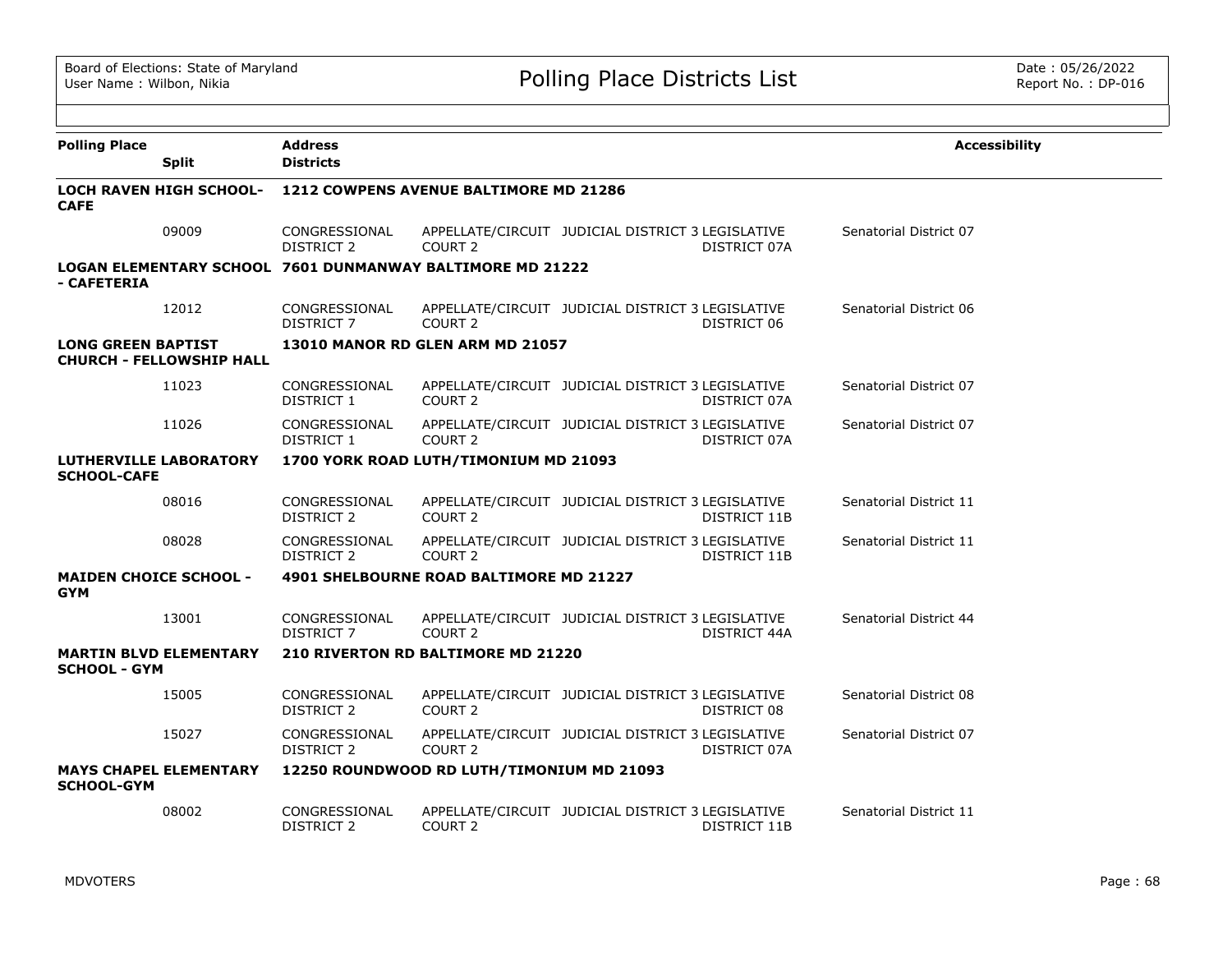| <b>Polling Place</b>                               | <b>Split</b> | <b>Address</b><br><b>Districts</b>                                |                                            |                                                   |              | <b>Accessibility</b>   |
|----------------------------------------------------|--------------|-------------------------------------------------------------------|--------------------------------------------|---------------------------------------------------|--------------|------------------------|
| <b>CHURCH</b>                                      |              | MAYS CHAPEL UNITED METH 11911 JENIFER ROAD LUTH/TIMONIUM MD 21093 |                                            |                                                   |              |                        |
|                                                    | 08019        | CONGRESSIONAL<br><b>DISTRICT 2</b>                                | COURT 2                                    | APPELLATE/CIRCUIT JUDICIAL DISTRICT 3 LEGISLATIVE | DISTRICT 11B | Senatorial District 11 |
| <b>MCCORMICK ELEMENTARY</b><br><b>SCHOOL - GYM</b> |              |                                                                   | 5101 HAZELWOOD AVENUE BALTIMORE MD 21206   |                                                   |              |                        |
|                                                    | 14008        | CONGRESSIONAL<br>DISTRICT 2                                       | COURT 2                                    | APPELLATE/CIRCUIT JUDICIAL DISTRICT 3 LEGISLATIVE | DISTRICT 08  | Senatorial District 08 |
| <b>MIDDLE RIVER MIDDLE</b><br><b>SCHOOL-CAFE</b>   |              |                                                                   | 800 MIDDLE RIVER ROAD BALTIMORE MD 21220   |                                                   |              |                        |
|                                                    | 15004        | CONGRESSIONAL<br><b>DISTRICT 2</b>                                | COURT 2                                    | APPELLATE/CIRCUIT JUDICIAL DISTRICT 3 LEGISLATIVE | DISTRICT 08  | Senatorial District 08 |
| <b>MIDDLEBOROUGH ELEM</b><br><b>SCHOOL-GYM</b>     |              |                                                                   | 313 WEST ROAD BALTIMORE MD 21221           |                                                   |              |                        |
|                                                    | 15018        | CONGRESSIONAL<br><b>DISTRICT 2</b>                                | COURT <sub>2</sub>                         | APPELLATE/CIRCUIT JUDICIAL DISTRICT 3 LEGISLATIVE | DISTRICT 06  | Senatorial District 06 |
| <b>MIDDLESEX ELEMENTARY</b><br><b>SCHOOL-GYM</b>   |              |                                                                   | 142 BENNETT ROAD BALTIMORE MD 21221        |                                                   |              |                        |
|                                                    | 15011        | CONGRESSIONAL<br>DISTRICT 2                                       | COURT 2                                    | APPELLATE/CIRCUIT JUDICIAL DISTRICT 3 LEGISLATIVE | DISTRICT 06  | Senatorial District 06 |
| <b>MILBROOK ELEMENTARY</b><br><b>SCHOOL-CAFE</b>   |              |                                                                   | 4300 CREST HEIGHTS ROAD BALTIMORE MD 21215 |                                                   |              |                        |
|                                                    | 03002        | CONGRESSIONAL<br><b>DISTRICT 2</b>                                | COURT 2                                    | APPELLATE/CIRCUIT JUDICIAL DISTRICT 3 LEGISLATIVE | DISTRICT 11B | Senatorial District 11 |
| <b>MILFORD MILL ACADEMY -</b><br><b>GYM</b>        |              |                                                                   | 3800 WASHINGTON AVENUE BALTIMORE MD 21244  |                                                   |              |                        |
|                                                    | 02006        | CONGRESSIONAL<br>DISTRICT 7                                       | COURT <sub>2</sub>                         | APPELLATE/CIRCUIT JUDICIAL DISTRICT 3 LEGISLATIVE | DISTRICT 44B | Senatorial District 44 |
| <b>NEW TOWN ELEM SCHOOL -</b><br><b>GYM</b>        |              |                                                                   | 4924 NEW TOWN BLVD OWINGS MILLS MD 21117   |                                                   |              |                        |
|                                                    | 02026        | CONGRESSIONAL<br><b>DISTRICT 2</b>                                | COURT 2                                    | APPELLATE/CIRCUIT JUDICIAL DISTRICT 3 LEGISLATIVE | DISTRICT 11A | Senatorial District 11 |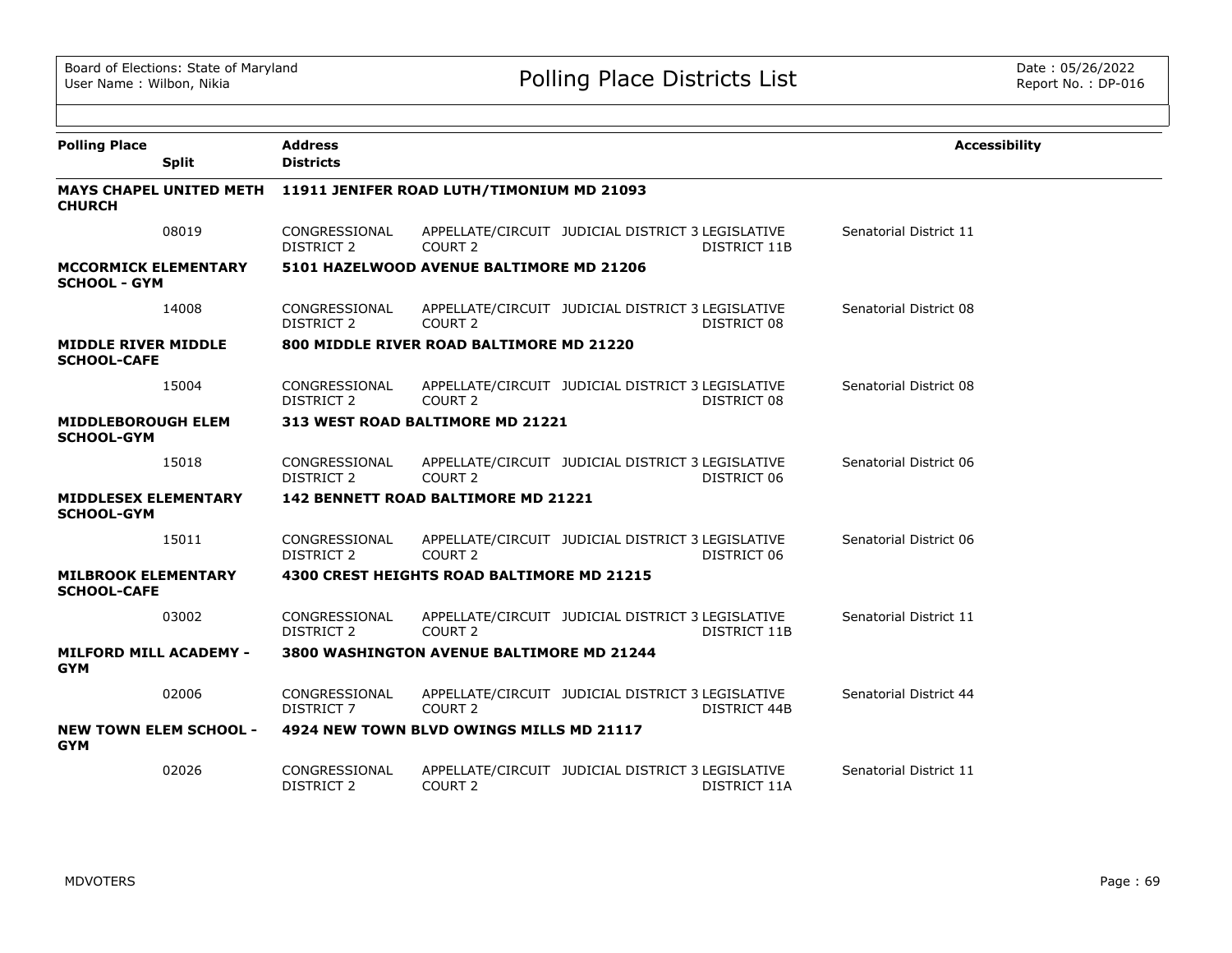| <b>Polling Place</b>                                        | <b>Address</b>                     |                                               |                                                   |                     | <b>Accessibility</b>   |
|-------------------------------------------------------------|------------------------------------|-----------------------------------------------|---------------------------------------------------|---------------------|------------------------|
| <b>Split</b>                                                | <b>Districts</b>                   |                                               |                                                   |                     |                        |
| <b>NEW TOWN HIGH SCHOOL -</b><br><b>CAF</b>                 |                                    | 4931 NEW TOWN BLVD OWINGS MILLS MD 21117      |                                                   |                     |                        |
| 02029                                                       | CONGRESSIONAL<br>DISTRICT 2        | COURT <sub>2</sub>                            | APPELLATE/CIRCUIT JUDICIAL DISTRICT 3 LEGISLATIVE | DISTRICT 11A        | Senatorial District 11 |
| <b>NORTH OAKS RETIREMENT</b><br><b>CENTER-WILSON HALL</b>   |                                    | 725 MT WILSON LA BALTIMORE MD 21208           |                                                   |                     |                        |
| 02025                                                       | CONGRESSIONAL<br>DISTRICT 2        | COURT <sub>2</sub>                            | APPELLATE/CIRCUIT JUDICIAL DISTRICT 3 LEGISLATIVE | DISTRICT 11A        | Senatorial District 11 |
| <b>NORTHWEST ACADEMY OF</b><br><b>HEALTH SCIENCES - GYM</b> |                                    | 4627 OLD COURT RD BALTIMORE MD 21208          |                                                   |                     |                        |
| 02007                                                       | CONGRESSIONAL<br><b>DISTRICT 7</b> | COURT <sub>2</sub>                            | APPELLATE/CIRCUIT JUDICIAL DISTRICT 3 LEGISLATIVE | DISTRICT 44B        | Senatorial District 44 |
| 02023                                                       | CONGRESSIONAL<br>DISTRICT 7        | COURT <sub>2</sub>                            | APPELLATE/CIRCUIT JUDICIAL DISTRICT 3 LEGISLATIVE | <b>DISTRICT 11B</b> | Senatorial District 11 |
| 02028                                                       | CONGRESSIONAL<br>DISTRICT 7        | COURT <sub>2</sub>                            | APPELLATE/CIRCUIT JUDICIAL DISTRICT 3 LEGISLATIVE | DISTRICT 10         | Senatorial District 10 |
| <b>NORWOOD ELEMENTARY</b><br><b>SCHOOL - GYM</b>            |                                    | 1700 DELVALE AVENUE BALTIMORE MD 21222        |                                                   |                     |                        |
| 12003                                                       | CONGRESSIONAL<br><b>DISTRICT 7</b> | COURT <sub>2</sub>                            | APPELLATE/CIRCUIT JUDICIAL DISTRICT 3 LEGISLATIVE | DISTRICT 06         | Senatorial District 06 |
| <b>OAKLEIGH ELEMENTARY</b><br><b>SCHOOL - GYM</b>           |                                    | 1900 WHITE OAK AVE BALTIMORE MD 21234         |                                                   |                     |                        |
| 09018                                                       | CONGRESSIONAL<br>DISTRICT 2        | COURT <sub>2</sub>                            | APPELLATE/CIRCUIT JUDICIAL DISTRICT 3 LEGISLATIVE | DISTRICT 08         | Senatorial District 08 |
| 09026                                                       | CONGRESSIONAL<br><b>DISTRICT 2</b> | COURT <sub>2</sub>                            | APPELLATE/CIRCUIT JUDICIAL DISTRICT 3 LEGISLATIVE | DISTRICT 08         | Senatorial District 08 |
| <b>OLIVER BEACH ELEM</b><br><b>SCHOOL-GYM</b>               |                                    | 12912 CUNNINGHILL COVE RD. BALTIMORE MD 21220 |                                                   |                     |                        |
| 15006                                                       | CONGRESSIONAL<br><b>DISTRICT 1</b> | COURT <sub>2</sub>                            | APPELLATE/CIRCUIT JUDICIAL DISTRICT 3 LEGISLATIVE | DISTRICT 07A        | Senatorial District 07 |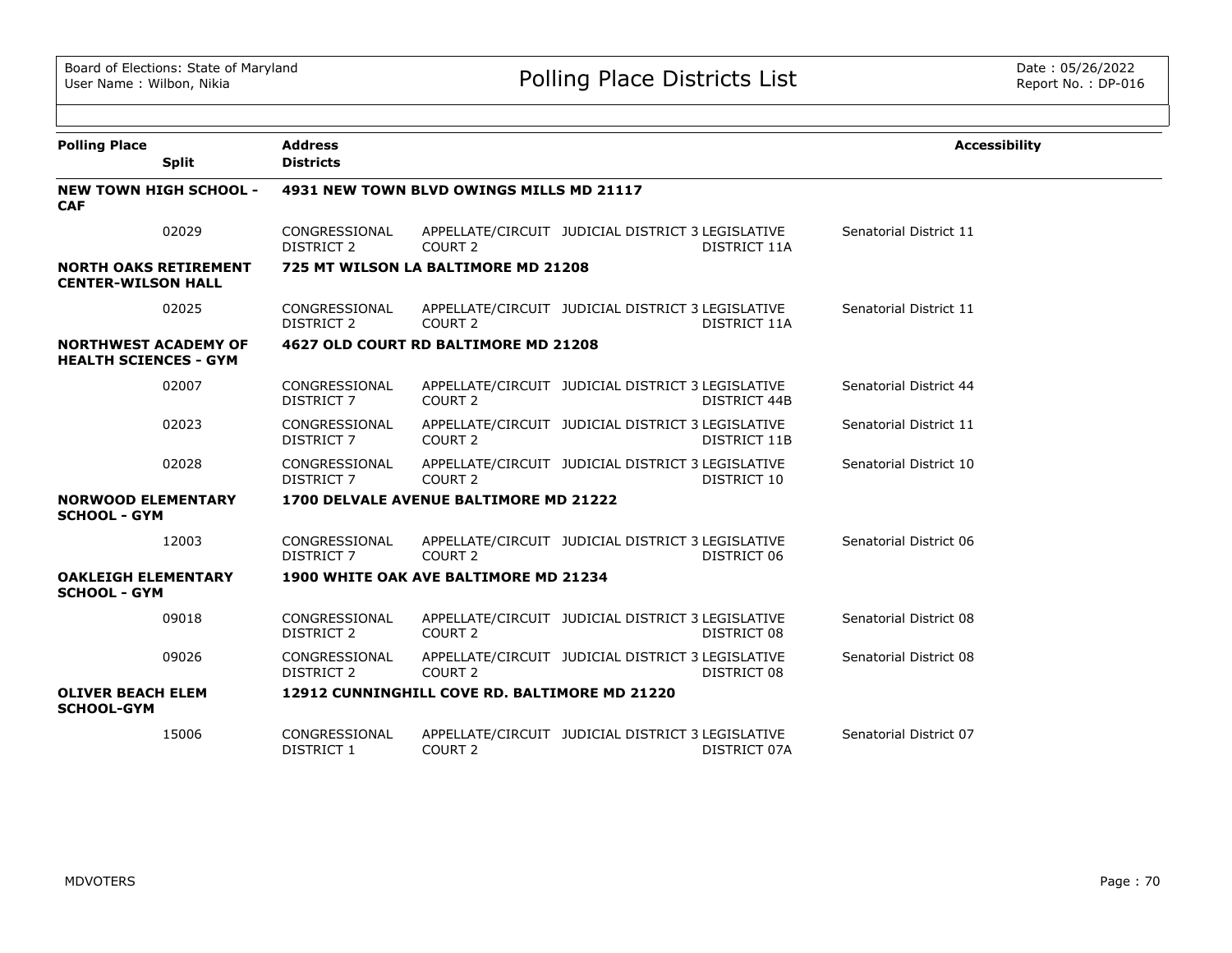| <b>Polling Place</b>                                  | <b>Split</b> | <b>Address</b><br><b>Districts</b> |                                           |                                                   |              | <b>Accessibility</b>   |
|-------------------------------------------------------|--------------|------------------------------------|-------------------------------------------|---------------------------------------------------|--------------|------------------------|
| <b>OREGON RIDGE - SENECA</b><br><b>ROOM</b>           |              |                                    | 13401 BEAVER DAM RD COCKEYSVILLE MD 21030 |                                                   |              |                        |
|                                                       | 08015        | CONGRESSIONAL<br>DISTRICT 2        | COURT <sub>2</sub>                        | APPELLATE/CIRCUIT JUDICIAL DISTRICT 3 LEGISLATIVE | DISTRICT 10  | Senatorial District 10 |
|                                                       | 08021        | CONGRESSIONAL<br>DISTRICT 2        | COURT <sub>2</sub>                        | APPELLATE/CIRCUIT JUDICIAL DISTRICT 3 LEGISLATIVE | DISTRICT 11A | Senatorial District 11 |
| <b>OREGON RIDGE - SEQUOIA</b><br><b>ROOM</b>          |              |                                    | 13401 BEAVER DAM RD COCKEYSVILLE MD 21030 |                                                   |              |                        |
|                                                       | 08027        | CONGRESSIONAL<br>DISTRICT 2        | COURT 2                                   | APPELLATE/CIRCUIT JUDICIAL DISTRICT 3 LEGISLATIVE | DISTRICT 42A | Senatorial District 42 |
|                                                       | 08029        | CONGRESSIONAL<br>DISTRICT 2        | COURT <sub>2</sub>                        | APPELLATE/CIRCUIT JUDICIAL DISTRICT 3 LEGISLATIVE | DISTRICT 11A | Senatorial District 11 |
| <b>OREMS ELEMENTARY</b><br><b>SCHOOL-GYM</b>          |              |                                    | 711 HIGH VILLA ROAD BALTIMORE MD 21221    |                                                   |              |                        |
|                                                       | 15003        | CONGRESSIONAL<br><b>DISTRICT 2</b> | COURT <sub>2</sub>                        | APPELLATE/CIRCUIT JUDICIAL DISTRICT 3 LEGISLATIVE | DISTRICT 06  | Senatorial District 06 |
| <b>OVERLEA HIGH SCHOOL -</b><br>CAFE'                 |              |                                    | 5401 KENWOOD AVE BALTIMORE MD 21206       |                                                   |              |                        |
|                                                       | 14011        | CONGRESSIONAL<br>DISTRICT 7        | COURT <sub>2</sub>                        | APPELLATE/CIRCUIT JUDICIAL DISTRICT 3 LEGISLATIVE | DISTRICT 08  | Senatorial District 08 |
| <b>OVERLEA HIGH SCHOOL -</b><br><b>GYM</b>            |              |                                    | 5401 KENWOOD AVE BALTIMORE MD 21206       |                                                   |              |                        |
|                                                       | 14010        | CONGRESSIONAL<br>DISTRICT 2        | COURT 2                                   | APPELLATE/CIRCUIT JUDICIAL DISTRICT 3 LEGISLATIVE | DISTRICT 08  | Senatorial District 08 |
| <b>OWINGS MILLS HIGH</b><br><b>SCHOOL- GYM</b>        |              |                                    | 124 TOLLGATE RD OWINGS MILLS MD 21117     |                                                   |              |                        |
|                                                       | 04001        | CONGRESSIONAL<br>DISTRICT 2        | COURT <sub>2</sub>                        | APPELLATE/CIRCUIT JUDICIAL DISTRICT 3 LEGISLATIVE | DISTRICT 11A | Senatorial District 11 |
| <b>OWINGS MILLS HIGH</b><br><b>SCHOOL-SENIOR CAFE</b> |              |                                    | 124 TOLLGATE ROAD OWINGS MILLS MD 21117   |                                                   |              |                        |
|                                                       | 04003        | CONGRESSIONAL<br>DISTRICT 2        | COURT 2                                   | APPELLATE/CIRCUIT JUDICIAL DISTRICT 3 LEGISLATIVE | DISTRICT 11B | Senatorial District 11 |
|                                                       | 04015        | CONGRESSIONAL<br>DISTRICT 2        | COURT <sub>2</sub>                        | APPELLATE/CIRCUIT JUDICIAL DISTRICT 3 LEGISLATIVE | DISTRICT 11A | Senatorial District 11 |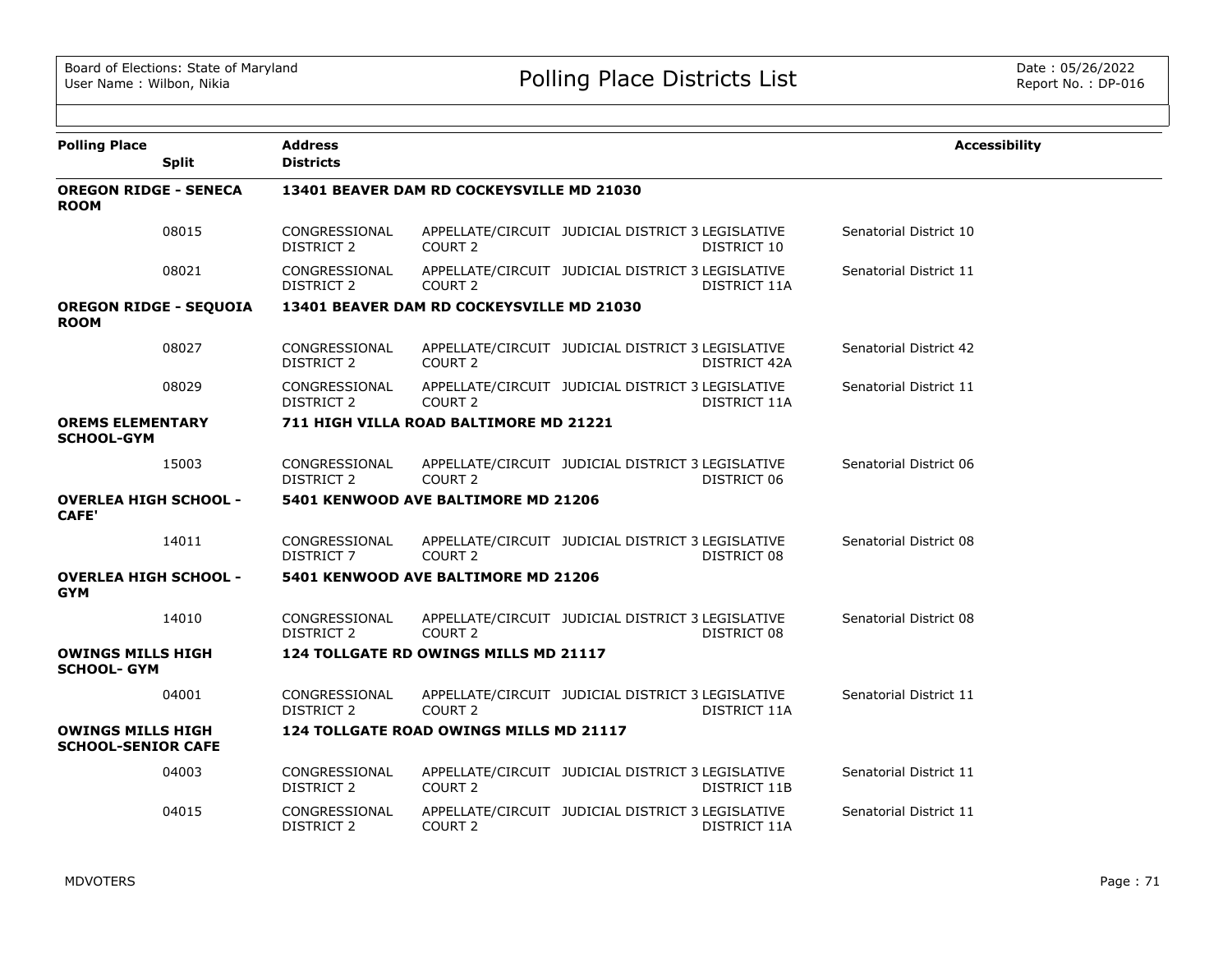| <b>Polling Place</b>                                                                       | <b>Address</b>                     |                                            |                                                   |                     | <b>Accessibility</b>   |
|--------------------------------------------------------------------------------------------|------------------------------------|--------------------------------------------|---------------------------------------------------|---------------------|------------------------|
| <b>Split</b>                                                                               | <b>Districts</b>                   |                                            |                                                   |                     |                        |
| <b>OWINGS MILLS VFW POST</b><br>521                                                        |                                    | 214 TOLLGATE RD OWINGS MILLS MD 21117      |                                                   |                     |                        |
| 04014                                                                                      | CONGRESSIONAL<br><b>DISTRICT 2</b> | COURT <sub>2</sub>                         | APPELLATE/CIRCUIT JUDICIAL DISTRICT 3 LEGISLATIVE | DISTRICT 11A        | Senatorial District 11 |
| <b>PADONIA INTL. ELEM.</b><br><b>SCHOOL - CAFE</b>                                         |                                    | 9834 GREENSIDE DRIVE COCKEYSVILLE MD 21030 |                                                   |                     |                        |
| 08011                                                                                      | CONGRESSIONAL<br><b>DISTRICT 2</b> | COURT <sub>2</sub>                         | APPELLATE/CIRCUIT JUDICIAL DISTRICT 3 LEGISLATIVE | <b>DISTRICT 42B</b> | Senatorial District 42 |
| PARKTON AMERICAN LEGION 19520 YORK ROAD PARKTON MD 21120<br><b>POST #256 - SOCIAL HALL</b> |                                    |                                            |                                                   |                     |                        |
| 07002                                                                                      | CONGRESSIONAL<br>DISTRICT 1        | COURT <sub>2</sub>                         | APPELLATE/CIRCUIT JUDICIAL DISTRICT 3 LEGISLATIVE | <b>DISTRICT 42A</b> | Senatorial District 42 |
| PARKVILLE HIGH SCHOOL - B 2600 PUTTY HILL AVE BALTIMORE MD 21234<br><b>BUILDING CAFE</b>   |                                    |                                            |                                                   |                     |                        |
| 11016                                                                                      | CONGRESSIONAL<br><b>DISTRICT 2</b> | COURT <sub>2</sub>                         | APPELLATE/CIRCUIT JUDICIAL DISTRICT 3 LEGISLATIVE | DISTRICT 08         | Senatorial District 08 |
| <b>PARKVILLE HIGH SCHOOL -</b><br><b>CAFETERIA</b>                                         |                                    | 2600 PUTTY HILL AVENUE BALTIMORE MD 21234  |                                                   |                     |                        |
| 09022                                                                                      | CONGRESSIONAL<br>DISTRICT 2        | COURT <sub>2</sub>                         | APPELLATE/CIRCUIT JUDICIAL DISTRICT 3 LEGISLATIVE | DISTRICT 08         | Senatorial District 08 |
| <b>PARKVILLE MIDDLE SCHOOL</b><br>- AUDI LOBBY                                             |                                    | 8711 AVONDALE ROAD BALTIMORE MD 21234      |                                                   |                     |                        |
| 14001                                                                                      | CONGRESSIONAL<br>DISTRICT 2        | COURT <sub>2</sub>                         | APPELLATE/CIRCUIT JUDICIAL DISTRICT 3 LEGISLATIVE | DISTRICT 08         | Senatorial District 08 |
| <b>PARKVILLE SENIOR CENTER - 8601 HARFORD RD BALTIMORE MD 21234</b><br><b>GYM</b>          |                                    |                                            |                                                   |                     |                        |
| 14012                                                                                      | CONGRESSIONAL<br>DISTRICT 2        | COURT <sub>2</sub>                         | APPELLATE/CIRCUIT JUDICIAL DISTRICT 3 LEGISLATIVE | DISTRICT 08         | Senatorial District 08 |
| <b>PATAPSCO HIGH SCHOOL -</b><br><b>CAFETERIA</b>                                          |                                    | 8100 WISE AVENUE BALTIMORE MD 21222        |                                                   |                     |                        |
| 12005                                                                                      | CONGRESSIONAL<br><b>DISTRICT 7</b> | COURT <sub>2</sub>                         | APPELLATE/CIRCUIT JUDICIAL DISTRICT 3 LEGISLATIVE | DISTRICT 06         | Senatorial District 06 |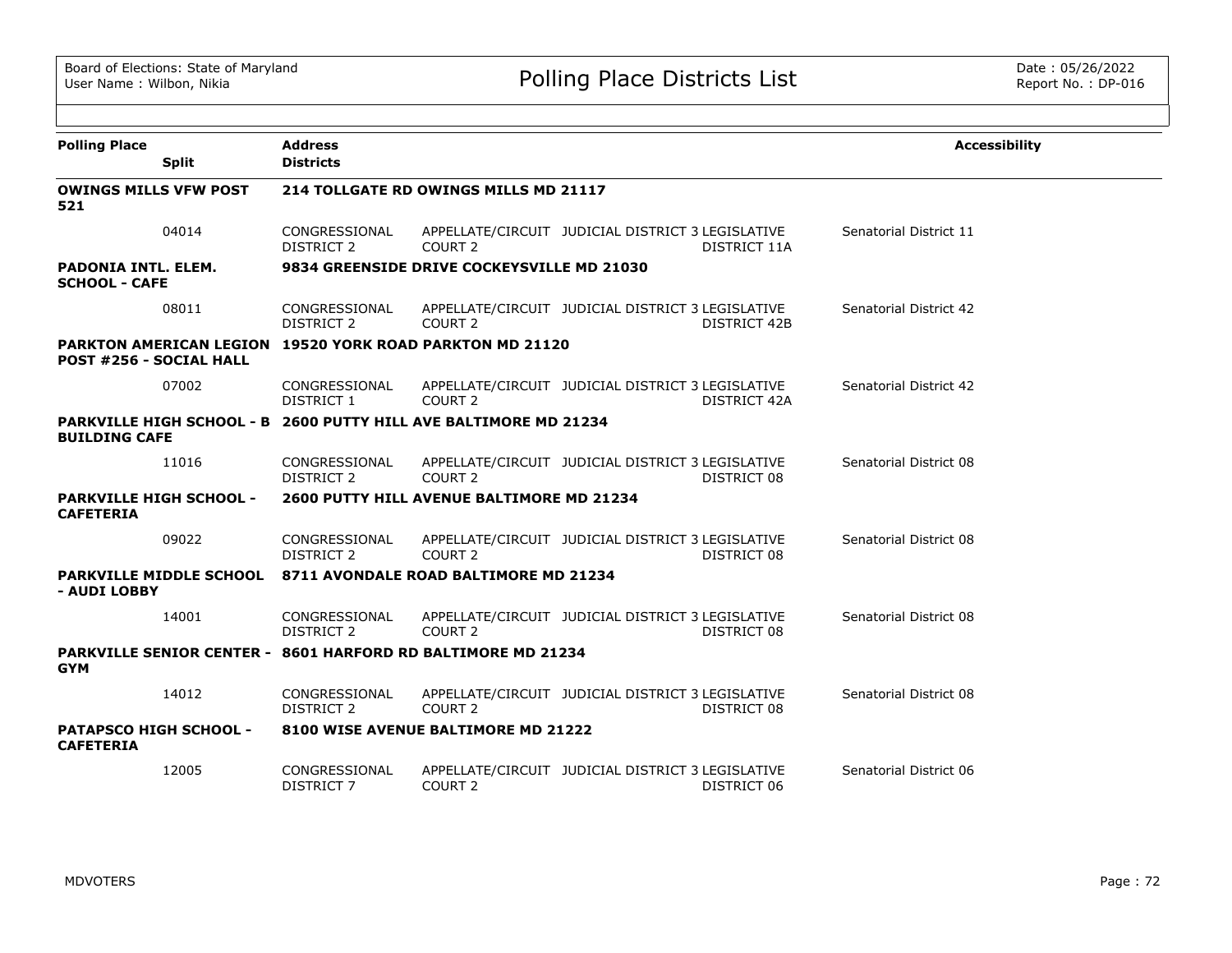| <b>Polling Place</b>                                                          | <b>Address</b>                     |                                         |                                                   |              | <b>Accessibility</b>   |
|-------------------------------------------------------------------------------|------------------------------------|-----------------------------------------|---------------------------------------------------|--------------|------------------------|
| <b>Split</b>                                                                  | <b>Districts</b>                   |                                         |                                                   |              |                        |
| <b>PERRY HALL ELEMENTARY</b><br><b>SCHOOL - GYM</b>                           |                                    | 9021 BELAIR ROAD BALTIMORE MD 21236     |                                                   |              |                        |
| 11011                                                                         | CONGRESSIONAL<br>DISTRICT 2        | COURT 2                                 | APPELLATE/CIRCUIT JUDICIAL DISTRICT 3 LEGISLATIVE | DISTRICT 08  | Senatorial District 08 |
| <b>PERRY HALL HIGH SCHOOL-</b><br><b>CAFE</b>                                 |                                    | 4601 EBENEZER ROAD BALTIMORE MD 21236   |                                                   |              |                        |
| 11012                                                                         | CONGRESSIONAL<br>DISTRICT 2        | COURT 2                                 | APPELLATE/CIRCUIT JUDICIAL DISTRICT 3 LEGISLATIVE | DISTRICT 07A | Senatorial District 07 |
| <b>PERRY HALL HIGH SCHOOL-</b><br>LIBR.                                       |                                    | 4601 EBENEZER RD BALTIMORE MD 21236     |                                                   |              |                        |
| 11019                                                                         | CONGRESSIONAL<br><b>DISTRICT 2</b> | COURT <sub>2</sub>                      | APPELLATE/CIRCUIT JUDICIAL DISTRICT 3 LEGISLATIVE | DISTRICT 08  | Senatorial District 08 |
| PERRY HALL MIDDLE SCHOOL 4300 EBENEZER ROAD BALTIMORE MD 21236<br>- CAFETERIA |                                    |                                         |                                                   |              |                        |
| 11010                                                                         | CONGRESSIONAL<br>DISTRICT 2        | COURT <sub>2</sub>                      | APPELLATE/CIRCUIT JUDICIAL DISTRICT 3 LEGISLATIVE | DISTRICT 08  | Senatorial District 08 |
| <b>PERRY HALL MIDDLE</b><br><b>SCHOOL-AUDITORIUM</b>                          |                                    | 4300 EBENEZER RD BALTIMORE MD 21236     |                                                   |              |                        |
| 11014                                                                         | CONGRESSIONAL<br>DISTRICT 1        | COURT 2                                 | APPELLATE/CIRCUIT JUDICIAL DISTRICT 3 LEGISLATIVE | DISTRICT 07A | Senatorial District 07 |
| PIKESVILLE HIGH SCHOOL-<br><b>CAFE</b>                                        |                                    | 7621 LABYRINTH ROAD BALTIMORE MD 21208  |                                                   |              |                        |
| 03007                                                                         | CONGRESSIONAL<br>DISTRICT 2        | COURT <sub>2</sub>                      | APPELLATE/CIRCUIT JUDICIAL DISTRICT 3 LEGISLATIVE | DISTRICT 11B | Senatorial District 11 |
| <b>PIKESVILLE MIDDLE</b><br><b>SCHOOL-CAFE</b>                                |                                    | 7701 SEVEN MILE LANE BALTIMORE MD 21208 |                                                   |              |                        |
| 03006                                                                         | CONGRESSIONAL<br><b>DISTRICT 2</b> | COURT <sub>2</sub>                      | APPELLATE/CIRCUIT JUDICIAL DISTRICT 3 LEGISLATIVE | DISTRICT 11B | Senatorial District 11 |
| <b>PIKESVILLE MIDDLE</b><br><b>SCHOOL-GYM</b>                                 |                                    | 7701 SEVEN MILE LANE BALTIMORE MD 21208 |                                                   |              |                        |
| 03005                                                                         | CONGRESSIONAL<br>DISTRICT 2        | COURT 2                                 | APPELLATE/CIRCUIT JUDICIAL DISTRICT 3 LEGISLATIVE | DISTRICT 11B | Senatorial District 11 |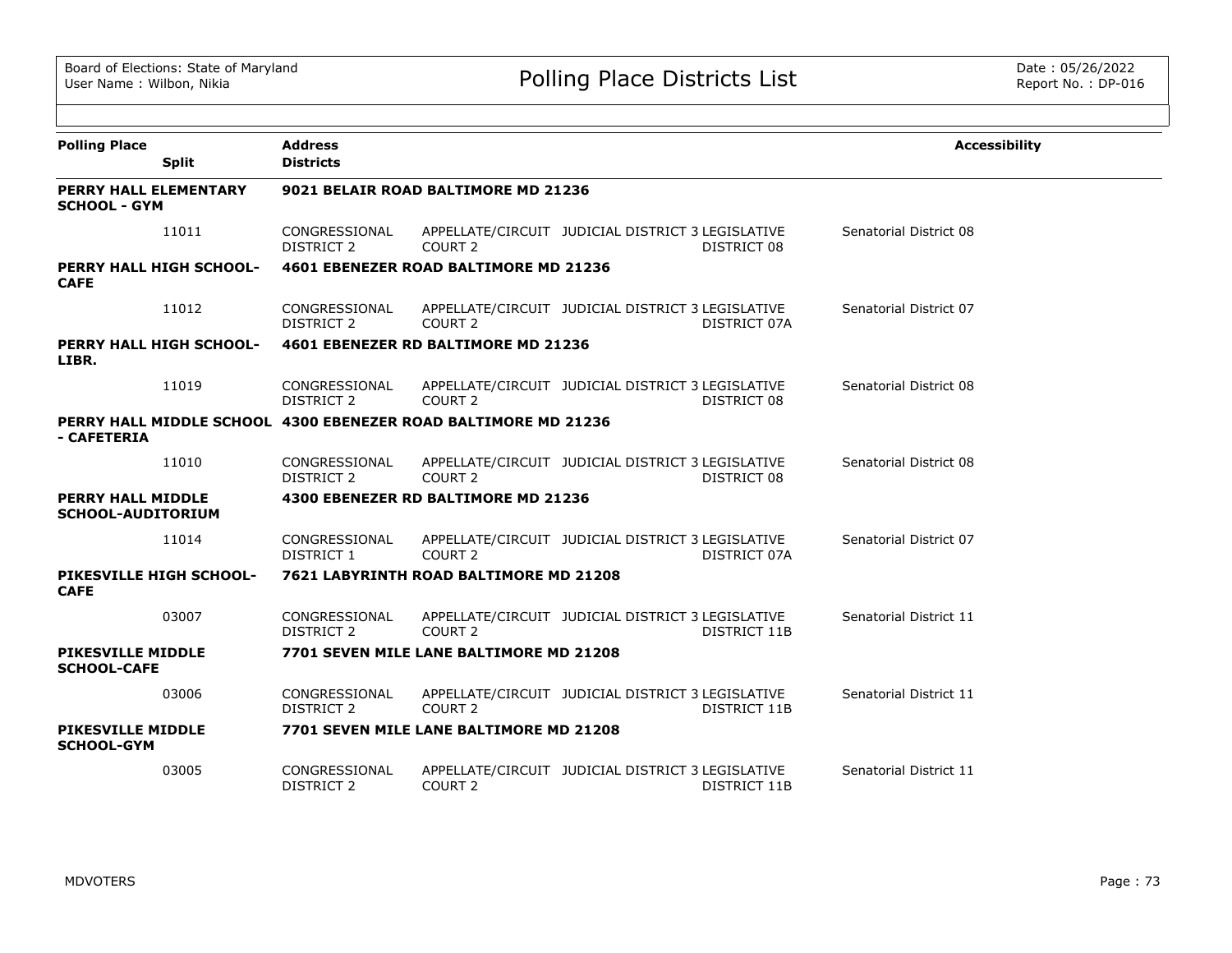| <b>Polling Place</b>                                      | <b>Split</b>                     | <b>Address</b><br><b>Districts</b> |                                              |                                                   |              | <b>Accessibility</b>   |
|-----------------------------------------------------------|----------------------------------|------------------------------------|----------------------------------------------|---------------------------------------------------|--------------|------------------------|
| <b>PINE GROVE ELEMENTARY</b><br><b>SCHOOL - CAFETERIA</b> |                                  |                                    | 2701 SUMMIT AVENUE BALTIMORE MD 21234        |                                                   |              |                        |
|                                                           | 09024                            | CONGRESSIONAL<br><b>DISTRICT 2</b> | COURT <sub>2</sub>                           | APPELLATE/CIRCUIT JUDICIAL DISTRICT 3 LEGISLATIVE | DISTRICT 07A | Senatorial District 07 |
|                                                           | 09025                            | CONGRESSIONAL<br>DISTRICT 2        | <b>COURT 2</b>                               | APPELLATE/CIRCUIT JUDICIAL DISTRICT 3 LEGISLATIVE | DISTRICT 07A | Senatorial District 07 |
| PINEWOOD ELEM SCH -<br><b>CAFETERIA</b>                   |                                  |                                    | 200 RICKSWOOD ROAD LUTH/TIMONIUM MD 21093    |                                                   |              |                        |
|                                                           | 08010                            | CONGRESSIONAL<br><b>DISTRICT 2</b> | COURT <sub>2</sub>                           | APPELLATE/CIRCUIT JUDICIAL DISTRICT 3 LEGISLATIVE | DISTRICT 11B | Senatorial District 11 |
| <b>GYM</b>                                                | PINEWOOD ELEM SCHOOL -           |                                    | 200 RICKSWOOD ROAD LUTH/TIMONIUM MD 21093    |                                                   |              |                        |
|                                                           | 08020                            | CONGRESSIONAL<br><b>DISTRICT 2</b> | COURT <sub>2</sub>                           | APPELLATE/CIRCUIT JUDICIAL DISTRICT 3 LEGISLATIVE | DISTRICT 11B | Senatorial District 11 |
| <b>PLEASANT PLAINS ELEM.</b><br><b>SCHOOL- GYM</b>        |                                  |                                    | 8300 PLEASANT PLAINS ROAD BALTIMORE MD 21286 |                                                   |              |                        |
|                                                           | 09016                            | CONGRESSIONAL<br>DISTRICT 2        | COURT <sub>2</sub>                           | APPELLATE/CIRCUIT JUDICIAL DISTRICT 3 LEGISLATIVE | DISTRICT 08  | Senatorial District 08 |
| <b>PLEASANT PLAINS</b>                                    | <b>ELEMENTARY SCHOOL - CAFE'</b> |                                    | 8300 PLEASANT PLAINS RD BALTIMORE MD 21286   |                                                   |              |                        |
|                                                           | 09017                            | CONGRESSIONAL<br><b>DISTRICT 2</b> | COURT <sub>2</sub>                           | APPELLATE/CIRCUIT JUDICIAL DISTRICT 3 LEGISLATIVE | DISTRICT 08  | Senatorial District 08 |
| <b>POT SPRING ELEMENTARY</b><br><b>SCHOOL - CAFE</b>      |                                  |                                    | 2410 SPRINGLAKE DRIVE LUTH/TIMONIUM MD 21093 |                                                   |              |                        |
|                                                           | 08012                            | CONGRESSIONAL<br><b>DISTRICT 2</b> | COURT <sub>2</sub>                           | APPELLATE/CIRCUIT JUDICIAL DISTRICT 3 LEGISLATIVE | DISTRICT 42B | Senatorial District 42 |
| <b>CAF</b>                                                | <b>POWHATAN ELEM SCHOOL -</b>    |                                    | 3300 KELOX RD BALTIMORE MD 21207             |                                                   |              |                        |
|                                                           | 02002                            | CONGRESSIONAL<br>DISTRICT 7        | COURT 2                                      | APPELLATE/CIRCUIT JUDICIAL DISTRICT 3 LEGISLATIVE | DISTRICT 44B | Senatorial District 44 |
| <b>GYM</b>                                                | <b>POWHATAN ELEM SCHOOL -</b>    |                                    | 3300 KELOX RD BALTIMORE MD 21207             |                                                   |              |                        |
|                                                           | 02001                            | CONGRESSIONAL<br><b>DISTRICT 7</b> | COURT <sub>2</sub>                           | APPELLATE/CIRCUIT JUDICIAL DISTRICT 3 LEGISLATIVE | DISTRICT 44B | Senatorial District 44 |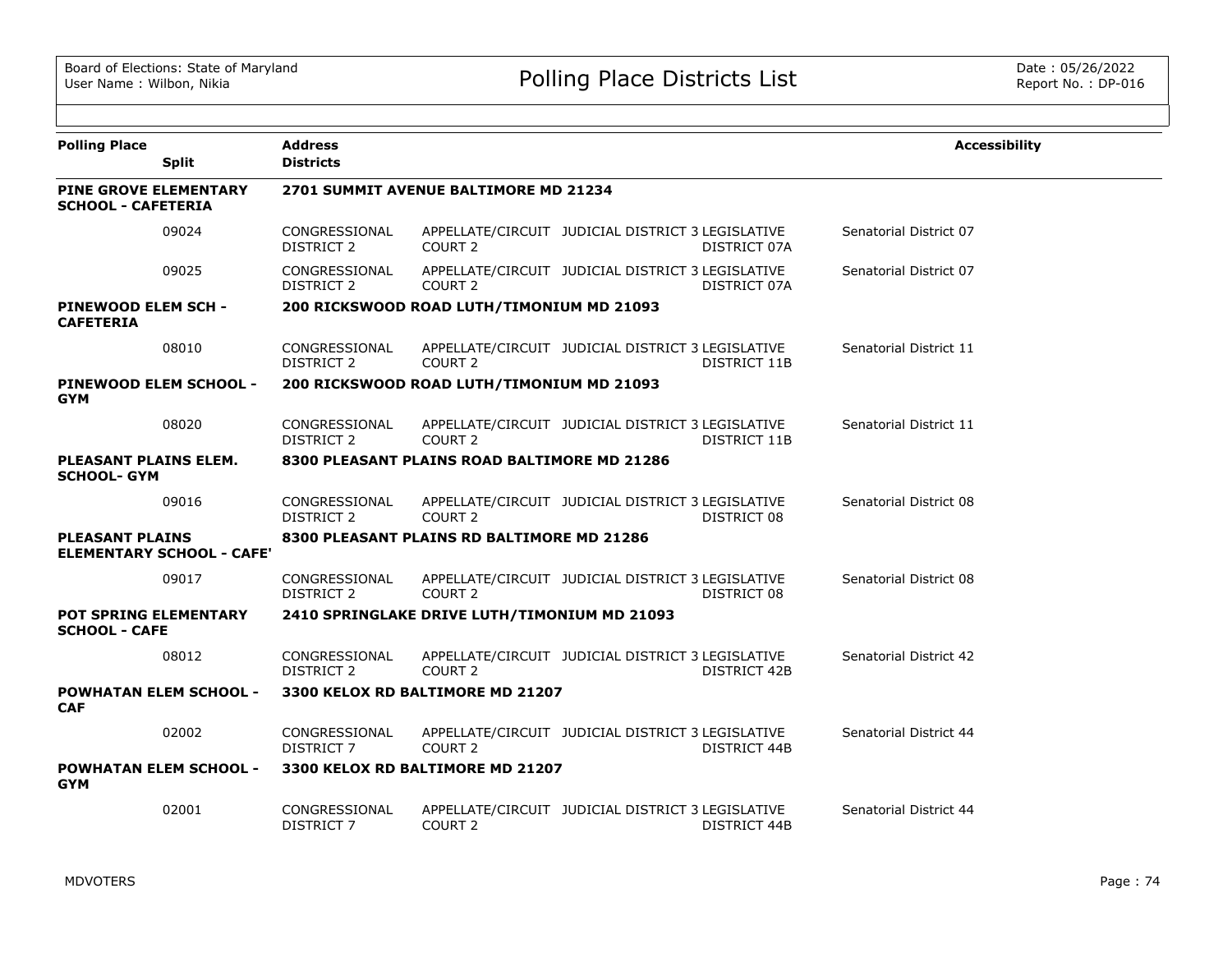|                                                                       | <b>Address</b>                     |                                         |                                                   |              |                        |
|-----------------------------------------------------------------------|------------------------------------|-----------------------------------------|---------------------------------------------------|--------------|------------------------|
| <b>Polling Place</b><br><b>Split</b>                                  | <b>Districts</b>                   |                                         |                                                   |              | <b>Accessibility</b>   |
| <b>PRETTYBOY ELEMENTARY</b><br><b>SCHOOL - GYM</b>                    |                                    | 19810 MIDDLETOWN RD FREELAND MD 21053   |                                                   |              |                        |
| 06002                                                                 | CONGRESSIONAL<br>DISTRICT 2        | COURT 2                                 | APPELLATE/CIRCUIT JUDICIAL DISTRICT 3 LEGISLATIVE | DISTRICT 42A | Senatorial District 42 |
| <b>PRETTYBOY ELEMENTARY</b><br><b>SCHOOL-CAFETERIA</b>                |                                    | 19810 MIDDLETOWN ROAD FREELAND MD 21053 |                                                   |              |                        |
| 06001                                                                 | CONGRESSIONAL<br><b>DISTRICT 2</b> | COURT 2                                 | APPELLATE/CIRCUIT JUDICIAL DISTRICT 3 LEGISLATIVE | DISTRICT 42A | Senatorial District 42 |
| <b>RANDALLSTOWN HIGH</b><br><b>SCHOOL - CAF</b>                       |                                    | 4000 OFFUTT ROAD RANDALLSTOWN MD 21133  |                                                   |              |                        |
| 02017                                                                 | CONGRESSIONAL<br><b>DISTRICT 2</b> | COURT <sub>2</sub>                      | APPELLATE/CIRCUIT JUDICIAL DISTRICT 3 LEGISLATIVE | DISTRICT 10  | Senatorial District 10 |
| <b>RANDALLSTOWN HIGH</b><br><b>SCHOOL-GYM</b>                         |                                    | 4000 OFFUTT ROAD RANDALLSTOWN MD 21133  |                                                   |              |                        |
| 02016                                                                 | CONGRESSIONAL<br><b>DISTRICT 2</b> | COURT <sub>2</sub>                      | APPELLATE/CIRCUIT JUDICIAL DISTRICT 3 LEGISLATIVE | DISTRICT 10  | Senatorial District 10 |
| <b>REISTERSTOWN</b><br><b>ELEMENTARY SCHOOL-GYM</b>                   |                                    | 223 WALGROVE ROAD REISTERSTOWN MD 21136 |                                                   |              |                        |
| 04006                                                                 | CONGRESSIONAL<br>DISTRICT 2        | COURT 2                                 | APPELLATE/CIRCUIT JUDICIAL DISTRICT 3 LEGISLATIVE | DISTRICT 10  | Senatorial District 10 |
| RELAY ELEMENTARY SCHOOL 5885 SELFORD ROAD BALTIMORE MD 21227<br>- GYM |                                    |                                         |                                                   |              |                        |
| 13004                                                                 | CONGRESSIONAL<br><b>DISTRICT 7</b> | COURT 2                                 | APPELLATE/CIRCUIT JUDICIAL DISTRICT 3 LEGISLATIVE | DISTRICT 10  | Senatorial District 10 |
| <b>RIDERWOOD ELEMENTARY</b><br><b>SCHOOL-GYM</b>                      |                                    | 1711 LANDRAKE ROAD BALTIMORE MD 21204   |                                                   |              |                        |
| 08017                                                                 | CONGRESSIONAL<br>DISTRICT 2        | COURT <sub>2</sub>                      | APPELLATE/CIRCUIT JUDICIAL DISTRICT 3 LEGISLATIVE | DISTRICT 11B | Senatorial District 11 |
| <b>RIDGE RUXTON SCHOOL-</b><br><b>MULTI PURPOSE RM</b>                |                                    | 6916 CHARLES STREET BALTIMORE MD 21204  |                                                   |              |                        |
| 09002                                                                 | CONGRESSIONAL<br><b>DISTRICT 2</b> | COURT <sub>2</sub>                      | APPELLATE/CIRCUIT JUDICIAL DISTRICT 3 LEGISLATIVE | DISTRICT 11B | Senatorial District 11 |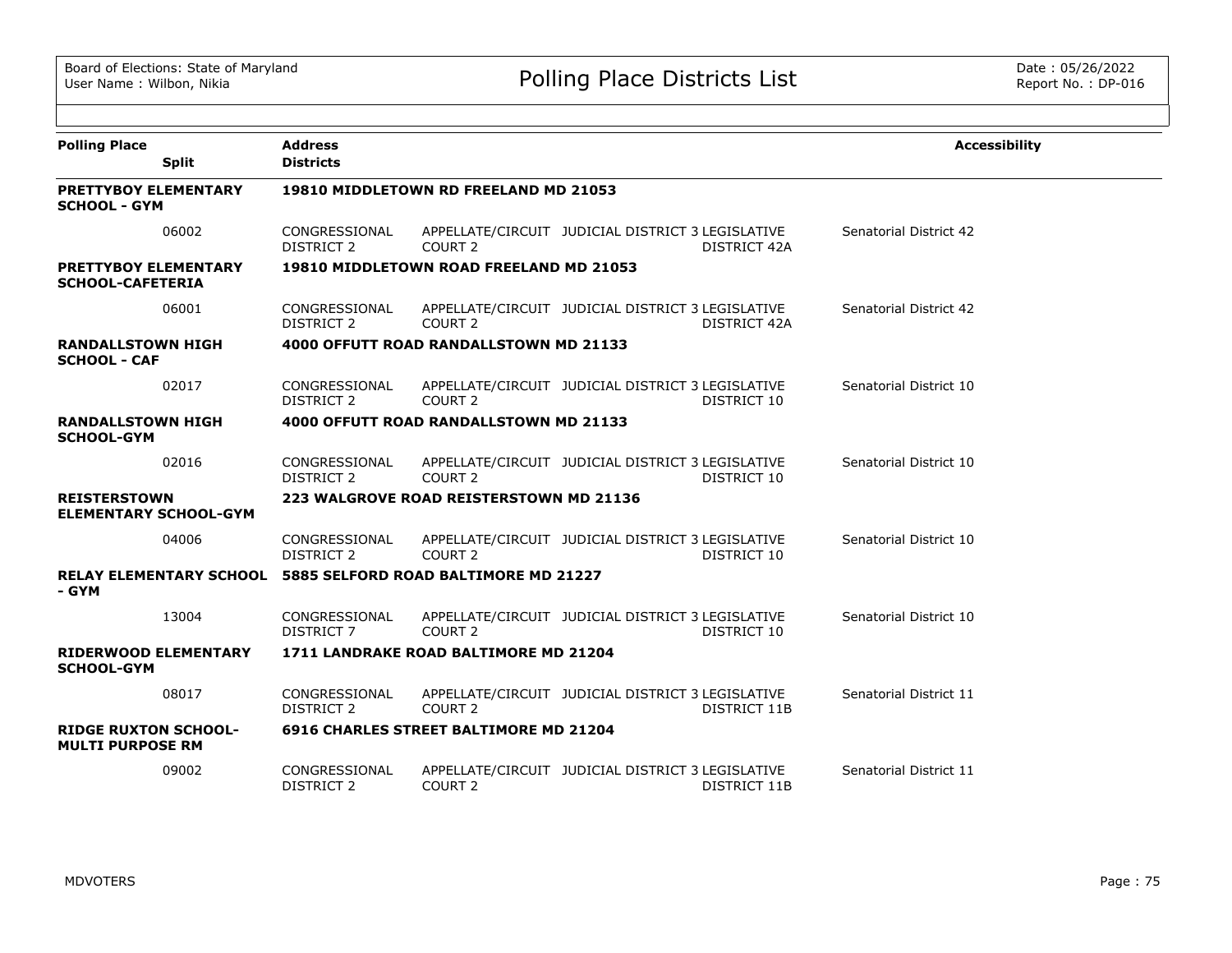| <b>Polling Place</b>                                                        | <b>Address</b>                     |                                        |                                                   |                     | <b>Accessibility</b>   |
|-----------------------------------------------------------------------------|------------------------------------|----------------------------------------|---------------------------------------------------|---------------------|------------------------|
| <b>Split</b>                                                                | <b>Districts</b>                   |                                        |                                                   |                     |                        |
| <b>RIDGELY MIDDLE SCHOOL -</b><br><b>CAFE</b>                               |                                    | 121 RIDGELY RD LUTH/TIMONIUM MD 21093  |                                                   |                     |                        |
| 08014                                                                       | CONGRESSIONAL<br><b>DISTRICT 2</b> | COURT <sub>2</sub>                     | APPELLATE/CIRCUIT JUDICIAL DISTRICT 3 LEGISLATIVE | <b>DISTRICT 42B</b> | Senatorial District 42 |
| <b>RIVERVIEW ELEMENTARY</b><br><b>SCHOOL - MULTI PURPOSE</b><br><b>ROOM</b> |                                    | 3298 KESSLER RD BALTIMORE MD 21227     |                                                   |                     |                        |
| 13009                                                                       | CONGRESSIONAL<br>DISTRICT 7        | COURT <sub>2</sub>                     | APPELLATE/CIRCUIT JUDICIAL DISTRICT 3 LEGISLATIVE | DISTRICT 44A        | Senatorial District 44 |
| <b>RODGERS FORGE ELEM</b><br><b>SCHOOL - CAFE</b>                           |                                    | 250 DUMBARTON ROAD BALTIMORE MD 21212  |                                                   |                     |                        |
| 09003                                                                       | CONGRESSIONAL<br>DISTRICT 2        | COURT 2                                | APPELLATE/CIRCUIT JUDICIAL DISTRICT 3 LEGISLATIVE | DISTRICT 43B        | Senatorial District 43 |
| 09004                                                                       | CONGRESSIONAL<br><b>DISTRICT 2</b> | COURT <sub>2</sub>                     | APPELLATE/CIRCUIT JUDICIAL DISTRICT 3 LEGISLATIVE | DISTRICT 42B        | Senatorial District 42 |
| 09030                                                                       | CONGRESSIONAL<br><b>DISTRICT 2</b> | COURT <sub>2</sub>                     | APPELLATE/CIRCUIT JUDICIAL DISTRICT 3 LEGISLATIVE | DISTRICT 11B        | Senatorial District 11 |
| <b>ROSEDALE SENIOR CENTER -</b><br><b>MULTI PURPOSE</b>                     |                                    | 1208 NEIGHBORS AVE BALTIMORE MD 21237  |                                                   |                     |                        |
| 15002                                                                       | CONGRESSIONAL<br>DISTRICT 2        | COURT <sub>2</sub>                     | APPELLATE/CIRCUIT JUDICIAL DISTRICT 3 LEGISLATIVE | DISTRICT 06         | Senatorial District 06 |
| <b>SANDALWOOD ELEMENTARY</b><br><b>SCHOOL-CAFE</b>                          |                                    | 900 S. MARLYN AVE BALTIMORE MD 21221   |                                                   |                     |                        |
| 15023                                                                       | CONGRESSIONAL<br><b>DISTRICT 2</b> | COURT <sub>2</sub>                     | APPELLATE/CIRCUIT JUDICIAL DISTRICT 3 LEGISLATIVE | DISTRICT 06         | Senatorial District 06 |
| <b>SANDY PLAINS ELEMENTARY</b><br><b>SCHOOL - CAFETERIA</b>                 |                                    | 8330 KAVANAGH ROAD BALTIMORE MD 21222  |                                                   |                     |                        |
| 12006                                                                       | CONGRESSIONAL<br><b>DISTRICT 7</b> | COURT <sub>2</sub>                     | APPELLATE/CIRCUIT JUDICIAL DISTRICT 3 LEGISLATIVE | DISTRICT 06         | Senatorial District 06 |
| <b>SCOTTS BRANCH ELEM</b><br><b>SCHOOL, GYM</b>                             |                                    | 8220 TAWNMOORE ROAD BALTIMORE MD 21244 |                                                   |                     |                        |
| 02009                                                                       | CONGRESSIONAL<br>DISTRICT 7        | COURT 2                                | APPELLATE/CIRCUIT JUDICIAL DISTRICT 3 LEGISLATIVE | DISTRICT 10         | Senatorial District 10 |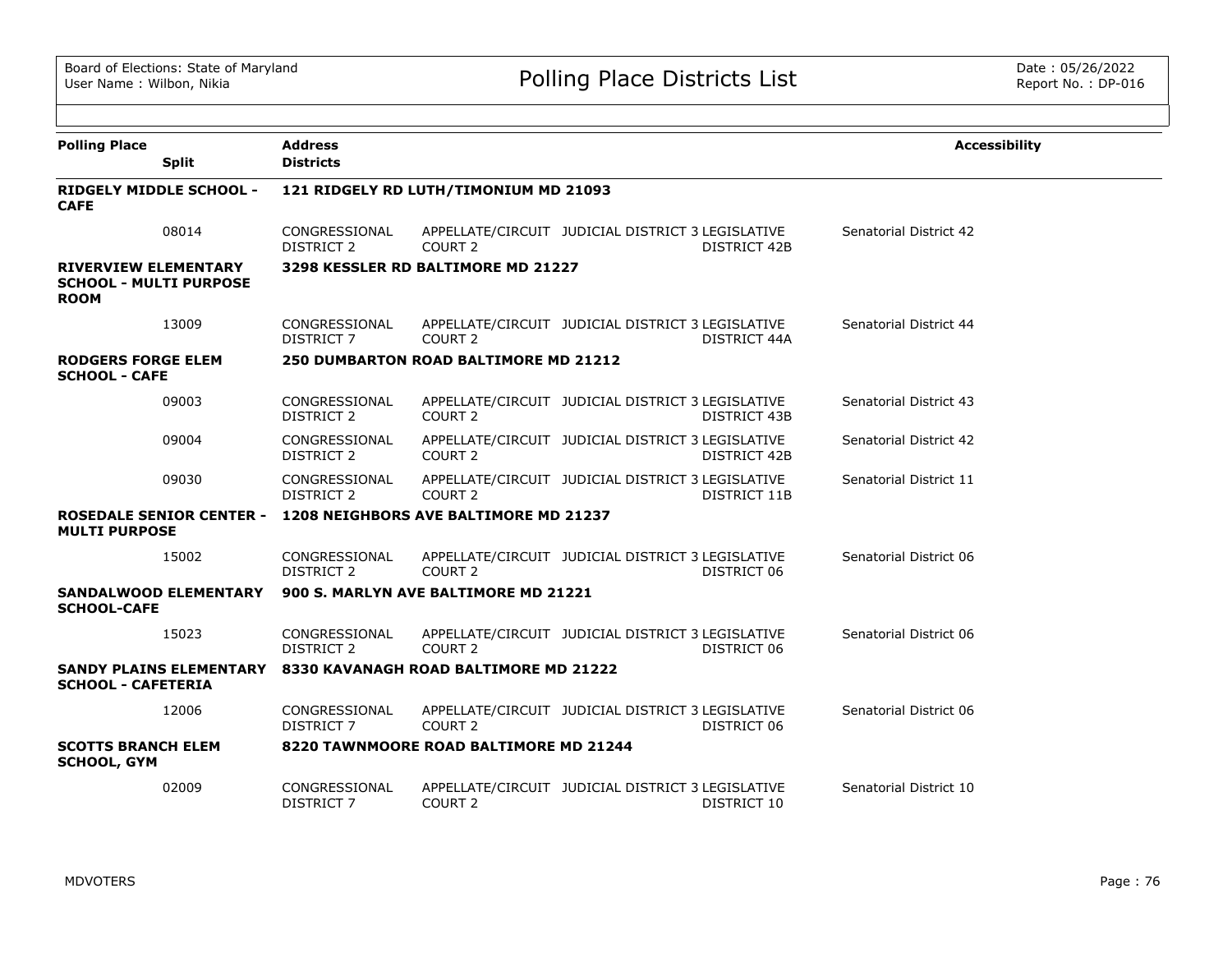| <b>Polling Place</b>                                  | <b>Split</b> | <b>Address</b><br><b>Districts</b> |                                                                      |                                                                   | <b>Accessibility</b>   |
|-------------------------------------------------------|--------------|------------------------------------|----------------------------------------------------------------------|-------------------------------------------------------------------|------------------------|
| <b>SENECA ELEMENTARY</b><br><b>SCHOOL - CAFETERIA</b> |              |                                    | 545 CARROLLWOOD RD BALTIMORE MD 21220                                |                                                                   |                        |
|                                                       | 15026        | CONGRESSIONAL<br><b>DISTRICT 2</b> | COURT <sub>2</sub>                                                   | APPELLATE/CIRCUIT JUDICIAL DISTRICT 3 LEGISLATIVE<br>DISTRICT 07A | Senatorial District 07 |
| <b>SENECA ELEMENTARY</b><br><b>SCHOOL, GYM</b>        |              |                                    | 545 CARROLLWOOD ROAD BALTIMORE MD 21220                              |                                                                   |                        |
|                                                       | 15008        | CONGRESSIONAL<br><b>DISTRICT 2</b> | COURT <sub>2</sub>                                                   | APPELLATE/CIRCUIT JUDICIAL DISTRICT 3 LEGISLATIVE<br>DISTRICT 07A | Senatorial District 07 |
| <b>CAFE</b>                                           |              |                                    | SEVEN OAKS ELEM. SCHOOL - 9220 SEVEN COURTS DRIVE BALTIMORE MD 21236 |                                                                   |                        |
|                                                       | 11008        | CONGRESSIONAL<br>DISTRICT 2        | COURT 2                                                              | APPELLATE/CIRCUIT JUDICIAL DISTRICT 3 LEGISLATIVE<br>DISTRICT 07A | Senatorial District 07 |
|                                                       | 11018        | CONGRESSIONAL<br>DISTRICT 2        | COURT <sub>2</sub>                                                   | APPELLATE/CIRCUIT JUDICIAL DISTRICT 3 LEGISLATIVE<br>DISTRICT 07A | Senatorial District 07 |
| <b>SEVEN OAKS ELEMENTARY</b><br><b>SCHOOL - GYM</b>   |              |                                    | 9220 SEVEN COURTS DRIVE BALTIMORE MD 21236                           |                                                                   |                        |
|                                                       | 11007        | CONGRESSIONAL<br>DISTRICT 2        | COURT <sub>2</sub>                                                   | APPELLATE/CIRCUIT JUDICIAL DISTRICT 3 LEGISLATIVE<br>DISTRICT 08  | Senatorial District 08 |
|                                                       | 11020        | CONGRESSIONAL<br>DISTRICT 1        | COURT 2                                                              | APPELLATE/CIRCUIT JUDICIAL DISTRICT 3 LEGISLATIVE<br>DISTRICT 07A | Senatorial District 07 |
| <b>SEVENTH DISTRICT ELEM</b><br><b>SCHOOL-GYM</b>     |              |                                    | 20300 YORK ROAD PARKTON MD 21120                                     |                                                                   |                        |
|                                                       | 07001        | CONGRESSIONAL<br>DISTRICT 1        | COURT 2                                                              | APPELLATE/CIRCUIT JUDICIAL DISTRICT 3 LEGISLATIVE<br>DISTRICT 42A | Senatorial District 42 |
| <b>SHADY SPRING ELEM -GYM</b>                         |              |                                    | 8868 GOLDENWOOD RD BALTIMORE MD 21237                                |                                                                   |                        |
|                                                       | 14009        | CONGRESSIONAL<br>DISTRICT 2        | COURT <sub>2</sub>                                                   | APPELLATE/CIRCUIT JUDICIAL DISTRICT 3 LEGISLATIVE<br>DISTRICT 08  | Senatorial District 08 |
| <b>SPARKS ELEMENTARY</b><br><b>SCHOOL - GYM</b>       |              | 601 BELFAST RD SPARKS MD 21152     |                                                                      |                                                                   |                        |
|                                                       | 08025        | CONGRESSIONAL<br>DISTRICT 2        | COURT <sub>2</sub>                                                   | APPELLATE/CIRCUIT JUDICIAL DISTRICT 3 LEGISLATIVE<br>DISTRICT 42A | Senatorial District 42 |
| <b>SPARKS ELEMENTARY</b><br><b>SCHOOL, CAFETERIA</b>  |              |                                    | 601 BELFAST ROAD SPARKS/GLENCOE MD 21152                             |                                                                   |                        |
|                                                       | 08001        | CONGRESSIONAL<br><b>DISTRICT 2</b> | COURT <sub>2</sub>                                                   | APPELLATE/CIRCUIT JUDICIAL DISTRICT 3 LEGISLATIVE<br>DISTRICT 42A | Senatorial District 42 |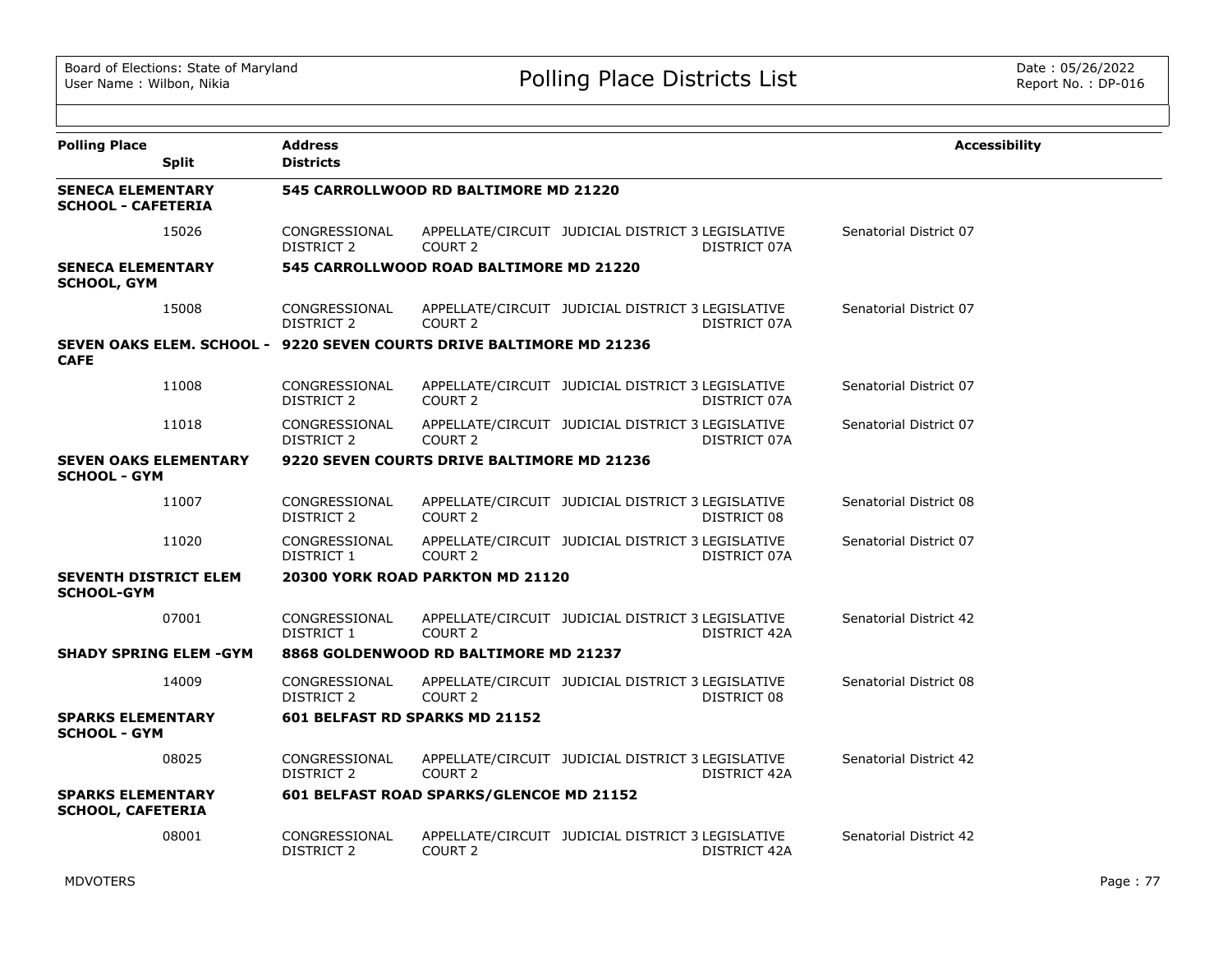| <b>Polling Place</b>                                        | <b>Split</b> | <b>Address</b><br><b>Districts</b> |                                                             |                                                   |                     | <b>Accessibility</b>   |
|-------------------------------------------------------------|--------------|------------------------------------|-------------------------------------------------------------|---------------------------------------------------|---------------------|------------------------|
| <b>ST THOMAS EPISCOPAL</b><br><b>CHURCH - HALL</b>          |              |                                    | 232 ST THOMAS LANE OWINGS MILLS MD 21117                    |                                                   |                     |                        |
|                                                             | 03012        | CONGRESSIONAL<br>DISTRICT 2        | COURT 2                                                     | APPELLATE/CIRCUIT JUDICIAL DISTRICT 3 LEGISLATIVE | DISTRICT 11A        | Senatorial District 11 |
| <b>STEMBRIDGE COMMUNITY</b><br><b>CENTER - CONFRENCE RM</b> |              |                                    | <b>99 STEMMERS RUN RD BALTIMORE MD 21221</b>                |                                                   |                     |                        |
|                                                             | 15024        | CONGRESSIONAL<br>DISTRICT 2        | COURT 2                                                     | APPELLATE/CIRCUIT JUDICIAL DISTRICT 3 LEGISLATIVE | DISTRICT 06         | Senatorial District 06 |
| <b>STONELEIGH ELEMENTARY</b><br><b>SCHOOL - CAFE</b>        |              |                                    | 900 PEMBERTON RD BALTIMORE MD 21212                         |                                                   |                     |                        |
|                                                             | 09014        | CONGRESSIONAL<br><b>DISTRICT 2</b> | COURT <sub>2</sub>                                          | APPELLATE/CIRCUIT JUDICIAL DISTRICT 3 LEGISLATIVE | <b>DISTRICT 43B</b> | Senatorial District 43 |
| <b>STONELEIGH ELEMENTARY</b><br><b>SCHOOL - GYM</b>         |              |                                    | 900 PEMBERTON RD BALTIMORE MD 21212                         |                                                   |                     |                        |
|                                                             | 09013        | CONGRESSIONAL<br><b>DISTRICT 2</b> | COURT <sub>2</sub>                                          | APPELLATE/CIRCUIT JUDICIAL DISTRICT 3 LEGISLATIVE | <b>DISTRICT 43B</b> | Senatorial District 43 |
| <b>SCHOOL-CAFE</b>                                          |              |                                    | SUDBROOK MAGNET MIDDLE 4300 BEDFORD ROAD BALTIMORE MD 21208 |                                                   |                     |                        |
|                                                             | 03003        | CONGRESSIONAL<br><b>DISTRICT 7</b> | COURT <sub>2</sub>                                          | APPELLATE/CIRCUIT JUDICIAL DISTRICT 3 LEGISLATIVE | DISTRICT 44B        | Senatorial District 44 |
| <b>SUMMIT PARK ELEM SCHOOL</b><br>- CAF                     |              |                                    | 6920 DIANA ROAD BALTIMORE MD 21209                          |                                                   |                     |                        |
|                                                             | 03008        | CONGRESSIONAL<br><b>DISTRICT 2</b> | COURT <sub>2</sub>                                          | APPELLATE/CIRCUIT JUDICIAL DISTRICT 3 LEGISLATIVE | DISTRICT 11B        | Senatorial District 11 |
| - GYM                                                       |              |                                    | SUMMIT PARK ELEM SCHOOL 6920 DIANA ROAD BALTIMORE MD 21209  |                                                   |                     |                        |
|                                                             | 03009        | CONGRESSIONAL<br>DISTRICT 2        | COURT 2                                                     | APPELLATE/CIRCUIT JUDICIAL DISTRICT 3 LEGISLATIVE | DISTRICT 11B        | Senatorial District 11 |
| <b>SUSSEX ELEMENTARY</b><br><b>SCHOOL-GYM</b>               |              |                                    | 515 SOUTH WOODWARD DRIVE BALTIMORE MD 21221                 |                                                   |                     |                        |
|                                                             | 15015        | CONGRESSIONAL<br><b>DISTRICT 2</b> | COURT <sub>2</sub>                                          | APPELLATE/CIRCUIT JUDICIAL DISTRICT 3 LEGISLATIVE | DISTRICT 06         | Senatorial District 06 |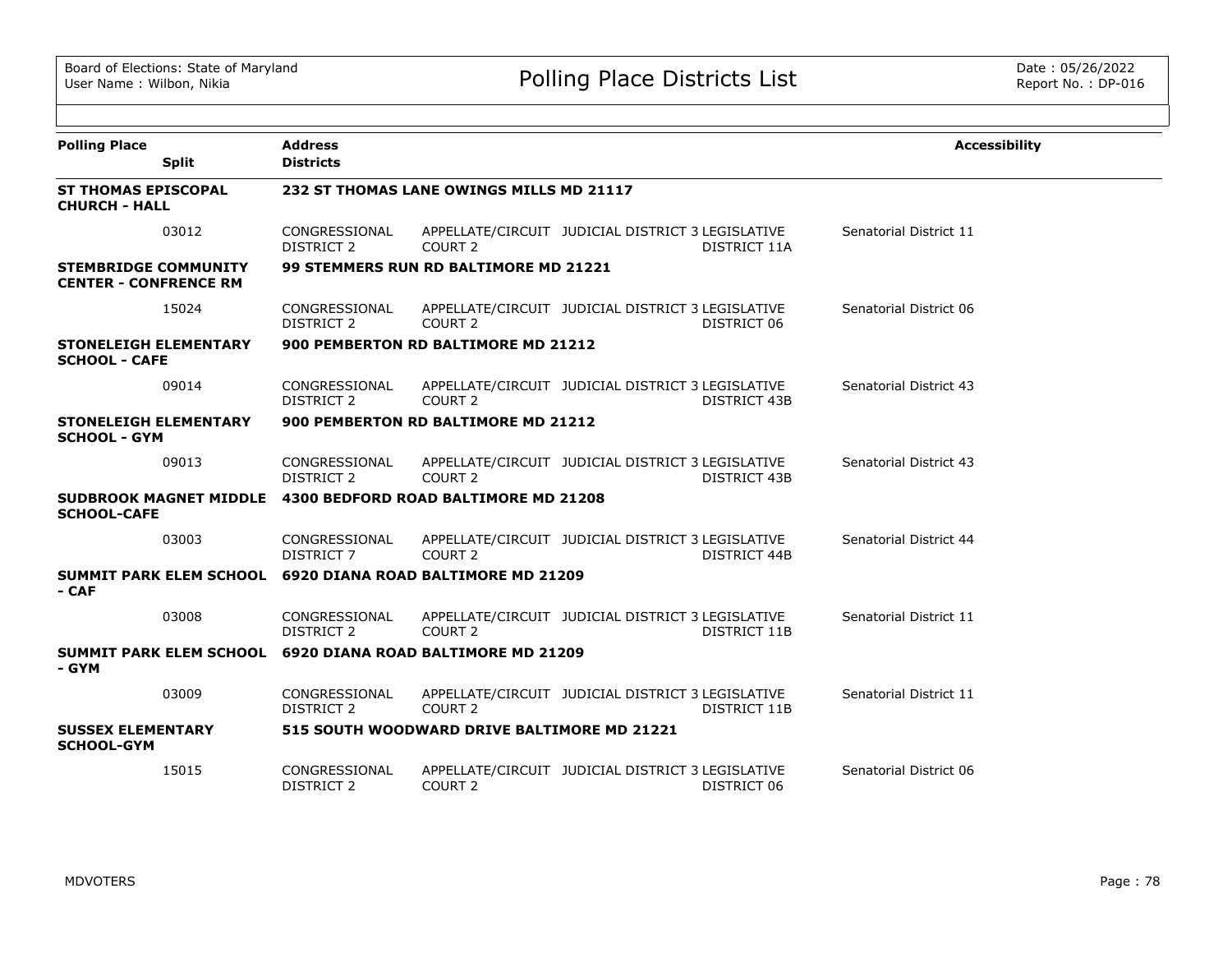| <b>Polling Place</b>                                      | <b>Address</b>                                                               |                                            |                                                   |                     | <b>Accessibility</b>   |
|-----------------------------------------------------------|------------------------------------------------------------------------------|--------------------------------------------|---------------------------------------------------|---------------------|------------------------|
| <b>Split</b>                                              | <b>Districts</b>                                                             |                                            |                                                   |                     |                        |
| <b>SCHOOL-CAFE</b>                                        | TIMBER GROVE ELEMENTARY 701 ACADEMY AVENUE OWINGS MILLS MD 21117             |                                            |                                                   |                     |                        |
| 04002                                                     | CONGRESSIONAL<br><b>DISTRICT 2</b>                                           | COURT <sub>2</sub>                         | APPELLATE/CIRCUIT JUDICIAL DISTRICT 3 LEGISLATIVE | DISTRICT 10         | Senatorial District 10 |
| <b>TIMONIUM ELEMENTARY</b><br><b>SCHOOL - GYM</b>         |                                                                              | 2001 EASTRIDGE ROAD LUTH/TIMONIUM MD 21093 |                                                   |                     |                        |
| 08013                                                     | CONGRESSIONAL<br><b>DISTRICT 2</b>                                           | COURT <sub>2</sub>                         | APPELLATE/CIRCUIT JUDICIAL DISTRICT 3 LEGISLATIVE | <b>DISTRICT 42B</b> | Senatorial District 42 |
| <b>TOWSON AREA BRANCH</b><br><b>LIBRARY- MEETING ROOM</b> |                                                                              | 320 YORK ROAD BALTIMORE MD 21204           |                                                   |                     |                        |
| 09011                                                     | CONGRESSIONAL<br><b>DISTRICT 2</b>                                           | COURT <sub>2</sub>                         | APPELLATE/CIRCUIT JUDICIAL DISTRICT 3 LEGISLATIVE | <b>DISTRICT 43B</b> | Senatorial District 43 |
| <b>TOWSON HIGH SCHOOL -</b><br><b>CAFETERIA</b>           |                                                                              | 69 CEDAR AVENUE BALTIMORE MD 21286         |                                                   |                     |                        |
| 09012                                                     | CONGRESSIONAL<br><b>DISTRICT 2</b>                                           | COURT <sub>2</sub>                         | APPELLATE/CIRCUIT JUDICIAL DISTRICT 3 LEGISLATIVE | <b>DISTRICT 43B</b> | Senatorial District 43 |
| <b>SOCIAL HALL</b>                                        | TRINITY ASSEMBLY OF GOD - 2122 WEST JOPPA ROAD LUTHERVILLE/TIMONIUM MD 21093 |                                            |                                                   |                     |                        |
| 08018                                                     | CONGRESSIONAL<br><b>DISTRICT 2</b>                                           | COURT <sub>2</sub>                         | APPELLATE/CIRCUIT JUDICIAL DISTRICT 3 LEGISLATIVE | DISTRICT 11B        | Senatorial District 11 |
| <b>UPPERCO VOLUNTEER FIRE</b><br><b>DEPT - HALL</b>       |                                                                              | 16020 CARNIVAL AVE UPPERCO MD 21155        |                                                   |                     |                        |
| 04009                                                     | CONGRESSIONAL<br><b>DISTRICT 2</b>                                           | COURT <sub>2</sub>                         | APPELLATE/CIRCUIT JUDICIAL DISTRICT 3 LEGISLATIVE | DISTRICT 10         | Senatorial District 10 |
| 04016                                                     | CONGRESSIONAL<br><b>DISTRICT 2</b>                                           | COURT <sub>2</sub>                         | APPELLATE/CIRCUIT JUDICIAL DISTRICT 3 LEGISLATIVE | DISTRICT 42A        | Senatorial District 42 |
| <b>VILLA CRESTA ELEMENTARY</b><br><b>SCHOOL - GYM</b>     |                                                                              | 2600 RADER AVENUE BALTIMORE MD 21234       |                                                   |                     |                        |
| 09021                                                     | CONGRESSIONAL<br><b>DISTRICT 2</b>                                           | COURT 2                                    | APPELLATE/CIRCUIT JUDICIAL DISTRICT 3 LEGISLATIVE | DISTRICT 08         | Senatorial District 08 |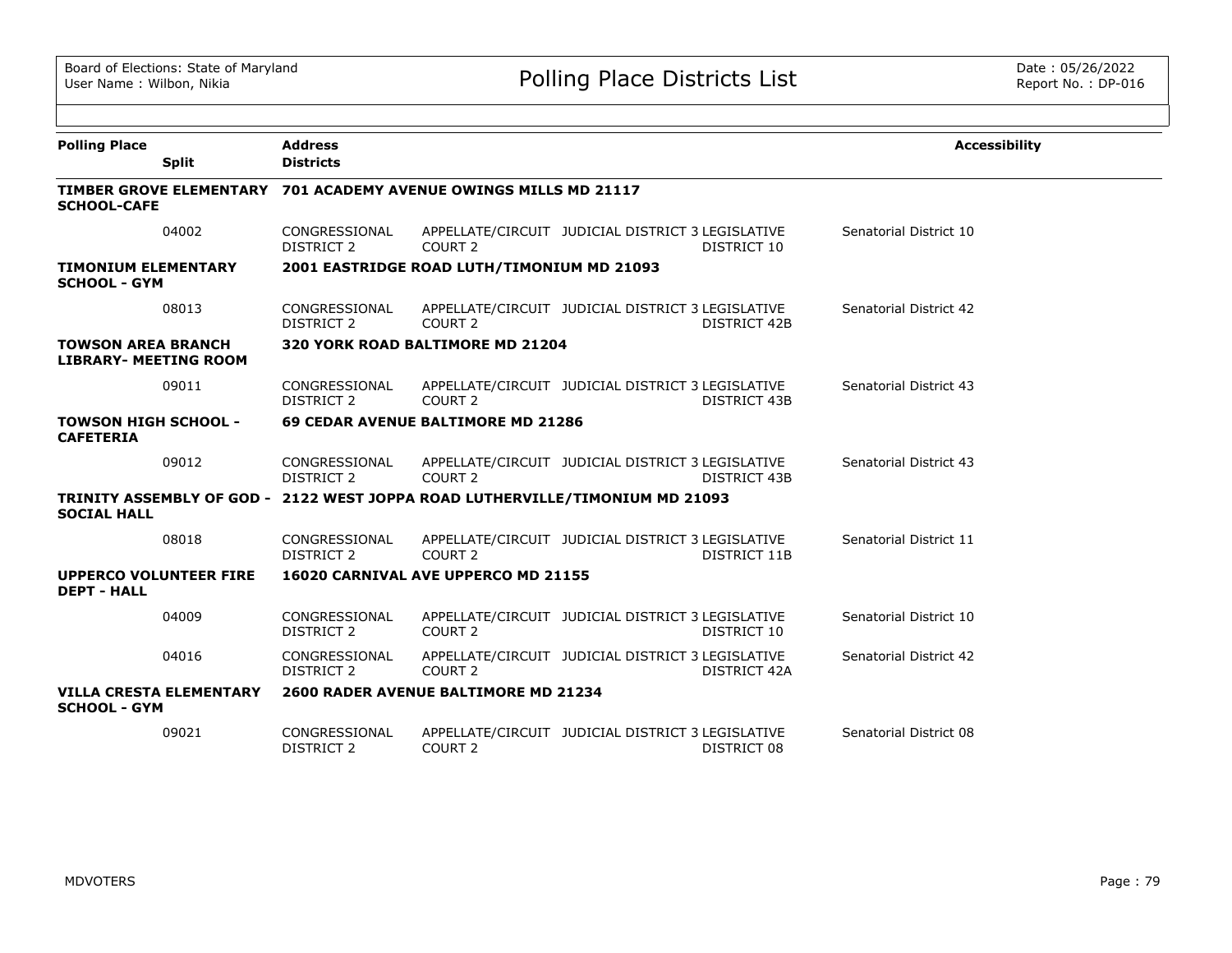| <b>Polling Place</b><br><b>Split</b>                                                 | <b>Address</b><br><b>Districts</b> |                                              |                                                   |              | <b>Accessibility</b>   |
|--------------------------------------------------------------------------------------|------------------------------------|----------------------------------------------|---------------------------------------------------|--------------|------------------------|
| VINCENT FARM ELEMENATRY 6019 EBENEZER ROAD WHITE MARSH MD 21162<br><b>SCHOOL-GYM</b> |                                    |                                              |                                                   |              |                        |
| 11004                                                                                | CONGRESSIONAL<br>DISTRICT 1        | COURT <sub>2</sub>                           | APPELLATE/CIRCUIT JUDICIAL DISTRICT 3 LEGISLATIVE | DISTRICT 07A | Senatorial District 07 |
| 11024                                                                                | CONGRESSIONAL<br><b>DISTRICT 1</b> | COURT <sub>2</sub>                           | APPELLATE/CIRCUIT JUDICIAL DISTRICT 3 LEGISLATIVE | DISTRICT 07A | Senatorial District 07 |
| <b>WARDS CHAPEL METHODIST</b><br><b>CHURCH-FELLOWSHIP HALL</b>                       |                                    | 11023 LIBERTY ROAD RANDALLSTOWN MD 21133     |                                                   |              |                        |
| 02021                                                                                | CONGRESSIONAL<br>DISTRICT 2        | COURT <sub>2</sub>                           | APPELLATE/CIRCUIT JUDICIAL DISTRICT 3 LEGISLATIVE | DISTRICT 10  | Senatorial District 10 |
| <b>WARREN ELEMENTARY -</b><br><b>CAFETERIA</b>                                       |                                    | 900 BOSLEY ROAD COCKEYSVILLE MD 21030        |                                                   |              |                        |
| 08003                                                                                | CONGRESSIONAL<br>DISTRICT 2        | COURT <sub>2</sub>                           | APPELLATE/CIRCUIT JUDICIAL DISTRICT 3 LEGISLATIVE | DISTRICT 42B | Senatorial District 42 |
| <b>WARREN ELEMENTARY - GYM</b>                                                       |                                    | 900 BOSLEY ROAD COCKEYSVILLE MD 21030        |                                                   |              |                        |
| 08004                                                                                | CONGRESSIONAL<br><b>DISTRICT 2</b> | COURT <sub>2</sub>                           | APPELLATE/CIRCUIT JUDICIAL DISTRICT 3 LEGISLATIVE | DISTRICT 42B | Senatorial District 42 |
| <b>WESTERN SCHOOL OF</b><br><b>TECHNOLOGY, GYM</b>                                   |                                    | <b>100 KENWOOD AVENUE BALTIMORE MD 21228</b> |                                                   |              |                        |
| 01015                                                                                | CONGRESSIONAL<br><b>DISTRICT 7</b> | COURT <sub>2</sub>                           | APPELLATE/CIRCUIT JUDICIAL DISTRICT 3 LEGISLATIVE | DISTRICT 44B | Senatorial District 44 |
| 01023                                                                                | CONGRESSIONAL<br>DISTRICT 7        | COURT <sub>2</sub>                           | APPELLATE/CIRCUIT JUDICIAL DISTRICT 3 LEGISLATIVE | DISTRICT 44A | Senatorial District 44 |
| <b>WESTOWNE ELEM SCHOOL -</b><br><b>GYM</b>                                          |                                    | 401 HARLEM LANE BALTIMORE MD 21228           |                                                   |              |                        |
| 01008                                                                                | CONGRESSIONAL<br>DISTRICT 7        | COURT <sub>2</sub>                           | APPELLATE/CIRCUIT JUDICIAL DISTRICT 3 LEGISLATIVE | DISTRICT 44A | Senatorial District 44 |
| <b>WESTOWNE ELEM SCHOOL-</b><br><b>CAFE</b>                                          |                                    | 401 HARLEM LANE BALTIMORE MD 21228           |                                                   |              |                        |
| 01007                                                                                | CONGRESSIONAL<br>DISTRICT 7        | COURT <sub>2</sub>                           | APPELLATE/CIRCUIT JUDICIAL DISTRICT 3 LEGISLATIVE | DISTRICT 44A | Senatorial District 44 |
| <b>WINAND ELEMENTARY</b><br><b>SCHOOL, CAFE</b>                                      |                                    | 8301 SCOTTS LEVEL ROAD BALTIMORE MD 21208    |                                                   |              |                        |
| 02008                                                                                | CONGRESSIONAL<br><b>DISTRICT 2</b> | COURT <sub>2</sub>                           | APPELLATE/CIRCUIT JUDICIAL DISTRICT 3 LEGISLATIVE | DISTRICT 11B | Senatorial District 11 |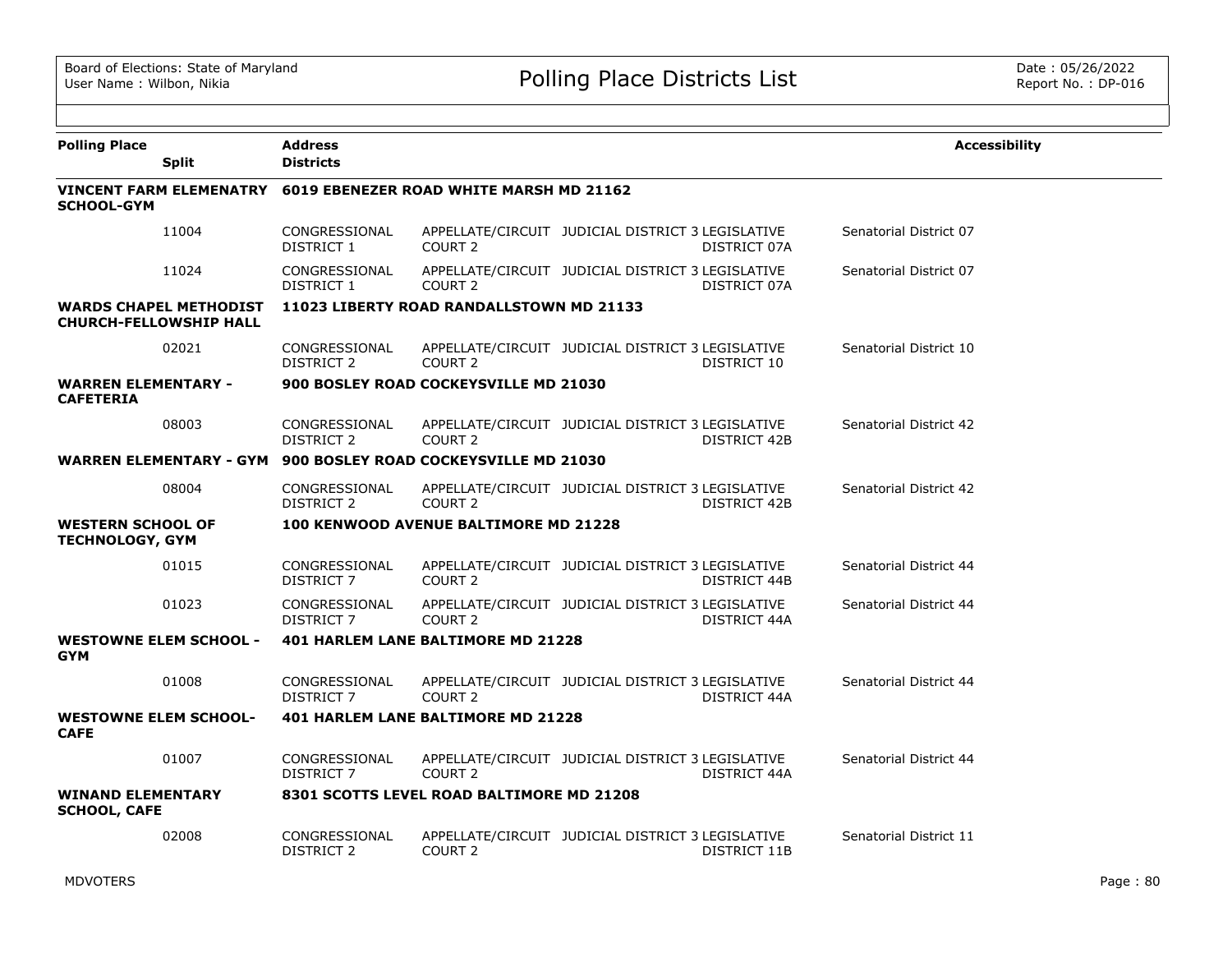| <b>Polling Place</b>                                       | <b>Split</b>                | <b>Address</b><br><b>Districts</b> |                                                 |                                                   |                     | <b>Accessibility</b>   |
|------------------------------------------------------------|-----------------------------|------------------------------------|-------------------------------------------------|---------------------------------------------------|---------------------|------------------------|
| <b>WINDSOR MILL MIDDLE -</b><br><b>GYM</b>                 |                             |                                    | 8300 WINDSOR MILL RD BALTIMORE MD 21244         |                                                   |                     |                        |
|                                                            | 02011                       | CONGRESSIONAL<br>DISTRICT 2        | COURT 2                                         | APPELLATE/CIRCUIT JUDICIAL DISTRICT 3 LEGISLATIVE | DISTRICT 10         | Senatorial District 10 |
|                                                            | 02030                       | CONGRESSIONAL<br><b>DISTRICT 2</b> | COURT <sub>2</sub>                              | APPELLATE/CIRCUIT JUDICIAL DISTRICT 3 LEGISLATIVE | DISTRICT 10         | Senatorial District 10 |
| <b>WINFIELD ELEMENTARY</b><br><b>SCHOOL-GYM</b>            |                             |                                    | 8300 CARLSON LANE BALTIMORE MD 21244            |                                                   |                     |                        |
|                                                            | 02010                       | CONGRESSIONAL<br>DISTRICT 7        | COURT <sub>2</sub>                              | APPELLATE/CIRCUIT JUDICIAL DISTRICT 3 LEGISLATIVE | DISTRICT 10         | Senatorial District 10 |
| <b>WOODBRIDGE ELEM -</b><br><b>CAFETERIA</b>               |                             |                                    | 1410 PLEASANT VALLEY DRIVE BALTIMORE MD 21228   |                                                   |                     |                        |
|                                                            | 01004                       | CONGRESSIONAL<br>DISTRICT 2        | COURT 2                                         | APPELLATE/CIRCUIT JUDICIAL DISTRICT 3 LEGISLATIVE | DISTRICT 44B        | Senatorial District 44 |
| <b>WOODBRIDGE ELEM - GYM</b>                               |                             |                                    | 1410 PLEASANT VALLEY DRIVE BALTIMORE MD 21228   |                                                   |                     |                        |
|                                                            | 01003                       | CONGRESSIONAL<br>DISTRICT 2        | COURT <sub>2</sub>                              | APPELLATE/CIRCUIT JUDICIAL DISTRICT 3 LEGISLATIVE | DISTRICT 44B        | Senatorial District 44 |
| <b>WOODHOLME ELEM-REC</b><br><b>COUNCIL RM</b>             |                             |                                    | <b>300 MOUNT WILSON LANE BALTIMORE MD 21208</b> |                                                   |                     |                        |
|                                                            | 03014                       | CONGRESSIONAL<br><b>DISTRICT 2</b> | COURT <sub>2</sub>                              | APPELLATE/CIRCUIT JUDICIAL DISTRICT 3 LEGISLATIVE | DISTRICT 11B        | Senatorial District 11 |
| <b>SCHOOL-GYM</b>                                          | <b>WOODHOLME ELEMENTARY</b> |                                    | <b>300 MOUNT WILSON LANE BALTIMORE MD 21208</b> |                                                   |                     |                        |
|                                                            | 03011                       | CONGRESSIONAL<br>DISTRICT 2        | COURT <sub>2</sub>                              | APPELLATE/CIRCUIT JUDICIAL DISTRICT 3 LEGISLATIVE | DISTRICT 11B        | Senatorial District 11 |
| <b>CAFE</b>                                                | WOODLAWN HIGH SCHOOL,       |                                    | 1801 WOODLAWN DRIVE BALTIMORE MD 21207          |                                                   |                     |                        |
|                                                            | 01001                       | CONGRESSIONAL<br>DISTRICT 7        | COURT <sub>2</sub>                              | APPELLATE/CIRCUIT JUDICIAL DISTRICT 3 LEGISLATIVE | <b>DISTRICT 44B</b> | Senatorial District 44 |
|                                                            | 01021                       | CONGRESSIONAL<br>DISTRICT 7        | COURT 2                                         | APPELLATE/CIRCUIT JUDICIAL DISTRICT 3 LEGISLATIVE | DISTRICT 44B        | Senatorial District 44 |
| <b>WOODMOOR ELEMENTARY</b><br><b>SCHOOL, MULTI-PURPOSE</b> |                             |                                    | 3200 ELBA DRIVE BALTIMORE MD 21207              |                                                   |                     |                        |
|                                                            | 02004                       | CONGRESSIONAL<br><b>DISTRICT 7</b> | COURT <sub>2</sub>                              | APPELLATE/CIRCUIT JUDICIAL DISTRICT 3 LEGISLATIVE | DISTRICT 44B        | Senatorial District 44 |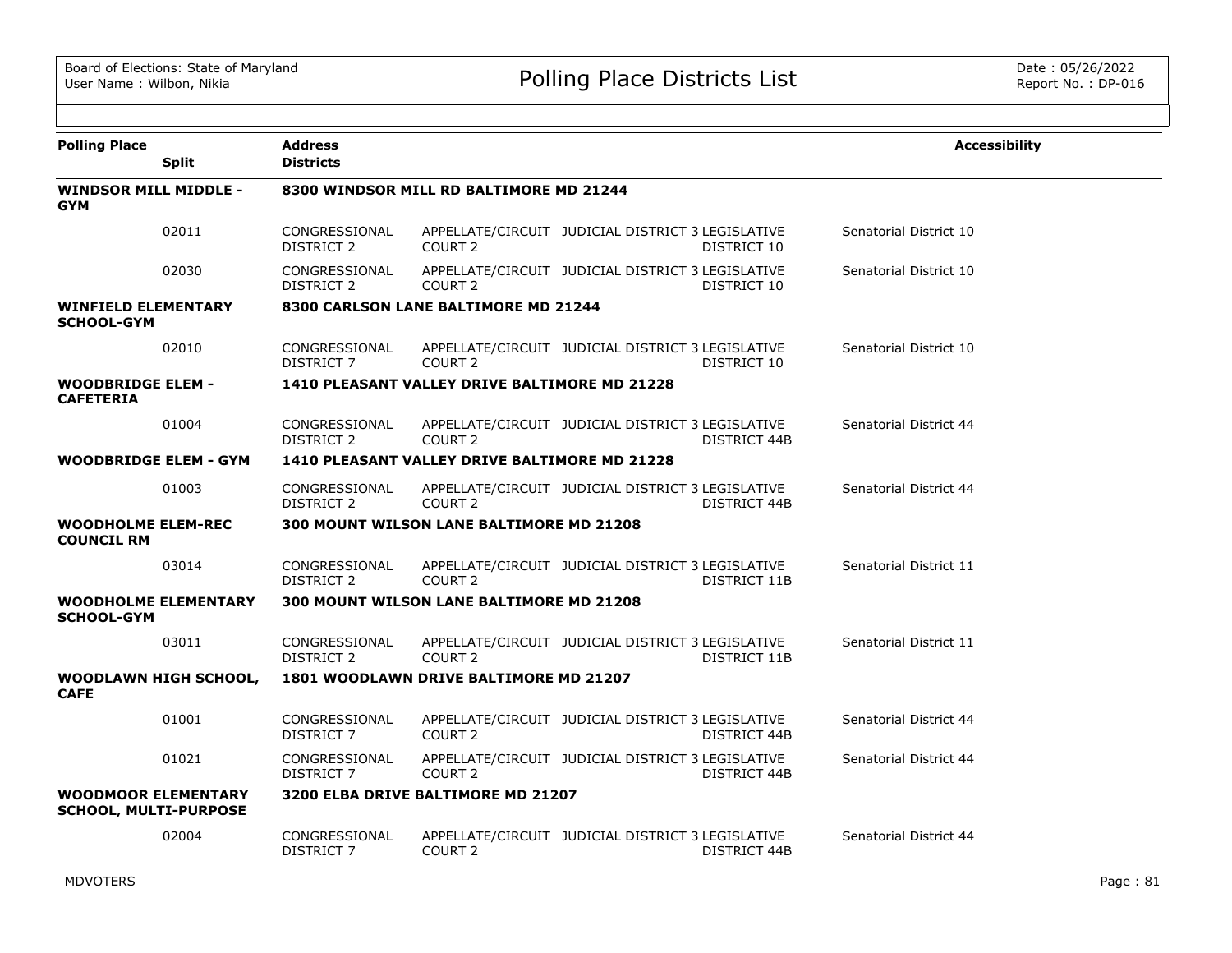| <b>Polling Place</b>                                                  | <b>Address</b>                     |                                                |                                                   |              | <b>Accessibility</b>   |
|-----------------------------------------------------------------------|------------------------------------|------------------------------------------------|---------------------------------------------------|--------------|------------------------|
| <b>Split</b>                                                          | <b>Districts</b>                   |                                                |                                                   |              |                        |
| Jurisdiction: Calvert                                                 |                                    |                                                |                                                   |              |                        |
| BEACH ELEMENTARY SCHOOL 7900 OLD BAYSIDE RD CHESAPEAKE BEACH MD 20732 |                                    |                                                |                                                   |              | <b>Unknown</b>         |
| 03002CB.01                                                            | CONGRESSIONAL<br>DISTRICT 5        | <b>COURT 5</b>                                 | APPELLATE/CIRCUIT JUDICIAL DISTRICT 7 LEGISLATIVE | DISTRICT 27C | Senatorial District 27 |
| <b>CALVERT FAIRGROUNDS</b><br><b>BUILDING</b>                         |                                    | 140 CALVERT FAIR DR PRINCE FREDERICK MD 20678  |                                                   |              |                        |
| 02002.01                                                              | CONGRESSIONAL<br>DISTRICT 5        | <b>COURT 5</b>                                 | APPELLATE/CIRCUIT JUDICIAL DISTRICT 7 LEGISLATIVE | DISTRICT 27C | Senatorial District 27 |
| <b>CALVERT HIGH SCHOOL</b>                                            |                                    | 520 FOX RUN BLVD PRINCE FREDERICK MD 20678     |                                                   |              |                        |
| 02004.01                                                              | CONGRESSIONAL<br>DISTRICT 5        | COURT 5                                        | APPELLATE/CIRCUIT JUDICIAL DISTRICT 7 LEGISLATIVE | DISTRICT 27C | Senatorial District 27 |
| <b>CALVERT PINES SENIOR</b><br><b>CENTER</b>                          |                                    | 450 W DARES BEACH RD PRINCE FREDERICK MD 20678 |                                                   |              |                        |
| 02006.01                                                              | CONGRESSIONAL<br><b>DISTRICT 5</b> | <b>COURT 5</b>                                 | APPELLATE/CIRCUIT JUDICIAL DISTRICT 7 LEGISLATIVE | DISTRICT 27C | Senatorial District 27 |
| <b>FAIRVIEW VOTE CENTER</b>                                           |                                    | 8120 SOUTHERN MARYLAND BLVD OWINGS MD 20736    |                                                   |              |                        |
| 03007.01                                                              | CONGRESSIONAL<br>DISTRICT 5        | <b>COURT 5</b>                                 | APPELLATE/CIRCUIT JUDICIAL DISTRICT 7 LEGISLATIVE | DISTRICT 27B | Senatorial District 27 |
| <b>HUNTINGTOWN HIGH</b><br><b>SCHOOL</b>                              |                                    | 4125 N SOLOMONS ISLAND RD HUNTINGTOWN MD 20639 |                                                   |              |                        |
| 02003.01                                                              | CONGRESSIONAL<br><b>DISTRICT 5</b> | <b>COURT 5</b>                                 | APPELLATE/CIRCUIT JUDICIAL DISTRICT 7 LEGISLATIVE | DISTRICT 27C | Senatorial District 27 |
| MILL CREEK MIDDLE SCHOOL 12200 SOUTHERN CONNECTOR BLVD LUSBY MD 20657 |                                    |                                                |                                                   |              |                        |
| 01007.01                                                              | CONGRESSIONAL<br>DISTRICT 5        | COURT <sub>5</sub>                             | APPELLATE/CIRCUIT JUDICIAL DISTRICT 7 LEGISLATIVE | DISTRICT 29C | Senatorial District 29 |
| <b>MT. HARMONY ELEMENTARY</b><br><b>SCHOOL</b>                        |                                    | 900 W MT. HARMONY RD OWINGS MD 20736           |                                                   |              | <b>Unknown</b>         |
| 03005.01                                                              | CONGRESSIONAL<br>DISTRICT 5        | <b>COURT 5</b>                                 | APPELLATE/CIRCUIT JUDICIAL DISTRICT 7 LEGISLATIVE | DISTRICT 27B | Senatorial District 27 |
| <b>MUTUAL ELEMENTARY</b><br><b>SCHOOL</b>                             |                                    | 1455 BALL RD PORT REPUBLIC MD 20676            |                                                   |              |                        |
| 01004.01                                                              | CONGRESSIONAL<br>DISTRICT 5        | <b>COURT 5</b>                                 | APPELLATE/CIRCUIT JUDICIAL DISTRICT 7 LEGISLATIVE | DISTRICT 27C | Senatorial District 27 |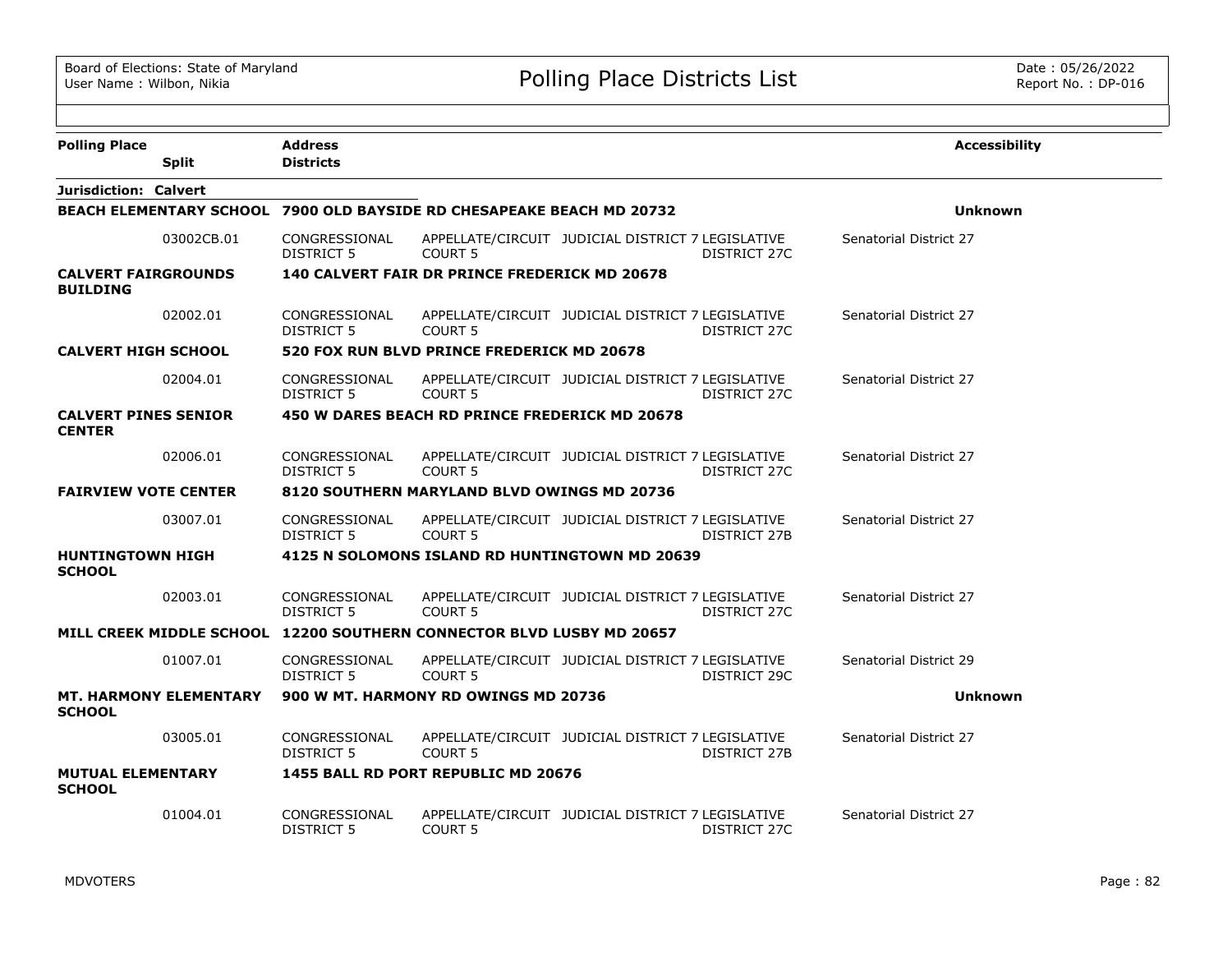| <b>Polling Place</b>                               |                               | <b>Address</b>                     |                                                           |                                                   |                     | <b>Accessibility</b>   |
|----------------------------------------------------|-------------------------------|------------------------------------|-----------------------------------------------------------|---------------------------------------------------|---------------------|------------------------|
|                                                    | <b>Split</b>                  | <b>Districts</b>                   |                                                           |                                                   |                     |                        |
| <b>NORTH BEACH FIRE</b><br><b>DEPARTMENT</b>       |                               |                                    | 8536 BAYSIDE RD CHESAPEAKE BEACH MD 20732                 |                                                   |                     |                        |
|                                                    | 03001CB.01                    | CONGRESSIONAL<br><b>DISTRICT 5</b> | <b>COURT 5</b>                                            | APPELLATE/CIRCUIT JUDICIAL DISTRICT 7 LEGISLATIVE | <b>DISTRICT 27B</b> | Senatorial District 27 |
|                                                    | 03001NB.01                    | CONGRESSIONAL<br><b>DISTRICT 5</b> | COURT <sub>5</sub>                                        | APPELLATE/CIRCUIT JUDICIAL DISTRICT 7 LEGISLATIVE | DISTRICT 27B        | Senatorial District 27 |
| <b>NORTHEAST COMMUNITY</b><br><b>CENTER</b>        |                               |                                    | <b>4075 GORDON STINNETT AVE CHESAPEAKE BEACH MD 20732</b> |                                                   |                     | <b>Unknown</b>         |
|                                                    | 03008.01                      | CONGRESSIONAL<br>DISTRICT 5        | <b>COURT 5</b>                                            | APPELLATE/CIRCUIT JUDICIAL DISTRICT 7 LEGISLATIVE | DISTRICT 27B        | Senatorial District 27 |
|                                                    | 03008CB.01                    | CONGRESSIONAL<br><b>DISTRICT 5</b> | <b>COURT 5</b>                                            | APPELLATE/CIRCUIT JUDICIAL DISTRICT 7 LEGISLATIVE | DISTRICT 27B        | Senatorial District 27 |
|                                                    | X3008CB.01                    | CONGRESSIONAL<br><b>DISTRICT 5</b> | <b>COURT 5</b>                                            | APPELLATE/CIRCUIT JUDICIAL DISTRICT 7 LEGISLATIVE | DISTRICT 27C        | Senatorial District 27 |
|                                                    | <b>NORTHERN MIDDLE SCHOOL</b> |                                    | 2954 CHANEYVILLE RD OWINGS MD 20736                       |                                                   |                     |                        |
|                                                    | 03006.01                      | CONGRESSIONAL<br><b>DISTRICT 5</b> | <b>COURT 5</b>                                            | APPELLATE/CIRCUIT JUDICIAL DISTRICT 7 LEGISLATIVE | DISTRICT 27B        | Senatorial District 27 |
| <b>PATUXENT APPEAL</b><br><b>ELEMENTARY CAMPUS</b> |                               | <b>35 APPEAL LN LUSBY MD 20657</b> |                                                           |                                                   |                     |                        |
|                                                    | 01005.01                      | CONGRESSIONAL<br><b>DISTRICT 5</b> | <b>COURT 5</b>                                            | APPELLATE/CIRCUIT JUDICIAL DISTRICT 7 LEGISLATIVE | DISTRICT 29C        | Senatorial District 29 |
| <b>PATUXENT HIGH SCHOOL</b>                        |                               |                                    | <b>12485 SOUTHERN CONNECTOR BLVD LUSBY MD 20657</b>       |                                                   |                     |                        |
|                                                    | 01006.01                      | CONGRESSIONAL<br><b>DISTRICT 5</b> | <b>COURT 5</b>                                            | APPELLATE/CIRCUIT JUDICIAL DISTRICT 7 LEGISLATIVE | DISTRICT 29C        | Senatorial District 29 |
| <b>PLUM POINT ELEMENTARY</b><br><b>SCHOOL</b>      |                               |                                    | 1245 PLUM POINT RD HUNTINGTOWN MD 20639                   |                                                   |                     |                        |
|                                                    | 02005.01                      | CONGRESSIONAL<br><b>DISTRICT 5</b> | COURT <sub>5</sub>                                        | APPELLATE/CIRCUIT JUDICIAL DISTRICT 7 LEGISLATIVE | DISTRICT 27C        | Senatorial District 27 |
| <b>SOLOMONS RESCUE SQUAD</b>                       |                               |                                    | 13150 HG TRUEMAN RD SOLOMONS MD 20688                     |                                                   |                     |                        |
|                                                    | 01001.01                      | CONGRESSIONAL<br><b>DISTRICT 5</b> | <b>COURT 5</b>                                            | APPELLATE/CIRCUIT JUDICIAL DISTRICT 7 LEGISLATIVE | DISTRICT 29C        | Senatorial District 29 |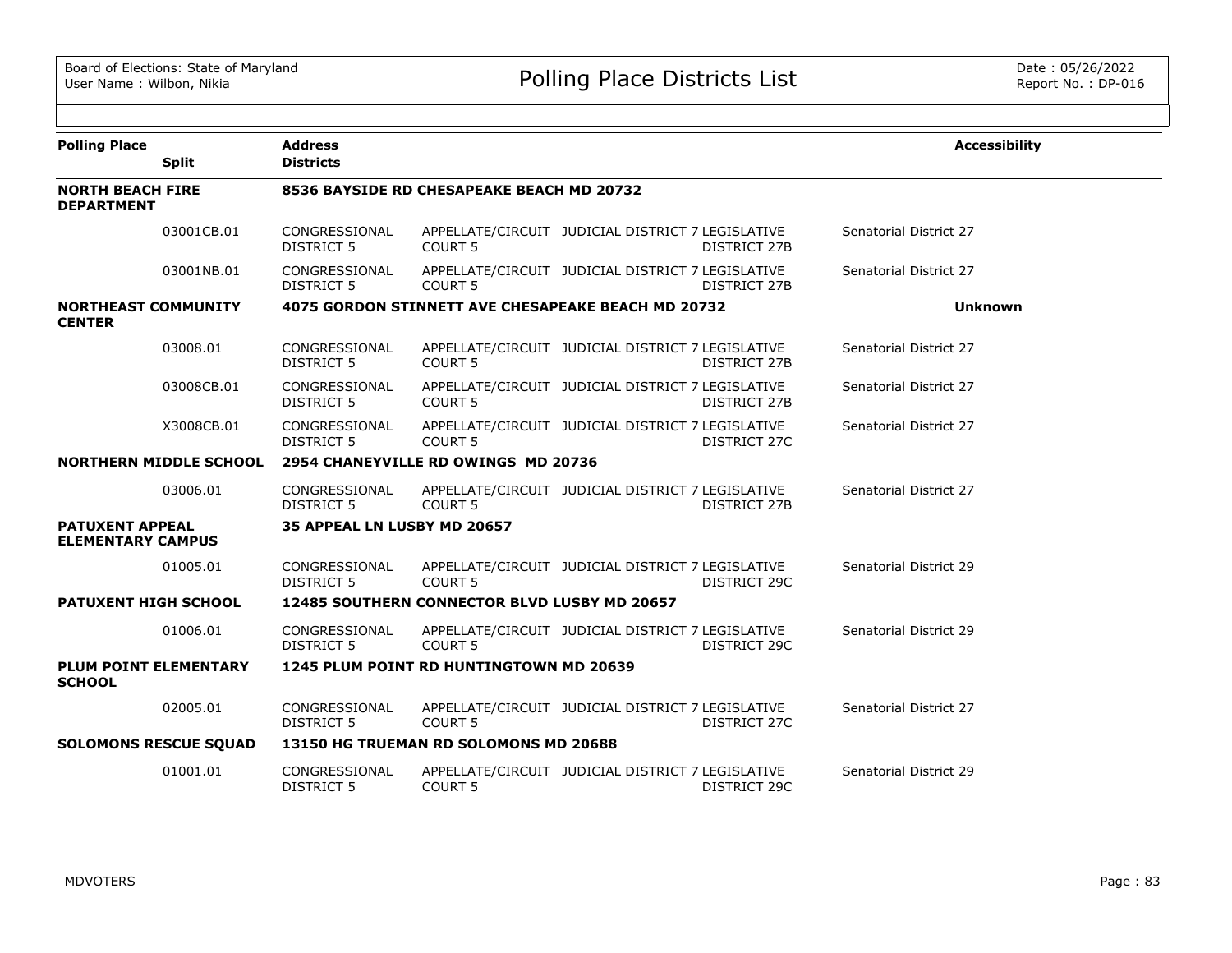| <b>Polling Place</b>                         |                              | <b>Address</b>                     |                                               |                                                   |              | <b>Accessibility</b>   |
|----------------------------------------------|------------------------------|------------------------------------|-----------------------------------------------|---------------------------------------------------|--------------|------------------------|
|                                              | <b>Split</b>                 | <b>Districts</b>                   |                                               |                                                   |              |                        |
| <b>SOUTHERN COMMUNITY</b><br><b>CENTER</b>   |                              | 20 APPEAL LANE LUSBY MD 20657      |                                               |                                                   |              |                        |
|                                              | 01002.01                     | CONGRESSIONAL<br>DISTRICT 5        | COURT 5                                       | APPELLATE/CIRCUIT JUDICIAL DISTRICT 7 LEGISLATIVE | DISTRICT 29C | Senatorial District 29 |
| <b>SCHOOL</b>                                | <b>ST LEONARD ELEMENTARY</b> |                                    | 5370 ST LEONARD RD ST LEONARD MD 20685        |                                                   |              |                        |
|                                              | 01003.01                     | CONGRESSIONAL<br>DISTRICT 5        | COURT <sub>5</sub>                            | APPELLATE/CIRCUIT JUDICIAL DISTRICT 7 LEGISLATIVE | DISTRICT 27C | Senatorial District 27 |
| <b>ST. LEONARD FIRE</b><br><b>DEPARTMENT</b> |                              |                                    | 200 CALVERT BEACH RD ST. LEONARD MD 20685     |                                                   |              |                        |
|                                              | 02001.01                     | CONGRESSIONAL<br>DISTRICT 5        | COURT <sub>5</sub>                            | APPELLATE/CIRCUIT JUDICIAL DISTRICT 7 LEGISLATIVE | DISTRICT 27C | Senatorial District 27 |
| <b>SCHOOL</b>                                | <b>SUNDERLAND ELEMENTARY</b> |                                    | <b>150 CLYDE JONES RD SUNDERLAND MD 20689</b> |                                                   |              |                        |
|                                              | 03003.01                     | CONGRESSIONAL<br>DISTRICT 5        | COURT <sub>5</sub>                            | APPELLATE/CIRCUIT JUDICIAL DISTRICT 7 LEGISLATIVE | DISTRICT 27C | Senatorial District 27 |
| <b>SCHOOL</b>                                | <b>WINDY HILL ELEMENTARY</b> |                                    | 9550 BOYDS TURN RD OWINGS MD 20736            |                                                   |              |                        |
|                                              | 03004.01                     | CONGRESSIONAL<br><b>DISTRICT 5</b> | <b>COURT 5</b>                                | APPELLATE/CIRCUIT JUDICIAL DISTRICT 7 LEGISLATIVE | DISTRICT 27B | Senatorial District 27 |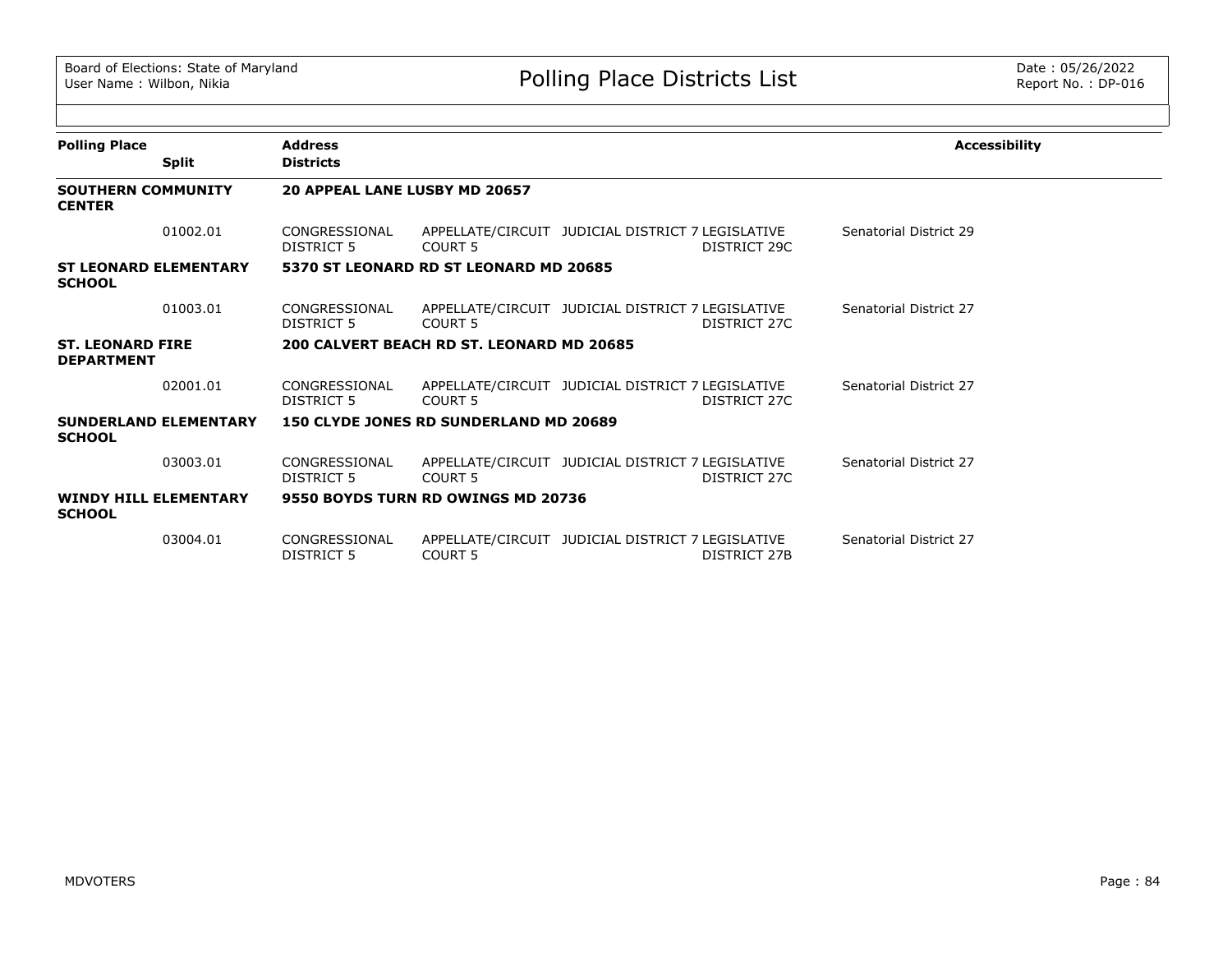| <b>Polling Place</b>                              |              | <b>Address</b>              |                                                  |                                                   |                     | <b>Accessibility</b>   |
|---------------------------------------------------|--------------|-----------------------------|--------------------------------------------------|---------------------------------------------------|---------------------|------------------------|
|                                                   | <b>Split</b> | <b>Districts</b>            |                                                  |                                                   |                     |                        |
| Jurisdiction: Caroline                            |              |                             |                                                  |                                                   |                     |                        |
| <b>COL RICHARDSON HIGH</b><br><b>SCHOOL</b>       |              |                             | 25320 RICHARDSON RD FEDERALSBURG MD 21632        |                                                   |                     |                        |
|                                                   | 08001.1.3    | CONGRESSIONAL<br>DISTRICT 1 | COURT 1                                          | APPELLATE/CIRCUIT JUDICIAL DISTRICT 2 LEGISLATIVE | <b>DISTRICT 37B</b> | Senatorial District 37 |
| <b>DENTON FIRE HALL</b>                           |              |                             | 400 S. FIFTH AVE. DENTON MD 21629                |                                                   |                     |                        |
|                                                   | 03001.1.2    | CONGRESSIONAL<br>DISTRICT 1 | COURT 1                                          | APPELLATE/CIRCUIT JUDICIAL DISTRICT 2 LEGISLATIVE | <b>DISTRICT 37B</b> | Senatorial District 37 |
|                                                   | 03001.2.2    | CONGRESSIONAL<br>DISTRICT 1 | <b>COURT 1</b>                                   | APPELLATE/CIRCUIT JUDICIAL DISTRICT 2 LEGISLATIVE | DISTRICT 37B        | Senatorial District 37 |
| <b>FEDERALSBURG FIRE HALL</b>                     |              |                             | <b>208 UNIVERSITY AVE. FEDERALSBURG MD 21632</b> |                                                   |                     |                        |
|                                                   | 05001.1.3    | CONGRESSIONAL<br>DISTRICT 1 | COURT 1                                          | APPELLATE/CIRCUIT JUDICIAL DISTRICT 2 LEGISLATIVE | <b>DISTRICT 37B</b> | Senatorial District 37 |
|                                                   | 05001.2.3    | CONGRESSIONAL<br>DISTRICT 1 | COURT 1                                          | APPELLATE/CIRCUIT JUDICIAL DISTRICT 2 LEGISLATIVE | DISTRICT 37B        | Senatorial District 37 |
| <b>GOLDSBORO FIRE HALL</b>                        |              |                             | 700 OLD LINE RD GOLDSBORO MD 21636               |                                                   |                     |                        |
|                                                   | 01001.1.1    | CONGRESSIONAL<br>DISTRICT 1 | COURT 1                                          | APPELLATE/CIRCUIT JUDICIAL DISTRICT 2 LEGISLATIVE | DISTRICT 36         | Senatorial District 36 |
|                                                   | 01001.2.1    | CONGRESSIONAL<br>DISTRICT 1 | COURT 1                                          | APPELLATE/CIRCUIT JUDICIAL DISTRICT 2 LEGISLATIVE | DISTRICT 36         | Senatorial District 36 |
|                                                   | 01001.3.1    | CONGRESSIONAL<br>DISTRICT 1 | COURT 1                                          | APPELLATE/CIRCUIT JUDICIAL DISTRICT 2 LEGISLATIVE | DISTRICT 36         | Senatorial District 36 |
|                                                   | 01001.4.1    | CONGRESSIONAL<br>DISTRICT 1 | COURT 1                                          | APPELLATE/CIRCUIT JUDICIAL DISTRICT 2 LEGISLATIVE | DISTRICT 36         | Senatorial District 36 |
|                                                   | 01001.5.1    | CONGRESSIONAL<br>DISTRICT 1 | COURT 1                                          | APPELLATE/CIRCUIT JUDICIAL DISTRICT 2 LEGISLATIVE | DISTRICT 36         | Senatorial District 36 |
| <b>GREENSBORO V.F.C.</b><br><b>COMMUNITY HALL</b> |              |                             | 13781 GREENSBORO RD GREENSBORO MD 21639          |                                                   |                     |                        |
|                                                   | 02001.1.1    | CONGRESSIONAL<br>DISTRICT 1 | COURT 1                                          | APPELLATE/CIRCUIT JUDICIAL DISTRICT 2 LEGISLATIVE | DISTRICT 36         | Senatorial District 36 |
|                                                   | 02001.1.2    | CONGRESSIONAL<br>DISTRICT 1 | COURT 1                                          | APPELLATE/CIRCUIT JUDICIAL DISTRICT 2 LEGISLATIVE | DISTRICT 36         | Senatorial District 36 |
|                                                   | 02001.2.1    | CONGRESSIONAL<br>DISTRICT 1 | COURT <sub>1</sub>                               | APPELLATE/CIRCUIT JUDICIAL DISTRICT 2 LEGISLATIVE | DISTRICT 36         | Senatorial District 36 |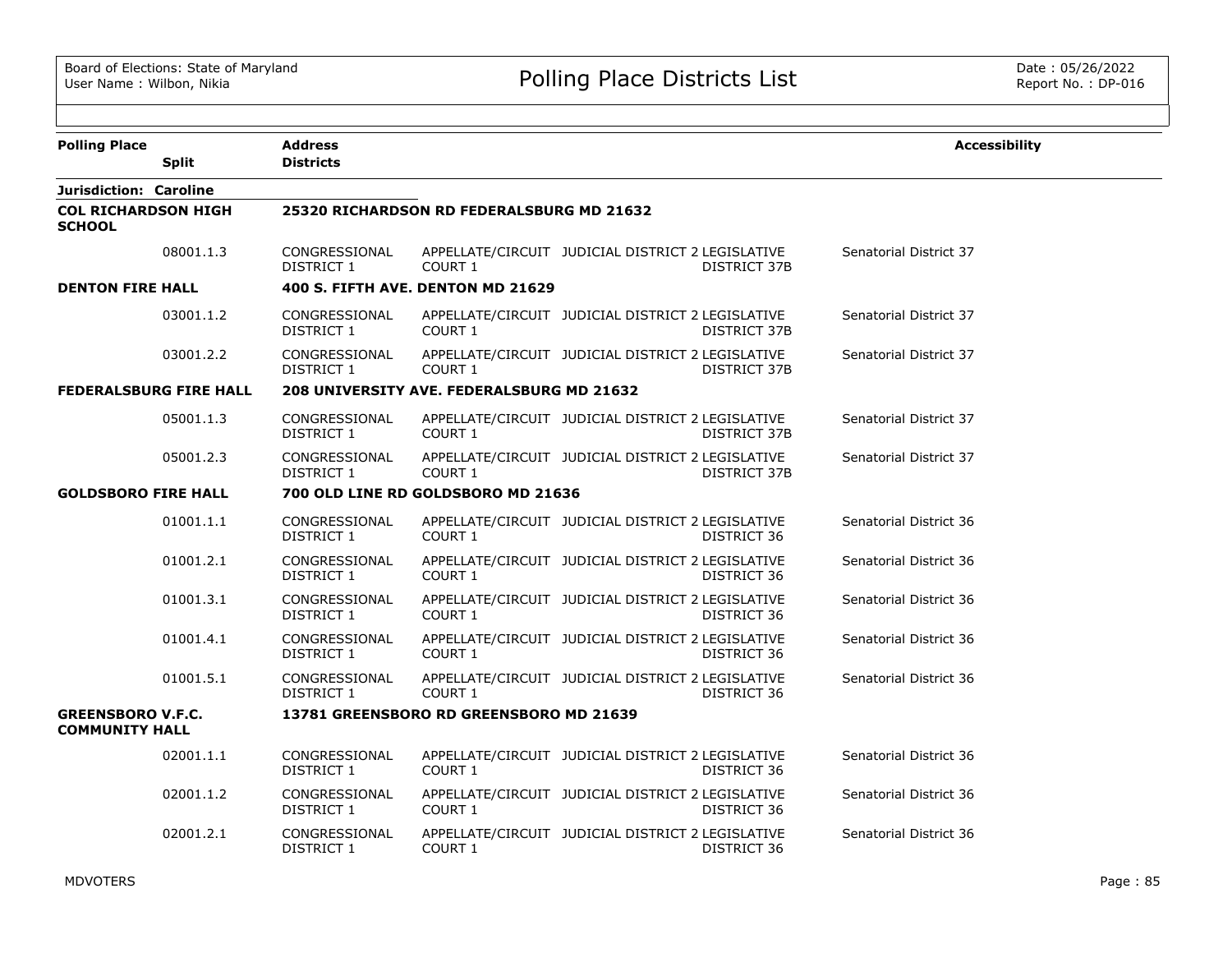| <b>Polling Place</b>       | <b>Address</b>              |                                    |                                                   |              | <b>Accessibility</b>   |
|----------------------------|-----------------------------|------------------------------------|---------------------------------------------------|--------------|------------------------|
| <b>Split</b>               | <b>Districts</b>            |                                    |                                                   |              |                        |
| <b>HILLSBORO TOWN HALL</b> |                             | 22043 CHURCH ST HILLSBORO MD 21641 |                                                   |              |                        |
| 06001.1.2                  | CONGRESSIONAL<br>DISTRICT 1 | COURT 1                            | APPELLATE/CIRCUIT JUDICIAL DISTRICT 2 LEGISLATIVE | DISTRICT 37B | Senatorial District 37 |
| 06001.2.2                  | CONGRESSIONAL<br>DISTRICT 1 | COURT 1                            | APPELLATE/CIRCUIT JUDICIAL DISTRICT 2 LEGISLATIVE | DISTRICT 37B | Senatorial District 37 |
| 06001.3.2                  | CONGRESSIONAL<br>DISTRICT 1 | COURT 1                            | APPELLATE/CIRCUIT JUDICIAL DISTRICT 2 LEGISLATIVE | DISTRICT 37B | Senatorial District 37 |
| <b>PRESTON FIRE HALL</b>   |                             | 3680 CHOPTANK RD PRESTON MD 21655  |                                                   |              |                        |
| 04001.1.3                  | CONGRESSIONAL<br>DISTRICT 1 | COURT 1                            | APPELLATE/CIRCUIT JUDICIAL DISTRICT 2 LEGISLATIVE | DISTRICT 37B | Senatorial District 37 |
| 04001.2.3                  | CONGRESSIONAL<br>DISTRICT 1 | COURT 1                            | APPELLATE/CIRCUIT JUDICIAL DISTRICT 2 LEGISLATIVE | DISTRICT 37B | Senatorial District 37 |
| <b>RIDGELY FIRE HALL</b>   |                             | 101 SUNSET BLVD. RIDGELY MD 21660  |                                                   |              |                        |
| 07001.1.1                  | CONGRESSIONAL<br>DISTRICT 1 | COURT 1                            | APPELLATE/CIRCUIT JUDICIAL DISTRICT 2 LEGISLATIVE | DISTRICT 36  | Senatorial District 36 |
| 07001.2.1                  | CONGRESSIONAL<br>DISTRICT 1 | COURT 1                            | APPELLATE/CIRCUIT JUDICIAL DISTRICT 2 LEGISLATIVE | DISTRICT 36  | Senatorial District 36 |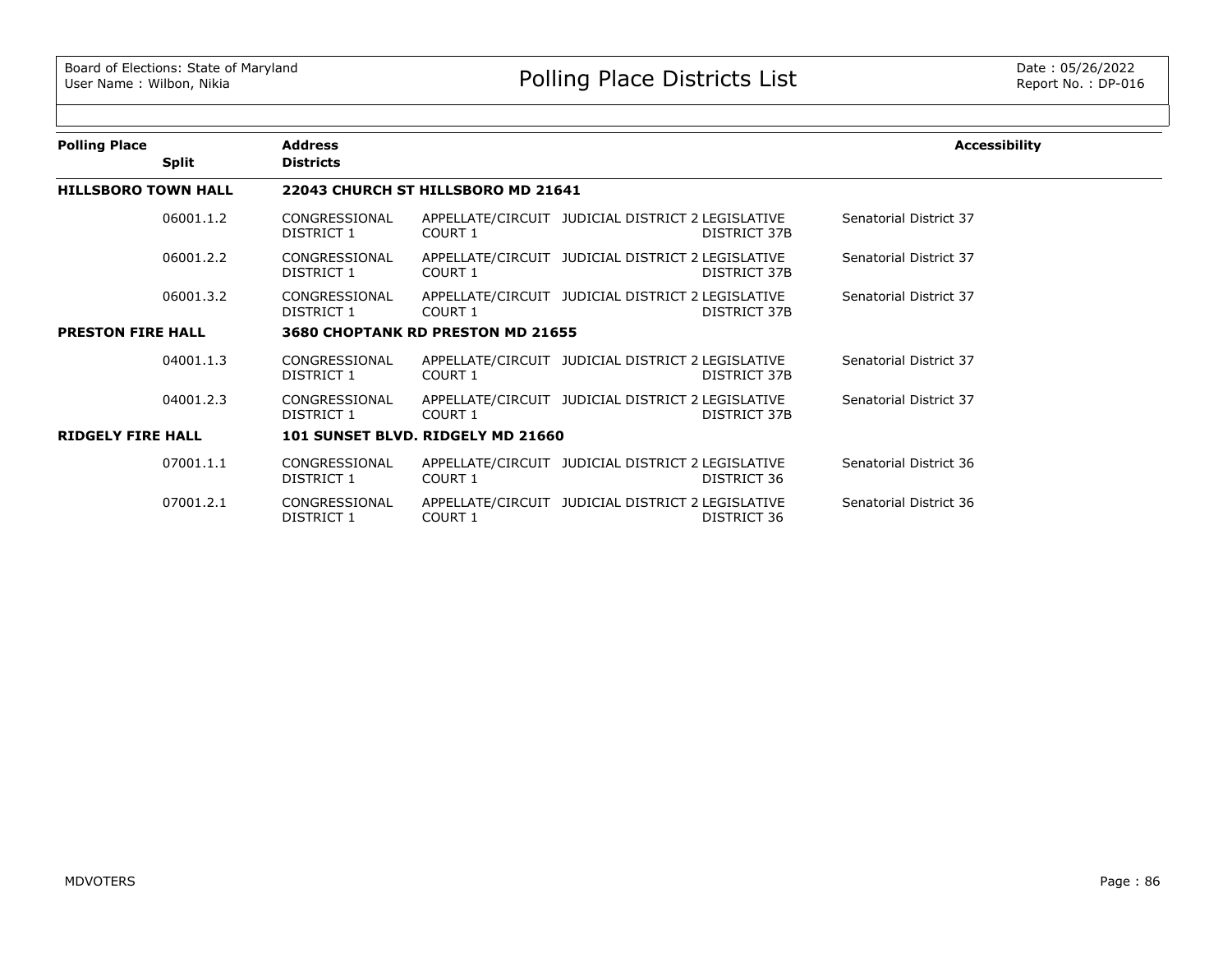$\equiv$ 

e e

| <b>Polling Place</b>                                 |              | <b>Address</b>                     |                                         |                                                                   | <b>Accessibility</b>   |
|------------------------------------------------------|--------------|------------------------------------|-----------------------------------------|-------------------------------------------------------------------|------------------------|
|                                                      | <b>Split</b> | <b>Districts</b>                   |                                         |                                                                   |                        |
| Jurisdiction: Carroll                                |              |                                    |                                         |                                                                   |                        |
| <b>FRANCIS SCOTT KEY HIGH</b><br><b>SCHOOL</b>       |              |                                    | 3825 BARK HILL RD UNION BRIDGE MD 21791 |                                                                   |                        |
|                                                      | 02001.1      | CONGRESSIONAL<br>DISTRICT 2        | COURT 3                                 | APPELLATE/CIRCUIT JUDICIAL DISTRICT 5 LEGISLATIVE<br>DISTRICT 05  | Senatorial District 05 |
|                                                      | 10001.1      | CONGRESSIONAL<br>DISTRICT 2        | COURT <sub>3</sub>                      | APPELLATE/CIRCUIT JUDICIAL DISTRICT 5 LEGISLATIVE<br>DISTRICT 05  | Senatorial District 05 |
|                                                      | 12001.1      | CONGRESSIONAL<br>DISTRICT 2        | COURT 3                                 | APPELLATE/CIRCUIT JUDICIAL DISTRICT 5 LEGISLATIVE<br>DISTRICT 05  | Senatorial District 05 |
|                                                      | 12001.2      | CONGRESSIONAL<br>DISTRICT 2        | COURT <sub>3</sub>                      | APPELLATE/CIRCUIT JUDICIAL DISTRICT 5 LEGISLATIVE<br>DISTRICT 05  | Senatorial District 05 |
| <b>FRIENDSHIP VALLEY</b><br><b>ELEMENTARY SCHOOL</b> |              |                                    | 1100 GIST RD WESTMINSTER MD 21157       |                                                                   |                        |
|                                                      | 04007.1      | CONGRESSIONAL<br>DISTRICT 2        | COURT <sub>3</sub>                      | APPELLATE/CIRCUIT JUDICIAL DISTRICT 5 LEGISLATIVE<br>DISTRICT 42C | Senatorial District 42 |
|                                                      | 04008.1      | CONGRESSIONAL<br>DISTRICT 2        | COURT <sub>3</sub>                      | APPELLATE/CIRCUIT JUDICIAL DISTRICT 5 LEGISLATIVE<br>DISTRICT 05  | Senatorial District 05 |
|                                                      | 07005.1      | CONGRESSIONAL<br><b>DISTRICT 2</b> | COURT <sub>3</sub>                      | APPELLATE/CIRCUIT JUDICIAL DISTRICT 5 LEGISLATIVE<br>DISTRICT 05  | Senatorial District 05 |
|                                                      | 07005.2      | CONGRESSIONAL<br>DISTRICT 2        | COURT <sub>3</sub>                      | APPELLATE/CIRCUIT JUDICIAL DISTRICT 5 LEGISLATIVE<br>DISTRICT 05  | Senatorial District 05 |
|                                                      | 07005.3      | CONGRESSIONAL<br>DISTRICT 2        | COURT <sub>3</sub>                      | APPELLATE/CIRCUIT JUDICIAL DISTRICT 5 LEGISLATIVE<br>DISTRICT 05  | Senatorial District 05 |
|                                                      | 07006.1      | CONGRESSIONAL<br><b>DISTRICT 2</b> | COURT <sub>3</sub>                      | APPELLATE/CIRCUIT JUDICIAL DISTRICT 5 LEGISLATIVE<br>DISTRICT 05  | Senatorial District 05 |
|                                                      | 07006.2      | CONGRESSIONAL<br><b>DISTRICT 2</b> | COURT <sub>3</sub>                      | APPELLATE/CIRCUIT JUDICIAL DISTRICT 5 LEGISLATIVE<br>DISTRICT 05  | Senatorial District 05 |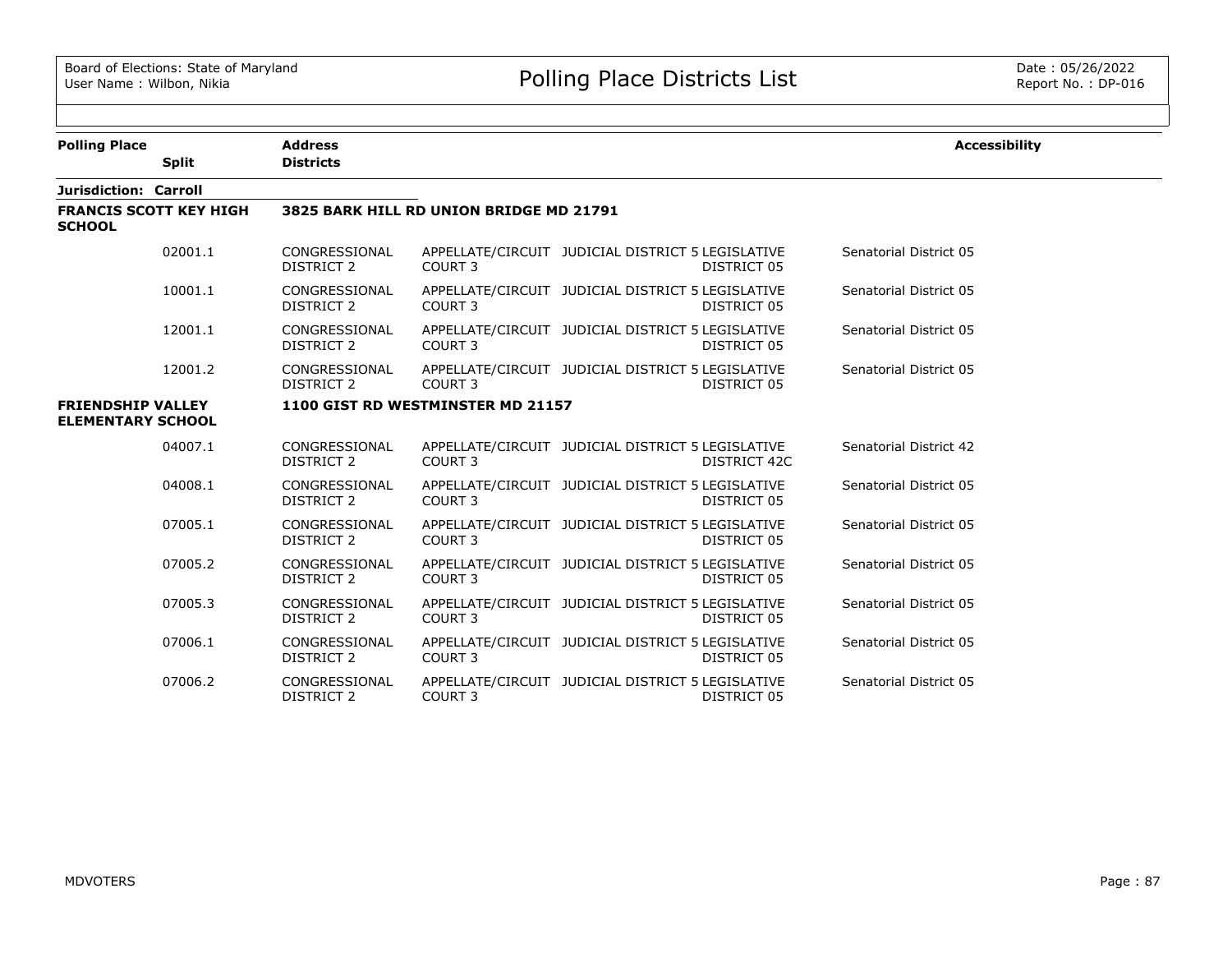| <b>Polling Place</b>                         |              | <b>Address</b>                     |                                       |                                                   |              | <b>Accessibility</b>   |
|----------------------------------------------|--------------|------------------------------------|---------------------------------------|---------------------------------------------------|--------------|------------------------|
|                                              | <b>Split</b> | <b>Districts</b>                   |                                       |                                                   |              |                        |
| <b>HAMPSTEAD ELEMENTARY</b><br><b>SCHOOL</b> |              |                                    | 3737 SHILOH RD HAMPSTEAD MD 21074     |                                                   |              |                        |
|                                              | 08002.1      | CONGRESSIONAL<br><b>DISTRICT 2</b> | COURT <sub>3</sub>                    | APPELLATE/CIRCUIT JUDICIAL DISTRICT 5 LEGISLATIVE | DISTRICT 42C | Senatorial District 42 |
|                                              | 08002.2      | CONGRESSIONAL<br><b>DISTRICT 2</b> | COURT <sub>3</sub>                    | APPELLATE/CIRCUIT JUDICIAL DISTRICT 5 LEGISLATIVE | DISTRICT 42C | Senatorial District 42 |
|                                              | 08003.1      | CONGRESSIONAL<br>DISTRICT 2        | COURT <sub>3</sub>                    | APPELLATE/CIRCUIT JUDICIAL DISTRICT 5 LEGISLATIVE | DISTRICT 42C | Senatorial District 42 |
|                                              | 08003.2      | CONGRESSIONAL<br>DISTRICT 2        | COURT <sub>3</sub>                    | APPELLATE/CIRCUIT JUDICIAL DISTRICT 5 LEGISLATIVE | DISTRICT 42C | Senatorial District 42 |
| <b>LIBERTY HIGH SCHOOL</b>                   |              |                                    | 5855 BARTHOLOW RD SYKESVILLE MD 21784 |                                                   |              |                        |
|                                              | 05001.1      | CONGRESSIONAL<br><b>DISTRICT 2</b> | COURT <sub>3</sub>                    | APPELLATE/CIRCUIT JUDICIAL DISTRICT 5 LEGISLATIVE | DISTRICT 05  | Senatorial District 05 |
|                                              | 05001.2      | CONGRESSIONAL<br><b>DISTRICT 2</b> | COURT <sub>3</sub>                    | APPELLATE/CIRCUIT JUDICIAL DISTRICT 5 LEGISLATIVE | DISTRICT 05  | Senatorial District 05 |
|                                              | 05003.1      | CONGRESSIONAL<br><b>DISTRICT 2</b> | COURT <sub>3</sub>                    | APPELLATE/CIRCUIT JUDICIAL DISTRICT 5 LEGISLATIVE | DISTRICT 05  | Senatorial District 05 |
|                                              | 05007.1      | CONGRESSIONAL<br><b>DISTRICT 2</b> | COURT <sub>3</sub>                    | APPELLATE/CIRCUIT JUDICIAL DISTRICT 5 LEGISLATIVE | DISTRICT 05  | Senatorial District 05 |
|                                              | 05007.2      | CONGRESSIONAL<br>DISTRICT 2        | COURT <sub>3</sub>                    | APPELLATE/CIRCUIT JUDICIAL DISTRICT 5 LEGISLATIVE | DISTRICT 05  | Senatorial District 05 |
| <b>LINTON SPRINGS</b><br><b>ELEMENTARY</b>   |              |                                    | 375 RONSDALE RD SYKESVILLE MD 21784   |                                                   |              |                        |
|                                              | 14002.1      | CONGRESSIONAL<br>DISTRICT 2        | COURT <sub>3</sub>                    | APPELLATE/CIRCUIT JUDICIAL DISTRICT 5 LEGISLATIVE | DISTRICT 05  | Senatorial District 05 |
|                                              | 14003.1      | CONGRESSIONAL<br><b>DISTRICT 3</b> | COURT 3                               | APPELLATE/CIRCUIT JUDICIAL DISTRICT 5 LEGISLATIVE | DISTRICT 05  | Senatorial District 05 |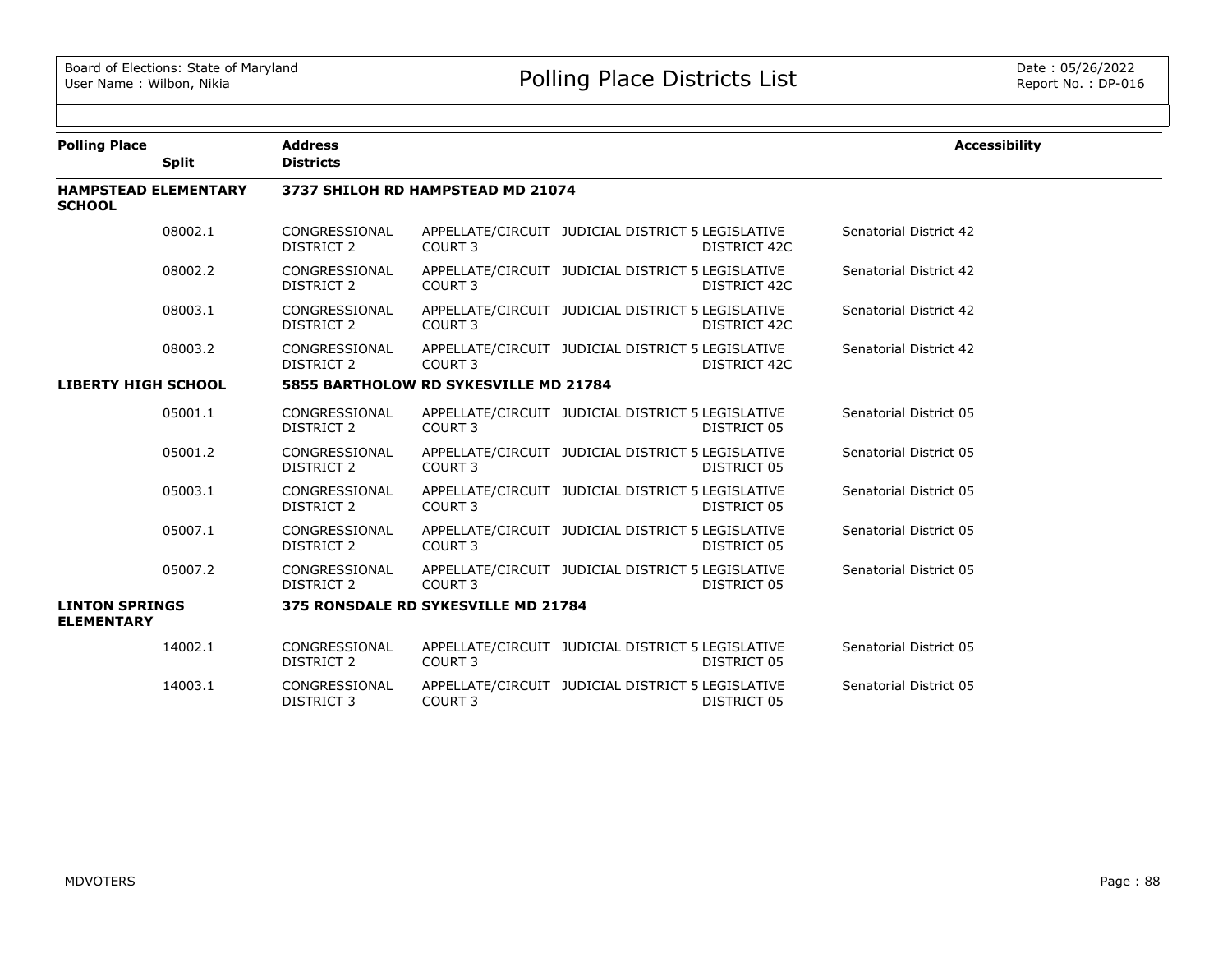| <b>Polling Place</b>                            | <b>Split</b>                  | <b>Address</b><br><b>Districts</b> |                                         |                                                   |              | <b>Accessibility</b>   |
|-------------------------------------------------|-------------------------------|------------------------------------|-----------------------------------------|---------------------------------------------------|--------------|------------------------|
| <b>SCHOOL</b>                                   | <b>MANCHESTER VALLEY HIGH</b> |                                    | 3300 MAPLE GROVE RD MANCHESTER MD 21102 |                                                   |              |                        |
|                                                 | 06001.1                       | CONGRESSIONAL<br><b>DISTRICT 2</b> | COURT <sub>3</sub>                      | APPELLATE/CIRCUIT JUDICIAL DISTRICT 5 LEGISLATIVE | DISTRICT 05  | Senatorial District 05 |
|                                                 | 06001.2                       | CONGRESSIONAL<br>DISTRICT 2        | <b>COURT 3</b>                          | APPELLATE/CIRCUIT JUDICIAL DISTRICT 5 LEGISLATIVE | DISTRICT 05  | Senatorial District 05 |
|                                                 | 06002.1                       | CONGRESSIONAL<br>DISTRICT 2        | <b>COURT 3</b>                          | APPELLATE/CIRCUIT JUDICIAL DISTRICT 5 LEGISLATIVE | DISTRICT 05  | Senatorial District 05 |
|                                                 | 06002.2                       | CONGRESSIONAL<br>DISTRICT 2        | COURT <sub>3</sub>                      | APPELLATE/CIRCUIT JUDICIAL DISTRICT 5 LEGISLATIVE | DISTRICT 05  | Senatorial District 05 |
|                                                 | 06005.1                       | CONGRESSIONAL<br><b>DISTRICT 2</b> | COURT <sub>3</sub>                      | APPELLATE/CIRCUIT JUDICIAL DISTRICT 5 LEGISLATIVE | DISTRICT 42C | Senatorial District 42 |
| <b>MECHANICSVILLE</b><br><b>ELEMENTARY</b>      |                               |                                    | 3838 SYKESVILLE RD SYKESVILLE MD 21784  |                                                   |              |                        |
|                                                 | 04003.1                       | CONGRESSIONAL<br>DISTRICT 2        | COURT <sub>3</sub>                      | APPELLATE/CIRCUIT JUDICIAL DISTRICT 5 LEGISLATIVE | DISTRICT 42C | Senatorial District 42 |
|                                                 | 04004.1                       | CONGRESSIONAL<br>DISTRICT 2        | COURT <sub>3</sub>                      | APPELLATE/CIRCUIT JUDICIAL DISTRICT 5 LEGISLATIVE | DISTRICT 42C | Senatorial District 42 |
|                                                 | 04005.1                       | CONGRESSIONAL<br>DISTRICT 2        | COURT <sub>3</sub>                      | APPELLATE/CIRCUIT JUDICIAL DISTRICT 5 LEGISLATIVE | DISTRICT 05  | Senatorial District 05 |
|                                                 | 04006.1                       | CONGRESSIONAL<br>DISTRICT 2        | COURT <sub>3</sub>                      | APPELLATE/CIRCUIT JUDICIAL DISTRICT 5 LEGISLATIVE | DISTRICT 05  | Senatorial District 05 |
| <b>MT AIRY MIDDLE SCHOOL</b>                    |                               |                                    | 102 WATERSVILLE RD MT AIRY MD 21771     |                                                   |              |                        |
|                                                 | 13001.1                       | CONGRESSIONAL<br><b>DISTRICT 3</b> | COURT <sub>3</sub>                      | APPELLATE/CIRCUIT JUDICIAL DISTRICT 5 LEGISLATIVE | DISTRICT 05  | Senatorial District 05 |
|                                                 | 13001.2                       | CONGRESSIONAL<br><b>DISTRICT 3</b> | COURT 3                                 | APPELLATE/CIRCUIT JUDICIAL DISTRICT 5 LEGISLATIVE | DISTRICT 05  | Senatorial District 05 |
| <b>NORTH CARROLL</b><br><b>COMMUNITY SCHOOL</b> |                               |                                    | 401 STONE RD WESTMINSTER MD 21158       |                                                   |              |                        |
|                                                 | 03002.1                       | CONGRESSIONAL<br>DISTRICT 2        | <b>COURT 3</b>                          | APPELLATE/CIRCUIT JUDICIAL DISTRICT 5 LEGISLATIVE | DISTRICT 42C | Senatorial District 42 |
|                                                 | 07002.1                       | CONGRESSIONAL<br>DISTRICT 2        | COURT <sub>3</sub>                      | APPELLATE/CIRCUIT JUDICIAL DISTRICT 5 LEGISLATIVE | DISTRICT 42C | Senatorial District 42 |
|                                                 | 07002.2                       | CONGRESSIONAL<br>DISTRICT 2        | COURT <sub>3</sub>                      | APPELLATE/CIRCUIT JUDICIAL DISTRICT 5 LEGISLATIVE | DISTRICT 42C | Senatorial District 42 |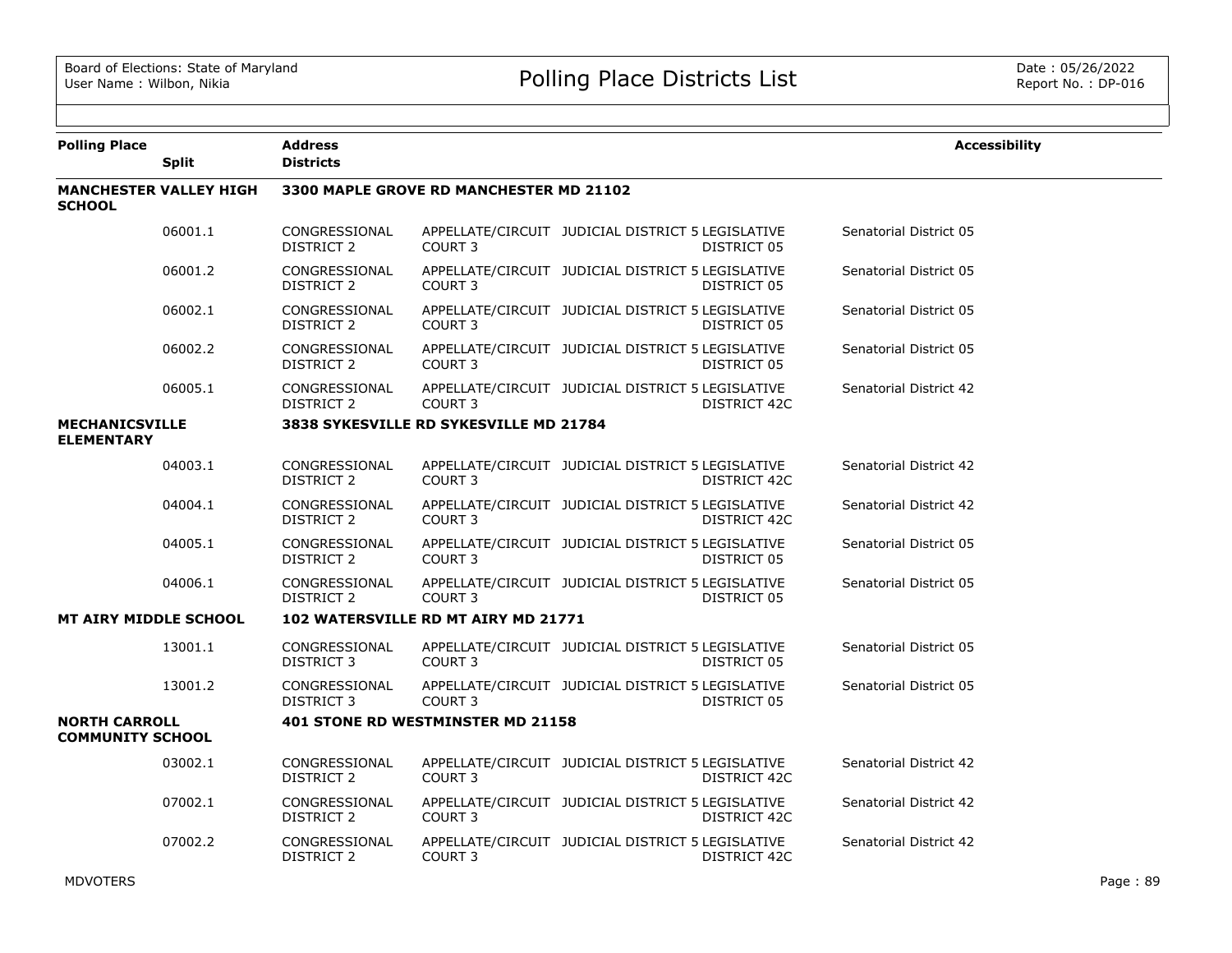| <b>Polling Place</b>                         |              | <b>Address</b>                     |                                             |                                                                   | <b>Accessibility</b>   |
|----------------------------------------------|--------------|------------------------------------|---------------------------------------------|-------------------------------------------------------------------|------------------------|
|                                              | <b>Split</b> | <b>Districts</b>                   |                                             |                                                                   |                        |
| <b>NORTH CARROLL MIDDLE</b><br><b>SCHOOL</b> |              |                                    | 2401 HANOVER PK HAMPSTEAD MD 21074          |                                                                   |                        |
|                                              | 06003.1      | CONGRESSIONAL<br>DISTRICT 2        | COURT 3                                     | APPELLATE/CIRCUIT JUDICIAL DISTRICT 5 LEGISLATIVE<br>DISTRICT 42C | Senatorial District 42 |
|                                              | 06003.2      | CONGRESSIONAL<br>DISTRICT 2        | COURT <sub>3</sub>                          | APPELLATE/CIRCUIT JUDICIAL DISTRICT 5 LEGISLATIVE<br>DISTRICT 42C | Senatorial District 42 |
|                                              | 06004.1      | CONGRESSIONAL<br>DISTRICT 2        | COURT <sub>3</sub>                          | APPELLATE/CIRCUIT JUDICIAL DISTRICT 5 LEGISLATIVE<br>DISTRICT 42C | Senatorial District 42 |
|                                              | 06004.2      | CONGRESSIONAL<br>DISTRICT 2        | COURT 3                                     | APPELLATE/CIRCUIT JUDICIAL DISTRICT 5 LEGISLATIVE<br>DISTRICT 05  | Senatorial District 05 |
| <b>NORTHWEST MIDDLE</b><br><b>SCHOOL</b>     |              |                                    | 99 KINGS DR TANEYTOWN MD 21787              |                                                                   |                        |
|                                              | 01001.1      | CONGRESSIONAL<br>DISTRICT 2        | COURT 3                                     | APPELLATE/CIRCUIT JUDICIAL DISTRICT 5 LEGISLATIVE<br>DISTRICT 05  | Senatorial District 05 |
|                                              | 01001.2      | CONGRESSIONAL<br><b>DISTRICT 2</b> | COURT <sub>3</sub>                          | APPELLATE/CIRCUIT JUDICIAL DISTRICT 5 LEGISLATIVE<br>DISTRICT 05  | Senatorial District 05 |
| <b>OKLAHOMA ROAD MIDDLE</b><br><b>SCHOOL</b> |              |                                    | <b>6300 OKLAHOMA RD SYKESVILLE MD 21784</b> |                                                                   |                        |
|                                              | 05002.1      | CONGRESSIONAL<br><b>DISTRICT 2</b> | COURT <sub>3</sub>                          | APPELLATE/CIRCUIT JUDICIAL DISTRICT 5 LEGISLATIVE<br>DISTRICT 05  | Senatorial District 05 |
|                                              | 05005.1      | CONGRESSIONAL<br><b>DISTRICT 2</b> | <b>COURT 3</b>                              | APPELLATE/CIRCUIT JUDICIAL DISTRICT 5 LEGISLATIVE<br>DISTRICT 05  | Senatorial District 05 |
|                                              | 05005.2      | CONGRESSIONAL<br>DISTRICT 2        | COURT <sub>3</sub>                          | APPELLATE/CIRCUIT JUDICIAL DISTRICT 5 LEGISLATIVE<br>DISTRICT 05  | Senatorial District 05 |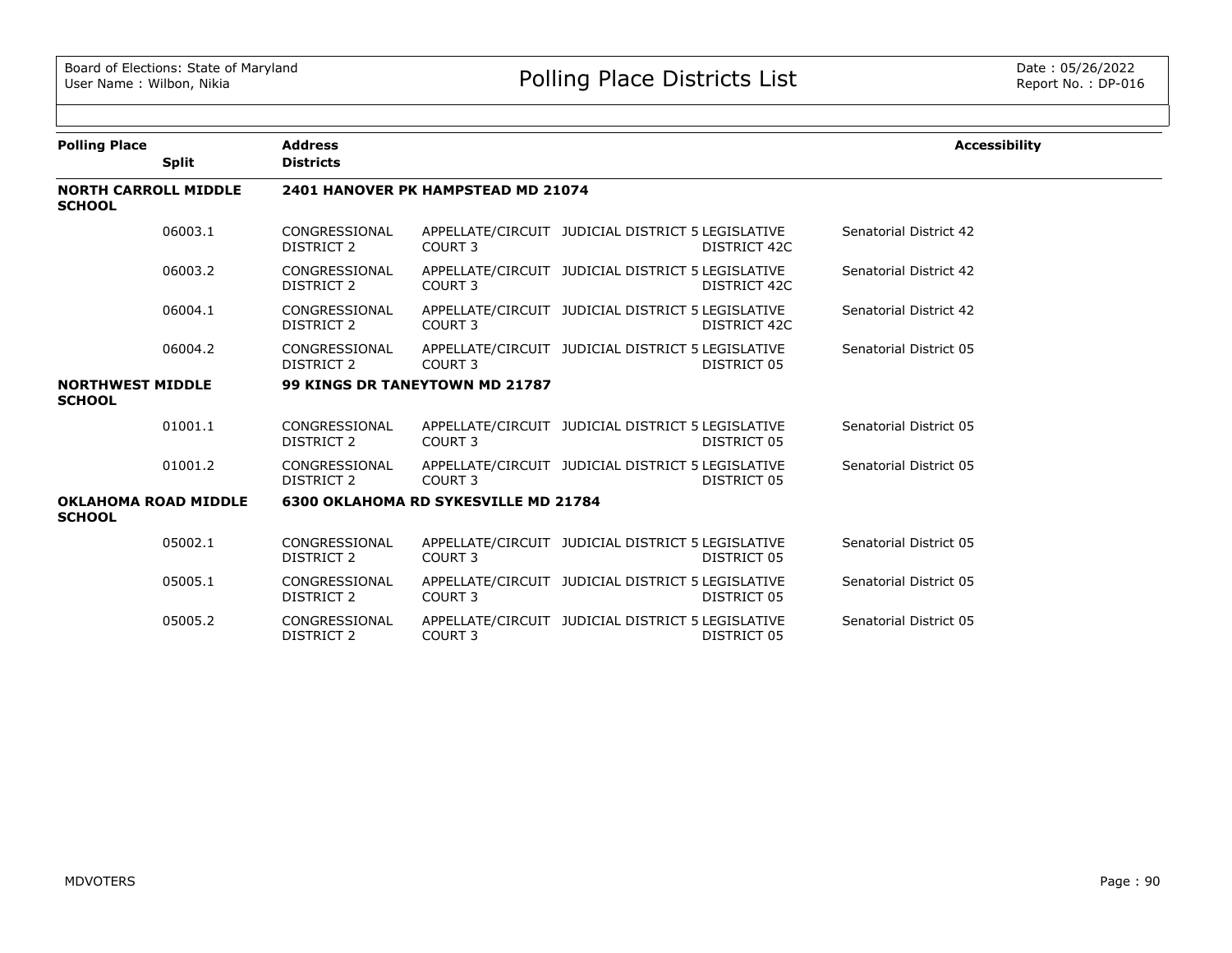| <b>Polling Place</b>                          | <b>Split</b>                  | <b>Address</b><br><b>Districts</b> |                                                                    |                                                   |                     | <b>Accessibility</b>   |
|-----------------------------------------------|-------------------------------|------------------------------------|--------------------------------------------------------------------|---------------------------------------------------|---------------------|------------------------|
|                                               |                               |                                    | OLD NEW WINDSOR SCHOOL 1100 GREEN VALLEY ROAD NEW WINDSOR MD 21776 |                                                   |                     |                        |
| <b>COMMUNITY ROOM</b>                         |                               |                                    |                                                                    |                                                   |                     |                        |
|                                               | 09002.1                       | CONGRESSIONAL<br>DISTRICT 2        | COURT <sub>3</sub>                                                 | APPELLATE/CIRCUIT JUDICIAL DISTRICT 5 LEGISLATIVE | DISTRICT 05         | Senatorial District 05 |
|                                               | 09003.1                       | CONGRESSIONAL<br><b>DISTRICT 2</b> | COURT <sub>3</sub>                                                 | APPELLATE/CIRCUIT JUDICIAL DISTRICT 5 LEGISLATIVE | DISTRICT 05         | Senatorial District 05 |
|                                               | 11001.1                       | CONGRESSIONAL<br><b>DISTRICT 2</b> | <b>COURT 3</b>                                                     | APPELLATE/CIRCUIT JUDICIAL DISTRICT 5 LEGISLATIVE | DISTRICT 05         | Senatorial District 05 |
|                                               | 11001.2                       | CONGRESSIONAL<br>DISTRICT 2        | COURT <sub>3</sub>                                                 | APPELLATE/CIRCUIT JUDICIAL DISTRICT 5 LEGISLATIVE | DISTRICT 05         | Senatorial District 05 |
|                                               | 11002.1                       | CONGRESSIONAL<br><b>DISTRICT 2</b> | COURT <sub>3</sub>                                                 | APPELLATE/CIRCUIT JUDICIAL DISTRICT 5 LEGISLATIVE | DISTRICT 05         | Senatorial District 05 |
|                                               | 11002.2                       | CONGRESSIONAL<br>DISTRICT 2        | COURT <sub>3</sub>                                                 | APPELLATE/CIRCUIT JUDICIAL DISTRICT 5 LEGISLATIVE | DISTRICT 05         | Senatorial District 05 |
| <b>PLEASANT VALLEY</b>                        | <b>COMMUNITY FIRE COMPANY</b> |                                    | 2030 S PLEASANT VALLEY RD WESTMINSTER MD 21158                     |                                                   |                     |                        |
|                                               | 02002.1                       | CONGRESSIONAL<br>DISTRICT 2        | COURT <sub>3</sub>                                                 | APPELLATE/CIRCUIT JUDICIAL DISTRICT 5 LEGISLATIVE | DISTRICT 05         | Senatorial District 05 |
|                                               | 03001.1                       | CONGRESSIONAL<br>DISTRICT 2        | COURT <sub>3</sub>                                                 | APPELLATE/CIRCUIT JUDICIAL DISTRICT 5 LEGISLATIVE | DISTRICT 05         | Senatorial District 05 |
|                                               | 07001.1                       | CONGRESSIONAL<br>DISTRICT 2        | COURT <sub>3</sub>                                                 | APPELLATE/CIRCUIT JUDICIAL DISTRICT 5 LEGISLATIVE | DISTRICT 05         | Senatorial District 05 |
|                                               | 07001.2                       | CONGRESSIONAL<br>DISTRICT 2        | COURT <sub>3</sub>                                                 | APPELLATE/CIRCUIT JUDICIAL DISTRICT 5 LEGISLATIVE | DISTRICT 05         | Senatorial District 05 |
| <b>SANDYMOUNT ELEMENTARY</b><br><b>SCHOOL</b> |                               |                                    | 2222 OLD WESTMINSTER PK FINKSBURG MD 21048                         |                                                   |                     |                        |
|                                               | 04002.1                       | CONGRESSIONAL<br><b>DISTRICT 2</b> | COURT <sub>3</sub>                                                 | APPELLATE/CIRCUIT JUDICIAL DISTRICT 5 LEGISLATIVE | <b>DISTRICT 42C</b> | Senatorial District 42 |
| <b>SOUTH CARROLL HIGH</b><br><b>SCHOOL</b>    |                               |                                    | 1300 WEST OLD LIBERTY RD SYKESVILLE MD 21784                       |                                                   |                     |                        |
|                                               | 14005.1                       | CONGRESSIONAL<br><b>DISTRICT 3</b> | COURT 3                                                            | APPELLATE/CIRCUIT JUDICIAL DISTRICT 5 LEGISLATIVE | DISTRICT 05         | Senatorial District 05 |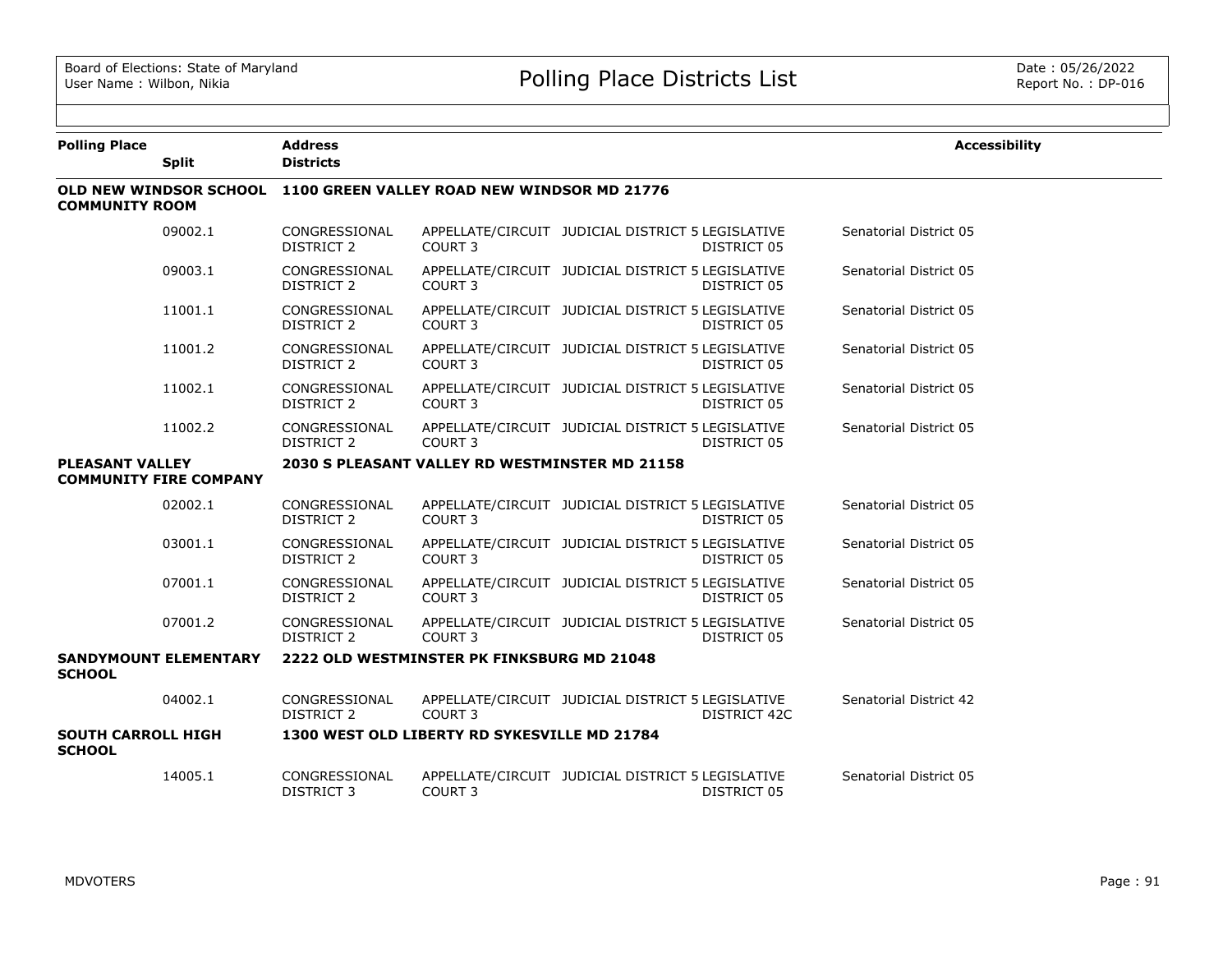| <b>Polling Place</b>                         |              | <b>Address</b>                     |                                                                   |                                                                   |                        | <b>Accessibility</b> |
|----------------------------------------------|--------------|------------------------------------|-------------------------------------------------------------------|-------------------------------------------------------------------|------------------------|----------------------|
|                                              | <b>Split</b> | <b>Districts</b>                   |                                                                   |                                                                   |                        |                      |
| <b>SOUTH CARROLL SENIOR</b><br><b>CENTER</b> |              |                                    | 5928 MINERAL HILL RD SYKESVILLE MD 21784                          |                                                                   |                        | <b>Unknown</b>       |
|                                              | 05004.1      | CONGRESSIONAL<br>DISTRICT 2        | COURT <sub>3</sub>                                                | APPELLATE/CIRCUIT JUDICIAL DISTRICT 5 LEGISLATIVE<br>DISTRICT 05  | Senatorial District 05 |                      |
|                                              | 05004.2      | CONGRESSIONAL<br>DISTRICT 2        | COURT 3                                                           | APPELLATE/CIRCUIT JUDICIAL DISTRICT 5 LEGISLATIVE<br>DISTRICT 05  | Senatorial District 05 |                      |
| <b>SPRING GARDEN</b><br><b>ELEMENTARY</b>    |              |                                    | 700 BOXWOOD DR HAMPSTEAD MD 21074                                 |                                                                   |                        |                      |
|                                              | 08001.1      | CONGRESSIONAL<br><b>DISTRICT 2</b> | COURT <sub>3</sub>                                                | APPELLATE/CIRCUIT JUDICIAL DISTRICT 5 LEGISLATIVE<br>DISTRICT 42C | Senatorial District 42 |                      |
|                                              | 08001.2      | CONGRESSIONAL<br>DISTRICT 2        | COURT 3                                                           | APPELLATE/CIRCUIT JUDICIAL DISTRICT 5 LEGISLATIVE<br>DISTRICT 42C | Senatorial District 42 |                      |
|                                              |              |                                    | SYKESVILLE MIDDLE SCHOOL 7301 SPRINGFIELD AVE SYKESVILLE MD 21784 |                                                                   |                        |                      |
|                                              | 05006.1      | CONGRESSIONAL<br><b>DISTRICT 2</b> | COURT 3                                                           | APPELLATE/CIRCUIT JUDICIAL DISTRICT 5 LEGISLATIVE<br>DISTRICT 05  | Senatorial District 05 |                      |
|                                              | 05006.2      | CONGRESSIONAL<br><b>DISTRICT 2</b> | COURT <sub>3</sub>                                                | APPELLATE/CIRCUIT JUDICIAL DISTRICT 5 LEGISLATIVE<br>DISTRICT 05  | Senatorial District 05 |                      |
|                                              | 14004.1      | CONGRESSIONAL<br>DISTRICT 3        | COURT 3                                                           | APPELLATE/CIRCUIT JUDICIAL DISTRICT 5 LEGISLATIVE<br>DISTRICT 05  | Senatorial District 05 |                      |
| <b>TANEYTOWN ELEMENTARY</b>                  |              |                                    | <b>100 KINGS DR TANEYTOWN MD 21787</b>                            |                                                                   |                        |                      |
|                                              | 01002.1      | CONGRESSIONAL<br><b>DISTRICT 2</b> | COURT <sub>3</sub>                                                | APPELLATE/CIRCUIT JUDICIAL DISTRICT 5 LEGISLATIVE<br>DISTRICT 05  | Senatorial District 05 |                      |
|                                              | 01002.2      | CONGRESSIONAL<br>DISTRICT 2        | COURT 3                                                           | APPELLATE/CIRCUIT JUDICIAL DISTRICT 5 LEGISLATIVE<br>DISTRICT 05  | Senatorial District 05 |                      |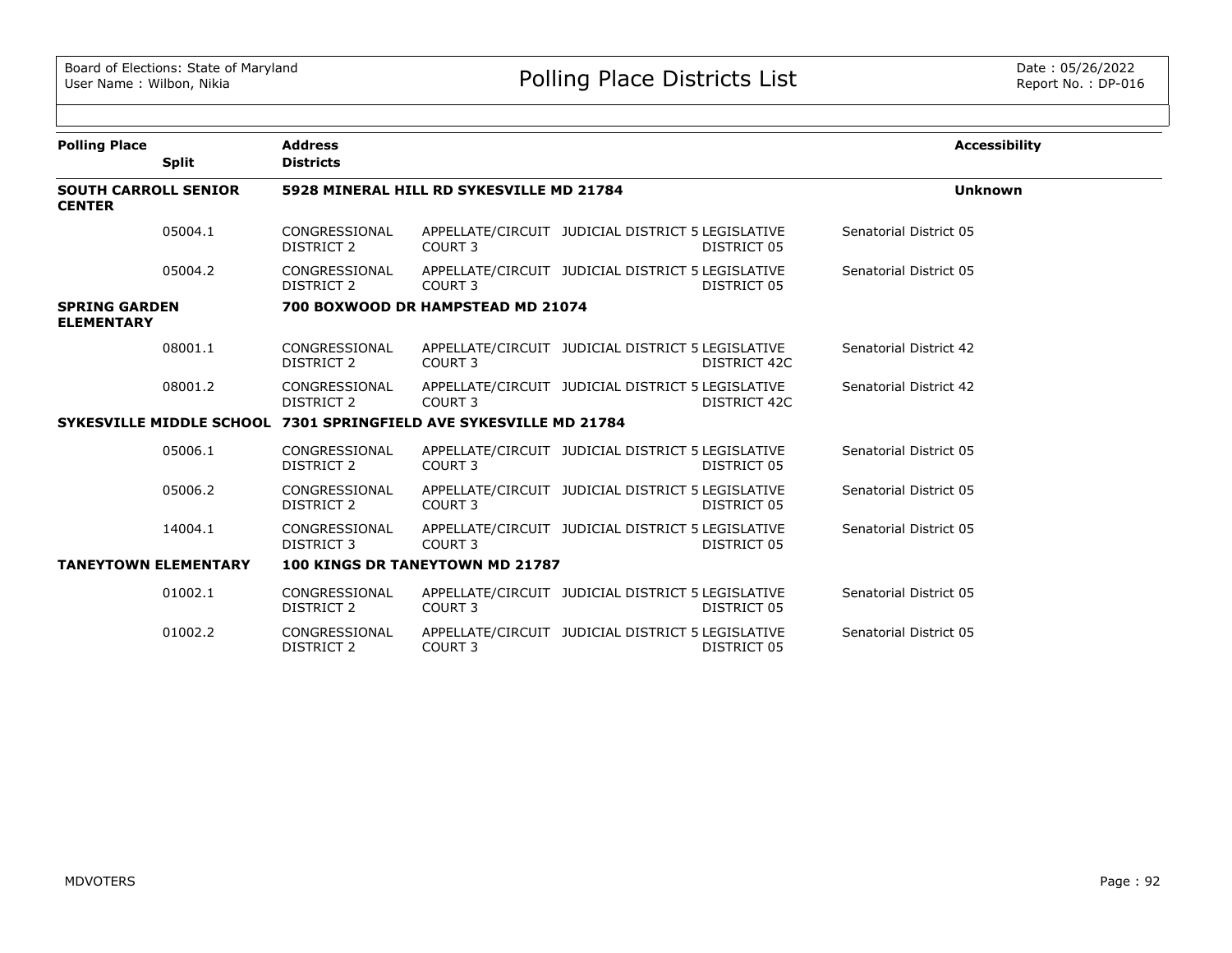| <b>Polling Place</b>                     |                               | <b>Address</b>                     |                                           |                                                                  | <b>Accessibility</b>   |
|------------------------------------------|-------------------------------|------------------------------------|-------------------------------------------|------------------------------------------------------------------|------------------------|
|                                          | <b>Split</b>                  | <b>Districts</b>                   |                                           |                                                                  |                        |
| <b>SCHOOL</b>                            | <b>WESTMINSTER ELEMENTARY</b> |                                    | 811 UNIONTOWN RD WESTMINSTER MD 21158     |                                                                  |                        |
|                                          | 07007.1                       | CONGRESSIONAL<br><b>DISTRICT 2</b> | COURT <sub>3</sub>                        | APPELLATE/CIRCUIT JUDICIAL DISTRICT 5 LEGISLATIVE<br>DISTRICT 05 | Senatorial District 05 |
|                                          | 07007.2                       | CONGRESSIONAL<br>DISTRICT 2        | COURT <sub>3</sub>                        | APPELLATE/CIRCUIT JUDICIAL DISTRICT 5 LEGISLATIVE<br>DISTRICT 05 | Senatorial District 05 |
|                                          | 07010.1                       | CONGRESSIONAL<br><b>DISTRICT 2</b> | COURT <sub>3</sub>                        | APPELLATE/CIRCUIT JUDICIAL DISTRICT 5 LEGISLATIVE<br>DISTRICT 05 | Senatorial District 05 |
|                                          | 07010.2                       | CONGRESSIONAL<br><b>DISTRICT 2</b> | COURT <sub>3</sub>                        | APPELLATE/CIRCUIT JUDICIAL DISTRICT 5 LEGISLATIVE<br>DISTRICT 05 | Senatorial District 05 |
|                                          | 07010.3                       | CONGRESSIONAL<br><b>DISTRICT 2</b> | COURT <sub>3</sub>                        | APPELLATE/CIRCUIT JUDICIAL DISTRICT 5 LEGISLATIVE<br>DISTRICT 05 | Senatorial District 05 |
| <b>WESTMINSTER WEST</b><br><b>MIDDLE</b> |                               |                                    | 60 MONROE ST WESTMINSTER MD 21157         |                                                                  |                        |
|                                          | 07008.1                       | CONGRESSIONAL<br><b>DISTRICT 2</b> | COURT <sub>3</sub>                        | APPELLATE/CIRCUIT JUDICIAL DISTRICT 5 LEGISLATIVE<br>DISTRICT 05 | Senatorial District 05 |
|                                          | 07009.1                       | CONGRESSIONAL<br><b>DISTRICT 2</b> | COURT <sub>3</sub>                        | APPELLATE/CIRCUIT JUDICIAL DISTRICT 5 LEGISLATIVE<br>DISTRICT 05 | Senatorial District 05 |
|                                          | 07009.2                       | CONGRESSIONAL<br>DISTRICT 2        | COURT <sub>3</sub>                        | APPELLATE/CIRCUIT JUDICIAL DISTRICT 5 LEGISLATIVE<br>DISTRICT 05 | Senatorial District 05 |
| <b>WINFIELD FIRE</b>                     | <b>DEPARTMENT SOCIAL HALL</b> |                                    | 1320 W OLD LIBERTY RD SYKESVILLE MD 21784 |                                                                  |                        |
|                                          | 09001.1                       | CONGRESSIONAL<br>DISTRICT 2        | COURT <sub>3</sub>                        | APPELLATE/CIRCUIT JUDICIAL DISTRICT 5 LEGISLATIVE<br>DISTRICT 05 | Senatorial District 05 |
|                                          | 14001.1                       | CONGRESSIONAL<br><b>DISTRICT 2</b> | COURT <sub>3</sub>                        | APPELLATE/CIRCUIT JUDICIAL DISTRICT 5 LEGISLATIVE<br>DISTRICT 05 | Senatorial District 05 |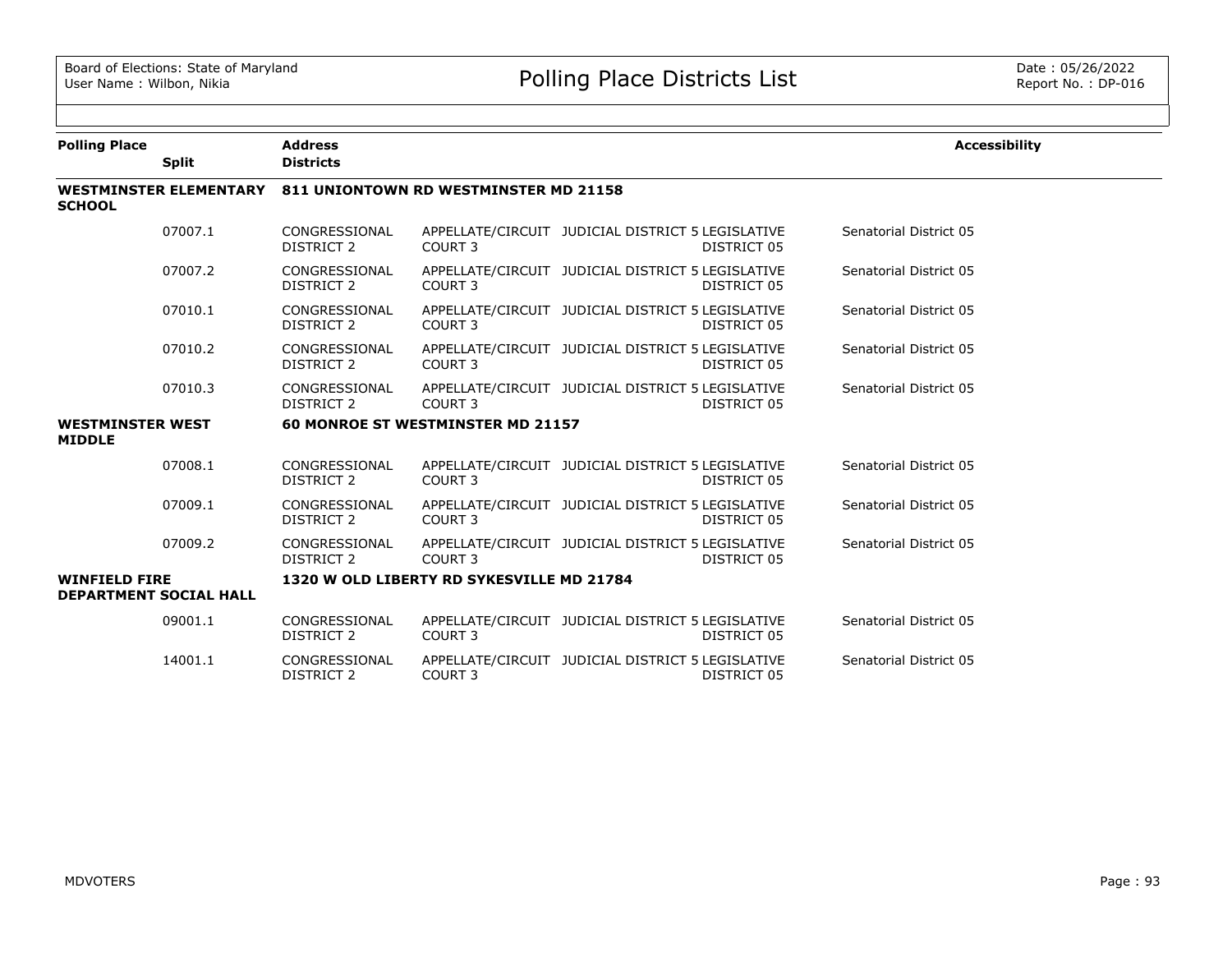| <b>Polling Place</b>                      |              | <b>Address</b>              |                                     |                                                                   | <b>Accessibility</b>   |
|-------------------------------------------|--------------|-----------------------------|-------------------------------------|-------------------------------------------------------------------|------------------------|
|                                           | <b>Split</b> | <b>Districts</b>            |                                     |                                                                   |                        |
| <b>WINTERS MILL HIGH</b><br><b>SCHOOL</b> |              |                             | 560 GORSUCH RD WESTMINSTER MD 21157 |                                                                   |                        |
|                                           | 04001.1      | CONGRESSIONAL<br>DISTRICT 2 | COURT 3                             | APPELLATE/CIRCUIT JUDICIAL DISTRICT 5 LEGISLATIVE<br>DISTRICT 42C | Senatorial District 42 |
|                                           | 07003.1      | CONGRESSIONAL<br>DISTRICT 2 | COURT 3                             | APPELLATE/CIRCUIT JUDICIAL DISTRICT 5 LEGISLATIVE<br>DISTRICT 42C | Senatorial District 42 |
|                                           | 07003.2      | CONGRESSIONAL<br>DISTRICT 2 | COURT 3                             | APPELLATE/CIRCUIT JUDICIAL DISTRICT 5 LEGISLATIVE<br>DISTRICT 42C | Senatorial District 42 |
|                                           | 07004.1      | CONGRESSIONAL<br>DISTRICT 2 | COURT 3                             | APPELLATE/CIRCUIT JUDICIAL DISTRICT 5 LEGISLATIVE<br>DISTRICT 05  | Senatorial District 05 |
|                                           | 07004.2      | CONGRESSIONAL<br>DISTRICT 2 | COURT 3                             | APPELLATE/CIRCUIT JUDICIAL DISTRICT 5 LEGISLATIVE<br>DISTRICT 05  | Senatorial District 05 |
|                                           | 07004.3      | CONGRESSIONAL<br>DISTRICT 2 | COURT 3                             | APPELLATE/CIRCUIT JUDICIAL DISTRICT 5 LEGISLATIVE<br>DISTRICT 05  | Senatorial District 05 |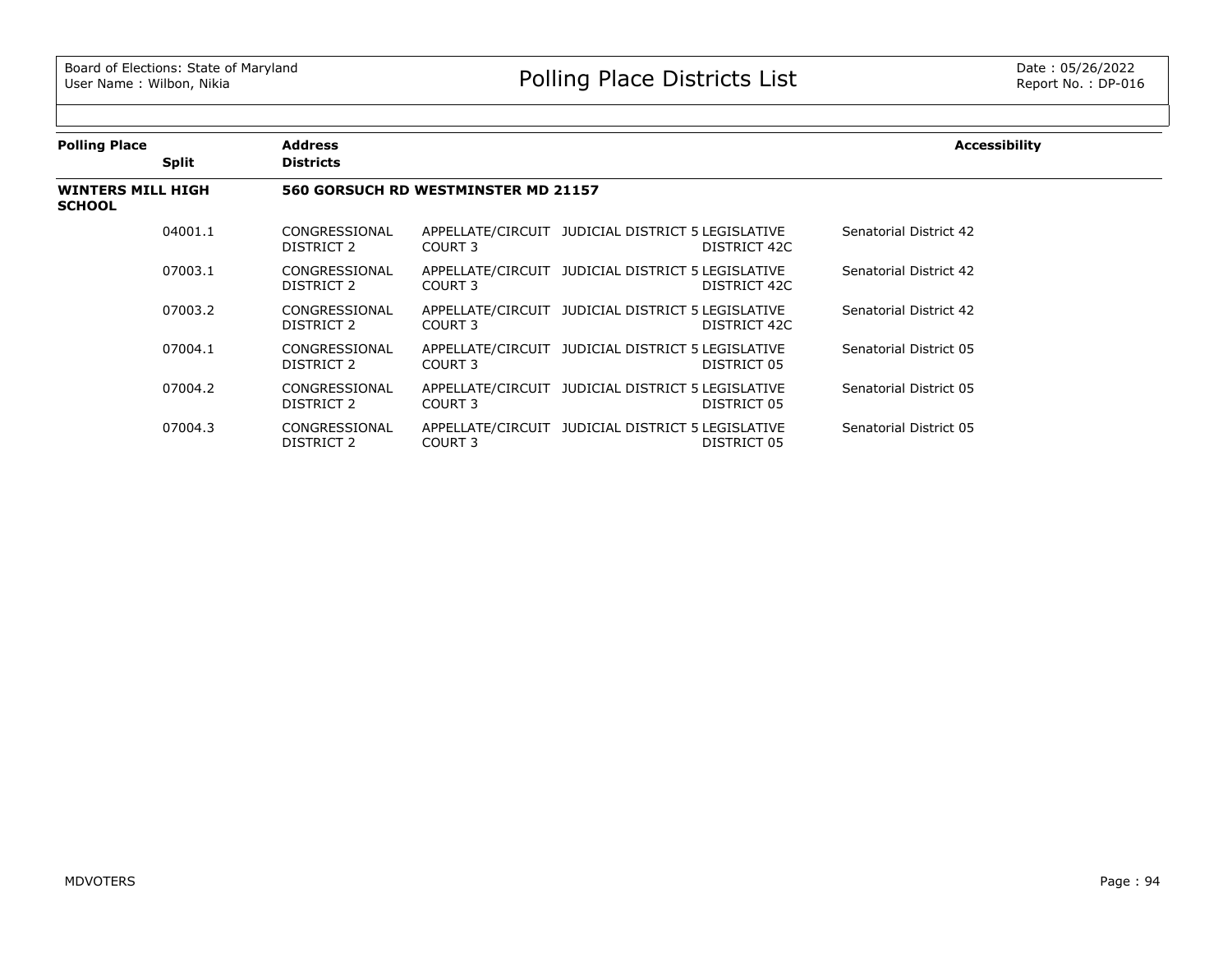$\sim$ 

| <b>Polling Place</b>                                   |                                | <b>Address</b>                     |                                    |                                                                  | <b>Accessibility</b>   |
|--------------------------------------------------------|--------------------------------|------------------------------------|------------------------------------|------------------------------------------------------------------|------------------------|
|                                                        | <b>Split</b>                   | <b>Districts</b>                   |                                    |                                                                  |                        |
| Jurisdiction: Cecil                                    |                                |                                    |                                    |                                                                  |                        |
| <b>SCHOOL</b>                                          | <b>1-1 CECILTON ELEMENTARY</b> |                                    | 251 W. MAIN ST. CECILTON MD 21913  |                                                                  |                        |
|                                                        | 01001.001                      | CONGRESSIONAL<br>DISTRICT 1        | COURT 1                            | APPELLATE/CIRCUIT JUDICIAL DISTRICT 2 LEGISLATIVE<br>DISTRICT 36 | Senatorial District 36 |
|                                                        | 01001.CE1                      | CONGRESSIONAL<br>DISTRICT 1        | COURT 1                            | APPELLATE/CIRCUIT JUDICIAL DISTRICT 2 LEGISLATIVE<br>DISTRICT 36 | Senatorial District 36 |
| <b>2-1 BOHEMIA MANOR</b><br><b>MIDDLE SCHOOL</b>       |                                |                                    |                                    | 2757 AUGUSTINE HERMAN HWY CHESAPEAKE CITY MD 21915               |                        |
|                                                        | 02001.001                      | CONGRESSIONAL<br>DISTRICT 1        | COURT 1                            | APPELLATE/CIRCUIT JUDICIAL DISTRICT 2 LEGISLATIVE<br>DISTRICT 36 | Senatorial District 36 |
|                                                        | 02001.CP1                      | CONGRESSIONAL<br>DISTRICT 1        | COURT 1                            | APPELLATE/CIRCUIT JUDICIAL DISTRICT 2 LEGISLATIVE<br>DISTRICT 36 | Senatorial District 36 |
|                                                        | 02002.001                      | CONGRESSIONAL<br>DISTRICT 1        | COURT 1                            | APPELLATE/CIRCUIT JUDICIAL DISTRICT 2 LEGISLATIVE<br>DISTRICT 36 | Senatorial District 36 |
|                                                        | 02002.CP1                      | CONGRESSIONAL<br>DISTRICT 1        | COURT 1                            | APPELLATE/CIRCUIT JUDICIAL DISTRICT 2 LEGISLATIVE<br>DISTRICT 36 | Senatorial District 36 |
| <b>3-1 THOMSON ESTATES</b><br><b>ELEMENTARY SCHOOL</b> |                                |                                    | 203 E. THOMSON DR. ELKTON MD 21921 |                                                                  |                        |
|                                                        | 03001.002                      | CONGRESSIONAL<br>DISTRICT 1        | COURT 1                            | APPELLATE/CIRCUIT JUDICIAL DISTRICT 2 LEGISLATIVE<br>DISTRICT 36 | Senatorial District 36 |
|                                                        | 03001.EL2                      | CONGRESSIONAL<br><b>DISTRICT 1</b> | COURT 1                            | APPELLATE/CIRCUIT JUDICIAL DISTRICT 2 LEGISLATIVE<br>DISTRICT 36 | Senatorial District 36 |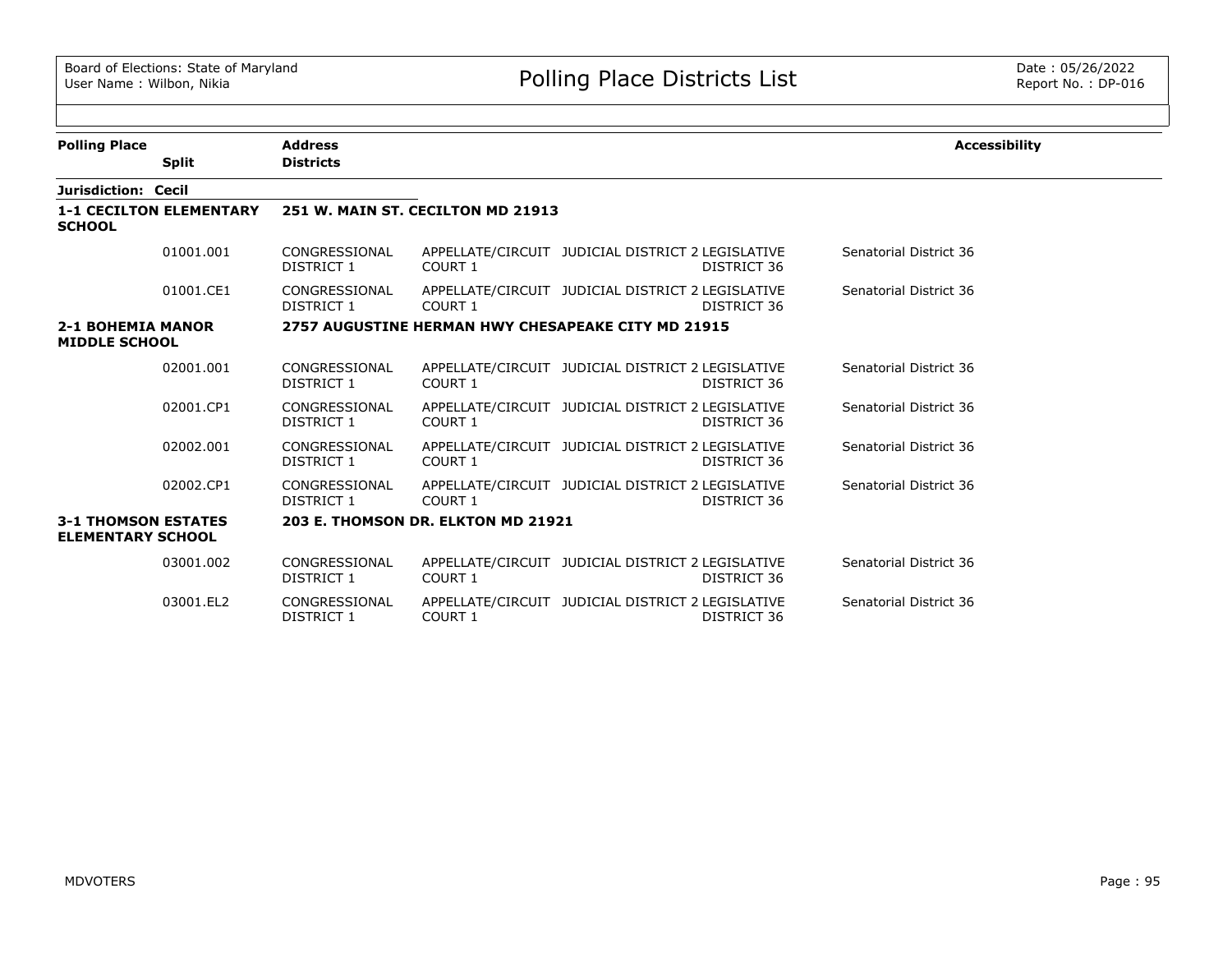| <b>Polling Place</b>                              | <b>Split</b>                  | <b>Address</b><br><b>Districts</b> |                                    |                                                   |                     | <b>Accessibility</b>   |
|---------------------------------------------------|-------------------------------|------------------------------------|------------------------------------|---------------------------------------------------|---------------------|------------------------|
|                                                   | <b>3-2 ELKTON HIGH SCHOOL</b> | 110 JAMES ST ELKTON MD 21921       |                                    |                                                   |                     |                        |
|                                                   | 03002.001                     | CONGRESSIONAL<br>DISTRICT 1        | COURT 1                            | APPELLATE/CIRCUIT JUDICIAL DISTRICT 2 LEGISLATIVE | <b>DISTRICT 35A</b> | Senatorial District 35 |
|                                                   | 03002.002                     | CONGRESSIONAL<br>DISTRICT 1        | COURT 1                            | APPELLATE/CIRCUIT JUDICIAL DISTRICT 2 LEGISLATIVE | DISTRICT 36         | Senatorial District 36 |
|                                                   | 03002.005                     | CONGRESSIONAL<br>DISTRICT 1        | COURT 1                            | APPELLATE/CIRCUIT JUDICIAL DISTRICT 2 LEGISLATIVE | DISTRICT 35A        | Senatorial District 35 |
|                                                   | 03002.EL1                     | CONGRESSIONAL<br>DISTRICT 1        | COURT 1                            | APPELLATE/CIRCUIT JUDICIAL DISTRICT 2 LEGISLATIVE | DISTRICT 35A        | Senatorial District 35 |
|                                                   | 03002.EL2                     | CONGRESSIONAL<br>DISTRICT 1        | COURT 1                            | APPELLATE/CIRCUIT JUDICIAL DISTRICT 2 LEGISLATIVE | DISTRICT 36         | Senatorial District 36 |
|                                                   | 03007.001                     | CONGRESSIONAL<br>DISTRICT 1        | COURT 1                            | APPELLATE/CIRCUIT JUDICIAL DISTRICT 2 LEGISLATIVE | DISTRICT 36         | Senatorial District 36 |
|                                                   | 03007.002                     | CONGRESSIONAL<br>DISTRICT 1        | COURT 1                            | APPELLATE/CIRCUIT JUDICIAL DISTRICT 2 LEGISLATIVE | DISTRICT 36         | Senatorial District 36 |
|                                                   | 03007.EL1                     | CONGRESSIONAL<br>DISTRICT 1        | COURT 1                            | APPELLATE/CIRCUIT JUDICIAL DISTRICT 2 LEGISLATIVE | DISTRICT 36         | Senatorial District 36 |
|                                                   | 03007.EL2                     | CONGRESSIONAL<br>DISTRICT 1        | COURT 1                            | APPELLATE/CIRCUIT JUDICIAL DISTRICT 2 LEGISLATIVE | DISTRICT 36         | Senatorial District 36 |
| <b>3-3 HOLLY HALL</b><br><b>ELEMENTARY SCHOOL</b> |                               |                                    | 233 WHITE HALL RD. ELKTON MD 21921 |                                                   |                     |                        |
|                                                   | 03003.001                     | CONGRESSIONAL<br>DISTRICT 1        | COURT 1                            | APPELLATE/CIRCUIT JUDICIAL DISTRICT 2 LEGISLATIVE | DISTRICT 36         | Senatorial District 36 |
|                                                   | 03003.EL1                     | CONGRESSIONAL<br>DISTRICT 1        | COURT 1                            | APPELLATE/CIRCUIT JUDICIAL DISTRICT 2 LEGISLATIVE | DISTRICT 36         | Senatorial District 36 |
| <b>3-5 LEEDS ELEMENTARY</b><br><b>SCHOOL</b>      |                               |                                    | 615 DEAVER RD ELKTON MD 21921      |                                                   |                     |                        |
|                                                   | 03004.001                     | CONGRESSIONAL<br>DISTRICT 1        | COURT 1                            | APPELLATE/CIRCUIT JUDICIAL DISTRICT 2 LEGISLATIVE | DISTRICT 36         | Senatorial District 36 |
|                                                   | 03005.002                     | CONGRESSIONAL<br>DISTRICT 1        | COURT 1                            | APPELLATE/CIRCUIT JUDICIAL DISTRICT 2 LEGISLATIVE | <b>DISTRICT 35B</b> | Senatorial District 35 |
|                                                   | 03005.EL2                     | CONGRESSIONAL<br><b>DISTRICT 1</b> | COURT 1                            | APPELLATE/CIRCUIT JUDICIAL DISTRICT 2 LEGISLATIVE | DISTRICT 35B        | Senatorial District 35 |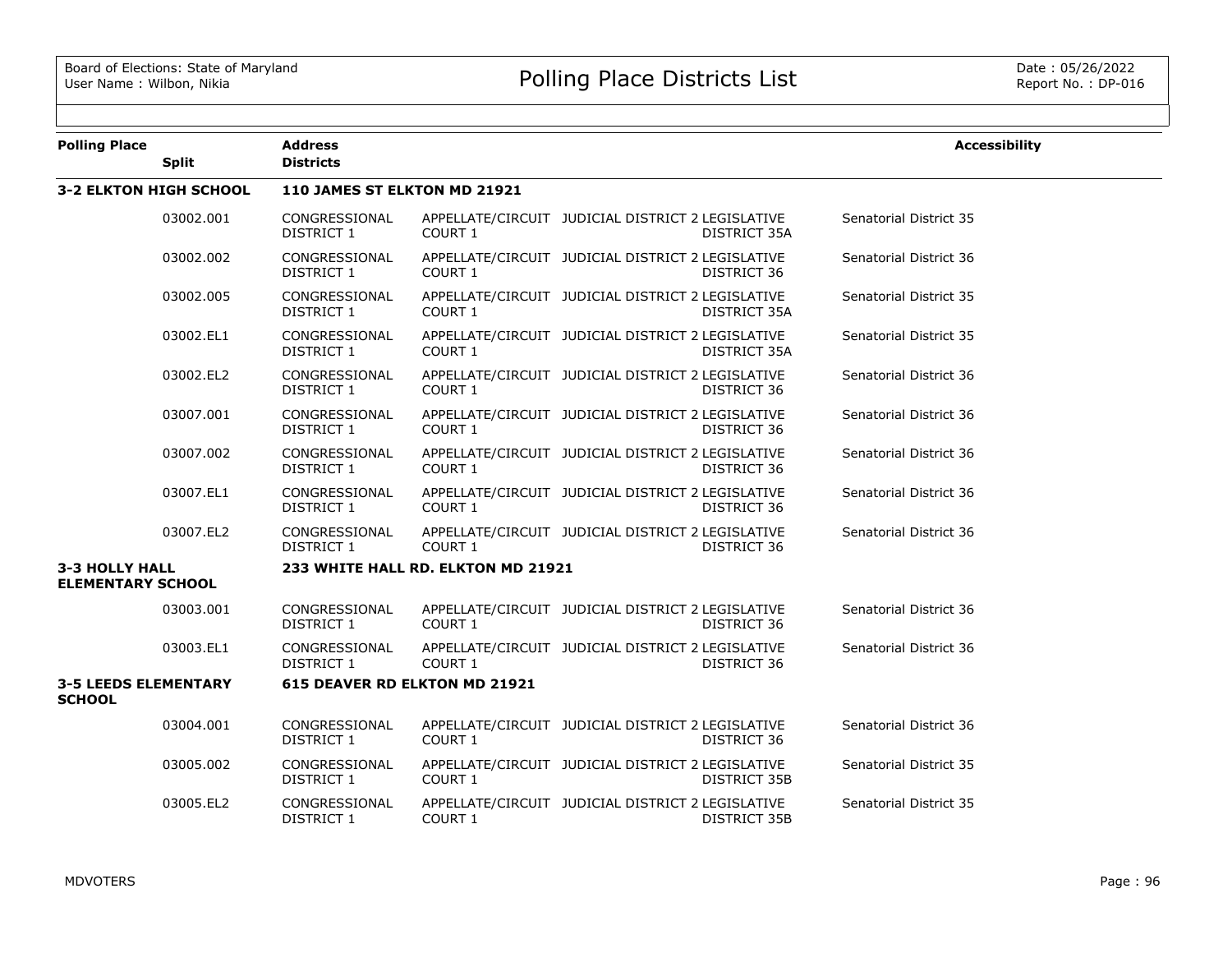| <b>Polling Place</b>                               | <b>Split</b> | <b>Address</b><br><b>Districts</b> |                                       |                                                   |                     | <b>Accessibility</b>   |
|----------------------------------------------------|--------------|------------------------------------|---------------------------------------|---------------------------------------------------|---------------------|------------------------|
| <b>3-6 LEEDS ELEMENTARY</b><br><b>SCHOOL</b>       |              |                                    | 615 DEAVER RD ELKTON MD 21921         |                                                   |                     |                        |
|                                                    | 03006.002    | CONGRESSIONAL<br><b>DISTRICT 1</b> | COURT 1                               | APPELLATE/CIRCUIT JUDICIAL DISTRICT 2 LEGISLATIVE | DISTRICT 35A        | Senatorial District 35 |
|                                                    | 03006.005    | CONGRESSIONAL<br><b>DISTRICT 1</b> | COURT 1                               | APPELLATE/CIRCUIT JUDICIAL DISTRICT 2 LEGISLATIVE | DISTRICT 35A        | Senatorial District 35 |
| <b>4-1 CHERRY HILL MIDDLE</b><br><b>SCHOOL</b>     |              |                                    | 2535 SINGERLY ROAD ELKTON MD 21921    |                                                   |                     |                        |
|                                                    | 04001.002    | CONGRESSIONAL<br><b>DISTRICT 1</b> | COURT 1                               | APPELLATE/CIRCUIT JUDICIAL DISTRICT 2 LEGISLATIVE | DISTRICT 35A        | Senatorial District 35 |
|                                                    | 04001.003    | CONGRESSIONAL<br><b>DISTRICT 1</b> | COURT 1                               | APPELLATE/CIRCUIT JUDICIAL DISTRICT 2 LEGISLATIVE | DISTRICT 36         | Senatorial District 36 |
|                                                    | 04003.001    | CONGRESSIONAL<br>DISTRICT 1        | COURT 1                               | APPELLATE/CIRCUIT JUDICIAL DISTRICT 2 LEGISLATIVE | DISTRICT 35B        | Senatorial District 35 |
| <b>4-2 CECIL MANOR</b><br><b>ELEMENTARY SCHOOL</b> |              |                                    | 971 ELK MILLS ROAD ELKTON MD 21921    |                                                   |                     |                        |
|                                                    | 04002.002    | CONGRESSIONAL<br><b>DISTRICT 1</b> | COURT 1                               | APPELLATE/CIRCUIT JUDICIAL DISTRICT 2 LEGISLATIVE | DISTRICT 36         | Senatorial District 36 |
|                                                    | 04002.003    | CONGRESSIONAL<br><b>DISTRICT 1</b> | COURT 1                               | APPELLATE/CIRCUIT JUDICIAL DISTRICT 2 LEGISLATIVE | <b>DISTRICT 35A</b> | Senatorial District 35 |
| <b>5-1 NORTH EAST MIDDLE</b><br><b>SCHOOL</b>      |              |                                    | 200 E. CECIL AVE. NORTH EAST MD 21901 |                                                   |                     |                        |
|                                                    | 05001.003    | CONGRESSIONAL<br><b>DISTRICT 1</b> | COURT 1                               | APPELLATE/CIRCUIT JUDICIAL DISTRICT 2 LEGISLATIVE | DISTRICT 35A        | Senatorial District 35 |
|                                                    | 05001.005    | CONGRESSIONAL<br>DISTRICT 1        | COURT 1                               | APPELLATE/CIRCUIT JUDICIAL DISTRICT 2 LEGISLATIVE | DISTRICT 36         | Senatorial District 36 |
|                                                    | 05001.NE5    | CONGRESSIONAL<br>DISTRICT 1        | COURT 1                               | APPELLATE/CIRCUIT JUDICIAL DISTRICT 2 LEGISLATIVE | DISTRICT 36         | Senatorial District 36 |
|                                                    | 05006.005    | CONGRESSIONAL<br>DISTRICT 1        | COURT 1                               | APPELLATE/CIRCUIT JUDICIAL DISTRICT 2 LEGISLATIVE | DISTRICT 36         | Senatorial District 36 |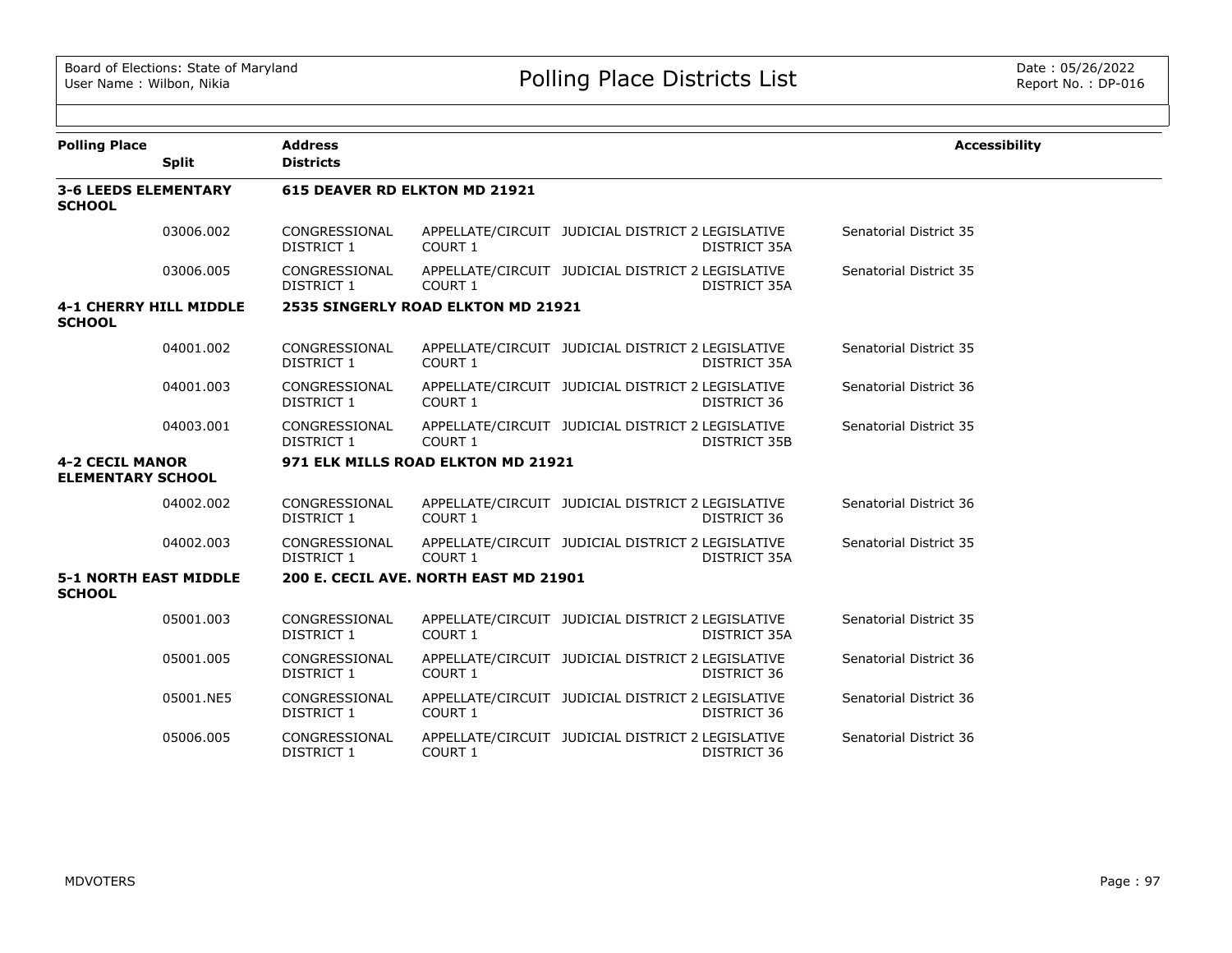| <b>Polling Place</b>                               |                                | <b>Address</b>                        |                                       |                                                   |                     | <b>Accessibility</b>   |  |  |
|----------------------------------------------------|--------------------------------|---------------------------------------|---------------------------------------|---------------------------------------------------|---------------------|------------------------|--|--|
|                                                    | <b>Split</b>                   | <b>Districts</b>                      |                                       |                                                   |                     |                        |  |  |
| <b>5-2 CHARLESTOWN</b><br><b>ELEMENTARY SCHOOL</b> |                                | 550 BALTIMORE ST CHARLESTOWN MD 21914 |                                       |                                                   |                     |                        |  |  |
|                                                    | 05002.003                      | CONGRESSIONAL<br>DISTRICT 1           | COURT 1                               | APPELLATE/CIRCUIT JUDICIAL DISTRICT 2 LEGISLATIVE | DISTRICT 35A        | Senatorial District 35 |  |  |
|                                                    | 05002.004                      | CONGRESSIONAL<br>DISTRICT 1           | <b>COURT 1</b>                        | APPELLATE/CIRCUIT JUDICIAL DISTRICT 2 LEGISLATIVE | <b>DISTRICT 35B</b> | Senatorial District 35 |  |  |
|                                                    | 05002.005                      | CONGRESSIONAL<br>DISTRICT 1           | <b>COURT 1</b>                        | APPELLATE/CIRCUIT JUDICIAL DISTRICT 2 LEGISLATIVE | DISTRICT 35B        | Senatorial District 35 |  |  |
|                                                    | 05002.CT5                      | CONGRESSIONAL<br>DISTRICT 1           | <b>COURT 1</b>                        | APPELLATE/CIRCUIT JUDICIAL DISTRICT 2 LEGISLATIVE | DISTRICT 35B        | Senatorial District 35 |  |  |
|                                                    | 05002.NE5                      | CONGRESSIONAL<br>DISTRICT 1           | COURT 1                               | APPELLATE/CIRCUIT JUDICIAL DISTRICT 2 LEGISLATIVE | DISTRICT 35A        | Senatorial District 35 |  |  |
| <b>SCHOOL</b>                                      | <b>5-3 ELK NECK ELEMENTARY</b> |                                       | 41 RACINE SCHOOL RD. ELKTON MD 21921  |                                                   |                     |                        |  |  |
|                                                    | 05003.005                      | CONGRESSIONAL<br>DISTRICT 1           | <b>COURT 1</b>                        | APPELLATE/CIRCUIT JUDICIAL DISTRICT 2 LEGISLATIVE | DISTRICT 36         | Senatorial District 36 |  |  |
| <b>5-4 NORTH EAST</b><br><b>ELEMENTARY SCHOOL</b>  |                                |                                       | 301 THOMAS AVE. NORTH EAST MD 21901   |                                                   |                     |                        |  |  |
|                                                    | 05004.005                      | CONGRESSIONAL<br>DISTRICT 1           | COURT 1                               | APPELLATE/CIRCUIT JUDICIAL DISTRICT 2 LEGISLATIVE | <b>DISTRICT 35B</b> | Senatorial District 35 |  |  |
|                                                    | 05004.NE5                      | CONGRESSIONAL<br>DISTRICT 1           | COURT 1                               | APPELLATE/CIRCUIT JUDICIAL DISTRICT 2 LEGISLATIVE | DISTRICT 35B        | Senatorial District 35 |  |  |
| <b>SCHOOL</b>                                      | <b>5-5 BAYVIEW ELEMENTARY</b>  |                                       | 910 NORTH EAST RD NORTH EAST MD 21901 |                                                   |                     |                        |  |  |
|                                                    | 05005.003                      | CONGRESSIONAL<br>DISTRICT 1           | COURT 1                               | APPELLATE/CIRCUIT JUDICIAL DISTRICT 2 LEGISLATIVE | <b>DISTRICT 35B</b> | Senatorial District 35 |  |  |
|                                                    | 05005.004                      | CONGRESSIONAL<br>DISTRICT 1           | COURT 1                               | APPELLATE/CIRCUIT JUDICIAL DISTRICT 2 LEGISLATIVE | DISTRICT 35B        | Senatorial District 35 |  |  |
|                                                    | 05005.005                      | CONGRESSIONAL<br><b>DISTRICT 1</b>    | <b>COURT 1</b>                        | APPELLATE/CIRCUIT JUDICIAL DISTRICT 2 LEGISLATIVE | DISTRICT 35B        | Senatorial District 35 |  |  |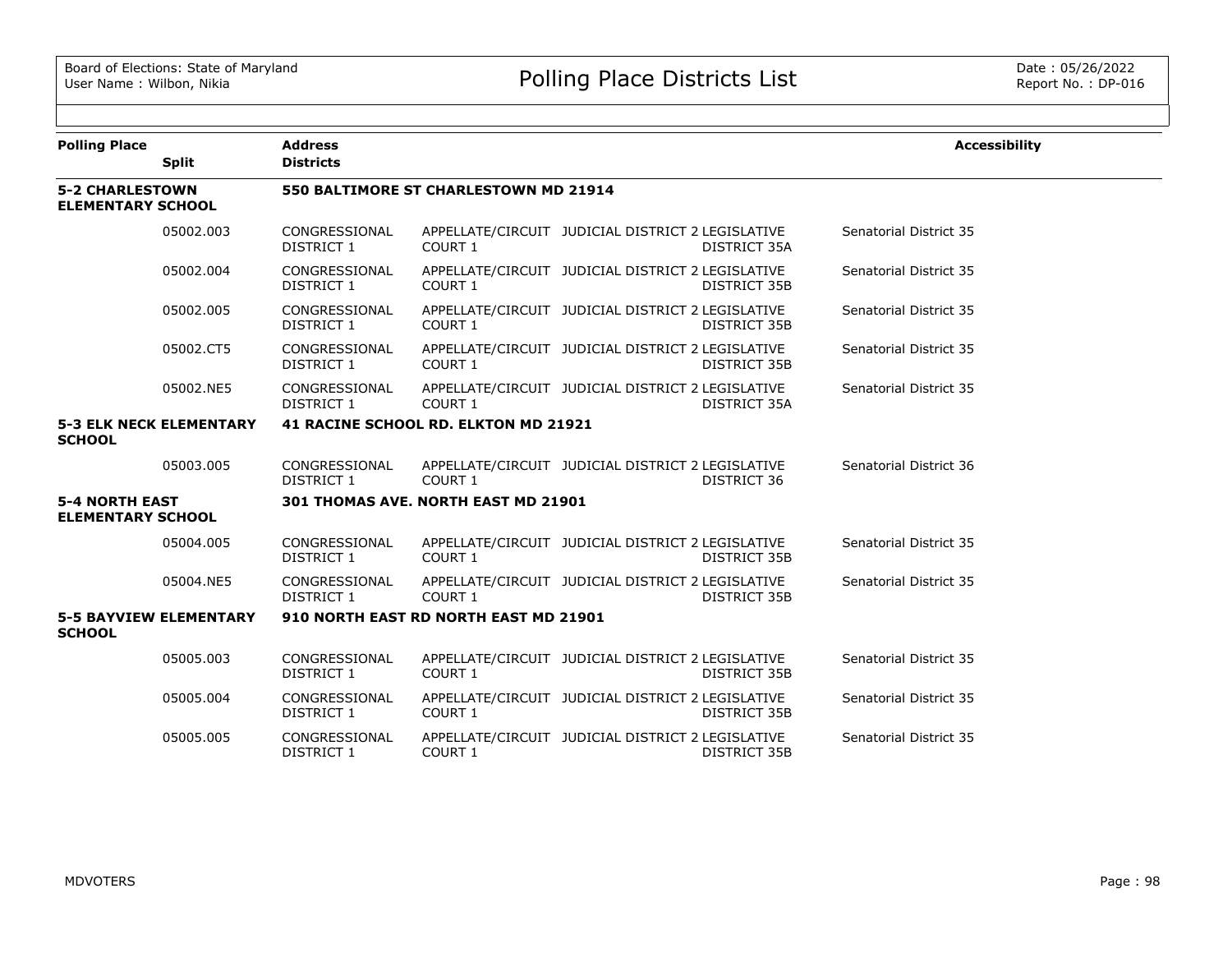| <b>Polling Place</b>                          |              | <b>Address</b>                     |                                       |                                                   |                     | <b>Accessibility</b>   |
|-----------------------------------------------|--------------|------------------------------------|---------------------------------------|---------------------------------------------------|---------------------|------------------------|
|                                               | <b>Split</b> | <b>Districts</b>                   |                                       |                                                   |                     |                        |
| <b>6-1 RISING SUN MIDDLE</b><br><b>SCHOOL</b> |              |                                    | 289 PEARL ST RISING SUN MD 21911      |                                                   |                     |                        |
|                                               | 06001.003    | CONGRESSIONAL<br><b>DISTRICT 1</b> | COURT 1                               | APPELLATE/CIRCUIT JUDICIAL DISTRICT 2 LEGISLATIVE | <b>DISTRICT 35B</b> | Senatorial District 35 |
|                                               | 06001.004    | CONGRESSIONAL<br>DISTRICT 1        | COURT 1                               | APPELLATE/CIRCUIT JUDICIAL DISTRICT 2 LEGISLATIVE | DISTRICT 35A        | Senatorial District 35 |
|                                               | 06001.RS3    | CONGRESSIONAL<br>DISTRICT 1        | COURT 1                               | APPELLATE/CIRCUIT JUDICIAL DISTRICT 2 LEGISLATIVE | <b>DISTRICT 35B</b> | Senatorial District 35 |
|                                               | 06003.003    | CONGRESSIONAL<br>DISTRICT 1        | COURT 1                               | APPELLATE/CIRCUIT JUDICIAL DISTRICT 2 LEGISLATIVE | DISTRICT 35B        | Senatorial District 35 |
| <b>6-2 RISING SUN</b>                         |              |                                    | 500 HOPEWELL RD. RISING SUN MD 21911  |                                                   |                     |                        |
| <b>ELEMENTARY SCHOOL</b>                      |              |                                    |                                       |                                                   |                     |                        |
|                                               | 06002.003    | CONGRESSIONAL<br>DISTRICT 1        | COURT 1                               | APPELLATE/CIRCUIT JUDICIAL DISTRICT 2 LEGISLATIVE | <b>DISTRICT 35B</b> | Senatorial District 35 |
|                                               | 06002.004    | CONGRESSIONAL<br><b>DISTRICT 1</b> | COURT 1                               | APPELLATE/CIRCUIT JUDICIAL DISTRICT 2 LEGISLATIVE | <b>DISTRICT 35B</b> | Senatorial District 35 |
|                                               | 06002.RS3    | CONGRESSIONAL<br>DISTRICT 1        | COURT 1                               | APPELLATE/CIRCUIT JUDICIAL DISTRICT 2 LEGISLATIVE | DISTRICT 35B        | Senatorial District 35 |
|                                               | 06002.RS4    | CONGRESSIONAL<br>DISTRICT 1        | COURT 1                               | APPELLATE/CIRCUIT JUDICIAL DISTRICT 2 LEGISLATIVE | <b>DISTRICT 35B</b> | Senatorial District 35 |
|                                               | 06004.001    | CONGRESSIONAL<br>DISTRICT 1        | COURT 1                               | APPELLATE/CIRCUIT JUDICIAL DISTRICT 2 LEGISLATIVE | <b>DISTRICT 35A</b> | Senatorial District 35 |
| 7-1 BAINBRIDGE<br><b>ELEMENTARY SCHOOL</b>    |              |                                    | 41 PRESTON AVE. PORT DEPOSIT MD 21904 |                                                   |                     |                        |
|                                               | 07001.004    | CONGRESSIONAL<br>DISTRICT 1        | COURT 1                               | APPELLATE/CIRCUIT JUDICIAL DISTRICT 2 LEGISLATIVE | <b>DISTRICT 35B</b> | Senatorial District 35 |
|                                               | 07001.PD4    | CONGRESSIONAL<br>DISTRICT 1        | COURT 1                               | APPELLATE/CIRCUIT JUDICIAL DISTRICT 2 LEGISLATIVE | DISTRICT 35B        | Senatorial District 35 |
|                                               | 07003.004    | CONGRESSIONAL<br>DISTRICT 1        | COURT 1                               | APPELLATE/CIRCUIT JUDICIAL DISTRICT 2 LEGISLATIVE | DISTRICT 35A        | Senatorial District 35 |
|                                               | 07003.PD4    | CONGRESSIONAL<br><b>DISTRICT 1</b> | COURT 1                               | APPELLATE/CIRCUIT JUDICIAL DISTRICT 2 LEGISLATIVE | DISTRICT 35A        | Senatorial District 35 |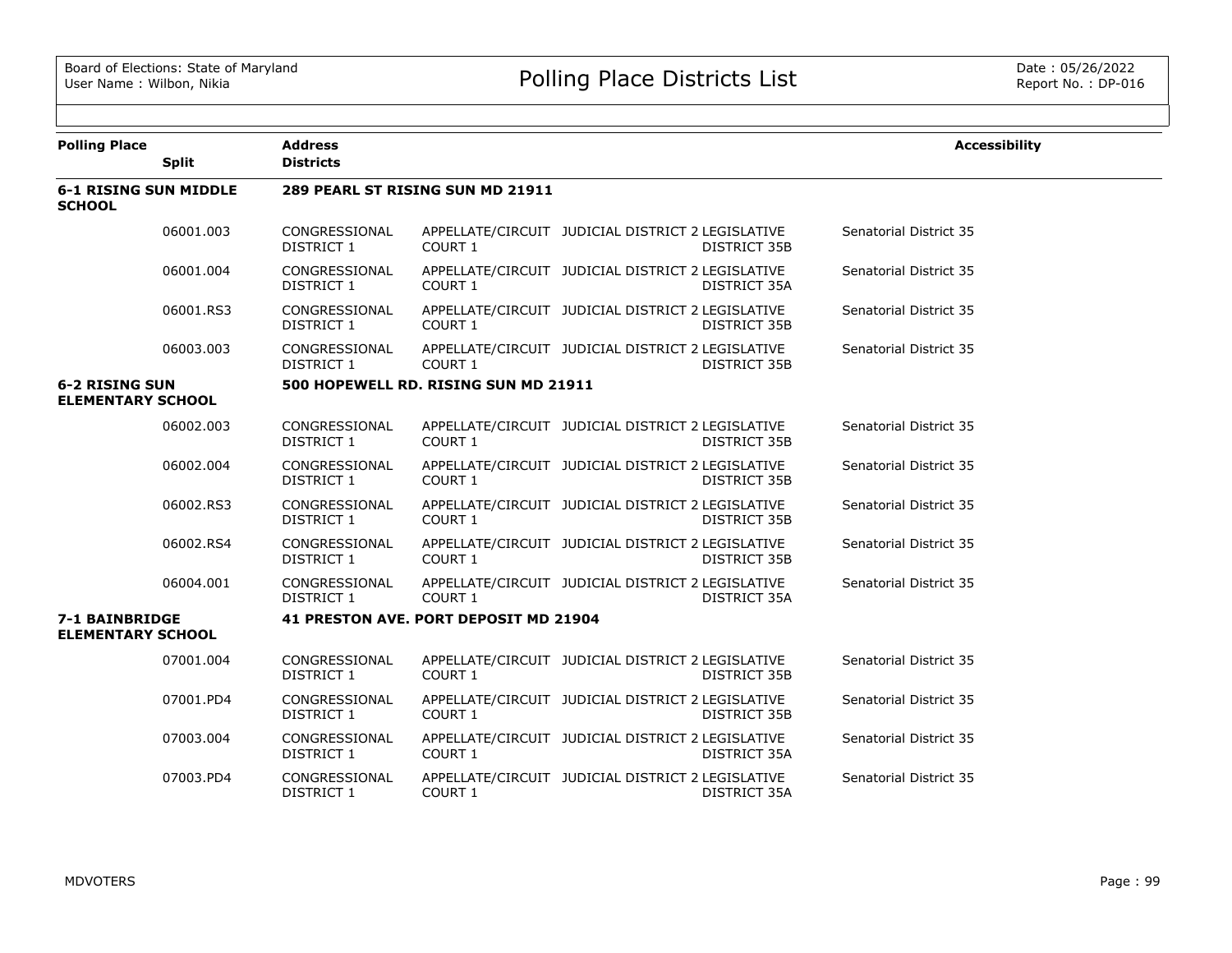| <b>Polling Place</b>                          |              | <b>Address</b>              |                                              |                                                   |                     | <b>Accessibility</b>   |
|-----------------------------------------------|--------------|-----------------------------|----------------------------------------------|---------------------------------------------------|---------------------|------------------------|
|                                               | <b>Split</b> | <b>Districts</b>            |                                              |                                                   |                     |                        |
| <b>7-4 PERRYVILLE MIDDLE</b><br><b>SCHOOL</b> |              |                             | 850 AIKEN AVE PERRYVILLE MD 21903            |                                                   |                     |                        |
|                                               | 07002.004    | CONGRESSIONAL<br>DISTRICT 1 | COURT 1                                      | APPELLATE/CIRCUIT JUDICIAL DISTRICT 2 LEGISLATIVE | <b>DISTRICT 35B</b> | Senatorial District 35 |
|                                               | 07002.PV4    | CONGRESSIONAL<br>DISTRICT 1 | COURT 1                                      | APPELLATE/CIRCUIT JUDICIAL DISTRICT 2 LEGISLATIVE | DISTRICT 35B        | Senatorial District 35 |
|                                               | 07004.004    | CONGRESSIONAL<br>DISTRICT 1 | COURT 1                                      | APPELLATE/CIRCUIT JUDICIAL DISTRICT 2 LEGISLATIVE | DISTRICT 35B        | Senatorial District 35 |
| 8-1 CONOWINGO<br><b>ELEMENTARY SCHOOL</b>     |              |                             | 471 ROWLANDSVILLE RD CONOWINGO MD 21918      |                                                   |                     |                        |
|                                               | 08001.003    | CONGRESSIONAL<br>DISTRICT 1 | COURT 1                                      | APPELLATE/CIRCUIT JUDICIAL DISTRICT 2 LEGISLATIVE | DISTRICT 35A        | Senatorial District 35 |
| 9-2 CALVERT ELEMENTARY<br><b>SCHOOL</b>       |              |                             | 79 BRICK MEETINGHOUSE RD RISING SUN MD 21911 |                                                   |                     |                        |
|                                               | 09001.003    | CONGRESSIONAL<br>DISTRICT 1 | COURT 1                                      | APPELLATE/CIRCUIT JUDICIAL DISTRICT 2 LEGISLATIVE | DISTRICT 35B        | Senatorial District 35 |
|                                               | 09002.003    | CONGRESSIONAL<br>DISTRICT 1 | COURT 1                                      | APPELLATE/CIRCUIT JUDICIAL DISTRICT 2 LEGISLATIVE | DISTRICT 35B        | Senatorial District 35 |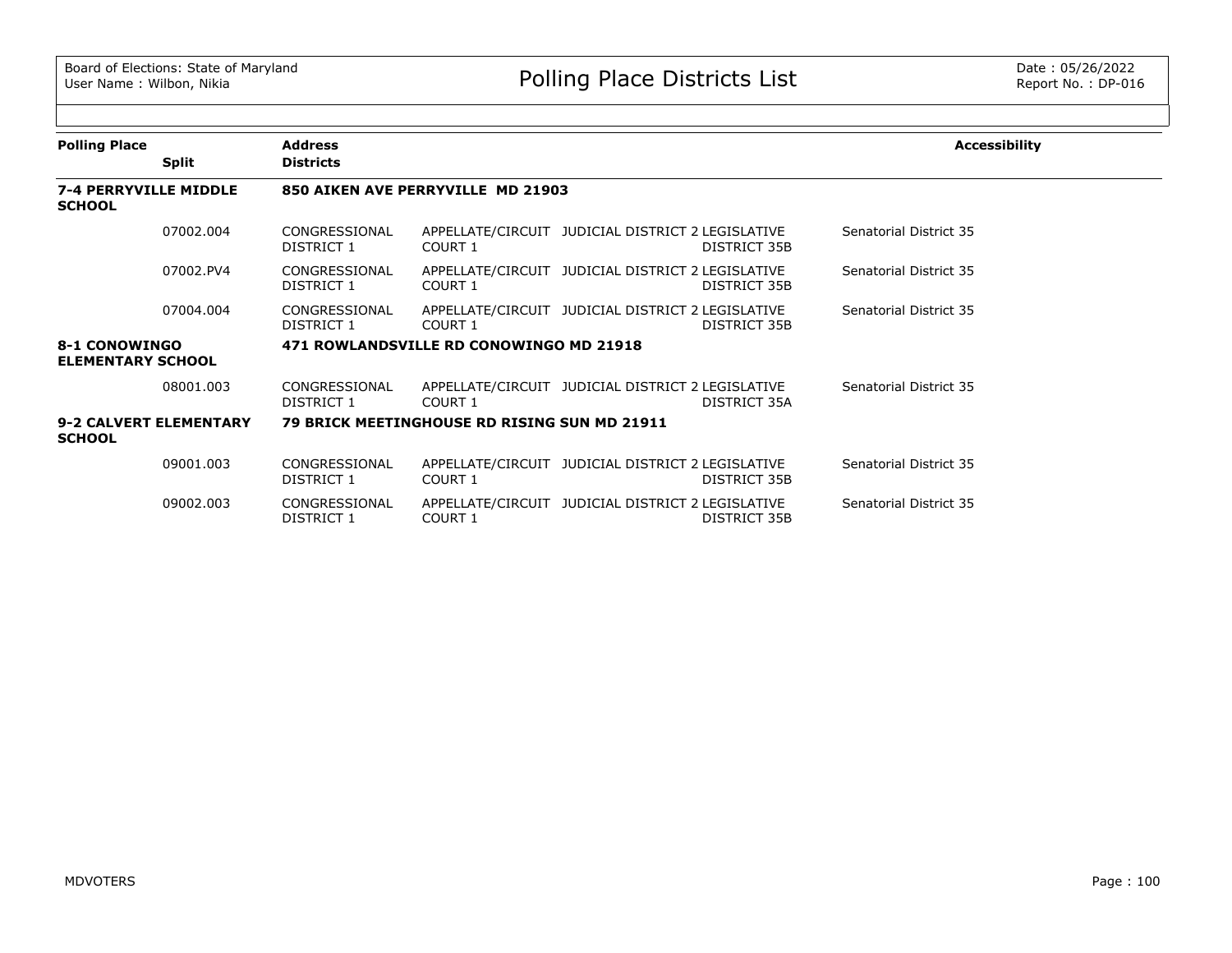| <b>Polling Place</b>                                     |                               | <b>Address</b>                     |                                              |                                                                    | <b>Accessibility</b>   |
|----------------------------------------------------------|-------------------------------|------------------------------------|----------------------------------------------|--------------------------------------------------------------------|------------------------|
|                                                          | <b>Split</b>                  | <b>Districts</b>                   |                                              |                                                                    |                        |
| Jurisdiction: Charles                                    |                               |                                    |                                              |                                                                    |                        |
| <b>BEL ALTON FIREHOUSE</b>                               |                               |                                    |                                              | **PARKING IN REAR** 9765 BEL ALTON NEWTOWN ROAD BEL ALTON MD 20611 |                        |
|                                                          | 04002.00                      | CONGRESSIONAL<br>DISTRICT 5        | <b>COURT 5</b>                               | APPELLATE/CIRCUIT JUDICIAL DISTRICT 7 LEGISLATIVE<br>DISTRICT 28   | Senatorial District 28 |
| <b>BENEDICT FIREHOUSE</b>                                |                               |                                    | 18210 HYATT AVE BENEDICT MD 20612            |                                                                    |                        |
|                                                          | 09002.00                      | CONGRESSIONAL<br>DISTRICT 5        | <b>COURT 5</b>                               | APPELLATE/CIRCUIT JUDICIAL DISTRICT 7 LEGISLATIVE<br>DISTRICT 28   | Senatorial District 28 |
| <b>SCHOOL - GYM</b>                                      | <b>BILLINGSLEY ELEMENTARY</b> |                                    | 10069 BILLINGSLEY ROAD WHITE PLAINS MD 20695 |                                                                    |                        |
|                                                          | 06002.00                      | CONGRESSIONAL<br><b>DISTRICT 5</b> | <b>COURT 5</b>                               | APPELLATE/CIRCUIT JUDICIAL DISTRICT 7 LEGISLATIVE<br>DISTRICT 28   | Senatorial District 28 |
|                                                          | 06002.101                     | CONGRESSIONAL<br><b>DISTRICT 5</b> | <b>COURT 5</b>                               | APPELLATE/CIRCUIT JUDICIAL DISTRICT 7 LEGISLATIVE<br>DISTRICT 28   | Senatorial District 28 |
| <b>C PAUL BARNHART ELEM</b><br><b>SCHOOL (CAFETERIA)</b> |                               |                                    | 4800 LANCASTER CIRCLE WALDORF MD 20603       |                                                                    |                        |
|                                                          | 06015.00                      | CONGRESSIONAL<br><b>DISTRICT 5</b> | <b>COURT 5</b>                               | APPELLATE/CIRCUIT JUDICIAL DISTRICT 7 LEGISLATIVE<br>DISTRICT 28   | Senatorial District 28 |
|                                                          | 06020.00                      | CONGRESSIONAL<br><b>DISTRICT 5</b> | <b>COURT 5</b>                               | APPELLATE/CIRCUIT JUDICIAL DISTRICT 7 LEGISLATIVE<br>DISTRICT 28   | Senatorial District 28 |
| <b>DANIEL OF ST THOMAS</b><br><b>JENIFER ELEM SCHOOL</b> |                               |                                    | 2820 JENIFER SCHOOL LANE WALDORF MD 20603    |                                                                    |                        |
|                                                          | 06005.00                      | CONGRESSIONAL<br><b>DISTRICT 5</b> | COURT <sub>5</sub>                           | APPELLATE/CIRCUIT JUDICIAL DISTRICT 7 LEGISLATIVE<br>DISTRICT 27A  | Senatorial District 27 |
| <b>DR SAMUEL A MUDD</b><br><b>ELEMENTARY-CAFE</b>        |                               |                                    | 820 STONE AVE WALDORF MD 20602               |                                                                    |                        |
|                                                          | 06006.00                      | CONGRESSIONAL<br>DISTRICT 5        | COURT <sub>5</sub>                           | APPELLATE/CIRCUIT JUDICIAL DISTRICT 7 LEGISLATIVE<br>DISTRICT 28   | Senatorial District 28 |
|                                                          | 06007.00                      | CONGRESSIONAL<br>DISTRICT 5        | <b>COURT 5</b>                               | APPELLATE/CIRCUIT JUDICIAL DISTRICT 7 LEGISLATIVE<br>DISTRICT 28   | Senatorial District 28 |
| <b>SCHOOL</b>                                            | <b>EVA TURNER ELEMENTARY</b>  |                                    | 1000 BANNISTER CIRCLE WALDORF MD 20602       |                                                                    |                        |
|                                                          | 06009.00                      | CONGRESSIONAL<br><b>DISTRICT 5</b> | <b>COURT 5</b>                               | APPELLATE/CIRCUIT JUDICIAL DISTRICT 7 LEGISLATIVE<br>DISTRICT 28   | Senatorial District 28 |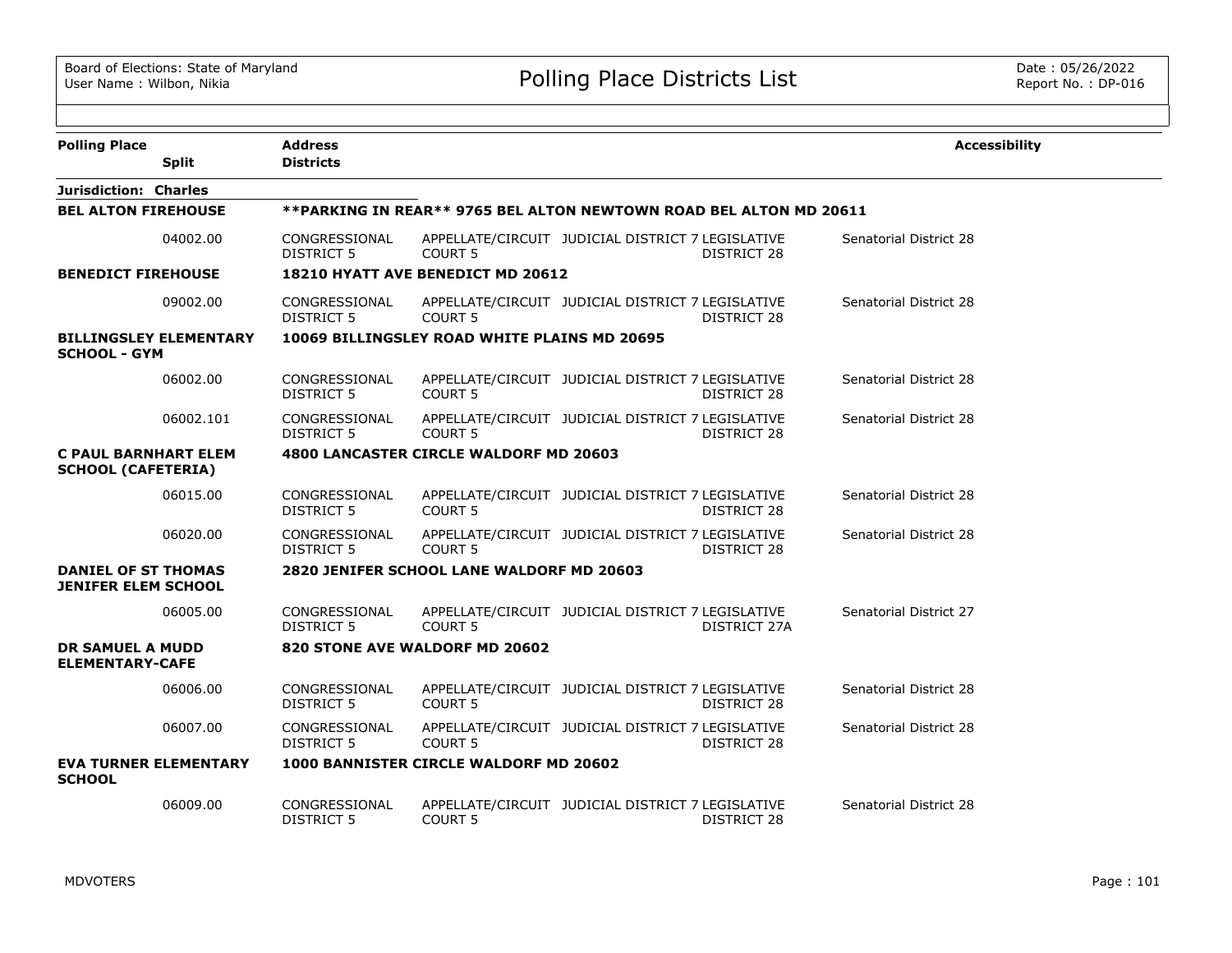| <b>Polling Place</b>                                            | <b>Split</b>                  | <b>Address</b><br><b>Districts</b> |                                                           |                                                   |                    | <b>Accessibility</b>   |
|-----------------------------------------------------------------|-------------------------------|------------------------------------|-----------------------------------------------------------|---------------------------------------------------|--------------------|------------------------|
| <b>SCHOOL</b>                                                   | <b>GALE BAILEY ELEMENTARY</b> |                                    | 4740 PISGAH-MARBURY ROAD MARBURY MD 20658                 |                                                   |                    |                        |
|                                                                 | 10001.00                      | CONGRESSIONAL<br>DISTRICT 5        | COURT <sub>5</sub>                                        | APPELLATE/CIRCUIT JUDICIAL DISTRICT 7 LEGISLATIVE | DISTRICT 28        | Senatorial District 28 |
| <b>GENERAL SMALLWOOD</b><br><b>MIDDLE SCHOOL</b><br>(CAFETERIA) |                               |                                    | 4990 INDIAN HEAD HIGHWAY INDIAN HEAD MD 20640             |                                                   |                    |                        |
|                                                                 | 07001.00                      | CONGRESSIONAL<br>DISTRICT 5        | COURT <sub>5</sub>                                        | APPELLATE/CIRCUIT JUDICIAL DISTRICT 7 LEGISLATIVE | DISTRICT 28        | Senatorial District 28 |
| <b>HUGHESVILLE FIREHOUSE</b>                                    |                               |                                    | <b>15245 PRINCE FREDERICK ROAD HUGHESVILLE MD 20637</b>   |                                                   |                    |                        |
|                                                                 | 09001.00                      | CONGRESSIONAL<br>DISTRICT 5        | COURT <sub>5</sub>                                        | APPELLATE/CIRCUIT JUDICIAL DISTRICT 7 LEGISLATIVE | DISTRICT 27A       | Senatorial District 27 |
| <b>INDIAN HEAD VILLAGE</b><br><b>GREEN PAVILION</b>             |                               |                                    | 100 WALTER THOMAS ROAD INDIAN HEAD MD 20640               |                                                   |                    |                        |
|                                                                 | 07002.00                      | CONGRESSIONAL<br>DISTRICT 5        | <b>COURT 5</b>                                            | APPELLATE/CIRCUIT JUDICIAL DISTRICT 7 LEGISLATIVE | DISTRICT 28        | Senatorial District 28 |
|                                                                 | 07002.009                     | CONGRESSIONAL<br><b>DISTRICT 5</b> | COURT <sub>5</sub>                                        | APPELLATE/CIRCUIT JUDICIAL DISTRICT 7 LEGISLATIVE | <b>DISTRICT 28</b> | Senatorial District 28 |
| <b>JOHN HANSON MIDDLE</b><br><b>SCHOOL (CAFETERIA)</b>          |                               |                                    | 12350 VIVIAN ADAMS DRIVE WALDORF MD 20603                 |                                                   |                    |                        |
|                                                                 | 06012.00                      | CONGRESSIONAL<br><b>DISTRICT 5</b> | <b>COURT 5</b>                                            | APPELLATE/CIRCUIT JUDICIAL DISTRICT 7 LEGISLATIVE | DISTRICT 27A       | Senatorial District 27 |
| LA PLATA HIGH SCHOOL                                            |                               |                                    | THE COMMON AREA 6035 RADIO STATION ROAD LA PLATA MD 20646 |                                                   |                    |                        |
|                                                                 | 01001.101                     | CONGRESSIONAL<br>DISTRICT 5        | <b>COURT 5</b>                                            | APPELLATE/CIRCUIT JUDICIAL DISTRICT 7 LEGISLATIVE | DISTRICT 28        | Senatorial District 28 |
|                                                                 | 01001.102                     | CONGRESSIONAL<br><b>DISTRICT 5</b> | COURT <sub>5</sub>                                        | APPELLATE/CIRCUIT JUDICIAL DISTRICT 7 LEGISLATIVE | DISTRICT 28        | Senatorial District 28 |
|                                                                 | 01001.103                     | CONGRESSIONAL<br><b>DISTRICT 5</b> | <b>COURT 5</b>                                            | APPELLATE/CIRCUIT JUDICIAL DISTRICT 7 LEGISLATIVE | DISTRICT 28        | Senatorial District 28 |
|                                                                 | 01001.104                     | CONGRESSIONAL<br>DISTRICT 5        | COURT 5                                                   | APPELLATE/CIRCUIT JUDICIAL DISTRICT 7 LEGISLATIVE | DISTRICT 28        | Senatorial District 28 |
|                                                                 | 01004.00                      | CONGRESSIONAL<br>DISTRICT 5        | <b>COURT 5</b>                                            | APPELLATE/CIRCUIT JUDICIAL DISTRICT 7 LEGISLATIVE | DISTRICT 28        | Senatorial District 28 |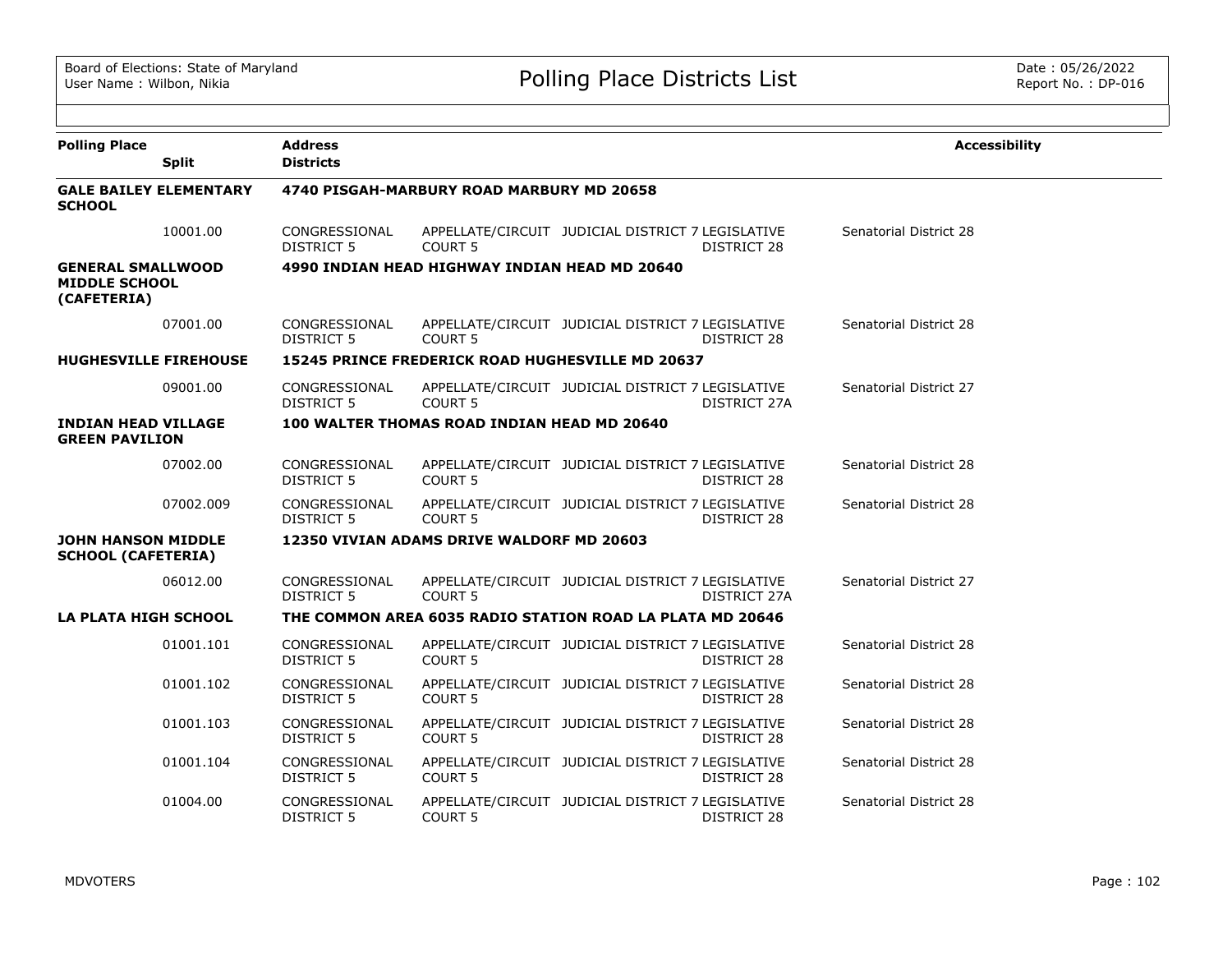| <b>Polling Place</b>                      |                                | <b>Address</b>                     |                                            |                                                                         |                    | <b>Accessibility</b>          |
|-------------------------------------------|--------------------------------|------------------------------------|--------------------------------------------|-------------------------------------------------------------------------|--------------------|-------------------------------|
|                                           | <b>Split</b>                   | <b>Districts</b>                   |                                            |                                                                         |                    |                               |
| <b>SCHOOL (GYMSNASIUM)</b>                | <b>MARY B NEAL ELEMENTARY</b>  |                                    | 12105 ST GEORGES DRIVE WALDORF MD 20602    |                                                                         |                    |                               |
|                                           | 06018.00                       | CONGRESSIONAL<br><b>DISTRICT 5</b> | COURT <sub>5</sub>                         | APPELLATE/CIRCUIT JUDICIAL DISTRICT 7 LEGISLATIVE                       | <b>DISTRICT 28</b> | Senatorial District 28        |
| <b>MATTAWOMAN MIDDLE</b><br><b>SCHOOL</b> |                                |                                    | 10145 BERRY ROAD WALDORF MD 20603          |                                                                         |                    |                               |
|                                           | 06011.00                       | CONGRESSIONAL<br><b>DISTRICT 5</b> | <b>COURT 5</b>                             | APPELLATE/CIRCUIT JUDICIAL DISTRICT 7 LEGISLATIVE                       | DISTRICT 28        | Senatorial District 28        |
|                                           | 06013.00                       | CONGRESSIONAL<br>DISTRICT 5        | <b>COURT 5</b>                             | APPELLATE/CIRCUIT JUDICIAL DISTRICT 7 LEGISLATIVE                       | DISTRICT 28        | Senatorial District 28        |
| <b>SCHOOL</b>                             | <b>MATTHEW HENSON MIDDLE</b>   |                                    |                                            | **PARKING IN REAR OF SCHOOL** 3535 LIVINGSTON ROAD INDIAN HEAD MD 20640 |                    |                               |
|                                           | 07003.00                       | CONGRESSIONAL<br><b>DISTRICT 5</b> | COURT <sub>5</sub>                         | APPELLATE/CIRCUIT JUDICIAL DISTRICT 7 LEGISLATIVE                       | DISTRICT 28        | Senatorial District 28        |
|                                           | 07004.00                       | CONGRESSIONAL<br><b>DISTRICT 5</b> | COURT <sub>5</sub>                         | APPELLATE/CIRCUIT JUDICIAL DISTRICT 7 LEGISLATIVE                       | DISTRICT 28        | <b>Senatorial District 28</b> |
|                                           | MCDONOUGH HIGH SCHOOL          |                                    | 7165 MARSHALL CORNER ROAD POMFRET MD 20675 |                                                                         |                    |                               |
|                                           | 06001.00                       | CONGRESSIONAL<br><b>DISTRICT 5</b> | <b>COURT 5</b>                             | APPELLATE/CIRCUIT JUDICIAL DISTRICT 7 LEGISLATIVE                       | DISTRICT 28        | Senatorial District 28        |
|                                           | 06014.00                       | CONGRESSIONAL<br>DISTRICT 5        | <b>COURT 5</b>                             | APPELLATE/CIRCUIT JUDICIAL DISTRICT 7 LEGISLATIVE                       | DISTRICT 28        | Senatorial District 28        |
| <b>SCHOOL</b>                             | <b>MILTON M. SOMERS MIDDLE</b> |                                    | 300 WILLOW LANE LA PLATA MD 20646          |                                                                         |                    |                               |
|                                           | 01002.00                       | CONGRESSIONAL<br><b>DISTRICT 5</b> | COURT 5                                    | APPELLATE/CIRCUIT JUDICIAL DISTRICT 7 LEGISLATIVE                       | DISTRICT 28        | Senatorial District 28        |
|                                           | 01003.101                      | CONGRESSIONAL<br><b>DISTRICT 5</b> | COURT 5                                    | APPELLATE/CIRCUIT JUDICIAL DISTRICT 7 LEGISLATIVE                       | DISTRICT 28        | Senatorial District 28        |
|                                           | 01003.102                      | CONGRESSIONAL<br><b>DISTRICT 5</b> | <b>COURT 5</b>                             | APPELLATE/CIRCUIT JUDICIAL DISTRICT 7 LEGISLATIVE                       | DISTRICT 28        | Senatorial District 28        |
|                                           | 01003.103                      | CONGRESSIONAL<br><b>DISTRICT 5</b> | COURT <sub>5</sub>                         | APPELLATE/CIRCUIT JUDICIAL DISTRICT 7 LEGISLATIVE                       | DISTRICT 28        | Senatorial District 28        |
|                                           | 01003.104                      | CONGRESSIONAL<br><b>DISTRICT 5</b> | COURT 5                                    | APPELLATE/CIRCUIT JUDICIAL DISTRICT 7 LEGISLATIVE                       | <b>DISTRICT 28</b> | Senatorial District 28        |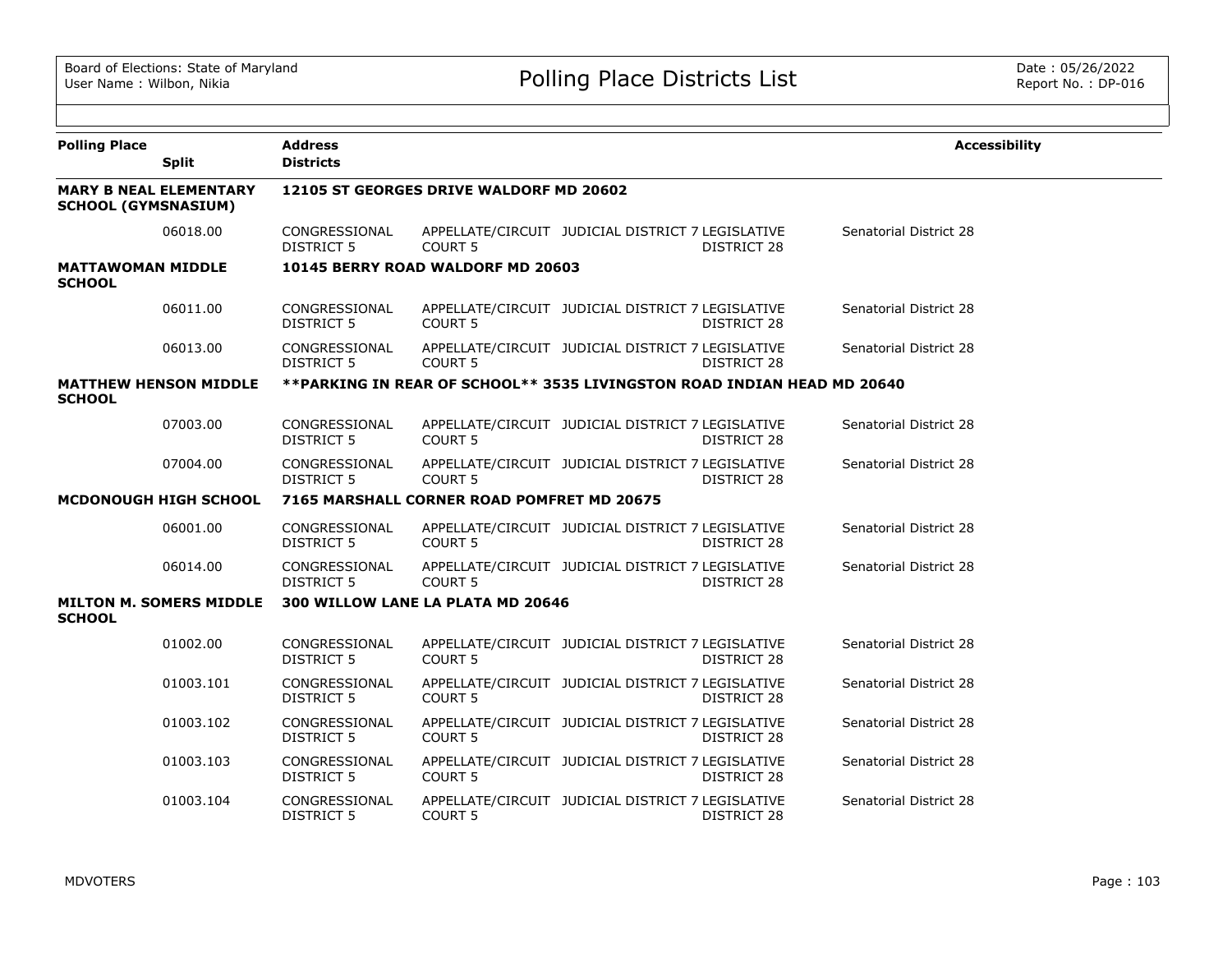| <b>Polling Place</b>                             |                                 | <b>Address</b>                        |                                          |                                                   |                    | <b>Accessibility</b>   |  |  |
|--------------------------------------------------|---------------------------------|---------------------------------------|------------------------------------------|---------------------------------------------------|--------------------|------------------------|--|--|
|                                                  | <b>Split</b>                    | <b>Districts</b>                      |                                          |                                                   |                    |                        |  |  |
| <b>MT HOPE ELEMENTARY</b><br><b>SCHOOL - GYM</b> |                                 | 9275 IRONSIDES ROAD NANJEMOY MD 20662 |                                          |                                                   |                    |                        |  |  |
|                                                  | 03001.00                        | CONGRESSIONAL<br>DISTRICT 5           | <b>COURT 5</b>                           | APPELLATE/CIRCUIT JUDICIAL DISTRICT 7 LEGISLATIVE | DISTRICT 28        | Senatorial District 28 |  |  |
| (GYMNASIUM)                                      | <b>NORTH POINT HIGH SCHOOL</b>  |                                       | 2500 DAVIS ROAD WALDORF MD 20603         |                                                   |                    |                        |  |  |
|                                                  | 06003.00                        | CONGRESSIONAL<br><b>DISTRICT 5</b>    | COURT <sub>5</sub>                       | APPELLATE/CIRCUIT JUDICIAL DISTRICT 7 LEGISLATIVE | <b>DISTRICT 28</b> | Senatorial District 28 |  |  |
|                                                  | 06019.00                        | CONGRESSIONAL<br>DISTRICT 5           | <b>COURT 5</b>                           | APPELLATE/CIRCUIT JUDICIAL DISTRICT 7 LEGISLATIVE | DISTRICT 28        | Senatorial District 28 |  |  |
|                                                  | 06021.00                        | CONGRESSIONAL<br><b>DISTRICT 5</b>    | <b>COURT 5</b>                           | APPELLATE/CIRCUIT JUDICIAL DISTRICT 7 LEGISLATIVE | DISTRICT 28        | Senatorial District 28 |  |  |
| <b>PICCOWAXEN MIDDLE</b><br><b>SCHOOL</b>        |                                 |                                       | 12834 ROCK POINT ROAD NEWBURG MD 20664   |                                                   |                    |                        |  |  |
|                                                  | 05001.00                        | CONGRESSIONAL<br><b>DISTRICT 5</b>    | COURT <sub>5</sub>                       | APPELLATE/CIRCUIT JUDICIAL DISTRICT 7 LEGISLATIVE | DISTRICT 28        | Senatorial District 28 |  |  |
| <b>GYM</b>                                       | <b>ST CHARLES HIGH SCHOOL -</b> |                                       | 5305 PINEY CHURCH ROAD WALDORF MD 20602  |                                                   |                    |                        |  |  |
|                                                  | 08001.00                        | CONGRESSIONAL<br><b>DISTRICT 5</b>    | COURT <sub>5</sub>                       | APPELLATE/CIRCUIT JUDICIAL DISTRICT 7 LEGISLATIVE | DISTRICT 28        | Senatorial District 28 |  |  |
|                                                  | 08004.00                        | CONGRESSIONAL<br><b>DISTRICT 5</b>    | COURT <sub>5</sub>                       | APPELLATE/CIRCUIT JUDICIAL DISTRICT 7 LEGISLATIVE | <b>DISTRICT 28</b> | Senatorial District 28 |  |  |
|                                                  | 08004.102                       | CONGRESSIONAL<br><b>DISTRICT 5</b>    | <b>COURT 5</b>                           | APPELLATE/CIRCUIT JUDICIAL DISTRICT 7 LEGISLATIVE | DISTRICT 28        | Senatorial District 28 |  |  |
|                                                  | 08005.00                        | CONGRESSIONAL<br><b>DISTRICT 5</b>    | <b>COURT 5</b>                           | APPELLATE/CIRCUIT JUDICIAL DISTRICT 7 LEGISLATIVE | DISTRICT 27A       | Senatorial District 27 |  |  |
|                                                  | 08006.00                        | CONGRESSIONAL<br>DISTRICT 5           | COURT <sub>5</sub>                       | APPELLATE/CIRCUIT JUDICIAL DISTRICT 7 LEGISLATIVE | DISTRICT 27A       | Senatorial District 27 |  |  |
| <b>HILLTOP</b>                                   | <b>ST IGNATIUS CHURCH HALL,</b> |                                       | 6455 PORT TOBACCO ROAD LA PLATA MD 20646 |                                                   |                    |                        |  |  |
|                                                  | 02001.00                        | CONGRESSIONAL<br><b>DISTRICT 5</b>    | COURT <sub>5</sub>                       | APPELLATE/CIRCUIT JUDICIAL DISTRICT 7 LEGISLATIVE | <b>DISTRICT 28</b> | Senatorial District 28 |  |  |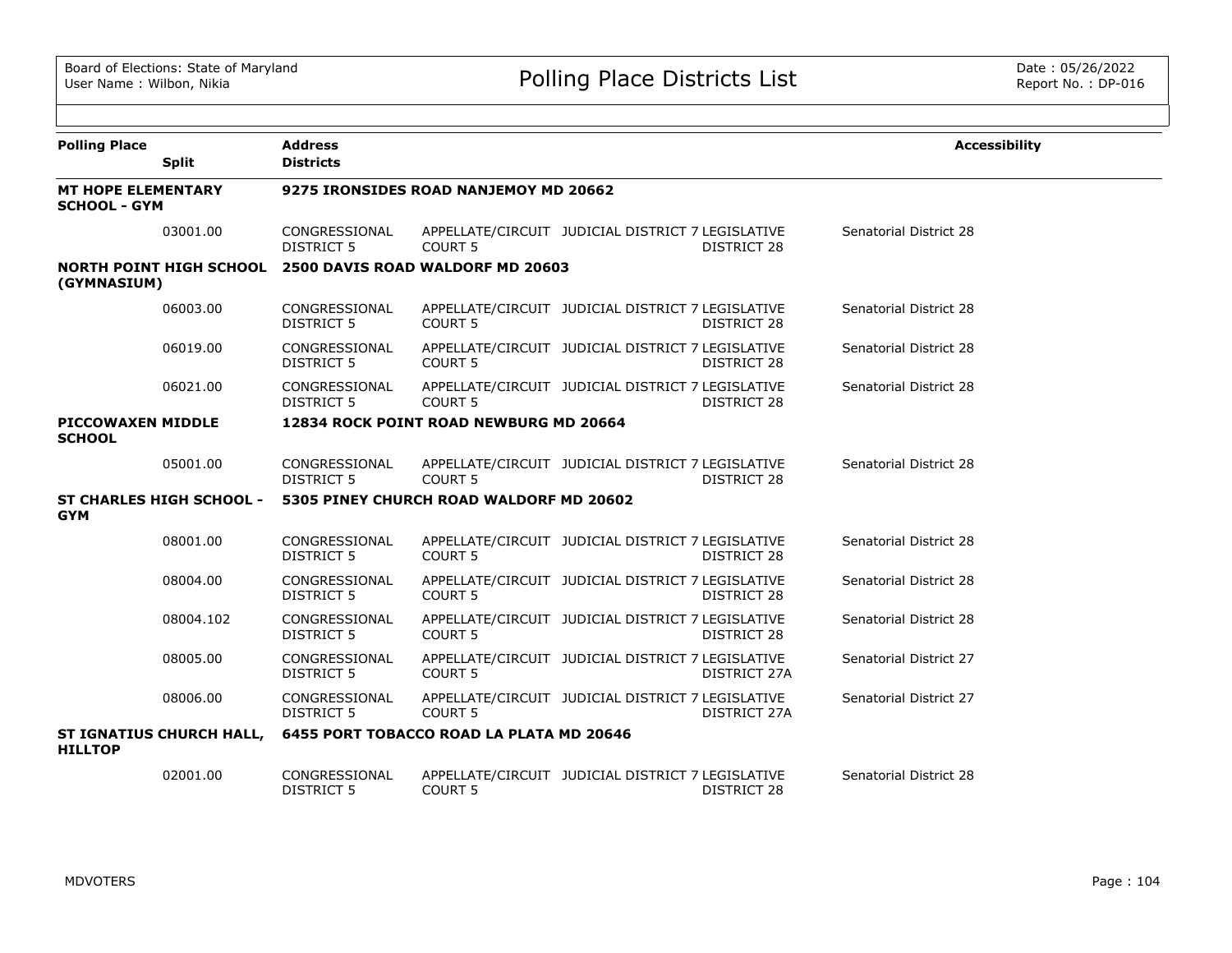| <b>Polling Place</b>                                    |              | <b>Address</b>                     |                                                              |                                                   |                    | <b>Accessibility</b>   |
|---------------------------------------------------------|--------------|------------------------------------|--------------------------------------------------------------|---------------------------------------------------|--------------------|------------------------|
|                                                         | <b>Split</b> | <b>Districts</b>                   |                                                              |                                                   |                    |                        |
| <b>THOMAS STONE HIGH</b><br><b>SCHOOL</b>               |              |                                    | 3785 LEONARDTOWN ROAD WALDORF MD 20601                       |                                                   |                    |                        |
|                                                         | 08002.00     | CONGRESSIONAL<br><b>DISTRICT 5</b> | <b>COURT 5</b>                                               | APPELLATE/CIRCUIT JUDICIAL DISTRICT 7 LEGISLATIVE | DISTRICT 27A       | Senatorial District 27 |
|                                                         | 08003.00     | CONGRESSIONAL<br><b>DISTRICT 5</b> | COURT <sub>5</sub>                                           | APPELLATE/CIRCUIT JUDICIAL DISTRICT 7 LEGISLATIVE | DISTRICT 27A       | Senatorial District 27 |
| <b>TRINITY CHURCH HALL,</b><br><b>NEWPORT</b>           |              |                                    | 9560 TRINITY CHURCH ROAD CHARLOTTE HALL MD 20622             |                                                   |                    |                        |
|                                                         | 04001.00     | CONGRESSIONAL<br><b>DISTRICT 5</b> | <b>COURT 5</b>                                               | APPELLATE/CIRCUIT JUDICIAL DISTRICT 7 LEGISLATIVE | DISTRICT 28        | Senatorial District 28 |
| <b>CENTER</b>                                           |              |                                    | WAKEFIELD NEIGHBORHOOD 2002 NANTUCKET DRIVE WALDORF MD 20602 |                                                   |                    |                        |
|                                                         | 06017.00     | CONGRESSIONAL<br><b>DISTRICT 5</b> | COURT <sub>5</sub>                                           | APPELLATE/CIRCUIT JUDICIAL DISTRICT 7 LEGISLATIVE | DISTRICT 27A       | Senatorial District 27 |
| <b>WALDORF ELKS LODGE</b>                               |              |                                    | 2210 OLD WASHINGTON ROAD WALDORF MD 20601                    |                                                   |                    |                        |
|                                                         | 06022.00     | CONGRESSIONAL<br>DISTRICT 5        | <b>COURT 5</b>                                               | APPELLATE/CIRCUIT JUDICIAL DISTRICT 7 LEGISLATIVE | DISTRICT 27A       | Senatorial District 27 |
| <b>WALDORF SENIOR AND</b><br><b>RECREATIONAL CENTER</b> |              |                                    | 90 POST OFFICE ROAD WALDORF MD 20602                         |                                                   |                    |                        |
|                                                         | 06008.00     | CONGRESSIONAL<br><b>DISTRICT 5</b> | COURT <sub>5</sub>                                           | APPELLATE/CIRCUIT JUDICIAL DISTRICT 7 LEGISLATIVE | DISTRICT 27A       | Senatorial District 27 |
| <b>WESTLAKE HIGH SCHOOL</b>                             |              |                                    | 3300 MIDDLETOWN ROAD WALDORF MD 20603                        |                                                   |                    |                        |
|                                                         | 06010.00     | CONGRESSIONAL<br><b>DISTRICT 5</b> | COURT 5                                                      | APPELLATE/CIRCUIT JUDICIAL DISTRICT 7 LEGISLATIVE | <b>DISTRICT 28</b> | Senatorial District 28 |
| <b>WILLIAM B WADE</b><br><b>ELEMENTARY SCHOOL</b>       |              |                                    | 2300 SMALLWOOD DRIVE WEST WALDORF MD 20603                   |                                                   |                    |                        |
|                                                         | 06004.00     | CONGRESSIONAL<br><b>DISTRICT 5</b> | COURT 5                                                      | APPELLATE/CIRCUIT JUDICIAL DISTRICT 7 LEGISLATIVE | <b>DISTRICT 28</b> | Senatorial District 28 |
|                                                         | 06016.00     | CONGRESSIONAL<br><b>DISTRICT 5</b> | COURT 5                                                      | APPELLATE/CIRCUIT JUDICIAL DISTRICT 7 LEGISLATIVE | DISTRICT 28        | Senatorial District 28 |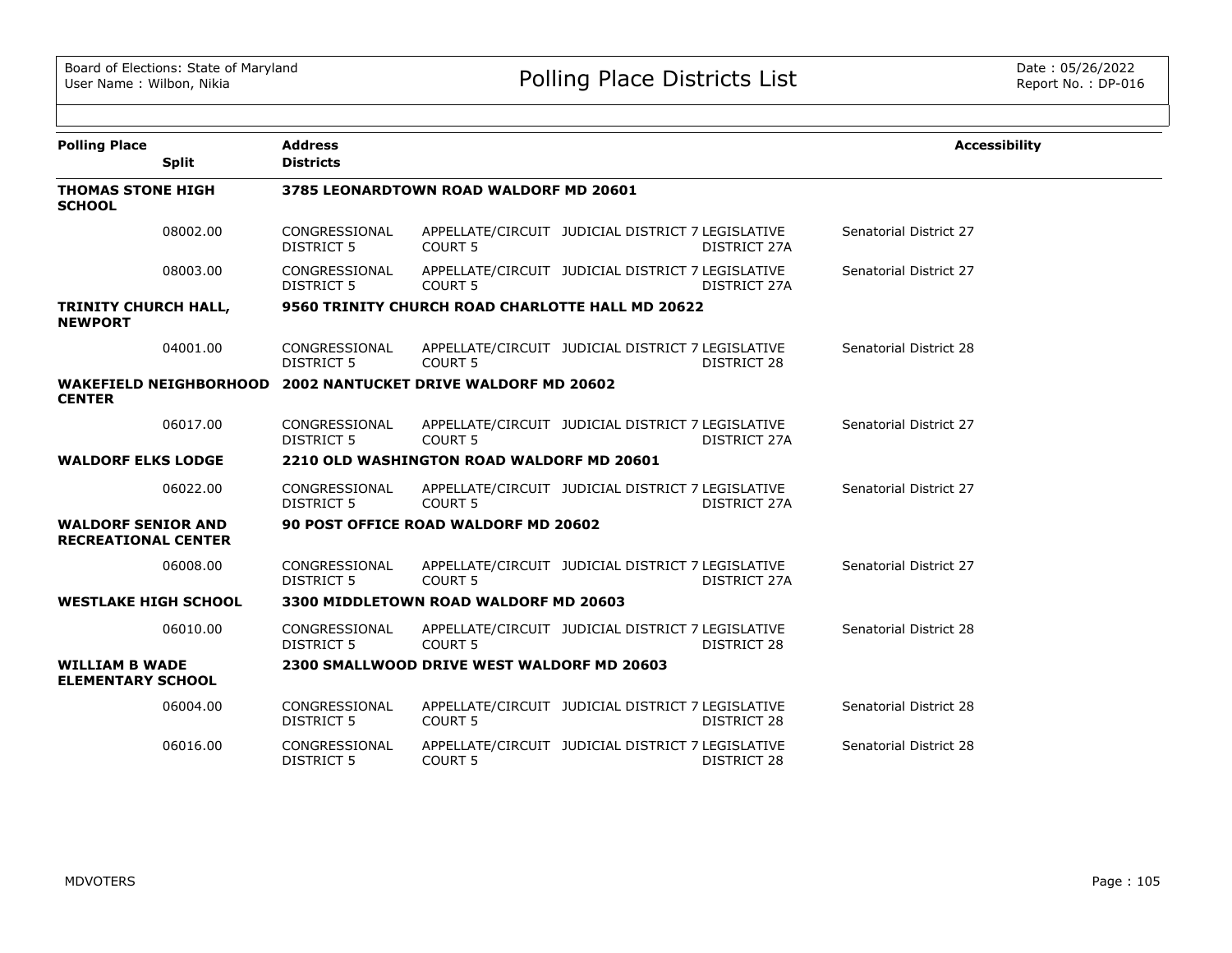| <b>Polling Place</b>                        | <b>Split</b>                | Address<br><b>Districts</b>        |                                        |                                                   |                     | <b>Accessibility</b>   |
|---------------------------------------------|-----------------------------|------------------------------------|----------------------------------------|---------------------------------------------------|---------------------|------------------------|
| Jurisdiction: Dorchester                    |                             |                                    |                                        |                                                   |                     |                        |
|                                             | <b>BUCKTOWN CHURCH HALL</b> |                                    | 4346 BUCKTOWN RD CAMBRIDGE MD 21613    |                                                   |                     |                        |
|                                             | 13001.1                     | CONGRESSIONAL<br>DISTRICT 1        | COURT 1                                | APPELLATE/CIRCUIT JUDICIAL DISTRICT 1 LEGISLATIVE | <b>DISTRICT 37B</b> | Senatorial District 37 |
|                                             | 13002.1                     | CONGRESSIONAL<br>DISTRICT 1        | COURT 1                                | APPELLATE/CIRCUIT JUDICIAL DISTRICT 1 LEGISLATIVE | DISTRICT 37A        | Senatorial District 37 |
|                                             | 13002.2                     | CONGRESSIONAL<br>DISTRICT 1        | COURT 1                                | APPELLATE/CIRCUIT JUDICIAL DISTRICT 1 LEGISLATIVE | DISTRICT 37A        | Senatorial District 37 |
| <b>C-SD HIGH SCHOOL</b><br><b>CAFETERIA</b> |                             |                                    | 2475 CAMBRIDGE BTWY CAMBRIDGE MD 21613 |                                                   |                     |                        |
|                                             | 07003.1                     | CONGRESSIONAL<br><b>DISTRICT 1</b> | COURT 1                                | APPELLATE/CIRCUIT JUDICIAL DISTRICT 1 LEGISLATIVE | <b>DISTRICT 37B</b> | Senatorial District 37 |
|                                             | 07003.2                     | CONGRESSIONAL<br>DISTRICT 1        | COURT 1                                | APPELLATE/CIRCUIT JUDICIAL DISTRICT 1 LEGISLATIVE | DISTRICT 37B        | Senatorial District 37 |
|                                             | 07004.1                     | CONGRESSIONAL<br>DISTRICT 1        | COURT 1                                | APPELLATE/CIRCUIT JUDICIAL DISTRICT 1 LEGISLATIVE | DISTRICT 37A        | Senatorial District 37 |
|                                             | 07004.2                     | CONGRESSIONAL<br>DISTRICT 1        | COURT 1                                | APPELLATE/CIRCUIT JUDICIAL DISTRICT 1 LEGISLATIVE | DISTRICT 37A        | Senatorial District 37 |
|                                             | 07004.3                     | CONGRESSIONAL<br>DISTRICT 1        | COURT 1                                | APPELLATE/CIRCUIT JUDICIAL DISTRICT 1 LEGISLATIVE | DISTRICT 37A        | Senatorial District 37 |
|                                             | 07008.1                     | CONGRESSIONAL<br>DISTRICT 1        | COURT 1                                | APPELLATE/CIRCUIT JUDICIAL DISTRICT 1 LEGISLATIVE | DISTRICT 37A        | Senatorial District 37 |
|                                             | 07008.2                     | CONGRESSIONAL<br>DISTRICT 1        | COURT 1                                | APPELLATE/CIRCUIT JUDICIAL DISTRICT 1 LEGISLATIVE | DISTRICT 37A        | Senatorial District 37 |
|                                             | 07008.3                     | CONGRESSIONAL<br>DISTRICT 1        | COURT 1                                | APPELLATE/CIRCUIT JUDICIAL DISTRICT 1 LEGISLATIVE | DISTRICT 37A        | Senatorial District 37 |
|                                             | 07008.4                     | CONGRESSIONAL<br><b>DISTRICT 1</b> | COURT 1                                | APPELLATE/CIRCUIT JUDICIAL DISTRICT 1 LEGISLATIVE | DISTRICT 37A        | Senatorial District 37 |
|                                             | 07010.1                     | CONGRESSIONAL<br>DISTRICT 1        | COURT 1                                | APPELLATE/CIRCUIT JUDICIAL DISTRICT 1 LEGISLATIVE | DISTRICT 37A        | Senatorial District 37 |
|                                             | 07010.2                     | CONGRESSIONAL<br>DISTRICT 1        | COURT 1                                | APPELLATE/CIRCUIT JUDICIAL DISTRICT 1 LEGISLATIVE | DISTRICT 37A        | Senatorial District 37 |
|                                             | 07012.1                     | CONGRESSIONAL<br><b>DISTRICT 1</b> | COURT 1                                | APPELLATE/CIRCUIT JUDICIAL DISTRICT 1 LEGISLATIVE | DISTRICT 37A        | Senatorial District 37 |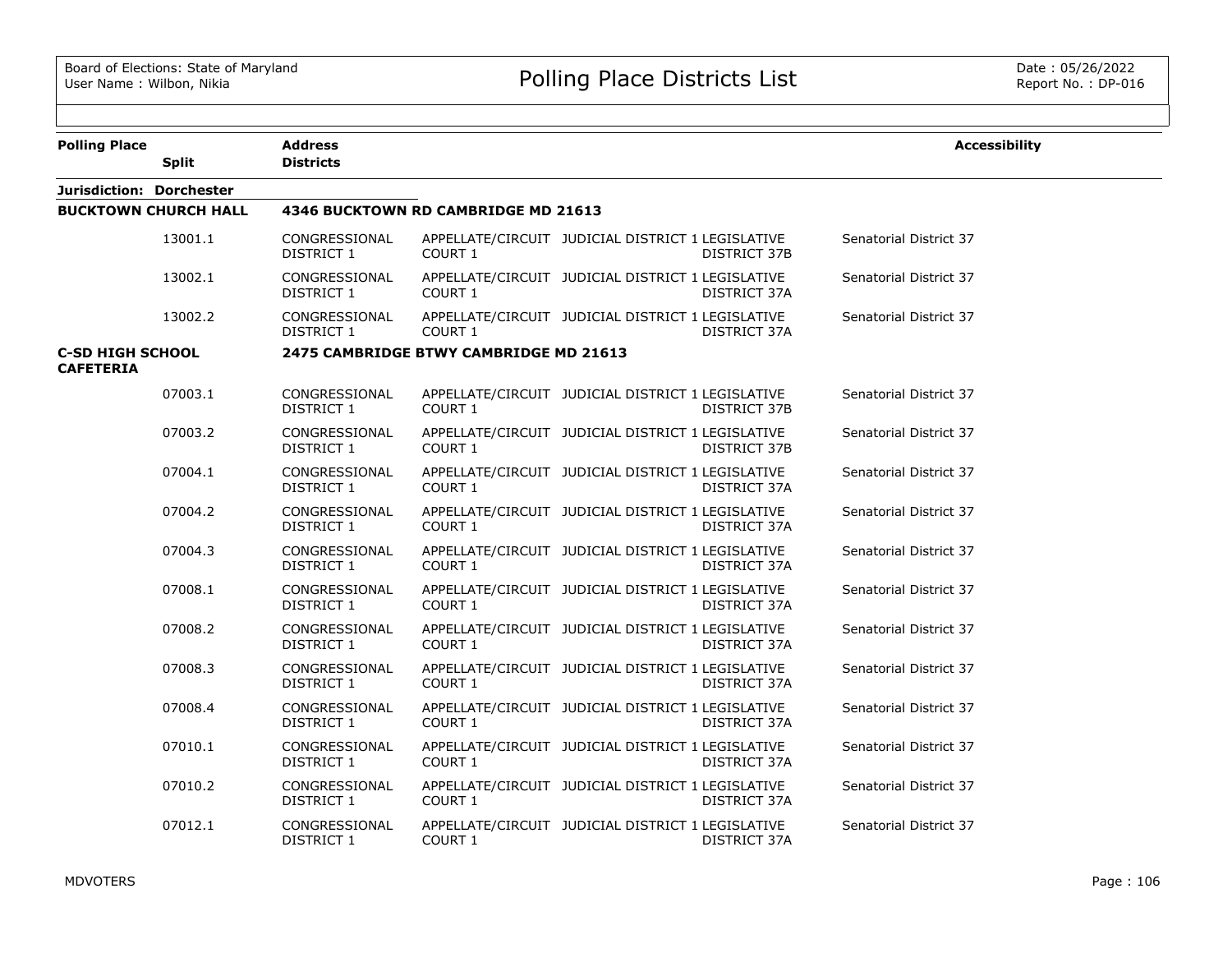| <b>Polling Place</b>                            |              | <b>Address</b>                                                                |         |                                                   |                     | <b>Accessibility</b>   |
|-------------------------------------------------|--------------|-------------------------------------------------------------------------------|---------|---------------------------------------------------|---------------------|------------------------|
|                                                 | <b>Split</b> | <b>Districts</b>                                                              |         |                                                   |                     |                        |
| <b>CHURCH CREEK FIRE HALL</b>                   |              | <b>1902 CHURCH CREEK RD CHURCH CREEK MD 21622</b>                             |         |                                                   |                     |                        |
|                                                 | 09001.1      | CONGRESSIONAL<br>DISTRICT 1                                                   | COURT 1 | APPELLATE/CIRCUIT JUDICIAL DISTRICT 1 LEGISLATIVE | <b>DISTRICT 37B</b> | Senatorial District 37 |
|                                                 | 09001.2      | CONGRESSIONAL<br>DISTRICT 1                                                   | COURT 1 | APPELLATE/CIRCUIT JUDICIAL DISTRICT 1 LEGISLATIVE | <b>DISTRICT 37B</b> | Senatorial District 37 |
| ELDORADO-BROOKVIEW<br><b>FIRE HALL</b>          |              |                                                                               |         | 5752 RHODESDALE-ELDORADO RD RHODESDALE MD 21659   |                     |                        |
|                                                 | 01001.1      | CONGRESSIONAL<br>DISTRICT 1                                                   | COURT 1 | APPELLATE/CIRCUIT JUDICIAL DISTRICT 1 LEGISLATIVE | DISTRICT 37B        | Senatorial District 37 |
| <b>ELLIOTT CHURCH-</b><br><b>COMMUNITY HALL</b> |              | 2310 ELLIOTT ISLAND RD ELLIOTT MD 21869                                       |         |                                                   |                     |                        |
|                                                 | 18001.1      | CONGRESSIONAL<br>DISTRICT 1                                                   | COURT 1 | APPELLATE/CIRCUIT JUDICIAL DISTRICT 1 LEGISLATIVE | DISTRICT 37B        | Senatorial District 37 |
|                                                 |              | <b>HOOPERS ISLAND FIRE HALL 2756 HOOPERS ISLAND RD FISHING CREEK MD 21634</b> |         |                                                   |                     |                        |
|                                                 | 06001.1      | CONGRESSIONAL<br>DISTRICT 1                                                   | COURT 1 | APPELLATE/CIRCUIT JUDICIAL DISTRICT 1 LEGISLATIVE | <b>DISTRICT 37B</b> | Senatorial District 37 |
| <b>HURLOCK COMMUNITY</b><br><b>CENTER</b>       |              | 220 S. MAIN STREET HURLOCK MD 21643                                           |         |                                                   |                     | <b>Unknown</b>         |
|                                                 | 12001.1      | CONGRESSIONAL<br>DISTRICT 1                                                   | COURT 1 | APPELLATE/CIRCUIT JUDICIAL DISTRICT 1 LEGISLATIVE | DISTRICT 37B        | Senatorial District 37 |
|                                                 | 12002.1      | CONGRESSIONAL<br><b>DISTRICT 1</b>                                            | COURT 1 | APPELLATE/CIRCUIT JUDICIAL DISTRICT 1 LEGISLATIVE | DISTRICT 37A        | Senatorial District 37 |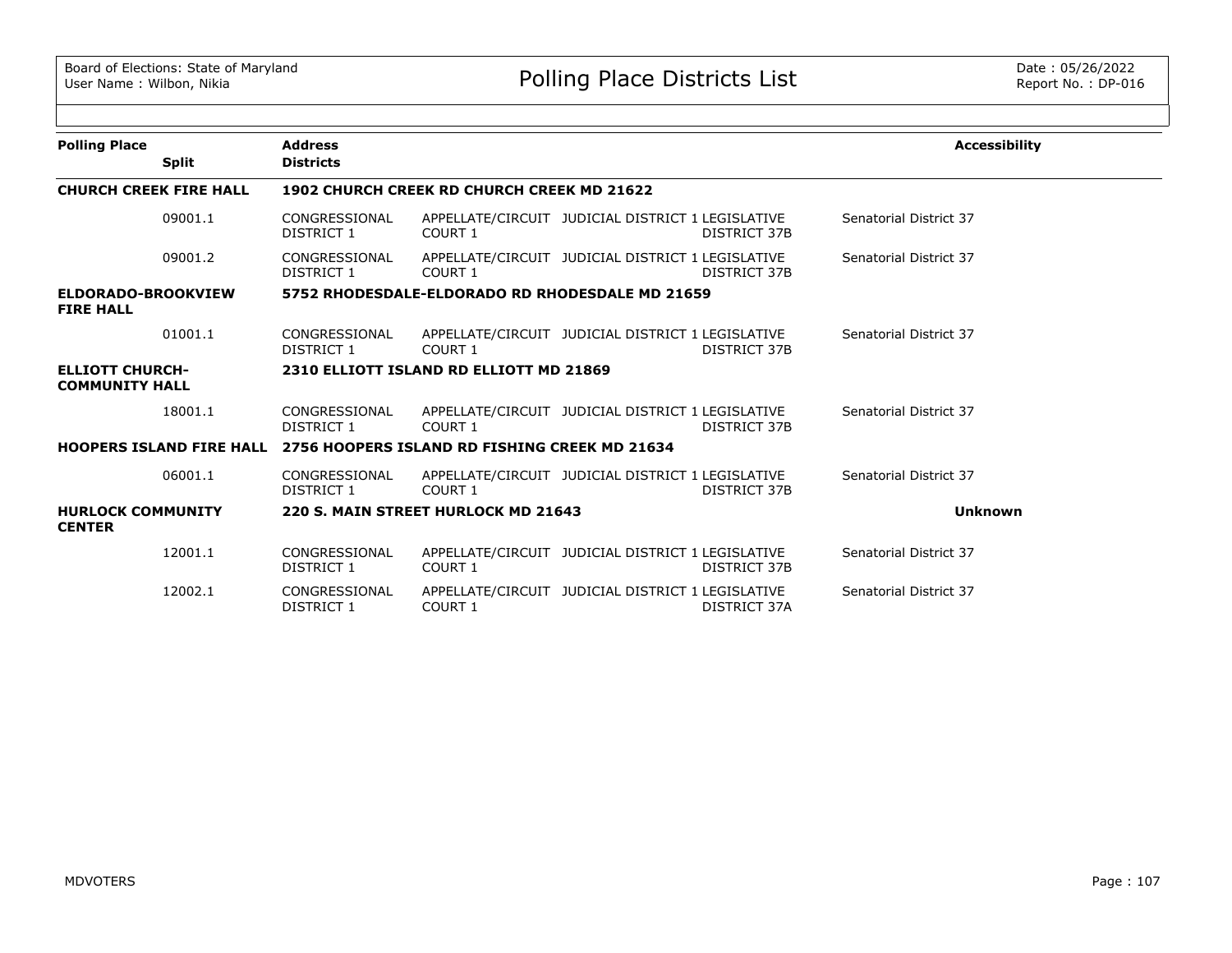| <b>Polling Place</b><br><b>Split</b> | <b>Address</b><br><b>Districts</b> |                                     |                                                                          | <b>Accessibility</b>   |
|--------------------------------------|------------------------------------|-------------------------------------|--------------------------------------------------------------------------|------------------------|
| <b>HURLOCK FIRE HALL</b>             |                                    | 300 CHARLES ST HURLOCK MD 21643     |                                                                          |                        |
| 15001.1                              | CONGRESSIONAL<br><b>DISTRICT 1</b> | COURT 1                             | APPELLATE/CIRCUIT JUDICIAL DISTRICT 1 LEGISLATIVE<br><b>DISTRICT 37B</b> | Senatorial District 37 |
| 15001.2                              | CONGRESSIONAL<br><b>DISTRICT 1</b> | COURT 1                             | APPELLATE/CIRCUIT JUDICIAL DISTRICT 1 LEGISLATIVE<br>DISTRICT 37B        | Senatorial District 37 |
| 15001.3                              | CONGRESSIONAL<br>DISTRICT 1        | COURT 1                             | APPELLATE/CIRCUIT JUDICIAL DISTRICT 1 LEGISLATIVE<br><b>DISTRICT 37B</b> | Senatorial District 37 |
| 15001.4                              | CONGRESSIONAL<br>DISTRICT 1        | COURT 1                             | APPELLATE/CIRCUIT JUDICIAL DISTRICT 1 LEGISLATIVE<br>DISTRICT 37B        | Senatorial District 37 |
| 15001.5                              | CONGRESSIONAL<br>DISTRICT 1        | COURT 1                             | APPELLATE/CIRCUIT JUDICIAL DISTRICT 1 LEGISLATIVE<br>DISTRICT 37B        | Senatorial District 37 |
| 15002.1                              | CONGRESSIONAL<br>DISTRICT 1        | COURT 1                             | APPELLATE/CIRCUIT JUDICIAL DISTRICT 1 LEGISLATIVE<br><b>DISTRICT 37B</b> | Senatorial District 37 |
| 15003.1                              | CONGRESSIONAL<br>DISTRICT 1        | COURT 1                             | APPELLATE/CIRCUIT JUDICIAL DISTRICT 1 LEGISLATIVE<br>DISTRICT 37A        | Senatorial District 37 |
| 15003.2                              | CONGRESSIONAL<br><b>DISTRICT 1</b> | COURT 1                             | APPELLATE/CIRCUIT JUDICIAL DISTRICT 1 LEGISLATIVE<br>DISTRICT 37A        | Senatorial District 37 |
| 15003.3                              | CONGRESSIONAL<br>DISTRICT 1        | COURT 1                             | APPELLATE/CIRCUIT JUDICIAL DISTRICT 1 LEGISLATIVE<br>DISTRICT 37A        | Senatorial District 37 |
| 15003.4                              | CONGRESSIONAL<br><b>DISTRICT 1</b> | COURT 1                             | APPELLATE/CIRCUIT JUDICIAL DISTRICT 1 LEGISLATIVE<br>DISTRICT 37A        | Senatorial District 37 |
| 15003.5                              | CONGRESSIONAL<br>DISTRICT 1        | COURT 1                             | APPELLATE/CIRCUIT JUDICIAL DISTRICT 1 LEGISLATIVE<br>DISTRICT 37A        | Senatorial District 37 |
| 15004.1                              | CONGRESSIONAL<br>DISTRICT 1        | COURT 1                             | APPELLATE/CIRCUIT JUDICIAL DISTRICT 1 LEGISLATIVE<br>DISTRICT 37B        | Senatorial District 37 |
| <b>LAKES-STRAITS FIRE HALL</b>       |                                    | 2103 FARM CREEK RD WINGATE MD 21675 |                                                                          | <b>Not Accessible</b>  |
| 10001.1                              | CONGRESSIONAL<br>DISTRICT 1        | COURT 1                             | APPELLATE/CIRCUIT JUDICIAL DISTRICT 1 LEGISLATIVE<br><b>DISTRICT 37B</b> | Senatorial District 37 |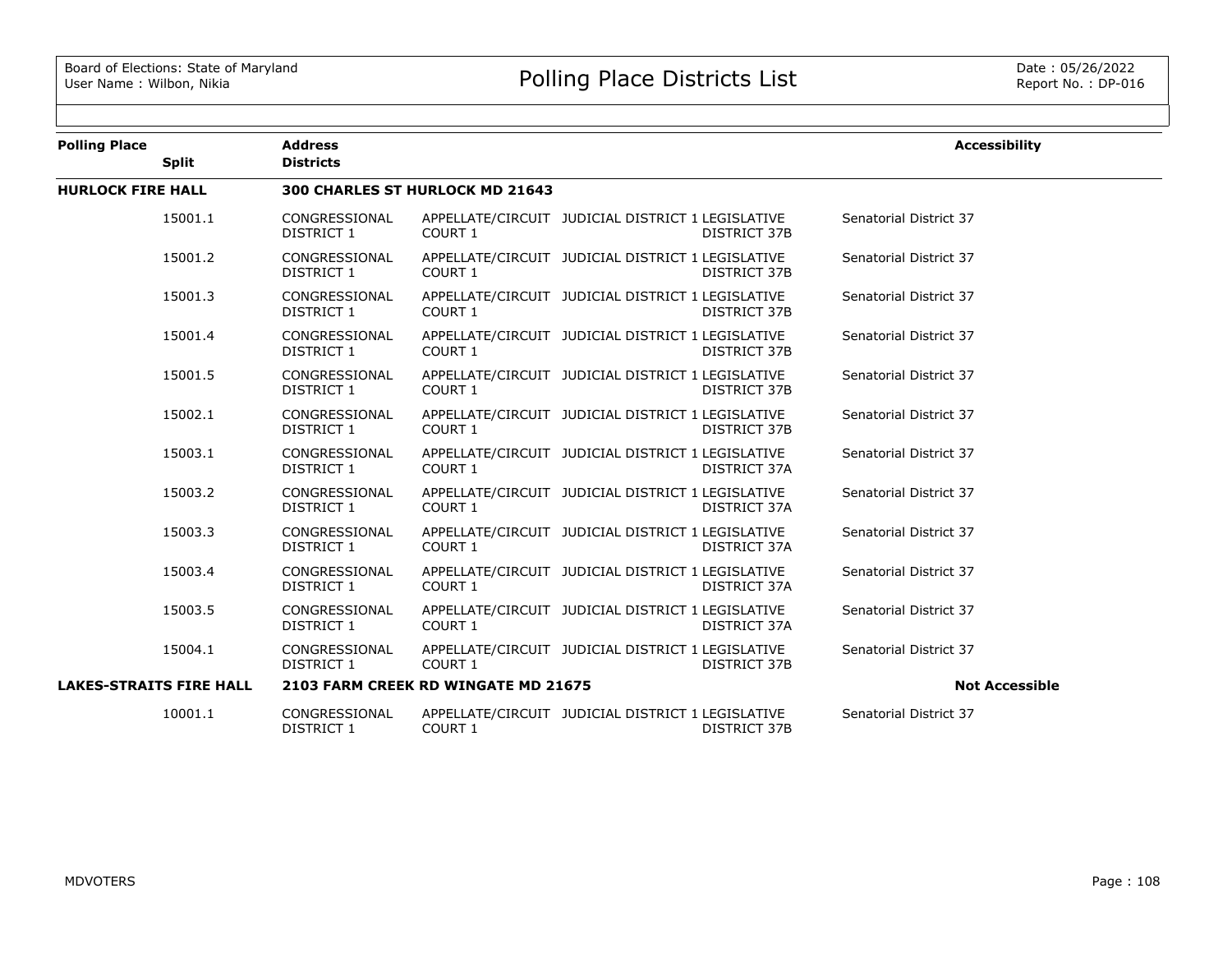| <b>Polling Place</b>               |                                | <b>Address</b>                |                                         |                                                                          | <b>Accessibility</b>   |
|------------------------------------|--------------------------------|-------------------------------|-----------------------------------------|--------------------------------------------------------------------------|------------------------|
|                                    | <b>Split</b>                   | <b>Districts</b>              |                                         |                                                                          |                        |
| LINKWOOD-SALEM FIRE<br><b>HALL</b> |                                |                               | 3905 OCEAN GTWY LINKWOOD MD 21835       |                                                                          |                        |
|                                    | 14001.1                        | CONGRESSIONAL<br>DISTRICT 1   | COURT 1                                 | APPELLATE/CIRCUIT JUDICIAL DISTRICT 1 LEGISLATIVE<br><b>DISTRICT 37B</b> | Senatorial District 37 |
|                                    | 14001.2                        | CONGRESSIONAL<br>DISTRICT 1   | COURT 1                                 | APPELLATE/CIRCUIT JUDICIAL DISTRICT 1 LEGISLATIVE<br>DISTRICT 37B        | Senatorial District 37 |
|                                    | 14002.1                        | CONGRESSIONAL<br>DISTRICT 1   | COURT 1                                 | APPELLATE/CIRCUIT JUDICIAL DISTRICT 1 LEGISLATIVE<br>DISTRICT 37A        | Senatorial District 37 |
|                                    | 14003.1                        | CONGRESSIONAL<br>DISTRICT 1   | COURT 1                                 | APPELLATE/CIRCUIT JUDICIAL DISTRICT 1 LEGISLATIVE<br><b>DISTRICT 37B</b> | Senatorial District 37 |
|                                    | 14004.1                        | CONGRESSIONAL<br>DISTRICT 1   | COURT 1                                 | APPELLATE/CIRCUIT JUDICIAL DISTRICT 1 LEGISLATIVE<br>DISTRICT 37A        | Senatorial District 37 |
| <b>MADISON FIRE HALL</b>           |                                |                               | 1154 TAYLORS ISLAND RD MADISON MD 21648 |                                                                          |                        |
|                                    | 16001.1                        | CONGRESSIONAL<br>DISTRICT 1   | COURT 1                                 | APPELLATE/CIRCUIT JUDICIAL DISTRICT 1 LEGISLATIVE<br><b>DISTRICT 37B</b> | Senatorial District 37 |
|                                    | <b>NECK DISTRICT FIRE HALL</b> |                               | 954 COOKS POINT RD CAMBRIDGE MD 21613   |                                                                          |                        |
|                                    | 08001.1                        | CONGRESSIONAL<br>DISTRICT 1   | COURT 1                                 | APPELLATE/CIRCUIT JUDICIAL DISTRICT 1 LEGISLATIVE<br>DISTRICT 37B        | Senatorial District 37 |
| <b>SCHOOL CAFETERIA</b>            | <b>NORTH DORCHESTER HIGH</b>   |                               | 5875 CLOVERDALE RD HURLOCK MD 21643     |                                                                          |                        |
|                                    | 02002.1                        | CONGRESSIONAL<br>DISTRICT 1   | COURT 1                                 | APPELLATE/CIRCUIT JUDICIAL DISTRICT 1 LEGISLATIVE<br>DISTRICT 37A        | Senatorial District 37 |
|                                    | 02004.1                        | CONGRESSIONAL<br>DISTRICT 1   | COURT 1                                 | APPELLATE/CIRCUIT JUDICIAL DISTRICT 1 LEGISLATIVE<br>DISTRICT 37A        | Senatorial District 37 |
| <b>HALL</b>                        | <b>SALEM CHURCH-COMMUNITY</b>  | 4167 SALEM RD VIENNA MD 21869 |                                         |                                                                          |                        |
|                                    | 17001.1                        | CONGRESSIONAL<br>DISTRICT 1   | COURT 1                                 | APPELLATE/CIRCUIT JUDICIAL DISTRICT 1 LEGISLATIVE<br>DISTRICT 37A        | Senatorial District 37 |
|                                    | 17002.1                        | CONGRESSIONAL<br>DISTRICT 1   | COURT 1                                 | APPELLATE/CIRCUIT JUDICIAL DISTRICT 1 LEGISLATIVE<br>DISTRICT 37B        | Senatorial District 37 |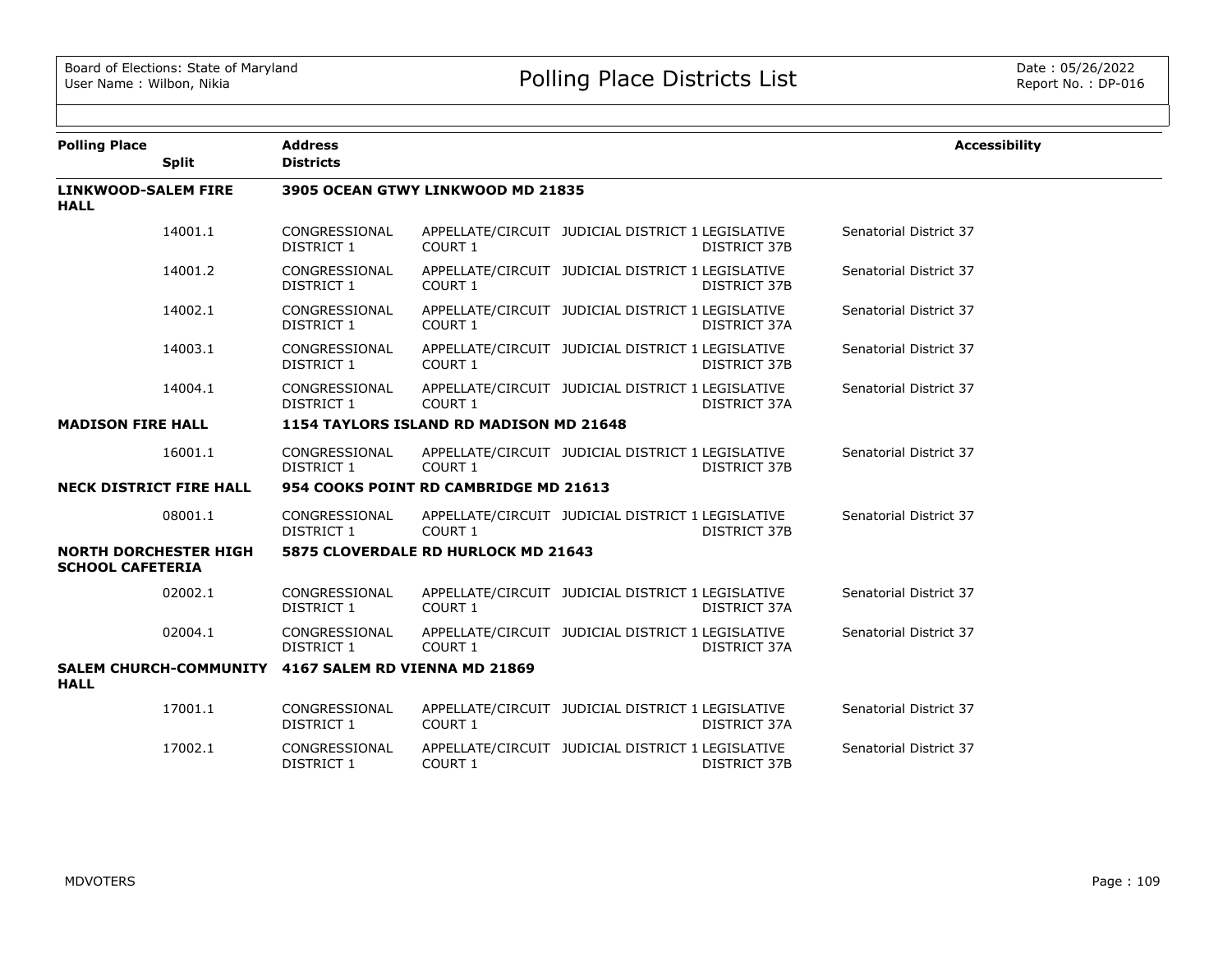| <b>Polling Place</b><br><b>Split</b>         | <b>Address</b><br><b>Districts</b> |                                           |                                                                          | <b>Accessibility</b>   |
|----------------------------------------------|------------------------------------|-------------------------------------------|--------------------------------------------------------------------------|------------------------|
| <b>SANDY HILL ELEMENTARY</b>                 |                                    | 1503 GLASGOW ST CAMBRIDGE MD 21613        |                                                                          |                        |
| <b>SCHOOL GYM</b>                            |                                    |                                           |                                                                          |                        |
| 07006.1                                      | CONGRESSIONAL<br>DISTRICT 1        | COURT 1                                   | APPELLATE/CIRCUIT JUDICIAL DISTRICT 1 LEGISLATIVE<br><b>DISTRICT 37B</b> | Senatorial District 37 |
| 07006.2                                      | CONGRESSIONAL<br>DISTRICT 1        | COURT 1                                   | APPELLATE/CIRCUIT JUDICIAL DISTRICT 1 LEGISLATIVE<br><b>DISTRICT 37B</b> | Senatorial District 37 |
| 07006.3                                      | CONGRESSIONAL<br>DISTRICT 1        | COURT 1                                   | APPELLATE/CIRCUIT JUDICIAL DISTRICT 1 LEGISLATIVE<br><b>DISTRICT 37B</b> | Senatorial District 37 |
| 07007.2                                      | CONGRESSIONAL<br>DISTRICT 1        | COURT 1                                   | APPELLATE/CIRCUIT JUDICIAL DISTRICT 1 LEGISLATIVE<br>DISTRICT 37A        | Senatorial District 37 |
| 07007.3                                      | CONGRESSIONAL<br>DISTRICT 1        | COURT 1                                   | APPELLATE/CIRCUIT JUDICIAL DISTRICT 1 LEGISLATIVE<br>DISTRICT 37A        | Senatorial District 37 |
| 07007.4                                      | CONGRESSIONAL<br>DISTRICT 1        | COURT 1                                   | APPELLATE/CIRCUIT JUDICIAL DISTRICT 1 LEGISLATIVE<br>DISTRICT 37A        | Senatorial District 37 |
| <b>SOUTH DORCHESTER K-8</b><br><b>SCHOOL</b> |                                    | 3485 GOLDEN HILL RD CHURCH CREEK MD 21622 |                                                                          |                        |
| 05001.1                                      | CONGRESSIONAL<br><b>DISTRICT 1</b> | COURT 1                                   | APPELLATE/CIRCUIT JUDICIAL DISTRICT 1 LEGISLATIVE<br><b>DISTRICT 37B</b> | Senatorial District 37 |
| <b>ST LUKE'S CHURCH HALL</b>                 |                                    | 712 BRADLEY AVE CAMBRIDGE MD 21613        |                                                                          |                        |
| 07002.2                                      | CONGRESSIONAL<br><b>DISTRICT 1</b> | COURT 1                                   | APPELLATE/CIRCUIT JUDICIAL DISTRICT 1 LEGISLATIVE<br>DISTRICT 37A        | Senatorial District 37 |
| 07002.3                                      | CONGRESSIONAL<br>DISTRICT 1        | COURT 1                                   | APPELLATE/CIRCUIT JUDICIAL DISTRICT 1 LEGISLATIVE<br>DISTRICT 37A        | Senatorial District 37 |
| 07002.4                                      | CONGRESSIONAL<br>DISTRICT 1        | COURT 1                                   | APPELLATE/CIRCUIT JUDICIAL DISTRICT 1 LEGISLATIVE<br>DISTRICT 37A        | Senatorial District 37 |
| 07002.5                                      | CONGRESSIONAL<br><b>DISTRICT 1</b> | COURT 1                                   | APPELLATE/CIRCUIT JUDICIAL DISTRICT 1 LEGISLATIVE<br>DISTRICT 37A        | Senatorial District 37 |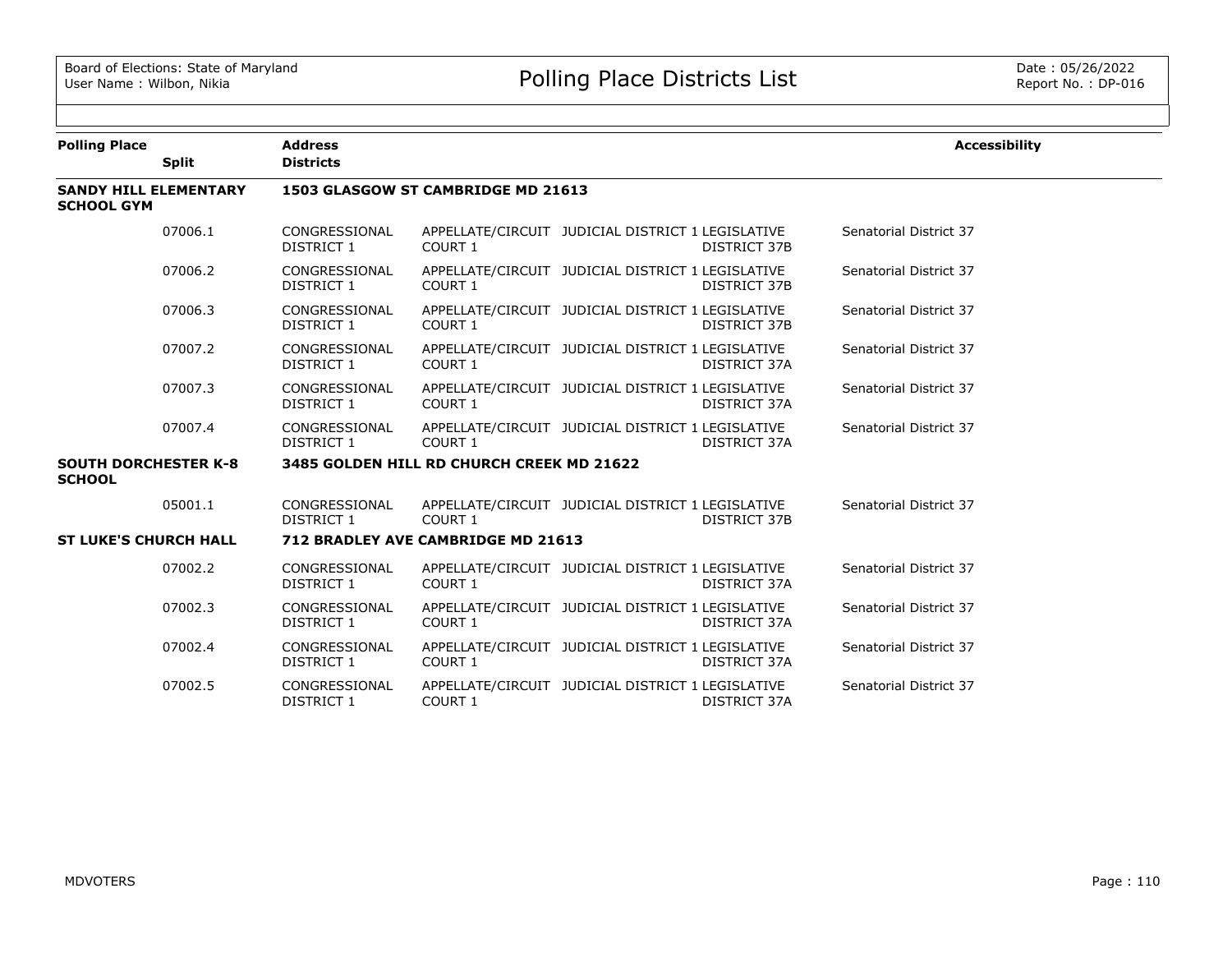| <b>Polling Place</b>            | <b>Address</b>                     |                                               |                                                   |                     | <b>Accessibility</b>   |
|---------------------------------|------------------------------------|-----------------------------------------------|---------------------------------------------------|---------------------|------------------------|
| <b>Split</b>                    | <b>Districts</b>                   |                                               |                                                   |                     |                        |
| <b>ST PAUL'S CHURCH HALL</b>    |                                    | 205 MARYLAND AVE CAMBRIDGE MD 21613           |                                                   |                     |                        |
| 07001.2                         | CONGRESSIONAL<br><b>DISTRICT 1</b> | COURT 1                                       | APPELLATE/CIRCUIT JUDICIAL DISTRICT 1 LEGISLATIVE | <b>DISTRICT 37B</b> | Senatorial District 37 |
| 07001.3                         | CONGRESSIONAL<br>DISTRICT 1        | COURT 1                                       | APPELLATE/CIRCUIT JUDICIAL DISTRICT 1 LEGISLATIVE | DISTRICT 37B        | Senatorial District 37 |
| 07001.4                         | CONGRESSIONAL<br><b>DISTRICT 1</b> | <b>COURT 1</b>                                | APPELLATE/CIRCUIT JUDICIAL DISTRICT 1 LEGISLATIVE | <b>DISTRICT 37B</b> | Senatorial District 37 |
| 07001.5                         | CONGRESSIONAL<br>DISTRICT 1        | COURT 1                                       | APPELLATE/CIRCUIT JUDICIAL DISTRICT 1 LEGISLATIVE | <b>DISTRICT 37B</b> | Senatorial District 37 |
| 07005.1                         | CONGRESSIONAL<br><b>DISTRICT 1</b> | <b>COURT 1</b>                                | APPELLATE/CIRCUIT JUDICIAL DISTRICT 1 LEGISLATIVE | <b>DISTRICT 37B</b> | Senatorial District 37 |
| 07005.2                         | CONGRESSIONAL<br><b>DISTRICT 1</b> | COURT 1                                       | APPELLATE/CIRCUIT JUDICIAL DISTRICT 1 LEGISLATIVE | DISTRICT 37A        | Senatorial District 37 |
| 07009.2                         | CONGRESSIONAL<br>DISTRICT 1        | COURT 1                                       | APPELLATE/CIRCUIT JUDICIAL DISTRICT 1 LEGISLATIVE | DISTRICT 37A        | Senatorial District 37 |
| 07009.3                         | CONGRESSIONAL<br><b>DISTRICT 1</b> | <b>COURT 1</b>                                | APPELLATE/CIRCUIT JUDICIAL DISTRICT 1 LEGISLATIVE | DISTRICT 37A        | Senatorial District 37 |
| 07009.4                         | CONGRESSIONAL<br>DISTRICT 1        | COURT 1                                       | APPELLATE/CIRCUIT JUDICIAL DISTRICT 1 LEGISLATIVE | DISTRICT 37A        | Senatorial District 37 |
| 07009.5                         | CONGRESSIONAL<br><b>DISTRICT 1</b> | COURT 1                                       | APPELLATE/CIRCUIT JUDICIAL DISTRICT 1 LEGISLATIVE | DISTRICT 37A        | Senatorial District 37 |
| 07011.1                         | CONGRESSIONAL<br><b>DISTRICT 1</b> | <b>COURT 1</b>                                | APPELLATE/CIRCUIT JUDICIAL DISTRICT 1 LEGISLATIVE | <b>DISTRICT 37B</b> | Senatorial District 37 |
| 07011.2                         | CONGRESSIONAL<br>DISTRICT 1        | COURT 1                                       | APPELLATE/CIRCUIT JUDICIAL DISTRICT 1 LEGISLATIVE | <b>DISTRICT 37B</b> | Senatorial District 37 |
| <b>TAYLORS ISLAND FIRE HALL</b> |                                    | 510 TAYLORS ISLAND RD TAYLORS ISLAND MD 21669 |                                                   |                     |                        |
| 04001.1                         | CONGRESSIONAL<br>DISTRICT 1        | COURT 1                                       | APPELLATE/CIRCUIT JUDICIAL DISTRICT 1 LEGISLATIVE | DISTRICT 37B        | Senatorial District 37 |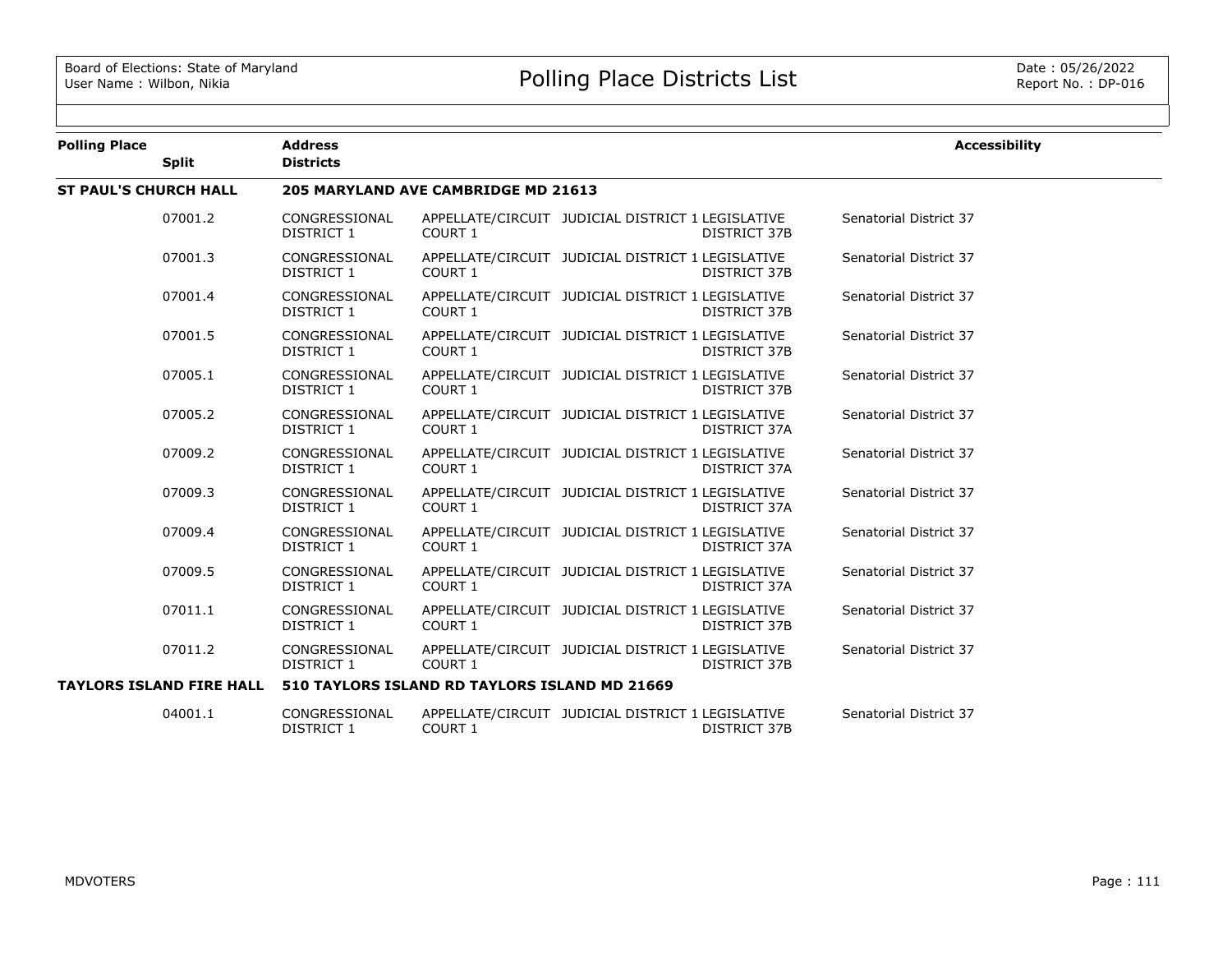| <b>Polling Place</b>                                 |              | <b>Address</b>              |                                           |                                                                   | <b>Accessibility</b>   |
|------------------------------------------------------|--------------|-----------------------------|-------------------------------------------|-------------------------------------------------------------------|------------------------|
|                                                      | <b>Split</b> | <b>Districts</b>            |                                           |                                                                   |                        |
| <b>VIENNA ELEMENTARY</b><br><b>SCHOOL CAFETERIA</b>  |              |                             | 4905 OCEAN GTWY ROUTE 731 VIENNA MD 21869 |                                                                   |                        |
|                                                      | 03001.1      | CONGRESSIONAL<br>DISTRICT 1 | <b>COURT 1</b>                            | APPELLATE/CIRCUIT JUDICIAL DISTRICT 1 LEGISLATIVE<br>DISTRICT 37B | Senatorial District 37 |
|                                                      | 03002.1      | CONGRESSIONAL<br>DISTRICT 1 | COURT 1                                   | APPELLATE/CIRCUIT JUDICIAL DISTRICT 1 LEGISLATIVE<br>DISTRICT 37A | Senatorial District 37 |
|                                                      | 03003.1      | CONGRESSIONAL<br>DISTRICT 1 | COURT 1                                   | APPELLATE/CIRCUIT JUDICIAL DISTRICT 1 LEGISLATIVE<br>DISTRICT 37B | Senatorial District 37 |
|                                                      | 11001.1      | CONGRESSIONAL<br>DISTRICT 1 | COURT 1                                   | APPELLATE/CIRCUIT JUDICIAL DISTRICT 1 LEGISLATIVE<br>DISTRICT 37B | Senatorial District 37 |
| <b>WARWICK ELEMENTARY</b><br><b>SCHOOL CAFETERIA</b> |              |                             | 155 MAIN ST SECRETARY MD 21664            |                                                                   |                        |
|                                                      | 02001.1      | CONGRESSIONAL<br>DISTRICT 1 | <b>COURT 1</b>                            | APPELLATE/CIRCUIT JUDICIAL DISTRICT 1 LEGISLATIVE<br>DISTRICT 37B | Senatorial District 37 |
|                                                      | 02003.1      | CONGRESSIONAL<br>DISTRICT 1 | COURT 1                                   | APPELLATE/CIRCUIT JUDICIAL DISTRICT 1 LEGISLATIVE<br>DISTRICT 37B | Senatorial District 37 |
|                                                      | 02005.1      | CONGRESSIONAL<br>DISTRICT 1 | COURT 1                                   | APPELLATE/CIRCUIT JUDICIAL DISTRICT 1 LEGISLATIVE<br>DISTRICT 37B | Senatorial District 37 |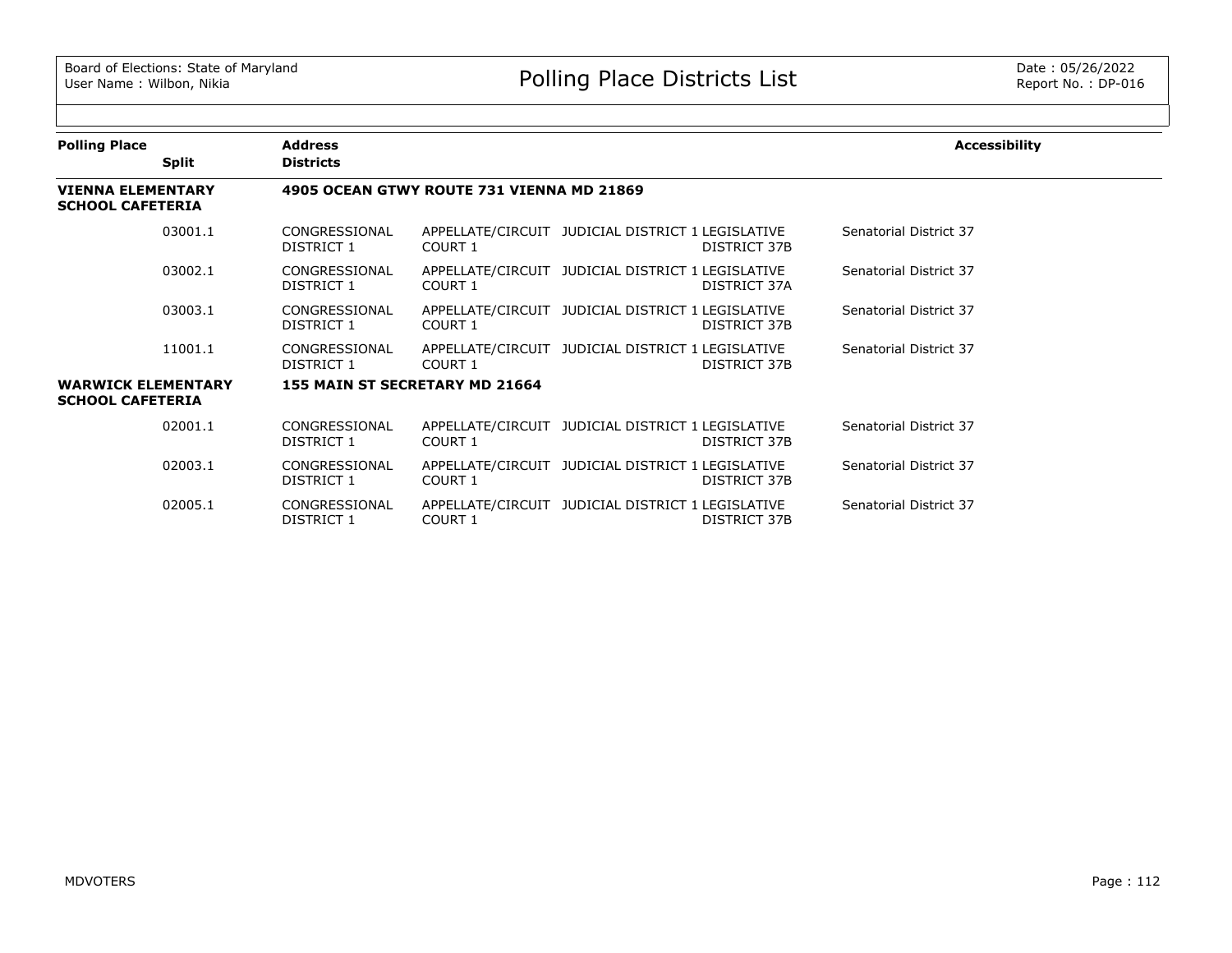| <b>Polling Place</b>                                | <b>Address</b>                     |                                              |                                                                  | <b>Accessibility</b>   |
|-----------------------------------------------------|------------------------------------|----------------------------------------------|------------------------------------------------------------------|------------------------|
| <b>Split</b>                                        | <b>Districts</b>                   |                                              |                                                                  |                        |
| Jurisdiction: Frederick                             |                                    |                                              |                                                                  |                        |
| <b>BALLENGER CREEK ELEM</b><br><b>SCHOOL</b>        |                                    | 5250 KINGSBROOK DR FREDERICK MD 21703        |                                                                  |                        |
| 02014.1                                             | CONGRESSIONAL<br><b>DISTRICT 6</b> | COURT 3                                      | APPELLATE/CIRCUIT JUDICIAL DISTRICT 6 LEGISLATIVE<br>DISTRICT 03 | Senatorial District 03 |
| <b>BALLENGER CREEK MIDDLE</b><br><b>SCH</b>         |                                    | 5525 BALLENGER CREEK PIKE FREDERICK MD 21703 |                                                                  |                        |
| 02006.1                                             | CONGRESSIONAL<br>DISTRICT 6        | COURT 3                                      | APPELLATE/CIRCUIT JUDICIAL DISTRICT 6 LEGISLATIVE<br>DISTRICT 03 | Senatorial District 03 |
| <b>BRADDOCK HEIGHTS</b><br><b>COMMUNITY CENTER</b>  |                                    | 4830 SCHLEY AVENUE BRADDOCK HEIGHTS MD 21714 |                                                                  |                        |
| 24003.1                                             | CONGRESSIONAL<br>DISTRICT 6        | COURT <sub>3</sub>                           | APPELLATE/CIRCUIT JUDICIAL DISTRICT 6 LEGISLATIVE<br>DISTRICT 04 | Senatorial District 04 |
| <b>BROOK HILL UNITED</b><br><b>METHODIST CHURCH</b> |                                    | 8946 INDIAN SPRINGS RD FREDERICK MD 21702    |                                                                  |                        |
| 21001.1                                             | CONGRESSIONAL<br>DISTRICT 6        | COURT <sub>3</sub>                           | APPELLATE/CIRCUIT JUDICIAL DISTRICT 6 LEGISLATIVE<br>DISTRICT 04 | Senatorial District 04 |
| 21001.2                                             | CONGRESSIONAL<br>DISTRICT 6        | COURT <sub>3</sub>                           | APPELLATE/CIRCUIT JUDICIAL DISTRICT 6 LEGISLATIVE<br>DISTRICT 04 | Senatorial District 04 |
| 21001.3                                             | CONGRESSIONAL<br>DISTRICT 6        | COURT <sub>3</sub>                           | APPELLATE/CIRCUIT JUDICIAL DISTRICT 6 LEGISLATIVE<br>DISTRICT 04 | Senatorial District 04 |
| 21005.1                                             | CONGRESSIONAL<br>DISTRICT 6        | COURT <sub>3</sub>                           | APPELLATE/CIRCUIT JUDICIAL DISTRICT 6 LEGISLATIVE<br>DISTRICT 03 | Senatorial District 03 |
| 21006.1                                             | CONGRESSIONAL<br>DISTRICT 6        | COURT 3                                      | APPELLATE/CIRCUIT JUDICIAL DISTRICT 6 LEGISLATIVE<br>DISTRICT 03 | Senatorial District 03 |
| 21007.1                                             | CONGRESSIONAL<br><b>DISTRICT 6</b> | COURT <sub>3</sub>                           | APPELLATE/CIRCUIT JUDICIAL DISTRICT 6 LEGISLATIVE<br>DISTRICT 04 | Senatorial District 04 |
| 21009.1                                             | CONGRESSIONAL<br>DISTRICT 6        | COURT <sub>3</sub>                           | APPELLATE/CIRCUIT JUDICIAL DISTRICT 6 LEGISLATIVE<br>DISTRICT 03 | Senatorial District 03 |
| <b>BRUNSWICK MIDDLE</b><br><b>SCHOOL</b>            |                                    | 301 CUMMINGS DR BRUNSWICK MD 21716           |                                                                  |                        |
| 25001.1                                             | CONGRESSIONAL<br>DISTRICT 6        | COURT 3                                      | APPELLATE/CIRCUIT JUDICIAL DISTRICT 6 LEGISLATIVE<br>DISTRICT 04 | Senatorial District 04 |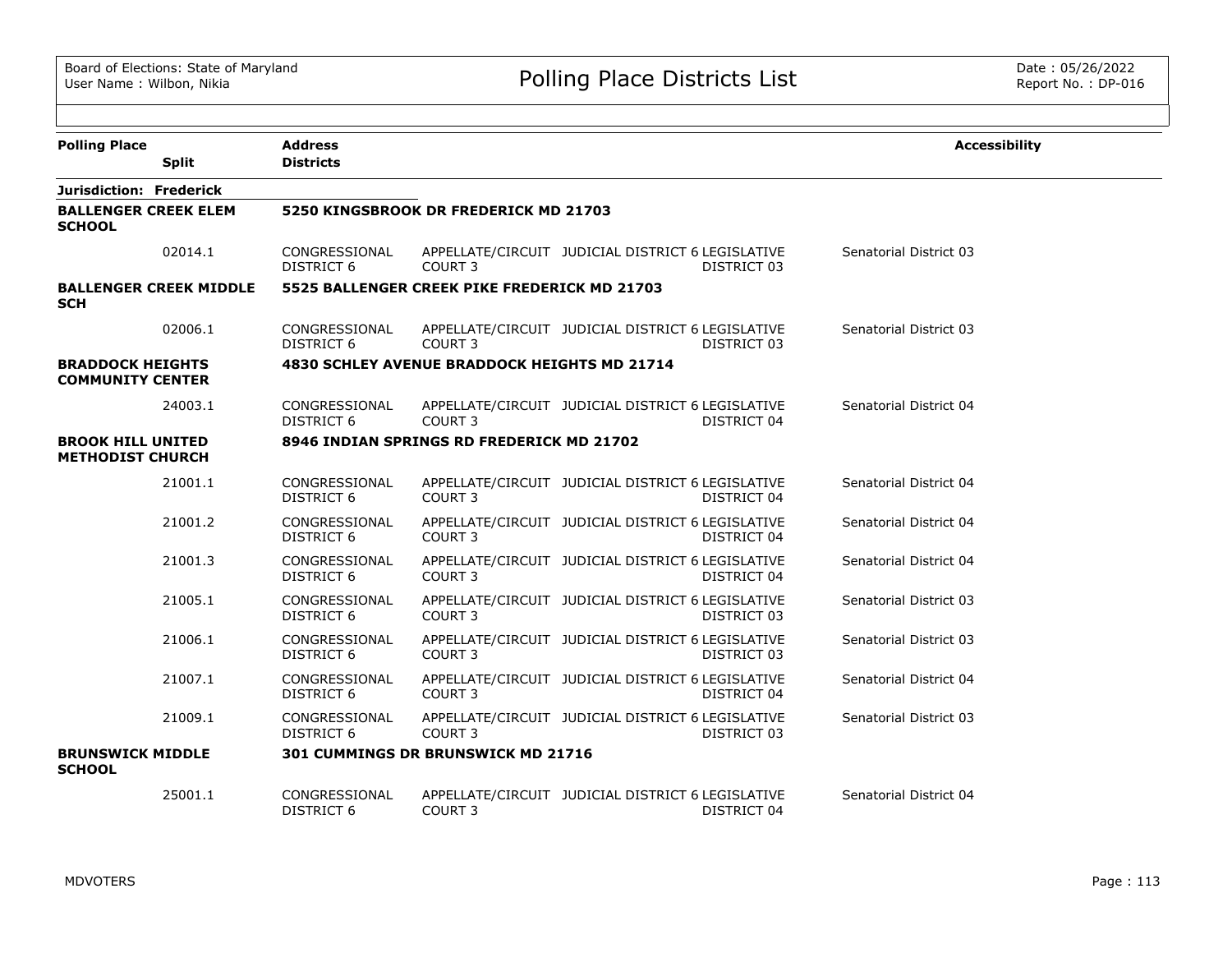| <b>Polling Place</b>                    |                                | <b>Address</b><br><b>Districts</b> |                                                |                                                   |             | <b>Accessibility</b>   |
|-----------------------------------------|--------------------------------|------------------------------------|------------------------------------------------|---------------------------------------------------|-------------|------------------------|
|                                         | <b>Split</b>                   |                                    |                                                |                                                   |             |                        |
|                                         | <b>BURKITTSVILLE COMM CNTR</b> |                                    | 500 EAST MAIN ST BURKITTSVILLE MD 21718        |                                                   |             |                        |
|                                         | 22001.1                        | CONGRESSIONAL<br><b>DISTRICT 6</b> | COURT <sub>3</sub>                             | APPELLATE/CIRCUIT JUDICIAL DISTRICT 6 LEGISLATIVE | DISTRICT 04 | Senatorial District 04 |
|                                         | 22001.2                        | CONGRESSIONAL<br><b>DISTRICT 6</b> | <b>COURT 3</b>                                 | APPELLATE/CIRCUIT JUDICIAL DISTRICT 6 LEGISLATIVE | DISTRICT 04 | Senatorial District 04 |
|                                         | 22002.1                        | CONGRESSIONAL<br>DISTRICT 6        | <b>COURT 3</b>                                 | APPELLATE/CIRCUIT JUDICIAL DISTRICT 6 LEGISLATIVE | DISTRICT 04 | Senatorial District 04 |
|                                         | <b>CARROLL MANOR ELEM SCH</b>  |                                    | 5624 ADAMSTOWN RD ADAMSTOWN MD 21710           |                                                   |             |                        |
|                                         | 01001.1                        | CONGRESSIONAL<br><b>DISTRICT 6</b> | COURT <sub>3</sub>                             | APPELLATE/CIRCUIT JUDICIAL DISTRICT 6 LEGISLATIVE | DISTRICT 04 | Senatorial District 04 |
|                                         | <b>CENTERVILLE ELEM SCHOOL</b> |                                    | 3601 CARRIAGE HILL DR FREDERICK MD 21704       |                                                   |             |                        |
|                                         | 07002.1                        | CONGRESSIONAL<br>DISTRICT 6        | COURT <sub>3</sub>                             | APPELLATE/CIRCUIT JUDICIAL DISTRICT 6 LEGISLATIVE | DISTRICT 04 | Senatorial District 04 |
| <b>CHURCH OF THE</b><br>TRANSFIGURATION |                                |                                    | 6909 MARYLAND AVENUE BRADDOCK HEIGHTS MD 21714 |                                                   |             |                        |
|                                         | 24001.1                        | CONGRESSIONAL<br>DISTRICT 6        | <b>COURT 3</b>                                 | APPELLATE/CIRCUIT JUDICIAL DISTRICT 6 LEGISLATIVE | DISTRICT 04 | Senatorial District 04 |
| <b>PARISH</b>                           | <b>CREAGERSTOWN LUTHERAN</b>   |                                    | 8619 BLACKS MILL RD THURMONT MD 21788          |                                                   |             |                        |
|                                         | 04001.1                        | CONGRESSIONAL<br><b>DISTRICT 6</b> | COURT <sub>3</sub>                             | APPELLATE/CIRCUIT JUDICIAL DISTRICT 6 LEGISLATIVE | DISTRICT 04 | Senatorial District 04 |
| <b>CRESTWOOD MIDDLE</b>                 |                                |                                    | 7100 FOXCROFT DR FREDERICK MD 21703            |                                                   |             |                        |
| <b>SCHOOL</b>                           |                                |                                    |                                                |                                                   |             |                        |
|                                         | 02016.1                        | CONGRESSIONAL<br>DISTRICT 6        | COURT 3                                        | APPELLATE/CIRCUIT JUDICIAL DISTRICT 6 LEGISLATIVE | DISTRICT 03 | Senatorial District 03 |
| <b>CHURCH</b>                           | <b>DAMASCUS RD COMMUNITY</b>   |                                    | 12826 OLD NATIONAL PIKE MT. AIRY MD 21771      |                                                   |             |                        |
|                                         | 09004.1                        | CONGRESSIONAL<br>DISTRICT 6        | COURT <sub>3</sub>                             | APPELLATE/CIRCUIT JUDICIAL DISTRICT 6 LEGISLATIVE | DISTRICT 04 | Senatorial District 04 |
|                                         | 18002.1                        | CONGRESSIONAL<br><b>DISTRICT 6</b> | COURT 3                                        | APPELLATE/CIRCUIT JUDICIAL DISTRICT 6 LEGISLATIVE | DISTRICT 04 | Senatorial District 04 |
|                                         | 18003.1                        | CONGRESSIONAL<br><b>DISTRICT 6</b> | <b>COURT 3</b>                                 | APPELLATE/CIRCUIT JUDICIAL DISTRICT 6 LEGISLATIVE | DISTRICT 04 | Senatorial District 04 |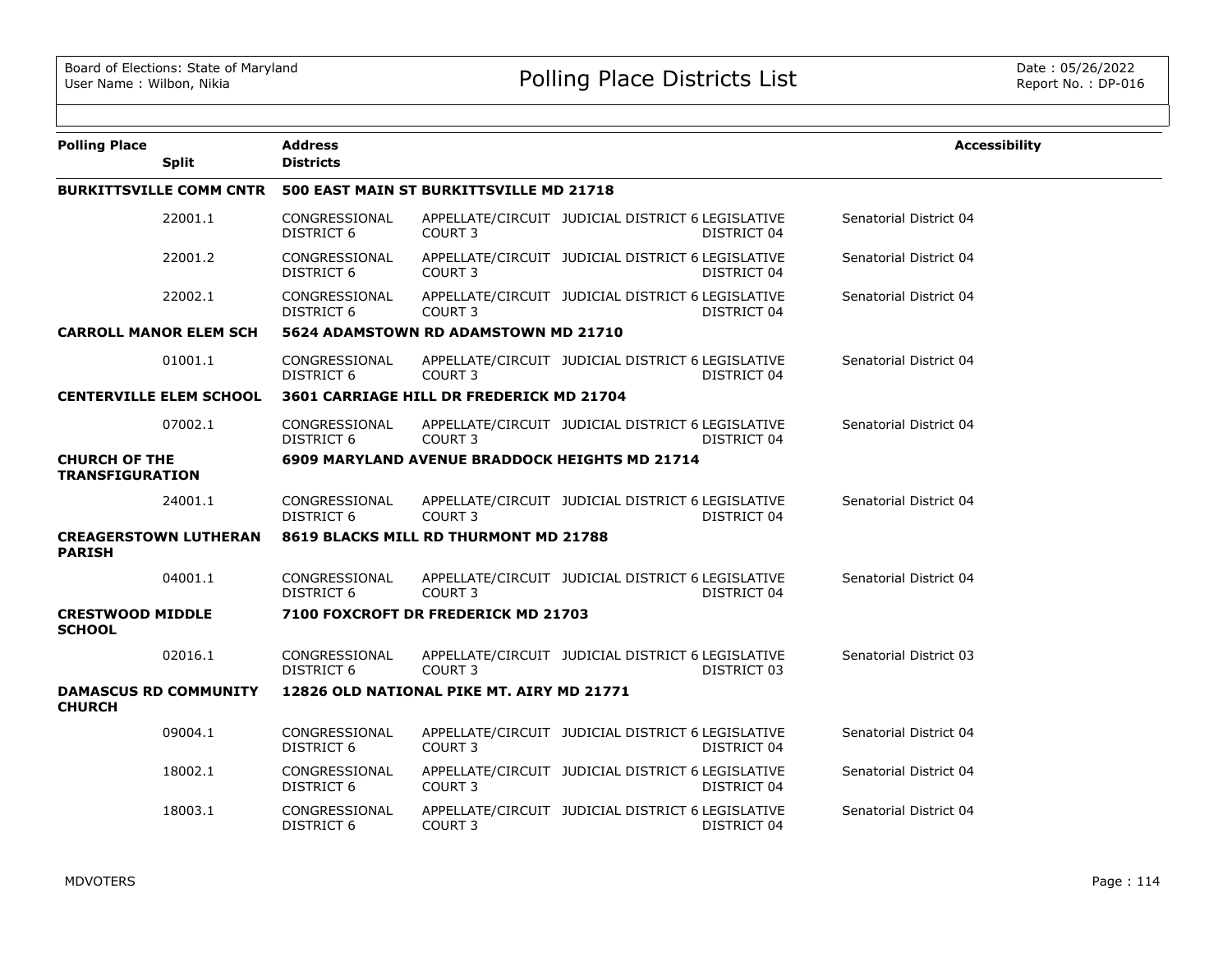| <b>Polling Place</b>                         |                                | <b>Address</b>                     |                                                   |                                                   |              | <b>Accessibility</b>   |
|----------------------------------------------|--------------------------------|------------------------------------|---------------------------------------------------|---------------------------------------------------|--------------|------------------------|
|                                              | <b>Split</b>                   | <b>Districts</b>                   |                                                   |                                                   |              |                        |
| <b>DEER CROSSING ELEM</b><br><b>SCHOOL</b>   |                                |                                    | 10601 FINN DR NEW MARKET MD 21774                 |                                                   |              |                        |
|                                              | 09007.1                        | CONGRESSIONAL<br>DISTRICT 6        | COURT <sub>3</sub>                                | APPELLATE/CIRCUIT JUDICIAL DISTRICT 6 LEGISLATIVE | DISTRICT 04  | Senatorial District 04 |
|                                              | 09007.2                        | CONGRESSIONAL<br>DISTRICT 6        | COURT 3                                           | APPELLATE/CIRCUIT JUDICIAL DISTRICT 6 LEGISLATIVE | DISTRICT 04  | Senatorial District 04 |
| <b>POINT OF ROCKS</b>                        | <b>EDWARD F FRY LIBRARY AT</b> |                                    | 1635 BALLENGER CREEK PIKE POINT OF ROCKS MD 21777 |                                                   |              |                        |
|                                              | 01003.1                        | CONGRESSIONAL<br>DISTRICT 6        | COURT <sub>3</sub>                                | APPELLATE/CIRCUIT JUDICIAL DISTRICT 6 LEGISLATIVE | DISTRICT 04  | Senatorial District 04 |
|                                              | <b>EMMITSBURG ELEM SCHOOL</b>  |                                    | 300 SOUTH SETON AVE EMMITSBURG MD 21727           |                                                   |              |                        |
|                                              | 05001.1                        | CONGRESSIONAL<br><b>DISTRICT 6</b> | COURT <sub>3</sub>                                | APPELLATE/CIRCUIT JUDICIAL DISTRICT 6 LEGISLATIVE | DISTRICT 02A | Senatorial District 02 |
|                                              | 05001.2                        | CONGRESSIONAL<br><b>DISTRICT 6</b> | COURT <sub>3</sub>                                | APPELLATE/CIRCUIT JUDICIAL DISTRICT 6 LEGISLATIVE | DISTRICT 02A | Senatorial District 02 |
|                                              | 05002.1                        | CONGRESSIONAL<br>DISTRICT 6        | COURT 3                                           | APPELLATE/CIRCUIT JUDICIAL DISTRICT 6 LEGISLATIVE | DISTRICT 04  | Senatorial District 04 |
| <b>EVANGELICAL LUTHERAN</b><br><b>CHURCH</b> |                                |                                    | 31 E CHURCH ST FREDERICK MD 21701                 |                                                   |              |                        |
|                                              | 02003.1                        | CONGRESSIONAL<br><b>DISTRICT 6</b> | COURT 3                                           | APPELLATE/CIRCUIT JUDICIAL DISTRICT 6 LEGISLATIVE | DISTRICT 03  | Senatorial District 03 |
|                                              | 02003.2                        | CONGRESSIONAL<br>DISTRICT 6        | COURT <sub>3</sub>                                | APPELLATE/CIRCUIT JUDICIAL DISTRICT 6 LEGISLATIVE | DISTRICT 03  | Senatorial District 03 |
| <b>FAITH BAPTIST CHURCH</b>                  |                                |                                    | 2212 JEFFERSON PIKE KNOXVILLE MD 21758            |                                                   |              |                        |
|                                              | 12001.1                        | CONGRESSIONAL<br>DISTRICT 6        | COURT <sub>3</sub>                                | APPELLATE/CIRCUIT JUDICIAL DISTRICT 6 LEGISLATIVE | DISTRICT 04  | Senatorial District 04 |
|                                              | 12001.2                        | CONGRESSIONAL<br><b>DISTRICT 6</b> | COURT <sub>3</sub>                                | APPELLATE/CIRCUIT JUDICIAL DISTRICT 6 LEGISLATIVE | DISTRICT 04  | Senatorial District 04 |
|                                              | 12001.3                        | CONGRESSIONAL<br><b>DISTRICT 6</b> | COURT <sub>3</sub>                                | APPELLATE/CIRCUIT JUDICIAL DISTRICT 6 LEGISLATIVE | DISTRICT 04  | Senatorial District 04 |
|                                              | 12002.1                        | CONGRESSIONAL<br>DISTRICT 6        | COURT <sub>3</sub>                                | APPELLATE/CIRCUIT JUDICIAL DISTRICT 6 LEGISLATIVE | DISTRICT 04  | Senatorial District 04 |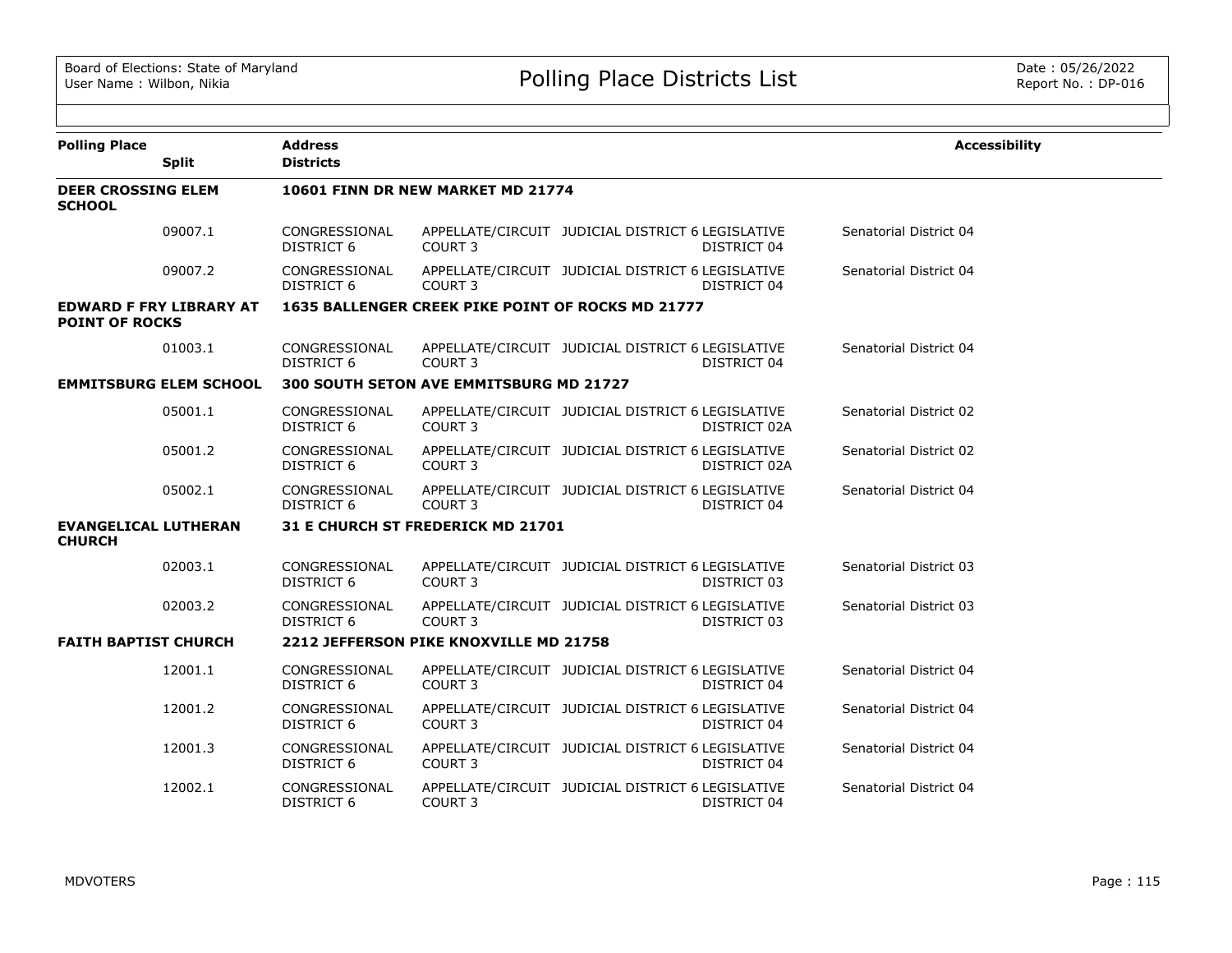| <b>Polling Place</b>                            |                               | <b>Address</b>                     |                                                                        |                                                   |             | <b>Accessibility</b>   |
|-------------------------------------------------|-------------------------------|------------------------------------|------------------------------------------------------------------------|---------------------------------------------------|-------------|------------------------|
|                                                 | <b>Split</b>                  | <b>Districts</b>                   |                                                                        |                                                   |             |                        |
| <b>GOV THOMAS JOHNSON</b><br><b>MIDDLE SCH</b>  |                               |                                    | 1799 SCHIFFERSTADT BLVD FREDERICK MD 21701                             |                                                   |             |                        |
|                                                 | 02007.1                       | CONGRESSIONAL<br><b>DISTRICT 6</b> | COURT <sub>3</sub>                                                     | APPELLATE/CIRCUIT JUDICIAL DISTRICT 6 LEGISLATIVE | DISTRICT 03 | Senatorial District 03 |
|                                                 | 02007.2                       | CONGRESSIONAL<br><b>DISTRICT 6</b> | COURT <sub>3</sub>                                                     | APPELLATE/CIRCUIT JUDICIAL DISTRICT 6 LEGISLATIVE | DISTRICT 03 | Senatorial District 03 |
|                                                 | 02018.1                       | CONGRESSIONAL<br>DISTRICT 6        | COURT <sub>3</sub>                                                     | APPELLATE/CIRCUIT JUDICIAL DISTRICT 6 LEGISLATIVE | DISTRICT 03 | Senatorial District 03 |
|                                                 |                               |                                    | <b>GREEN VALLEY ELEM SCHOOL 11501 FINGERBOARD RD MONROVIA MD 21770</b> |                                                   |             |                        |
|                                                 | 09002.1                       | CONGRESSIONAL<br>DISTRICT 6        | COURT 3                                                                | APPELLATE/CIRCUIT JUDICIAL DISTRICT 6 LEGISLATIVE | DISTRICT 04 | Senatorial District 04 |
| <b>HILLCREST ELEM SCHOOL</b>                    |                               |                                    | 1285 HILLCREST DR FREDERICK MD 21703                                   |                                                   |             |                        |
|                                                 | 02004.1                       | CONGRESSIONAL<br>DISTRICT 6        | COURT <sub>3</sub>                                                     | APPELLATE/CIRCUIT JUDICIAL DISTRICT 6 LEGISLATIVE | DISTRICT 03 | Senatorial District 03 |
|                                                 | 02012.1                       | CONGRESSIONAL<br><b>DISTRICT 6</b> | COURT <sub>3</sub>                                                     | APPELLATE/CIRCUIT JUDICIAL DISTRICT 6 LEGISLATIVE | DISTRICT 03 | Senatorial District 03 |
| <b>INDEPENDENT HOSE</b><br><b>COMPANY NO. 1</b> |                               |                                    | 310 BAUGHMANS LN FREDERICK MD 21702                                    |                                                   |             |                        |
|                                                 | 02008.1                       | CONGRESSIONAL<br>DISTRICT 6        | COURT <sub>3</sub>                                                     | APPELLATE/CIRCUIT JUDICIAL DISTRICT 6 LEGISLATIVE | DISTRICT 03 | Senatorial District 03 |
|                                                 | 02008.2                       | CONGRESSIONAL<br><b>DISTRICT 6</b> | COURT <sub>3</sub>                                                     | APPELLATE/CIRCUIT JUDICIAL DISTRICT 6 LEGISLATIVE | DISTRICT 03 | Senatorial District 03 |
|                                                 | 02008.3                       | CONGRESSIONAL<br>DISTRICT 6        | <b>COURT 3</b>                                                         | APPELLATE/CIRCUIT JUDICIAL DISTRICT 6 LEGISLATIVE | DISTRICT 03 | Senatorial District 03 |
|                                                 | 02013.1                       | CONGRESSIONAL<br><b>DISTRICT 6</b> | COURT <sub>3</sub>                                                     | APPELLATE/CIRCUIT JUDICIAL DISTRICT 6 LEGISLATIVE | DISTRICT 03 | Senatorial District 03 |
|                                                 | 02017.1                       | CONGRESSIONAL<br><b>DISTRICT 6</b> | COURT <sub>3</sub>                                                     | APPELLATE/CIRCUIT JUDICIAL DISTRICT 6 LEGISLATIVE | DISTRICT 03 | Senatorial District 03 |
| <b>CTR</b>                                      | <b>JEFFERSON RURITAN COMM</b> |                                    | 4603B LANDER RD JEFFERSON MD 21755                                     |                                                   |             |                        |
|                                                 | 14001.1                       | CONGRESSIONAL<br><b>DISTRICT 6</b> | COURT <sub>3</sub>                                                     | APPELLATE/CIRCUIT JUDICIAL DISTRICT 6 LEGISLATIVE | DISTRICT 04 | Senatorial District 04 |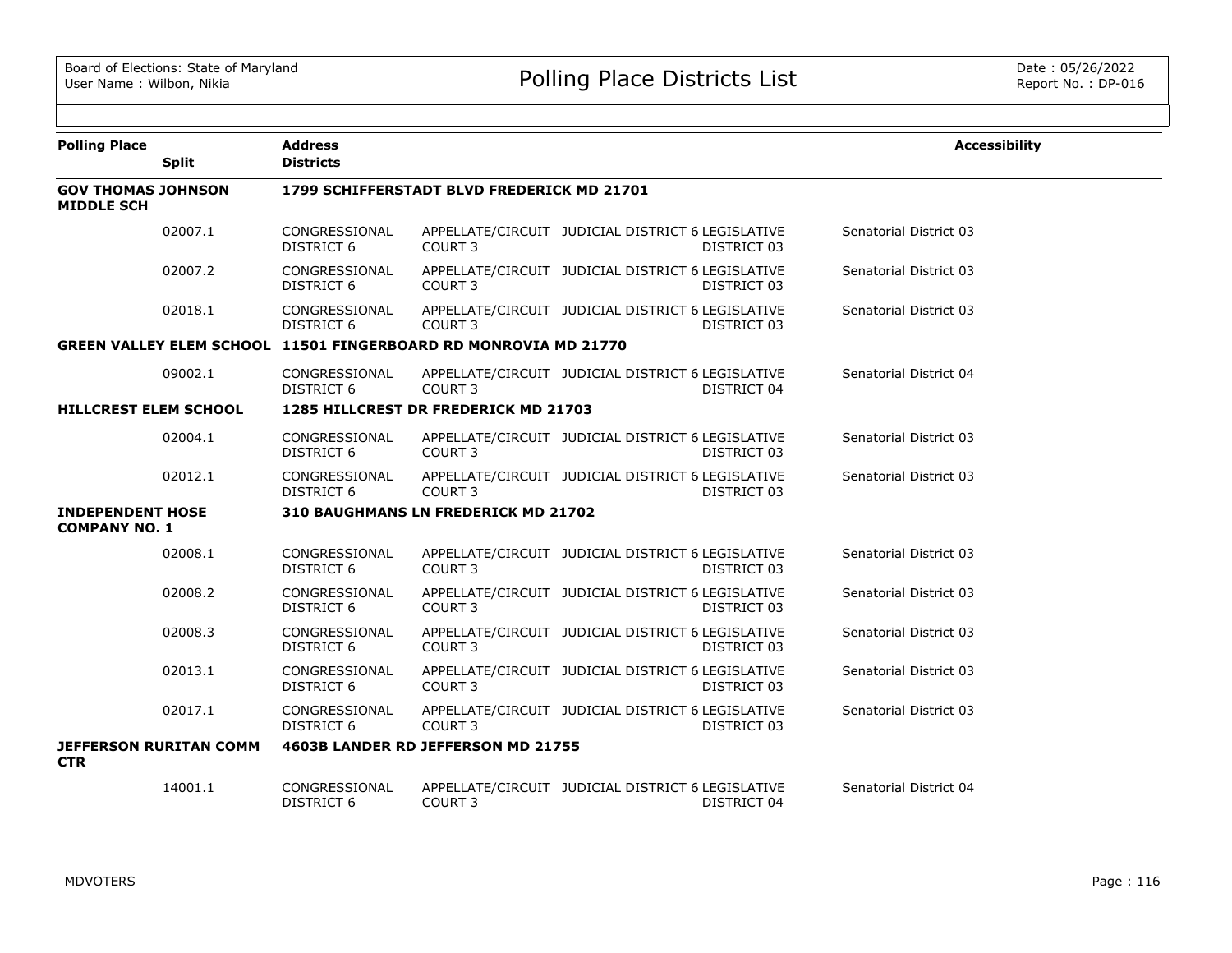| <b>Polling Place</b><br><b>Split</b>       | <b>Address</b><br><b>Districts</b> |                                              |                                                   |             | <b>Accessibility</b>   |  |
|--------------------------------------------|------------------------------------|----------------------------------------------|---------------------------------------------------|-------------|------------------------|--|
| <b>JOHNSVILLE METHODIST</b><br><b>HALL</b> |                                    | 11106 GREEN VALLEY RD UNION BRIDGE MD 21791  |                                                   |             |                        |  |
| 17001.1                                    | CONGRESSIONAL<br><b>DISTRICT 6</b> | COURT 3                                      | APPELLATE/CIRCUIT JUDICIAL DISTRICT 6 LEGISLATIVE | DISTRICT 04 | Senatorial District 04 |  |
| <b>LEWISTOWN ELEM SCHOOL</b>               |                                    | 11119 HESSONG BRIDGE RD THURMONT MD 21788    |                                                   |             |                        |  |
| 20001.1                                    | CONGRESSIONAL<br>DISTRICT 6        | COURT 3                                      | APPELLATE/CIRCUIT JUDICIAL DISTRICT 6 LEGISLATIVE | DISTRICT 04 | Senatorial District 04 |  |
| 20001.2                                    | CONGRESSIONAL<br><b>DISTRICT 6</b> | COURT <sub>3</sub>                           | APPELLATE/CIRCUIT JUDICIAL DISTRICT 6 LEGISLATIVE | DISTRICT 04 | Senatorial District 04 |  |
| 20002.1                                    | CONGRESSIONAL<br><b>DISTRICT 6</b> | COURT <sub>3</sub>                           | APPELLATE/CIRCUIT JUDICIAL DISTRICT 6 LEGISLATIVE | DISTRICT 03 | Senatorial District 03 |  |
| 20003.1                                    | CONGRESSIONAL<br>DISTRICT 6        | COURT <sub>3</sub>                           | APPELLATE/CIRCUIT JUDICIAL DISTRICT 6 LEGISLATIVE | DISTRICT 03 | Senatorial District 03 |  |
| <b>LIBERTY ELEM SCHOOL</b>                 |                                    | 11820 LIBERTY RD FREDERICK MD 21701          |                                                   |             |                        |  |
| 08001.1                                    | CONGRESSIONAL<br><b>DISTRICT 6</b> | COURT <sub>3</sub>                           | APPELLATE/CIRCUIT JUDICIAL DISTRICT 6 LEGISLATIVE | DISTRICT 04 | Senatorial District 04 |  |
| <b>LINCOLN ELEMENTARY</b><br><b>SCHOOL</b> |                                    | <b>200 MADISON STREET FREDERICK MD 21701</b> |                                                   |             |                        |  |
| 02001.1                                    | CONGRESSIONAL<br><b>DISTRICT 6</b> | COURT 3                                      | APPELLATE/CIRCUIT JUDICIAL DISTRICT 6 LEGISLATIVE | DISTRICT 03 | Senatorial District 03 |  |
| 02002.1                                    | CONGRESSIONAL<br><b>DISTRICT 6</b> | COURT <sub>3</sub>                           | APPELLATE/CIRCUIT JUDICIAL DISTRICT 6 LEGISLATIVE | DISTRICT 03 | Senatorial District 03 |  |
| <b>LINGANORE GRANGE HALL</b>               |                                    | 13629 UNIONVILLE RD MT AIRY MD 21771         |                                                   |             | <b>Not Accessible</b>  |  |
| 19001.1                                    | CONGRESSIONAL<br>DISTRICT 6        | COURT <sub>3</sub>                           | APPELLATE/CIRCUIT JUDICIAL DISTRICT 6 LEGISLATIVE | DISTRICT 04 | Senatorial District 04 |  |
| <b>LINGANORE HIGH SCHOOL</b>               |                                    | 12013 OLD ANNAPOLIS ROAD FREDERICK MD 21701  |                                                   |             |                        |  |
| 09005.1                                    | CONGRESSIONAL<br><b>DISTRICT 6</b> | COURT 3                                      | APPELLATE/CIRCUIT JUDICIAL DISTRICT 6 LEGISLATIVE | DISTRICT 04 | Senatorial District 04 |  |
| 09005.2                                    | CONGRESSIONAL<br><b>DISTRICT 6</b> | COURT 3                                      | APPELLATE/CIRCUIT JUDICIAL DISTRICT 6 LEGISLATIVE | DISTRICT 04 | Senatorial District 04 |  |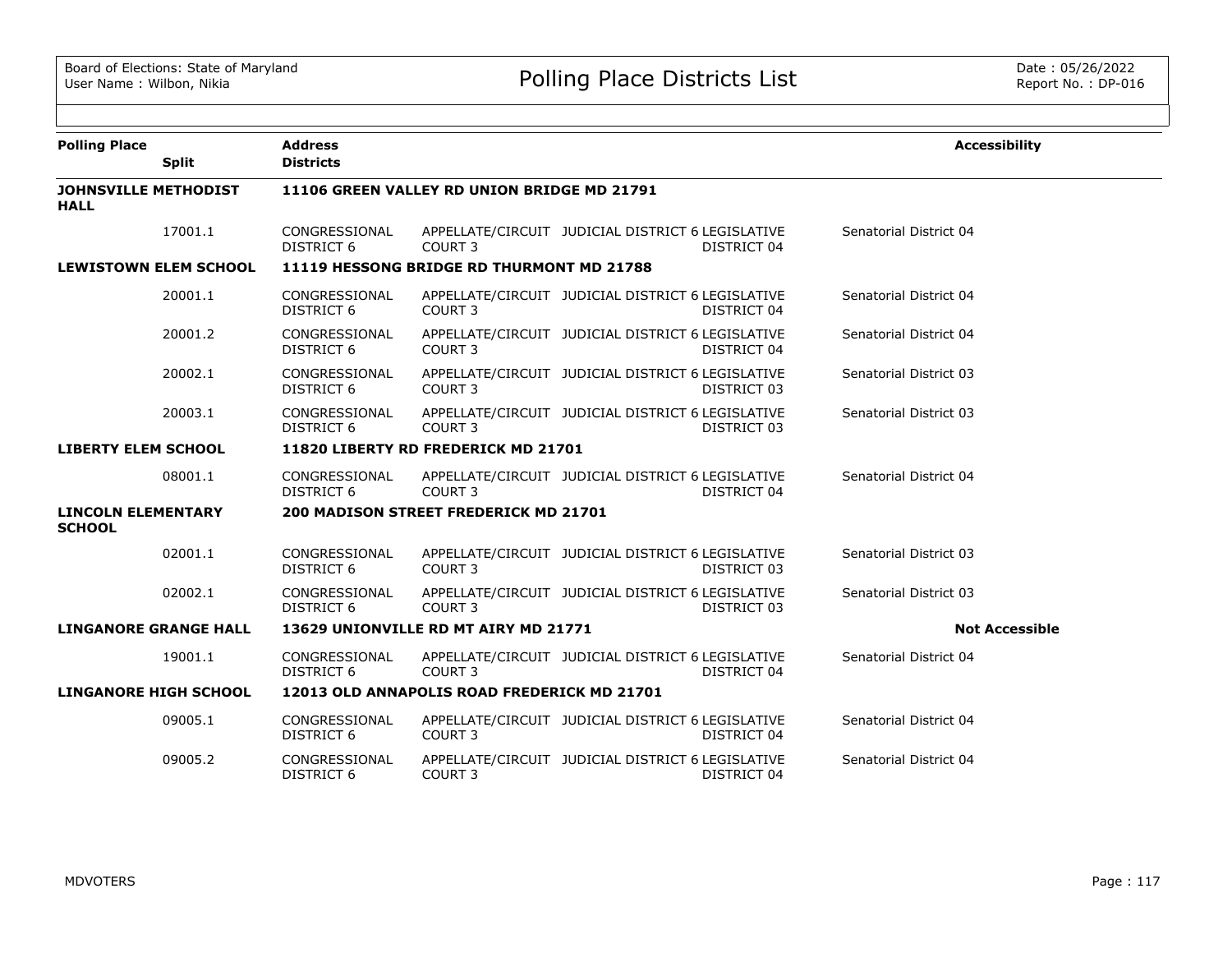| <b>Polling Place</b>                       | <b>Split</b>                  | <b>Address</b><br><b>Districts</b> |                                             |                                                   |             | <b>Accessibility</b>   |
|--------------------------------------------|-------------------------------|------------------------------------|---------------------------------------------|---------------------------------------------------|-------------|------------------------|
|                                            | <b>MIDDLETOWN ELEM SCHOOL</b> |                                    | 201 EAST GREEN ST MIDDLETOWN MD 21769       |                                                   |             |                        |
|                                            | 03002.1                       | CONGRESSIONAL<br><b>DISTRICT 6</b> | COURT 3                                     | APPELLATE/CIRCUIT JUDICIAL DISTRICT 6 LEGISLATIVE | DISTRICT 04 | Senatorial District 04 |
|                                            | 03002.2                       | CONGRESSIONAL<br><b>DISTRICT 6</b> | COURT <sub>3</sub>                          | APPELLATE/CIRCUIT JUDICIAL DISTRICT 6 LEGISLATIVE | DISTRICT 04 | Senatorial District 04 |
| <b>MIDDLETOWN MIDDLE</b><br><b>SCHOOL</b>  |                               |                                    | 100 MARTHA MASON STREET MIDDLETOWN MD 21769 |                                                   |             |                        |
|                                            | 03001.1                       | CONGRESSIONAL<br>DISTRICT 6        | COURT 3                                     | APPELLATE/CIRCUIT JUDICIAL DISTRICT 6 LEGISLATIVE | DISTRICT 04 | Senatorial District 04 |
|                                            | 03001.2                       | CONGRESSIONAL<br><b>DISTRICT 6</b> | COURT <sub>3</sub>                          | APPELLATE/CIRCUIT JUDICIAL DISTRICT 6 LEGISLATIVE | DISTRICT 04 | Senatorial District 04 |
| <b>MIDDLETOWN PRIMARY</b><br><b>SCHOOL</b> |                               |                                    | <b>403 FRANKLIN ST MIDDLETOWN MD 21769</b>  |                                                   |             |                        |
|                                            | 03003.1                       | CONGRESSIONAL<br>DISTRICT 6        | COURT 3                                     | APPELLATE/CIRCUIT JUDICIAL DISTRICT 6 LEGISLATIVE | DISTRICT 04 | Senatorial District 04 |
|                                            | 03003.2                       | CONGRESSIONAL<br><b>DISTRICT 6</b> | COURT <sub>3</sub>                          | APPELLATE/CIRCUIT JUDICIAL DISTRICT 6 LEGISLATIVE | DISTRICT 04 | Senatorial District 04 |
| <b>MONOCACY ELEM SCHOOL</b>                |                               |                                    | 7421 HAYWARD RD FREDERICK MD 21702          |                                                   |             |                        |
|                                            | 02015.1                       | CONGRESSIONAL<br>DISTRICT 6        | COURT 3                                     | APPELLATE/CIRCUIT JUDICIAL DISTRICT 6 LEGISLATIVE | DISTRICT 03 | Senatorial District 03 |
|                                            | 02015.2                       | CONGRESSIONAL<br>DISTRICT 6        | COURT <sub>3</sub>                          | APPELLATE/CIRCUIT JUDICIAL DISTRICT 6 LEGISLATIVE | DISTRICT 03 | Senatorial District 03 |
|                                            | 02015.3                       | CONGRESSIONAL<br><b>DISTRICT 6</b> | COURT <sub>3</sub>                          | APPELLATE/CIRCUIT JUDICIAL DISTRICT 6 LEGISLATIVE | DISTRICT 03 | Senatorial District 03 |
|                                            | <b>MONOCACY MIDDLE SCHOOL</b> |                                    | 8009 OPOSSUMTOWN PIKE FREDERICK MD 21702    |                                                   |             |                        |
|                                            | 02010.1                       | CONGRESSIONAL<br><b>DISTRICT 6</b> | COURT <sub>3</sub>                          | APPELLATE/CIRCUIT JUDICIAL DISTRICT 6 LEGISLATIVE | DISTRICT 03 | Senatorial District 03 |
|                                            | 02010.2                       | CONGRESSIONAL<br>DISTRICT 6        | COURT 3                                     | APPELLATE/CIRCUIT JUDICIAL DISTRICT 6 LEGISLATIVE | DISTRICT 03 | Senatorial District 03 |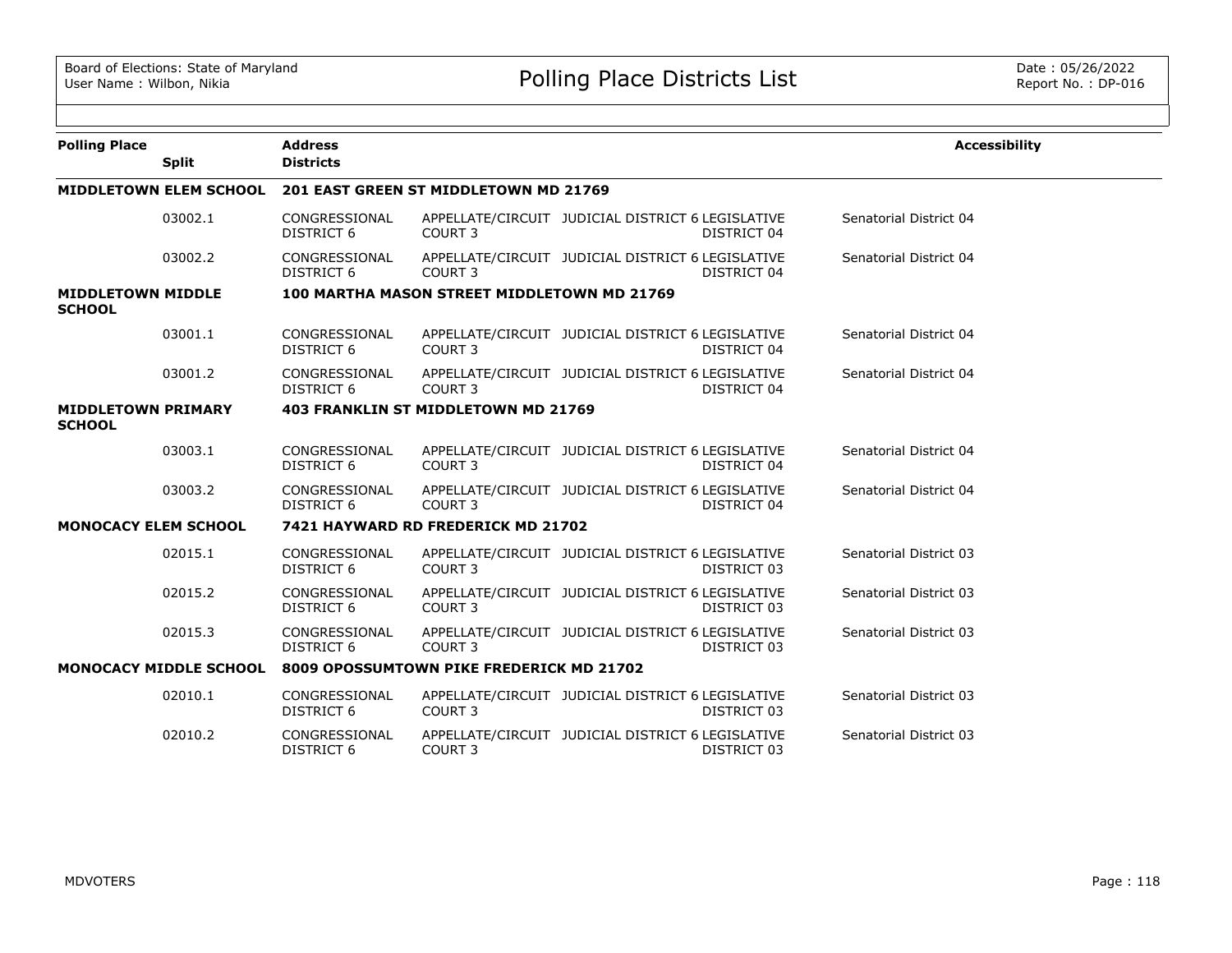| <b>Polling Place</b>                         |                               | <b>Address</b>                     |                                                             |                                                   |             | <b>Accessibility</b>   |
|----------------------------------------------|-------------------------------|------------------------------------|-------------------------------------------------------------|---------------------------------------------------|-------------|------------------------|
|                                              | <b>Split</b>                  | <b>Districts</b>                   |                                                             |                                                   |             |                        |
|                                              |                               |                                    | MT PLEASANT RURITAN CLUB 8101 CRUM RD WALKERSVILLE MD 21793 |                                                   |             |                        |
|                                              | 13001.1                       | CONGRESSIONAL<br>DISTRICT 6        | COURT 3                                                     | APPELLATE/CIRCUIT JUDICIAL DISTRICT 6 LEGISLATIVE | DISTRICT 04 | Senatorial District 04 |
|                                              | 13002.1                       | CONGRESSIONAL<br><b>DISTRICT 6</b> | COURT <sub>3</sub>                                          | APPELLATE/CIRCUIT JUDICIAL DISTRICT 6 LEGISLATIVE | DISTRICT 04 | Senatorial District 04 |
|                                              | 13002.2                       | CONGRESSIONAL<br>DISTRICT 6        | COURT <sub>3</sub>                                          | APPELLATE/CIRCUIT JUDICIAL DISTRICT 6 LEGISLATIVE | DISTRICT 04 | Senatorial District 04 |
|                                              | 13003.1                       | CONGRESSIONAL<br>DISTRICT 6        | COURT 3                                                     | APPELLATE/CIRCUIT JUDICIAL DISTRICT 6 LEGISLATIVE | DISTRICT 03 | Senatorial District 03 |
|                                              | 13003.2                       | CONGRESSIONAL<br>DISTRICT 6        | COURT <sub>3</sub>                                          | APPELLATE/CIRCUIT JUDICIAL DISTRICT 6 LEGISLATIVE | DISTRICT 03 | Senatorial District 03 |
|                                              | <b>MYERSVILLE ELEM SCHOOL</b> |                                    | 429 MAIN STREET MYERSVILLE MD 21773                         |                                                   |             |                        |
|                                              | 16001.1                       | CONGRESSIONAL<br>DISTRICT 6        | COURT 3                                                     | APPELLATE/CIRCUIT JUDICIAL DISTRICT 6 LEGISLATIVE | DISTRICT 04 | Senatorial District 04 |
|                                              | 16001.2                       | CONGRESSIONAL<br>DISTRICT 6        | COURT 3                                                     | APPELLATE/CIRCUIT JUDICIAL DISTRICT 6 LEGISLATIVE | DISTRICT 04 | Senatorial District 04 |
| <b>NEW MARKET MIDDLE</b><br><b>SCHOOL</b>    |                               |                                    | 125 WEST MAIN ST NEW MARKET MD 21774                        |                                                   |             |                        |
|                                              | 09001.1                       | CONGRESSIONAL<br><b>DISTRICT 6</b> | COURT <sub>3</sub>                                          | APPELLATE/CIRCUIT JUDICIAL DISTRICT 6 LEGISLATIVE | DISTRICT 04 | Senatorial District 04 |
|                                              | 09001.2                       | CONGRESSIONAL<br>DISTRICT 6        | COURT <sub>3</sub>                                          | APPELLATE/CIRCUIT JUDICIAL DISTRICT 6 LEGISLATIVE | DISTRICT 04 | Senatorial District 04 |
| <b>NORTH FREDERICK ELEM</b><br><b>SCHOOL</b> |                               |                                    | 1010 FAIRVIEW AVE FREDERICK MD 21701                        |                                                   |             |                        |
|                                              | 02011.1                       | CONGRESSIONAL<br>DISTRICT 6        | COURT <sub>3</sub>                                          | APPELLATE/CIRCUIT JUDICIAL DISTRICT 6 LEGISLATIVE | DISTRICT 03 | Senatorial District 03 |
| <b>OAKDALE ELEMENTARY</b><br><b>SCHOOL</b>   |                               |                                    | 5830 OAKDALE SCHOOL ROAD IJAMSVILLE MD 21754                |                                                   |             |                        |
|                                              | 09006.1                       | CONGRESSIONAL<br>DISTRICT 6        | COURT 3                                                     | APPELLATE/CIRCUIT JUDICIAL DISTRICT 6 LEGISLATIVE | DISTRICT 03 | Senatorial District 03 |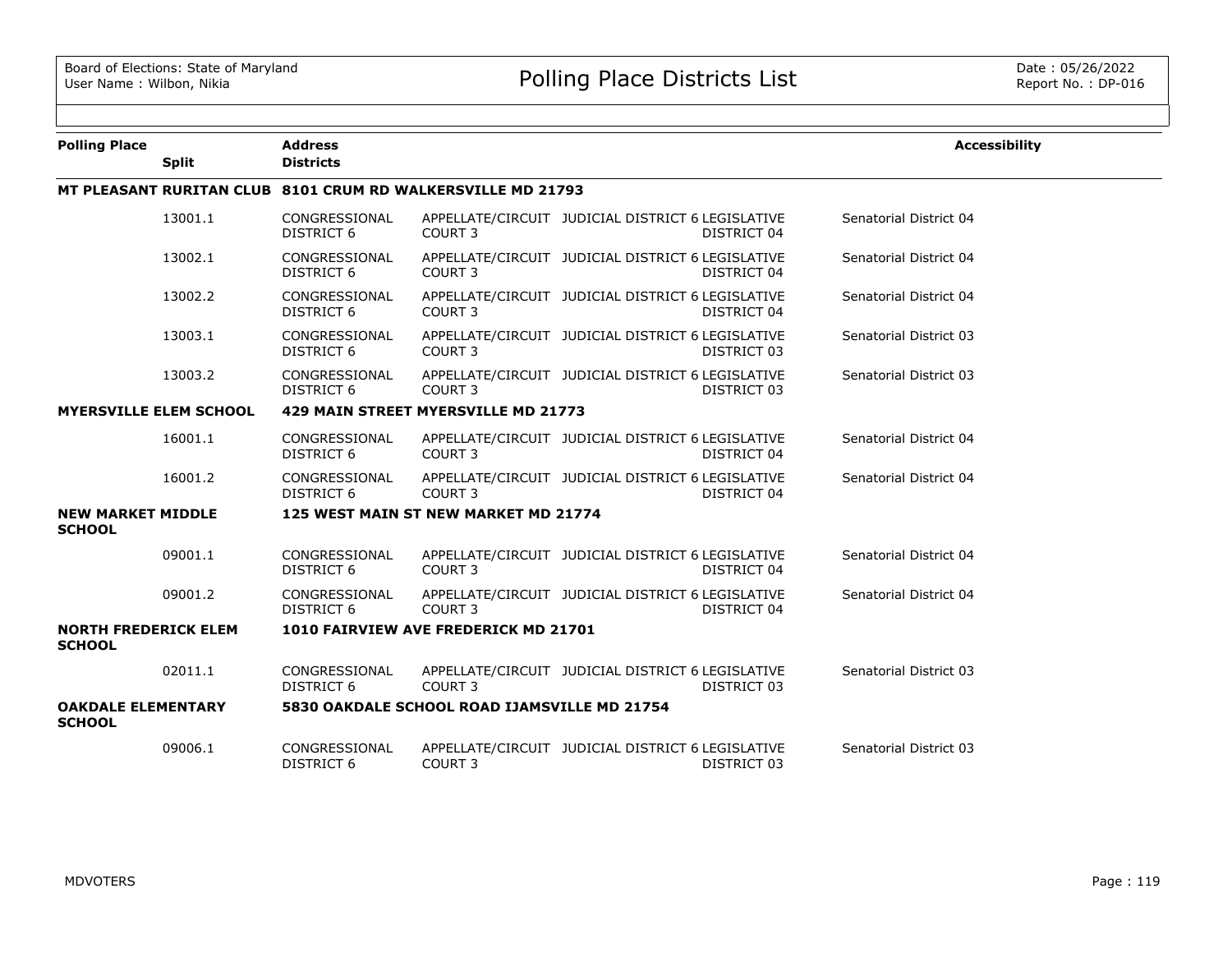| <b>Polling Place</b>                       |                              | <b>Address</b>                               |                                     |                                                                  | <b>Accessibility</b>   |  |  |  |  |
|--------------------------------------------|------------------------------|----------------------------------------------|-------------------------------------|------------------------------------------------------------------|------------------------|--|--|--|--|
|                                            | <b>Split</b>                 | <b>Districts</b>                             |                                     |                                                                  |                        |  |  |  |  |
|                                            | <b>OAKDALE MIDDLE SCHOOL</b> | 5810 OAKDALE SCHOOL ROAD IJAMSVILLE MD 21754 |                                     |                                                                  |                        |  |  |  |  |
|                                            | 09003.1                      | CONGRESSIONAL<br>DISTRICT 6                  | COURT <sub>3</sub>                  | APPELLATE/CIRCUIT JUDICIAL DISTRICT 6 LEGISLATIVE<br>DISTRICT 03 | Senatorial District 03 |  |  |  |  |
|                                            | 09009.1                      | CONGRESSIONAL<br>DISTRICT 6                  | COURT 3                             | APPELLATE/CIRCUIT JUDICIAL DISTRICT 6 LEGISLATIVE<br>DISTRICT 03 | Senatorial District 03 |  |  |  |  |
| <b>ORCHARD GROVE ELEM</b><br><b>SCHOOL</b> |                              |                                              | 5898 HANNOVER DR FREDERICK MD 21703 |                                                                  |                        |  |  |  |  |
|                                            | 23001.1                      | CONGRESSIONAL<br>DISTRICT 6                  | COURT 3                             | APPELLATE/CIRCUIT JUDICIAL DISTRICT 6 LEGISLATIVE<br>DISTRICT 04 | Senatorial District 04 |  |  |  |  |
|                                            | 23001.2                      | CONGRESSIONAL<br>DISTRICT 6                  | COURT 3                             | APPELLATE/CIRCUIT JUDICIAL DISTRICT 6 LEGISLATIVE<br>DISTRICT 04 | Senatorial District 04 |  |  |  |  |
|                                            | 23002.1                      | CONGRESSIONAL<br>DISTRICT 6                  | COURT 3                             | APPELLATE/CIRCUIT JUDICIAL DISTRICT 6 LEGISLATIVE<br>DISTRICT 03 | Senatorial District 03 |  |  |  |  |
|                                            | 23002.2                      | CONGRESSIONAL<br><b>DISTRICT 6</b>           | COURT 3                             | APPELLATE/CIRCUIT JUDICIAL DISTRICT 6 LEGISLATIVE<br>DISTRICT 03 | Senatorial District 03 |  |  |  |  |
|                                            | 23003.1                      | CONGRESSIONAL<br>DISTRICT 6                  | COURT <sub>3</sub>                  | APPELLATE/CIRCUIT JUDICIAL DISTRICT 6 LEGISLATIVE<br>DISTRICT 03 | Senatorial District 03 |  |  |  |  |
|                                            | 23004.1                      | CONGRESSIONAL<br><b>DISTRICT 6</b>           | COURT 3                             | APPELLATE/CIRCUIT JUDICIAL DISTRICT 6 LEGISLATIVE<br>DISTRICT 03 | Senatorial District 03 |  |  |  |  |
|                                            | 23005.1                      | CONGRESSIONAL<br>DISTRICT 6                  | COURT <sub>3</sub>                  | APPELLATE/CIRCUIT JUDICIAL DISTRICT 6 LEGISLATIVE<br>DISTRICT 03 | Senatorial District 03 |  |  |  |  |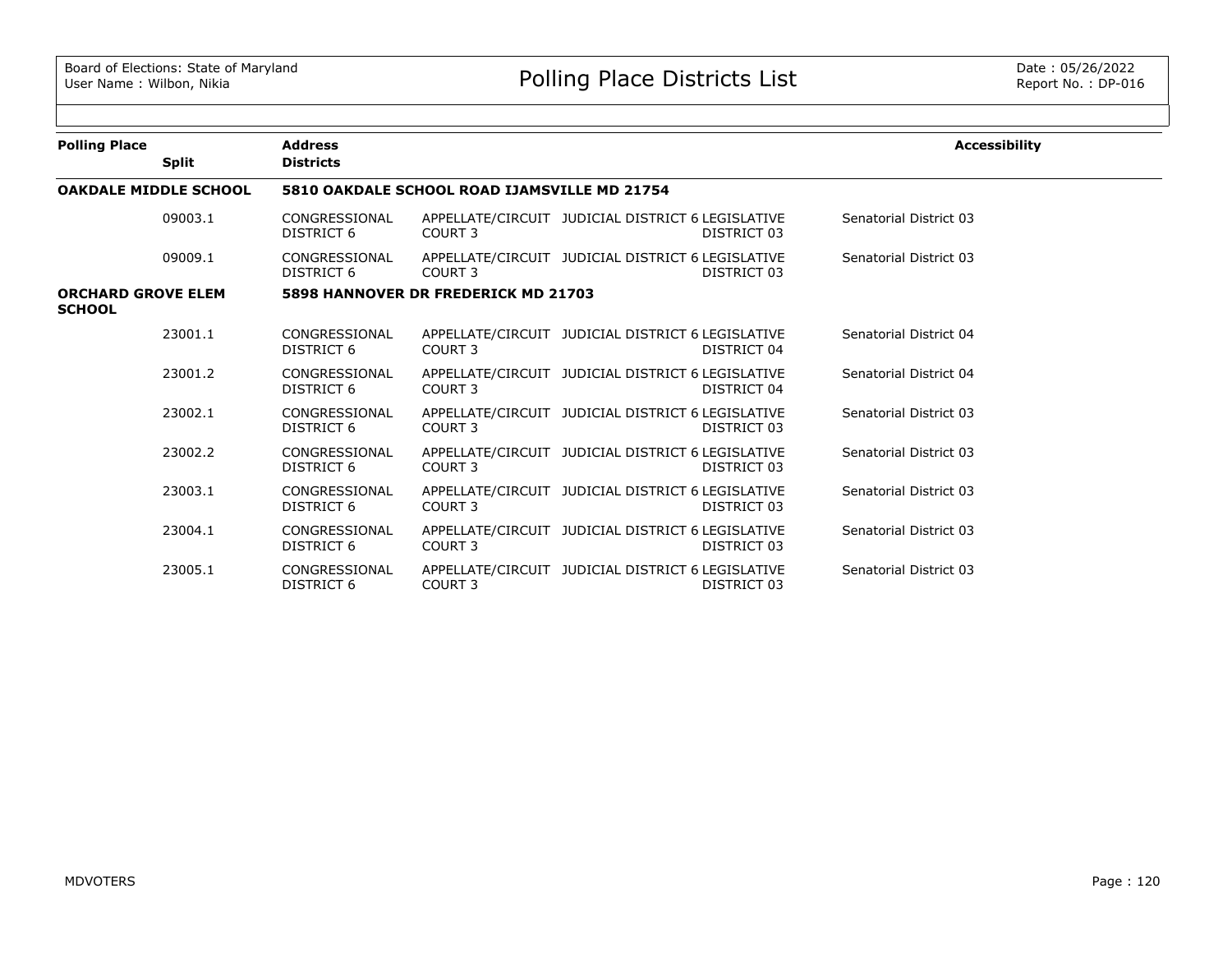| <b>Polling Place</b>                         | <b>Split</b>                   | Address<br><b>Districts</b> |                                                                |                                                   |              | <b>Accessibility</b>   |
|----------------------------------------------|--------------------------------|-----------------------------|----------------------------------------------------------------|---------------------------------------------------|--------------|------------------------|
|                                              | <b>PEOPLE'S BAPTIST CHURCH</b> |                             | <b>6648 CARPENTER ROAD FREDERICK MD 21703</b>                  |                                                   |              |                        |
|                                              | 24002.1                        | CONGRESSIONAL<br>DISTRICT 6 | COURT <sub>3</sub>                                             | APPELLATE/CIRCUIT JUDICIAL DISTRICT 6 LEGISLATIVE | DISTRICT 03  | Senatorial District 03 |
|                                              | 24002.2                        | CONGRESSIONAL<br>DISTRICT 6 | COURT <sub>3</sub>                                             | APPELLATE/CIRCUIT JUDICIAL DISTRICT 6 LEGISLATIVE | DISTRICT 03  | Senatorial District 03 |
|                                              | 24002.3                        | CONGRESSIONAL<br>DISTRICT 6 | COURT <sub>3</sub>                                             | APPELLATE/CIRCUIT JUDICIAL DISTRICT 6 LEGISLATIVE | DISTRICT 03  | Senatorial District 03 |
|                                              | 24004.1                        | CONGRESSIONAL<br>DISTRICT 6 | COURT <sub>3</sub>                                             | APPELLATE/CIRCUIT JUDICIAL DISTRICT 6 LEGISLATIVE | DISTRICT 03  | Senatorial District 03 |
|                                              | 24005.1                        | CONGRESSIONAL<br>DISTRICT 6 | COURT <sub>3</sub>                                             | APPELLATE/CIRCUIT JUDICIAL DISTRICT 6 LEGISLATIVE | DISTRICT 03  | Senatorial District 03 |
|                                              | 24005.2                        | CONGRESSIONAL<br>DISTRICT 6 | COURT 3                                                        | APPELLATE/CIRCUIT JUDICIAL DISTRICT 6 LEGISLATIVE | DISTRICT 03  | Senatorial District 03 |
|                                              | 24005.3                        | CONGRESSIONAL<br>DISTRICT 6 | COURT <sub>3</sub>                                             | APPELLATE/CIRCUIT JUDICIAL DISTRICT 6 LEGISLATIVE | DISTRICT 03  | Senatorial District 03 |
|                                              | 24006.1                        | CONGRESSIONAL<br>DISTRICT 6 | COURT <sub>3</sub>                                             | APPELLATE/CIRCUIT JUDICIAL DISTRICT 6 LEGISLATIVE | DISTRICT 03  | Senatorial District 03 |
| <b>SABILLASVILLE ELEM SCH</b>                |                                |                             | <b>16210B SABILLASVILLE RD SABILLASVILLE MD 21780</b>          |                                                   |              |                        |
|                                              | 10001.1                        | CONGRESSIONAL<br>DISTRICT 6 | COURT <sub>3</sub>                                             | APPELLATE/CIRCUIT JUDICIAL DISTRICT 6 LEGISLATIVE | DISTRICT 02A | Senatorial District 02 |
|                                              | 10002.1                        | CONGRESSIONAL<br>DISTRICT 6 | COURT <sub>3</sub>                                             | APPELLATE/CIRCUIT JUDICIAL DISTRICT 6 LEGISLATIVE | DISTRICT 04  | Senatorial District 04 |
|                                              |                                |                             | SPRING RIDGE ELEM SCHOOL 9051 RIDGEFIELD DR FREDERICK MD 21701 |                                                   |              |                        |
|                                              | 09008.1                        | CONGRESSIONAL<br>DISTRICT 6 | COURT <sub>3</sub>                                             | APPELLATE/CIRCUIT JUDICIAL DISTRICT 6 LEGISLATIVE | DISTRICT 03  | Senatorial District 03 |
| <b>SUGARLOAF ELEMENTARY</b><br><b>SCHOOL</b> |                                |                             | 3400 STONE BARN DRIVE FREDERICK MD 21704                       |                                                   |              |                        |
|                                              | 07001.1                        | CONGRESSIONAL<br>DISTRICT 6 | COURT <sub>3</sub>                                             | APPELLATE/CIRCUIT JUDICIAL DISTRICT 6 LEGISLATIVE | DISTRICT 04  | Senatorial District 04 |
|                                              | <b>THURMONT MIDDLE SCHOOL</b>  |                             | 408 EAST MAIN ST THURMONT MD 21788                             |                                                   |              |                        |
|                                              | 15001.1                        | CONGRESSIONAL<br>DISTRICT 6 | COURT 3                                                        | APPELLATE/CIRCUIT JUDICIAL DISTRICT 6 LEGISLATIVE | DISTRICT 04  | Senatorial District 04 |
|                                              | 15001.2                        | CONGRESSIONAL<br>DISTRICT 6 | COURT <sub>3</sub>                                             | APPELLATE/CIRCUIT JUDICIAL DISTRICT 6 LEGISLATIVE | DISTRICT 04  | Senatorial District 04 |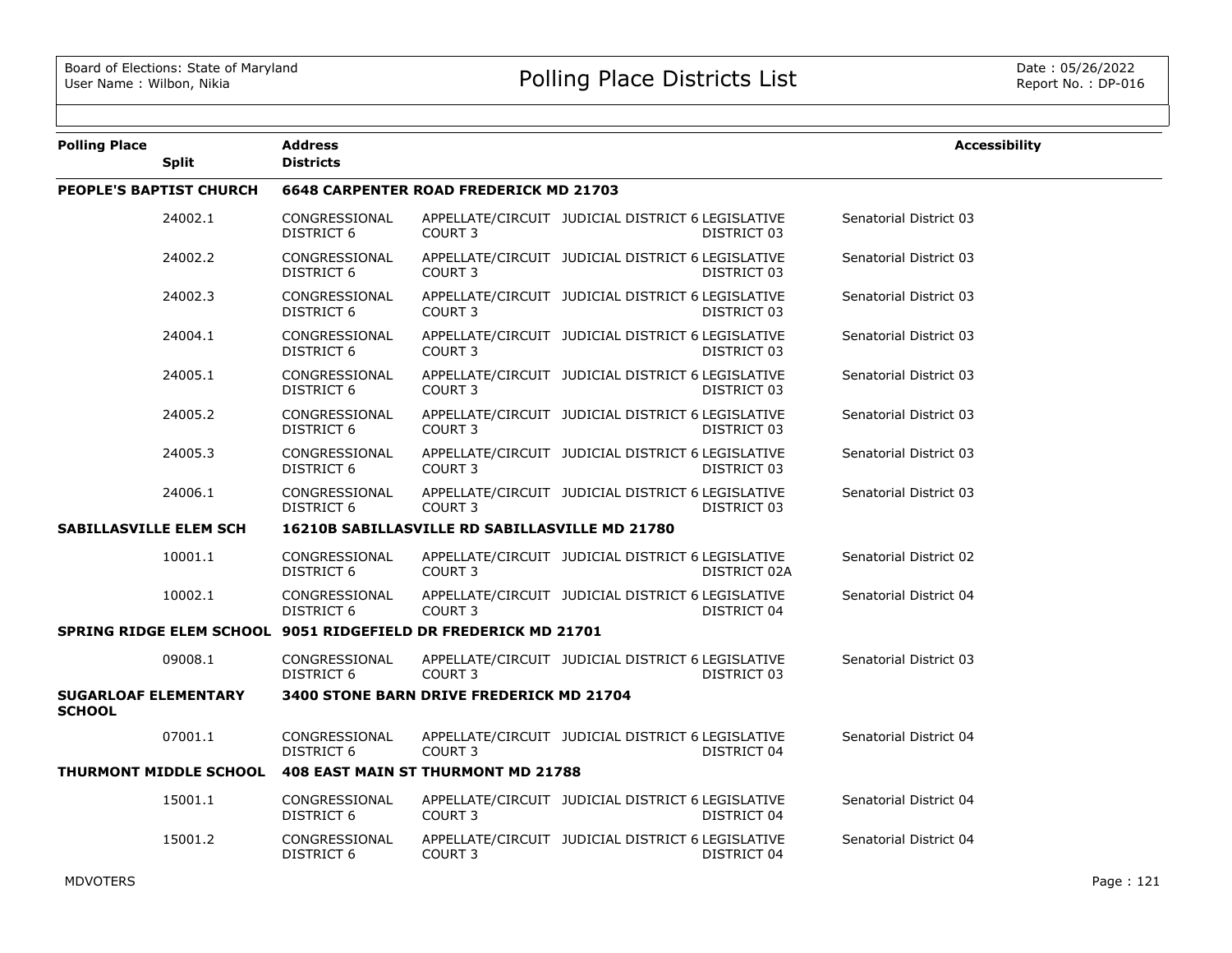| <b>Polling Place</b>                     | <b>Split</b>                  | <b>Address</b><br><b>Districts</b>           |                                        |                                                   |              | <b>Accessibility</b>   |  |  |
|------------------------------------------|-------------------------------|----------------------------------------------|----------------------------------------|---------------------------------------------------|--------------|------------------------|--|--|
| <b>THURMONT PRIMARY</b><br><b>SCHOOL</b> |                               |                                              | 7989 ROCKY RIDGE RD THURMONT MD 21788  |                                                   |              |                        |  |  |
|                                          | 15002.1                       | CONGRESSIONAL<br><b>DISTRICT 6</b>           | COURT 3                                | APPELLATE/CIRCUIT JUDICIAL DISTRICT 6 LEGISLATIVE | DISTRICT 02A | Senatorial District 02 |  |  |
|                                          | 15002.2                       | CONGRESSIONAL<br>DISTRICT 6                  | COURT 3                                | APPELLATE/CIRCUIT JUDICIAL DISTRICT 6 LEGISLATIVE | DISTRICT 02A | Senatorial District 02 |  |  |
|                                          | 15003.1                       | CONGRESSIONAL<br>DISTRICT 6                  | COURT 3                                | APPELLATE/CIRCUIT JUDICIAL DISTRICT 6 LEGISLATIVE | DISTRICT 04  | Senatorial District 04 |  |  |
| <b>TRINITY REC. CENTER</b>               |                               |                                              |                                        |                                                   |              |                        |  |  |
|                                          | $\cdot$                       | CONGRESSIONAL<br>DISTRICT 6                  | COURT 3                                | APPELLATE/CIRCUIT JUDICIAL DISTRICT 6 LEGISLATIVE | DISTRICT 03A | Senatorial District 03 |  |  |
|                                          | <b>TUSCARORA HIGH SCHOOL</b>  | 5312 BALLENGER CREEK PIKE FREDERICK MD 21703 |                                        |                                                   |              |                        |  |  |
|                                          | 01002.1                       | CONGRESSIONAL<br>DISTRICT 6                  | COURT <sub>3</sub>                     | APPELLATE/CIRCUIT JUDICIAL DISTRICT 6 LEGISLATIVE | DISTRICT 03  | Senatorial District 03 |  |  |
|                                          | <b>TWIN RIDGE ELEM SCHOOL</b> |                                              | 1106 LEAFY HOLLOW CIR MT AIRY MD 21771 |                                                   |              |                        |  |  |
|                                          | 18001.1                       | CONGRESSIONAL<br>DISTRICT 6                  | COURT 3                                | APPELLATE/CIRCUIT JUDICIAL DISTRICT 6 LEGISLATIVE | DISTRICT 05  | Senatorial District 05 |  |  |
|                                          | 18001.2                       | CONGRESSIONAL<br>DISTRICT 6                  | COURT 3                                | APPELLATE/CIRCUIT JUDICIAL DISTRICT 6 LEGISLATIVE | DISTRICT 05  | Senatorial District 05 |  |  |
| <b>URBANA HIGH SCHOOL</b>                |                               |                                              | 3471 CAMPUS DR IJAMSVILLE MD 21754     |                                                   |              |                        |  |  |
|                                          | 07003.1                       | CONGRESSIONAL<br><b>DISTRICT 6</b>           | COURT 3                                | APPELLATE/CIRCUIT JUDICIAL DISTRICT 6 LEGISLATIVE | DISTRICT 04  | Senatorial District 04 |  |  |
|                                          | 07005.1                       | CONGRESSIONAL<br>DISTRICT 6                  | COURT 3                                | APPELLATE/CIRCUIT JUDICIAL DISTRICT 6 LEGISLATIVE | DISTRICT 04  | Senatorial District 04 |  |  |
|                                          | 07005.2                       | CONGRESSIONAL<br>DISTRICT 6                  | COURT <sub>3</sub>                     | APPELLATE/CIRCUIT JUDICIAL DISTRICT 6 LEGISLATIVE | DISTRICT 04  | Senatorial District 04 |  |  |
|                                          | URBANA REGIONAL LIBRARY       |                                              | 9020 AMELUNG ST FREDERICK MD 21704     |                                                   |              |                        |  |  |
|                                          | 07004.1                       | CONGRESSIONAL<br>DISTRICT 6                  | COURT 3                                | APPELLATE/CIRCUIT JUDICIAL DISTRICT 6 LEGISLATIVE | DISTRICT 03  | Senatorial District 03 |  |  |
|                                          | 07007.1                       | CONGRESSIONAL<br>DISTRICT 6                  | COURT 3                                | APPELLATE/CIRCUIT JUDICIAL DISTRICT 6 LEGISLATIVE | DISTRICT 03  | Senatorial District 03 |  |  |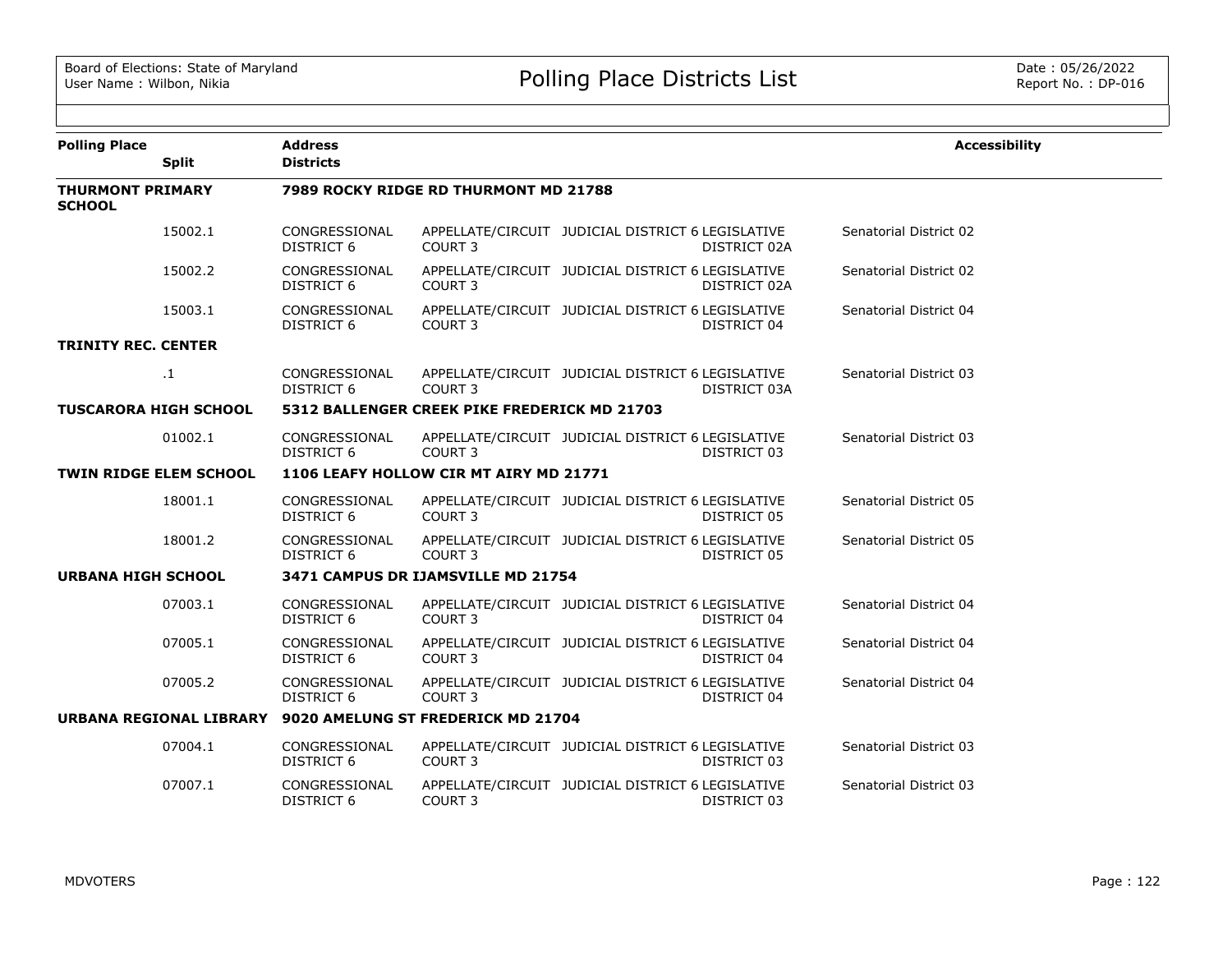| <b>Polling Place</b>                        | <b>Split</b> | <b>Address</b><br><b>Districts</b>         |                                            |                                                                  | <b>Accessibility</b>   |  |  |  |  |
|---------------------------------------------|--------------|--------------------------------------------|--------------------------------------------|------------------------------------------------------------------|------------------------|--|--|--|--|
| <b>VALLEY ELEMENTARY</b><br><b>SCHOOL</b>   |              | 3519 JEFFERSON PIKE JEFFERSON MD 21755     |                                            |                                                                  |                        |  |  |  |  |
|                                             | 14002.1      | CONGRESSIONAL<br>DISTRICT 6                | COURT 3                                    | APPELLATE/CIRCUIT JUDICIAL DISTRICT 6 LEGISLATIVE<br>DISTRICT 04 | Senatorial District 04 |  |  |  |  |
| <b>WALKERSVILLE HIGH</b><br><b>SCHOOL</b>   |              |                                            | 81 WEST FREDERICK ST WALKERSVILLE MD 21793 |                                                                  |                        |  |  |  |  |
|                                             | 26002.1      | CONGRESSIONAL<br><b>DISTRICT 6</b>         | COURT <sub>3</sub>                         | APPELLATE/CIRCUIT JUDICIAL DISTRICT 6 LEGISLATIVE<br>DISTRICT 04 | Senatorial District 04 |  |  |  |  |
|                                             | 26002.2      | CONGRESSIONAL<br><b>DISTRICT 6</b>         | COURT 3                                    | APPELLATE/CIRCUIT JUDICIAL DISTRICT 6 LEGISLATIVE<br>DISTRICT 04 | Senatorial District 04 |  |  |  |  |
| <b>WALKERSVILLE MIDDLE</b><br><b>SCHOOL</b> |              | 55 WEST FREDERICK ST WALKERSVILLE MD 21793 |                                            |                                                                  |                        |  |  |  |  |
|                                             | 26001.1      | CONGRESSIONAL<br><b>DISTRICT 6</b>         | COURT 3                                    | APPELLATE/CIRCUIT JUDICIAL DISTRICT 6 LEGISLATIVE<br>DISTRICT 04 | Senatorial District 04 |  |  |  |  |
|                                             | 26001.2      | CONGRESSIONAL<br><b>DISTRICT 6</b>         | COURT <sub>3</sub>                         | APPELLATE/CIRCUIT JUDICIAL DISTRICT 6 LEGISLATIVE<br>DISTRICT 04 | Senatorial District 04 |  |  |  |  |
|                                             | 26003.1      | CONGRESSIONAL<br><b>DISTRICT 6</b>         | COURT <sub>3</sub>                         | APPELLATE/CIRCUIT JUDICIAL DISTRICT 6 LEGISLATIVE<br>DISTRICT 03 | Senatorial District 03 |  |  |  |  |
| <b>WHITTIER ELEM SCHOOL</b>                 |              |                                            | 2400 WHITTIER DR FREDERICK MD 21702        |                                                                  |                        |  |  |  |  |
|                                             | 21002.1      | CONGRESSIONAL<br><b>DISTRICT 6</b>         | COURT <sub>3</sub>                         | APPELLATE/CIRCUIT JUDICIAL DISTRICT 6 LEGISLATIVE<br>DISTRICT 03 | Senatorial District 03 |  |  |  |  |
|                                             | 21002.2      | CONGRESSIONAL<br><b>DISTRICT 6</b>         | COURT <sub>3</sub>                         | APPELLATE/CIRCUIT JUDICIAL DISTRICT 6 LEGISLATIVE<br>DISTRICT 03 | Senatorial District 03 |  |  |  |  |
|                                             | 21002.3      | CONGRESSIONAL<br>DISTRICT 6                | COURT <sub>3</sub>                         | APPELLATE/CIRCUIT JUDICIAL DISTRICT 6 LEGISLATIVE<br>DISTRICT 03 | Senatorial District 03 |  |  |  |  |
|                                             | 21008.1      | CONGRESSIONAL<br>DISTRICT 6                | COURT <sub>3</sub>                         | APPELLATE/CIRCUIT JUDICIAL DISTRICT 6 LEGISLATIVE<br>DISTRICT 03 | Senatorial District 03 |  |  |  |  |
|                                             | 21008.2      | CONGRESSIONAL<br><b>DISTRICT 6</b>         | COURT <sub>3</sub>                         | APPELLATE/CIRCUIT JUDICIAL DISTRICT 6 LEGISLATIVE<br>DISTRICT 03 | Senatorial District 03 |  |  |  |  |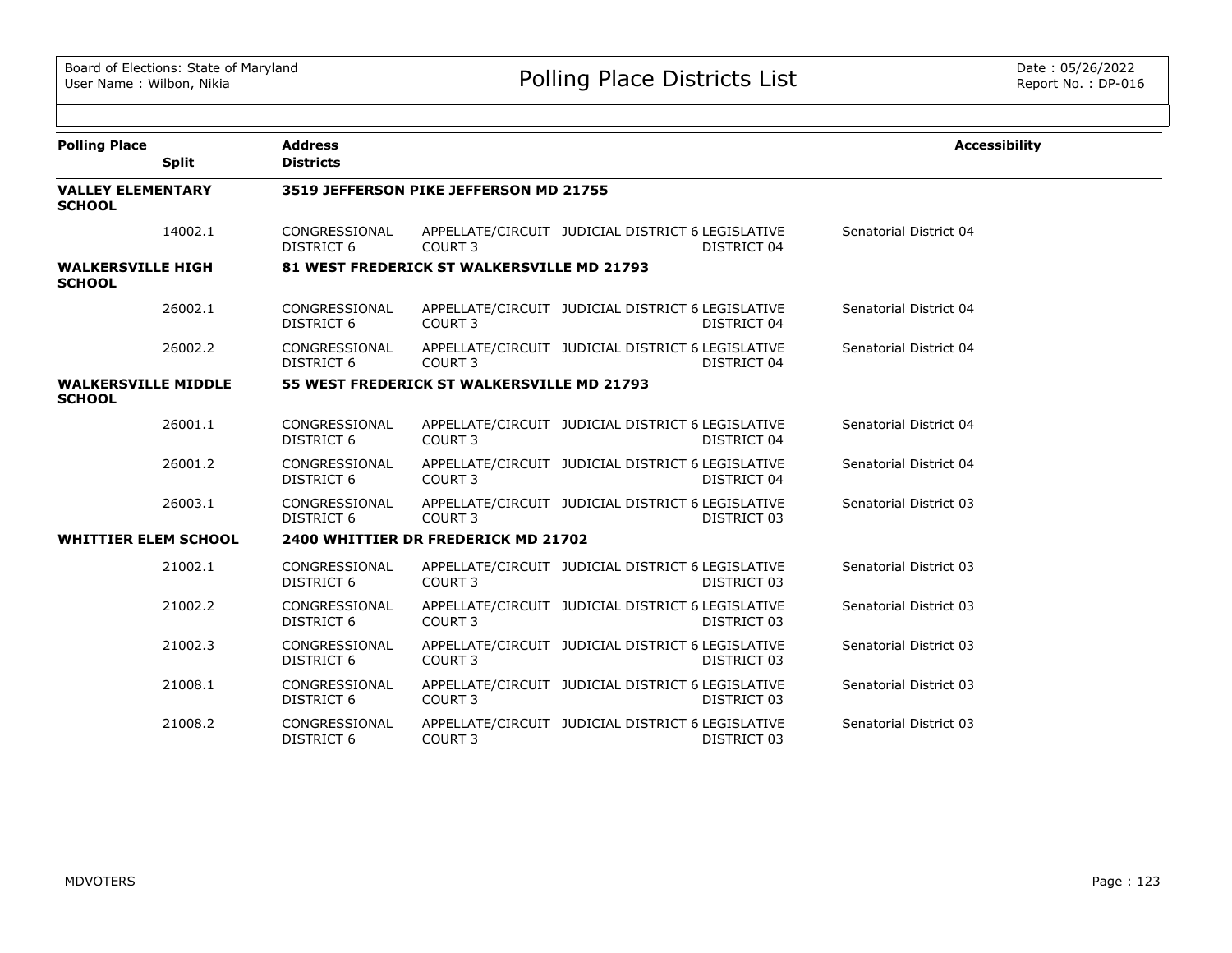| <b>Polling Place</b><br><b>Split</b>                             |  | <b>Address</b><br><b>Districts</b>        |                                         |                                                   |             | <b>Accessibility</b>   |  |
|------------------------------------------------------------------|--|-------------------------------------------|-----------------------------------------|---------------------------------------------------|-------------|------------------------|--|
| WILLIAM R. TALLEY REC. CTR 121 NORTH BENTZ ST FREDERICK MD 21701 |  |                                           |                                         |                                                   |             |                        |  |
| 02005.1                                                          |  | CONGRESSIONAL<br><b>DISTRICT 6</b>        | COURT <sub>3</sub>                      | APPELLATE/CIRCUIT JUDICIAL DISTRICT 6 LEGISLATIVE | DISTRICT 03 | Senatorial District 03 |  |
| 02005.2                                                          |  | CONGRESSIONAL<br>DISTRICT 6               | COURT 3                                 | APPELLATE/CIRCUIT JUDICIAL DISTRICT 6 LEGISLATIVE | DISTRICT 03 | Senatorial District 03 |  |
| 02009.1                                                          |  | CONGRESSIONAL<br><b>DISTRICT 6</b>        | COURT <sub>3</sub>                      | APPELLATE/CIRCUIT JUDICIAL DISTRICT 6 LEGISLATIVE | DISTRICT 03 | Senatorial District 03 |  |
| <b>WOLFSVILLE ELEM SCHOOL</b>                                    |  |                                           | 12520 WOLFSVILLE RD MYERSVILLE MD 21773 |                                                   |             |                        |  |
| 06001.1                                                          |  | CONGRESSIONAL<br><b>DISTRICT 6</b>        | COURT <sub>3</sub>                      | APPELLATE/CIRCUIT JUDICIAL DISTRICT 6 LEGISLATIVE | DISTRICT 04 | Senatorial District 04 |  |
| <b>WOODSBORO ELEMENTARY</b><br><b>SCHOOL</b>                     |  |                                           | 101 LIBERTY ROAD WOODSBORO MD 21798     |                                                   |             |                        |  |
| 11001.1                                                          |  | CONGRESSIONAL<br><b>DISTRICT 6</b>        | COURT <sub>3</sub>                      | APPELLATE/CIRCUIT JUDICIAL DISTRICT 6 LEGISLATIVE | DISTRICT 04 | Senatorial District 04 |  |
| 11001.2                                                          |  | CONGRESSIONAL<br>DISTRICT 6               | COURT <sub>3</sub>                      | APPELLATE/CIRCUIT JUDICIAL DISTRICT 6 LEGISLATIVE | DISTRICT 04 | Senatorial District 04 |  |
| YELLOW SPRINGS ELEM SCH                                          |  | 8717 YELLOW SPRINGS RD FREDERICK MD 21702 |                                         |                                                   |             |                        |  |
| 21003.1                                                          |  | CONGRESSIONAL<br>DISTRICT 6               | COURT <sub>3</sub>                      | APPELLATE/CIRCUIT JUDICIAL DISTRICT 6 LEGISLATIVE | DISTRICT 03 | Senatorial District 03 |  |
| 21003.2                                                          |  | CONGRESSIONAL<br><b>DISTRICT 6</b>        | COURT <sub>3</sub>                      | APPELLATE/CIRCUIT JUDICIAL DISTRICT 6 LEGISLATIVE | DISTRICT 03 | Senatorial District 03 |  |
| 21004.1                                                          |  | CONGRESSIONAL<br><b>DISTRICT 6</b>        | COURT <sub>3</sub>                      | APPELLATE/CIRCUIT JUDICIAL DISTRICT 6 LEGISLATIVE | DISTRICT 03 | Senatorial District 03 |  |
| 21004.2                                                          |  | CONGRESSIONAL<br><b>DISTRICT 6</b>        | COURT <sub>3</sub>                      | APPELLATE/CIRCUIT JUDICIAL DISTRICT 6 LEGISLATIVE | DISTRICT 03 | Senatorial District 03 |  |
| 21004.3                                                          |  | CONGRESSIONAL<br><b>DISTRICT 6</b>        | COURT <sub>3</sub>                      | APPELLATE/CIRCUIT JUDICIAL DISTRICT 6 LEGISLATIVE | DISTRICT 03 | Senatorial District 03 |  |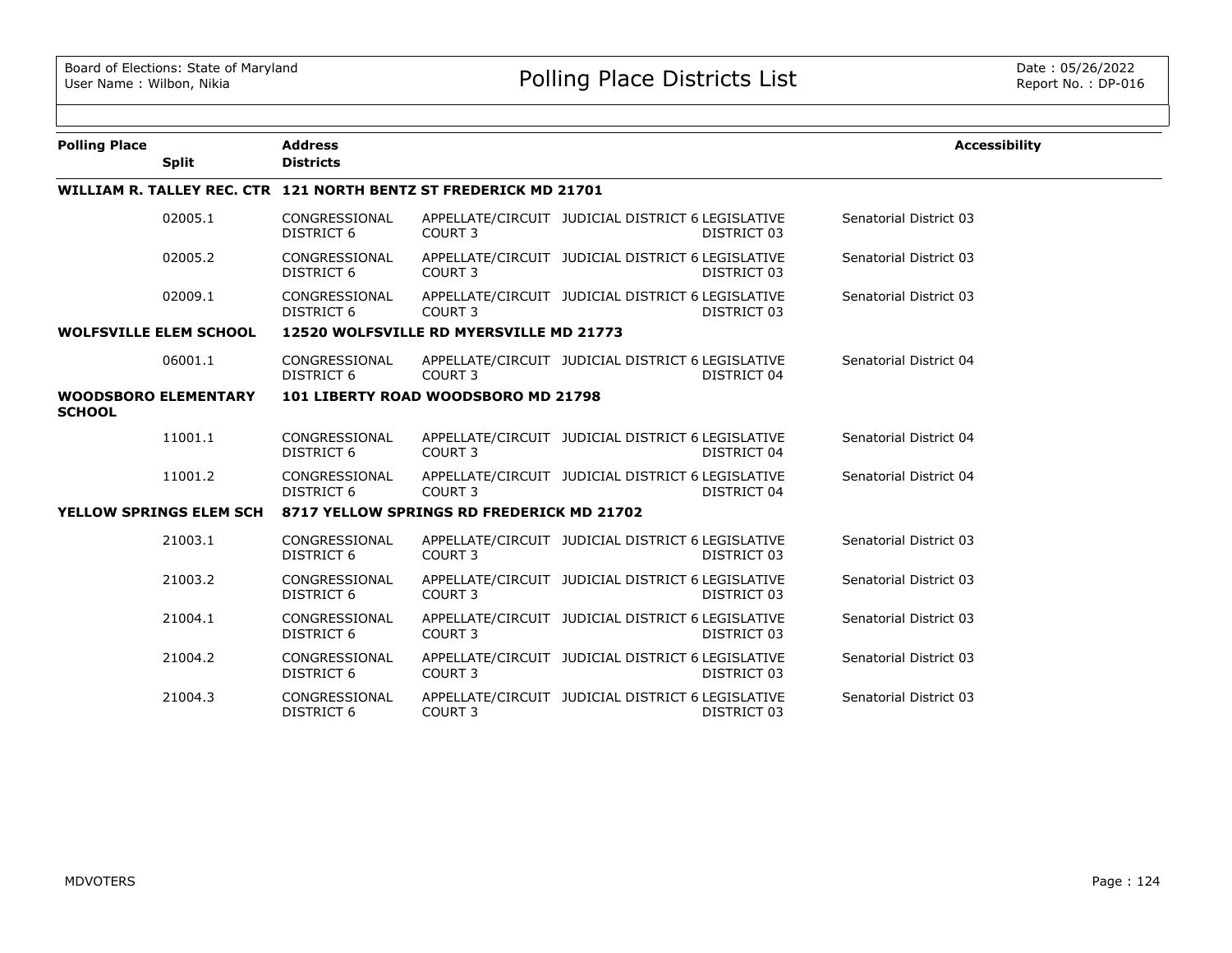| <b>Polling Place</b>                          |                              | <b>Address</b>                     |                                                |                                                   |              | <b>Accessibility</b>   |
|-----------------------------------------------|------------------------------|------------------------------------|------------------------------------------------|---------------------------------------------------|--------------|------------------------|
|                                               | <b>Split</b>                 | <b>Districts</b>                   |                                                |                                                   |              |                        |
| <b>Jurisdiction: Garrett</b>                  |                              |                                    |                                                |                                                   |              |                        |
| <b>ACCIDENT FIRE HALL</b>                     |                              |                                    | 109 S SOUTH ST ACCIDENT MD 21520               |                                                   |              |                        |
|                                               | 05000.1                      | CONGRESSIONAL<br><b>DISTRICT 6</b> | COURT 3                                        | APPELLATE/CIRCUIT JUDICIAL DISTRICT 4 LEGISLATIVE | DISTRICT 01A | Senatorial District 01 |
|                                               | 05000.2                      | CONGRESSIONAL<br><b>DISTRICT 6</b> | COURT <sub>3</sub>                             | APPELLATE/CIRCUIT JUDICIAL DISTRICT 4 LEGISLATIVE | DISTRICT 01A | Senatorial District 01 |
| <b>AVILTON COMMUNITY</b><br><b>CENTER</b>     |                              |                                    | 8295 AVILTON LONACONING RD LONACONING MD 21539 |                                                   |              |                        |
|                                               | 11000.1                      | CONGRESSIONAL<br><b>DISTRICT 6</b> | COURT 3                                        | APPELLATE/CIRCUIT JUDICIAL DISTRICT 4 LEGISLATIVE | DISTRICT 01A | Senatorial District 01 |
|                                               | 15000.1                      | CONGRESSIONAL<br>DISTRICT 6        | COURT 3                                        | APPELLATE/CIRCUIT JUDICIAL DISTRICT 4 LEGISLATIVE | DISTRICT 01A | Senatorial District 01 |
| <b>BITTINGER COMMUNITY</b><br><b>BUILDING</b> |                              |                                    | 176 BRENNEMAN RD BITTINGER MD 21522            |                                                   |              |                        |
|                                               | 12000.1                      | CONGRESSIONAL<br>DISTRICT 6        | COURT 3                                        | APPELLATE/CIRCUIT JUDICIAL DISTRICT 4 LEGISLATIVE | DISTRICT 01A | Senatorial District 01 |
|                                               | <b>BLOOMINGTON FIRE HALL</b> |                                    | 77 NORTH BRANCH AVE BLOOMINGTON MD 21523       |                                                   |              |                        |
|                                               | 04000.1                      | CONGRESSIONAL<br><b>DISTRICT 6</b> | COURT <sub>3</sub>                             | APPELLATE/CIRCUIT JUDICIAL DISTRICT 4 LEGISLATIVE | DISTRICT 01A | Senatorial District 01 |
| <b>CRELLIN COMMUNITY</b><br><b>CENTER</b>     |                              |                                    | 1859 HUTTON RD OAKLAND MD 21550                |                                                   |              |                        |
|                                               | 14002.1                      | CONGRESSIONAL<br><b>DISTRICT 6</b> | COURT <sub>3</sub>                             | APPELLATE/CIRCUIT JUDICIAL DISTRICT 4 LEGISLATIVE | DISTRICT 01A | Senatorial District 01 |
| <b>DATA MIGRATION</b>                         |                              |                                    |                                                |                                                   |              |                        |
|                                               | <b>DM</b>                    | CONGRESSIONAL<br>DISTRICT 6        | COURT <sub>3</sub>                             | APPELLATE/CIRCUIT JUDICIAL DISTRICT 4 LEGISLATIVE | DISTRICT 01A |                        |
| <b>DEER PARK TOWN HALL</b>                    |                              |                                    | 100 CHURCH ST DEER PARK MD 21550               |                                                   |              |                        |
|                                               | 10000.1                      | CONGRESSIONAL<br><b>DISTRICT 6</b> | COURT <sub>3</sub>                             | APPELLATE/CIRCUIT JUDICIAL DISTRICT 4 LEGISLATIVE | DISTRICT 01A | Senatorial District 01 |
|                                               | 10000.2                      | CONGRESSIONAL<br><b>DISTRICT 6</b> | COURT 3                                        | APPELLATE/CIRCUIT JUDICIAL DISTRICT 4 LEGISLATIVE | DISTRICT 01A | Senatorial District 01 |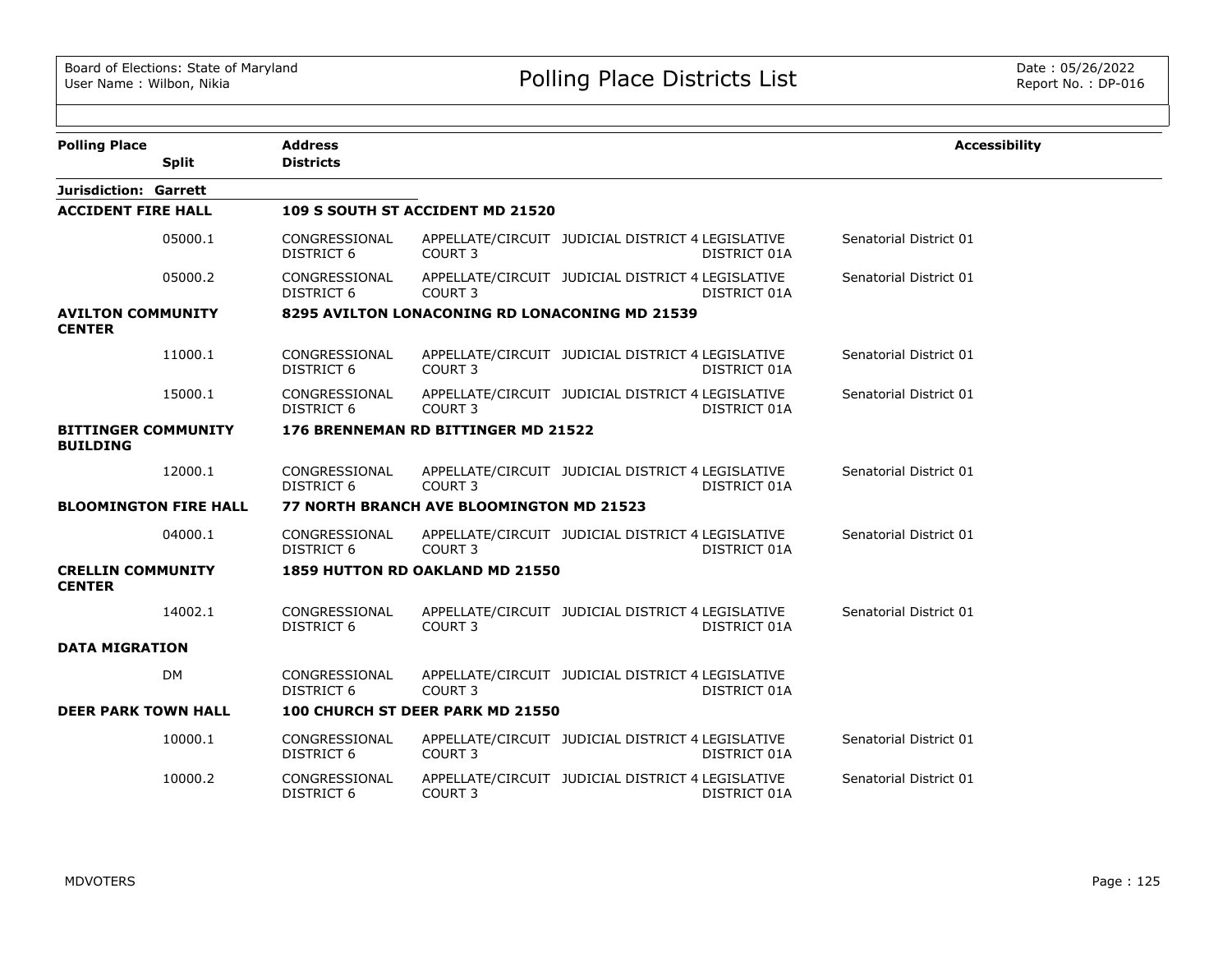| <b>Polling Place</b>                         |                                | <b>Address</b>                     |                                          |                                                   |              | <b>Accessibility</b>   |
|----------------------------------------------|--------------------------------|------------------------------------|------------------------------------------|---------------------------------------------------|--------------|------------------------|
|                                              | <b>Split</b>                   | <b>Districts</b>                   |                                          |                                                   |              |                        |
| <b>SCHOOL</b>                                | <b>FRIENDSVILLE ELEMENTARY</b> |                                    | 841 FIRST AVE FRIENDSVILLE MD 21531      |                                                   |              |                        |
|                                              | 02000.1                        | CONGRESSIONAL<br><b>DISTRICT 6</b> | COURT <sub>3</sub>                       | APPELLATE/CIRCUIT JUDICIAL DISTRICT 4 LEGISLATIVE | DISTRICT 01A | Senatorial District 01 |
|                                              | 02000.2                        | CONGRESSIONAL<br>DISTRICT 6        | COURT <sub>3</sub>                       | APPELLATE/CIRCUIT JUDICIAL DISTRICT 4 LEGISLATIVE | DISTRICT 01A | Senatorial District 01 |
| <b>GARR CO FAIR EVENT CTR</b>                |                                |                                    | 270 MOSSER RD MC HENRY MD 21541          |                                                   |              |                        |
|                                              | 06000.1                        | CONGRESSIONAL<br>DISTRICT 6        | COURT <sub>3</sub>                       | APPELLATE/CIRCUIT JUDICIAL DISTRICT 4 LEGISLATIVE | DISTRICT 01A | Senatorial District 01 |
| <b>GRANTSVILLE VFD HALL</b>                  |                                |                                    | 178 SPRINGS RD GRANTSVILLE MD 21536      |                                                   |              |                        |
|                                              | 03001.1                        | CONGRESSIONAL<br><b>DISTRICT 6</b> | COURT <sub>3</sub>                       | APPELLATE/CIRCUIT JUDICIAL DISTRICT 4 LEGISLATIVE | DISTRICT 01A | Senatorial District 01 |
|                                              | 03001.2                        | CONGRESSIONAL<br>DISTRICT 6        | COURT <sub>3</sub>                       | APPELLATE/CIRCUIT JUDICIAL DISTRICT 4 LEGISLATIVE | DISTRICT 01A | Senatorial District 01 |
|                                              | 03002.1                        | CONGRESSIONAL<br>DISTRICT 6        | COURT <sub>3</sub>                       | APPELLATE/CIRCUIT JUDICIAL DISTRICT 4 LEGISLATIVE | DISTRICT 01A | Senatorial District 01 |
| <b>KITZMILLER COMMUNITY</b><br><b>CENTER</b> |                                |                                    | 288 WEST MAIN STREET KITZMILLER MD 21538 |                                                   |              |                        |
|                                              | 13000.1                        | CONGRESSIONAL<br>DISTRICT 6        | COURT <sub>3</sub>                       | APPELLATE/CIRCUIT JUDICIAL DISTRICT 4 LEGISLATIVE | DISTRICT 01A | Senatorial District 01 |
|                                              | 13000.2                        | CONGRESSIONAL<br>DISTRICT 6        | COURT <sub>3</sub>                       | APPELLATE/CIRCUIT JUDICIAL DISTRICT 4 LEGISLATIVE | DISTRICT 01A | Senatorial District 01 |
| <b>OAKLAND COMMUNITY</b><br><b>CENTER</b>    |                                |                                    | 14 N EIGHTH ST OAKLAND MD 21550          |                                                   |              |                        |
|                                              | 07000.1                        | CONGRESSIONAL<br><b>DISTRICT 6</b> | COURT <sub>3</sub>                       | APPELLATE/CIRCUIT JUDICIAL DISTRICT 4 LEGISLATIVE | DISTRICT 01A | Senatorial District 01 |
|                                              | 07000.2                        | CONGRESSIONAL<br><b>DISTRICT 6</b> | COURT 3                                  | APPELLATE/CIRCUIT JUDICIAL DISTRICT 4 LEGISLATIVE | DISTRICT 01A | Senatorial District 01 |
|                                              | 07000.3                        | CONGRESSIONAL<br>DISTRICT 6        | COURT <sub>3</sub>                       | APPELLATE/CIRCUIT JUDICIAL DISTRICT 4 LEGISLATIVE | DISTRICT 01A | Senatorial District 01 |
|                                              | 14001.1                        | CONGRESSIONAL<br>DISTRICT 6        | COURT 3                                  | APPELLATE/CIRCUIT JUDICIAL DISTRICT 4 LEGISLATIVE | DISTRICT 01A | Senatorial District 01 |
|                                              | 14001.2                        | CONGRESSIONAL<br>DISTRICT 6        | COURT <sub>3</sub>                       | APPELLATE/CIRCUIT JUDICIAL DISTRICT 4 LEGISLATIVE | DISTRICT 01A | Senatorial District 01 |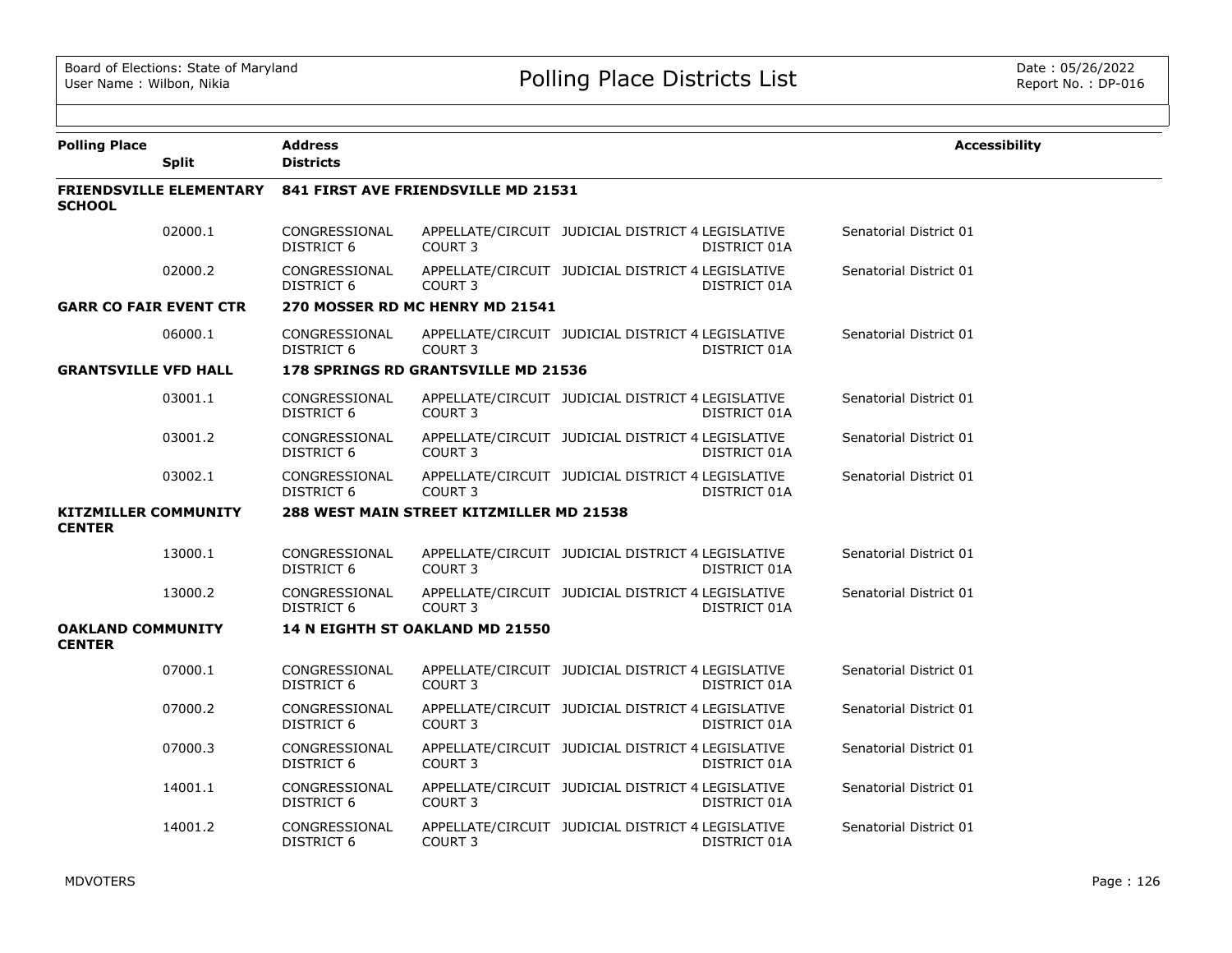| <b>Polling Place</b>                              |              | <b>Address</b>                     |                                                                 |                                                   |              | <b>Accessibility</b>   |
|---------------------------------------------------|--------------|------------------------------------|-----------------------------------------------------------------|---------------------------------------------------|--------------|------------------------|
|                                                   | <b>Split</b> | <b>Districts</b>                   |                                                                 |                                                   |              |                        |
| <b>PLEASANT VALLEY</b><br><b>COMMUNITY CENTER</b> |              |                                    | 975 JONI MILLER RD OAKLAND MD 21550                             |                                                   |              |                        |
|                                                   | 08001.1      | CONGRESSIONAL<br>DISTRICT 6        | COURT 3                                                         | APPELLATE/CIRCUIT JUDICIAL DISTRICT 4 LEGISLATIVE | DISTRICT 01A | Senatorial District 01 |
|                                                   | 08002.1      | CONGRESSIONAL<br>DISTRICT 6        | COURT 3                                                         | APPELLATE/CIRCUIT JUDICIAL DISTRICT 4 LEGISLATIVE | DISTRICT 01A | Senatorial District 01 |
|                                                   |              |                                    | RT. 40 ELEMENTARY SCHOOL 17764 NATIONAL PIKE FROSTBURG MD 21532 |                                                   |              |                        |
|                                                   | 09000.1      | CONGRESSIONAL<br>DISTRICT 6        | COURT <sub>3</sub>                                              | APPELLATE/CIRCUIT JUDICIAL DISTRICT 4 LEGISLATIVE | DISTRICT 01A | Senatorial District 01 |
| SOUTHERN HIGH SCHOOL,<br><b>CAFETERIA</b>         |              |                                    | 345 OAKLAND DR OAKLAND MD 21550                                 |                                                   |              |                        |
|                                                   | 16000.1      | CONGRESSIONAL<br>DISTRICT 6        | COURT 3                                                         | APPELLATE/CIRCUIT JUDICIAL DISTRICT 4 LEGISLATIVE | DISTRICT 01A | Senatorial District 01 |
|                                                   | 16000.2      | CONGRESSIONAL<br>DISTRICT 6        | COURT <sub>3</sub>                                              | APPELLATE/CIRCUIT JUDICIAL DISTRICT 4 LEGISLATIVE | DISTRICT 01A | Senatorial District 01 |
|                                                   | 16000.3      | CONGRESSIONAL<br>DISTRICT 6        | COURT 3                                                         | APPELLATE/CIRCUIT JUDICIAL DISTRICT 4 LEGISLATIVE | DISTRICT 01A | Senatorial District 01 |
|                                                   | 16000.4      | CONGRESSIONAL<br>DISTRICT 6        | COURT 3                                                         | APPELLATE/CIRCUIT JUDICIAL DISTRICT 4 LEGISLATIVE | DISTRICT 01A | Senatorial District 01 |
| <b>SWANTON COMMUNITY</b><br><b>CENTER</b>         |              |                                    | 3335 SWANTON RD SWANTON MD 21561                                |                                                   |              |                        |
|                                                   | 01000.1      | CONGRESSIONAL<br><b>DISTRICT 6</b> | COURT <sub>3</sub>                                              | APPELLATE/CIRCUIT JUDICIAL DISTRICT 4 LEGISLATIVE | DISTRICT 01A | Senatorial District 01 |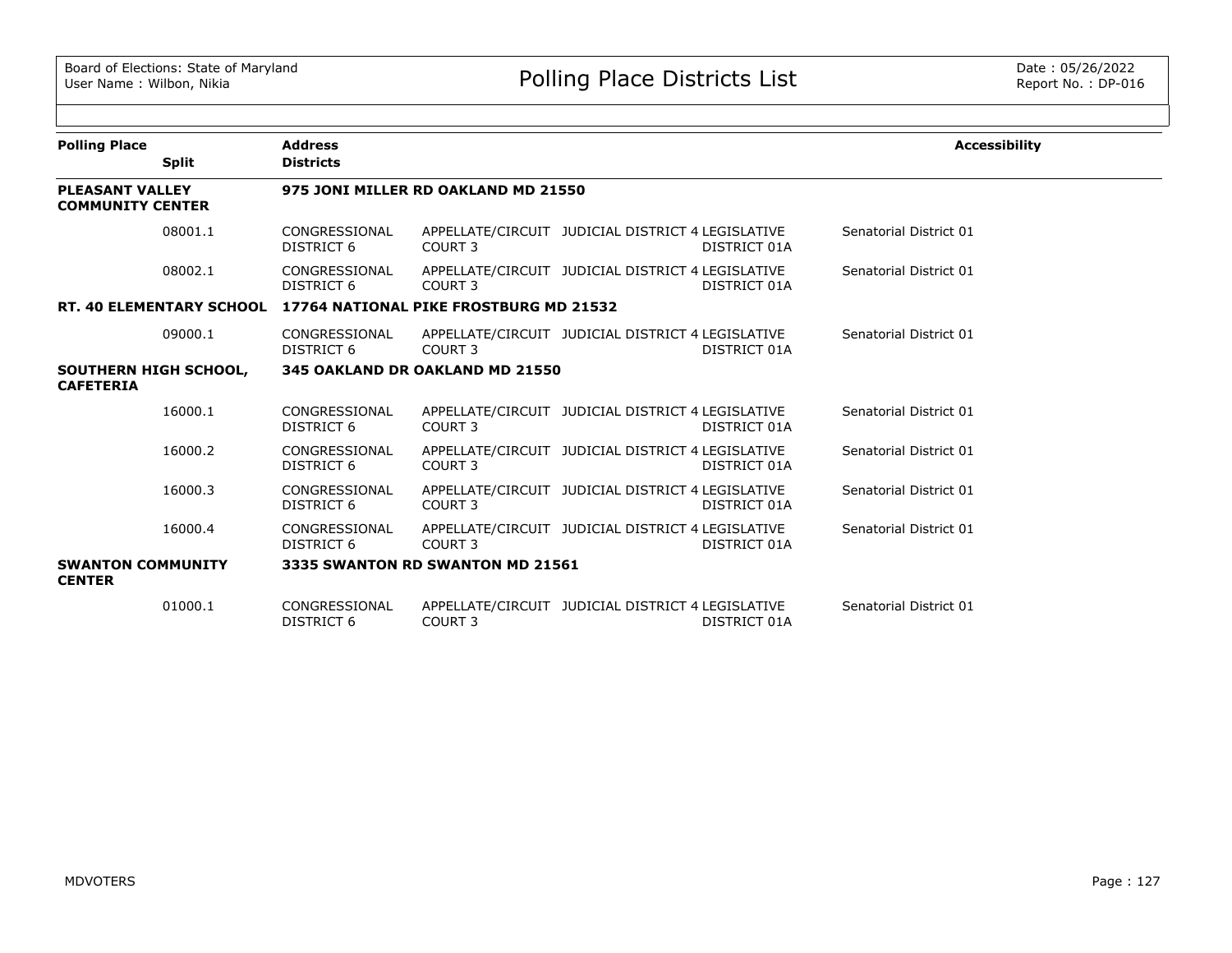$\equiv$ 

| <b>Polling Place</b>                                   |              | Address                            |                                                                 |                                                                   | <b>Accessibility</b>   |
|--------------------------------------------------------|--------------|------------------------------------|-----------------------------------------------------------------|-------------------------------------------------------------------|------------------------|
|                                                        | <b>Split</b> | <b>Districts</b>                   |                                                                 |                                                                   |                        |
| Jurisdiction: Harford                                  |              |                                    |                                                                 |                                                                   |                        |
| <b>CAFETERIA</b>                                       |              |                                    | ABERDEEN MIDDLE SCHOOL - 111 MT. ROYAL AVENUE ABERDEEN MD 21001 |                                                                   |                        |
|                                                        | 02005.0      | CONGRESSIONAL<br>DISTRICT 1        | COURT <sub>2</sub>                                              | APPELLATE/CIRCUIT JUDICIAL DISTRICT 3 LEGISLATIVE<br>DISTRICT 34A | Senatorial District 34 |
|                                                        | 02005.1      | CONGRESSIONAL<br>DISTRICT 1        | COURT <sub>2</sub>                                              | APPELLATE/CIRCUIT JUDICIAL DISTRICT 3 LEGISLATIVE<br>DISTRICT 34A | Senatorial District 34 |
|                                                        | 06005.0      | CONGRESSIONAL<br>DISTRICT 1        | COURT <sub>2</sub>                                              | APPELLATE/CIRCUIT JUDICIAL DISTRICT 3 LEGISLATIVE<br>DISTRICT 34A | Senatorial District 34 |
|                                                        | 06005.1      | CONGRESSIONAL<br>DISTRICT 1        | COURT <sub>2</sub>                                              | APPELLATE/CIRCUIT JUDICIAL DISTRICT 3 LEGISLATIVE<br>DISTRICT 34A | Senatorial District 34 |
| <b>ABERDEEN SENIOR HIGH</b><br><b>SCHOOL CAFETERIA</b> |              |                                    | 251 PARADISE ROAD ABERDEEN MD 21001                             |                                                                   |                        |
|                                                        | 02010.0      | CONGRESSIONAL<br><b>DISTRICT 1</b> | COURT 2                                                         | APPELLATE/CIRCUIT JUDICIAL DISTRICT 3 LEGISLATIVE<br>DISTRICT 34A | Senatorial District 34 |
|                                                        | 02010.1      | CONGRESSIONAL<br>DISTRICT 1        | COURT <sub>2</sub>                                              | APPELLATE/CIRCUIT JUDICIAL DISTRICT 3 LEGISLATIVE<br>DISTRICT 34A | Senatorial District 34 |
| <b>ABERDEEN VFW 10028</b>                              |              |                                    | 821 OLD PHILADELPHIA RD ABERDEEN MD 21001                       |                                                                   |                        |
|                                                        | 02003.0      | CONGRESSIONAL<br><b>DISTRICT 1</b> | COURT <sub>2</sub>                                              | APPELLATE/CIRCUIT JUDICIAL DISTRICT 3 LEGISLATIVE<br>DISTRICT 34A | Senatorial District 34 |
| <b>ABINGDON ELEMENTARY</b><br><b>SCHOOL</b>            |              |                                    | 399 SINGER ROAD ABINGDON MD 21009                               |                                                                   |                        |
|                                                        | 01009.0      | CONGRESSIONAL<br><b>DISTRICT 1</b> | COURT <sub>2</sub>                                              | APPELLATE/CIRCUIT JUDICIAL DISTRICT 3 LEGISLATIVE<br>DISTRICT 34B | Senatorial District 34 |
| <b>ABINGDON FIRE HALL</b>                              |              |                                    | 3306 ABINGDON ROAD ABINGDON MD 21009                            |                                                                   |                        |
|                                                        | 01012.0      | CONGRESSIONAL<br>DISTRICT 1        | COURT 2                                                         | APPELLATE/CIRCUIT JUDICIAL DISTRICT 3 LEGISLATIVE<br>DISTRICT 34B | Senatorial District 34 |
| <b>BEL AIR ELEMENTARY</b><br><b>SCHOOL GYM</b>         |              |                                    | 30 E. LEE STREET BEL AIR MD 21014                               |                                                                   |                        |
|                                                        | 03010.0      | CONGRESSIONAL<br>DISTRICT 1        | COURT 2                                                         | APPELLATE/CIRCUIT JUDICIAL DISTRICT 3 LEGISLATIVE<br>DISTRICT 34B | Senatorial District 34 |
|                                                        | 03010.1      | CONGRESSIONAL<br>DISTRICT 1        | COURT <sub>2</sub>                                              | APPELLATE/CIRCUIT JUDICIAL DISTRICT 3 LEGISLATIVE<br>DISTRICT 34B | Senatorial District 34 |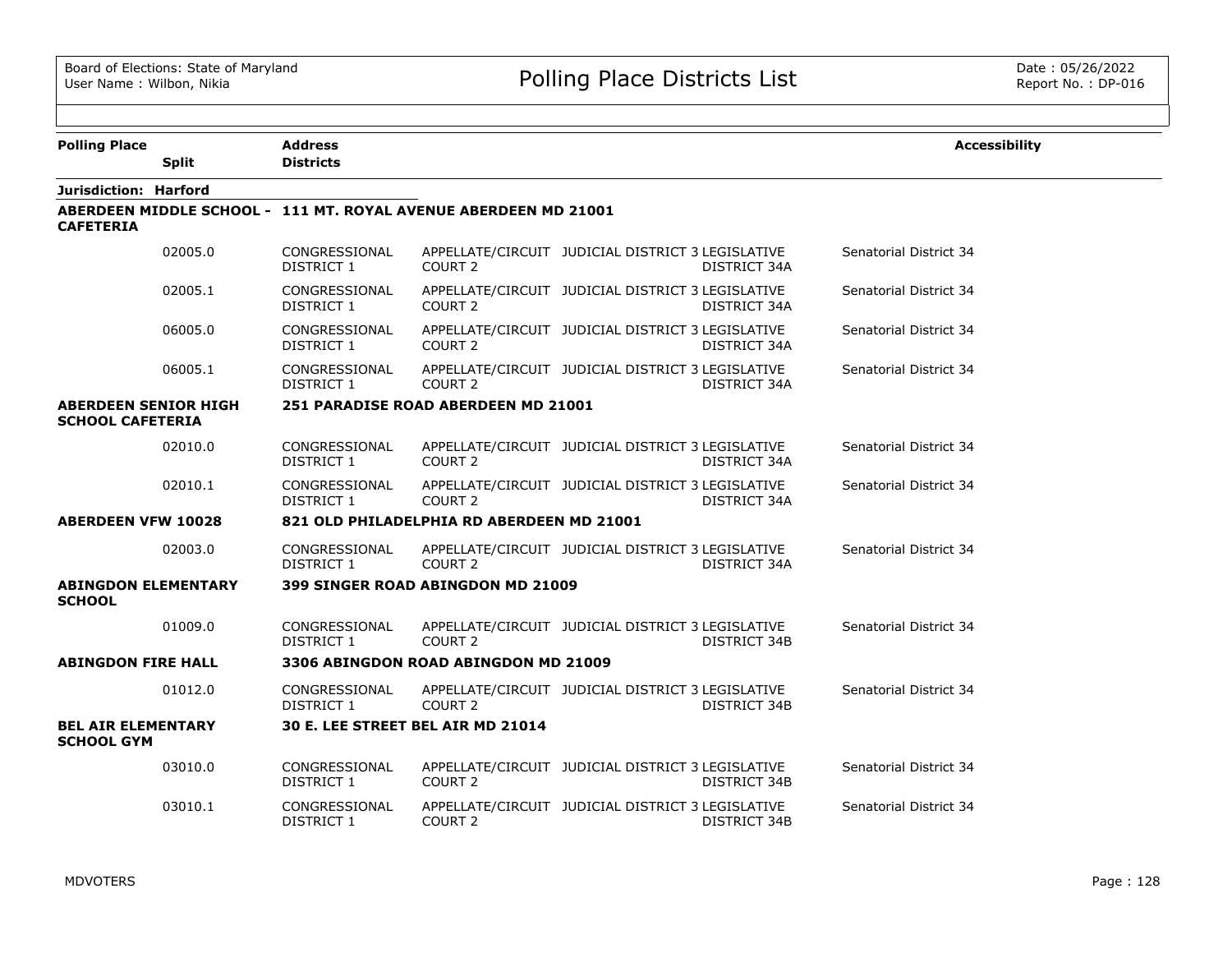| <b>Polling Place</b>                          | <b>Split</b>                  | <b>Address</b><br><b>Districts</b> |                                                                 |                                                   |              | <b>Accessibility</b>   |  |  |  |
|-----------------------------------------------|-------------------------------|------------------------------------|-----------------------------------------------------------------|---------------------------------------------------|--------------|------------------------|--|--|--|
| <b>BEL AIR HIGH SCHOOL</b>                    |                               |                                    | 100 HEIGHE STREET BEL AIR MD 21014                              |                                                   |              |                        |  |  |  |
|                                               | 03014.0                       | CONGRESSIONAL<br>DISTRICT 1        | COURT <sub>2</sub>                                              | APPELLATE/CIRCUIT JUDICIAL DISTRICT 3 LEGISLATIVE | DISTRICT 07B | Senatorial District 07 |  |  |  |
| <b>BEL AIR MIDDLE SCHOOL</b>                  |                               |                                    | 99 IDLEWILD STREET BEL AIR MD 21014                             |                                                   |              |                        |  |  |  |
|                                               | 03012.0                       | CONGRESSIONAL<br>DISTRICT 1        | COURT 2                                                         | APPELLATE/CIRCUIT JUDICIAL DISTRICT 3 LEGISLATIVE | DISTRICT 34B | Senatorial District 34 |  |  |  |
|                                               | 03012.1                       | CONGRESSIONAL<br>DISTRICT 1        | COURT 2                                                         | APPELLATE/CIRCUIT JUDICIAL DISTRICT 3 LEGISLATIVE | DISTRICT 34B | Senatorial District 34 |  |  |  |
| <b>C. MILTON WRIGHT HIGH</b><br><b>SCHOOL</b> |                               |                                    | 1301 N. FOUNTAIN GREEN ROAD BEL AIR MD 21014                    |                                                   |              |                        |  |  |  |
|                                               | 03019.0                       | CONGRESSIONAL<br>DISTRICT 1        | COURT 2                                                         | APPELLATE/CIRCUIT JUDICIAL DISTRICT 3 LEGISLATIVE | DISTRICT 35A | Senatorial District 35 |  |  |  |
|                                               | 03019.1                       | CONGRESSIONAL<br>DISTRICT 1        | COURT <sub>2</sub>                                              | APPELLATE/CIRCUIT JUDICIAL DISTRICT 3 LEGISLATIVE | DISTRICT 35A | Senatorial District 35 |  |  |  |
| <b>SCHOOL</b>                                 |                               |                                    | CHURCH CREEK ELEMENTARY 4299 CHURCH CREEK ROAD BELCAMP MD 21017 |                                                   |              |                        |  |  |  |
|                                               | 01020.0                       | CONGRESSIONAL<br>DISTRICT 1        | COURT 2                                                         | APPELLATE/CIRCUIT JUDICIAL DISTRICT 3 LEGISLATIVE | DISTRICT 34A | Senatorial District 34 |  |  |  |
| <b>CENTER</b>                                 | <b>CHURCHVILLE RECREATION</b> |                                    | 3032 LEVEL ROAD CHURCHVILLE MD 21028                            |                                                   |              |                        |  |  |  |
|                                               | 03002.0                       | CONGRESSIONAL<br>DISTRICT 1        | COURT 2                                                         | APPELLATE/CIRCUIT JUDICIAL DISTRICT 3 LEGISLATIVE | DISTRICT 35A | Senatorial District 35 |  |  |  |
| <b>SCHOOL</b>                                 | <b>DARLINGTON ELEMENTARY</b>  |                                    | <b>2119 SHURESVILLE ROAD DARLINGTON MD 21034</b>                |                                                   |              |                        |  |  |  |
|                                               | 05004.0                       | CONGRESSIONAL<br>DISTRICT 1        | COURT 2                                                         | APPELLATE/CIRCUIT JUDICIAL DISTRICT 3 LEGISLATIVE | DISTRICT 35A | Senatorial District 35 |  |  |  |
| <b>DEERFIELD ELEMENTARY</b><br><b>SCHOOL</b>  |                               |                                    | 2307 WILLOUGHBY BEACH RD EDGEWOOD MD 21040                      |                                                   |              |                        |  |  |  |
|                                               | 01005.0                       | CONGRESSIONAL<br>DISTRICT 1        | COURT 2                                                         | APPELLATE/CIRCUIT JUDICIAL DISTRICT 3 LEGISLATIVE | DISTRICT 34A | Senatorial District 34 |  |  |  |
| <b>DUBLIN ELEMENTARY</b><br><b>SCHOOL</b>     |                               |                                    | 1527 WHITEFORD ROAD STREET MD 21154                             |                                                   |              |                        |  |  |  |
|                                               | 05001.0                       | CONGRESSIONAL<br>DISTRICT 1        | COURT 2                                                         | APPELLATE/CIRCUIT JUDICIAL DISTRICT 3 LEGISLATIVE | DISTRICT 35A | Senatorial District 35 |  |  |  |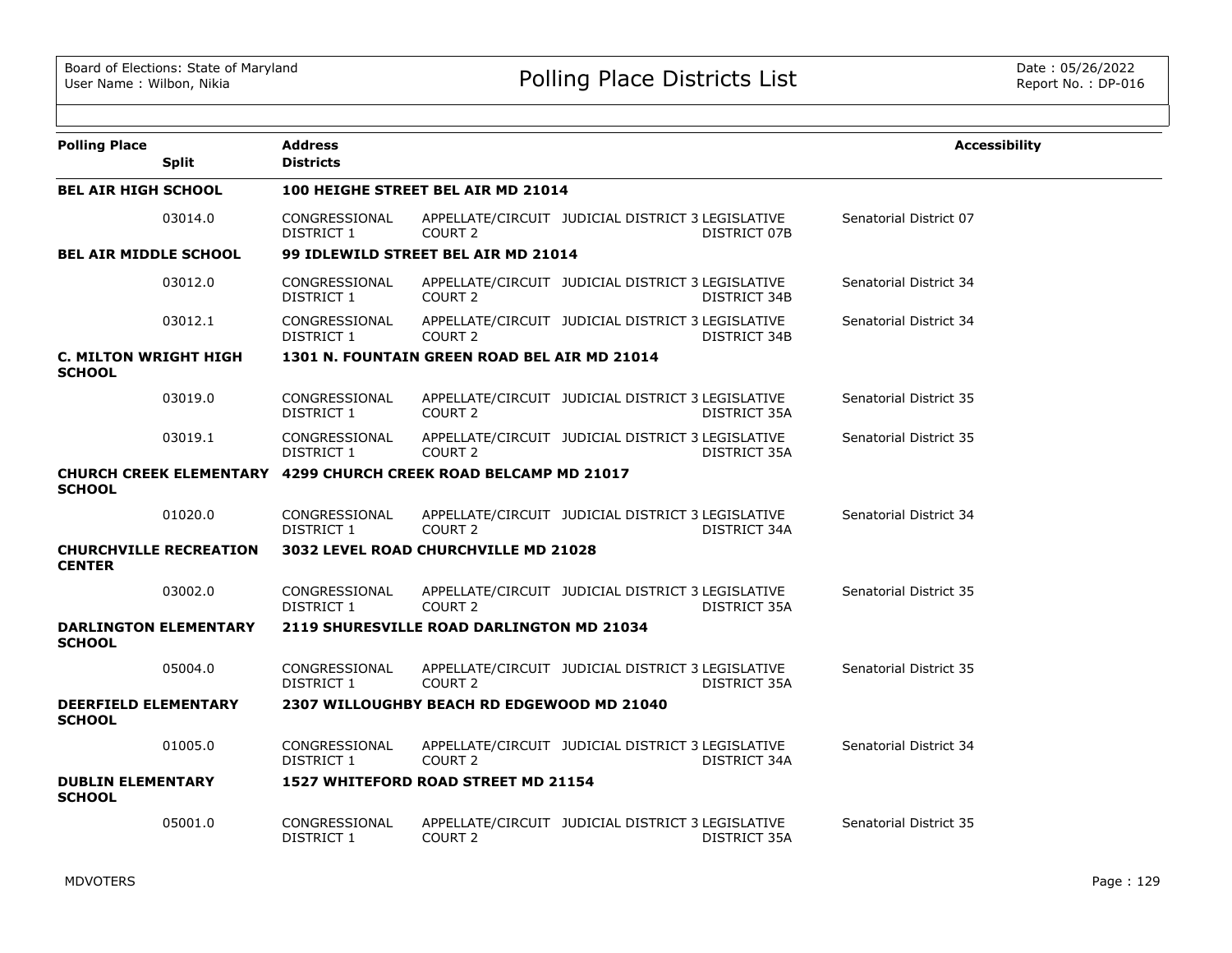| <b>Polling Place</b><br><b>Split</b>                        | <b>Address</b><br><b>Districts</b> |                                              |                                                   |                     | <b>Accessibility</b>   |
|-------------------------------------------------------------|------------------------------------|----------------------------------------------|---------------------------------------------------|---------------------|------------------------|
| <b>EDGEWOOD ELEMENTARY</b><br><b>SCHOOL CAFETERIA</b>       |                                    | 2100 CEDAR DRIVE EDGEWOOD MD 21040           |                                                   |                     |                        |
| 01003.0                                                     | CONGRESSIONAL<br>DISTRICT 1        | COURT <sub>2</sub>                           | APPELLATE/CIRCUIT JUDICIAL DISTRICT 3 LEGISLATIVE | <b>DISTRICT 34A</b> | Senatorial District 34 |
| <b>EDGEWOOD HIGH SCHOOL</b>                                 |                                    | 2415 WILLOUGHBY BEACH ROAD EDGEWOOD MD 21040 |                                                   |                     |                        |
| 01019.0                                                     | CONGRESSIONAL<br>DISTRICT 1        | COURT 2                                      | APPELLATE/CIRCUIT JUDICIAL DISTRICT 3 LEGISLATIVE | DISTRICT 34A        | Senatorial District 34 |
| <b>EDGEWOOD RECREATION &amp;</b><br><b>COMMUNITY CENTER</b> |                                    | 1980 BROOKSIDE DRIVE EDGEWOOD MD 21040       |                                                   |                     |                        |
| 01006.0                                                     | CONGRESSIONAL<br><b>DISTRICT 1</b> | COURT <sub>2</sub>                           | APPELLATE/CIRCUIT JUDICIAL DISTRICT 3 LEGISLATIVE | DISTRICT 34A        | Senatorial District 34 |
| <b>EMMORTON ELEMENTARY</b><br><b>SCHOOL</b>                 |                                    | 2502 S. TOLLGATE ROAD BEL AIR MD 21015       |                                                   |                     |                        |
| 01008.0                                                     | CONGRESSIONAL<br><b>DISTRICT 1</b> | COURT 2                                      | APPELLATE/CIRCUIT JUDICIAL DISTRICT 3 LEGISLATIVE | DISTRICT 07B        | Senatorial District 07 |
| <b>FALLSTON MIDDLE SCHOOL</b>                               |                                    | 2303 CARRS MILL ROAD FALLSTON MD 21047       |                                                   |                     |                        |
| 03003.0                                                     | CONGRESSIONAL<br>DISTRICT 1        | COURT 2                                      | APPELLATE/CIRCUIT JUDICIAL DISTRICT 3 LEGISLATIVE | DISTRICT 35A        | Senatorial District 35 |
| <b>FALLSTON SENIOR HIGH</b><br><b>SCHOOL CAFETERIA</b>      |                                    | 2301 CARRS MILL ROAD FALLSTON MD 21047       |                                                   |                     |                        |
| 03006.0                                                     | CONGRESSIONAL<br>DISTRICT 1        | COURT 2                                      | APPELLATE/CIRCUIT JUDICIAL DISTRICT 3 LEGISLATIVE | DISTRICT 07B        | Senatorial District 07 |
| <b>FOREST HILL ELEMENTARY</b><br><b>SCHOOL</b>              |                                    | 2407 ROCKS ROAD FOREST HILL MD 21050         |                                                   |                     |                        |
| 03005.0                                                     | CONGRESSIONAL<br>DISTRICT 1        | COURT 2                                      | APPELLATE/CIRCUIT JUDICIAL DISTRICT 3 LEGISLATIVE | DISTRICT 35A        | Senatorial District 35 |
| <b>FOREST LAKES ELEMENTARY</b><br><b>SCHOOL</b>             |                                    | 100 OSBORNE PARKWAY FOREST HILL MD 21050     |                                                   |                     |                        |
| 03009.0                                                     | CONGRESSIONAL<br>DISTRICT 1        | COURT <sub>2</sub>                           | APPELLATE/CIRCUIT JUDICIAL DISTRICT 3 LEGISLATIVE | DISTRICT 35A        | Senatorial District 35 |
| <b>FOUNTAIN GREEN</b><br><b>ELEMENTARY SCHOOL</b>           |                                    | 517 S. FOUNTAIN GREEN ROAD BEL AIR MD 21015  |                                                   |                     |                        |
| 03021.0                                                     | CONGRESSIONAL<br><b>DISTRICT 1</b> | COURT 2                                      | APPELLATE/CIRCUIT JUDICIAL DISTRICT 3 LEGISLATIVE | DISTRICT 35A        | Senatorial District 35 |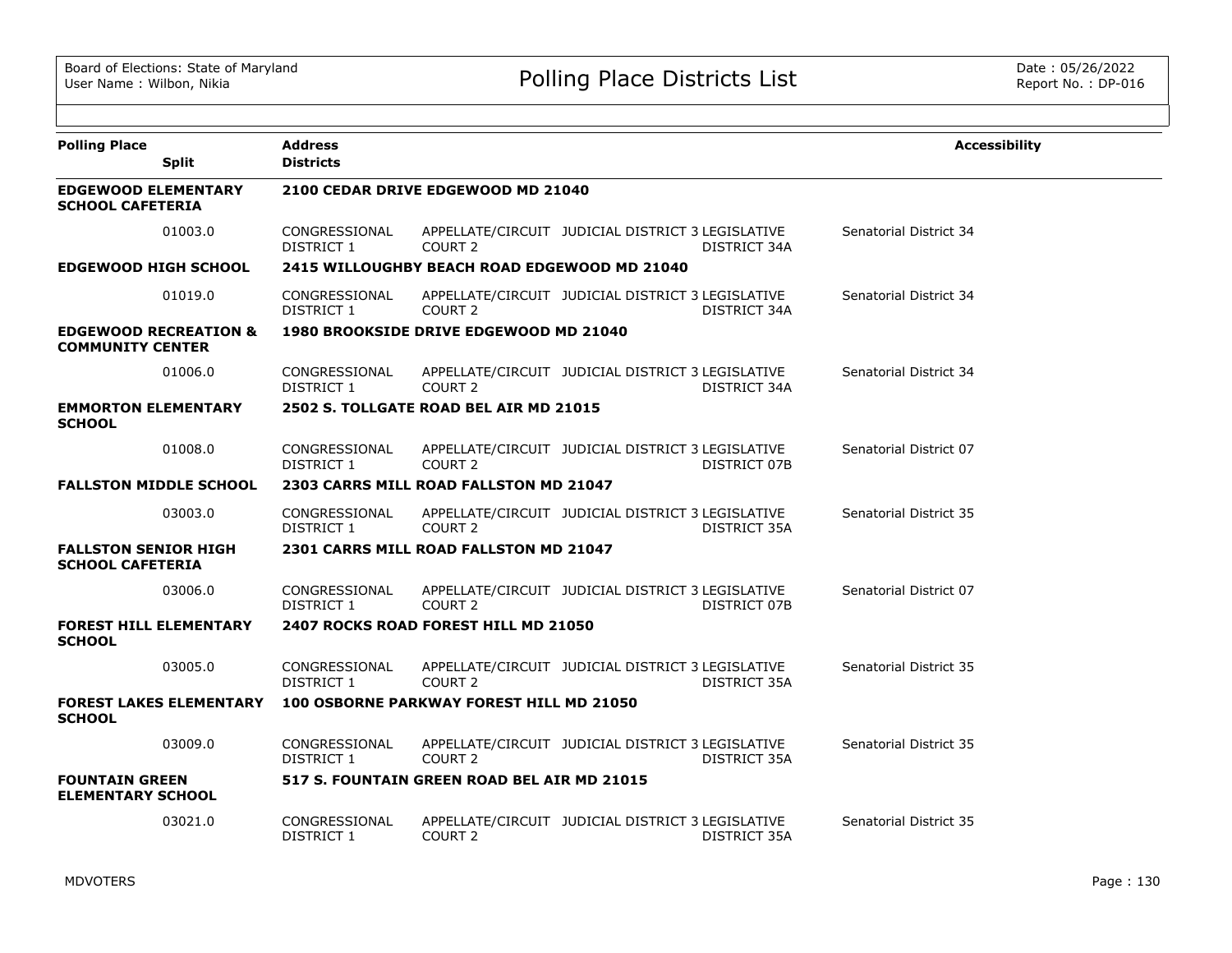| <b>Polling Place</b>                                    |                                | <b>Address</b>                     |                                                              |                                                   |                     | <b>Accessibility</b>   |
|---------------------------------------------------------|--------------------------------|------------------------------------|--------------------------------------------------------------|---------------------------------------------------|---------------------|------------------------|
|                                                         | <b>Split</b>                   | <b>Districts</b>                   |                                                              |                                                   |                     |                        |
| <b>GEORGE D. LISBY ELEM.</b><br><b>SCHOOL CAFETERIA</b> |                                |                                    | 810 EDMUND STREET ABERDEEN MD 21001                          |                                                   |                     |                        |
|                                                         | 02001.0                        | CONGRESSIONAL<br><b>DISTRICT 1</b> | COURT <sub>2</sub>                                           | APPELLATE/CIRCUIT JUDICIAL DISTRICT 3 LEGISLATIVE | <b>DISTRICT 34A</b> | Senatorial District 34 |
|                                                         | 02001.1                        | CONGRESSIONAL<br>DISTRICT 1        | COURT 2                                                      | APPELLATE/CIRCUIT JUDICIAL DISTRICT 3 LEGISLATIVE | DISTRICT 34A        | Senatorial District 34 |
|                                                         | 02022.0                        | CONGRESSIONAL<br>DISTRICT 1        | COURT <sub>2</sub>                                           | APPELLATE/CIRCUIT JUDICIAL DISTRICT 3 LEGISLATIVE | DISTRICT 35A        | Senatorial District 35 |
| <b>SCHOOL CAFETERIA</b>                                 | <b>HALL'S CROSS ROADS ELEM</b> |                                    | 203 EAST BEL AIR AVENUE ABERDEEN MD 21001                    |                                                   |                     |                        |
|                                                         | 02014.0                        | CONGRESSIONAL<br><b>DISTRICT 1</b> | COURT 2                                                      | APPELLATE/CIRCUIT JUDICIAL DISTRICT 3 LEGISLATIVE | <b>DISTRICT 34A</b> | Senatorial District 34 |
|                                                         | 02014.1                        | CONGRESSIONAL<br><b>DISTRICT 1</b> | COURT <sub>2</sub>                                           | APPELLATE/CIRCUIT JUDICIAL DISTRICT 3 LEGISLATIVE | <b>DISTRICT 34A</b> | Senatorial District 34 |
|                                                         | 02019.0                        | CONGRESSIONAL<br>DISTRICT 1        | COURT <sub>2</sub>                                           | APPELLATE/CIRCUIT JUDICIAL DISTRICT 3 LEGISLATIVE | DISTRICT 34A        | Senatorial District 34 |
| <b>SCHOOL</b>                                           | <b>HARFORD TECHNICAL HIGH</b>  |                                    | 200 THOMAS RUN ROAD BEL AIR MD 21015                         |                                                   |                     |                        |
|                                                         | 03022.0                        | CONGRESSIONAL<br>DISTRICT 1        | COURT 2                                                      | APPELLATE/CIRCUIT JUDICIAL DISTRICT 3 LEGISLATIVE | DISTRICT 35A        | Senatorial District 35 |
| <b>HAVRE DE GRACE</b><br><b>ELEMENTARY SCHOOL</b>       |                                |                                    | 600 S JUNIATA STREET HAVRE DE GRACE MD 21078                 |                                                   |                     |                        |
|                                                         | 06003.0                        | CONGRESSIONAL<br>DISTRICT 1        | APPELLATE/CIRCUIT JUDICIAL DISTRICT 3 LEGISLATIVE<br>COURT 2 |                                                   | <b>DISTRICT 34A</b> | Senatorial District 34 |
|                                                         | 06003.1                        | CONGRESSIONAL<br>DISTRICT 1        | COURT <sub>2</sub>                                           | APPELLATE/CIRCUIT JUDICIAL DISTRICT 3 LEGISLATIVE | DISTRICT 34A        | Senatorial District 34 |
| <b>HAVRE DE GRACE HIGH</b><br><b>SCHOOL</b>             |                                |                                    | 700 CONGRESS AVENUE HAVRE DE GRACE MD 21078                  |                                                   |                     |                        |
|                                                         | 06001.0                        | CONGRESSIONAL<br><b>DISTRICT 1</b> | COURT 2                                                      | APPELLATE/CIRCUIT JUDICIAL DISTRICT 3 LEGISLATIVE | <b>DISTRICT 34A</b> | Senatorial District 34 |
|                                                         | 06001.1                        | CONGRESSIONAL<br>DISTRICT 1        | COURT 2                                                      | APPELLATE/CIRCUIT JUDICIAL DISTRICT 3 LEGISLATIVE | DISTRICT 34A        | Senatorial District 34 |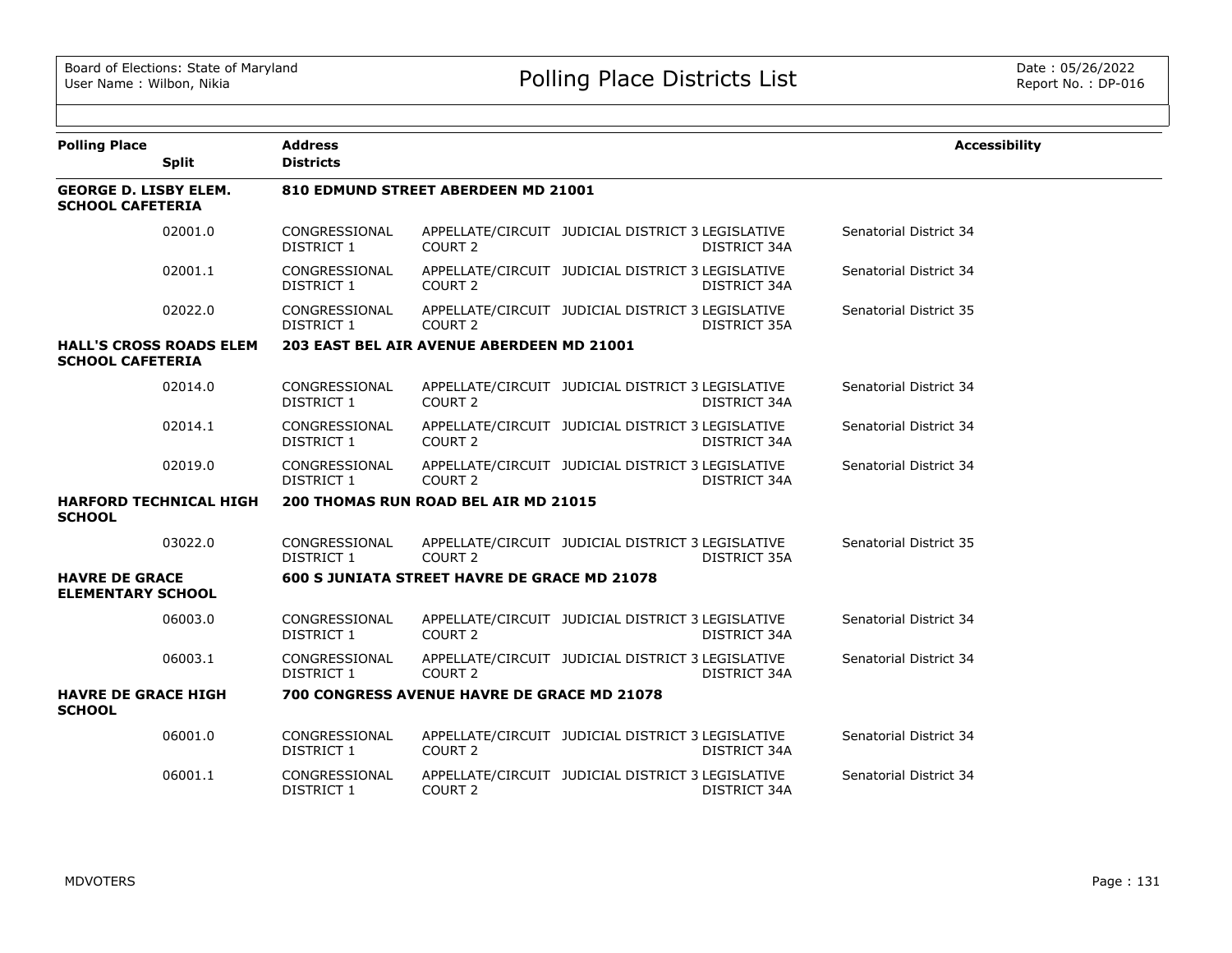| <b>Polling Place</b>                          | <b>Split</b> | <b>Address</b><br><b>Districts</b> |                                                                       |                                                   |              | <b>Accessibility</b>          |
|-----------------------------------------------|--------------|------------------------------------|-----------------------------------------------------------------------|---------------------------------------------------|--------------|-------------------------------|
| <b>HAVRE DE GRACE MIDDLE</b><br><b>SCHOOL</b> |              |                                    | <b>401 LEWIS LANE HAVRE DE GRACE MD 21078</b>                         |                                                   |              |                               |
|                                               | 06006.0      | CONGRESSIONAL<br>DISTRICT 1        | COURT <sub>2</sub>                                                    | APPELLATE/CIRCUIT JUDICIAL DISTRICT 3 LEGISLATIVE | DISTRICT 34A | Senatorial District 34        |
|                                               | 06006.1      | CONGRESSIONAL<br>DISTRICT 1        | COURT <sub>2</sub>                                                    | APPELLATE/CIRCUIT JUDICIAL DISTRICT 3 LEGISLATIVE | DISTRICT 34A | Senatorial District 34        |
| <b>HICKORY ELEMENTARY</b><br><b>SCHOOL</b>    |              |                                    | 2100 CONOWINGO ROAD BEL AIR MD 21014                                  |                                                   |              |                               |
|                                               | 03004.0      | CONGRESSIONAL<br>DISTRICT 1        | COURT <sub>2</sub>                                                    | APPELLATE/CIRCUIT JUDICIAL DISTRICT 3 LEGISLATIVE | DISTRICT 35A | <b>Senatorial District 35</b> |
| <b>HIGHLANDS SCHOOL</b>                       |              |                                    | 2409 CRESWELL ROAD (RT. 543) BEL AIR MD 21015                         |                                                   |              |                               |
|                                               | 01017.0      | CONGRESSIONAL<br>DISTRICT 1        | COURT 2                                                               | APPELLATE/CIRCUIT JUDICIAL DISTRICT 3 LEGISLATIVE | DISTRICT 35A | Senatorial District 35        |
|                                               | 01027.0      | CONGRESSIONAL<br>DISTRICT 1        | COURT 2                                                               | APPELLATE/CIRCUIT JUDICIAL DISTRICT 3 LEGISLATIVE | DISTRICT 34B | Senatorial District 34        |
| <b>HOMESTEAD ELEMENTARY</b><br><b>SCHOOL</b>  |              |                                    | 300 S. MAIN STREET BEL AIR MD 21014                                   |                                                   |              |                               |
|                                               | 03017.0      | CONGRESSIONAL<br>DISTRICT 1        | COURT <sub>2</sub>                                                    | APPELLATE/CIRCUIT JUDICIAL DISTRICT 3 LEGISLATIVE | DISTRICT 34B | Senatorial District 34        |
| <b>SCHOOL CAFETERIA</b>                       |              |                                    | JARRETTSVILLE ELEMENTARY 3818 NORRISVILLE ROAD JARRETTSVILLE MD 21084 |                                                   |              |                               |
|                                               | 04006.0      | CONGRESSIONAL<br>DISTRICT 1        | COURT <sub>2</sub>                                                    | APPELLATE/CIRCUIT JUDICIAL DISTRICT 3 LEGISLATIVE | DISTRICT 07B | Senatorial District 07        |
| <b>JARRETTSVILLE FIRE HALL</b>                |              |                                    | 3825 FEDERAL HILL ROAD JARRETTSVILLE MD 21084                         |                                                   |              |                               |
|                                               | 04001.0      | CONGRESSIONAL<br>DISTRICT 1        | COURT <sub>2</sub>                                                    | APPELLATE/CIRCUIT JUDICIAL DISTRICT 3 LEGISLATIVE | DISTRICT 07B | Senatorial District 07        |
|                                               | 04007.0      | CONGRESSIONAL<br>DISTRICT 1        | COURT <sub>2</sub>                                                    | APPELLATE/CIRCUIT JUDICIAL DISTRICT 3 LEGISLATIVE | DISTRICT 35A | Senatorial District 35        |
|                                               |              |                                    | JOPPA MAGNOLIA FIRE HALL 1403 OLD MOUNTAIN RD S JOPPATOWNE MD 21085   |                                                   |              |                               |
|                                               | 01002.0      | CONGRESSIONAL<br>DISTRICT 1        | COURT 2                                                               | APPELLATE/CIRCUIT JUDICIAL DISTRICT 3 LEGISLATIVE | DISTRICT 07B | Senatorial District 07        |
|                                               | 01007.0      | CONGRESSIONAL<br>DISTRICT 1        | COURT 2                                                               | APPELLATE/CIRCUIT JUDICIAL DISTRICT 3 LEGISLATIVE | DISTRICT 07B | Senatorial District 07        |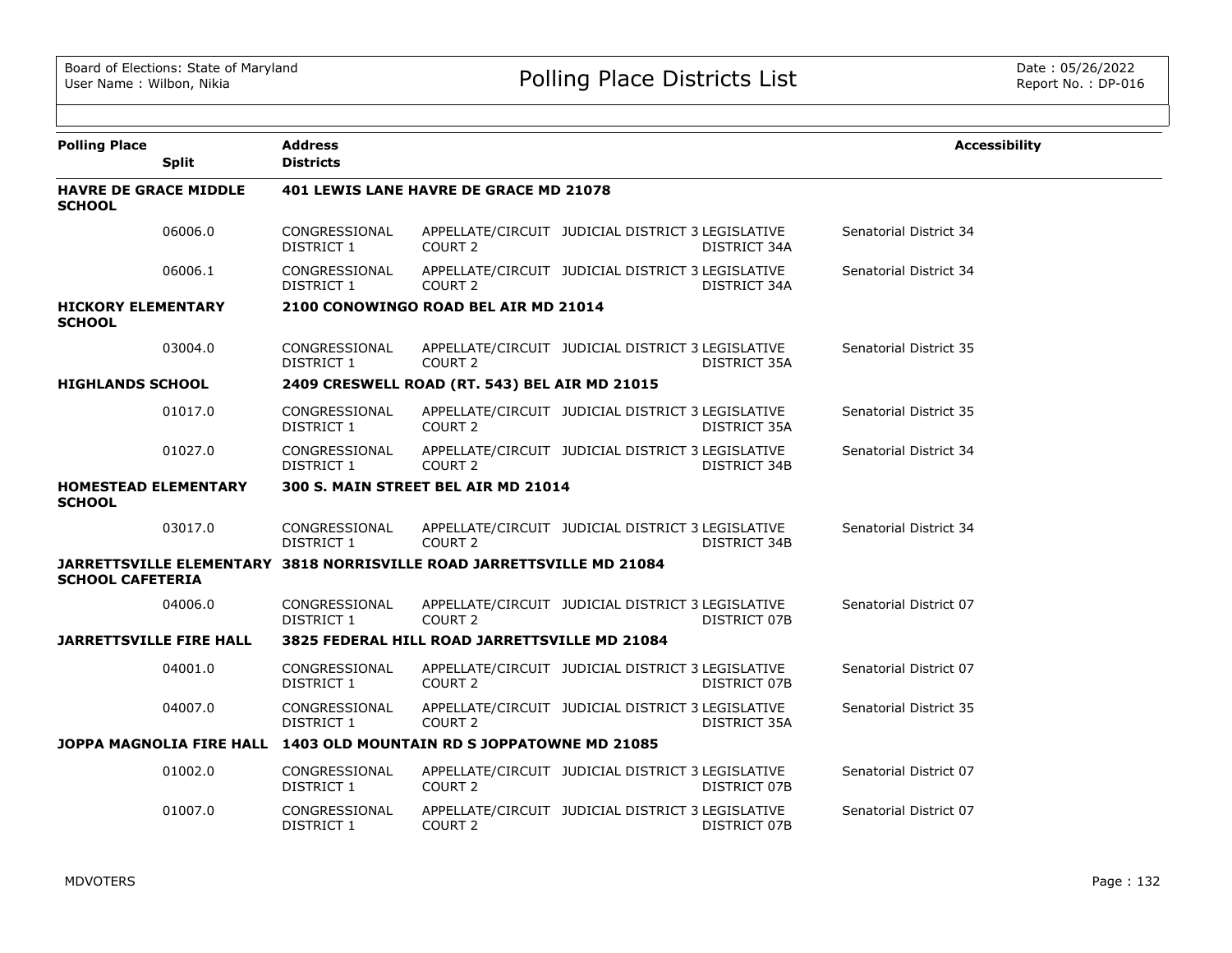| <b>Polling Place</b>                        | <b>Split</b>                  | <b>Address</b><br><b>Districts</b> |                                                 |                                                   |              | <b>Accessibility</b>   |
|---------------------------------------------|-------------------------------|------------------------------------|-------------------------------------------------|---------------------------------------------------|--------------|------------------------|
| <b>SCHOOL</b>                               | <b>JOPPATOWNE ELEMENTARY</b>  |                                    | 407 TRIMBLE ROAD JOPPA MD 21085                 |                                                   |              |                        |
|                                             | 01004.0                       | CONGRESSIONAL<br>DISTRICT 1        | COURT <sub>2</sub>                              | APPELLATE/CIRCUIT JUDICIAL DISTRICT 3 LEGISLATIVE | DISTRICT 34A | Senatorial District 34 |
| LEVEL FIRE HALL                             |                               |                                    | 3633 LEVEL VILLAGE ROAD HAVRE DE GRACE MD 21078 |                                                   |              |                        |
|                                             | 02002.0                       | CONGRESSIONAL<br>DISTRICT 1        | COURT 2                                         | APPELLATE/CIRCUIT JUDICIAL DISTRICT 3 LEGISLATIVE | DISTRICT 35A | Senatorial District 35 |
|                                             | 02002.1                       | CONGRESSIONAL<br>DISTRICT 1        | COURT 2                                         | APPELLATE/CIRCUIT JUDICIAL DISTRICT 3 LEGISLATIVE | DISTRICT 35A | Senatorial District 35 |
|                                             | 02006.0                       | CONGRESSIONAL<br>DISTRICT 1        | COURT <sub>2</sub>                              | APPELLATE/CIRCUIT JUDICIAL DISTRICT 3 LEGISLATIVE | DISTRICT 35A | Senatorial District 34 |
|                                             | 02006.1                       | CONGRESSIONAL<br>DISTRICT 1        | COURT <sub>2</sub>                              | APPELLATE/CIRCUIT JUDICIAL DISTRICT 3 LEGISLATIVE | DISTRICT 35A | Senatorial District 35 |
|                                             | 02007.0                       | CONGRESSIONAL<br>DISTRICT 1        | COURT <sub>2</sub>                              | APPELLATE/CIRCUIT JUDICIAL DISTRICT 3 LEGISLATIVE | DISTRICT 34A | Senatorial District 34 |
|                                             | 02007.1                       | CONGRESSIONAL<br>DISTRICT 1        | COURT 2                                         | APPELLATE/CIRCUIT JUDICIAL DISTRICT 3 LEGISLATIVE | DISTRICT 34A | Senatorial District 34 |
|                                             | 02021.0                       | CONGRESSIONAL<br>DISTRICT 1        | COURT <sub>2</sub>                              | APPELLATE/CIRCUIT JUDICIAL DISTRICT 3 LEGISLATIVE | DISTRICT 34A | Senatorial District 34 |
| <b>MAGNOLIA ELEMENTARY</b><br><b>SCHOOL</b> |                               |                                    | 901 TRIMBLE ROAD JOPPA MD 21085                 |                                                   |              |                        |
|                                             | 01001.0                       | CONGRESSIONAL<br>DISTRICT 1        | COURT <sub>2</sub>                              | APPELLATE/CIRCUIT JUDICIAL DISTRICT 3 LEGISLATIVE | DISTRICT 34A | Senatorial District 34 |
|                                             | <b>MAGNOLIA MIDDLE SCHOOL</b> |                                    | <b>299 FORT HOYLE ROAD JOPPATOWNE MD 21085</b>  |                                                   |              |                        |
|                                             | 01045.0                       | CONGRESSIONAL<br>DISTRICT 1        | COURT 2                                         | APPELLATE/CIRCUIT JUDICIAL DISTRICT 3 LEGISLATIVE | DISTRICT 07B | Senatorial District 07 |
| <b>SCHOOL</b>                               | <b>MEADOWVALE ELEMENTARY</b>  |                                    | 910 GRACEVIEW DRIVE HAVRE DE GRACE MD 21078     |                                                   |              |                        |
|                                             | 06002.0                       | CONGRESSIONAL<br>DISTRICT 1        | COURT <sub>2</sub>                              | APPELLATE/CIRCUIT JUDICIAL DISTRICT 3 LEGISLATIVE | DISTRICT 34A | Senatorial District 34 |
|                                             | 06002.1                       | CONGRESSIONAL<br>DISTRICT 1        | COURT <sub>2</sub>                              | APPELLATE/CIRCUIT JUDICIAL DISTRICT 3 LEGISLATIVE | DISTRICT 34A | Senatorial District 34 |
|                                             | 06004.0                       | CONGRESSIONAL<br>DISTRICT 1        | COURT <sub>2</sub>                              | APPELLATE/CIRCUIT JUDICIAL DISTRICT 3 LEGISLATIVE | DISTRICT 34A | Senatorial District 34 |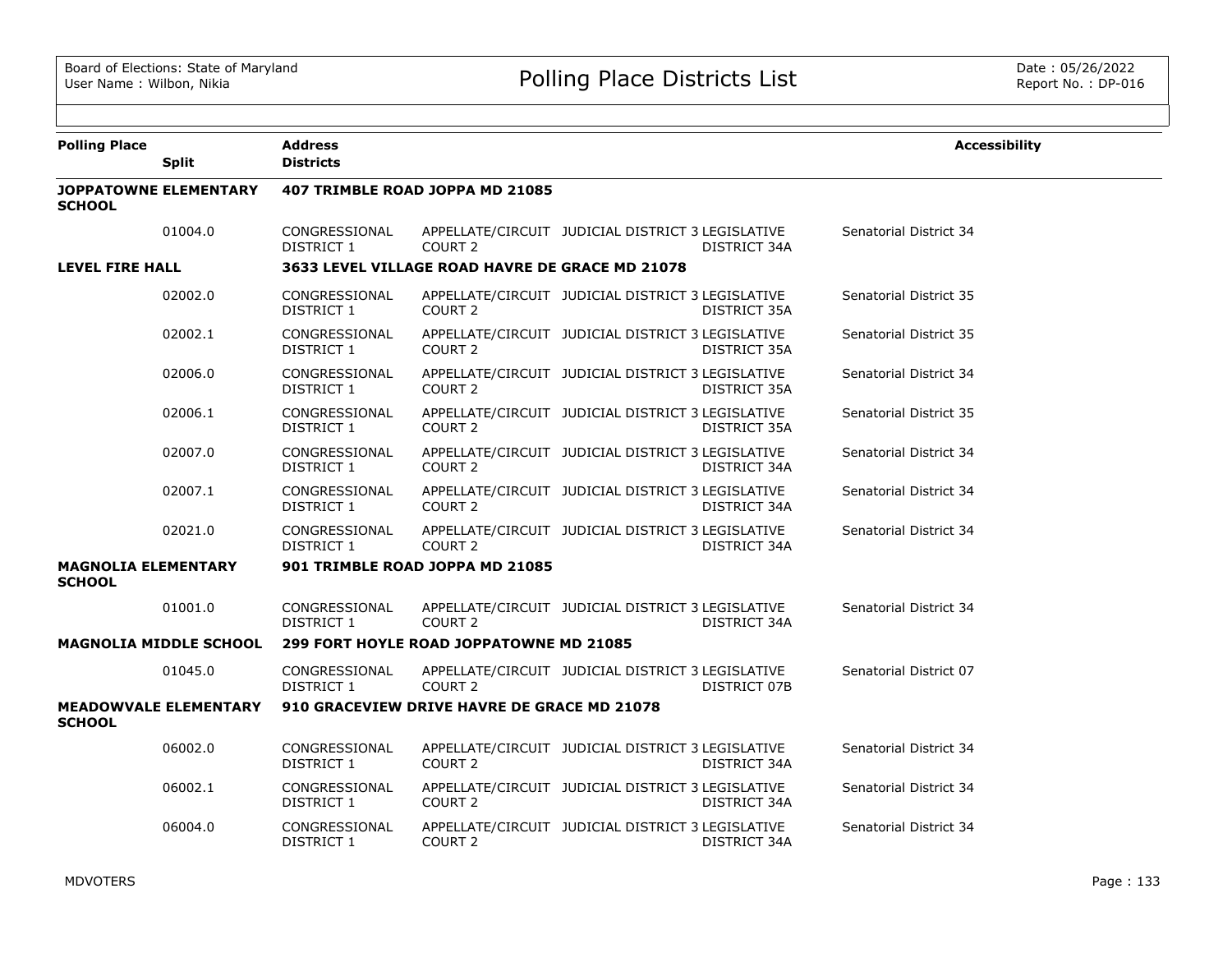| <b>Polling Place</b>                                | <b>Address</b>              |                                              |                                                   |              | <b>Accessibility</b>          |
|-----------------------------------------------------|-----------------------------|----------------------------------------------|---------------------------------------------------|--------------|-------------------------------|
| <b>Split</b>                                        | <b>Districts</b>            |                                              |                                                   |              |                               |
| <b>MT. ARARAT LODGE</b>                             |                             | 136 E GORDON STREET BEL AIR MD 21014         |                                                   |              |                               |
| 03011.0                                             | CONGRESSIONAL<br>DISTRICT 1 | COURT 2                                      | APPELLATE/CIRCUIT JUDICIAL DISTRICT 3 LEGISLATIVE | DISTRICT 34B | Senatorial District 34        |
| 03011.1                                             | CONGRESSIONAL<br>DISTRICT 1 | COURT 2                                      | APPELLATE/CIRCUIT JUDICIAL DISTRICT 3 LEGISLATIVE | DISTRICT 34B | Senatorial District 34        |
| <b>NEWPORT TERRACE</b>                              |                             | 23 NEWPORT DRIVE FOREST HILL MD 21050        |                                                   |              |                               |
| 03008.0                                             | CONGRESSIONAL<br>DISTRICT 1 | COURT 2                                      | APPELLATE/CIRCUIT JUDICIAL DISTRICT 3 LEGISLATIVE | DISTRICT 35A | <b>Senatorial District 35</b> |
| <b>NORRISVILLE ELEMENTARY</b><br><b>SCHOOL</b>      |                             | 5302 NORRISVILLE ROAD WHITE HALL MD 21161    |                                                   |              |                               |
| 04003.0                                             | CONGRESSIONAL<br>DISTRICT 1 | COURT <sub>2</sub>                           | APPELLATE/CIRCUIT JUDICIAL DISTRICT 3 LEGISLATIVE | DISTRICT 07B | Senatorial District 07        |
| <b>NORTH BEND ELEMENTARY</b><br><b>SCHOOL</b>       |                             | 1445 NORTH BEND ROAD JARRETTSVILLE MD 21084  |                                                   |              |                               |
| 04004.0                                             | CONGRESSIONAL<br>DISTRICT 1 | COURT <sub>2</sub>                           | APPELLATE/CIRCUIT JUDICIAL DISTRICT 3 LEGISLATIVE | DISTRICT 35A | Senatorial District 35        |
| <b>NORTH HARFORD</b><br><b>ELEMENTARY CAFETERIA</b> |                             | 120 PYLESVILLE ROAD PYLESVILLE MD 21132      |                                                   |              |                               |
| 05003.0                                             | CONGRESSIONAL<br>DISTRICT 1 | COURT 2                                      | APPELLATE/CIRCUIT JUDICIAL DISTRICT 3 LEGISLATIVE | DISTRICT 35A | Senatorial District 35        |
| <b>NORTH HARFORD HIGH</b><br><b>SCHOOL</b>          |                             | 211 PYLESVILLE ROAD PYLESVILLE MD 21132      |                                                   |              |                               |
| 05002.0                                             | CONGRESSIONAL<br>DISTRICT 1 | COURT <sub>2</sub>                           | APPELLATE/CIRCUIT JUDICIAL DISTRICT 3 LEGISLATIVE | DISTRICT 35A | Senatorial District 35        |
| <b>OLD POST ROAD</b><br><b>ELEMENTARY SCHOOL</b>    |                             | 2706 OLD PHILADELPHIA ROAD ABINGDON MD 21009 |                                                   |              |                               |
| 01013.0                                             | CONGRESSIONAL<br>DISTRICT 1 | COURT <sub>2</sub>                           | APPELLATE/CIRCUIT JUDICIAL DISTRICT 3 LEGISLATIVE | DISTRICT 34B | Senatorial District 34        |
| 01018.0                                             | CONGRESSIONAL<br>DISTRICT 1 | COURT 2                                      | APPELLATE/CIRCUIT JUDICIAL DISTRICT 3 LEGISLATIVE | DISTRICT 34A | Senatorial District 34        |
| 01022.0                                             | CONGRESSIONAL<br>DISTRICT 1 | COURT <sub>2</sub>                           | APPELLATE/CIRCUIT JUDICIAL DISTRICT 3 LEGISLATIVE | DISTRICT 34B | Senatorial District 34        |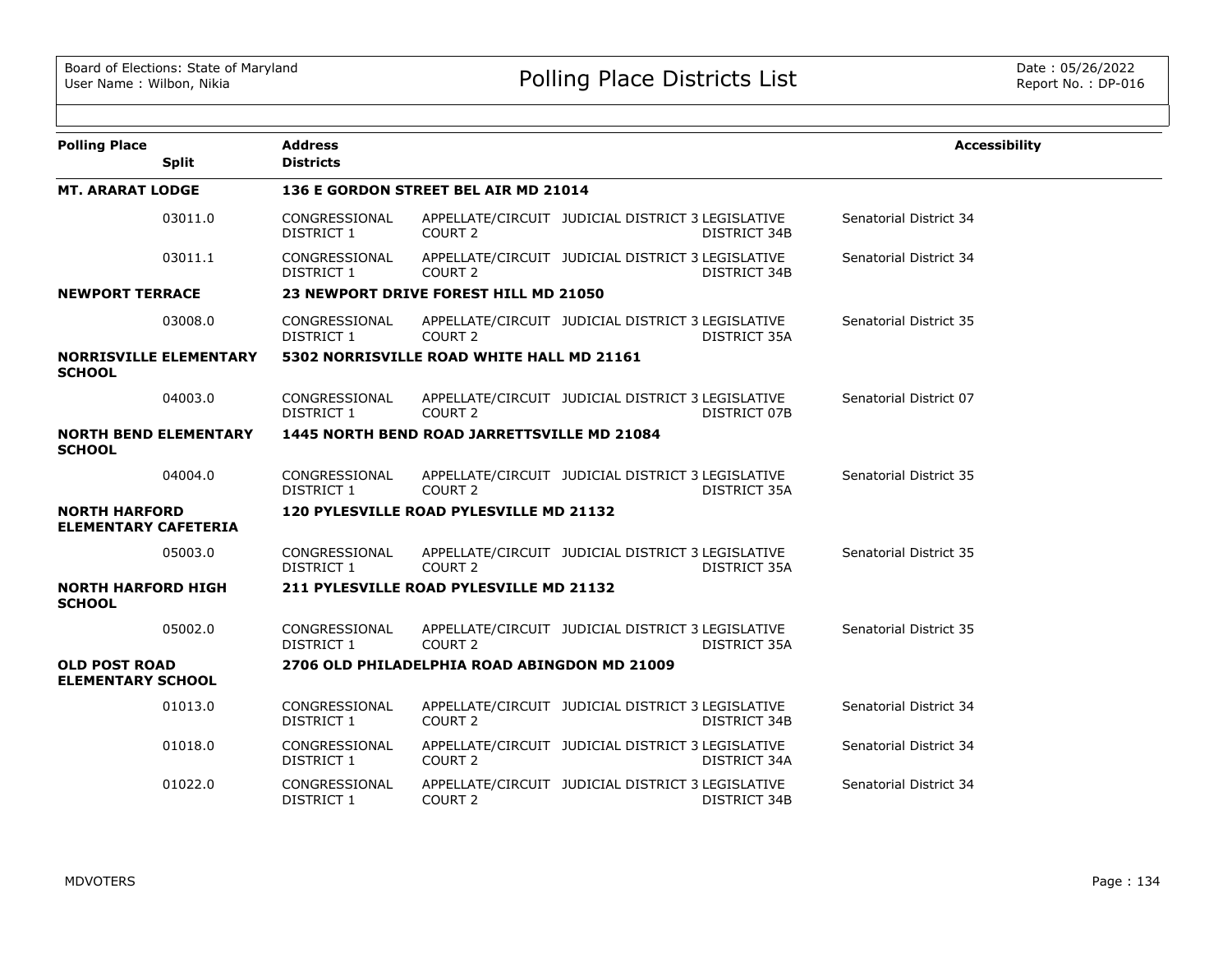| <b>Polling Place</b><br><b>Split</b>                    | <b>Address</b><br><b>Districts</b>      |                                             |                                                   |              | <b>Accessibility</b>   |  |  |  |
|---------------------------------------------------------|-----------------------------------------|---------------------------------------------|---------------------------------------------------|--------------|------------------------|--|--|--|
| <b>PATTERSON MILL MIDDLE-</b><br><b>HIGH SCHOOL</b>     | 85 PATTERSON MILL ROAD BEL AIR MD 21015 |                                             |                                                   |              |                        |  |  |  |
| 01014.0                                                 | CONGRESSIONAL<br>DISTRICT 1             | COURT <sub>2</sub>                          | APPELLATE/CIRCUIT JUDICIAL DISTRICT 3 LEGISLATIVE | DISTRICT 34B | Senatorial District 34 |  |  |  |
| <b>PROSPECT MILL</b><br><b>ELEMENTARY SCHOOL</b>        |                                         | 101 PROSPECT MILL ROAD BEL AIR MD 21015     |                                                   |              |                        |  |  |  |
| 03020.0                                                 | CONGRESSIONAL<br>DISTRICT 1             | COURT <sub>2</sub>                          | APPELLATE/CIRCUIT JUDICIAL DISTRICT 3 LEGISLATIVE | DISTRICT 35A | Senatorial District 35 |  |  |  |
| <b>RED PUMP ROAD</b><br><b>ELEMENTARY SCHOOL</b>        |                                         | 600 RED PUMP ROAD BEL AIR MD 21014          |                                                   |              |                        |  |  |  |
| 03013.0                                                 | CONGRESSIONAL<br>DISTRICT 1             | COURT <sub>2</sub>                          | APPELLATE/CIRCUIT JUDICIAL DISTRICT 3 LEGISLATIVE | DISTRICT 35A | Senatorial District 35 |  |  |  |
| <b>RING FACTORY ELEMENTARY</b><br><b>SCHOOL</b>         |                                         | 1400 EMMORTON ROAD BEL AIR MD 21014         |                                                   |              |                        |  |  |  |
| 03016.0                                                 | CONGRESSIONAL<br>DISTRICT 1             | COURT <sub>2</sub>                          | APPELLATE/CIRCUIT JUDICIAL DISTRICT 3 LEGISLATIVE | DISTRICT 34B | Senatorial District 34 |  |  |  |
| <b>RIVERSIDE COMMUNITY</b><br><b>CENTER</b>             |                                         | <b>1 CHURCH CREEK ROAD BELCAMP MD 21017</b> |                                                   |              |                        |  |  |  |
| 01016.0                                                 | CONGRESSIONAL<br>DISTRICT 1             | COURT 2                                     | APPELLATE/CIRCUIT JUDICIAL DISTRICT 3 LEGISLATIVE | DISTRICT 34A | Senatorial District 34 |  |  |  |
| <b>RIVERSIDE ELEMENTARY</b><br><b>SCHOOL</b>            |                                         | 211 STILLMEADOW DRIVE JOPPA MD 21085        |                                                   |              |                        |  |  |  |
| 01024.0                                                 | CONGRESSIONAL<br>DISTRICT 1             | COURT <sub>2</sub>                          | APPELLATE/CIRCUIT JUDICIAL DISTRICT 3 LEGISLATIVE | DISTRICT 34A | Senatorial District 34 |  |  |  |
| <b>SOUTHAMPTON MIDDLE</b><br><b>SCHOOL</b>              |                                         | 1200 MOORES MILL ROAD BEL AIR MD 21014      |                                                   |              |                        |  |  |  |
| 03001.0                                                 | CONGRESSIONAL<br>DISTRICT 1             | COURT <sub>2</sub>                          | APPELLATE/CIRCUIT JUDICIAL DISTRICT 3 LEGISLATIVE | DISTRICT 35A | Senatorial District 35 |  |  |  |
| <b>ST. MATTHEW LUTHERAN</b><br><b>CHURCH-GREAT HALL</b> |                                         | 1200 CHURCHVILLE ROAD BEL AIR MD 21014      |                                                   |              |                        |  |  |  |
| 03027.0                                                 | CONGRESSIONAL<br>DISTRICT 1             | COURT <sub>2</sub>                          | APPELLATE/CIRCUIT JUDICIAL DISTRICT 3 LEGISLATIVE | DISTRICT 35A | Senatorial District 35 |  |  |  |
| 03027.1                                                 | CONGRESSIONAL<br><b>DISTRICT 1</b>      | COURT <sub>2</sub>                          | APPELLATE/CIRCUIT JUDICIAL DISTRICT 3 LEGISLATIVE | DISTRICT 35A | Senatorial District 35 |  |  |  |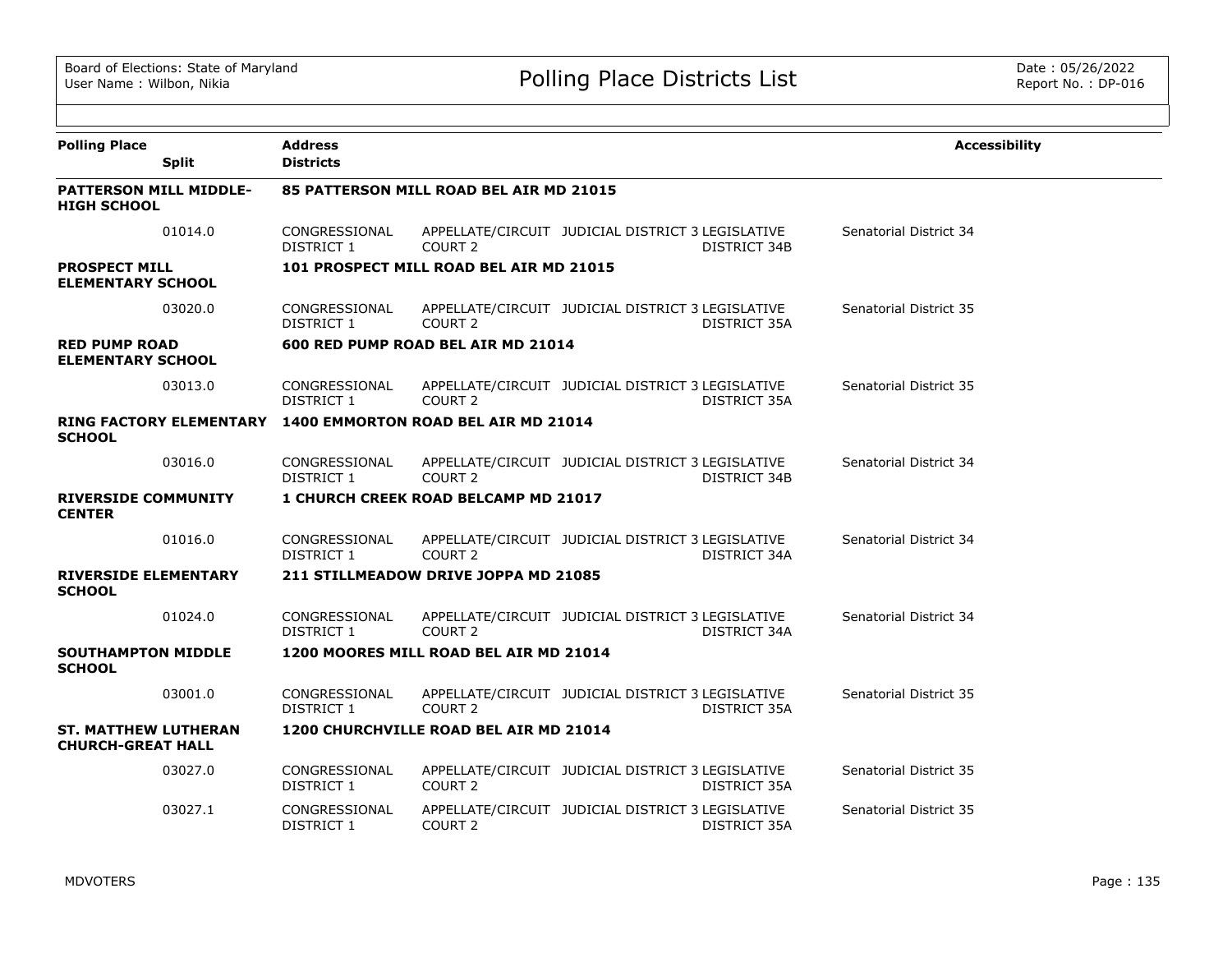| <b>Polling Place</b>                                                 |              | <b>Address</b>              |                                                                      |                                                   |              | <b>Accessibility</b>   |
|----------------------------------------------------------------------|--------------|-----------------------------|----------------------------------------------------------------------|---------------------------------------------------|--------------|------------------------|
|                                                                      | <b>Split</b> | <b>Districts</b>            |                                                                      |                                                   |              |                        |
| <b>VERONICA 'RONI'</b><br><b>CHENOWITH ACTIVITY</b><br><b>CENTER</b> |              |                             | 1707 FALLSTON ROAD FALLSTON MD 21047                                 |                                                   |              |                        |
|                                                                      | 04005.0      | CONGRESSIONAL<br>DISTRICT 1 | COURT 2                                                              | APPELLATE/CIRCUIT JUDICIAL DISTRICT 3 LEGISLATIVE | DISTRICT 35A | Senatorial District 35 |
| <b>VICTORIOUS FAITH</b><br><b>FELLOWSHIP CHURCH</b>                  |              |                             |                                                                      | 106 ROCK SPRING CHURCH ROAD FOREST HILL MD 21050  |              | <b>Not Accessible</b>  |
|                                                                      | 03024.0      | CONGRESSIONAL<br>DISTRICT 1 | COURT 2                                                              | APPELLATE/CIRCUIT JUDICIAL DISTRICT 3 LEGISLATIVE | DISTRICT 35A | Senatorial District 35 |
| <b>SCHOOL</b>                                                        |              |                             | WILLIAM PACA ELEMENTARY 2706 OLD PHILADELPHIA ROAD ABINGDON MD 21009 |                                                   |              |                        |
|                                                                      | 01010.0      | CONGRESSIONAL<br>DISTRICT 1 | COURT 2                                                              | APPELLATE/CIRCUIT JUDICIAL DISTRICT 3 LEGISLATIVE | DISTRICT 34A | Senatorial District 34 |
| <b>WILLIAM S. JAMES</b><br><b>ELEMENTARY SCHOOL</b>                  |              |                             | <b>1 LAURENTUM PARKWAY ABINGDON MD 21009</b>                         |                                                   |              |                        |
|                                                                      | 01011.0      | CONGRESSIONAL<br>DISTRICT 1 | COURT 2                                                              | APPELLATE/CIRCUIT JUDICIAL DISTRICT 3 LEGISLATIVE | DISTRICT 34B | Senatorial District 34 |
| YOUTH'S BENEFIT<br><b>ELEMENTARY SCHOOL</b>                          |              |                             | 1901 FALLSTON ROAD FALLSTON MD 21047                                 |                                                   |              |                        |
|                                                                      | 04002.0      | CONGRESSIONAL<br>DISTRICT 1 | COURT <sub>2</sub>                                                   | APPELLATE/CIRCUIT JUDICIAL DISTRICT 3 LEGISLATIVE | DISTRICT 07B | Senatorial District 07 |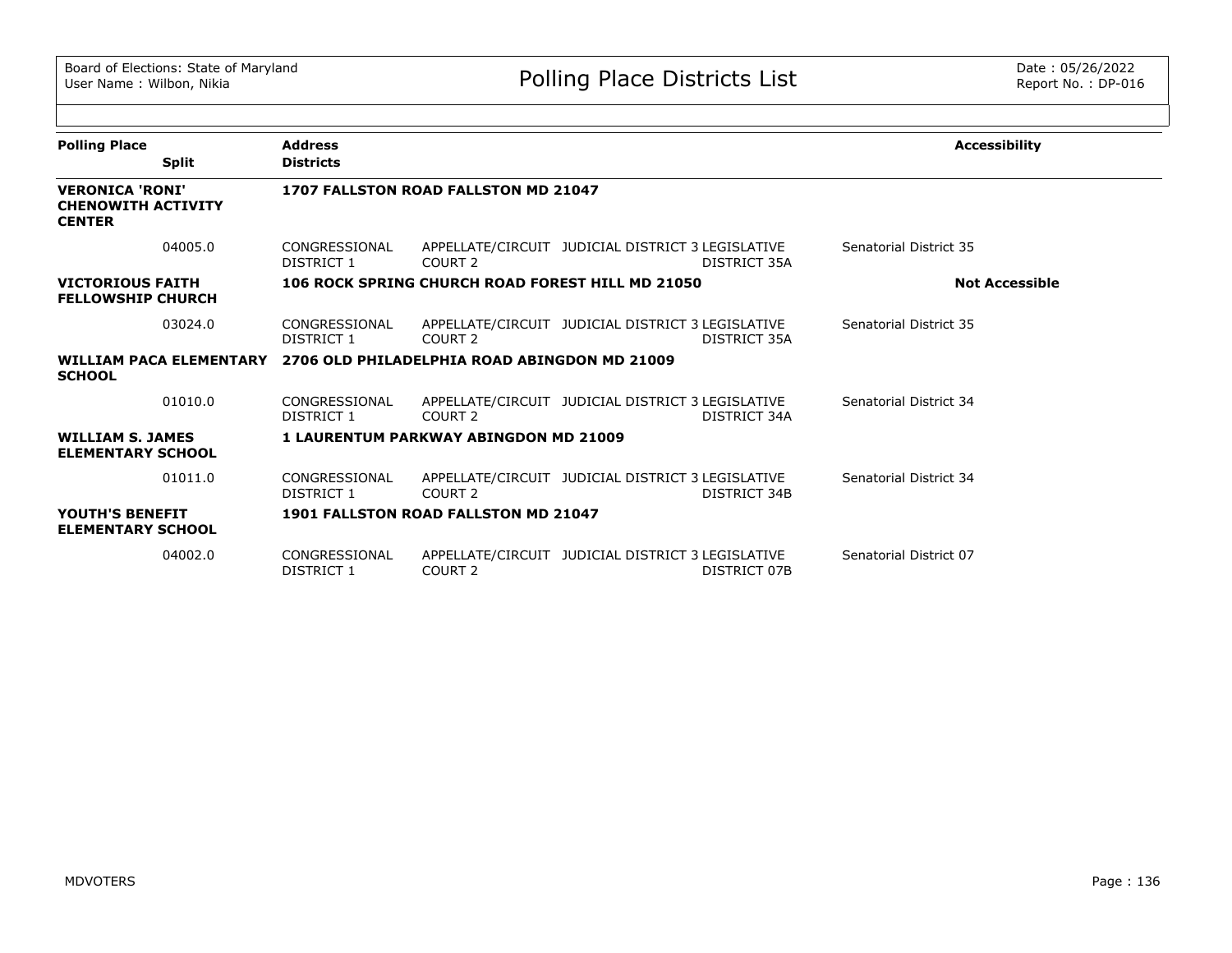| <b>Polling Place</b>                   |                                 | <b>Address</b>                     |                                           |                                                   |              | <b>Accessibility</b>   |
|----------------------------------------|---------------------------------|------------------------------------|-------------------------------------------|---------------------------------------------------|--------------|------------------------|
|                                        | <b>Split</b>                    | <b>Districts</b>                   |                                           |                                                   |              |                        |
| Jurisdiction: Howard                   |                                 |                                    |                                           |                                                   |              |                        |
| <b>CAFETERIA AND GYM</b>               | <b>ATHOLTON HIGH SCHOOL -</b>   |                                    | 6520 FREETOWN RD COLUMBIA MD 21044        |                                                   |              |                        |
|                                        | 05012.01                        | CONGRESSIONAL<br><b>DISTRICT 3</b> | <b>COURT 3</b>                            | APPELLATE/CIRCUIT JUDICIAL DISTRICT 5 LEGISLATIVE | DISTRICT 12A | Senatorial District 12 |
|                                        | 05013.01                        | CONGRESSIONAL<br><b>DISTRICT 3</b> | COURT <sub>3</sub>                        | APPELLATE/CIRCUIT JUDICIAL DISTRICT 5 LEGISLATIVE | DISTRICT 12A | Senatorial District 12 |
|                                        | 05015.01                        | CONGRESSIONAL<br><b>DISTRICT 3</b> | COURT <sub>3</sub>                        | APPELLATE/CIRCUIT JUDICIAL DISTRICT 5 LEGISLATIVE | DISTRICT 12A | Senatorial District 12 |
|                                        | 05017.01                        | CONGRESSIONAL<br><b>DISTRICT 3</b> | COURT <sub>3</sub>                        | APPELLATE/CIRCUIT JUDICIAL DISTRICT 5 LEGISLATIVE | DISTRICT 12A | Senatorial District 12 |
| <b>BONNIE BRANCH MID</b><br><b>GYM</b> | <b>SCHOOL - CAFETERIA AND</b>   |                                    | 4979 ILCHESTER RD ELLICOTT CITY MD 21043  |                                                   |              |                        |
|                                        | 01004.01                        | CONGRESSIONAL<br><b>DISTRICT 3</b> | COURT <sub>3</sub>                        | APPELLATE/CIRCUIT JUDICIAL DISTRICT 5 LEGISLATIVE | DISTRICT 12A | Senatorial District 12 |
|                                        | 01011.01                        | CONGRESSIONAL<br><b>DISTRICT 3</b> | COURT <sub>3</sub>                        | APPELLATE/CIRCUIT JUDICIAL DISTRICT 5 LEGISLATIVE | DISTRICT 12A | Senatorial District 12 |
|                                        | 01019.01                        | CONGRESSIONAL<br><b>DISTRICT 3</b> | COURT <sub>3</sub>                        | APPELLATE/CIRCUIT JUDICIAL DISTRICT 5 LEGISLATIVE | DISTRICT 12A | Senatorial District 12 |
|                                        | 01020.01                        | CONGRESSIONAL<br><b>DISTRICT 3</b> | <b>COURT 3</b>                            | APPELLATE/CIRCUIT JUDICIAL DISTRICT 5 LEGISLATIVE | DISTRICT 12A | Senatorial District 12 |
|                                        | 02025.01                        | CONGRESSIONAL<br><b>DISTRICT 3</b> | COURT <sub>3</sub>                        | APPELLATE/CIRCUIT JUDICIAL DISTRICT 5 LEGISLATIVE | DISTRICT 09B | Senatorial District 09 |
| <b>CAFETERIA AND GYM</b>               | <b>CENTENNIAL HIGH SCHOOL -</b> |                                    | 4300 CENTENNIAL LN ELLICOTT CITY MD 21042 |                                                   |              |                        |
|                                        | 02010.01                        | CONGRESSIONAL<br><b>DISTRICT 3</b> | <b>COURT 3</b>                            | APPELLATE/CIRCUIT JUDICIAL DISTRICT 5 LEGISLATIVE | DISTRICT 09B | Senatorial District 09 |
|                                        | 02017.01                        | CONGRESSIONAL<br><b>DISTRICT 3</b> | COURT 3                                   | APPELLATE/CIRCUIT JUDICIAL DISTRICT 5 LEGISLATIVE | DISTRICT 09B | Senatorial District 09 |
|                                        | 02026.01                        | CONGRESSIONAL<br><b>DISTRICT 3</b> | <b>COURT 3</b>                            | APPELLATE/CIRCUIT JUDICIAL DISTRICT 5 LEGISLATIVE | DISTRICT 09A | Senatorial District 09 |
|                                        | 03004.01                        | CONGRESSIONAL<br><b>DISTRICT 3</b> | COURT <sub>3</sub>                        | APPELLATE/CIRCUIT JUDICIAL DISTRICT 5 LEGISLATIVE | DISTRICT 09B | Senatorial District 09 |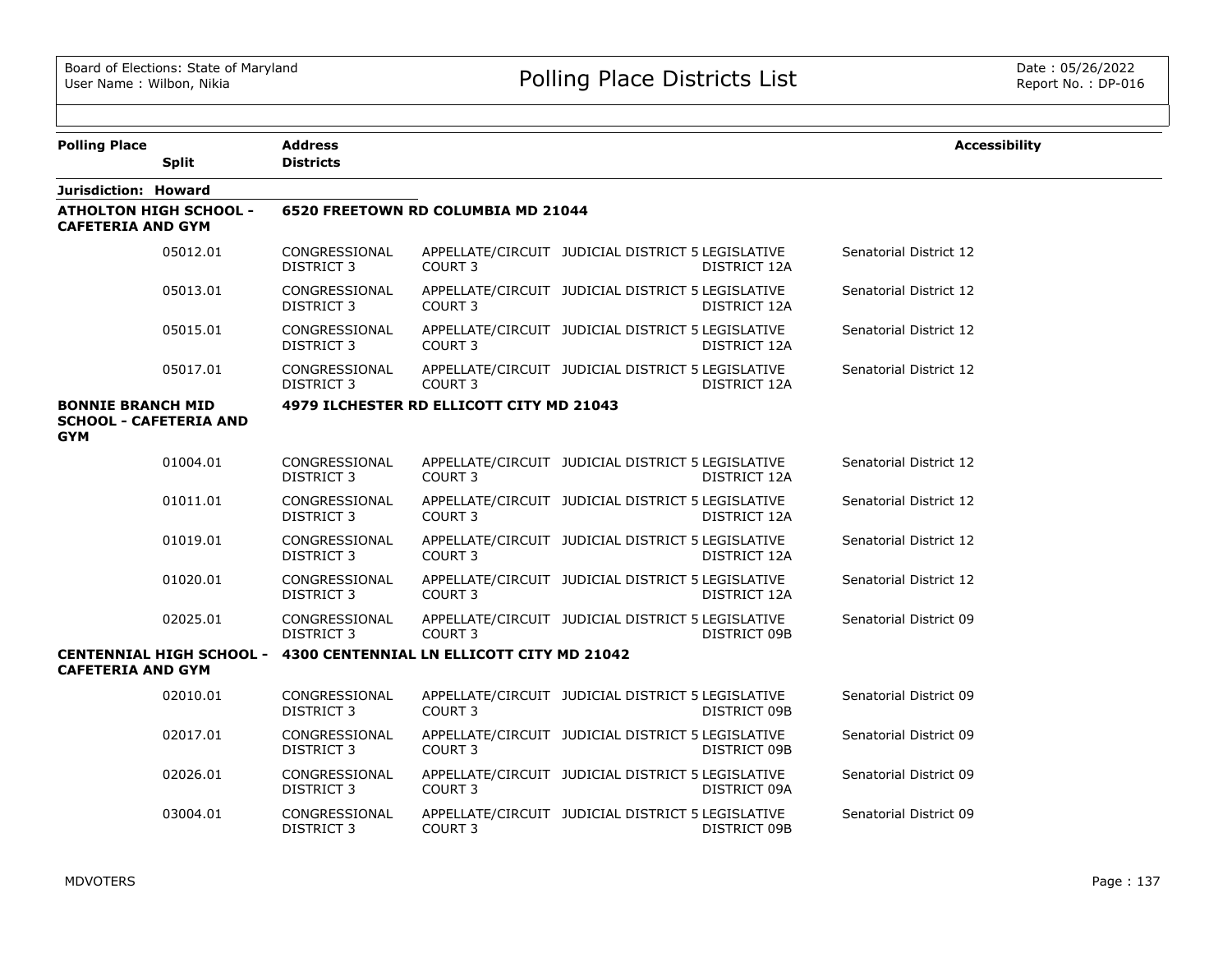| <b>Polling Place</b>                                                       | <b>Split</b>                    | Address<br><b>Districts</b>        |                                                   |                                                   |              | <b>Accessibility</b>   |  |
|----------------------------------------------------------------------------|---------------------------------|------------------------------------|---------------------------------------------------|---------------------------------------------------|--------------|------------------------|--|
| <b>CENTENNIAL LANE ELEM</b><br><b>SCHOOL - CAFETERIA AND</b><br><b>GYM</b> |                                 |                                    | 3825 CENTENNIAL LN ELLICOTT CITY MD 21042         |                                                   |              |                        |  |
|                                                                            | 02005.01                        | CONGRESSIONAL<br>DISTRICT 3        | COURT <sub>3</sub>                                | APPELLATE/CIRCUIT JUDICIAL DISTRICT 5 LEGISLATIVE | DISTRICT 09B | Senatorial District 09 |  |
|                                                                            | 02015.01                        | CONGRESSIONAL<br><b>DISTRICT 3</b> | COURT <sub>3</sub>                                | APPELLATE/CIRCUIT JUDICIAL DISTRICT 5 LEGISLATIVE | DISTRICT 09B | Senatorial District 09 |  |
| <b>CAFETERIA AND GYM</b>                                                   | <b>CLARKSVILLE MID SCHOOL -</b> |                                    | <b>6535 SOUTH TROTTER RD CLARKSVILLE MD 21029</b> |                                                   |              |                        |  |
|                                                                            | 05005.01                        | CONGRESSIONAL<br>DISTRICT 3        | COURT <sub>3</sub>                                | APPELLATE/CIRCUIT JUDICIAL DISTRICT 5 LEGISLATIVE | DISTRICT 13  | Senatorial District 13 |  |
|                                                                            | 05022.01                        | CONGRESSIONAL<br>DISTRICT 3        | COURT <sub>3</sub>                                | APPELLATE/CIRCUIT JUDICIAL DISTRICT 5 LEGISLATIVE | DISTRICT 13  | Senatorial District 13 |  |
| <b>CLEMENS CROSSING ELEM</b><br><b>SCHOOL - GYM</b>                        |                                 |                                    | 10320 QUARTERSTAFF RD COLUMBIA MD 21044           |                                                   |              |                        |  |
|                                                                            | 06004.01                        | CONGRESSIONAL<br><b>DISTRICT 3</b> | COURT 3                                           | APPELLATE/CIRCUIT JUDICIAL DISTRICT 5 LEGISLATIVE | DISTRICT 13  | Senatorial District 13 |  |
| - CAFETERIA                                                                | <b>DAYTON OAKS ELEM SCHOOL</b>  |                                    | 4691 TEN OAKS RD DAYTON MD 21036                  |                                                   |              |                        |  |
|                                                                            | 05019.01                        | CONGRESSIONAL<br>DISTRICT 3        | COURT <sub>3</sub>                                | APPELLATE/CIRCUIT JUDICIAL DISTRICT 5 LEGISLATIVE | DISTRICT 13  | Senatorial District 13 |  |
| DEEP RUN ELEM SCHOOL -<br><b>CAFETERIA AND GYM</b>                         |                                 |                                    | 6925 OLD WATERLOO RD ELKRIDGE MD 21075            |                                                   |              |                        |  |
|                                                                            | 01006.01                        | CONGRESSIONAL<br>DISTRICT 3        | COURT <sub>3</sub>                                | APPELLATE/CIRCUIT JUDICIAL DISTRICT 5 LEGISLATIVE | DISTRICT 13  | Senatorial District 13 |  |
|                                                                            | 01015.01                        | CONGRESSIONAL<br>DISTRICT 3        | COURT 3                                           | APPELLATE/CIRCUIT JUDICIAL DISTRICT 5 LEGISLATIVE | DISTRICT 13  | Senatorial District 13 |  |
| <b>DUCKETTS LANE ELEM</b><br><b>SCHOOL - CAFETERIA AND</b><br><b>GYM</b>   |                                 |                                    | <b>6501 DUCKETTS LN ELKRIDGE MD 21075</b>         |                                                   |              |                        |  |
|                                                                            | 01016.01                        | CONGRESSIONAL<br>DISTRICT 3        | COURT <sub>3</sub>                                | APPELLATE/CIRCUIT JUDICIAL DISTRICT 5 LEGISLATIVE | DISTRICT 12A | Senatorial District 12 |  |
|                                                                            | 01018.01                        | CONGRESSIONAL<br>DISTRICT 3        | COURT <sub>3</sub>                                | APPELLATE/CIRCUIT JUDICIAL DISTRICT 5 LEGISLATIVE | DISTRICT 12A | Senatorial District 12 |  |
|                                                                            | 01021.01                        | CONGRESSIONAL<br>DISTRICT 3        | COURT <sub>3</sub>                                | APPELLATE/CIRCUIT JUDICIAL DISTRICT 5 LEGISLATIVE | DISTRICT 12A | Senatorial District 12 |  |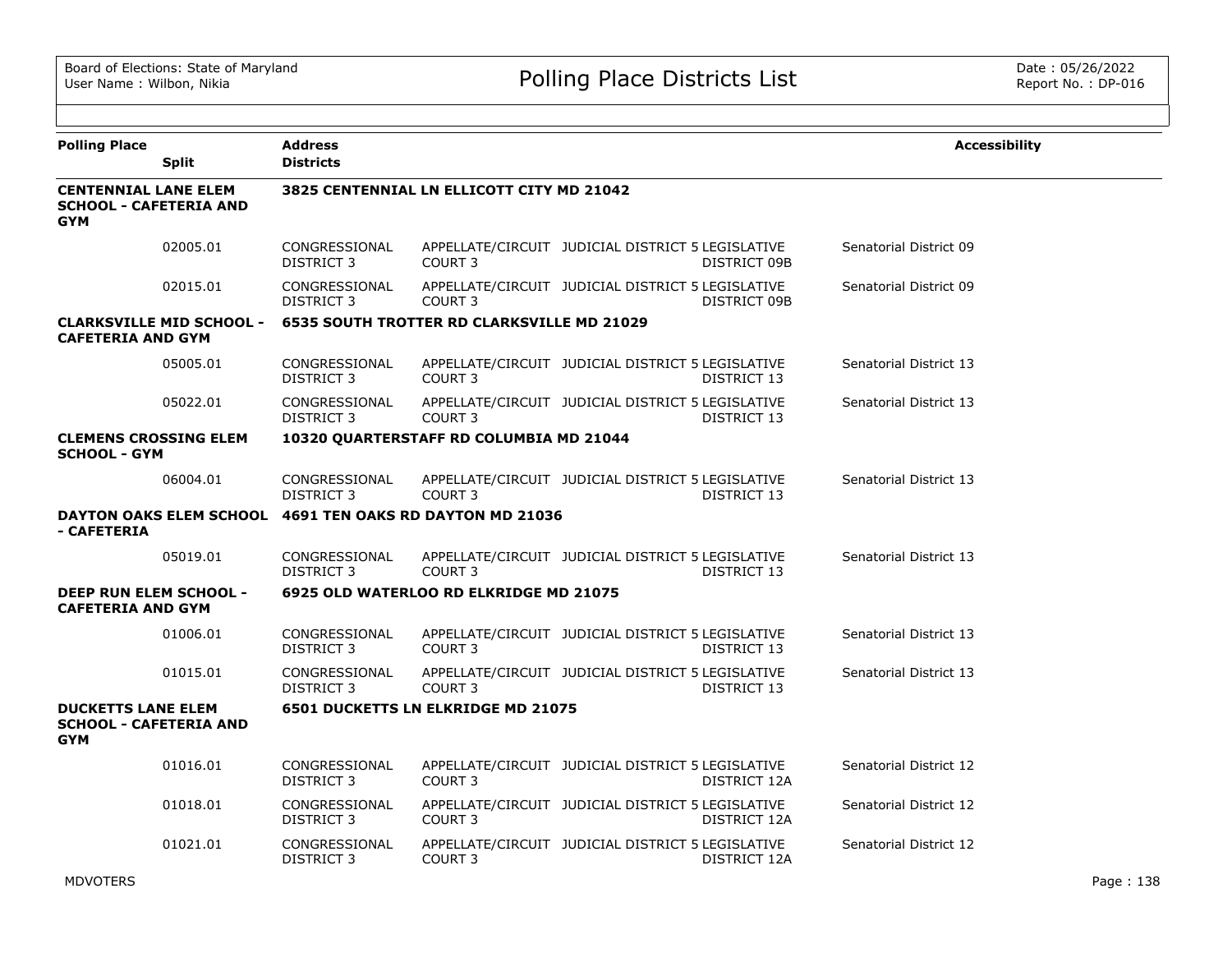| <b>Polling Place</b>                                        | <b>Split</b> | <b>Address</b><br><b>Districts</b>        |                                          |                                                                          | <b>Accessibility</b>   |  |  |  |  |
|-------------------------------------------------------------|--------------|-------------------------------------------|------------------------------------------|--------------------------------------------------------------------------|------------------------|--|--|--|--|
| <b>DUNLOGGIN MID SCHOOL -</b><br><b>CAFETERIA AND GYM</b>   |              | 9129 NORTHFIELD RD ELLICOTT CITY MD 21042 |                                          |                                                                          |                        |  |  |  |  |
|                                                             | 02013.01     | CONGRESSIONAL<br><b>DISTRICT 3</b>        | COURT 3                                  | APPELLATE/CIRCUIT JUDICIAL DISTRICT 5 LEGISLATIVE<br>DISTRICT 09B        | Senatorial District 09 |  |  |  |  |
|                                                             | 02014.01     | CONGRESSIONAL<br><b>DISTRICT 3</b>        | COURT <sub>3</sub>                       | APPELLATE/CIRCUIT JUDICIAL DISTRICT 5 LEGISLATIVE<br>DISTRICT 09B        | Senatorial District 09 |  |  |  |  |
|                                                             | 02020.01     | CONGRESSIONAL<br><b>DISTRICT 3</b>        | COURT <sub>3</sub>                       | APPELLATE/CIRCUIT JUDICIAL DISTRICT 5 LEGISLATIVE<br><b>DISTRICT 09B</b> | Senatorial District 09 |  |  |  |  |
|                                                             | 02021.01     | CONGRESSIONAL<br>DISTRICT 3               | <b>COURT 3</b>                           | APPELLATE/CIRCUIT JUDICIAL DISTRICT 5 LEGISLATIVE<br>DISTRICT 09B        | Senatorial District 09 |  |  |  |  |
|                                                             | 02022.01     | CONGRESSIONAL<br><b>DISTRICT 3</b>        | COURT <sub>3</sub>                       | APPELLATE/CIRCUIT JUDICIAL DISTRICT 5 LEGISLATIVE<br>DISTRICT 12A        | Senatorial District 12 |  |  |  |  |
| <b>ELKRIDGE ELEM SCHOOL -</b><br><b>CAFETERIA AND GYM</b>   |              |                                           | 7075 MONTGOMERY RD ELKRIDGE MD 21075     |                                                                          |                        |  |  |  |  |
|                                                             | 01008.01     | CONGRESSIONAL<br>DISTRICT 3               | COURT <sub>3</sub>                       | APPELLATE/CIRCUIT JUDICIAL DISTRICT 5 LEGISLATIVE<br>DISTRICT 12A        | Senatorial District 12 |  |  |  |  |
|                                                             | 01013.01     | CONGRESSIONAL<br><b>DISTRICT 3</b>        | COURT <sub>3</sub>                       | APPELLATE/CIRCUIT JUDICIAL DISTRICT 5 LEGISLATIVE<br>DISTRICT 12A        | Senatorial District 12 |  |  |  |  |
|                                                             | 01017.01     | CONGRESSIONAL<br><b>DISTRICT 3</b>        | COURT <sub>3</sub>                       | APPELLATE/CIRCUIT JUDICIAL DISTRICT 5 LEGISLATIVE<br>DISTRICT 12A        | Senatorial District 12 |  |  |  |  |
| <b>ELKRIDGE LANDING MID</b><br><b>SCHOOL - CAFE AND GYM</b> |              |                                           | 7085 MONTGOMERY RD ELKRIDGE MD 21075     |                                                                          |                        |  |  |  |  |
|                                                             | 01001.01     | CONGRESSIONAL<br><b>DISTRICT 3</b>        | COURT <sub>3</sub>                       | APPELLATE/CIRCUIT JUDICIAL DISTRICT 5 LEGISLATIVE<br>DISTRICT 12A        | Senatorial District 12 |  |  |  |  |
|                                                             | 01002.01     | CONGRESSIONAL<br><b>DISTRICT 3</b>        | COURT <sub>3</sub>                       | APPELLATE/CIRCUIT JUDICIAL DISTRICT 5 LEGISLATIVE<br>DISTRICT 12A        | Senatorial District 12 |  |  |  |  |
| <b>ELLICOTT CITY SR CTR -</b><br><b>MEETING ROOM</b>        |              |                                           | 9401 FREDERICK RD ELLICOTT CITY MD 21042 |                                                                          |                        |  |  |  |  |
|                                                             | 02001.01     | CONGRESSIONAL<br><b>DISTRICT 3</b>        | COURT 3                                  | APPELLATE/CIRCUIT JUDICIAL DISTRICT 5 LEGISLATIVE<br>DISTRICT 09B        | Senatorial District 09 |  |  |  |  |
|                                                             | 02012.01     | CONGRESSIONAL<br><b>DISTRICT 3</b>        | <b>COURT 3</b>                           | APPELLATE/CIRCUIT JUDICIAL DISTRICT 5 LEGISLATIVE<br>DISTRICT 09B        | Senatorial District 09 |  |  |  |  |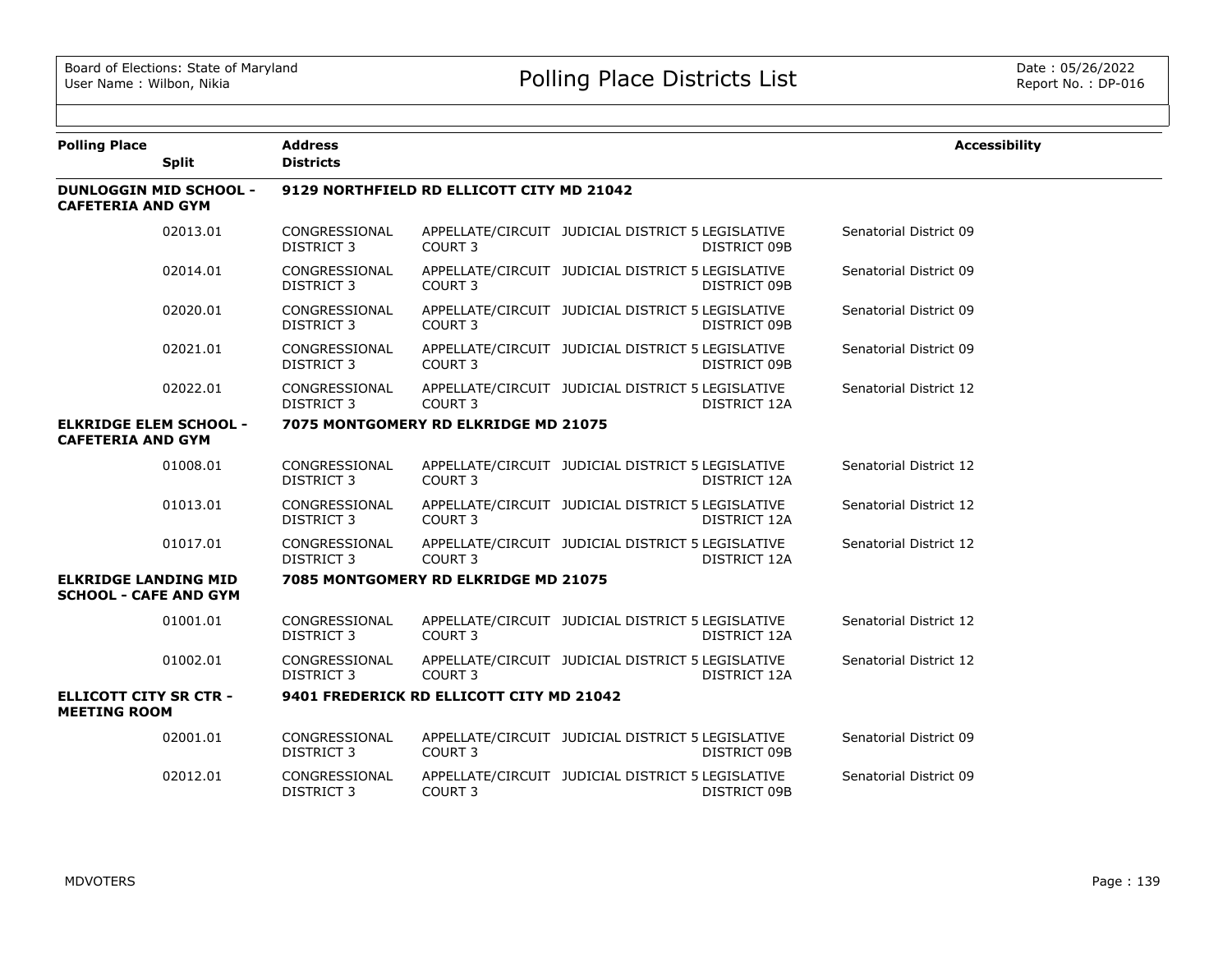| <b>Polling Place</b>                                                     | <b>Split</b> | <b>Address</b><br><b>Districts</b>                             |                                             |                                                   |              | <b>Accessibility</b>   |
|--------------------------------------------------------------------------|--------------|----------------------------------------------------------------|---------------------------------------------|---------------------------------------------------|--------------|------------------------|
|                                                                          |              |                                                                |                                             |                                                   |              |                        |
| <b>ELLICOTT MILLS MID</b><br><b>SCHOOL - CAFETERIA AND</b><br><b>GYM</b> |              |                                                                | 4445 MONTGOMERY RD ELLICOTT CITY MD 21043   |                                                   |              |                        |
|                                                                          | 02002.01     | CONGRESSIONAL<br><b>DISTRICT 3</b>                             | COURT <sub>3</sub>                          | APPELLATE/CIRCUIT JUDICIAL DISTRICT 5 LEGISLATIVE | DISTRICT 09B | Senatorial District 09 |
|                                                                          | 02003.01     | CONGRESSIONAL<br><b>DISTRICT 3</b>                             | COURT <sub>3</sub>                          | APPELLATE/CIRCUIT JUDICIAL DISTRICT 5 LEGISLATIVE | DISTRICT 09B | Senatorial District 09 |
| <b>FOLLY QUARTER MID</b><br><b>SCHOOL - CAFETERIA AND</b><br><b>GYM</b>  |              |                                                                | 13500 TRIADELPHIA RD ELLICOTT CITY MD 21042 |                                                   |              |                        |
|                                                                          | 03001.01     | CONGRESSIONAL<br>DISTRICT 3                                    | COURT <sub>3</sub>                          | APPELLATE/CIRCUIT JUDICIAL DISTRICT 5 LEGISLATIVE | DISTRICT 09A | Senatorial District 09 |
|                                                                          | 03003.01     | CONGRESSIONAL<br><b>DISTRICT 3</b>                             | <b>COURT 3</b>                              | APPELLATE/CIRCUIT JUDICIAL DISTRICT 5 LEGISLATIVE | DISTRICT 09A | Senatorial District 09 |
|                                                                          | 03006.01     | CONGRESSIONAL<br>DISTRICT 3                                    | COURT <sub>3</sub>                          | APPELLATE/CIRCUIT JUDICIAL DISTRICT 5 LEGISLATIVE | DISTRICT 09A | Senatorial District 09 |
| - CAFETERIA AND GYM                                                      |              | <b>FOREST RIDGE ELEM SCHOOL 9550 GORMAN RD LAUREL MD 20723</b> |                                             |                                                   |              |                        |
|                                                                          | 06001.01     | CONGRESSIONAL<br><b>DISTRICT 3</b>                             | <b>COURT 3</b>                              | APPELLATE/CIRCUIT JUDICIAL DISTRICT 5 LEGISLATIVE | DISTRICT 13  | Senatorial District 13 |
|                                                                          | 06027.01     | CONGRESSIONAL<br>DISTRICT 3                                    | <b>COURT 3</b>                              | APPELLATE/CIRCUIT JUDICIAL DISTRICT 5 LEGISLATIVE | DISTRICT 13  | Senatorial District 13 |
| <b>GLENELG HIGH SCHOOL -</b><br><b>CAFETERIA AND GYM</b>                 |              |                                                                | 14025 BURNTWOODS RD GLENELG MD 21737        |                                                   |              |                        |
|                                                                          | 04002.01     | CONGRESSIONAL<br><b>DISTRICT 3</b>                             | COURT <sub>3</sub>                          | APPELLATE/CIRCUIT JUDICIAL DISTRICT 5 LEGISLATIVE | DISTRICT 09A | Senatorial District 09 |
|                                                                          | 04006.01     | CONGRESSIONAL<br><b>DISTRICT 3</b>                             | COURT <sub>3</sub>                          | APPELLATE/CIRCUIT JUDICIAL DISTRICT 5 LEGISLATIVE | DISTRICT 09A | Senatorial District 09 |
| <b>GUILFORD ELEM SCHOOL -</b><br><b>CAFETERIA AND GYM</b>                |              |                                                                | 7335 OAKLAND MILLS RD COLUMBIA MD 21046     |                                                   |              |                        |
|                                                                          | 06013.01     | CONGRESSIONAL<br><b>DISTRICT 3</b>                             | COURT 3                                     | APPELLATE/CIRCUIT JUDICIAL DISTRICT 5 LEGISLATIVE | DISTRICT 13  | Senatorial District 13 |
|                                                                          | 06019.01     | CONGRESSIONAL<br><b>DISTRICT 3</b>                             | COURT <sub>3</sub>                          | APPELLATE/CIRCUIT JUDICIAL DISTRICT 5 LEGISLATIVE | DISTRICT 13  | Senatorial District 13 |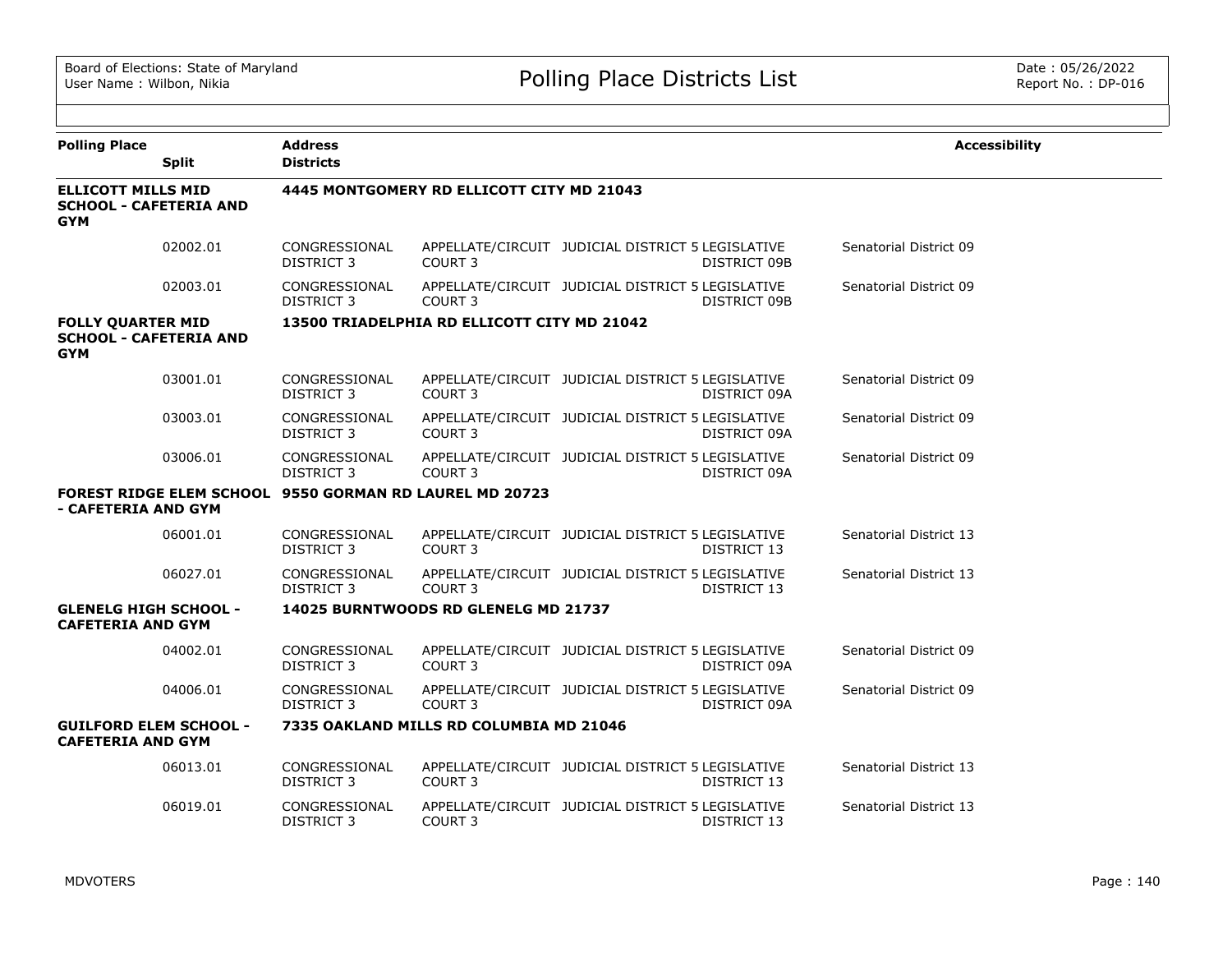| <b>Polling Place</b>                                                     |              | <b>Address</b>                     |                                       |                                                   |                    | <b>Accessibility</b>   |
|--------------------------------------------------------------------------|--------------|------------------------------------|---------------------------------------|---------------------------------------------------|--------------------|------------------------|
|                                                                          | <b>Split</b> | <b>Districts</b>                   |                                       |                                                   |                    |                        |
| <b>HAMMOND MID SCHOOL -</b><br><b>GYM</b>                                |              |                                    | 8100 ALADDIN DR LAUREL MD 20723       |                                                   |                    |                        |
|                                                                          | 06003.01     | CONGRESSIONAL<br>DISTRICT 3        | COURT <sub>3</sub>                    | APPELLATE/CIRCUIT JUDICIAL DISTRICT 5 LEGISLATIVE | DISTRICT 13        | Senatorial District 13 |
|                                                                          | 06018.01     | CONGRESSIONAL<br>DISTRICT 3        | <b>COURT 3</b>                        | APPELLATE/CIRCUIT JUDICIAL DISTRICT 5 LEGISLATIVE | DISTRICT 13        | Senatorial District 13 |
|                                                                          | 06023.01     | CONGRESSIONAL<br>DISTRICT 3        | COURT <sub>3</sub>                    | APPELLATE/CIRCUIT JUDICIAL DISTRICT 5 LEGISLATIVE | DISTRICT 13        | Senatorial District 13 |
|                                                                          | 06025.01     | CONGRESSIONAL<br>DISTRICT 3        | COURT <sub>3</sub>                    | APPELLATE/CIRCUIT JUDICIAL DISTRICT 5 LEGISLATIVE | DISTRICT 13        | Senatorial District 13 |
|                                                                          | 06026.01     | CONGRESSIONAL<br>DISTRICT 3        | COURT <sub>3</sub>                    | APPELLATE/CIRCUIT JUDICIAL DISTRICT 5 LEGISLATIVE | <b>DISTRICT 13</b> | Senatorial District 13 |
| <b>HARPERS CHOICE MID</b><br><b>SCHOOL - CAFETERIA AND</b><br><b>GYM</b> |              |                                    | 5450 BEAVERKILL RD COLUMBIA MD 21044  |                                                   |                    |                        |
|                                                                          | 05008.01     | CONGRESSIONAL<br>DISTRICT 3        | COURT <sub>3</sub>                    | APPELLATE/CIRCUIT JUDICIAL DISTRICT 5 LEGISLATIVE | DISTRICT 12A       | Senatorial District 12 |
|                                                                          | 05009.01     | CONGRESSIONAL<br>DISTRICT 3        | COURT <sub>3</sub>                    | APPELLATE/CIRCUIT JUDICIAL DISTRICT 5 LEGISLATIVE | DISTRICT 12A       | Senatorial District 12 |
|                                                                          | 05023.01     | CONGRESSIONAL<br>DISTRICT 3        | COURT <sub>3</sub>                    | APPELLATE/CIRCUIT JUDICIAL DISTRICT 5 LEGISLATIVE | DISTRICT 12A       | Senatorial District 12 |
| <b>HOPE BAPTIST CHURCH -</b><br><b>MEETING ROOM</b>                      |              |                                    | 8801 STEPHENS RD LAUREL MD 20723      |                                                   |                    |                        |
|                                                                          | 06002.01     | CONGRESSIONAL<br><b>DISTRICT 3</b> | COURT <sub>3</sub>                    | APPELLATE/CIRCUIT JUDICIAL DISTRICT 5 LEGISLATIVE | DISTRICT 13        | Senatorial District 13 |
| <b>HOWARD HIGH SCHOOL -</b><br><b>AUX GYM AND MAIN GYM</b>               |              |                                    | 8700 ROUTE 108 ELLICOTT CITY MD 21043 |                                                   |                    |                        |
|                                                                          | 01010.01     | CONGRESSIONAL<br><b>DISTRICT 3</b> | COURT 3                               | APPELLATE/CIRCUIT JUDICIAL DISTRICT 5 LEGISLATIVE | DISTRICT 12A       | Senatorial District 12 |
|                                                                          | 02004.01     | CONGRESSIONAL<br><b>DISTRICT 3</b> | <b>COURT 3</b>                        | APPELLATE/CIRCUIT JUDICIAL DISTRICT 5 LEGISLATIVE | DISTRICT 12A       | Senatorial District 12 |
|                                                                          | 06010.01     | CONGRESSIONAL<br>DISTRICT 3        | COURT <sub>3</sub>                    | APPELLATE/CIRCUIT JUDICIAL DISTRICT 5 LEGISLATIVE | DISTRICT 13        | Senatorial District 13 |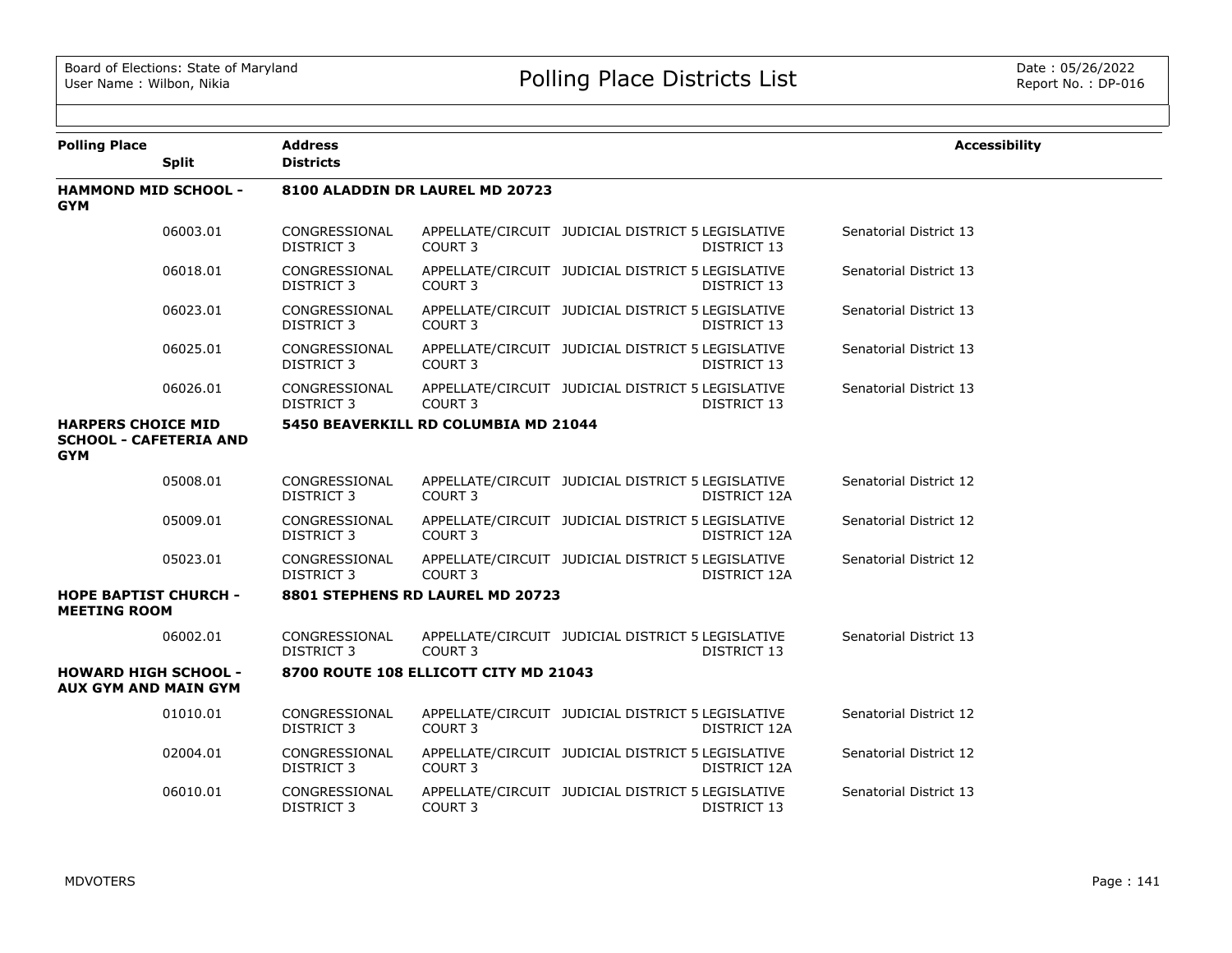| <b>Polling Place</b>                                                       |                                | <b>Address</b>                     |                                                                |                                                   |              | <b>Accessibility</b>   |  |  |  |
|----------------------------------------------------------------------------|--------------------------------|------------------------------------|----------------------------------------------------------------|---------------------------------------------------|--------------|------------------------|--|--|--|
|                                                                            | <b>Split</b>                   | <b>Districts</b>                   |                                                                |                                                   |              |                        |  |  |  |
| - CAFE AND GYM                                                             | JEFFERS HILL ELEM SCHOOL       | 6001 TAMAR DR COLUMBIA MD 21045    |                                                                |                                                   |              |                        |  |  |  |
|                                                                            | 06031.01                       | CONGRESSIONAL<br><b>DISTRICT 3</b> | COURT <sub>3</sub>                                             | APPELLATE/CIRCUIT JUDICIAL DISTRICT 5 LEGISLATIVE | DISTRICT 13  | Senatorial District 13 |  |  |  |
| - CAFE AND GYM                                                             | <b>LAKE ELKHORN MID SCHOOL</b> |                                    | <b>6680 CRADLEROCK WAY COLUMBIA MD 21045</b>                   |                                                   |              |                        |  |  |  |
|                                                                            | 06012.01                       | CONGRESSIONAL<br><b>DISTRICT 3</b> | COURT <sub>3</sub>                                             | APPELLATE/CIRCUIT JUDICIAL DISTRICT 5 LEGISLATIVE | DISTRICT 13  | Senatorial District 13 |  |  |  |
|                                                                            | 06017.01                       | CONGRESSIONAL<br><b>DISTRICT 3</b> | COURT <sub>3</sub>                                             | APPELLATE/CIRCUIT JUDICIAL DISTRICT 5 LEGISLATIVE | DISTRICT 13  | Senatorial District 13 |  |  |  |
|                                                                            | 06022.01                       | CONGRESSIONAL<br><b>DISTRICT 3</b> | COURT <sub>3</sub>                                             | APPELLATE/CIRCUIT JUDICIAL DISTRICT 5 LEGISLATIVE | DISTRICT 13  | Senatorial District 13 |  |  |  |
| <b>LAUREL WOODS ELEM</b><br><b>SCHOOL - AUX GYM AND</b><br><b>MAIN GYM</b> |                                |                                    | 9250 N LAUREL RD LAUREL MD 20723                               |                                                   |              |                        |  |  |  |
|                                                                            | 06015.01                       | CONGRESSIONAL<br><b>DISTRICT 3</b> | COURT <sub>3</sub>                                             | APPELLATE/CIRCUIT JUDICIAL DISTRICT 5 LEGISLATIVE | DISTRICT 13  | Senatorial District 13 |  |  |  |
|                                                                            | 06034.01                       | CONGRESSIONAL<br><b>DISTRICT 3</b> | COURT <sub>3</sub>                                             | APPELLATE/CIRCUIT JUDICIAL DISTRICT 5 LEGISLATIVE | DISTRICT 13  | Senatorial District 13 |  |  |  |
| <b>CAFETERIA AND GYM</b>                                                   |                                |                                    | LIME KILN MIDDLE SCHOOL - 11650 SCAGGSVILLE RD FULTON MD 20759 |                                                   |              |                        |  |  |  |
|                                                                            | 06028.01                       | CONGRESSIONAL<br><b>DISTRICT 3</b> | COURT <sub>3</sub>                                             | APPELLATE/CIRCUIT JUDICIAL DISTRICT 5 LEGISLATIVE | DISTRICT 13  | Senatorial District 13 |  |  |  |
|                                                                            | 06032.01                       | CONGRESSIONAL<br><b>DISTRICT 3</b> | COURT <sub>3</sub>                                             | APPELLATE/CIRCUIT JUDICIAL DISTRICT 5 LEGISLATIVE | DISTRICT 13  | Senatorial District 13 |  |  |  |
| <b>LISBON ELEM SCHOOL -</b><br><b>CAFETERIA AND GYM</b>                    |                                |                                    | 15901 FREDERICK RD WOODBINE MD 21797                           |                                                   |              |                        |  |  |  |
|                                                                            | 04003.01                       | CONGRESSIONAL<br><b>DISTRICT 3</b> | COURT <sub>3</sub>                                             | APPELLATE/CIRCUIT JUDICIAL DISTRICT 5 LEGISLATIVE | DISTRICT 09A | Senatorial District 09 |  |  |  |
|                                                                            | 04004.01                       | CONGRESSIONAL<br><b>DISTRICT 3</b> | COURT 3                                                        | APPELLATE/CIRCUIT JUDICIAL DISTRICT 5 LEGISLATIVE | DISTRICT 09A | Senatorial District 09 |  |  |  |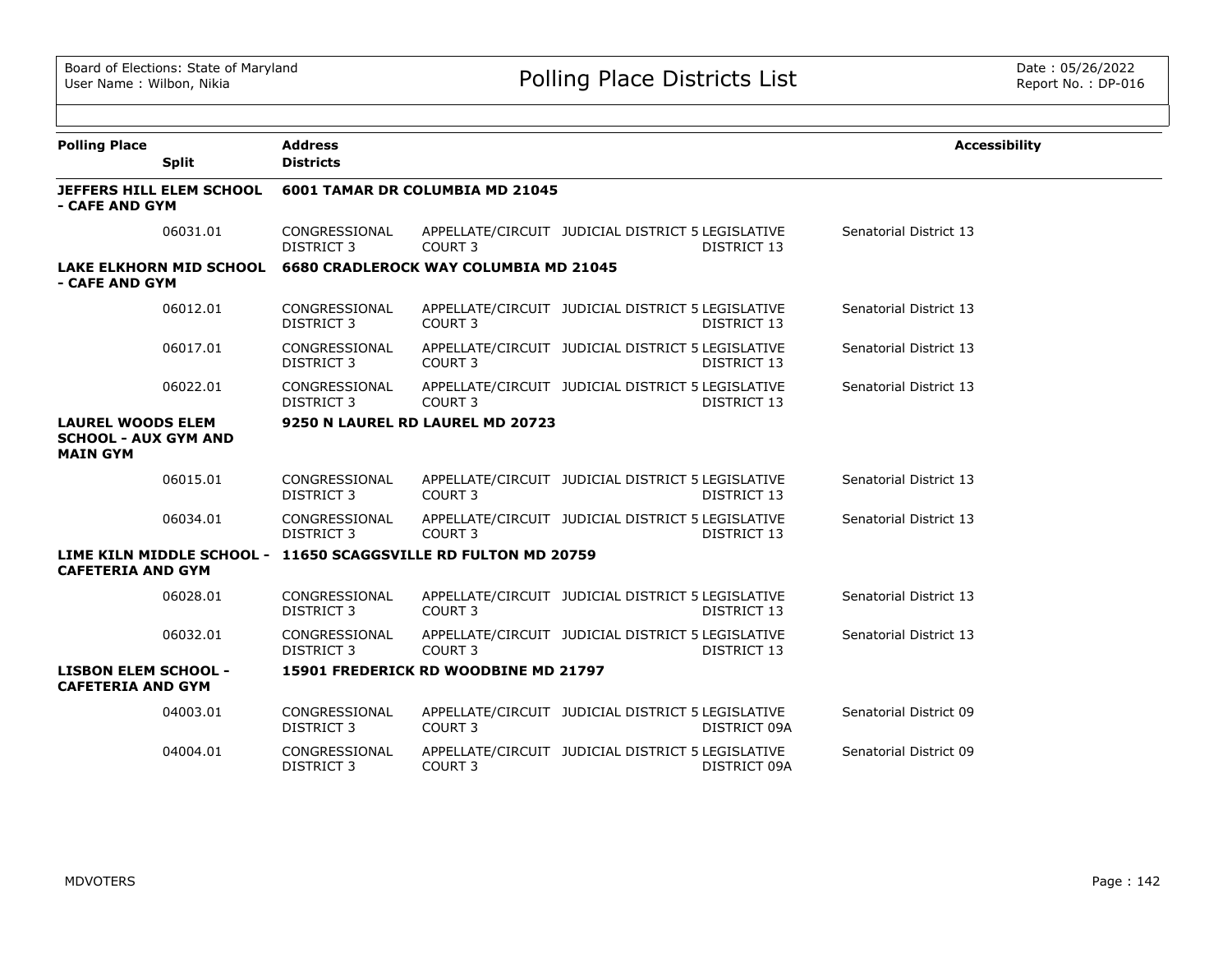| <b>Polling Place</b>                                                         | <b>Split</b>                    | <b>Address</b><br><b>Districts</b> |                                                               |                                                   |              | <b>Accessibility</b>   |  |  |  |  |
|------------------------------------------------------------------------------|---------------------------------|------------------------------------|---------------------------------------------------------------|---------------------------------------------------|--------------|------------------------|--|--|--|--|
| <b>AUX GYM AND MAIN GYM</b>                                                  | <b>LONG REACH HIGH SCHOOL -</b> |                                    | 6101 OLD DOBBIN LN COLUMBIA MD 21045                          |                                                   |              |                        |  |  |  |  |
|                                                                              | 06021.01                        | CONGRESSIONAL<br><b>DISTRICT 3</b> | <b>COURT 3</b>                                                | APPELLATE/CIRCUIT JUDICIAL DISTRICT 5 LEGISLATIVE | DISTRICT 13  | Senatorial District 13 |  |  |  |  |
|                                                                              | 06029.01                        | CONGRESSIONAL<br>DISTRICT 3        | COURT <sub>3</sub>                                            | APPELLATE/CIRCUIT JUDICIAL DISTRICT 5 LEGISLATIVE | DISTRICT 13  | Senatorial District 13 |  |  |  |  |
| <b>CAFE</b>                                                                  |                                 |                                    | LONGFELLOW ELEM SCHOOL- 5470 HESPERUS DRIVE COLUMBIA MD 21044 |                                                   |              |                        |  |  |  |  |
|                                                                              | 05002.01                        | CONGRESSIONAL<br><b>DISTRICT 3</b> | COURT <sub>3</sub>                                            | APPELLATE/CIRCUIT JUDICIAL DISTRICT 5 LEGISLATIVE | DISTRICT 12A | Senatorial District 12 |  |  |  |  |
|                                                                              | 05014.01                        | CONGRESSIONAL<br><b>DISTRICT 3</b> | COURT <sub>3</sub>                                            | APPELLATE/CIRCUIT JUDICIAL DISTRICT 5 LEGISLATIVE | DISTRICT 12A | Senatorial District 12 |  |  |  |  |
| <b>MARRIOTTS RIDGE HIGH</b><br><b>SCHOOL- AUX GYM AND</b><br><b>MAIN GYM</b> |                                 |                                    | 12100 WOODFORD DRIVE MARRIOTTSVILLE MD 21104                  |                                                   |              |                        |  |  |  |  |
|                                                                              | 03002.01                        | CONGRESSIONAL<br><b>DISTRICT 3</b> | <b>COURT 3</b>                                                | APPELLATE/CIRCUIT JUDICIAL DISTRICT 5 LEGISLATIVE | DISTRICT 09A | Senatorial District 09 |  |  |  |  |
|                                                                              | 03005.01                        | CONGRESSIONAL<br><b>DISTRICT 3</b> | COURT <sub>3</sub>                                            | APPELLATE/CIRCUIT JUDICIAL DISTRICT 5 LEGISLATIVE | DISTRICT 09A | Senatorial District 09 |  |  |  |  |
| <b>MAYFIELD WOODS MID</b><br><b>SCHOOL - CAFETERIA AND</b><br><b>GYM</b>     |                                 |                                    | 7950 RED BARN WAY ELKRIDGE MD 21075                           |                                                   |              |                        |  |  |  |  |
|                                                                              | 01003.01                        | CONGRESSIONAL<br><b>DISTRICT 3</b> | COURT <sub>3</sub>                                            | APPELLATE/CIRCUIT JUDICIAL DISTRICT 5 LEGISLATIVE | DISTRICT 13  | Senatorial District 13 |  |  |  |  |
|                                                                              | 01007.01                        | CONGRESSIONAL<br>DISTRICT 3        | COURT <sub>3</sub>                                            | APPELLATE/CIRCUIT JUDICIAL DISTRICT 5 LEGISLATIVE | DISTRICT 12A | Senatorial District 12 |  |  |  |  |
|                                                                              | 01009.01                        | CONGRESSIONAL<br><b>DISTRICT 3</b> | COURT <sub>3</sub>                                            | APPELLATE/CIRCUIT JUDICIAL DISTRICT 5 LEGISLATIVE | DISTRICT 12A | Senatorial District 12 |  |  |  |  |
| <b>CAFETERIA AND GYM</b>                                                     | <b>MT HEBRON HIGH SCHOOL -</b>  |                                    | 9440 OLD FREDERICK RD ELLICOTT CITY MD 21042                  |                                                   |              |                        |  |  |  |  |
|                                                                              | 02007.01                        | CONGRESSIONAL<br><b>DISTRICT 3</b> | COURT <sub>3</sub>                                            | APPELLATE/CIRCUIT JUDICIAL DISTRICT 5 LEGISLATIVE | DISTRICT 09A | Senatorial District 09 |  |  |  |  |
|                                                                              | 02018.01                        | CONGRESSIONAL<br><b>DISTRICT 3</b> | COURT <sub>3</sub>                                            | APPELLATE/CIRCUIT JUDICIAL DISTRICT 5 LEGISLATIVE | DISTRICT 09A | Senatorial District 09 |  |  |  |  |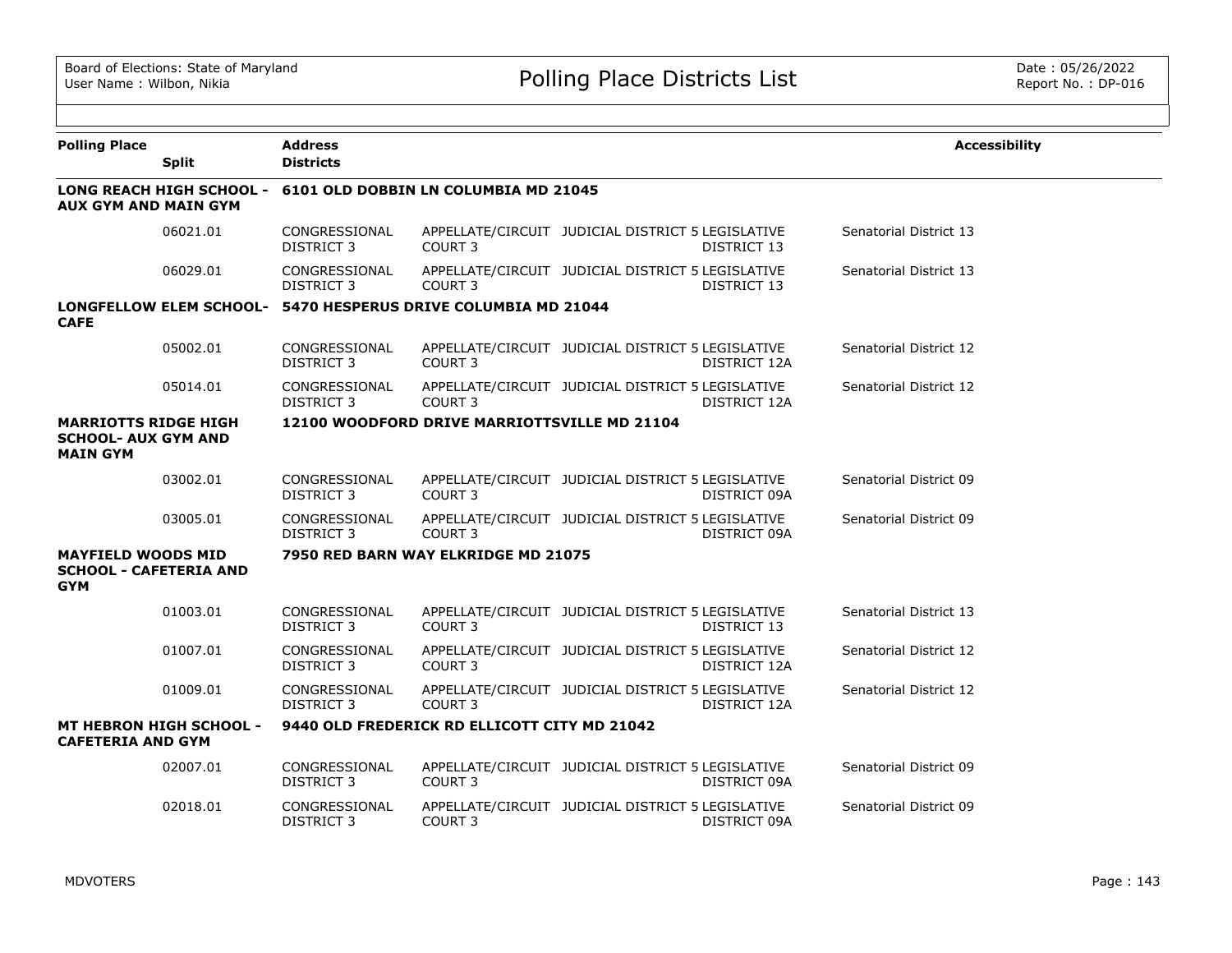| <b>Polling Place</b>                                                       | <b>Split</b>                    | <b>Address</b><br><b>Districts</b> |                                                                       |                                                   |              | <b>Accessibility</b>   |  |  |  |
|----------------------------------------------------------------------------|---------------------------------|------------------------------------|-----------------------------------------------------------------------|---------------------------------------------------|--------------|------------------------|--|--|--|
| <b>CAFETERIA AND GYM</b>                                                   | <b>MURRAY HILL MID SCHOOL -</b> | 9989 WINTER SUN RD LAUREL MD 20723 |                                                                       |                                                   |              |                        |  |  |  |
|                                                                            | 06024.01                        | CONGRESSIONAL<br>DISTRICT 3        | COURT 3                                                               | APPELLATE/CIRCUIT JUDICIAL DISTRICT 5 LEGISLATIVE | DISTRICT 13  | Senatorial District 13 |  |  |  |
|                                                                            | 06035.01                        | CONGRESSIONAL<br>DISTRICT 3        | COURT <sub>3</sub>                                                    | APPELLATE/CIRCUIT JUDICIAL DISTRICT 5 LEGISLATIVE | DISTRICT 13  | Senatorial District 13 |  |  |  |
| <b>OAKLAND MILLS HIGH</b><br><b>SCHOOL- AUX GYM AND</b><br><b>MAIN GYM</b> |                                 |                                    | 9410 KILIMANJARO ROAD COLUMBIA MD 21045                               |                                                   |              |                        |  |  |  |
|                                                                            | 06005.01                        | CONGRESSIONAL<br><b>DISTRICT 3</b> | COURT <sub>3</sub>                                                    | APPELLATE/CIRCUIT JUDICIAL DISTRICT 5 LEGISLATIVE | DISTRICT 13  | Senatorial District 13 |  |  |  |
|                                                                            | 06006.01                        | CONGRESSIONAL<br>DISTRICT 3        | COURT <sub>3</sub>                                                    | APPELLATE/CIRCUIT JUDICIAL DISTRICT 5 LEGISLATIVE | DISTRICT 13  | Senatorial District 13 |  |  |  |
|                                                                            | 06008.01                        | CONGRESSIONAL<br>DISTRICT 3        | COURT <sub>3</sub>                                                    | APPELLATE/CIRCUIT JUDICIAL DISTRICT 5 LEGISLATIVE | DISTRICT 13  | Senatorial District 13 |  |  |  |
|                                                                            | 06009.01                        | CONGRESSIONAL<br>DISTRICT 3        | COURT <sub>3</sub>                                                    | APPELLATE/CIRCUIT JUDICIAL DISTRICT 5 LEGISLATIVE | DISTRICT 13  | Senatorial District 13 |  |  |  |
|                                                                            | 06011.01                        | CONGRESSIONAL<br>DISTRICT 3        | COURT <sub>3</sub>                                                    | APPELLATE/CIRCUIT JUDICIAL DISTRICT 5 LEGISLATIVE | DISTRICT 12A | Senatorial District 12 |  |  |  |
| <b>CAFETERIA AND GYM</b>                                                   |                                 |                                    | PATAPSCO MIDDLE SCHOOL - 8885 OLD FREDERICK RD ELLICOTT CITY MD 21043 |                                                   |              |                        |  |  |  |
|                                                                            | 02008.01                        | CONGRESSIONAL<br>DISTRICT 3        | COURT 3                                                               | APPELLATE/CIRCUIT JUDICIAL DISTRICT 5 LEGISLATIVE | DISTRICT 09A | Senatorial District 09 |  |  |  |
|                                                                            | 02023.01                        | CONGRESSIONAL<br>DISTRICT 3        | COURT 3                                                               | APPELLATE/CIRCUIT JUDICIAL DISTRICT 5 LEGISLATIVE | DISTRICT 09B | Senatorial District 09 |  |  |  |
|                                                                            | 02024.01                        | CONGRESSIONAL<br><b>DISTRICT 3</b> | COURT <sub>3</sub>                                                    | APPELLATE/CIRCUIT JUDICIAL DISTRICT 5 LEGISLATIVE | DISTRICT 09A | Senatorial District 09 |  |  |  |
| <b>PATUXENT VALLEY MID</b><br><b>GYM</b>                                   | <b>SCHOOL - CAFETERIA AND</b>   |                                    | 9151 VOLLMERHAUSEN RD JESSUP MD 20794                                 |                                                   |              |                        |  |  |  |
|                                                                            | 06020.01                        | CONGRESSIONAL<br><b>DISTRICT 3</b> | COURT <sub>3</sub>                                                    | APPELLATE/CIRCUIT JUDICIAL DISTRICT 5 LEGISLATIVE | DISTRICT 13  | Senatorial District 13 |  |  |  |
|                                                                            | 06033.01                        | CONGRESSIONAL<br>DISTRICT 3        | COURT <sub>3</sub>                                                    | APPELLATE/CIRCUIT JUDICIAL DISTRICT 5 LEGISLATIVE | DISTRICT 13  | Senatorial District 13 |  |  |  |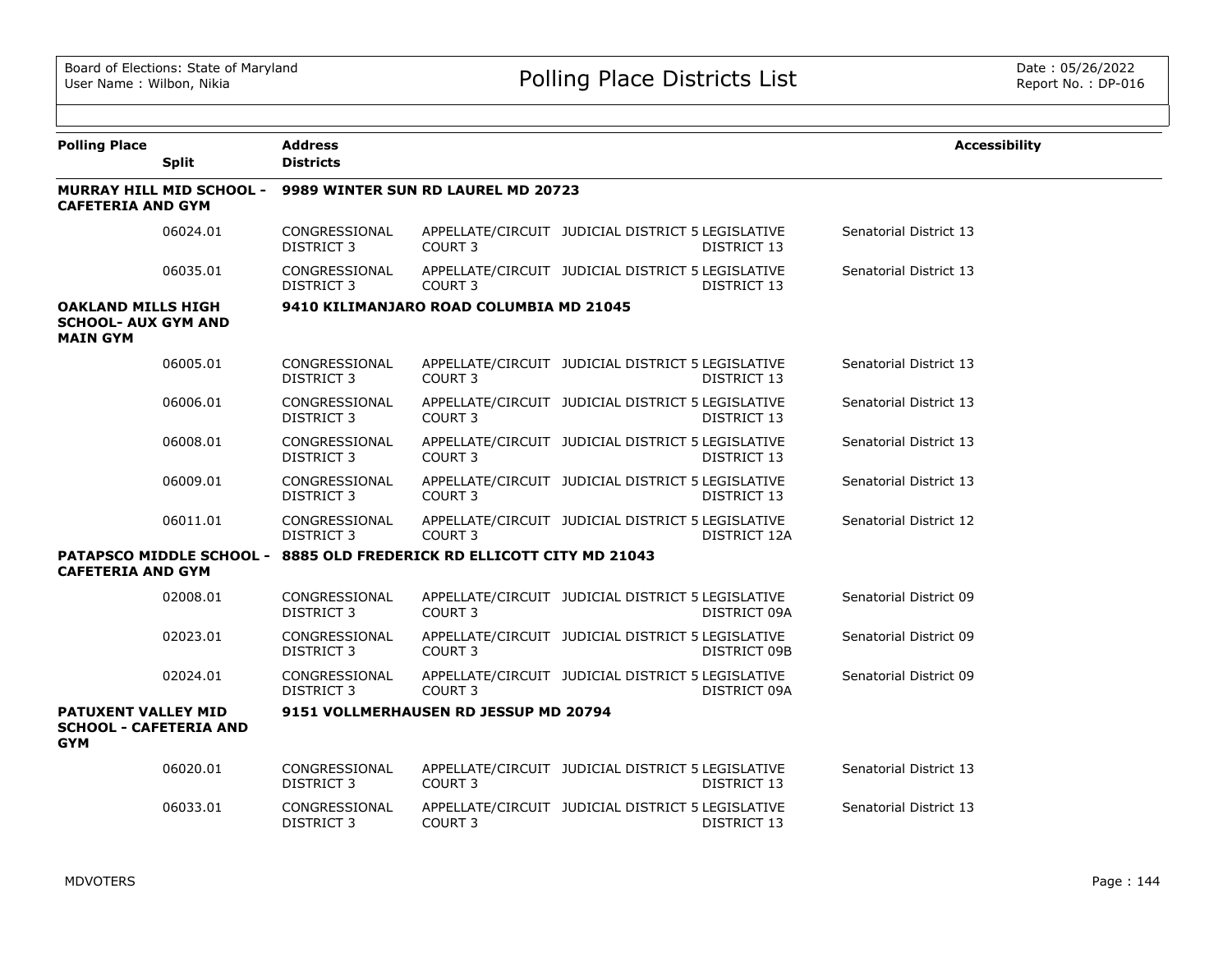| <b>Polling Place</b>        |                                 | <b>Address</b>                                               |                                             |                                                   |                     | <b>Accessibility</b>   |  |  |
|-----------------------------|---------------------------------|--------------------------------------------------------------|---------------------------------------------|---------------------------------------------------|---------------------|------------------------|--|--|
|                             | <b>Split</b>                    | <b>Districts</b>                                             |                                             |                                                   |                     |                        |  |  |
| <b>CAFETERIA AND GYM</b>    |                                 | PHELPS LUCK ELEM SCHOOL - 5370 OLDSTONE CT COLUMBIA MD 21045 |                                             |                                                   |                     |                        |  |  |
|                             | 06014.01                        | CONGRESSIONAL<br>DISTRICT 3                                  | COURT 3                                     | APPELLATE/CIRCUIT JUDICIAL DISTRICT 5 LEGISLATIVE | DISTRICT 12A        | Senatorial District 12 |  |  |
|                             | 06016.01                        | CONGRESSIONAL<br><b>DISTRICT 3</b>                           | COURT 3                                     | APPELLATE/CIRCUIT JUDICIAL DISTRICT 5 LEGISLATIVE | <b>DISTRICT 12A</b> | Senatorial District 12 |  |  |
| <b>AUX GYM AND MAIN GYM</b> | <b>RESERVOIR HIGH SCHOOL -</b>  |                                                              | 11550 SCAGGSVILLE RD FULTON MD 20759        |                                                   |                     |                        |  |  |
|                             | 05006.01                        | CONGRESSIONAL<br><b>DISTRICT 3</b>                           | COURT 3                                     | APPELLATE/CIRCUIT JUDICIAL DISTRICT 5 LEGISLATIVE | DISTRICT 13         | Senatorial District 13 |  |  |
|                             | 05020.01                        | CONGRESSIONAL<br><b>DISTRICT 3</b>                           | COURT <sub>3</sub>                          | APPELLATE/CIRCUIT JUDICIAL DISTRICT 5 LEGISLATIVE | DISTRICT 13         | Senatorial District 13 |  |  |
| <b>ALL PURPOSE RM</b>       | <b>RIDGELY'S RUN COMM CTR -</b> |                                                              | 8400 MISSION RD JESSUP MD 20794             |                                                   |                     |                        |  |  |
|                             | 06007.01                        | CONGRESSIONAL<br>DISTRICT 3                                  | COURT 3                                     | APPELLATE/CIRCUIT JUDICIAL DISTRICT 5 LEGISLATIVE | DISTRICT 13         | Senatorial District 13 |  |  |
|                             | 06030.01                        | CONGRESSIONAL<br><b>DISTRICT 3</b>                           | COURT <sub>3</sub>                          | APPELLATE/CIRCUIT JUDICIAL DISTRICT 5 LEGISLATIVE | DISTRICT 13         | Senatorial District 13 |  |  |
| <b>CAFETERIA AND LOBBY</b>  | <b>RIVER HILL HIGH SCHOOL -</b> |                                                              | 12101 CLARKSVILLE PIKE CLARKSVILLE MD 21029 |                                                   |                     |                        |  |  |
|                             | 05001.01                        | CONGRESSIONAL<br><b>DISTRICT 3</b>                           | COURT <sub>3</sub>                          | APPELLATE/CIRCUIT JUDICIAL DISTRICT 5 LEGISLATIVE | DISTRICT 09A        | Senatorial District 09 |  |  |
|                             | 05010.01                        | CONGRESSIONAL<br>DISTRICT 3                                  | COURT <sub>3</sub>                          | APPELLATE/CIRCUIT JUDICIAL DISTRICT 5 LEGISLATIVE | DISTRICT 09A        | Senatorial District 09 |  |  |
| <b>CAFETERIA AND GYM</b>    | <b>ROCKBURN ELEM SCHOOL -</b>   |                                                              | 6145 MONTGOMERY RD ELKRIDGE MD 21075        |                                                   |                     |                        |  |  |
|                             | 01012.01                        | CONGRESSIONAL<br><b>DISTRICT 3</b>                           | COURT <sub>3</sub>                          | APPELLATE/CIRCUIT JUDICIAL DISTRICT 5 LEGISLATIVE | <b>DISTRICT 12A</b> | Senatorial District 12 |  |  |
|                             | 01014.01                        | CONGRESSIONAL<br><b>DISTRICT 3</b>                           | <b>COURT 3</b>                              | APPELLATE/CIRCUIT JUDICIAL DISTRICT 5 LEGISLATIVE | DISTRICT 12A        | Senatorial District 12 |  |  |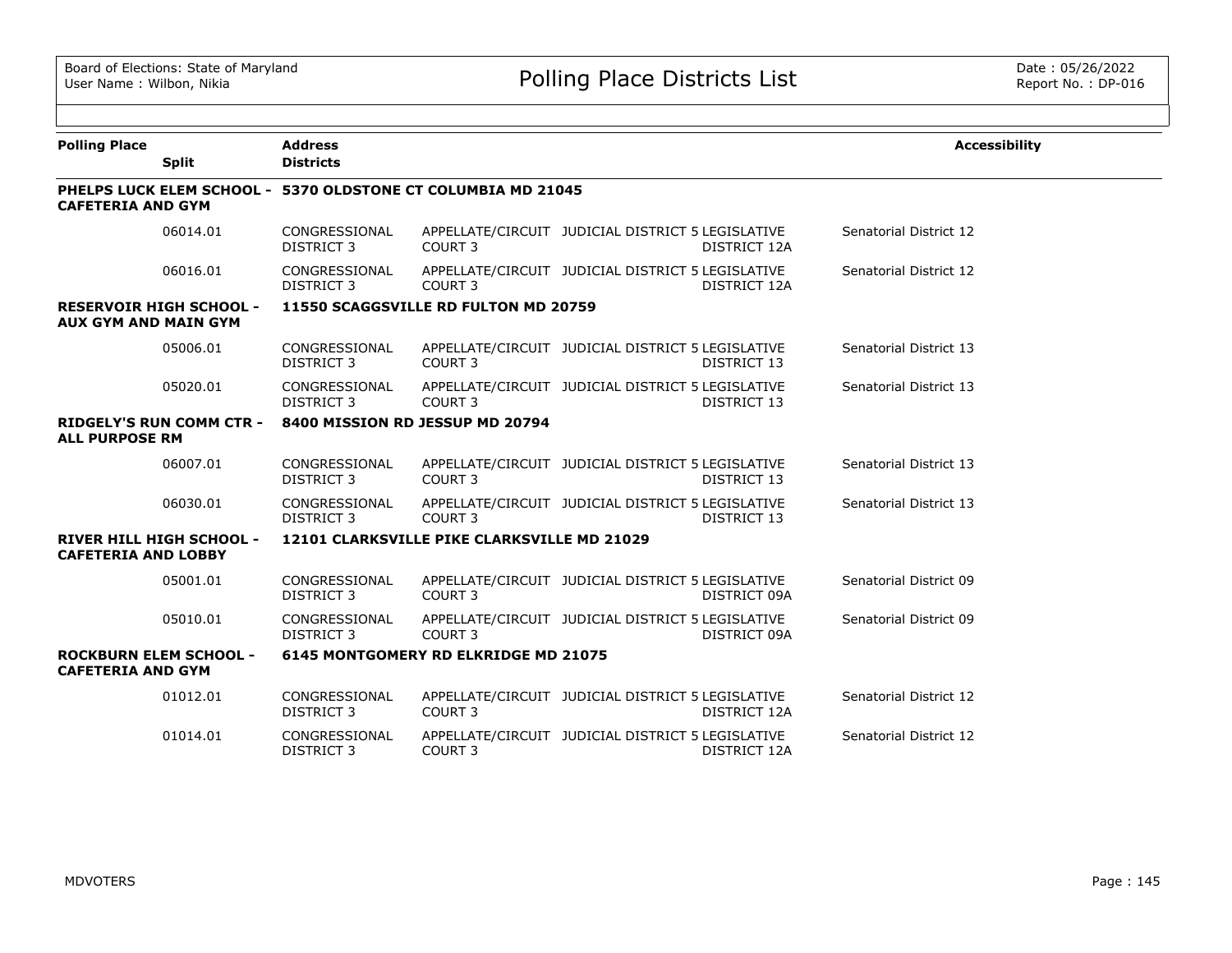| <b>Polling Place</b>                                                        | <b>Split</b> | <b>Address</b><br><b>Districts</b> |                                                          |                                                   |              | <b>Accessibility</b>   |
|-----------------------------------------------------------------------------|--------------|------------------------------------|----------------------------------------------------------|---------------------------------------------------|--------------|------------------------|
| <b>RUNNING BROOK ELEM</b><br><b>SCHOOL - CAFETERIA AND</b><br><b>GYM</b>    |              |                                    | 5215 W RUNNING BROOK RD COLUMBIA MD 21044                |                                                   |              |                        |
|                                                                             | 05003.01     | CONGRESSIONAL<br><b>DISTRICT 3</b> | COURT <sub>3</sub>                                       | APPELLATE/CIRCUIT JUDICIAL DISTRICT 5 LEGISLATIVE | DISTRICT 12A | Senatorial District 12 |
|                                                                             | 05016.01     | CONGRESSIONAL<br><b>DISTRICT 3</b> | COURT <sub>3</sub>                                       | APPELLATE/CIRCUIT JUDICIAL DISTRICT 5 LEGISLATIVE | DISTRICT 12A | Senatorial District 12 |
| <b>SCHOOLEY MILL PARK -</b><br><b>MULTI-PURPOSE RM</b>                      |              |                                    | 12975 HALL SHOP RD HIGHLAND MD 20777                     |                                                   |              |                        |
|                                                                             | 05011.01     | CONGRESSIONAL<br><b>DISTRICT 3</b> | COURT <sub>3</sub>                                       | APPELLATE/CIRCUIT JUDICIAL DISTRICT 5 LEGISLATIVE | DISTRICT 13  | Senatorial District 13 |
|                                                                             | 05024.01     | CONGRESSIONAL<br><b>DISTRICT 3</b> | COURT 3                                                  | APPELLATE/CIRCUIT JUDICIAL DISTRICT 5 LEGISLATIVE | DISTRICT 09A | Senatorial District 09 |
| <b>ST. JOHN'S LANE ELEM</b><br><b>SCHOOL - CAFETERIA AND</b><br><b>GYM</b>  |              |                                    | 2960 ST. JOHN'S LN ELLICOTT CITY MD 21042                |                                                   |              |                        |
|                                                                             | 02006.01     | CONGRESSIONAL<br><b>DISTRICT 3</b> | COURT <sub>3</sub>                                       | APPELLATE/CIRCUIT JUDICIAL DISTRICT 5 LEGISLATIVE | DISTRICT 09A | Senatorial District 09 |
|                                                                             | 02009.01     | CONGRESSIONAL<br><b>DISTRICT 3</b> | COURT <sub>3</sub>                                       | APPELLATE/CIRCUIT JUDICIAL DISTRICT 5 LEGISLATIVE | DISTRICT 09B | Senatorial District 09 |
| <b>ST. MICHAEL'S CATHOLIC</b><br><b>CHURCH - MULTI-PURPOSE</b><br><b>RM</b> |              |                                    | 1125 ST. MICHAELS RD MT. AIRY MD 21771                   |                                                   |              |                        |
|                                                                             | 04001.01     | CONGRESSIONAL<br><b>DISTRICT 3</b> | COURT <sub>3</sub>                                       | APPELLATE/CIRCUIT JUDICIAL DISTRICT 5 LEGISLATIVE | DISTRICT 09A | Senatorial District 09 |
|                                                                             | 04005.01     | CONGRESSIONAL<br><b>DISTRICT 3</b> | COURT <sub>3</sub>                                       | APPELLATE/CIRCUIT JUDICIAL DISTRICT 5 LEGISLATIVE | DISTRICT 09A | Senatorial District 09 |
| <b>CAFETERIA AND GYM</b>                                                    |              |                                    | SWANSFIELD ELEM SCHOOL - 5610 CEDAR LN COLUMBIA MD 21044 |                                                   |              |                        |
|                                                                             | 05007.01     | CONGRESSIONAL<br><b>DISTRICT 3</b> | COURT <sub>3</sub>                                       | APPELLATE/CIRCUIT JUDICIAL DISTRICT 5 LEGISLATIVE | DISTRICT 12A | Senatorial District 12 |
|                                                                             | 05021.01     | CONGRESSIONAL<br><b>DISTRICT 3</b> | COURT <sub>3</sub>                                       | APPELLATE/CIRCUIT JUDICIAL DISTRICT 5 LEGISLATIVE | DISTRICT 12A | Senatorial District 12 |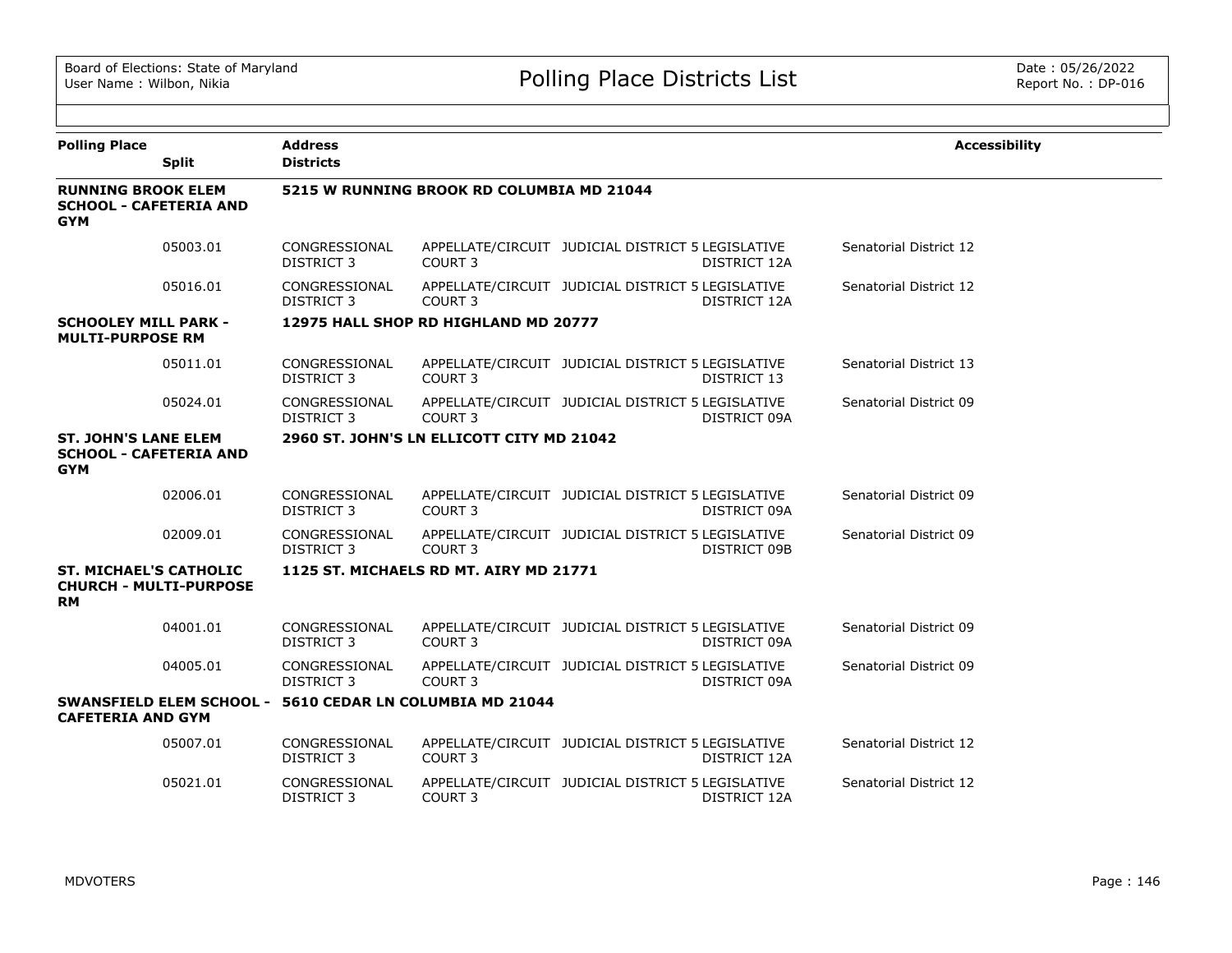| <b>Polling Place</b>                                                   |                                 | <b>Address</b>              |                                            |                                                   |              | <b>Accessibility</b>   |
|------------------------------------------------------------------------|---------------------------------|-----------------------------|--------------------------------------------|---------------------------------------------------|--------------|------------------------|
|                                                                        | <b>Split</b>                    | <b>Districts</b>            |                                            |                                                   |              |                        |
| <b>WAVERLY ELEM SCHOOL -</b><br><b>CAFETERIA AND GYM</b>               |                                 |                             | 10220 WETHERBURN RD ELLICOTT CITY MD 21042 |                                                   |              |                        |
|                                                                        | 02011.01                        | CONGRESSIONAL<br>DISTRICT 3 | COURT 3                                    | APPELLATE/CIRCUIT JUDICIAL DISTRICT 5 LEGISLATIVE | DISTRICT 09A | Senatorial District 09 |
|                                                                        | 02019.01                        | CONGRESSIONAL<br>DISTRICT 3 | COURT 3                                    | APPELLATE/CIRCUIT JUDICIAL DISTRICT 5 LEGISLATIVE | DISTRICT 09A | Senatorial District 09 |
| <b>CAFETERIA AND GYM</b>                                               | <b>WILDE LAKE HIGH SCHOOL -</b> |                             | 5460 TRUMPETER RD COLUMBIA MD 21044        |                                                   |              |                        |
|                                                                        | 05004.01                        | CONGRESSIONAL<br>DISTRICT 3 | COURT 3                                    | APPELLATE/CIRCUIT JUDICIAL DISTRICT 5 LEGISLATIVE | DISTRICT 12A | Senatorial District 12 |
|                                                                        | 05018.01                        | CONGRESSIONAL<br>DISTRICT 3 | COURT <sub>3</sub>                         | APPELLATE/CIRCUIT JUDICIAL DISTRICT 5 LEGISLATIVE | DISTRICT 12A | Senatorial District 12 |
| <b>WORTHINGTON ELEM</b><br><b>SCHOOL - CAFETERIA AND</b><br><b>GYM</b> |                                 |                             | 4570 ROUNDHILL RD ELLICOTT CITY MD 21043   |                                                   |              |                        |
|                                                                        | 01005.01                        | CONGRESSIONAL<br>DISTRICT 3 | COURT 3                                    | APPELLATE/CIRCUIT JUDICIAL DISTRICT 5 LEGISLATIVE | DISTRICT 12A | Senatorial District 12 |
|                                                                        | 02016.01                        | CONGRESSIONAL<br>DISTRICT 3 | COURT <sub>3</sub>                         | APPELLATE/CIRCUIT JUDICIAL DISTRICT 5 LEGISLATIVE | DISTRICT 09B | Senatorial District 09 |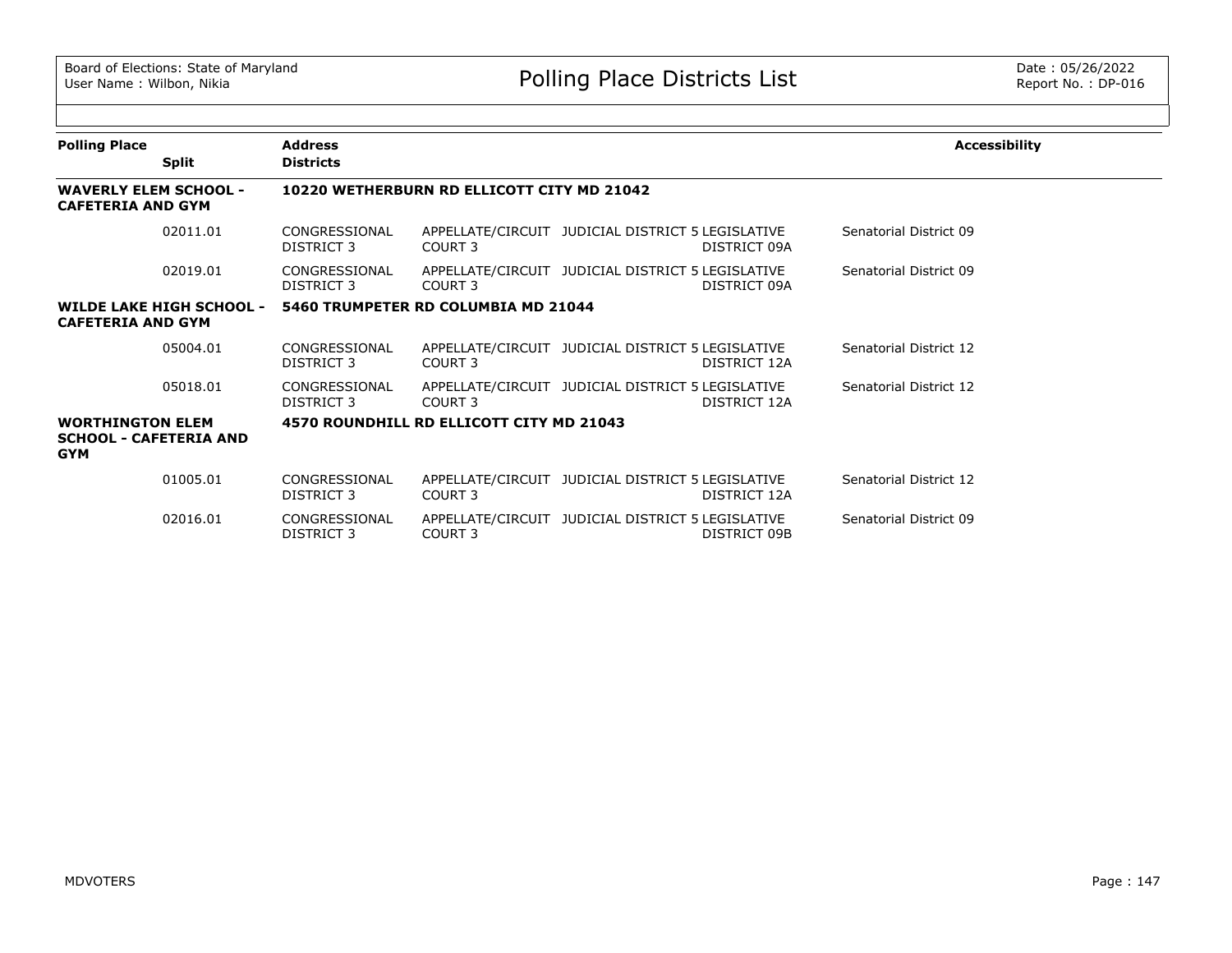| <b>Polling Place</b>                           | <b>Split</b>                 | <b>Address</b><br><b>Districts</b> |                                        |                                                                  | <b>Accessibility</b>   |
|------------------------------------------------|------------------------------|------------------------------------|----------------------------------------|------------------------------------------------------------------|------------------------|
| Jurisdiction: Kent                             |                              |                                    |                                        |                                                                  |                        |
| <b>BETTERTON FIRE HOUSE</b>                    |                              |                                    | 2 HOWELL POINT ROAD BETTERTON MD 21610 |                                                                  |                        |
|                                                | 03002.1                      | CONGRESSIONAL<br>DISTRICT 1        | COURT 1                                | APPELLATE/CIRCUIT JUDICIAL DISTRICT 2 LEGISLATIVE<br>DISTRICT 36 | Senatorial District 36 |
|                                                | 03002.2                      | CONGRESSIONAL<br>DISTRICT 1        | <b>COURT 1</b>                         | APPELLATE/CIRCUIT JUDICIAL DISTRICT 2 LEGISLATIVE<br>DISTRICT 36 | Senatorial District 36 |
| <b>CHESTERTOWN VOL. FIRE</b><br><b>COMPANY</b> |                              |                                    | 211 MAPLE AVENUE CHESTERTOWN MD 21620  |                                                                  |                        |
|                                                | 04001.1                      | CONGRESSIONAL<br>DISTRICT 1        | COURT 1                                | APPELLATE/CIRCUIT JUDICIAL DISTRICT 2 LEGISLATIVE<br>DISTRICT 36 | Senatorial District 36 |
|                                                | 04001.2                      | CONGRESSIONAL<br><b>DISTRICT 1</b> | COURT 1                                | APPELLATE/CIRCUIT JUDICIAL DISTRICT 2 LEGISLATIVE<br>DISTRICT 36 | Senatorial District 36 |
|                                                | 04001.3                      | CONGRESSIONAL<br><b>DISTRICT 1</b> | <b>COURT 1</b>                         | APPELLATE/CIRCUIT JUDICIAL DISTRICT 2 LEGISLATIVE<br>DISTRICT 36 | Senatorial District 36 |
|                                                | 04001.4                      | CONGRESSIONAL<br><b>DISTRICT 1</b> | COURT 1                                | APPELLATE/CIRCUIT JUDICIAL DISTRICT 2 LEGISLATIVE<br>DISTRICT 36 | Senatorial District 36 |
|                                                | 04001.5                      | CONGRESSIONAL<br>DISTRICT 1        | COURT 1                                | APPELLATE/CIRCUIT JUDICIAL DISTRICT 2 LEGISLATIVE<br>DISTRICT 36 | Senatorial District 36 |
| <b>COMPANY</b>                                 | <b>CHESTERTOWN VOL. FIRE</b> |                                    | 211 MAPLE AVENUE CHESTERTOWN MD 21620  |                                                                  |                        |
|                                                | 04002.1                      | CONGRESSIONAL<br>DISTRICT 1        | COURT 1                                | APPELLATE/CIRCUIT JUDICIAL DISTRICT 2 LEGISLATIVE<br>DISTRICT 36 | Senatorial District 36 |
|                                                | 04002.2                      | CONGRESSIONAL<br>DISTRICT 1        | <b>COURT 1</b>                         | APPELLATE/CIRCUIT JUDICIAL DISTRICT 2 LEGISLATIVE<br>DISTRICT 36 | Senatorial District 36 |
|                                                | 04002.3                      | CONGRESSIONAL<br>DISTRICT 1        | <b>COURT 1</b>                         | APPELLATE/CIRCUIT JUDICIAL DISTRICT 2 LEGISLATIVE<br>DISTRICT 36 | Senatorial District 36 |
|                                                | 04002.4                      | CONGRESSIONAL<br>DISTRICT 1        | <b>COURT 1</b>                         | APPELLATE/CIRCUIT JUDICIAL DISTRICT 2 LEGISLATIVE<br>DISTRICT 36 | Senatorial District 36 |
|                                                | 04002.5                      | CONGRESSIONAL<br>DISTRICT 1        | COURT 1                                | APPELLATE/CIRCUIT JUDICIAL DISTRICT 2 LEGISLATIVE<br>DISTRICT 36 | Senatorial District 36 |
| <b>DATA MIGRATION</b>                          |                              |                                    |                                        |                                                                  |                        |
|                                                | <b>DM</b>                    | CONGRESSIONAL<br>DISTRICT 1        | <b>COURT 1</b>                         | APPELLATE/CIRCUIT JUDICIAL DISTRICT 2 LEGISLATIVE<br>DISTRICT 36 | Senatorial District 36 |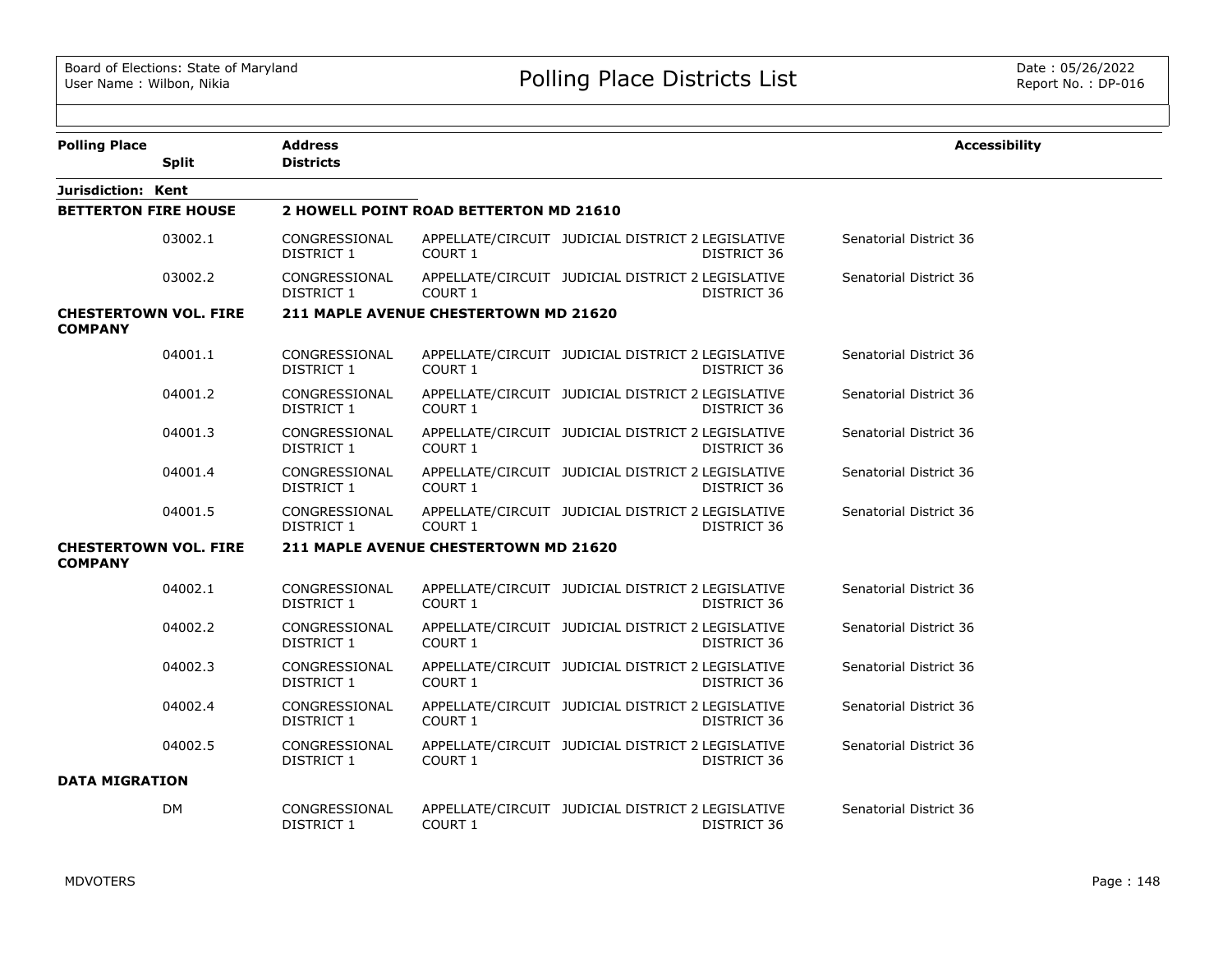| <b>Polling Place</b>                          |              | <b>Address</b>                           |                                                                     |  |             | <b>Accessibility</b>   |  |  |
|-----------------------------------------------|--------------|------------------------------------------|---------------------------------------------------------------------|--|-------------|------------------------|--|--|
|                                               | <b>Split</b> | <b>Districts</b>                         |                                                                     |  |             |                        |  |  |
| <b>ELKS LODGE</b>                             |              | 8631 BELL ROSE LANE CHESTERTOWN MD 21620 |                                                                     |  |             |                        |  |  |
|                                               | 06001.1      | CONGRESSIONAL<br>DISTRICT 1              | APPELLATE/CIRCUIT JUDICIAL DISTRICT 2 LEGISLATIVE<br>COURT 1        |  | DISTRICT 36 | Senatorial District 36 |  |  |
| <b>GALENA FIRE DEPARTMENT</b>                 |              |                                          | 90 EAST CROSS STREET GALENA MD 21635                                |  |             |                        |  |  |
|                                               | 01002.1      | CONGRESSIONAL<br>DISTRICT 1              | APPELLATE/CIRCUIT JUDICIAL DISTRICT 2 LEGISLATIVE<br>COURT 1        |  | DISTRICT 36 | Senatorial District 36 |  |  |
|                                               | 01002.2      | CONGRESSIONAL<br>DISTRICT 1              | APPELLATE/CIRCUIT JUDICIAL DISTRICT 2 LEGISLATIVE<br>COURT 1        |  | DISTRICT 36 | Senatorial District 36 |  |  |
| <b>KENT COUNTY COMMUNITY</b><br><b>CENTER</b> |              |                                          | 11041 WORTON ROAD WORTON MD 21678                                   |  |             |                        |  |  |
|                                               |              |                                          |                                                                     |  |             |                        |  |  |
|                                               | 03001.1      | CONGRESSIONAL<br>DISTRICT 1              | APPELLATE/CIRCUIT JUDICIAL DISTRICT 2 LEGISLATIVE<br>COURT 1        |  | DISTRICT 36 | Senatorial District 36 |  |  |
| <b>KENT COUNTY PUBLIC</b><br><b>LIBRARY</b>   |              |                                          | 408 HIGH STREET CHESTERTOWN MD 21620                                |  |             |                        |  |  |
|                                               | 07001.1      | CONGRESSIONAL<br>DISTRICT 1              | APPELLATE/CIRCUIT JUDICIAL DISTRICT 2 LEGISLATIVE<br>COURT 1        |  | DISTRICT 36 | Senatorial District 36 |  |  |
|                                               | 07001.2      | CONGRESSIONAL<br>DISTRICT 1              | APPELLATE/CIRCUIT JUDICIAL DISTRICT 2 LEGISLATIVE<br>COURT 1        |  | DISTRICT 36 | Senatorial District 36 |  |  |
| <b>MILLINGTON FIRE HOUSE</b>                  |              |                                          | <b>185 SASSAFRAS STREET MILLINGTON MD 21651</b>                     |  |             |                        |  |  |
|                                               | 01001.1      | CONGRESSIONAL<br>DISTRICT 1              | APPELLATE/CIRCUIT JUDICIAL DISTRICT 2 LEGISLATIVE<br><b>COURT 1</b> |  | DISTRICT 36 | Senatorial District 36 |  |  |
|                                               | 01001.2      | CONGRESSIONAL<br>DISTRICT 1              | APPELLATE/CIRCUIT JUDICIAL DISTRICT 2 LEGISLATIVE<br>COURT 1        |  | DISTRICT 36 | Senatorial District 36 |  |  |
| <b>ROCK HALL FIRE HOUSE</b>                   |              |                                          | 21500 ROCK HALL AVENUE ROCK HALL MD 21661                           |  |             |                        |  |  |
|                                               | 05001.1      | CONGRESSIONAL<br>DISTRICT 1              | APPELLATE/CIRCUIT JUDICIAL DISTRICT 2 LEGISLATIVE<br>COURT 1        |  | DISTRICT 36 | Senatorial District 36 |  |  |
|                                               | 05001.2      | CONGRESSIONAL<br><b>DISTRICT 1</b>       | APPELLATE/CIRCUIT JUDICIAL DISTRICT 2 LEGISLATIVE<br>COURT 1        |  | DISTRICT 36 | Senatorial District 36 |  |  |
| <b>SHREWSBURY PARISH HALL</b>                 |              |                                          | 12824 SHREWSBURY CHURCH ROAD KENNEDYVILLE MD 21645                  |  |             |                        |  |  |
|                                               | 02001.1      | CONGRESSIONAL<br>DISTRICT 1              | APPELLATE/CIRCUIT JUDICIAL DISTRICT 2 LEGISLATIVE<br>COURT 1        |  | DISTRICT 36 | Senatorial District 36 |  |  |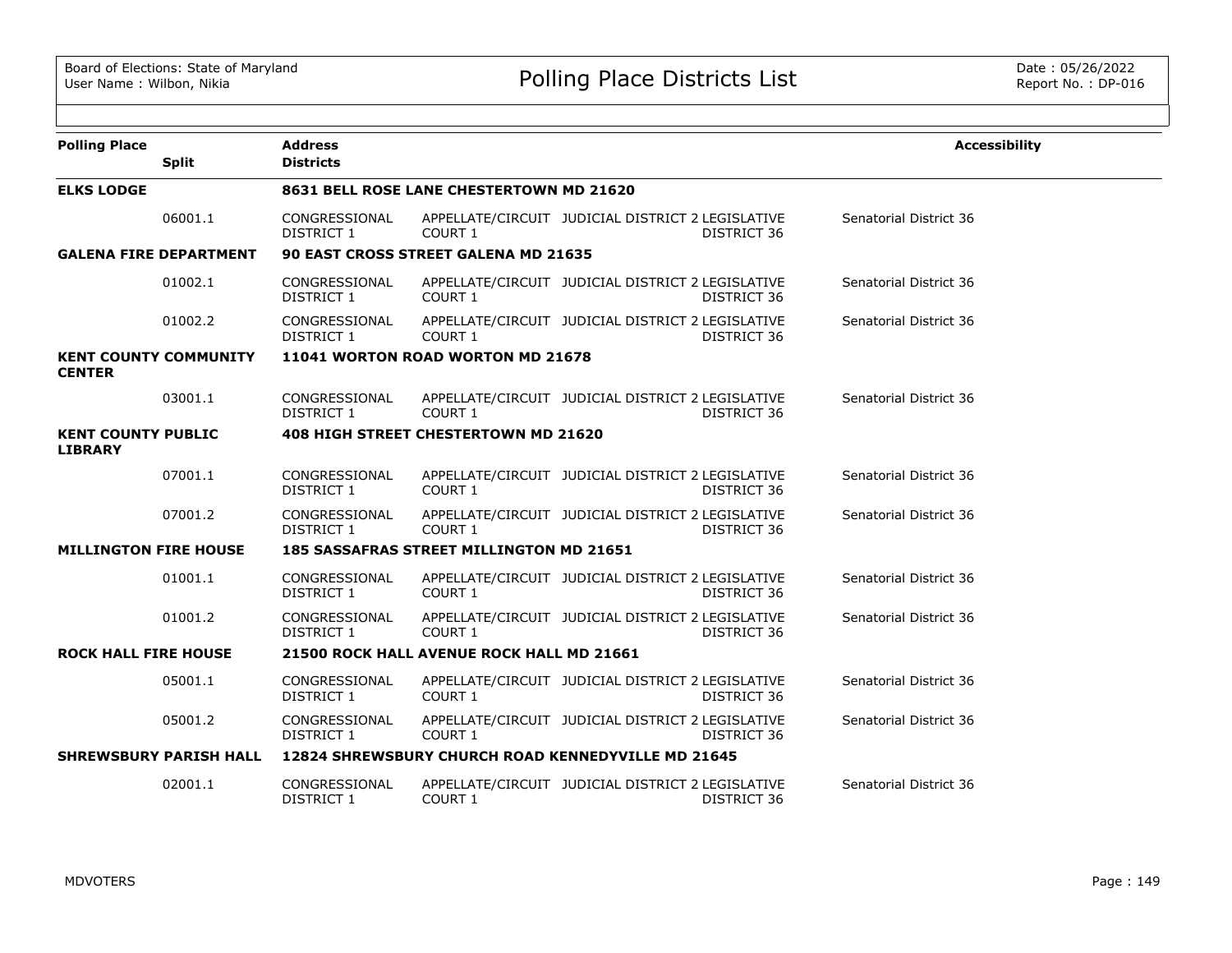| <b>Polling Place</b>                            |                             | <b>Address</b>                     |                                                    |                                                                  | <b>Accessibility</b>   |
|-------------------------------------------------|-----------------------------|------------------------------------|----------------------------------------------------|------------------------------------------------------------------|------------------------|
|                                                 | <b>Split</b>                | <b>Districts</b>                   |                                                    |                                                                  |                        |
| Jurisdiction: Montgomery                        |                             |                                    |                                                    |                                                                  |                        |
| <b>AGRICULTURAL HISTORY</b><br><b>FARM PARK</b> |                             |                                    | 18400 MUNCASTER ROAD DERWOOD MD 20855              |                                                                  |                        |
|                                                 | 01005                       | CONGRESSIONAL<br><b>DISTRICT 8</b> | COURT <sub>7</sub>                                 | APPELLATE/CIRCUIT JUDICIAL DISTRICT 6 LEGISLATIVE<br>DISTRICT 19 | Senatorial District 19 |
|                                                 | 01008                       | CONGRESSIONAL<br><b>DISTRICT 8</b> | COURT <sub>7</sub>                                 | APPELLATE/CIRCUIT JUDICIAL DISTRICT 6 LEGISLATIVE<br>DISTRICT 14 | Senatorial District 14 |
| <b>ALBERT EINSTEIN HIGH</b><br><b>SCHOOL</b>    |                             |                                    | 11135 NEWPORT MILL ROAD KENSINGTON MD 20895        |                                                                  |                        |
|                                                 | 13027                       | CONGRESSIONAL<br>DISTRICT 8        | COURT <sub>7</sub>                                 | APPELLATE/CIRCUIT JUDICIAL DISTRICT 6 LEGISLATIVE<br>DISTRICT 18 | Senatorial District 18 |
| <b>ARCOLA ELEMENTARY</b><br><b>SCHOOL</b>       |                             |                                    | <b>1820 FRANWALL AVENUE SILVER SPRING MD 20902</b> |                                                                  |                        |
|                                                 | 13044                       | CONGRESSIONAL<br><b>DISTRICT 8</b> | COURT <sub>7</sub>                                 | APPELLATE/CIRCUIT JUDICIAL DISTRICT 6 LEGISLATIVE<br>DISTRICT 18 | Senatorial District 18 |
| <b>ARCOLA TOWERS</b>                            |                             |                                    |                                                    | 1135 UNIVERSITY BOULEVARD, WEST SILVER SPRING MD 20902           |                        |
|                                                 | 13057                       | CONGRESSIONAL<br>DISTRICT 8        | COURT <sub>7</sub>                                 | APPELLATE/CIRCUIT JUDICIAL DISTRICT 6 LEGISLATIVE<br>DISTRICT 19 | Senatorial District 19 |
| <b>ARGYLE MIDDLE SCHOOL</b>                     |                             |                                    | 2400 BEL PRE ROAD SILVER SPRING MD 20906           |                                                                  |                        |
|                                                 | 13056                       | CONGRESSIONAL<br><b>DISTRICT 8</b> | COURT <sub>7</sub>                                 | APPELLATE/CIRCUIT JUDICIAL DISTRICT 6 LEGISLATIVE<br>DISTRICT 19 | Senatorial District 19 |
| <b>ASBURY 417 COMMUNITY</b><br><b>BUILDING</b>  |                             |                                    | <b>417 RUSSELL AVENUE GAITHERSBURG MD 20877</b>    |                                                                  |                        |
|                                                 | 09028                       | CONGRESSIONAL<br>DISTRICT 6        | COURT <sub>7</sub>                                 | APPELLATE/CIRCUIT JUDICIAL DISTRICT 6 LEGISLATIVE<br>DISTRICT 17 | Senatorial District 17 |
|                                                 | 09028GA01                   | CONGRESSIONAL<br>DISTRICT 6        | COURT <sub>7</sub>                                 | APPELLATE/CIRCUIT JUDICIAL DISTRICT 6 LEGISLATIVE<br>DISTRICT 17 | Senatorial District 17 |
|                                                 | 09028GA04                   | CONGRESSIONAL<br>DISTRICT 6        | COURT <sub>7</sub>                                 | APPELLATE/CIRCUIT JUDICIAL DISTRICT 6 LEGISLATIVE<br>DISTRICT 17 | Senatorial District 17 |
|                                                 | 09028GA06                   | CONGRESSIONAL<br>DISTRICT 6        | COURT <sub>7</sub>                                 | APPELLATE/CIRCUIT JUDICIAL DISTRICT 6 LEGISLATIVE<br>DISTRICT 17 | Senatorial District 17 |
| <b>SCHOOL</b>                                   | <b>ASHBURTON ELEMENTARY</b> |                                    | 6314 LONE OAK DR BETHESDA MD 20817                 |                                                                  |                        |
|                                                 | 07020                       | CONGRESSIONAL<br>DISTRICT 8        | COURT <sub>7</sub>                                 | APPELLATE/CIRCUIT JUDICIAL DISTRICT 6 LEGISLATIVE<br>DISTRICT 16 | Senatorial District 16 |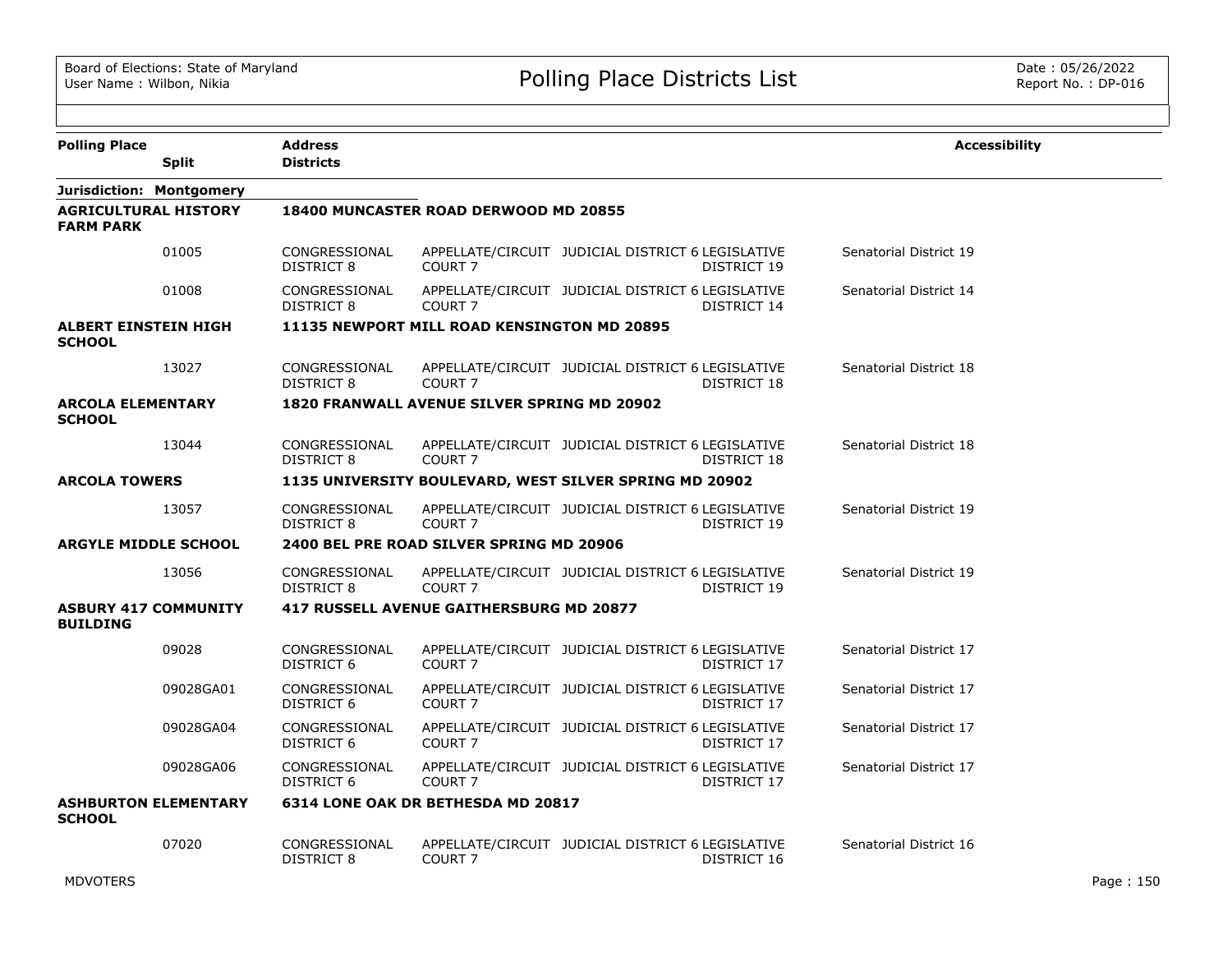| <b>Polling Place</b>                              |              | <b>Address</b>                     |                                                           |                                                                  | <b>Accessibility</b>   |
|---------------------------------------------------|--------------|------------------------------------|-----------------------------------------------------------|------------------------------------------------------------------|------------------------|
|                                                   | <b>Split</b> | <b>Districts</b>                   |                                                           |                                                                  |                        |
| <b>SCHOOL</b>                                     |              |                                    | BANNOCKBURN ELEMENTARY 6520 DALROY LANE BETHESDA MD 20817 |                                                                  |                        |
|                                                   | 07022        | CONGRESSIONAL<br>DISTRICT 8        | COURT <sub>7</sub>                                        | APPELLATE/CIRCUIT JUDICIAL DISTRICT 6 LEGISLATIVE<br>DISTRICT 16 | Senatorial District 16 |
|                                                   | 07022GE      | CONGRESSIONAL<br>DISTRICT 8        | COURT <sub>7</sub>                                        | APPELLATE/CIRCUIT JUDICIAL DISTRICT 6 LEGISLATIVE<br>DISTRICT 16 | Senatorial District 16 |
| <b>BELLS MILL ELEMENTARY</b><br><b>SCHOOL</b>     |              |                                    | 8225 BELLS MILL ROAD POTOMAC MD 20854                     |                                                                  |                        |
|                                                   | 10012        | CONGRESSIONAL<br>DISTRICT 8        | COURT <sub>7</sub>                                        | APPELLATE/CIRCUIT JUDICIAL DISTRICT 6 LEGISLATIVE<br>DISTRICT 15 | Senatorial District 15 |
| <b>BELMONT ELEMENTARY</b><br><b>SCHOOL</b>        |              |                                    | 19528 OLNEY MILL ROAD OLNEY MD 20832                      |                                                                  |                        |
|                                                   | 08005        | CONGRESSIONAL<br>DISTRICT 8        | COURT <sub>7</sub>                                        | APPELLATE/CIRCUIT JUDICIAL DISTRICT 6 LEGISLATIVE<br>DISTRICT 14 | Senatorial District 14 |
|                                                   | 08005BR      | CONGRESSIONAL<br>DISTRICT 8        | COURT <sub>7</sub>                                        | APPELLATE/CIRCUIT JUDICIAL DISTRICT 6 LEGISLATIVE<br>DISTRICT 14 | Senatorial District 14 |
| <b>BENDER JEWISH</b><br><b>COMMUNITY CENTER</b>   |              |                                    | <b>6125 MONTROSE ROAD ROCKVILLE MD 20852</b>              |                                                                  |                        |
|                                                   | 04028        | CONGRESSIONAL<br>DISTRICT 8        | COURT <sub>7</sub>                                        | APPELLATE/CIRCUIT JUDICIAL DISTRICT 6 LEGISLATIVE<br>DISTRICT 16 | Senatorial District 16 |
| <b>BENJAMIN BANNEKER</b><br><b>MIDDLE SCHOOL</b>  |              |                                    | 14800 PERRYWOOD DRIVE BURTONSVILLE MD 20866               |                                                                  |                        |
|                                                   | 05019        | CONGRESSIONAL<br><b>DISTRICT 4</b> | COURT <sub>7</sub>                                        | APPELLATE/CIRCUIT JUDICIAL DISTRICT 6 LEGISLATIVE<br>DISTRICT 14 | Senatorial District 14 |
| <b>BETHESDA CHEVY CHASE</b><br><b>HIGH SCHOOL</b> |              |                                    | 4301 EAST-WEST HIGHWAY BETHESDA MD 20814                  |                                                                  |                        |
|                                                   | 07001        | CONGRESSIONAL<br>DISTRICT 8        | COURT <sub>7</sub>                                        | APPELLATE/CIRCUIT JUDICIAL DISTRICT 6 LEGISLATIVE<br>DISTRICT 18 | Senatorial District 18 |
|                                                   | 07008        | CONGRESSIONAL<br>DISTRICT 8        | COURT <sub>7</sub>                                        | APPELLATE/CIRCUIT JUDICIAL DISTRICT 6 LEGISLATIVE<br>DISTRICT 16 | Senatorial District 16 |
| <b>BETHESDA ELEMENTARY</b><br><b>SCHOOL</b>       |              |                                    | 7600 ARLINGTON ROAD BETHESDA MD 20814                     |                                                                  |                        |
|                                                   | 07004        | CONGRESSIONAL<br><b>DISTRICT 8</b> | COURT <sub>7</sub>                                        | APPELLATE/CIRCUIT JUDICIAL DISTRICT 6 LEGISLATIVE<br>DISTRICT 16 | Senatorial District 16 |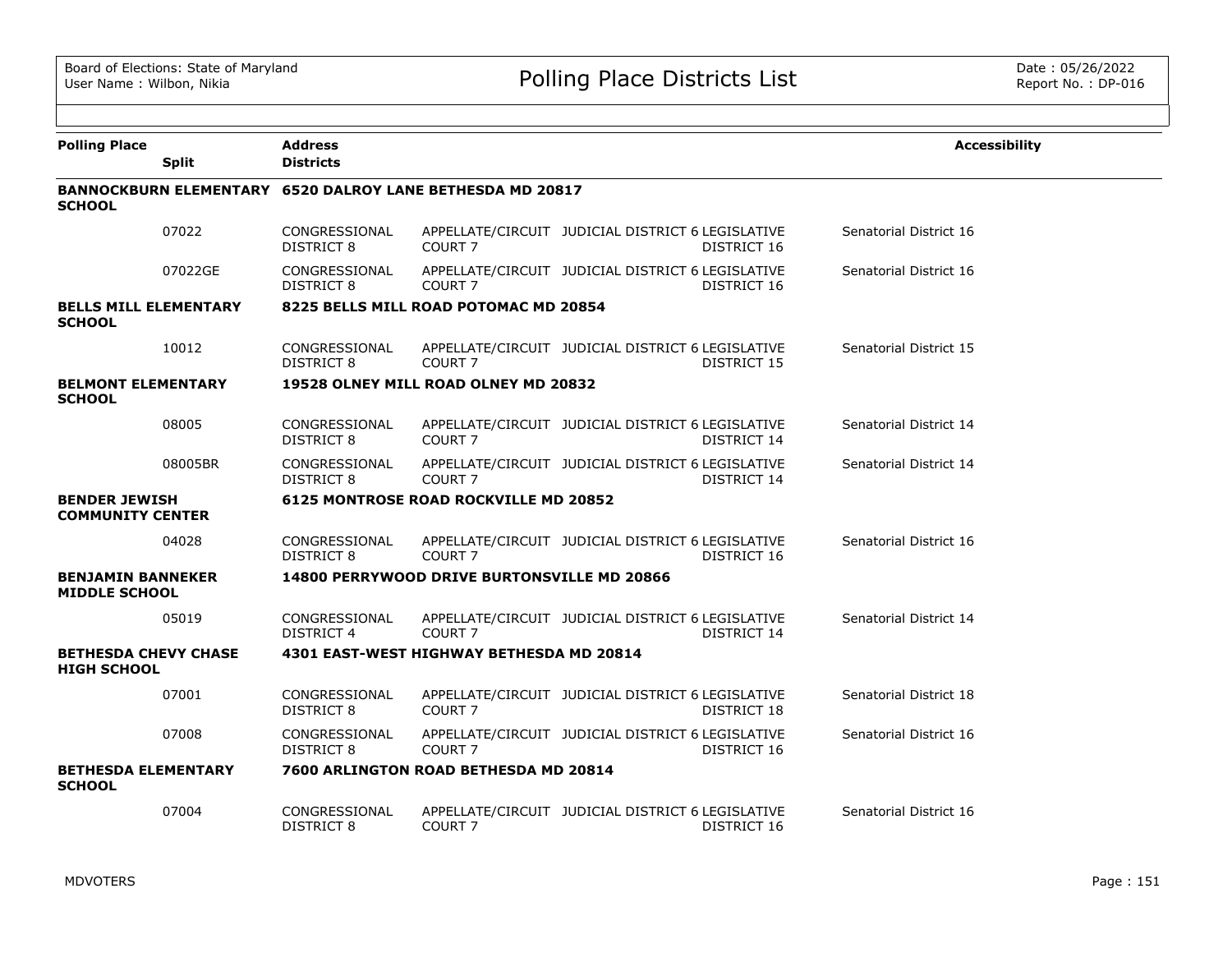| <b>Polling Place</b>                             |                              | <b>Address</b>                     |                                                                         |                                                   |             | <b>Accessibility</b>   |  |  |
|--------------------------------------------------|------------------------------|------------------------------------|-------------------------------------------------------------------------|---------------------------------------------------|-------------|------------------------|--|--|
|                                                  | <b>Split</b>                 | <b>Districts</b>                   |                                                                         |                                                   |             |                        |  |  |
| <b>BEVERLY FARMS</b><br><b>ELEMENTARY SCHOOL</b> |                              | 8501 POSTOAK ROAD POTOMAC MD 20854 |                                                                         |                                                   |             |                        |  |  |
|                                                  | 04032                        | CONGRESSIONAL<br>DISTRICT 8        | COURT <sub>7</sub>                                                      | APPELLATE/CIRCUIT JUDICIAL DISTRICT 6 LEGISLATIVE | DISTRICT 15 | Senatorial District 15 |  |  |
| <b>SCHOOL</b>                                    |                              |                                    | <b>BRADLEY HILLS ELEMENTARY 8701 HARTSDALE AVENUE BETHESDA MD 20817</b> |                                                   |             |                        |  |  |
|                                                  | 07028                        | CONGRESSIONAL<br>DISTRICT 8        | COURT <sub>7</sub>                                                      | APPELLATE/CIRCUIT JUDICIAL DISTRICT 6 LEGISLATIVE | DISTRICT 16 | Senatorial District 16 |  |  |
| <b>SCHOOL</b>                                    |                              |                                    | <b>BROOKE GROVE ELEMENTARY 2700 SPARTAN ROAD OLNEY MD 20832</b>         |                                                   |             |                        |  |  |
|                                                  | 08011                        | CONGRESSIONAL<br>DISTRICT 8        | COURT <sub>7</sub>                                                      | APPELLATE/CIRCUIT JUDICIAL DISTRICT 6 LEGISLATIVE | DISTRICT 14 | Senatorial District 14 |  |  |
| <b>SCHOOL</b>                                    | <b>BROOKHAVEN ELEMENTARY</b> |                                    | 4610 RENN STREET ROCKVILLE MD 20853                                     |                                                   |             |                        |  |  |
|                                                  | 13045                        | CONGRESSIONAL<br><b>DISTRICT 8</b> | COURT <sub>7</sub>                                                      | APPELLATE/CIRCUIT JUDICIAL DISTRICT 6 LEGISLATIVE | DISTRICT 19 | Senatorial District 19 |  |  |
| <b>BROWN STATION</b><br><b>ELEMENTARY SCHOOL</b> |                              |                                    | 851 QUINCE ORCHARD BOULEVARD GAITHERSBURG MD 20878                      |                                                   |             |                        |  |  |
|                                                  | 09003GA01                    | CONGRESSIONAL<br>DISTRICT 6        | COURT <sub>7</sub>                                                      | APPELLATE/CIRCUIT JUDICIAL DISTRICT 6 LEGISLATIVE | DISTRICT 17 | Senatorial District 17 |  |  |
|                                                  | 09003GA03                    | CONGRESSIONAL<br>DISTRICT 6        | COURT <sub>7</sub>                                                      | APPELLATE/CIRCUIT JUDICIAL DISTRICT 6 LEGISLATIVE | DISTRICT 17 | Senatorial District 17 |  |  |
|                                                  | 09003GA05                    | CONGRESSIONAL<br>DISTRICT 6        | COURT <sub>7</sub>                                                      | APPELLATE/CIRCUIT JUDICIAL DISTRICT 6 LEGISLATIVE | DISTRICT 17 | Senatorial District 17 |  |  |
| <b>SCHOOL</b>                                    |                              |                                    | BURTONSVILLE ELEMENTARY 15516 OLD COLUMBIA PIKE BURTONSVILLE MD 20866   |                                                   |             |                        |  |  |
|                                                  | 05018                        | CONGRESSIONAL<br><b>DISTRICT 4</b> | COURT <sub>7</sub>                                                      | APPELLATE/CIRCUIT JUDICIAL DISTRICT 6 LEGISLATIVE | DISTRICT 14 | Senatorial District 14 |  |  |
| <b>CABIN JOHN MIDDLE</b><br><b>SCHOOL</b>        |                              |                                    | 10701 GAINSBOROUGH ROAD POTOMAC MD 20854                                |                                                   |             |                        |  |  |
|                                                  | 10004                        | CONGRESSIONAL<br><b>DISTRICT 8</b> | COURT <sub>7</sub>                                                      | APPELLATE/CIRCUIT JUDICIAL DISTRICT 6 LEGISLATIVE | DISTRICT 15 | Senatorial District 15 |  |  |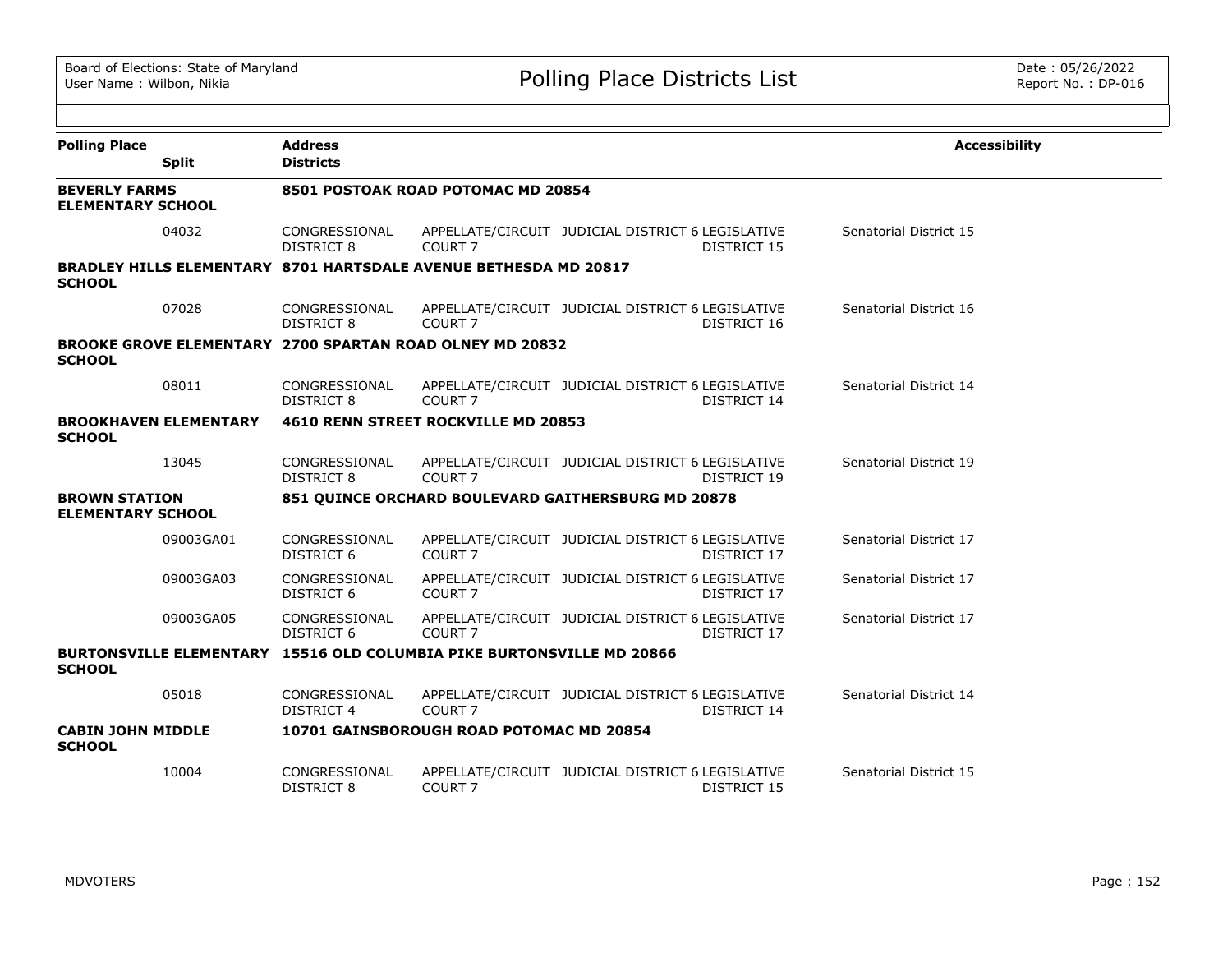| <b>Polling Place</b>                                 | <b>Split</b>                  | <b>Address</b><br><b>Districts</b>   |                                             |                                                   |             | <b>Accessibility</b>   |  |
|------------------------------------------------------|-------------------------------|--------------------------------------|---------------------------------------------|---------------------------------------------------|-------------|------------------------|--|
| <b>SCHOOL</b>                                        | <b>CANDLEWOOD ELEMENTARY</b>  | 7210 OSPREY DRIVE ROCKVILLE MD 20855 |                                             |                                                   |             |                        |  |
|                                                      | 04019                         | CONGRESSIONAL<br>DISTRICT 8          | COURT <sub>7</sub>                          | APPELLATE/CIRCUIT JUDICIAL DISTRICT 6 LEGISLATIVE | DISTRICT 19 | Senatorial District 19 |  |
| <b>SCHOOL</b>                                        | <b>CANNON ROAD ELEMENTARY</b> |                                      | 901 CANNON ROAD SILVER SPRING MD 20904      |                                                   |             |                        |  |
|                                                      | 05011                         | CONGRESSIONAL<br>DISTRICT 8          | COURT <sub>7</sub>                          | APPELLATE/CIRCUIT JUDICIAL DISTRICT 6 LEGISLATIVE | DISTRICT 20 | Senatorial District 20 |  |
| CAPT. JAMES E. DALY, JR.<br><b>ELEMENTARY SCHOOL</b> |                               |                                      | 20301 BRANDERMILL DRIVE GERMANTOWN MD 20876 |                                                   |             |                        |  |
|                                                      | 09030                         | CONGRESSIONAL<br>DISTRICT 6          | COURT <sub>7</sub>                          | APPELLATE/CIRCUIT JUDICIAL DISTRICT 6 LEGISLATIVE | DISTRICT 39 | Senatorial District 39 |  |
| <b>CARDEROCK SPRINGS</b><br><b>ELEMENTARY SCHOOL</b> |                               |                                      | 7401 PERSIMMON TREE LANE BETHESDA MD 20817  |                                                   |             |                        |  |
|                                                      | 10007                         | CONGRESSIONAL<br>DISTRICT 8          | COURT <sub>7</sub>                          | APPELLATE/CIRCUIT JUDICIAL DISTRICT 6 LEGISLATIVE | DISTRICT 16 | Senatorial District 16 |  |
| <b>CARVER EDUCATIONAL</b><br><b>SERVICES CENTER</b>  |                               |                                      | 850 HUNGERFORD DRIVE ROCKVILLE MD 20850     |                                                   |             |                        |  |
|                                                      | 04003                         | CONGRESSIONAL<br>DISTRICT 8          | COURT <sub>7</sub>                          | APPELLATE/CIRCUIT JUDICIAL DISTRICT 6 LEGISLATIVE | DISTRICT 17 | Senatorial District 17 |  |
|                                                      | 04003RO01                     | CONGRESSIONAL<br>DISTRICT 8          | COURT <sub>7</sub>                          | APPELLATE/CIRCUIT JUDICIAL DISTRICT 6 LEGISLATIVE | DISTRICT 17 | Senatorial District 17 |  |
|                                                      | 04003RO02                     | CONGRESSIONAL<br>DISTRICT 8          | COURT <sub>7</sub>                          | APPELLATE/CIRCUIT JUDICIAL DISTRICT 6 LEGISLATIVE | DISTRICT 17 | Senatorial District 17 |  |
|                                                      | 04003RO09                     | CONGRESSIONAL<br>DISTRICT 8          | COURT <sub>7</sub>                          | APPELLATE/CIRCUIT JUDICIAL DISTRICT 6 LEGISLATIVE | DISTRICT 17 | Senatorial District 17 |  |
|                                                      | 04003RO11                     | CONGRESSIONAL<br>DISTRICT 8          | COURT <sub>7</sub>                          | APPELLATE/CIRCUIT JUDICIAL DISTRICT 6 LEGISLATIVE | DISTRICT 17 | Senatorial District 17 |  |
|                                                      | 04003RO12                     | CONGRESSIONAL<br>DISTRICT 8          | COURT 7                                     | APPELLATE/CIRCUIT JUDICIAL DISTRICT 6 LEGISLATIVE | DISTRICT 17 | Senatorial District 17 |  |
| <b>CASHELL ELEMENTARY</b><br><b>SCHOOL</b>           |                               |                                      | 17101 CASHELL ROAD ROCKVILLE MD 20853       |                                                   |             |                        |  |
|                                                      | 08009                         | CONGRESSIONAL<br>DISTRICT 8          | COURT <sub>7</sub>                          | APPELLATE/CIRCUIT JUDICIAL DISTRICT 6 LEGISLATIVE | DISTRICT 14 | Senatorial District 14 |  |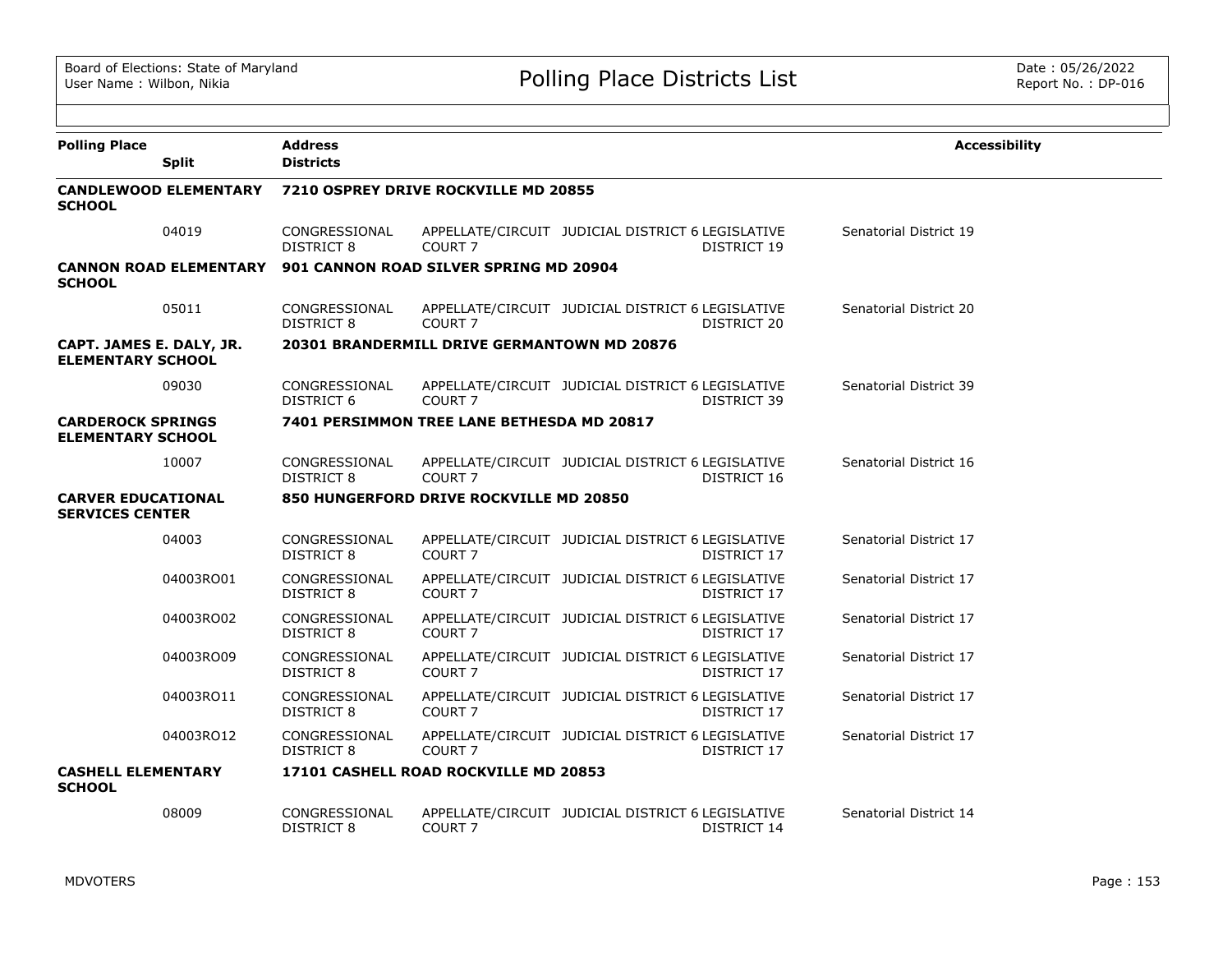| <b>Polling Place</b>                                 |                                 | <b>Address</b>                     |                                                  |                                                   |                    | <b>Accessibility</b>   |
|------------------------------------------------------|---------------------------------|------------------------------------|--------------------------------------------------|---------------------------------------------------|--------------------|------------------------|
|                                                      | <b>Split</b>                    | <b>Districts</b>                   |                                                  |                                                   |                    |                        |
| <b>CHEVY CHASE ELEMENTARY</b><br><b>SCHOOL</b>       |                                 |                                    | <b>4015 ROSEMARY STREET CHEVY CHASE MD 20815</b> |                                                   |                    |                        |
|                                                      | 07006                           | CONGRESSIONAL<br>DISTRICT 8        | COURT <sub>7</sub>                               | APPELLATE/CIRCUIT JUDICIAL DISTRICT 6 LEGISLATIVE | <b>DISTRICT 18</b> | Senatorial District 18 |
|                                                      | 07006C4                         | CONGRESSIONAL<br><b>DISTRICT 8</b> | COURT <sub>7</sub>                               | APPELLATE/CIRCUIT JUDICIAL DISTRICT 6 LEGISLATIVE | DISTRICT 18        | Senatorial District 18 |
| <b>CHEVY CHASE LIBRARY</b>                           |                                 |                                    | 8005 CONNECTICUT AVENUE CHEVY CHASE MD 20815     |                                                   |                    |                        |
|                                                      | 07032                           | CONGRESSIONAL<br><b>DISTRICT 8</b> | COURT <sub>7</sub>                               | APPELLATE/CIRCUIT JUDICIAL DISTRICT 6 LEGISLATIVE | DISTRICT 18        | Senatorial District 18 |
| <b>CHEVY CHASE UNITED</b><br><b>METHODIST CHURCH</b> |                                 |                                    | 7001 CONNECTICUT AVENUE CHEVY CHASE MD 20815     |                                                   |                    |                        |
|                                                      | 07021                           | CONGRESSIONAL<br><b>DISTRICT 8</b> | COURT <sub>7</sub>                               | APPELLATE/CIRCUIT JUDICIAL DISTRICT 6 LEGISLATIVE | <b>DISTRICT 18</b> | Senatorial District 18 |
|                                                      | 07021C3                         | CONGRESSIONAL<br>DISTRICT 8        | COURT <sub>7</sub>                               | APPELLATE/CIRCUIT JUDICIAL DISTRICT 6 LEGISLATIVE | DISTRICT 18        | Senatorial District 18 |
|                                                      | 07021C5                         | CONGRESSIONAL<br><b>DISTRICT 8</b> | COURT <sub>7</sub>                               | APPELLATE/CIRCUIT JUDICIAL DISTRICT 6 LEGISLATIVE | DISTRICT 18        | Senatorial District 18 |
|                                                      | <b>CHEVY CHASE VILLAGE HALL</b> |                                    | 5906 CONNECTICUT AVENUE CHEVY CHASE MD 20815     |                                                   |                    |                        |
|                                                      | 07002                           | CONGRESSIONAL<br><b>DISTRICT 8</b> | COURT <sub>7</sub>                               | APPELLATE/CIRCUIT JUDICIAL DISTRICT 6 LEGISLATIVE | <b>DISTRICT 18</b> | Senatorial District 18 |
|                                                      | 07002CV                         | CONGRESSIONAL<br><b>DISTRICT 8</b> | COURT <sub>7</sub>                               | APPELLATE/CIRCUIT JUDICIAL DISTRICT 6 LEGISLATIVE | DISTRICT 18        | Senatorial District 18 |
|                                                      | 07002MA                         | CONGRESSIONAL<br>DISTRICT 8        | COURT <sub>7</sub>                               | APPELLATE/CIRCUIT JUDICIAL DISTRICT 6 LEGISLATIVE | DISTRICT 18        | Senatorial District 18 |
| <b>CENTER</b>                                        | <b>CLARA BARTON COMMUNITY</b>   |                                    | 7425 MACARTHUR BOULEVARD CABIN JOHN MD 20818     |                                                   |                    |                        |
|                                                      | 07003                           | CONGRESSIONAL<br><b>DISTRICT 8</b> | COURT <sub>7</sub>                               | APPELLATE/CIRCUIT JUDICIAL DISTRICT 6 LEGISLATIVE | DISTRICT 16        | Senatorial District 16 |
| <b>CLARKSBURG HIGH SCHOOL</b>                        |                                 |                                    | 22500 WIMS ROAD CLARKSBURG MD 20871              |                                                   |                    |                        |
|                                                      | 02008                           | CONGRESSIONAL<br><b>DISTRICT 6</b> | COURT <sub>7</sub>                               | APPELLATE/CIRCUIT JUDICIAL DISTRICT 6 LEGISLATIVE | DISTRICT 15        | Senatorial District 15 |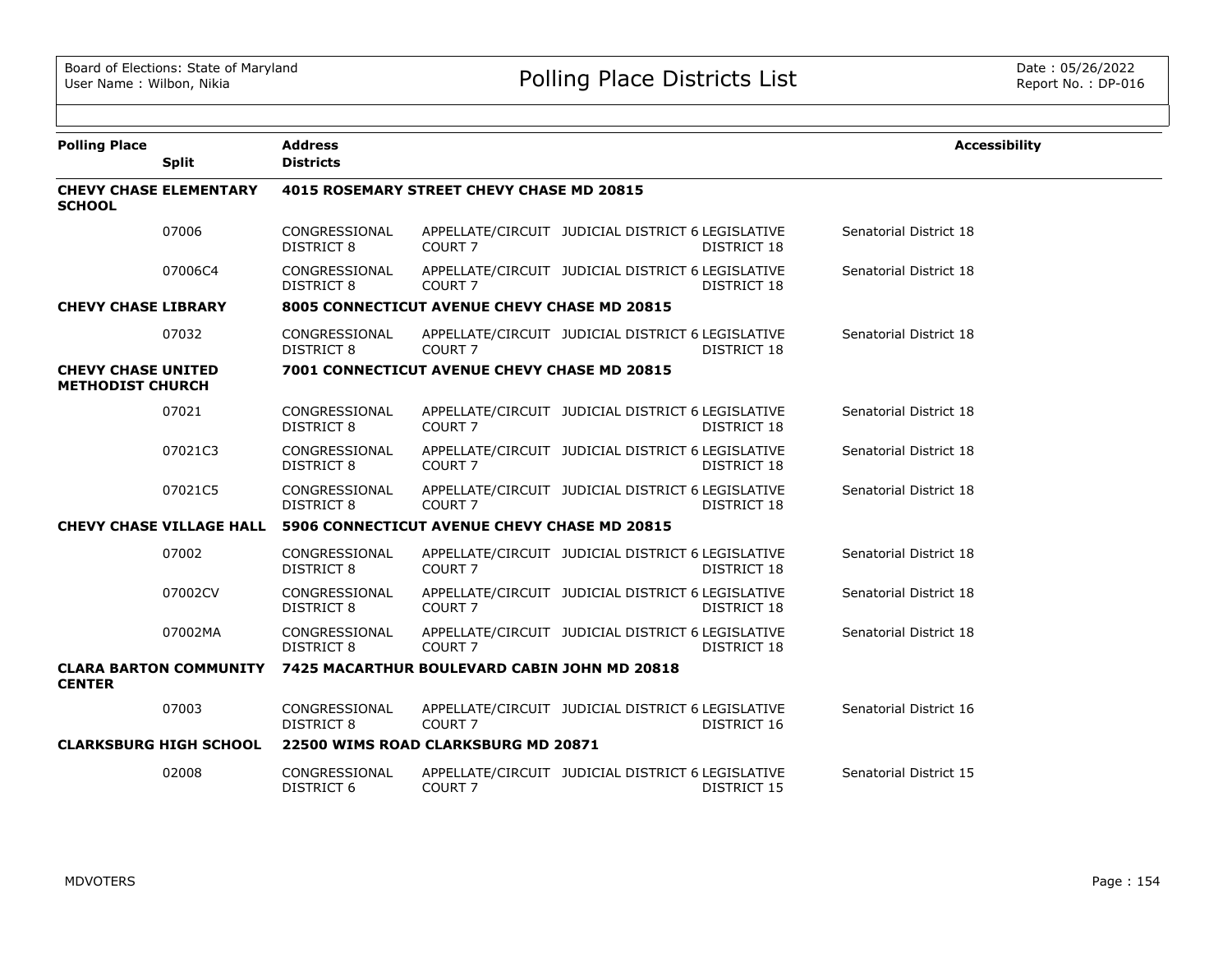| <b>Polling Place</b>                               | <b>Split</b>                   | <b>Address</b><br><b>Districts</b> |                                                 |                                                   |             | <b>Accessibility</b>   |
|----------------------------------------------------|--------------------------------|------------------------------------|-------------------------------------------------|---------------------------------------------------|-------------|------------------------|
| <b>SCHOOL</b>                                      | <b>CLOPPER MILL ELEMENTARY</b> |                                    | <b>18501 CINNAMON DRIVE GERMANTOWN MD 20874</b> |                                                   |             |                        |
|                                                    | 09026                          | CONGRESSIONAL<br>DISTRICT 6        | COURT <sub>7</sub>                              | APPELLATE/CIRCUIT JUDICIAL DISTRICT 6 LEGISLATIVE | DISTRICT 39 | Senatorial District 39 |
| <b>CLOVERLY ELEMENTARY</b><br><b>SCHOOL</b>        |                                |                                    | 800 BRIGGS CHANEY RD SILVER SPRING MD 20905     |                                                   |             |                        |
|                                                    | 05015                          | CONGRESSIONAL<br>DISTRICT 8        | COURT <sub>7</sub>                              | APPELLATE/CIRCUIT JUDICIAL DISTRICT 6 LEGISLATIVE | DISTRICT 14 | Senatorial District 14 |
| <b>COL. ZADOK MAGRUDER</b><br><b>HIGH SCHOOL</b>   |                                |                                    | 5939 MUNCASTER MILL ROAD ROCKVILLE MD 20855     |                                                   |             |                        |
|                                                    | 08008                          | CONGRESSIONAL<br><b>DISTRICT 8</b> | COURT <sub>7</sub>                              | APPELLATE/CIRCUIT JUDICIAL DISTRICT 6 LEGISLATIVE | DISTRICT 19 | Senatorial District 19 |
| <b>SCHOOL</b>                                      | <b>COLD SPRING ELEMENTARY</b>  |                                    | 9201 FALLS CHAPEL WAY POTOMAC MD 20854          |                                                   |             |                        |
|                                                    | 04023                          | CONGRESSIONAL<br><b>DISTRICT 8</b> | COURT 7                                         | APPELLATE/CIRCUIT JUDICIAL DISTRICT 6 LEGISLATIVE | DISTRICT 15 | Senatorial District 15 |
| <b>COLLEGE GARDENS</b><br><b>ELEMENTARY SCHOOL</b> |                                |                                    | 1700 YALE PLACE ROCKVILLE MD 20850              |                                                   |             |                        |
|                                                    | 04014                          | CONGRESSIONAL<br><b>DISTRICT 8</b> | COURT <sub>7</sub>                              | APPELLATE/CIRCUIT JUDICIAL DISTRICT 6 LEGISLATIVE | DISTRICT 17 | Senatorial District 17 |
|                                                    | 04014RO02                      | CONGRESSIONAL<br><b>DISTRICT 8</b> | COURT <sub>7</sub>                              | APPELLATE/CIRCUIT JUDICIAL DISTRICT 6 LEGISLATIVE | DISTRICT 17 | Senatorial District 17 |
|                                                    | 04014RO09                      | CONGRESSIONAL<br><b>DISTRICT 8</b> | COURT <sub>7</sub>                              | APPELLATE/CIRCUIT JUDICIAL DISTRICT 6 LEGISLATIVE | DISTRICT 17 | Senatorial District 17 |
|                                                    | 04014RO10                      | CONGRESSIONAL<br><b>DISTRICT 8</b> | COURT <sub>7</sub>                              | APPELLATE/CIRCUIT JUDICIAL DISTRICT 6 LEGISLATIVE | DISTRICT 17 | Senatorial District 17 |
|                                                    | 04014RO12                      | CONGRESSIONAL<br><b>DISTRICT 8</b> | COURT <sub>7</sub>                              | APPELLATE/CIRCUIT JUDICIAL DISTRICT 6 LEGISLATIVE | DISTRICT 17 | Senatorial District 17 |
| <b>CONNIE MORELLA LIBRARY</b>                      |                                |                                    | 7400 ARLINGTON ROAD BETHESDA MD 20814           |                                                   |             |                        |
|                                                    | 07012                          | CONGRESSIONAL<br><b>DISTRICT 8</b> | COURT <sub>7</sub>                              | APPELLATE/CIRCUIT JUDICIAL DISTRICT 6 LEGISLATIVE | DISTRICT 16 | Senatorial District 16 |
|                                                    | 07012BP                        | CONGRESSIONAL<br><b>DISTRICT 8</b> | COURT <sub>7</sub>                              | APPELLATE/CIRCUIT JUDICIAL DISTRICT 6 LEGISLATIVE | DISTRICT 16 | Senatorial District 16 |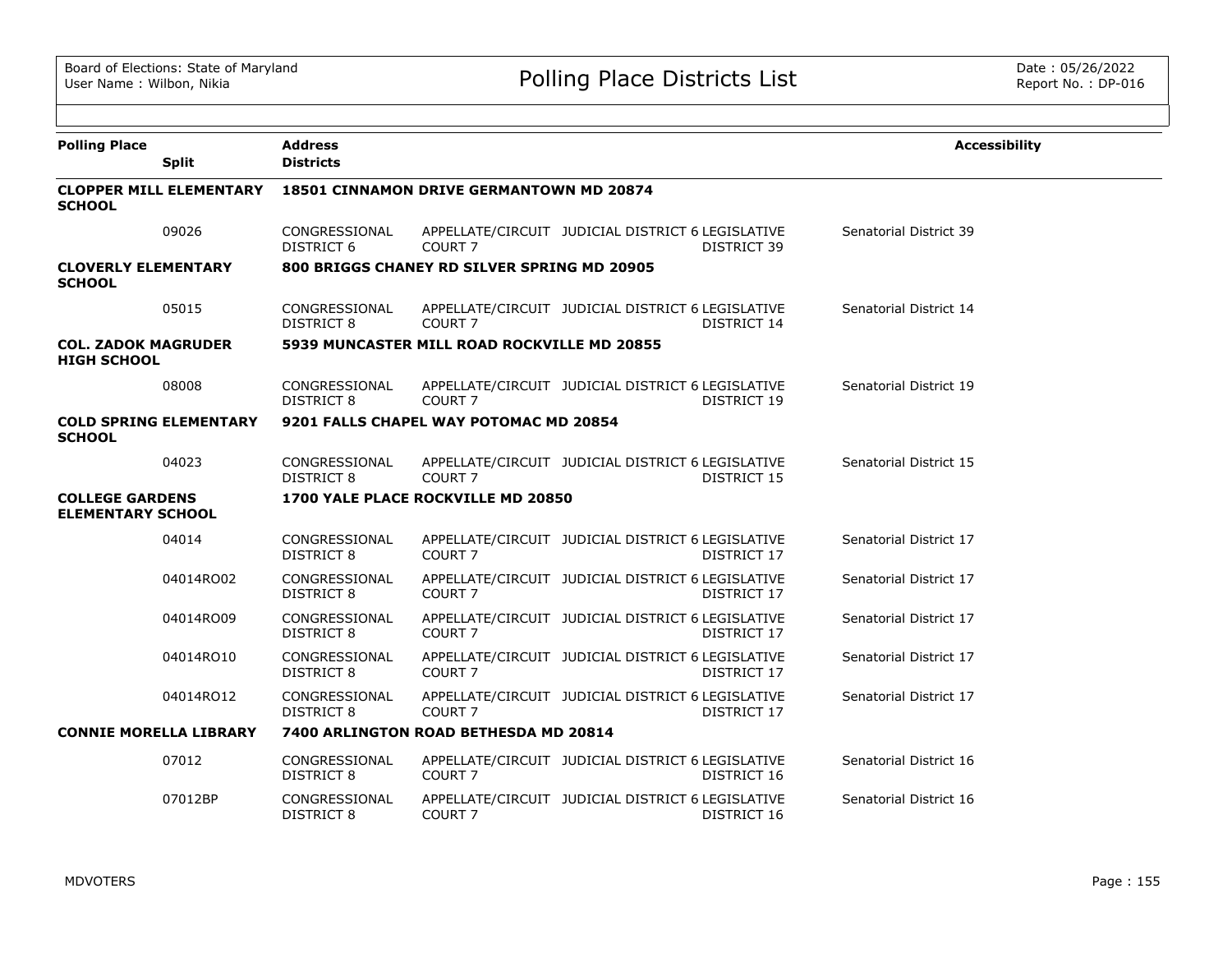| <b>Polling Place</b><br><b>Split</b>                | <b>Address</b><br><b>Districts</b> |                                                     |                                                                   | <b>Accessibility</b>   |  |  |  |  |
|-----------------------------------------------------|------------------------------------|-----------------------------------------------------|-------------------------------------------------------------------|------------------------|--|--|--|--|
| <b>CRESTHAVEN ELEMENTARY</b><br><b>SCHOOL</b>       |                                    | 1234 CRESTHAVEN DRIVE SILVER SPRING MD 20903        |                                                                   |                        |  |  |  |  |
| 05010                                               | CONGRESSIONAL<br>DISTRICT 8        | COURT <sub>7</sub>                                  | APPELLATE/CIRCUIT JUDICIAL DISTRICT 6 LEGISLATIVE<br>DISTRICT 20  | Senatorial District 20 |  |  |  |  |
| <b>DAMASCUS HIGH SCHOOL</b>                         |                                    | 25921 RIDGE ROAD DAMASCUS MD 20872                  |                                                                   |                        |  |  |  |  |
| 12001                                               | CONGRESSIONAL<br>DISTRICT 6        | COURT <sub>7</sub>                                  | APPELLATE/CIRCUIT JUDICIAL DISTRICT 6 LEGISLATIVE<br>DISTRICT 14  | Senatorial District 14 |  |  |  |  |
| 12005                                               | CONGRESSIONAL<br>DISTRICT 6        | COURT <sub>7</sub>                                  | APPELLATE/CIRCUIT JUDICIAL DISTRICT 6 LEGISLATIVE<br>DISTRICT 09A | Senatorial District 09 |  |  |  |  |
| <b>DAMASCUS LIBRARY</b>                             |                                    | 9701 MAIN STREET DAMASCUS MD 20872                  |                                                                   |                        |  |  |  |  |
| 01007                                               | CONGRESSIONAL<br><b>DISTRICT 8</b> | COURT <sub>7</sub>                                  | APPELLATE/CIRCUIT JUDICIAL DISTRICT 6 LEGISLATIVE<br>DISTRICT 14  | Senatorial District 14 |  |  |  |  |
| 01007LA                                             | CONGRESSIONAL<br><b>DISTRICT 8</b> | COURT <sub>7</sub>                                  | APPELLATE/CIRCUIT JUDICIAL DISTRICT 6 LEGISLATIVE<br>DISTRICT 14  | Senatorial District 14 |  |  |  |  |
| <b>DARNESTOWN ELEMENTARY</b><br><b>SCHOOL</b>       |                                    | <b>15030 TURKEY FOOT ROAD GAITHERSBURG MD 20878</b> |                                                                   |                        |  |  |  |  |
| 06009                                               | CONGRESSIONAL<br><b>DISTRICT 8</b> | COURT <sub>7</sub>                                  | APPELLATE/CIRCUIT JUDICIAL DISTRICT 6 LEGISLATIVE<br>DISTRICT 15  | Senatorial District 15 |  |  |  |  |
| <b>DON BOSCO CRISTO REY</b><br><b>HIGH SCHOOL</b>   |                                    | 1010 LARCH AVENUE TAKOMA PARK MD 20912              |                                                                   | <b>Unknown</b>         |  |  |  |  |
| 13067TP02                                           | CONGRESSIONAL<br><b>DISTRICT 8</b> | COURT <sub>7</sub>                                  | APPELLATE/CIRCUIT JUDICIAL DISTRICT 6 LEGISLATIVE<br>DISTRICT 20  | Senatorial District 20 |  |  |  |  |
| 13067TP03                                           | CONGRESSIONAL<br><b>DISTRICT 8</b> | COURT <sub>7</sub>                                  | APPELLATE/CIRCUIT JUDICIAL DISTRICT 6 LEGISLATIVE<br>DISTRICT 20  | Senatorial District 20 |  |  |  |  |
| 13067TP06                                           | CONGRESSIONAL<br><b>DISTRICT 8</b> | COURT <sub>7</sub>                                  | APPELLATE/CIRCUIT JUDICIAL DISTRICT 6 LEGISLATIVE<br>DISTRICT 20  | Senatorial District 20 |  |  |  |  |
| <b>DR. CHARLES DREW</b><br><b>ELEMENTARY SCHOOL</b> |                                    | 1200 SWINGINGDALE DRIVE SILVER SPRING MD 20905      |                                                                   |                        |  |  |  |  |
| 05001                                               | CONGRESSIONAL<br><b>DISTRICT 8</b> | COURT <sub>7</sub>                                  | APPELLATE/CIRCUIT JUDICIAL DISTRICT 6 LEGISLATIVE<br>DISTRICT 14  | Senatorial District 14 |  |  |  |  |
| DR. MARTIN LUTHER KING,<br><b>JR. MIDDLE SCHOOL</b> |                                    | 13737 WISTERIA DRIVE GERMANTOWN MD 20874            |                                                                   |                        |  |  |  |  |
| 02005                                               | CONGRESSIONAL<br>DISTRICT 6        | COURT <sub>7</sub>                                  | APPELLATE/CIRCUIT JUDICIAL DISTRICT 6 LEGISLATIVE<br>DISTRICT 15  | Senatorial District 15 |  |  |  |  |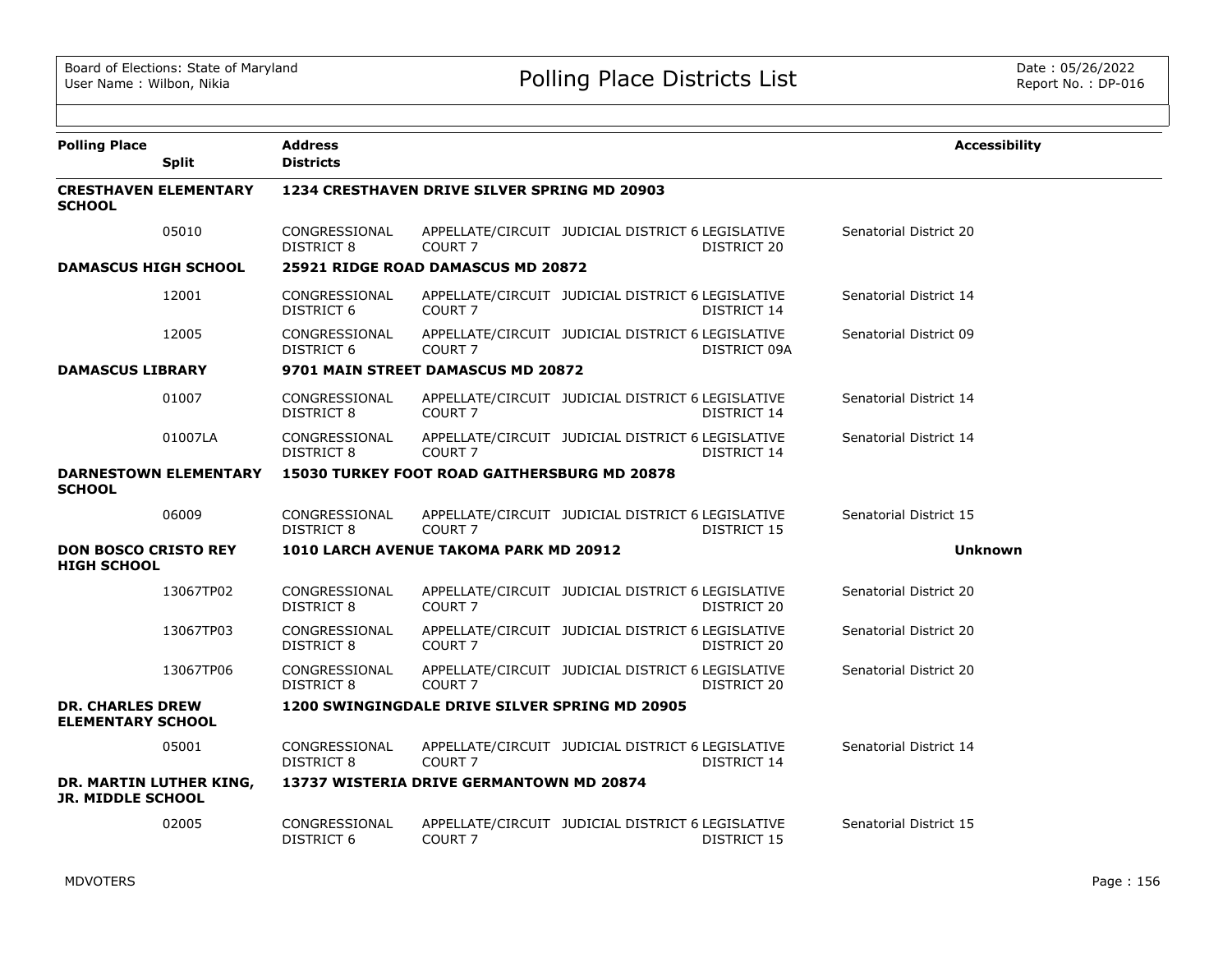| <b>Polling Place</b><br><b>Split</b>                     | <b>Address</b><br><b>Districts</b> |                                                 |                                                                  | <b>Accessibility</b>   |
|----------------------------------------------------------|------------------------------------|-------------------------------------------------|------------------------------------------------------------------|------------------------|
| <b>DR. SALLY K. RIDE</b><br><b>ELEMENTARY SCHOOL</b>     |                                    |                                                 | 21301 SENECA CROSSING DRIVE GERMANTOWN MD 20876                  |                        |
| 09025                                                    | CONGRESSIONAL<br><b>DISTRICT 6</b> | COURT <sub>7</sub>                              | APPELLATE/CIRCUIT JUDICIAL DISTRICT 6 LEGISLATIVE<br>DISTRICT 39 | Senatorial District 39 |
| <b>EARLE B. WOOD MIDDLE</b><br><b>SCHOOL</b>             |                                    | 14615 BAUER DRIVE ROCKVILLE MD 20853            |                                                                  |                        |
| 13052                                                    | CONGRESSIONAL<br><b>DISTRICT 8</b> | COURT <sub>7</sub>                              | APPELLATE/CIRCUIT JUDICIAL DISTRICT 6 LEGISLATIVE<br>DISTRICT 19 | Senatorial District 19 |
| <b>EAST COUNTY COMMUNITY</b><br><b>RECREATION CENTER</b> |                                    |                                                 | 3310 GATESHEAD MANOR WAY SILVER SPRING MD 20904                  |                        |
| 05021                                                    | CONGRESSIONAL<br><b>DISTRICT 4</b> | COURT <sub>7</sub>                              | APPELLATE/CIRCUIT JUDICIAL DISTRICT 6 LEGISLATIVE<br>DISTRICT 14 | Senatorial District 14 |
| <b>EAST SILVER SPRING</b><br><b>ELEMENTARY SCHOOL</b>    |                                    | 631 SILVER SPRING AVENUE SILVER SPRING MD 20910 |                                                                  |                        |
| 13008                                                    | CONGRESSIONAL<br>DISTRICT 8        | COURT <sub>7</sub>                              | APPELLATE/CIRCUIT JUDICIAL DISTRICT 6 LEGISLATIVE<br>DISTRICT 20 | Senatorial District 20 |
| <b>EASTERN MIDDLE SCHOOL</b>                             |                                    |                                                 | 300 UNIVERSITY BOULEVARD EAST SILVER SPRING MD 20901             |                        |
| 13015                                                    | CONGRESSIONAL<br><b>DISTRICT 8</b> | COURT <sub>7</sub>                              | APPELLATE/CIRCUIT JUDICIAL DISTRICT 6 LEGISLATIVE<br>DISTRICT 20 | Senatorial District 20 |
| <b>ENGLISH MANOR SCHOOL</b>                              |                                    | 4511 BESTOR DR ROCKVILLE MD 20853               |                                                                  |                        |
| 13046                                                    | CONGRESSIONAL<br>DISTRICT 8        | COURT <sub>7</sub>                              | APPELLATE/CIRCUIT JUDICIAL DISTRICT 6 LEGISLATIVE<br>DISTRICT 19 | Senatorial District 19 |
| <b>FAIRLAND SCHOOL CENTER</b>                            |                                    | 13313 OLD COLUMBIA PIKE SILVER SPRING MD 20904  |                                                                  |                        |
| 05017                                                    | CONGRESSIONAL<br>DISTRICT 8        | COURT <sub>7</sub>                              | APPELLATE/CIRCUIT JUDICIAL DISTRICT 6 LEGISLATIVE<br>DISTRICT 14 | Senatorial District 14 |
| <b>FARMLAND ELEMENTARY</b><br><b>SCHOOL</b>              |                                    | 7000 OLD GATE ROAD ROCKVILLE MD 20852           |                                                                  |                        |
| 04013                                                    | CONGRESSIONAL<br>DISTRICT 8        | COURT <sub>7</sub>                              | APPELLATE/CIRCUIT JUDICIAL DISTRICT 6 LEGISLATIVE<br>DISTRICT 16 | Senatorial District 16 |
| <b>FDA CAMPUS</b>                                        |                                    |                                                 | 10903 NEW HAMPSHIRE AVENUE SILVER SPRING MD 20993                |                        |
| 05024                                                    | CONGRESSIONAL<br><b>DISTRICT 8</b> | COURT <sub>7</sub>                              | APPELLATE/CIRCUIT JUDICIAL DISTRICT 6 LEGISLATIVE<br>DISTRICT 20 | Senatorial District 20 |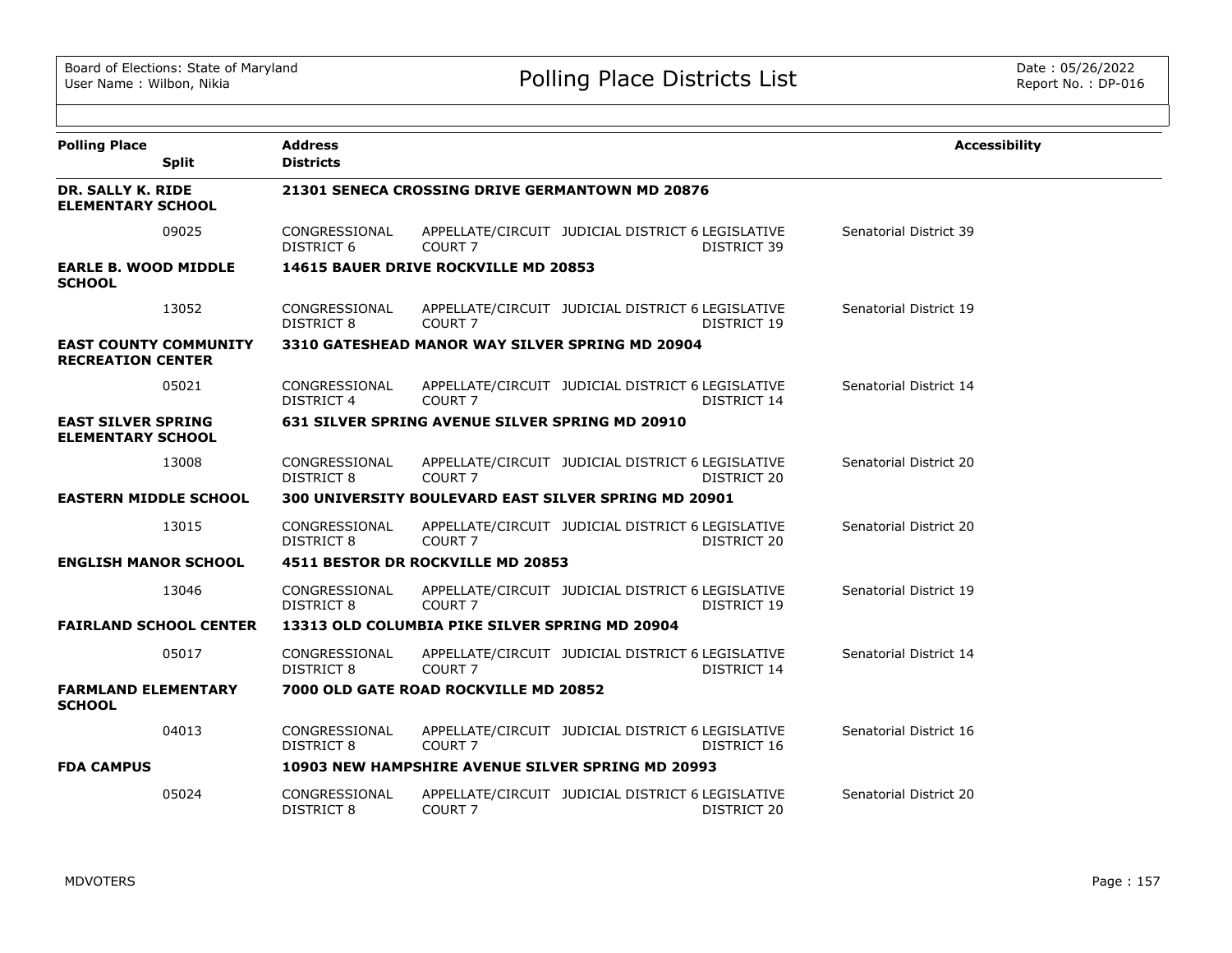| <b>Polling Place</b>                             | <b>Split</b>                   | <b>Address</b><br><b>Districts</b> |                                                    |                                                   |             | <b>Accessibility</b>   |
|--------------------------------------------------|--------------------------------|------------------------------------|----------------------------------------------------|---------------------------------------------------|-------------|------------------------|
| <b>FIELDS ROAD ELEMENTARY</b><br><b>SCHOOL</b>   |                                |                                    | ONE SCHOOL DRIVE GAITHERSBURG MD 20878             |                                                   |             |                        |
|                                                  | 09006                          | CONGRESSIONAL<br><b>DISTRICT 6</b> | COURT <sub>7</sub>                                 | APPELLATE/CIRCUIT JUDICIAL DISTRICT 6 LEGISLATIVE | DISTRICT 17 | Senatorial District 17 |
|                                                  | 09006GA02                      | CONGRESSIONAL<br>DISTRICT 6        | COURT <sub>7</sub>                                 | APPELLATE/CIRCUIT JUDICIAL DISTRICT 6 LEGISLATIVE | DISTRICT 17 | Senatorial District 17 |
|                                                  | 09006GA03                      | CONGRESSIONAL<br>DISTRICT 6        | COURT <sub>7</sub>                                 | APPELLATE/CIRCUIT JUDICIAL DISTRICT 6 LEGISLATIVE | DISTRICT 17 | Senatorial District 17 |
| <b>SCHOOL</b>                                    | <b>FLORA SINGER ELEMENTARY</b> |                                    | 2600 HAYDEN DRIVE SILVER SPRING MD 20902           |                                                   |             |                        |
|                                                  | 13031                          | CONGRESSIONAL<br>DISTRICT 8        | COURT <sub>7</sub>                                 | APPELLATE/CIRCUIT JUDICIAL DISTRICT 6 LEGISLATIVE | DISTRICT 18 | Senatorial District 18 |
|                                                  | 13058                          | CONGRESSIONAL<br>DISTRICT 8        | COURT <sub>7</sub>                                 | APPELLATE/CIRCUIT JUDICIAL DISTRICT 6 LEGISLATIVE | DISTRICT 18 | Senatorial District 18 |
| <b>SCHOOL</b>                                    | <b>FLOWER HILL ELEMENTARY</b>  |                                    | <b>18425 FLOWER HILL WAY GAITHERSBURG MD 20879</b> |                                                   |             |                        |
|                                                  | 09037                          | CONGRESSIONAL<br>DISTRICT 8        | COURT <sub>7</sub>                                 | APPELLATE/CIRCUIT JUDICIAL DISTRICT 6 LEGISLATIVE | DISTRICT 19 | Senatorial District 19 |
|                                                  | 09037GA04                      | CONGRESSIONAL<br>DISTRICT 8        | COURT <sub>7</sub>                                 | APPELLATE/CIRCUIT JUDICIAL DISTRICT 6 LEGISLATIVE | DISTRICT 19 | Senatorial District 19 |
|                                                  | 09039                          | CONGRESSIONAL<br>DISTRICT 6        | COURT <sub>7</sub>                                 | APPELLATE/CIRCUIT JUDICIAL DISTRICT 6 LEGISLATIVE | DISTRICT 19 | Senatorial District 19 |
|                                                  | 09039GA04                      | CONGRESSIONAL<br>DISTRICT 6        | COURT 7                                            | APPELLATE/CIRCUIT JUDICIAL DISTRICT 6 LEGISLATIVE | DISTRICT 19 | Senatorial District 19 |
|                                                  | 09047                          | CONGRESSIONAL<br>DISTRICT 8        | COURT <sub>7</sub>                                 | APPELLATE/CIRCUIT JUDICIAL DISTRICT 6 LEGISLATIVE | DISTRICT 39 | Senatorial District 39 |
| <b>FLOWER VALLEY</b><br><b>ELEMENTARY SCHOOL</b> |                                |                                    | 4615 SUNFLOWER DRIVE ROCKVILLE MD 20853            |                                                   |             |                        |
|                                                  | 08003                          | CONGRESSIONAL<br>DISTRICT 8        | COURT <sub>7</sub>                                 | APPELLATE/CIRCUIT JUDICIAL DISTRICT 6 LEGISLATIVE | DISTRICT 19 | Senatorial District 19 |
| <b>FOREST KNOLLS</b><br><b>ELEMENTARY SCHOOL</b> |                                |                                    | 10830 EASTWOOD AVENUE SILVER SPRING MD 20901       |                                                   |             |                        |
|                                                  | 13011                          | CONGRESSIONAL<br>DISTRICT 8        | COURT <sub>7</sub>                                 | APPELLATE/CIRCUIT JUDICIAL DISTRICT 6 LEGISLATIVE | DISTRICT 19 | Senatorial District 19 |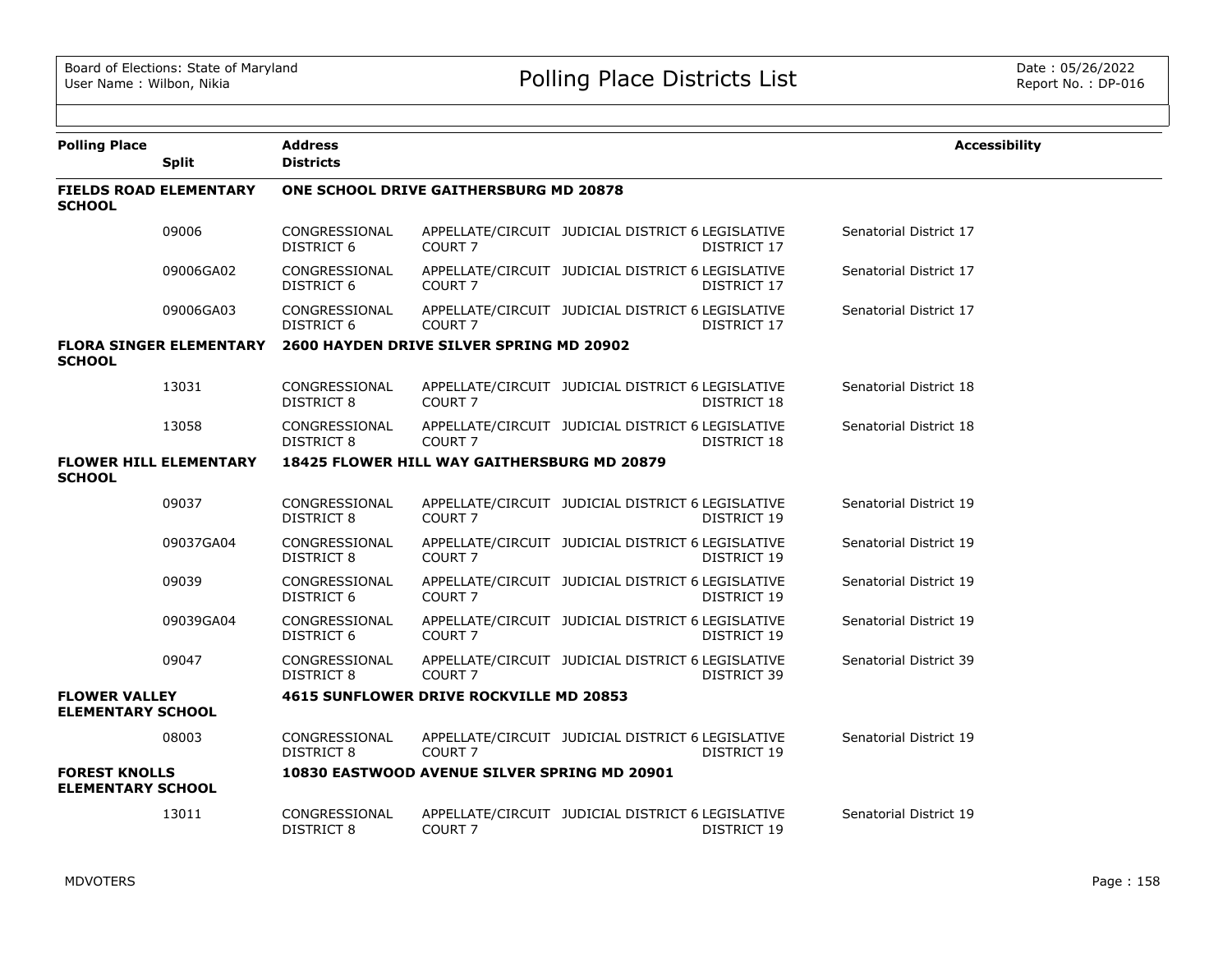| <b>Polling Place</b>                               | <b>Split</b>                  | <b>Address</b><br><b>Districts</b> |                                                                     |                                                                  | <b>Accessibility</b>   |
|----------------------------------------------------|-------------------------------|------------------------------------|---------------------------------------------------------------------|------------------------------------------------------------------|------------------------|
| <b>FOREST OAK MIDDLE</b><br><b>SCHOOL</b>          |                               |                                    | 651 SAYBROOKE OAKS BLVD GAITHERSBURG MD 20877                       |                                                                  |                        |
|                                                    | 09021                         | CONGRESSIONAL<br><b>DISTRICT 8</b> | COURT <sub>7</sub>                                                  | APPELLATE/CIRCUIT JUDICIAL DISTRICT 6 LEGISLATIVE<br>DISTRICT 39 | Senatorial District 39 |
|                                                    | 09021GA01                     | CONGRESSIONAL<br><b>DISTRICT 8</b> | COURT <sub>7</sub>                                                  | APPELLATE/CIRCUIT JUDICIAL DISTRICT 6 LEGISLATIVE<br>DISTRICT 39 | Senatorial District 39 |
| <b>FOX CHAPEL ELEMENTARY</b><br><b>SCHOOL</b>      |                               |                                    | 19315 ARCHDALE ROAD GERMANTOWN MD 20876                             |                                                                  |                        |
|                                                    | 09018                         | CONGRESSIONAL<br>DISTRICT 6        | COURT <sub>7</sub>                                                  | APPELLATE/CIRCUIT JUDICIAL DISTRICT 6 LEGISLATIVE<br>DISTRICT 39 | Senatorial District 39 |
| <b>SCHOOL</b>                                      |                               |                                    | FRANCIS SCOTT KEY MIDDLE 910 SCHINDLER DRIVE SILVER SPRING MD 20903 |                                                                  |                        |
|                                                    | 05003                         | CONGRESSIONAL<br>DISTRICT 8        | COURT <sub>7</sub>                                                  | APPELLATE/CIRCUIT JUDICIAL DISTRICT 6 LEGISLATIVE<br>DISTRICT 20 | Senatorial District 20 |
| <b>FRIENDSHIP HEIGHTS</b><br><b>VILLAGE CENTER</b> |                               |                                    | 4433 SOUTH PARK AVENUE CHEVY CHASE MD 20815                         |                                                                  |                        |
|                                                    | 07026                         | CONGRESSIONAL<br><b>DISTRICT 8</b> | COURT <sub>7</sub>                                                  | APPELLATE/CIRCUIT JUDICIAL DISTRICT 6 LEGISLATIVE<br>DISTRICT 16 | Senatorial District 16 |
|                                                    | 07026FH                       | CONGRESSIONAL<br>DISTRICT 8        | COURT <sub>7</sub>                                                  | APPELLATE/CIRCUIT JUDICIAL DISTRICT 6 LEGISLATIVE<br>DISTRICT 16 | Senatorial District 16 |
|                                                    | 07026SO                       | CONGRESSIONAL<br><b>DISTRICT 8</b> | COURT <sub>7</sub>                                                  | APPELLATE/CIRCUIT JUDICIAL DISTRICT 6 LEGISLATIVE<br>DISTRICT 16 | Senatorial District 16 |
| <b>THE NAZARENE</b>                                | <b>GAITHERSBURG CHURCH OF</b> |                                    | 8921 WARFIELD ROAD GAITHERSBURG MD 20882                            |                                                                  |                        |
|                                                    | 01003                         | CONGRESSIONAL<br><b>DISTRICT 8</b> | COURT <sub>7</sub>                                                  | APPELLATE/CIRCUIT JUDICIAL DISTRICT 6 LEGISLATIVE<br>DISTRICT 39 | Senatorial District 39 |
| <b>GAITHERSBURG</b><br><b>ELEMENTARY SCHOOL</b>    |                               |                                    | <b>35 NORTH SUMMIT AVENUE GAITHERSBURG MD 20877</b>                 |                                                                  |                        |
|                                                    | 09001                         | CONGRESSIONAL<br><b>DISTRICT 6</b> | COURT <sub>7</sub>                                                  | APPELLATE/CIRCUIT JUDICIAL DISTRICT 6 LEGISLATIVE<br>DISTRICT 17 | Senatorial District 17 |
|                                                    | 09001GA01                     | CONGRESSIONAL<br>DISTRICT 6        | COURT <sub>7</sub>                                                  | APPELLATE/CIRCUIT JUDICIAL DISTRICT 6 LEGISLATIVE<br>DISTRICT 17 | Senatorial District 17 |
|                                                    | 09001GA04                     | CONGRESSIONAL<br><b>DISTRICT 6</b> | COURT <sub>7</sub>                                                  | APPELLATE/CIRCUIT JUDICIAL DISTRICT 6 LEGISLATIVE<br>DISTRICT 17 | Senatorial District 17 |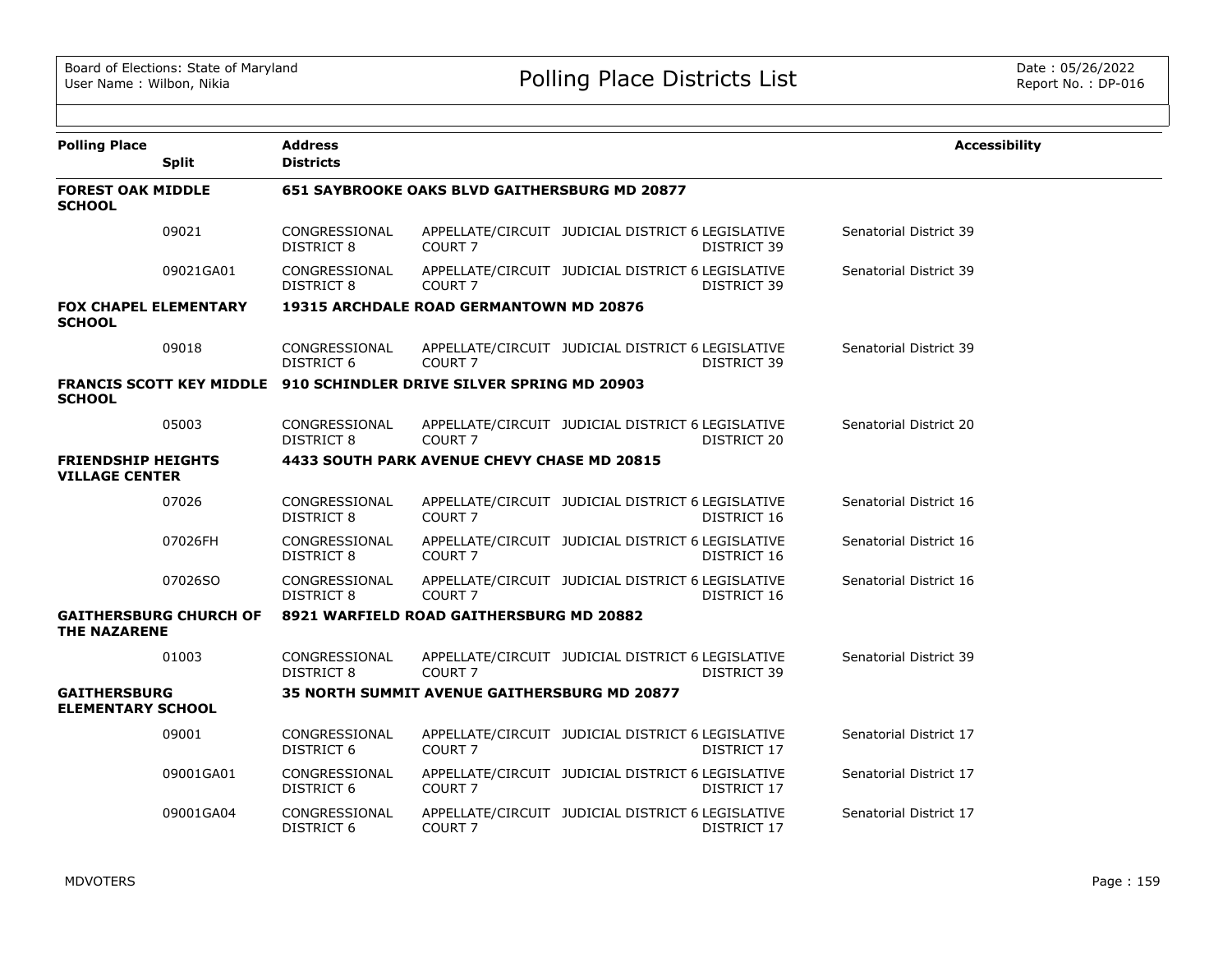| <b>Polling Place</b>                        | <b>Split</b> | <b>Address</b><br><b>Districts</b> |                                                      |                                                                  | <b>Accessibility</b>   |
|---------------------------------------------|--------------|------------------------------------|------------------------------------------------------|------------------------------------------------------------------|------------------------|
| <b>GAITHERSBURG HIGH</b><br><b>SCHOOL</b>   |              |                                    | <b>101 EDUCATION BOULEVARD GAITHERSBURG MD 20877</b> |                                                                  |                        |
|                                             | 09002        | CONGRESSIONAL<br><b>DISTRICT 6</b> | COURT <sub>7</sub>                                   | APPELLATE/CIRCUIT JUDICIAL DISTRICT 6 LEGISLATIVE<br>DISTRICT 17 | Senatorial District 17 |
|                                             | 09002GA01    | CONGRESSIONAL<br>DISTRICT 6        | COURT 7                                              | APPELLATE/CIRCUIT JUDICIAL DISTRICT 6 LEGISLATIVE<br>DISTRICT 17 | Senatorial District 17 |
|                                             | 09002GA02    | CONGRESSIONAL<br><b>DISTRICT 6</b> | COURT <sub>7</sub>                                   | APPELLATE/CIRCUIT JUDICIAL DISTRICT 6 LEGISLATIVE<br>DISTRICT 17 | Senatorial District 17 |
|                                             | 09002RO10    | CONGRESSIONAL<br>DISTRICT 6        | COURT <sub>7</sub>                                   | APPELLATE/CIRCUIT JUDICIAL DISTRICT 6 LEGISLATIVE<br>DISTRICT 17 | Senatorial District 17 |
|                                             | 09002RO12    | CONGRESSIONAL<br><b>DISTRICT 6</b> | COURT <sub>7</sub>                                   | APPELLATE/CIRCUIT JUDICIAL DISTRICT 6 LEGISLATIVE<br>DISTRICT 17 | Senatorial District 17 |
| <b>GAITHERSBURG LIBRARY</b>                 |              |                                    |                                                      | 18330 MONTGOMERY VILLAGE AVENUE GAITHERSBURG MD 20879            |                        |
|                                             | 09007        | CONGRESSIONAL<br><b>DISTRICT 6</b> | COURT <sub>7</sub>                                   | APPELLATE/CIRCUIT JUDICIAL DISTRICT 6 LEGISLATIVE<br>DISTRICT 39 | Senatorial District 39 |
|                                             | 09007GA04    | CONGRESSIONAL<br><b>DISTRICT 6</b> | COURT <sub>7</sub>                                   | APPELLATE/CIRCUIT JUDICIAL DISTRICT 6 LEGISLATIVE<br>DISTRICT 39 | Senatorial District 39 |
| <b>GAITHERSBURG MIDDLE</b><br><b>SCHOOL</b> |              |                                    | 2 TEACHERS WAY GAITHERSBURG MD 20877                 |                                                                  |                        |
|                                             | 09020        | CONGRESSIONAL<br><b>DISTRICT 6</b> | COURT <sub>7</sub>                                   | APPELLATE/CIRCUIT JUDICIAL DISTRICT 6 LEGISLATIVE<br>DISTRICT 39 | Senatorial District 17 |
|                                             | 09020GA01    | CONGRESSIONAL<br><b>DISTRICT 6</b> | COURT <sub>7</sub>                                   | APPELLATE/CIRCUIT JUDICIAL DISTRICT 6 LEGISLATIVE<br>DISTRICT 39 | Senatorial District 39 |
|                                             | 09020GA04    | CONGRESSIONAL<br><b>DISTRICT 6</b> | COURT 7                                              | APPELLATE/CIRCUIT JUDICIAL DISTRICT 6 LEGISLATIVE<br>DISTRICT 39 | Senatorial District 39 |
|                                             | 09020WG      | CONGRESSIONAL<br><b>DISTRICT 6</b> | COURT <sub>7</sub>                                   | APPELLATE/CIRCUIT JUDICIAL DISTRICT 6 LEGISLATIVE<br>DISTRICT 39 | Senatorial District 17 |
| <b>GALWAY ELEMENTARY</b><br><b>SCHOOL</b>   |              |                                    | 12612 GALWAY DRIVE SILVER SPRING MD 20904            |                                                                  |                        |
|                                             | 05012        | CONGRESSIONAL<br><b>DISTRICT 4</b> | COURT 7                                              | APPELLATE/CIRCUIT JUDICIAL DISTRICT 6 LEGISLATIVE<br>DISTRICT 14 | Senatorial District 14 |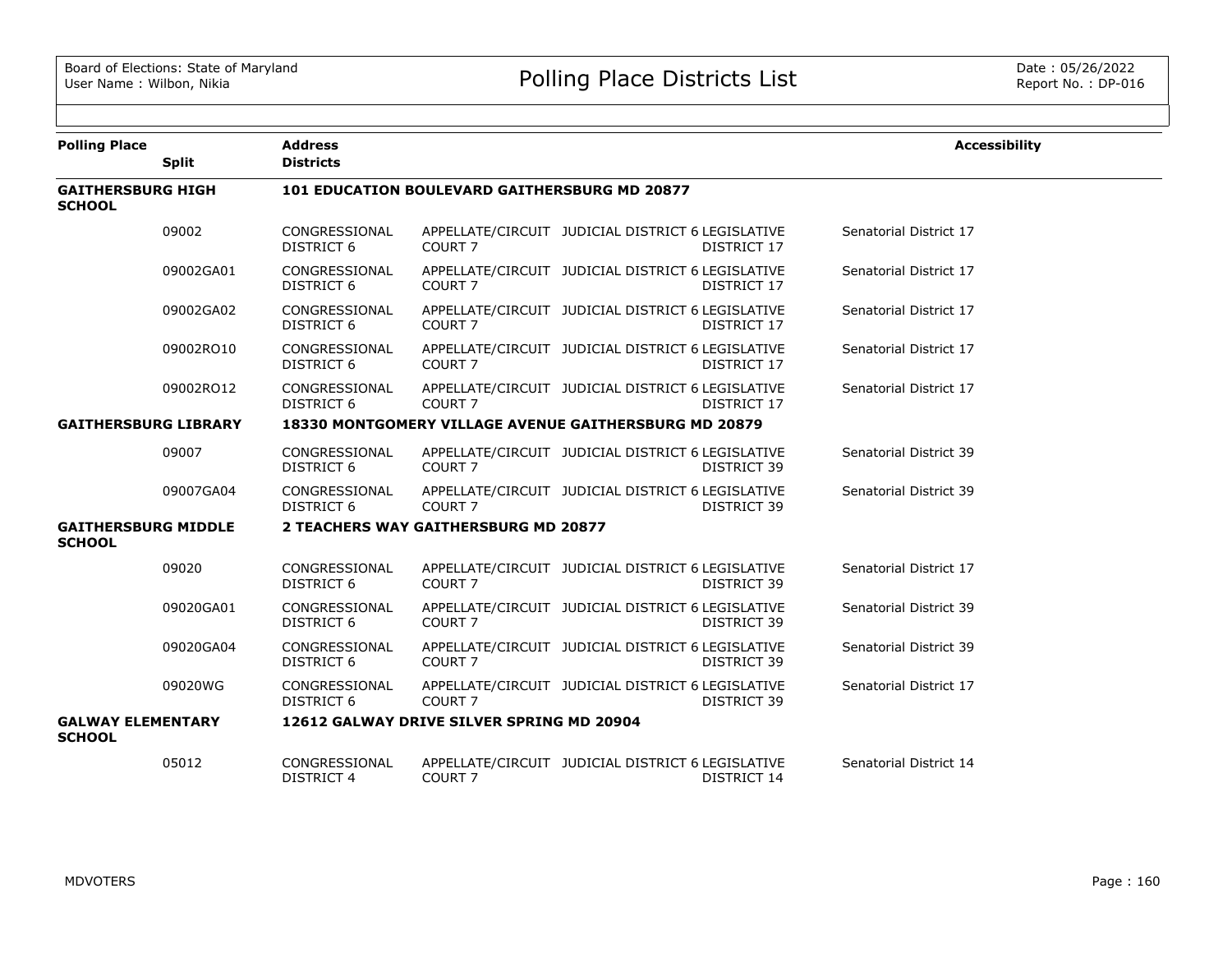| <b>Polling Place</b>                               |                              | <b>Address</b>                     |                                                                       |                                                                         | <b>Accessibility</b>   |
|----------------------------------------------------|------------------------------|------------------------------------|-----------------------------------------------------------------------|-------------------------------------------------------------------------|------------------------|
|                                                    | <b>Split</b>                 | <b>Districts</b>                   |                                                                       |                                                                         |                        |
| <b>SCHOOL</b>                                      |                              |                                    | <b>GARRETT PARK ELEMENTARY 4810 OXFORD STREET KENSINGTON MD 20895</b> |                                                                         |                        |
|                                                    | 04008                        | CONGRESSIONAL<br><b>DISTRICT 8</b> | COURT <sub>7</sub>                                                    | APPELLATE/CIRCUIT JUDICIAL DISTRICT 6 LEGISLATIVE<br>DISTRICT 18        | Senatorial District 18 |
|                                                    | 04008GP                      | CONGRESSIONAL<br>DISTRICT 8        | COURT <sub>7</sub>                                                    | APPELLATE/CIRCUIT JUDICIAL DISTRICT 6 LEGISLATIVE<br>DISTRICT 18        | Senatorial District 18 |
|                                                    | 04008RO06                    | CONGRESSIONAL<br><b>DISTRICT 8</b> | COURT <sub>7</sub>                                                    | APPELLATE/CIRCUIT JUDICIAL DISTRICT 6 LEGISLATIVE<br><b>DISTRICT 18</b> | Senatorial District 17 |
|                                                    | 04033                        | CONGRESSIONAL<br><b>DISTRICT 8</b> | COURT <sub>7</sub>                                                    | APPELLATE/CIRCUIT JUDICIAL DISTRICT 6 LEGISLATIVE<br>DISTRICT 17        | Senatorial District 17 |
|                                                    | 04033RO06                    | CONGRESSIONAL<br><b>DISTRICT 8</b> | COURT <sub>7</sub>                                                    | APPELLATE/CIRCUIT JUDICIAL DISTRICT 6 LEGISLATIVE<br>DISTRICT 17        | Senatorial District 17 |
| <b>GEORGIAN FOREST</b><br><b>ELEMENTARY SCHOOL</b> |                              |                                    | 3100 REGINA DRIVE SILVER SPRING MD 20906                              |                                                                         |                        |
|                                                    | 13001                        | CONGRESSIONAL<br>DISTRICT 8        | COURT <sub>7</sub>                                                    | APPELLATE/CIRCUIT JUDICIAL DISTRICT 6 LEGISLATIVE<br>DISTRICT 19        | Senatorial District 19 |
| <b>SCHOOL</b>                                      | <b>GERMANTOWN ELEMENTARY</b> |                                    | 19110 LIBERTY MILL ROAD GERMANTOWN MD 20874                           |                                                                         |                        |
|                                                    | 09041                        | CONGRESSIONAL<br>DISTRICT 6        | COURT <sub>7</sub>                                                    | APPELLATE/CIRCUIT JUDICIAL DISTRICT 6 LEGISLATIVE<br>DISTRICT 39        | Senatorial District 39 |
| <b>GLEN HAVEN ELEMENTARY</b><br><b>SCHOOL</b>      |                              |                                    | 10900 INWOOD AVENUE SILVER SPRING MD 20902                            |                                                                         |                        |
|                                                    | 13032                        | CONGRESSIONAL<br><b>DISTRICT 8</b> | COURT <sub>7</sub>                                                    | APPELLATE/CIRCUIT JUDICIAL DISTRICT 6 LEGISLATIVE<br><b>DISTRICT 18</b> | Senatorial District 18 |
| <b>GLENALLAN ELEMENTARY</b><br><b>SCHOOL</b>       |                              |                                    | 12520 HEURICH ROAD SILVER SPRING MD 20902                             |                                                                         |                        |
|                                                    | 13063                        | CONGRESSIONAL<br><b>DISTRICT 8</b> | COURT <sub>7</sub>                                                    | APPELLATE/CIRCUIT JUDICIAL DISTRICT 6 LEGISLATIVE<br>DISTRICT 19        | Senatorial District 19 |
| <b>GOSHEN ELEMENTARY</b><br><b>SCHOOL</b>          |                              |                                    | 8701 WARFIELD ROAD GAITHERSBURG MD 20882                              |                                                                         |                        |
|                                                    | 01002                        | CONGRESSIONAL<br>DISTRICT 8        | COURT <sub>7</sub>                                                    | APPELLATE/CIRCUIT JUDICIAL DISTRICT 6 LEGISLATIVE<br>DISTRICT 14        | Senatorial District 14 |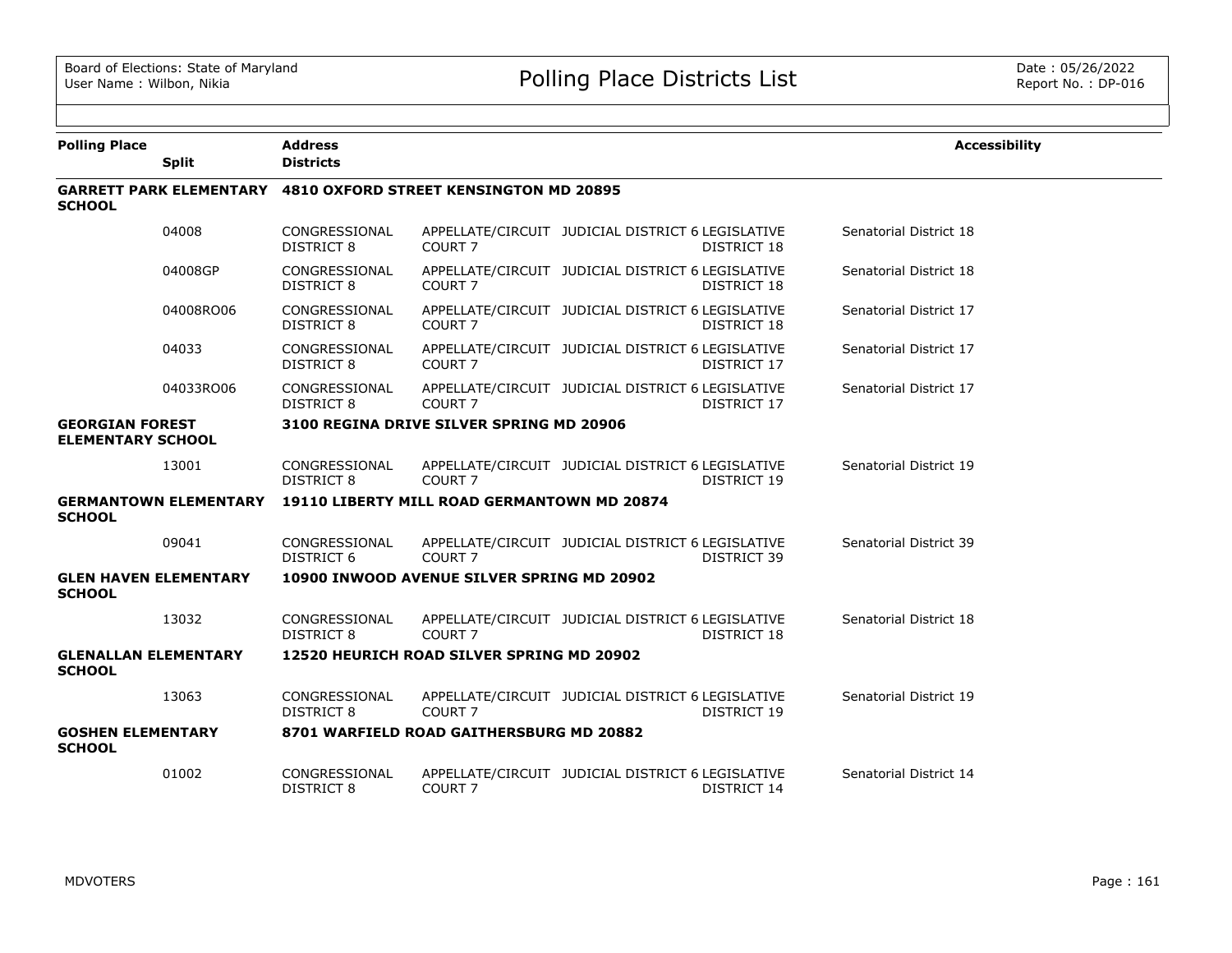| <b>Polling Place</b>                                                         | <b>Split</b>                  | <b>Address</b><br><b>Districts</b> |                                                      |                                                                  | <b>Accessibility</b>   |
|------------------------------------------------------------------------------|-------------------------------|------------------------------------|------------------------------------------------------|------------------------------------------------------------------|------------------------|
| <b>GREAT SENECA CREEK</b><br><b>ELEMENTARY SCHOOL</b>                        |                               |                                    | 13010 DAIRYMAID DRIVE GERMANTOWN MD 20874            |                                                                  |                        |
|                                                                              | 06010                         | CONGRESSIONAL<br>DISTRICT 6        | COURT <sub>7</sub>                                   | APPELLATE/CIRCUIT JUDICIAL DISTRICT 6 LEGISLATIVE<br>DISTRICT 39 | Senatorial District 39 |
| <b>SCHOOL</b>                                                                | <b>GREENCASTLE ELEMENTARY</b> |                                    | 13611 ROBEY ROAD SILVER SPRING MD 20904              |                                                                  |                        |
|                                                                              | 05002                         | CONGRESSIONAL<br>DISTRICT 4        | COURT <sub>7</sub>                                   | APPELLATE/CIRCUIT JUDICIAL DISTRICT 6 LEGISLATIVE<br>DISTRICT 14 | Senatorial District 14 |
| <b>GROSVENOR SCHOOL</b><br><b>CENTER</b>                                     |                               |                                    | 5701 GROSVENOR LANE BETHESDA MD 20814                |                                                                  |                        |
|                                                                              | 07025                         | CONGRESSIONAL<br>DISTRICT 8        | COURT <sub>7</sub>                                   | APPELLATE/CIRCUIT JUDICIAL DISTRICT 6 LEGISLATIVE<br>DISTRICT 16 | Senatorial District 16 |
| <b>GWENDOLYN E. COFFIELD</b><br><b>COMMUNITY RECREATION</b><br><b>CENTER</b> |                               |                                    | <b>2450 LYTTONSVILLE ROAD SILVER SPRING MD 20910</b> |                                                                  |                        |
|                                                                              | 13065                         | CONGRESSIONAL<br>DISTRICT 8        | COURT <sub>7</sub>                                   | APPELLATE/CIRCUIT JUDICIAL DISTRICT 6 LEGISLATIVE<br>DISTRICT 20 | Senatorial District 20 |
|                                                                              | 13065TP06                     | CONGRESSIONAL<br><b>DISTRICT 8</b> | COURT <sub>7</sub>                                   | APPELLATE/CIRCUIT JUDICIAL DISTRICT 6 LEGISLATIVE<br>DISTRICT 20 | Senatorial District 20 |
| <b>HALLIE WELLS MIDDLE</b><br><b>SCHOOL</b>                                  |                               |                                    |                                                      | 11701 LITTLE SENECA PARKWAY CLARKSBURG MD 20871                  |                        |
|                                                                              | 02006                         | CONGRESSIONAL<br>DISTRICT 6        | COURT <sub>7</sub>                                   | APPELLATE/CIRCUIT JUDICIAL DISTRICT 6 LEGISLATIVE<br>DISTRICT 39 | Senatorial District 39 |
| <b>SCHOOL</b>                                                                | <b>HERBERT HOOVER MIDDLE</b>  |                                    | 8810 POSTOAK ROAD POTOMAC MD 20854                   |                                                                  |                        |
|                                                                              | 10005                         | CONGRESSIONAL<br>DISTRICT 8        | COURT <sub>7</sub>                                   | APPELLATE/CIRCUIT JUDICIAL DISTRICT 6 LEGISLATIVE<br>DISTRICT 15 | Senatorial District 15 |
| <b>HIGHLAND ELEMENTARY</b><br><b>SCHOOL</b>                                  |                               |                                    | 3100 MEDWAY STREET SILVER SPRING MD 20902            |                                                                  |                        |
|                                                                              | 13029                         | CONGRESSIONAL<br>DISTRICT 8        | COURT <sub>7</sub>                                   | APPELLATE/CIRCUIT JUDICIAL DISTRICT 6 LEGISLATIVE<br>DISTRICT 18 | Senatorial District 18 |
| <b>HIGHLAND VIEW</b><br><b>ELEMENTARY SCHOOL</b>                             |                               |                                    | 9010 PROVIDENCE AVENUE SILVER SPRING MD 20901        |                                                                  |                        |
|                                                                              | 13013                         | CONGRESSIONAL<br>DISTRICT 8        | COURT <sub>7</sub>                                   | APPELLATE/CIRCUIT JUDICIAL DISTRICT 6 LEGISLATIVE<br>DISTRICT 20 | Senatorial District 20 |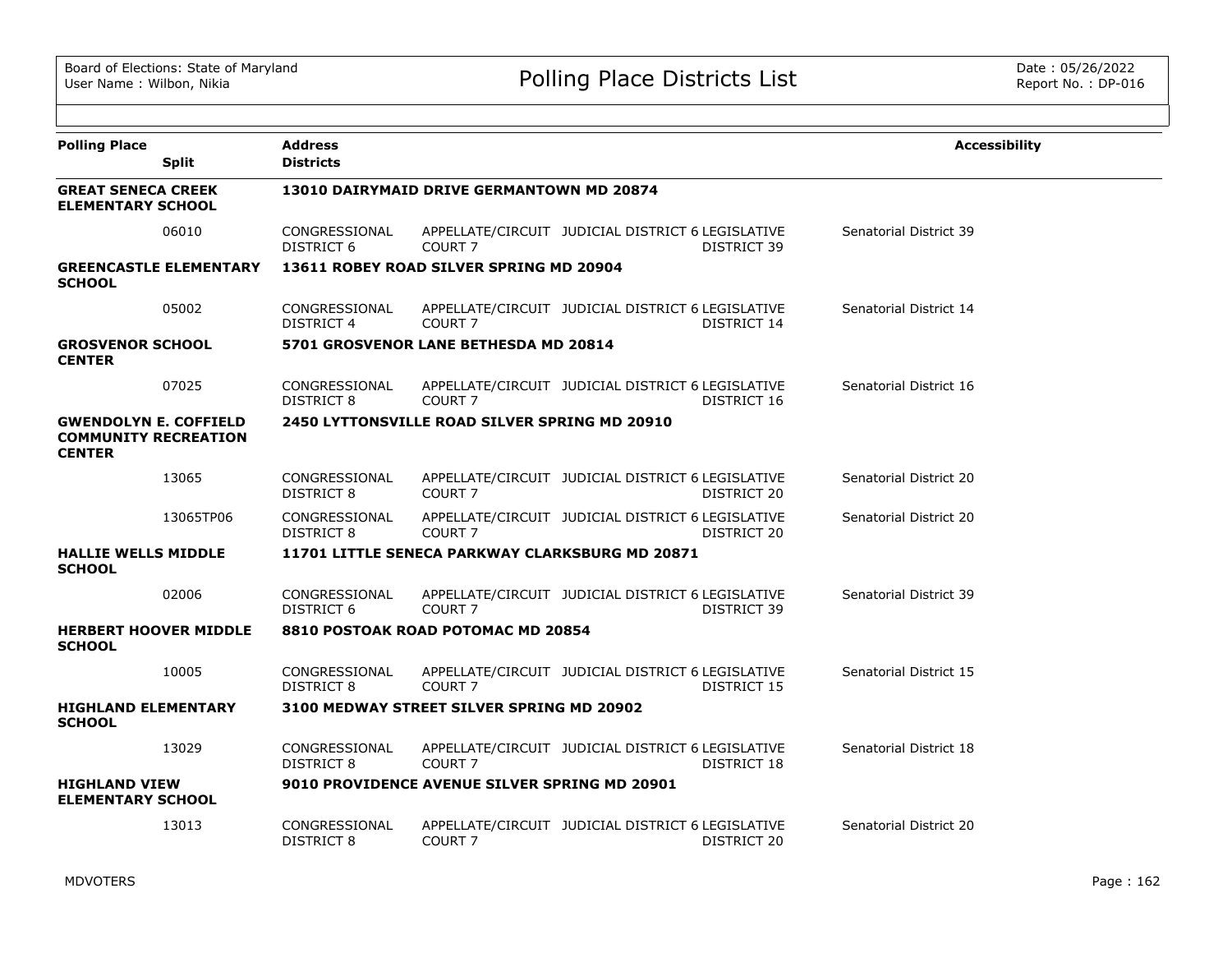| <b>Polling Place</b>                           |                                | <b>Address</b>                     |                                                                 |                                                                  | <b>Accessibility</b>   |
|------------------------------------------------|--------------------------------|------------------------------------|-----------------------------------------------------------------|------------------------------------------------------------------|------------------------|
|                                                | <b>Split</b>                   | <b>Districts</b>                   |                                                                 |                                                                  |                        |
| <b>HOLIDAY PARK SENIOR</b><br><b>CENTER</b>    |                                |                                    | 3950 FERRARA DRIVE WHEATON MD 20906                             |                                                                  |                        |
|                                                | 13030                          | CONGRESSIONAL<br>DISTRICT 8        | COURT <sub>7</sub>                                              | APPELLATE/CIRCUIT JUDICIAL DISTRICT 6 LEGISLATIVE<br>DISTRICT 18 | Senatorial District 18 |
| <b>HOLY CROSS RESOURCE</b><br><b>INSTITUTE</b> |                                |                                    | 9805 DAMERON DRIVE SILVER SPRING MD 20902                       |                                                                  |                        |
|                                                | 13024                          | CONGRESSIONAL<br>DISTRICT 8        | COURT <sub>7</sub>                                              | APPELLATE/CIRCUIT JUDICIAL DISTRICT 6 LEGISLATIVE<br>DISTRICT 18 | Senatorial District 18 |
| <b>IMAAM CENTER</b>                            |                                |                                    | 9100 GEORGIA AVENUE SILVER SPRING MD 20910                      |                                                                  |                        |
|                                                | 13007                          | CONGRESSIONAL<br>DISTRICT 8        | COURT <sub>7</sub>                                              | APPELLATE/CIRCUIT JUDICIAL DISTRICT 6 LEGISLATIVE<br>DISTRICT 18 | Senatorial District 18 |
| <b>INTER-FAITH CHAPEL</b>                      |                                |                                    |                                                                 | 3680 SOUTH LEISURE WORLD BOULEVARD SILVER SPRING MD 20906        |                        |
|                                                | 13071                          | CONGRESSIONAL<br>DISTRICT 8        | COURT <sub>7</sub>                                              | APPELLATE/CIRCUIT JUDICIAL DISTRICT 6 LEGISLATIVE<br>DISTRICT 19 | Senatorial District 19 |
| <b>AMERICA</b>                                 | <b>IZAAK WALTON LEAGUE OF</b>  |                                    | <b>707 CONSERVATION LANE GAITHERSBURG MD 20878</b>              |                                                                  |                        |
|                                                | 09040                          | CONGRESSIONAL<br>DISTRICT 6        | COURT <sub>7</sub>                                              | APPELLATE/CIRCUIT JUDICIAL DISTRICT 6 LEGISLATIVE<br>DISTRICT 17 | Senatorial District 17 |
|                                                | 09040GA02                      | CONGRESSIONAL<br><b>DISTRICT 6</b> | COURT <sub>7</sub>                                              | APPELLATE/CIRCUIT JUDICIAL DISTRICT 6 LEGISLATIVE<br>DISTRICT 17 | Senatorial District 17 |
| <b>SCHOOL</b>                                  |                                |                                    | JACKSON ROAD ELEMENTARY 900 JACKSON ROAD SILVER SPRING MD 20904 |                                                                  |                        |
|                                                | 05006                          | CONGRESSIONAL<br>DISTRICT 8        | COURT <sub>7</sub>                                              | APPELLATE/CIRCUIT JUDICIAL DISTRICT 6 LEGISLATIVE<br>DISTRICT 20 | Senatorial District 20 |
| <b>SCHOOL</b>                                  | <b>JAMES HUBERT BLAKE HIGH</b> |                                    | 300 NORWOOD ROAD SILVER SPRING MD 20905                         |                                                                  |                        |
|                                                | 13061                          | CONGRESSIONAL<br><b>DISTRICT 8</b> | COURT <sub>7</sub>                                              | APPELLATE/CIRCUIT JUDICIAL DISTRICT 6 LEGISLATIVE<br>DISTRICT 19 | Senatorial District 19 |
| <b>SCHOOL AT BROAD ACRES</b>                   | <b>JOANN LELECK ELEMENTARY</b> |                                    | 710 BEACON ROAD SILVER SPRING MD 20903                          |                                                                  |                        |
|                                                | 05014                          | CONGRESSIONAL<br><b>DISTRICT 8</b> | COURT <sub>7</sub>                                              | APPELLATE/CIRCUIT JUDICIAL DISTRICT 6 LEGISLATIVE<br>DISTRICT 20 | Senatorial District 20 |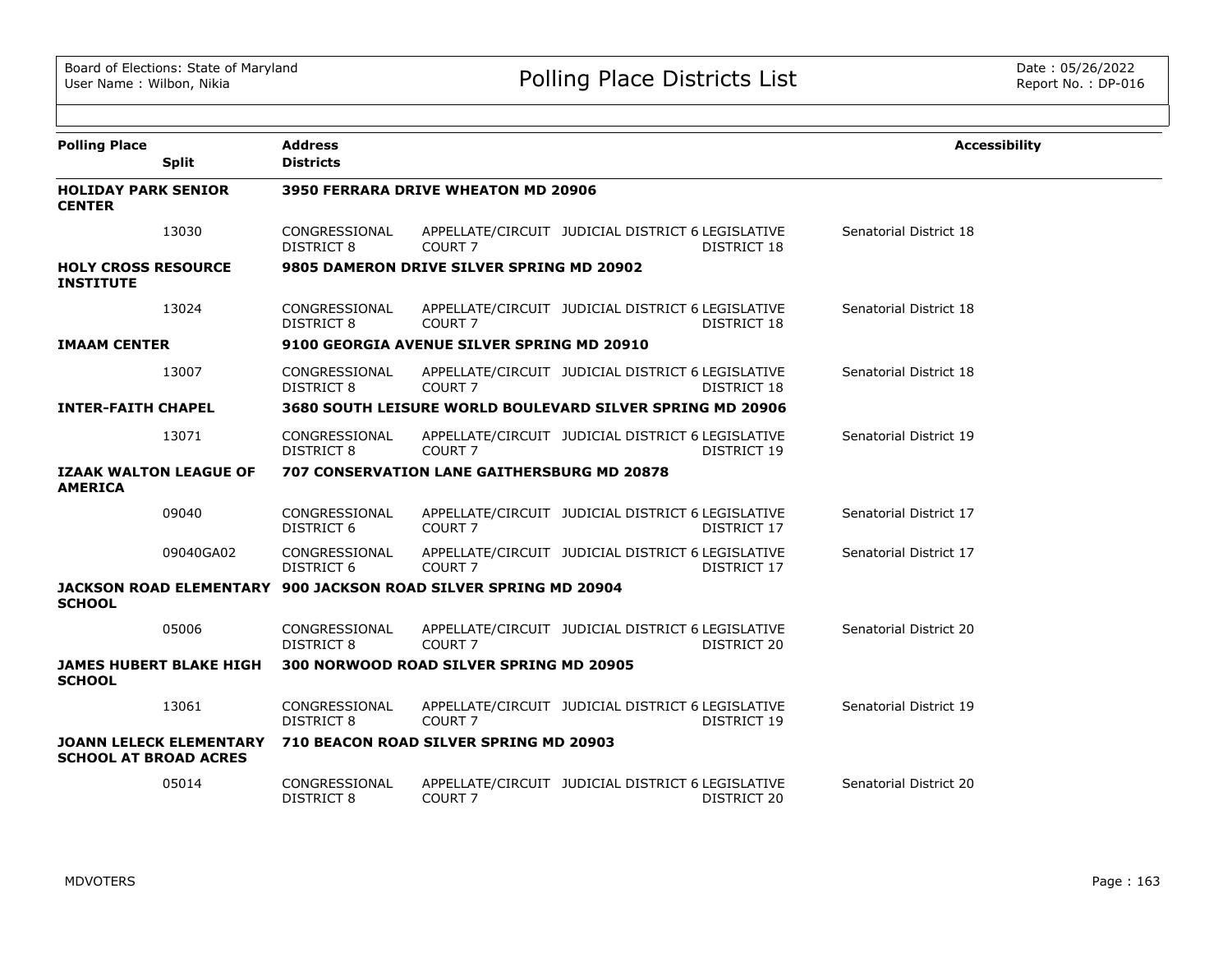| <b>Polling Place</b>                                |              | <b>Address</b>              |                                                                         |                                                   |              | <b>Accessibility</b>   |
|-----------------------------------------------------|--------------|-----------------------------|-------------------------------------------------------------------------|---------------------------------------------------|--------------|------------------------|
|                                                     | <b>Split</b> | <b>Districts</b>            |                                                                         |                                                   |              |                        |
| JOHN F. KENNEDY HIGH<br><b>SCHOOL</b>               |              |                             | 1901 RANDOLPH ROAD SILVER SPRING MD 20902                               |                                                   |              |                        |
|                                                     | 13002        | CONGRESSIONAL<br>DISTRICT 8 | APPELLATE/CIRCUIT JUDICIAL DISTRICT 6 LEGISLATIVE<br>COURT 7            |                                                   | DISTRICT 19  | Senatorial District 19 |
| <b>JOHN POOLE MIDDLE</b><br><b>SCHOOL</b>           |              |                             | 17014 TOM FOX AVENUE POOLESVILLE MD 20837                               |                                                   |              |                        |
|                                                     | 03002        | CONGRESSIONAL<br>DISTRICT 6 | COURT <sub>7</sub>                                                      | APPELLATE/CIRCUIT JUDICIAL DISTRICT 6 LEGISLATIVE | DISTRICT 15  | Senatorial District 15 |
|                                                     | 03002PO      | CONGRESSIONAL<br>DISTRICT 6 | COURT <sub>7</sub>                                                      | APPELLATE/CIRCUIT JUDICIAL DISTRICT 6 LEGISLATIVE | DISTRICT 15  | Senatorial District 15 |
| <b>JOHN T. BAKER MIDDLE</b><br><b>SCHOOL</b>        |              |                             | 25400 OAK DRIVE DAMASCUS MD 20872                                       |                                                   |              |                        |
|                                                     | 02007        | CONGRESSIONAL<br>DISTRICT 6 | COURT 7                                                                 | APPELLATE/CIRCUIT JUDICIAL DISTRICT 6 LEGISLATIVE | DISTRICT 09A | Senatorial District 09 |
|                                                     | 12002        | CONGRESSIONAL<br>DISTRICT 6 | COURT <sub>7</sub>                                                      | APPELLATE/CIRCUIT JUDICIAL DISTRICT 6 LEGISLATIVE | DISTRICT 09A | Senatorial District 09 |
| <b>JONES LANE ELEMENTARY</b><br><b>SCHOOL</b>       |              |                             | <b>15110 JONES LANE GAITHERSBURG MD 20878</b>                           |                                                   |              |                        |
|                                                     | 06001        | CONGRESSIONAL<br>DISTRICT 8 | APPELLATE/CIRCUIT JUDICIAL DISTRICT 6 LEGISLATIVE<br>COURT <sub>7</sub> |                                                   | DISTRICT 15  | Senatorial District 15 |
| <b>JUDITH A. RESNIK</b><br><b>ELEMENTARY SCHOOL</b> |              |                             | 7301 HADLEY FARMS DRIVE GAITHERSBURG MD 20879                           |                                                   |              |                        |
|                                                     | 01004        | CONGRESSIONAL<br>DISTRICT 8 | COURT <sub>7</sub>                                                      | APPELLATE/CIRCUIT JUDICIAL DISTRICT 6 LEGISLATIVE | DISTRICT 39  | Senatorial District 39 |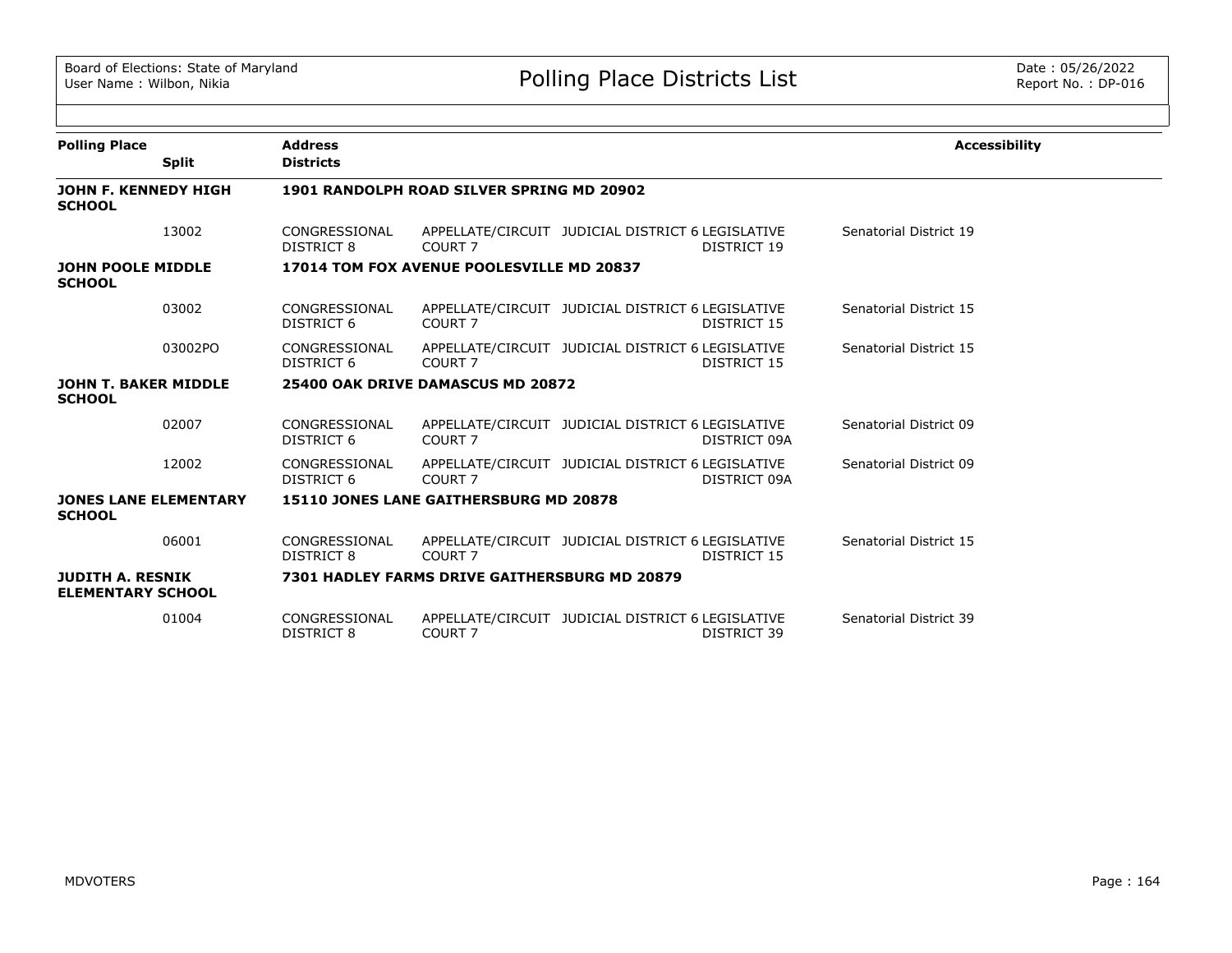| <b>Polling Place</b>                                   | <b>Split</b>                  | <b>Address</b><br><b>Districts</b> |                                                                  |                                                                  | <b>Accessibility</b>   |
|--------------------------------------------------------|-------------------------------|------------------------------------|------------------------------------------------------------------|------------------------------------------------------------------|------------------------|
| <b>JULIUS WEST MIDDLE</b><br><b>SCHOOL</b>             |                               |                                    | 651 GREAT FALLS ROAD ROCKVILLE MD 20850                          |                                                                  |                        |
|                                                        | 04002                         | CONGRESSIONAL<br>DISTRICT 8        | COURT <sub>7</sub>                                               | APPELLATE/CIRCUIT JUDICIAL DISTRICT 6 LEGISLATIVE<br>DISTRICT 17 | Senatorial District 17 |
|                                                        | 04002RO01                     | CONGRESSIONAL<br><b>DISTRICT 8</b> | COURT <sub>7</sub>                                               | APPELLATE/CIRCUIT JUDICIAL DISTRICT 6 LEGISLATIVE<br>DISTRICT 17 | Senatorial District 17 |
|                                                        | 04002RO02                     | CONGRESSIONAL<br><b>DISTRICT 8</b> | COURT <sub>7</sub>                                               | APPELLATE/CIRCUIT JUDICIAL DISTRICT 6 LEGISLATIVE<br>DISTRICT 17 | Senatorial District 17 |
|                                                        | 04002RO07                     | CONGRESSIONAL<br>DISTRICT 8        | COURT <sub>7</sub>                                               | APPELLATE/CIRCUIT JUDICIAL DISTRICT 6 LEGISLATIVE<br>DISTRICT 17 | Senatorial District 17 |
|                                                        | 04002RO11                     | CONGRESSIONAL<br>DISTRICT 8        | <b>COURT 7</b>                                                   | APPELLATE/CIRCUIT JUDICIAL DISTRICT 6 LEGISLATIVE<br>DISTRICT 17 | Senatorial District 17 |
| <b>KEMP MILL ELEMENTARY</b><br><b>SCHOOL</b>           |                               |                                    | 411 SISSON STREET SILVER SPRING MD 20902                         |                                                                  |                        |
|                                                        | 13033                         | CONGRESSIONAL<br>DISTRICT 8        | COURT <sub>7</sub>                                               | APPELLATE/CIRCUIT JUDICIAL DISTRICT 6 LEGISLATIVE<br>DISTRICT 19 | Senatorial District 19 |
| <b>KENSINGTON TOWN HALL</b>                            |                               |                                    | 3710 MITCHELL STREET KENSINGTON MD 20895                         |                                                                  |                        |
|                                                        | 13034                         | CONGRESSIONAL<br>DISTRICT 8        | COURT <sub>7</sub>                                               | APPELLATE/CIRCUIT JUDICIAL DISTRICT 6 LEGISLATIVE<br>DISTRICT 18 | Senatorial District 18 |
|                                                        | 13034KE                       | CONGRESSIONAL<br>DISTRICT 8        | COURT <sub>7</sub>                                               | APPELLATE/CIRCUIT JUDICIAL DISTRICT 6 LEGISLATIVE<br>DISTRICT 18 | Senatorial District 18 |
| <b>KENSINGTON-PARKWOOD</b><br><b>ELEMENTARY SCHOOL</b> |                               |                                    | 4710 SAUL RD KENSINGTON MD 20895                                 |                                                                  |                        |
|                                                        | 13038                         | CONGRESSIONAL<br>DISTRICT 8        | COURT <sub>7</sub>                                               | APPELLATE/CIRCUIT JUDICIAL DISTRICT 6 LEGISLATIVE<br>DISTRICT 18 | Senatorial District 18 |
|                                                        | 13038CU                       | CONGRESSIONAL<br>DISTRICT 8        | <b>COURT 7</b>                                                   | APPELLATE/CIRCUIT JUDICIAL DISTRICT 6 LEGISLATIVE<br>DISTRICT 18 | Senatorial District 18 |
|                                                        |                               |                                    | KINGSVIEW MIDDLE SCHOOL 18909 KINGSVIEW ROAD GERMANTOWN MD 20874 |                                                                  |                        |
|                                                        | 02002                         | CONGRESSIONAL<br>DISTRICT 6        | COURT 7                                                          | APPELLATE/CIRCUIT JUDICIAL DISTRICT 6 LEGISLATIVE<br>DISTRICT 15 | Senatorial District 15 |
| <b>SCHOOL</b>                                          | <b>LAKE SENECA ELEMENTARY</b> |                                    | <b>13600 WANEGARDEN DRIVE GERMANTOWN MD 20874</b>                |                                                                  |                        |
|                                                        | 02004                         | CONGRESSIONAL<br>DISTRICT 6        | <b>COURT 7</b>                                                   | APPELLATE/CIRCUIT JUDICIAL DISTRICT 6 LEGISLATIVE<br>DISTRICT 15 | Senatorial District 15 |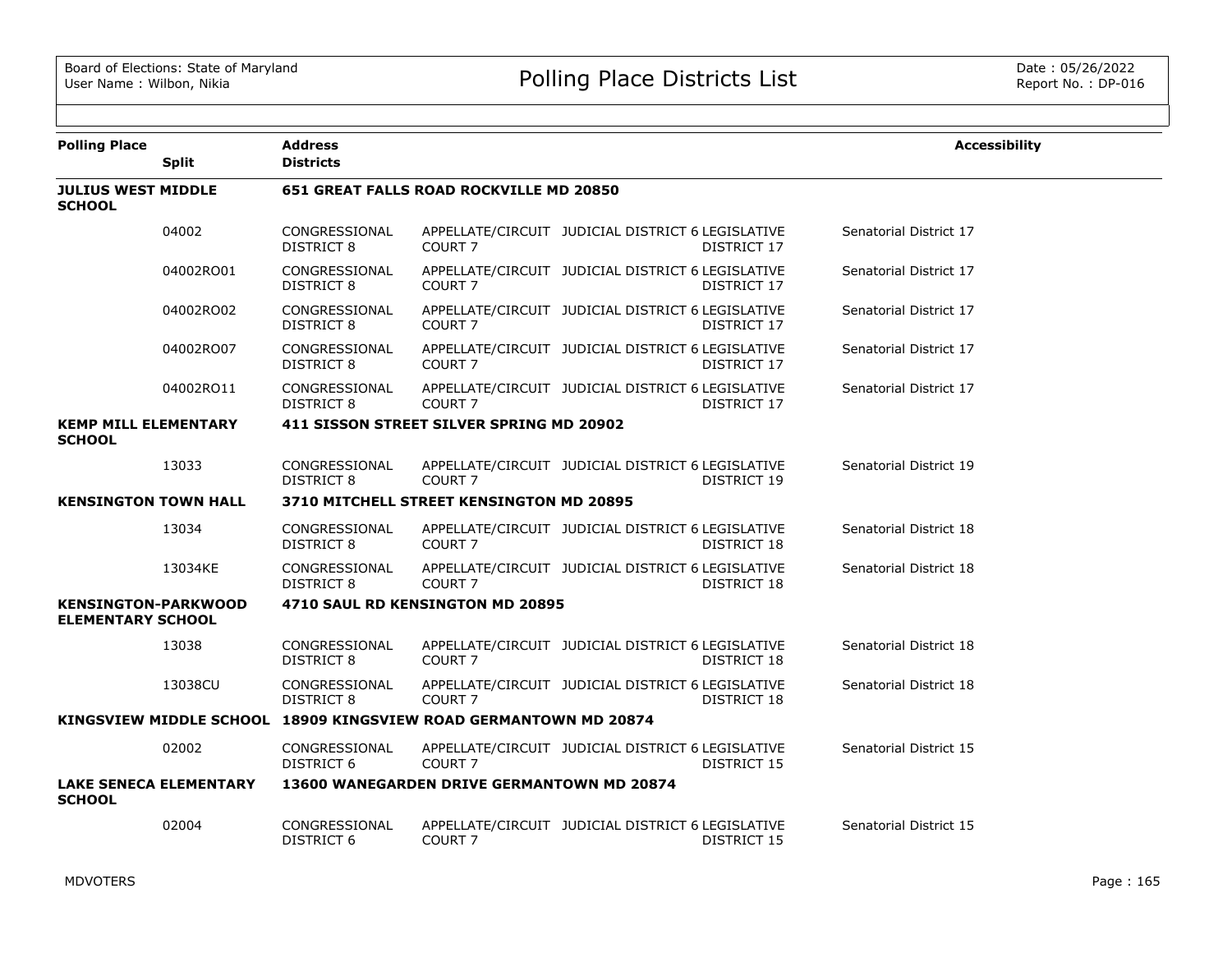| <b>Polling Place</b>                          | <b>Split</b>                   | <b>Address</b><br><b>Districts</b> |                                                                                    |                                                   |                    | <b>Accessibility</b>   |  |
|-----------------------------------------------|--------------------------------|------------------------------------|------------------------------------------------------------------------------------|---------------------------------------------------|--------------------|------------------------|--|
| <b>LAKELANDS PARK MIDDLE</b><br><b>SCHOOL</b> |                                |                                    | 1200 MAIN STREET GAITHERSBURG MD 20878                                             |                                                   |                    |                        |  |
|                                               | 09035                          | CONGRESSIONAL<br>DISTRICT 6        | COURT <sub>7</sub>                                                                 | APPELLATE/CIRCUIT JUDICIAL DISTRICT 6 LEGISLATIVE | <b>DISTRICT 17</b> | Senatorial District 17 |  |
|                                               | 09035BR                        | CONGRESSIONAL<br>DISTRICT 6        | COURT <sub>7</sub>                                                                 | APPELLATE/CIRCUIT JUDICIAL DISTRICT 6 LEGISLATIVE | DISTRICT 17        | Senatorial District 17 |  |
|                                               | 09035GA02                      | CONGRESSIONAL<br>DISTRICT 6        | COURT <sub>7</sub>                                                                 | APPELLATE/CIRCUIT JUDICIAL DISTRICT 6 LEGISLATIVE | DISTRICT 17        | Senatorial District 17 |  |
|                                               | 09035GA03                      | CONGRESSIONAL<br>DISTRICT 6        | COURT <sub>7</sub>                                                                 | APPELLATE/CIRCUIT JUDICIAL DISTRICT 6 LEGISLATIVE | DISTRICT 17        | Senatorial District 17 |  |
| <b>LAKEWOOD ELEMENTARY</b><br><b>SCHOOL</b>   |                                |                                    | 2534 LINDLEY TERRACE ROCKVILLE MD 20850                                            |                                                   |                    |                        |  |
|                                               | 04024                          | CONGRESSIONAL<br>DISTRICT 8        | COURT <sub>7</sub>                                                                 | APPELLATE/CIRCUIT JUDICIAL DISTRICT 6 LEGISLATIVE | DISTRICT 15        | Senatorial District 15 |  |
| <b>SCHOOL</b>                                 | <b>LAYTONSVILLE ELEMENTARY</b> |                                    | 21401 LAYTONSVILLE ROAD GAITHERSBURG MD 20882                                      |                                                   |                    |                        |  |
|                                               | 01001                          | CONGRESSIONAL<br>DISTRICT 8        | COURT <sub>7</sub>                                                                 | APPELLATE/CIRCUIT JUDICIAL DISTRICT 6 LEGISLATIVE | DISTRICT 14        | Senatorial District 14 |  |
|                                               | 01001LA                        | CONGRESSIONAL<br><b>DISTRICT 8</b> | COURT <sub>7</sub>                                                                 | APPELLATE/CIRCUIT JUDICIAL DISTRICT 6 LEGISLATIVE | DISTRICT 14        | Senatorial District 14 |  |
|                                               | 12006                          | CONGRESSIONAL<br><b>DISTRICT 8</b> | COURT <sub>7</sub>                                                                 | APPELLATE/CIRCUIT JUDICIAL DISTRICT 6 LEGISLATIVE | DISTRICT 14        | Senatorial District 14 |  |
|                                               |                                |                                    | LAYTONSVILLE GOLF COURSE 7130 DORSEY ROAD LAYTONSVILLE MD 20882                    |                                                   |                    |                        |  |
|                                               | 01006                          | CONGRESSIONAL<br>DISTRICT 8        | COURT <sub>7</sub>                                                                 | APPELLATE/CIRCUIT JUDICIAL DISTRICT 6 LEGISLATIVE | DISTRICT 39        | Senatorial District 39 |  |
| $\mathbf{I}$                                  |                                |                                    | LEISURE WORLD CLUBHOUSE 3700 ROSSMOOR BOULEVARD SILVER SPRING MD 20906             |                                                   |                    |                        |  |
|                                               | 13054                          | CONGRESSIONAL<br>DISTRICT 8        | COURT <sub>7</sub>                                                                 | APPELLATE/CIRCUIT JUDICIAL DISTRICT 6 LEGISLATIVE | DISTRICT 19        | Senatorial District 19 |  |
| 11                                            |                                |                                    | LEISURE WORLD CLUBHOUSE _3300 NORTH LEISURE WORLD BOULEVARD SILVER SPRING MD 20906 |                                                   |                    |                        |  |
|                                               | 13069                          | CONGRESSIONAL<br>DISTRICT 8        | COURT <sub>7</sub>                                                                 | APPELLATE/CIRCUIT JUDICIAL DISTRICT 6 LEGISLATIVE | DISTRICT 19        | Senatorial District 19 |  |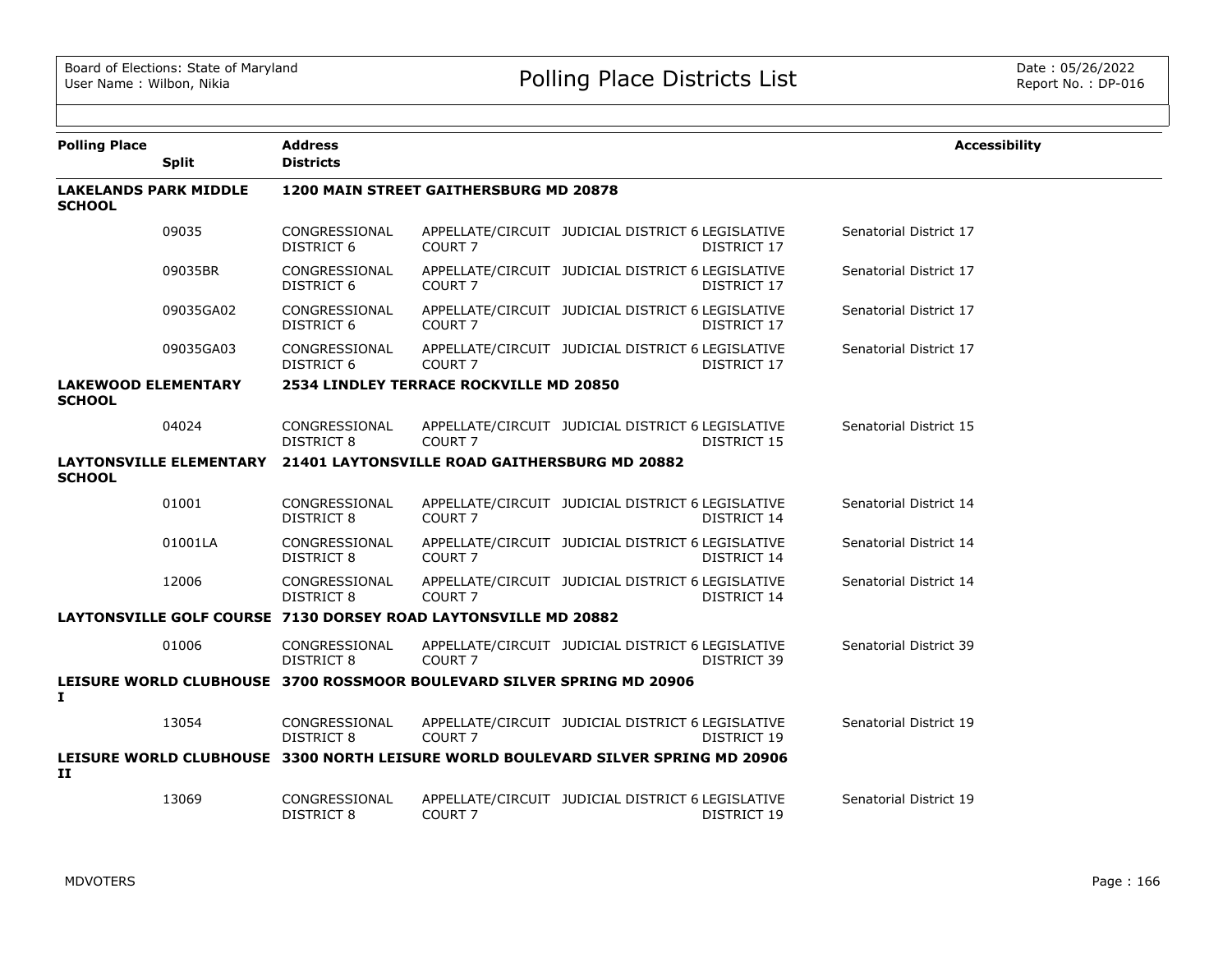| <b>Polling Place</b>                                  | <b>Split</b>                  | <b>Address</b><br><b>Districts</b> |                                                  |                                                   |              | <b>Accessibility</b>   |
|-------------------------------------------------------|-------------------------------|------------------------------------|--------------------------------------------------|---------------------------------------------------|--------------|------------------------|
| <b>LITTLE BENNETT</b><br><b>ELEMENTARY SCHOOL</b>     |                               |                                    | 23930 BURDETTE FOREST ROAD CLARKSBURG MD 20871   |                                                   |              |                        |
|                                                       | 02010                         | CONGRESSIONAL<br>DISTRICT 6        | COURT <sub>7</sub>                               | APPELLATE/CIRCUIT JUDICIAL DISTRICT 6 LEGISLATIVE | DISTRICT 09A | Senatorial District 09 |
| <b>LITTLE FLOWER SCHOOL</b><br><b>HALL</b>            |                               |                                    | 5601 MASSACHUSETTS AVENUE BETHESDA MD 20816      |                                                   |              |                        |
|                                                       | 07024                         | CONGRESSIONAL<br>DISTRICT 8        | COURT <sub>7</sub>                               | APPELLATE/CIRCUIT JUDICIAL DISTRICT 6 LEGISLATIVE | DISTRICT 16  | Senatorial District 16 |
| <b>LOIS P. ROCKWELL</b><br><b>ELEMENTARY SCHOOL</b>   |                               |                                    | 24555 CUTSAIL DRIVE DAMASCUS MD 20871            |                                                   |              |                        |
|                                                       | 12004                         | CONGRESSIONAL<br>DISTRICT 6        | COURT <sub>7</sub>                               | APPELLATE/CIRCUIT JUDICIAL DISTRICT 6 LEGISLATIVE | DISTRICT 14  | Senatorial District 14 |
|                                                       | 12004LA                       | CONGRESSIONAL<br>DISTRICT 6        | COURT <sub>7</sub>                               | APPELLATE/CIRCUIT JUDICIAL DISTRICT 6 LEGISLATIVE | DISTRICT 14  | Senatorial District 14 |
|                                                       | <b>LONE OAK SCHOOL CENTER</b> |                                    | 1010 GRANDIN AVENUE ROCKVILLE MD 20851           |                                                   |              |                        |
|                                                       | 04006                         | CONGRESSIONAL<br><b>DISTRICT 8</b> | COURT <sub>7</sub>                               | APPELLATE/CIRCUIT JUDICIAL DISTRICT 6 LEGISLATIVE | DISTRICT 17  | Senatorial District 17 |
|                                                       | 04006RO01                     | CONGRESSIONAL<br><b>DISTRICT 8</b> | COURT <sub>7</sub>                               | APPELLATE/CIRCUIT JUDICIAL DISTRICT 6 LEGISLATIVE | DISTRICT 17  | Senatorial District 17 |
|                                                       | 04006RO04                     | CONGRESSIONAL<br><b>DISTRICT 8</b> | COURT <sub>7</sub>                               | APPELLATE/CIRCUIT JUDICIAL DISTRICT 6 LEGISLATIVE | DISTRICT 17  | Senatorial District 17 |
|                                                       | 04006RO05                     | CONGRESSIONAL<br>DISTRICT 8        | COURT <sub>7</sub>                               | APPELLATE/CIRCUIT JUDICIAL DISTRICT 6 LEGISLATIVE | DISTRICT 17  | Senatorial District 17 |
|                                                       | 04006RO06                     | CONGRESSIONAL<br><b>DISTRICT 8</b> | COURT <sub>7</sub>                               | APPELLATE/CIRCUIT JUDICIAL DISTRICT 6 LEGISLATIVE | DISTRICT 17  | Senatorial District 17 |
| <b>LONGWOOD COMMUNITY</b><br><b>RECREATION CENTER</b> |                               |                                    | <b>19300 GEORGIA AVENUE BROOKEVILLE MD 20833</b> |                                                   |              |                        |
|                                                       | 08002                         | CONGRESSIONAL<br>DISTRICT 8        | COURT <sub>7</sub>                               | APPELLATE/CIRCUIT JUDICIAL DISTRICT 6 LEGISLATIVE | DISTRICT 14  | Senatorial District 14 |
|                                                       | 08002BR                       | CONGRESSIONAL<br><b>DISTRICT 8</b> | COURT <sub>7</sub>                               | APPELLATE/CIRCUIT JUDICIAL DISTRICT 6 LEGISLATIVE | DISTRICT 14  | Senatorial District 14 |
|                                                       | 08016                         | CONGRESSIONAL<br>DISTRICT 8        | COURT <sub>7</sub>                               | APPELLATE/CIRCUIT JUDICIAL DISTRICT 6 LEGISLATIVE | DISTRICT 14  | Senatorial District 14 |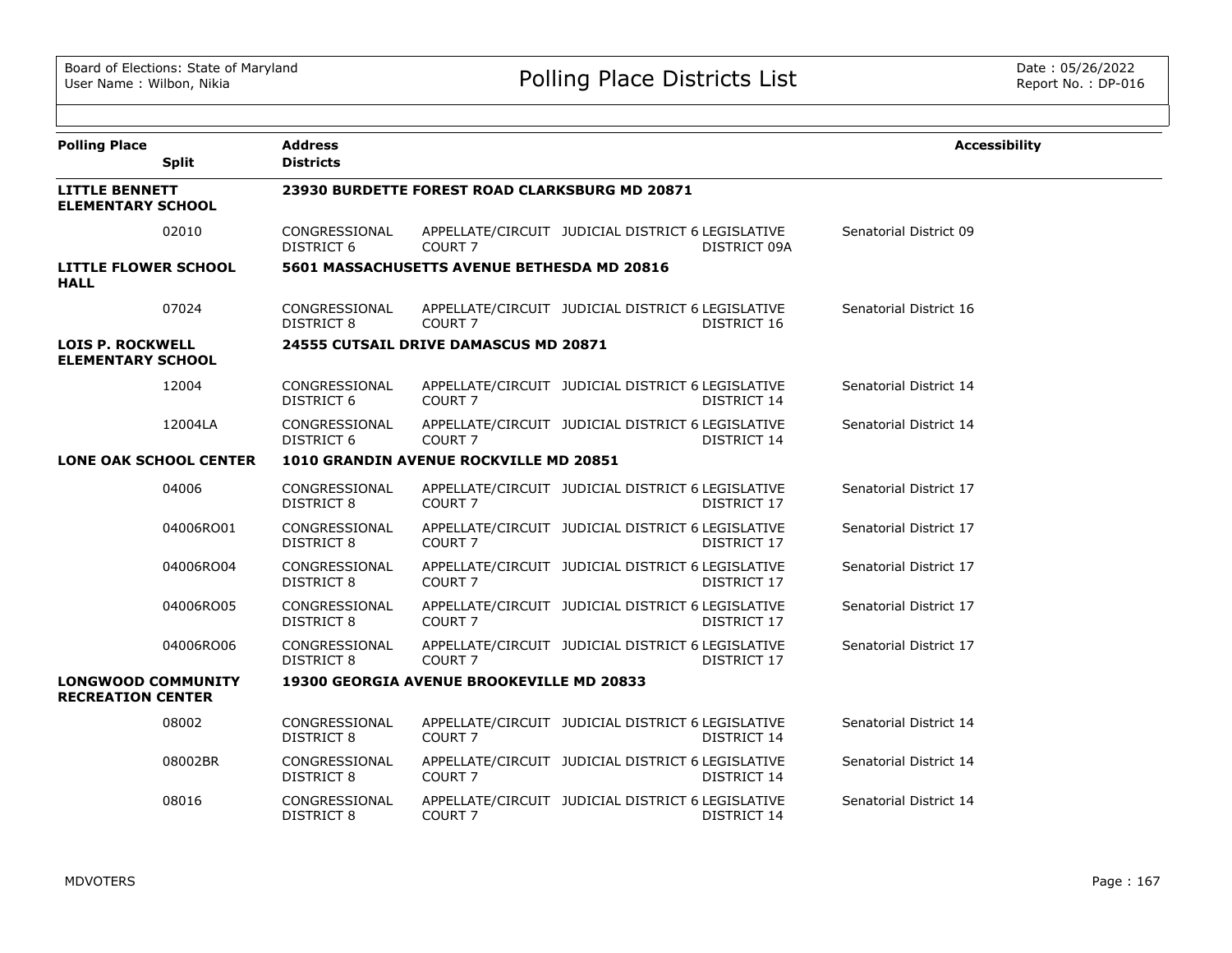| <b>Polling Place</b><br><b>Split</b>                                       |           | <b>Address</b><br><b>Districts</b> |                                               |                                                   |             | <b>Accessibility</b>   |
|----------------------------------------------------------------------------|-----------|------------------------------------|-----------------------------------------------|---------------------------------------------------|-------------|------------------------|
| <b>LUXMANOR ELEMENTARY</b><br><b>SCHOOL</b>                                |           |                                    | 6201 TILDEN LANE ROCKVILLE MD 20852           |                                                   |             |                        |
|                                                                            | 04017     | CONGRESSIONAL<br><b>DISTRICT 8</b> | COURT <sub>7</sub>                            | APPELLATE/CIRCUIT JUDICIAL DISTRICT 6 LEGISLATIVE | DISTRICT 16 | Senatorial District 16 |
| <b>LYNBROOK SCHOOL CENTER</b>                                              |           |                                    | 8001 LYNBROOK DRIVE BETHESDA MD 20814         |                                                   |             |                        |
|                                                                            | 07009     | CONGRESSIONAL<br><b>DISTRICT 8</b> | COURT <sub>7</sub>                            | APPELLATE/CIRCUIT JUDICIAL DISTRICT 6 LEGISLATIVE | DISTRICT 16 | Senatorial District 16 |
| <b>MARGARET SCHWEINHAUT</b><br><b>SENIOR CENTER</b>                        |           |                                    | 1000 FOREST GLEN ROAD SILVER SPRING MD 20901  |                                                   |             |                        |
|                                                                            | 13019     | CONGRESSIONAL<br><b>DISTRICT 8</b> | COURT <sub>7</sub>                            | APPELLATE/CIRCUIT JUDICIAL DISTRICT 6 LEGISLATIVE | DISTRICT 20 | Senatorial District 20 |
|                                                                            | 13053     | CONGRESSIONAL<br><b>DISTRICT 8</b> | COURT <sub>7</sub>                            | APPELLATE/CIRCUIT JUDICIAL DISTRICT 6 LEGISLATIVE | DISTRICT 18 | Senatorial District 18 |
| <b>MARILYN J. PRAISNER</b><br><b>COMMUNITY RECREATION</b><br><b>CENTER</b> |           |                                    | 14906 OLD COLUMBIA PIKE BURTONSVILLE MD 20866 |                                                   |             |                        |
|                                                                            | 05023     | CONGRESSIONAL<br>DISTRICT 4        | COURT <sub>7</sub>                            | APPELLATE/CIRCUIT JUDICIAL DISTRICT 6 LEGISLATIVE | DISTRICT 14 | Senatorial District 14 |
| <b>MEADOW HALL ELEMENTARY</b><br><b>SCHOOL</b>                             |           |                                    | 951 TWINBROOK PARKWAY ROCKVILLE MD 20851      |                                                   |             |                        |
|                                                                            | 04009     | CONGRESSIONAL<br><b>DISTRICT 8</b> | COURT <sub>7</sub>                            | APPELLATE/CIRCUIT JUDICIAL DISTRICT 6 LEGISLATIVE | DISTRICT 17 | Senatorial District 17 |
|                                                                            | 04009RO04 | CONGRESSIONAL<br><b>DISTRICT 8</b> | COURT <sub>7</sub>                            | APPELLATE/CIRCUIT JUDICIAL DISTRICT 6 LEGISLATIVE | DISTRICT 17 | Senatorial District 17 |
|                                                                            | 04009RO05 | CONGRESSIONAL<br>DISTRICT 8        | COURT <sub>7</sub>                            | APPELLATE/CIRCUIT JUDICIAL DISTRICT 6 LEGISLATIVE | DISTRICT 17 | Senatorial District 17 |
| <b>MID-COUNTY COMMUNITY</b><br><b>RECREATION CENTER</b>                    |           |                                    | 2004 QUEENSGUARD ROAD SILVER SPRING MD 20906  |                                                   |             |                        |
|                                                                            | 05016     | CONGRESSIONAL<br><b>DISTRICT 8</b> | COURT <sub>7</sub>                            | APPELLATE/CIRCUIT JUDICIAL DISTRICT 6 LEGISLATIVE | DISTRICT 14 | Senatorial District 14 |
|                                                                            | 13049     | CONGRESSIONAL<br>DISTRICT 8        | COURT <sub>7</sub>                            | APPELLATE/CIRCUIT JUDICIAL DISTRICT 6 LEGISLATIVE | DISTRICT 19 | Senatorial District 19 |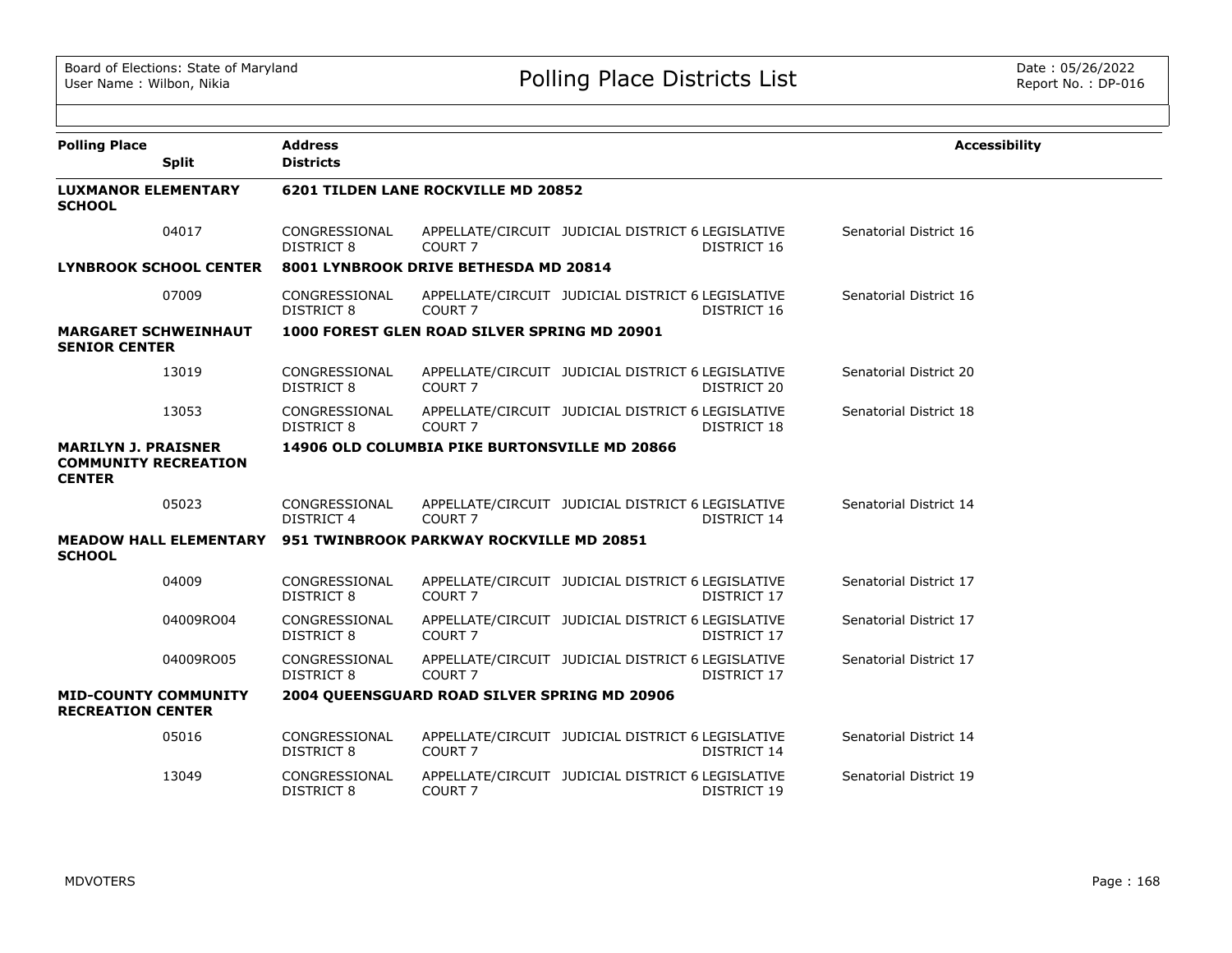| <b>Polling Place</b>                                     | <b>Split</b> | <b>Address</b><br><b>Districts</b> |                                                  |                                                                  | <b>Accessibility</b>   |
|----------------------------------------------------------|--------------|------------------------------------|--------------------------------------------------|------------------------------------------------------------------|------------------------|
| <b>MILL CREEK TOWNE</b><br><b>ELEMENTARY SCHOOL</b>      |              |                                    | 17700 PARK MILL DRIVE ROCKVILLE MD 20855         |                                                                  |                        |
|                                                          | 09004        | CONGRESSIONAL<br>DISTRICT 8        | COURT 7                                          | APPELLATE/CIRCUIT JUDICIAL DISTRICT 6 LEGISLATIVE<br>DISTRICT 19 | Senatorial District 19 |
|                                                          | 09004WG      | CONGRESSIONAL<br>DISTRICT 6        | COURT <sub>7</sub>                               | APPELLATE/CIRCUIT JUDICIAL DISTRICT 6 LEGISLATIVE<br>DISTRICT 19 | Senatorial District 39 |
| <b>MONOCACY ELEMENTARY</b><br><b>SCHOOL</b>              |              |                                    | <b>18801 BARNESVILLE ROAD DICKERSON MD 20842</b> |                                                                  |                        |
|                                                          | 11000        | CONGRESSIONAL<br>DISTRICT 6        | COURT <sub>7</sub>                               | APPELLATE/CIRCUIT JUDICIAL DISTRICT 6 LEGISLATIVE<br>DISTRICT 15 | Senatorial District 15 |
|                                                          | 11000BA      | CONGRESSIONAL<br>DISTRICT 6        | COURT <sub>7</sub>                               | APPELLATE/CIRCUIT JUDICIAL DISTRICT 6 LEGISLATIVE<br>DISTRICT 15 | Senatorial District 15 |
| <b>MONTGOMERY COLLEGE</b><br><b>CULTURAL ARTS CENTER</b> |              |                                    | 7995 GEORGIA AVENUE SILVER SPRING MD 20910       |                                                                  |                        |
|                                                          | 13047        | CONGRESSIONAL<br>DISTRICT 8        | COURT 7                                          | APPELLATE/CIRCUIT JUDICIAL DISTRICT 6 LEGISLATIVE<br>DISTRICT 20 | Senatorial District 20 |
|                                                          | 13047TP01    | CONGRESSIONAL<br>DISTRICT 8        | COURT <sub>7</sub>                               | APPELLATE/CIRCUIT JUDICIAL DISTRICT 6 LEGISLATIVE<br>DISTRICT 20 | Senatorial District 20 |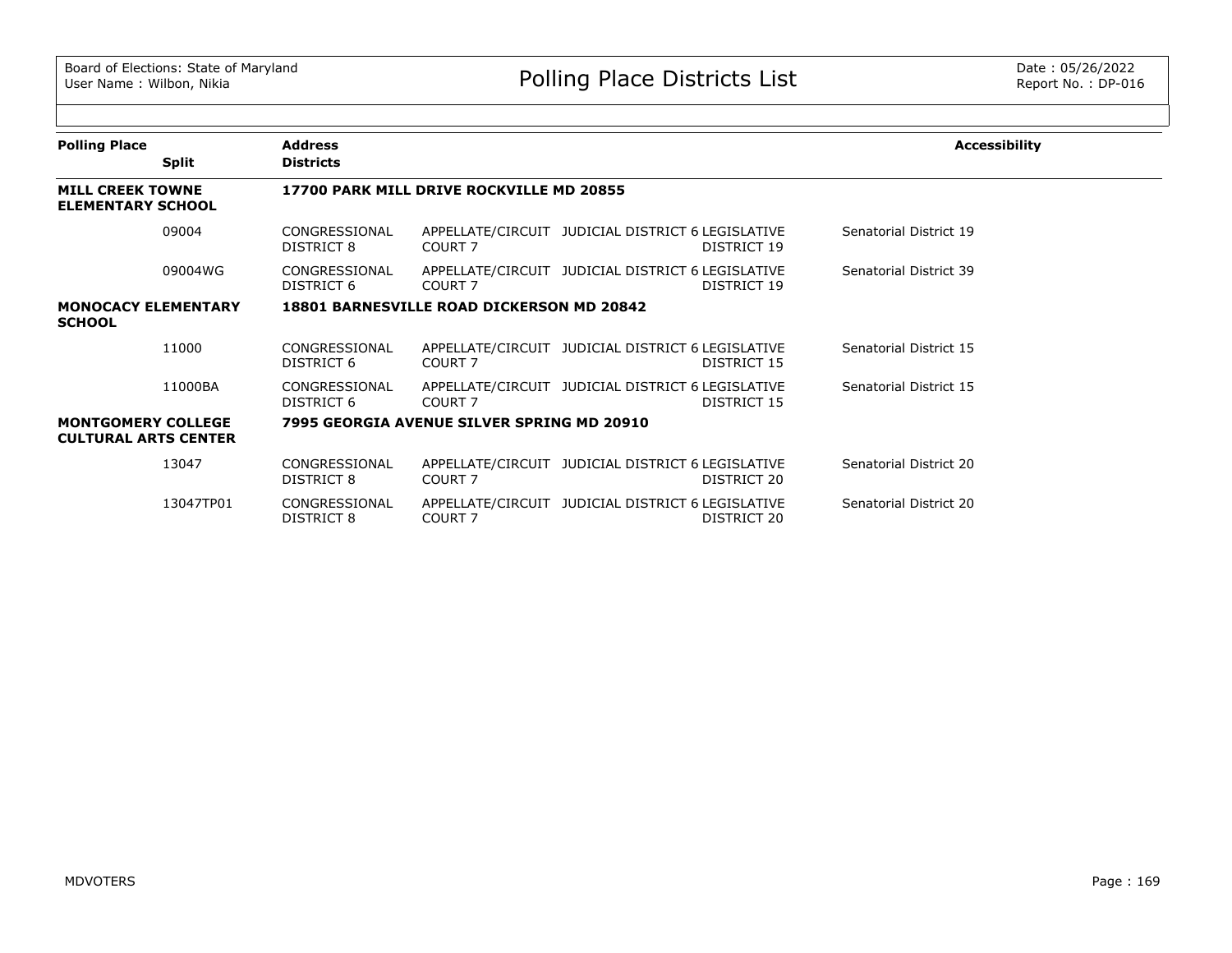| <b>Polling Place</b>                              | <b>Split</b>                 | <b>Address</b><br><b>Districts</b> |                                        |                                                                           | <b>Accessibility</b>   |
|---------------------------------------------------|------------------------------|------------------------------------|----------------------------------------|---------------------------------------------------------------------------|------------------------|
| <b>MONTGOMERY VILLAGE</b><br><b>MIDDLE SCHOOL</b> |                              |                                    |                                        | 19300 WATKINS MILL ROAD MONTGOMERY VILLAGE MD 20886                       |                        |
|                                                   | 09005                        | CONGRESSIONAL<br><b>DISTRICT 6</b> | COURT <sub>7</sub>                     | APPELLATE/CIRCUIT JUDICIAL DISTRICT 6 LEGISLATIVE<br>DISTRICT 39          | Senatorial District 39 |
|                                                   | 09015                        | CONGRESSIONAL<br>DISTRICT 6        | COURT <sub>7</sub>                     | APPELLATE/CIRCUIT JUDICIAL DISTRICT 6 LEGISLATIVE<br>DISTRICT 17          | Senatorial District 17 |
|                                                   | 09015GA01                    | CONGRESSIONAL<br>DISTRICT 6        | <b>COURT 7</b>                         | APPELLATE/CIRCUIT JUDICIAL DISTRICT 6 LEGISLATIVE<br>DISTRICT 17          | Senatorial District 17 |
|                                                   | 09015GA02                    | CONGRESSIONAL<br><b>DISTRICT 6</b> | <b>COURT 7</b>                         | APPELLATE/CIRCUIT JUDICIAL DISTRICT 6 LEGISLATIVE<br>DISTRICT 17          | Senatorial District 17 |
|                                                   | 09015GA03                    | CONGRESSIONAL<br>DISTRICT 6        | COURT <sub>7</sub>                     | APPELLATE/CIRCUIT JUDICIAL DISTRICT 6 LEGISLATIVE<br>DISTRICT 17          | Senatorial District 17 |
|                                                   | 09015GA04                    | CONGRESSIONAL<br>DISTRICT 6        | COURT <sub>7</sub>                     | APPELLATE/CIRCUIT JUDICIAL DISTRICT 6 LEGISLATIVE<br>DISTRICT 17          | Senatorial District 17 |
|                                                   | 09015GA05                    | CONGRESSIONAL<br><b>DISTRICT 6</b> | COURT <sub>7</sub>                     | APPELLATE/CIRCUIT JUDICIAL DISTRICT 6 LEGISLATIVE<br><b>DISTRICT 17</b>   | Senatorial District 17 |
|                                                   | 09015GA06                    | CONGRESSIONAL<br><b>DISTRICT 6</b> | COURT <sub>7</sub>                     | APPELLATE/CIRCUIT JUDICIAL DISTRICT 6 LEGISLATIVE<br>DISTRICT 17          | Senatorial District 17 |
|                                                   | 09046                        | CONGRESSIONAL<br>DISTRICT 8        | COURT <sub>7</sub>                     | APPELLATE/CIRCUIT JUDICIAL DISTRICT 6 LEGISLATIVE<br>DISTRICT 39          | Senatorial District 39 |
| <b>RECREATION CENTER</b>                          | <b>NANCY DACEK COMMUNITY</b> |                                    | 13850 TRAVILAH ROAD ROCKVILLE MD 20850 |                                                                           |                        |
|                                                   | 06004                        | CONGRESSIONAL<br>DISTRICT 8        | COURT <sub>7</sub>                     | APPELLATE/CIRCUIT JUDICIAL DISTRICT 6 LEGISLATIVE<br>DISTRICT 15          | Senatorial District 15 |
|                                                   | 06008                        | CONGRESSIONAL<br>DISTRICT 8        | COURT <sub>7</sub>                     | APPELLATE/CIRCUIT JUDICIAL DISTRICT 6 LEGISLATIVE<br>DISTRICT 15          | Senatorial District 15 |
|                                                   |                              |                                    |                                        | NEELSVILLE MIDDLE SCHOOL 11700 NEELSVILLE CHURCH ROAD GERMANTOWN MD 20876 |                        |
|                                                   | 09034                        | CONGRESSIONAL<br>DISTRICT 6        | COURT <sub>7</sub>                     | APPELLATE/CIRCUIT JUDICIAL DISTRICT 6 LEGISLATIVE<br>DISTRICT 39          | Senatorial District 39 |
| NEIGHBORHOOD CHURCH<br>(DERWOOD ALLIANCE)         |                              |                                    | 16501 REDLAND ROAD ROCKVILLE MD 20855  |                                                                           |                        |
|                                                   | 09014                        | CONGRESSIONAL<br><b>DISTRICT 8</b> | COURT <sub>7</sub>                     | APPELLATE/CIRCUIT JUDICIAL DISTRICT 6 LEGISLATIVE<br>DISTRICT 19          | Senatorial District 19 |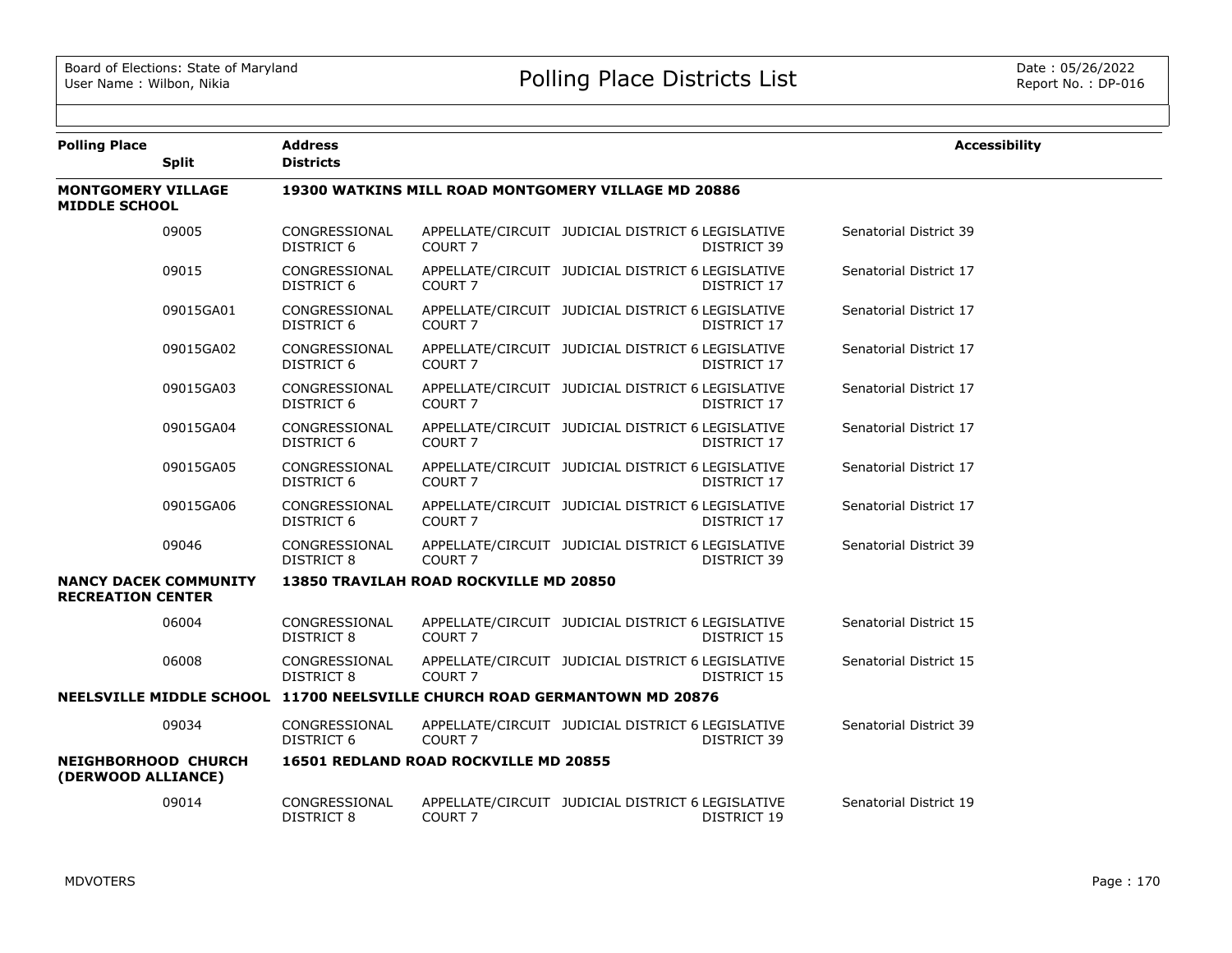| <b>Polling Place</b>                                 |         | <b>Address</b>                     |                                                           |                                                   |                    | <b>Accessibility</b>   |
|------------------------------------------------------|---------|------------------------------------|-----------------------------------------------------------|---------------------------------------------------|--------------------|------------------------|
| <b>Split</b>                                         |         | <b>Districts</b>                   |                                                           |                                                   |                    |                        |
| <b>NORTH BETHESDA MIDDLE</b><br><b>SCHOOL</b>        |         |                                    | 8935 BRADMOOR DR BETHESDA MD 20817                        |                                                   |                    |                        |
| 07019                                                |         | CONGRESSIONAL<br><b>DISTRICT 8</b> | COURT <sub>7</sub>                                        | APPELLATE/CIRCUIT JUDICIAL DISTRICT 6 LEGISLATIVE | DISTRICT 16        | Senatorial District 16 |
| 070190A                                              |         | CONGRESSIONAL<br><b>DISTRICT 8</b> | COURT <sub>7</sub>                                        | APPELLATE/CIRCUIT JUDICIAL DISTRICT 6 LEGISLATIVE | DISTRICT 16        | Senatorial District 16 |
| <b>NORTH CHEVY CHASE</b><br><b>ELEMENTARY SCHOOL</b> |         |                                    | 3700 JONES BRIDGE ROAD CHEVY CHASE MD 20815               |                                                   |                    |                        |
| 07016                                                |         | CONGRESSIONAL<br><b>DISTRICT 8</b> | COURT <sub>7</sub>                                        | APPELLATE/CIRCUIT JUDICIAL DISTRICT 6 LEGISLATIVE | <b>DISTRICT 18</b> | Senatorial District 18 |
|                                                      | 07016NC | CONGRESSIONAL<br><b>DISTRICT 8</b> | COURT <sub>7</sub>                                        | APPELLATE/CIRCUIT JUDICIAL DISTRICT 6 LEGISLATIVE | DISTRICT 18        | Senatorial District 18 |
| <b>NORTHWEST HIGH SCHOOL</b>                         |         |                                    | 13501 RICHTER FARM ROAD GERMANTOWN MD 20874               |                                                   |                    |                        |
| 06011                                                |         | CONGRESSIONAL<br><b>DISTRICT 6</b> | COURT <sub>7</sub>                                        | APPELLATE/CIRCUIT JUDICIAL DISTRICT 6 LEGISLATIVE | DISTRICT 15        | Senatorial District 15 |
| 06015                                                |         | CONGRESSIONAL<br><b>DISTRICT 6</b> | COURT <sub>7</sub>                                        | APPELLATE/CIRCUIT JUDICIAL DISTRICT 6 LEGISLATIVE | DISTRICT 15        | Senatorial District 15 |
| <b>NORTHWOOD HIGH SCHOOL</b>                         |         |                                    | 919 UNIVERSITY BLVD WEST SILVER SPRING MD 20901           |                                                   |                    |                        |
| 13020                                                |         | CONGRESSIONAL<br><b>DISTRICT 8</b> | COURT <sub>7</sub>                                        | APPELLATE/CIRCUIT JUDICIAL DISTRICT 6 LEGISLATIVE | DISTRICT 19        | Senatorial District 19 |
| <b>OAK VIEW ELEMENTARY</b><br><b>SCHOOL</b>          |         |                                    | 400 EAST WAYNE AVE SILVER SPRING MD 20901                 |                                                   |                    |                        |
| 13018                                                |         | CONGRESSIONAL<br><b>DISTRICT 8</b> | COURT <sub>7</sub>                                        | APPELLATE/CIRCUIT JUDICIAL DISTRICT 6 LEGISLATIVE | DISTRICT 20        | Senatorial District 20 |
|                                                      |         |                                    | OLNEY ELEMENTARY SCHOOL 3401 QUEEN MARY DR OLNEY MD 20832 |                                                   |                    |                        |
| 08001                                                |         | CONGRESSIONAL<br>DISTRICT 8        | COURT <sub>7</sub>                                        | APPELLATE/CIRCUIT JUDICIAL DISTRICT 6 LEGISLATIVE | DISTRICT 14        | Senatorial District 14 |
| <b>OUR LADY OF MERCY</b><br><b>SCHOOL</b>            |         |                                    | 9222 KENTSDALE DRIVE POTOMAC MD 20854                     |                                                   |                    |                        |
| 10009                                                |         | CONGRESSIONAL<br>DISTRICT 8        | COURT 7                                                   | APPELLATE/CIRCUIT JUDICIAL DISTRICT 6 LEGISLATIVE | DISTRICT 16        | Senatorial District 16 |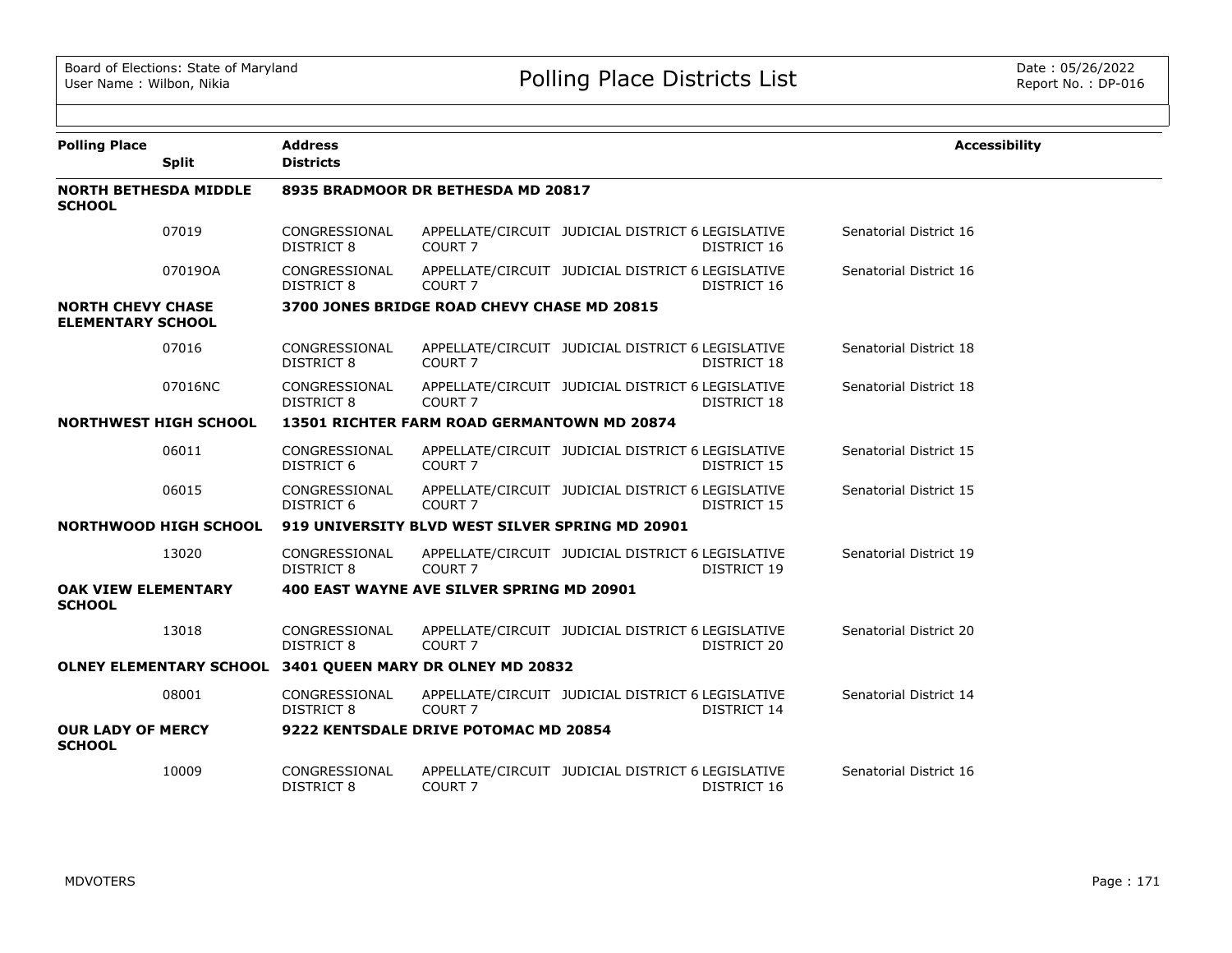| <b>Polling Place</b>                                 | <b>Split</b>                  | <b>Address</b><br><b>Districts</b> |                                            |                                                                         | <b>Accessibility</b>   |
|------------------------------------------------------|-------------------------------|------------------------------------|--------------------------------------------|-------------------------------------------------------------------------|------------------------|
| <b>PARKSIDE CLUBHOUSE</b><br><b>NORTH</b>            |                               |                                    | 10522 MONTROSE AVENUE BETHESDA MD 20814    |                                                                         |                        |
|                                                      | 04004                         | CONGRESSIONAL<br><b>DISTRICT 8</b> | COURT <sub>7</sub>                         | APPELLATE/CIRCUIT JUDICIAL DISTRICT 6 LEGISLATIVE<br><b>DISTRICT 18</b> | Senatorial District 18 |
|                                                      | 04004GP                       | CONGRESSIONAL<br>DISTRICT 8        | COURT <sub>7</sub>                         | APPELLATE/CIRCUIT JUDICIAL DISTRICT 6 LEGISLATIVE<br>DISTRICT 18        | Senatorial District 18 |
| <b>PAULINE BETZ ADDIE</b><br><b>TENNIS CENTER</b>    |                               |                                    | 7801 DEMOCRACY BOULEVARD BETHESDA MD 20817 |                                                                         |                        |
|                                                      | 10011                         | CONGRESSIONAL<br>DISTRICT 8        | COURT <sub>7</sub>                         | APPELLATE/CIRCUIT JUDICIAL DISTRICT 6 LEGISLATIVE<br>DISTRICT 15        | Senatorial District 15 |
| PINE CREST ELEMENTARY<br><b>SCHOOL</b>               |                               |                                    | 201 WOODMOOR DRIVE SILVER SPRING MD 20901  |                                                                         |                        |
|                                                      | 13023                         | CONGRESSIONAL<br>DISTRICT 8        | COURT <sub>7</sub>                         | APPELLATE/CIRCUIT JUDICIAL DISTRICT 6 LEGISLATIVE<br>DISTRICT 20        | Senatorial District 20 |
| <b>SCHOOL</b>                                        | PINEY BRANCH ELEMENTARY       |                                    | 7510 MAPLE AVENUE TAKOMA PARK MD 20912     |                                                                         |                        |
|                                                      | 13006                         | CONGRESSIONAL<br>DISTRICT 8        | COURT <sub>7</sub>                         | APPELLATE/CIRCUIT JUDICIAL DISTRICT 6 LEGISLATIVE<br>DISTRICT 20        | Senatorial District 20 |
|                                                      | 13006TP01                     | CONGRESSIONAL<br><b>DISTRICT 8</b> | COURT <sub>7</sub>                         | APPELLATE/CIRCUIT JUDICIAL DISTRICT 6 LEGISLATIVE<br>DISTRICT 20        | Senatorial District 20 |
|                                                      | 13006TP02                     | CONGRESSIONAL<br>DISTRICT 8        | COURT <sub>7</sub>                         | APPELLATE/CIRCUIT JUDICIAL DISTRICT 6 LEGISLATIVE<br>DISTRICT 20        | Senatorial District 20 |
|                                                      | 13006TP03                     | CONGRESSIONAL<br><b>DISTRICT 8</b> | COURT <sub>7</sub>                         | APPELLATE/CIRCUIT JUDICIAL DISTRICT 6 LEGISLATIVE<br>DISTRICT 20        | Senatorial District 20 |
| <b>SCHOOL</b>                                        | <b>POOLESVILLE ELEMENTARY</b> |                                    | 19565 FISHER AVENUE POOLESVILLE MD 20837   |                                                                         |                        |
|                                                      | 03001                         | CONGRESSIONAL<br><b>DISTRICT 6</b> | COURT <sub>7</sub>                         | APPELLATE/CIRCUIT JUDICIAL DISTRICT 6 LEGISLATIVE<br>DISTRICT 15        | Senatorial District 15 |
|                                                      | 03001PO                       | CONGRESSIONAL<br>DISTRICT 6        | COURT <sub>7</sub>                         | APPELLATE/CIRCUIT JUDICIAL DISTRICT 6 LEGISLATIVE<br>DISTRICT 15        | Senatorial District 15 |
| <b>POTOMAC COMMUNITY</b><br><b>RECREATION CENTER</b> |                               |                                    | 11315 FALLS ROAD POTOMAC MD 20854          |                                                                         |                        |
|                                                      | 10013                         | CONGRESSIONAL<br>DISTRICT 8        | COURT <sub>7</sub>                         | APPELLATE/CIRCUIT JUDICIAL DISTRICT 6 LEGISLATIVE<br>DISTRICT 15        | Senatorial District 15 |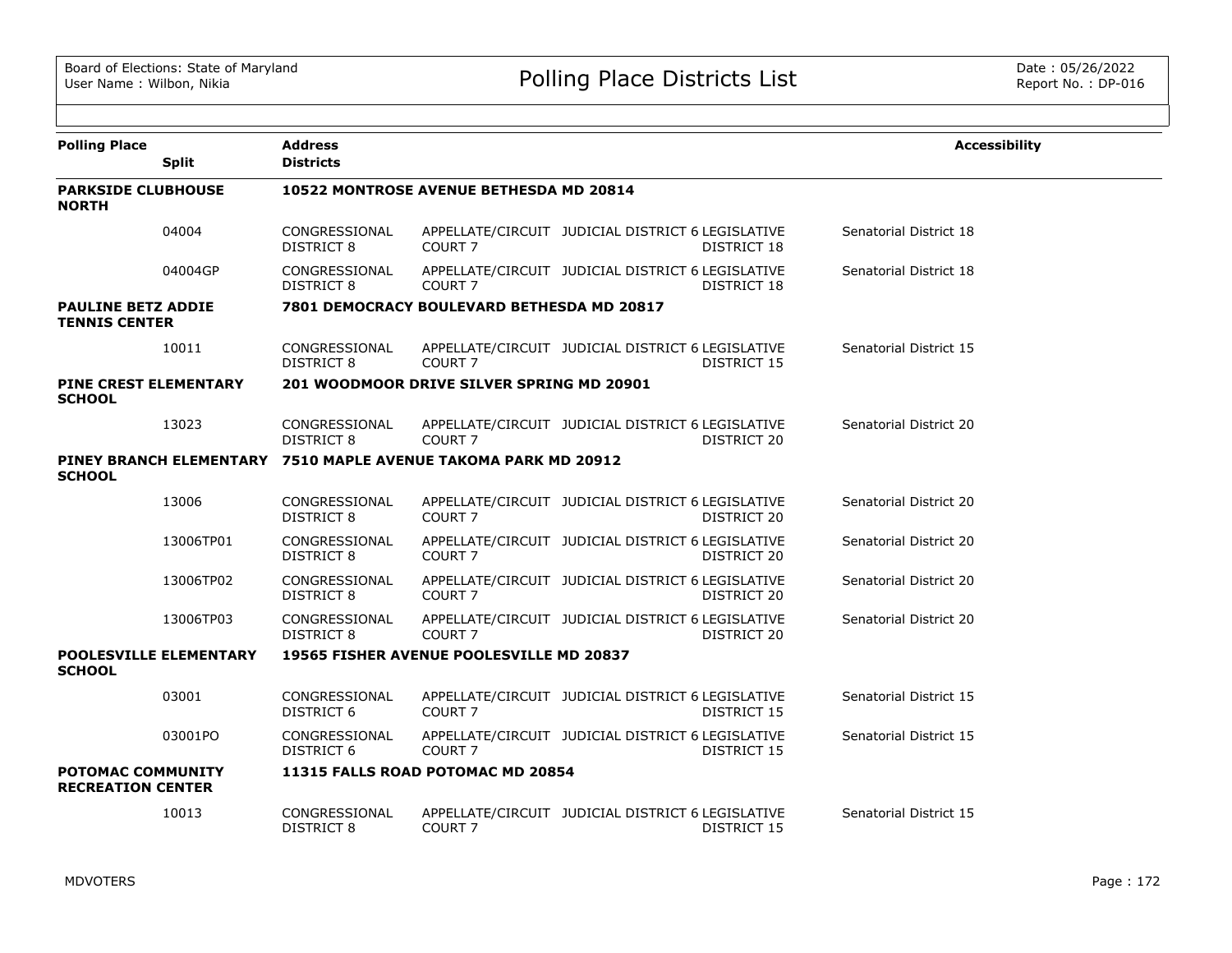| <b>Polling Place</b>                             | <b>Split</b> | <b>Address</b><br><b>Districts</b> |                                       |                                                                         | <b>Accessibility</b>   |
|--------------------------------------------------|--------------|------------------------------------|---------------------------------------|-------------------------------------------------------------------------|------------------------|
| <b>POTOMAC ELEMENTARY</b><br><b>SCHOO</b>        |              |                                    | 10311 RIVER ROAD POTOMAC MD 20854     |                                                                         |                        |
|                                                  | 10002        | CONGRESSIONAL<br><b>DISTRICT 8</b> | COURT <sub>7</sub>                    | APPELLATE/CIRCUIT JUDICIAL DISTRICT 6 LEGISLATIVE<br>DISTRICT 16        | Senatorial District 16 |
| <b>POTOMAC UNITED</b><br><b>METHODIST CHURCH</b> |              |                                    | 9908 SOUTH GLEN ROAD POTOMAC MD 20854 |                                                                         |                        |
|                                                  | 10001        | CONGRESSIONAL<br>DISTRICT 8        | COURT <sub>7</sub>                    | APPELLATE/CIRCUIT JUDICIAL DISTRICT 6 LEGISLATIVE<br>DISTRICT 15        | Senatorial District 15 |
| <b>QUINCE ORCHARD HIGH</b><br><b>SCHOOL</b>      |              |                                    |                                       | <b>15800 OUINCE ORCHARD ROAD GAITHERSBURG MD 20878</b>                  |                        |
|                                                  | 06005        | CONGRESSIONAL<br><b>DISTRICT 8</b> | COURT <sub>7</sub>                    | APPELLATE/CIRCUIT JUDICIAL DISTRICT 6 LEGISLATIVE<br>DISTRICT 15        | Senatorial District 15 |
| <b>OUINCE ORCHARD LIBRARY</b>                    |              |                                    |                                       | 15831 QUINCE ORCHARD ROAD GAITHERSBURG MD 20878                         |                        |
|                                                  | 06013        | CONGRESSIONAL<br><b>DISTRICT 8</b> | COURT <sub>7</sub>                    | APPELLATE/CIRCUIT JUDICIAL DISTRICT 6 LEGISLATIVE<br><b>DISTRICT 15</b> | Senatorial District 15 |
|                                                  | 06018        | CONGRESSIONAL<br>DISTRICT 6        | COURT <sub>7</sub>                    | APPELLATE/CIRCUIT JUDICIAL DISTRICT 6 LEGISLATIVE<br>DISTRICT 15        | Senatorial District 15 |
| <b>RACHEL CARSON</b><br><b>ELEMENTARY SCHOOL</b> |              |                                    |                                       | 100 TSCHIFFELY SQUARE ROAD GAITHERSBURG MD 20878                        |                        |
|                                                  | 09027        | CONGRESSIONAL<br><b>DISTRICT 6</b> | COURT <sub>7</sub>                    | APPELLATE/CIRCUIT JUDICIAL DISTRICT 6 LEGISLATIVE<br>DISTRICT 17        | Senatorial District 17 |
|                                                  | 09027GA02    | CONGRESSIONAL<br><b>DISTRICT 6</b> | COURT <sub>7</sub>                    | APPELLATE/CIRCUIT JUDICIAL DISTRICT 6 LEGISLATIVE<br>DISTRICT 17        | Senatorial District 17 |
|                                                  | 09027GA03    | CONGRESSIONAL<br><b>DISTRICT 6</b> | COURT <sub>7</sub>                    | APPELLATE/CIRCUIT JUDICIAL DISTRICT 6 LEGISLATIVE<br>DISTRICT 17        | Senatorial District 17 |
|                                                  | 09027GA04    | CONGRESSIONAL<br><b>DISTRICT 6</b> | COURT <sub>7</sub>                    | APPELLATE/CIRCUIT JUDICIAL DISTRICT 6 LEGISLATIVE<br>DISTRICT 17        | Senatorial District 17 |
|                                                  | 09027GA07    | CONGRESSIONAL<br><b>DISTRICT 6</b> | COURT <sub>7</sub>                    | APPELLATE/CIRCUIT JUDICIAL DISTRICT 6 LEGISLATIVE<br>DISTRICT 17        | Senatorial District 17 |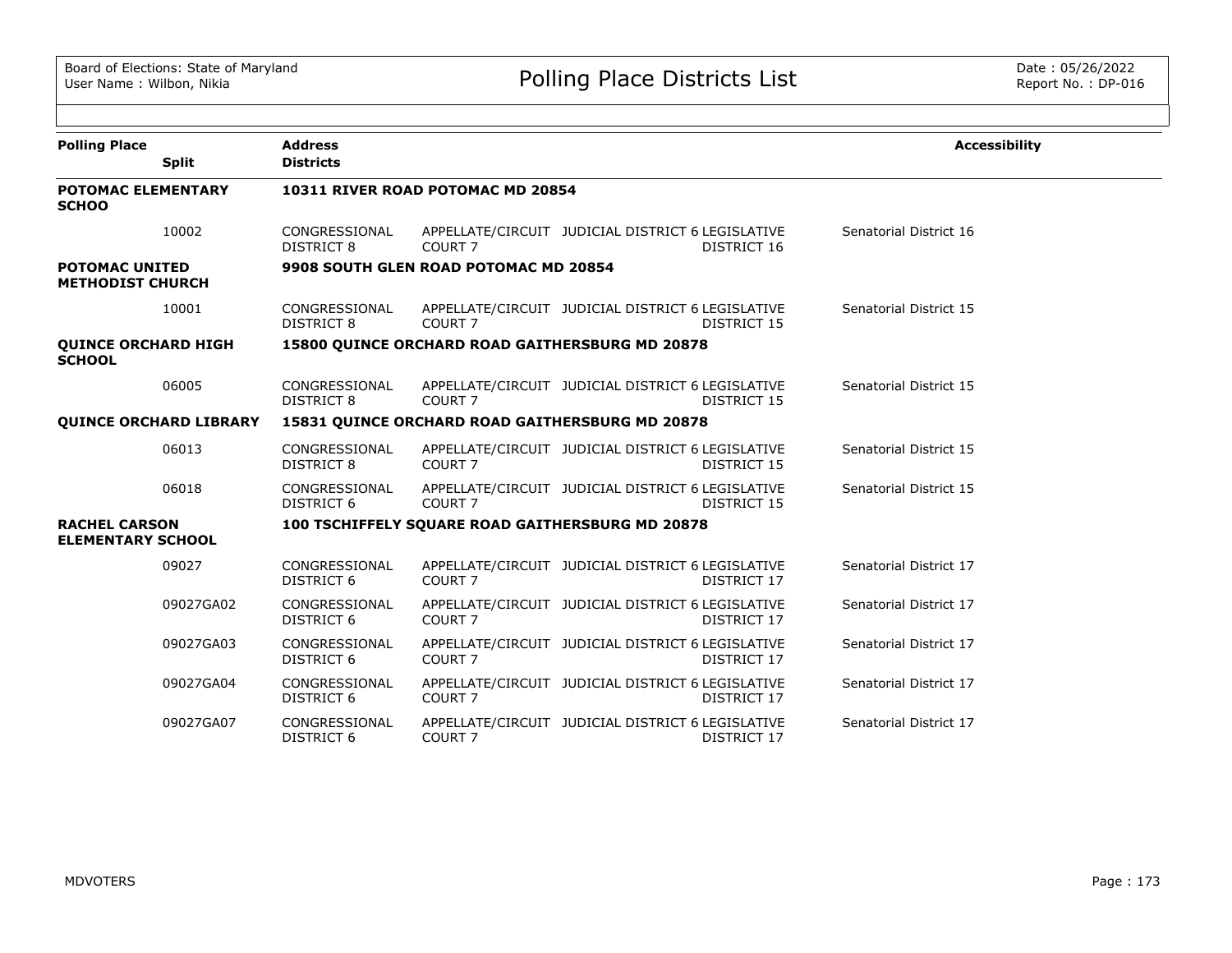| <b>Polling Place</b>                            | <b>Split</b> | <b>Address</b><br><b>Districts</b>                     |                                                                      |                                                   |                    | <b>Accessibility</b>   |  |  |
|-------------------------------------------------|--------------|--------------------------------------------------------|----------------------------------------------------------------------|---------------------------------------------------|--------------------|------------------------|--|--|
| <b>RICHARD MONTGOMERY</b><br><b>HIGH SCHOOL</b> |              | <b>250 RICHARD MONTGOMERY DRIVE ROCKVILLE MD 20852</b> |                                                                      |                                                   |                    |                        |  |  |
|                                                 | 04005        | CONGRESSIONAL<br><b>DISTRICT 8</b>                     | COURT <sub>7</sub>                                                   | APPELLATE/CIRCUIT JUDICIAL DISTRICT 6 LEGISLATIVE | DISTRICT 17        | Senatorial District 17 |  |  |
|                                                 | 04005RO01    | CONGRESSIONAL<br>DISTRICT 8                            | COURT <sub>7</sub>                                                   | APPELLATE/CIRCUIT JUDICIAL DISTRICT 6 LEGISLATIVE | DISTRICT 17        | Senatorial District 17 |  |  |
|                                                 | 04005RO02    | CONGRESSIONAL<br><b>DISTRICT 8</b>                     | COURT <sub>7</sub>                                                   | APPELLATE/CIRCUIT JUDICIAL DISTRICT 6 LEGISLATIVE | DISTRICT 17        | Senatorial District 17 |  |  |
|                                                 | 04005RO06    | CONGRESSIONAL<br>DISTRICT 8                            | COURT <sub>7</sub>                                                   | APPELLATE/CIRCUIT JUDICIAL DISTRICT 6 LEGISLATIVE | DISTRICT 17        | Senatorial District 17 |  |  |
|                                                 | 04005RO11    | CONGRESSIONAL<br><b>DISTRICT 8</b>                     | COURT <sub>7</sub>                                                   | APPELLATE/CIRCUIT JUDICIAL DISTRICT 6 LEGISLATIVE | DISTRICT 17        | Senatorial District 17 |  |  |
| <b>RIDERWOOD VILLAGE</b>                        |              | 3110 GRACEFIELD ROAD SILVER SPRING MD 20904            |                                                                      |                                                   |                    |                        |  |  |
|                                                 | 05004        | CONGRESSIONAL<br>DISTRICT 8                            | COURT <sub>7</sub>                                                   | APPELLATE/CIRCUIT JUDICIAL DISTRICT 6 LEGISLATIVE | DISTRICT 14        | Senatorial District 14 |  |  |
|                                                 |              |                                                        | RIDGEVIEW MIDDLE SCHOOL 16600 RAVEN ROCK DRIVE GAITHERSBURG MD 20878 |                                                   |                    |                        |  |  |
|                                                 | 06003        | CONGRESSIONAL<br>DISTRICT 6                            | COURT 7                                                              | APPELLATE/CIRCUIT JUDICIAL DISTRICT 6 LEGISLATIVE | DISTRICT 39        | Senatorial District 39 |  |  |
|                                                 | 06003GA03    | CONGRESSIONAL<br><b>DISTRICT 6</b>                     | COURT <sub>7</sub>                                                   | APPELLATE/CIRCUIT JUDICIAL DISTRICT 6 LEGISLATIVE | <b>DISTRICT 39</b> | Senatorial District 39 |  |  |
|                                                 | 06003GA05    | CONGRESSIONAL<br><b>DISTRICT 6</b>                     | COURT <sub>7</sub>                                                   | APPELLATE/CIRCUIT JUDICIAL DISTRICT 6 LEGISLATIVE | DISTRICT 39        | Senatorial District 39 |  |  |
|                                                 | 06017        | CONGRESSIONAL<br>DISTRICT 8                            | COURT <sub>7</sub>                                                   | APPELLATE/CIRCUIT JUDICIAL DISTRICT 6 LEGISLATIVE | DISTRICT 39        | Senatorial District 39 |  |  |
|                                                 | 09013        | CONGRESSIONAL<br>DISTRICT 6                            | COURT <sub>7</sub>                                                   | APPELLATE/CIRCUIT JUDICIAL DISTRICT 6 LEGISLATIVE | DISTRICT 17        | Senatorial District 17 |  |  |
|                                                 | 09013GA03    | CONGRESSIONAL<br>DISTRICT 6                            | COURT <sub>7</sub>                                                   | APPELLATE/CIRCUIT JUDICIAL DISTRICT 6 LEGISLATIVE | DISTRICT 17        | Senatorial District 17 |  |  |
|                                                 | 09013GA04    | CONGRESSIONAL<br>DISTRICT 6                            | COURT 7                                                              | APPELLATE/CIRCUIT JUDICIAL DISTRICT 6 LEGISLATIVE | DISTRICT 17        | Senatorial District 17 |  |  |
|                                                 | 09013GA05    | CONGRESSIONAL<br><b>DISTRICT 6</b>                     | COURT <sub>7</sub>                                                   | APPELLATE/CIRCUIT JUDICIAL DISTRICT 6 LEGISLATIVE | DISTRICT 17        | Senatorial District 17 |  |  |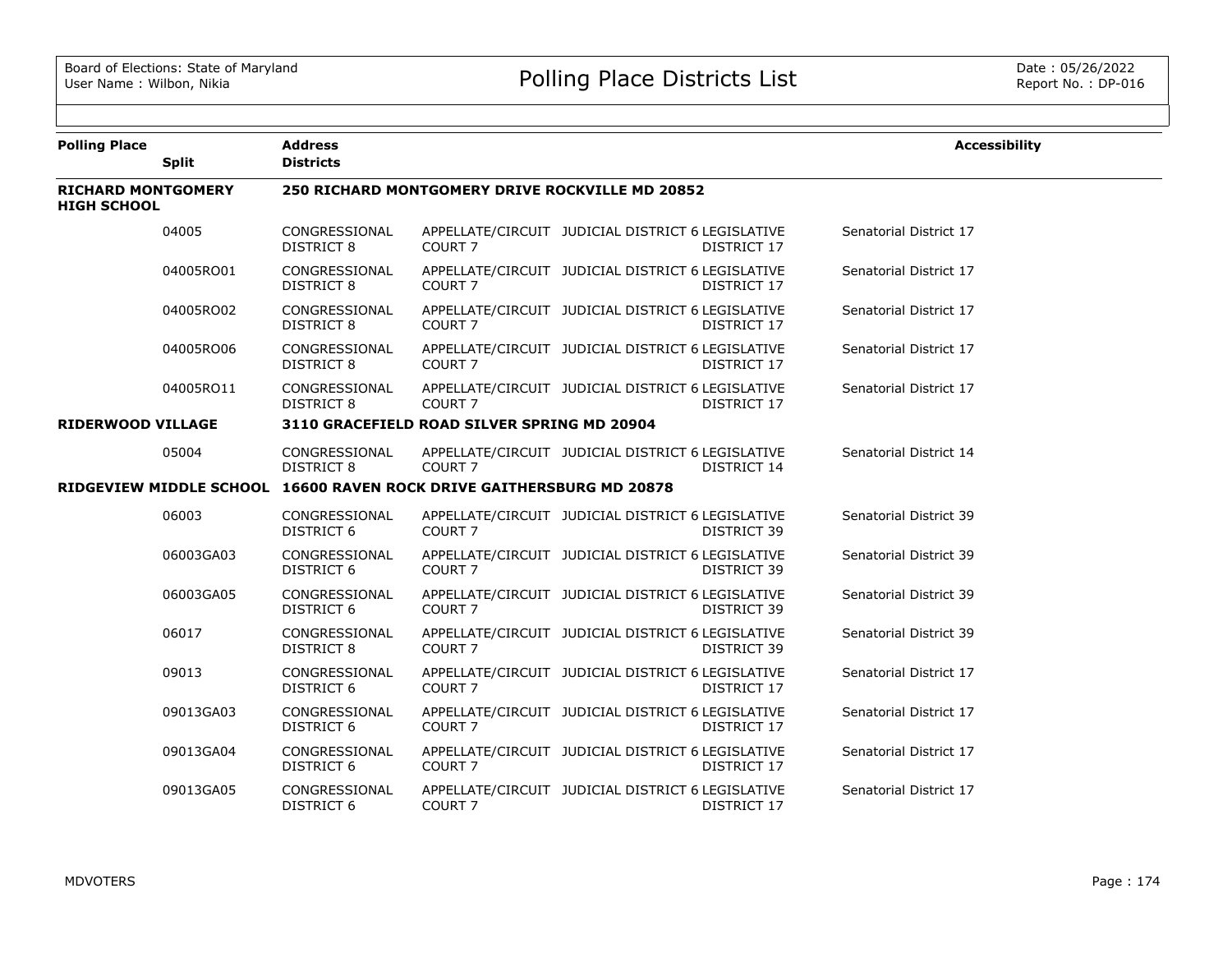| <b>Polling Place</b>                                 | <b>Split</b>                   | <b>Address</b><br><b>Districts</b> |                                      |                                                                       | <b>Accessibility</b>   |
|------------------------------------------------------|--------------------------------|------------------------------------|--------------------------------------|-----------------------------------------------------------------------|------------------------|
| <b>SCHOOL</b>                                        | <b>RITCHIE PARK ELEMENTARY</b> |                                    | 1514 DUNSTER ROAD ROCKVILLE MD 20854 |                                                                       |                        |
|                                                      | 04011                          | CONGRESSIONAL<br>DISTRICT 8        | COURT <sub>7</sub>                   | APPELLATE/CIRCUIT JUDICIAL DISTRICT 6 LEGISLATIVE<br>DISTRICT 16      | Senatorial District 16 |
|                                                      | 04011RO06                      | CONGRESSIONAL<br><b>DISTRICT 8</b> | COURT <sub>7</sub>                   | APPELLATE/CIRCUIT JUDICIAL DISTRICT 6 LEGISLATIVE<br>DISTRICT 16      | Senatorial District 17 |
|                                                      | 04011RO07                      | CONGRESSIONAL<br>DISTRICT 8        | COURT <sub>7</sub>                   | APPELLATE/CIRCUIT JUDICIAL DISTRICT 6 LEGISLATIVE<br>DISTRICT 16      | Senatorial District 17 |
|                                                      | 04025                          | CONGRESSIONAL<br>DISTRICT 8        | COURT <sub>7</sub>                   | APPELLATE/CIRCUIT JUDICIAL DISTRICT 6 LEGISLATIVE<br>DISTRICT 17      | Senatorial District 17 |
|                                                      | 04025RO07                      | CONGRESSIONAL<br><b>DISTRICT 8</b> | COURT <sub>7</sub>                   | APPELLATE/CIRCUIT JUDICIAL DISTRICT 6 LEGISLATIVE<br>DISTRICT 17      | Senatorial District 17 |
|                                                      | 04025RO08                      | CONGRESSIONAL<br><b>DISTRICT 8</b> | COURT <sub>7</sub>                   | APPELLATE/CIRCUIT JUDICIAL DISTRICT 6 LEGISLATIVE<br>DISTRICT 17      | Senatorial District 17 |
| <b>RIVER FALLS SWIM CLUB</b>                         |                                |                                    | 7915 HORSESHOE LANE POTOMAC MD 20854 |                                                                       |                        |
|                                                      | 10010                          | CONGRESSIONAL<br>DISTRICT 8        | COURT <sub>7</sub>                   | APPELLATE/CIRCUIT JUDICIAL DISTRICT 6 LEGISLATIVE<br>DISTRICT 16      | Senatorial District 16 |
| <b>ROBERT FROST MIDDLE</b><br><b>SCHOOL</b>          |                                |                                    | 9201 SCOTT DRIVE ROCKVILLE MD 20850  |                                                                       |                        |
|                                                      | 04020                          | CONGRESSIONAL<br><b>DISTRICT 8</b> | COURT <sub>7</sub>                   | APPELLATE/CIRCUIT JUDICIAL DISTRICT 6 LEGISLATIVE<br>DISTRICT 15      | Senatorial District 15 |
|                                                      | 04020RO08                      | CONGRESSIONAL<br><b>DISTRICT 8</b> | COURT <sub>7</sub>                   | APPELLATE/CIRCUIT JUDICIAL DISTRICT 6 LEGISLATIVE<br>DISTRICT 15      | Senatorial District 15 |
|                                                      | 04042                          | CONGRESSIONAL<br><b>DISTRICT 8</b> | COURT <sub>7</sub>                   | APPELLATE/CIRCUIT JUDICIAL DISTRICT 6 LEGISLATIVE<br>DISTRICT 17      | Senatorial District 17 |
|                                                      | 04042RO08                      | CONGRESSIONAL<br><b>DISTRICT 8</b> | COURT <sub>7</sub>                   | APPELLATE/CIRCUIT JUDICIAL DISTRICT 6 LEGISLATIVE<br>DISTRICT 17      | Senatorial District 17 |
| <b>SCHOOL</b>                                        |                                |                                    |                                      | ROBERTO CLEMENTE MIDDLE 18808 WARING STATION ROAD GERMANTOWN MD 20874 |                        |
|                                                      | 09029                          | CONGRESSIONAL<br>DISTRICT 6        | COURT <sub>7</sub>                   | APPELLATE/CIRCUIT JUDICIAL DISTRICT 6 LEGISLATIVE<br>DISTRICT 39      | Senatorial District 39 |
| <b>ROCK CREEK FOREST</b><br><b>ELEMENTARY SCHOOL</b> |                                |                                    | 8330 GRUBB ROAD CHEVY CHASE MD 20815 |                                                                       |                        |
|                                                      | 13039                          | CONGRESSIONAL<br>DISTRICT 8        | COURT <sub>7</sub>                   | APPELLATE/CIRCUIT JUDICIAL DISTRICT 6 LEGISLATIVE<br>DISTRICT 18      | Senatorial District 18 |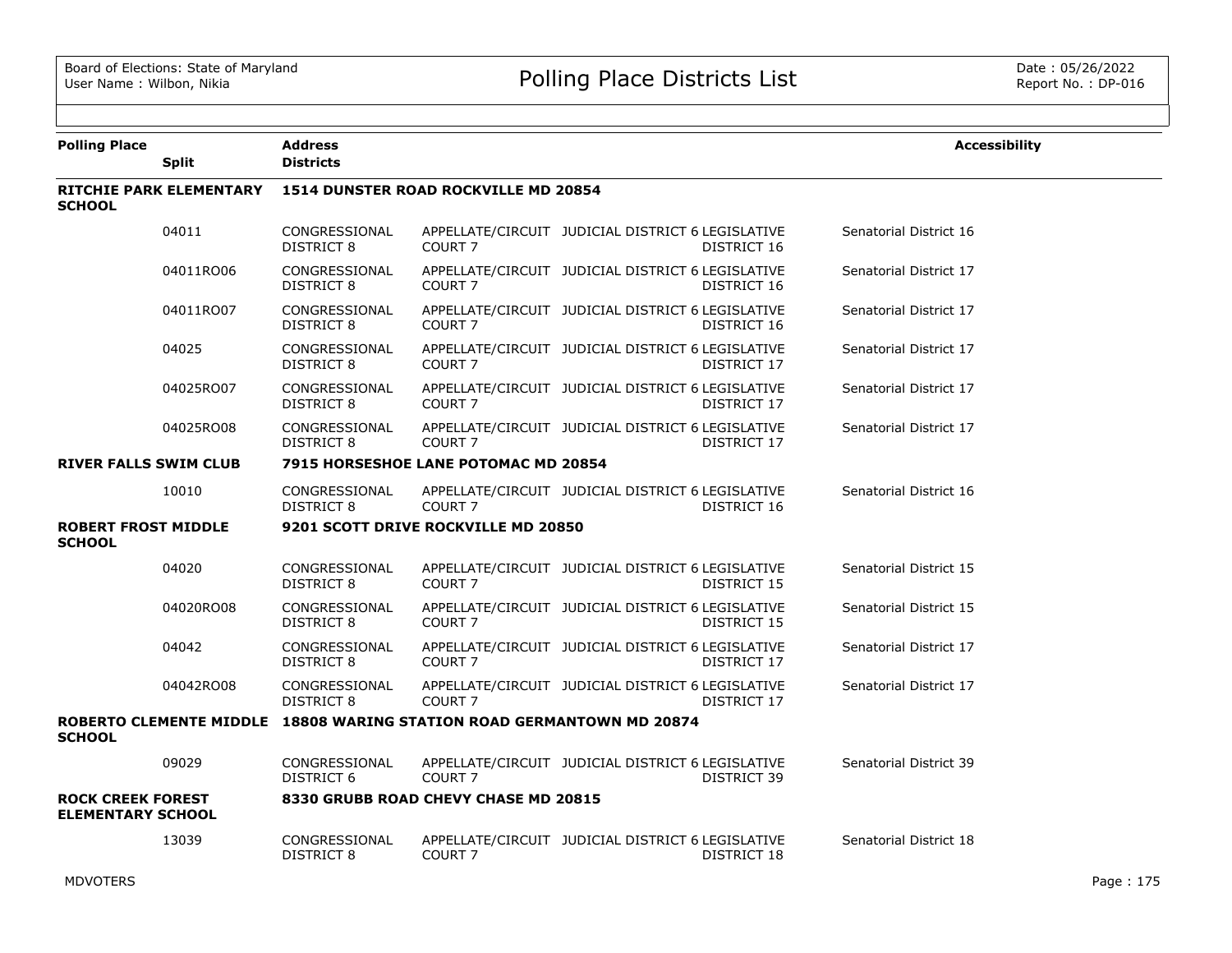| <b>Polling Place</b>                                 | <b>Split</b> | <b>Address</b><br><b>Districts</b> |                                                                    |                                                   |             | <b>Accessibility</b>   |
|------------------------------------------------------|--------------|------------------------------------|--------------------------------------------------------------------|---------------------------------------------------|-------------|------------------------|
| <b>ROCK CREEK VALLEY</b><br><b>ELEMENTARY SCHOOL</b> |              |                                    | 5121 RUSSETT ROAD ROCKVILLE MD 20853                               |                                                   |             |                        |
|                                                      | 13051        | CONGRESSIONAL<br><b>DISTRICT 8</b> | COURT <sub>7</sub>                                                 | APPELLATE/CIRCUIT JUDICIAL DISTRICT 6 LEGISLATIVE | DISTRICT 19 | Senatorial District 19 |
| <b>ROCK VIEW ELEMENTARY</b><br><b>SCHOOL</b>         |              |                                    | <b>3901 DENFELD AVENUE KENSINGTON MD 20895</b>                     |                                                   |             |                        |
|                                                      | 13040        | CONGRESSIONAL<br><b>DISTRICT 8</b> | COURT <sub>7</sub>                                                 | APPELLATE/CIRCUIT JUDICIAL DISTRICT 6 LEGISLATIVE | DISTRICT 18 | Senatorial District 18 |
| <b>ROCKING HORSE ROAD</b><br><b>CENTER</b>           |              |                                    | 4910 MACON ROAD ROCKVILLE MD 20852                                 |                                                   |             |                        |
|                                                      | 04015        | CONGRESSIONAL<br><b>DISTRICT 8</b> | COURT <sub>7</sub>                                                 | APPELLATE/CIRCUIT JUDICIAL DISTRICT 6 LEGISLATIVE | DISTRICT 18 | Senatorial District 18 |
|                                                      | 04015RO07    | CONGRESSIONAL<br><b>DISTRICT 8</b> | COURT <sub>7</sub>                                                 | APPELLATE/CIRCUIT JUDICIAL DISTRICT 6 LEGISLATIVE | DISTRICT 18 | Senatorial District 18 |
|                                                      | 04026        | CONGRESSIONAL<br><b>DISTRICT 8</b> | COURT <sub>7</sub>                                                 | APPELLATE/CIRCUIT JUDICIAL DISTRICT 6 LEGISLATIVE | DISTRICT 18 | Senatorial District 18 |
| <b>ROCKVILLE HIGH SCHOOL</b>                         |              |                                    | 2100 BALTIMORE ROAD ROCKVILLE MD 20851                             |                                                   |             |                        |
|                                                      | 04001        | CONGRESSIONAL<br>DISTRICT 8        | COURT <sub>7</sub>                                                 | APPELLATE/CIRCUIT JUDICIAL DISTRICT 6 LEGISLATIVE | DISTRICT 17 | Senatorial District 17 |
|                                                      | 04001RO01    | CONGRESSIONAL<br><b>DISTRICT 8</b> | COURT <sub>7</sub>                                                 | APPELLATE/CIRCUIT JUDICIAL DISTRICT 6 LEGISLATIVE | DISTRICT 17 | Senatorial District 17 |
|                                                      | 04001RO02    | CONGRESSIONAL<br><b>DISTRICT 8</b> | COURT <sub>7</sub>                                                 | APPELLATE/CIRCUIT JUDICIAL DISTRICT 6 LEGISLATIVE | DISTRICT 17 | Senatorial District 17 |
|                                                      | 04001RO03    | CONGRESSIONAL<br><b>DISTRICT 8</b> | COURT <sub>7</sub>                                                 | APPELLATE/CIRCUIT JUDICIAL DISTRICT 6 LEGISLATIVE | DISTRICT 17 | Senatorial District 17 |
|                                                      | 04001RO04    | CONGRESSIONAL<br><b>DISTRICT 8</b> | COURT 7                                                            | APPELLATE/CIRCUIT JUDICIAL DISTRICT 6 LEGISLATIVE | DISTRICT 17 | Senatorial District 17 |
|                                                      | 04001RO05    | CONGRESSIONAL<br><b>DISTRICT 8</b> | COURT <sub>7</sub>                                                 | APPELLATE/CIRCUIT JUDICIAL DISTRICT 6 LEGISLATIVE | DISTRICT 17 | Senatorial District 17 |
|                                                      | 04001RO11    | CONGRESSIONAL<br><b>DISTRICT 8</b> | COURT <sub>7</sub>                                                 | APPELLATE/CIRCUIT JUDICIAL DISTRICT 6 LEGISLATIVE | DISTRICT 17 | Senatorial District 17 |
|                                                      |              |                                    | ROCKY HILL MIDDLE SCHOOL 22401 BRICK HAVEN WAY CLARKSBURG MD 20871 |                                                   |             |                        |
|                                                      | 02001        | CONGRESSIONAL<br><b>DISTRICT 6</b> | COURT <sub>7</sub>                                                 | APPELLATE/CIRCUIT JUDICIAL DISTRICT 6 LEGISLATIVE | DISTRICT 39 | Senatorial District 39 |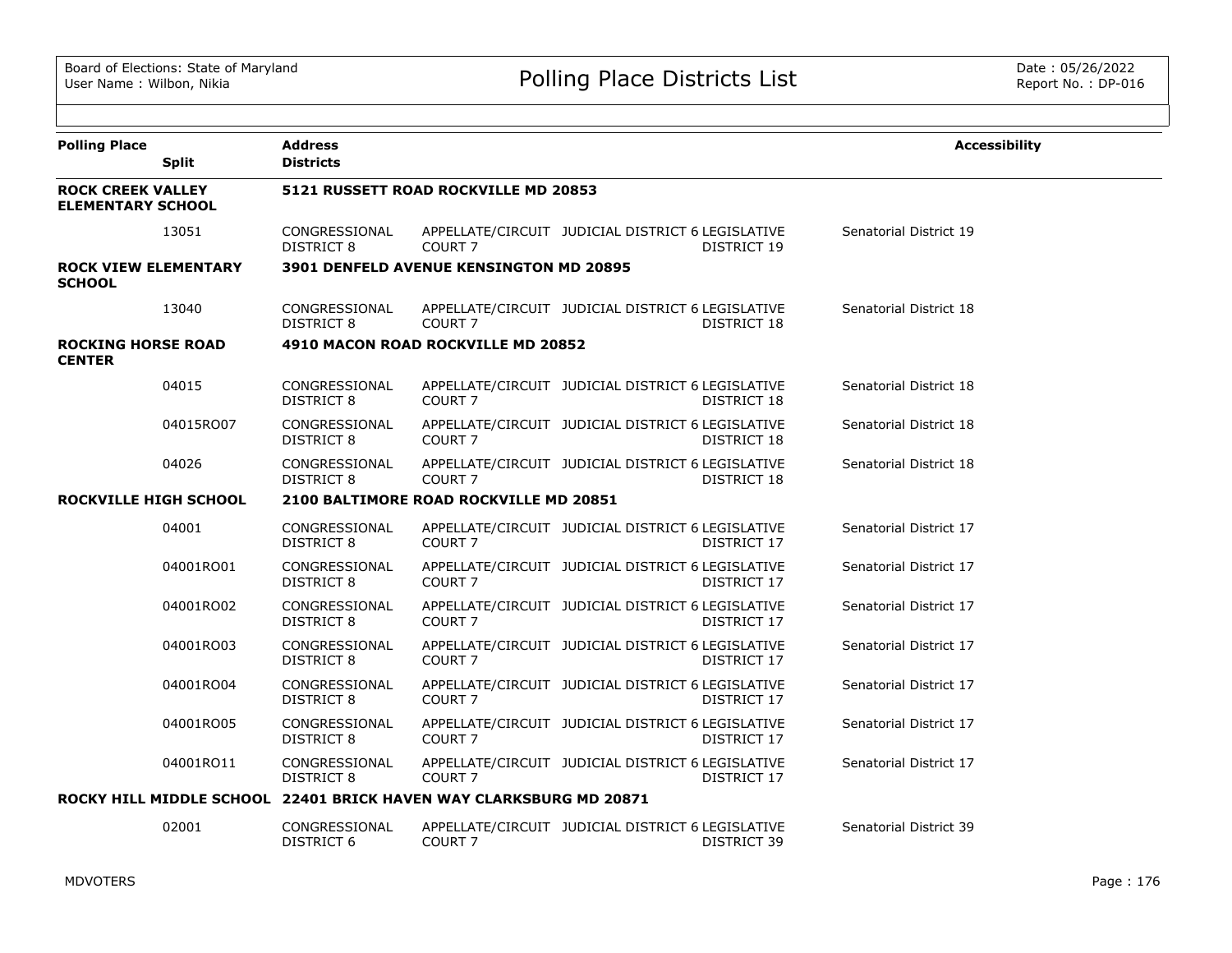| <b>Polling Place</b>                                                 | <b>Split</b> | <b>Address</b><br><b>Districts</b> |                                                 |                                                                         | <b>Accessibility</b>   |
|----------------------------------------------------------------------|--------------|------------------------------------|-------------------------------------------------|-------------------------------------------------------------------------|------------------------|
| <b>ROLLING TERRACE</b><br><b>ELEMENTARY SCHOOL</b>                   |              |                                    | 705 BAYFIELD STREET TAKOMA PARK MD 20912        |                                                                         |                        |
|                                                                      | 13022        | CONGRESSIONAL<br>DISTRICT 8        | COURT <sub>7</sub>                              | APPELLATE/CIRCUIT JUDICIAL DISTRICT 6 LEGISLATIVE<br>DISTRICT 20        | Senatorial District 20 |
| <b>ROLLINGWOOD SCHOOL</b><br><b>CENTER</b>                           |              |                                    | 3200 WOODBINE STREET CHEVY CHASE MD 20815       |                                                                         |                        |
|                                                                      | 07005        | CONGRESSIONAL<br>DISTRICT 8        | COURT <sub>7</sub>                              | APPELLATE/CIRCUIT JUDICIAL DISTRICT 6 LEGISLATIVE<br><b>DISTRICT 18</b> | Senatorial District 18 |
|                                                                      | 07005C5      | CONGRESSIONAL<br>DISTRICT 8        | COURT <sub>7</sub>                              | APPELLATE/CIRCUIT JUDICIAL DISTRICT 6 LEGISLATIVE<br>DISTRICT 18        | Senatorial District 18 |
|                                                                      | 07005MA      | CONGRESSIONAL<br>DISTRICT 8        | COURT <sub>7</sub>                              | APPELLATE/CIRCUIT JUDICIAL DISTRICT 6 LEGISLATIVE<br>DISTRICT 18        | Senatorial District 18 |
| <b>ROSA M. PARKS MIDDLE</b><br><b>SCHOOL</b>                         |              |                                    | 19200 OLNEY MILL ROAD OLNEY MD 20832            |                                                                         |                        |
|                                                                      | 08012        | CONGRESSIONAL<br>DISTRICT 8        | COURT <sub>7</sub>                              | APPELLATE/CIRCUIT JUDICIAL DISTRICT 6 LEGISLATIVE<br>DISTRICT 14        | Senatorial District 14 |
| <b>ROSEMARY HILLS</b><br><b>ELEMENTARY SCHOOL</b>                    |              |                                    | 2111 PORTER ROAD SILVER SPRING MD 20910         |                                                                         |                        |
|                                                                      | 13016        | CONGRESSIONAL<br><b>DISTRICT 8</b> | COURT <sub>7</sub>                              | APPELLATE/CIRCUIT JUDICIAL DISTRICT 6 LEGISLATIVE<br>DISTRICT 18        | Senatorial District 18 |
| <b>ROSEMONT ELEMENTARY</b><br><b>SCHOOL</b>                          |              |                                    | <b>16400 ALDEN AVENUE GAITHERSBURG MD 20877</b> |                                                                         |                        |
|                                                                      | 09031        | CONGRESSIONAL<br><b>DISTRICT 8</b> | COURT <sub>7</sub>                              | APPELLATE/CIRCUIT JUDICIAL DISTRICT 6 LEGISLATIVE<br>DISTRICT 17        | Senatorial District 17 |
|                                                                      | 09031RO10    | CONGRESSIONAL<br><b>DISTRICT 8</b> | COURT <sub>7</sub>                              | APPELLATE/CIRCUIT JUDICIAL DISTRICT 6 LEGISLATIVE<br>DISTRICT 17        | Senatorial District 17 |
| <b>ROSS BODDY</b><br><b>NEIGHBORHOOD</b><br><b>RECREATION CENTER</b> |              |                                    | <b>18529 BROOKE ROAD SANDY SPRING MD 20860</b>  |                                                                         |                        |
|                                                                      | 08007        | CONGRESSIONAL<br><b>DISTRICT 8</b> | COURT <sub>7</sub>                              | APPELLATE/CIRCUIT JUDICIAL DISTRICT 6 LEGISLATIVE<br>DISTRICT 14        | Senatorial District 14 |
| <b>SARGENT SHRIVER</b><br><b>ELEMENTARY SCHOOL</b>                   |              |                                    | 12518 GREENLY STREET SILVER SPRING MD 20906     |                                                                         |                        |
|                                                                      | 13036        | CONGRESSIONAL<br>DISTRICT 8        | COURT <sub>7</sub>                              | APPELLATE/CIRCUIT JUDICIAL DISTRICT 6 LEGISLATIVE<br>DISTRICT 18        | Senatorial District 18 |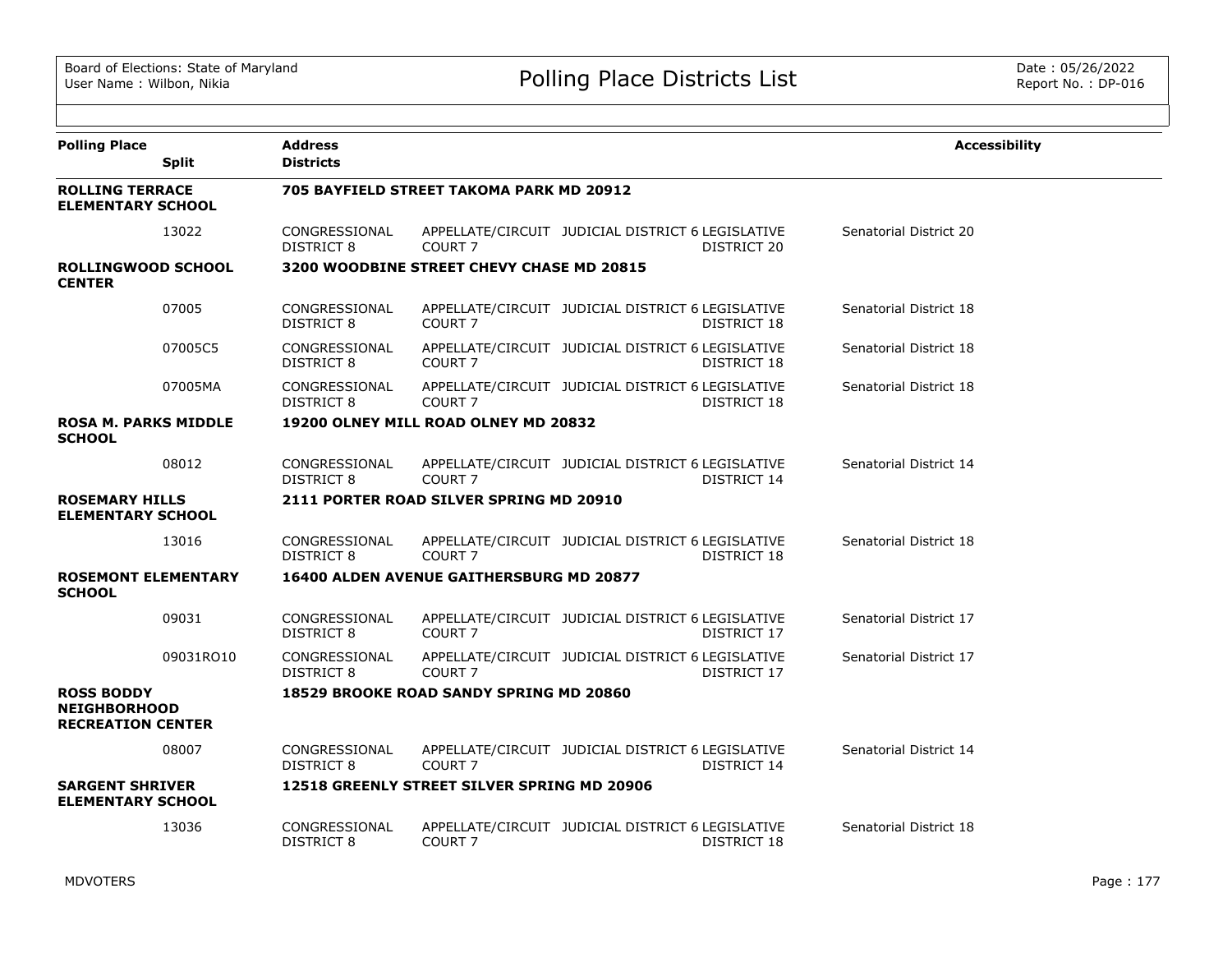| <b>Polling Place</b>                             | <b>Split</b>                  | <b>Address</b><br><b>Districts</b>           |                                              |                                                                         | <b>Accessibility</b>   |  |  |  |
|--------------------------------------------------|-------------------------------|----------------------------------------------|----------------------------------------------|-------------------------------------------------------------------------|------------------------|--|--|--|
| <b>SENECA VALLEY HIGH</b><br><b>SCHOOL</b>       |                               | 19401 CRYSTAL ROCK DRIVE GERMANTOWN MD 20874 |                                              |                                                                         |                        |  |  |  |
|                                                  | 09008                         | CONGRESSIONAL<br>DISTRICT 6                  | COURT <sub>7</sub>                           | APPELLATE/CIRCUIT JUDICIAL DISTRICT 6 LEGISLATIVE<br>DISTRICT 39        | Senatorial District 39 |  |  |  |
| <b>SEQUOYAH ELEMENTARY</b><br><b>SCHOOL</b>      |                               |                                              | 17301 BOWIE MILL ROAD DERWOOD MD 20855       |                                                                         |                        |  |  |  |
|                                                  | 08004                         | CONGRESSIONAL<br>DISTRICT 8                  | COURT <sub>7</sub>                           | APPELLATE/CIRCUIT JUDICIAL DISTRICT 6 LEGISLATIVE<br>DISTRICT 19        | Senatorial District 19 |  |  |  |
| <b>SCHOOL</b>                                    | <b>SEVEN LOCKS ELEMENTARY</b> |                                              | 9500 SEVEN LOCKS ROAD BETHESDA MD 20817      |                                                                         |                        |  |  |  |
|                                                  | 10003                         | CONGRESSIONAL<br>DISTRICT 8                  | COURT <sub>7</sub>                           | APPELLATE/CIRCUIT JUDICIAL DISTRICT 6 LEGISLATIVE<br>DISTRICT 16        | Senatorial District 16 |  |  |  |
| <b>SHADY GROVE MIDDLE</b><br><b>SCHOOL</b>       |                               |                                              | 8100 MIDCOUNTY HIGHWAY GAITHERSBURG MD 20877 |                                                                         |                        |  |  |  |
|                                                  | 09036                         | CONGRESSIONAL<br>DISTRICT 8                  | COURT <sub>7</sub>                           | APPELLATE/CIRCUIT JUDICIAL DISTRICT 6 LEGISLATIVE<br>DISTRICT 19        | Senatorial District 19 |  |  |  |
| <b>SHADY GROVE</b><br><b>PRESBYTERIAN CHURCH</b> |                               |                                              | 16911 REDLAND ROAD DERWOOD MD 20855          |                                                                         |                        |  |  |  |
|                                                  | 04034                         | CONGRESSIONAL<br>DISTRICT 8                  | COURT <sub>7</sub>                           | APPELLATE/CIRCUIT JUDICIAL DISTRICT 6 LEGISLATIVE<br>DISTRICT 19        | Senatorial District 19 |  |  |  |
| <b>SHERWOOD ELEMENTARY</b><br><b>SCHOOL</b>      |                               |                                              |                                              | 1401 OLNEY SANDY SPRING ROAD SANDY SPRING MD 20860                      |                        |  |  |  |
|                                                  | 08018                         | CONGRESSIONAL<br>DISTRICT 8                  | COURT <sub>7</sub>                           | APPELLATE/CIRCUIT JUDICIAL DISTRICT 6 LEGISLATIVE<br>DISTRICT 14        | Senatorial District 14 |  |  |  |
| <b>SHERWOOD HIGH SCHOOL</b>                      |                               |                                              |                                              | 300 OLNEY-SANDY SPRING ROAD SANDY SPRING MD 20860                       |                        |  |  |  |
|                                                  | 08006                         | CONGRESSIONAL<br>DISTRICT 8                  | COURT <sub>7</sub>                           | APPELLATE/CIRCUIT JUDICIAL DISTRICT 6 LEGISLATIVE<br><b>DISTRICT 14</b> | Senatorial District 14 |  |  |  |
|                                                  | 08017                         | CONGRESSIONAL<br><b>DISTRICT 4</b>           | COURT 7                                      | APPELLATE/CIRCUIT JUDICIAL DISTRICT 6 LEGISLATIVE<br>DISTRICT 14        | Senatorial District 14 |  |  |  |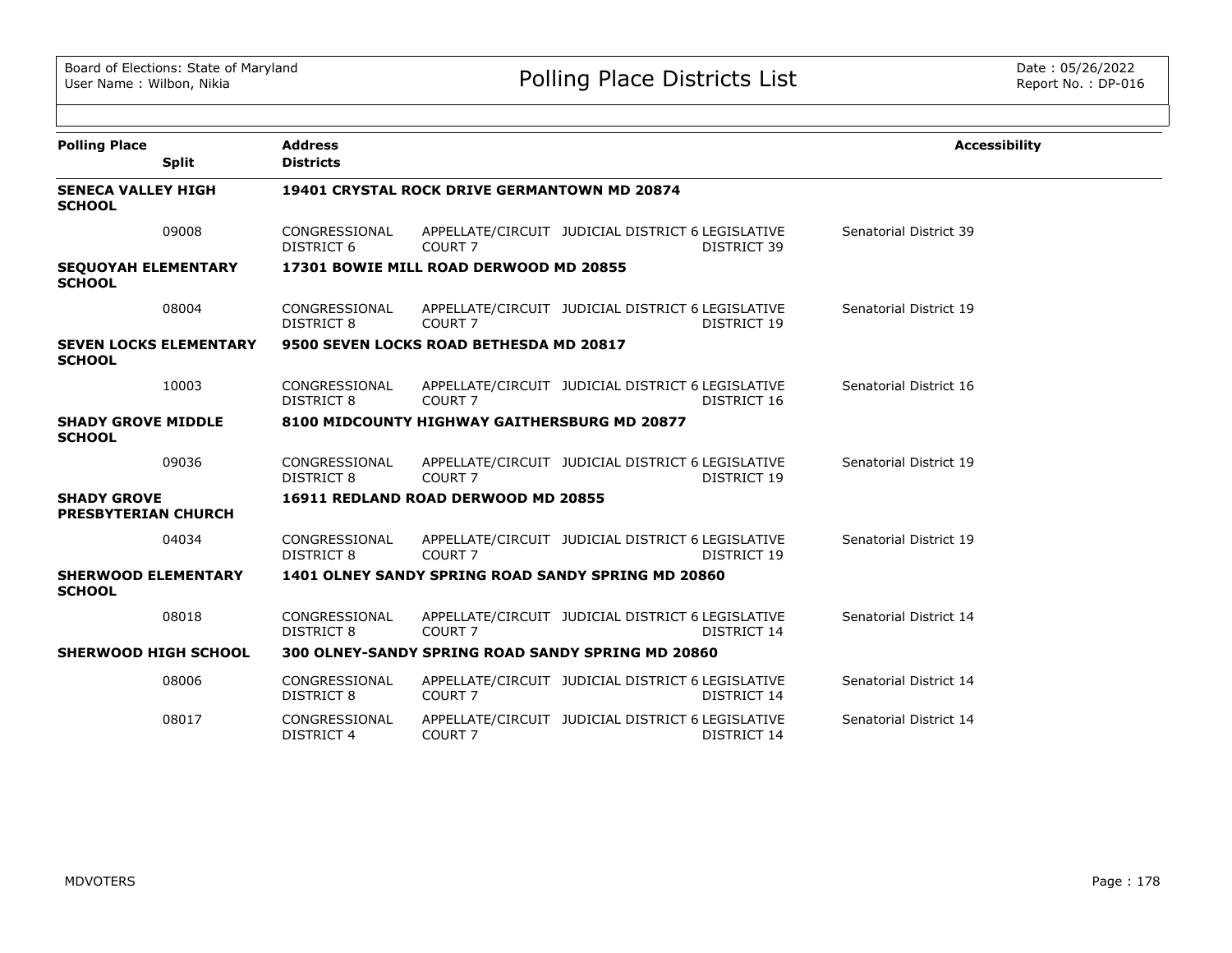| <b>Polling Place</b>                                  | <b>Split</b>                  | <b>Address</b><br><b>Districts</b> |                                                |                                                   |                    | <b>Accessibility</b>   |
|-------------------------------------------------------|-------------------------------|------------------------------------|------------------------------------------------|---------------------------------------------------|--------------------|------------------------|
| <b>SILVER CREEK MIDDLE</b><br><b>SCHOOL</b>           |                               |                                    | 3701 SAUL RD KENSINGTON MD 20895               |                                                   |                    |                        |
|                                                       | 13003                         | CONGRESSIONAL<br><b>DISTRICT 8</b> | COURT <sub>7</sub>                             | APPELLATE/CIRCUIT JUDICIAL DISTRICT 6 LEGISLATIVE | DISTRICT 18        | Senatorial District 18 |
|                                                       | 13003CU                       | CONGRESSIONAL<br><b>DISTRICT 8</b> | COURT <sub>7</sub>                             | APPELLATE/CIRCUIT JUDICIAL DISTRICT 6 LEGISLATIVE | <b>DISTRICT 18</b> | Senatorial District 18 |
|                                                       | 13003KE                       | CONGRESSIONAL<br>DISTRICT 8        | <b>COURT 7</b>                                 | APPELLATE/CIRCUIT JUDICIAL DISTRICT 6 LEGISLATIVE | DISTRICT 18        | Senatorial District 18 |
| <b>SILVER SPRING CIVIC</b><br><b>CENTER</b>           |                               |                                    | <b>1 VETERANS PLACE SILVER SPRING MD 20910</b> |                                                   |                    |                        |
|                                                       | 13005                         | CONGRESSIONAL<br>DISTRICT 8        | COURT <sub>7</sub>                             | APPELLATE/CIRCUIT JUDICIAL DISTRICT 6 LEGISLATIVE | DISTRICT 20        | Senatorial District 20 |
|                                                       | 13010                         | CONGRESSIONAL<br>DISTRICT 8        | COURT <sub>7</sub>                             | APPELLATE/CIRCUIT JUDICIAL DISTRICT 6 LEGISLATIVE | DISTRICT 20        | Senatorial District 20 |
| <b>SCHOOL</b>                                         | <b>SLIGO CREEK ELEMENTARY</b> |                                    | 500 SCHUYLER ROAD SILVER SPRING MD 20910       |                                                   |                    |                        |
|                                                       | 13050                         | CONGRESSIONAL<br>DISTRICT 8        | COURT <sub>7</sub>                             | APPELLATE/CIRCUIT JUDICIAL DISTRICT 6 LEGISLATIVE | DISTRICT 20        | Senatorial District 20 |
| <b>SNOWDEN FARM</b><br><b>ELEMENTARY SCHOOL</b>       |                               |                                    | 22500 SWEETSPIRE DRIVE CLARKSBURG MD 20871     |                                                   |                    |                        |
|                                                       | 02012                         | CONGRESSIONAL<br>DISTRICT 6        | COURT <sub>7</sub>                             | APPELLATE/CIRCUIT JUDICIAL DISTRICT 6 LEGISLATIVE | DISTRICT 14        | Senatorial District 14 |
| <b>SOMERSET ELEMENTARY</b><br><b>SCHOOL</b>           |                               |                                    | 5811 WARWICK PLACE CHEVY CHASE MD 20815        |                                                   |                    |                        |
|                                                       | 07011                         | CONGRESSIONAL<br>DISTRICT 8        | COURT <sub>7</sub>                             | APPELLATE/CIRCUIT JUDICIAL DISTRICT 6 LEGISLATIVE | DISTRICT 16        | Senatorial District 16 |
|                                                       | 07011DR                       | CONGRESSIONAL<br>DISTRICT 8        | COURT <sub>7</sub>                             | APPELLATE/CIRCUIT JUDICIAL DISTRICT 6 LEGISLATIVE | DISTRICT 16        | Senatorial District 16 |
|                                                       | 07011SO                       | CONGRESSIONAL<br>DISTRICT 8        | COURT <sub>7</sub>                             | APPELLATE/CIRCUIT JUDICIAL DISTRICT 6 LEGISLATIVE | DISTRICT 16        | Senatorial District 16 |
| <b>SPARK M. MATSUNAGA</b><br><b>ELEMENTARY SCHOOL</b> |                               |                                    | 13902 BROMFIELD ROAD GERMANTOWN MD 20874       |                                                   |                    |                        |
|                                                       | 06007                         | CONGRESSIONAL<br><b>DISTRICT 6</b> | COURT <sub>7</sub>                             | APPELLATE/CIRCUIT JUDICIAL DISTRICT 6 LEGISLATIVE | DISTRICT 39        | Senatorial District 39 |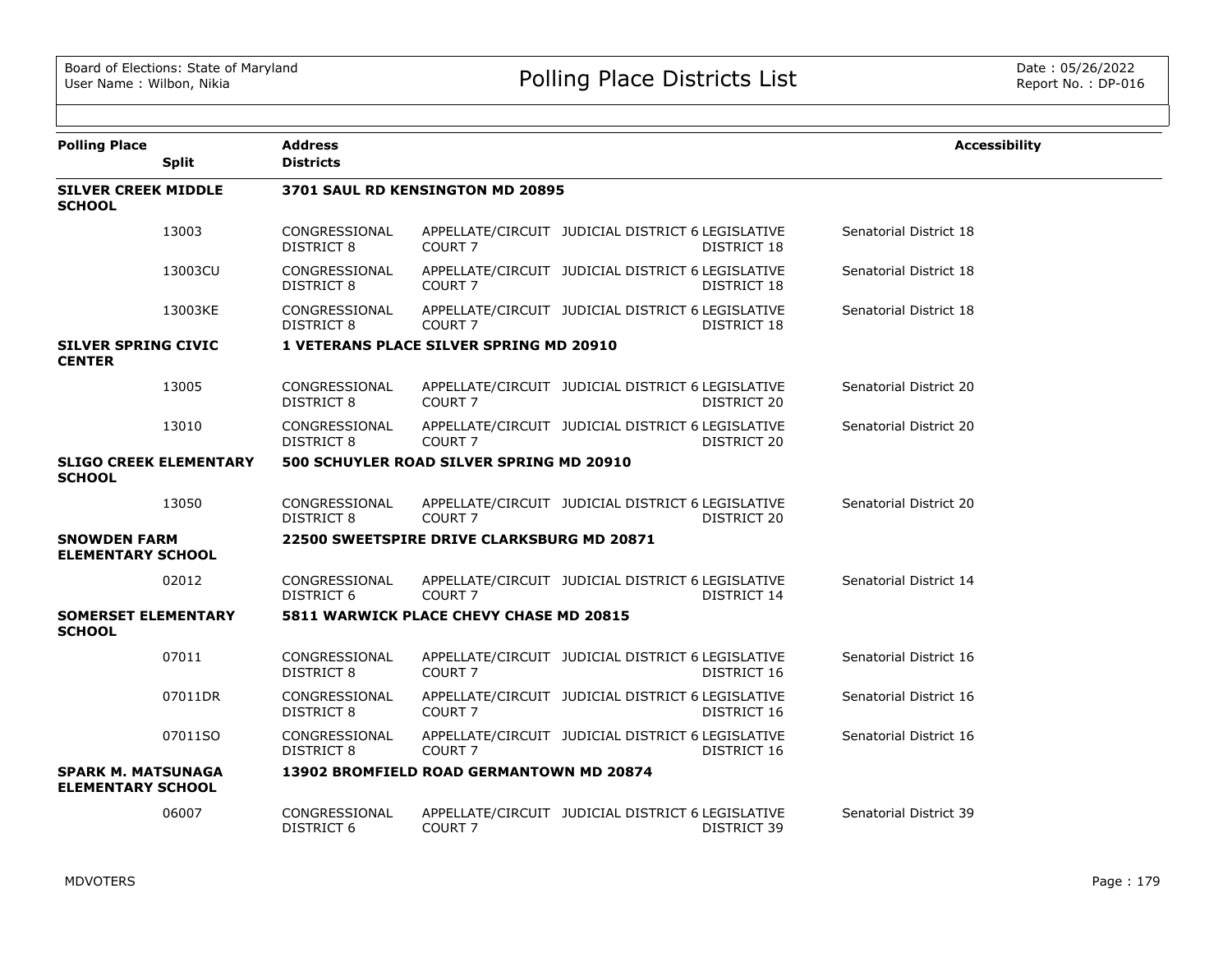| <b>Polling Place</b>                                    |                                | <b>Address</b>                     |                                                                      |                                                   |                    | <b>Accessibility</b>   |
|---------------------------------------------------------|--------------------------------|------------------------------------|----------------------------------------------------------------------|---------------------------------------------------|--------------------|------------------------|
|                                                         | <b>Split</b>                   | <b>Districts</b>                   |                                                                      |                                                   |                    |                        |
| <b>SPRINGBROOK HIGH</b><br><b>SCHOOL</b>                |                                |                                    | 201 VALLEY BROOK DRIVE SILVER SPRING MD 20904                        |                                                   |                    |                        |
|                                                         | 05005                          | CONGRESSIONAL<br><b>DISTRICT 8</b> | COURT <sub>7</sub>                                                   | APPELLATE/CIRCUIT JUDICIAL DISTRICT 6 LEGISLATIVE | DISTRICT 20        | Senatorial District 20 |
|                                                         | 05022                          | CONGRESSIONAL<br><b>DISTRICT 8</b> | <b>COURT 7</b>                                                       | APPELLATE/CIRCUIT JUDICIAL DISTRICT 6 LEGISLATIVE | DISTRICT 20        | Senatorial District 20 |
| <b>CHURCH</b>                                           |                                |                                    | SS PETER & PAUL ORTHODOX 10620 RIVER ROAD POTOMAC MD 20854           |                                                   |                    |                        |
|                                                         | 06002                          | CONGRESSIONAL<br>DISTRICT 8        | COURT <sub>7</sub>                                                   | APPELLATE/CIRCUIT JUDICIAL DISTRICT 6 LEGISLATIVE | DISTRICT 15        | Senatorial District 15 |
| <b>CHURCH</b>                                           | <b>ST. DUNSTAN'S EPISCOPAL</b> |                                    | <b>5450 MASSACHUSETTS AVENUE BETHESDA MD 20816</b>                   |                                                   |                    |                        |
|                                                         | 07027                          | CONGRESSIONAL<br>DISTRICT 8        | COURT <sub>7</sub>                                                   | APPELLATE/CIRCUIT JUDICIAL DISTRICT 6 LEGISLATIVE | DISTRICT 16        | Senatorial District 16 |
| <b>ST. ELIZABETH CATHOLIC</b><br><b>SCHOOL</b>          |                                |                                    | 917 MONTROSE ROAD ROCKVILLE MD 20852                                 |                                                   |                    |                        |
|                                                         | 04030RO02                      | CONGRESSIONAL<br><b>DISTRICT 8</b> | COURT <sub>7</sub>                                                   | APPELLATE/CIRCUIT JUDICIAL DISTRICT 6 LEGISLATIVE | DISTRICT 17        | Senatorial District 17 |
|                                                         | 04030RO06                      | CONGRESSIONAL<br>DISTRICT 8        | COURT <sub>7</sub>                                                   | APPELLATE/CIRCUIT JUDICIAL DISTRICT 6 LEGISLATIVE | DISTRICT 17        | Senatorial District 17 |
|                                                         | 04030RO07                      | CONGRESSIONAL<br><b>DISTRICT 8</b> | COURT <sub>7</sub>                                                   | APPELLATE/CIRCUIT JUDICIAL DISTRICT 6 LEGISLATIVE | <b>DISTRICT 17</b> | Senatorial District 17 |
| <b>ST. JANE FRANCES DE</b>                              | <b>CHANTAL CATHOLIC CHURCH</b> |                                    | 9601 OLD GEORGETOWN ROAD BETHESDA MD 20814                           |                                                   |                    |                        |
|                                                         | 07010                          | CONGRESSIONAL<br><b>DISTRICT 8</b> | COURT <sub>7</sub>                                                   | APPELLATE/CIRCUIT JUDICIAL DISTRICT 6 LEGISLATIVE | DISTRICT 16        | Senatorial District 16 |
| <b>ST. JOHN'S EVANGELICAL</b><br><b>LUTHERAN CHURCH</b> |                                |                                    | 4629 ASPEN HILL ROAD ROCKVILLE MD 20853                              |                                                   |                    |                        |
|                                                         | 13037                          | CONGRESSIONAL<br><b>DISTRICT 8</b> | COURT <sub>7</sub>                                                   | APPELLATE/CIRCUIT JUDICIAL DISTRICT 6 LEGISLATIVE | DISTRICT 19        | Senatorial District 19 |
|                                                         |                                |                                    | ST. LUKE LUTHERAN CHURCH 9100 COLESVILLE ROAD SILVER SPRING MD 20910 |                                                   |                    |                        |
|                                                         | 13014                          | CONGRESSIONAL<br><b>DISTRICT 8</b> | COURT <sub>7</sub>                                                   | APPELLATE/CIRCUIT JUDICIAL DISTRICT 6 LEGISLATIVE | <b>DISTRICT 20</b> | Senatorial District 20 |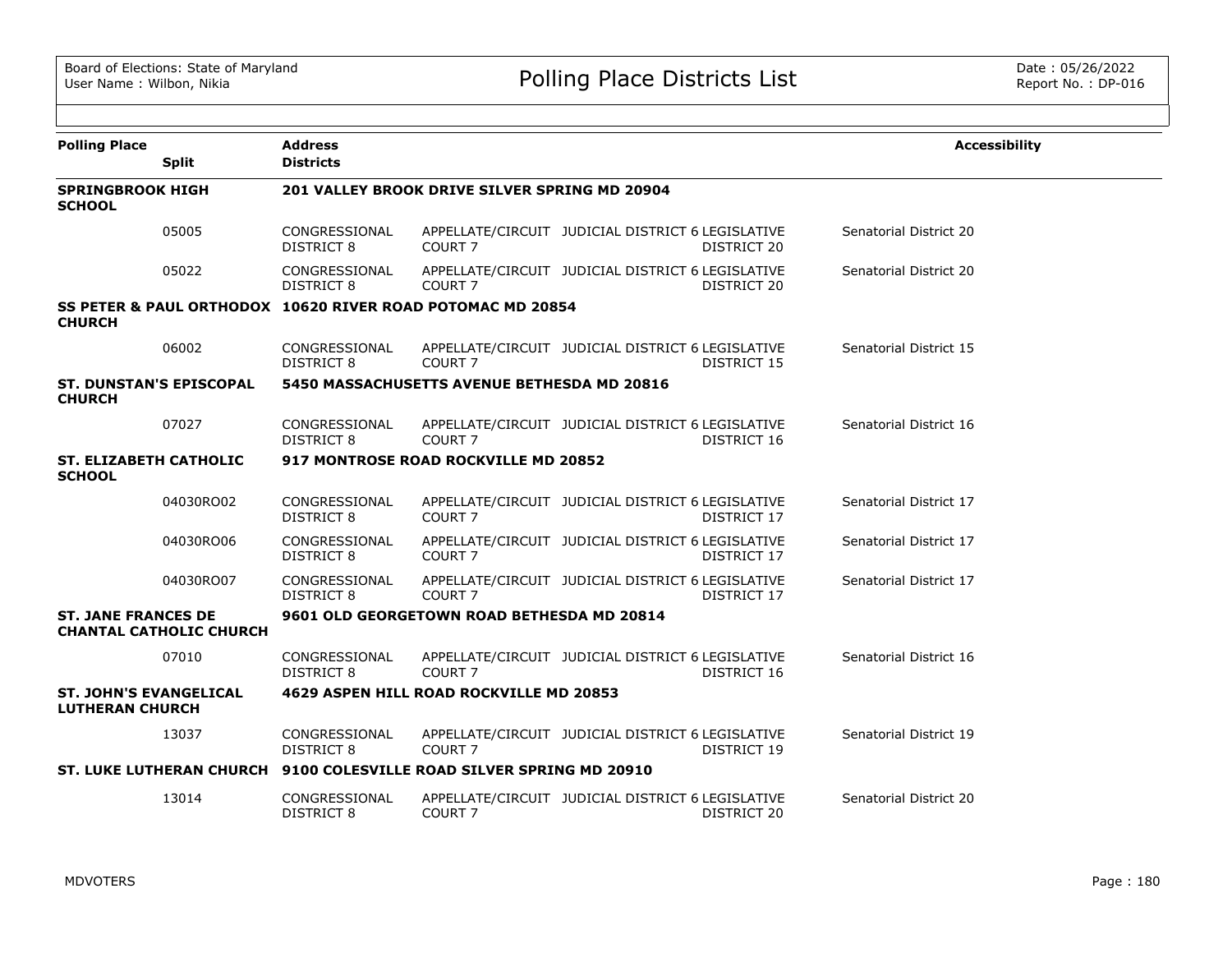| <b>Polling Place</b>                                | <b>Split</b>                 | <b>Address</b><br><b>Districts</b> |                                             |                                                          |                    | <b>Accessibility</b>   |
|-----------------------------------------------------|------------------------------|------------------------------------|---------------------------------------------|----------------------------------------------------------|--------------------|------------------------|
| <b>ST. MATTHEW</b><br><b>PRESBYTERIAN CHURCH</b>    |                              |                                    | 4001 BEL PRE ROAD SILVER SPRING MD 20906    |                                                          |                    |                        |
|                                                     | 13064                        | CONGRESSIONAL<br><b>DISTRICT 8</b> | COURT <sub>7</sub>                          | APPELLATE/CIRCUIT JUDICIAL DISTRICT 6 LEGISLATIVE        | DISTRICT 19        | Senatorial District 19 |
| <b>ST. ROSE OF LIMA PARISH</b>                      |                              |                                    | 11701 CLOPPER ROAD GAITHERSBURG MD 20878    |                                                          |                    |                        |
|                                                     | 09024                        | CONGRESSIONAL<br><b>DISTRICT 6</b> | COURT <sub>7</sub>                          | APPELLATE/CIRCUIT JUDICIAL DISTRICT 6 LEGISLATIVE        | <b>DISTRICT 39</b> | Senatorial District 39 |
|                                                     | 09024GA03                    | CONGRESSIONAL<br>DISTRICT 6        | COURT <sub>7</sub>                          | APPELLATE/CIRCUIT JUDICIAL DISTRICT 6 LEGISLATIVE        | DISTRICT 39        | Senatorial District 39 |
|                                                     | 09024GA04                    | CONGRESSIONAL<br>DISTRICT 6        | COURT <sub>7</sub>                          | APPELLATE/CIRCUIT JUDICIAL DISTRICT 6 LEGISLATIVE        | DISTRICT 39        | Senatorial District 39 |
|                                                     | 09024GA05                    | CONGRESSIONAL<br>DISTRICT 6        | COURT <sub>7</sub>                          | APPELLATE/CIRCUIT JUDICIAL DISTRICT 6 LEGISLATIVE        | DISTRICT 39        | Senatorial District 39 |
| <b>STEDWICK ELEMENTARY</b><br><b>SCHOOL</b>         |                              |                                    |                                             | 10631 STEDWICK ROAD MONTGOMERY VILLAGE MD 20886          |                    |                        |
|                                                     | 09011                        | CONGRESSIONAL<br>DISTRICT 6        | COURT <sub>7</sub>                          | APPELLATE/CIRCUIT JUDICIAL DISTRICT 6 LEGISLATIVE        | DISTRICT 39        | Senatorial District 39 |
| <b>STEPHEN KNOLLS SCHOOL</b>                        |                              |                                    | 10731 ST. MARGARETS WAY KENSINGTON MD 20895 |                                                          |                    |                        |
|                                                     | 13059                        | CONGRESSIONAL<br><b>DISTRICT 8</b> | COURT <sub>7</sub>                          | APPELLATE/CIRCUIT JUDICIAL DISTRICT 6 LEGISLATIVE        | <b>DISTRICT 18</b> | Senatorial District 18 |
| <b>STONE MILL ELEMENTARY</b><br><b>SCHOOL</b>       |                              |                                    |                                             | 14323 STONEBRIDGE VIEW DR NORTH POTOMAC MD 20878         |                    |                        |
|                                                     | 06014                        | CONGRESSIONAL<br>DISTRICT 8        | COURT <sub>7</sub>                          | APPELLATE/CIRCUIT JUDICIAL DISTRICT 6 LEGISLATIVE        | DISTRICT 15        | Senatorial District 15 |
| <b>SCHOOL</b>                                       | <b>STRATHMORE ELEMENTARY</b> |                                    | 3200 BEAVERWOOD LANE SILVER SPRING MD 20906 |                                                          |                    |                        |
|                                                     | 13055                        | CONGRESSIONAL<br><b>DISTRICT 8</b> | COURT <sub>7</sub>                          | APPELLATE/CIRCUIT JUDICIAL DISTRICT 6 LEGISLATIVE        | DISTRICT 19        | Senatorial District 19 |
| <b>STRAWBERRY KNOLL</b><br><b>ELEMENTARY SCHOOL</b> |                              |                                    |                                             | <b>18820 STRAWBERRY KNOLL ROAD GAITHERSBURG MD 20879</b> |                    |                        |
|                                                     | 09022                        | CONGRESSIONAL<br><b>DISTRICT 8</b> | COURT <sub>7</sub>                          | APPELLATE/CIRCUIT JUDICIAL DISTRICT 6 LEGISLATIVE        | DISTRICT 39        | Senatorial District 39 |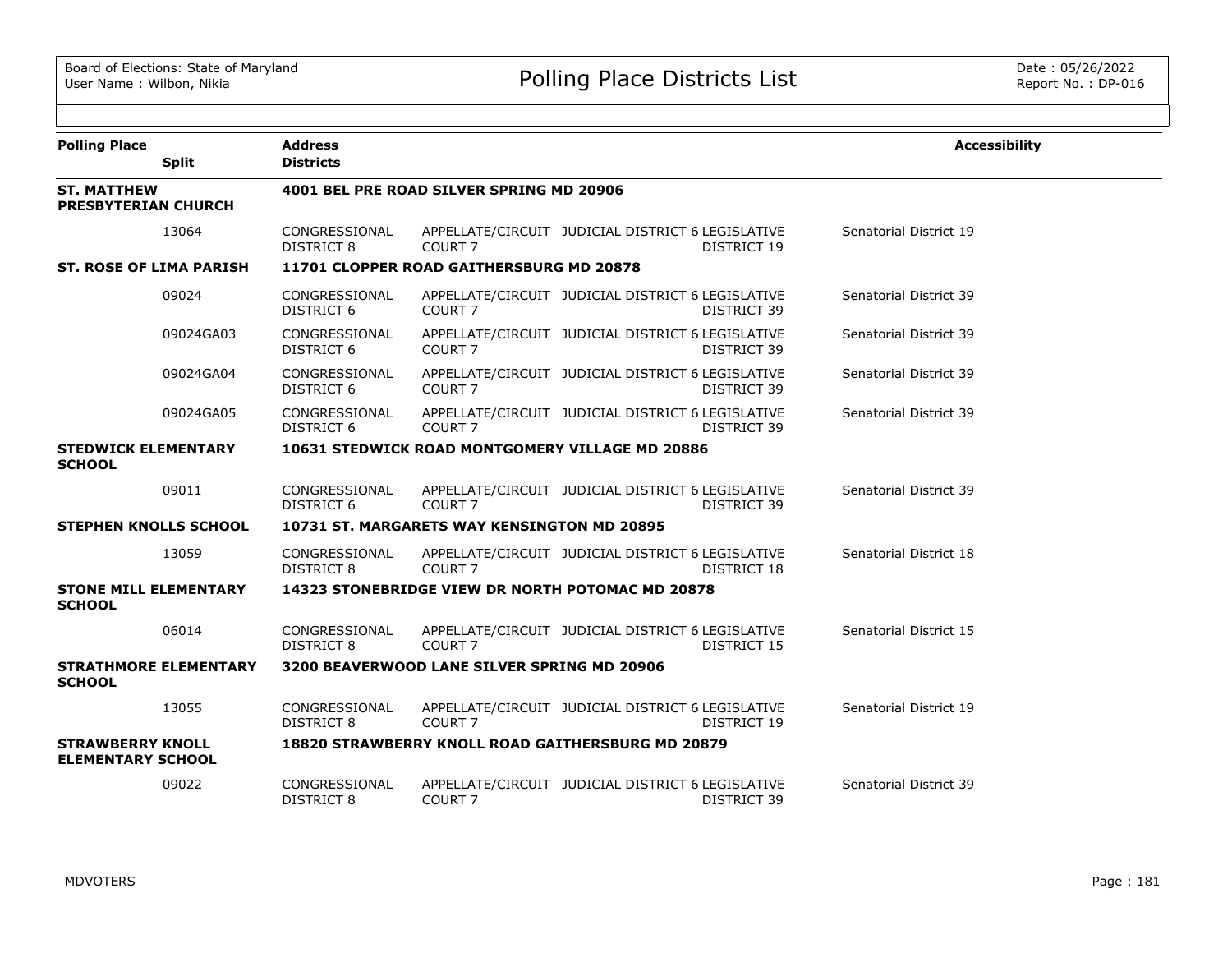| <b>Polling Place</b>                       |                               | <b>Address</b><br><b>Districts</b> |                                               |                                                   |                    | <b>Accessibility</b>   |
|--------------------------------------------|-------------------------------|------------------------------------|-----------------------------------------------|---------------------------------------------------|--------------------|------------------------|
|                                            | <b>Split</b>                  |                                    |                                               |                                                   |                    |                        |
| <b>SCHOOL</b>                              | <b>SUMMIT HALL ELEMENTARY</b> |                                    | 101 WEST DEER PARK ROAD GAITHERSBURG MD 20877 |                                                   |                    |                        |
|                                            | 09033                         | CONGRESSIONAL<br>DISTRICT 8        | COURT <sub>7</sub>                            | APPELLATE/CIRCUIT JUDICIAL DISTRICT 6 LEGISLATIVE | DISTRICT 15        | Senatorial District 15 |
|                                            | 09033GA01                     | CONGRESSIONAL<br><b>DISTRICT 8</b> | COURT <sub>7</sub>                            | APPELLATE/CIRCUIT JUDICIAL DISTRICT 6 LEGISLATIVE | DISTRICT 15        | Senatorial District 15 |
|                                            | 09033GA02                     | CONGRESSIONAL<br><b>DISTRICT 8</b> | COURT <sub>7</sub>                            | APPELLATE/CIRCUIT JUDICIAL DISTRICT 6 LEGISLATIVE | DISTRICT 15        | Senatorial District 17 |
|                                            | 09044                         | CONGRESSIONAL<br><b>DISTRICT 6</b> | COURT <sub>7</sub>                            | APPELLATE/CIRCUIT JUDICIAL DISTRICT 6 LEGISLATIVE | <b>DISTRICT 15</b> | Senatorial District 15 |
| <b>SCHOOL</b>                              | <b>TAKOMA PARK ELEMENTARY</b> |                                    | 7511 HOLLY AVENUE TAKOMA PARK MD 20912        |                                                   |                    |                        |
|                                            | 13004                         | CONGRESSIONAL<br><b>DISTRICT 8</b> | COURT <sub>7</sub>                            | APPELLATE/CIRCUIT JUDICIAL DISTRICT 6 LEGISLATIVE | DISTRICT 20        | Senatorial District 20 |
|                                            | 13004TP01                     | CONGRESSIONAL<br><b>DISTRICT 8</b> | COURT <sub>7</sub>                            | APPELLATE/CIRCUIT JUDICIAL DISTRICT 6 LEGISLATIVE | DISTRICT 20        | Senatorial District 20 |
| <b>TAKOMA PARK MIDDLE</b><br><b>SCHOOL</b> |                               |                                    | 7611 PINEY BRANCH ROAD SILVER SPRING MD 20910 |                                                   |                    |                        |
|                                            | 13021                         | CONGRESSIONAL<br><b>DISTRICT 8</b> | COURT <sub>7</sub>                            | APPELLATE/CIRCUIT JUDICIAL DISTRICT 6 LEGISLATIVE | DISTRICT 20        | Senatorial District 20 |
|                                            | 13021TP01                     | CONGRESSIONAL<br><b>DISTRICT 8</b> | COURT <sub>7</sub>                            | APPELLATE/CIRCUIT JUDICIAL DISTRICT 6 LEGISLATIVE | DISTRICT 20        | Senatorial District 20 |
|                                            | 13021TP02                     | CONGRESSIONAL<br><b>DISTRICT 8</b> | COURT <sub>7</sub>                            | APPELLATE/CIRCUIT JUDICIAL DISTRICT 6 LEGISLATIVE | DISTRICT 20        | Senatorial District 20 |
|                                            | 13021TP03                     | CONGRESSIONAL<br><b>DISTRICT 8</b> | COURT <sub>7</sub>                            | APPELLATE/CIRCUIT JUDICIAL DISTRICT 6 LEGISLATIVE | DISTRICT 20        | Senatorial District 20 |
|                                            | 13021TP04                     | CONGRESSIONAL<br><b>DISTRICT 8</b> | COURT <sub>7</sub>                            | APPELLATE/CIRCUIT JUDICIAL DISTRICT 6 LEGISLATIVE | DISTRICT 20        | Senatorial District 20 |
|                                            | 13021TP05                     | CONGRESSIONAL<br>DISTRICT 8        | COURT <sub>7</sub>                            | APPELLATE/CIRCUIT JUDICIAL DISTRICT 6 LEGISLATIVE | DISTRICT 20        | Senatorial District 20 |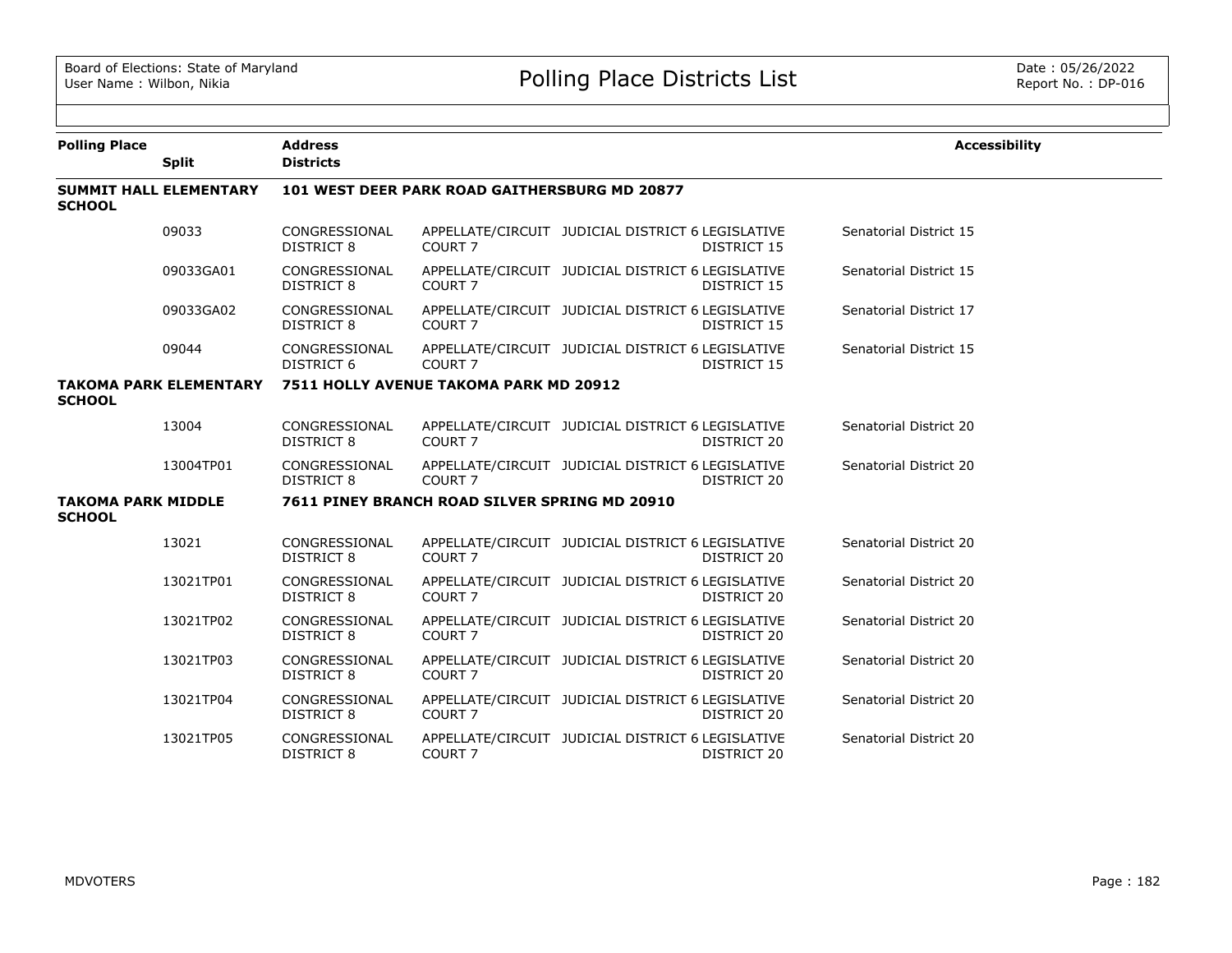| <b>Polling Place</b>               |                               | <b>Address</b>              |                                               |                                                                  | <b>Accessibility</b>   |
|------------------------------------|-------------------------------|-----------------------------|-----------------------------------------------|------------------------------------------------------------------|------------------------|
|                                    | <b>Split</b>                  | <b>Districts</b>            |                                               |                                                                  |                        |
| <b>CENTER</b>                      | <b>TAKOMA PARK RECREATION</b> |                             | 7315 NEW HAMPSHIRE AVENUE TAKOMA PARK MD 2012 |                                                                  |                        |
|                                    | 13068TP02                     | CONGRESSIONAL<br>DISTRICT 8 | COURT 7                                       | APPELLATE/CIRCUIT JUDICIAL DISTRICT 6 LEGISLATIVE<br>DISTRICT 20 | Senatorial District 20 |
|                                    | 13068TP03                     | CONGRESSIONAL<br>DISTRICT 8 | COURT 7                                       | APPELLATE/CIRCUIT JUDICIAL DISTRICT 6 LEGISLATIVE<br>DISTRICT 20 | Senatorial District 20 |
|                                    | 13068TP06                     | CONGRESSIONAL<br>DISTRICT 8 | COURT 7                                       | APPELLATE/CIRCUIT JUDICIAL DISTRICT 6 LEGISLATIVE<br>DISTRICT 20 | Senatorial District 20 |
| THE ARC MONTGOMERY                 | <b>COUNTY KARASIK CENTER</b>  |                             | 10611 TENBROOK DRIVE SILVER SPRING MD 20901   |                                                                  |                        |
|                                    | 13042                         | CONGRESSIONAL<br>DISTRICT 8 | COURT 7                                       | APPELLATE/CIRCUIT JUDICIAL DISTRICT 6 LEGISLATIVE<br>DISTRICT 20 | Senatorial District 20 |
| THE PROMENADE PARTY<br><b>ROOM</b> |                               |                             | 5225 POOKS HILL ROAD BETHESDA MD 20814        |                                                                  |                        |
|                                    | 07031                         | CONGRESSIONAL<br>DISTRICT 8 | COURT 7                                       | APPELLATE/CIRCUIT JUDICIAL DISTRICT 6 LEGISLATIVE<br>DISTRICT 16 | Senatorial District 16 |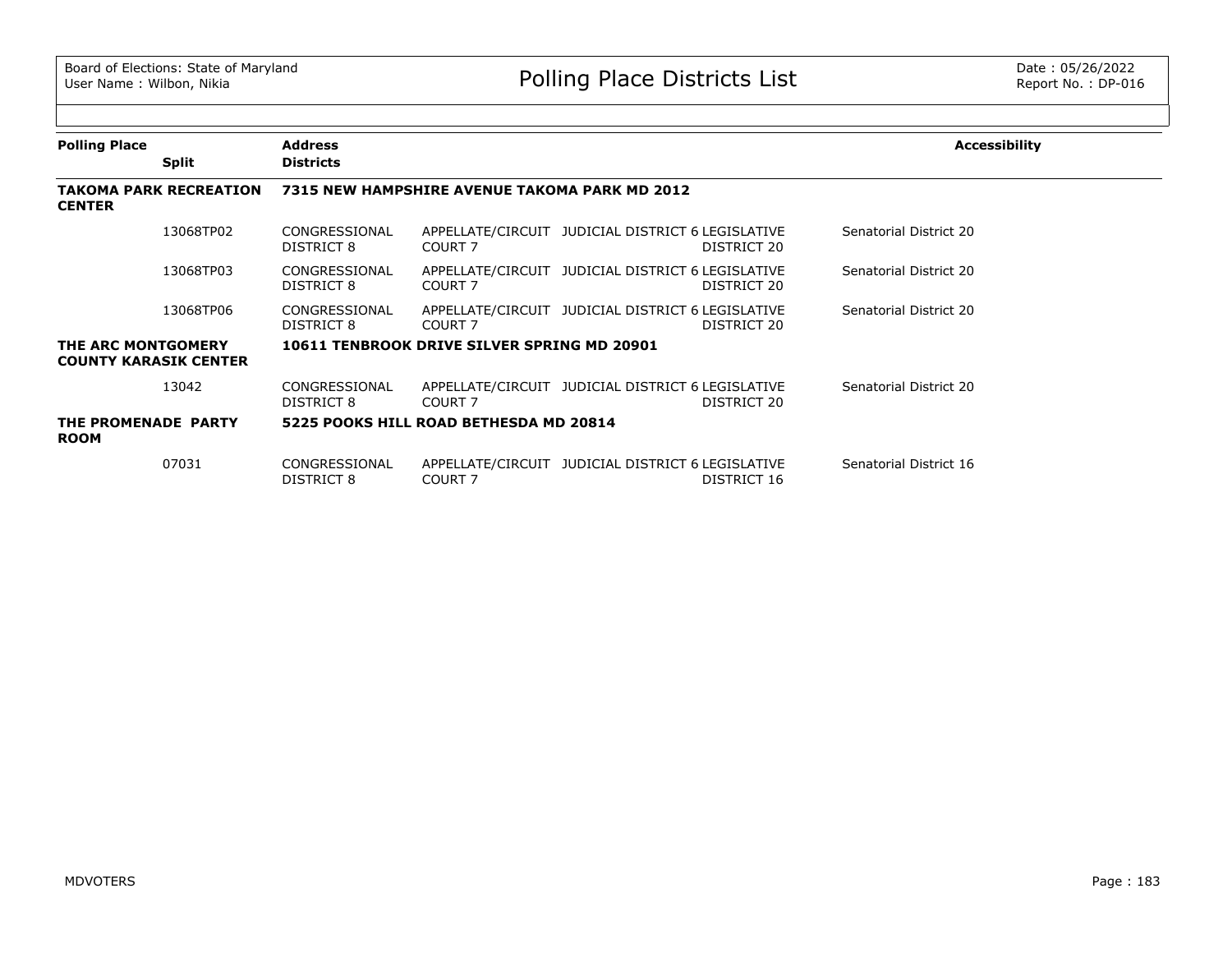| <b>Polling Place</b>                          |                               | <b>Address</b>                     |                                               |                                                                         | <b>Accessibility</b>   |
|-----------------------------------------------|-------------------------------|------------------------------------|-----------------------------------------------|-------------------------------------------------------------------------|------------------------|
|                                               | <b>Split</b>                  | <b>Districts</b>                   |                                               |                                                                         |                        |
| <b>SCHOOL</b>                                 | <b>THOMAS S. WOOTTON HIGH</b> |                                    | 2100 WOOTTON PARKWAY ROCKVILLE MD 20850       |                                                                         |                        |
|                                               | 04016                         | CONGRESSIONAL<br>DISTRICT 8        | COURT <sub>7</sub>                            | APPELLATE/CIRCUIT JUDICIAL DISTRICT 6 LEGISLATIVE<br><b>DISTRICT 17</b> | Senatorial District 17 |
|                                               | 04016RO02                     | CONGRESSIONAL<br>DISTRICT 8        | COURT <sub>7</sub>                            | APPELLATE/CIRCUIT JUDICIAL DISTRICT 6 LEGISLATIVE<br><b>DISTRICT 17</b> | Senatorial District 17 |
|                                               | 04016RO07                     | CONGRESSIONAL<br>DISTRICT 8        | <b>COURT 7</b>                                | APPELLATE/CIRCUIT JUDICIAL DISTRICT 6 LEGISLATIVE<br>DISTRICT 17        | Senatorial District 17 |
|                                               | 04016RO08                     | CONGRESSIONAL<br>DISTRICT 8        | <b>COURT 7</b>                                | APPELLATE/CIRCUIT JUDICIAL DISTRICT 6 LEGISLATIVE<br><b>DISTRICT 17</b> | Senatorial District 17 |
|                                               | 04016RO09                     | CONGRESSIONAL<br>DISTRICT 8        | <b>COURT 7</b>                                | APPELLATE/CIRCUIT JUDICIAL DISTRICT 6 LEGISLATIVE<br>DISTRICT 17        | Senatorial District 17 |
|                                               | 04016RO10                     | CONGRESSIONAL<br>DISTRICT 8        | COURT <sub>7</sub>                            | APPELLATE/CIRCUIT JUDICIAL DISTRICT 6 LEGISLATIVE<br><b>DISTRICT 17</b> | Senatorial District 17 |
|                                               | 04021                         | CONGRESSIONAL<br>DISTRICT 8        | COURT <sub>7</sub>                            | APPELLATE/CIRCUIT JUDICIAL DISTRICT 6 LEGISLATIVE<br>DISTRICT 17        | Senatorial District 17 |
|                                               | 04021RO07                     | CONGRESSIONAL<br><b>DISTRICT 8</b> | COURT <sub>7</sub>                            | APPELLATE/CIRCUIT JUDICIAL DISTRICT 6 LEGISLATIVE<br><b>DISTRICT 17</b> | Senatorial District 17 |
|                                               | 04021RO08                     | CONGRESSIONAL<br>DISTRICT 8        | COURT <sub>7</sub>                            | APPELLATE/CIRCUIT JUDICIAL DISTRICT 6 LEGISLATIVE<br>DISTRICT 17        | Senatorial District 17 |
| <b>THOMAS W. PYLE MIDDLE</b><br><b>SCHOOL</b> |                               |                                    | 6311 WILSON LANE BETHESDA MD 20817            |                                                                         |                        |
|                                               | 07015                         | CONGRESSIONAL<br><b>DISTRICT 8</b> | COURT <sub>7</sub>                            | APPELLATE/CIRCUIT JUDICIAL DISTRICT 6 LEGISLATIVE<br>DISTRICT 16        | Senatorial District 16 |
| <b>TILDEN MIDDLE SCHOOL</b>                   |                               |                                    | 11211 OLD GEORGETOWN ROAD ROCKVILLE MD 20852  |                                                                         |                        |
|                                               | 04010                         | CONGRESSIONAL<br>DISTRICT 8        | COURT <sub>7</sub>                            | APPELLATE/CIRCUIT JUDICIAL DISTRICT 6 LEGISLATIVE<br>DISTRICT 16        | Senatorial District 16 |
|                                               | 04018                         | CONGRESSIONAL<br>DISTRICT 8        | COURT <sub>7</sub>                            | APPELLATE/CIRCUIT JUDICIAL DISTRICT 6 LEGISLATIVE<br>DISTRICT 16        | Senatorial District 16 |
| <b>TRAVILAH ELEMENTARY</b><br><b>SCHOOL</b>   |                               |                                    | 13801 DUFIEF MILL ROAD NORTH POTOMAC MD 20878 |                                                                         |                        |
|                                               | 06006                         | CONGRESSIONAL<br>DISTRICT 8        | COURT <sub>7</sub>                            | APPELLATE/CIRCUIT JUDICIAL DISTRICT 6 LEGISLATIVE<br><b>DISTRICT 15</b> | Senatorial District 15 |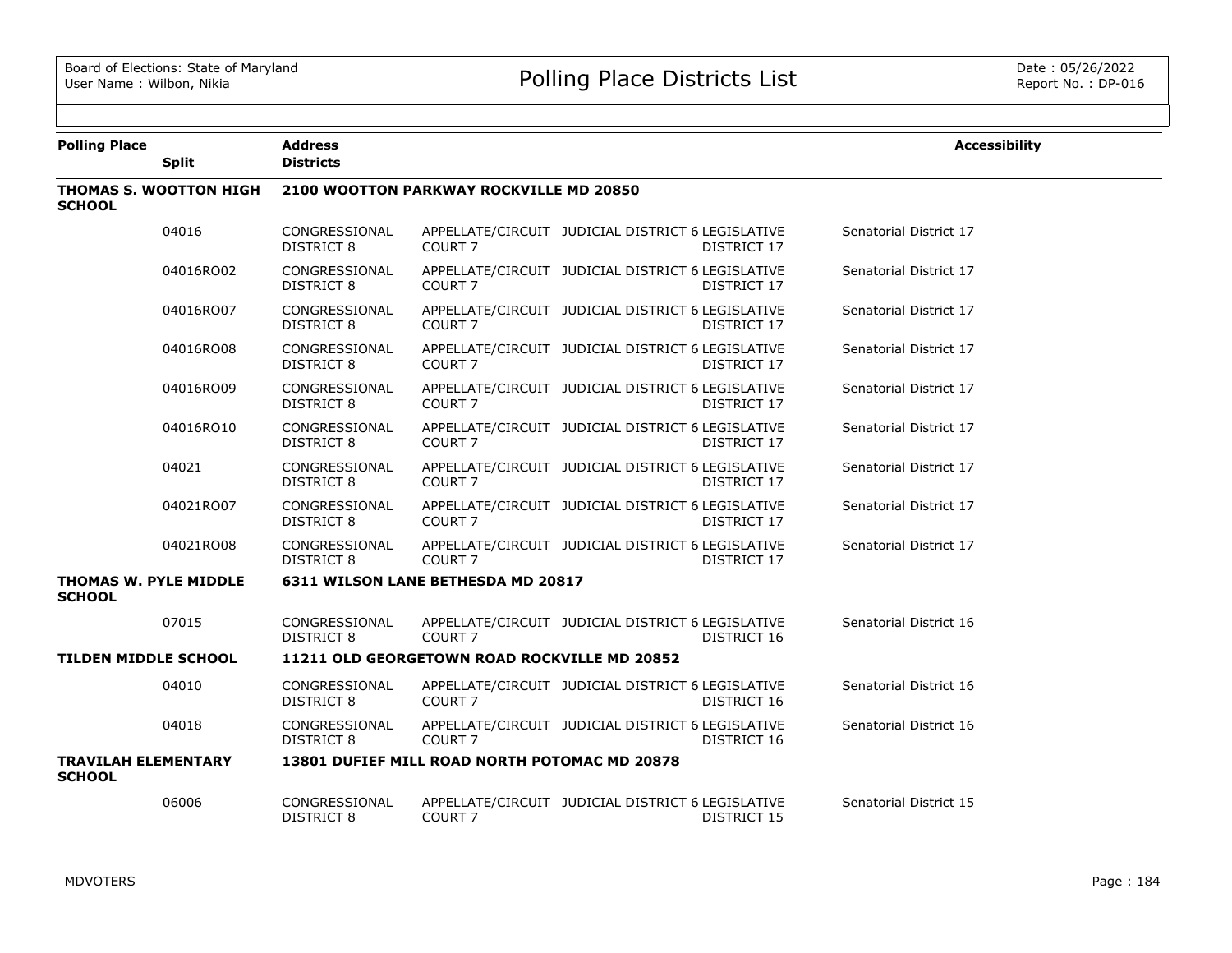| <b>Polling Place</b>                          |                             | <b>Address</b>                     |                                               |                                                                         | <b>Accessibility</b>   |
|-----------------------------------------------|-----------------------------|------------------------------------|-----------------------------------------------|-------------------------------------------------------------------------|------------------------|
|                                               | <b>Split</b>                | <b>Districts</b>                   |                                               |                                                                         |                        |
| <b>SCHOOL</b>                                 | <b>TWINBROOK ELEMENTARY</b> |                                    | 5911 RIDGWAY AVENUE ROCKVILLE MD 20851        |                                                                         |                        |
|                                               | 04007                       | CONGRESSIONAL<br><b>DISTRICT 8</b> | COURT <sub>7</sub>                            | APPELLATE/CIRCUIT JUDICIAL DISTRICT 6 LEGISLATIVE<br>DISTRICT 17        | Senatorial District 17 |
|                                               | 04007RO04                   | CONGRESSIONAL<br>DISTRICT 8        | COURT <sub>7</sub>                            | APPELLATE/CIRCUIT JUDICIAL DISTRICT 6 LEGISLATIVE<br><b>DISTRICT 17</b> | Senatorial District 17 |
|                                               | 04007RO05                   | CONGRESSIONAL<br><b>DISTRICT 8</b> | COURT <sub>7</sub>                            | APPELLATE/CIRCUIT JUDICIAL DISTRICT 6 LEGISLATIVE<br><b>DISTRICT 17</b> | Senatorial District 17 |
|                                               | 04007RO06                   | CONGRESSIONAL<br><b>DISTRICT 8</b> | COURT <sub>7</sub>                            | APPELLATE/CIRCUIT JUDICIAL DISTRICT 6 LEGISLATIVE<br>DISTRICT 17        | Senatorial District 17 |
|                                               | 04027                       | CONGRESSIONAL<br>DISTRICT 8        | COURT <sub>7</sub>                            | APPELLATE/CIRCUIT JUDICIAL DISTRICT 6 LEGISLATIVE<br>DISTRICT 18        | Senatorial District 18 |
|                                               | 04027RO05                   | CONGRESSIONAL<br><b>DISTRICT 8</b> | COURT <sub>7</sub>                            | APPELLATE/CIRCUIT JUDICIAL DISTRICT 6 LEGISLATIVE<br>DISTRICT 18        | Senatorial District 18 |
|                                               | 04027RO06                   | CONGRESSIONAL<br><b>DISTRICT 8</b> | COURT <sub>7</sub>                            | APPELLATE/CIRCUIT JUDICIAL DISTRICT 6 LEGISLATIVE<br>DISTRICT 18        | Senatorial District 18 |
|                                               | 04038                       | CONGRESSIONAL<br>DISTRICT 8        | COURT <sub>7</sub>                            | APPELLATE/CIRCUIT JUDICIAL DISTRICT 6 LEGISLATIVE<br>DISTRICT 18        | Senatorial District 18 |
|                                               | 04038RO05                   | CONGRESSIONAL<br>DISTRICT 8        | COURT <sub>7</sub>                            | APPELLATE/CIRCUIT JUDICIAL DISTRICT 6 LEGISLATIVE<br>DISTRICT 18        | Senatorial District 18 |
| <b>VIERS MILL ELEMENTARY</b><br><b>SCHOOL</b> |                             |                                    | 11711 JOSEPH MILL ROAD SILVER SPRING MD 20906 |                                                                         |                        |
|                                               | 13025                       | CONGRESSIONAL<br>DISTRICT 8        | COURT <sub>7</sub>                            | APPELLATE/CIRCUIT JUDICIAL DISTRICT 6 LEGISLATIVE<br><b>DISTRICT 18</b> | Senatorial District 18 |
| <b>WALT WHITMAN HIGH</b><br><b>SCHOOL</b>     |                             |                                    | 7100 WHITTIER BOULEVARD BETHESDA MD 20817     |                                                                         |                        |
|                                               | 07023                       | CONGRESSIONAL<br>DISTRICT 8        | COURT <sub>7</sub>                            | APPELLATE/CIRCUIT JUDICIAL DISTRICT 6 LEGISLATIVE<br>DISTRICT 16        | Senatorial District 16 |
| <b>WALTER JOHNSON HIGH</b><br><b>SCHOOL</b>   |                             |                                    | 6400 ROCK SPRING DRIVE BETHESDA MD 20814      |                                                                         |                        |
|                                               | 04031                       | CONGRESSIONAL<br>DISTRICT 8        | COURT <sub>7</sub>                            | APPELLATE/CIRCUIT JUDICIAL DISTRICT 6 LEGISLATIVE<br>DISTRICT 16        | Senatorial District 16 |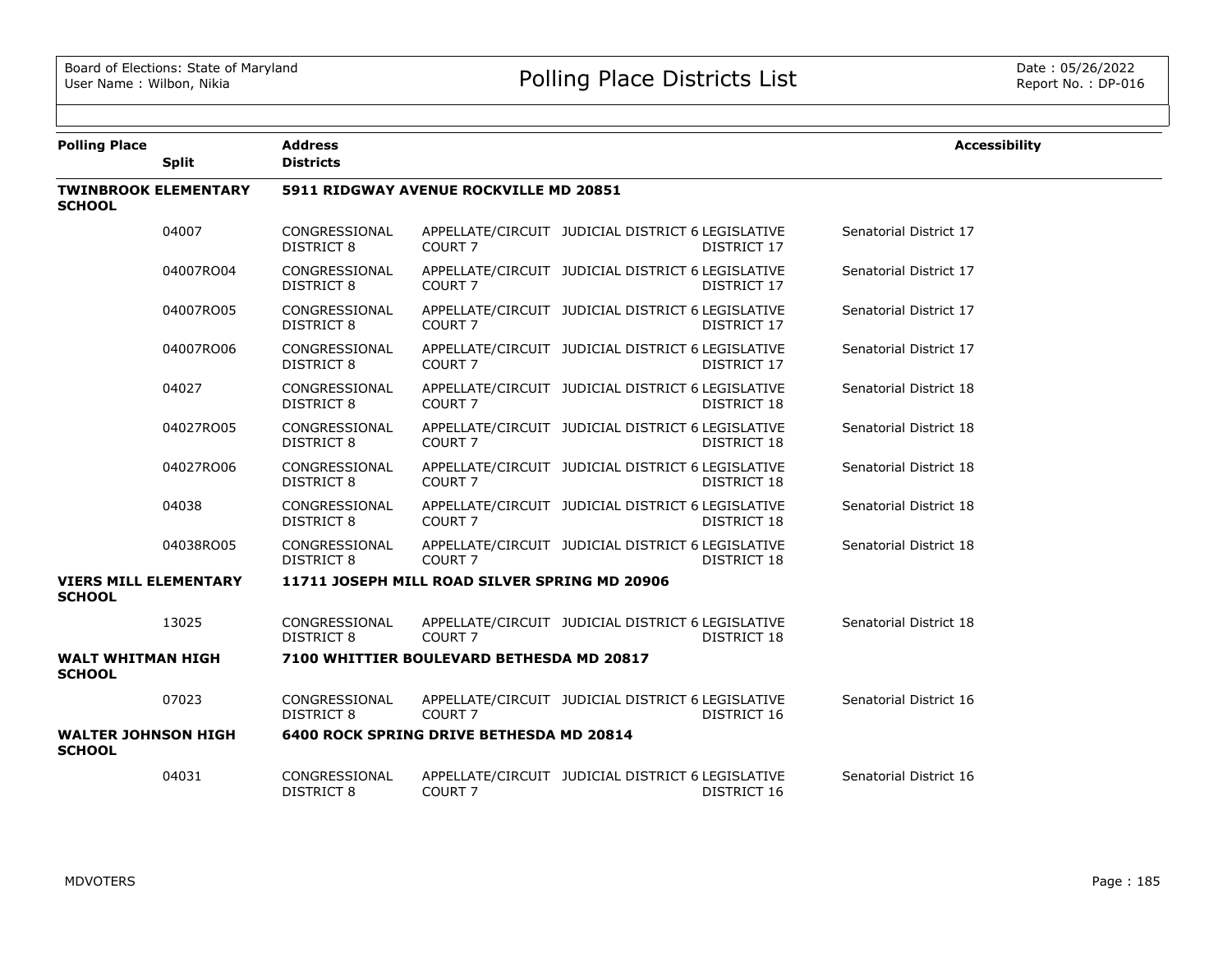| <b>Polling Place</b>                                |                              | <b>Address</b>                     |                                                   |                                                   |                    | <b>Accessibility</b>   |
|-----------------------------------------------------|------------------------------|------------------------------------|---------------------------------------------------|---------------------------------------------------|--------------------|------------------------|
|                                                     | <b>Split</b>                 | <b>Districts</b>                   |                                                   |                                                   |                    |                        |
| <b>WASHINGTON GROVE</b><br><b>ELEMENTARY SCHOOL</b> |                              |                                    | 8712 OAKMONT STREET GAITHERSBURG MD 20877         |                                                   |                    |                        |
|                                                     | 09010                        | CONGRESSIONAL<br><b>DISTRICT 6</b> | COURT <sub>7</sub>                                | APPELLATE/CIRCUIT JUDICIAL DISTRICT 6 LEGISLATIVE | <b>DISTRICT 19</b> | Senatorial District 19 |
|                                                     | 09010GA01                    | CONGRESSIONAL<br>DISTRICT 6        | COURT <sub>7</sub>                                | APPELLATE/CIRCUIT JUDICIAL DISTRICT 6 LEGISLATIVE | DISTRICT 19        | Senatorial District 19 |
|                                                     | 09010RO10                    | CONGRESSIONAL<br><b>DISTRICT 6</b> | COURT <sub>7</sub>                                | APPELLATE/CIRCUIT JUDICIAL DISTRICT 6 LEGISLATIVE | DISTRICT 19        | Senatorial District 19 |
|                                                     | 09010WG                      | CONGRESSIONAL<br><b>DISTRICT 6</b> | COURT <sub>7</sub>                                | APPELLATE/CIRCUIT JUDICIAL DISTRICT 6 LEGISLATIVE | DISTRICT 19        | Senatorial District 19 |
|                                                     | <b>WASHINGTON GROVE TOWN</b> |                                    | <b>300 GROVE AVENUE WASHINGTON GROVE MD 20880</b> |                                                   |                    |                        |
| <b>HALL</b>                                         |                              |                                    |                                                   |                                                   |                    |                        |
|                                                     | 09032                        | CONGRESSIONAL<br><b>DISTRICT 8</b> | COURT <sub>7</sub>                                | APPELLATE/CIRCUIT JUDICIAL DISTRICT 6 LEGISLATIVE | <b>DISTRICT 39</b> | Senatorial District 39 |
|                                                     | 09032GA02                    | CONGRESSIONAL<br><b>DISTRICT 8</b> | COURT <sub>7</sub>                                | APPELLATE/CIRCUIT JUDICIAL DISTRICT 6 LEGISLATIVE | DISTRICT 39        | Senatorial District 17 |
|                                                     | 09032GA03                    | CONGRESSIONAL<br><b>DISTRICT 8</b> | COURT <sub>7</sub>                                | APPELLATE/CIRCUIT JUDICIAL DISTRICT 6 LEGISLATIVE | <b>DISTRICT 39</b> | Senatorial District 17 |
|                                                     | 09032WG                      | CONGRESSIONAL<br><b>DISTRICT 8</b> | COURT <sub>7</sub>                                | APPELLATE/CIRCUIT JUDICIAL DISTRICT 6 LEGISLATIVE | <b>DISTRICT 39</b> | Senatorial District 39 |
|                                                     | 09038                        | CONGRESSIONAL<br><b>DISTRICT 8</b> | COURT 7                                           | APPELLATE/CIRCUIT JUDICIAL DISTRICT 6 LEGISLATIVE | DISTRICT 39        | Senatorial District 39 |
|                                                     | 09038WG                      | CONGRESSIONAL<br><b>DISTRICT 8</b> | COURT <sub>7</sub>                                | APPELLATE/CIRCUIT JUDICIAL DISTRICT 6 LEGISLATIVE | <b>DISTRICT 39</b> | Senatorial District 39 |
|                                                     | 09045                        | CONGRESSIONAL<br>DISTRICT 8        | COURT <sub>7</sub>                                | APPELLATE/CIRCUIT JUDICIAL DISTRICT 6 LEGISLATIVE | DISTRICT 39        | Senatorial District 39 |
| <b>WASHINGTON WALDORF</b><br><b>SCHOOL</b>          |                              |                                    | 4800 SANGAMORE ROAD BETHESDA MD 20816             |                                                   |                    |                        |
|                                                     | 07018                        | CONGRESSIONAL<br><b>DISTRICT 8</b> | COURT <sub>7</sub>                                | APPELLATE/CIRCUIT JUDICIAL DISTRICT 6 LEGISLATIVE | DISTRICT 16        | Senatorial District 16 |
|                                                     | 07018GE                      | CONGRESSIONAL<br>DISTRICT 8        | COURT <sub>7</sub>                                | APPELLATE/CIRCUIT JUDICIAL DISTRICT 6 LEGISLATIVE | DISTRICT 16        | Senatorial District 16 |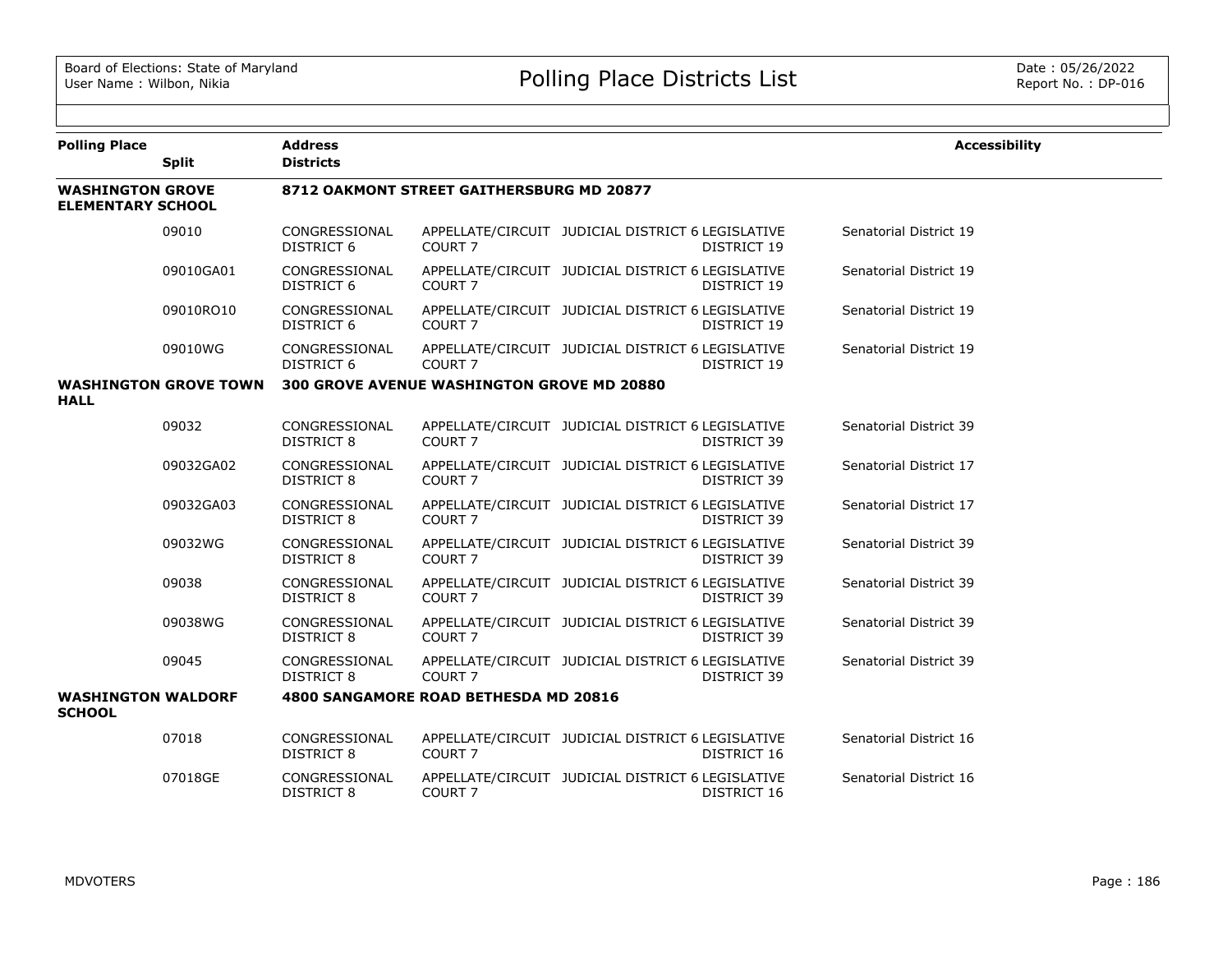| <b>Polling Place</b><br><b>Split</b>              | <b>Address</b><br><b>Districts</b> |                                                |                                                   |             | <b>Accessibility</b>   |
|---------------------------------------------------|------------------------------------|------------------------------------------------|---------------------------------------------------|-------------|------------------------|
| <b>WATERS LANDING</b><br><b>ELEMENTARY SCHOOL</b> |                                    | 13100 WATERS LANDING DRIVE GERMANTOWN MD 20874 |                                                   |             |                        |
| 02003                                             | CONGRESSIONAL<br>DISTRICT 6        | COURT <sub>7</sub>                             | APPELLATE/CIRCUIT JUDICIAL DISTRICT 6 LEGISLATIVE | DISTRICT 15 | Senatorial District 15 |
| <b>WATKINS MILL HIGH</b><br><b>SCHOOL</b>         |                                    | 10301 APPLE RIDGE ROAD GAITHERSBURG MD 20879   |                                                   |             |                        |
| 09012                                             | CONGRESSIONAL<br>DISTRICT 6        | COURT 7                                        | APPELLATE/CIRCUIT JUDICIAL DISTRICT 6 LEGISLATIVE | DISTRICT 39 | Senatorial District 39 |
| 09042                                             | CONGRESSIONAL<br>DISTRICT 8        | COURT <sub>7</sub>                             | APPELLATE/CIRCUIT JUDICIAL DISTRICT 6 LEGISLATIVE | DISTRICT 39 | Senatorial District 39 |
| <b>WAYSIDE ELEMENTARY</b><br><b>SCHOOL</b>        |                                    | 10011 GLEN ROAD POTOMAC MD 20854               |                                                   |             |                        |
| 10006                                             | CONGRESSIONAL<br>DISTRICT 8        | COURT <sub>7</sub>                             | APPELLATE/CIRCUIT JUDICIAL DISTRICT 6 LEGISLATIVE | DISTRICT 15 | Senatorial District 15 |
| <b>WELLER ROAD ELEMENTARY</b><br><b>SCHOOL</b>    |                                    | 3301 WELLER ROAD SILVER SPRING MD 20906        |                                                   |             |                        |
| 13035                                             | CONGRESSIONAL<br><b>DISTRICT 8</b> | COURT <sub>7</sub>                             | APPELLATE/CIRCUIT JUDICIAL DISTRICT 6 LEGISLATIVE | DISTRICT 19 | Senatorial District 19 |
| <b>WESTBROOK ELEMENTARY</b><br><b>SCHOOL</b>      |                                    | 5110 ALLAN TERRACE BETHESDA MD 20816           |                                                   |             |                        |
| 07007                                             | CONGRESSIONAL<br><b>DISTRICT 8</b> | COURT <sub>7</sub>                             | APPELLATE/CIRCUIT JUDICIAL DISTRICT 6 LEGISLATIVE | DISTRICT 16 | Senatorial District 16 |
| <b>WESTLAND MIDDLE SCHOOL</b>                     |                                    | 5511 MASSACHUSETTS AVENUE BETHESDA MD 20816    |                                                   |             |                        |
| 07013                                             | CONGRESSIONAL<br><b>DISTRICT 8</b> | COURT <sub>7</sub>                             | APPELLATE/CIRCUIT JUDICIAL DISTRICT 6 LEGISLATIVE | DISTRICT 16 | Senatorial District 16 |
| <b>WESTOVER ELEMENTARY</b><br><b>SCHOOL</b>       |                                    | 401 HAWKESBURY LANE SILVER SPRING MD 20904     |                                                   |             |                        |
| 05009                                             | CONGRESSIONAL<br><b>DISTRICT 8</b> | COURT <sub>7</sub>                             | APPELLATE/CIRCUIT JUDICIAL DISTRICT 6 LEGISLATIVE | DISTRICT 14 | Senatorial District 14 |
| <b>WHEATON HIGH SCHOOL</b>                        |                                    | 12401 DALEWOOD DRIVE SILVER SPRING MD 20906    |                                                   |             |                        |
| 13028                                             | CONGRESSIONAL<br><b>DISTRICT 8</b> | COURT <sub>7</sub>                             | APPELLATE/CIRCUIT JUDICIAL DISTRICT 6 LEGISLATIVE | DISTRICT 18 | Senatorial District 18 |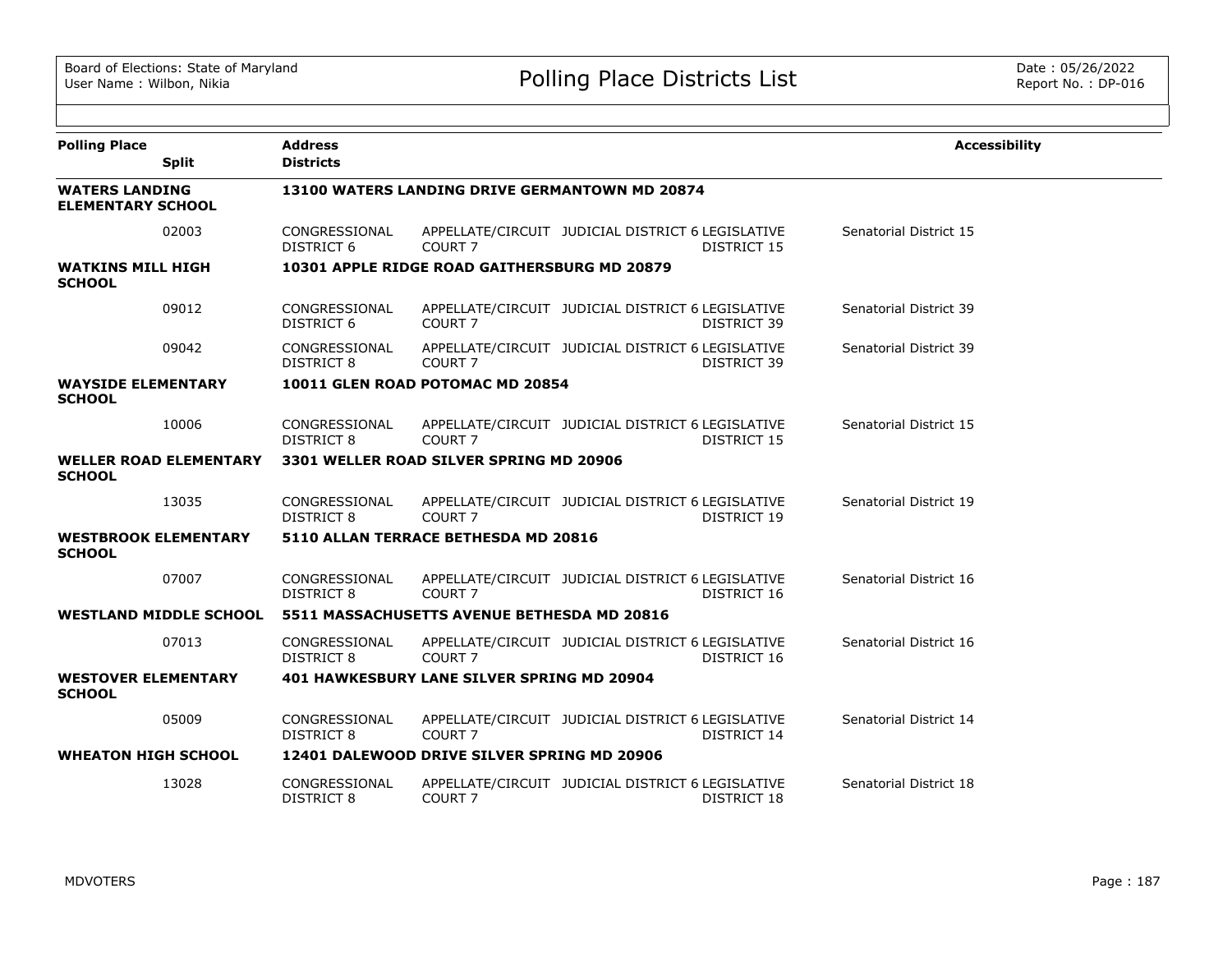| <b>Polling Place</b><br><b>Split</b>                   | <b>Address</b><br><b>Districts</b> |                                                   |                                                                  | <b>Accessibility</b>   |
|--------------------------------------------------------|------------------------------------|---------------------------------------------------|------------------------------------------------------------------|------------------------|
| <b>WHEATON WOODS</b><br><b>ELEMENTARY SCHOOL</b>       |                                    | 4510 FAROE PLACE ROCKVILLE MD 20853               |                                                                  |                        |
| 13043                                                  | CONGRESSIONAL<br><b>DISTRICT 8</b> | COURT <sub>7</sub>                                | APPELLATE/CIRCUIT JUDICIAL DISTRICT 6 LEGISLATIVE<br>DISTRICT 19 | Senatorial District 19 |
| <b>WHETSTONE ELEMENTARY</b><br><b>SCHOOL</b>           |                                    | <b>19201 THOMAS FARM RD GAITHERSBURG MD 20879</b> |                                                                  |                        |
| 09009                                                  | CONGRESSIONAL<br>DISTRICT 8        | COURT <sub>7</sub>                                | APPELLATE/CIRCUIT JUDICIAL DISTRICT 6 LEGISLATIVE<br>DISTRICT 39 | Senatorial District 39 |
| <b>WHITE OAK COMMUNITY</b><br><b>RECREATION CENTER</b> |                                    | 1700 APRIL LANE SILVER SPRING MD 20904            |                                                                  |                        |
| 05013                                                  | CONGRESSIONAL<br><b>DISTRICT 8</b> | COURT <sub>7</sub>                                | APPELLATE/CIRCUIT JUDICIAL DISTRICT 6 LEGISLATIVE<br>DISTRICT 20 | Senatorial District 20 |
| <b>WILLIAM H. FARQUHAR</b><br><b>MIDDLE SCHOOL</b>     |                                    | 17017 BATCHELLORS FOREST ROAD OLNEY MD 20832      |                                                                  |                        |
| 08010                                                  | CONGRESSIONAL<br><b>DISTRICT 8</b> | COURT <sub>7</sub>                                | APPELLATE/CIRCUIT JUDICIAL DISTRICT 6 LEGISLATIVE<br>DISTRICT 14 | Senatorial District 14 |
| <b>WILLIAM TYLER PAGE</b><br><b>ELEMENTARY SCHOOL</b>  |                                    | 13400 TAMARACK ROAD SILVER SPRING MD 20904        |                                                                  |                        |
| 05008                                                  | CONGRESSIONAL<br><b>DISTRICT 8</b> | COURT <sub>7</sub>                                | APPELLATE/CIRCUIT JUDICIAL DISTRICT 6 LEGISLATIVE<br>DISTRICT 14 | Senatorial District 14 |
| <b>WILSON WIMS ELEMENTARY</b><br><b>SCHOOL</b>         |                                    | 12520 BLUE SKY DRIVE CLARKSBURG MD 20871          |                                                                  |                        |
| 02011                                                  | CONGRESSIONAL<br>DISTRICT 6        | COURT <sub>7</sub>                                | APPELLATE/CIRCUIT JUDICIAL DISTRICT 6 LEGISLATIVE<br>DISTRICT 15 | Senatorial District 15 |
| <b>WINSTON CHURCHILL HIGH</b><br><b>SCHOOL</b>         |                                    | 11300 GAINSBOROUGH ROAD POTOMAC MD 20854          |                                                                  |                        |
| 04012                                                  | CONGRESSIONAL<br><b>DISTRICT 8</b> | COURT <sub>7</sub>                                | APPELLATE/CIRCUIT JUDICIAL DISTRICT 6 LEGISLATIVE<br>DISTRICT 15 | Senatorial District 15 |
| <b>WOODFIELD ELEMENTARY</b><br><b>SCHOOL</b>           |                                    | 24200 WOODFIELD ROAD GAITHERSBURG MD 20882        |                                                                  |                        |
| 12003                                                  | CONGRESSIONAL<br><b>DISTRICT 6</b> | COURT <sub>7</sub>                                | APPELLATE/CIRCUIT JUDICIAL DISTRICT 6 LEGISLATIVE<br>DISTRICT 14 | Senatorial District 14 |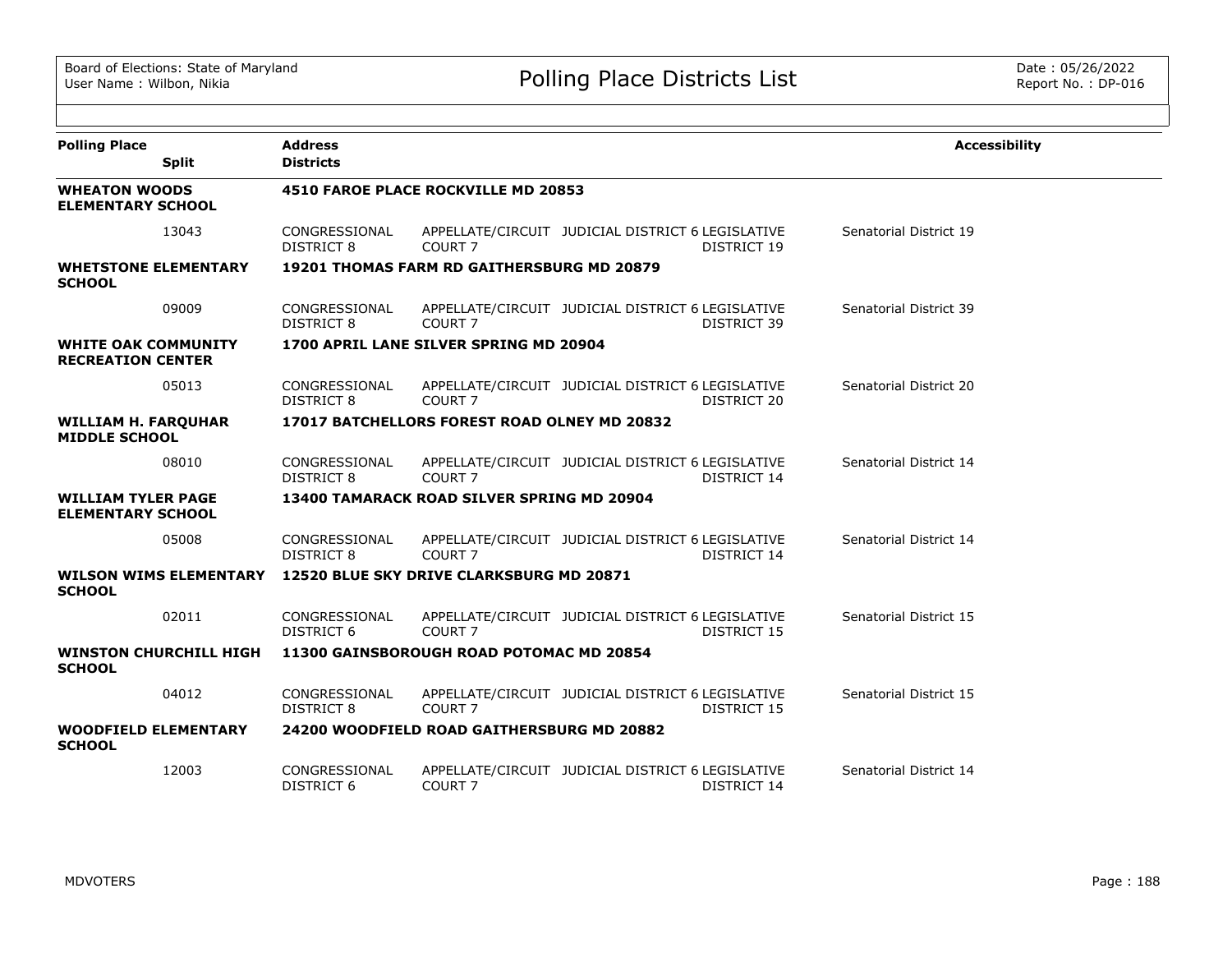| <b>Polling Place</b> |              | <b>Address</b>              |                                                                       |                                                                         | <b>Accessibility</b>   |
|----------------------|--------------|-----------------------------|-----------------------------------------------------------------------|-------------------------------------------------------------------------|------------------------|
|                      | <b>Split</b> | <b>Districts</b>            |                                                                       |                                                                         |                        |
|                      |              |                             | WSSC GAITHERSBURG DEPOT 111 WEST DIAMOND AVENUE GAITHERSBURG MD 20877 |                                                                         |                        |
|                      | 09016        | CONGRESSIONAL<br>DISTRICT 6 | COURT 7                                                               | APPELLATE/CIRCUIT JUDICIAL DISTRICT 6 LEGISLATIVE<br>DISTRICT 17        | Senatorial District 17 |
|                      | 09016GA01    | CONGRESSIONAL<br>DISTRICT 6 | COURT 7                                                               | APPELLATE/CIRCUIT JUDICIAL DISTRICT 6 LEGISLATIVE<br>DISTRICT 17        | Senatorial District 17 |
|                      | 09016GA02    | CONGRESSIONAL<br>DISTRICT 6 | COURT 7                                                               | APPELLATE/CIRCUIT JUDICIAL DISTRICT 6 LEGISLATIVE<br>DISTRICT 17        | Senatorial District 17 |
|                      | 09016GA03    | CONGRESSIONAL<br>DISTRICT 6 | COURT 7                                                               | APPELLATE/CIRCUIT JUDICIAL DISTRICT 6 LEGISLATIVE<br>DISTRICT 17        | Senatorial District 17 |
|                      | 09016GA05    | CONGRESSIONAL<br>DISTRICT 6 | COURT 7                                                               | APPELLATE/CIRCUIT JUDICIAL DISTRICT 6 LEGISLATIVE<br><b>DISTRICT 17</b> | Senatorial District 17 |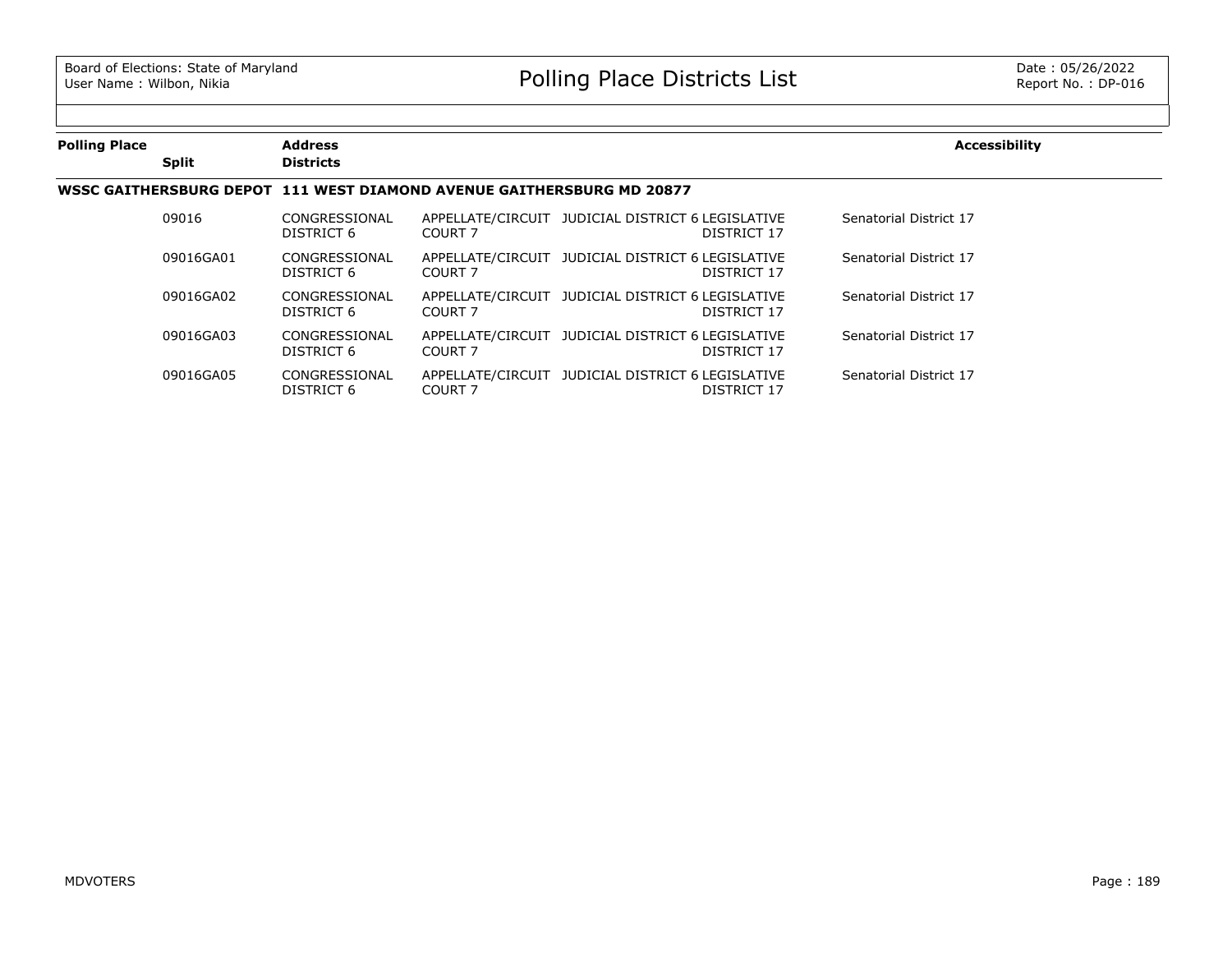| <b>Polling Place</b>                        |                                      | <b>Address</b>                     |                                           |                                                   |              | <b>Accessibility</b>   |
|---------------------------------------------|--------------------------------------|------------------------------------|-------------------------------------------|---------------------------------------------------|--------------|------------------------|
|                                             | <b>Split</b>                         | <b>Districts</b>                   |                                           |                                                   |              |                        |
|                                             | <b>Jurisdiction: Prince George's</b> |                                    |                                           |                                                   |              |                        |
| <b>ACCOKEEK ACADEMY</b>                     |                                      |                                    | 14500 BERRY ROAD ACCOKEEK MD 20607        |                                                   |              |                        |
|                                             | 05001.0000                           | CONGRESSIONAL<br>DISTRICT 5        | COURT 4                                   | APPELLATE/CIRCUIT JUDICIAL DISTRICT 7 LEGISLATIVE | DISTRICT 27A | Senatorial District 27 |
|                                             | 05013.0000                           | CONGRESSIONAL<br>DISTRICT 5        | <b>COURT 4</b>                            | APPELLATE/CIRCUIT JUDICIAL DISTRICT 7 LEGISLATIVE | DISTRICT 26  | Senatorial District 26 |
|                                             | <b>ACCOKEEK PUBLIC LIBRARY</b>       |                                    | 15773 LIVINGSTON ROAD ACCOKEEK MD 20607   |                                                   |              |                        |
|                                             | 05008.0000                           | CONGRESSIONAL<br><b>DISTRICT 5</b> | COURT <sub>4</sub>                        | APPELLATE/CIRCUIT JUDICIAL DISTRICT 7 LEGISLATIVE | DISTRICT 26  | Senatorial District 26 |
|                                             | 05014.0000                           | CONGRESSIONAL<br><b>DISTRICT 4</b> | COURT <sub>4</sub>                        | APPELLATE/CIRCUIT JUDICIAL DISTRICT 7 LEGISLATIVE | DISTRICT 26  | Senatorial District 26 |
| <b>ADELPHI ELEMENTARY</b><br><b>SCHOOL</b>  |                                      |                                    | 8820 RIGGS ROAD ADELPHI MD 20783          |                                                   |              |                        |
|                                             | 17012.0000                           | CONGRESSIONAL<br><b>DISTRICT 4</b> | COURT 4                                   | APPELLATE/CIRCUIT JUDICIAL DISTRICT 7 LEGISLATIVE | DISTRICT 47B | Senatorial District 47 |
|                                             | 17018.0000                           | CONGRESSIONAL<br><b>DISTRICT 4</b> | COURT 4                                   | APPELLATE/CIRCUIT JUDICIAL DISTRICT 7 LEGISLATIVE | DISTRICT 21  | Senatorial District 21 |
| <b>ALL SAINTS LUTHERAN</b><br><b>CHURCH</b> |                                      |                                    | 16510 MOUNT OAK ROAD BOWIE MD 20716       |                                                   |              |                        |
|                                             | 07010.0000                           | CONGRESSIONAL<br><b>DISTRICT 5</b> | COURT <sub>4</sub>                        | APPELLATE/CIRCUIT JUDICIAL DISTRICT 7 LEGISLATIVE | DISTRICT 23  | Senatorial District 23 |
|                                             | 07010.523B                           | CONGRESSIONAL<br>DISTRICT 5        | COURT <sub>4</sub>                        | APPELLATE/CIRCUIT JUDICIAL DISTRICT 7 LEGISLATIVE | DISTRICT 23  | Senatorial District 23 |
|                                             | 07010.524A                           | CONGRESSIONAL<br>DISTRICT 5        | <b>COURT 4</b>                            | APPELLATE/CIRCUIT JUDICIAL DISTRICT 7 LEGISLATIVE | DISTRICT 23  | Senatorial District 23 |
| <b>SCHOOL</b>                               | <b>ALLENWOOD ELEMENTARY</b>          |                                    | 6300 HARLEY LANE TEMPLE HILLS MD 20748    |                                                   |              |                        |
|                                             | 12017.0000                           | CONGRESSIONAL<br>DISTRICT 4        | <b>COURT 4</b>                            | APPELLATE/CIRCUIT JUDICIAL DISTRICT 7 LEGISLATIVE | DISTRICT 26  | Senatorial District 26 |
|                                             | <b>ANDREW JACKSON ACADEMY</b>        |                                    | 3500 REGENCY PARKWAY FORESTVILLE MD 20747 |                                                   |              |                        |
|                                             | 06022.0000                           | CONGRESSIONAL<br><b>DISTRICT 4</b> | COURT 4                                   | APPELLATE/CIRCUIT JUDICIAL DISTRICT 7 LEGISLATIVE | DISTRICT 25  | Senatorial District 25 |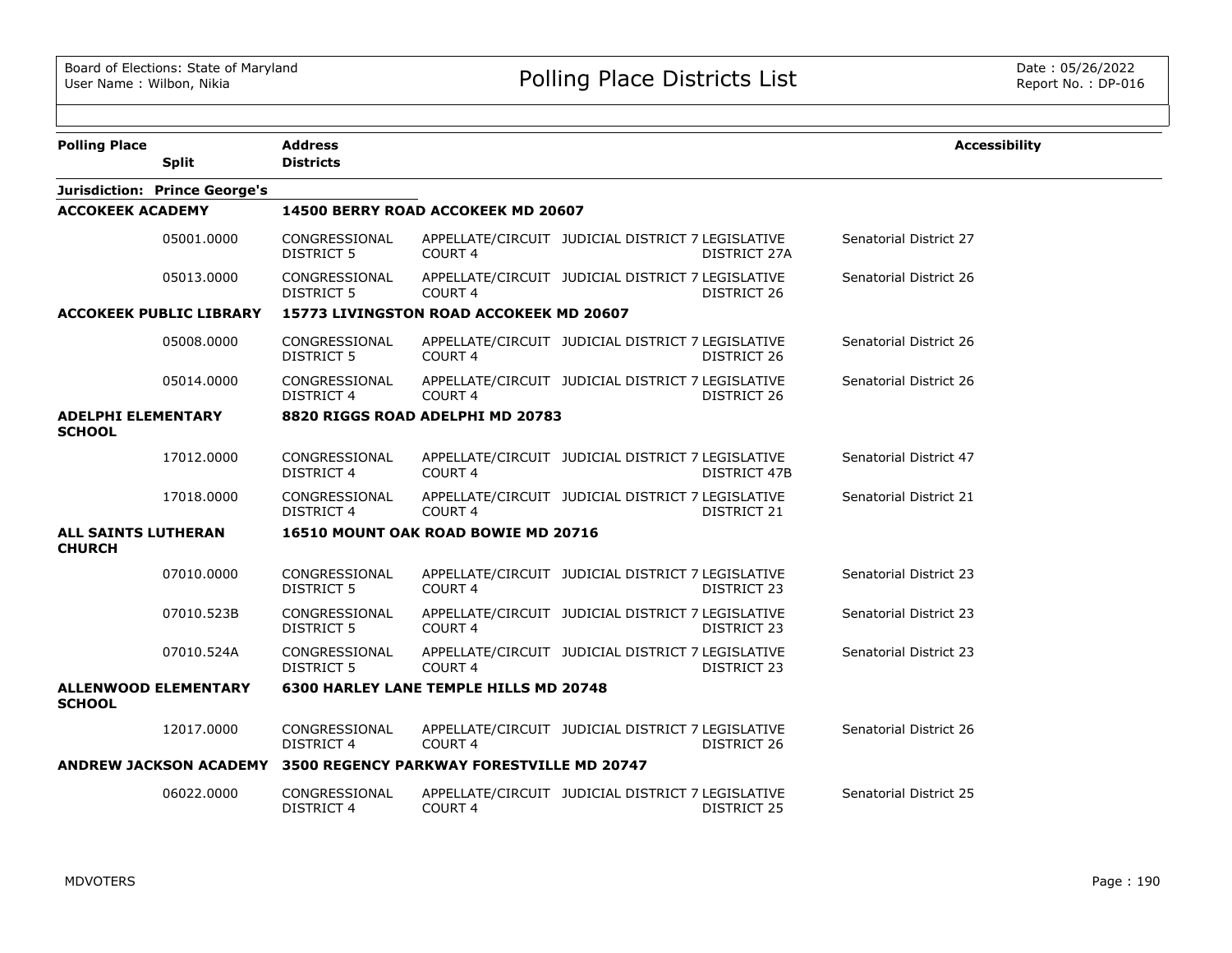| <b>Polling Place</b>                             |                               | <b>Address</b>                     |                                                                     |                                                   |                    | <b>Accessibility</b>   |  |
|--------------------------------------------------|-------------------------------|------------------------------------|---------------------------------------------------------------------|---------------------------------------------------|--------------------|------------------------|--|
|                                                  | <b>Split</b>                  | <b>Districts</b>                   |                                                                     |                                                   |                    |                        |  |
| <b>SCHOOL</b>                                    | <b>APPLE GROVE ELEMENTARY</b> |                                    | 7400 BELLEFIELD AVENUE FORT WASHINGTON MD 20744                     |                                                   |                    |                        |  |
|                                                  | 12008.0000                    | CONGRESSIONAL<br>DISTRICT 4        | COURT <sub>4</sub>                                                  | APPELLATE/CIRCUIT JUDICIAL DISTRICT 7 LEGISLATIVE | DISTRICT 26        | Senatorial District 26 |  |
| <b>ARDMORE ELEM SCH - MPR</b>                    |                               |                                    | 9301 ARDWICK ARDMORE RD UPPER MARLBORO MD 20774                     |                                                   |                    |                        |  |
|                                                  | 20003.0000                    | CONGRESSIONAL<br>DISTRICT 4        | COURT <sub>4</sub>                                                  | APPELLATE/CIRCUIT JUDICIAL DISTRICT 7 LEGISLATIVE | DISTRICT 24        | Senatorial District 24 |  |
|                                                  | 20023.0000                    | CONGRESSIONAL<br><b>DISTRICT 5</b> | COURT <sub>4</sub>                                                  | APPELLATE/CIRCUIT JUDICIAL DISTRICT 7 LEGISLATIVE | DISTRICT 24        | Senatorial District 24 |  |
| <b>ARROWHEAD ELEM SCH -</b><br><b>GYM</b>        |                               |                                    | 2300 SANSBURY ROAD UPPER MARLBORO MD 20772                          |                                                   |                    |                        |  |
|                                                  | 13009.0000                    | CONGRESSIONAL<br>DISTRICT 5        | COURT <sub>4</sub>                                                  | APPELLATE/CIRCUIT JUDICIAL DISTRICT 7 LEGISLATIVE | <b>DISTRICT 25</b> | Senatorial District 25 |  |
|                                                  | 13029.0000                    | CONGRESSIONAL<br>DISTRICT 4        | COURT <sub>4</sub>                                                  | APPELLATE/CIRCUIT JUDICIAL DISTRICT 7 LEGISLATIVE | <b>DISTRICT 25</b> | Senatorial District 25 |  |
| <b>ARROWHEAD ELEM SCH -</b><br>M/P RM            |                               |                                    | 2300 SANSBURY ROAD UPPER MARLBORO MD 20772                          |                                                   |                    |                        |  |
|                                                  | 15002.0000                    | CONGRESSIONAL<br>DISTRICT 5        | COURT <sub>4</sub>                                                  | APPELLATE/CIRCUIT JUDICIAL DISTRICT 7 LEGISLATIVE | <b>DISTRICT 25</b> | Senatorial District 25 |  |
|                                                  | 15007.0000                    | CONGRESSIONAL<br>DISTRICT 4        | COURT <sub>4</sub>                                                  | APPELLATE/CIRCUIT JUDICIAL DISTRICT 7 LEGISLATIVE | DISTRICT 25        | Senatorial District 25 |  |
|                                                  |                               |                                    | BADEN ELEMENTARY SCHOOL 13601 BADEN-WESTWOOD RD BRANDYWINE MD 20613 |                                                   |                    |                        |  |
|                                                  | 08001.0000                    | CONGRESSIONAL<br>DISTRICT 5        | COURT <sub>4</sub>                                                  | APPELLATE/CIRCUIT JUDICIAL DISTRICT 7 LEGISLATIVE | DISTRICT 27B       | Senatorial District 27 |  |
|                                                  | 08001.6000                    | CONGRESSIONAL<br><b>DISTRICT 5</b> | <b>COURT 4</b>                                                      | APPELLATE/CIRCUIT JUDICIAL DISTRICT 7 LEGISLATIVE | DISTRICT 27B       | Senatorial District 27 |  |
| <b>BARACK OBAMA ELEM SCH</b>                     |                               |                                    | 12700 BROOKE LN UPPER MARLBORO MD 20772                             |                                                   |                    |                        |  |
|                                                  | 03007.0000                    | CONGRESSIONAL<br>DISTRICT 5        | COURT 4                                                             | APPELLATE/CIRCUIT JUDICIAL DISTRICT 7 LEGISLATIVE | DISTRICT 25        | Senatorial District 25 |  |
| <b>BARNABY MANOR</b><br><b>ELEMENTARY SCHOOL</b> |                               |                                    | <b>2411 OWENS RD OXON HILL MD 20745</b>                             |                                                   |                    |                        |  |
|                                                  | 12018.0000                    | CONGRESSIONAL<br>DISTRICT 4        | COURT 4                                                             | APPELLATE/CIRCUIT JUDICIAL DISTRICT 7 LEGISLATIVE | <b>DISTRICT 25</b> | Senatorial District 25 |  |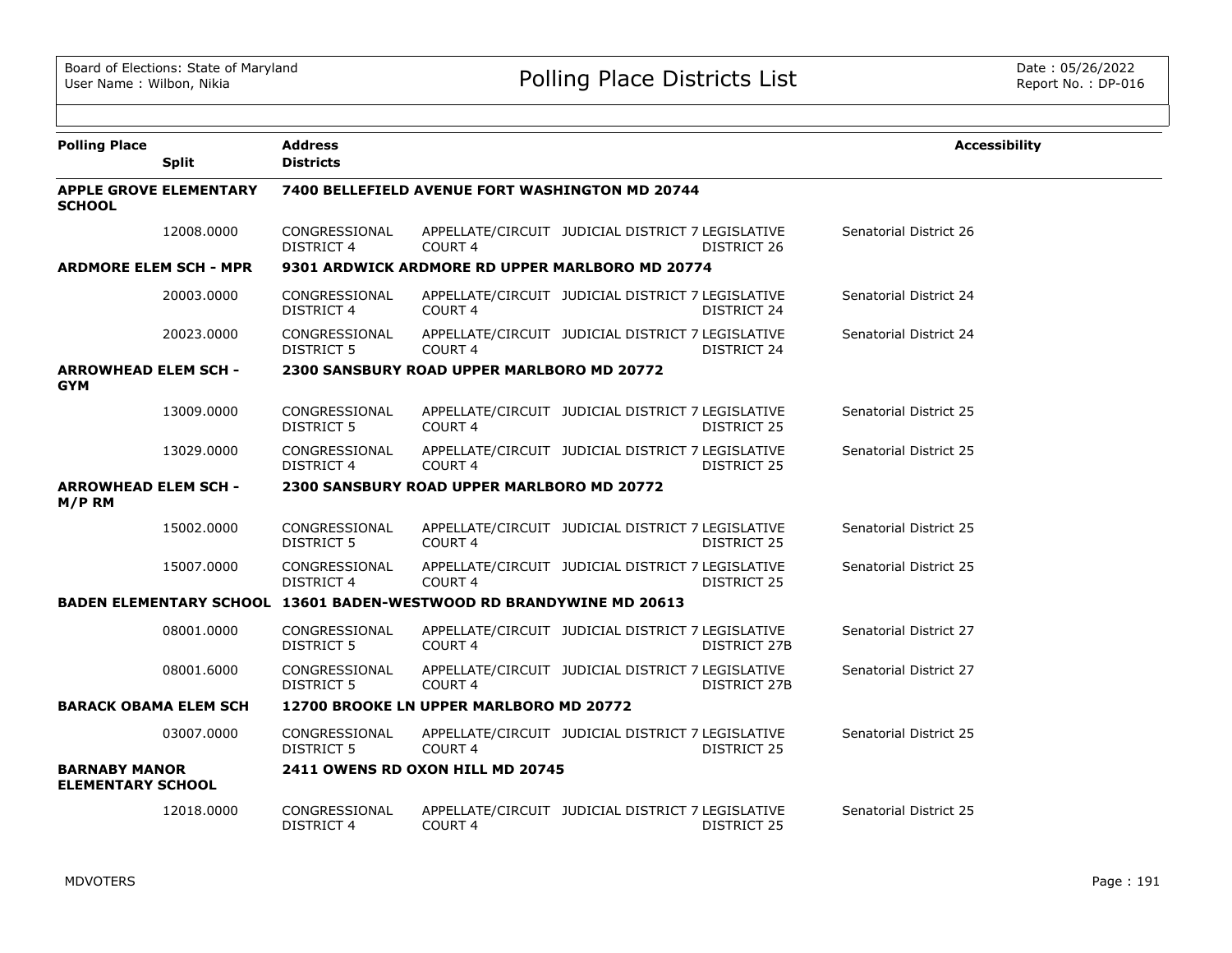| <b>Polling Place</b>                         |                                | <b>Address</b>                     |                                          |                                                                  |                               | <b>Accessibility</b> |
|----------------------------------------------|--------------------------------|------------------------------------|------------------------------------------|------------------------------------------------------------------|-------------------------------|----------------------|
|                                              | <b>Split</b>                   | <b>Districts</b>                   |                                          |                                                                  |                               |                      |
|                                              | <b>BEACON HEIGHTS ELEM SCH</b> |                                    | 6929 FURMAN PARKWAY RIVERDALE MD 20737   |                                                                  |                               |                      |
|                                              | 02006.0000                     | CONGRESSIONAL<br><b>DISTRICT 4</b> | COURT <sub>4</sub>                       | APPELLATE/CIRCUIT JUDICIAL DISTRICT 7 LEGISLATIVE<br>DISTRICT 22 | Senatorial District 22        |                      |
| <b>BELAIR ANNEX</b>                          |                                |                                    | 3021 BELAIR DRIVE BOWIE MD 20715         |                                                                  |                               |                      |
|                                              | 07002.0000                     | CONGRESSIONAL<br><b>DISTRICT 5</b> | COURT <sub>4</sub>                       | APPELLATE/CIRCUIT JUDICIAL DISTRICT 7 LEGISLATIVE<br>DISTRICT 23 | <b>Senatorial District 23</b> |                      |
|                                              | 07002.522A                     | CONGRESSIONAL<br><b>DISTRICT 5</b> | COURT <sub>4</sub>                       | APPELLATE/CIRCUIT JUDICIAL DISTRICT 7 LEGISLATIVE<br>DISTRICT 23 | Senatorial District 23        |                      |
|                                              | 07002.522B                     | CONGRESSIONAL<br><b>DISTRICT 5</b> | COURT <sub>4</sub>                       | APPELLATE/CIRCUIT JUDICIAL DISTRICT 7 LEGISLATIVE<br>DISTRICT 23 | <b>Senatorial District 23</b> |                      |
| <b>BELTSVILLE ACADEMY</b>                    |                                |                                    | 4300 WICOMICO AVENUE BELTSVILLE MD 20705 |                                                                  |                               |                      |
|                                              | 01005.0000                     | CONGRESSIONAL<br>DISTRICT 4        | COURT <sub>4</sub>                       | APPELLATE/CIRCUIT JUDICIAL DISTRICT 7 LEGISLATIVE<br>DISTRICT 21 | Senatorial District 21        |                      |
| <b>BELTSVILLE COMMUNITY</b><br><b>CENTER</b> |                                |                                    | 3900 SELLMAN ROAD BELTSVILLE MD 20705    |                                                                  |                               |                      |
|                                              | 01002.0000                     | CONGRESSIONAL<br><b>DISTRICT 4</b> | COURT <sub>4</sub>                       | APPELLATE/CIRCUIT JUDICIAL DISTRICT 7 LEGISLATIVE<br>DISTRICT 21 | Senatorial District 21        |                      |
|                                              | 01002.5601                     | CONGRESSIONAL<br><b>DISTRICT 4</b> | COURT <sub>4</sub>                       | APPELLATE/CIRCUIT JUDICIAL DISTRICT 7 LEGISLATIVE<br>DISTRICT 21 | Senatorial District 21        |                      |
|                                              | 01002.5604                     | CONGRESSIONAL<br><b>DISTRICT 4</b> | COURT 4                                  | APPELLATE/CIRCUIT JUDICIAL DISTRICT 7 LEGISLATIVE<br>DISTRICT 21 | Senatorial District 21        |                      |
| <b>BENJAMIN D. FOULOIS</b><br><b>ARTS</b>    | <b>CREATIVE AND PERFORMING</b> |                                    | 4601 BEAUFORD RD SUITLAND MD 20746       |                                                                  |                               |                      |
|                                              | 06027.0000                     | CONGRESSIONAL<br><b>DISTRICT 4</b> | COURT <sub>4</sub>                       | APPELLATE/CIRCUIT JUDICIAL DISTRICT 7 LEGISLATIVE<br>DISTRICT 25 | Senatorial District 25        |                      |
|                                              | 06027.6900                     | CONGRESSIONAL<br><b>DISTRICT 4</b> | COURT <sub>4</sub>                       | APPELLATE/CIRCUIT JUDICIAL DISTRICT 7 LEGISLATIVE<br>DISTRICT 25 | Senatorial District 25        |                      |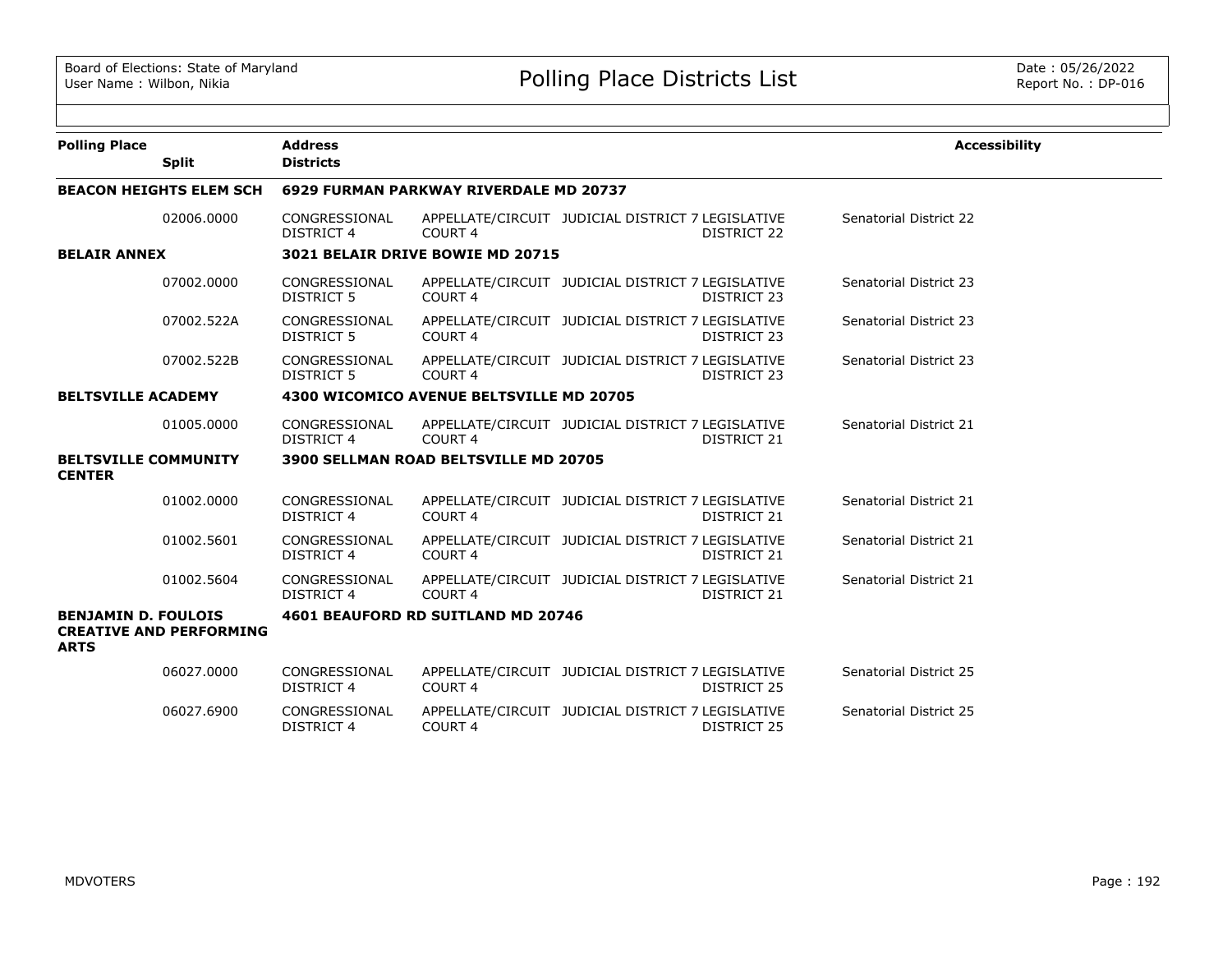| <b>Polling Place</b>                          | <b>Split</b>                   | <b>Address</b><br><b>Districts</b>      |                                                    |                                                   |             | <b>Accessibility</b>   |  |  |  |
|-----------------------------------------------|--------------------------------|-----------------------------------------|----------------------------------------------------|---------------------------------------------------|-------------|------------------------|--|--|--|
| <b>BENJAMIN STODDERT</b><br><b>MIDDLE SCH</b> |                                | 2501 OLSON STREET TEMPLE HILLS MD 20748 |                                                    |                                                   |             |                        |  |  |  |
|                                               | 06009,0000                     | CONGRESSIONAL<br><b>DISTRICT 4</b>      | COURT <sub>4</sub>                                 | APPELLATE/CIRCUIT JUDICIAL DISTRICT 7 LEGISLATIVE | DISTRICT 25 | Senatorial District 25 |  |  |  |
|                                               | 06024.0000                     | CONGRESSIONAL<br><b>DISTRICT 4</b>      | COURT <sub>4</sub>                                 | APPELLATE/CIRCUIT JUDICIAL DISTRICT 7 LEGISLATIVE | DISTRICT 25 | Senatorial District 25 |  |  |  |
|                                               | 06030.0000                     | CONGRESSIONAL<br>DISTRICT 4             | <b>COURT 4</b>                                     | APPELLATE/CIRCUIT JUDICIAL DISTRICT 7 LEGISLATIVE | DISTRICT 26 | Senatorial District 26 |  |  |  |
| <b>SCH</b>                                    | <b>BENJAMIN TASKER MIDDLE</b>  |                                         | 4901 COLLINGTON RD BOWIE MD 20715                  |                                                   |             | <b>Not Accessible</b>  |  |  |  |
|                                               | 07019.0000                     | CONGRESSIONAL<br>DISTRICT 5             | <b>COURT 4</b>                                     | APPELLATE/CIRCUIT JUDICIAL DISTRICT 7 LEGISLATIVE | DISTRICT 23 | Senatorial District 23 |  |  |  |
|                                               | 07019.522A                     | CONGRESSIONAL<br>DISTRICT 5             | COURT 4                                            | APPELLATE/CIRCUIT JUDICIAL DISTRICT 7 LEGISLATIVE | DISTRICT 23 | Senatorial District 23 |  |  |  |
|                                               | 07019.523A                     | CONGRESSIONAL<br>DISTRICT 5             | COURT 4                                            | APPELLATE/CIRCUIT JUDICIAL DISTRICT 7 LEGISLATIVE | DISTRICT 23 | Senatorial District 23 |  |  |  |
|                                               | 07020.0000                     | CONGRESSIONAL<br>DISTRICT 5             | COURT 4                                            | APPELLATE/CIRCUIT JUDICIAL DISTRICT 7 LEGISLATIVE | DISTRICT 23 | Senatorial District 23 |  |  |  |
|                                               | 07020.522A                     | CONGRESSIONAL<br><b>DISTRICT 5</b>      | <b>COURT 4</b>                                     | APPELLATE/CIRCUIT JUDICIAL DISTRICT 7 LEGISLATIVE | DISTRICT 23 | Senatorial District 23 |  |  |  |
|                                               | 07020.523A                     | CONGRESSIONAL<br>DISTRICT 5             | <b>COURT 4</b>                                     | APPELLATE/CIRCUIT JUDICIAL DISTRICT 7 LEGISLATIVE | DISTRICT 23 | Senatorial District 23 |  |  |  |
|                                               | 07021.0000                     | CONGRESSIONAL<br>DISTRICT 5             | <b>COURT 4</b>                                     | APPELLATE/CIRCUIT JUDICIAL DISTRICT 7 LEGISLATIVE | DISTRICT 23 | Senatorial District 23 |  |  |  |
|                                               | 07021.522A                     | CONGRESSIONAL<br>DISTRICT 5             | <b>COURT 4</b>                                     | APPELLATE/CIRCUIT JUDICIAL DISTRICT 7 LEGISLATIVE | DISTRICT 23 | Senatorial District 23 |  |  |  |
|                                               | 07021.523A                     | CONGRESSIONAL<br>DISTRICT 5             | <b>COURT 4</b>                                     | APPELLATE/CIRCUIT JUDICIAL DISTRICT 7 LEGISLATIVE | DISTRICT 23 | Senatorial District 23 |  |  |  |
|                                               | <b>BERWYN HEIGHTS ELEM SCH</b> |                                         | <b>6200 PONTIAC STREET BERWYN HEIGHTS MD 20740</b> |                                                   |             |                        |  |  |  |
|                                               | 21007.0000                     | CONGRESSIONAL<br><b>DISTRICT 4</b>      | COURT <sub>4</sub>                                 | APPELLATE/CIRCUIT JUDICIAL DISTRICT 7 LEGISLATIVE | DISTRICT 22 | Senatorial District 22 |  |  |  |
|                                               | 21007.5000                     | CONGRESSIONAL<br><b>DISTRICT 4</b>      | COURT <sub>4</sub>                                 | APPELLATE/CIRCUIT JUDICIAL DISTRICT 7 LEGISLATIVE | DISTRICT 22 | Senatorial District 22 |  |  |  |
|                                               | 21007.7304                     | CONGRESSIONAL<br><b>DISTRICT 4</b>      | COURT <sub>4</sub>                                 | APPELLATE/CIRCUIT JUDICIAL DISTRICT 7 LEGISLATIVE | DISTRICT 22 | Senatorial District 22 |  |  |  |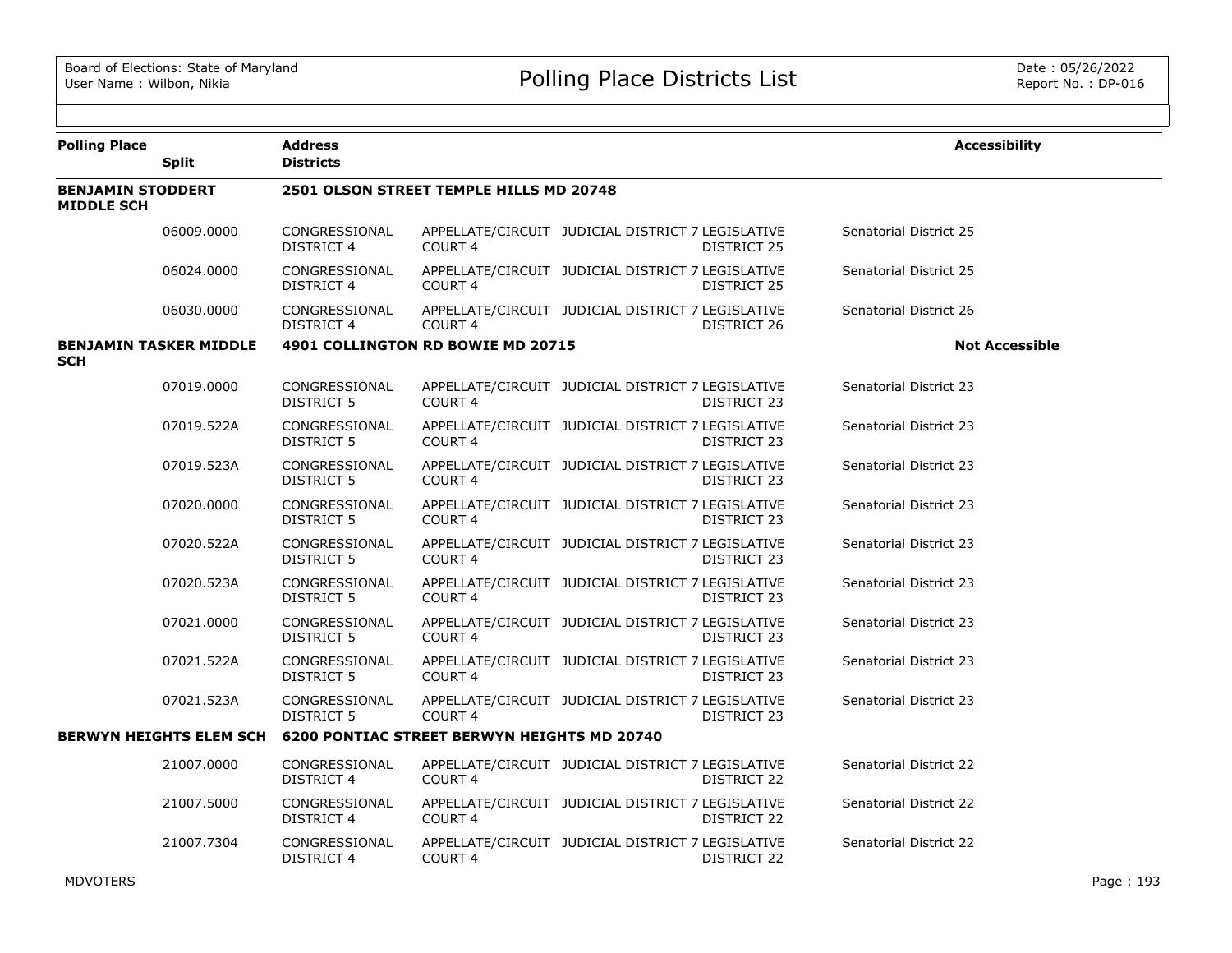| <b>Polling Place</b>                               |                               | <b>Address</b>                                 |                                              |                                                   |                    | <b>Accessibility</b>   |  |  |  |
|----------------------------------------------------|-------------------------------|------------------------------------------------|----------------------------------------------|---------------------------------------------------|--------------------|------------------------|--|--|--|
|                                                    | <b>Split</b>                  | <b>Districts</b>                               |                                              |                                                   |                    |                        |  |  |  |
| <b>BISHOP MCNAMARA HIGH</b><br><b>SCHOOL - CAF</b> |                               | <b>6800 MARLBORO PIKE FORESTVILLE MD 20747</b> |                                              |                                                   |                    |                        |  |  |  |
|                                                    | 06001.0000                    | CONGRESSIONAL<br><b>DISTRICT 4</b>             | COURT <sub>4</sub>                           | APPELLATE/CIRCUIT JUDICIAL DISTRICT 7 LEGISLATIVE | <b>DISTRICT 25</b> | Senatorial District 25 |  |  |  |
|                                                    | 06001.5902                    | CONGRESSIONAL<br>DISTRICT 4                    | COURT <sub>4</sub>                           | APPELLATE/CIRCUIT JUDICIAL DISTRICT 7 LEGISLATIVE | DISTRICT 25        | Senatorial District 25 |  |  |  |
| <b>CENTER</b>                                      | <b>BLADENSBURG COMMUNITY</b>  |                                                | 4500 57TH AVENUE BLADENSBURG MD 20710        |                                                   |                    |                        |  |  |  |
|                                                    | 02008.0000                    | CONGRESSIONAL<br><b>DISTRICT 4</b>             | COURT <sub>4</sub>                           | APPELLATE/CIRCUIT JUDICIAL DISTRICT 7 LEGISLATIVE | DISTRICT 47A       | Senatorial District 47 |  |  |  |
|                                                    | 02008.5101                    | CONGRESSIONAL<br><b>DISTRICT 4</b>             | COURT <sub>4</sub>                           | APPELLATE/CIRCUIT JUDICIAL DISTRICT 7 LEGISLATIVE | DISTRICT 47A       | Senatorial District 47 |  |  |  |
|                                                    | 02008.5102                    | CONGRESSIONAL<br>DISTRICT 4                    | COURT 4                                      | APPELLATE/CIRCUIT JUDICIAL DISTRICT 7 LEGISLATIVE | DISTRICT 47A       | Senatorial District 47 |  |  |  |
|                                                    | 02008.5501                    | CONGRESSIONAL<br>DISTRICT 4                    | COURT <sub>4</sub>                           | APPELLATE/CIRCUIT JUDICIAL DISTRICT 7 LEGISLATIVE | DISTRICT 47A       | Senatorial District 47 |  |  |  |
| <b>MPR</b>                                         | <b>BLADENSBURG ELEM SCH -</b> |                                                | 4915 ANNAPOLIS ROAD BLADENSBURG MD 20710     |                                                   |                    |                        |  |  |  |
|                                                    | 02001.0000                    | CONGRESSIONAL<br><b>DISTRICT 4</b>             | COURT <sub>4</sub>                           | APPELLATE/CIRCUIT JUDICIAL DISTRICT 7 LEGISLATIVE | DISTRICT 47A       | Senatorial District 47 |  |  |  |
|                                                    | 02001.5101                    | CONGRESSIONAL<br><b>DISTRICT 4</b>             | <b>COURT 4</b>                               | APPELLATE/CIRCUIT JUDICIAL DISTRICT 7 LEGISLATIVE | DISTRICT 47A       | Senatorial District 47 |  |  |  |
|                                                    | 02001.5501                    | CONGRESSIONAL<br><b>DISTRICT 4</b>             | COURT <sub>4</sub>                           | APPELLATE/CIRCUIT JUDICIAL DISTRICT 7 LEGISLATIVE | DISTRICT 47A       | Senatorial District 47 |  |  |  |
| <b>BOND MILL ELEMENTARY</b><br><b>SCHOOL</b>       |                               |                                                | <b>16001 SHERWOOD AVENUE LAUREL MD 20707</b> |                                                   |                    |                        |  |  |  |
|                                                    | 10005.0000                    | CONGRESSIONAL<br><b>DISTRICT 4</b>             | COURT <sub>4</sub>                           | APPELLATE/CIRCUIT JUDICIAL DISTRICT 7 LEGISLATIVE | <b>DISTRICT 21</b> | Senatorial District 21 |  |  |  |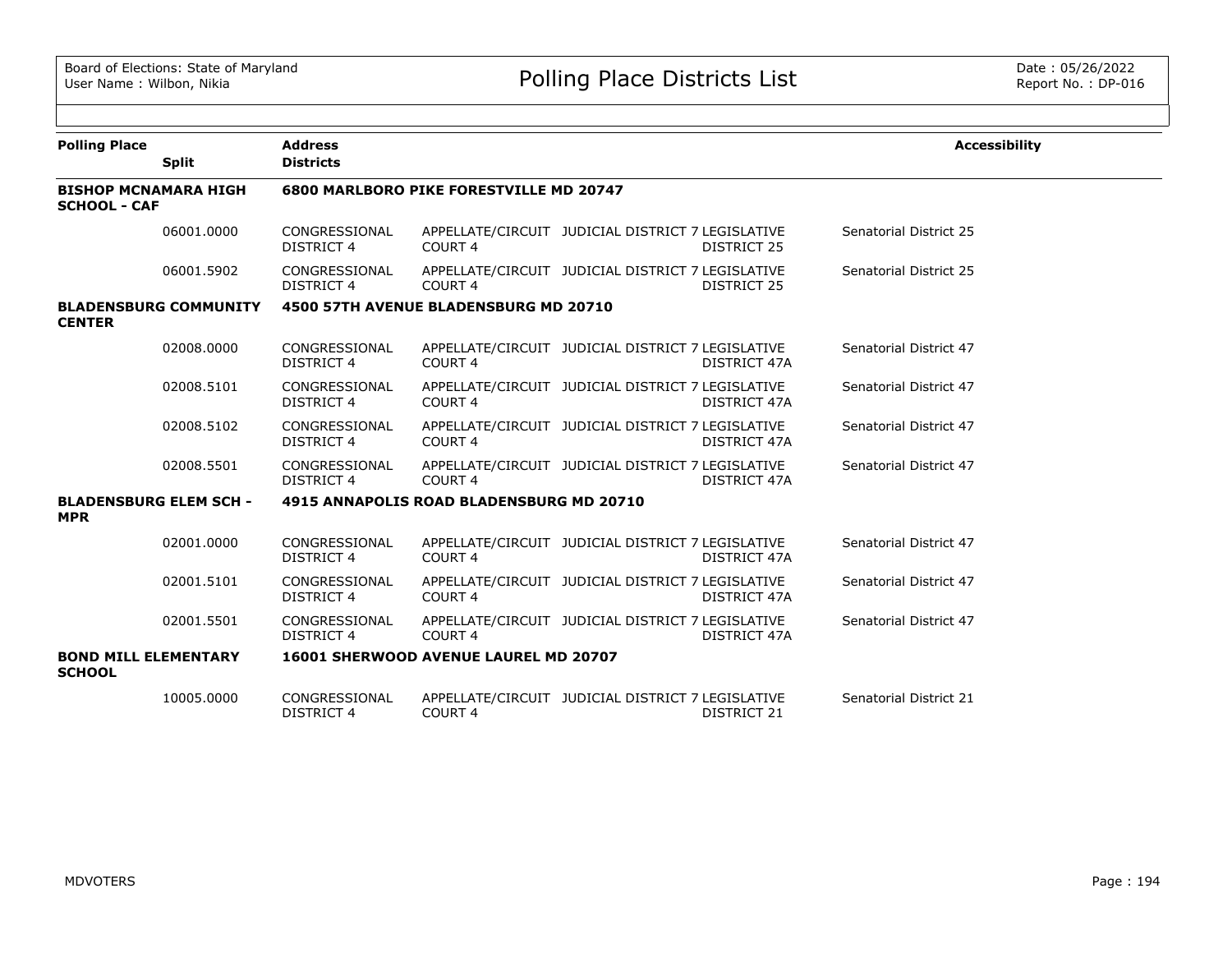| <b>Polling Place</b>     |              | <b>Address</b>                      |                    | <b>Accessibility</b>                                             |                        |  |  |  |  |
|--------------------------|--------------|-------------------------------------|--------------------|------------------------------------------------------------------|------------------------|--|--|--|--|
|                          | <b>Split</b> | <b>Districts</b>                    |                    |                                                                  |                        |  |  |  |  |
| <b>BOWIE HIGH SCHOOL</b> |              | 15200 ANNAPOLIS ROAD BOWIE MD 20715 |                    |                                                                  |                        |  |  |  |  |
|                          | 14003.0000   | CONGRESSIONAL<br>DISTRICT 5         | COURT <sub>4</sub> | APPELLATE/CIRCUIT JUDICIAL DISTRICT 7 LEGISLATIVE<br>DISTRICT 23 | Senatorial District 23 |  |  |  |  |
|                          | 14003.521A   | CONGRESSIONAL<br>DISTRICT 5         | COURT 4            | APPELLATE/CIRCUIT JUDICIAL DISTRICT 7 LEGISLATIVE<br>DISTRICT 23 | Senatorial District 23 |  |  |  |  |
|                          | 14003.521B   | CONGRESSIONAL<br>DISTRICT 5         | COURT 4            | APPELLATE/CIRCUIT JUDICIAL DISTRICT 7 LEGISLATIVE<br>DISTRICT 23 | Senatorial District 23 |  |  |  |  |
|                          | 14003.522A   | CONGRESSIONAL<br>DISTRICT 5         | COURT 4            | APPELLATE/CIRCUIT JUDICIAL DISTRICT 7 LEGISLATIVE<br>DISTRICT 23 | Senatorial District 23 |  |  |  |  |
|                          | 14003.522B   | CONGRESSIONAL<br>DISTRICT 5         | COURT 4            | APPELLATE/CIRCUIT JUDICIAL DISTRICT 7 LEGISLATIVE<br>DISTRICT 23 | Senatorial District 23 |  |  |  |  |
|                          | 14022.0000   | CONGRESSIONAL<br>DISTRICT 5         | COURT <sub>4</sub> | APPELLATE/CIRCUIT JUDICIAL DISTRICT 7 LEGISLATIVE<br>DISTRICT 24 | Senatorial District 24 |  |  |  |  |
|                          | 14022.521A   | CONGRESSIONAL<br>DISTRICT 5         | COURT 4            | APPELLATE/CIRCUIT JUDICIAL DISTRICT 7 LEGISLATIVE<br>DISTRICT 24 | Senatorial District 24 |  |  |  |  |
|                          | 14022.521B   | CONGRESSIONAL<br>DISTRICT 5         | COURT 4            | APPELLATE/CIRCUIT JUDICIAL DISTRICT 7 LEGISLATIVE<br>DISTRICT 24 | Senatorial District 24 |  |  |  |  |
|                          | 14022.522A   | CONGRESSIONAL<br>DISTRICT 5         | COURT <sub>4</sub> | APPELLATE/CIRCUIT JUDICIAL DISTRICT 7 LEGISLATIVE<br>DISTRICT 24 | Senatorial District 24 |  |  |  |  |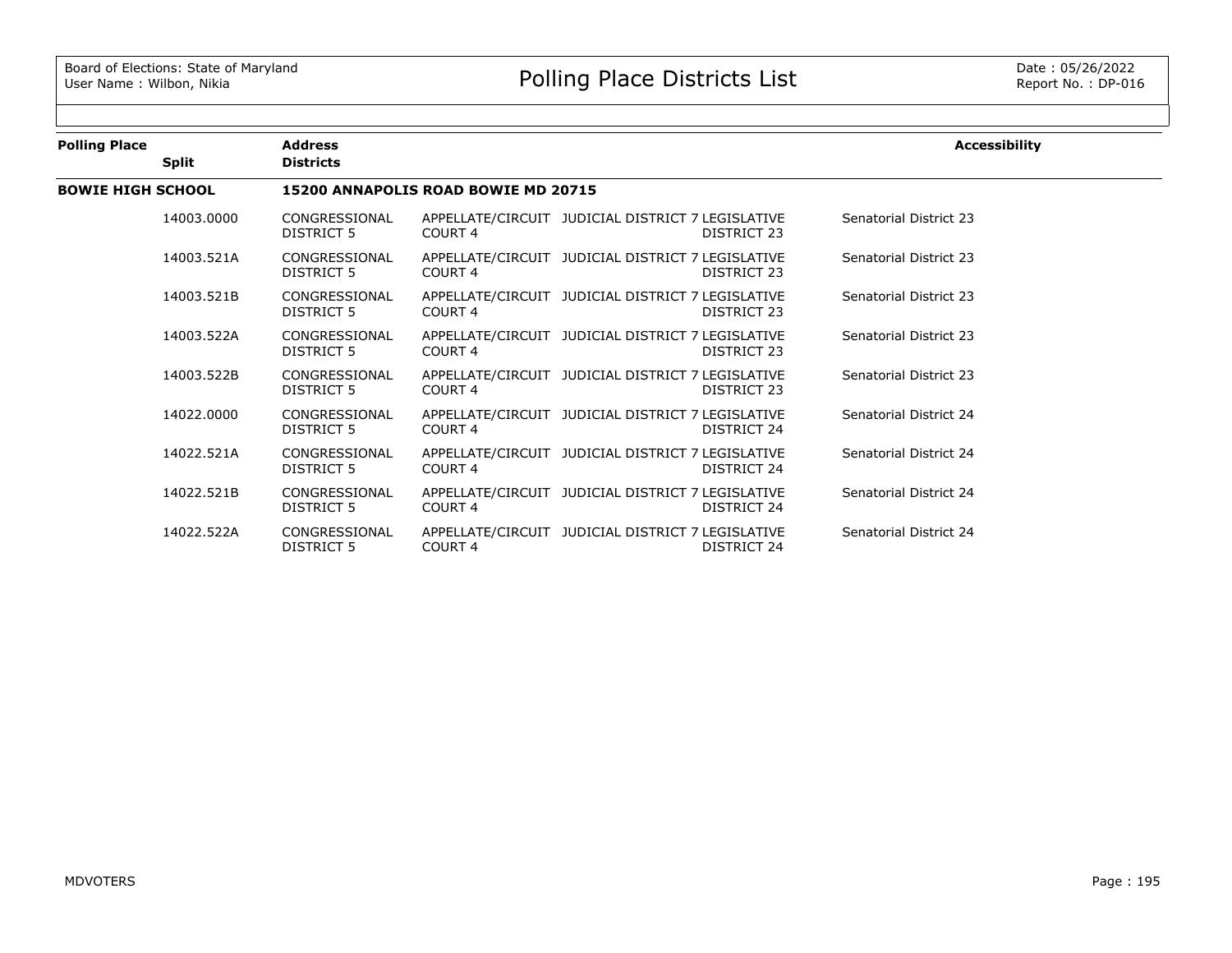| <b>Polling Place</b>                              |              | <b>Address</b>                       |                                              |                                                                         | <b>Accessibility</b>   |  |  |  |  |
|---------------------------------------------------|--------------|--------------------------------------|----------------------------------------------|-------------------------------------------------------------------------|------------------------|--|--|--|--|
|                                                   | <b>Split</b> | <b>Districts</b>                     |                                              |                                                                         |                        |  |  |  |  |
| <b>BOWIE STATE UNIV. -</b><br><b>MCKELDIN GYM</b> |              | 14000 JERICHO PARK RD BOWIE MD 20715 |                                              |                                                                         |                        |  |  |  |  |
|                                                   | 14009.0000   | CONGRESSIONAL<br><b>DISTRICT 5</b>   | COURT <sub>4</sub>                           | APPELLATE/CIRCUIT JUDICIAL DISTRICT 7 LEGISLATIVE<br>DISTRICT 23        | Senatorial District 23 |  |  |  |  |
|                                                   | 14009.521A   | CONGRESSIONAL<br><b>DISTRICT 5</b>   | COURT <sub>4</sub>                           | APPELLATE/CIRCUIT JUDICIAL DISTRICT 7 LEGISLATIVE<br>DISTRICT 23        | Senatorial District 23 |  |  |  |  |
|                                                   | 14009.521B   | CONGRESSIONAL<br><b>DISTRICT 5</b>   | COURT 4                                      | APPELLATE/CIRCUIT JUDICIAL DISTRICT 7 LEGISLATIVE<br><b>DISTRICT 23</b> | Senatorial District 23 |  |  |  |  |
|                                                   | 14011.0000   | CONGRESSIONAL<br><b>DISTRICT 5</b>   | <b>COURT 4</b>                               | APPELLATE/CIRCUIT JUDICIAL DISTRICT 7 LEGISLATIVE<br>DISTRICT 23        | Senatorial District 23 |  |  |  |  |
|                                                   | 14011.521A   | CONGRESSIONAL<br><b>DISTRICT 5</b>   | COURT <sub>4</sub>                           | APPELLATE/CIRCUIT JUDICIAL DISTRICT 7 LEGISLATIVE<br>DISTRICT 23        | Senatorial District 23 |  |  |  |  |
|                                                   | 14011.521B   | CONGRESSIONAL<br><b>DISTRICT 5</b>   | COURT <sub>4</sub>                           | APPELLATE/CIRCUIT JUDICIAL DISTRICT 7 LEGISLATIVE<br>DISTRICT 23        | Senatorial District 23 |  |  |  |  |
|                                                   | 14014.0000   | CONGRESSIONAL<br><b>DISTRICT 5</b>   | COURT <sub>4</sub>                           | APPELLATE/CIRCUIT JUDICIAL DISTRICT 7 LEGISLATIVE<br>DISTRICT 23        | Senatorial District 23 |  |  |  |  |
|                                                   | 14014.521A   | CONGRESSIONAL<br><b>DISTRICT 5</b>   | COURT <sub>4</sub>                           | APPELLATE/CIRCUIT JUDICIAL DISTRICT 7 LEGISLATIVE<br><b>DISTRICT 23</b> | Senatorial District 23 |  |  |  |  |
|                                                   | 14014.521B   | CONGRESSIONAL<br><b>DISTRICT 5</b>   | COURT <sub>4</sub>                           | APPELLATE/CIRCUIT JUDICIAL DISTRICT 7 LEGISLATIVE<br>DISTRICT 23        | Senatorial District 23 |  |  |  |  |
|                                                   | 14023.0000   | CONGRESSIONAL<br><b>DISTRICT 5</b>   | COURT <sub>4</sub>                           | APPELLATE/CIRCUIT JUDICIAL DISTRICT 7 LEGISLATIVE<br><b>DISTRICT 24</b> | Senatorial District 24 |  |  |  |  |
|                                                   | 14023.521A   | CONGRESSIONAL<br><b>DISTRICT 5</b>   | COURT <sub>4</sub>                           | APPELLATE/CIRCUIT JUDICIAL DISTRICT 7 LEGISLATIVE<br>DISTRICT 24        | Senatorial District 24 |  |  |  |  |
|                                                   | 14023.521B   | CONGRESSIONAL<br>DISTRICT 5          | COURT <sub>4</sub>                           | APPELLATE/CIRCUIT JUDICIAL DISTRICT 7 LEGISLATIVE<br>DISTRICT 24        | Senatorial District 24 |  |  |  |  |
| <b>BRADBURY HEIGHTS ELEM</b><br><b>SCH</b>        |              |                                      | 1401 GLACIER AVENUE CAPITOL HEIGHTS MD 20743 |                                                                         |                        |  |  |  |  |
|                                                   | 18011.0000   | CONGRESSIONAL<br><b>DISTRICT 4</b>   | COURT 4                                      | APPELLATE/CIRCUIT JUDICIAL DISTRICT 7 LEGISLATIVE<br>DISTRICT 24        | Senatorial District 24 |  |  |  |  |
|                                                   | 18011.5401   | CONGRESSIONAL<br><b>DISTRICT 4</b>   | COURT 4                                      | APPELLATE/CIRCUIT JUDICIAL DISTRICT 7 LEGISLATIVE<br><b>DISTRICT 24</b> | Senatorial District 24 |  |  |  |  |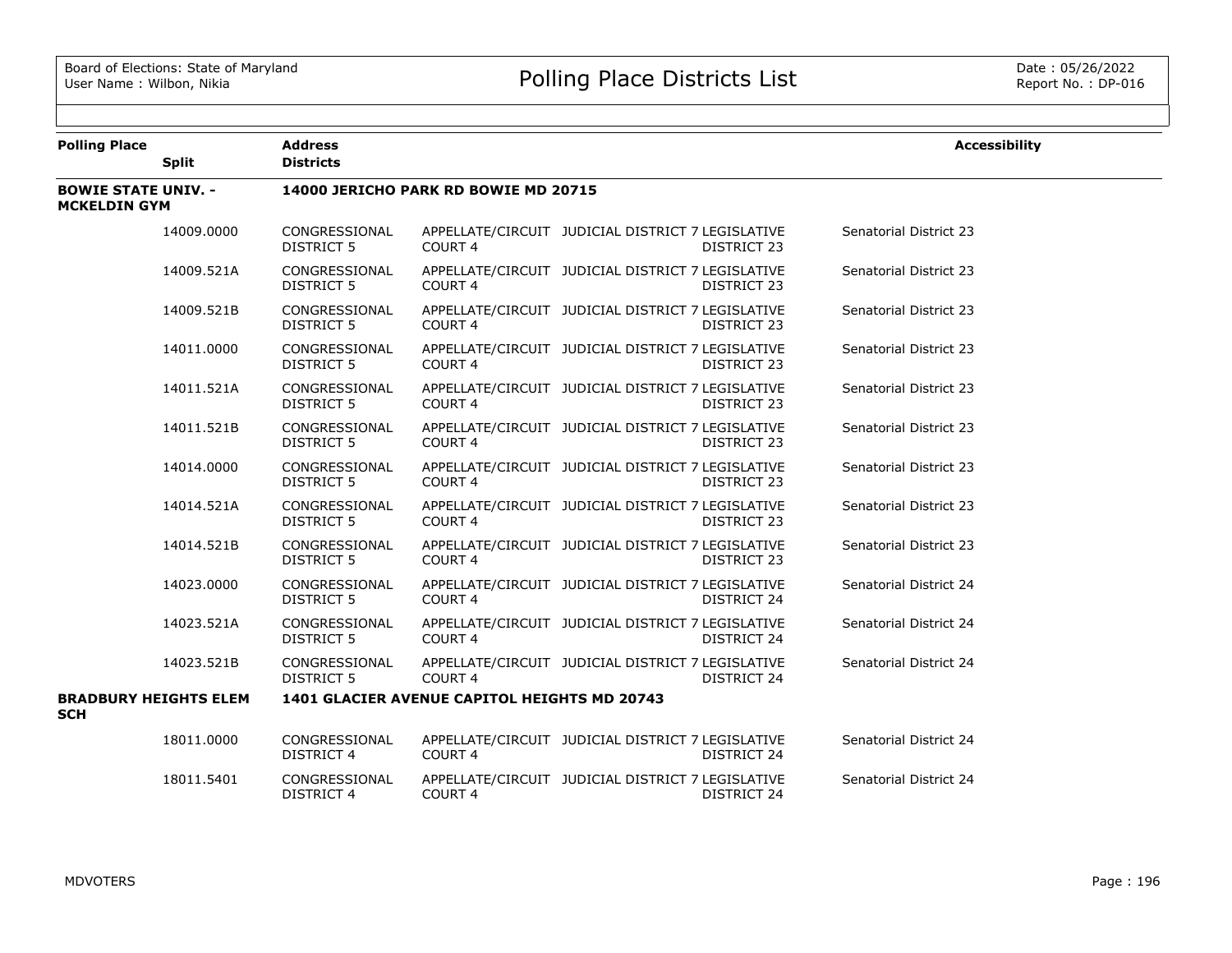| <b>Polling Place</b>                            |                              | <b>Address</b>                            |                                                   |                                                   |              | <b>Accessibility</b>   |  |  |  |
|-------------------------------------------------|------------------------------|-------------------------------------------|---------------------------------------------------|---------------------------------------------------|--------------|------------------------|--|--|--|
|                                                 | <b>Split</b>                 | <b>Districts</b>                          |                                                   |                                                   |              |                        |  |  |  |
| <b>SCHOOL</b>                                   | <b>BRANDYWINE ELEMENTARY</b> | 14101 BRANDYWINE ROAD BRANDYWINE MD 20613 |                                                   |                                                   |              |                        |  |  |  |
|                                                 | 11004.0000                   | CONGRESSIONAL<br><b>DISTRICT 5</b>        | COURT <sub>4</sub>                                | APPELLATE/CIRCUIT JUDICIAL DISTRICT 7 LEGISLATIVE | DISTRICT 27A | Senatorial District 27 |  |  |  |
|                                                 | 11008.0000                   | CONGRESSIONAL<br>DISTRICT 5               | COURT <sub>4</sub>                                | APPELLATE/CIRCUIT JUDICIAL DISTRICT 7 LEGISLATIVE | DISTRICT 27B | Senatorial District 27 |  |  |  |
| <b>BREATH OF LIFE SDA</b><br><b>CHURCH</b>      |                              |                                           | 11310 FORT WASHINGTON RD FORT WASHINGTON MD 20744 |                                                   |              |                        |  |  |  |
|                                                 | 05007.0000                   | CONGRESSIONAL<br><b>DISTRICT 4</b>        | COURT 4                                           | APPELLATE/CIRCUIT JUDICIAL DISTRICT 7 LEGISLATIVE | DISTRICT 26  | Senatorial District 26 |  |  |  |
| <b>BRENTWOOD TOWN HALL-</b><br><b>WOHLFARTH</b> |                              |                                           | 4300 39TH PLACE BRENTWOOD MD 20722                |                                                   |              |                        |  |  |  |
|                                                 | 17002.0000                   | CONGRESSIONAL<br><b>DISTRICT 4</b>        | COURT <sub>4</sub>                                | APPELLATE/CIRCUIT JUDICIAL DISTRICT 7 LEGISLATIVE | DISTRICT 47A | Senatorial District 47 |  |  |  |
|                                                 | 17002.5300                   | CONGRESSIONAL<br><b>DISTRICT 4</b>        | COURT <sub>4</sub>                                | APPELLATE/CIRCUIT JUDICIAL DISTRICT 7 LEGISLATIVE | DISTRICT 47A | Senatorial District 47 |  |  |  |
|                                                 | 17002.7001                   | CONGRESSIONAL<br><b>DISTRICT 4</b>        | COURT <sub>4</sub>                                | APPELLATE/CIRCUIT JUDICIAL DISTRICT 7 LEGISLATIVE | DISTRICT 47A | Senatorial District 47 |  |  |  |
|                                                 | 17002.7201                   | CONGRESSIONAL<br><b>DISTRICT 4</b>        | COURT <sub>4</sub>                                | APPELLATE/CIRCUIT JUDICIAL DISTRICT 7 LEGISLATIVE | DISTRICT 47A | Senatorial District 47 |  |  |  |
|                                                 | 17002.7202                   | CONGRESSIONAL<br><b>DISTRICT 4</b>        | COURT <sub>4</sub>                                | APPELLATE/CIRCUIT JUDICIAL DISTRICT 7 LEGISLATIVE | DISTRICT 47A | Senatorial District 47 |  |  |  |
|                                                 | 17002.7203                   | CONGRESSIONAL<br>DISTRICT 4               | COURT <sub>4</sub>                                | APPELLATE/CIRCUIT JUDICIAL DISTRICT 7 LEGISLATIVE | DISTRICT 47A | Senatorial District 47 |  |  |  |
| <b>BUCK LODGE MIDDLE</b><br><b>SCHOOL</b>       |                              |                                           | 2611 BUCK LODGE ROAD ADELPHI MD 20783             |                                                   |              |                        |  |  |  |
|                                                 | 21005.0000                   | CONGRESSIONAL<br><b>DISTRICT 4</b>        | COURT <sub>4</sub>                                | APPELLATE/CIRCUIT JUDICIAL DISTRICT 7 LEGISLATIVE | DISTRICT 47B | Senatorial District 47 |  |  |  |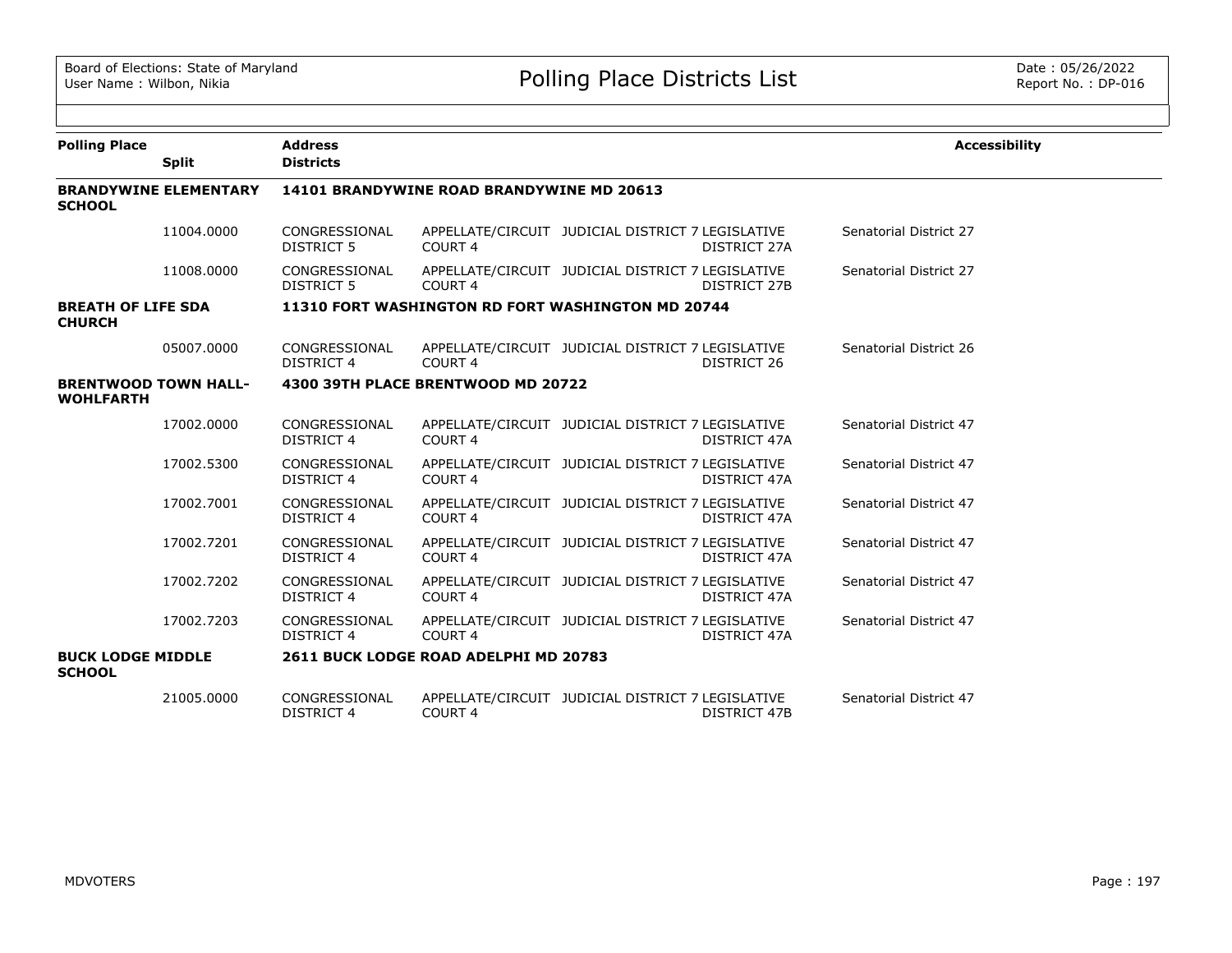| <b>Polling Place</b>                         | <b>Split</b>                    | <b>Address</b><br><b>Districts</b>                  |                                          |                                                   |                     | <b>Accessibility</b>          |  |  |
|----------------------------------------------|---------------------------------|-----------------------------------------------------|------------------------------------------|---------------------------------------------------|---------------------|-------------------------------|--|--|
|                                              |                                 |                                                     |                                          |                                                   |                     |                               |  |  |
| CTR.                                         | <b>C ELIZABETH RIEG SPECIAL</b> |                                                     | 15542 PEACH WALKER DRIVE BOWIE MD 20716  |                                                   |                     |                               |  |  |
|                                              | 07008.0000                      | CONGRESSIONAL<br><b>DISTRICT 5</b>                  | COURT <sub>4</sub>                       | APPELLATE/CIRCUIT JUDICIAL DISTRICT 7 LEGISLATIVE | DISTRICT 23         | <b>Senatorial District 23</b> |  |  |
|                                              | 07008.523A                      | CONGRESSIONAL<br><b>DISTRICT 5</b>                  | COURT <sub>4</sub>                       | APPELLATE/CIRCUIT JUDICIAL DISTRICT 7 LEGISLATIVE | DISTRICT 23         | Senatorial District 23        |  |  |
|                                              | 07008.523B                      | CONGRESSIONAL<br><b>DISTRICT 5</b>                  | COURT 4                                  | APPELLATE/CIRCUIT JUDICIAL DISTRICT 7 LEGISLATIVE | DISTRICT 23         | Senatorial District 23        |  |  |
|                                              | 07008.524A                      | CONGRESSIONAL<br><b>DISTRICT 5</b>                  | COURT <sub>4</sub>                       | APPELLATE/CIRCUIT JUDICIAL DISTRICT 7 LEGISLATIVE | DISTRICT 23         | Senatorial District 23        |  |  |
| <b>CALVERTON ELEMENTARY</b><br><b>SCHOOL</b> |                                 |                                                     | 3400 BELTSVILLE ROAD BELTSVILLE MD 20705 |                                                   |                     |                               |  |  |
|                                              | 01001.0000                      | CONGRESSIONAL<br><b>DISTRICT 4</b>                  | COURT 4                                  | APPELLATE/CIRCUIT JUDICIAL DISTRICT 7 LEGISLATIVE | DISTRICT 21         | Senatorial District 21        |  |  |
|                                              | <b>CAPITOL HEIGHTS ELEM SCH</b> | <b>601 SUFFOLK AVENUE CAPITOL HEIGHTS MD 20743</b>  |                                          |                                                   |                     |                               |  |  |
|                                              | 18001.0000                      | CONGRESSIONAL<br><b>DISTRICT 4</b>                  | COURT <sub>4</sub>                       | APPELLATE/CIRCUIT JUDICIAL DISTRICT 7 LEGISLATIVE | DISTRICT 24         | Senatorial District 24        |  |  |
|                                              | 18001.5401                      | CONGRESSIONAL<br><b>DISTRICT 4</b>                  | COURT <sub>4</sub>                       | APPELLATE/CIRCUIT JUDICIAL DISTRICT 7 LEGISLATIVE | DISTRICT 24         | Senatorial District 24        |  |  |
| <b>CARMODY HILLS ELEM SCH</b>                |                                 | <b>401 JADELEAF AVENUE CAPITOL HEIGHTS MD 20743</b> |                                          |                                                   |                     |                               |  |  |
|                                              | 18007.0000                      | CONGRESSIONAL<br><b>DISTRICT 4</b>                  | COURT <sub>4</sub>                       | APPELLATE/CIRCUIT JUDICIAL DISTRICT 7 LEGISLATIVE | DISTRICT 24         | Senatorial District 24        |  |  |
| <b>CAROLE HIGHLANDS ELEM</b><br><b>SCH</b>   |                                 |                                                     | 1610 HANNON STREET TAKOMA PARK MD 20912  |                                                   |                     |                               |  |  |
|                                              | 17005.0000                      | CONGRESSIONAL<br><b>DISTRICT 4</b>                  | COURT <sub>4</sub>                       | APPELLATE/CIRCUIT JUDICIAL DISTRICT 7 LEGISLATIVE | <b>DISTRICT 47B</b> | Senatorial District 47        |  |  |
|                                              | 17013.0000                      | CONGRESSIONAL<br><b>DISTRICT 4</b>                  | COURT 4                                  | APPELLATE/CIRCUIT JUDICIAL DISTRICT 7 LEGISLATIVE | DISTRICT 47B        | Senatorial District 47        |  |  |
|                                              | 17016.0000                      | CONGRESSIONAL<br>DISTRICT 4                         | COURT <sub>4</sub>                       | APPELLATE/CIRCUIT JUDICIAL DISTRICT 7 LEGISLATIVE | DISTRICT 47A        | Senatorial District 47        |  |  |
|                                              | 17019.0000                      | CONGRESSIONAL<br><b>DISTRICT 4</b>                  | COURT <sub>4</sub>                       | APPELLATE/CIRCUIT JUDICIAL DISTRICT 7 LEGISLATIVE | DISTRICT 21         | Senatorial District 21        |  |  |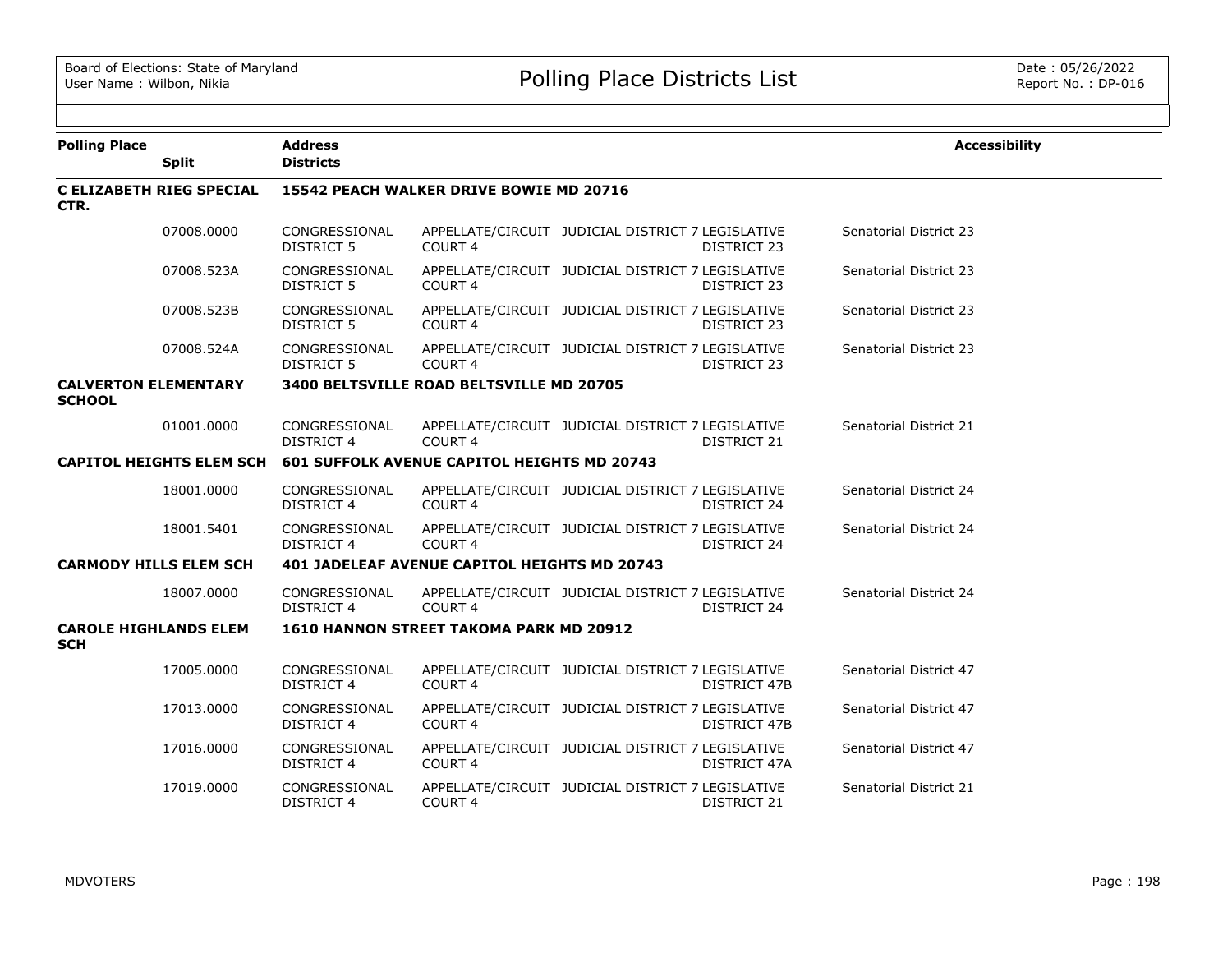| <b>Polling Place</b>                         | <b>Split</b>                 | <b>Address</b><br><b>Districts</b> |                                                                      |                                                   |                    | <b>Accessibility</b>   |
|----------------------------------------------|------------------------------|------------------------------------|----------------------------------------------------------------------|---------------------------------------------------|--------------------|------------------------|
| <b>SCHOOL</b>                                | <b>CARROLLTON ELEMENTARY</b> |                                    | 8300 QUINTANA STREET NEW CARROLLTON MD 20784                         |                                                   |                    |                        |
|                                              | 20001.0000                   | CONGRESSIONAL<br><b>DISTRICT 4</b> | COURT 4                                                              | APPELLATE/CIRCUIT JUDICIAL DISTRICT 7 LEGISLATIVE | DISTRICT 22        | Senatorial District 22 |
|                                              | 20001.7100                   | CONGRESSIONAL<br><b>DISTRICT 4</b> | COURT <sub>4</sub>                                                   | APPELLATE/CIRCUIT JUDICIAL DISTRICT 7 LEGISLATIVE | DISTRICT 22        | Senatorial District 22 |
|                                              | 20022.0000                   | CONGRESSIONAL<br><b>DISTRICT 4</b> | COURT <sub>4</sub>                                                   | APPELLATE/CIRCUIT JUDICIAL DISTRICT 7 LEGISLATIVE | DISTRICT 24        | Senatorial District 24 |
|                                              | 20022.7100                   | CONGRESSIONAL<br><b>DISTRICT 4</b> | COURT <sub>4</sub>                                                   | APPELLATE/CIRCUIT JUDICIAL DISTRICT 7 LEGISLATIVE | <b>DISTRICT 24</b> | Senatorial District 24 |
| <b>CTR</b>                                   |                              |                                    | CEDAR HEIGHTS COMMUNITY 1200 GLEN WILLOW DR CAPITOL HEIGHTS MD 20743 |                                                   |                    |                        |
|                                              | 13025.0000                   | CONGRESSIONAL<br><b>DISTRICT 4</b> | COURT <sub>4</sub>                                                   | APPELLATE/CIRCUIT JUDICIAL DISTRICT 7 LEGISLATIVE | <b>DISTRICT 24</b> | Senatorial District 24 |
|                                              | 18003.0000                   | CONGRESSIONAL<br><b>DISTRICT 4</b> | COURT <sub>4</sub>                                                   | APPELLATE/CIRCUIT JUDICIAL DISTRICT 7 LEGISLATIVE | DISTRICT 47A       | Senatorial District 47 |
|                                              | 18003.6200                   | CONGRESSIONAL<br><b>DISTRICT 4</b> | COURT 4                                                              | APPELLATE/CIRCUIT JUDICIAL DISTRICT 7 LEGISLATIVE | DISTRICT 47A       | Senatorial District 47 |
| <b>CENTRAL HIGH AT</b><br><b>FORESTVILLE</b> |                              |                                    | 7001 BELTZ DRIVE FORESTVILLE MD 20747                                |                                                   |                    |                        |
|                                              | 06010,0000                   | CONGRESSIONAL<br><b>DISTRICT 4</b> | COURT <sub>4</sub>                                                   | APPELLATE/CIRCUIT JUDICIAL DISTRICT 7 LEGISLATIVE | DISTRICT 25        | Senatorial District 25 |
|                                              | 06031.0000                   | CONGRESSIONAL<br><b>DISTRICT 5</b> | COURT 4                                                              | APPELLATE/CIRCUIT JUDICIAL DISTRICT 7 LEGISLATIVE | DISTRICT 25        | Senatorial District 25 |
| <b>CESAR CHAVEZ ELEM SCH</b>                 |                              |                                    | 6609 RIGGS RD HYATTSVILLE MD 20782                                   |                                                   |                    |                        |
|                                              | 17006.0000                   | CONGRESSIONAL<br><b>DISTRICT 4</b> | COURT <sub>4</sub>                                                   | APPELLATE/CIRCUIT JUDICIAL DISTRICT 7 LEGISLATIVE | DISTRICT 47A       | Senatorial District 47 |
|                                              | 17006.6605                   | CONGRESSIONAL<br><b>DISTRICT 4</b> | COURT <sub>4</sub>                                                   | APPELLATE/CIRCUIT JUDICIAL DISTRICT 7 LEGISLATIVE | DISTRICT 47A       | Senatorial District 47 |
|                                              | 17006.7001                   | CONGRESSIONAL<br><b>DISTRICT 4</b> | COURT <sub>4</sub>                                                   | APPELLATE/CIRCUIT JUDICIAL DISTRICT 7 LEGISLATIVE | DISTRICT 47A       | Senatorial District 47 |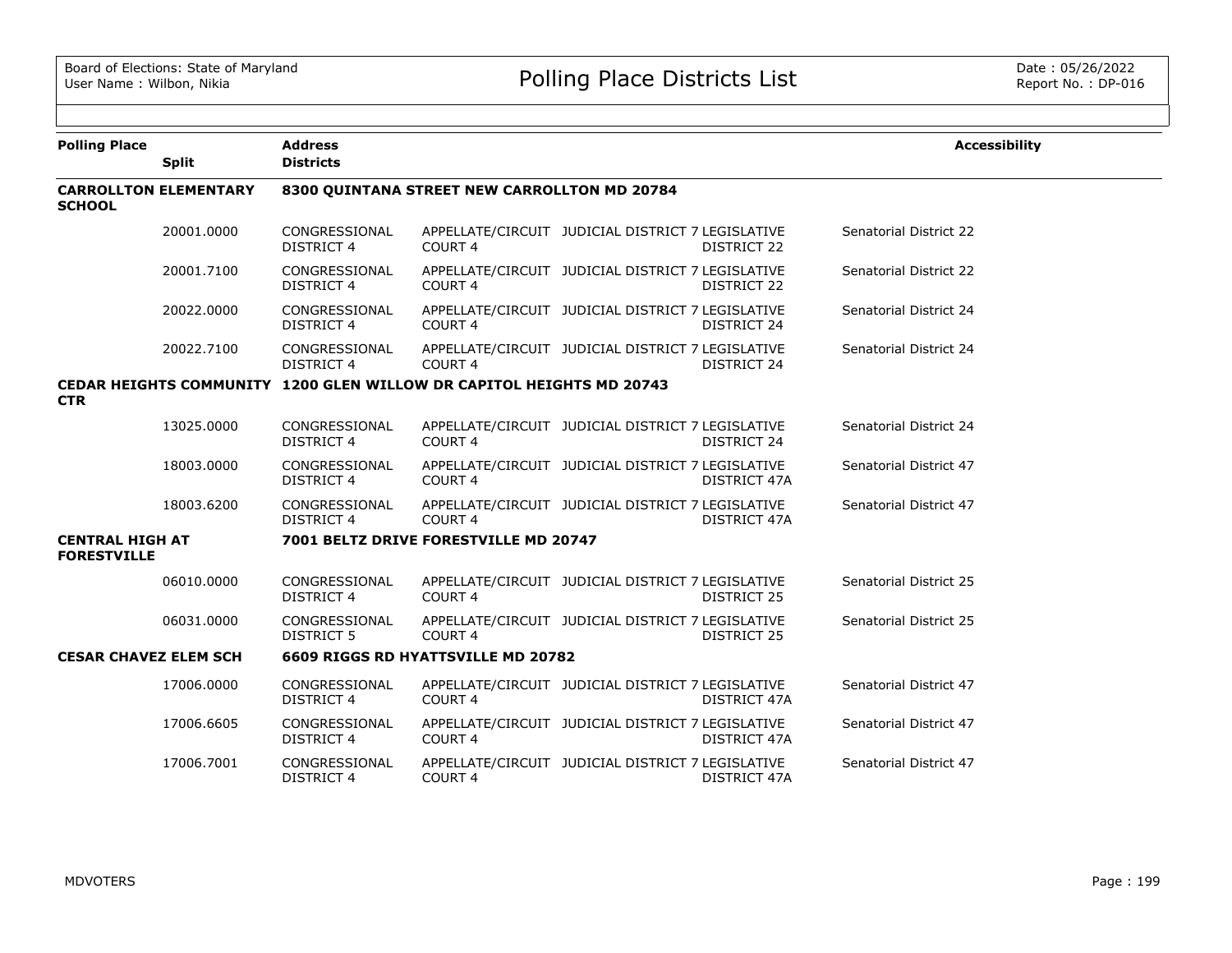| <b>Polling Place</b> | <b>Split</b>                   | Address<br><b>Districts</b>                      |                                                  |                                                   |                                                   |                        | <b>Accessibility</b>   |  |
|----------------------|--------------------------------|--------------------------------------------------|--------------------------------------------------|---------------------------------------------------|---------------------------------------------------|------------------------|------------------------|--|
| <b>SCH - CAF.</b>    | <b>CHARLES H. FLOWERS HIGH</b> | 10001 ARDWICK ARDMORE RD UPPER MARLBORO MD 20774 |                                                  |                                                   |                                                   |                        |                        |  |
|                      | 13014.0000                     | CONGRESSIONAL<br><b>DISTRICT 4</b>               | COURT 4                                          | APPELLATE/CIRCUIT JUDICIAL DISTRICT 7 LEGISLATIVE | DISTRICT 24                                       | Senatorial District 24 |                        |  |
|                      | 13014.6400                     | CONGRESSIONAL<br>DISTRICT 4                      | <b>COURT 4</b>                                   | APPELLATE/CIRCUIT JUDICIAL DISTRICT 7 LEGISLATIVE | DISTRICT 24                                       | Senatorial District 24 |                        |  |
|                      | 13014.6403                     | CONGRESSIONAL<br>DISTRICT 4                      | COURT <sub>4</sub>                               | APPELLATE/CIRCUIT JUDICIAL DISTRICT 7 LEGISLATIVE | DISTRICT 24                                       | Senatorial District 24 |                        |  |
|                      | 13033.0000                     | CONGRESSIONAL<br>DISTRICT 5                      | COURT 4                                          | APPELLATE/CIRCUIT JUDICIAL DISTRICT 7 LEGISLATIVE | DISTRICT 24                                       | Senatorial District 24 |                        |  |
|                      | 13033.6403                     | CONGRESSIONAL<br><b>DISTRICT 5</b>               | COURT <sub>4</sub>                               | APPELLATE/CIRCUIT JUDICIAL DISTRICT 7 LEGISLATIVE | DISTRICT 24                                       | Senatorial District 24 |                        |  |
| <b>SCH - MPR</b>     | <b>CHARLES H. FLOWERS HIGH</b> |                                                  | 10001 ARDWICK ARDMORE RD UPPER MARLBORO MD 20774 |                                                   |                                                   |                        |                        |  |
|                      | 13005.0000                     | CONGRESSIONAL<br><b>DISTRICT 5</b>               | COURT <sub>4</sub>                               | APPELLATE/CIRCUIT JUDICIAL DISTRICT 7 LEGISLATIVE | DISTRICT 24                                       | Senatorial District 24 |                        |  |
|                      | 13005.6400                     | CONGRESSIONAL<br>DISTRICT 5                      | COURT 4                                          | APPELLATE/CIRCUIT JUDICIAL DISTRICT 7 LEGISLATIVE | DISTRICT 24                                       | Senatorial District 24 |                        |  |
|                      | 13005.6403                     | CONGRESSIONAL<br><b>DISTRICT 4</b>               | CONGRESSIONAL<br><b>DISTRICT 5</b>               | COURT <sub>4</sub>                                | APPELLATE/CIRCUIT JUDICIAL DISTRICT 7 LEGISLATIVE | <b>DISTRICT 24</b>     | Senatorial District 24 |  |
|                      | <b>CHEROKEE LANE ELEM SCH</b>  | 9000 25TH AVENUE ADELPHI MD 20783                |                                                  |                                                   |                                                   |                        |                        |  |
|                      | 21015.0000                     | CONGRESSIONAL<br><b>DISTRICT 4</b>               | COURT <sub>4</sub>                               | APPELLATE/CIRCUIT JUDICIAL DISTRICT 7 LEGISLATIVE | DISTRICT 21                                       | Senatorial District 21 |                        |  |
|                      | 21015.5604                     | CONGRESSIONAL<br><b>DISTRICT 4</b>               | COURT <sub>4</sub>                               | APPELLATE/CIRCUIT JUDICIAL DISTRICT 7 LEGISLATIVE | DISTRICT 21                                       | Senatorial District 21 |                        |  |
| M/P RM               | <b>CITY OF HYATT MUN BLDG-</b> |                                                  | 4310 GALLATIN STREET HYATTSVILLE MD 20781        |                                                   |                                                   |                        |                        |  |
|                      | 16002.0000                     | CONGRESSIONAL<br><b>DISTRICT 4</b>               | COURT 4                                          | APPELLATE/CIRCUIT JUDICIAL DISTRICT 7 LEGISLATIVE | DISTRICT 22                                       | Senatorial District 22 |                        |  |
|                      | 16002.6601                     | CONGRESSIONAL<br><b>DISTRICT 4</b>               | COURT 4                                          | APPELLATE/CIRCUIT JUDICIAL DISTRICT 7 LEGISLATIVE | DISTRICT 22                                       | Senatorial District 22 |                        |  |
|                      | 16002.6602                     | CONGRESSIONAL<br>DISTRICT 4                      | COURT 4                                          | APPELLATE/CIRCUIT JUDICIAL DISTRICT 7 LEGISLATIVE | DISTRICT 22                                       | Senatorial District 22 |                        |  |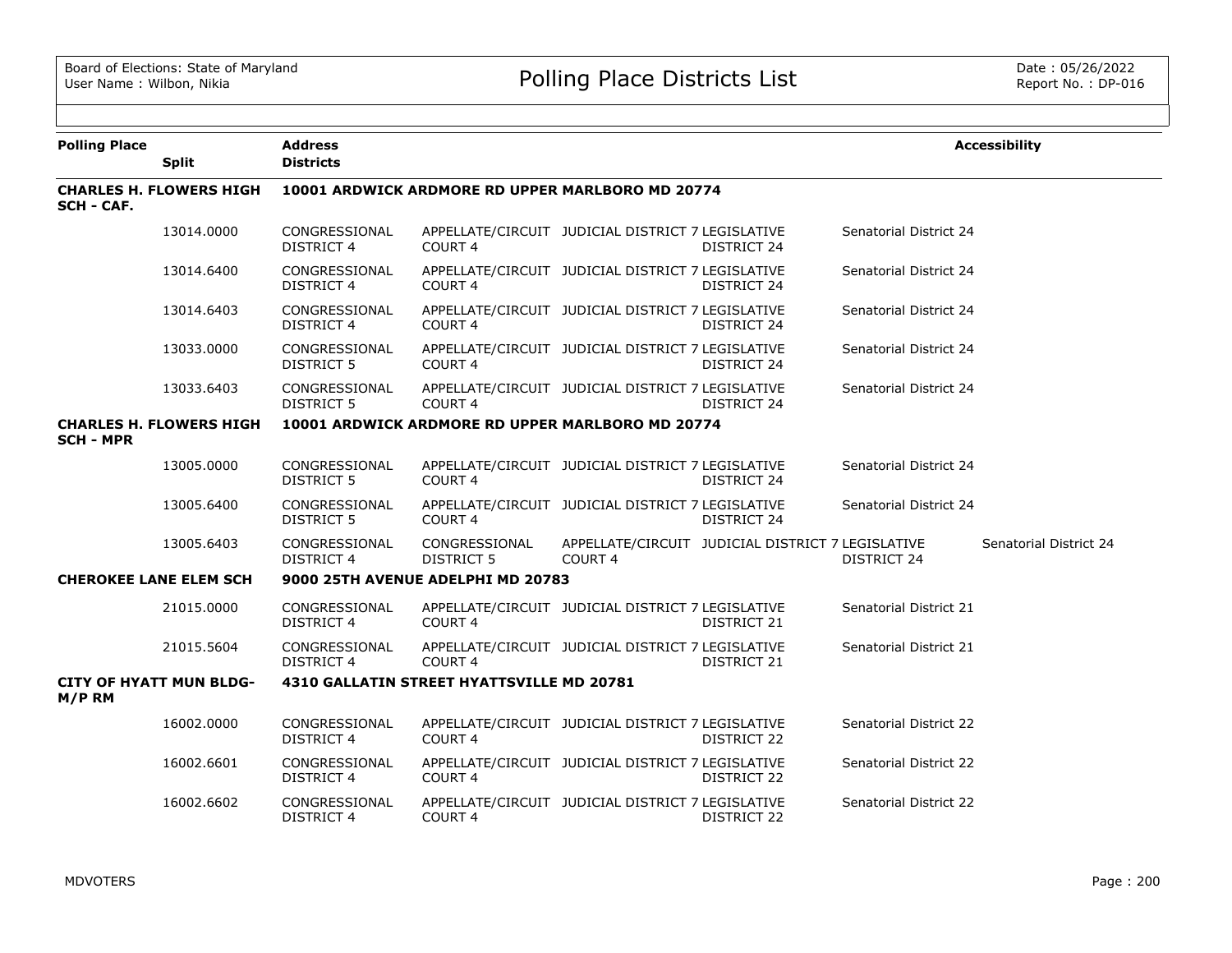| <b>Polling Place</b>                               | <b>Split</b>                  | <b>Address</b><br><b>Districts</b> |                                                |                                                   |                     | <b>Accessibility</b>          |
|----------------------------------------------------|-------------------------------|------------------------------------|------------------------------------------------|---------------------------------------------------|---------------------|-------------------------------|
|                                                    | <b>CLINTON BAPTIST CHURCH</b> |                                    | 8701 WOODYARD ROAD CLINTON MD 20735            |                                                   |                     |                               |
|                                                    | 09006.0000                    | CONGRESSIONAL<br><b>DISTRICT 5</b> | COURT <sub>4</sub>                             | APPELLATE/CIRCUIT JUDICIAL DISTRICT 7 LEGISLATIVE | DISTRICT 25         | Senatorial District 25        |
|                                                    | <b>CLINTON GROVE ELEM SCH</b> |                                    | 9420 TEMPLE HILL ROAD CLINTON MD 20735         |                                                   |                     |                               |
|                                                    | 09010.0000                    | CONGRESSIONAL<br><b>DISTRICT 4</b> | COURT <sub>4</sub>                             | APPELLATE/CIRCUIT JUDICIAL DISTRICT 7 LEGISLATIVE | <b>DISTRICT 25</b>  | Senatorial District 25        |
|                                                    | 09019.0000                    | CONGRESSIONAL<br><b>DISTRICT 5</b> | COURT <sub>4</sub>                             | APPELLATE/CIRCUIT JUDICIAL DISTRICT 7 LEGISLATIVE | DISTRICT 25         | Senatorial District 25        |
| <b>CLINTON UNITED</b><br><b>METHODIST CHURCH</b>   |                               |                                    | 10700 BRANDYWINE RD. CLINTON MD 20735          |                                                   |                     |                               |
|                                                    | 09008.0000                    | CONGRESSIONAL<br><b>DISTRICT 4</b> | COURT <sub>4</sub>                             | APPELLATE/CIRCUIT JUDICIAL DISTRICT 7 LEGISLATIVE | <b>DISTRICT 27B</b> | Senatorial District 27        |
| <b>THE NAZARENE</b>                                | <b>COLLEGE PARK CHURCH OF</b> |                                    | 9704 RHODE ISLAND AVE. COLLEGE PARK MD 20740   |                                                   |                     |                               |
|                                                    | 01008.0000                    | CONGRESSIONAL<br>DISTRICT 4        | COURT 4                                        | APPELLATE/CIRCUIT JUDICIAL DISTRICT 7 LEGISLATIVE | DISTRICT 21         | Senatorial District 21        |
|                                                    | 01008.5601                    | CONGRESSIONAL<br><b>DISTRICT 4</b> | COURT <sub>4</sub>                             | APPELLATE/CIRCUIT JUDICIAL DISTRICT 7 LEGISLATIVE | <b>DISTRICT 21</b>  | Senatorial District 21        |
| <b>COLLEGE PARK UNITED</b><br><b>METHOD CHURCH</b> |                               |                                    | 9601 RHODE ISLAND AVENUE COLLEGE PARK MD 20740 |                                                   |                     |                               |
|                                                    | 21010.0000                    | CONGRESSIONAL<br>DISTRICT 4        | COURT <sub>4</sub>                             | APPELLATE/CIRCUIT JUDICIAL DISTRICT 7 LEGISLATIVE | DISTRICT 21         | Senatorial District 21        |
|                                                    | 21010.5601                    | CONGRESSIONAL<br>DISTRICT 4        | COURT <sub>4</sub>                             | APPELLATE/CIRCUIT JUDICIAL DISTRICT 7 LEGISLATIVE | DISTRICT 21         | Senatorial District 21        |
|                                                    | 21010.5602                    | CONGRESSIONAL<br><b>DISTRICT 4</b> | COURT <sub>4</sub>                             | APPELLATE/CIRCUIT JUDICIAL DISTRICT 7 LEGISLATIVE | DISTRICT 21         | Senatorial District 21        |
| <b>ASSOCIATION</b>                                 | <b>COLLINGTON STATION REC</b> |                                    | 375 JOHNSBERG LANE BOWIE MD 20721              |                                                   |                     |                               |
|                                                    | 07015.0000                    | CONGRESSIONAL<br><b>DISTRICT 5</b> | COURT <sub>4</sub>                             | APPELLATE/CIRCUIT JUDICIAL DISTRICT 7 LEGISLATIVE | DISTRICT 23         | Senatorial District 23        |
|                                                    | 07015.524B                    | CONGRESSIONAL<br><b>DISTRICT 5</b> | COURT 4                                        | APPELLATE/CIRCUIT JUDICIAL DISTRICT 7 LEGISLATIVE | DISTRICT 23         | <b>Senatorial District 23</b> |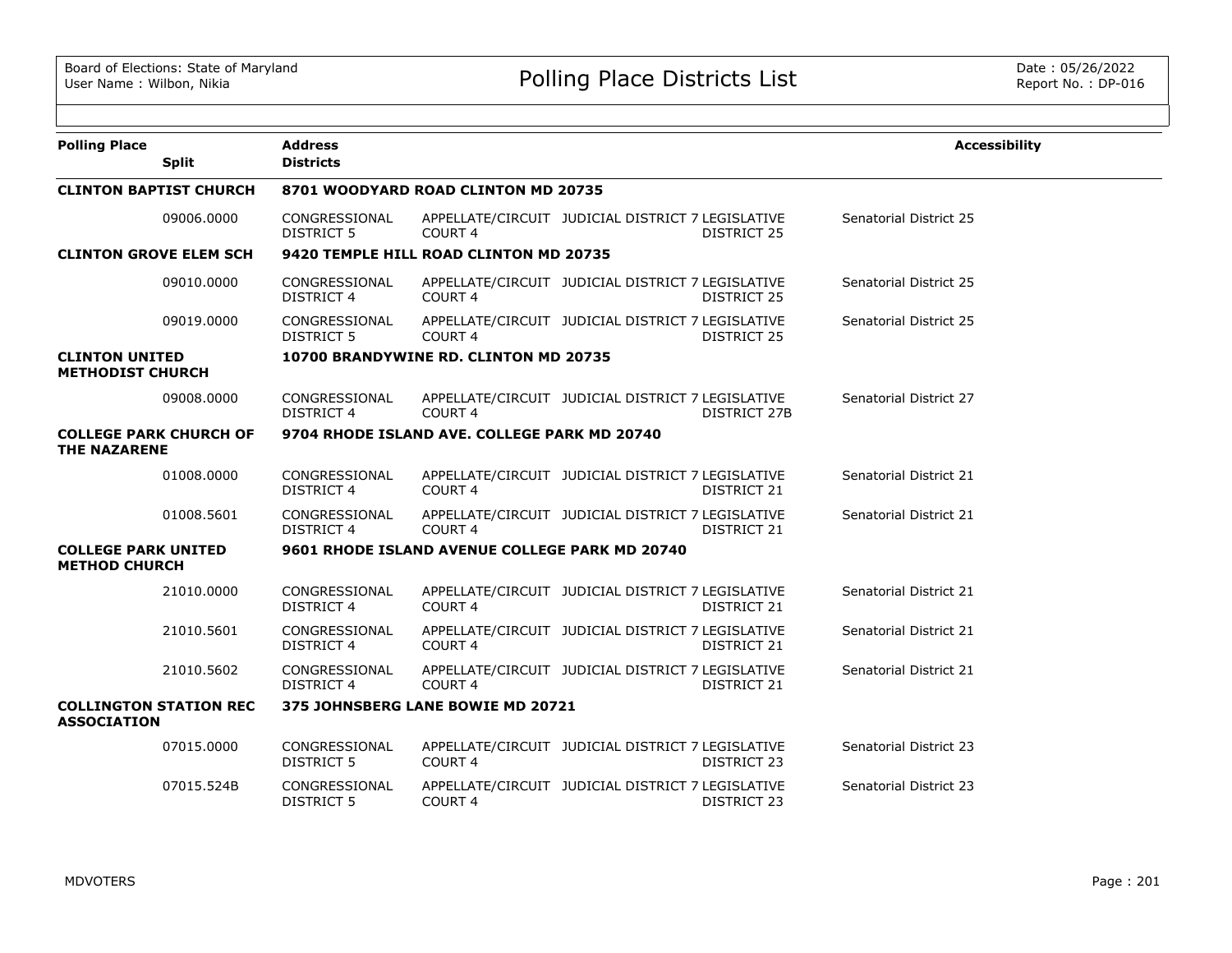| <b>Polling Place</b>     |                                 | <b>Address</b>                             |                                                                           |                                                   |                     | <b>Accessibility</b>   |  |  |  |
|--------------------------|---------------------------------|--------------------------------------------|---------------------------------------------------------------------------|---------------------------------------------------|---------------------|------------------------|--|--|--|
|                          | <b>Split</b>                    | <b>Districts</b>                           |                                                                           |                                                   |                     |                        |  |  |  |
| <b>COLMAR MANOR TOWN</b> | <b>HALL/COMMUNITY CENTER</b>    | 3701 LAWRENCE STREET COLMAR MANOR MD 20722 |                                                                           |                                                   |                     |                        |  |  |  |
|                          | 02002.0000                      | CONGRESSIONAL<br>DISTRICT 4                | COURT <sub>4</sub>                                                        | APPELLATE/CIRCUIT JUDICIAL DISTRICT 7 LEGISLATIVE | DISTRICT 47A        | Senatorial District 47 |  |  |  |
|                          | 02002.5701                      | CONGRESSIONAL<br><b>DISTRICT 4</b>         | COURT <sub>4</sub>                                                        | APPELLATE/CIRCUIT JUDICIAL DISTRICT 7 LEGISLATIVE | DISTRICT 47A        | Senatorial District 47 |  |  |  |
|                          | 02002.5702                      | CONGRESSIONAL<br><b>DISTRICT 4</b>         | COURT <sub>4</sub>                                                        | APPELLATE/CIRCUIT JUDICIAL DISTRICT 7 LEGISLATIVE | <b>DISTRICT 47A</b> | Senatorial District 47 |  |  |  |
|                          | 02002.5703                      | CONGRESSIONAL<br><b>DISTRICT 4</b>         | COURT <sub>4</sub>                                                        | APPELLATE/CIRCUIT JUDICIAL DISTRICT 7 LEGISLATIVE | DISTRICT 47A        | Senatorial District 47 |  |  |  |
|                          | 02002.5704                      | CONGRESSIONAL<br><b>DISTRICT 4</b>         | COURT <sub>4</sub>                                                        | APPELLATE/CIRCUIT JUDICIAL DISTRICT 7 LEGISLATIVE | DISTRICT 47A        | Senatorial District 47 |  |  |  |
|                          | 02002.5801                      | CONGRESSIONAL<br><b>DISTRICT 4</b>         | COURT <sub>4</sub>                                                        | APPELLATE/CIRCUIT JUDICIAL DISTRICT 7 LEGISLATIVE | DISTRICT 47A        | Senatorial District 47 |  |  |  |
|                          | 02002.5802                      | CONGRESSIONAL<br><b>DISTRICT 4</b>         | COURT <sub>4</sub>                                                        | APPELLATE/CIRCUIT JUDICIAL DISTRICT 7 LEGISLATIVE | DISTRICT 47A        | Senatorial District 47 |  |  |  |
|                          | 02002.5803                      | CONGRESSIONAL<br><b>DISTRICT 4</b>         | COURT 4                                                                   | APPELLATE/CIRCUIT JUDICIAL DISTRICT 7 LEGISLATIVE | DISTRICT 47A        | Senatorial District 47 |  |  |  |
|                          | 02002.5804                      | CONGRESSIONAL<br><b>DISTRICT 4</b>         | COURT <sub>4</sub>                                                        | APPELLATE/CIRCUIT JUDICIAL DISTRICT 7 LEGISLATIVE | DISTRICT 47A        | Senatorial District 47 |  |  |  |
|                          | <b>COLUMBIA PARK ELEM SCH -</b> |                                            | <b>1901 KENT VILLAGE DR LANDOVER MD 20785</b>                             |                                                   |                     |                        |  |  |  |
| <b>CAF</b>               |                                 |                                            |                                                                           |                                                   |                     |                        |  |  |  |
|                          | 13018.0000                      | CONGRESSIONAL<br><b>DISTRICT 4</b>         | COURT <sub>4</sub>                                                        | APPELLATE/CIRCUIT JUDICIAL DISTRICT 7 LEGISLATIVE | DISTRICT 47A        | Senatorial District 47 |  |  |  |
|                          | 13035.0000                      | CONGRESSIONAL<br>DISTRICT 4                | COURT 4                                                                   | APPELLATE/CIRCUIT JUDICIAL DISTRICT 7 LEGISLATIVE | DISTRICT 24         | Senatorial District 24 |  |  |  |
| <b>GYM</b>               |                                 |                                            | <b>COLUMBIA PARK ELEM SCH - 1901 KENT VILLAGE DRIVE LANDOVER MD 20785</b> |                                                   |                     |                        |  |  |  |
|                          | 13017.0000                      | CONGRESSIONAL<br><b>DISTRICT 4</b>         | COURT <sub>4</sub>                                                        | APPELLATE/CIRCUIT JUDICIAL DISTRICT 7 LEGISLATIVE | DISTRICT 47A        | Senatorial District 47 |  |  |  |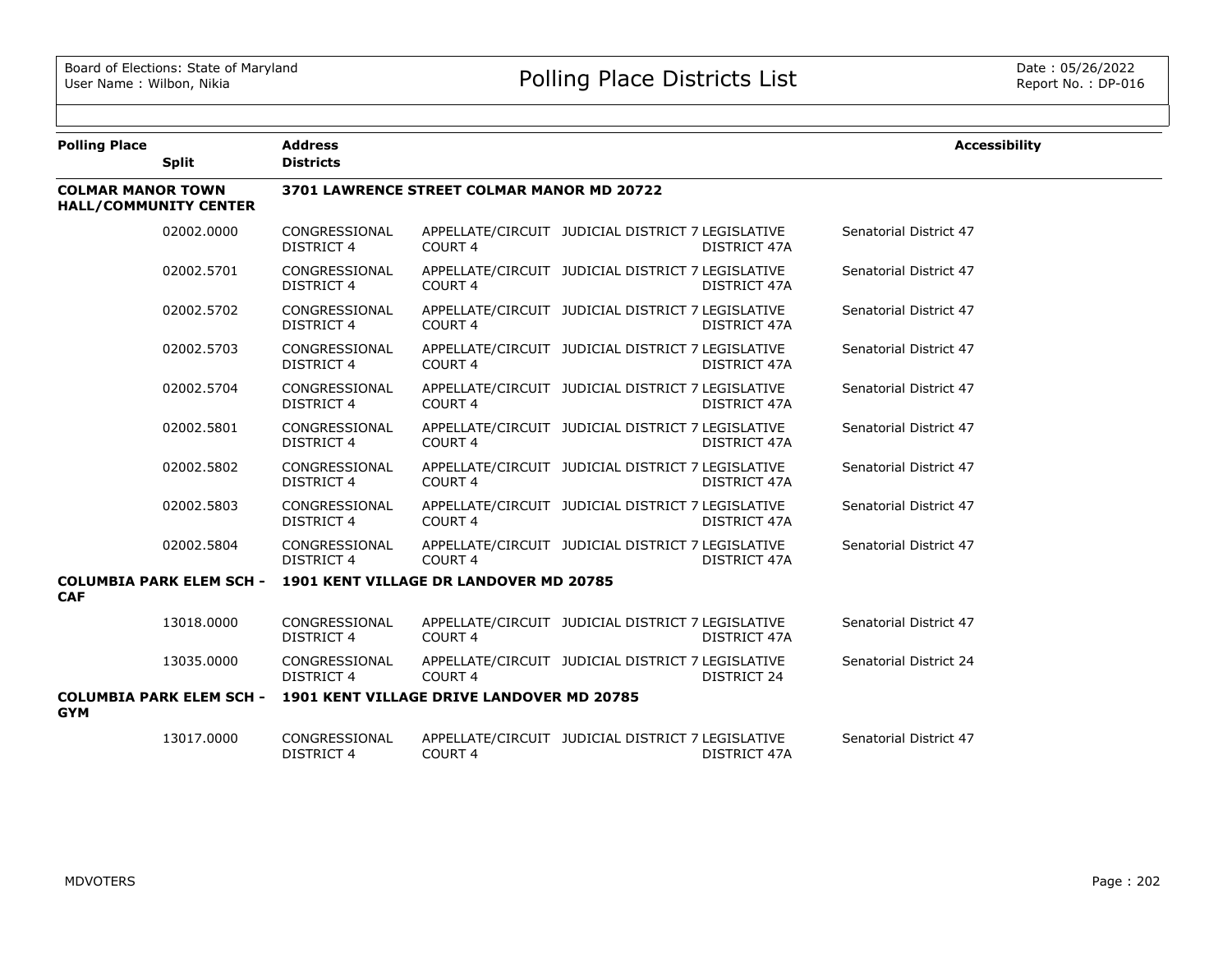| <b>Polling Place</b>                        | <b>Split</b>                   | <b>Address</b><br><b>Districts</b>                             |                                             |                                                   |              | <b>Accessibility</b>   |  |  |  |
|---------------------------------------------|--------------------------------|----------------------------------------------------------------|---------------------------------------------|---------------------------------------------------|--------------|------------------------|--|--|--|
| <b>COMM CTR</b>                             |                                | COLUMBIA PARK/KENTLAND 2411 PINEBROOK AVENUE LANDOVER MD 20785 |                                             |                                                   |              |                        |  |  |  |
|                                             | 13002.0000                     | CONGRESSIONAL<br>DISTRICT 4                                    | COURT <sub>4</sub>                          | APPELLATE/CIRCUIT JUDICIAL DISTRICT 7 LEGISLATIVE | DISTRICT 47A | Senatorial District 47 |  |  |  |
|                                             | 13002.5504                     | CONGRESSIONAL<br><b>DISTRICT 4</b>                             | COURT <sub>4</sub>                          | APPELLATE/CIRCUIT JUDICIAL DISTRICT 7 LEGISLATIVE | DISTRICT 47A | Senatorial District 47 |  |  |  |
| <b>CHURCH</b>                               | <b>COMMUNITY BIBLE BAPTIST</b> |                                                                | 7309 RIVERDALE ROAD LANHAM MD 20706         |                                                   |              |                        |  |  |  |
|                                             | 20002.0000                     | CONGRESSIONAL<br>DISTRICT 4                                    | COURT 4                                     | APPELLATE/CIRCUIT JUDICIAL DISTRICT 7 LEGISLATIVE | DISTRICT 47A | Senatorial District 47 |  |  |  |
|                                             | 20002.7100                     | CONGRESSIONAL<br>DISTRICT 4                                    | COURT <sub>4</sub>                          | APPELLATE/CIRCUIT JUDICIAL DISTRICT 7 LEGISLATIVE | DISTRICT 47A | Senatorial District 47 |  |  |  |
|                                             | 20014.0000                     | CONGRESSIONAL<br>DISTRICT 4                                    | COURT <sub>4</sub>                          | APPELLATE/CIRCUIT JUDICIAL DISTRICT 7 LEGISLATIVE | DISTRICT 22  | Senatorial District 22 |  |  |  |
|                                             | 20014.7100                     | CONGRESSIONAL<br>DISTRICT 4                                    | <b>COURT 4</b>                              | APPELLATE/CIRCUIT JUDICIAL DISTRICT 7 LEGISLATIVE | DISTRICT 22  | Senatorial District 22 |  |  |  |
| <b>CONCORD ELEMENTARY</b><br><b>SCHOOL</b>  |                                |                                                                | 2004 CONCORD LANE DISTRICT HEIGHTS MD 20747 |                                                   |              |                        |  |  |  |
|                                             | 06019.0000                     | CONGRESSIONAL<br>DISTRICT 4                                    | COURT 4                                     | APPELLATE/CIRCUIT JUDICIAL DISTRICT 7 LEGISLATIVE | DISTRICT 24  | Senatorial District 24 |  |  |  |
|                                             | 06019.5401                     | CONGRESSIONAL<br>DISTRICT 4                                    | COURT 4                                     | APPELLATE/CIRCUIT JUDICIAL DISTRICT 7 LEGISLATIVE | DISTRICT 24  | Senatorial District 24 |  |  |  |
|                                             | 06019.5902                     | CONGRESSIONAL<br><b>DISTRICT 4</b>                             | COURT <sub>4</sub>                          | APPELLATE/CIRCUIT JUDICIAL DISTRICT 7 LEGISLATIVE | DISTRICT 24  | Senatorial District 24 |  |  |  |
| <b>COOPER LANE ELEM SCH -</b><br><b>MPR</b> |                                |                                                                | 3817 COOPER LANE LANDOVER HILLS MD 20784    |                                                   |              |                        |  |  |  |
|                                             | 02009.0000                     | CONGRESSIONAL<br>DISTRICT 4                                    | COURT 4                                     | APPELLATE/CIRCUIT JUDICIAL DISTRICT 7 LEGISLATIVE | DISTRICT 47A | Senatorial District 47 |  |  |  |
|                                             | 02009.5505                     | CONGRESSIONAL<br><b>DISTRICT 4</b>                             | COURT <sub>4</sub>                          | APPELLATE/CIRCUIT JUDICIAL DISTRICT 7 LEGISLATIVE | DISTRICT 47A | Senatorial District 47 |  |  |  |
|                                             | 02009.6703                     | CONGRESSIONAL<br><b>DISTRICT 4</b>                             | COURT <sub>4</sub>                          | APPELLATE/CIRCUIT JUDICIAL DISTRICT 7 LEGISLATIVE | DISTRICT 47A | Senatorial District 47 |  |  |  |
|                                             | <b>CROSSLAND HIGH SCHOOL</b>   |                                                                | 6901 TEMPLE HILL ROAD TEMPLE HILLS MD 20748 |                                                   |              |                        |  |  |  |
|                                             | 12015.0000                     | CONGRESSIONAL<br><b>DISTRICT 4</b>                             | COURT 4                                     | APPELLATE/CIRCUIT JUDICIAL DISTRICT 7 LEGISLATIVE | DISTRICT 26  | Senatorial District 26 |  |  |  |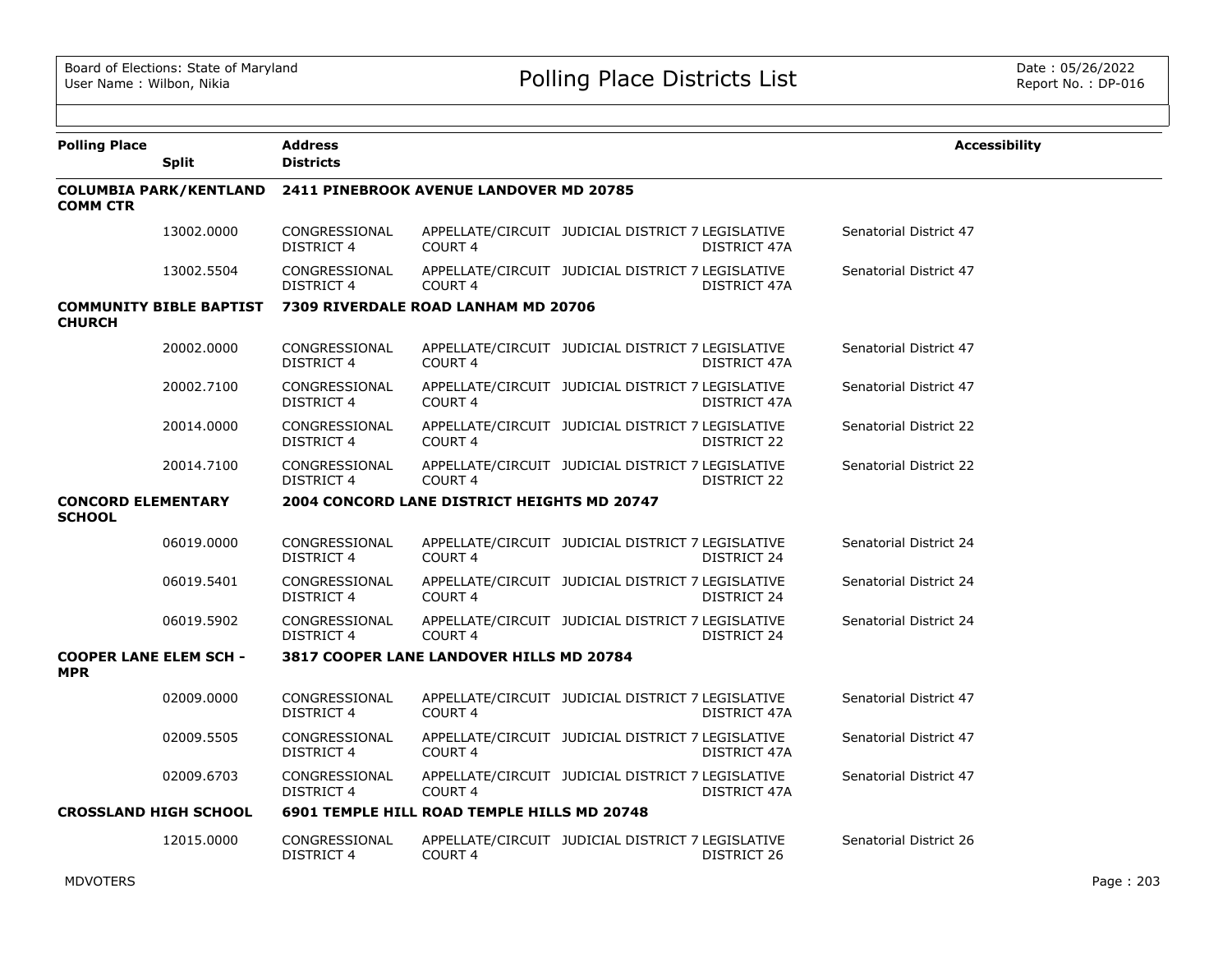| <b>Polling Place</b>                            | <b>Address</b>                     |                                            |                                                                         | <b>Accessibility</b>   |  |  |  |  |  |
|-------------------------------------------------|------------------------------------|--------------------------------------------|-------------------------------------------------------------------------|------------------------|--|--|--|--|--|
| <b>Split</b>                                    | <b>Districts</b>                   |                                            |                                                                         |                        |  |  |  |  |  |
| <b>DEERFIELD RUN ELEM SCH -</b><br><b>CAF</b>   |                                    | 13000 LAUREL BOWIE RD LAUREL MD 20708      |                                                                         |                        |  |  |  |  |  |
| 10014.0000                                      | CONGRESSIONAL<br><b>DISTRICT 4</b> | COURT <sub>4</sub>                         | APPELLATE/CIRCUIT JUDICIAL DISTRICT 7 LEGISLATIVE<br>DISTRICT 23        | Senatorial District 23 |  |  |  |  |  |
| <b>DEERFIELD RUN ELEM SCH -</b><br><b>GYM</b>   |                                    | 13000 LAUREL-BOWIE ROAD LAUREL MD 20708    |                                                                         |                        |  |  |  |  |  |
| 10008.0000                                      | CONGRESSIONAL<br>DISTRICT 4        | COURT <sub>4</sub>                         | APPELLATE/CIRCUIT JUDICIAL DISTRICT 7 LEGISLATIVE<br>DISTRICT 23        | Senatorial District 23 |  |  |  |  |  |
| <b>DISTRICT HEIGHTS ELEM</b><br><b>SCH</b>      |                                    | 2200 COUNTY ROAD DISTRICT HEIGHTS MD 20747 |                                                                         |                        |  |  |  |  |  |
| 06005.0000                                      | CONGRESSIONAL<br><b>DISTRICT 4</b> | COURT <sub>4</sub>                         | APPELLATE/CIRCUIT JUDICIAL DISTRICT 7 LEGISLATIVE<br>DISTRICT 25        | Senatorial District 25 |  |  |  |  |  |
| 06005.5901                                      | CONGRESSIONAL<br><b>DISTRICT 4</b> | COURT <sub>4</sub>                         | APPELLATE/CIRCUIT JUDICIAL DISTRICT 7 LEGISLATIVE<br>DISTRICT 25        | Senatorial District 25 |  |  |  |  |  |
| 06005.5902                                      | CONGRESSIONAL<br><b>DISTRICT 4</b> | COURT <sub>4</sub>                         | APPELLATE/CIRCUIT JUDICIAL DISTRICT 7 LEGISLATIVE<br><b>DISTRICT 25</b> | Senatorial District 25 |  |  |  |  |  |
| DR. HENRY A. WISE, JR.<br><b>HIGH SCHOOL</b>    |                                    | 12650 BROOKE LANE UPPER MARLBORO MD 20772  |                                                                         |                        |  |  |  |  |  |
| 15005.0000                                      | CONGRESSIONAL<br>DISTRICT 5        | COURT <sub>4</sub>                         | APPELLATE/CIRCUIT JUDICIAL DISTRICT 7 LEGISLATIVE<br>DISTRICT 25        | Senatorial District 25 |  |  |  |  |  |
| <b>DUVAL HIGH SCHOOL</b>                        |                                    | 9880 GOOD LUCK ROAD LANHAM MD 20706        |                                                                         |                        |  |  |  |  |  |
| 14002.0000                                      | CONGRESSIONAL<br>DISTRICT 4        | COURT <sub>4</sub>                         | APPELLATE/CIRCUIT JUDICIAL DISTRICT 7 LEGISLATIVE<br><b>DISTRICT 22</b> | Senatorial District 22 |  |  |  |  |  |
| 14021.0000                                      | CONGRESSIONAL<br><b>DISTRICT 4</b> | COURT <sub>4</sub>                         | APPELLATE/CIRCUIT JUDICIAL DISTRICT 7 LEGISLATIVE<br>DISTRICT 24        | Senatorial District 24 |  |  |  |  |  |
| <b>DWIGHT D EISENHOWER</b><br><b>MIDDLE SCH</b> |                                    | 13725 BRIARWOOD DRIVE LAUREL MD 20708      |                                                                         |                        |  |  |  |  |  |
| 10001.0000                                      | CONGRESSIONAL<br><b>DISTRICT 4</b> | COURT 4                                    | APPELLATE/CIRCUIT JUDICIAL DISTRICT 7 LEGISLATIVE<br>DISTRICT 21        | Senatorial District 21 |  |  |  |  |  |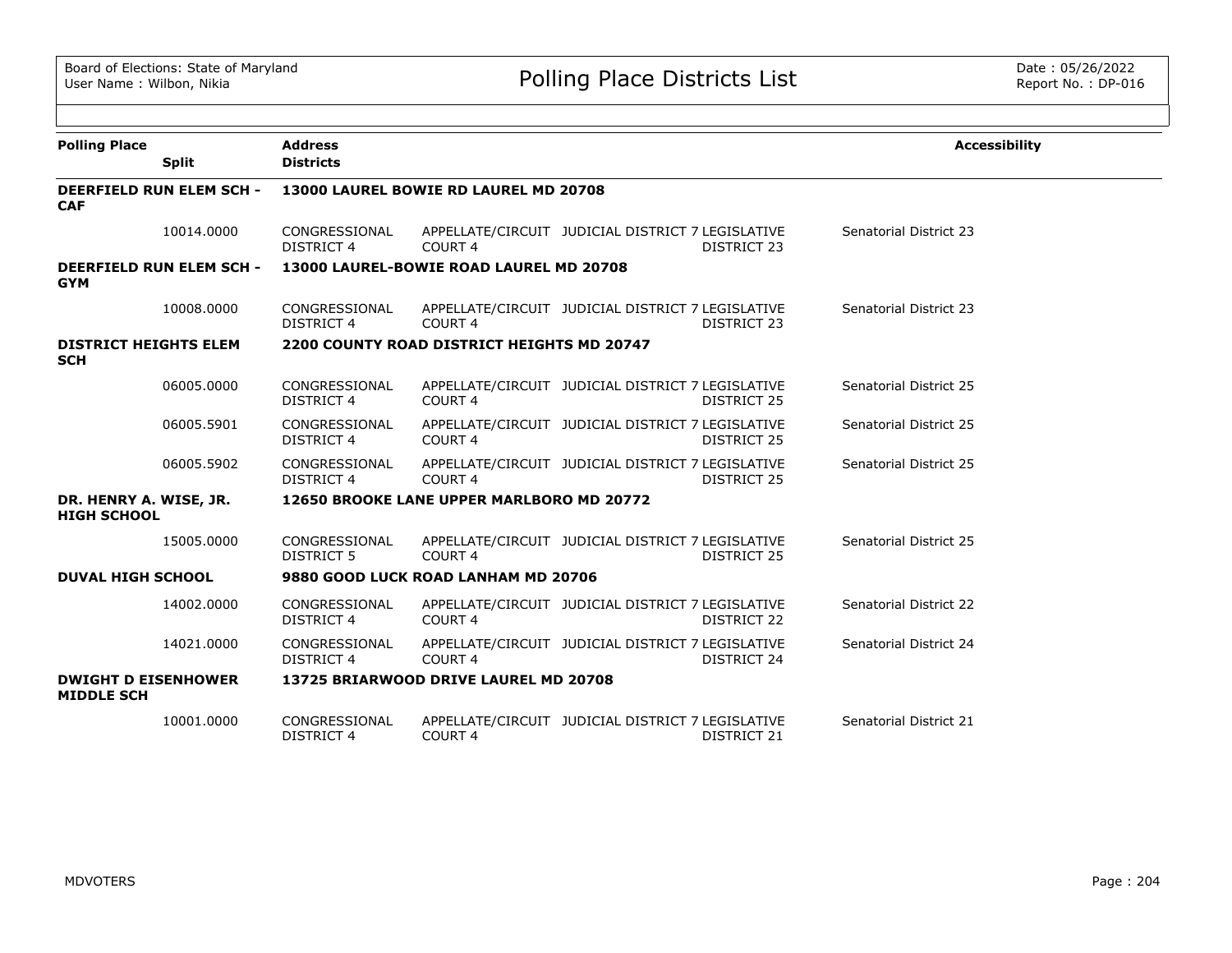| <b>Polling Place</b>                          |                               | <b>Address</b>                                                        |                                                                   |                                                   |                    | <b>Accessibility</b>          |  |  |
|-----------------------------------------------|-------------------------------|-----------------------------------------------------------------------|-------------------------------------------------------------------|---------------------------------------------------|--------------------|-------------------------------|--|--|
|                                               | <b>Split</b>                  | <b>Districts</b>                                                      |                                                                   |                                                   |                    |                               |  |  |
| <b>BLDG</b>                                   |                               | E MICHAEL ROLL MUNICIPAL 2000 MARBURY DRIVE DISTRICT HEIGHTS MD 20747 |                                                                   |                                                   |                    |                               |  |  |
|                                               | 06011.0000                    | CONGRESSIONAL<br><b>DISTRICT 4</b>                                    | COURT <sub>4</sub>                                                | APPELLATE/CIRCUIT JUDICIAL DISTRICT 7 LEGISLATIVE | DISTRICT 25        | Senatorial District 25        |  |  |
|                                               | 06011.5901                    | CONGRESSIONAL<br>DISTRICT 4                                           | COURT <sub>4</sub>                                                | APPELLATE/CIRCUIT JUDICIAL DISTRICT 7 LEGISLATIVE | <b>DISTRICT 25</b> | Senatorial District 25        |  |  |
|                                               | 06011.5902                    | CONGRESSIONAL<br>DISTRICT 4                                           | <b>COURT 4</b>                                                    | APPELLATE/CIRCUIT JUDICIAL DISTRICT 7 LEGISLATIVE | DISTRICT 25        | Senatorial District 25        |  |  |
| <b>SCH</b>                                    |                               |                                                                       | EDGAR ALLAN POE ALT. ELEM 2001 SHADYSIDE AVENUE SUITLAND MD 20746 |                                                   |                    |                               |  |  |
|                                               | 06015.0000                    | CONGRESSIONAL<br>DISTRICT 4                                           | COURT <sub>4</sub>                                                | APPELLATE/CIRCUIT JUDICIAL DISTRICT 7 LEGISLATIVE | DISTRICT 24        | Senatorial District 24        |  |  |
| <b>EDMONSTON MUNICIPAL</b><br><b>BUILDING</b> |                               |                                                                       | 5005 52ND AVENUE EDMONSTON MD 20781                               |                                                   |                    |                               |  |  |
|                                               | 16001.0000                    | CONGRESSIONAL<br>DISTRICT 4                                           | COURT 4                                                           | APPELLATE/CIRCUIT JUDICIAL DISTRICT 7 LEGISLATIVE | DISTRICT 22        | <b>Senatorial District 22</b> |  |  |
|                                               | 16001.6101                    | CONGRESSIONAL<br>DISTRICT 4                                           | COURT <sub>4</sub>                                                | APPELLATE/CIRCUIT JUDICIAL DISTRICT 7 LEGISLATIVE | DISTRICT 22        | Senatorial District 22        |  |  |
|                                               | 16001.6102                    | CONGRESSIONAL<br><b>DISTRICT 4</b>                                    | COURT <sub>4</sub>                                                | APPELLATE/CIRCUIT JUDICIAL DISTRICT 7 LEGISLATIVE | <b>DISTRICT 22</b> | Senatorial District 22        |  |  |
|                                               | 16001.6601                    | CONGRESSIONAL<br>DISTRICT 4                                           | COURT <sub>4</sub>                                                | APPELLATE/CIRCUIT JUDICIAL DISTRICT 7 LEGISLATIVE | DISTRICT 22        | Senatorial District 22        |  |  |
| <b>EDMONSTON REC CENTER</b>                   |                               |                                                                       | 5100 TANGLEWOOD DR. HYATTSVILLE MD 20781                          |                                                   |                    |                               |  |  |
|                                               | 16005.0000                    | CONGRESSIONAL<br><b>DISTRICT 4</b>                                    | <b>COURT 4</b>                                                    | APPELLATE/CIRCUIT JUDICIAL DISTRICT 7 LEGISLATIVE | DISTRICT 22        | Senatorial District 22        |  |  |
|                                               | 16005.6601                    | CONGRESSIONAL<br>DISTRICT 4                                           | <b>COURT 4</b>                                                    | APPELLATE/CIRCUIT JUDICIAL DISTRICT 7 LEGISLATIVE | DISTRICT 22        | Senatorial District 22        |  |  |
| <b>SCHOOL</b>                                 | <b>ELEANOR ROOSEVELT HIGH</b> |                                                                       | 7601 HANOVER PARKWAY GREENBELT MD 20770                           |                                                   |                    |                               |  |  |
|                                               | 21013.0000                    | CONGRESSIONAL<br>DISTRICT 4                                           | COURT <sub>4</sub>                                                | APPELLATE/CIRCUIT JUDICIAL DISTRICT 7 LEGISLATIVE | DISTRICT 22        | Senatorial District 22        |  |  |
|                                               | 21013.6513                    | CONGRESSIONAL<br><b>DISTRICT 4</b>                                    | COURT 4                                                           | APPELLATE/CIRCUIT JUDICIAL DISTRICT 7 LEGISLATIVE | <b>DISTRICT 22</b> | <b>Senatorial District 22</b> |  |  |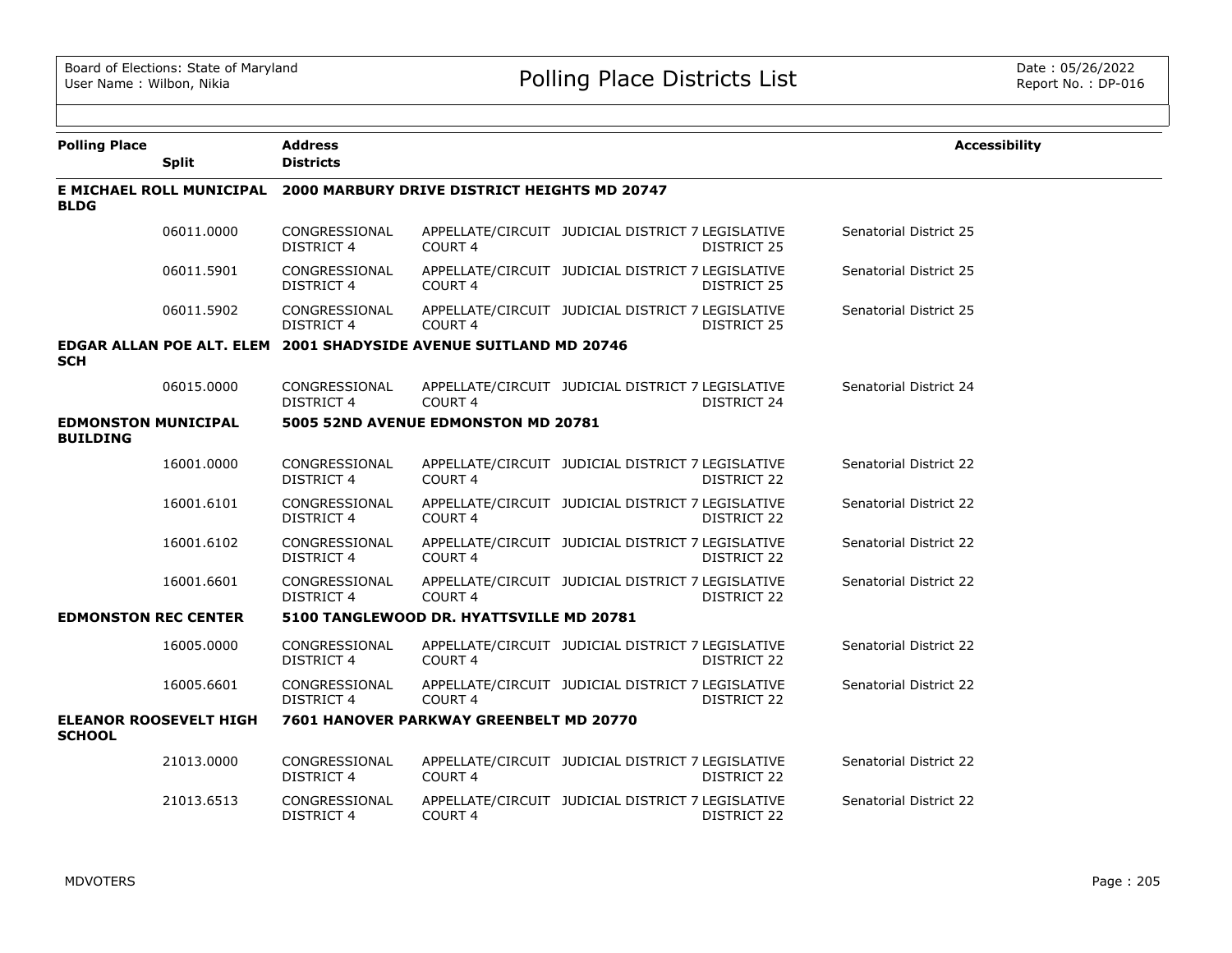| <b>Polling Place</b>                            | <b>Split</b> | <b>Address</b><br><b>Districts</b> |                                               |                                                                         | <b>Accessibility</b>   |  |  |  |
|-------------------------------------------------|--------------|------------------------------------|-----------------------------------------------|-------------------------------------------------------------------------|------------------------|--|--|--|
| <b>ELKS LODGE NO. 2332</b>                      |              |                                    | 7350 TEMPLE HILL RD CAMP SPRINGS MD 20748     |                                                                         |                        |  |  |  |
|                                                 | 09013.0000   | CONGRESSIONAL<br><b>DISTRICT 4</b> | COURT <sub>4</sub>                            | APPELLATE/CIRCUIT JUDICIAL DISTRICT 7 LEGISLATIVE<br>DISTRICT 26        | Senatorial District 26 |  |  |  |
|                                                 | 09014.0000   | CONGRESSIONAL<br>DISTRICT 5        | COURT 4                                       | APPELLATE/CIRCUIT JUDICIAL DISTRICT 7 LEGISLATIVE<br>DISTRICT 26        | Senatorial District 26 |  |  |  |
| <b>ERNEST EVERETT JUST</b><br><b>MIDDLE SCH</b> |              |                                    | 1300 CAMPUS WAY NORTH MITCHELLVILLE MD 20721  |                                                                         |                        |  |  |  |
|                                                 | 13012.0000   | CONGRESSIONAL<br>DISTRICT 5        | COURT <sub>4</sub>                            | APPELLATE/CIRCUIT JUDICIAL DISTRICT 7 LEGISLATIVE<br>DISTRICT 24        | Senatorial District 24 |  |  |  |
| <b>EXCEL ACADEMY</b>                            |              |                                    | 7910 SCOTT RD LANDOVER MD 20785               |                                                                         |                        |  |  |  |
|                                                 | 13008.0000   | CONGRESSIONAL<br><b>DISTRICT 4</b> | COURT <sub>4</sub>                            | APPELLATE/CIRCUIT JUDICIAL DISTRICT 7 LEGISLATIVE<br>DISTRICT 22        | Senatorial District 22 |  |  |  |
|                                                 | 13008.6402   | CONGRESSIONAL<br>DISTRICT 4        | COURT <sub>4</sub>                            | APPELLATE/CIRCUIT JUDICIAL DISTRICT 7 LEGISLATIVE<br>DISTRICT 22        | Senatorial District 22 |  |  |  |
|                                                 | 13019.0000   | CONGRESSIONAL<br><b>DISTRICT 4</b> | COURT <sub>4</sub>                            | APPELLATE/CIRCUIT JUDICIAL DISTRICT 7 LEGISLATIVE<br>DISTRICT 47A       | Senatorial District 47 |  |  |  |
|                                                 | 13019.5504   | CONGRESSIONAL<br><b>DISTRICT 4</b> | COURT 4                                       | APPELLATE/CIRCUIT JUDICIAL DISTRICT 7 LEGISLATIVE<br>DISTRICT 47A       | Senatorial District 47 |  |  |  |
|                                                 | 13022.0000   | CONGRESSIONAL<br><b>DISTRICT 4</b> | COURT <sub>4</sub>                            | APPELLATE/CIRCUIT JUDICIAL DISTRICT 7 LEGISLATIVE<br>DISTRICT 47A       | Senatorial District 47 |  |  |  |
|                                                 | 13027.0000   | CONGRESSIONAL<br><b>DISTRICT 4</b> | COURT <sub>4</sub>                            | APPELLATE/CIRCUIT JUDICIAL DISTRICT 7 LEGISLATIVE<br><b>DISTRICT 24</b> | Senatorial District 24 |  |  |  |
|                                                 | 13027.6402   | CONGRESSIONAL<br><b>DISTRICT 4</b> | COURT <sub>4</sub>                            | APPELLATE/CIRCUIT JUDICIAL DISTRICT 7 LEGISLATIVE<br>DISTRICT 24        | Senatorial District 24 |  |  |  |
|                                                 | 13028.0000   | CONGRESSIONAL<br><b>DISTRICT 4</b> | COURT <sub>4</sub>                            | APPELLATE/CIRCUIT JUDICIAL DISTRICT 7 LEGISLATIVE<br>DISTRICT 24        | Senatorial District 24 |  |  |  |
| <b>EXCELLENCE CHRISTIAN</b><br><b>SCHOOL</b>    |              |                                    | 9010 FRANK TIPPETT RD UPPER MARLBORO MD 20772 |                                                                         |                        |  |  |  |
|                                                 | 09011.0000   | CONGRESSIONAL<br><b>DISTRICT 5</b> | COURT 4                                       | APPELLATE/CIRCUIT JUDICIAL DISTRICT 7 LEGISLATIVE<br>DISTRICT 25        | Senatorial District 25 |  |  |  |
|                                                 | 09020,0000   | CONGRESSIONAL<br>DISTRICT 5        | COURT 4                                       | APPELLATE/CIRCUIT JUDICIAL DISTRICT 7 LEGISLATIVE<br>DISTRICT 27B       | Senatorial District 27 |  |  |  |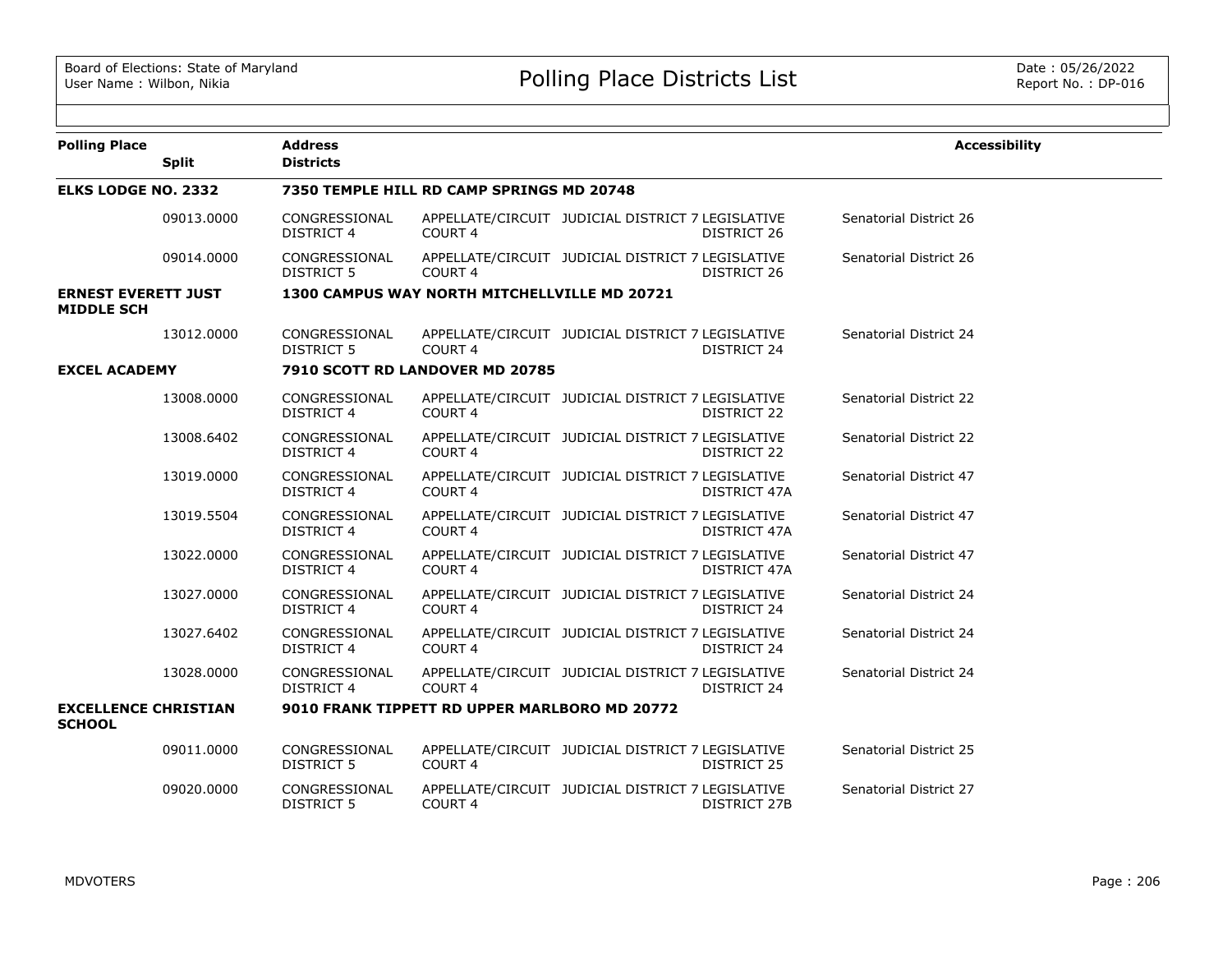| <b>Polling Place</b>                                  | <b>Split</b>                   | <b>Address</b><br><b>Districts</b>              |                                                  |                                                   |                    | <b>Accessibility</b>   |  |  |
|-------------------------------------------------------|--------------------------------|-------------------------------------------------|--------------------------------------------------|---------------------------------------------------|--------------------|------------------------|--|--|
| <b>RM</b>                                             | F.T. EVANS ELEM SCH - M/P      | 6720 OLD ALEXANDRIA FERRY ROAD CLINTON MD 20735 |                                                  |                                                   |                    |                        |  |  |
|                                                       | 09003.0000                     | CONGRESSIONAL<br><b>DISTRICT 5</b>              | COURT <sub>4</sub>                               | APPELLATE/CIRCUIT JUDICIAL DISTRICT 7 LEGISLATIVE | DISTRICT 25        | Senatorial District 25 |  |  |
| <b>CHURCH</b>                                         | <b>FAITH UNITED METHODIST</b>  |                                                 | 15769 LIVINGSTON ROAD ACCOKEEK MD 20607          |                                                   |                    |                        |  |  |
|                                                       | 05012.0000                     | CONGRESSIONAL<br>DISTRICT 5                     | COURT <sub>4</sub>                               | APPELLATE/CIRCUIT JUDICIAL DISTRICT 7 LEGISLATIVE | DISTRICT 26        | Senatorial District 26 |  |  |
| <b>FIRST BAPTIST CHURCH</b><br><b>MINISTRY CENTER</b> |                                |                                                 | <b>3600 BRIGHTSEAT RD LANDOVER MD 20785</b>      |                                                   |                    |                        |  |  |
|                                                       | 13020.0000                     | CONGRESSIONAL<br><b>DISTRICT 4</b>              | COURT <sub>4</sub>                               | APPELLATE/CIRCUIT JUDICIAL DISTRICT 7 LEGISLATIVE | DISTRICT 22        | Senatorial District 22 |  |  |
| <b>GLENARDEN</b>                                      | <b>FIRST BAPTIST CHURCH OF</b> |                                                 | 600 WATKINS PARK DRIVE UPPER MARLBORO MD 20774   |                                                   |                    |                        |  |  |
|                                                       | 03006.0000                     | CONGRESSIONAL<br><b>DISTRICT 5</b>              | <b>COURT 4</b>                                   | APPELLATE/CIRCUIT JUDICIAL DISTRICT 7 LEGISLATIVE | <b>DISTRICT 25</b> | Senatorial District 25 |  |  |
|                                                       | 07012.0000                     | CONGRESSIONAL<br>DISTRICT 5                     | <b>COURT 4</b>                                   | APPELLATE/CIRCUIT JUDICIAL DISTRICT 7 LEGISLATIVE | DISTRICT 25        | Senatorial District 25 |  |  |
| <b>FIRST BETHEL BAPTIST</b><br><b>CHURCH</b>          |                                |                                                 | <b>1 KETTERING DRIVE UPPER MARLBORO MD 20774</b> |                                                   |                    |                        |  |  |
|                                                       | 13013.0000                     | CONGRESSIONAL<br>DISTRICT 5                     | <b>COURT 4</b>                                   | APPELLATE/CIRCUIT JUDICIAL DISTRICT 7 LEGISLATIVE | DISTRICT 25        | Senatorial District 25 |  |  |
|                                                       | <b>FOREST HEIGHTS ELEM SCH</b> |                                                 | 200 TALBERT DRIVE OXON HILL MD 20745             |                                                   |                    |                        |  |  |
|                                                       | 12002.0000                     | CONGRESSIONAL<br>DISTRICT 4                     | <b>COURT 4</b>                                   | APPELLATE/CIRCUIT JUDICIAL DISTRICT 7 LEGISLATIVE | DISTRICT 26        | Senatorial District 26 |  |  |
|                                                       | 12002.6301                     | CONGRESSIONAL<br><b>DISTRICT 4</b>              | <b>COURT 4</b>                                   | APPELLATE/CIRCUIT JUDICIAL DISTRICT 7 LEGISLATIVE | DISTRICT 26        | Senatorial District 26 |  |  |
|                                                       | 12002.6302                     | CONGRESSIONAL<br>DISTRICT 4                     | <b>COURT 4</b>                                   | APPELLATE/CIRCUIT JUDICIAL DISTRICT 7 LEGISLATIVE | DISTRICT 26        | Senatorial District 26 |  |  |
|                                                       | 12002.6303                     | CONGRESSIONAL<br><b>DISTRICT 4</b>              | COURT <sub>4</sub>                               | APPELLATE/CIRCUIT JUDICIAL DISTRICT 7 LEGISLATIVE | DISTRICT 26        | Senatorial District 26 |  |  |
| <b>FORT FOOTE BAPTIST</b><br><b>CHURCH</b>            |                                |                                                 | 8310 FORT FOOTE RD FORT WASHINGTON MD 20744      |                                                   |                    |                        |  |  |
|                                                       | 12005.0000                     | CONGRESSIONAL<br><b>DISTRICT 4</b>              | COURT <sub>4</sub>                               | APPELLATE/CIRCUIT JUDICIAL DISTRICT 7 LEGISLATIVE | DISTRICT 26        | Senatorial District 26 |  |  |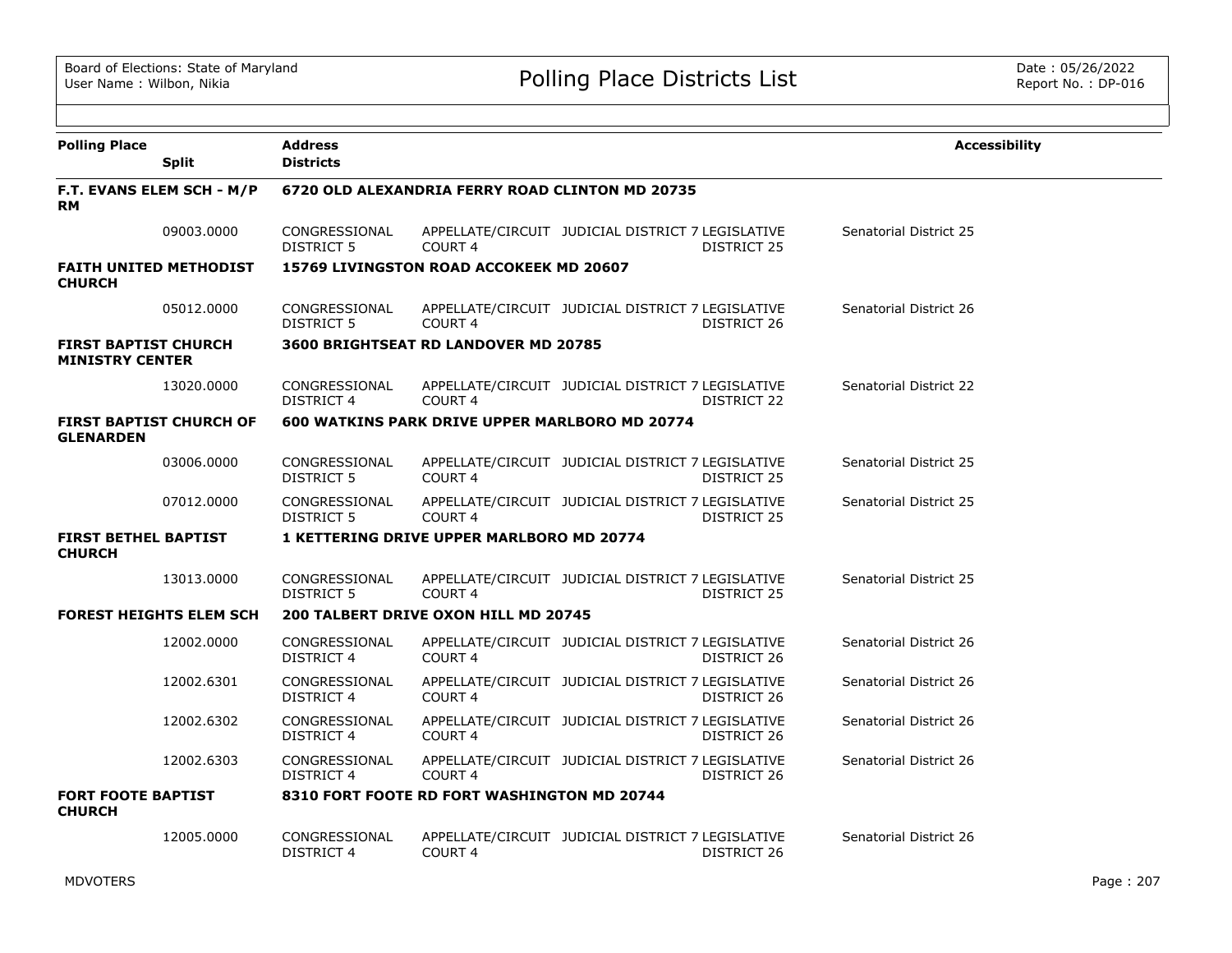| <b>Polling Place</b>                            |              | <b>Address</b>                                                        |                    |                                                   |                     | <b>Accessibility</b>   |  |  |
|-------------------------------------------------|--------------|-----------------------------------------------------------------------|--------------------|---------------------------------------------------|---------------------|------------------------|--|--|
|                                                 | <b>Split</b> | <b>Districts</b>                                                      |                    |                                                   |                     |                        |  |  |
| <b>FRANCIS SCOTT KEY ELEM</b><br><b>SCHOOL</b>  |              | 2301 SCOTT KEY DRIVE DISTRICT HEIGHTS MD 20747                        |                    |                                                   |                     |                        |  |  |
|                                                 | 18004.0000   | CONGRESSIONAL<br><b>DISTRICT 4</b>                                    | COURT <sub>4</sub> | APPELLATE/CIRCUIT JUDICIAL DISTRICT 7 LEGISLATIVE | DISTRICT 24         | Senatorial District 24 |  |  |
|                                                 | 18004.5401   | CONGRESSIONAL<br><b>DISTRICT 4</b>                                    | COURT 4            | APPELLATE/CIRCUIT JUDICIAL DISTRICT 7 LEGISLATIVE | DISTRICT 24         | Senatorial District 24 |  |  |
| <b>SCHOOL</b>                                   |              | FREDERICK DOUGLASS HIGH 8000 CROOM ROAD UPPER MARLBORO MD 20772       |                    |                                                   |                     |                        |  |  |
|                                                 | 04001.0000   | CONGRESSIONAL<br><b>DISTRICT 5</b>                                    | COURT <sub>4</sub> | APPELLATE/CIRCUIT JUDICIAL DISTRICT 7 LEGISLATIVE | <b>DISTRICT 27B</b> | Senatorial District 27 |  |  |
|                                                 | 04002.0000   | CONGRESSIONAL<br><b>DISTRICT 5</b>                                    | COURT <sub>4</sub> | APPELLATE/CIRCUIT JUDICIAL DISTRICT 7 LEGISLATIVE | <b>DISTRICT 23</b>  | Senatorial District 23 |  |  |
|                                                 | 15004.0000   | CONGRESSIONAL<br><b>DISTRICT 5</b>                                    | COURT <sub>4</sub> | APPELLATE/CIRCUIT JUDICIAL DISTRICT 7 LEGISLATIVE | <b>DISTRICT 23</b>  | Senatorial District 23 |  |  |
| <b>FRIENDLY HIGH SCHOOL -</b><br><b>MPR/CAF</b> |              |                                                                       |                    | 10000 ALLENTOWN ROAD FORT WASHINGTON MD 20744     |                     |                        |  |  |
|                                                 | 05003.0000   | CONGRESSIONAL<br><b>DISTRICT 4</b>                                    | COURT <sub>4</sub> | APPELLATE/CIRCUIT JUDICIAL DISTRICT 7 LEGISLATIVE | DISTRICT 26         | Senatorial District 26 |  |  |
| <b>FRIENDLY HIGH SCHOOL -</b><br><b>RM 113</b>  |              |                                                                       |                    | 10000 ALLENTOWN ROAD FORT WASHINGTON MD 20744     |                     |                        |  |  |
|                                                 | 05004.0000   | CONGRESSIONAL<br><b>DISTRICT 4</b>                                    | COURT <sub>4</sub> | APPELLATE/CIRCUIT JUDICIAL DISTRICT 7 LEGISLATIVE | DISTRICT 26         | Senatorial District 26 |  |  |
| M/P RM                                          |              | FT WASH FOREST ELEM SCH - 1300 FILLMORE ROAD FORT WASHINGTON MD 20744 |                    |                                                   |                     |                        |  |  |
|                                                 | 05010.0000   | CONGRESSIONAL<br>DISTRICT 4                                           | COURT <sub>4</sub> | APPELLATE/CIRCUIT JUDICIAL DISTRICT 7 LEGISLATIVE | DISTRICT 26         | Senatorial District 26 |  |  |
| <b>MEDIA CTR</b>                                |              | FT WASH FOREST ELEM SCH - 1300 FILLMORE ROAD FORT WASHINGTON MD 20744 |                    |                                                   |                     |                        |  |  |
|                                                 | 05009.0000   | CONGRESSIONAL<br>DISTRICT 4                                           | COURT <sub>4</sub> | APPELLATE/CIRCUIT JUDICIAL DISTRICT 7 LEGISLATIVE | DISTRICT 26         | Senatorial District 26 |  |  |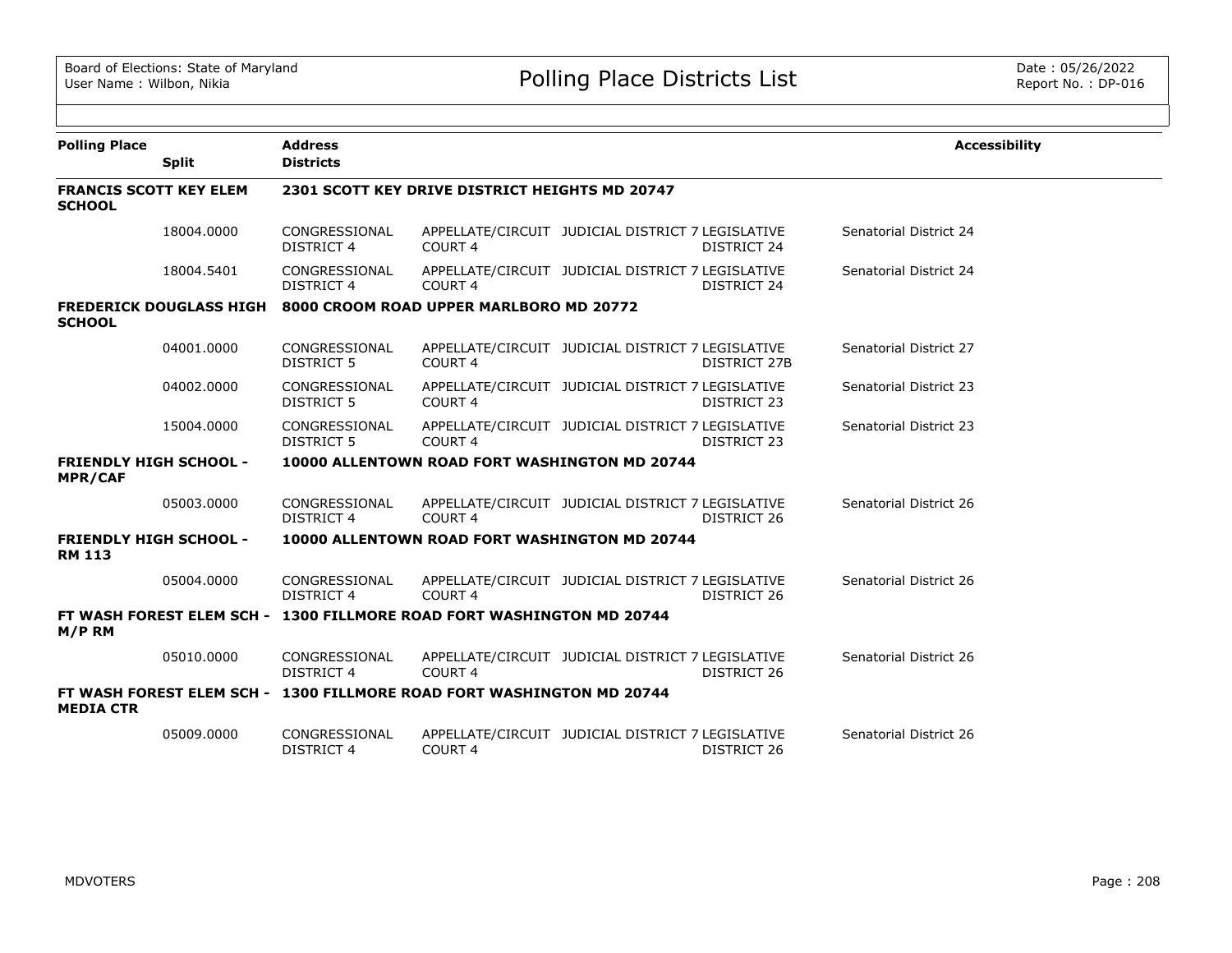| <b>Polling Place</b>                                 | <b>Split</b>                 | <b>Address</b><br><b>Districts</b> |                                       |                                                                   | <b>Accessibility</b>   |
|------------------------------------------------------|------------------------------|------------------------------------|---------------------------------------|-------------------------------------------------------------------|------------------------|
| <b>GLADYS NOON SPELLMAN</b><br><b>ELEM SCH - GYM</b> |                              |                                    | 3324 64TH AVENUE CHEVERLY MD 20785    |                                                                   |                        |
|                                                      | 02003.0000                   | CONGRESSIONAL<br>DISTRICT 4        | COURT <sub>4</sub>                    | APPELLATE/CIRCUIT JUDICIAL DISTRICT 7 LEGISLATIVE<br>DISTRICT 47A | Senatorial District 47 |
|                                                      | 02003.5503                   | CONGRESSIONAL<br><b>DISTRICT 4</b> | <b>COURT 4</b>                        | APPELLATE/CIRCUIT JUDICIAL DISTRICT 7 LEGISLATIVE<br>DISTRICT 47A | Senatorial District 47 |
|                                                      | 02003.5504                   | CONGRESSIONAL<br><b>DISTRICT 4</b> | COURT <sub>4</sub>                    | APPELLATE/CIRCUIT JUDICIAL DISTRICT 7 LEGISLATIVE<br>DISTRICT 47A | Senatorial District 47 |
|                                                      | 02003.5505                   | CONGRESSIONAL<br><b>DISTRICT 4</b> | COURT <sub>4</sub>                    | APPELLATE/CIRCUIT JUDICIAL DISTRICT 7 LEGISLATIVE<br>DISTRICT 47A | Senatorial District 47 |
|                                                      | 02003.5506                   | CONGRESSIONAL<br><b>DISTRICT 4</b> | COURT <sub>4</sub>                    | APPELLATE/CIRCUIT JUDICIAL DISTRICT 7 LEGISLATIVE<br>DISTRICT 47A | Senatorial District 47 |
| <b>SCHOOL</b>                                        | <b>GLASSMANOR ELEMENTARY</b> |                                    | 1011 MARCY AVENUE OXON HILL MD 20745  |                                                                   |                        |
|                                                      | 12009.0000                   | CONGRESSIONAL<br><b>DISTRICT 4</b> | COURT <sub>4</sub>                    | APPELLATE/CIRCUIT JUDICIAL DISTRICT 7 LEGISLATIVE<br>DISTRICT 26  | Senatorial District 26 |
|                                                      | 12009.6301                   | CONGRESSIONAL<br><b>DISTRICT 4</b> | COURT <sub>4</sub>                    | APPELLATE/CIRCUIT JUDICIAL DISTRICT 7 LEGISLATIVE<br>DISTRICT 26  | Senatorial District 26 |
| <b>GLENARDEN WOODS ELEM</b><br><b>SCH - MPR</b>      |                              |                                    | 7801 GLENARDEN PKY GLENARDEN MD 20706 |                                                                   |                        |
|                                                      | 20007.0000                   | CONGRESSIONAL<br><b>DISTRICT 4</b> | COURT <sub>4</sub>                    | APPELLATE/CIRCUIT JUDICIAL DISTRICT 7 LEGISLATIVE<br>DISTRICT 24  | Senatorial District 24 |
|                                                      | 20007.6400                   | CONGRESSIONAL<br><b>DISTRICT 4</b> | COURT <sub>4</sub>                    | APPELLATE/CIRCUIT JUDICIAL DISTRICT 7 LEGISLATIVE<br>DISTRICT 24  | Senatorial District 24 |
|                                                      | 20007.6401                   | CONGRESSIONAL<br><b>DISTRICT 4</b> | COURT <sub>4</sub>                    | APPELLATE/CIRCUIT JUDICIAL DISTRICT 7 LEGISLATIVE<br>DISTRICT 24  | Senatorial District 24 |
|                                                      | 20024.0000                   | CONGRESSIONAL<br><b>DISTRICT 4</b> | COURT 4                               | APPELLATE/CIRCUIT JUDICIAL DISTRICT 7 LEGISLATIVE<br>DISTRICT 22  | Senatorial District 22 |
|                                                      | 20024.6401                   | CONGRESSIONAL<br><b>DISTRICT 4</b> | COURT 4                               | APPELLATE/CIRCUIT JUDICIAL DISTRICT 7 LEGISLATIVE<br>DISTRICT 22  | Senatorial District 22 |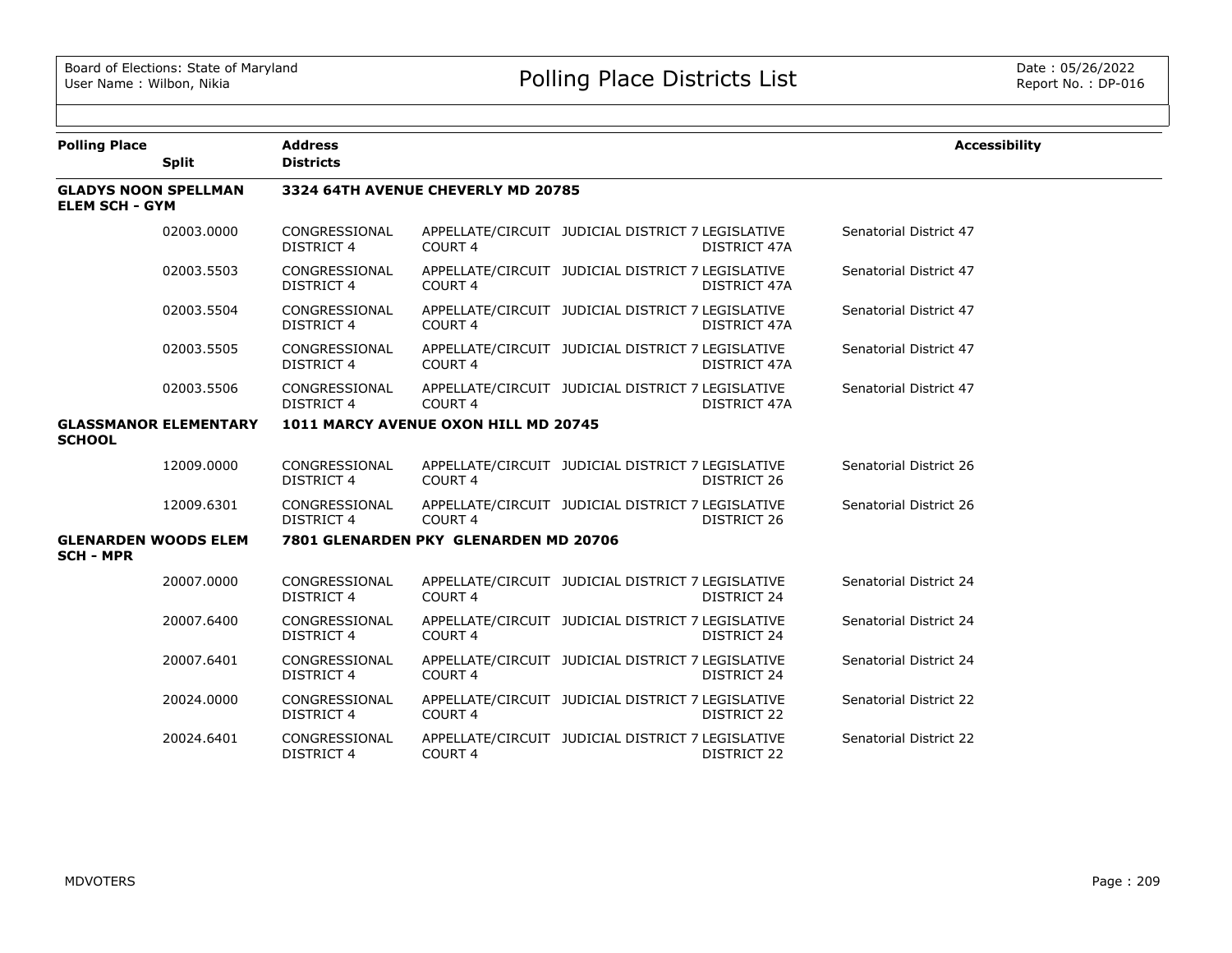| <b>Polling Place</b>                          |                                  | <b>Address</b><br><b>Districts</b>        |                                           |                                                   |                    | <b>Accessibility</b>   |  |  |
|-----------------------------------------------|----------------------------------|-------------------------------------------|-------------------------------------------|---------------------------------------------------|--------------------|------------------------|--|--|
|                                               | <b>Split</b>                     |                                           |                                           |                                                   |                    |                        |  |  |
| <b>GLENN DALE COMM CTR</b>                    |                                  | 11901 GLENN DALE BLVD GLENN DALE MD 20769 |                                           |                                                   |                    |                        |  |  |
|                                               | 14012.0000                       | CONGRESSIONAL<br><b>DISTRICT 4</b>        | COURT <sub>4</sub>                        | APPELLATE/CIRCUIT JUDICIAL DISTRICT 7 LEGISLATIVE | <b>DISTRICT 24</b> | Senatorial District 24 |  |  |
|                                               | 14012.521A                       | CONGRESSIONAL<br>DISTRICT 4               | COURT 4                                   | APPELLATE/CIRCUIT JUDICIAL DISTRICT 7 LEGISLATIVE | DISTRICT 24        | Senatorial District 24 |  |  |
|                                               | 14012.521B                       | CONGRESSIONAL<br><b>DISTRICT 4</b>        | <b>COURT 4</b>                            | APPELLATE/CIRCUIT JUDICIAL DISTRICT 7 LEGISLATIVE | DISTRICT 24        | Senatorial District 24 |  |  |
|                                               | 14017.0000                       | CONGRESSIONAL<br><b>DISTRICT 4</b>        | COURT <sub>4</sub>                        | APPELLATE/CIRCUIT JUDICIAL DISTRICT 7 LEGISLATIVE | DISTRICT 24        | Senatorial District 24 |  |  |
|                                               | 14017.521A                       | CONGRESSIONAL<br><b>DISTRICT 4</b>        | <b>COURT 4</b>                            | APPELLATE/CIRCUIT JUDICIAL DISTRICT 7 LEGISLATIVE | DISTRICT 24        | Senatorial District 24 |  |  |
|                                               | 14017.521B                       | CONGRESSIONAL<br><b>DISTRICT 4</b>        | <b>COURT 4</b>                            | APPELLATE/CIRCUIT JUDICIAL DISTRICT 7 LEGISLATIVE | DISTRICT 24        | Senatorial District 24 |  |  |
|                                               | 14025.0000                       | CONGRESSIONAL<br>DISTRICT 5               | <b>COURT 4</b>                            | APPELLATE/CIRCUIT JUDICIAL DISTRICT 7 LEGISLATIVE | DISTRICT 24        | Senatorial District 24 |  |  |
|                                               | 14025.521A                       | CONGRESSIONAL<br><b>DISTRICT 5</b>        | <b>COURT 4</b>                            | APPELLATE/CIRCUIT JUDICIAL DISTRICT 7 LEGISLATIVE | DISTRICT 24        | Senatorial District 24 |  |  |
|                                               | 20017.0000                       | CONGRESSIONAL<br><b>DISTRICT 4</b>        | COURT 4                                   | APPELLATE/CIRCUIT JUDICIAL DISTRICT 7 LEGISLATIVE | <b>DISTRICT 24</b> | Senatorial District 24 |  |  |
| <b>GLENN DALE ELEMENTARY</b><br><b>SCHOOL</b> |                                  |                                           | 6700 GLENN DALE ROAD GLENN DALE MD 20769  |                                                   |                    |                        |  |  |
|                                               | 20009.0000                       | CONGRESSIONAL<br>DISTRICT 4               | COURT <sub>4</sub>                        | APPELLATE/CIRCUIT JUDICIAL DISTRICT 7 LEGISLATIVE | DISTRICT 24        | Senatorial District 24 |  |  |
|                                               | <b>GLENN DALE VOL. FIRE DEPT</b> |                                           | 11900 GLENN DALE BLVD GLENN DALE MD 20769 |                                                   |                    |                        |  |  |
|                                               | 14007.0000                       | CONGRESSIONAL<br><b>DISTRICT 4</b>        | <b>COURT 4</b>                            | APPELLATE/CIRCUIT JUDICIAL DISTRICT 7 LEGISLATIVE | DISTRICT 24        | Senatorial District 24 |  |  |
|                                               | 14007.521A                       | CONGRESSIONAL<br>DISTRICT 4               | COURT <sub>4</sub>                        | APPELLATE/CIRCUIT JUDICIAL DISTRICT 7 LEGISLATIVE | DISTRICT 24        | Senatorial District 24 |  |  |
| <b>GOOD LUCK COMMUNITY</b><br><b>CENTER</b>   |                                  |                                           | 8601 GOOD LUCK ROAD LANHAM MD 20706       |                                                   |                    |                        |  |  |
|                                               | 20010.0000                       | CONGRESSIONAL<br><b>DISTRICT 4</b>        | COURT 4                                   | APPELLATE/CIRCUIT JUDICIAL DISTRICT 7 LEGISLATIVE | <b>DISTRICT 24</b> | Senatorial District 24 |  |  |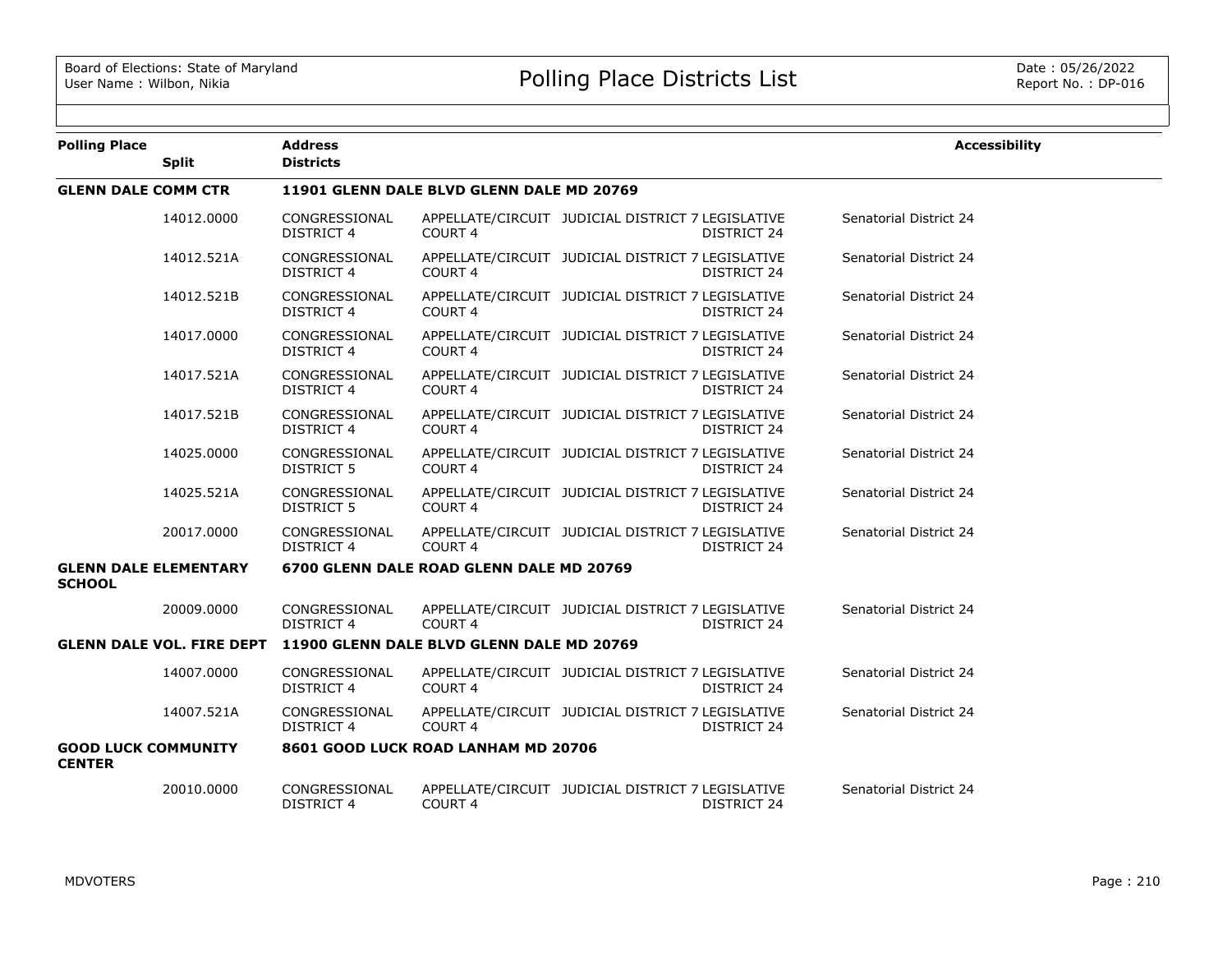| <b>Polling Place</b>                         | <b>Split</b>                 | <b>Address</b><br><b>Districts</b> |                                            |                                                                   | <b>Accessibility</b>   |
|----------------------------------------------|------------------------------|------------------------------------|--------------------------------------------|-------------------------------------------------------------------|------------------------|
| <b>FELLOWSHIP HALL</b>                       | <b>GRACE LUTHERAN CHURCH</b> |                                    | 2503 BELAIR DRIVE BOWIE MD 20715           |                                                                   |                        |
|                                              | 07004.0000                   | CONGRESSIONAL<br>DISTRICT 5        | COURT <sub>4</sub>                         | APPELLATE/CIRCUIT JUDICIAL DISTRICT 7 LEGISLATIVE<br>DISTRICT 23  | Senatorial District 23 |
|                                              | 07004.522A                   | CONGRESSIONAL<br>DISTRICT 5        | COURT 4                                    | APPELLATE/CIRCUIT JUDICIAL DISTRICT 7 LEGISLATIVE<br>DISTRICT 23  | Senatorial District 23 |
|                                              | 07004.522B                   | CONGRESSIONAL<br><b>DISTRICT 5</b> | <b>COURT 4</b>                             | APPELLATE/CIRCUIT JUDICIAL DISTRICT 7 LEGISLATIVE<br>DISTRICT 23  | Senatorial District 23 |
| <b>GRACE PRESBYTERIAN</b><br><b>CHURCH</b>   |                              |                                    | 5924 PRINCESS GARDEN PKY. LANHAM MD 20706  |                                                                   |                        |
|                                              | 20013.0000                   | CONGRESSIONAL<br>DISTRICT 4        | COURT 4                                    | APPELLATE/CIRCUIT JUDICIAL DISTRICT 7 LEGISLATIVE<br>DISTRICT 22  | Senatorial District 22 |
|                                              | 20013.7100                   | CONGRESSIONAL<br>DISTRICT 4        | COURT 4                                    | APPELLATE/CIRCUIT JUDICIAL DISTRICT 7 LEGISLATIVE<br>DISTRICT 22  | Senatorial District 22 |
| <b>GREEN VALLEY ACADEMY</b>                  |                              |                                    | 2215 CHADWICK STREET TEMPLE HILLS MD 20748 |                                                                   |                        |
|                                              | 06008,0000                   | CONGRESSIONAL<br><b>DISTRICT 4</b> | <b>COURT 4</b>                             | APPELLATE/CIRCUIT JUDICIAL DISTRICT 7 LEGISLATIVE<br>DISTRICT 26  | Senatorial District 26 |
| <b>GREENBELT COMMUNITY</b><br><b>CENTER</b>  |                              |                                    | <b>15 CRESCENT ROAD GREENBELT MD 20770</b> |                                                                   |                        |
|                                              | 21003.0000                   | CONGRESSIONAL<br><b>DISTRICT 4</b> | COURT <sub>4</sub>                         | APPELLATE/CIRCUIT JUDICIAL DISTRICT 7 LEGISLATIVE<br>DISTRICT 22  | Senatorial District 22 |
|                                              | 21003.6503                   | CONGRESSIONAL<br><b>DISTRICT 4</b> | COURT <sub>4</sub>                         | APPELLATE/CIRCUIT JUDICIAL DISTRICT 7 LEGISLATIVE<br>DISTRICT 22  | Senatorial District 22 |
| <b>GREENBELT ELEMENTARY</b><br><b>SCHOOL</b> |                              |                                    | 66 RIDGE ROAD GREENBELT MD 20770           |                                                                   |                        |
|                                              | 21006.0000                   | CONGRESSIONAL<br><b>DISTRICT 4</b> | COURT <sub>4</sub>                         | APPELLATE/CIRCUIT JUDICIAL DISTRICT 7 LEGISLATIVE<br>DISTRICT 22  | Senatorial District 22 |
|                                              | 21006.6503                   | CONGRESSIONAL<br>DISTRICT 4        | <b>COURT 4</b>                             | APPELLATE/CIRCUIT JUDICIAL DISTRICT 7 LEGISLATIVE<br>DISTRICT 22  | Senatorial District 22 |
|                                              | 21006.6506                   | CONGRESSIONAL<br><b>DISTRICT 4</b> | COURT 4                                    | APPELLATE/CIRCUIT JUDICIAL DISTRICT 7 LEGISLATIVE<br>DISTRICT 22  | Senatorial District 22 |
| <b>GWYNN PARK MIDDLE</b><br><b>SCHOOL</b>    |                              |                                    | 8000 DYSON ROAD BRANDYWINE MD 20613        |                                                                   |                        |
|                                              | 11001.0000                   | CONGRESSIONAL<br><b>DISTRICT 5</b> | COURT 4                                    | APPELLATE/CIRCUIT JUDICIAL DISTRICT 7 LEGISLATIVE<br>DISTRICT 27B | Senatorial District 27 |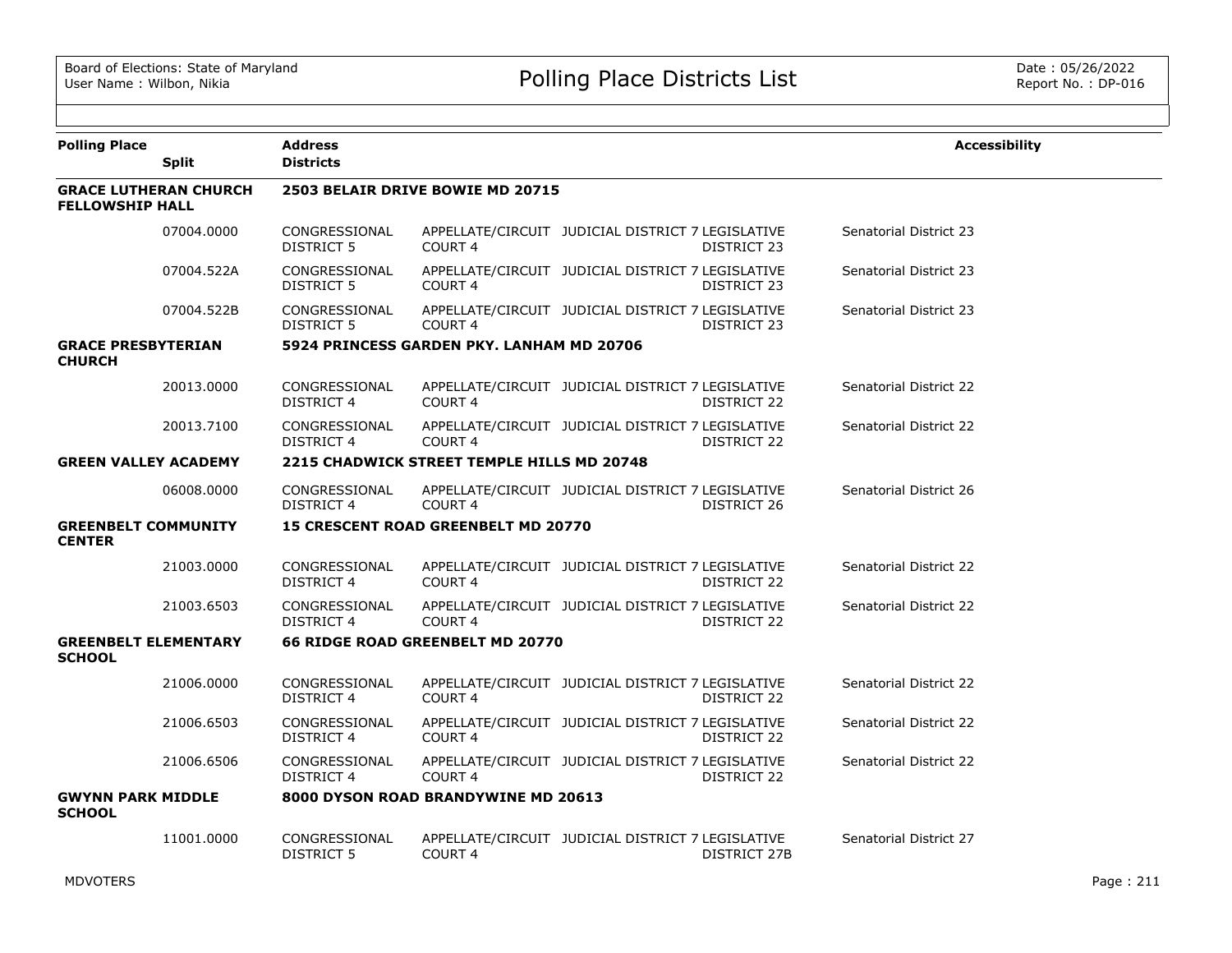| <b>Polling Place</b>                           |                              | <b>Address</b>                     |                                      |                                                   |                    | <b>Accessibility</b>   |  |  |  |  |
|------------------------------------------------|------------------------------|------------------------------------|--------------------------------------|---------------------------------------------------|--------------------|------------------------|--|--|--|--|
|                                                | <b>Split</b>                 | <b>Districts</b>                   |                                      |                                                   |                    |                        |  |  |  |  |
| <b>CENTER</b>                                  | <b>HARMONY HALL REGIONAL</b> |                                    |                                      | 10701 LIVINGSTON ROAD FORT WASHINGTON MD 20744    |                    |                        |  |  |  |  |
|                                                | 05002.0000                   | CONGRESSIONAL<br>DISTRICT 4        | COURT <sub>4</sub>                   | APPELLATE/CIRCUIT JUDICIAL DISTRICT 7 LEGISLATIVE | DISTRICT 26        | Senatorial District 26 |  |  |  |  |
| <b>HEATHER HILLS ELEM SCH</b>                  |                              |                                    | 12605 HEMING LANE BOWIE MD 20716     |                                                   |                    |                        |  |  |  |  |
|                                                | 07007.0000                   | CONGRESSIONAL<br>DISTRICT 5        | COURT 4                              | APPELLATE/CIRCUIT JUDICIAL DISTRICT 7 LEGISLATIVE | DISTRICT 23        | Senatorial District 23 |  |  |  |  |
|                                                | 07007.523A                   | CONGRESSIONAL<br><b>DISTRICT 5</b> | COURT 4                              | APPELLATE/CIRCUIT JUDICIAL DISTRICT 7 LEGISLATIVE | DISTRICT 23        | Senatorial District 23 |  |  |  |  |
|                                                | 07007.523B                   | CONGRESSIONAL<br><b>DISTRICT 5</b> | <b>COURT 4</b>                       | APPELLATE/CIRCUIT JUDICIAL DISTRICT 7 LEGISLATIVE | <b>DISTRICT 23</b> | Senatorial District 23 |  |  |  |  |
|                                                | 07007.524A                   | CONGRESSIONAL<br><b>DISTRICT 5</b> | COURT <sub>4</sub>                   | APPELLATE/CIRCUIT JUDICIAL DISTRICT 7 LEGISLATIVE | DISTRICT 23        | Senatorial District 23 |  |  |  |  |
| <b>HIGH BRIDGE ELEMENTARY</b><br><b>SCHOOL</b> |                              |                                    | 7011 HIGH BRIDGE ROAD BOWIE MD 20720 |                                                   |                    |                        |  |  |  |  |
|                                                | 14001.0000                   | CONGRESSIONAL<br><b>DISTRICT 5</b> | COURT <sub>4</sub>                   | APPELLATE/CIRCUIT JUDICIAL DISTRICT 7 LEGISLATIVE | DISTRICT 24        | Senatorial District 24 |  |  |  |  |
|                                                | 14001.521A                   | CONGRESSIONAL<br>DISTRICT 5        | <b>COURT 4</b>                       | APPELLATE/CIRCUIT JUDICIAL DISTRICT 7 LEGISLATIVE | DISTRICT 24        | Senatorial District 24 |  |  |  |  |
|                                                | 14001.521B                   | CONGRESSIONAL<br><b>DISTRICT 5</b> | COURT <sub>4</sub>                   | APPELLATE/CIRCUIT JUDICIAL DISTRICT 7 LEGISLATIVE | DISTRICT 24        | Senatorial District 24 |  |  |  |  |
|                                                | 14018.0000                   | CONGRESSIONAL<br><b>DISTRICT 5</b> | <b>COURT 4</b>                       | APPELLATE/CIRCUIT JUDICIAL DISTRICT 7 LEGISLATIVE | DISTRICT 23        | Senatorial District 23 |  |  |  |  |
|                                                | 14018.521A                   | CONGRESSIONAL<br>DISTRICT 5        | COURT 4                              | APPELLATE/CIRCUIT JUDICIAL DISTRICT 7 LEGISLATIVE | DISTRICT 23        | Senatorial District 23 |  |  |  |  |
|                                                | 14019.0000                   | CONGRESSIONAL<br><b>DISTRICT 5</b> | <b>COURT 4</b>                       | APPELLATE/CIRCUIT JUDICIAL DISTRICT 7 LEGISLATIVE | DISTRICT 23        | Senatorial District 23 |  |  |  |  |
|                                                | 14019.521A                   | CONGRESSIONAL<br><b>DISTRICT 5</b> | COURT 4                              | APPELLATE/CIRCUIT JUDICIAL DISTRICT 7 LEGISLATIVE | DISTRICT 23        | Senatorial District 23 |  |  |  |  |
|                                                | 14020.0000                   | CONGRESSIONAL<br><b>DISTRICT 4</b> | COURT <sub>4</sub>                   | APPELLATE/CIRCUIT JUDICIAL DISTRICT 7 LEGISLATIVE | <b>DISTRICT 24</b> | Senatorial District 24 |  |  |  |  |
|                                                | 14020.521A                   | CONGRESSIONAL<br><b>DISTRICT 4</b> | COURT 4                              | APPELLATE/CIRCUIT JUDICIAL DISTRICT 7 LEGISLATIVE | DISTRICT 24        | Senatorial District 24 |  |  |  |  |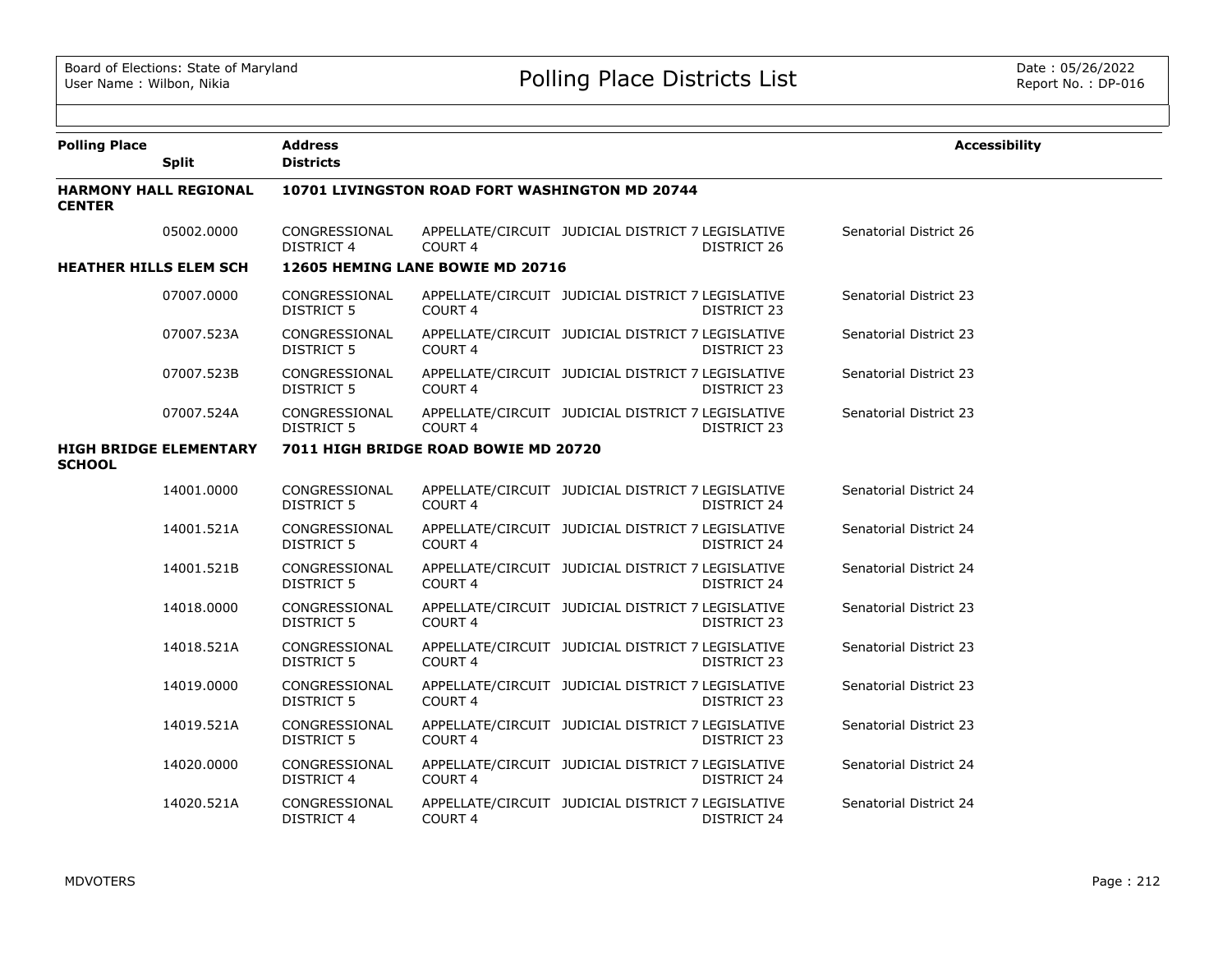| <b>Polling Place</b>                       | <b>Split</b>                  | <b>Address</b><br><b>Districts</b> |                                             |                                                   |                     | <b>Accessibility</b>          |
|--------------------------------------------|-------------------------------|------------------------------------|---------------------------------------------|---------------------------------------------------|---------------------|-------------------------------|
|                                            | <b>HIGH POINT HIGH SCHOOL</b> |                                    | 3601 POWDER MILL ROAD BELTSVILLE MD 20705   |                                                   |                     |                               |
|                                            |                               |                                    |                                             |                                                   |                     |                               |
|                                            | 01003.0000                    | CONGRESSIONAL<br><b>DISTRICT 4</b> | COURT <sub>4</sub>                          | APPELLATE/CIRCUIT JUDICIAL DISTRICT 7 LEGISLATIVE | DISTRICT 21         | Senatorial District 21        |
|                                            | <b>HIGHLAND PARK ELEM SCH</b> |                                    | <b>6501 LOWLAND DRIVE LANDOVER MD 20785</b> |                                                   |                     |                               |
|                                            | 18008,0000                    | CONGRESSIONAL<br><b>DISTRICT 4</b> | COURT 4                                     | APPELLATE/CIRCUIT JUDICIAL DISTRICT 7 LEGISLATIVE | DISTRICT 24         | Senatorial District 24        |
|                                            | 18008.7403                    | CONGRESSIONAL<br><b>DISTRICT 4</b> | COURT <sub>4</sub>                          | APPELLATE/CIRCUIT JUDICIAL DISTRICT 7 LEGISLATIVE | <b>DISTRICT 24</b>  | Senatorial District 24        |
|                                            | 18008.7404                    | CONGRESSIONAL<br><b>DISTRICT 4</b> | <b>COURT 4</b>                              | APPELLATE/CIRCUIT JUDICIAL DISTRICT 7 LEGISLATIVE | DISTRICT 24         | Senatorial District 24        |
| <b>HILLANDALE BAPTIST</b><br><b>CHURCH</b> |                               |                                    | 2601 POWDER MILL ROAD ADELPHI MD 20783      |                                                   |                     |                               |
|                                            | 21014.0000                    | CONGRESSIONAL<br><b>DISTRICT 4</b> | COURT <sub>4</sub>                          | APPELLATE/CIRCUIT JUDICIAL DISTRICT 7 LEGISLATIVE | <b>DISTRICT 47B</b> | Senatorial District 47        |
|                                            | 21021.0000                    | CONGRESSIONAL<br><b>DISTRICT 4</b> | COURT 4                                     | APPELLATE/CIRCUIT JUDICIAL DISTRICT 7 LEGISLATIVE | DISTRICT 21         | Senatorial District 21        |
|                                            | 21022.0000                    | CONGRESSIONAL<br><b>DISTRICT 8</b> | COURT <sub>4</sub>                          | APPELLATE/CIRCUIT JUDICIAL DISTRICT 7 LEGISLATIVE | DISTRICT 47B        | Senatorial District 47        |
| <b>SCH</b>                                 | <b>HILLCREST HEIGHTS ELEM</b> |                                    | 4305 22ND PL TEMPLE HILLS MD 20748          |                                                   |                     |                               |
|                                            | 12003.0000                    | CONGRESSIONAL<br><b>DISTRICT 4</b> | COURT <sub>4</sub>                          | APPELLATE/CIRCUIT JUDICIAL DISTRICT 7 LEGISLATIVE | DISTRICT 25         | <b>Senatorial District 25</b> |
|                                            | 12003.6301                    | CONGRESSIONAL<br><b>DISTRICT 4</b> | <b>COURT 4</b>                              | APPELLATE/CIRCUIT JUDICIAL DISTRICT 7 LEGISLATIVE | DISTRICT 25         | Senatorial District 25        |
| <b>SCHOOL</b>                              | <b>HOLLYWOOD ELEMENTARY</b>   |                                    | 9811 49TH AVENUE COLLEGE PARK MD 20740      |                                                   |                     |                               |
|                                            | 21004.0000                    | CONGRESSIONAL<br><b>DISTRICT 4</b> | COURT <sub>4</sub>                          | APPELLATE/CIRCUIT JUDICIAL DISTRICT 7 LEGISLATIVE | DISTRICT 21         | Senatorial District 21        |
|                                            | 21004.5601                    | CONGRESSIONAL<br><b>DISTRICT 4</b> | COURT <sub>4</sub>                          | APPELLATE/CIRCUIT JUDICIAL DISTRICT 7 LEGISLATIVE | DISTRICT 21         | Senatorial District 21        |
|                                            | 21004.5604                    | CONGRESSIONAL<br><b>DISTRICT 4</b> | COURT 4                                     | APPELLATE/CIRCUIT JUDICIAL DISTRICT 7 LEGISLATIVE | DISTRICT 21         | Senatorial District 21        |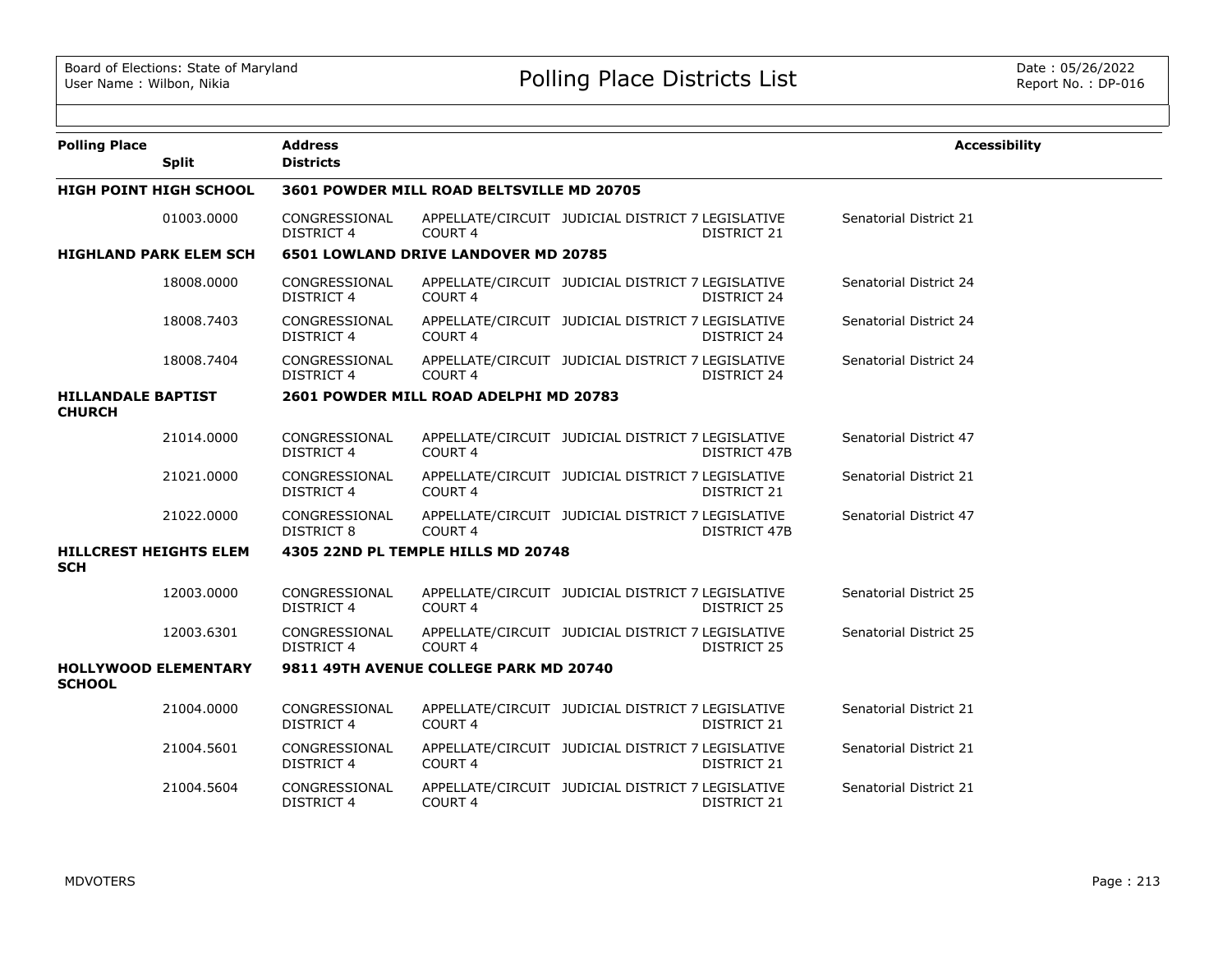| <b>Polling Place</b>                          |                               | <b>Address</b>                     |                                               |                                                   |                    | <b>Accessibility</b>   |
|-----------------------------------------------|-------------------------------|------------------------------------|-----------------------------------------------|---------------------------------------------------|--------------------|------------------------|
|                                               | <b>Split</b>                  | <b>Districts</b>                   |                                               |                                                   |                    |                        |
| <b>HUNTINGTON COMM CTR</b>                    |                               | 13022 8TH ST BOWIE MD 20720        |                                               |                                                   |                    |                        |
|                                               | 14013.0000                    | CONGRESSIONAL<br>DISTRICT 5        | COURT <sub>4</sub>                            | APPELLATE/CIRCUIT JUDICIAL DISTRICT 7 LEGISLATIVE | <b>DISTRICT 23</b> | Senatorial District 23 |
|                                               | 14013.521A                    | CONGRESSIONAL<br>DISTRICT 5        | <b>COURT 4</b>                                | APPELLATE/CIRCUIT JUDICIAL DISTRICT 7 LEGISLATIVE | <b>DISTRICT 23</b> | Senatorial District 23 |
|                                               | 14013.521B                    | CONGRESSIONAL<br><b>DISTRICT 5</b> | COURT 4                                       | APPELLATE/CIRCUIT JUDICIAL DISTRICT 7 LEGISLATIVE | DISTRICT 23        | Senatorial District 23 |
|                                               | 14016.0000                    | CONGRESSIONAL<br><b>DISTRICT 4</b> | COURT 4                                       | APPELLATE/CIRCUIT JUDICIAL DISTRICT 7 LEGISLATIVE | <b>DISTRICT 23</b> | Senatorial District 23 |
|                                               | 14016.521A                    | CONGRESSIONAL<br><b>DISTRICT 4</b> | COURT <sub>4</sub>                            | APPELLATE/CIRCUIT JUDICIAL DISTRICT 7 LEGISLATIVE | <b>DISTRICT 23</b> | Senatorial District 23 |
|                                               | 14016.521B                    | CONGRESSIONAL<br><b>DISTRICT 4</b> | COURT <sub>4</sub>                            | APPELLATE/CIRCUIT JUDICIAL DISTRICT 7 LEGISLATIVE | <b>DISTRICT 23</b> | Senatorial District 23 |
| <b>SCHOOL</b>                                 | <b>HYATTSVILLE ELEMENTARY</b> |                                    | 5311 43RD AVENUE HYATTSVILLE MD 20781         |                                                   |                    |                        |
|                                               | 16003.0000                    | CONGRESSIONAL<br><b>DISTRICT 4</b> | <b>COURT 4</b>                                | APPELLATE/CIRCUIT JUDICIAL DISTRICT 7 LEGISLATIVE | DISTRICT 22        | Senatorial District 22 |
|                                               | 16003.6601                    | CONGRESSIONAL<br><b>DISTRICT 4</b> | COURT <sub>4</sub>                            | APPELLATE/CIRCUIT JUDICIAL DISTRICT 7 LEGISLATIVE | DISTRICT 22        | Senatorial District 22 |
|                                               | 16003.6602                    | CONGRESSIONAL<br><b>DISTRICT 4</b> | COURT 4                                       | APPELLATE/CIRCUIT JUDICIAL DISTRICT 7 LEGISLATIVE | DISTRICT 22        | Senatorial District 22 |
|                                               | 16003.6603                    | CONGRESSIONAL<br><b>DISTRICT 4</b> | COURT <sub>4</sub>                            | APPELLATE/CIRCUIT JUDICIAL DISTRICT 7 LEGISLATIVE | DISTRICT 22        | Senatorial District 22 |
| <b>INDIAN QUEEN ELEM SCH</b>                  |                               |                                    | 9551 FORT FOOTE ROAD FORT WASHINGTON MD 20744 |                                                   |                    |                        |
|                                               | 12014.0000                    | CONGRESSIONAL<br><b>DISTRICT 4</b> | COURT <sub>4</sub>                            | APPELLATE/CIRCUIT JUDICIAL DISTRICT 7 LEGISLATIVE | DISTRICT 26        | Senatorial District 26 |
| <b>ISAAC GOURDINE MIDDLE</b><br><b>SCHOOL</b> |                               |                                    | 8700 ALLENTOWN ROAD FORT WASHINGTON MD 20744  |                                                   |                    |                        |
|                                               | 09005.0000                    | CONGRESSIONAL<br><b>DISTRICT 4</b> | COURT <sub>4</sub>                            | APPELLATE/CIRCUIT JUDICIAL DISTRICT 7 LEGISLATIVE | DISTRICT 26        | Senatorial District 26 |
|                                               | 09012.0000                    | CONGRESSIONAL<br><b>DISTRICT 4</b> | COURT 4                                       | APPELLATE/CIRCUIT JUDICIAL DISTRICT 7 LEGISLATIVE | DISTRICT 26        | Senatorial District 26 |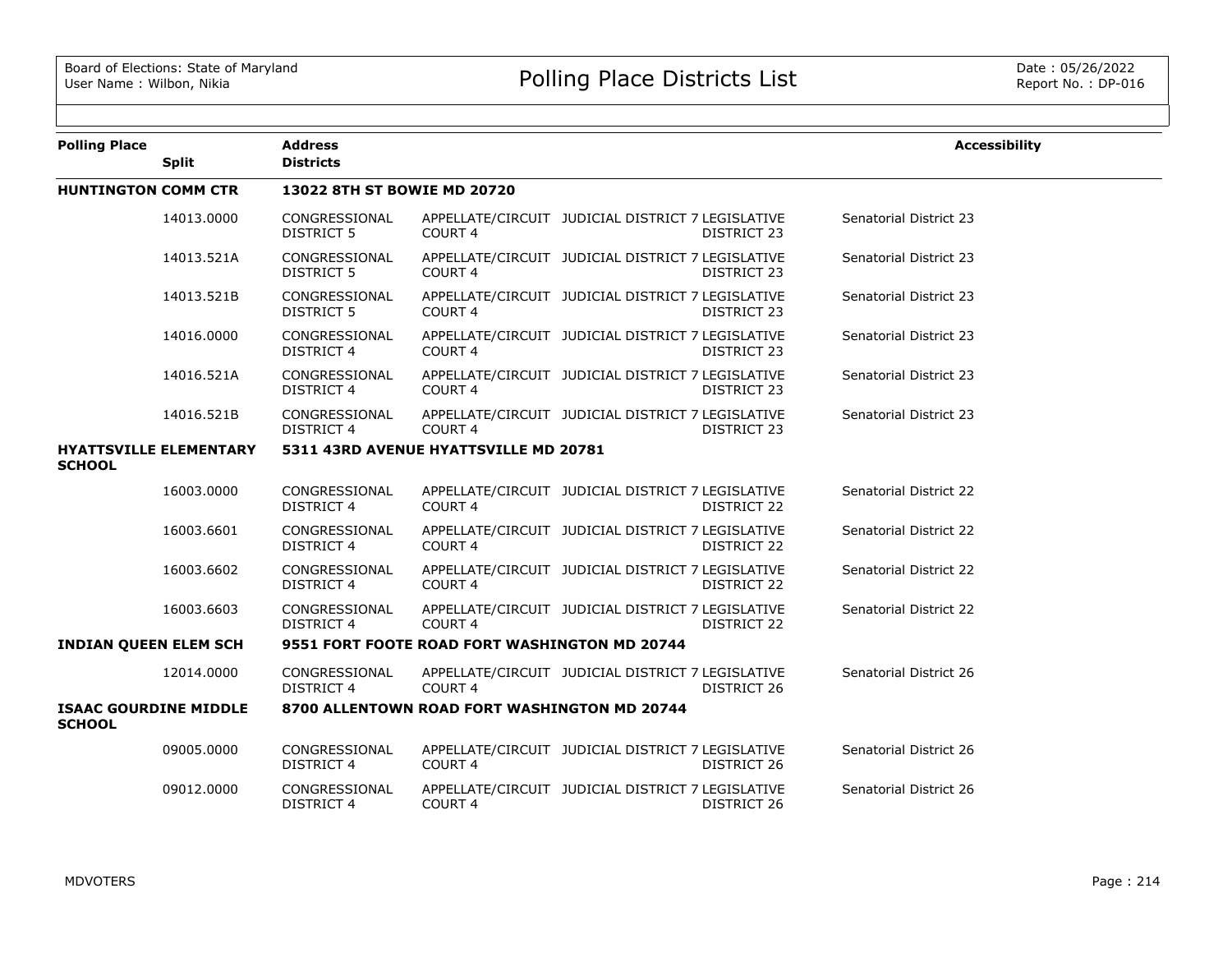| <b>Polling Place</b>                             | <b>Split</b> | <b>Address</b><br><b>Districts</b>                                           |                                                                             |                                                   |             | <b>Accessibility</b>   |  |  |
|--------------------------------------------------|--------------|------------------------------------------------------------------------------|-----------------------------------------------------------------------------|---------------------------------------------------|-------------|------------------------|--|--|
| <b>SCHOOL</b>                                    |              | <b>J. FRANK DENT ELEMENTARY 2700 CORNING AVENUE FORT WASHINGTON MD 20744</b> |                                                                             |                                                   |             |                        |  |  |
|                                                  | 12016.0000   | CONGRESSIONAL<br>DISTRICT 4                                                  | COURT <sub>4</sub>                                                          | APPELLATE/CIRCUIT JUDICIAL DISTRICT 7 LEGISLATIVE | DISTRICT 25 | Senatorial District 25 |  |  |
| <b>CTR</b>                                       |              |                                                                              | <b>J.R. COUSINS JR. MUNICIPAL 8600 GLENARDEN PARKWAY GLENARDEN MD 20706</b> |                                                   |             |                        |  |  |
|                                                  | 13003.0000   | CONGRESSIONAL<br><b>DISTRICT 4</b>                                           | COURT <sub>4</sub>                                                          | APPELLATE/CIRCUIT JUDICIAL DISTRICT 7 LEGISLATIVE | DISTRICT 24 | Senatorial District 24 |  |  |
|                                                  | 13003.6400   | CONGRESSIONAL<br><b>DISTRICT 4</b>                                           | COURT <sub>4</sub>                                                          | APPELLATE/CIRCUIT JUDICIAL DISTRICT 7 LEGISLATIVE | DISTRICT 24 | Senatorial District 24 |  |  |
|                                                  | 13003.6401   | CONGRESSIONAL<br><b>DISTRICT 4</b>                                           | COURT <sub>4</sub>                                                          | APPELLATE/CIRCUIT JUDICIAL DISTRICT 7 LEGISLATIVE | DISTRICT 24 | Senatorial District 24 |  |  |
|                                                  | 13003.6402   | CONGRESSIONAL<br><b>DISTRICT 4</b>                                           | COURT <sub>4</sub>                                                          | APPELLATE/CIRCUIT JUDICIAL DISTRICT 7 LEGISLATIVE | DISTRICT 24 | Senatorial District 24 |  |  |
|                                                  | 13003.6403   | CONGRESSIONAL<br>DISTRICT 4                                                  | COURT <sub>4</sub>                                                          | APPELLATE/CIRCUIT JUDICIAL DISTRICT 7 LEGISLATIVE | DISTRICT 24 | Senatorial District 24 |  |  |
| <b>JAMES H. HARRISON ELEM</b><br><b>SCH</b>      |              |                                                                              | 13200 LARCHDALE ROAD LAUREL MD 20708                                        |                                                   |             |                        |  |  |
|                                                  | 10006.0000   | CONGRESSIONAL<br><b>DISTRICT 4</b>                                           | COURT <sub>4</sub>                                                          | APPELLATE/CIRCUIT JUDICIAL DISTRICT 7 LEGISLATIVE | DISTRICT 23 | Senatorial District 23 |  |  |
| <b>JAMES MADISON MIDDLE</b><br><b>SCHOOL</b>     |              |                                                                              | 7300 WOODYARD ROAD UPPER MARLBORO MD 20772                                  |                                                   |             |                        |  |  |
|                                                  | 15003.0000   | CONGRESSIONAL<br><b>DISTRICT 5</b>                                           | COURT <sub>4</sub>                                                          | APPELLATE/CIRCUIT JUDICIAL DISTRICT 7 LEGISLATIVE | DISTRICT 23 | Senatorial District 23 |  |  |
| <b>JAMES MCHENRY</b><br><b>ELEMENTARY SCHOOL</b> |              |                                                                              | 8909 MCHENRY LANE LANHAM MD 20706                                           |                                                   |             |                        |  |  |
|                                                  | 13021.0000   | CONGRESSIONAL<br><b>DISTRICT 4</b>                                           | COURT <sub>4</sub>                                                          | APPELLATE/CIRCUIT JUDICIAL DISTRICT 7 LEGISLATIVE | DISTRICT 22 | Senatorial District 22 |  |  |
| <b>SCH</b>                                       |              |                                                                              | JAMES RYDER RANDALL ELEM 5410 KIRBY ROAD CLINTON MD 20735                   |                                                   |             |                        |  |  |
|                                                  | 09002.0000   | CONGRESSIONAL<br><b>DISTRICT 4</b>                                           | COURT <sub>4</sub>                                                          | APPELLATE/CIRCUIT JUDICIAL DISTRICT 7 LEGISLATIVE | DISTRICT 25 | Senatorial District 25 |  |  |
| <b>JESSIE B. MASON SCHOOL</b>                    |              |                                                                              | 2720 IVERSON STREET TEMPLE HILLS MD 20748                                   |                                                   |             |                        |  |  |
|                                                  | 06017.0000   | CONGRESSIONAL<br>DISTRICT 4                                                  | COURT <sub>4</sub>                                                          | APPELLATE/CIRCUIT JUDICIAL DISTRICT 7 LEGISLATIVE | DISTRICT 26 | Senatorial District 26 |  |  |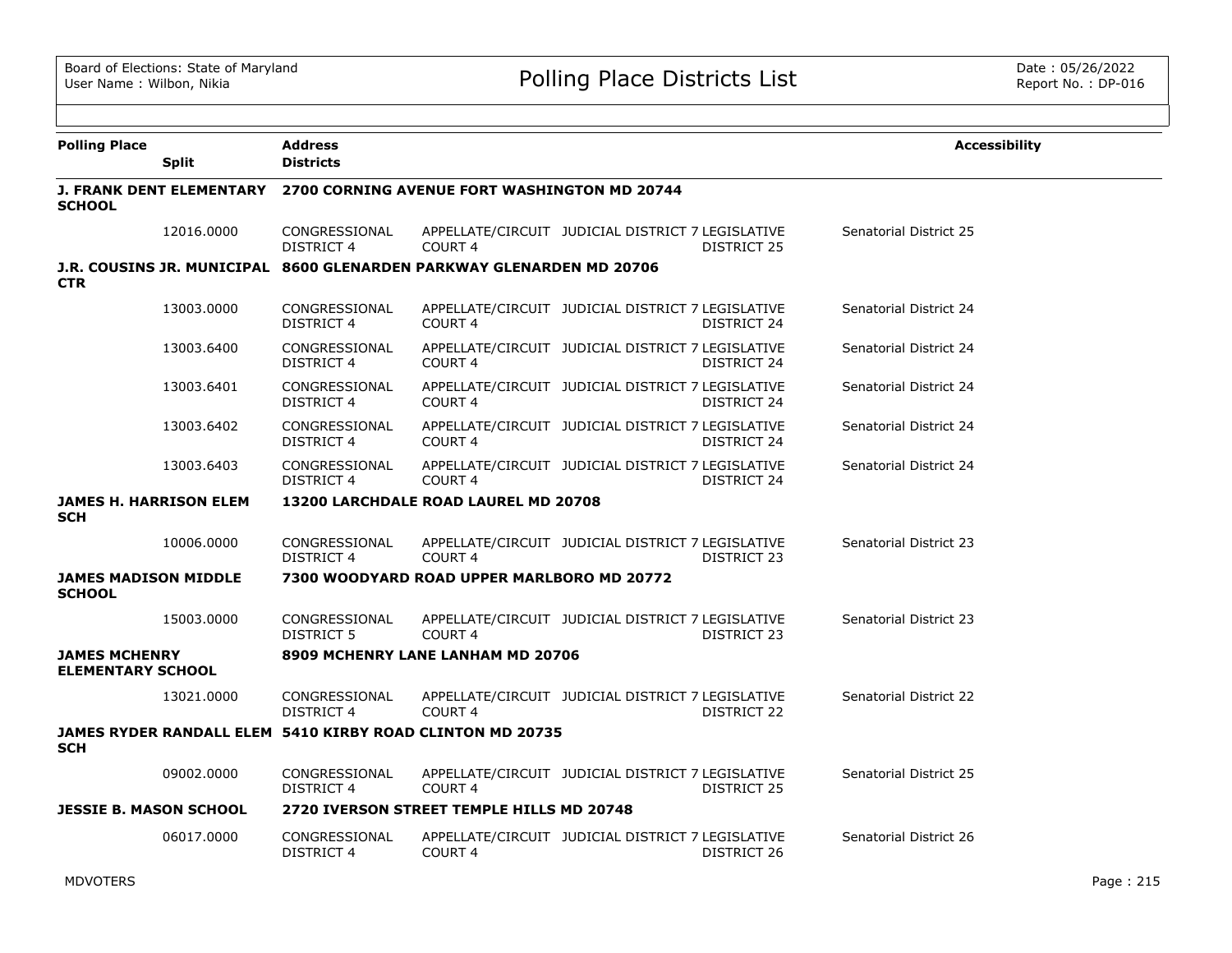| <b>Polling Place</b>                                  | <b>Split</b>                   | <b>Address</b><br><b>Districts</b>         |                                                               |                                                   |              | <b>Accessibility</b>   |  |  |
|-------------------------------------------------------|--------------------------------|--------------------------------------------|---------------------------------------------------------------|---------------------------------------------------|--------------|------------------------|--|--|
| <b>SCH</b>                                            | <b>JOHN EAGER HOWARD ELEM</b>  | 4400 SHELL STREET CAPITOL HEIGHTS MD 20743 |                                                               |                                                   |              |                        |  |  |
|                                                       | 06003.0000                     | CONGRESSIONAL<br><b>DISTRICT 4</b>         | COURT <sub>4</sub>                                            | APPELLATE/CIRCUIT JUDICIAL DISTRICT 7 LEGISLATIVE | DISTRICT 24  | Senatorial District 24 |  |  |
| JOHN H BAYNE ELEM SCH                                 |                                |                                            | 7010 WALKER MILL ROAD CAPITOL HEIGHTS MD 20743                |                                                   |              |                        |  |  |
|                                                       | 06020,0000                     | CONGRESSIONAL<br><b>DISTRICT 4</b>         | COURT <sub>4</sub>                                            | APPELLATE/CIRCUIT JUDICIAL DISTRICT 7 LEGISLATIVE | DISTRICT 25  | Senatorial District 25 |  |  |
|                                                       | 06025.0000                     | CONGRESSIONAL<br><b>DISTRICT 4</b>         | COURT <sub>4</sub>                                            | APPELLATE/CIRCUIT JUDICIAL DISTRICT 7 LEGISLATIVE | DISTRICT 25  | Senatorial District 25 |  |  |
| <b>SCHOOL</b>                                         |                                |                                            | JOHN HANSON MONTESSORI 6360 OXON HILL ROAD OXON HILL MD 20745 |                                                   |              |                        |  |  |
|                                                       | 12001.0000                     | CONGRESSIONAL<br><b>DISTRICT 4</b>         | COURT <sub>4</sub>                                            | APPELLATE/CIRCUIT JUDICIAL DISTRICT 7 LEGISLATIVE | DISTRICT 26  | Senatorial District 26 |  |  |
| <b>ELEM SCH - CAF.</b>                                | <b>JUDGE SYLVANIA W. WOODS</b> |                                            | 3000 CHURCH ST GLENARDEN MD 20706                             |                                                   |              |                        |  |  |
|                                                       | 20018.0000                     | CONGRESSIONAL<br><b>DISTRICT 4</b>         | COURT <sub>4</sub>                                            | APPELLATE/CIRCUIT JUDICIAL DISTRICT 7 LEGISLATIVE | DISTRICT 22  | Senatorial District 22 |  |  |
| <b>JUDITH P HOYER EARLY</b><br><b>CHILD CTR - GYM</b> |                                |                                            | 2300 BELLEVIEW AVENUE CHEVERLY MD 20785                       |                                                   |              |                        |  |  |
|                                                       | 02007.0000                     | CONGRESSIONAL<br><b>DISTRICT 4</b>         | COURT <sub>4</sub>                                            | APPELLATE/CIRCUIT JUDICIAL DISTRICT 7 LEGISLATIVE | DISTRICT 47A | Senatorial District 47 |  |  |
|                                                       | 02007.5501                     | CONGRESSIONAL<br><b>DISTRICT 4</b>         | COURT <sub>4</sub>                                            | APPELLATE/CIRCUIT JUDICIAL DISTRICT 7 LEGISLATIVE | DISTRICT 47A | Senatorial District 47 |  |  |
|                                                       | 02007.5502                     | CONGRESSIONAL<br><b>DISTRICT 4</b>         | COURT <sub>4</sub>                                            | APPELLATE/CIRCUIT JUDICIAL DISTRICT 7 LEGISLATIVE | DISTRICT 47A | Senatorial District 47 |  |  |
|                                                       | 02007.5504                     | CONGRESSIONAL<br><b>DISTRICT 4</b>         | COURT <sub>4</sub>                                            | APPELLATE/CIRCUIT JUDICIAL DISTRICT 7 LEGISLATIVE | DISTRICT 47A | Senatorial District 47 |  |  |
|                                                       | 18012.0000                     | CONGRESSIONAL<br><b>DISTRICT 4</b>         | COURT <sub>4</sub>                                            | APPELLATE/CIRCUIT JUDICIAL DISTRICT 7 LEGISLATIVE | DISTRICT 47A | Senatorial District 47 |  |  |
|                                                       | 18012.5504                     | CONGRESSIONAL<br><b>DISTRICT 4</b>         | COURT <sub>4</sub>                                            | APPELLATE/CIRCUIT JUDICIAL DISTRICT 7 LEGISLATIVE | DISTRICT 47A | Senatorial District 47 |  |  |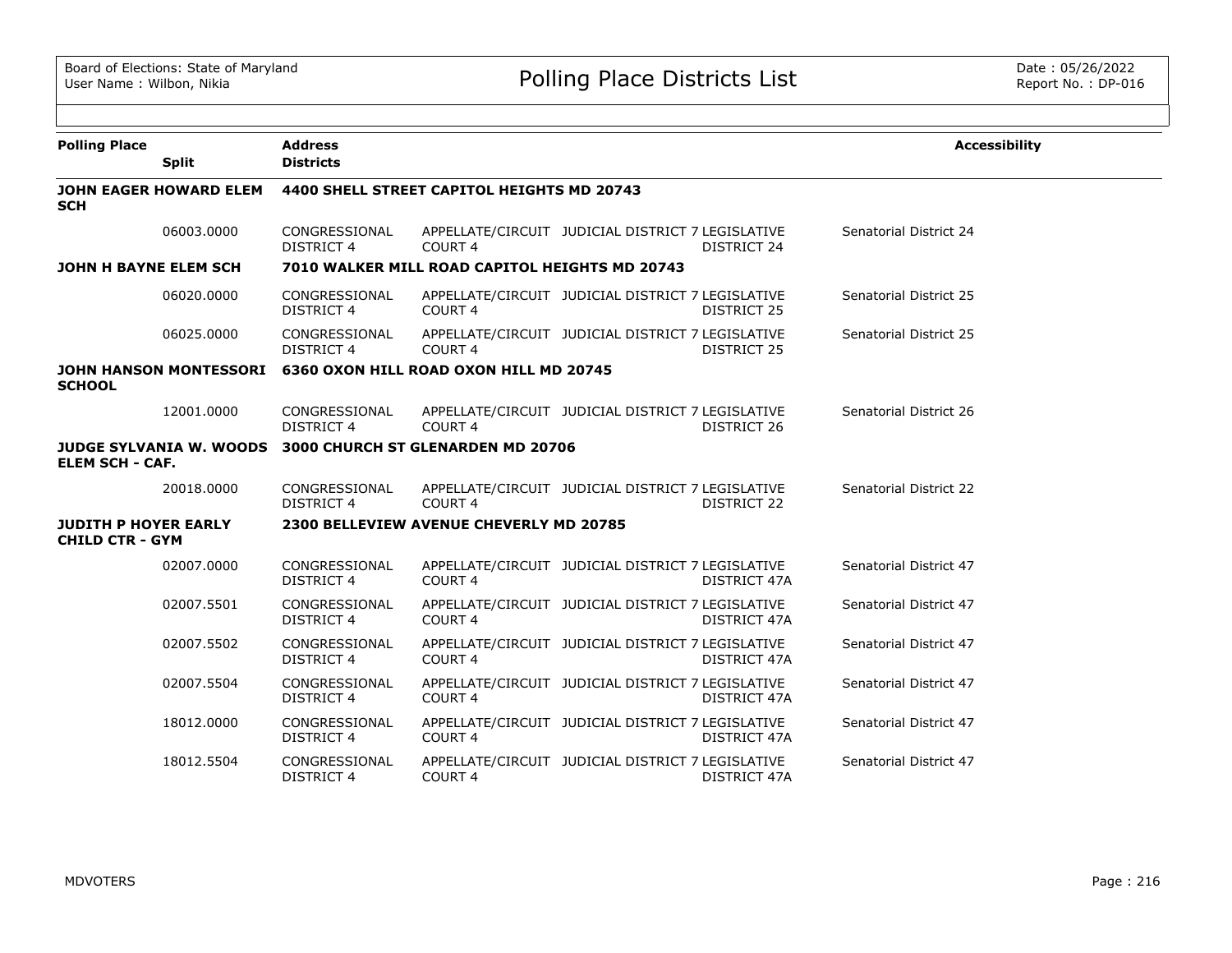| <b>Polling Place</b>                          | <b>Split</b>                    | <b>Address</b><br><b>Districts</b>   |                                                    |                                                   |                    | <b>Accessibility</b>          |  |  |
|-----------------------------------------------|---------------------------------|--------------------------------------|----------------------------------------------------|---------------------------------------------------|--------------------|-------------------------------|--|--|
| <b>KENILWORTH ELEMENTARY</b><br><b>SCHOOL</b> |                                 | 12520 KEMBRIDGE DRIVE BOWIE MD 20715 |                                                    |                                                   |                    |                               |  |  |
|                                               | 07003.0000                      | CONGRESSIONAL<br>DISTRICT 5          | COURT <sub>4</sub>                                 | APPELLATE/CIRCUIT JUDICIAL DISTRICT 7 LEGISLATIVE | DISTRICT 23        | Senatorial District 23        |  |  |
|                                               | 07003.522B                      | CONGRESSIONAL<br><b>DISTRICT 5</b>   | COURT <sub>4</sub>                                 | APPELLATE/CIRCUIT JUDICIAL DISTRICT 7 LEGISLATIVE | DISTRICT 23        | <b>Senatorial District 23</b> |  |  |
| <b>KENMOOR MIDDLE SCH</b>                     |                                 |                                      | 2500 KENMOOR DR LANDOVER MD 20785                  |                                                   |                    |                               |  |  |
|                                               | 13001.0000                      | CONGRESSIONAL<br><b>DISTRICT 4</b>   | COURT <sub>4</sub>                                 | APPELLATE/CIRCUIT JUDICIAL DISTRICT 7 LEGISLATIVE | DISTRICT 24        | Senatorial District 24        |  |  |
| <b>KETTERING ELEMENTARY</b><br><b>SCHOOL</b>  |                                 |                                      | 11000 LAYTON STREET UPPER MARLBORO MD 20774        |                                                   |                    |                               |  |  |
|                                               | 13004.0000                      | CONGRESSIONAL<br>DISTRICT 5          | COURT <sub>4</sub>                                 | APPELLATE/CIRCUIT JUDICIAL DISTRICT 7 LEGISLATIVE | DISTRICT 25        | <b>Senatorial District 25</b> |  |  |
|                                               | <b>KETTERING MIDDLE SCHOOL</b>  |                                      | <b>65 HERRINGTON DRIVE UPPER MARLBORO MD 20774</b> |                                                   |                    |                               |  |  |
|                                               | 13011.0000                      | CONGRESSIONAL<br>DISTRICT 5          | COURT 4                                            | APPELLATE/CIRCUIT JUDICIAL DISTRICT 7 LEGISLATIVE | DISTRICT 25        | Senatorial District 25        |  |  |
|                                               | 13032.0000                      | CONGRESSIONAL<br>DISTRICT 5          | COURT <sub>4</sub>                                 | APPELLATE/CIRCUIT JUDICIAL DISTRICT 7 LEGISLATIVE | DISTRICT 24        | Senatorial District 24        |  |  |
|                                               | <b>KINGSFORD ELEM SCH - MPR</b> |                                      | 1401 ENTERPRISE ROAD MITCHELLVILLE MD 20721        |                                                   |                    |                               |  |  |
|                                               | 13015.0000                      | CONGRESSIONAL<br><b>DISTRICT 4</b>   | COURT <sub>4</sub>                                 | APPELLATE/CIRCUIT JUDICIAL DISTRICT 7 LEGISLATIVE | DISTRICT 24        | Senatorial District 24        |  |  |
|                                               | 13034.0000                      | CONGRESSIONAL<br><b>DISTRICT 5</b>   | <b>COURT 4</b>                                     | APPELLATE/CIRCUIT JUDICIAL DISTRICT 7 LEGISLATIVE | <b>DISTRICT 24</b> | Senatorial District 24        |  |  |
| <b>LAKE ARBOR COMM CTR</b>                    |                                 |                                      | 10100 LAKE ARBOR WAY MITCHELLVILLE MD 20721        |                                                   |                    |                               |  |  |
|                                               | 13024.0000                      | CONGRESSIONAL<br><b>DISTRICT 5</b>   | COURT <sub>4</sub>                                 | APPELLATE/CIRCUIT JUDICIAL DISTRICT 7 LEGISLATIVE | <b>DISTRICT 24</b> | Senatorial District 24        |  |  |
| <b>LAKE ARBOR ELEM SCH</b>                    |                                 |                                      | 10205 LAKE ARBOR WAY MITCHELLVILLE MD 20721        |                                                   |                    |                               |  |  |
|                                               | 13023.0000                      | CONGRESSIONAL<br><b>DISTRICT 5</b>   | COURT 4                                            | APPELLATE/CIRCUIT JUDICIAL DISTRICT 7 LEGISLATIVE | DISTRICT 24        | Senatorial District 24        |  |  |
|                                               | 13036.0000                      | CONGRESSIONAL<br><b>DISTRICT 5</b>   | COURT 4                                            | APPELLATE/CIRCUIT JUDICIAL DISTRICT 7 LEGISLATIVE | <b>DISTRICT 25</b> | Senatorial District 25        |  |  |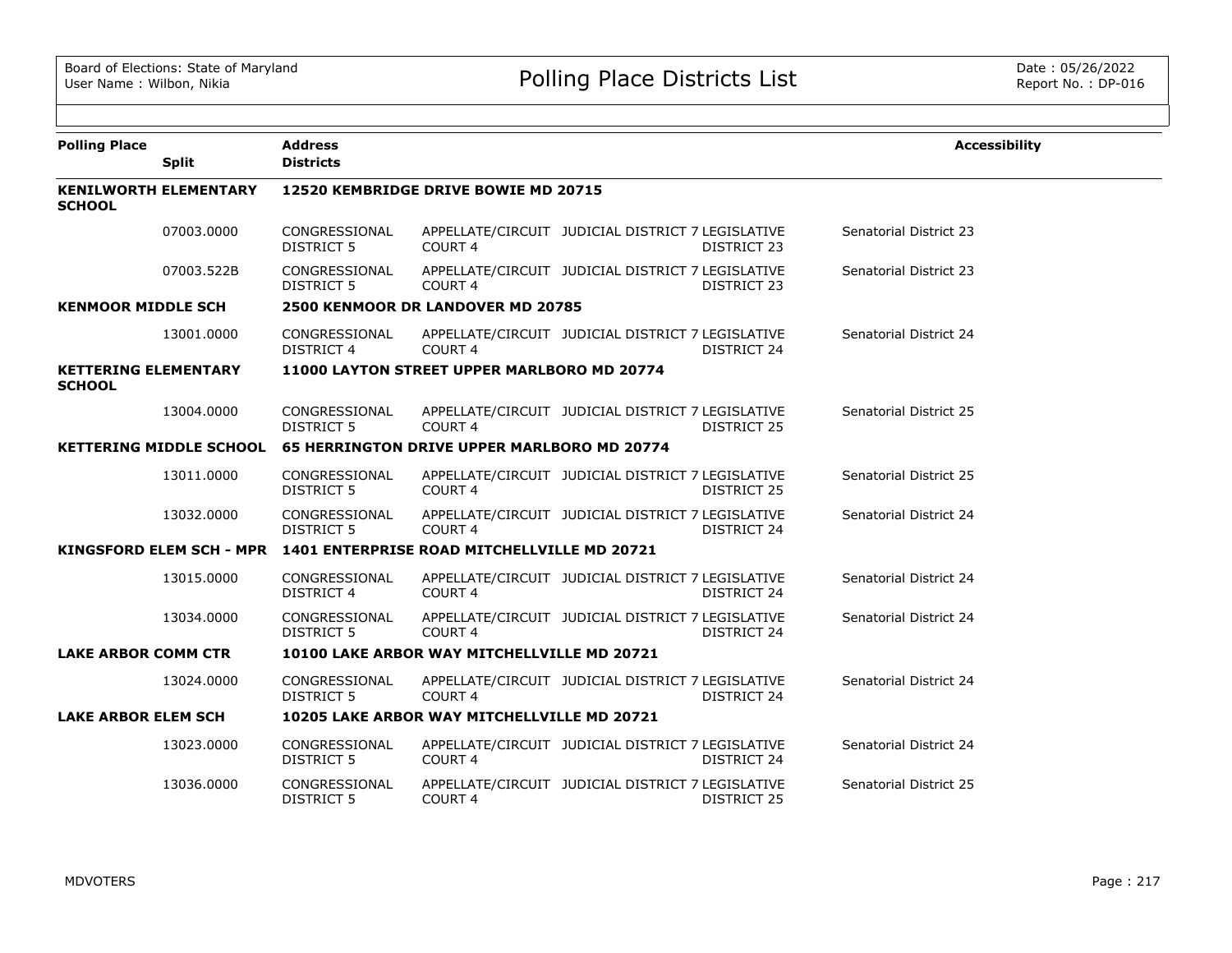| <b>Polling Place</b>                      | <b>Split</b>                  | <b>Address</b><br><b>Districts</b>                               |                                                                    |                                                   |                     | <b>Accessibility</b>   |  |  |  |
|-------------------------------------------|-------------------------------|------------------------------------------------------------------|--------------------------------------------------------------------|---------------------------------------------------|---------------------|------------------------|--|--|--|
| <b>LAMONT ELEMENTARY</b><br><b>SCHOOL</b> |                               |                                                                  | 7101 GOOD LUCK ROAD NEW CARROLLTON MD 20784                        |                                                   |                     |                        |  |  |  |
|                                           | 21016.0000                    | CONGRESSIONAL<br>DISTRICT 4                                      | COURT <sub>4</sub>                                                 | APPELLATE/CIRCUIT JUDICIAL DISTRICT 7 LEGISLATIVE | DISTRICT 22         | Senatorial District 22 |  |  |  |
|                                           | 21016.7100                    | CONGRESSIONAL<br><b>DISTRICT 4</b>                               | COURT <sub>4</sub>                                                 | APPELLATE/CIRCUIT JUDICIAL DISTRICT 7 LEGISLATIVE | DISTRICT 22         | Senatorial District 22 |  |  |  |
| <b>LANDOVER HILLS TOWN</b><br><b>HALL</b> |                               |                                                                  | <b>6904 TAYLOR STREET LANDOVER HILLS MD 20784</b>                  |                                                   |                     |                        |  |  |  |
|                                           | 02004.0000                    | CONGRESSIONAL<br><b>DISTRICT 4</b>                               | COURT <sub>4</sub>                                                 | APPELLATE/CIRCUIT JUDICIAL DISTRICT 7 LEGISLATIVE | DISTRICT 47A        | Senatorial District 47 |  |  |  |
|                                           | 02004.6701                    | CONGRESSIONAL<br><b>DISTRICT 4</b>                               | COURT <sub>4</sub>                                                 | APPELLATE/CIRCUIT JUDICIAL DISTRICT 7 LEGISLATIVE | DISTRICT 47A        | Senatorial District 47 |  |  |  |
|                                           | 02004.6702                    | CONGRESSIONAL<br><b>DISTRICT 4</b>                               | COURT <sub>4</sub>                                                 | APPELLATE/CIRCUIT JUDICIAL DISTRICT 7 LEGISLATIVE | DISTRICT 47A        | Senatorial District 47 |  |  |  |
|                                           | 02004.6703                    | CONGRESSIONAL<br><b>DISTRICT 4</b>                               | <b>COURT 4</b>                                                     | APPELLATE/CIRCUIT JUDICIAL DISTRICT 7 LEGISLATIVE | DISTRICT 47A        | Senatorial District 47 |  |  |  |
| <b>ELEM SCH</b>                           | <b>LANGLEY PARK MCCORMICK</b> |                                                                  | 8201 15TH AVENUE HYATTSVILLE MD 20783                              |                                                   |                     |                        |  |  |  |
|                                           | 17003.0000                    | CONGRESSIONAL<br>DISTRICT 4                                      | COURT <sub>4</sub>                                                 | APPELLATE/CIRCUIT JUDICIAL DISTRICT 7 LEGISLATIVE | <b>DISTRICT 47B</b> | Senatorial District 47 |  |  |  |
|                                           |                               | LARGO COMMUNITY CHURCH 1701 ENTERPRISE RD MITCHELLVILLE MD 20721 |                                                                    |                                                   |                     |                        |  |  |  |
|                                           | 07011.0000                    | CONGRESSIONAL<br><b>DISTRICT 5</b>                               | COURT <sub>4</sub>                                                 | APPELLATE/CIRCUIT JUDICIAL DISTRICT 7 LEGISLATIVE | DISTRICT 23         | Senatorial District 23 |  |  |  |
|                                           | 07011.524B                    | CONGRESSIONAL<br>DISTRICT 5                                      | COURT 4                                                            | APPELLATE/CIRCUIT JUDICIAL DISTRICT 7 LEGISLATIVE | DISTRICT 23         | Senatorial District 23 |  |  |  |
| <b>LARGO HIGH SCHOOL</b>                  |                               |                                                                  | 505 LARGO ROAD UPPER MARLBORO MD 20774                             |                                                   |                     |                        |  |  |  |
|                                           | 13006.0000                    | CONGRESSIONAL<br>DISTRICT 5                                      | COURT <sub>4</sub>                                                 | APPELLATE/CIRCUIT JUDICIAL DISTRICT 7 LEGISLATIVE | DISTRICT 25         | Senatorial District 25 |  |  |  |
| <b>OOD COMM CTR</b>                       |                               |                                                                  | LARGO/KETTERING/PERRYW 431 WATKINS PARK DR UPPER MARLBORO MD 20774 |                                                   |                     |                        |  |  |  |
|                                           | 07023,0000                    | CONGRESSIONAL<br>DISTRICT 5                                      | COURT <sub>4</sub>                                                 | APPELLATE/CIRCUIT JUDICIAL DISTRICT 7 LEGISLATIVE | DISTRICT 23         | Senatorial District 23 |  |  |  |
|                                           | 07023.524B                    | CONGRESSIONAL<br>DISTRICT 5                                      | COURT 4                                                            | APPELLATE/CIRCUIT JUDICIAL DISTRICT 7 LEGISLATIVE | DISTRICT 23         | Senatorial District 23 |  |  |  |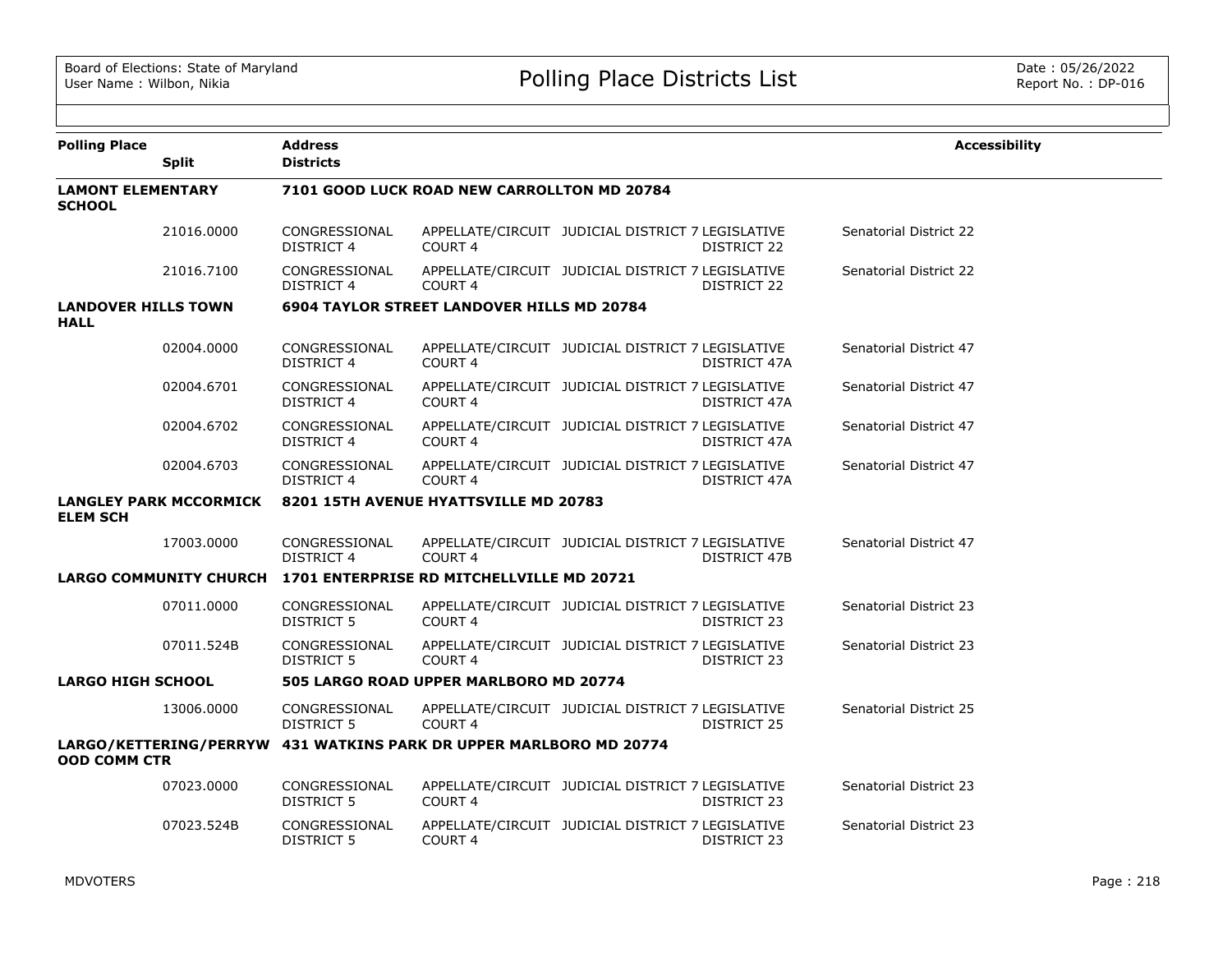| <b>Polling Place</b>                        |              | <b>Address</b>                                            |                                       |                                                   |                    | <b>Accessibility</b>   |  |
|---------------------------------------------|--------------|-----------------------------------------------------------|---------------------------------------|---------------------------------------------------|--------------------|------------------------|--|
|                                             | <b>Split</b> | <b>Districts</b>                                          |                                       |                                                   |                    |                        |  |
| <b>LAUREL BOYS AND GIRLS</b><br><b>CLUB</b> |              |                                                           | 701 MONTGOMERY STREET LAUREL MD 20707 |                                                   |                    |                        |  |
|                                             | 10002.0000   | CONGRESSIONAL<br>DISTRICT 4                               | COURT <sub>4</sub>                    | APPELLATE/CIRCUIT JUDICIAL DISTRICT 7 LEGISLATIVE | DISTRICT 21        | Senatorial District 21 |  |
|                                             | 10002.6801   | CONGRESSIONAL<br><b>DISTRICT 4</b>                        | COURT <sub>4</sub>                    | APPELLATE/CIRCUIT JUDICIAL DISTRICT 7 LEGISLATIVE | DISTRICT 21        | Senatorial District 21 |  |
|                                             | 10002.6802   | CONGRESSIONAL<br><b>DISTRICT 4</b>                        | COURT <sub>4</sub>                    | APPELLATE/CIRCUIT JUDICIAL DISTRICT 7 LEGISLATIVE | DISTRICT 21        | Senatorial District 21 |  |
| <b>LAUREL ELEMENTARY</b><br><b>SCHOOL</b>   |              |                                                           | 516 MONTGOMERY STREET LAUREL MD 20707 |                                                   |                    |                        |  |
|                                             | 10003.0000   | CONGRESSIONAL<br>DISTRICT 4                               | COURT <sub>4</sub>                    | APPELLATE/CIRCUIT JUDICIAL DISTRICT 7 LEGISLATIVE | DISTRICT 21        | Senatorial District 21 |  |
|                                             | 10003.6801   | CONGRESSIONAL<br><b>DISTRICT 4</b>                        | <b>COURT 4</b>                        | APPELLATE/CIRCUIT JUDICIAL DISTRICT 7 LEGISLATIVE | DISTRICT 21        | Senatorial District 21 |  |
|                                             | 10003.6802   | CONGRESSIONAL<br><b>DISTRICT 4</b>                        | COURT <sub>4</sub>                    | APPELLATE/CIRCUIT JUDICIAL DISTRICT 7 LEGISLATIVE | <b>DISTRICT 21</b> | Senatorial District 21 |  |
| <b>LAUREL HIGH SCHOOL</b>                   |              | 8000 CHERRY LANE LAUREL MD 20707                          |                                       |                                                   |                    |                        |  |
|                                             | 10004.0000   | CONGRESSIONAL<br><b>DISTRICT 4</b>                        | COURT <sub>4</sub>                    | APPELLATE/CIRCUIT JUDICIAL DISTRICT 7 LEGISLATIVE | DISTRICT 21        | Senatorial District 21 |  |
|                                             | 10004.6801   | CONGRESSIONAL<br>DISTRICT 4                               | COURT 4                               | APPELLATE/CIRCUIT JUDICIAL DISTRICT 7 LEGISLATIVE | DISTRICT 21        | Senatorial District 21 |  |
|                                             | 10004.6802   | CONGRESSIONAL<br>DISTRICT 4                               | COURT <sub>4</sub>                    | APPELLATE/CIRCUIT JUDICIAL DISTRICT 7 LEGISLATIVE | DISTRICT 21        | Senatorial District 21 |  |
| <b>CENTER</b>                               |              | LAUREL-BELTSVILLE SENIOR 7120 CONTEE ROAD LAUREL MD 20702 |                                       |                                                   |                    |                        |  |
|                                             | 10013.0000   | CONGRESSIONAL<br>DISTRICT 4                               | COURT <sub>4</sub>                    | APPELLATE/CIRCUIT JUDICIAL DISTRICT 7 LEGISLATIVE | DISTRICT 21        | Senatorial District 21 |  |
|                                             | 10013.6801   | CONGRESSIONAL<br><b>DISTRICT 4</b>                        | COURT 4                               | APPELLATE/CIRCUIT JUDICIAL DISTRICT 7 LEGISLATIVE | DISTRICT 21        | Senatorial District 21 |  |
|                                             | 10013.6802   | CONGRESSIONAL<br><b>DISTRICT 4</b>                        | COURT <sub>4</sub>                    | APPELLATE/CIRCUIT JUDICIAL DISTRICT 7 LEGISLATIVE | <b>DISTRICT 21</b> | Senatorial District 21 |  |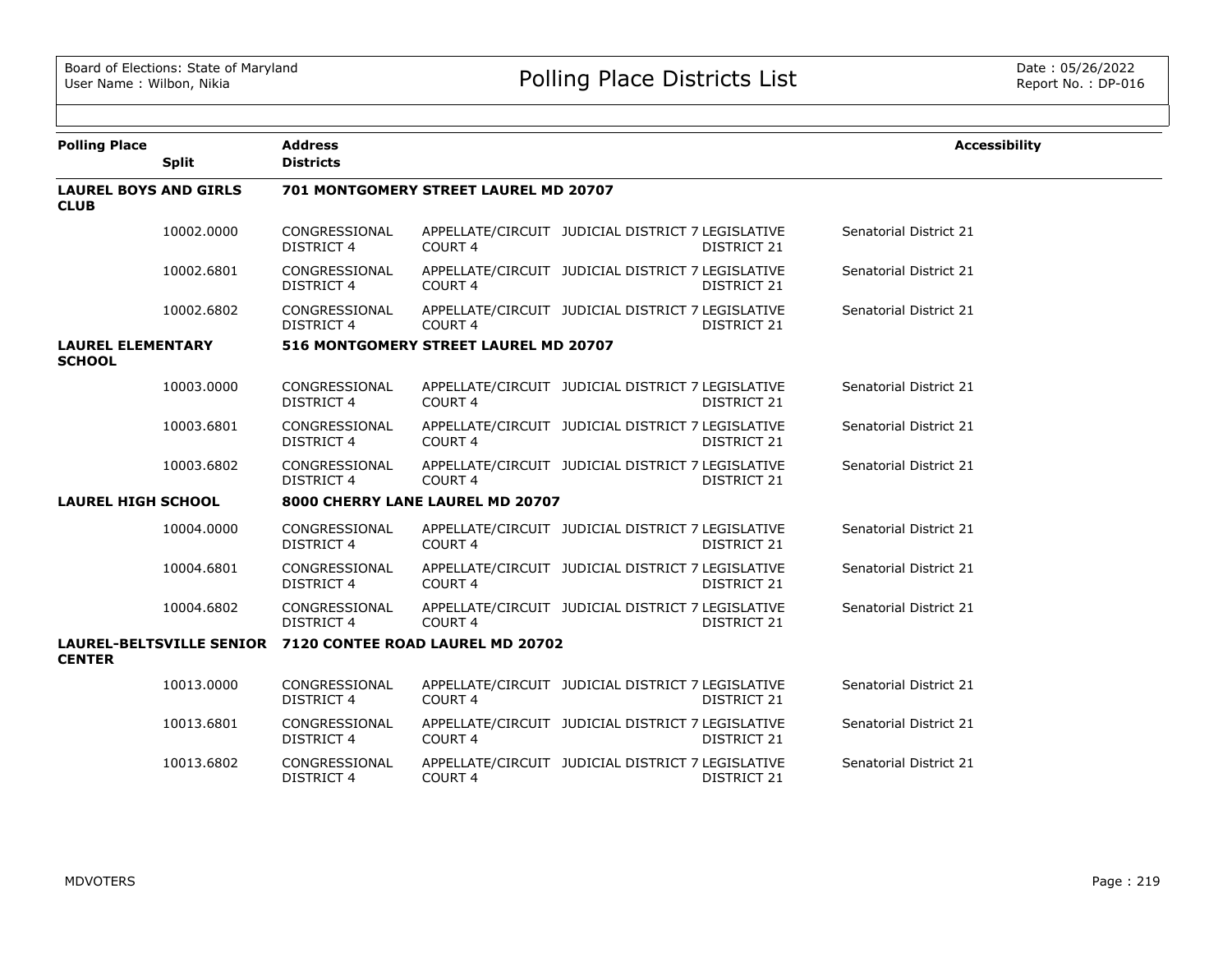| <b>Polling Place</b>                             | <b>Split</b>                   | <b>Address</b><br><b>Districts</b> |                                                |                                                   |                     | <b>Accessibility</b>          |
|--------------------------------------------------|--------------------------------|------------------------------------|------------------------------------------------|---------------------------------------------------|---------------------|-------------------------------|
| <b>LEWISDALE ELEMENTARY</b><br><b>SCHOOL</b>     |                                |                                    | <b>2400 BANNING PLACE HYATTSVILLE MD 20783</b> |                                                   |                     |                               |
|                                                  | 17010.0000                     | CONGRESSIONAL<br><b>DISTRICT 4</b> | COURT <sub>4</sub>                             | APPELLATE/CIRCUIT JUDICIAL DISTRICT 7 LEGISLATIVE | DISTRICT 47B        | Senatorial District 47        |
|                                                  | 17010.6603                     | CONGRESSIONAL<br>DISTRICT 4        | COURT 4                                        | APPELLATE/CIRCUIT JUDICIAL DISTRICT 7 LEGISLATIVE | DISTRICT 47B        | Senatorial District 47        |
|                                                  | 17010.6605                     | CONGRESSIONAL<br><b>DISTRICT 4</b> | COURT <sub>4</sub>                             | APPELLATE/CIRCUIT JUDICIAL DISTRICT 7 LEGISLATIVE | <b>DISTRICT 47B</b> | Senatorial District 47        |
|                                                  | 17010.7001                     | CONGRESSIONAL<br><b>DISTRICT 4</b> | <b>COURT 4</b>                                 | APPELLATE/CIRCUIT JUDICIAL DISTRICT 7 LEGISLATIVE | DISTRICT 47B        | Senatorial District 47        |
|                                                  | <b>LINCOLN VISTA COMM BLDG</b> | 9800 RIDGE ST LANHAM MD 20706      |                                                |                                                   |                     |                               |
|                                                  | 20016.0000                     | CONGRESSIONAL<br><b>DISTRICT 4</b> | COURT <sub>4</sub>                             | APPELLATE/CIRCUIT JUDICIAL DISTRICT 7 LEGISLATIVE | DISTRICT 22         | Senatorial District 22        |
|                                                  | 20020.0000                     | CONGRESSIONAL<br><b>DISTRICT 4</b> | <b>COURT 4</b>                                 | APPELLATE/CIRCUIT JUDICIAL DISTRICT 7 LEGISLATIVE | DISTRICT 24         | Senatorial District 24        |
|                                                  | 20025.0000                     | CONGRESSIONAL<br><b>DISTRICT 4</b> | COURT <sub>4</sub>                             | APPELLATE/CIRCUIT JUDICIAL DISTRICT 7 LEGISLATIVE | DISTRICT 24         | Senatorial District 24        |
| M. L. KING JR. MIDDLE<br><b>SCHOOL</b>           |                                |                                    | 4545 AMMENDALE ROAD BELTSVILLE MD 20705        |                                                   |                     |                               |
|                                                  | 01004.0000                     | CONGRESSIONAL<br><b>DISTRICT 4</b> | COURT <sub>4</sub>                             | APPELLATE/CIRCUIT JUDICIAL DISTRICT 7 LEGISLATIVE | DISTRICT 21         | Senatorial District 21        |
| <b>MAGNOLIA ELEMENTARY</b><br><b>SCHOOL</b>      |                                |                                    | 8400 NIGHTINGALE DRIVE LANHAM MD 20706         |                                                   |                     |                               |
|                                                  | 21011.0000                     | CONGRESSIONAL<br>DISTRICT 4        | COURT <sub>4</sub>                             | APPELLATE/CIRCUIT JUDICIAL DISTRICT 7 LEGISLATIVE | DISTRICT 22         | Senatorial District 22        |
| <b>CENTER</b>                                    | <b>MARGARET BRENT SPECIAL</b>  |                                    | 5816 LAMONT TERRACE NEW CARROLLTON MD 20784    |                                                   |                     |                               |
|                                                  | 20006.0000                     | CONGRESSIONAL<br><b>DISTRICT 4</b> | COURT <sub>4</sub>                             | APPELLATE/CIRCUIT JUDICIAL DISTRICT 7 LEGISLATIVE | DISTRICT 22         | <b>Senatorial District 22</b> |
|                                                  | 20006.7100                     | CONGRESSIONAL<br><b>DISTRICT 4</b> | COURT 4                                        | APPELLATE/CIRCUIT JUDICIAL DISTRICT 7 LEGISLATIVE | DISTRICT 22         | Senatorial District 22        |
| <b>MARLOW HEIGHTS</b><br><b>COMMUNITY CENTER</b> |                                |                                    | 2800 ST. CLAIR DRIVE TEMPLE HILLS MD 20748     |                                                   |                     |                               |
|                                                  | 06026.0000                     | CONGRESSIONAL<br><b>DISTRICT 4</b> | COURT <sub>4</sub>                             | APPELLATE/CIRCUIT JUDICIAL DISTRICT 7 LEGISLATIVE | DISTRICT 24         | Senatorial District 24        |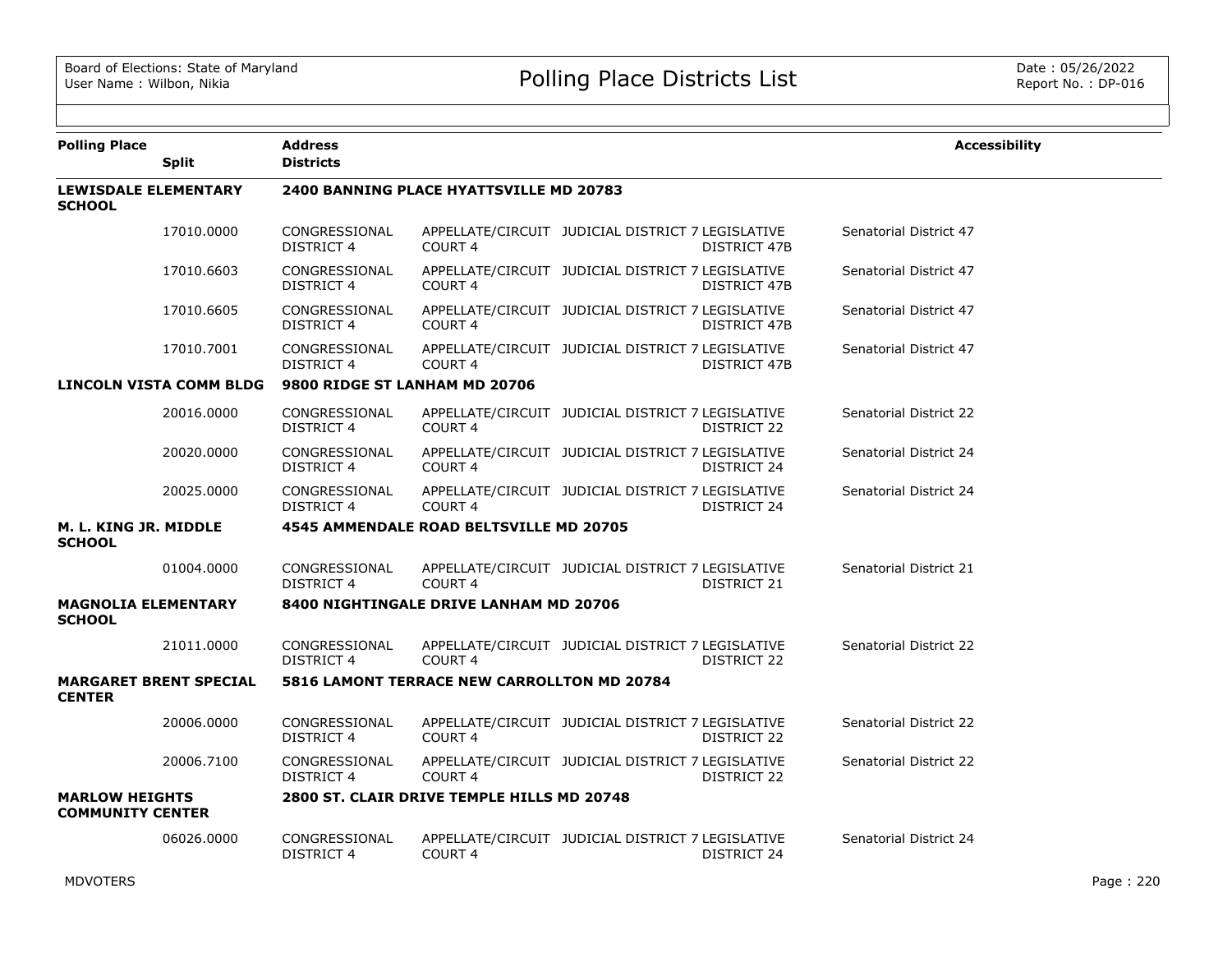| <b>Polling Place</b>                                  |                              | <b>Address</b>                     |                                                 |                                                   |                    | <b>Accessibility</b>   |
|-------------------------------------------------------|------------------------------|------------------------------------|-------------------------------------------------|---------------------------------------------------|--------------------|------------------------|
|                                                       | <b>Split</b>                 | <b>Districts</b>                   |                                                 |                                                   |                    |                        |
| <b>MARLTON ELEMENTARY</b><br><b>SCHOOL</b>            |                              |                                    |                                                 | 8506 OLD COLONY DR SOUTH UPPER MARLBORO MD 20772  |                    |                        |
|                                                       | 15001.0000                   | CONGRESSIONAL<br>DISTRICT 5        | COURT <sub>4</sub>                              | APPELLATE/CIRCUIT JUDICIAL DISTRICT 7 LEGISLATIVE | DISTRICT 23        | Senatorial District 23 |
| <b>MARY HARRIS MOTHER</b><br><b>JONES ELEM SCH</b>    |                              |                                    | 2405 TECUMSEH STREET ADELPHI MD 20783           |                                                   |                    |                        |
|                                                       | 17009.0000                   | CONGRESSIONAL<br><b>DISTRICT 4</b> | COURT <sub>4</sub>                              | APPELLATE/CIRCUIT JUDICIAL DISTRICT 7 LEGISLATIVE | DISTRICT 21        | Senatorial District 21 |
| <b>MATTAPONI ELEMENTARY</b><br><b>SCHOOL</b>          |                              |                                    |                                                 | 11701 DULEY STATION ROAD UPPER MARLBORO MD 20772  |                    |                        |
|                                                       | 11002.0000                   | CONGRESSIONAL<br><b>DISTRICT 5</b> | COURT <sub>4</sub>                              | APPELLATE/CIRCUIT JUDICIAL DISTRICT 7 LEGISLATIVE | DISTRICT 27B       | Senatorial District 27 |
|                                                       | 11006.0000                   | CONGRESSIONAL<br>DISTRICT 5        | COURT <sub>4</sub>                              | APPELLATE/CIRCUIT JUDICIAL DISTRICT 7 LEGISLATIVE | DISTRICT 23        | Senatorial District 23 |
| <b>MAYA ANGELOU FRENCH</b><br><b>IMMERSION SCHOOL</b> |                              |                                    | 2000 CALLAWAY STREET HILLCREST HEIGHTS MD 20748 |                                                   |                    |                        |
|                                                       | 12013.0000                   | CONGRESSIONAL<br><b>DISTRICT 4</b> | COURT <sub>4</sub>                              | APPELLATE/CIRCUIT JUDICIAL DISTRICT 7 LEGISLATIVE | DISTRICT 26        | Senatorial District 26 |
| <b>NAZARENE</b>                                       | <b>MELWOOD CHURCH OF THE</b> |                                    | 6906 WOODYARD ROAD UPPER MARLBORO MD 20772      |                                                   |                    |                        |
|                                                       | 15006.0000                   | CONGRESSIONAL<br><b>DISTRICT 5</b> | COURT 4                                         | APPELLATE/CIRCUIT JUDICIAL DISTRICT 7 LEGISLATIVE | <b>DISTRICT 23</b> | Senatorial District 23 |
|                                                       | 15008.0000                   | CONGRESSIONAL<br>DISTRICT 5        | COURT <sub>4</sub>                              | APPELLATE/CIRCUIT JUDICIAL DISTRICT 7 LEGISLATIVE | DISTRICT 25        | Senatorial District 25 |
| <b>MELWOOD ELEMENTARY</b><br><b>SCHOOL</b>            |                              |                                    | 7100 WOODYARD ROAD UPPER MARLBORO MD 20772      |                                                   |                    |                        |
|                                                       | 09009.0000                   | CONGRESSIONAL<br><b>DISTRICT 5</b> | COURT <sub>4</sub>                              | APPELLATE/CIRCUIT JUDICIAL DISTRICT 7 LEGISLATIVE | <b>DISTRICT 25</b> | Senatorial District 25 |
|                                                       | 09015.0000                   | CONGRESSIONAL<br><b>DISTRICT 5</b> | <b>COURT 4</b>                                  | APPELLATE/CIRCUIT JUDICIAL DISTRICT 7 LEGISLATIVE | DISTRICT 25        | Senatorial District 25 |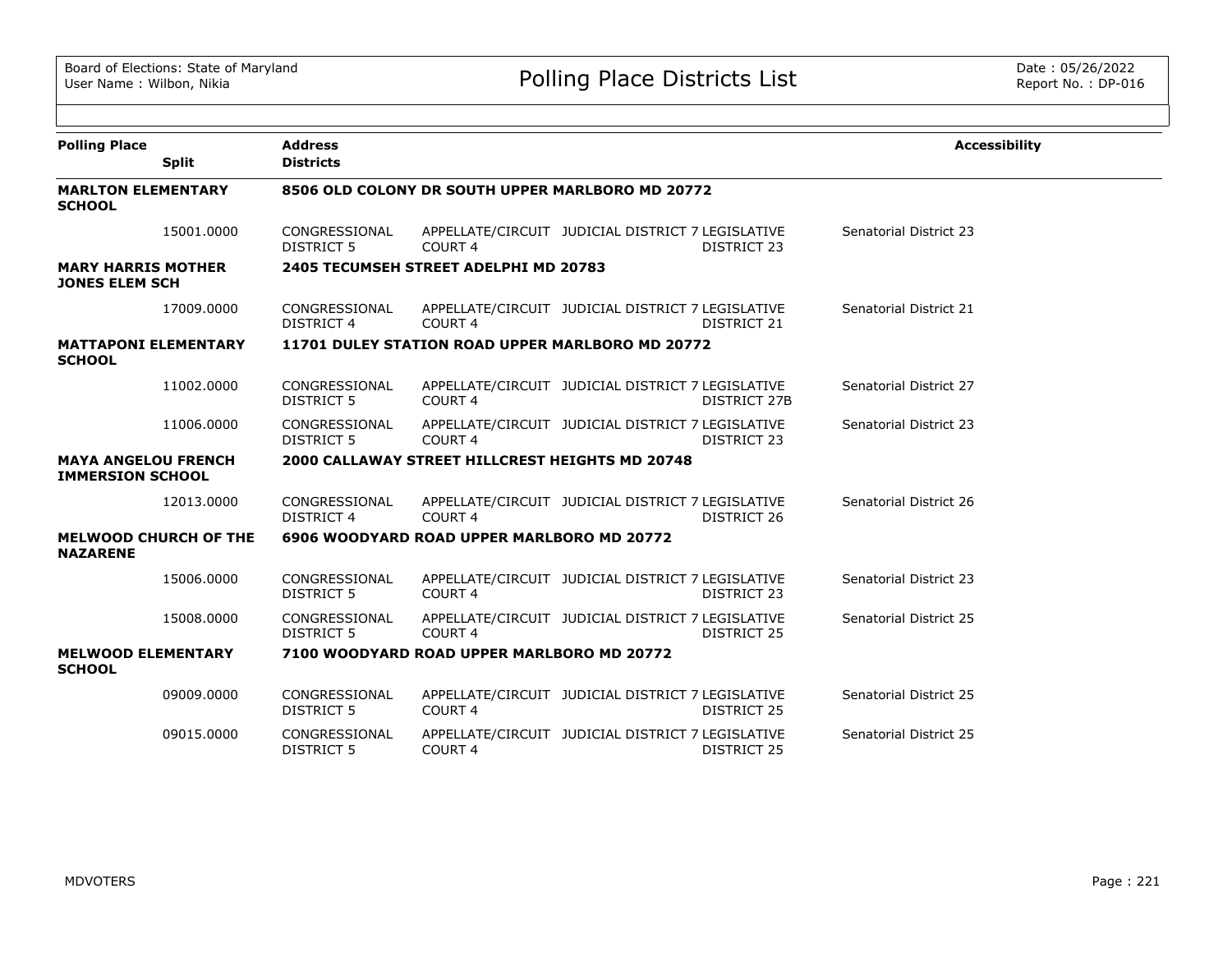| <b>Polling Place</b>                          | <b>Split</b>                  | <b>Address</b><br><b>Districts</b> |                                              |                                                   |                    | <b>Accessibility</b>   |
|-----------------------------------------------|-------------------------------|------------------------------------|----------------------------------------------|---------------------------------------------------|--------------------|------------------------|
| <b>SCHOOL</b>                                 | <b>MONTPELIER ELEMENTARY</b>  |                                    | 9200 MUIRKIRK ROAD LAUREL MD 20708           |                                                   |                    |                        |
|                                               | 10007.0000                    | CONGRESSIONAL<br>DISTRICT 4        | COURT <sub>4</sub>                           | APPELLATE/CIRCUIT JUDICIAL DISTRICT 7 LEGISLATIVE | DISTRICT 23        | Senatorial District 23 |
|                                               | 10007.6802                    | CONGRESSIONAL<br>DISTRICT 4        | COURT <sub>4</sub>                           | APPELLATE/CIRCUIT JUDICIAL DISTRICT 7 LEGISLATIVE | DISTRICT 23        | Senatorial District 23 |
| <b>MOUNT CALVARY BAPTIST</b><br><b>CHURCH</b> |                               |                                    | 5120 WHITFIELD CHAPEL RD LANHAM MD 20706     |                                                   |                    |                        |
|                                               | 20011.0000                    | CONGRESSIONAL<br><b>DISTRICT 4</b> | <b>COURT 4</b>                               | APPELLATE/CIRCUIT JUDICIAL DISTRICT 7 LEGISLATIVE | DISTRICT 22        | Senatorial District 22 |
|                                               | <b>MOUNT RAINIER ELEM SCH</b> |                                    | 4011 32ND STREET MOUNT RAINIER MD 20712      |                                                   |                    |                        |
|                                               | 17001.0000                    | CONGRESSIONAL<br><b>DISTRICT 4</b> | COURT <sub>4</sub>                           | APPELLATE/CIRCUIT JUDICIAL DISTRICT 7 LEGISLATIVE | DISTRICT 47A       | Senatorial District 47 |
|                                               | 17001.7001                    | CONGRESSIONAL<br><b>DISTRICT 4</b> | COURT <sub>4</sub>                           | APPELLATE/CIRCUIT JUDICIAL DISTRICT 7 LEGISLATIVE | DISTRICT 47A       | Senatorial District 47 |
|                                               | 17001.7002                    | CONGRESSIONAL<br><b>DISTRICT 4</b> | <b>COURT 4</b>                               | APPELLATE/CIRCUIT JUDICIAL DISTRICT 7 LEGISLATIVE | DISTRICT 47A       | Senatorial District 47 |
| <b>NICHOLAS OREM MIDDLE</b><br><b>SCHOOL</b>  |                               |                                    | 6100 EDITORS PARK DRIVE HYATTSVILLE MD 20782 |                                                   |                    |                        |
|                                               | 16004.0000                    | CONGRESSIONAL<br><b>DISTRICT 4</b> | COURT <sub>4</sub>                           | APPELLATE/CIRCUIT JUDICIAL DISTRICT 7 LEGISLATIVE | DISTRICT 22        | Senatorial District 22 |
|                                               | 16004.6602                    | CONGRESSIONAL<br><b>DISTRICT 4</b> | <b>COURT 4</b>                               | APPELLATE/CIRCUIT JUDICIAL DISTRICT 7 LEGISLATIVE | DISTRICT 22        | Senatorial District 22 |
|                                               | 16004.6603                    | CONGRESSIONAL<br><b>DISTRICT 4</b> | COURT <sub>4</sub>                           | APPELLATE/CIRCUIT JUDICIAL DISTRICT 7 LEGISLATIVE | DISTRICT 22        | Senatorial District 22 |
|                                               | 16004.6604                    | CONGRESSIONAL<br><b>DISTRICT 4</b> | COURT <sub>4</sub>                           | APPELLATE/CIRCUIT JUDICIAL DISTRICT 7 LEGISLATIVE | DISTRICT 22        | Senatorial District 22 |
|                                               | 16004.6605                    | CONGRESSIONAL<br><b>DISTRICT 4</b> | COURT <sub>4</sub>                           | APPELLATE/CIRCUIT JUDICIAL DISTRICT 7 LEGISLATIVE | DISTRICT 22        | Senatorial District 22 |
| <b>SCH</b>                                    | <b>NORTH FORESTVILLE ELEM</b> |                                    | 2311 RITCHIE ROAD FORESTVILLE MD 20747       |                                                   |                    |                        |
|                                               | 06023,0000                    | CONGRESSIONAL<br><b>DISTRICT 4</b> | COURT <sub>4</sub>                           | APPELLATE/CIRCUIT JUDICIAL DISTRICT 7 LEGISLATIVE | <b>DISTRICT 25</b> | Senatorial District 25 |
|                                               | 06032.0000                    | CONGRESSIONAL<br><b>DISTRICT 5</b> | COURT <sub>4</sub>                           | APPELLATE/CIRCUIT JUDICIAL DISTRICT 7 LEGISLATIVE | <b>DISTRICT 25</b> | Senatorial District 25 |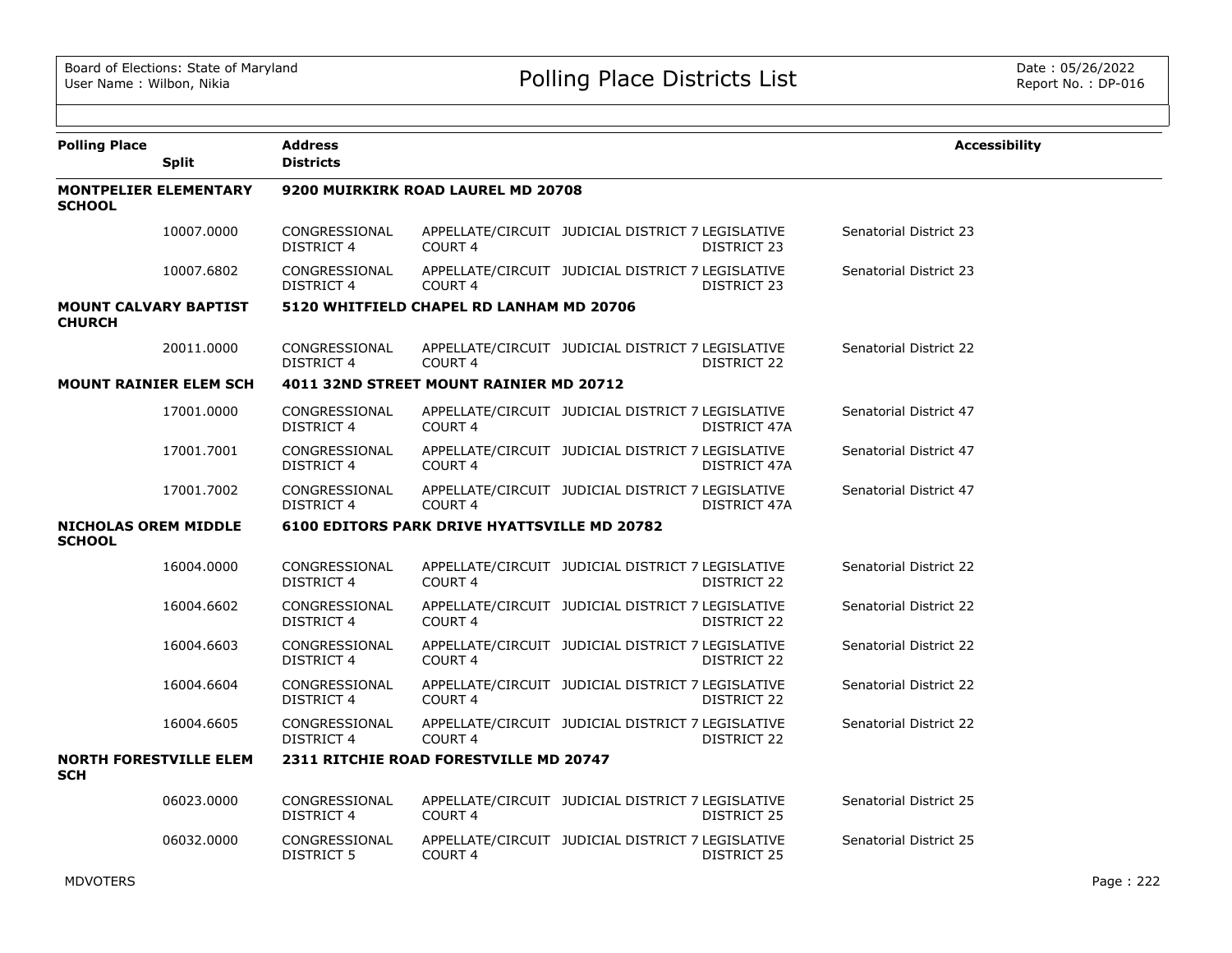| <b>Polling Place</b>                      |                                | <b>Address</b>                     |                                        |                                                   |                     | <b>Accessibility</b>   |
|-------------------------------------------|--------------------------------|------------------------------------|----------------------------------------|---------------------------------------------------|---------------------|------------------------|
|                                           | <b>Split</b>                   | <b>Districts</b>                   |                                        |                                                   |                     |                        |
| <b>NORTHVIEW ELEM. SCH.</b><br>CAFE. - A  |                                |                                    | 3700 NORTHVIEW DRIVE BOWIE MD 20716    |                                                   |                     |                        |
|                                           | 07016.0000                     | CONGRESSIONAL<br><b>DISTRICT 5</b> | COURT <sub>4</sub>                     | APPELLATE/CIRCUIT JUDICIAL DISTRICT 7 LEGISLATIVE | DISTRICT 23         | Senatorial District 23 |
|                                           | 07016.523A                     | CONGRESSIONAL<br><b>DISTRICT 5</b> | COURT <sub>4</sub>                     | APPELLATE/CIRCUIT JUDICIAL DISTRICT 7 LEGISLATIVE | DISTRICT 23         | Senatorial District 23 |
| <b>NORTHVIEW ELEM. SCH.</b><br>CAFE. - B  |                                |                                    | 3700 NORTHVIEW DRIVE BOWIE MD 20716    |                                                   |                     |                        |
|                                           | 07017.0000                     | CONGRESSIONAL<br><b>DISTRICT 5</b> | COURT <sub>4</sub>                     | APPELLATE/CIRCUIT JUDICIAL DISTRICT 7 LEGISLATIVE | DISTRICT 23         | Senatorial District 23 |
|                                           | 07017.523A                     | CONGRESSIONAL<br><b>DISTRICT 5</b> | COURT <sub>4</sub>                     | APPELLATE/CIRCUIT JUDICIAL DISTRICT 7 LEGISLATIVE | DISTRICT 23         | Senatorial District 23 |
|                                           | 07017.523B                     | CONGRESSIONAL<br><b>DISTRICT 5</b> | COURT <sub>4</sub>                     | APPELLATE/CIRCUIT JUDICIAL DISTRICT 7 LEGISLATIVE | DISTRICT 23         | Senatorial District 23 |
| <b>NORTHWESTERN HIGH</b><br><b>SCHOOL</b> |                                |                                    | 7000 ADELPHI ROAD HYATTSVILLE MD 20782 |                                                   |                     |                        |
|                                           | 17008.0000                     | CONGRESSIONAL<br><b>DISTRICT 4</b> | COURT <sub>4</sub>                     | APPELLATE/CIRCUIT JUDICIAL DISTRICT 7 LEGISLATIVE | <b>DISTRICT 47B</b> | Senatorial District 47 |
|                                           | 17008.6603                     | CONGRESSIONAL<br><b>DISTRICT 4</b> | COURT <sub>4</sub>                     | APPELLATE/CIRCUIT JUDICIAL DISTRICT 7 LEGISLATIVE | <b>DISTRICT 47B</b> | Senatorial District 47 |
|                                           | 17008.6604                     | CONGRESSIONAL<br><b>DISTRICT 4</b> | COURT <sub>4</sub>                     | APPELLATE/CIRCUIT JUDICIAL DISTRICT 7 LEGISLATIVE | DISTRICT 47B        | Senatorial District 47 |
|                                           | 17008.6699                     | CONGRESSIONAL<br>DISTRICT 4        | COURT 4                                | APPELLATE/CIRCUIT JUDICIAL DISTRICT 7 LEGISLATIVE | <b>DISTRICT 47B</b> | Senatorial District 47 |
|                                           | 17017.0000                     | CONGRESSIONAL<br><b>DISTRICT 4</b> | COURT <sub>4</sub>                     | APPELLATE/CIRCUIT JUDICIAL DISTRICT 7 LEGISLATIVE | DISTRICT 22         | Senatorial District 22 |
|                                           | 17017.6603                     | CONGRESSIONAL<br><b>DISTRICT 4</b> | COURT <sub>4</sub>                     | APPELLATE/CIRCUIT JUDICIAL DISTRICT 7 LEGISLATIVE | DISTRICT 22         | Senatorial District 22 |
|                                           | <b>OAKCREST ELEM SCH - MPR</b> |                                    | 929 HILL ROAD LANDOVER MD 20785        |                                                   |                     |                        |
|                                           | 13016.0000                     | CONGRESSIONAL<br><b>DISTRICT 4</b> | COURT <sub>4</sub>                     | APPELLATE/CIRCUIT JUDICIAL DISTRICT 7 LEGISLATIVE | DISTRICT 24         | Senatorial District 24 |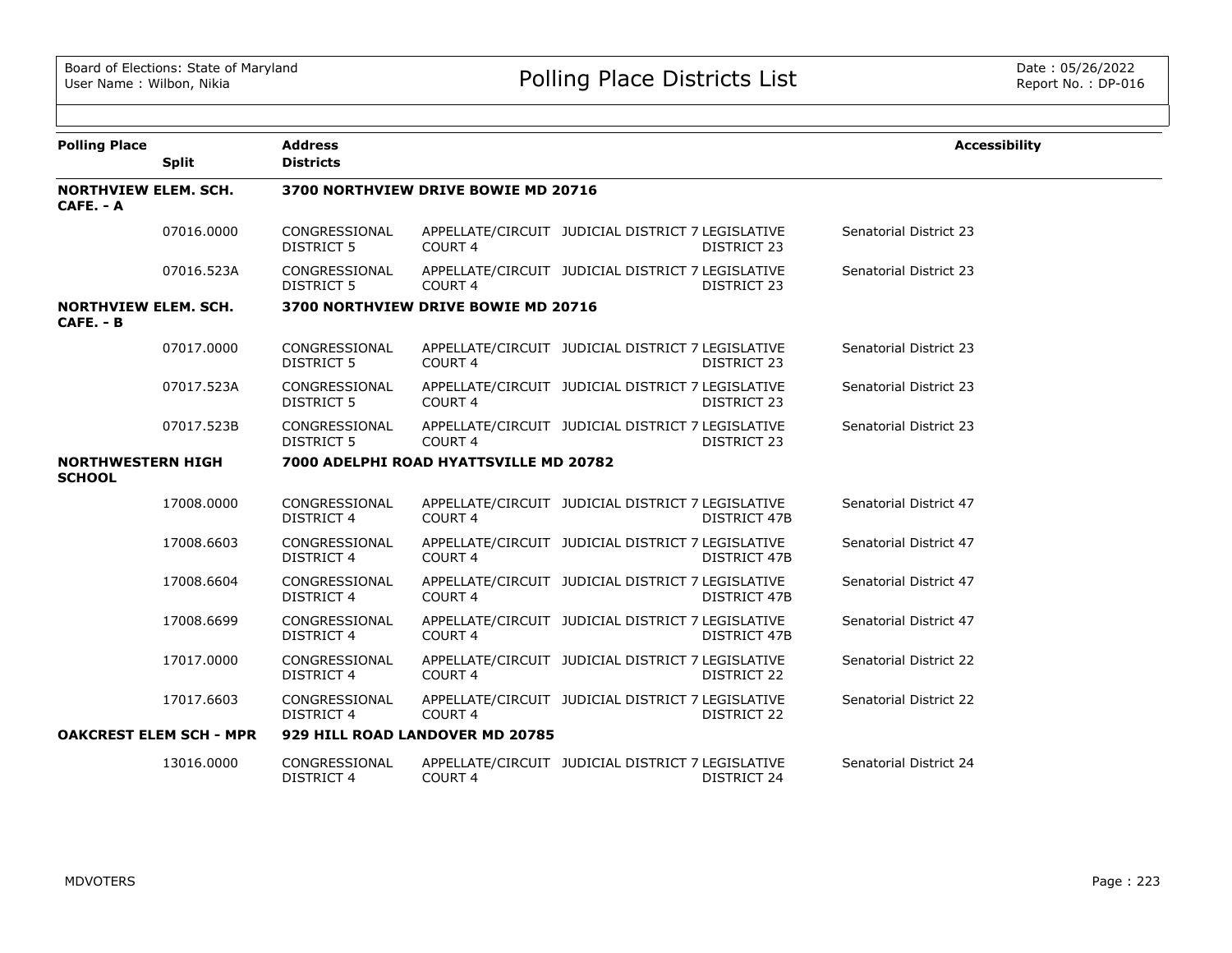| <b>Polling Place</b>                         | <b>Split</b> | <b>Address</b><br><b>Districts</b>  |                                                                       |                                                   |                    | <b>Accessibility</b>   |  |  |
|----------------------------------------------|--------------|-------------------------------------|-----------------------------------------------------------------------|---------------------------------------------------|--------------------|------------------------|--|--|
| <b>OAKLANDS ELEMENTARY</b><br><b>SCHOOL</b>  |              |                                     | 13710 LAUREL-BOWIE ROAD LAUREL MD 20708                               |                                                   |                    |                        |  |  |
|                                              | 10009.0000   | CONGRESSIONAL<br>DISTRICT 4         | COURT 4                                                               | APPELLATE/CIRCUIT JUDICIAL DISTRICT 7 LEGISLATIVE | DISTRICT 21        | Senatorial District 21 |  |  |
|                                              | 10009.6801   | CONGRESSIONAL<br><b>DISTRICT 4</b>  | COURT <sub>4</sub>                                                    | APPELLATE/CIRCUIT JUDICIAL DISTRICT 7 LEGISLATIVE | <b>DISTRICT 21</b> | Senatorial District 21 |  |  |
|                                              | 10009.6802   | CONGRESSIONAL<br><b>DISTRICT 4</b>  | <b>COURT 4</b>                                                        | APPELLATE/CIRCUIT JUDICIAL DISTRICT 7 LEGISLATIVE | <b>DISTRICT 21</b> | Senatorial District 21 |  |  |
| <b>OVERLOOK ELEMENTARY</b><br><b>SCHOOL</b>  |              |                                     | 3298 CURTIS DRIVE TEMPLE HILLS MD 20748                               |                                                   |                    |                        |  |  |
|                                              | 06012.0000   | CONGRESSIONAL<br><b>DISTRICT 4</b>  | COURT <sub>4</sub>                                                    | APPELLATE/CIRCUIT JUDICIAL DISTRICT 7 LEGISLATIVE | DISTRICT 24        | Senatorial District 24 |  |  |
| <b>OXON HILL ELEMENTARY</b><br><b>SCHOOL</b> |              |                                     | 7701 LIVINGSTON ROAD OXON HILL MD 20745                               |                                                   |                    |                        |  |  |
|                                              | 12011.0000   | CONGRESSIONAL<br><b>DISTRICT 4</b>  | COURT <sub>4</sub>                                                    | APPELLATE/CIRCUIT JUDICIAL DISTRICT 7 LEGISLATIVE | DISTRICT 26        | Senatorial District 26 |  |  |
| <b>OXON HILL HIGH SCHOOL</b>                 |              | 6701 LEYTE DRIVE OXON HILL MD 20745 |                                                                       |                                                   |                    |                        |  |  |
|                                              | 12012.0000   | CONGRESSIONAL<br><b>DISTRICT 4</b>  | COURT <sub>4</sub>                                                    | APPELLATE/CIRCUIT JUDICIAL DISTRICT 7 LEGISLATIVE | DISTRICT 26        | Senatorial District 26 |  |  |
| - GYM                                        |              |                                     | OXON HILL MIDDLE SCHOOL 9570 FORT FOOTE RD FORT WASHINGTON MD 20744   |                                                   |                    |                        |  |  |
|                                              | 12019.0000   | CONGRESSIONAL<br><b>DISTRICT 4</b>  | COURT <sub>4</sub>                                                    | APPELLATE/CIRCUIT JUDICIAL DISTRICT 7 LEGISLATIVE | DISTRICT 26        | Senatorial District 26 |  |  |
| - MPR                                        |              |                                     | OXON HILL MIDDLE SCHOOL 9570 FORT FOOTE ROAD FORT WASHINGTON MD 20744 |                                                   |                    |                        |  |  |
|                                              | 12010.0000   | CONGRESSIONAL<br>DISTRICT 4         | COURT <sub>4</sub>                                                    | APPELLATE/CIRCUIT JUDICIAL DISTRICT 7 LEGISLATIVE | DISTRICT 26        | Senatorial District 26 |  |  |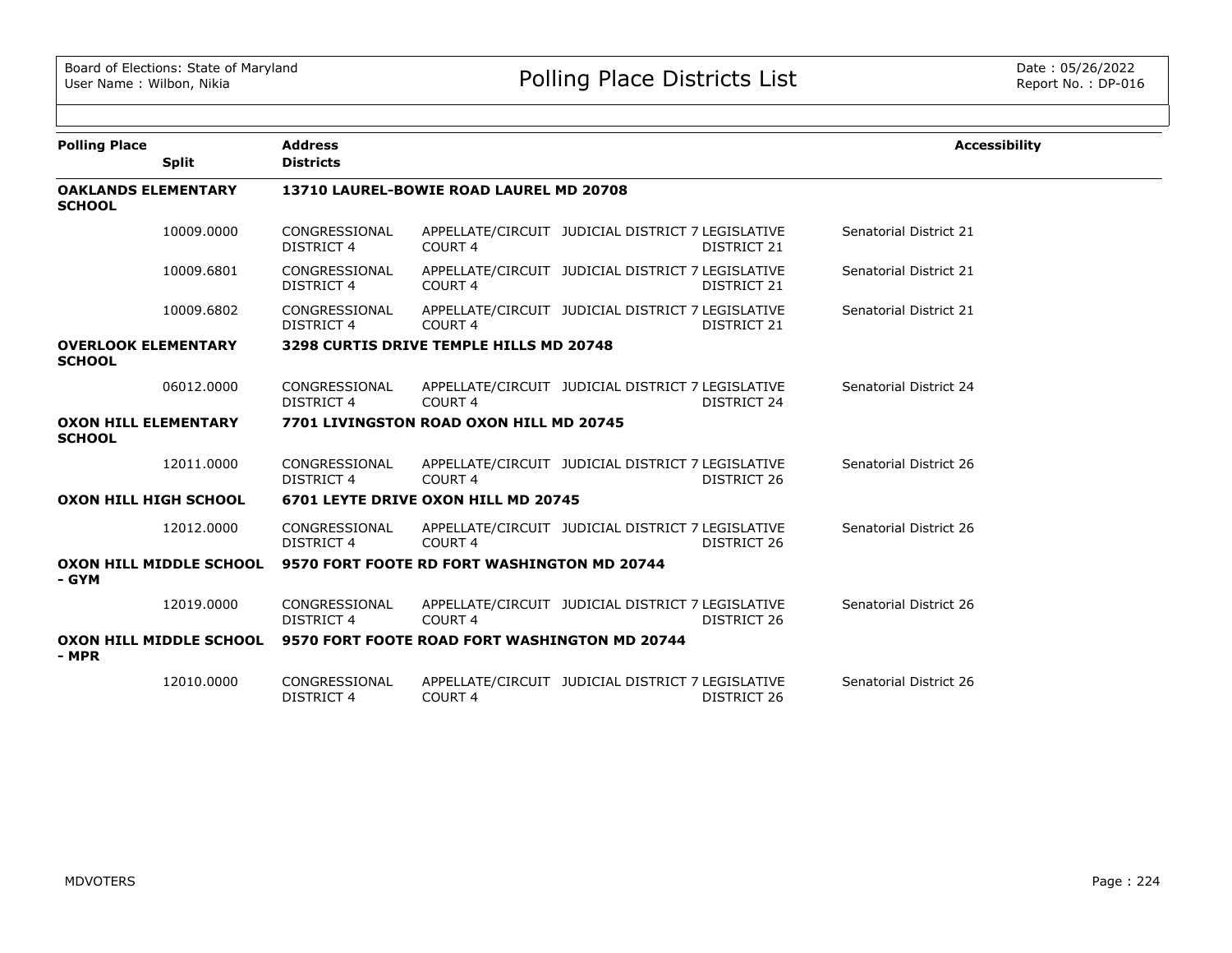| <b>Polling Place</b>                        | <b>Split</b>                  | <b>Address</b><br><b>Districts</b>     |                                                |                                                                         | <b>Accessibility</b>   |  |  |  |
|---------------------------------------------|-------------------------------|----------------------------------------|------------------------------------------------|-------------------------------------------------------------------------|------------------------|--|--|--|
| <b>PAINT BRANCH ELEM SCH</b>                |                               |                                        | 5101 PIERCE AVENUE COLLEGE PARK MD 20740       |                                                                         |                        |  |  |  |
|                                             |                               |                                        |                                                |                                                                         |                        |  |  |  |
|                                             | 21001.0000                    | CONGRESSIONAL<br><b>DISTRICT 4</b>     | <b>COURT 4</b>                                 | APPELLATE/CIRCUIT JUDICIAL DISTRICT 7 LEGISLATIVE<br>DISTRICT 21        | Senatorial District 21 |  |  |  |
|                                             | 21001.5601                    | CONGRESSIONAL<br><b>DISTRICT 4</b>     | COURT <sub>4</sub>                             | APPELLATE/CIRCUIT JUDICIAL DISTRICT 7 LEGISLATIVE<br><b>DISTRICT 21</b> | Senatorial District 21 |  |  |  |
|                                             | 21001.5602                    | CONGRESSIONAL<br><b>DISTRICT 4</b>     | <b>COURT 4</b>                                 | APPELLATE/CIRCUIT JUDICIAL DISTRICT 7 LEGISLATIVE<br>DISTRICT 21        | Senatorial District 21 |  |  |  |
|                                             | 21001.5603                    | CONGRESSIONAL<br><b>DISTRICT 4</b>     | <b>COURT 4</b>                                 | APPELLATE/CIRCUIT JUDICIAL DISTRICT 7 LEGISLATIVE<br>DISTRICT 21        | Senatorial District 21 |  |  |  |
|                                             | 21001.5604                    | CONGRESSIONAL<br><b>DISTRICT 4</b>     | <b>COURT 4</b>                                 | APPELLATE/CIRCUIT JUDICIAL DISTRICT 7 LEGISLATIVE<br>DISTRICT 21        | Senatorial District 21 |  |  |  |
| <b>SMALL GYM</b>                            | <b>PARKDALE HIGH SCHOOL -</b> | 6001 GOOD LUCK ROAD RIVERDALE MD 20737 |                                                |                                                                         |                        |  |  |  |
|                                             | 19002.0000                    | CONGRESSIONAL<br>DISTRICT 4            | COURT 4                                        | APPELLATE/CIRCUIT JUDICIAL DISTRICT 7 LEGISLATIVE<br><b>DISTRICT 22</b> | Senatorial District 22 |  |  |  |
|                                             | 19002.7100                    | CONGRESSIONAL<br><b>DISTRICT 4</b>     | COURT 4                                        | APPELLATE/CIRCUIT JUDICIAL DISTRICT 7 LEGISLATIVE<br><b>DISTRICT 22</b> | Senatorial District 22 |  |  |  |
|                                             | 19002.7304                    | CONGRESSIONAL<br><b>DISTRICT 4</b>     | <b>COURT 4</b>                                 | APPELLATE/CIRCUIT JUDICIAL DISTRICT 7 LEGISLATIVE<br>DISTRICT 22        | Senatorial District 22 |  |  |  |
| <b>PATUXENT ELEMENTARY</b><br><b>SCHOOL</b> |                               |                                        | 4410 BISHOPMILL DRIVE UPPER MARLBORO MD 20772  |                                                                         |                        |  |  |  |
|                                             | 03002.0000                    | CONGRESSIONAL<br><b>DISTRICT 5</b>     | <b>COURT 4</b>                                 | APPELLATE/CIRCUIT JUDICIAL DISTRICT 7 LEGISLATIVE<br><b>DISTRICT 23</b> | Senatorial District 23 |  |  |  |
|                                             | 03008.0000                    | CONGRESSIONAL<br>DISTRICT 5            | <b>COURT 4</b>                                 | APPELLATE/CIRCUIT JUDICIAL DISTRICT 7 LEGISLATIVE<br>DISTRICT 23        | Senatorial District 23 |  |  |  |
| PEPPERMILL COMMUNITY<br><b>CTR - GYM</b>    |                               |                                        | 610 HILL ROAD LANDOVER MD 20785                |                                                                         |                        |  |  |  |
|                                             | 18010.0000                    | CONGRESSIONAL<br>DISTRICT 4            | COURT <sub>4</sub>                             | APPELLATE/CIRCUIT JUDICIAL DISTRICT 7 LEGISLATIVE<br>DISTRICT 24        | Senatorial District 24 |  |  |  |
| <b>SCHOOL</b>                               | <b>PERRYWOOD ELEMENTARY</b>   |                                        | 501 WATKINS PARK DRIVE UPPER MARLBORO MD 20774 |                                                                         |                        |  |  |  |
|                                             | 03004.0000                    | CONGRESSIONAL<br><b>DISTRICT 5</b>     | COURT 4                                        | APPELLATE/CIRCUIT JUDICIAL DISTRICT 7 LEGISLATIVE<br><b>DISTRICT 25</b> | Senatorial District 25 |  |  |  |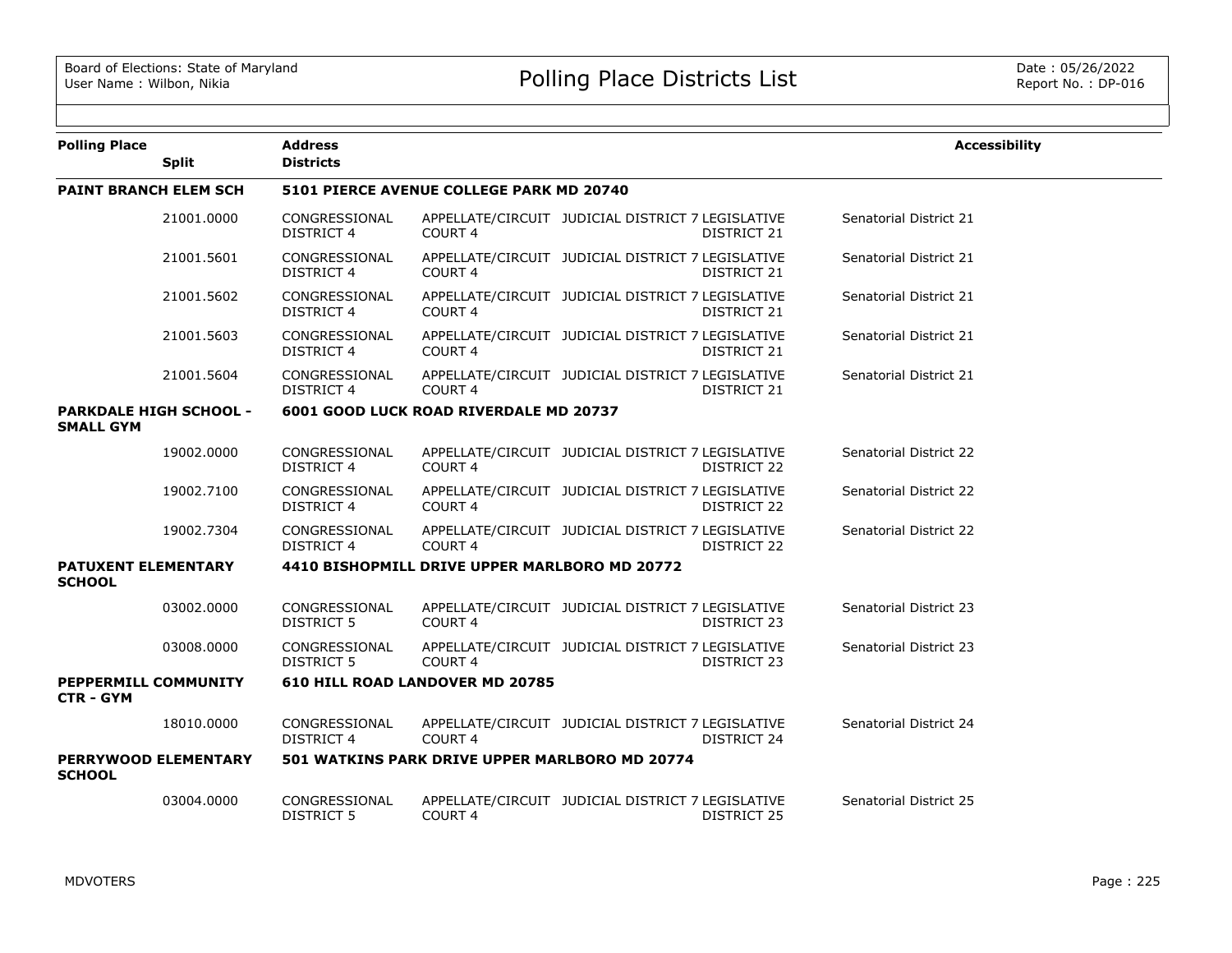| <b>Polling Place</b>                           | <b>Split</b>            | <b>Address</b><br><b>Districts</b>              |                                                   |                                                   |             | <b>Accessibility</b>   |  |  |
|------------------------------------------------|-------------------------|-------------------------------------------------|---------------------------------------------------|---------------------------------------------------|-------------|------------------------|--|--|
| <b>PGCPS BLDG.</b>                             |                         | <b>4815 DALTON STREET TEMPLE HILLS MD 20748</b> |                                                   |                                                   |             |                        |  |  |
|                                                | 06013,0000              | CONGRESSIONAL<br><b>DISTRICT 4</b>              | <b>COURT 4</b>                                    | APPELLATE/CIRCUIT JUDICIAL DISTRICT 7 LEGISLATIVE | DISTRICT 26 | Senatorial District 26 |  |  |
| <b>SCH</b>                                     | PHYLLIS E WILLIAMS ELEM |                                                 | 9601 PRINCE PL UPPER MARLBORO MD 20774            |                                                   |             |                        |  |  |
|                                                | 13010.0000              | CONGRESSIONAL<br><b>DISTRICT 5</b>              | COURT <sub>4</sub>                                | APPELLATE/CIRCUIT JUDICIAL DISTRICT 7 LEGISLATIVE | DISTRICT 25 | Senatorial District 25 |  |  |
|                                                | 13030.0000              | CONGRESSIONAL<br><b>DISTRICT 4</b>              | <b>COURT 4</b>                                    | APPELLATE/CIRCUIT JUDICIAL DISTRICT 7 LEGISLATIVE | DISTRICT 24 | Senatorial District 24 |  |  |
|                                                | 13031.0000              | CONGRESSIONAL<br><b>DISTRICT 4</b>              | COURT <sub>4</sub>                                | APPELLATE/CIRCUIT JUDICIAL DISTRICT 7 LEGISLATIVE | DISTRICT 25 | Senatorial District 25 |  |  |
| <b>POINTER RIDGE ELEM SCH</b>                  |                         | 1110 PARKINGTON LANE BOWIE MD 20716             |                                                   |                                                   |             |                        |  |  |
|                                                | 07006.0000              | CONGRESSIONAL<br><b>DISTRICT 5</b>              | COURT <sub>4</sub>                                | APPELLATE/CIRCUIT JUDICIAL DISTRICT 7 LEGISLATIVE | DISTRICT 23 | Senatorial District 23 |  |  |
|                                                | 07006.524A              | CONGRESSIONAL<br><b>DISTRICT 5</b>              | COURT <sub>4</sub>                                | APPELLATE/CIRCUIT JUDICIAL DISTRICT 7 LEGISLATIVE | DISTRICT 23 | Senatorial District 23 |  |  |
|                                                | 07006.524B              | CONGRESSIONAL<br><b>DISTRICT 5</b>              | COURT <sub>4</sub>                                | APPELLATE/CIRCUIT JUDICIAL DISTRICT 7 LEGISLATIVE | DISTRICT 23 | Senatorial District 23 |  |  |
| <b>POTOMAC HIGH SCHOOL -</b><br><b>GYM</b>     |                         |                                                 | 5211 BOYDELL AVENUE OXON HILL MD 20745            |                                                   |             |                        |  |  |
|                                                | 12006.0000              | CONGRESSIONAL<br><b>DISTRICT 4</b>              | COURT 4                                           | APPELLATE/CIRCUIT JUDICIAL DISTRICT 7 LEGISLATIVE | DISTRICT 26 | Senatorial District 26 |  |  |
| <b>POTOMAC KNOLLS</b><br><b>COMMUNITY CTR.</b> |                         |                                                 | 1101 ARAGONA BOULEVARD FORT WASHINGTON MD 20744   |                                                   |             |                        |  |  |
|                                                | 05011.0000              | CONGRESSIONAL<br><b>DISTRICT 4</b>              | COURT <sub>4</sub>                                | APPELLATE/CIRCUIT JUDICIAL DISTRICT 7 LEGISLATIVE | DISTRICT 26 | Senatorial District 26 |  |  |
| <b>POTOMAC LANDING ELEM</b><br><b>SCH</b>      |                         |                                                 | 12500 FORT WASHINGTON RD FORT WASHINGTON MD 20744 |                                                   |             |                        |  |  |
|                                                | 05005.0000              | CONGRESSIONAL<br><b>DISTRICT 4</b>              | COURT <sub>4</sub>                                | APPELLATE/CIRCUIT JUDICIAL DISTRICT 7 LEGISLATIVE | DISTRICT 26 | Senatorial District 26 |  |  |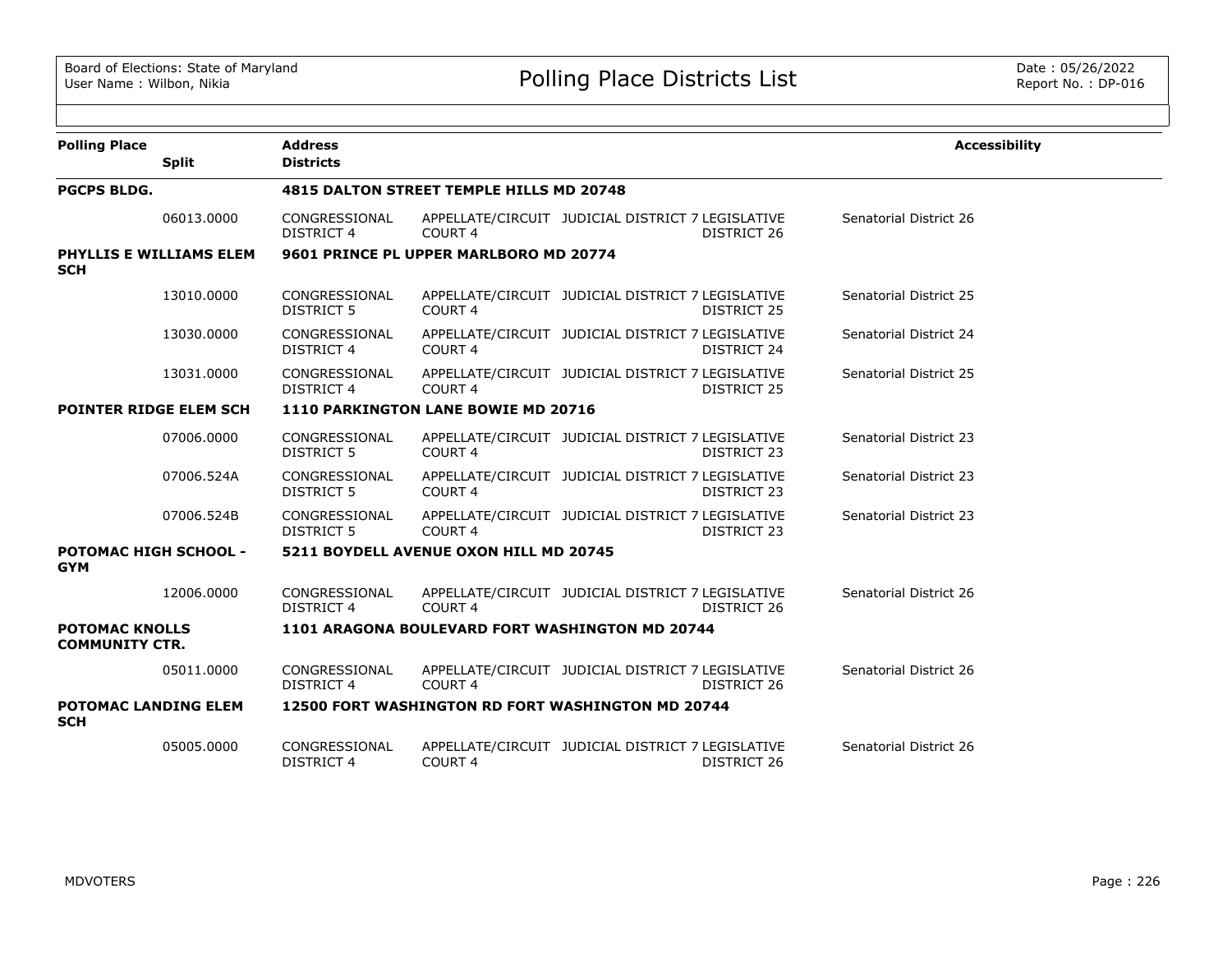| <b>Polling Place</b>                          | <b>Split</b> | <b>Address</b><br><b>Districts</b> |                                             |                                                   |                    | <b>Accessibility</b>   |
|-----------------------------------------------|--------------|------------------------------------|---------------------------------------------|---------------------------------------------------|--------------------|------------------------|
|                                               |              |                                    |                                             |                                                   |                    |                        |
| <b>PRINCETON ELEMENTARY</b><br><b>SCHOOL</b>  |              |                                    | 6101 BAXTER DRIVE SUITLAND MD 20746         |                                                   |                    |                        |
|                                               | 06018,0000   | CONGRESSIONAL<br><b>DISTRICT 4</b> | COURT <sub>4</sub>                          | APPELLATE/CIRCUIT JUDICIAL DISTRICT 7 LEGISLATIVE | DISTRICT 26        | Senatorial District 26 |
|                                               | 06018.6900   | CONGRESSIONAL<br><b>DISTRICT 4</b> | COURT <sub>4</sub>                          | APPELLATE/CIRCUIT JUDICIAL DISTRICT 7 LEGISLATIVE | DISTRICT 26        | Senatorial District 26 |
|                                               | 06028.0000   | CONGRESSIONAL<br><b>DISTRICT 4</b> | COURT <sub>4</sub>                          | APPELLATE/CIRCUIT JUDICIAL DISTRICT 7 LEGISLATIVE | DISTRICT 26        | Senatorial District 26 |
| <b>REID TEMPLE AME CHURCH</b>                 |              |                                    | 11400 GLENN DALE BLVD GLENN DALE MD 20769   |                                                   |                    |                        |
|                                               | 07022.0000   | CONGRESSIONAL<br><b>DISTRICT 4</b> | COURT <sub>4</sub>                          | APPELLATE/CIRCUIT JUDICIAL DISTRICT 7 LEGISLATIVE | <b>DISTRICT 24</b> | Senatorial District 24 |
|                                               | 07022.522A   | CONGRESSIONAL<br><b>DISTRICT 4</b> | COURT <sub>4</sub>                          | APPELLATE/CIRCUIT JUDICIAL DISTRICT 7 LEGISLATIVE | DISTRICT 24        | Senatorial District 24 |
|                                               | 07022.523A   | CONGRESSIONAL<br><b>DISTRICT 4</b> | COURT <sub>4</sub>                          | APPELLATE/CIRCUIT JUDICIAL DISTRICT 7 LEGISLATIVE | DISTRICT 24        | Senatorial District 24 |
|                                               | 07025.0000   | CONGRESSIONAL<br><b>DISTRICT 5</b> | COURT <sub>4</sub>                          | APPELLATE/CIRCUIT JUDICIAL DISTRICT 7 LEGISLATIVE | DISTRICT 24        | Senatorial District 24 |
|                                               | 14015.0000   | CONGRESSIONAL<br>DISTRICT 5        | COURT <sub>4</sub>                          | APPELLATE/CIRCUIT JUDICIAL DISTRICT 7 LEGISLATIVE | DISTRICT 24        | Senatorial District 24 |
|                                               | 14015.522A   | CONGRESSIONAL<br>DISTRICT 5        | COURT 4                                     | APPELLATE/CIRCUIT JUDICIAL DISTRICT 7 LEGISLATIVE | DISTRICT 24        | Senatorial District 24 |
|                                               | 14026.0000   | CONGRESSIONAL<br><b>DISTRICT 4</b> | COURT 4                                     | APPELLATE/CIRCUIT JUDICIAL DISTRICT 7 LEGISLATIVE | DISTRICT 24        | Senatorial District 24 |
| <b>RIDERWOOD RETIREMENT</b><br><b>VILLAGE</b> |              |                                    | 3140 GRACEFIELD ROAD SILVER SPRING MD 20904 |                                                   |                    |                        |
|                                               | 01007.0000   | CONGRESSIONAL<br><b>DISTRICT 4</b> | COURT <sub>4</sub>                          | APPELLATE/CIRCUIT JUDICIAL DISTRICT 7 LEGISLATIVE | DISTRICT 21        | Senatorial District 21 |
| <b>RIDGECREST ELEMENTARY</b><br><b>SCHOOL</b> |              |                                    | <b>6120 RIGGS ROAD HYATTSVILLE MD 20783</b> |                                                   |                    |                        |
|                                               | 17011.0000   | CONGRESSIONAL<br><b>DISTRICT 4</b> | COURT <sub>4</sub>                          | APPELLATE/CIRCUIT JUDICIAL DISTRICT 7 LEGISLATIVE | DISTRICT 47A       | Senatorial District 47 |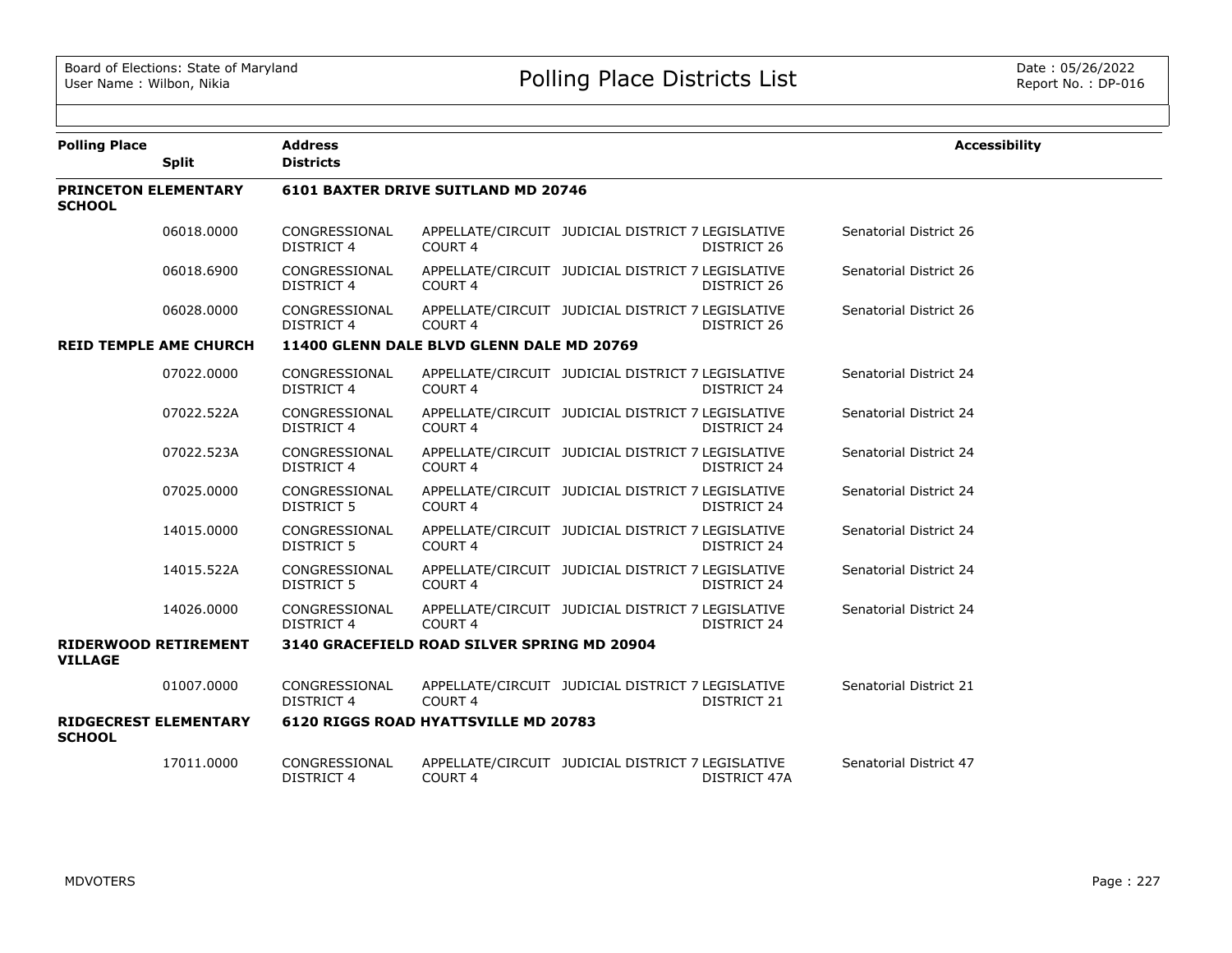| <b>Polling Place</b>                                 | <b>Split</b> | <b>Address</b><br><b>Districts</b>     |                                                               |                                                   |             | <b>Accessibility</b>          |  |  |  |
|------------------------------------------------------|--------------|----------------------------------------|---------------------------------------------------------------|---------------------------------------------------|-------------|-------------------------------|--|--|--|
| <b>RIVERDALE ELEMENTARY</b><br><b>SCHOOL</b>         |              | 5006 RIVERDALE ROAD RIVERDALE MD 20737 |                                                               |                                                   |             |                               |  |  |  |
|                                                      | 19001.0000   | CONGRESSIONAL<br>DISTRICT 4            | COURT <sub>4</sub>                                            | APPELLATE/CIRCUIT JUDICIAL DISTRICT 7 LEGISLATIVE | DISTRICT 22 | <b>Senatorial District 22</b> |  |  |  |
|                                                      | 19001.6603   | CONGRESSIONAL<br><b>DISTRICT 4</b>     | COURT <sub>4</sub>                                            | APPELLATE/CIRCUIT JUDICIAL DISTRICT 7 LEGISLATIVE | DISTRICT 22 | Senatorial District 22        |  |  |  |
|                                                      | 19001.7301   | CONGRESSIONAL<br><b>DISTRICT 4</b>     | COURT <sub>4</sub>                                            | APPELLATE/CIRCUIT JUDICIAL DISTRICT 7 LEGISLATIVE | DISTRICT 22 | Senatorial District 22        |  |  |  |
|                                                      | 19001.7302   | CONGRESSIONAL<br>DISTRICT 4            | COURT <sub>4</sub>                                            | APPELLATE/CIRCUIT JUDICIAL DISTRICT 7 LEGISLATIVE | DISTRICT 22 | Senatorial District 22        |  |  |  |
|                                                      | 19001.7303   | CONGRESSIONAL<br><b>DISTRICT 4</b>     | COURT <sub>4</sub>                                            | APPELLATE/CIRCUIT JUDICIAL DISTRICT 7 LEGISLATIVE | DISTRICT 22 | Senatorial District 22        |  |  |  |
|                                                      | 19001.7304   | CONGRESSIONAL<br><b>DISTRICT 4</b>     | COURT <sub>4</sub>                                            | APPELLATE/CIRCUIT JUDICIAL DISTRICT 7 LEGISLATIVE | DISTRICT 22 | Senatorial District 22        |  |  |  |
|                                                      | 19001.7305   | CONGRESSIONAL<br><b>DISTRICT 4</b>     | COURT <sub>4</sub>                                            | APPELLATE/CIRCUIT JUDICIAL DISTRICT 7 LEGISLATIVE | DISTRICT 22 | Senatorial District 22        |  |  |  |
|                                                      | 19001.7306   | CONGRESSIONAL<br><b>DISTRICT 4</b>     | COURT <sub>4</sub>                                            | APPELLATE/CIRCUIT JUDICIAL DISTRICT 7 LEGISLATIVE | DISTRICT 22 | Senatorial District 22        |  |  |  |
| <b>SCHOOL</b>                                        |              |                                        | ROBERT FROST ELEMENTARY 6419 85TH AVE NEW CARROLLTON MD 20784 |                                                   |             |                               |  |  |  |
|                                                      | 20005.0000   | CONGRESSIONAL<br><b>DISTRICT 4</b>     | COURT <sub>4</sub>                                            | APPELLATE/CIRCUIT JUDICIAL DISTRICT 7 LEGISLATIVE | DISTRICT 22 | Senatorial District 22        |  |  |  |
|                                                      | 20005.7100   | CONGRESSIONAL<br><b>DISTRICT 4</b>     | COURT <sub>4</sub>                                            | APPELLATE/CIRCUIT JUDICIAL DISTRICT 7 LEGISLATIVE | DISTRICT 22 | Senatorial District 22        |  |  |  |
| <b>ROBERT GODDARD</b><br><b>MONTESSORI SCH</b>       |              |                                        | 9850 GOOD LUCK ROAD SEABROOK MD 20706                         |                                                   |             |                               |  |  |  |
|                                                      | 14008,0000   | CONGRESSIONAL<br><b>DISTRICT 4</b>     | COURT 4                                                       | APPELLATE/CIRCUIT JUDICIAL DISTRICT 7 LEGISLATIVE | DISTRICT 22 | Senatorial District 22        |  |  |  |
| <b>ROBERT J. DIPIETRO</b><br><b>COMMUNITY CENTER</b> |              |                                        | 7901 CYPRESS STREET LAUREL MD 20707                           |                                                   |             |                               |  |  |  |
|                                                      | 10012.0000   | CONGRESSIONAL<br><b>DISTRICT 4</b>     | COURT <sub>4</sub>                                            | APPELLATE/CIRCUIT JUDICIAL DISTRICT 7 LEGISLATIVE | DISTRICT 21 | Senatorial District 21        |  |  |  |
|                                                      | 10012.6802   | CONGRESSIONAL<br><b>DISTRICT 4</b>     | COURT 4                                                       | APPELLATE/CIRCUIT JUDICIAL DISTRICT 7 LEGISLATIVE | DISTRICT 21 | Senatorial District 21        |  |  |  |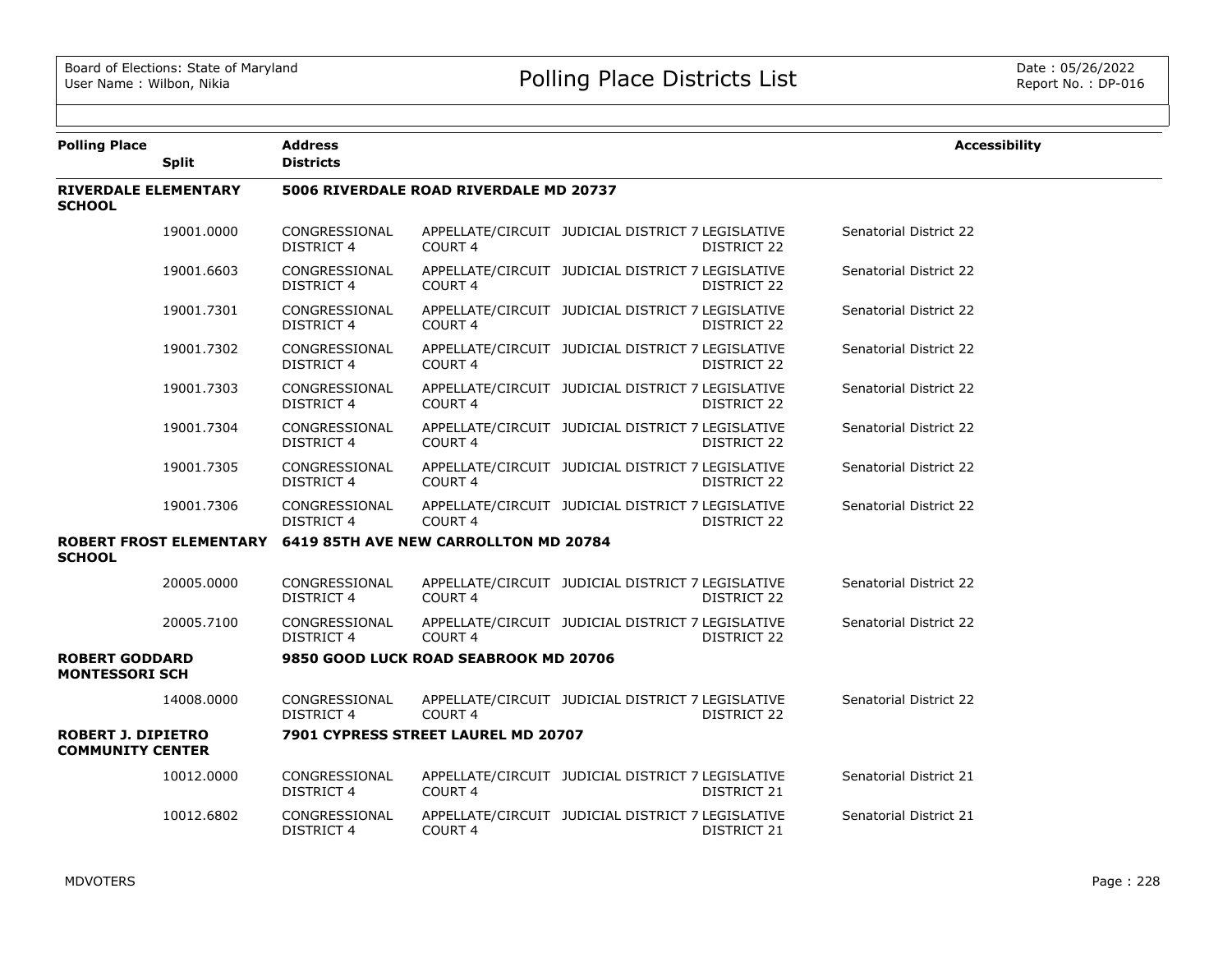| <b>Polling Place</b>                                                             | <b>Split</b>                     | <b>Address</b><br><b>Districts</b> |                                               |                                                   |                     | <b>Accessibility</b>          |  |  |  |
|----------------------------------------------------------------------------------|----------------------------------|------------------------------------|-----------------------------------------------|---------------------------------------------------|---------------------|-------------------------------|--|--|--|
| <b>MPR</b>                                                                       | <b>ROBERT R. GRAY ELEM SCH -</b> |                                    | 4949 ADDISON ROAD CAPITOL HEIGHTS MD 20743    |                                                   |                     |                               |  |  |  |
|                                                                                  | 18005.0000                       | CONGRESSIONAL<br>DISTRICT 4        | COURT <sub>4</sub>                            | APPELLATE/CIRCUIT JUDICIAL DISTRICT 7 LEGISLATIVE | <b>DISTRICT 47A</b> | Senatorial District 47        |  |  |  |
| <b>ROCKLEDGE ELEMENTARY</b><br><b>SCHOOL</b>                                     |                                  |                                    | 7701 LAUREL-BOWIE ROAD BOWIE MD 20715         |                                                   |                     |                               |  |  |  |
|                                                                                  | 14005.0000                       | CONGRESSIONAL<br><b>DISTRICT 5</b> | COURT 4                                       | APPELLATE/CIRCUIT JUDICIAL DISTRICT 7 LEGISLATIVE | DISTRICT 23         | <b>Senatorial District 23</b> |  |  |  |
|                                                                                  | 14005.521A                       | CONGRESSIONAL<br>DISTRICT 5        | COURT <sub>4</sub>                            | APPELLATE/CIRCUIT JUDICIAL DISTRICT 7 LEGISLATIVE | DISTRICT 23         | Senatorial District 23        |  |  |  |
|                                                                                  | 14005.521B                       | CONGRESSIONAL<br>DISTRICT 5        | COURT <sub>4</sub>                            | APPELLATE/CIRCUIT JUDICIAL DISTRICT 7 LEGISLATIVE | DISTRICT 23         | Senatorial District 23        |  |  |  |
| <b>ROGERS HEIGHTS ELEM SCH</b><br>4301 58TH AVENUE BLADENSBURG MD 20710<br>- MPR |                                  |                                    |                                               |                                                   |                     |                               |  |  |  |
|                                                                                  | 02005.0000                       | CONGRESSIONAL<br>DISTRICT 4        | COURT 4                                       | APPELLATE/CIRCUIT JUDICIAL DISTRICT 7 LEGISLATIVE | DISTRICT 47A        | Senatorial District 47        |  |  |  |
|                                                                                  | 02005.5101                       | CONGRESSIONAL<br>DISTRICT 4        | COURT <sub>4</sub>                            | APPELLATE/CIRCUIT JUDICIAL DISTRICT 7 LEGISLATIVE | DISTRICT 47A        | Senatorial District 47        |  |  |  |
|                                                                                  | 02005.5102                       | CONGRESSIONAL<br>DISTRICT 4        | COURT 4                                       | APPELLATE/CIRCUIT JUDICIAL DISTRICT 7 LEGISLATIVE | DISTRICT 47A        | Senatorial District 47        |  |  |  |
|                                                                                  | 02005.6101                       | CONGRESSIONAL<br>DISTRICT 4        | COURT <sub>4</sub>                            | APPELLATE/CIRCUIT JUDICIAL DISTRICT 7 LEGISLATIVE | DISTRICT 47A        | Senatorial District 47        |  |  |  |
|                                                                                  | 02011.0000                       | CONGRESSIONAL<br><b>DISTRICT 4</b> | COURT 4                                       | APPELLATE/CIRCUIT JUDICIAL DISTRICT 7 LEGISLATIVE | DISTRICT 22         | Senatorial District 22        |  |  |  |
|                                                                                  | 02011.5101                       | CONGRESSIONAL<br>DISTRICT 4        | COURT 4                                       | APPELLATE/CIRCUIT JUDICIAL DISTRICT 7 LEGISLATIVE | DISTRICT 22         | Senatorial District 22        |  |  |  |
|                                                                                  | 02011.5102                       | CONGRESSIONAL<br>DISTRICT 4        | COURT 4                                       | APPELLATE/CIRCUIT JUDICIAL DISTRICT 7 LEGISLATIVE | DISTRICT 22         | Senatorial District 22        |  |  |  |
|                                                                                  | 02011.6101                       | CONGRESSIONAL<br>DISTRICT 4        | COURT 4                                       | APPELLATE/CIRCUIT JUDICIAL DISTRICT 7 LEGISLATIVE | DISTRICT 22         | Senatorial District 22        |  |  |  |
| <b>ROLLINGCREST CHILLUM</b><br><b>COMM CTR</b>                                   |                                  |                                    | <b>6120 SARGENT ROAD HYATTSVILLE MD 20782</b> |                                                   |                     |                               |  |  |  |
|                                                                                  | 17007.0000                       | CONGRESSIONAL<br>DISTRICT 4        | COURT 4                                       | APPELLATE/CIRCUIT JUDICIAL DISTRICT 7 LEGISLATIVE | DISTRICT 47A        | Senatorial District 47        |  |  |  |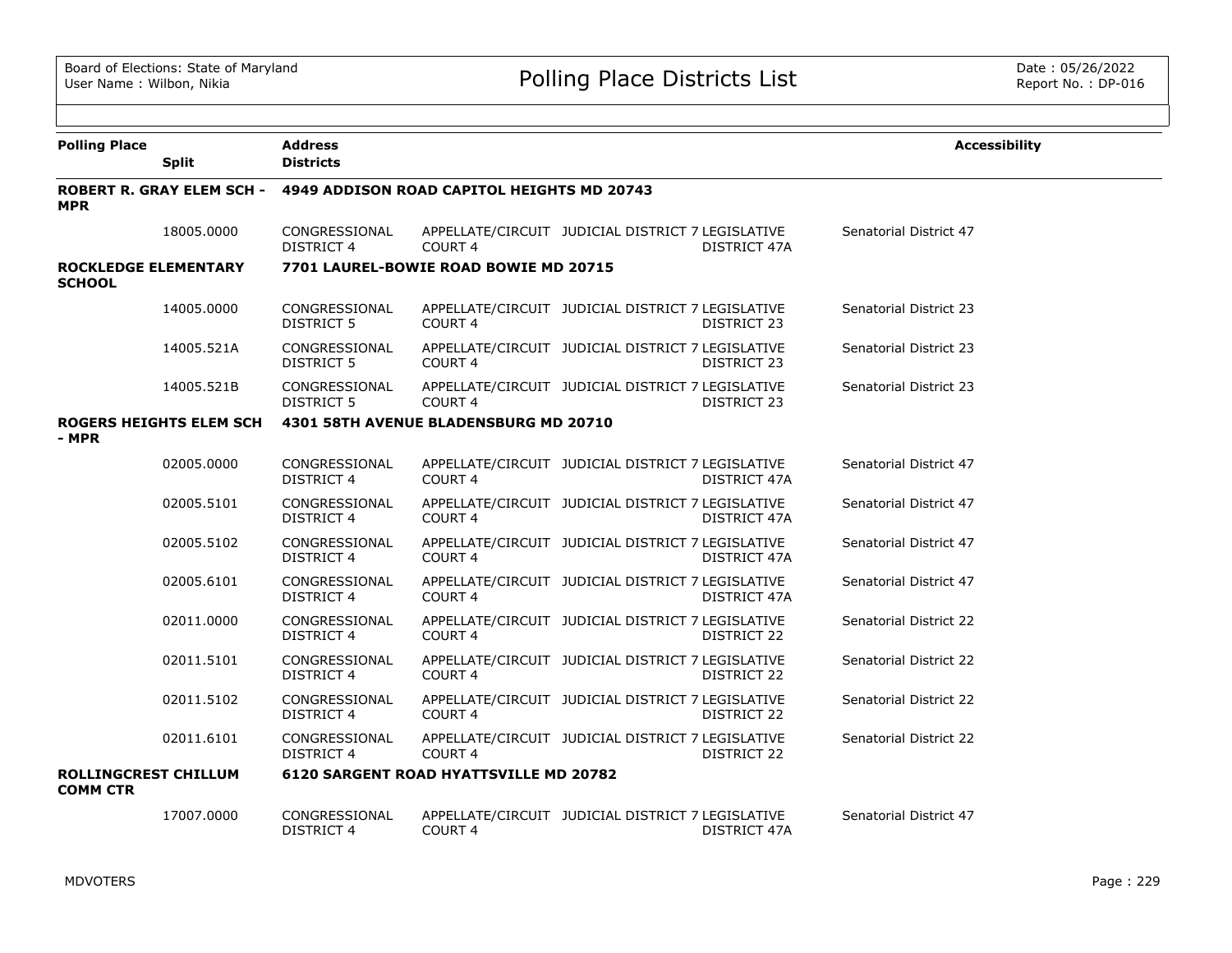| <b>Polling Place</b>                          | <b>Split</b>                   | <b>Address</b><br><b>Districts</b>            |                                              |                                                   |                    | <b>Accessibility</b>   |  |  |
|-----------------------------------------------|--------------------------------|-----------------------------------------------|----------------------------------------------|---------------------------------------------------|--------------------|------------------------|--|--|
| <b>SCHOOL</b>                                 | <b>ROSARYVILLE ELEMENTARY</b>  | 9925 ROSARYVILLE ROAD UPPER MARLBORO MD 20772 |                                              |                                                   |                    |                        |  |  |
|                                               | 11003.0000                     | CONGRESSIONAL<br>DISTRICT 5                   | COURT <sub>4</sub>                           | APPELLATE/CIRCUIT JUDICIAL DISTRICT 7 LEGISLATIVE | DISTRICT 23        | Senatorial District 23 |  |  |
|                                               | 11007.0000                     | CONGRESSIONAL<br>DISTRICT 5                   | <b>COURT 4</b>                               | APPELLATE/CIRCUIT JUDICIAL DISTRICT 7 LEGISLATIVE | DISTRICT 25        | Senatorial District 25 |  |  |
| <b>SAINT JOSEPH CATHOLIC</b><br><b>CHURCH</b> |                                |                                               | 2020 ST JOSEPH DR LARGO MD 20774             |                                                   |                    |                        |  |  |
|                                               | 07013.0000                     | CONGRESSIONAL<br><b>DISTRICT 5</b>            | COURT <sub>4</sub>                           | APPELLATE/CIRCUIT JUDICIAL DISTRICT 7 LEGISLATIVE | DISTRICT 24        | Senatorial District 24 |  |  |
| <b>SCH</b>                                    | <b>SAINT MARGARET CATHOLIC</b> |                                               | 408 ADDISON RD. SOUTH SEAT PLEASANT MD 20743 |                                                   |                    |                        |  |  |
|                                               | 18009.0000                     | CONGRESSIONAL<br><b>DISTRICT 4</b>            | COURT <sub>4</sub>                           | APPELLATE/CIRCUIT JUDICIAL DISTRICT 7 LEGISLATIVE | DISTRICT 24        | Senatorial District 24 |  |  |
|                                               | 18009.5401                     | CONGRESSIONAL<br><b>DISTRICT 4</b>            | <b>COURT 4</b>                               | APPELLATE/CIRCUIT JUDICIAL DISTRICT 7 LEGISLATIVE | DISTRICT 24        | Senatorial District 24 |  |  |
|                                               | 18009.7403                     | CONGRESSIONAL<br><b>DISTRICT 4</b>            | <b>COURT 4</b>                               | APPELLATE/CIRCUIT JUDICIAL DISTRICT 7 LEGISLATIVE | DISTRICT 24        | Senatorial District 24 |  |  |
|                                               | 18009.7405                     | CONGRESSIONAL<br><b>DISTRICT 4</b>            | COURT <sub>4</sub>                           | APPELLATE/CIRCUIT JUDICIAL DISTRICT 7 LEGISLATIVE | DISTRICT 24        | Senatorial District 24 |  |  |
|                                               | 18016.0000                     | CONGRESSIONAL<br><b>DISTRICT 4</b>            | COURT 4                                      | APPELLATE/CIRCUIT JUDICIAL DISTRICT 7 LEGISLATIVE | DISTRICT 24        | Senatorial District 24 |  |  |
|                                               | 18016.7403                     | CONGRESSIONAL<br><b>DISTRICT 4</b>            | <b>COURT 4</b>                               | APPELLATE/CIRCUIT JUDICIAL DISTRICT 7 LEGISLATIVE | DISTRICT 24        | Senatorial District 24 |  |  |
|                                               | 18016.7405                     | CONGRESSIONAL<br><b>DISTRICT 4</b>            | COURT <sub>4</sub>                           | APPELLATE/CIRCUIT JUDICIAL DISTRICT 7 LEGISLATIVE | DISTRICT 24        | Senatorial District 24 |  |  |
|                                               | 18017.0000                     | CONGRESSIONAL<br><b>DISTRICT 4</b>            | COURT 4                                      | APPELLATE/CIRCUIT JUDICIAL DISTRICT 7 LEGISLATIVE | DISTRICT 25        | Senatorial District 25 |  |  |
|                                               | 18017.5401                     | CONGRESSIONAL<br><b>DISTRICT 4</b>            | COURT 4                                      | APPELLATE/CIRCUIT JUDICIAL DISTRICT 7 LEGISLATIVE | DISTRICT 25        | Senatorial District 25 |  |  |
|                                               | 18017.7403                     | CONGRESSIONAL<br><b>DISTRICT 4</b>            | COURT 4                                      | APPELLATE/CIRCUIT JUDICIAL DISTRICT 7 LEGISLATIVE | DISTRICT 25        | Senatorial District 25 |  |  |
|                                               | 18017.7405                     | CONGRESSIONAL<br><b>DISTRICT 4</b>            | COURT <sub>4</sub>                           | APPELLATE/CIRCUIT JUDICIAL DISTRICT 7 LEGISLATIVE | <b>DISTRICT 25</b> | Senatorial District 25 |  |  |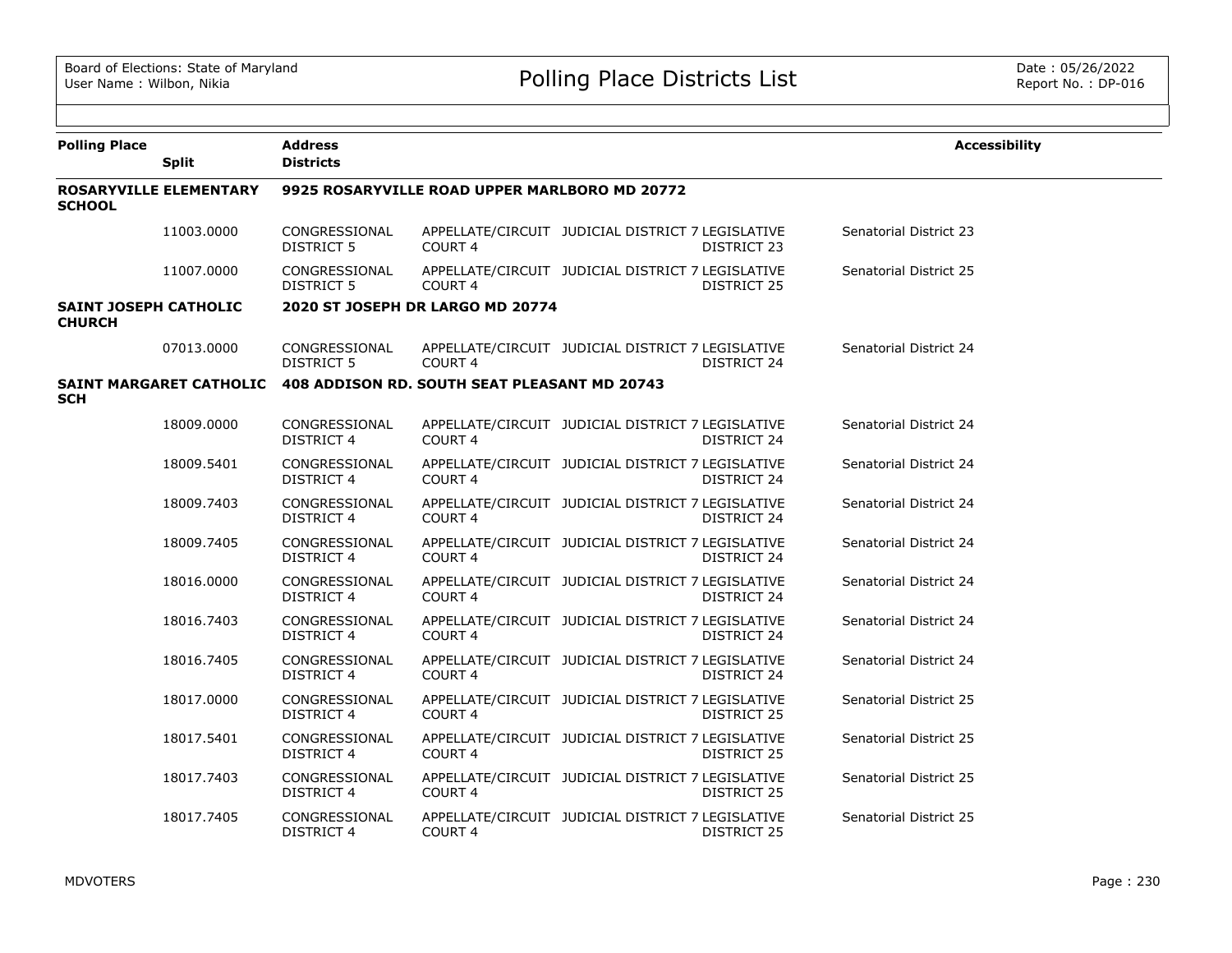| <b>Polling Place</b>                        |                               | <b>Address</b>                         |                                             |                                                   |                    | <b>Accessibility</b>   |  |  |  |
|---------------------------------------------|-------------------------------|----------------------------------------|---------------------------------------------|---------------------------------------------------|--------------------|------------------------|--|--|--|
|                                             | <b>Split</b>                  | <b>Districts</b>                       |                                             |                                                   |                    |                        |  |  |  |
| <b>SAMUEL CHASE ELEM SCH</b>                |                               | 5700 FISHER ROAD TEMPLE HILLS MD 20748 |                                             |                                                   |                    |                        |  |  |  |
|                                             | 12007.0000                    | CONGRESSIONAL<br>DISTRICT 4            | COURT 4                                     | APPELLATE/CIRCUIT JUDICIAL DISTRICT 7 LEGISLATIVE | DISTRICT 26        | Senatorial District 26 |  |  |  |
| <b>SAMUEL OGLE MIDDLE</b><br><b>SCHOOL</b>  |                               | 4111 CHELMONT LANE BOWIE MD 20715      |                                             |                                                   |                    |                        |  |  |  |
|                                             | 14004.0000                    | CONGRESSIONAL<br><b>DISTRICT 5</b>     | COURT <sub>4</sub>                          | APPELLATE/CIRCUIT JUDICIAL DISTRICT 7 LEGISLATIVE | DISTRICT 23        | Senatorial District 23 |  |  |  |
|                                             | 14004.521A                    | CONGRESSIONAL<br><b>DISTRICT 5</b>     | COURT 4                                     | APPELLATE/CIRCUIT JUDICIAL DISTRICT 7 LEGISLATIVE | DISTRICT 23        | Senatorial District 23 |  |  |  |
|                                             | 14004.521B                    | CONGRESSIONAL<br>DISTRICT 5            | COURT 4                                     | APPELLATE/CIRCUIT JUDICIAL DISTRICT 7 LEGISLATIVE | DISTRICT 23        | Senatorial District 23 |  |  |  |
|                                             | 14004.522A                    | CONGRESSIONAL<br><b>DISTRICT 5</b>     | COURT 4                                     | APPELLATE/CIRCUIT JUDICIAL DISTRICT 7 LEGISLATIVE | DISTRICT 23        | Senatorial District 23 |  |  |  |
| <b>SEABROOK ELEMENTARY</b><br><b>SCHOOL</b> |                               |                                        | <b>6001 SEABROOK ROAD SEABROOK MD 20706</b> |                                                   |                    |                        |  |  |  |
|                                             | 20008.0000                    | CONGRESSIONAL<br>DISTRICT 4            | COURT 4                                     | APPELLATE/CIRCUIT JUDICIAL DISTRICT 7 LEGISLATIVE | DISTRICT 24        | Senatorial District 24 |  |  |  |
| <b>CENTER</b>                               | <b>SEAT PLEASANT ACTIVITY</b> |                                        | 5720 ADDISON RD SEAT PLEASANT MD 20743      |                                                   |                    |                        |  |  |  |
|                                             | 18013.0000                    | CONGRESSIONAL<br><b>DISTRICT 4</b>     | COURT 4                                     | APPELLATE/CIRCUIT JUDICIAL DISTRICT 7 LEGISLATIVE | <b>DISTRICT 24</b> | Senatorial District 24 |  |  |  |
|                                             | 18013.6200                    | CONGRESSIONAL<br><b>DISTRICT 4</b>     | COURT 4                                     | APPELLATE/CIRCUIT JUDICIAL DISTRICT 7 LEGISLATIVE | DISTRICT 24        | Senatorial District 24 |  |  |  |
|                                             | 18014.0000                    | CONGRESSIONAL<br><b>DISTRICT 4</b>     | COURT 4                                     | APPELLATE/CIRCUIT JUDICIAL DISTRICT 7 LEGISLATIVE | DISTRICT 47A       | Senatorial District 47 |  |  |  |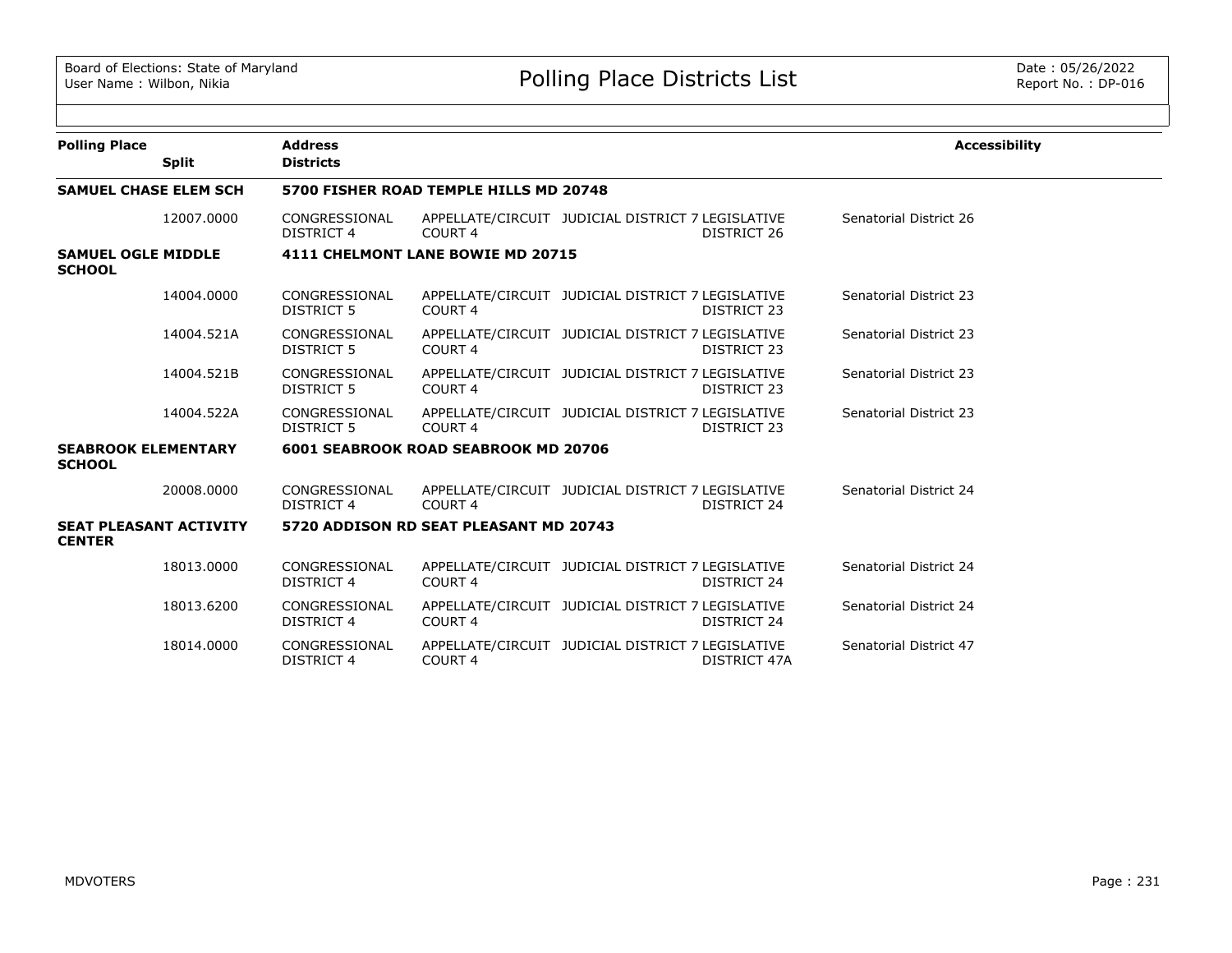| <b>Polling Place</b> | <b>Split</b>                  | <b>Address</b><br><b>Districts</b>   |                    |                                                                   | <b>Accessibility</b>   |  |  |  |  |
|----------------------|-------------------------------|--------------------------------------|--------------------|-------------------------------------------------------------------|------------------------|--|--|--|--|
|                      | <b>SEAT PLEASANT ELEM SCH</b> | 6411 G STREET SEAT PLEASANT MD 20743 |                    |                                                                   |                        |  |  |  |  |
|                      | 18002.0000                    | CONGRESSIONAL<br><b>DISTRICT 4</b>   | COURT <sub>4</sub> | APPELLATE/CIRCUIT JUDICIAL DISTRICT 7 LEGISLATIVE<br>DISTRICT 24  | Senatorial District 24 |  |  |  |  |
|                      | 18002.6200                    | CONGRESSIONAL<br><b>DISTRICT 4</b>   | COURT <sub>4</sub> | APPELLATE/CIRCUIT JUDICIAL DISTRICT 7 LEGISLATIVE<br>DISTRICT 24  | Senatorial District 24 |  |  |  |  |
|                      | 18002.7401                    | CONGRESSIONAL<br><b>DISTRICT 4</b>   | <b>COURT 4</b>     | APPELLATE/CIRCUIT JUDICIAL DISTRICT 7 LEGISLATIVE<br>DISTRICT 24  | Senatorial District 24 |  |  |  |  |
|                      | 18002.7402                    | CONGRESSIONAL<br>DISTRICT 4          | <b>COURT 4</b>     | APPELLATE/CIRCUIT JUDICIAL DISTRICT 7 LEGISLATIVE<br>DISTRICT 24  | Senatorial District 24 |  |  |  |  |
|                      | 18002.7403                    | CONGRESSIONAL<br><b>DISTRICT 4</b>   | <b>COURT 4</b>     | APPELLATE/CIRCUIT JUDICIAL DISTRICT 7 LEGISLATIVE<br>DISTRICT 24  | Senatorial District 24 |  |  |  |  |
|                      | 18002.7404                    | CONGRESSIONAL<br><b>DISTRICT 4</b>   | COURT 4            | APPELLATE/CIRCUIT JUDICIAL DISTRICT 7 LEGISLATIVE<br>DISTRICT 24  | Senatorial District 24 |  |  |  |  |
|                      | 18002.7405                    | CONGRESSIONAL<br><b>DISTRICT 4</b>   | <b>COURT 4</b>     | APPELLATE/CIRCUIT JUDICIAL DISTRICT 7 LEGISLATIVE<br>DISTRICT 24  | Senatorial District 24 |  |  |  |  |
|                      | 18015.0000                    | CONGRESSIONAL<br><b>DISTRICT 4</b>   | COURT <sub>4</sub> | APPELLATE/CIRCUIT JUDICIAL DISTRICT 7 LEGISLATIVE<br>DISTRICT 24  | Senatorial District 24 |  |  |  |  |
|                      | 18015.6200                    | CONGRESSIONAL<br><b>DISTRICT 4</b>   | COURT <sub>4</sub> | APPELLATE/CIRCUIT JUDICIAL DISTRICT 7 LEGISLATIVE<br>DISTRICT 24  | Senatorial District 24 |  |  |  |  |
|                      | 18015.7401                    | CONGRESSIONAL<br><b>DISTRICT 4</b>   | COURT <sub>4</sub> | APPELLATE/CIRCUIT JUDICIAL DISTRICT 7 LEGISLATIVE<br>DISTRICT 24  | Senatorial District 24 |  |  |  |  |
|                      | 18015.7402                    | CONGRESSIONAL<br><b>DISTRICT 4</b>   | COURT <sub>4</sub> | APPELLATE/CIRCUIT JUDICIAL DISTRICT 7 LEGISLATIVE<br>DISTRICT 24  | Senatorial District 24 |  |  |  |  |
|                      | 18015.7403                    | CONGRESSIONAL<br><b>DISTRICT 4</b>   | COURT 4            | APPELLATE/CIRCUIT JUDICIAL DISTRICT 7 LEGISLATIVE<br>DISTRICT 24  | Senatorial District 24 |  |  |  |  |
|                      | 18015.7404                    | CONGRESSIONAL<br><b>DISTRICT 4</b>   | COURT 4            | APPELLATE/CIRCUIT JUDICIAL DISTRICT 7 LEGISLATIVE<br>DISTRICT 24  | Senatorial District 24 |  |  |  |  |
|                      | 18015.7405                    | CONGRESSIONAL<br>DISTRICT 4          | COURT 4            | APPELLATE/CIRCUIT JUDICIAL DISTRICT 7 LEGISLATIVE<br>DISTRICT 24  | Senatorial District 24 |  |  |  |  |
|                      | 18018.0000                    | CONGRESSIONAL<br><b>DISTRICT 4</b>   | COURT 4            | APPELLATE/CIRCUIT JUDICIAL DISTRICT 7 LEGISLATIVE<br>DISTRICT 47A | Senatorial District 47 |  |  |  |  |
|                      | 18018.6200                    | CONGRESSIONAL<br>DISTRICT 4          | COURT 4            | APPELLATE/CIRCUIT JUDICIAL DISTRICT 7 LEGISLATIVE<br>DISTRICT 47A | Senatorial District 47 |  |  |  |  |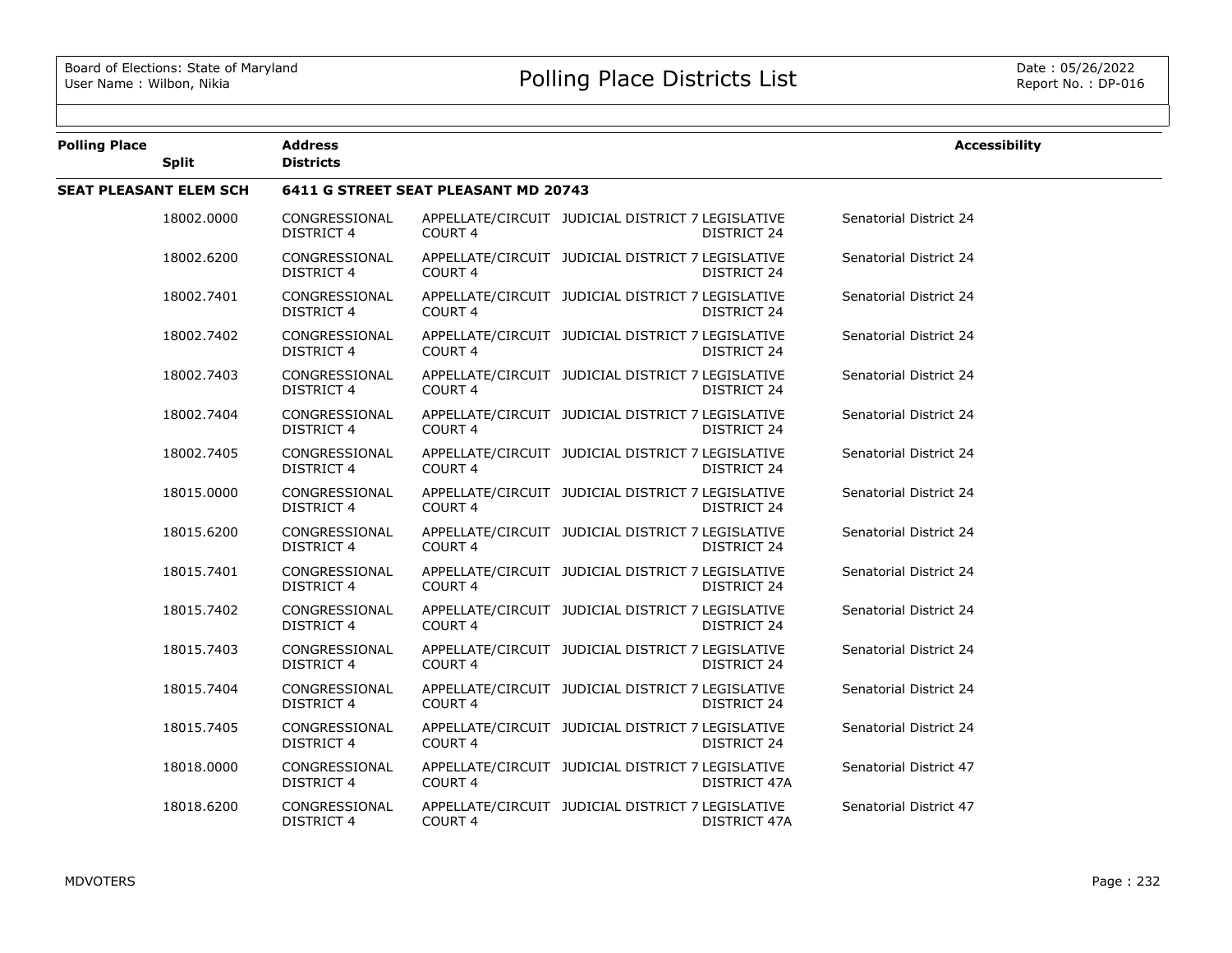| <b>Polling Place</b>                                   | <b>Split</b>                    | <b>Address</b><br><b>Districts</b> |                                                   |                                                   |                    | <b>Accessibility</b>          |
|--------------------------------------------------------|---------------------------------|------------------------------------|---------------------------------------------------|---------------------------------------------------|--------------------|-------------------------------|
|                                                        |                                 |                                    |                                                   |                                                   |                    |                               |
|                                                        | 18018.7401                      | CONGRESSIONAL<br><b>DISTRICT 4</b> | COURT <sub>4</sub>                                | APPELLATE/CIRCUIT JUDICIAL DISTRICT 7 LEGISLATIVE | DISTRICT 47A       | Senatorial District 47        |
| <b>SKYLINE ELEMENTARY</b><br><b>SCHOOL</b>             |                                 |                                    | <b>6311 RANDOLPH ROAD SUITLAND MD 20746</b>       |                                                   |                    |                               |
|                                                        | 06007.0000                      | CONGRESSIONAL<br><b>DISTRICT 4</b> | COURT <sub>4</sub>                                | APPELLATE/CIRCUIT JUDICIAL DISTRICT 7 LEGISLATIVE | DISTRICT 26        | Senatorial District 26        |
|                                                        | 06007.6900                      | CONGRESSIONAL<br><b>DISTRICT 4</b> | COURT <sub>4</sub>                                | APPELLATE/CIRCUIT JUDICIAL DISTRICT 7 LEGISLATIVE | DISTRICT 26        | Senatorial District 26        |
| <b>SOLID ROCK FULL GOSPEL</b><br><b>BAPTIST CHURCH</b> |                                 |                                    | 7711 WALKER MILL DR CAPITOL HEIGHTS MD 20743      |                                                   |                    |                               |
|                                                        | 18006.0000                      | CONGRESSIONAL<br>DISTRICT 4        | COURT 4                                           | APPELLATE/CIRCUIT JUDICIAL DISTRICT 7 LEGISLATIVE | DISTRICT 25        | Senatorial District 25        |
| <b>SPAULDINGS BRANCH</b><br><b>LIBRARY</b>             |                                 |                                    | 5811 OLD SILVER HILL RD DISTRICT HEIGHTS MD 20747 |                                                   |                    |                               |
|                                                        | 06016.0000                      | CONGRESSIONAL<br>DISTRICT 4        | COURT <sub>4</sub>                                | APPELLATE/CIRCUIT JUDICIAL DISTRICT 7 LEGISLATIVE | DISTRICT 25        | Senatorial District 25        |
|                                                        | <b>SPRINGHILL LAKE ELEM SCH</b> |                                    | 6060 SPRINGHILL DRIVE GREENBELT MD 20770          |                                                   |                    |                               |
|                                                        | 21008.0000                      | CONGRESSIONAL<br><b>DISTRICT 4</b> | COURT <sub>4</sub>                                | APPELLATE/CIRCUIT JUDICIAL DISTRICT 7 LEGISLATIVE | DISTRICT 22        | <b>Senatorial District 22</b> |
|                                                        | 21008.6508                      | CONGRESSIONAL<br><b>DISTRICT 4</b> | COURT <sub>4</sub>                                | APPELLATE/CIRCUIT JUDICIAL DISTRICT 7 LEGISLATIVE | <b>DISTRICT 22</b> | <b>Senatorial District 22</b> |
| <b>ST BERNADINE CHURCH</b><br><b>SIENA HALL</b>        |                                 |                                    | 2400 BROOKS DRIVE SUITLAND MD 20746               |                                                   |                    |                               |
|                                                        | 06021,0000                      | CONGRESSIONAL<br><b>DISTRICT 4</b> | COURT 4                                           | APPELLATE/CIRCUIT JUDICIAL DISTRICT 7 LEGISLATIVE | DISTRICT 24        | Senatorial District 24        |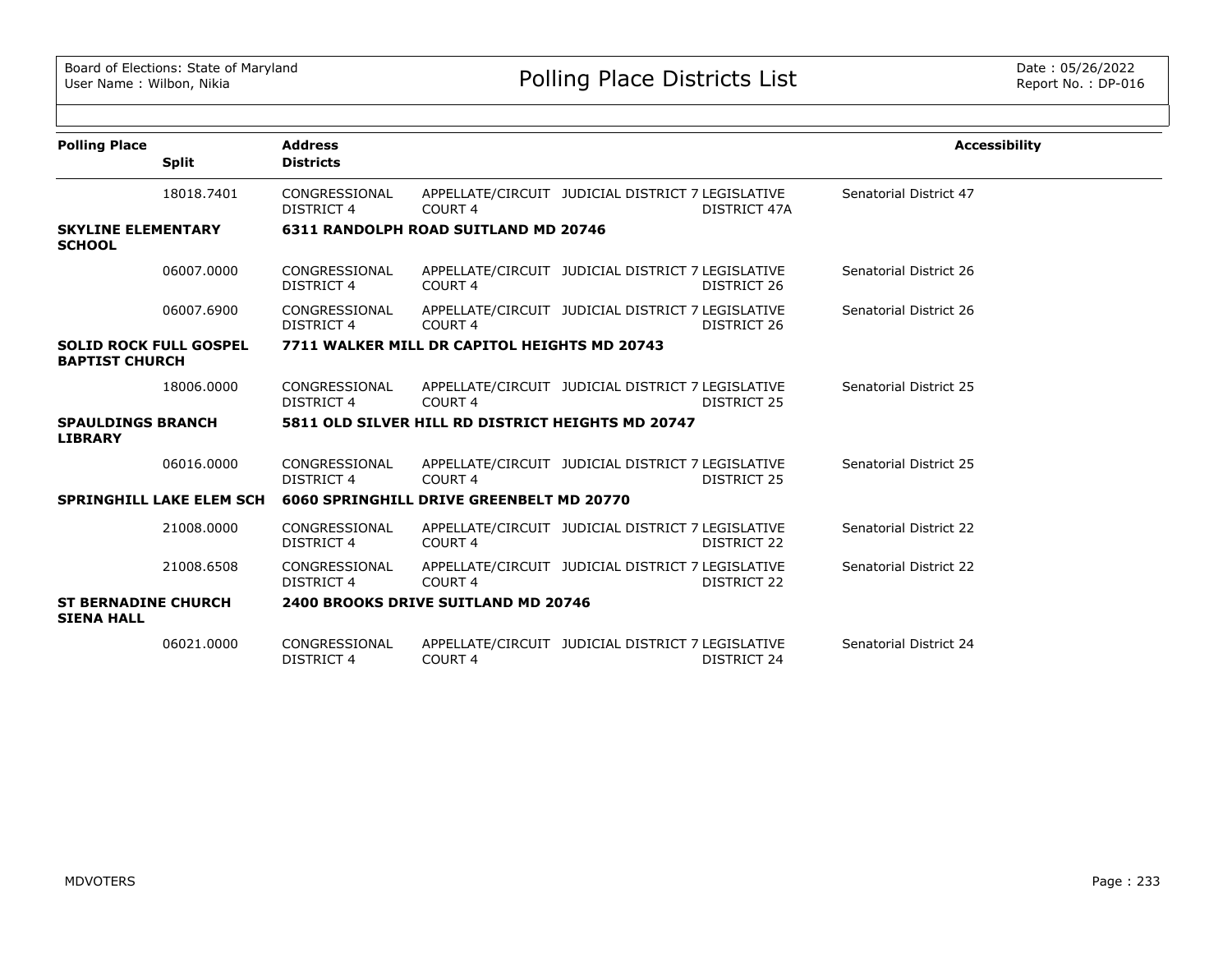| <b>Polling Place</b>                               | <b>Split</b>                  | <b>Address</b><br><b>Districts</b>     |                                       |                                                                         |  | <b>Accessibility</b>   |  |  |  |
|----------------------------------------------------|-------------------------------|----------------------------------------|---------------------------------------|-------------------------------------------------------------------------|--|------------------------|--|--|--|
| <b>CHURCH - GYM</b>                                | <b>ST MARK THE EVANGELIST</b> | 7501 ADELPHI ROAD HYATTSVILLE MD 20783 |                                       |                                                                         |  |                        |  |  |  |
|                                                    | 21012.0000                    | CONGRESSIONAL<br><b>DISTRICT 4</b>     | COURT <sub>4</sub>                    | APPELLATE/CIRCUIT JUDICIAL DISTRICT 7 LEGISLATIVE<br>DISTRICT 22        |  | Senatorial District 22 |  |  |  |
|                                                    | 21012.5603                    | CONGRESSIONAL<br><b>DISTRICT 4</b>     | COURT <sub>4</sub>                    | APPELLATE/CIRCUIT JUDICIAL DISTRICT 7 LEGISLATIVE<br>DISTRICT 22        |  | Senatorial District 22 |  |  |  |
|                                                    | 21012.6603                    | CONGRESSIONAL<br>DISTRICT 4            | COURT 4                               | APPELLATE/CIRCUIT JUDICIAL DISTRICT 7 LEGISLATIVE<br>DISTRICT 22        |  | Senatorial District 22 |  |  |  |
|                                                    | 21012.7605                    | CONGRESSIONAL<br><b>DISTRICT 4</b>     | COURT 4                               | APPELLATE/CIRCUIT JUDICIAL DISTRICT 7 LEGISLATIVE<br>DISTRICT 22        |  | Senatorial District 22 |  |  |  |
|                                                    | 21019.0000                    | CONGRESSIONAL<br><b>DISTRICT 4</b>     | COURT 4                               | APPELLATE/CIRCUIT JUDICIAL DISTRICT 7 LEGISLATIVE<br><b>DISTRICT 22</b> |  | Senatorial District 22 |  |  |  |
|                                                    | 21019.6603                    | CONGRESSIONAL<br><b>DISTRICT 4</b>     | COURT <sub>4</sub>                    | APPELLATE/CIRCUIT JUDICIAL DISTRICT 7 LEGISLATIVE<br>DISTRICT 22        |  | Senatorial District 22 |  |  |  |
|                                                    | 21019.7605                    | CONGRESSIONAL<br><b>DISTRICT 4</b>     | COURT <sub>4</sub>                    | APPELLATE/CIRCUIT JUDICIAL DISTRICT 7 LEGISLATIVE<br><b>DISTRICT 22</b> |  | Senatorial District 22 |  |  |  |
|                                                    | 21020,0000                    | CONGRESSIONAL<br><b>DISTRICT 4</b>     | COURT <sub>4</sub>                    | APPELLATE/CIRCUIT JUDICIAL DISTRICT 7 LEGISLATIVE<br>DISTRICT 21        |  | Senatorial District 21 |  |  |  |
|                                                    | 21020.5603                    | CONGRESSIONAL<br><b>DISTRICT 4</b>     | COURT <sub>4</sub>                    | APPELLATE/CIRCUIT JUDICIAL DISTRICT 7 LEGISLATIVE<br>DISTRICT 21        |  | Senatorial District 21 |  |  |  |
|                                                    | 21020.6603                    | CONGRESSIONAL<br><b>DISTRICT 4</b>     | COURT <sub>4</sub>                    | APPELLATE/CIRCUIT JUDICIAL DISTRICT 7 LEGISLATIVE<br>DISTRICT 21        |  | Senatorial District 21 |  |  |  |
| <b>ST MARY OF THE</b><br><b>ASSUMPTION SCHOOL</b>  |                               |                                        | 4610 LARGO RD UPPER MARLBORO MD 20772 |                                                                         |  |                        |  |  |  |
|                                                    | 03003.0000                    | CONGRESSIONAL<br>DISTRICT 5            | COURT 4                               | APPELLATE/CIRCUIT JUDICIAL DISTRICT 7 LEGISLATIVE<br>DISTRICT 23        |  | Senatorial District 23 |  |  |  |
| <b>CATHOLIC CHURCH -</b><br><b>FRIENDSHIP HALL</b> | <b>ST MATHIAS THE APOSTLE</b> |                                        | 9473 ANNAPOLIS RD LANHAM MD 20706     |                                                                         |  |                        |  |  |  |
|                                                    | 20019.0000                    | CONGRESSIONAL<br><b>DISTRICT 4</b>     | COURT 4                               | APPELLATE/CIRCUIT JUDICIAL DISTRICT 7 LEGISLATIVE<br>DISTRICT 24        |  | Senatorial District 24 |  |  |  |
|                                                    | 20021.0000                    | CONGRESSIONAL<br><b>DISTRICT 4</b>     | COURT <sub>4</sub>                    | APPELLATE/CIRCUIT JUDICIAL DISTRICT 7 LEGISLATIVE<br><b>DISTRICT 24</b> |  | Senatorial District 24 |  |  |  |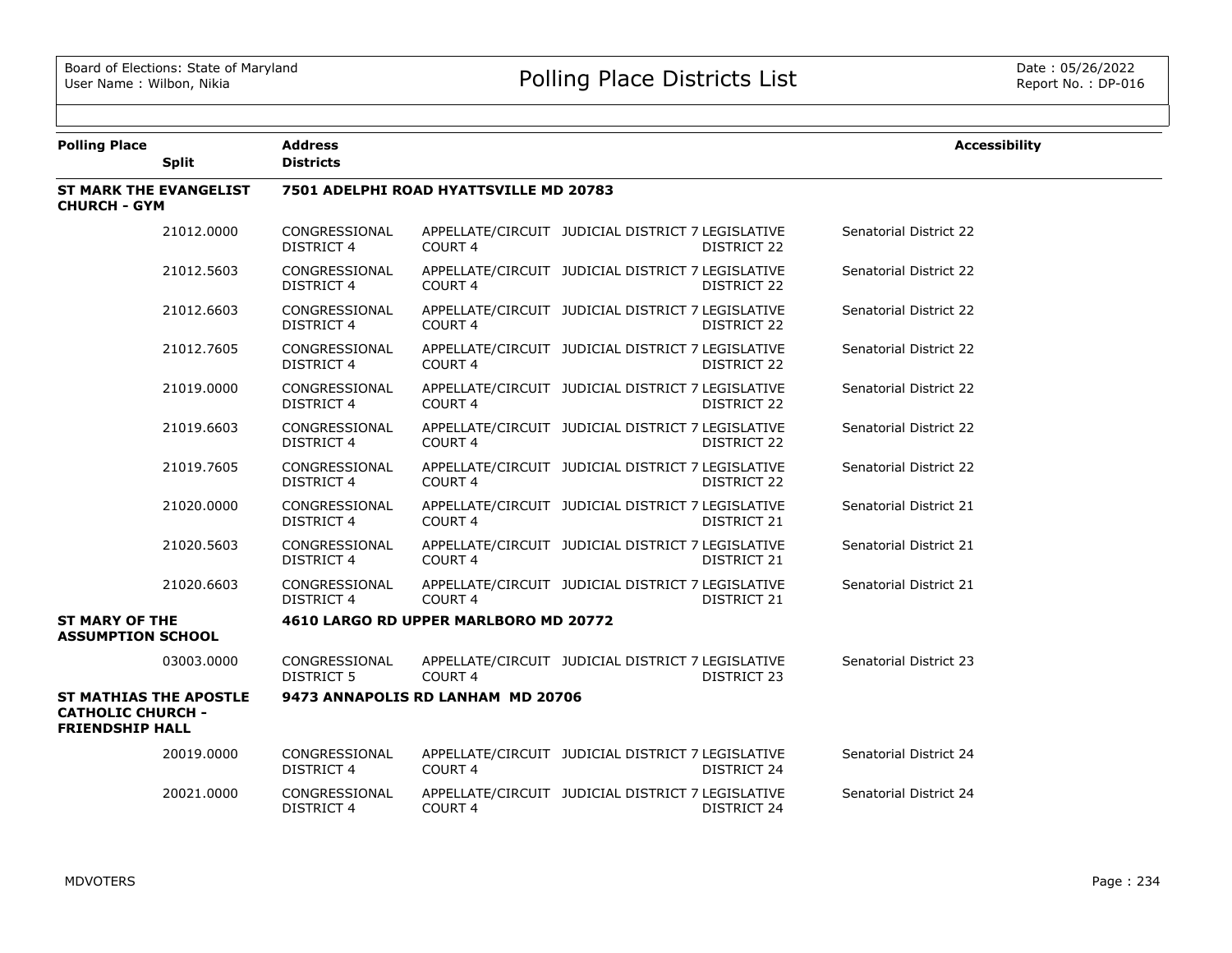| <b>Polling Place</b>                       |                               | <b>Address</b>                       |                                              |                                                   |              | <b>Accessibility</b>   |  |  |  |
|--------------------------------------------|-------------------------------|--------------------------------------|----------------------------------------------|---------------------------------------------------|--------------|------------------------|--|--|--|
|                                            | <b>Split</b>                  | <b>Districts</b>                     |                                              |                                                   |              |                        |  |  |  |
| <b>SCHOOL</b>                              | <b>STEPHEN DECATUR MIDDLE</b> | 8200 PINEWOOD DRIVE CLINTON MD 20735 |                                              |                                                   |              |                        |  |  |  |
|                                            | 09001.0000                    | CONGRESSIONAL<br>DISTRICT 4          | COURT <sub>4</sub>                           | APPELLATE/CIRCUIT JUDICIAL DISTRICT 7 LEGISLATIVE | DISTRICT 25  | Senatorial District 25 |  |  |  |
|                                            | 09016.0000                    | CONGRESSIONAL<br><b>DISTRICT 4</b>   | <b>COURT 4</b>                               | APPELLATE/CIRCUIT JUDICIAL DISTRICT 7 LEGISLATIVE | DISTRICT 26  | Senatorial District 26 |  |  |  |
| <b>SUITLAND HIGH SCHOOL</b>                |                               |                                      | 5200 SILVER HILL ROAD FORESTVILLE MD 20747   |                                                   |              |                        |  |  |  |
|                                            | 06006.0000                    | CONGRESSIONAL<br>DISTRICT 4          | <b>COURT 4</b>                               | APPELLATE/CIRCUIT JUDICIAL DISTRICT 7 LEGISLATIVE | DISTRICT 24  | Senatorial District 24 |  |  |  |
| <b>SURRATTSVILLE HIGH</b><br><b>SCHOOL</b> |                               |                                      | 6101 GARDEN DRIVE CLINTON MD 20735           |                                                   |              |                        |  |  |  |
|                                            | 09004.0000                    | CONGRESSIONAL<br>DISTRICT 4          | COURT <sub>4</sub>                           | APPELLATE/CIRCUIT JUDICIAL DISTRICT 7 LEGISLATIVE | DISTRICT 27A | Senatorial District 27 |  |  |  |
|                                            | 09017.0000                    | CONGRESSIONAL<br>DISTRICT 4          | COURT <sub>4</sub>                           | APPELLATE/CIRCUIT JUDICIAL DISTRICT 7 LEGISLATIVE | DISTRICT 25  | Senatorial District 25 |  |  |  |
| <b>TALL OAKS VOCATIONAL</b><br>HIGH        |                               |                                      | 2112 CHURCH RD BOWIE MD 20716                |                                                   |              |                        |  |  |  |
|                                            | 07009.0000                    | CONGRESSIONAL<br>DISTRICT 5          | <b>COURT 4</b>                               | APPELLATE/CIRCUIT JUDICIAL DISTRICT 7 LEGISLATIVE | DISTRICT 23  | Senatorial District 23 |  |  |  |
|                                            | 07009.523A                    | CONGRESSIONAL<br><b>DISTRICT 5</b>   | COURT <sub>4</sub>                           | APPELLATE/CIRCUIT JUDICIAL DISTRICT 7 LEGISLATIVE | DISTRICT 23  | Senatorial District 23 |  |  |  |
|                                            | 07009.523B                    | CONGRESSIONAL<br><b>DISTRICT 5</b>   | <b>COURT 4</b>                               | APPELLATE/CIRCUIT JUDICIAL DISTRICT 7 LEGISLATIVE | DISTRICT 23  | Senatorial District 23 |  |  |  |
|                                            | 07009.524A                    | CONGRESSIONAL<br><b>DISTRICT 5</b>   | COURT <sub>4</sub>                           | APPELLATE/CIRCUIT JUDICIAL DISTRICT 7 LEGISLATIVE | DISTRICT 23  | Senatorial District 23 |  |  |  |
|                                            | 07009.524B                    | CONGRESSIONAL<br><b>DISTRICT 5</b>   | COURT <sub>4</sub>                           | APPELLATE/CIRCUIT JUDICIAL DISTRICT 7 LEGISLATIVE | DISTRICT 23  | Senatorial District 23 |  |  |  |
| <b>TANGLEWOOD SCHOOL</b>                   |                               |                                      | 8333 WOODYARD ROAD CLINTON MD 20735          |                                                   |              |                        |  |  |  |
|                                            | 11005.0000                    | CONGRESSIONAL<br>DISTRICT 5          | <b>COURT 4</b>                               | APPELLATE/CIRCUIT JUDICIAL DISTRICT 7 LEGISLATIVE | DISTRICT 25  | Senatorial District 25 |  |  |  |
| TAYAC ELEM SCH - M/P RM                    |                               |                                      | 8600 ALLENTOWN ROAD FORT WASHINGTON MD 20744 |                                                   |              |                        |  |  |  |
|                                            | 05006.0000                    | CONGRESSIONAL<br><b>DISTRICT 4</b>   | COURT <sub>4</sub>                           | APPELLATE/CIRCUIT JUDICIAL DISTRICT 7 LEGISLATIVE | DISTRICT 26  | Senatorial District 26 |  |  |  |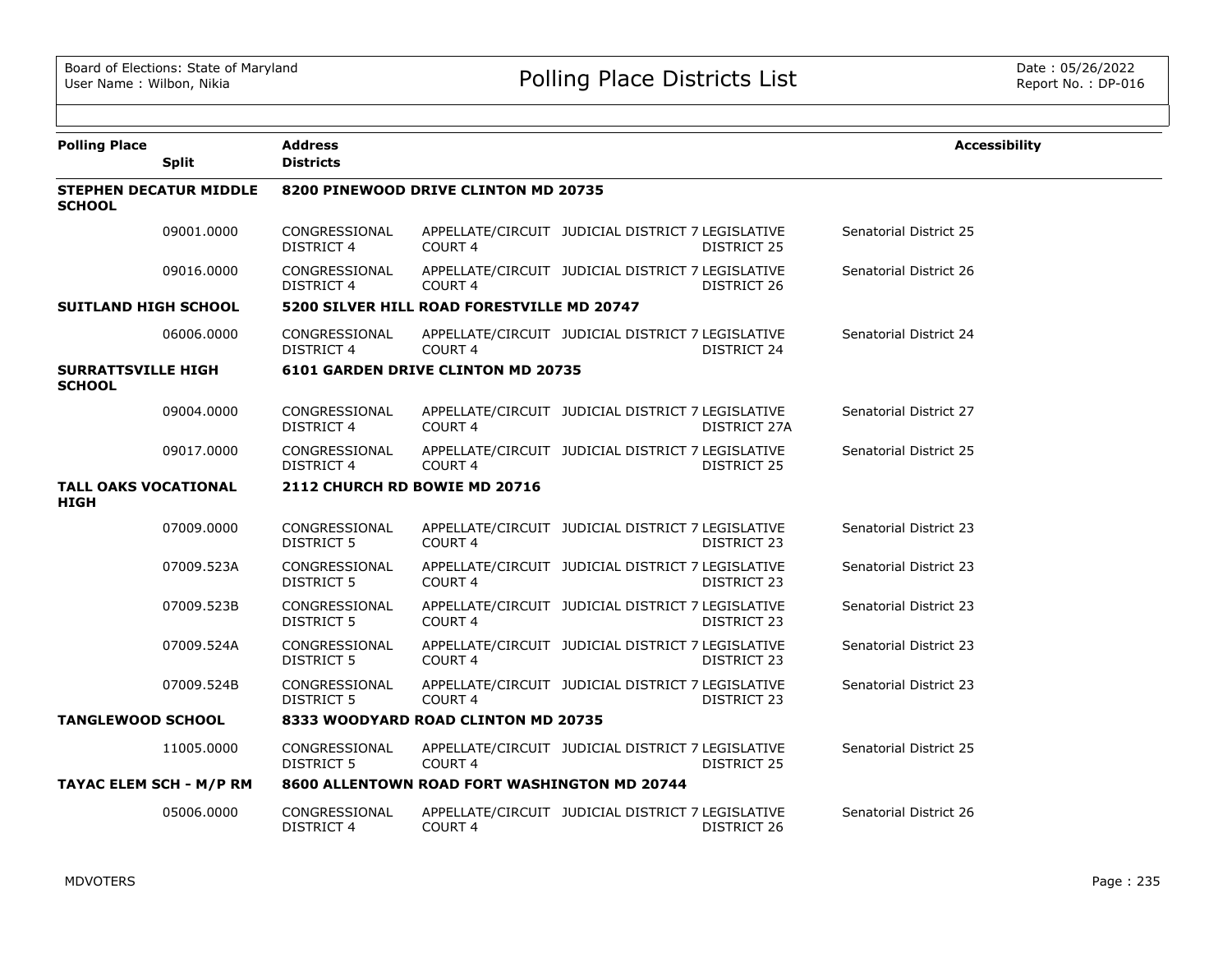| <b>Polling Place</b>                              |              | <b>Address</b>                              |                                             |                                                   |                    | <b>Accessibility</b>   |  |  |  |
|---------------------------------------------------|--------------|---------------------------------------------|---------------------------------------------|---------------------------------------------------|--------------------|------------------------|--|--|--|
|                                                   | <b>Split</b> | <b>Districts</b>                            |                                             |                                                   |                    |                        |  |  |  |
| <b>TEMPLE HILLS COMMUNITY</b><br><b>CENTER</b>    |              | 5300 TEMPLE HILL ROAD TEMPLE HILLS MD 20748 |                                             |                                                   |                    |                        |  |  |  |
|                                                   | 06014.0000   | CONGRESSIONAL<br>DISTRICT 4                 | COURT 4                                     | APPELLATE/CIRCUIT JUDICIAL DISTRICT 7 LEGISLATIVE | DISTRICT 26        | Senatorial District 26 |  |  |  |
|                                                   | 06029,0000   | CONGRESSIONAL<br>DISTRICT 4                 | COURT <sub>4</sub>                          | APPELLATE/CIRCUIT JUDICIAL DISTRICT 7 LEGISLATIVE | DISTRICT 25        | Senatorial District 25 |  |  |  |
| <b>TEMPLETON ELEMENTARY</b><br><b>SCHOOL</b>      |              |                                             | <b>6001 CARTERS LANE RIVERDALE MD 20737</b> |                                                   |                    |                        |  |  |  |
|                                                   | 19004.0000   | CONGRESSIONAL<br><b>DISTRICT 4</b>          | COURT <sub>4</sub>                          | APPELLATE/CIRCUIT JUDICIAL DISTRICT 7 LEGISLATIVE | DISTRICT 22        | Senatorial District 22 |  |  |  |
|                                                   | 19004.7304   | CONGRESSIONAL<br><b>DISTRICT 4</b>          | COURT <sub>4</sub>                          | APPELLATE/CIRCUIT JUDICIAL DISTRICT 7 LEGISLATIVE | DISTRICT 22        | Senatorial District 22 |  |  |  |
|                                                   | 19005.0000   | CONGRESSIONAL<br><b>DISTRICT 4</b>          | COURT <sub>4</sub>                          | APPELLATE/CIRCUIT JUDICIAL DISTRICT 7 LEGISLATIVE | DISTRICT 22        | Senatorial District 22 |  |  |  |
|                                                   | 19005.7304   | CONGRESSIONAL<br>DISTRICT 4                 | COURT <sub>4</sub>                          | APPELLATE/CIRCUIT JUDICIAL DISTRICT 7 LEGISLATIVE | DISTRICT 22        | Senatorial District 22 |  |  |  |
| THE TABERNACLE OF<br><b>LAUREL- GYM</b>           |              |                                             | 11601 SOUTH LAUREL DRIVE LAUREL MD 20708    |                                                   |                    |                        |  |  |  |
|                                                   | 10010.0000   | CONGRESSIONAL<br>DISTRICT 4                 | COURT <sub>4</sub>                          | APPELLATE/CIRCUIT JUDICIAL DISTRICT 7 LEGISLATIVE | DISTRICT 23        | Senatorial District 23 |  |  |  |
| THE TABERNACLE OF<br><b>LAUREL-MIRACLE CENTER</b> |              |                                             | 11601 SOUTH LAUREL DRIVE LAUREL MD 20708    |                                                   |                    |                        |  |  |  |
|                                                   | 10011.0000   | CONGRESSIONAL<br><b>DISTRICT 4</b>          | COURT <sub>4</sub>                          | APPELLATE/CIRCUIT JUDICIAL DISTRICT 7 LEGISLATIVE | <b>DISTRICT 23</b> | Senatorial District 23 |  |  |  |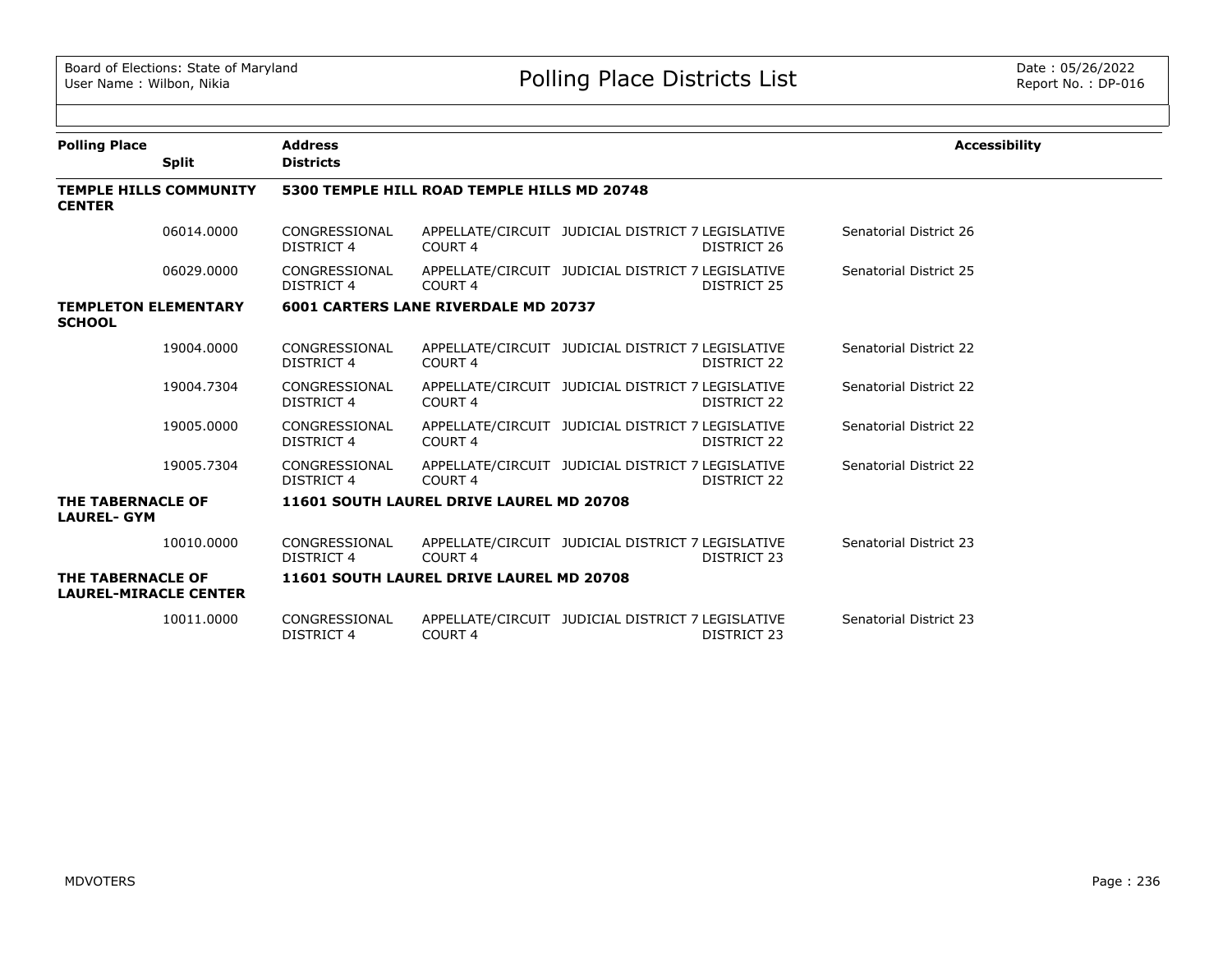| <b>Polling Place</b>                                | <b>Split</b>                   | <b>Address</b><br><b>Districts</b>                |                                          |                                                   |              | <b>Accessibility</b>   |  |  |
|-----------------------------------------------------|--------------------------------|---------------------------------------------------|------------------------------------------|---------------------------------------------------|--------------|------------------------|--|--|
| <b>CHURCH</b>                                       | THE WORD OF GOD BAPTIST        | <b>6513 QUEENS CHAPEL RD HYATTSVILLE MD 20782</b> |                                          |                                                   |              |                        |  |  |
|                                                     | 17014.0000                     | CONGRESSIONAL<br><b>DISTRICT 4</b>                | COURT 4                                  | APPELLATE/CIRCUIT JUDICIAL DISTRICT 7 LEGISLATIVE | DISTRICT 22  | Senatorial District 22 |  |  |
|                                                     | 17014.6603                     | CONGRESSIONAL<br>DISTRICT 4                       | COURT 4                                  | APPELLATE/CIRCUIT JUDICIAL DISTRICT 7 LEGISLATIVE | DISTRICT 22  | Senatorial District 22 |  |  |
|                                                     | 17014.6604                     | CONGRESSIONAL<br>DISTRICT 4                       | COURT <sub>4</sub>                       | APPELLATE/CIRCUIT JUDICIAL DISTRICT 7 LEGISLATIVE | DISTRICT 22  | Senatorial District 22 |  |  |
|                                                     | 17015.0000                     | CONGRESSIONAL<br><b>DISTRICT 4</b>                | COURT <sub>4</sub>                       | APPELLATE/CIRCUIT JUDICIAL DISTRICT 7 LEGISLATIVE | DISTRICT 22  | Senatorial District 22 |  |  |
|                                                     | 17015.6603                     | CONGRESSIONAL<br><b>DISTRICT 4</b>                | COURT <sub>4</sub>                       | APPELLATE/CIRCUIT JUDICIAL DISTRICT 7 LEGISLATIVE | DISTRICT 22  | Senatorial District 22 |  |  |
|                                                     | 17015.6604                     | CONGRESSIONAL<br><b>DISTRICT 4</b>                | COURT 4                                  | APPELLATE/CIRCUIT JUDICIAL DISTRICT 7 LEGISLATIVE | DISTRICT 22  | Senatorial District 22 |  |  |
|                                                     | 17020.0000                     | CONGRESSIONAL<br>DISTRICT 4                       | COURT 4                                  | APPELLATE/CIRCUIT JUDICIAL DISTRICT 7 LEGISLATIVE | DISTRICT 21  | Senatorial District 21 |  |  |
|                                                     | 17020.6603                     | CONGRESSIONAL<br>DISTRICT 4                       | COURT <sub>4</sub>                       | APPELLATE/CIRCUIT JUDICIAL DISTRICT 7 LEGISLATIVE | DISTRICT 21  | Senatorial District 21 |  |  |
| <b>SCH - MPR</b>                                    | <b>THOMAS JOHNSON MIDDLE</b>   | 5401 BARKER PLACE LANHAM MD 20706                 |                                          |                                                   |              |                        |  |  |
|                                                     | 20004.0000                     | CONGRESSIONAL<br><b>DISTRICT 4</b>                | COURT <sub>4</sub>                       | APPELLATE/CIRCUIT JUDICIAL DISTRICT 7 LEGISLATIVE | DISTRICT 24  | Senatorial District 24 |  |  |
|                                                     | <b>THOMAS S STONE ELEM SCH</b> |                                                   | 4500 34TH STREET MT RAINIER MD 20712     |                                                   |              |                        |  |  |
|                                                     | 17004.0000                     | CONGRESSIONAL<br>DISTRICT 4                       | COURT <sub>4</sub>                       | APPELLATE/CIRCUIT JUDICIAL DISTRICT 7 LEGISLATIVE | DISTRICT 47A | Senatorial District 47 |  |  |
|                                                     | 17004.5300                     | CONGRESSIONAL<br><b>DISTRICT 4</b>                | COURT 4                                  | APPELLATE/CIRCUIT JUDICIAL DISTRICT 7 LEGISLATIVE | DISTRICT 47A | Senatorial District 47 |  |  |
|                                                     | 17004.7001                     | CONGRESSIONAL<br>DISTRICT 4                       | COURT 4                                  | APPELLATE/CIRCUIT JUDICIAL DISTRICT 7 LEGISLATIVE | DISTRICT 47A | Senatorial District 47 |  |  |
|                                                     | 17004.7002                     | CONGRESSIONAL<br><b>DISTRICT 4</b>                | COURT <sub>4</sub>                       | APPELLATE/CIRCUIT JUDICIAL DISTRICT 7 LEGISLATIVE | DISTRICT 47A | Senatorial District 47 |  |  |
| <b>THURGOOD MARSHALL</b><br><b>MIDDLE SCH - GYM</b> |                                |                                                   | 4909 BRINKLEY ROAD TEMPLE HILLS MD 20748 |                                                   |              |                        |  |  |
|                                                     | 06002.0000                     | CONGRESSIONAL<br><b>DISTRICT 4</b>                | COURT 4                                  | APPELLATE/CIRCUIT JUDICIAL DISTRICT 7 LEGISLATIVE | DISTRICT 26  | Senatorial District 26 |  |  |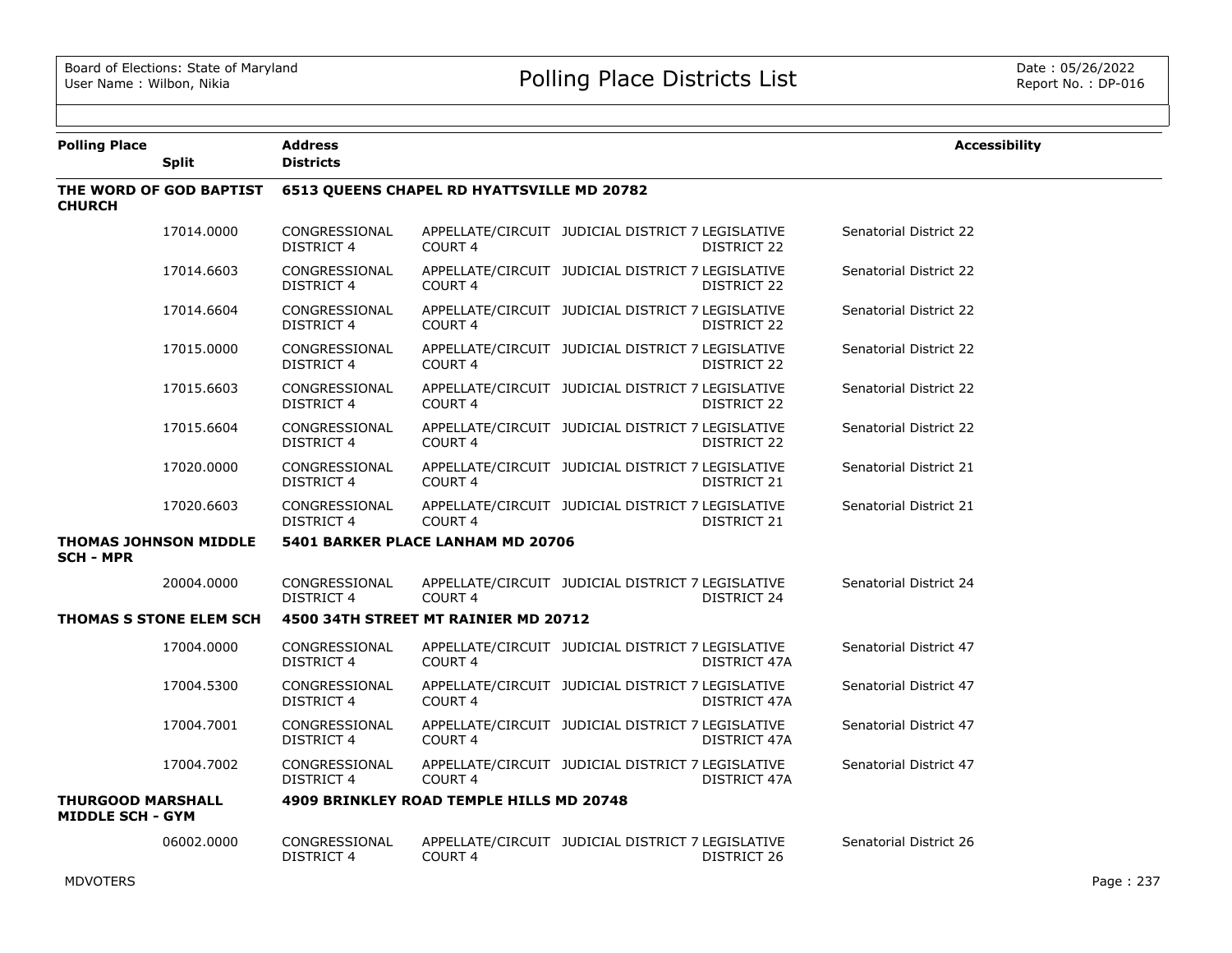| <b>Polling Place</b>         | <b>Split</b>                   | <b>Address</b><br><b>Districts</b> |                                            |                                                   |                                              | <b>Accessibility</b> |  |  |  |  |
|------------------------------|--------------------------------|------------------------------------|--------------------------------------------|---------------------------------------------------|----------------------------------------------|----------------------|--|--|--|--|
|                              | <b>TRINITY ASSEMBLY OF GOD</b> |                                    | 7800 GOOD LUCK ROAD LANHAM MD 20706        |                                                   |                                              |                      |  |  |  |  |
|                              | 21018.0000                     | CONGRESSIONAL<br><b>DISTRICT 4</b> | COURT <sub>4</sub>                         | APPELLATE/CIRCUIT JUDICIAL DISTRICT 7 LEGISLATIVE | Senatorial District 22<br><b>DISTRICT 22</b> |                      |  |  |  |  |
|                              | 21018.6518                     | CONGRESSIONAL<br><b>DISTRICT 4</b> | COURT <sub>4</sub>                         | APPELLATE/CIRCUIT JUDICIAL DISTRICT 7 LEGISLATIVE | Senatorial District 22<br>DISTRICT 22        |                      |  |  |  |  |
| <b>SCHOOL</b>                | <b>TULIP GROVE ELEMENTARY</b>  |                                    | 2909 TRAINOR LANE BOWIE MD 20715           |                                                   |                                              |                      |  |  |  |  |
|                              | 07005.0000                     | CONGRESSIONAL<br><b>DISTRICT 5</b> | COURT <sub>4</sub>                         | APPELLATE/CIRCUIT JUDICIAL DISTRICT 7 LEGISLATIVE | Senatorial District 23<br>DISTRICT 23        |                      |  |  |  |  |
|                              | 07005.522A                     | CONGRESSIONAL<br><b>DISTRICT 5</b> | COURT <sub>4</sub>                         | APPELLATE/CIRCUIT JUDICIAL DISTRICT 7 LEGISLATIVE | Senatorial District 23<br>DISTRICT 23        |                      |  |  |  |  |
|                              | 07005.522B                     | CONGRESSIONAL<br><b>DISTRICT 5</b> | COURT <sub>4</sub>                         | APPELLATE/CIRCUIT JUDICIAL DISTRICT 7 LEGISLATIVE | Senatorial District 23<br><b>DISTRICT 23</b> |                      |  |  |  |  |
|                              | 07005.523A                     | CONGRESSIONAL<br><b>DISTRICT 5</b> | COURT <sub>4</sub>                         | APPELLATE/CIRCUIT JUDICIAL DISTRICT 7 LEGISLATIVE | Senatorial District 23<br>DISTRICT 23        |                      |  |  |  |  |
| <b>CHURCH</b>                | <b>UNION UNITED METHODIST</b>  |                                    |                                            | 14418 OLD MARLBORO PIKE UPPER MARLBORO MD 20772   |                                              |                      |  |  |  |  |
|                              | 03001.0000                     | CONGRESSIONAL<br><b>DISTRICT 5</b> | COURT <sub>4</sub>                         | APPELLATE/CIRCUIT JUDICIAL DISTRICT 7 LEGISLATIVE | Senatorial District 23<br>DISTRICT 23        |                      |  |  |  |  |
|                              | 03001.7700                     | CONGRESSIONAL<br><b>DISTRICT 5</b> | COURT <sub>4</sub>                         | APPELLATE/CIRCUIT JUDICIAL DISTRICT 7 LEGISLATIVE | Senatorial District 23<br>DISTRICT 23        |                      |  |  |  |  |
| <b>UNITED BAPTIST CHURCH</b> |                                |                                    | 7701 RIVERDALE RD. NEW CARROLLTON MD 20784 |                                                   |                                              |                      |  |  |  |  |
|                              | 20012.0000                     | CONGRESSIONAL<br><b>DISTRICT 4</b> | COURT <sub>4</sub>                         | APPELLATE/CIRCUIT JUDICIAL DISTRICT 7 LEGISLATIVE | Senatorial District 22<br>DISTRICT 22        |                      |  |  |  |  |
|                              | 20012.7100                     | CONGRESSIONAL<br><b>DISTRICT 4</b> | COURT <sub>4</sub>                         | APPELLATE/CIRCUIT JUDICIAL DISTRICT 7 LEGISLATIVE | Senatorial District 22<br>DISTRICT 22        |                      |  |  |  |  |
|                              | 20015.0000                     | CONGRESSIONAL<br><b>DISTRICT 4</b> | COURT <sub>4</sub>                         | APPELLATE/CIRCUIT JUDICIAL DISTRICT 7 LEGISLATIVE | Senatorial District 22<br><b>DISTRICT 22</b> |                      |  |  |  |  |
|                              | 20015.7100                     | CONGRESSIONAL<br><b>DISTRICT 4</b> | COURT 4                                    | APPELLATE/CIRCUIT JUDICIAL DISTRICT 7 LEGISLATIVE | Senatorial District 22<br><b>DISTRICT 22</b> |                      |  |  |  |  |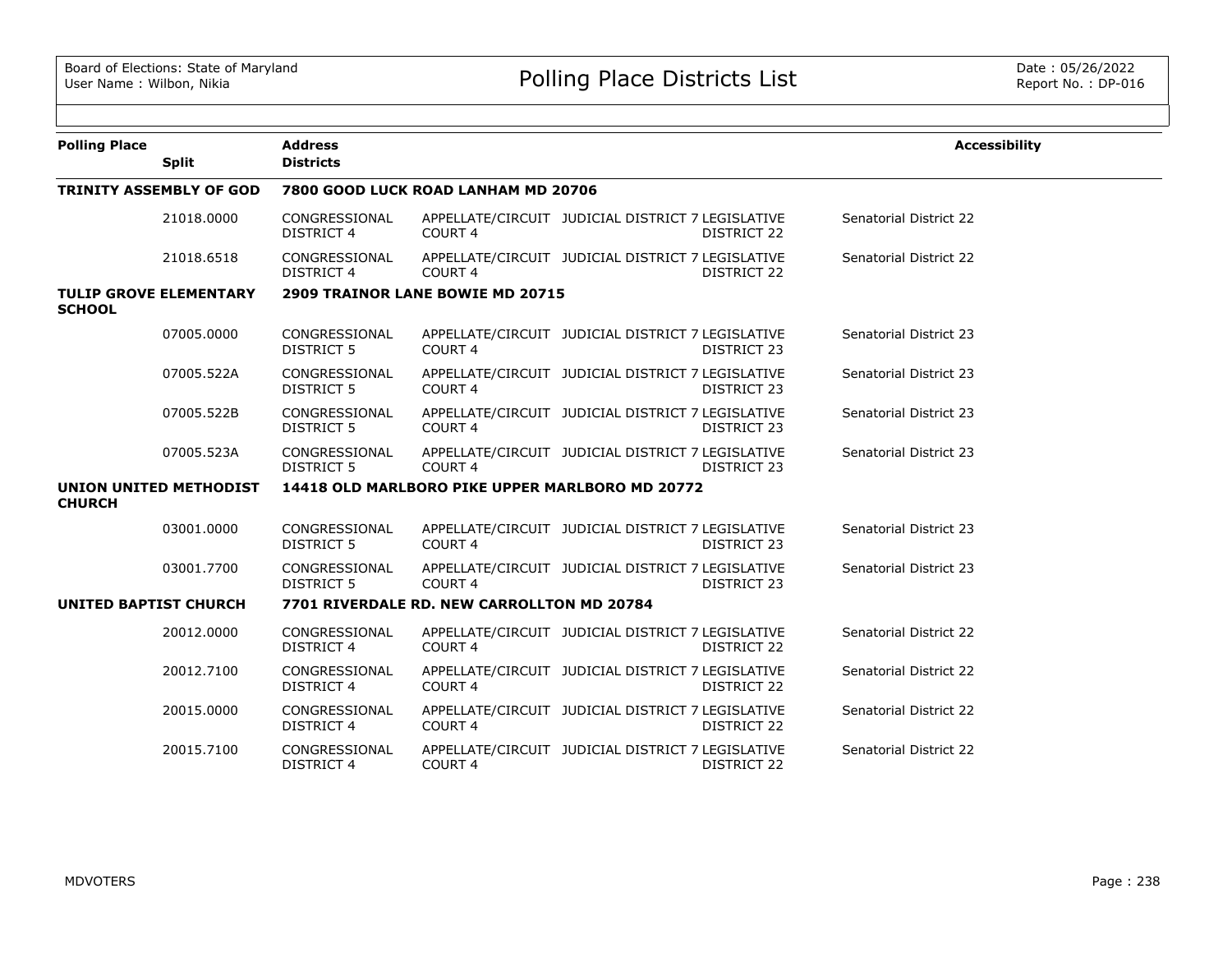| <b>Polling Place</b>                          |              | <b>Address</b>                                |                                         |                                                   |                    | <b>Accessibility</b>   |  |  |  |
|-----------------------------------------------|--------------|-----------------------------------------------|-----------------------------------------|---------------------------------------------------|--------------------|------------------------|--|--|--|
|                                               | <b>Split</b> | <b>Districts</b>                              |                                         |                                                   |                    |                        |  |  |  |
| UNIV OF MD RITCHIE<br><b>COLISEUM</b>         |              | RT 1 & ROSSBOROUGH LANE COLLEGE PARK MD 20742 |                                         |                                                   |                    |                        |  |  |  |
|                                               | 21002.0000   | CONGRESSIONAL<br>DISTRICT 4                   | COURT <sub>4</sub>                      | APPELLATE/CIRCUIT JUDICIAL DISTRICT 7 LEGISLATIVE | DISTRICT 21        | Senatorial District 21 |  |  |  |
|                                               | 21002.5602   | CONGRESSIONAL<br>DISTRICT 4                   | COURT <sub>4</sub>                      | APPELLATE/CIRCUIT JUDICIAL DISTRICT 7 LEGISLATIVE | DISTRICT 21        | Senatorial District 21 |  |  |  |
|                                               | 21002.5603   | CONGRESSIONAL<br>DISTRICT 4                   | COURT <sub>4</sub>                      | APPELLATE/CIRCUIT JUDICIAL DISTRICT 7 LEGISLATIVE | DISTRICT 21        | Senatorial District 21 |  |  |  |
|                                               | 21002.5604   | CONGRESSIONAL<br>DISTRICT 4                   | COURT <sub>4</sub>                      | APPELLATE/CIRCUIT JUDICIAL DISTRICT 7 LEGISLATIVE | DISTRICT 21        | Senatorial District 21 |  |  |  |
| UNIV OF MD/STAMP<br><b>STUDENT UNION BLDG</b> |              |                                               | 3972 CAMPUS DRIVE COLLEGE PARK MD 20742 |                                                   |                    |                        |  |  |  |
|                                               | 21017.0000   | CONGRESSIONAL<br><b>DISTRICT 4</b>            | COURT <sub>4</sub>                      | APPELLATE/CIRCUIT JUDICIAL DISTRICT 7 LEGISLATIVE | <b>DISTRICT 21</b> | Senatorial District 21 |  |  |  |
|                                               | 21017.5602   | CONGRESSIONAL<br><b>DISTRICT 4</b>            | COURT 4                                 | APPELLATE/CIRCUIT JUDICIAL DISTRICT 7 LEGISLATIVE | DISTRICT 21        | Senatorial District 21 |  |  |  |
|                                               | 21017.5603   | CONGRESSIONAL<br>DISTRICT 4                   | COURT <sub>4</sub>                      | APPELLATE/CIRCUIT JUDICIAL DISTRICT 7 LEGISLATIVE | DISTRICT 21        | Senatorial District 21 |  |  |  |
|                                               | 21017.5604   | CONGRESSIONAL<br>DISTRICT 4                   | COURT <sub>4</sub>                      | APPELLATE/CIRCUIT JUDICIAL DISTRICT 7 LEGISLATIVE | DISTRICT 21        | Senatorial District 21 |  |  |  |
|                                               | 21017.7605   | CONGRESSIONAL<br>DISTRICT 4                   | COURT <sub>4</sub>                      | APPELLATE/CIRCUIT JUDICIAL DISTRICT 7 LEGISLATIVE | <b>DISTRICT 21</b> | Senatorial District 21 |  |  |  |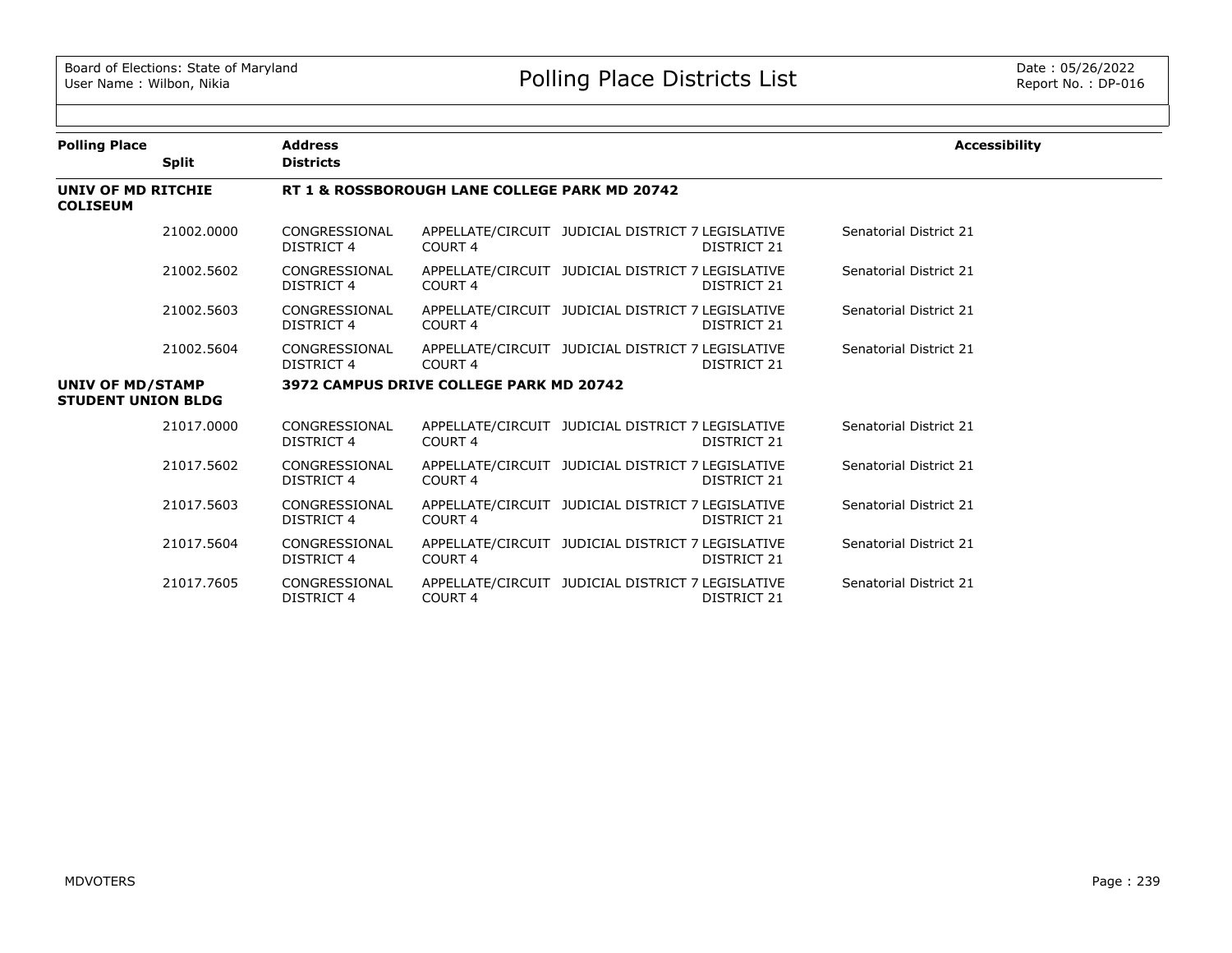| <b>Polling Place</b>                             |                               | <b>Address</b>                                                      |                                                |                                                   |                    | <b>Accessibility</b>          |  |  |  |
|--------------------------------------------------|-------------------------------|---------------------------------------------------------------------|------------------------------------------------|---------------------------------------------------|--------------------|-------------------------------|--|--|--|
|                                                  | <b>Split</b>                  | <b>Districts</b>                                                    |                                                |                                                   |                    |                               |  |  |  |
|                                                  |                               | UNIVERSITY PARK ELEM SCH 4315 UNDERWOOD STREET HYATTSVILLE MD 20782 |                                                |                                                   |                    |                               |  |  |  |
|                                                  | 19003.0000                    | CONGRESSIONAL<br>DISTRICT 4                                         | <b>COURT 4</b>                                 | APPELLATE/CIRCUIT JUDICIAL DISTRICT 7 LEGISLATIVE | <b>DISTRICT 22</b> | <b>Senatorial District 22</b> |  |  |  |
|                                                  | 19003.7601                    | CONGRESSIONAL<br><b>DISTRICT 4</b>                                  | <b>COURT 4</b>                                 | APPELLATE/CIRCUIT JUDICIAL DISTRICT 7 LEGISLATIVE | DISTRICT 22        | <b>Senatorial District 22</b> |  |  |  |
|                                                  | 19003.7602                    | CONGRESSIONAL<br><b>DISTRICT 4</b>                                  | <b>COURT 4</b>                                 | APPELLATE/CIRCUIT JUDICIAL DISTRICT 7 LEGISLATIVE | DISTRICT 22        | Senatorial District 22        |  |  |  |
|                                                  | 19003.7603                    | CONGRESSIONAL<br><b>DISTRICT 4</b>                                  | <b>COURT 4</b>                                 | APPELLATE/CIRCUIT JUDICIAL DISTRICT 7 LEGISLATIVE | DISTRICT 22        | <b>Senatorial District 22</b> |  |  |  |
|                                                  | 19003.7604                    | CONGRESSIONAL<br><b>DISTRICT 4</b>                                  | <b>COURT 4</b>                                 | APPELLATE/CIRCUIT JUDICIAL DISTRICT 7 LEGISLATIVE | <b>DISTRICT 22</b> | Senatorial District 22        |  |  |  |
|                                                  | 19003.7605                    | CONGRESSIONAL<br>DISTRICT 4                                         | <b>COURT 4</b>                                 | APPELLATE/CIRCUIT JUDICIAL DISTRICT 7 LEGISLATIVE | DISTRICT 22        | Senatorial District 22        |  |  |  |
|                                                  | 19003.7606                    | CONGRESSIONAL<br><b>DISTRICT 4</b>                                  | COURT <sub>4</sub>                             | APPELLATE/CIRCUIT JUDICIAL DISTRICT 7 LEGISLATIVE | DISTRICT 22        | Senatorial District 22        |  |  |  |
|                                                  | 19003.7607                    | CONGRESSIONAL<br>DISTRICT 4                                         | <b>COURT 4</b>                                 | APPELLATE/CIRCUIT JUDICIAL DISTRICT 7 LEGISLATIVE | DISTRICT 22        | Senatorial District 22        |  |  |  |
| <b>UPPER MARLBORO</b><br><b>COMMUNITY CENTER</b> |                               | 5400 MARLBORO RACE TRACK RD UPPER MARLBORO MD 20772                 |                                                |                                                   |                    |                               |  |  |  |
|                                                  | 03005.0000                    | CONGRESSIONAL<br>DISTRICT 5                                         | COURT <sub>4</sub>                             | APPELLATE/CIRCUIT JUDICIAL DISTRICT 7 LEGISLATIVE | <b>DISTRICT 23</b> | Senatorial District 23        |  |  |  |
| <b>SCHOOL</b>                                    | <b>VALLEY VIEW ELEMENTARY</b> |                                                                     | 5500 DANBY AVENUE OXON HILL MD 20745           |                                                   |                    |                               |  |  |  |
|                                                  | 12004.0000                    | CONGRESSIONAL<br><b>DISTRICT 4</b>                                  | COURT <sub>4</sub>                             | APPELLATE/CIRCUIT JUDICIAL DISTRICT 7 LEGISLATIVE | DISTRICT 26        | Senatorial District 26        |  |  |  |
|                                                  | 12004.6301                    | CONGRESSIONAL<br>DISTRICT 4                                         | <b>COURT 4</b>                                 | APPELLATE/CIRCUIT JUDICIAL DISTRICT 7 LEGISLATIVE | DISTRICT 26        | Senatorial District 26        |  |  |  |
| <b>VANSVILLE ELEMENTARY</b><br><b>SCHOOL</b>     |                               |                                                                     | <b>6813 AMMENDALE ROAD BELTSVILLE MD 20705</b> |                                                   |                    |                               |  |  |  |
|                                                  | 01006.0000                    | CONGRESSIONAL<br><b>DISTRICT 4</b>                                  | COURT 4                                        | APPELLATE/CIRCUIT JUDICIAL DISTRICT 7 LEGISLATIVE | DISTRICT 21        | Senatorial District 21        |  |  |  |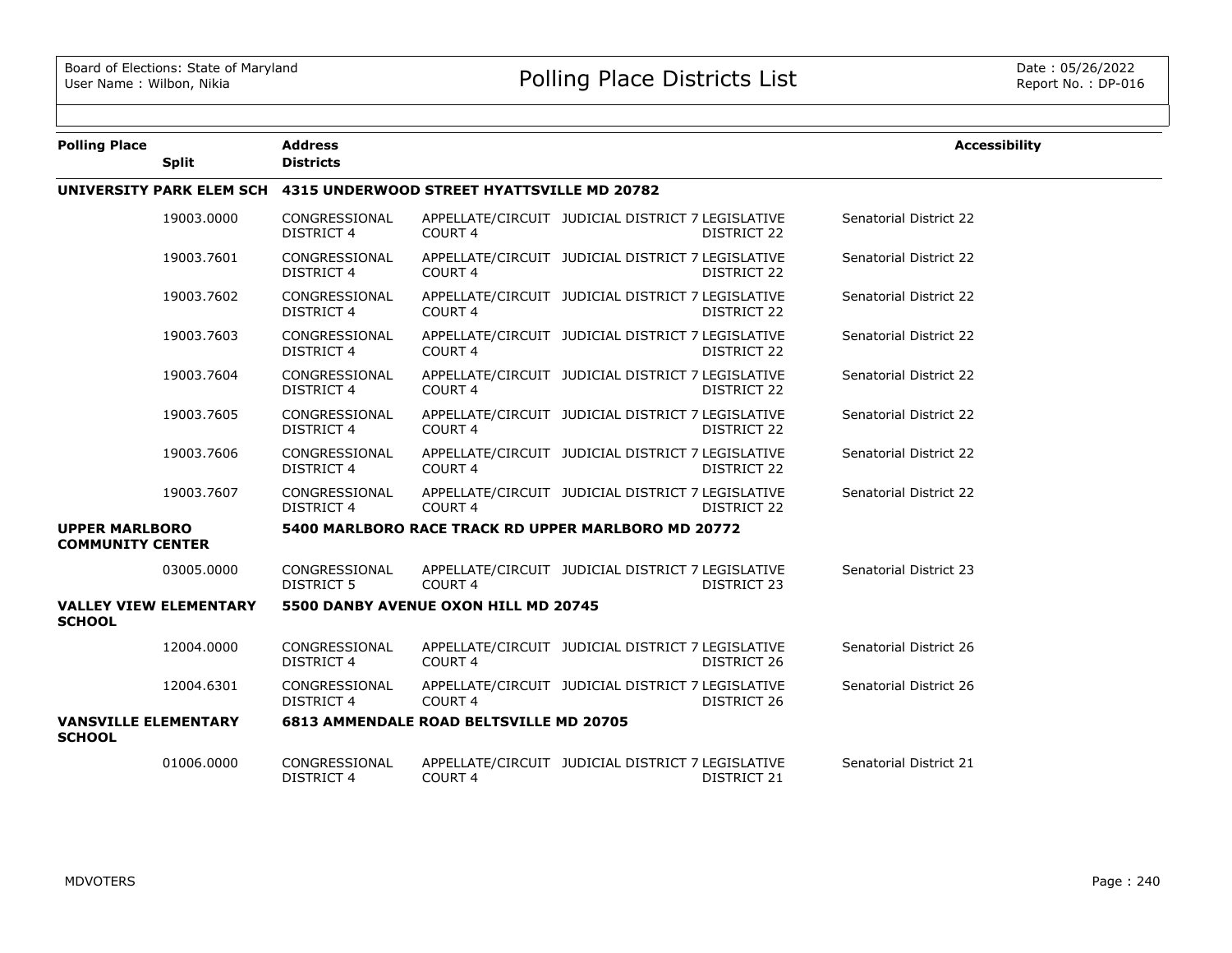| <b>Polling Place</b>                           |                                | <b>Address</b>                     |                                                       |                                                   |                    | <b>Accessibility</b>          |
|------------------------------------------------|--------------------------------|------------------------------------|-------------------------------------------------------|---------------------------------------------------|--------------------|-------------------------------|
|                                                | <b>Split</b>                   | <b>Districts</b>                   |                                                       |                                                   |                    |                               |
|                                                | <b>VILLAGE BAPTIST CHURCH</b>  |                                    | 1950 MITCHELLVILLE ROAD BOWIE MD 20716                |                                                   |                    |                               |
|                                                | 07014.0000                     | CONGRESSIONAL<br>DISTRICT 5        | COURT <sub>4</sub>                                    | APPELLATE/CIRCUIT JUDICIAL DISTRICT 7 LEGISLATIVE | DISTRICT 23        | Senatorial District 23        |
|                                                | 07014.524A                     | CONGRESSIONAL<br>DISTRICT 5        | COURT 4                                               | APPELLATE/CIRCUIT JUDICIAL DISTRICT 7 LEGISLATIVE | DISTRICT 23        | <b>Senatorial District 23</b> |
|                                                | <b>WALDON WOODS ELEM SCH</b>   |                                    | 10301 THRIFT ROAD CLINTON MD 20735                    |                                                   |                    |                               |
|                                                | 09007.0000                     | CONGRESSIONAL<br><b>DISTRICT 4</b> | COURT 4                                               | APPELLATE/CIRCUIT JUDICIAL DISTRICT 7 LEGISLATIVE | DISTRICT 27A       | Senatorial District 27        |
|                                                | 09018.0000                     | CONGRESSIONAL<br><b>DISTRICT 4</b> | COURT <sub>4</sub>                                    | APPELLATE/CIRCUIT JUDICIAL DISTRICT 7 LEGISLATIVE | DISTRICT 27B       | Senatorial District 27        |
|                                                | <b>WEST BOWIE VILLAGE HALL</b> |                                    | 13711 ANNAPOLIS ROAD #103 BOWIE MD 20720              |                                                   |                    |                               |
|                                                | 14010.0000                     | CONGRESSIONAL<br><b>DISTRICT 5</b> | COURT 4                                               | APPELLATE/CIRCUIT JUDICIAL DISTRICT 7 LEGISLATIVE | DISTRICT 23        | Senatorial District 23        |
|                                                | 14010.522A                     | CONGRESSIONAL<br><b>DISTRICT 5</b> | COURT <sub>4</sub>                                    | APPELLATE/CIRCUIT JUDICIAL DISTRICT 7 LEGISLATIVE | DISTRICT 23        | Senatorial District 23        |
|                                                | 14024.0000                     | CONGRESSIONAL<br><b>DISTRICT 5</b> | <b>COURT 4</b>                                        | APPELLATE/CIRCUIT JUDICIAL DISTRICT 7 LEGISLATIVE | DISTRICT 24        | Senatorial District 24        |
|                                                | 14024.522A                     | CONGRESSIONAL<br><b>DISTRICT 5</b> | COURT <sub>4</sub>                                    | APPELLATE/CIRCUIT JUDICIAL DISTRICT 7 LEGISLATIVE | DISTRICT 24        | Senatorial District 24        |
| <b>WEST LANHAM HILLS REC.</b><br><b>CENTER</b> |                                |                                    | 7700 DECATUR ROAD LANDOVER HILLS MD 20784             |                                                   |                    |                               |
|                                                | 02010.0000                     | CONGRESSIONAL<br><b>DISTRICT 4</b> | COURT <sub>4</sub>                                    | APPELLATE/CIRCUIT JUDICIAL DISTRICT 7 LEGISLATIVE | DISTRICT 22        | Senatorial District 22        |
| <b>WESTCHESTER TOWER</b>                       |                                |                                    | <b>6200 WESTCHESTER PARK DR COLLEGE PARK MD 20740</b> |                                                   |                    |                               |
|                                                | 21009.0000                     | CONGRESSIONAL<br>DISTRICT 4        | COURT <sub>4</sub>                                    | APPELLATE/CIRCUIT JUDICIAL DISTRICT 7 LEGISLATIVE | DISTRICT 22        | <b>Senatorial District 22</b> |
|                                                | <b>WILLIAM BEANES ELEM SCH</b> |                                    | 5108 DIANNA DRIVE SUITLAND MD 20746                   |                                                   |                    |                               |
|                                                | 06004.0000                     | CONGRESSIONAL<br><b>DISTRICT 4</b> | COURT 4                                               | APPELLATE/CIRCUIT JUDICIAL DISTRICT 7 LEGISLATIVE | <b>DISTRICT 25</b> | Senatorial District 25        |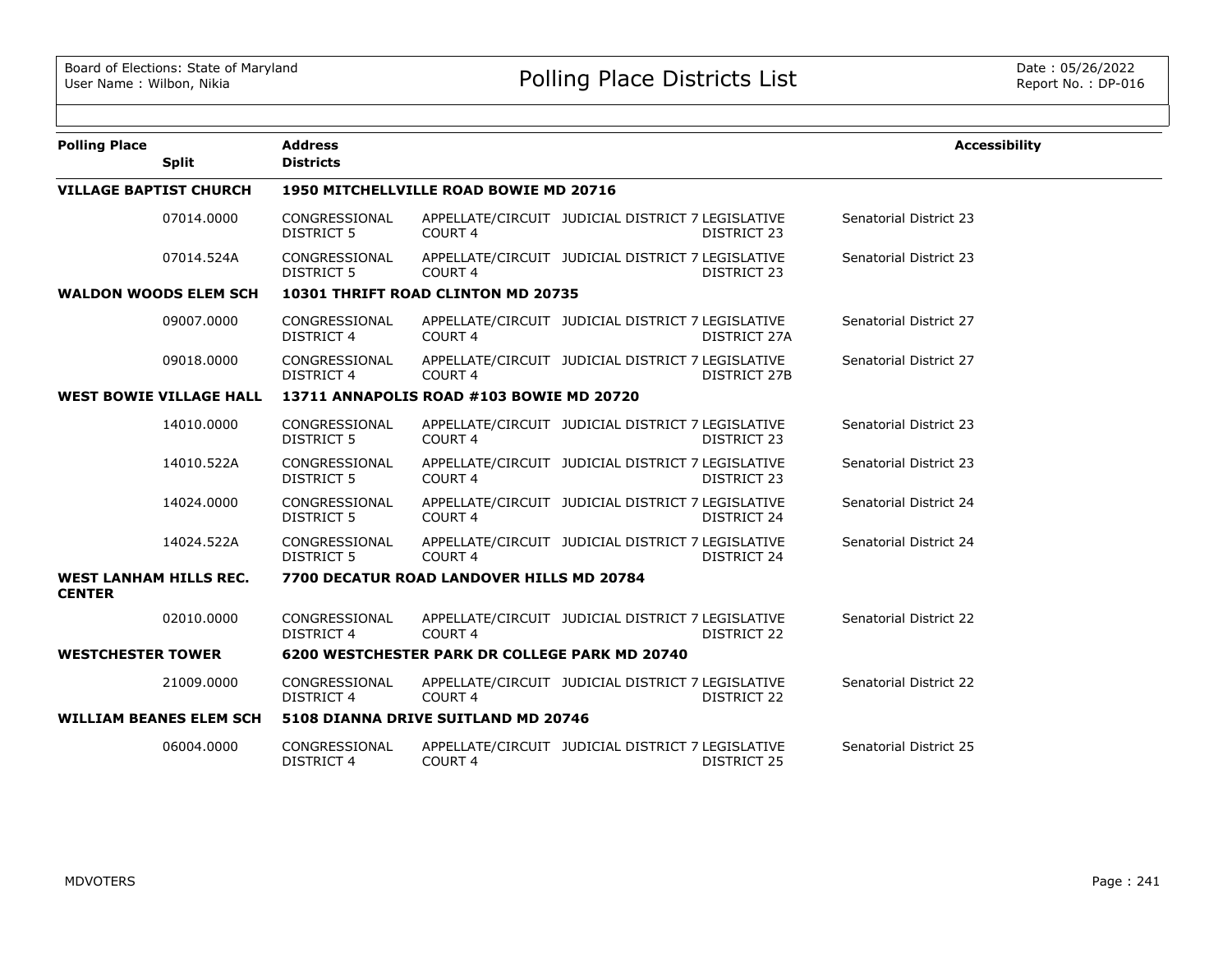| <b>Polling Place</b>                        |                                | <b>Address</b>                     |                                            |                                                   |                    | <b>Accessibility</b>          |
|---------------------------------------------|--------------------------------|------------------------------------|--------------------------------------------|---------------------------------------------------|--------------------|-------------------------------|
|                                             | <b>Split</b>                   | <b>Districts</b>                   |                                            |                                                   |                    |                               |
| <b>MPR</b>                                  | <b>WILLIAM PACA ELEM SCH -</b> |                                    | 7801 SHERIFF RD LANDOVER MD 20785          |                                                   |                    |                               |
|                                             | 13007.0000                     | CONGRESSIONAL<br><b>DISTRICT 4</b> | COURT <sub>4</sub>                         | APPELLATE/CIRCUIT JUDICIAL DISTRICT 7 LEGISLATIVE | <b>DISTRICT 24</b> | Senatorial District 24        |
|                                             | 13026,0000                     | CONGRESSIONAL<br><b>DISTRICT 4</b> | <b>COURT 4</b>                             | APPELLATE/CIRCUIT JUDICIAL DISTRICT 7 LEGISLATIVE | DISTRICT 47A       | Senatorial District 47        |
| <b>WOODMORE ELEMENTARY</b><br><b>SCHOOL</b> |                                |                                    | 12500 WOODMORE ROAD MITCHELLVILLE MD 20721 |                                                   |                    |                               |
|                                             | 07001.0000                     | CONGRESSIONAL<br><b>DISTRICT 5</b> | <b>COURT 4</b>                             | APPELLATE/CIRCUIT JUDICIAL DISTRICT 7 LEGISLATIVE | DISTRICT 23        | <b>Senatorial District 23</b> |
|                                             | 07001.522A                     | CONGRESSIONAL<br><b>DISTRICT 5</b> | COURT 4                                    | APPELLATE/CIRCUIT JUDICIAL DISTRICT 7 LEGISLATIVE | <b>DISTRICT 23</b> | Senatorial District 23        |
|                                             | 07001.523A                     | CONGRESSIONAL<br>DISTRICT 5        | COURT 4                                    | APPELLATE/CIRCUIT JUDICIAL DISTRICT 7 LEGISLATIVE | DISTRICT 23        | Senatorial District 23        |
|                                             | 07018,0000                     | CONGRESSIONAL<br><b>DISTRICT 5</b> | <b>COURT 4</b>                             | APPELLATE/CIRCUIT JUDICIAL DISTRICT 7 LEGISLATIVE | <b>DISTRICT 23</b> | <b>Senatorial District 23</b> |
|                                             | 07018.522A                     | CONGRESSIONAL<br>DISTRICT 5        | COURT 4                                    | APPELLATE/CIRCUIT JUDICIAL DISTRICT 7 LEGISLATIVE | DISTRICT 23        | Senatorial District 23        |
|                                             | 07018.523A                     | CONGRESSIONAL<br>DISTRICT 5        | COURT <sub>4</sub>                         | APPELLATE/CIRCUIT JUDICIAL DISTRICT 7 LEGISLATIVE | DISTRICT 23        | Senatorial District 23        |
|                                             | 07024.0000                     | CONGRESSIONAL<br><b>DISTRICT 5</b> | COURT <sub>4</sub>                         | APPELLATE/CIRCUIT JUDICIAL DISTRICT 7 LEGISLATIVE | <b>DISTRICT 24</b> | Senatorial District 24        |
|                                             | 07024.522A                     | CONGRESSIONAL<br>DISTRICT 5        | COURT <sub>4</sub>                         | APPELLATE/CIRCUIT JUDICIAL DISTRICT 7 LEGISLATIVE | <b>DISTRICT 24</b> | Senatorial District 24        |
|                                             | 07024.523A                     | CONGRESSIONAL<br><b>DISTRICT 5</b> | COURT <sub>4</sub>                         | APPELLATE/CIRCUIT JUDICIAL DISTRICT 7 LEGISLATIVE | <b>DISTRICT 24</b> | Senatorial District 24        |
| <b>YORKTOWN ELEMENTARY</b><br><b>SCHOOL</b> |                                |                                    | 7301 RACE TRACK ROAD BOWIE MD 20715        |                                                   |                    |                               |
|                                             | 14006.0000                     | CONGRESSIONAL<br><b>DISTRICT 5</b> | COURT <sub>4</sub>                         | APPELLATE/CIRCUIT JUDICIAL DISTRICT 7 LEGISLATIVE | <b>DISTRICT 23</b> | Senatorial District 23        |
|                                             | 14006.521B                     | CONGRESSIONAL<br>DISTRICT 5        | COURT 4                                    | APPELLATE/CIRCUIT JUDICIAL DISTRICT 7 LEGISLATIVE | DISTRICT 23        | <b>Senatorial District 23</b> |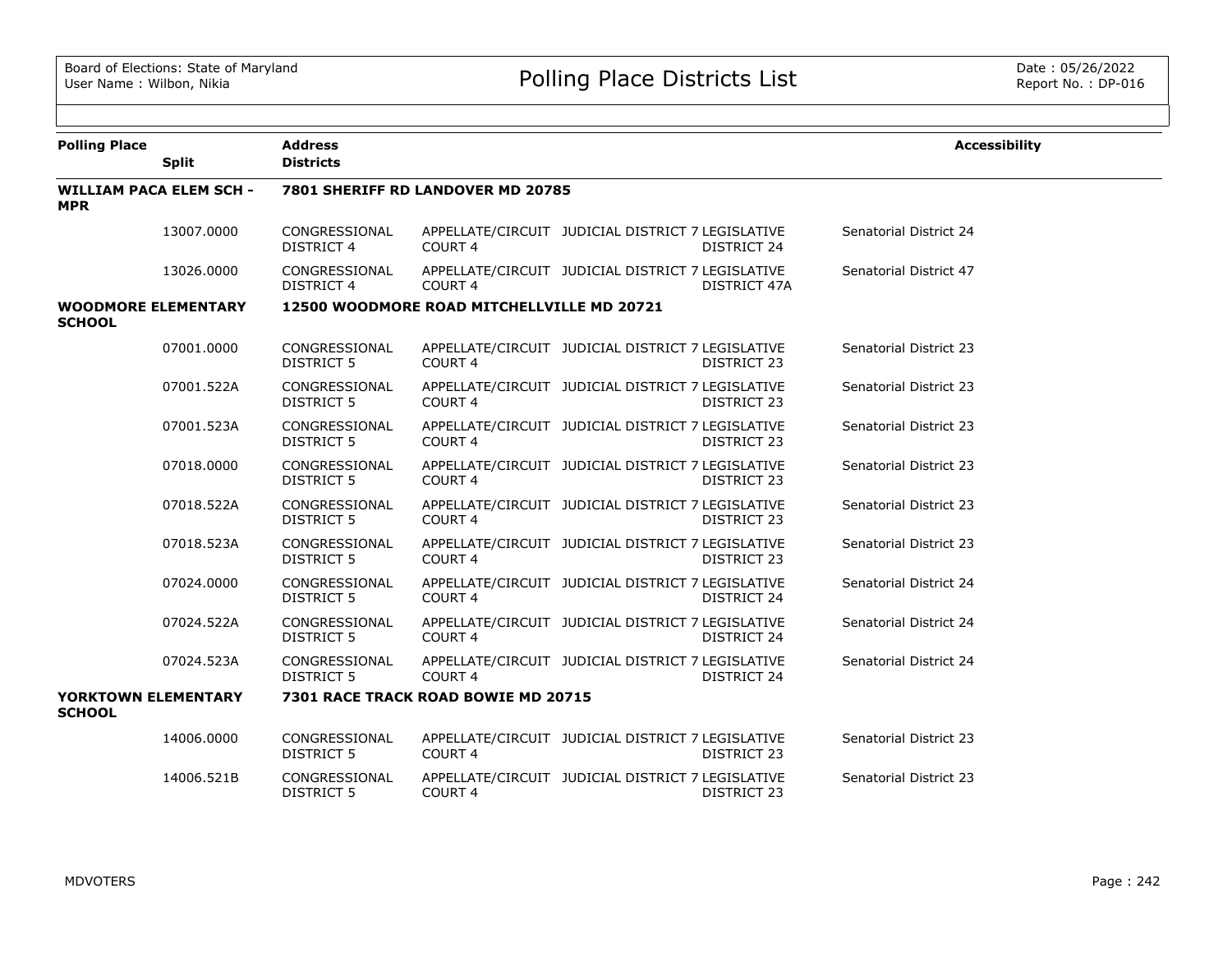| <b>Polling Place</b>       | <b>Split</b>                  | <b>Address</b><br><b>Districts</b> |                                        |                                                                  | <b>Accessibility</b>   |
|----------------------------|-------------------------------|------------------------------------|----------------------------------------|------------------------------------------------------------------|------------------------|
|                            | Jurisdiction: Queen Anne's    |                                    |                                        |                                                                  |                        |
| <b>SCHOOL</b>              | <b>CENTREVILLE ELEMENTARY</b> |                                    | 213 HOMEWOOD AVE CENTREVILLE MD 21617  |                                                                  |                        |
|                            | 03001.002                     | CONGRESSIONAL<br>DISTRICT 1        | COURT 1                                | APPELLATE/CIRCUIT JUDICIAL DISTRICT 2 LEGISLATIVE<br>DISTRICT 36 | Senatorial District 36 |
|                            | 03001.CV2                     | CONGRESSIONAL<br>DISTRICT 1        | COURT 1                                | APPELLATE/CIRCUIT JUDICIAL DISTRICT 2 LEGISLATIVE<br>DISTRICT 36 | Senatorial District 36 |
|                            | 03002.001                     | CONGRESSIONAL<br>DISTRICT 1        | <b>COURT 1</b>                         | APPELLATE/CIRCUIT JUDICIAL DISTRICT 2 LEGISLATIVE<br>DISTRICT 36 | Senatorial District 36 |
|                            | 03002.002                     | CONGRESSIONAL<br>DISTRICT 1        | COURT <sub>1</sub>                     | APPELLATE/CIRCUIT JUDICIAL DISTRICT 2 LEGISLATIVE<br>DISTRICT 36 | Senatorial District 36 |
|                            | 03002.CV1                     | CONGRESSIONAL<br>DISTRICT 1        | <b>COURT 1</b>                         | APPELLATE/CIRCUIT JUDICIAL DISTRICT 2 LEGISLATIVE<br>DISTRICT 36 | Senatorial District 36 |
|                            | 03002.CV2                     | CONGRESSIONAL<br><b>DISTRICT 1</b> | COURT 1                                | APPELLATE/CIRCUIT JUDICIAL DISTRICT 2 LEGISLATIVE<br>DISTRICT 36 | Senatorial District 36 |
| <b>CHESAPEAKE COLLEGE</b>  |                               |                                    | 1000 COLLEGE CIRCLE WYE MILLS MD 21679 |                                                                  |                        |
|                            | 05001.002                     | CONGRESSIONAL<br>DISTRICT 1        | COURT 1                                | APPELLATE/CIRCUIT JUDICIAL DISTRICT 2 LEGISLATIVE<br>DISTRICT 36 | Senatorial District 36 |
|                            | 05001.QT2                     | CONGRESSIONAL<br>DISTRICT 1        | COURT 1                                | APPELLATE/CIRCUIT JUDICIAL DISTRICT 2 LEGISLATIVE<br>DISTRICT 36 | Senatorial District 36 |
| <b>SCHOOL</b>              | <b>CHURCH HILL ELEMENTARY</b> |                                    | 631 MAIN STREET CHURCH HILL MD 21623   |                                                                  |                        |
|                            | 02001.001                     | CONGRESSIONAL<br>DISTRICT 1        | COURT 1                                | APPELLATE/CIRCUIT JUDICIAL DISTRICT 2 LEGISLATIVE<br>DISTRICT 36 | Senatorial District 36 |
|                            | 02001.CL1                     | CONGRESSIONAL<br>DISTRICT 1        | <b>COURT 1</b>                         | APPELLATE/CIRCUIT JUDICIAL DISTRICT 2 LEGISLATIVE<br>DISTRICT 36 | Senatorial District 36 |
|                            | 02002.001                     | CONGRESSIONAL<br>DISTRICT 1        | COURT 1                                | APPELLATE/CIRCUIT JUDICIAL DISTRICT 2 LEGISLATIVE<br>DISTRICT 36 | Senatorial District 36 |
| <b>CRUMPTON FIRE HOUSE</b> |                               |                                    | 300 THIRD ST CRUMPTON MD 21628         |                                                                  |                        |
|                            | 07001.001                     | CONGRESSIONAL<br>DISTRICT 1        | COURT 1                                | APPELLATE/CIRCUIT JUDICIAL DISTRICT 2 LEGISLATIVE<br>DISTRICT 36 | Senatorial District 36 |
|                            | 07001.MI1                     | CONGRESSIONAL<br>DISTRICT 1        | <b>COURT 1</b>                         | APPELLATE/CIRCUIT JUDICIAL DISTRICT 2 LEGISLATIVE<br>DISTRICT 36 | Senatorial District 36 |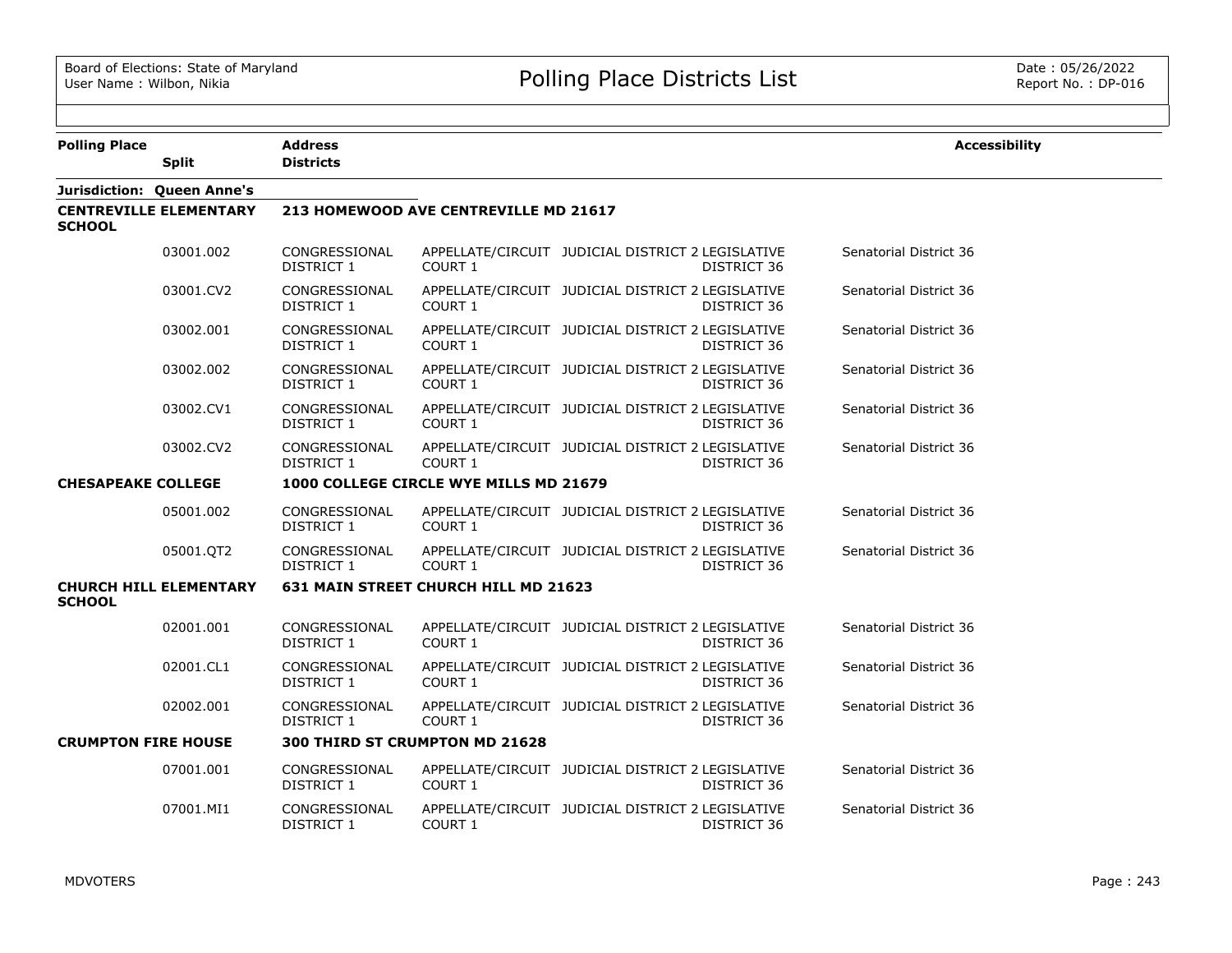| <b>Polling Place</b>                         |                                | <b>Address</b>                                          |                                               |                                                                  | <b>Accessibility</b>   |
|----------------------------------------------|--------------------------------|---------------------------------------------------------|-----------------------------------------------|------------------------------------------------------------------|------------------------|
|                                              | <b>Split</b>                   | <b>Districts</b>                                        |                                               |                                                                  |                        |
| <b>SCHOOL</b>                                | <b>GRASONVILLE ELEMENTARY</b>  |                                                         | 5435 MAIN STREET GRASONVILLE MD 21638         |                                                                  |                        |
|                                              | 05002.002                      | CONGRESSIONAL<br>DISTRICT 1                             | COURT 1                                       | APPELLATE/CIRCUIT JUDICIAL DISTRICT 2 LEGISLATIVE<br>DISTRICT 36 | Senatorial District 36 |
|                                              | 05002.003                      | CONGRESSIONAL<br>DISTRICT 1                             | COURT 1                                       | APPELLATE/CIRCUIT JUDICIAL DISTRICT 2 LEGISLATIVE<br>DISTRICT 36 | Senatorial District 36 |
|                                              | 05003.003                      | CONGRESSIONAL<br>DISTRICT 1                             | COURT 1                                       | APPELLATE/CIRCUIT JUDICIAL DISTRICT 2 LEGISLATIVE<br>DISTRICT 36 | Senatorial District 36 |
|                                              | <b>KENT ISLAND HIGH SCHOOL</b> |                                                         | 900 LOVE POINT RD STEVENSVILLE MD 21666       |                                                                  |                        |
|                                              | 04001.003                      | CONGRESSIONAL<br>DISTRICT 1                             | COURT 1                                       | APPELLATE/CIRCUIT JUDICIAL DISTRICT 2 LEGISLATIVE<br>DISTRICT 36 | Senatorial District 36 |
|                                              | 04001.004                      | CONGRESSIONAL<br>DISTRICT 1                             | COURT 1                                       | APPELLATE/CIRCUIT JUDICIAL DISTRICT 2 LEGISLATIVE<br>DISTRICT 36 | Senatorial District 36 |
|                                              |                                | KENT ISLAND VOL FIRE DEPT 1610 MAIN ST CHESTER MD 21619 |                                               |                                                                  |                        |
|                                              | 04002.003                      | CONGRESSIONAL<br>DISTRICT 1                             | COURT 1                                       | APPELLATE/CIRCUIT JUDICIAL DISTRICT 2 LEGISLATIVE<br>DISTRICT 36 | Senatorial District 36 |
|                                              | 04002.004                      | CONGRESSIONAL<br>DISTRICT 1                             | COURT 1                                       | APPELLATE/CIRCUIT JUDICIAL DISTRICT 2 LEGISLATIVE<br>DISTRICT 36 | Senatorial District 36 |
|                                              | 04002.005                      | CONGRESSIONAL<br>DISTRICT 1                             | COURT 1                                       | APPELLATE/CIRCUIT JUDICIAL DISTRICT 2 LEGISLATIVE<br>DISTRICT 36 | Senatorial District 36 |
|                                              | 04004.003                      | CONGRESSIONAL<br>DISTRICT 1                             | COURT 1                                       | APPELLATE/CIRCUIT JUDICIAL DISTRICT 2 LEGISLATIVE<br>DISTRICT 36 | Senatorial District 36 |
|                                              | 04007.003                      | CONGRESSIONAL<br>DISTRICT 1                             | COURT 1                                       | APPELLATE/CIRCUIT JUDICIAL DISTRICT 2 LEGISLATIVE<br>DISTRICT 36 | Senatorial District 36 |
| <b>MATAPEAKE ELEMENTARY</b><br><b>SCHOOL</b> |                                |                                                         | <b>651 ROMANCOKE RD STEVENSVILLE MD 21666</b> |                                                                  |                        |
|                                              | 04003.004                      | CONGRESSIONAL<br>DISTRICT 1                             | COURT 1                                       | APPELLATE/CIRCUIT JUDICIAL DISTRICT 2 LEGISLATIVE<br>DISTRICT 36 | Senatorial District 36 |
|                                              | 04005.004                      | CONGRESSIONAL<br><b>DISTRICT 1</b>                      | COURT 1                                       | APPELLATE/CIRCUIT JUDICIAL DISTRICT 2 LEGISLATIVE<br>DISTRICT 36 | Senatorial District 36 |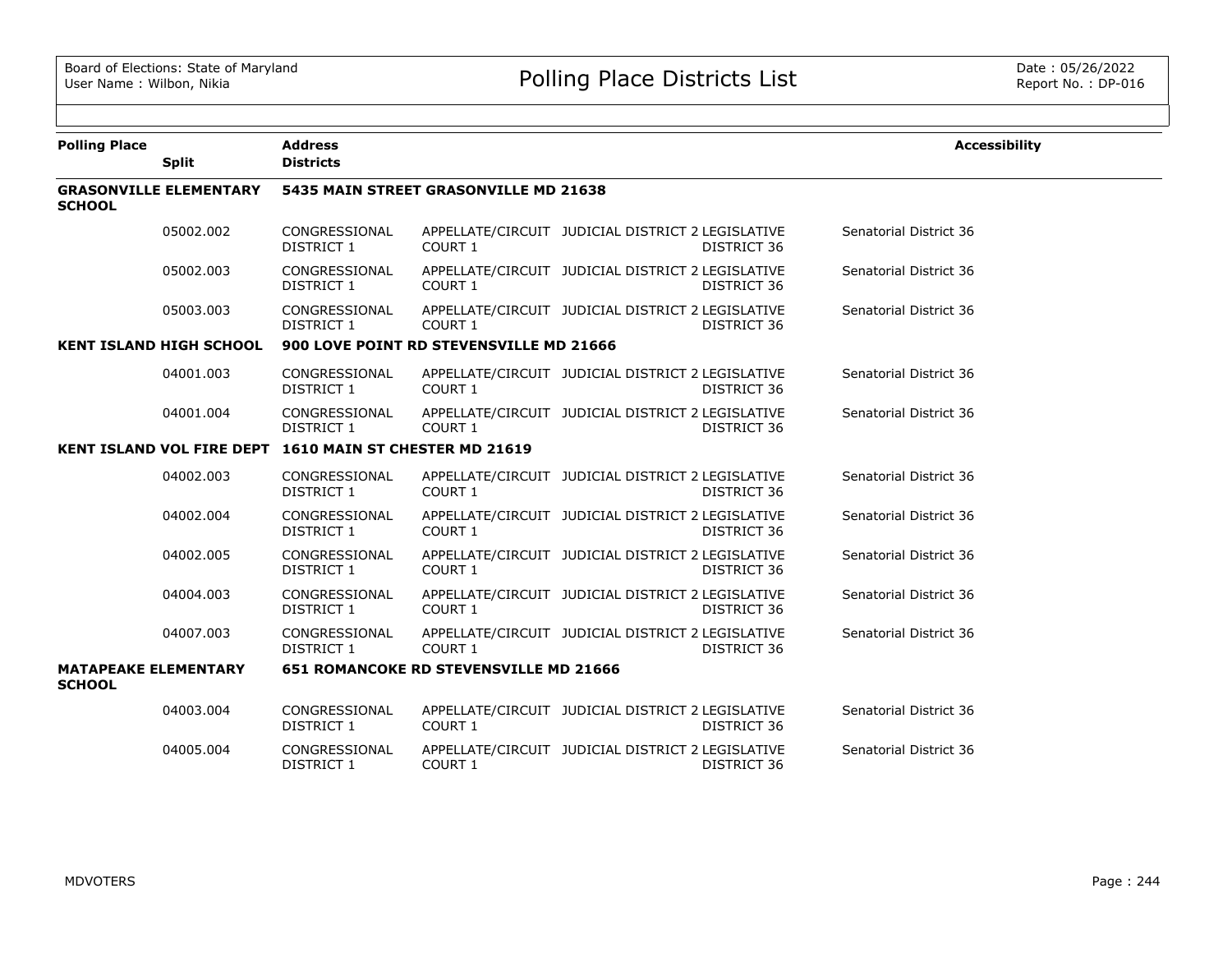| <b>Polling Place</b>                        |                                 | <b>Address</b>                                |                                         |                                                                  | <b>Accessibility</b>   |
|---------------------------------------------|---------------------------------|-----------------------------------------------|-----------------------------------------|------------------------------------------------------------------|------------------------|
|                                             | <b>Split</b>                    | <b>Districts</b>                              |                                         |                                                                  |                        |
| <b>SUDLERSVILLE SENIOR</b><br><b>CENTER</b> |                                 |                                               | 605 FOXXTOWN DR SUDLERSVILLE MD 21668   |                                                                  |                        |
|                                             | 01001.001                       | CONGRESSIONAL<br>DISTRICT 1                   | <b>COURT 1</b>                          | APPELLATE/CIRCUIT JUDICIAL DISTRICT 2 LEGISLATIVE<br>DISTRICT 36 | Senatorial District 36 |
|                                             | 01001.BC1                       | CONGRESSIONAL<br>DISTRICT 1                   | COURT 1                                 | APPELLATE/CIRCUIT JUDICIAL DISTRICT 2 LEGISLATIVE<br>DISTRICT 36 | Senatorial District 36 |
|                                             | 01001.SV1                       | CONGRESSIONAL<br>DISTRICT 1                   | COURT 1                                 | APPELLATE/CIRCUIT JUDICIAL DISTRICT 2 LEGISLATIVE<br>DISTRICT 36 | Senatorial District 36 |
| <b>FIRE DEPT</b>                            | UNITED COMMUNITIES VOL          |                                               | 9406 ROMANCOKE RD STEVENSVILLE MD 21666 |                                                                  |                        |
|                                             | 04006.004                       | CONGRESSIONAL<br>DISTRICT 1                   | COURT 1                                 | APPELLATE/CIRCUIT JUDICIAL DISTRICT 2 LEGISLATIVE<br>DISTRICT 36 | Senatorial District 36 |
| <b>ROOM</b>                                 | <b>VINCIT STREET CONFERENCE</b> | <b>110 VINCIT STREET CENTREVILLE MD 21617</b> |                                         |                                                                  | <b>Unknown</b>         |
|                                             | 06001.001                       | CONGRESSIONAL<br>DISTRICT 1                   | COURT 1                                 | APPELLATE/CIRCUIT JUDICIAL DISTRICT 2 LEGISLATIVE<br>DISTRICT 36 | Senatorial District 36 |
|                                             | 06001.002                       | CONGRESSIONAL<br>DISTRICT 1                   | <b>COURT 1</b>                          | APPELLATE/CIRCUIT JUDICIAL DISTRICT 2 LEGISLATIVE<br>DISTRICT 36 | Senatorial District 36 |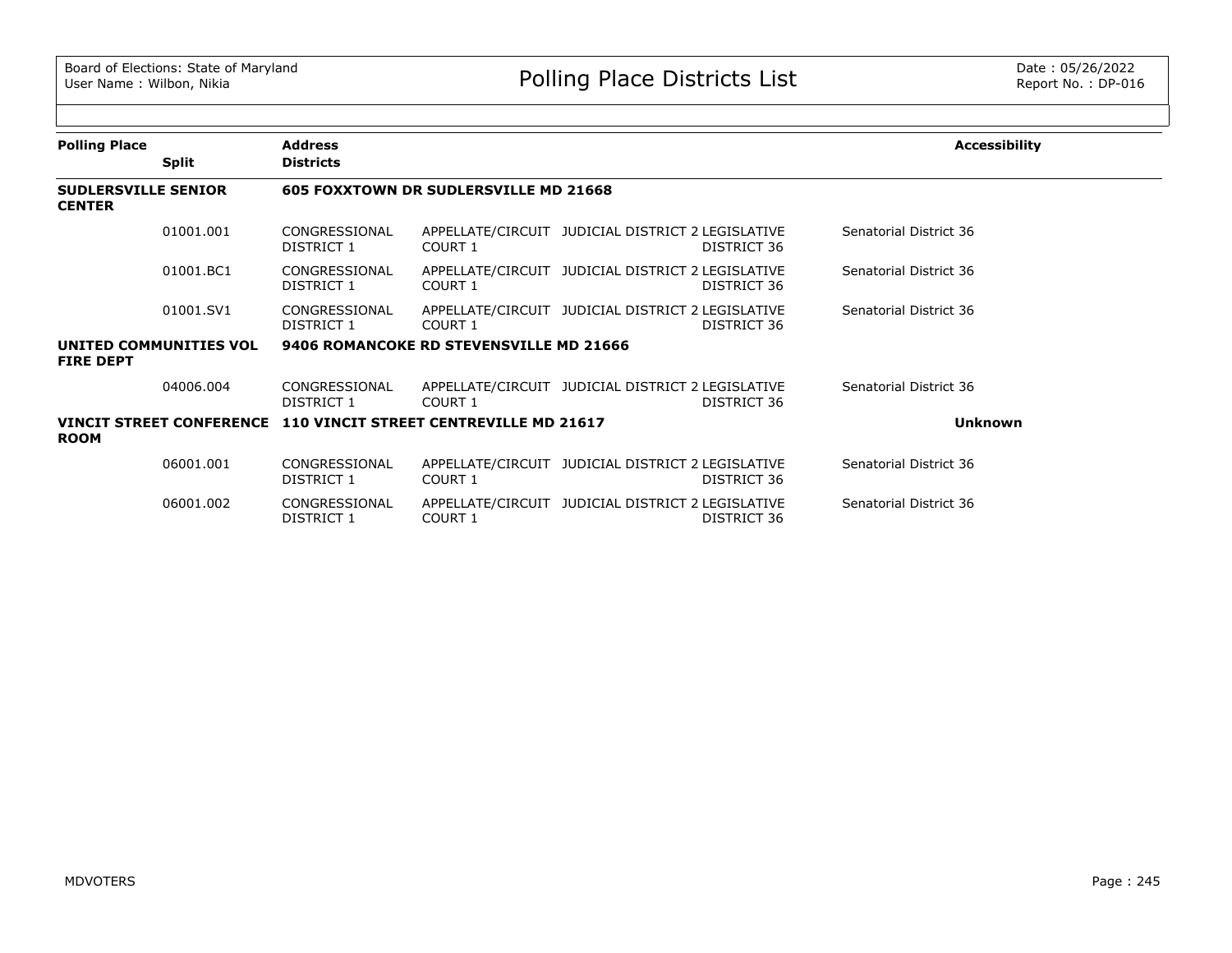| <b>Polling Place</b>                                                          | <b>Address</b>                                          |                                             |                                                   |                     | <b>Accessibility</b>          |
|-------------------------------------------------------------------------------|---------------------------------------------------------|---------------------------------------------|---------------------------------------------------|---------------------|-------------------------------|
| <b>Split</b>                                                                  | <b>Districts</b>                                        |                                             |                                                   |                     |                               |
| Jurisdiction: Saint Mary's                                                    |                                                         |                                             |                                                   |                     |                               |
| <b>BAY DISTRICT FIREHOUSE</b>                                                 | 46900 S SHANGRI-LA DR<br><b>LEXINGTON PARK MD 20653</b> |                                             |                                                   |                     |                               |
| 08001.00                                                                      | CONGRESSIONAL<br><b>DISTRICT 5</b>                      | COURT 5                                     | APPELLATE/CIRCUIT JUDICIAL DISTRICT 7 LEGISLATIVE | DISTRICT 29B        | <b>Senatorial District 29</b> |
| 08008.00                                                                      | CONGRESSIONAL<br><b>DISTRICT 5</b>                      | COURT <sub>5</sub>                          | APPELLATE/CIRCUIT JUDICIAL DISTRICT 7 LEGISLATIVE | <b>DISTRICT 29B</b> | Senatorial District 29        |
| <b>BENJAMIN BANNEKER B BIG</b><br><b>BEN GYM</b>                              |                                                         | 27180 POINT LOOKOUT ROAD LOVEVILLE MD 20656 |                                                   |                     |                               |
| 03002.0                                                                       | CONGRESSIONAL<br><b>DISTRICT 5</b>                      | <b>COURT 5</b>                              | APPELLATE/CIRCUIT JUDICIAL DISTRICT 7 LEGISLATIVE | DISTRICT 29A        | <b>Senatorial District 29</b> |
| 03004.00                                                                      | CONGRESSIONAL<br><b>DISTRICT 5</b>                      | <b>COURT 5</b>                              | APPELLATE/CIRCUIT JUDICIAL DISTRICT 7 LEGISLATIVE | DISTRICT 29A        | Senatorial District 29        |
| <b>CHOPTICON HIGH SCHOOL</b><br><b>CAFE</b>                                   |                                                         | 25390 COLTON POINT RD MORGANZA MD 20660     |                                                   |                     |                               |
| 04001.00                                                                      | CONGRESSIONAL<br><b>DISTRICT 5</b>                      | <b>COURT 5</b>                              | APPELLATE/CIRCUIT JUDICIAL DISTRICT 7 LEGISLATIVE | DISTRICT 29A        | Senatorial District 29        |
| 04002.00                                                                      | CONGRESSIONAL<br><b>DISTRICT 5</b>                      | <b>COURT 5</b>                              | APPELLATE/CIRCUIT JUDICIAL DISTRICT 7 LEGISLATIVE | DISTRICT 29A        | Senatorial District 29        |
| 04003.00                                                                      | CONGRESSIONAL<br><b>DISTRICT 5</b>                      | <b>COURT 5</b>                              | APPELLATE/CIRCUIT JUDICIAL DISTRICT 7 LEGISLATIVE | DISTRICT 29A        | <b>Senatorial District 29</b> |
| <b>DUKE ELEMENTARY SCHOOL</b>                                                 |                                                         | 23595 HAYDEN FARM LANE LEONARDTOWN MD 20650 |                                                   |                     |                               |
| 03001.00                                                                      | CONGRESSIONAL<br><b>DISTRICT 5</b>                      | <b>COURT 5</b>                              | APPELLATE/CIRCUIT JUDICIAL DISTRICT 7 LEGISLATIVE | DISTRICT 29A        | Senatorial District 29        |
| DYNARD ELEM SCHOOL GYM                                                        |                                                         | 23510 BUSHWOOD RD CHAPTICO MD 20621         |                                                   |                     |                               |
| 07001.00                                                                      | CONGRESSIONAL<br><b>DISTRICT 5</b>                      | COURT <sub>5</sub>                          | APPELLATE/CIRCUIT JUDICIAL DISTRICT 7 LEGISLATIVE | DISTRICT 29A        | Senatorial District 29        |
| ESPERANZA MIDDLE SCHOOL 22790 MAPLE ROAD LEXINGTON PARK MD 20653<br>$(A)$ GYM |                                                         |                                             |                                                   |                     |                               |
| 08006.00                                                                      | CONGRESSIONAL<br><b>DISTRICT 5</b>                      | COURT <sub>5</sub>                          | APPELLATE/CIRCUIT JUDICIAL DISTRICT 7 LEGISLATIVE | DISTRICT 29C        | Senatorial District 29        |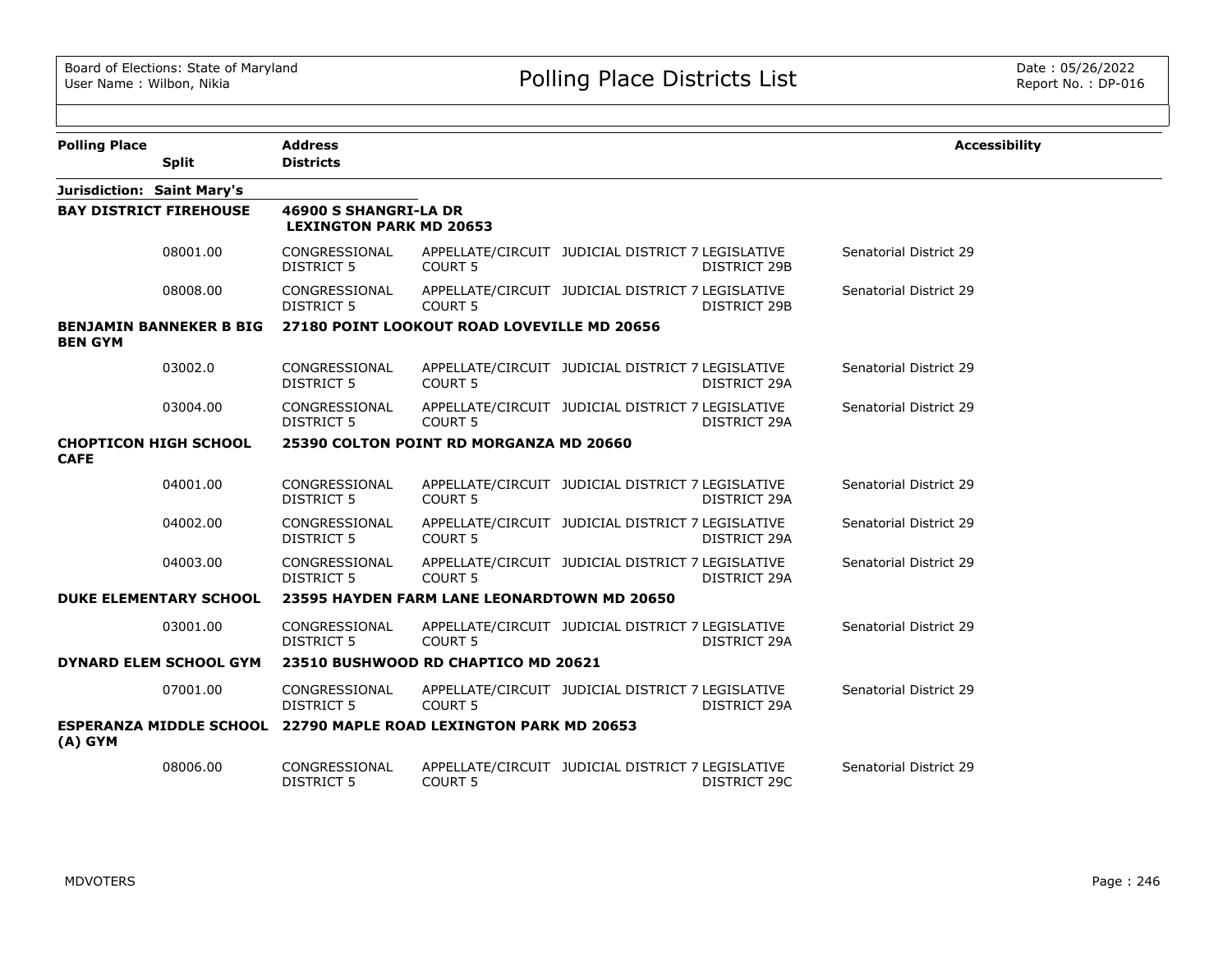| <b>Polling Place</b>                                                   | <b>Split</b>                  | <b>Address</b><br><b>Districts</b> |                                                      |                                                   |              | <b>Accessibility</b>   |
|------------------------------------------------------------------------|-------------------------------|------------------------------------|------------------------------------------------------|---------------------------------------------------|--------------|------------------------|
| <b>EVERGREEN</b><br>ELEMENTARY/GYM                                     |                               |                                    | 43765 EVERGREEN WAY CALIFORNIA MD 20619              |                                                   |              |                        |
|                                                                        | 03006.00                      | CONGRESSIONAL<br><b>DISTRICT 5</b> | <b>COURT 5</b>                                       | APPELLATE/CIRCUIT JUDICIAL DISTRICT 7 LEGISLATIVE | DISTRICT 29B | Senatorial District 29 |
|                                                                        | 08005.00                      | CONGRESSIONAL<br><b>DISTRICT 5</b> | <b>COURT 5</b>                                       | APPELLATE/CIRCUIT JUDICIAL DISTRICT 7 LEGISLATIVE | DISTRICT 29B | Senatorial District 29 |
| <b>SCHOOL GYM\CAFE</b>                                                 | <b>GREEN HOLLY ELEMENTARY</b> |                                    | 46060 MILLSTONE LANDING ROAD LEXINGTON PARK MD 20653 |                                                   |              |                        |
|                                                                        | 08007.00                      | CONGRESSIONAL<br>DISTRICT 5        | COURT <sub>5</sub>                                   | APPELLATE/CIRCUIT JUDICIAL DISTRICT 7 LEGISLATIVE | DISTRICT 29B | Senatorial District 29 |
| <b>GREENVIEW KNOLLS</b><br><b>ELEMENTARY SCHOOL (A)</b><br><b>CAFE</b> |                               |                                    | 45711 MILITARY LANE GREAT MILLS MD 20634             |                                                   |              |                        |
|                                                                        | 08003.00                      | CONGRESSIONAL<br>DISTRICT 5        | <b>COURT 5</b>                                       | APPELLATE/CIRCUIT JUDICIAL DISTRICT 7 LEGISLATIVE | DISTRICT 29B | Senatorial District 29 |
|                                                                        | 08010.00                      | CONGRESSIONAL<br>DISTRICT 5        | COURT <sub>5</sub>                                   | APPELLATE/CIRCUIT JUDICIAL DISTRICT 7 LEGISLATIVE | DISTRICT 29C | Senatorial District 29 |
| <b>GREENVIEW KNOLLS</b><br><b>ELEMENTARY SCHOOL (B)</b><br><b>GYM</b>  |                               |                                    | 45711 MILITARY LN GREAT MILLS MD 20634               |                                                   |              |                        |
|                                                                        | 08012.00                      | CONGRESSIONAL<br>DISTRICT 5        | <b>COURT 5</b>                                       | APPELLATE/CIRCUIT JUDICIAL DISTRICT 7 LEGISLATIVE | DISTRICT 29C | Senatorial District 29 |
| <b>HOLLYWOOD ELEMENTARY</b><br><b>SCHOOL CAFE/GYM</b>                  |                               |                                    | 44345 JOY CHAPEL RD HOLLYWOOD MD 20636               |                                                   |              |                        |
|                                                                        | 06003.00                      | CONGRESSIONAL<br><b>DISTRICT 5</b> | <b>COURT 5</b>                                       | APPELLATE/CIRCUIT JUDICIAL DISTRICT 7 LEGISLATIVE | DISTRICT 29C | Senatorial District 29 |
|                                                                        | 06006.00                      | CONGRESSIONAL<br>DISTRICT 5        | <b>COURT 5</b>                                       | APPELLATE/CIRCUIT JUDICIAL DISTRICT 7 LEGISLATIVE | DISTRICT 29C | Senatorial District 29 |
| <b>HOLLYWOOD FIREHOUSE</b><br><b>SIDE A</b>                            |                               |                                    | 24801 THREE NOTCH ROAD HOLLYWOOD MD 20636            |                                                   |              |                        |
|                                                                        | 06001.00                      | CONGRESSIONAL<br><b>DISTRICT 5</b> | COURT <sub>5</sub>                                   | APPELLATE/CIRCUIT JUDICIAL DISTRICT 7 LEGISLATIVE | DISTRICT 29A | Senatorial District 29 |
|                                                                        | 06004.00                      | CONGRESSIONAL<br><b>DISTRICT 5</b> | <b>COURT 5</b>                                       | APPELLATE/CIRCUIT JUDICIAL DISTRICT 7 LEGISLATIVE | DISTRICT 29A | Senatorial District 29 |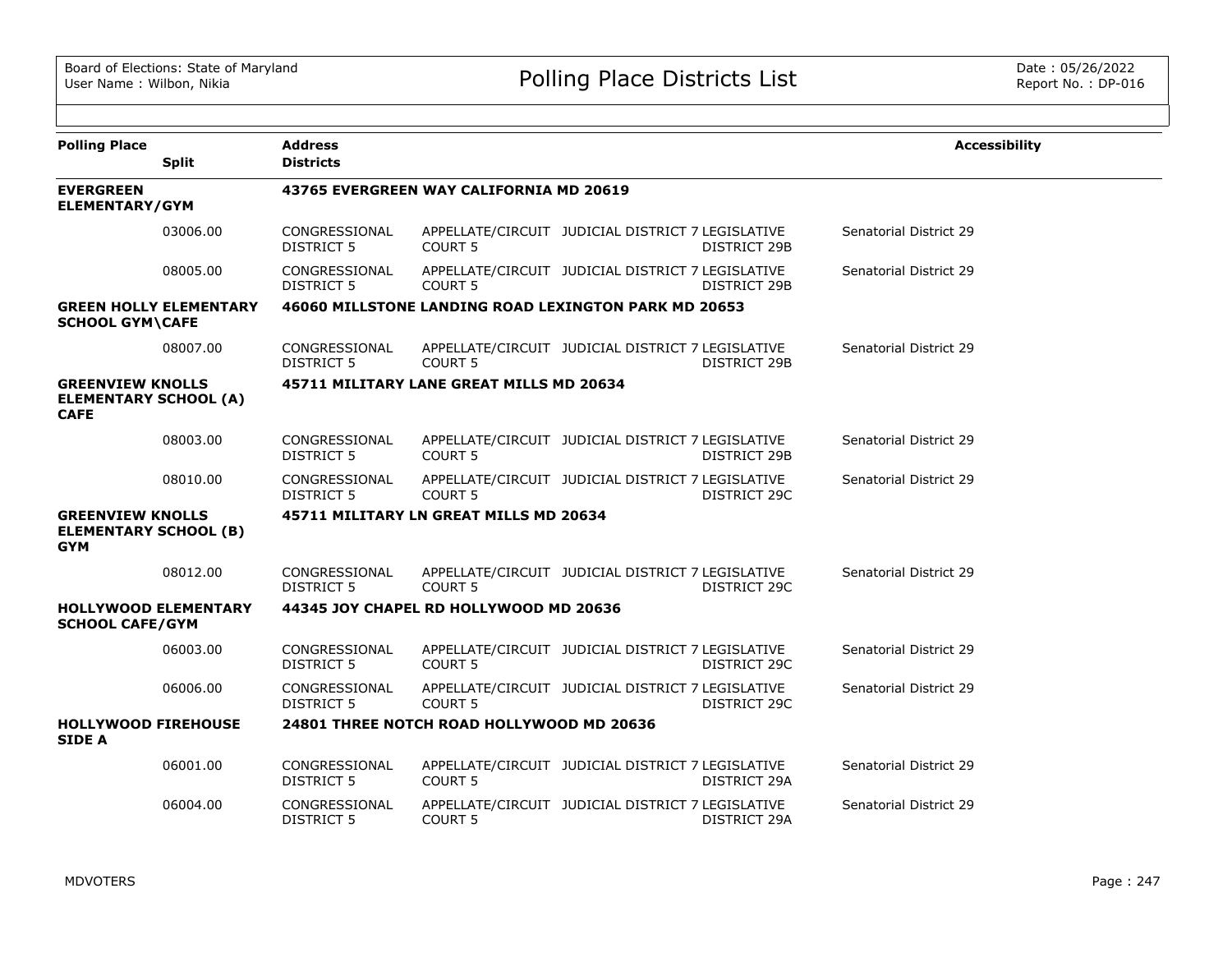| <b>Polling Place</b>                             |              | <b>Address</b>                     |                                                       |                                                   |                     | <b>Accessibility</b>   |
|--------------------------------------------------|--------------|------------------------------------|-------------------------------------------------------|---------------------------------------------------|---------------------|------------------------|
|                                                  | <b>Split</b> | <b>Districts</b>                   |                                                       |                                                   |                     |                        |
| <b>LEONARDTOWN HIGH</b><br><b>SCHOOL AUX GYM</b> |              |                                    | 23995 POINT LOOKOUT RD LEONARDTOWN MD 20650           |                                                   |                     |                        |
|                                                  | 03005.00     | CONGRESSIONAL<br>DISTRICT 5        | COURT <sub>5</sub>                                    | APPELLATE/CIRCUIT JUDICIAL DISTRICT 7 LEGISLATIVE | <b>DISTRICT 29C</b> | Senatorial District 29 |
| <b>LEONARDTOWN MIDDLE</b><br><b>SCHOOL CAFE</b>  |              |                                    | 24015 POINT LOOKOUT ROAD LEONARDTOWN MD 20650         |                                                   |                     |                        |
|                                                  | 03003.00     | CONGRESSIONAL<br><b>DISTRICT 5</b> | <b>COURT 5</b>                                        | APPELLATE/CIRCUIT JUDICIAL DISTRICT 7 LEGISLATIVE | DISTRICT 29C        | Senatorial District 29 |
|                                                  | 03007.00     | CONGRESSIONAL<br>DISTRICT 5        | <b>COURT 5</b>                                        | APPELLATE/CIRCUIT JUDICIAL DISTRICT 7 LEGISLATIVE | DISTRICT 29A        | Senatorial District 29 |
|                                                  | 03008.00     | CONGRESSIONAL<br>DISTRICT 5        | COURT <sub>5</sub>                                    | APPELLATE/CIRCUIT JUDICIAL DISTRICT 7 LEGISLATIVE | DISTRICT 29A        | Senatorial District 29 |
| <b>MECHANICSVILLE</b><br><b>FIREHOUSE</b>        |              |                                    | 28165 HILLS CLUB ROAD MECHANICSVILLE MD 20659         |                                                   |                     |                        |
|                                                  | 05001.00     | CONGRESSIONAL<br><b>DISTRICT 5</b> | <b>COURT 5</b>                                        | APPELLATE/CIRCUIT JUDICIAL DISTRICT 7 LEGISLATIVE | <b>DISTRICT 29A</b> | Senatorial District 29 |
|                                                  | 05002.00     | CONGRESSIONAL<br><b>DISTRICT 5</b> | COURT <sub>5</sub>                                    | APPELLATE/CIRCUIT JUDICIAL DISTRICT 7 LEGISLATIVE | DISTRICT 29A        | Senatorial District 29 |
|                                                  | 05003.00     | CONGRESSIONAL<br><b>DISTRICT 5</b> | COURT <sub>5</sub>                                    | APPELLATE/CIRCUIT JUDICIAL DISTRICT 7 LEGISLATIVE | <b>DISTRICT 29A</b> | Senatorial District 29 |
| <b>OAKVILLE ELEMENTARY</b><br><b>SCHOOL CAFE</b> |              |                                    | <b>26410 THREE NOTCH ROAD MECHANICSVILLE MD 20659</b> |                                                   |                     |                        |
|                                                  | 06002.00     | CONGRESSIONAL<br>DISTRICT 5        | <b>COURT 5</b>                                        | APPELLATE/CIRCUIT JUDICIAL DISTRICT 7 LEGISLATIVE | DISTRICT 29A        | Senatorial District 29 |
| <b>PARK HALL ELEMENTARY</b><br><b>SCHOOL GYM</b> |              |                                    | 20343 HERMANVILLE ROAD PARK HALL MD 20667             |                                                   |                     |                        |
|                                                  | 08004.00     | CONGRESSIONAL<br>DISTRICT 5        | <b>COURT 5</b>                                        | APPELLATE/CIRCUIT JUDICIAL DISTRICT 7 LEGISLATIVE | <b>DISTRICT 29B</b> | Senatorial District 29 |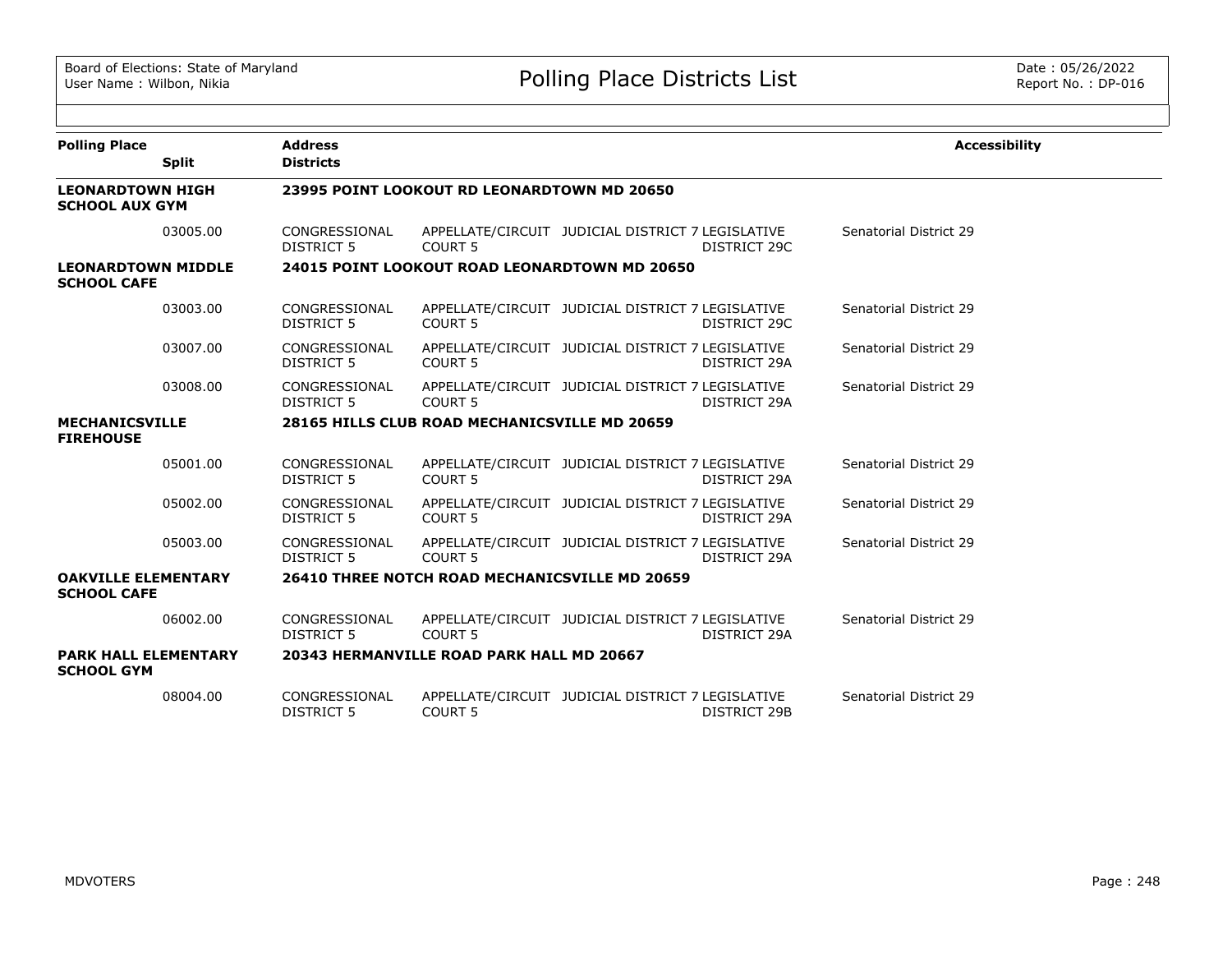| <b>Polling Place</b>                             | <b>Split</b>                 | <b>Address</b><br><b>Districts</b> |                                                                    |                                                   |              | <b>Accessibility</b>   |
|--------------------------------------------------|------------------------------|------------------------------------|--------------------------------------------------------------------|---------------------------------------------------|--------------|------------------------|
| <b>SCHOOL (A) GYM</b>                            | PINEY POINT ELEMENTARY       |                                    | 44550 TALL TIMBERS RD TALL TIMBERS MD 20690                        |                                                   |              |                        |
|                                                  | 02001.00                     | CONGRESSIONAL<br><b>DISTRICT 5</b> | <b>COURT 5</b>                                                     | APPELLATE/CIRCUIT JUDICIAL DISTRICT 7 LEGISLATIVE | DISTRICT 29C | Senatorial District 29 |
|                                                  | 02002.00                     | CONGRESSIONAL<br><b>DISTRICT 5</b> | <b>COURT 5</b>                                                     | APPELLATE/CIRCUIT JUDICIAL DISTRICT 7 LEGISLATIVE | DISTRICT 29C | Senatorial District 29 |
|                                                  | 02003.00                     | CONGRESSIONAL<br>DISTRICT 5        | <b>COURT 5</b>                                                     | APPELLATE/CIRCUIT JUDICIAL DISTRICT 7 LEGISLATIVE | DISTRICT 29C | Senatorial District 29 |
|                                                  | 02004.00                     | CONGRESSIONAL<br><b>DISTRICT 5</b> | <b>COURT 5</b>                                                     | APPELLATE/CIRCUIT JUDICIAL DISTRICT 7 LEGISLATIVE | DISTRICT 29C | Senatorial District 29 |
|                                                  | 09001.00                     | CONGRESSIONAL<br>DISTRICT 5        | <b>COURT 5</b>                                                     | APPELLATE/CIRCUIT JUDICIAL DISTRICT 7 LEGISLATIVE | DISTRICT 29C | Senatorial District 29 |
| <b>CAFE</b>                                      |                              |                                    | RIDGE ELEMENTARY SCHOOL 49430 AIREDELE ROAD RIDGE MD 20680         |                                                   |              |                        |
|                                                  | 01002.00                     | CONGRESSIONAL<br><b>DISTRICT 5</b> | <b>COURT 5</b>                                                     | APPELLATE/CIRCUIT JUDICIAL DISTRICT 7 LEGISLATIVE | DISTRICT 29B | Senatorial District 29 |
|                                                  | <b>SOMD HIGHER EDUCATION</b> | <b>44219 AIRPORT RD</b>            | CENTER BUILDING 1 RM 133 BUILDING 1, ROOM #133 CALIFORNIA MD 20619 |                                                   |              |                        |
|                                                  | 08008.00                     | CONGRESSIONAL<br>DISTRICT 5        | <b>COURT 5</b>                                                     | APPELLATE/CIRCUIT JUDICIAL DISTRICT 7 LEGISLATIVE | DISTRICT 29B | Senatorial District 29 |
| <b>SPRING RIDGE MIDDLE</b><br><b>SCHOOL CAFE</b> |                              |                                    | <b>19856 THREE NOTCH RD LEXINGTON PARK MD 20653</b>                |                                                   |              |                        |
|                                                  | 01001.00                     | CONGRESSIONAL<br><b>DISTRICT 5</b> | <b>COURT 5</b>                                                     | APPELLATE/CIRCUIT JUDICIAL DISTRICT 7 LEGISLATIVE | DISTRICT 29B | Senatorial District 29 |
| <b>SPRING RIDGE MIDDLE</b><br><b>SCHOOL GYM</b>  |                              |                                    | <b>19856 THREE NOTCH ROAD LEXINGTON PARK MD 20653</b>              |                                                   |              |                        |
|                                                  | 08009.00                     | CONGRESSIONAL<br><b>DISTRICT 5</b> | <b>COURT 5</b>                                                     | APPELLATE/CIRCUIT JUDICIAL DISTRICT 7 LEGISLATIVE | DISTRICT 29B | Senatorial District 29 |
| <b>SCHOOL GYM</b>                                | <b>TOWN CREEK ELEMENTARY</b> |                                    | 45805 DENT DRIVE LEXINGTON PARK MD 20653                           |                                                   |              |                        |
|                                                  | 08002.00                     | CONGRESSIONAL<br><b>DISTRICT 5</b> | <b>COURT 5</b>                                                     | APPELLATE/CIRCUIT JUDICIAL DISTRICT 7 LEGISLATIVE | DISTRICT 29C | Senatorial District 29 |
|                                                  | 08011.00                     | CONGRESSIONAL<br><b>DISTRICT 5</b> | <b>COURT 5</b>                                                     | APPELLATE/CIRCUIT JUDICIAL DISTRICT 7 LEGISLATIVE | DISTRICT 29B | Senatorial District 29 |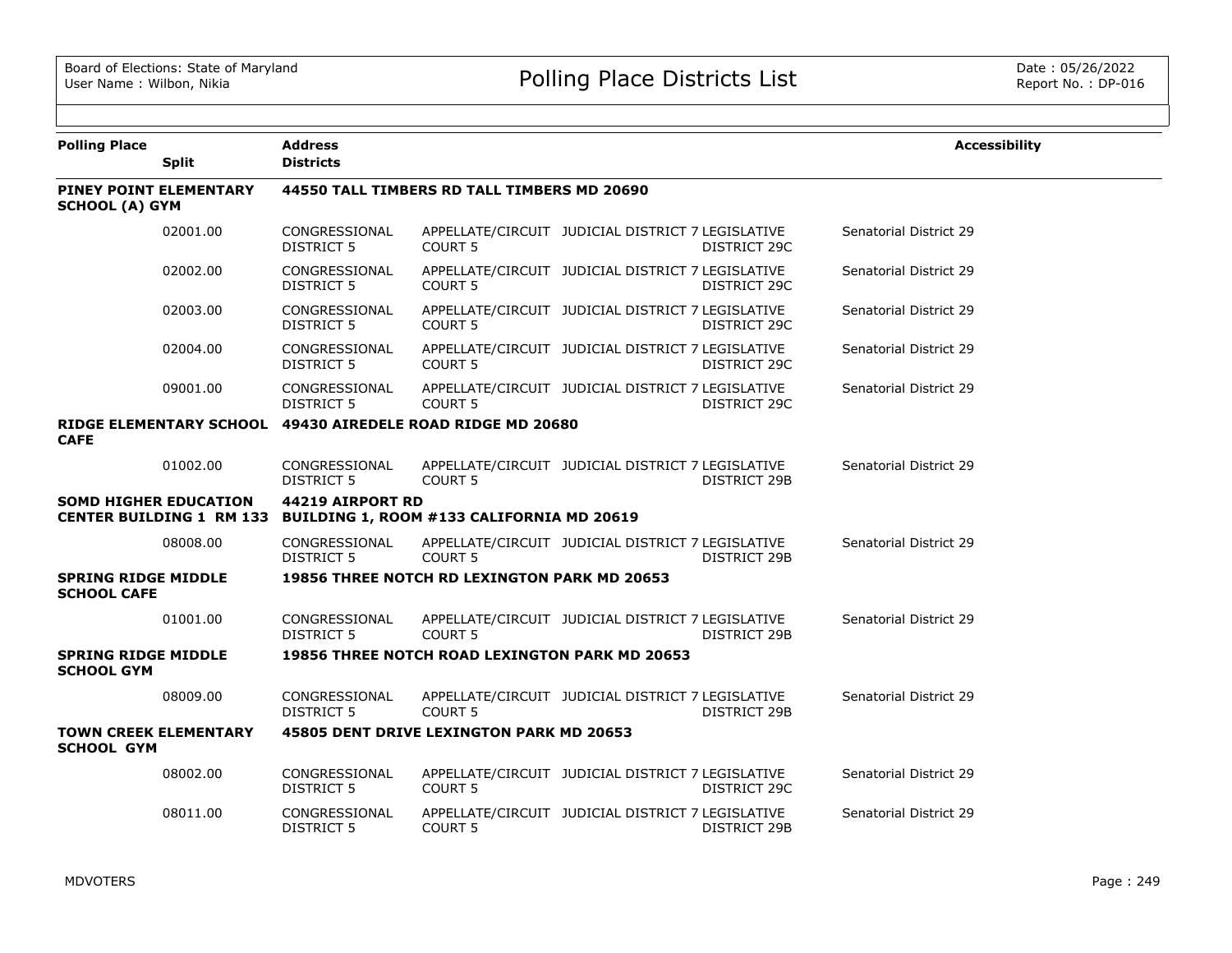| <b>Polling Place</b>                            |              | <b>Address</b>              |                                       |                                                                   | <b>Accessibility</b>   |
|-------------------------------------------------|--------------|-----------------------------|---------------------------------------|-------------------------------------------------------------------|------------------------|
|                                                 | <b>Split</b> | <b>Districts</b>            |                                       |                                                                   |                        |
| Jurisdiction: Somerset                          |              |                             |                                       |                                                                   |                        |
| <b>CRISFIELD HIGH SCH -</b><br><b>CAFETERIA</b> |              |                             | 210 N SOMERSET AVE CRISFIELD MD 21817 |                                                                   |                        |
|                                                 | 07001.1      | CONGRESSIONAL<br>DISTRICT 1 | COURT 1                               | APPELLATE/CIRCUIT JUDICIAL DISTRICT 1 LEGISLATIVE<br>DISTRICT 38A | Senatorial District 38 |
|                                                 | 07001.2      | CONGRESSIONAL<br>DISTRICT 1 | COURT 1                               | APPELLATE/CIRCUIT JUDICIAL DISTRICT 1 LEGISLATIVE<br>DISTRICT 38A | Senatorial District 38 |
|                                                 | 08001.1      | CONGRESSIONAL<br>DISTRICT 1 | COURT 1                               | APPELLATE/CIRCUIT JUDICIAL DISTRICT 1 LEGISLATIVE<br>DISTRICT 38A | Senatorial District 38 |
|                                                 | 08001.2      | CONGRESSIONAL<br>DISTRICT 1 | COURT 1                               | APPELLATE/CIRCUIT JUDICIAL DISTRICT 1 LEGISLATIVE<br>DISTRICT 38A | Senatorial District 38 |
|                                                 | 08002.1      | CONGRESSIONAL<br>DISTRICT 1 | COURT 1                               | APPELLATE/CIRCUIT JUDICIAL DISTRICT 1 LEGISLATIVE<br>DISTRICT 38A | Senatorial District 38 |
|                                                 | 08002.2      | CONGRESSIONAL<br>DISTRICT 1 | COURT 1                               | APPELLATE/CIRCUIT JUDICIAL DISTRICT 1 LEGISLATIVE<br>DISTRICT 38A | Senatorial District 38 |
|                                                 | 12001.1      | CONGRESSIONAL<br>DISTRICT 1 | COURT 1                               | APPELLATE/CIRCUIT JUDICIAL DISTRICT 1 LEGISLATIVE<br>DISTRICT 38A | Senatorial District 38 |
|                                                 | 12001.2      | CONGRESSIONAL<br>DISTRICT 1 | COURT 1                               | APPELLATE/CIRCUIT JUDICIAL DISTRICT 1 LEGISLATIVE<br>DISTRICT 38A | Senatorial District 38 |
| <b>EWELL ELEM SCH</b>                           |              |                             | 4005 SMITH ISLAND RD EWELL MD 21824   |                                                                   |                        |
|                                                 | 10001.1      | CONGRESSIONAL<br>DISTRICT 1 | COURT 1                               | APPELLATE/CIRCUIT JUDICIAL DISTRICT 1 LEGISLATIVE<br>DISTRICT 38A | Senatorial District 38 |
|                                                 | 10002.1      | CONGRESSIONAL<br>DISTRICT 1 | COURT 1                               | APPELLATE/CIRCUIT JUDICIAL DISTRICT 1 LEGISLATIVE<br>DISTRICT 38A | Senatorial District 38 |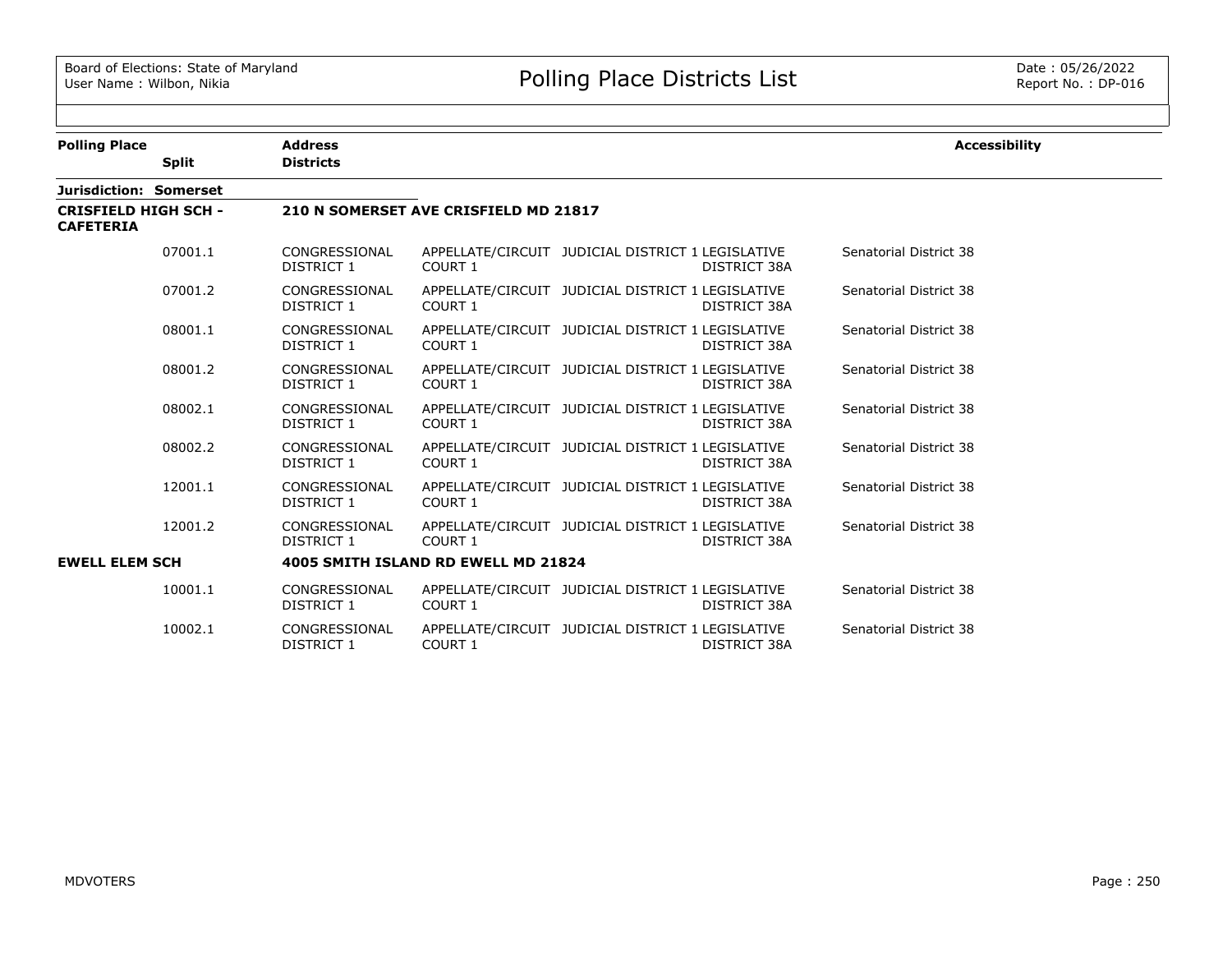| <b>Polling Place</b>                            | <b>Split</b>                    | <b>Address</b><br><b>Districts</b> |                                              |                                                   |                     | <b>Accessibility</b>   |
|-------------------------------------------------|---------------------------------|------------------------------------|----------------------------------------------|---------------------------------------------------|---------------------|------------------------|
|                                                 | <b>PRINCESS ANNE ELEM - GYM</b> |                                    | 11576 LANKFORD AVENUE PRINCESS ANNE MD 21853 |                                                   |                     |                        |
|                                                 | 01001.1                         | CONGRESSIONAL<br>DISTRICT 1        | COURT 1                                      | APPELLATE/CIRCUIT JUDICIAL DISTRICT 1 LEGISLATIVE | DISTRICT 38A        | Senatorial District 38 |
|                                                 | 01001.2                         | CONGRESSIONAL<br>DISTRICT 1        | COURT 1                                      | APPELLATE/CIRCUIT JUDICIAL DISTRICT 1 LEGISLATIVE | DISTRICT 38A        | Senatorial District 38 |
|                                                 | 01002.1                         | CONGRESSIONAL<br>DISTRICT 1        | COURT 1                                      | APPELLATE/CIRCUIT JUDICIAL DISTRICT 1 LEGISLATIVE | DISTRICT 38A        | Senatorial District 38 |
|                                                 | 01002.2                         | CONGRESSIONAL<br>DISTRICT 1        | COURT 1                                      | APPELLATE/CIRCUIT JUDICIAL DISTRICT 1 LEGISLATIVE | DISTRICT 38A        | Senatorial District 38 |
|                                                 | 01002.3                         | CONGRESSIONAL<br>DISTRICT 1        | <b>COURT 1</b>                               | APPELLATE/CIRCUIT JUDICIAL DISTRICT 1 LEGISLATIVE | DISTRICT 38A        | Senatorial District 38 |
|                                                 | 01003.1                         | CONGRESSIONAL<br>DISTRICT 1        | COURT 1                                      | APPELLATE/CIRCUIT JUDICIAL DISTRICT 1 LEGISLATIVE | DISTRICT 38A        | Senatorial District 38 |
|                                                 | 01003.2                         | CONGRESSIONAL<br>DISTRICT 1        | COURT 1                                      | APPELLATE/CIRCUIT JUDICIAL DISTRICT 1 LEGISLATIVE | DISTRICT 38A        | Senatorial District 38 |
|                                                 | 01003.3                         | CONGRESSIONAL<br>DISTRICT 1        | COURT 1                                      | APPELLATE/CIRCUIT JUDICIAL DISTRICT 1 LEGISLATIVE | DISTRICT 38A        | Senatorial District 38 |
| <b>PRINCESS ANNE ELEM--</b><br><b>CAFETERIA</b> |                                 |                                    | 11576 LANKFORD AVENUE PRINCESS ANNE MD 21853 |                                                   |                     |                        |
|                                                 | 02001.1                         | CONGRESSIONAL<br>DISTRICT 1        | COURT 1                                      | APPELLATE/CIRCUIT JUDICIAL DISTRICT 1 LEGISLATIVE | DISTRICT 38A        | Senatorial District 38 |
|                                                 | 05001.1                         | CONGRESSIONAL<br>DISTRICT 1        | <b>COURT 1</b>                               | APPELLATE/CIRCUIT JUDICIAL DISTRICT 1 LEGISLATIVE | DISTRICT 38A        | Senatorial District 38 |
|                                                 | 09001.1                         | CONGRESSIONAL<br>DISTRICT 1        | COURT 1                                      | APPELLATE/CIRCUIT JUDICIAL DISTRICT 1 LEGISLATIVE | DISTRICT 38A        | Senatorial District 38 |
|                                                 | 11001.1                         | CONGRESSIONAL<br>DISTRICT 1        | COURT 1                                      | APPELLATE/CIRCUIT JUDICIAL DISTRICT 1 LEGISLATIVE | DISTRICT 38A        | Senatorial District 38 |
|                                                 | 14001.1                         | CONGRESSIONAL<br><b>DISTRICT 1</b> | COURT 1                                      | APPELLATE/CIRCUIT JUDICIAL DISTRICT 1 LEGISLATIVE | <b>DISTRICT 38A</b> | Senatorial District 38 |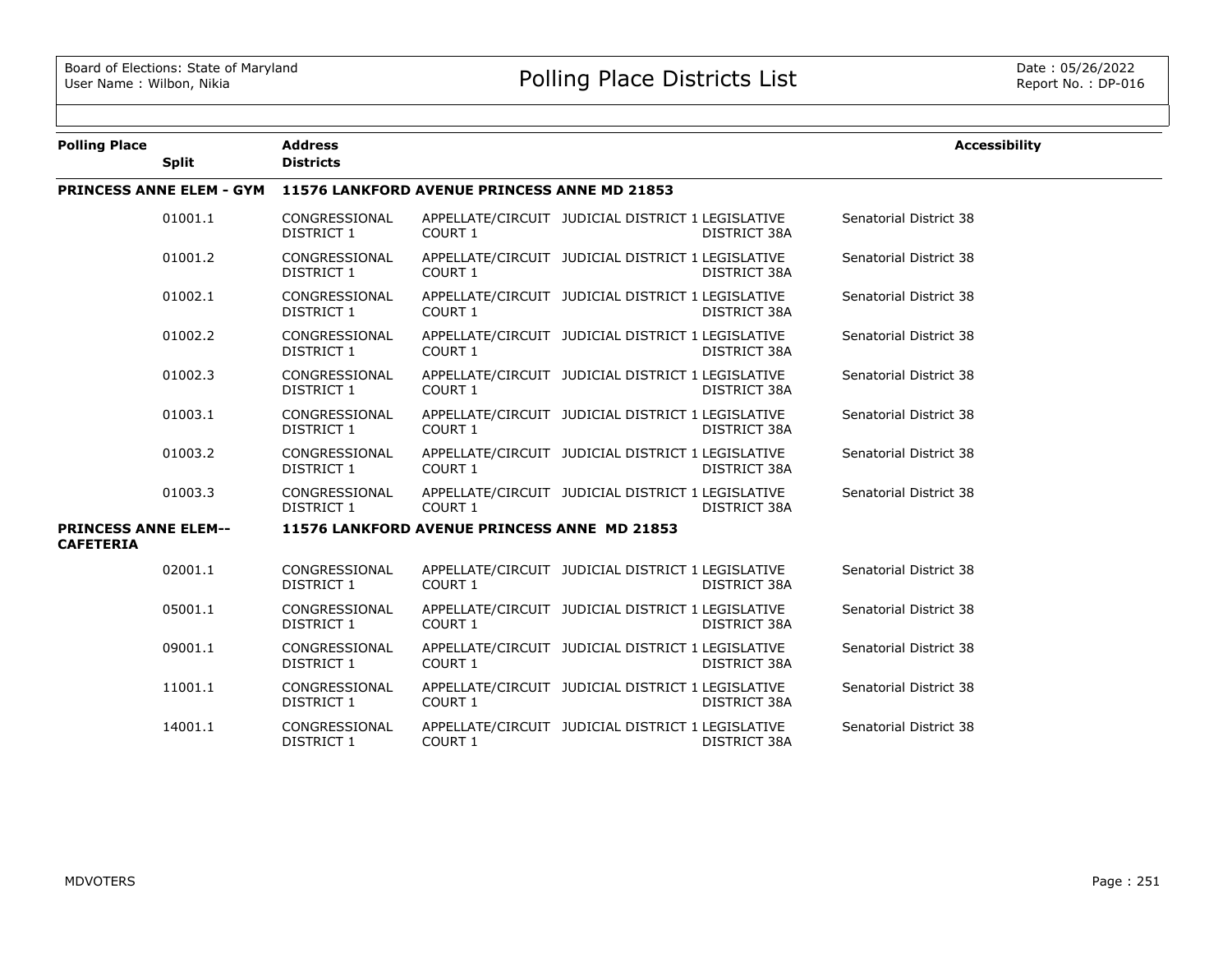| <b>Polling Place</b>                             |              | <b>Address</b>              |                                                                |                                                   |                     | <b>Accessibility</b>   |
|--------------------------------------------------|--------------|-----------------------------|----------------------------------------------------------------|---------------------------------------------------|---------------------|------------------------|
|                                                  | <b>Split</b> | <b>Districts</b>            |                                                                |                                                   |                     |                        |
| <b>SCHOOL</b>                                    |              |                             | SOMERSET TECHNICAL HIGH 7994 TAWES CAMPUS DR WESTOVER MD 21871 |                                                   |                     |                        |
|                                                  | 03001.1      | CONGRESSIONAL<br>DISTRICT 1 | COURT 1                                                        | APPELLATE/CIRCUIT JUDICIAL DISTRICT 1 LEGISLATIVE | DISTRICT 38A        | Senatorial District 38 |
|                                                  | 06001.1      | CONGRESSIONAL<br>DISTRICT 1 | <b>COURT 1</b>                                                 | APPELLATE/CIRCUIT JUDICIAL DISTRICT 1 LEGISLATIVE | DISTRICT 38A        | Senatorial District 38 |
|                                                  | 13001.1      | CONGRESSIONAL<br>DISTRICT 1 | COURT 1                                                        | APPELLATE/CIRCUIT JUDICIAL DISTRICT 1 LEGISLATIVE | <b>DISTRICT 38A</b> | Senatorial District 38 |
|                                                  | 13002.1      | CONGRESSIONAL<br>DISTRICT 1 | COURT 1                                                        | APPELLATE/CIRCUIT JUDICIAL DISTRICT 1 LEGISLATIVE | DISTRICT 38A        | Senatorial District 38 |
|                                                  | 13003.1      | CONGRESSIONAL<br>DISTRICT 1 | COURT 1                                                        | APPELLATE/CIRCUIT JUDICIAL DISTRICT 1 LEGISLATIVE | <b>DISTRICT 38A</b> | Senatorial District 38 |
| <b>WASHINGTON HIGH SCH -</b><br><b>CAFETERIA</b> |              |                             | 10902 OLD PRINCESS ANNE RD PRINCESS ANNE MD 21853              |                                                   |                     |                        |
|                                                  | 04001.1      | CONGRESSIONAL<br>DISTRICT 1 | COURT 1                                                        | APPELLATE/CIRCUIT JUDICIAL DISTRICT 1 LEGISLATIVE | DISTRICT 38A        | Senatorial District 38 |
|                                                  | 15001.1      | CONGRESSIONAL<br>DISTRICT 1 | COURT 1                                                        | APPELLATE/CIRCUIT JUDICIAL DISTRICT 1 LEGISLATIVE | DISTRICT 38A        | Senatorial District 38 |
|                                                  | 15001.2      | CONGRESSIONAL<br>DISTRICT 1 | COURT 1                                                        | APPELLATE/CIRCUIT JUDICIAL DISTRICT 1 LEGISLATIVE | DISTRICT 38A        | Senatorial District 38 |
|                                                  | 15001.3      | CONGRESSIONAL<br>DISTRICT 1 | COURT 1                                                        | APPELLATE/CIRCUIT JUDICIAL DISTRICT 1 LEGISLATIVE | DISTRICT 38A        | Senatorial District 38 |
|                                                  | 15002.1      | CONGRESSIONAL<br>DISTRICT 1 | COURT 1                                                        | APPELLATE/CIRCUIT JUDICIAL DISTRICT 1 LEGISLATIVE | DISTRICT 38A        | Senatorial District 38 |
|                                                  | 15002.2      | CONGRESSIONAL<br>DISTRICT 1 | COURT 1                                                        | APPELLATE/CIRCUIT JUDICIAL DISTRICT 1 LEGISLATIVE | DISTRICT 38A        | Senatorial District 38 |
|                                                  | 15002.3      | CONGRESSIONAL<br>DISTRICT 1 | COURT 1                                                        | APPELLATE/CIRCUIT JUDICIAL DISTRICT 1 LEGISLATIVE | DISTRICT 38A        | Senatorial District 38 |
|                                                  | 15002.4      | CONGRESSIONAL<br>DISTRICT 1 | COURT 1                                                        | APPELLATE/CIRCUIT JUDICIAL DISTRICT 1 LEGISLATIVE | <b>DISTRICT 38A</b> | Senatorial District 38 |
|                                                  | 15003.1      | CONGRESSIONAL<br>DISTRICT 1 | COURT 1                                                        | APPELLATE/CIRCUIT JUDICIAL DISTRICT 1 LEGISLATIVE | <b>DISTRICT 38A</b> | Senatorial District 38 |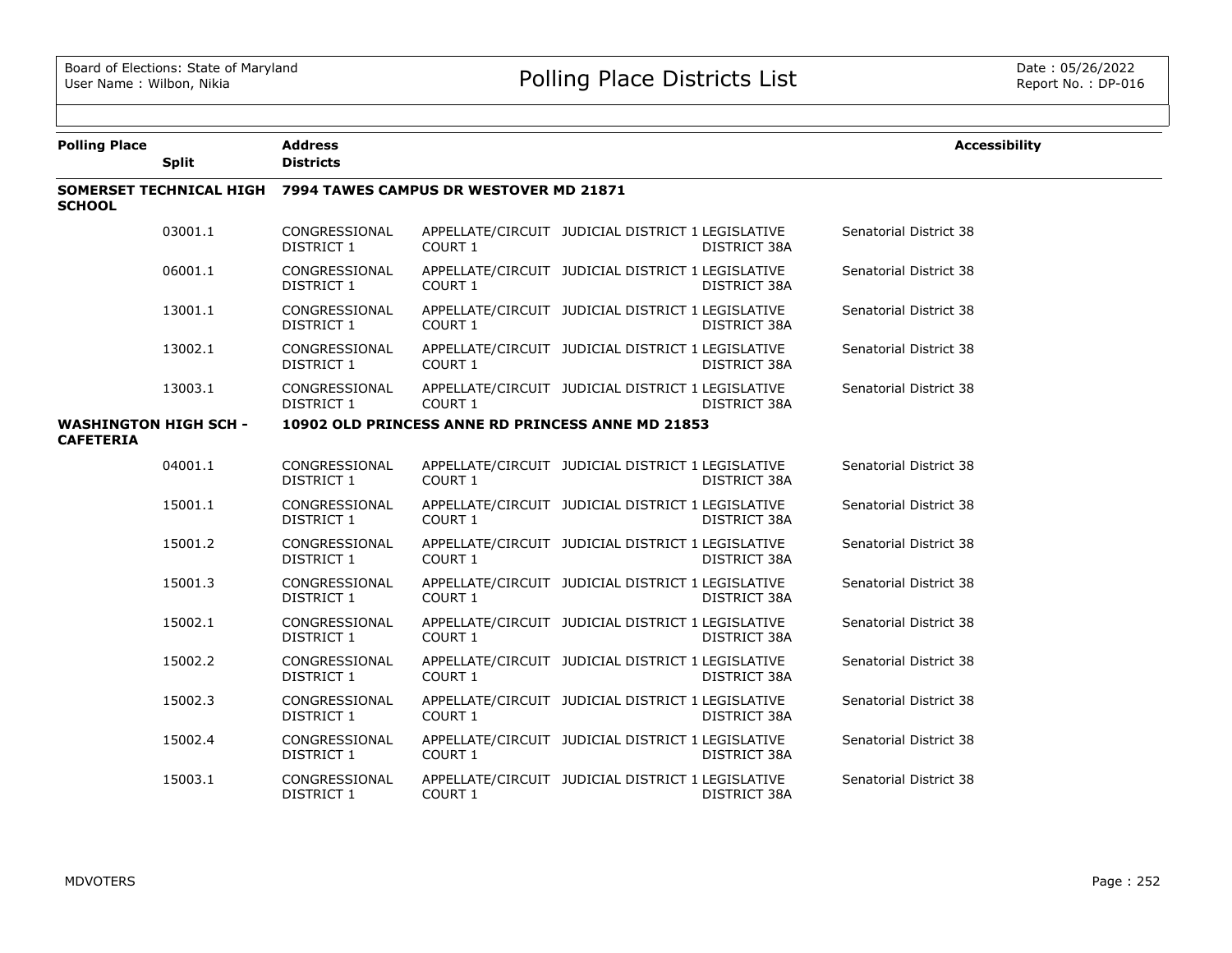| <b>Polling Place</b>                        |                               | <b>Address</b>              |                                           |                                                                   | Accessibility          |
|---------------------------------------------|-------------------------------|-----------------------------|-------------------------------------------|-------------------------------------------------------------------|------------------------|
|                                             | <b>Split</b>                  | <b>Districts</b>            |                                           |                                                                   |                        |
| Jurisdiction: Talbot                        |                               |                             |                                           |                                                                   |                        |
| <b>COMMUNITY METHODIST</b><br><b>CHURCH</b> |                               |                             | 6968 BELLEVUE RD. ROYAL OAK MD 21662      |                                                                   |                        |
|                                             | 02003.9.6                     | CONGRESSIONAL<br>DISTRICT 1 | COURT 1                                   | APPELLATE/CIRCUIT JUDICIAL DISTRICT 2 LEGISLATIVE<br>DISTRICT 37B | Senatorial District 37 |
| <b>CORDOVA FIRE HOUSE</b>                   |                               |                             | 11864 KITTY'S CORNER RD. CORDOVA MD 21625 |                                                                   |                        |
|                                             | 04001.9.3                     | CONGRESSIONAL<br>DISTRICT 1 | COURT 1                                   | APPELLATE/CIRCUIT JUDICIAL DISTRICT 2 LEGISLATIVE<br>DISTRICT 37B | Senatorial District 37 |
|                                             | 04001.9.4                     | CONGRESSIONAL<br>DISTRICT 1 | COURT 1                                   | APPELLATE/CIRCUIT JUDICIAL DISTRICT 2 LEGISLATIVE<br>DISTRICT 37B | Senatorial District 37 |
|                                             | 04001.9.6                     | CONGRESSIONAL<br>DISTRICT 1 | COURT 1                                   | APPELLATE/CIRCUIT JUDICIAL DISTRICT 2 LEGISLATIVE<br>DISTRICT 37B | Senatorial District 37 |
|                                             | <b>CORDOVA FIRE HOUSE 4-2</b> |                             | 11864 KITTY'S CORNER RD. CORDOVA MD 21625 |                                                                   |                        |
|                                             | 04002.9.4                     | CONGRESSIONAL<br>DISTRICT 1 | COURT 1                                   | APPELLATE/CIRCUIT JUDICIAL DISTRICT 2 LEGISLATIVE<br>DISTRICT 37B | Senatorial District 37 |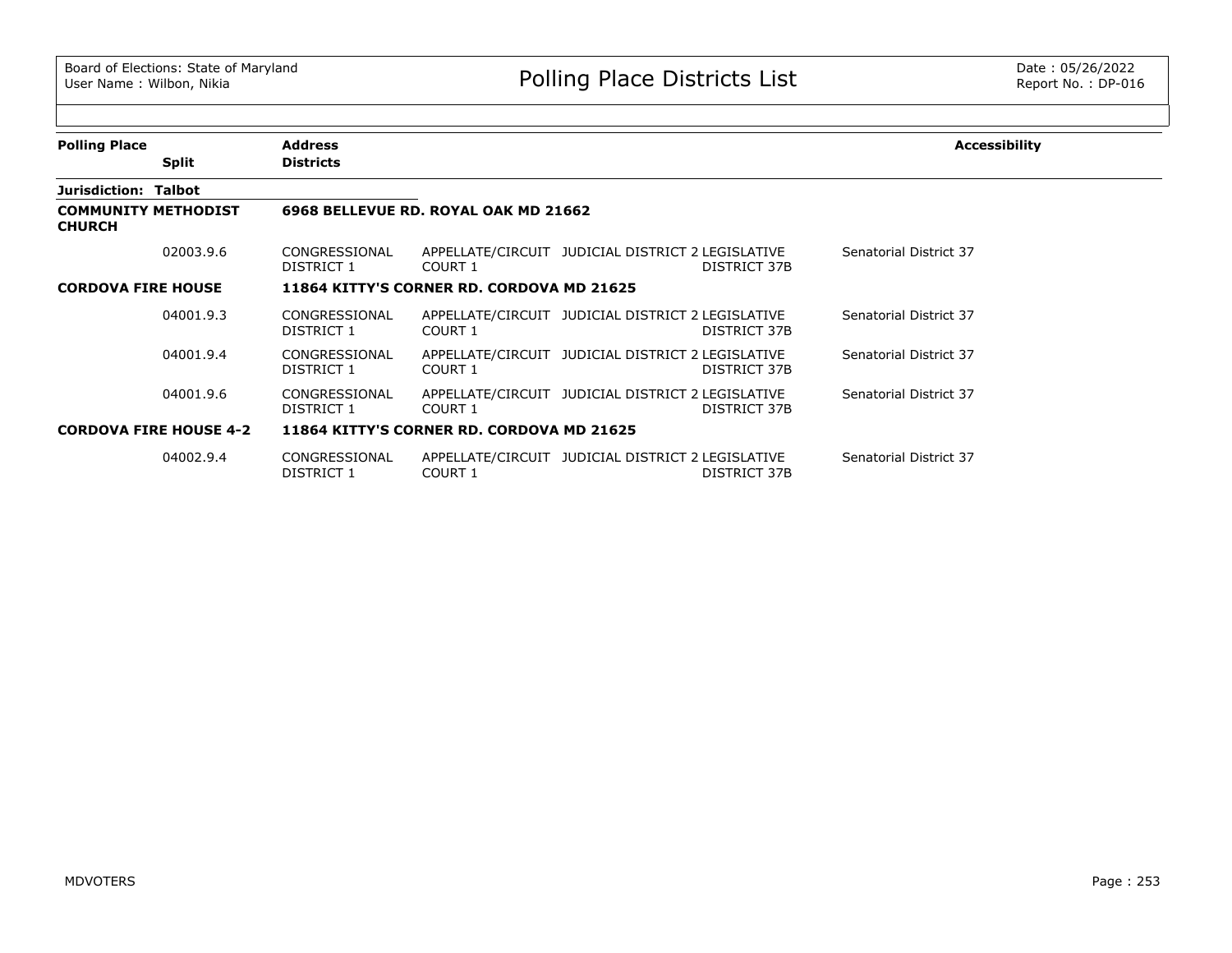| <b>Polling Place</b> | <b>Split</b>                   | <b>Address</b><br><b>Districts</b> |                                    |                                                   |                     | <b>Accessibility</b>   |
|----------------------|--------------------------------|------------------------------------|------------------------------------|---------------------------------------------------|---------------------|------------------------|
| <b>HALL</b>          | <b>EASTON FIRE HOUSE BINGO</b> |                                    | 315 AURORA PARK DR EASTON MD 21601 |                                                   |                     |                        |
|                      | 01001.1.1                      | CONGRESSIONAL<br><b>DISTRICT 1</b> | COURT 1                            | APPELLATE/CIRCUIT JUDICIAL DISTRICT 2 LEGISLATIVE | <b>DISTRICT 37B</b> | Senatorial District 37 |
|                      | 01001.1.3                      | CONGRESSIONAL<br><b>DISTRICT 1</b> | COURT 1                            | APPELLATE/CIRCUIT JUDICIAL DISTRICT 2 LEGISLATIVE | <b>DISTRICT 37B</b> | Senatorial District 37 |
|                      | 01001.1.6                      | CONGRESSIONAL<br><b>DISTRICT 1</b> | COURT 1                            | APPELLATE/CIRCUIT JUDICIAL DISTRICT 2 LEGISLATIVE | DISTRICT 37B        | Senatorial District 37 |
|                      | 01001.2.2                      | CONGRESSIONAL<br>DISTRICT 1        | <b>COURT 1</b>                     | APPELLATE/CIRCUIT JUDICIAL DISTRICT 2 LEGISLATIVE | DISTRICT 37B        | Senatorial District 37 |
|                      | 01001.2.3                      | CONGRESSIONAL<br>DISTRICT 1        | COURT 1                            | APPELLATE/CIRCUIT JUDICIAL DISTRICT 2 LEGISLATIVE | DISTRICT 37B        | Senatorial District 37 |
|                      | 01001.3.1                      | CONGRESSIONAL<br>DISTRICT 1        | <b>COURT 1</b>                     | APPELLATE/CIRCUIT JUDICIAL DISTRICT 2 LEGISLATIVE | DISTRICT 37B        | Senatorial District 37 |
|                      | 01001.3.2                      | CONGRESSIONAL<br>DISTRICT 1        | COURT 1                            | APPELLATE/CIRCUIT JUDICIAL DISTRICT 2 LEGISLATIVE | DISTRICT 37B        | Senatorial District 37 |
|                      | 01001.3.3                      | CONGRESSIONAL<br>DISTRICT 1        | COURT 1                            | APPELLATE/CIRCUIT JUDICIAL DISTRICT 2 LEGISLATIVE | DISTRICT 37B        | Senatorial District 37 |
|                      | 01001.3.5                      | CONGRESSIONAL<br>DISTRICT 1        | COURT 1                            | APPELLATE/CIRCUIT JUDICIAL DISTRICT 2 LEGISLATIVE | DISTRICT 37B        | Senatorial District 37 |
|                      | 01001.4.1                      | CONGRESSIONAL<br>DISTRICT 1        | COURT 1                            | APPELLATE/CIRCUIT JUDICIAL DISTRICT 2 LEGISLATIVE | DISTRICT 37B        | Senatorial District 37 |
|                      | 01001.4.2                      | CONGRESSIONAL<br>DISTRICT 1        | COURT 1                            | APPELLATE/CIRCUIT JUDICIAL DISTRICT 2 LEGISLATIVE | DISTRICT 37B        | Senatorial District 37 |
|                      | 01001.9.1                      | CONGRESSIONAL<br>DISTRICT 1        | COURT 1                            | APPELLATE/CIRCUIT JUDICIAL DISTRICT 2 LEGISLATIVE | DISTRICT 37B        | Senatorial District 37 |
|                      | 01001.9.2                      | CONGRESSIONAL<br>DISTRICT 1        | COURT 1                            | APPELLATE/CIRCUIT JUDICIAL DISTRICT 2 LEGISLATIVE | DISTRICT 37B        | Senatorial District 37 |
|                      | 01001.9.3                      | CONGRESSIONAL<br>DISTRICT 1        | COURT 1                            | APPELLATE/CIRCUIT JUDICIAL DISTRICT 2 LEGISLATIVE | DISTRICT 37B        | Senatorial District 37 |
|                      | 01001.9.5                      | CONGRESSIONAL<br>DISTRICT 1        | COURT 1                            | APPELLATE/CIRCUIT JUDICIAL DISTRICT 2 LEGISLATIVE | DISTRICT 37B        | Senatorial District 37 |
|                      | 01001.9.6                      | CONGRESSIONAL<br>DISTRICT 1        | COURT 1                            | APPELLATE/CIRCUIT JUDICIAL DISTRICT 2 LEGISLATIVE | DISTRICT 37B        | Senatorial District 37 |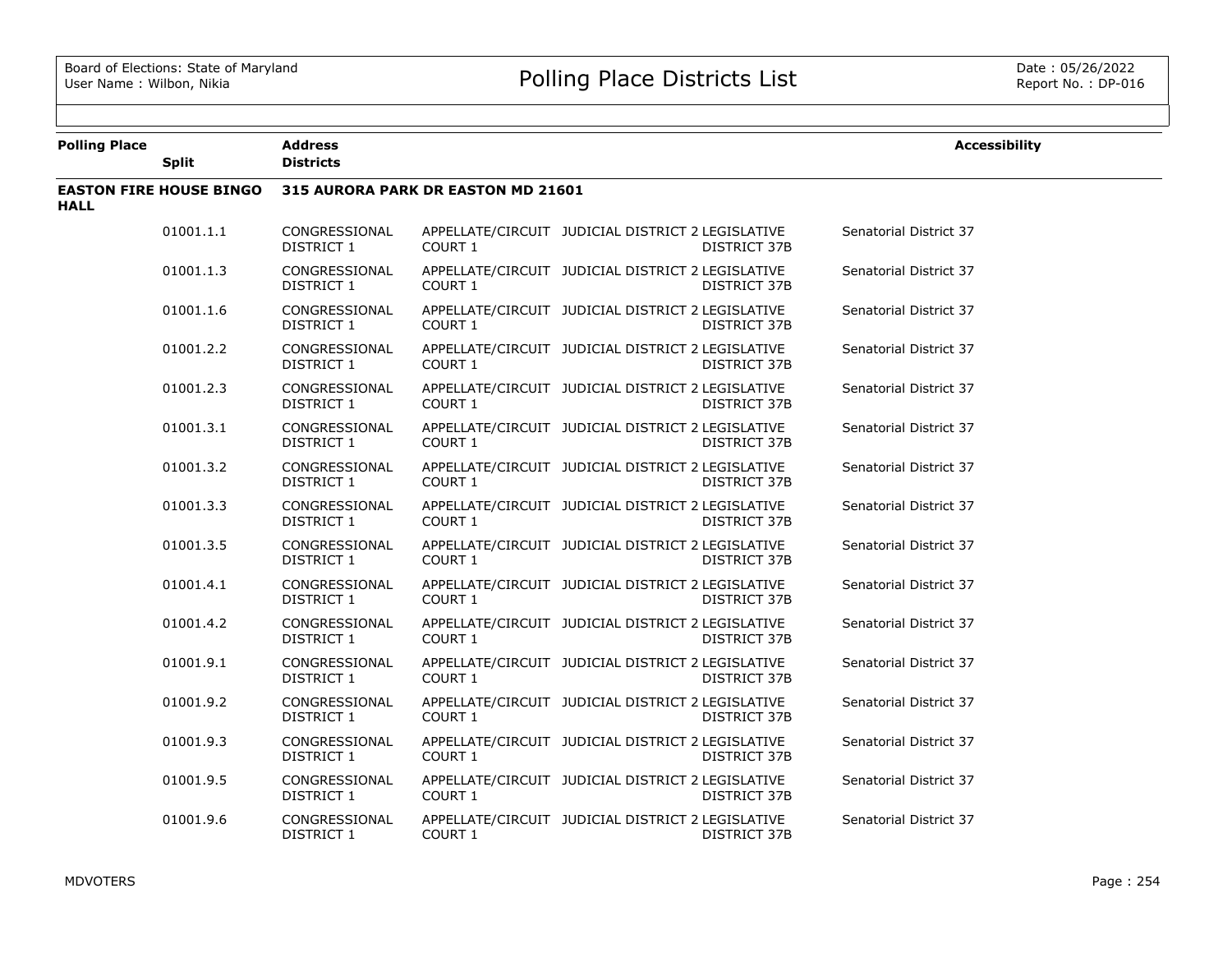| <b>Polling Place</b> |              | <b>Address</b>              |                |                                                                          | <b>Accessibility</b>   |
|----------------------|--------------|-----------------------------|----------------|--------------------------------------------------------------------------|------------------------|
|                      | <b>Split</b> | <b>Districts</b>            |                |                                                                          |                        |
|                      | 01003.1.1    | CONGRESSIONAL<br>DISTRICT 1 | COURT 1        | APPELLATE/CIRCUIT JUDICIAL DISTRICT 2 LEGISLATIVE<br>DISTRICT 37B        | Senatorial District 37 |
|                      | 01003.1.3    | CONGRESSIONAL<br>DISTRICT 1 | COURT 1        | APPELLATE/CIRCUIT JUDICIAL DISTRICT 2 LEGISLATIVE<br>DISTRICT 37B        | Senatorial District 37 |
|                      | 01003.1.6    | CONGRESSIONAL<br>DISTRICT 1 | COURT 1        | APPELLATE/CIRCUIT JUDICIAL DISTRICT 2 LEGISLATIVE<br>DISTRICT 37B        | Senatorial District 37 |
|                      | 01003.2.1    | CONGRESSIONAL<br>DISTRICT 1 | COURT 1        | APPELLATE/CIRCUIT JUDICIAL DISTRICT 2 LEGISLATIVE<br>DISTRICT 37B        | Senatorial District 37 |
|                      | 01003.2.2    | CONGRESSIONAL<br>DISTRICT 1 | COURT 1        | APPELLATE/CIRCUIT JUDICIAL DISTRICT 2 LEGISLATIVE<br>DISTRICT 37B        | Senatorial District 37 |
|                      | 01003.2.3    | CONGRESSIONAL<br>DISTRICT 1 | COURT 1        | APPELLATE/CIRCUIT JUDICIAL DISTRICT 2 LEGISLATIVE<br>DISTRICT 37B        | Senatorial District 37 |
|                      | 01003.2.4    | CONGRESSIONAL<br>DISTRICT 1 | COURT 1        | APPELLATE/CIRCUIT JUDICIAL DISTRICT 2 LEGISLATIVE<br>DISTRICT 37B        | Senatorial District 37 |
|                      | 01003.4.1    | CONGRESSIONAL<br>DISTRICT 1 | <b>COURT 1</b> | APPELLATE/CIRCUIT JUDICIAL DISTRICT 2 LEGISLATIVE<br>DISTRICT 37B        | Senatorial District 37 |
|                      | 01003.4.3    | CONGRESSIONAL<br>DISTRICT 1 | COURT 1        | APPELLATE/CIRCUIT JUDICIAL DISTRICT 2 LEGISLATIVE<br>DISTRICT 37B        | Senatorial District 37 |
|                      | 01003.4.6    | CONGRESSIONAL<br>DISTRICT 1 | COURT 1        | APPELLATE/CIRCUIT JUDICIAL DISTRICT 2 LEGISLATIVE<br><b>DISTRICT 37B</b> | Senatorial District 37 |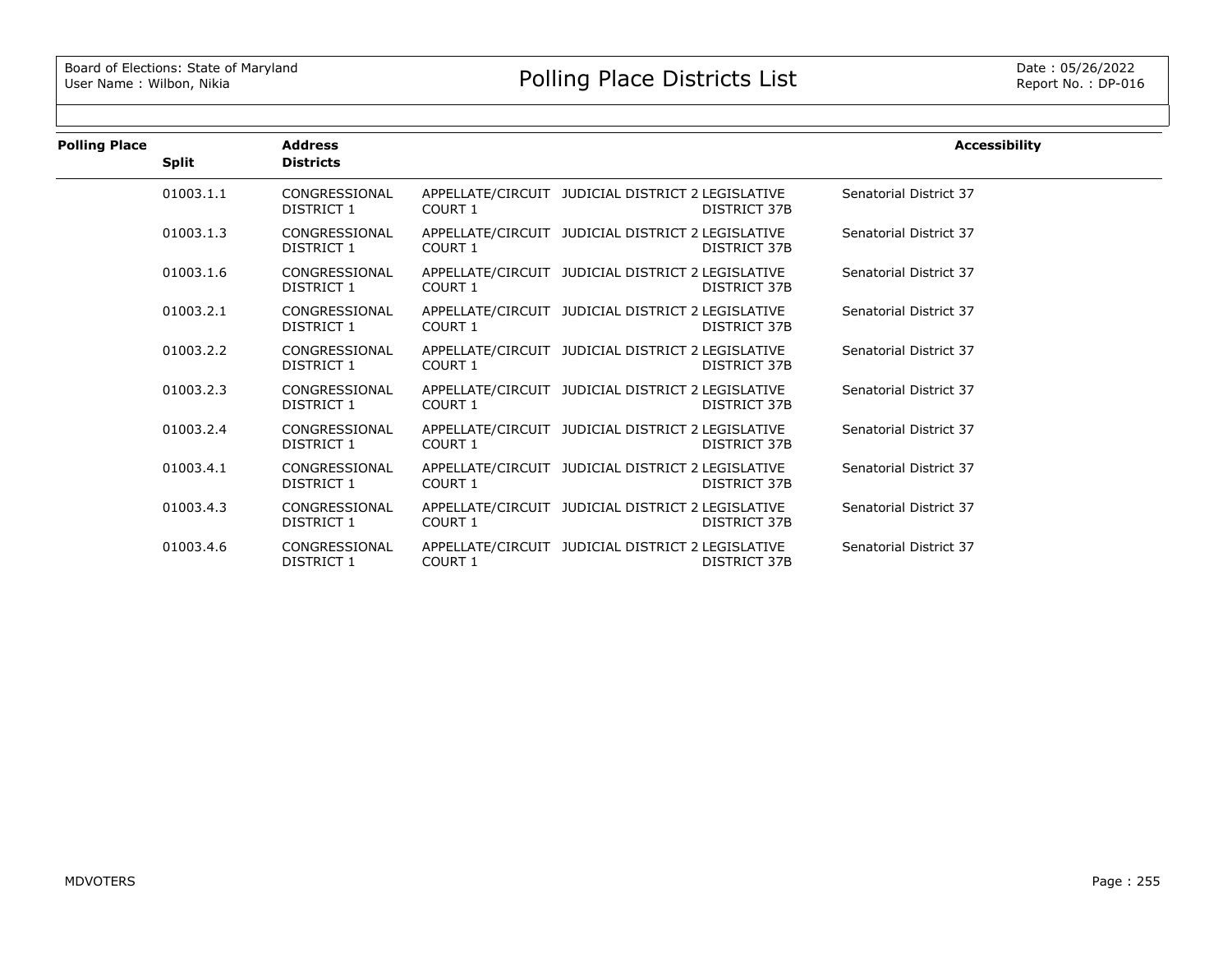| <b>Polling Place</b>                          | <b>Split</b>                  | <b>Address</b><br><b>Districts</b> |                                               |                                                                          | <b>Accessibility</b>   |
|-----------------------------------------------|-------------------------------|------------------------------------|-----------------------------------------------|--------------------------------------------------------------------------|------------------------|
| <b>EASTON HIGH SCHOOL</b><br><b>CAFETERIA</b> |                               |                                    | <b>723 MECKLENBURG AVENUE EASTON MD 21601</b> |                                                                          |                        |
|                                               | 01002.2.1                     | CONGRESSIONAL<br>DISTRICT 1        | COURT 1                                       | APPELLATE/CIRCUIT JUDICIAL DISTRICT 2 LEGISLATIVE<br>DISTRICT 37B        | Senatorial District 37 |
|                                               | 01002.2.2                     | CONGRESSIONAL<br>DISTRICT 1        | COURT 1                                       | APPELLATE/CIRCUIT JUDICIAL DISTRICT 2 LEGISLATIVE<br>DISTRICT 37B        | Senatorial District 37 |
|                                               | 01002.2.3                     | CONGRESSIONAL<br>DISTRICT 1        | COURT 1                                       | APPELLATE/CIRCUIT JUDICIAL DISTRICT 2 LEGISLATIVE<br>DISTRICT 37B        | Senatorial District 37 |
|                                               | 01002.2.5                     | CONGRESSIONAL<br>DISTRICT 1        | COURT 1                                       | APPELLATE/CIRCUIT JUDICIAL DISTRICT 2 LEGISLATIVE<br>DISTRICT 37B        | Senatorial District 37 |
|                                               | 01002.3.2                     | CONGRESSIONAL<br>DISTRICT 1        | COURT 1                                       | APPELLATE/CIRCUIT JUDICIAL DISTRICT 2 LEGISLATIVE<br>DISTRICT 37B        | Senatorial District 37 |
|                                               | 01002.3.3                     | CONGRESSIONAL<br>DISTRICT 1        | COURT 1                                       | APPELLATE/CIRCUIT JUDICIAL DISTRICT 2 LEGISLATIVE<br><b>DISTRICT 37B</b> | Senatorial District 37 |
|                                               | 01002.3.5                     | CONGRESSIONAL<br>DISTRICT 1        | COURT 1                                       | APPELLATE/CIRCUIT JUDICIAL DISTRICT 2 LEGISLATIVE<br>DISTRICT 37B        | Senatorial District 37 |
|                                               | 01002.4.1                     | CONGRESSIONAL<br>DISTRICT 1        | <b>COURT 1</b>                                | APPELLATE/CIRCUIT JUDICIAL DISTRICT 2 LEGISLATIVE<br><b>DISTRICT 37B</b> | Senatorial District 37 |
|                                               | 01002.4.2                     | CONGRESSIONAL<br>DISTRICT 1        | <b>COURT 1</b>                                | APPELLATE/CIRCUIT JUDICIAL DISTRICT 2 LEGISLATIVE<br>DISTRICT 37B        | Senatorial District 37 |
|                                               | 01002.4.5                     | CONGRESSIONAL<br>DISTRICT 1        | <b>COURT 1</b>                                | APPELLATE/CIRCUIT JUDICIAL DISTRICT 2 LEGISLATIVE<br>DISTRICT 37B        | Senatorial District 37 |
|                                               | 01002.9.1                     | CONGRESSIONAL<br>DISTRICT 1        | COURT 1                                       | APPELLATE/CIRCUIT JUDICIAL DISTRICT 2 LEGISLATIVE<br>DISTRICT 37B        | Senatorial District 37 |
|                                               | 01002.9.2                     | CONGRESSIONAL<br>DISTRICT 1        | COURT 1                                       | APPELLATE/CIRCUIT JUDICIAL DISTRICT 2 LEGISLATIVE<br>DISTRICT 37B        | Senatorial District 37 |
|                                               | 01002.9.3                     | CONGRESSIONAL<br>DISTRICT 1        | COURT 1                                       | APPELLATE/CIRCUIT JUDICIAL DISTRICT 2 LEGISLATIVE<br>DISTRICT 37B        | Senatorial District 37 |
|                                               | 01002.9.5                     | CONGRESSIONAL<br>DISTRICT 1        | COURT 1                                       | APPELLATE/CIRCUIT JUDICIAL DISTRICT 2 LEGISLATIVE<br>DISTRICT 37B        | Senatorial District 37 |
| <b>CHURCH</b>                                 | <b>NEW ST JOHNS METHODIST</b> |                                    | 9123 TILGHMAN ISLAND RD. WITTMAN MD 21676     |                                                                          |                        |
|                                               | 05001.9.7                     | CONGRESSIONAL<br>DISTRICT 1        | COURT 1                                       | APPELLATE/CIRCUIT JUDICIAL DISTRICT 2 LEGISLATIVE<br><b>DISTRICT 37B</b> | Senatorial District 37 |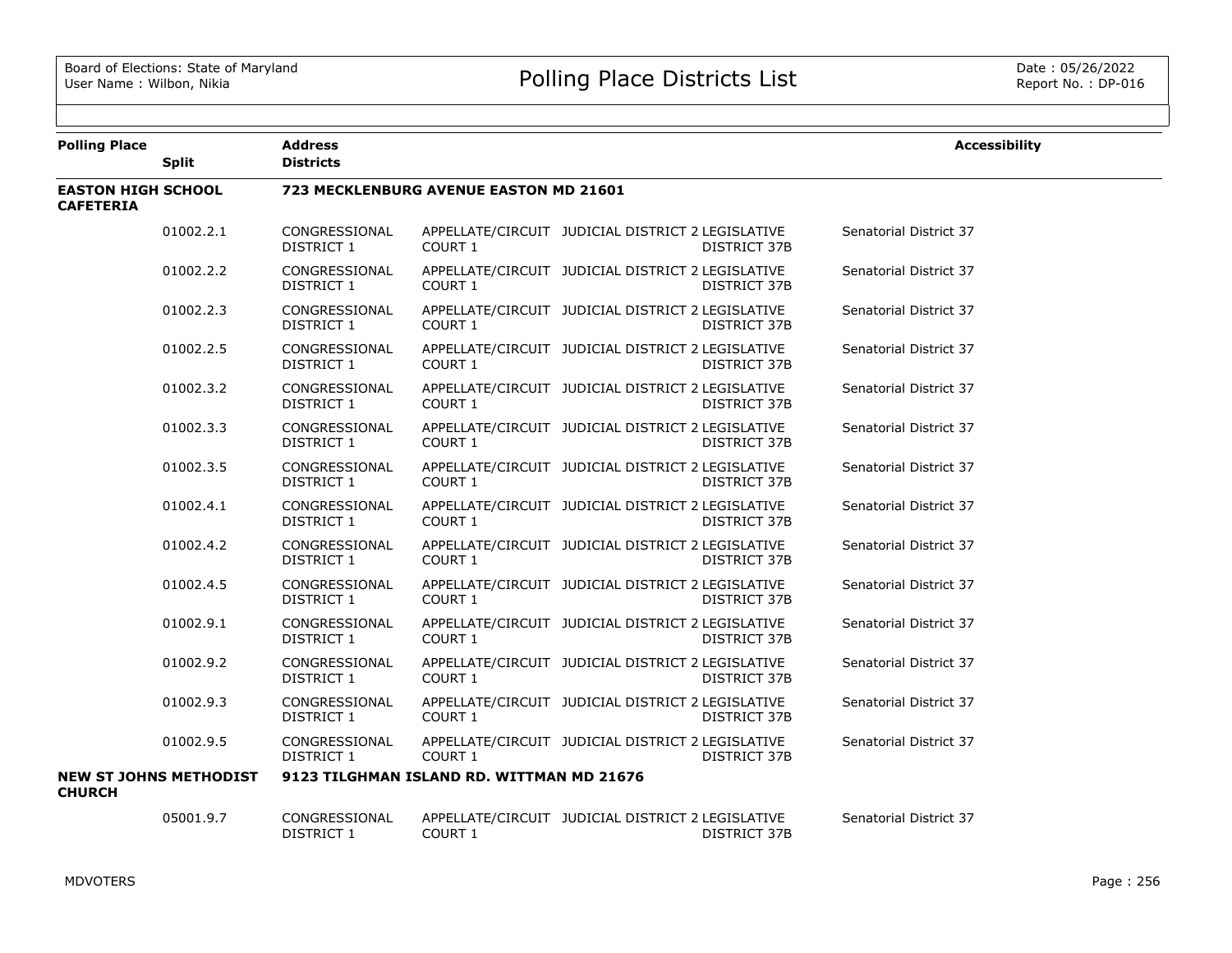| <b>Polling Place</b>                               |              | <b>Address</b>                                                   |                                           |                                                   |                     | <b>Accessibility</b>   |
|----------------------------------------------------|--------------|------------------------------------------------------------------|-------------------------------------------|---------------------------------------------------|---------------------|------------------------|
|                                                    | <b>Split</b> | <b>Districts</b>                                                 |                                           |                                                   |                     |                        |
| <b>NEW ST JOHNS METHODIST</b><br><b>CHURCH 5-3</b> |              |                                                                  | 9123 TILGHMAN ISLAND RD. WITTMAN MD 21676 |                                                   |                     |                        |
|                                                    | 05003.9.7    | CONGRESSIONAL<br>DISTRICT 1                                      | COURT 1                                   | APPELLATE/CIRCUIT JUDICIAL DISTRICT 2 LEGISLATIVE | <b>DISTRICT 37B</b> | Senatorial District 37 |
| <b>OXFORD FIRE HOUSE</b>                           |              |                                                                  | 300 OXFORD ROAD OXFORD MD 21654           |                                                   |                     |                        |
|                                                    | 03003.3.2    | CONGRESSIONAL<br><b>DISTRICT 1</b>                               | COURT 1                                   | APPELLATE/CIRCUIT JUDICIAL DISTRICT 2 LEGISLATIVE | <b>DISTRICT 37B</b> | Senatorial District 37 |
|                                                    | 03003.3.5    | CONGRESSIONAL<br>DISTRICT 1                                      | COURT 1                                   | APPELLATE/CIRCUIT JUDICIAL DISTRICT 2 LEGISLATIVE | <b>DISTRICT 37B</b> | Senatorial District 37 |
|                                                    | 03003.9.2    | CONGRESSIONAL<br>DISTRICT 1                                      | COURT 1                                   | APPELLATE/CIRCUIT JUDICIAL DISTRICT 2 LEGISLATIVE | <b>DISTRICT 37B</b> | Senatorial District 37 |
|                                                    | 03003.9.5    | CONGRESSIONAL<br>DISTRICT 1                                      | COURT 1                                   | APPELLATE/CIRCUIT JUDICIAL DISTRICT 2 LEGISLATIVE | <b>DISTRICT 37B</b> | Senatorial District 37 |
| <b>SCHOOL</b>                                      |              | ST. MICHAELS MIDDLE/HIGH 200 SEYMOUR AVENUE ST MICHAELS MD 21663 |                                           |                                                   |                     |                        |
|                                                    | 02001.2.7    | CONGRESSIONAL<br>DISTRICT 1                                      | COURT 1                                   | APPELLATE/CIRCUIT JUDICIAL DISTRICT 2 LEGISLATIVE | <b>DISTRICT 37B</b> | Senatorial District 37 |
|                                                    | 02001.9.6    | CONGRESSIONAL<br>DISTRICT 1                                      | COURT 1                                   | APPELLATE/CIRCUIT JUDICIAL DISTRICT 2 LEGISLATIVE | <b>DISTRICT 37B</b> | Senatorial District 37 |
|                                                    | 02001.9.7    | CONGRESSIONAL<br><b>DISTRICT 1</b>                               | <b>COURT 1</b>                            | APPELLATE/CIRCUIT JUDICIAL DISTRICT 2 LEGISLATIVE | <b>DISTRICT 37B</b> | Senatorial District 37 |
|                                                    | 02002.9.7    | CONGRESSIONAL<br>DISTRICT 1                                      | COURT 1                                   | APPELLATE/CIRCUIT JUDICIAL DISTRICT 2 LEGISLATIVE | <b>DISTRICT 37B</b> | Senatorial District 37 |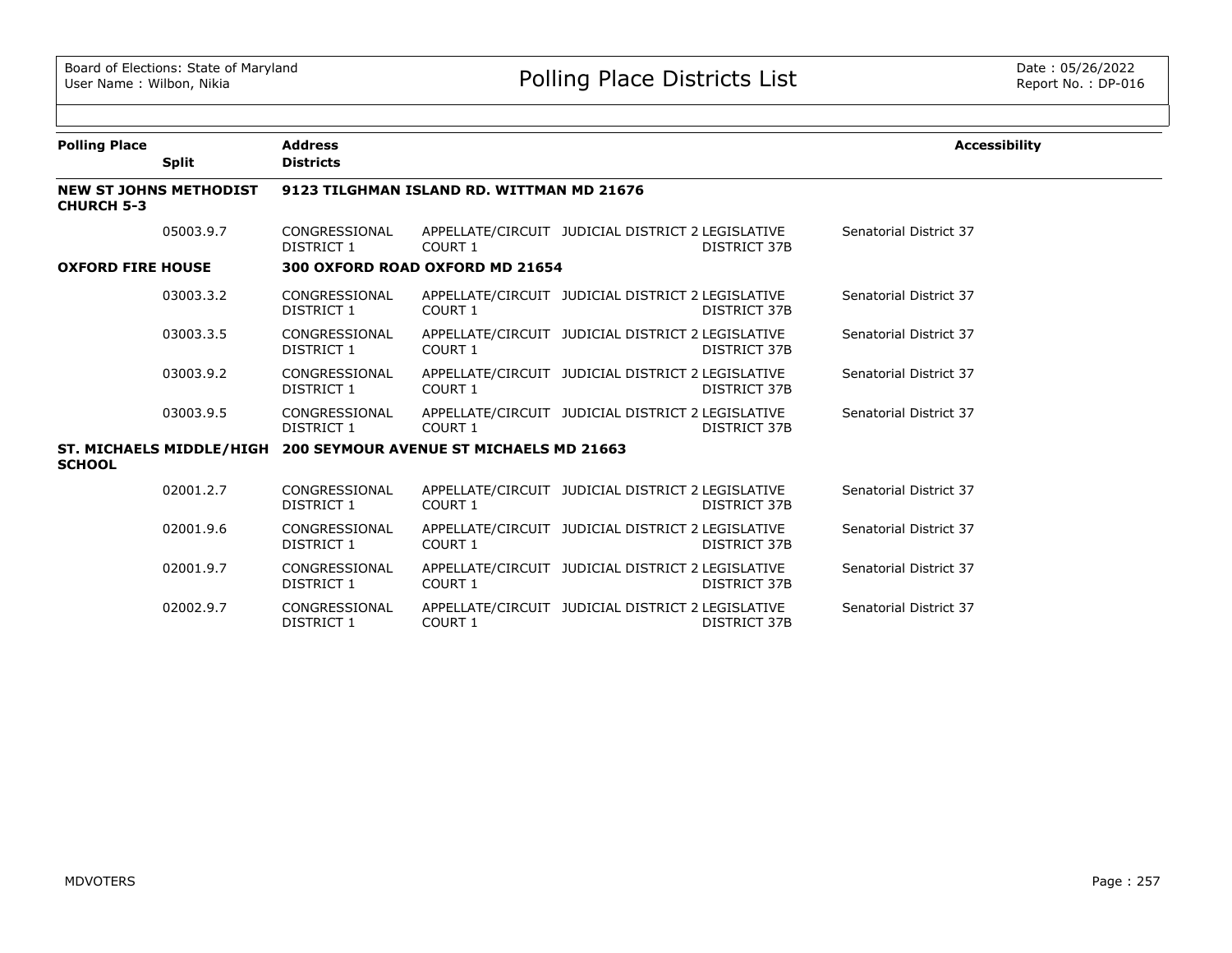| <b>Polling Place</b>                             |              | <b>Address</b>                     |                                             |                                                                          | <b>Accessibility</b>   |
|--------------------------------------------------|--------------|------------------------------------|---------------------------------------------|--------------------------------------------------------------------------|------------------------|
|                                                  | <b>Split</b> | <b>Districts</b>                   |                                             |                                                                          |                        |
| <b>TALBOT CO. COMMUNITY</b><br><b>CENTER</b>     |              |                                    | 10028 OCEAN GATEWAY EASTON MD 21601         |                                                                          |                        |
|                                                  | 01005.1.3    | CONGRESSIONAL<br>DISTRICT 1        | COURT 1                                     | APPELLATE/CIRCUIT JUDICIAL DISTRICT 2 LEGISLATIVE<br>DISTRICT 37B        | Senatorial District 37 |
|                                                  | 01005.1.4    | CONGRESSIONAL<br><b>DISTRICT 1</b> | COURT 1                                     | APPELLATE/CIRCUIT JUDICIAL DISTRICT 2 LEGISLATIVE<br><b>DISTRICT 37B</b> | Senatorial District 37 |
|                                                  | 01005.1.6    | CONGRESSIONAL<br><b>DISTRICT 1</b> | COURT 1                                     | APPELLATE/CIRCUIT JUDICIAL DISTRICT 2 LEGISLATIVE<br>DISTRICT 37B        | Senatorial District 37 |
|                                                  | 01005.2.2    | CONGRESSIONAL<br>DISTRICT 1        | COURT 1                                     | APPELLATE/CIRCUIT JUDICIAL DISTRICT 2 LEGISLATIVE<br><b>DISTRICT 37B</b> | Senatorial District 37 |
|                                                  | 01005.2.3    | CONGRESSIONAL<br>DISTRICT 1        | COURT 1                                     | APPELLATE/CIRCUIT JUDICIAL DISTRICT 2 LEGISLATIVE<br>DISTRICT 37B        | Senatorial District 37 |
|                                                  | 01005.9.1    | CONGRESSIONAL<br>DISTRICT 1        | COURT 1                                     | APPELLATE/CIRCUIT JUDICIAL DISTRICT 2 LEGISLATIVE<br>DISTRICT 37B        | Senatorial District 37 |
|                                                  | 01005.9.2    | CONGRESSIONAL<br>DISTRICT 1        | COURT 1                                     | APPELLATE/CIRCUIT JUDICIAL DISTRICT 2 LEGISLATIVE<br>DISTRICT 37B        | Senatorial District 37 |
|                                                  | 01005.9.3    | CONGRESSIONAL<br>DISTRICT 1        | COURT 1                                     | APPELLATE/CIRCUIT JUDICIAL DISTRICT 2 LEGISLATIVE<br>DISTRICT 37B        | Senatorial District 37 |
|                                                  | 01005.9.4    | CONGRESSIONAL<br>DISTRICT 1        | COURT 1                                     | APPELLATE/CIRCUIT JUDICIAL DISTRICT 2 LEGISLATIVE<br>DISTRICT 37B        | Senatorial District 37 |
|                                                  | 01005.9.5    | CONGRESSIONAL<br>DISTRICT 1        | COURT 1                                     | APPELLATE/CIRCUIT JUDICIAL DISTRICT 2 LEGISLATIVE<br>DISTRICT 37B        | Senatorial District 37 |
|                                                  | 01005.9.6    | CONGRESSIONAL<br>DISTRICT 1        | COURT 1                                     | APPELLATE/CIRCUIT JUDICIAL DISTRICT 2 LEGISLATIVE<br>DISTRICT 37B        | Senatorial District 37 |
| <b>TALBOT CO. COMMUNITY</b><br><b>CENTER 1-4</b> |              |                                    | 10028 OCEAN GATEWAY EASTON MD 21601         |                                                                          |                        |
|                                                  | 01004.9.6    | CONGRESSIONAL<br>DISTRICT 1        | COURT 1                                     | APPELLATE/CIRCUIT JUDICIAL DISTRICT 2 LEGISLATIVE<br>DISTRICT 37B        | Senatorial District 37 |
| <b>TILGHMAN FIRE HOUSE</b>                       |              |                                    | 5979 TILGHMAN ISLAND ROAD TILGHMAN MD 21671 |                                                                          |                        |
|                                                  | 05002.9.7    | CONGRESSIONAL<br>DISTRICT 1        | COURT 1                                     | APPELLATE/CIRCUIT JUDICIAL DISTRICT 2 LEGISLATIVE<br>DISTRICT 37B        | Senatorial District 37 |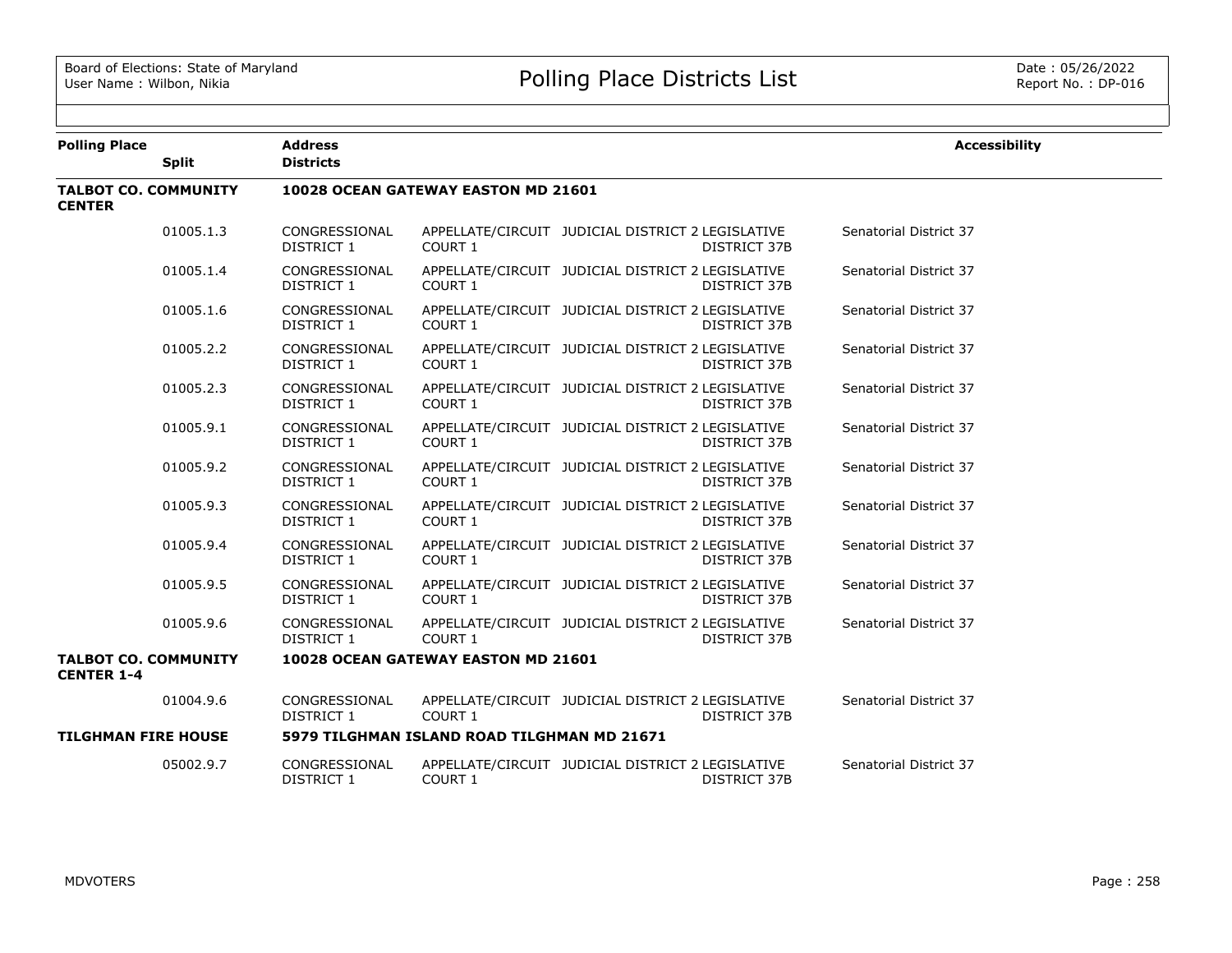| <b>Polling Place</b>         |              | <b>Address</b>              |                                  |                                                   |                     | <b>Accessibility</b>   |
|------------------------------|--------------|-----------------------------|----------------------------------|---------------------------------------------------|---------------------|------------------------|
|                              | <b>Split</b> | <b>Districts</b>            |                                  |                                                   |                     |                        |
| <b>TRAPPE FIRE HOUSE</b>     |              |                             | 4001 POWELL AVE. TRAPPE MD 21673 |                                                   | <b>Unknown</b>      |                        |
|                              | 03001.3.1    | CONGRESSIONAL<br>DISTRICT 1 | COURT 1                          | APPELLATE/CIRCUIT JUDICIAL DISTRICT 2 LEGISLATIVE | <b>DISTRICT 37B</b> | Senatorial District 37 |
|                              | 03001.3.2    | CONGRESSIONAL<br>DISTRICT 1 | COURT 1                          | APPELLATE/CIRCUIT JUDICIAL DISTRICT 2 LEGISLATIVE | <b>DISTRICT 37B</b> | Senatorial District 37 |
|                              | 03001.3.5    | CONGRESSIONAL<br>DISTRICT 1 | COURT 1                          | APPELLATE/CIRCUIT JUDICIAL DISTRICT 2 LEGISLATIVE | DISTRICT 37B        | Senatorial District 37 |
|                              | 03001.9.1    | CONGRESSIONAL<br>DISTRICT 1 | COURT 1                          | APPELLATE/CIRCUIT JUDICIAL DISTRICT 2 LEGISLATIVE | DISTRICT 37B        | Senatorial District 37 |
|                              | 03001.9.2    | CONGRESSIONAL<br>DISTRICT 1 | COURT 1                          | APPELLATE/CIRCUIT JUDICIAL DISTRICT 2 LEGISLATIVE | DISTRICT 37B        | Senatorial District 37 |
|                              | 03001.9.3    | CONGRESSIONAL<br>DISTRICT 1 | COURT 1                          | APPELLATE/CIRCUIT JUDICIAL DISTRICT 2 LEGISLATIVE | <b>DISTRICT 37B</b> | Senatorial District 37 |
|                              | 03001.9.5    | CONGRESSIONAL<br>DISTRICT 1 | COURT 1                          | APPELLATE/CIRCUIT JUDICIAL DISTRICT 2 LEGISLATIVE | DISTRICT 37B        | Senatorial District 37 |
| <b>TRAPPE FIRE HOUSE 3-2</b> |              |                             | 4001 POWELL AVE. TRAPPE MD 21673 |                                                   |                     |                        |
|                              | 03002.3.1    | CONGRESSIONAL<br>DISTRICT 1 | COURT 1                          | APPELLATE/CIRCUIT JUDICIAL DISTRICT 2 LEGISLATIVE | DISTRICT 37B        | Senatorial District 37 |
|                              | 03002.3.2    | CONGRESSIONAL<br>DISTRICT 1 | COURT 1                          | APPELLATE/CIRCUIT JUDICIAL DISTRICT 2 LEGISLATIVE | <b>DISTRICT 37B</b> | Senatorial District 37 |
|                              | 03002.9.2    | CONGRESSIONAL<br>DISTRICT 1 | <b>COURT 1</b>                   | APPELLATE/CIRCUIT JUDICIAL DISTRICT 2 LEGISLATIVE | <b>DISTRICT 37B</b> | Senatorial District 37 |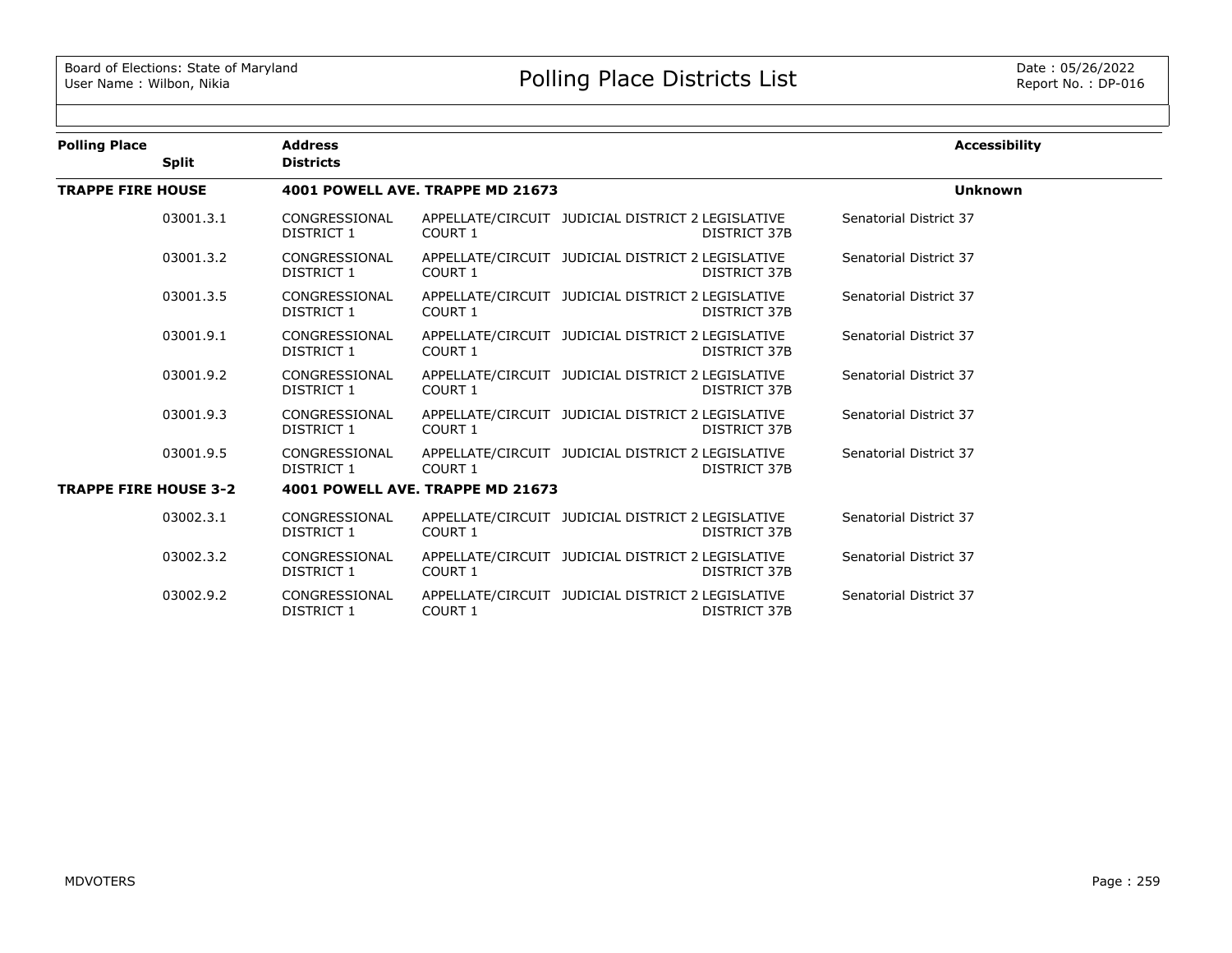| <b>Polling Place</b>                                                   |                                | <b>Address</b>                     |                                                                               |                                                   |              | <b>Accessibility</b>   |
|------------------------------------------------------------------------|--------------------------------|------------------------------------|-------------------------------------------------------------------------------|---------------------------------------------------|--------------|------------------------|
|                                                                        | <b>Split</b>                   | <b>Districts</b>                   |                                                                               |                                                   |              |                        |
|                                                                        | Jurisdiction: Washington       |                                    |                                                                               |                                                   |              |                        |
| <b>BESTER ELEMENTARY</b><br><b>SCHOOL - GYM</b>                        |                                |                                    | 385 MILL STREET HAGERSTOWN MD 21740                                           |                                                   |              |                        |
|                                                                        | 17000.1                        | CONGRESSIONAL<br><b>DISTRICT 6</b> | COURT <sub>3</sub>                                                            | APPELLATE/CIRCUIT JUDICIAL DISTRICT 4 LEGISLATIVE | DISTRICT 02B | Senatorial District 02 |
|                                                                        | 17001.2                        | CONGRESSIONAL<br>DISTRICT 6        | COURT <sub>3</sub>                                                            | APPELLATE/CIRCUIT JUDICIAL DISTRICT 4 LEGISLATIVE | DISTRICT 02B | Senatorial District 02 |
| <b>BETHEL GARDENS</b><br><b>COMMUNITY CENTER</b>                       |                                |                                    | 356 HENRY AVENUE HAGERSTOWN MD 21740                                          |                                                   |              |                        |
|                                                                        | 25001.1                        | CONGRESSIONAL<br>DISTRICT 6        | COURT <sub>3</sub>                                                            | APPELLATE/CIRCUIT JUDICIAL DISTRICT 4 LEGISLATIVE | DISTRICT 02B | Senatorial District 02 |
| <b>CHURCH</b>                                                          | <b>BETHEL UNITED METHODIST</b> |                                    | 21006 TWIN SPRINGS DRIVE SMITHSBURG MD 21783                                  |                                                   |              |                        |
|                                                                        | 18001.1                        | CONGRESSIONAL<br><b>DISTRICT 6</b> | COURT <sub>3</sub>                                                            | APPELLATE/CIRCUIT JUDICIAL DISTRICT 4 LEGISLATIVE | DISTRICT 02A | Senatorial District 02 |
|                                                                        |                                |                                    | BIG POOL COMMUNITY HALL 11411 TEDRICK DRIVE BIG POOL MD 21711                 |                                                   |              |                        |
|                                                                        | 15000.1                        | CONGRESSIONAL<br>DISTRICT 6        | COURT <sub>3</sub>                                                            | APPELLATE/CIRCUIT JUDICIAL DISTRICT 4 LEGISLATIVE | DISTRICT 01C | Senatorial District 01 |
|                                                                        | <b>BOONSBORO HIGH SCHOOL</b>   |                                    | <b>10 CAMPUS AVENUE BOONSBORO MD 21713</b>                                    |                                                   |              |                        |
|                                                                        | 06001.1                        | CONGRESSIONAL<br><b>DISTRICT 6</b> | COURT <sub>3</sub>                                                            | APPELLATE/CIRCUIT JUDICIAL DISTRICT 4 LEGISLATIVE | DISTRICT 02A | Senatorial District 02 |
| <b>BOONSBORO MIDDLE</b><br><b>SCHOOL</b>                               |                                |                                    | 1 J-H WADE DRIVE BOONSBORO MD 21713                                           |                                                   |              |                        |
|                                                                        | 06002.2                        | CONGRESSIONAL<br><b>DISTRICT 6</b> | COURT <sub>3</sub>                                                            | APPELLATE/CIRCUIT JUDICIAL DISTRICT 4 LEGISLATIVE | DISTRICT 02A | Senatorial District 02 |
|                                                                        |                                |                                    | <b>CLEAR SPRING HIGH SCHOOL 12630 BROADFORDING ROAD CLEAR SPRING MD 21722</b> |                                                   |              |                        |
|                                                                        | 04000.1                        | CONGRESSIONAL<br>DISTRICT 6        | COURT <sub>3</sub>                                                            | APPELLATE/CIRCUIT JUDICIAL DISTRICT 4 LEGISLATIVE | DISTRICT 01C | Senatorial District 01 |
|                                                                        | 04000.2                        | CONGRESSIONAL<br><b>DISTRICT 6</b> | COURT <sub>3</sub>                                                            | APPELLATE/CIRCUIT JUDICIAL DISTRICT 4 LEGISLATIVE | DISTRICT 01C | Senatorial District 01 |
| <b>COMMUNITY VFD OF</b><br><b>DISTRICT 12 BANQUET</b><br><b>CENTER</b> |                                |                                    | 18002 TILGHMANTON ROAD FAIRPLAY MD 21733                                      |                                                   |              |                        |
|                                                                        | 12000.1                        | CONGRESSIONAL<br>DISTRICT 6        | COURT <sub>3</sub>                                                            | APPELLATE/CIRCUIT JUDICIAL DISTRICT 4 LEGISLATIVE | DISTRICT 02A | Senatorial District 02 |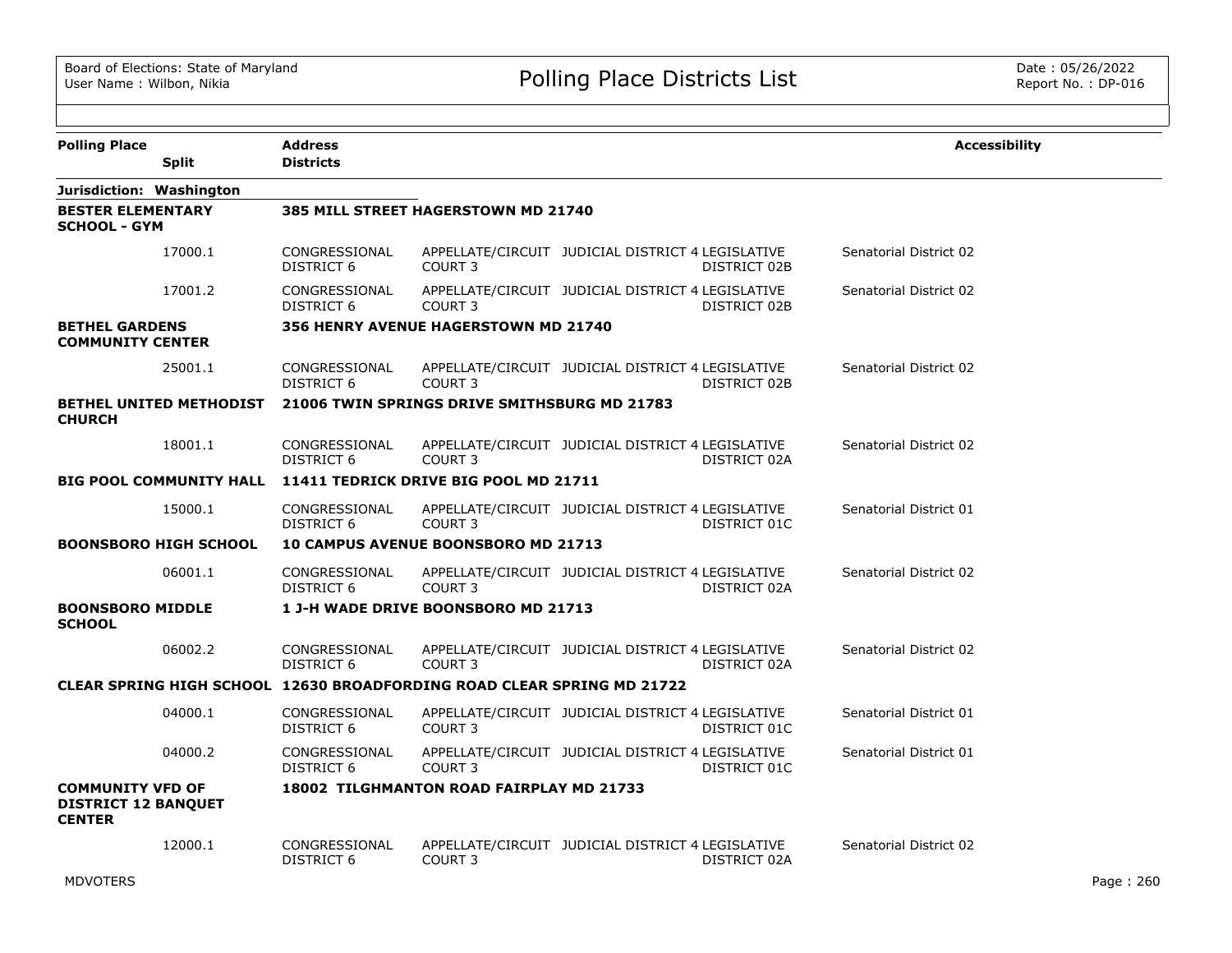| <b>Polling Place</b>                              |              | <b>Address</b>                     |                                                                    |                                                   |              | <b>Accessibility</b>   |
|---------------------------------------------------|--------------|------------------------------------|--------------------------------------------------------------------|---------------------------------------------------|--------------|------------------------|
|                                                   | <b>Split</b> | <b>Districts</b>                   |                                                                    |                                                   |              |                        |
|                                                   |              |                                    | DOWNSVILLE RURITAN CLUB 8629 DOWNSVILLE PIKE WILLIAMSPORT MD 21795 |                                                   |              |                        |
|                                                   | 20000.1      | CONGRESSIONAL<br><b>DISTRICT 6</b> | COURT <sub>3</sub>                                                 | APPELLATE/CIRCUIT JUDICIAL DISTRICT 4 LEGISLATIVE | DISTRICT 02A | Senatorial District 02 |
| <b>E. RUSSELL HICKS MIDDLE</b><br><b>SCHOOL</b>   |              |                                    | 1321 SOUTH POTOMAC ST. HAGERSTOWN MD 21740                         |                                                   |              |                        |
|                                                   | 10001.1      | CONGRESSIONAL<br><b>DISTRICT 6</b> | COURT 3                                                            | APPELLATE/CIRCUIT JUDICIAL DISTRICT 4 LEGISLATIVE | DISTRICT 02A | Senatorial District 02 |
|                                                   | 10001.2      | CONGRESSIONAL<br><b>DISTRICT 6</b> | COURT 3                                                            | APPELLATE/CIRCUIT JUDICIAL DISTRICT 4 LEGISLATIVE | DISTRICT 02A | Senatorial District 02 |
|                                                   | 10001.3      | CONGRESSIONAL<br>DISTRICT 6        | COURT <sub>3</sub>                                                 | APPELLATE/CIRCUIT JUDICIAL DISTRICT 4 LEGISLATIVE | DISTRICT 02A | Senatorial District 02 |
| <b>EASTERN ELEM. SCHOOL</b>                       |              |                                    | 1320 YALE DRIVE HAGERSTOWN MD 21742                                |                                                   |              |                        |
|                                                   | 10003.1      | CONGRESSIONAL<br>DISTRICT 6        | COURT 3                                                            | APPELLATE/CIRCUIT JUDICIAL DISTRICT 4 LEGISLATIVE | DISTRICT 02A | Senatorial District 02 |
|                                                   | 10003.2      | CONGRESSIONAL<br><b>DISTRICT 6</b> | COURT 3                                                            | APPELLATE/CIRCUIT JUDICIAL DISTRICT 4 LEGISLATIVE | DISTRICT 02A | Senatorial District 02 |
|                                                   | 10005.1      | CONGRESSIONAL<br><b>DISTRICT 6</b> | COURT <sub>3</sub>                                                 | APPELLATE/CIRCUIT JUDICIAL DISTRICT 4 LEGISLATIVE | DISTRICT 02B | Senatorial District 02 |
|                                                   | 10005.2      | CONGRESSIONAL<br>DISTRICT 6        | COURT <sub>3</sub>                                                 | APPELLATE/CIRCUIT JUDICIAL DISTRICT 4 LEGISLATIVE | DISTRICT 02B | Senatorial District 02 |
| <b>EMMA K. DOUB ELEM.</b><br><b>SCHOOL</b>        |              |                                    | 1221 SOUTH POTOMAC STREET HAGERSTOWN MD 21740                      |                                                   |              |                        |
|                                                   | 03003.1      | CONGRESSIONAL<br>DISTRICT 6        | COURT <sub>3</sub>                                                 | APPELLATE/CIRCUIT JUDICIAL DISTRICT 4 LEGISLATIVE | DISTRICT 02B | Senatorial District 02 |
| <b>EMMANUEL UNITED</b><br><b>METHODIST CHURCH</b> |              |                                    | 802 SUMMIT AVENUE HAGERSTOWN MD 21740                              |                                                   |              |                        |
|                                                   | 03002.1      | CONGRESSIONAL<br><b>DISTRICT 6</b> | COURT <sub>3</sub>                                                 | APPELLATE/CIRCUIT JUDICIAL DISTRICT 4 LEGISLATIVE | DISTRICT 02B | Senatorial District 02 |
| <b>FORT RITCHIE COMMUNITY</b><br><b>CENTER</b>    |              |                                    | 14421 LAKE ROYER DRIVE CASCADE MD 21719                            |                                                   |              |                        |
|                                                   | 14002.1      | CONGRESSIONAL<br>DISTRICT 6        | COURT 3                                                            | APPELLATE/CIRCUIT JUDICIAL DISTRICT 4 LEGISLATIVE | DISTRICT 02A | Senatorial District 02 |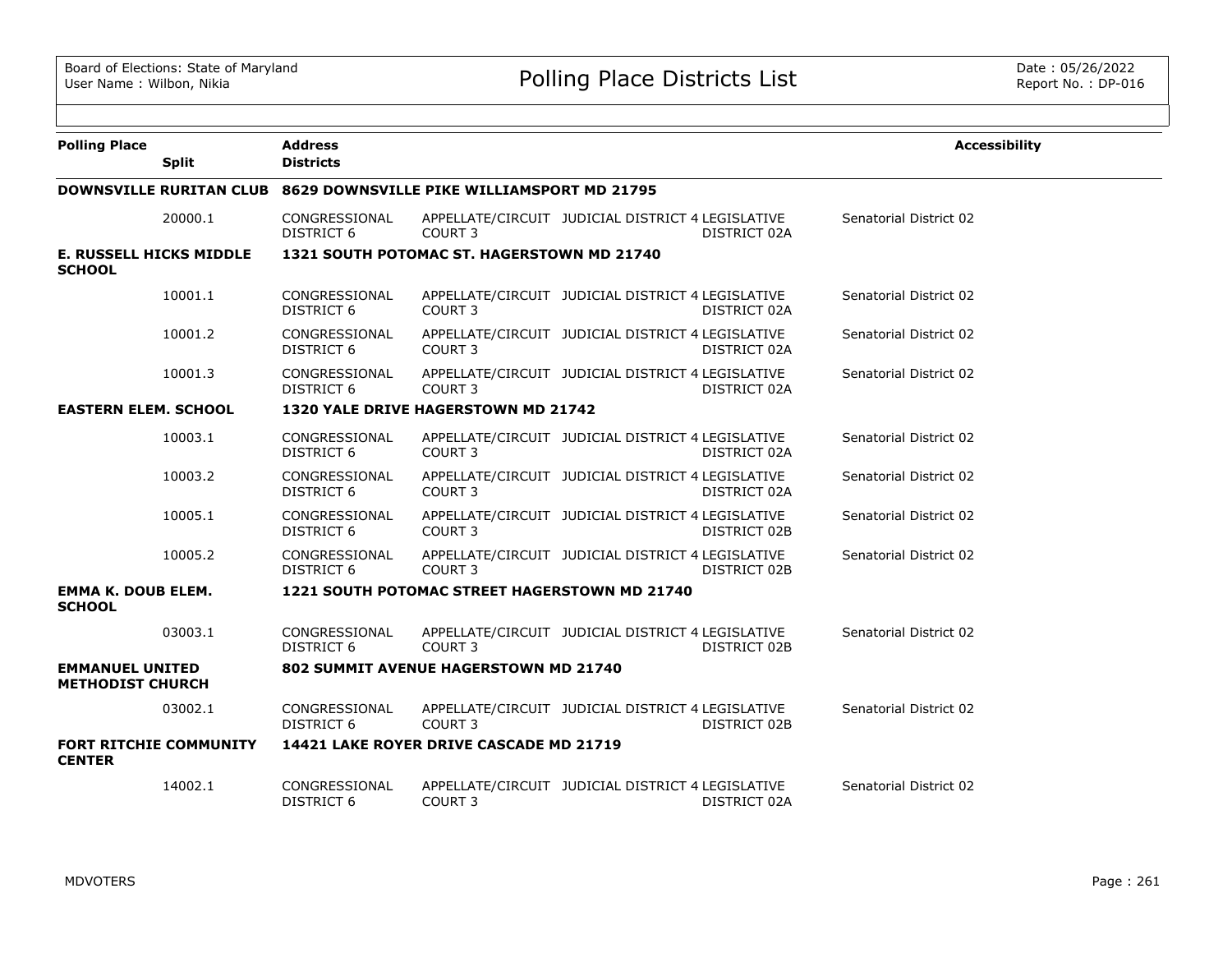| <b>Polling Place</b>                                    | <b>Split</b>                   | <b>Address</b><br><b>Districts</b>        |                                                  |                                                   |              | <b>Accessibility</b>   |
|---------------------------------------------------------|--------------------------------|-------------------------------------------|--------------------------------------------------|---------------------------------------------------|--------------|------------------------|
| <b>FOUNTAINDALE ELEM.</b><br><b>SCHOOL</b>              |                                |                                           | 901 NORTHERN AVENUE HAGERSTOWN MD 21742          |                                                   |              |                        |
|                                                         | 27001.1                        | CONGRESSIONAL<br>DISTRICT 6               | COURT <sub>3</sub>                               | APPELLATE/CIRCUIT JUDICIAL DISTRICT 4 LEGISLATIVE | DISTRICT 02A | Senatorial District 02 |
|                                                         | 27001.2                        | CONGRESSIONAL<br>DISTRICT 6               | COURT 3                                          | APPELLATE/CIRCUIT JUDICIAL DISTRICT 4 LEGISLATIVE | DISTRICT 02A | Senatorial District 02 |
| <b>GIRLS' INC.</b>                                      |                                |                                           | <b>626 WASHINGTON AVENUE HAGERSTOWN MD 21740</b> |                                                   |              |                        |
|                                                         | 03004.1                        | CONGRESSIONAL<br>DISTRICT 6               | COURT <sub>3</sub>                               | APPELLATE/CIRCUIT JUDICIAL DISTRICT 4 LEGISLATIVE | DISTRICT 02B | Senatorial District 02 |
|                                                         | 03005.1                        | CONGRESSIONAL<br>DISTRICT 6               | COURT <sub>3</sub>                               | APPELLATE/CIRCUIT JUDICIAL DISTRICT 4 LEGISLATIVE | DISTRICT 01C | Senatorial District 01 |
|                                                         | <b>GREENBRIER ELEM. SCHOOL</b> |                                           | 21222 SAN MAR ROAD BOONSBORO MD 21713            |                                                   |              |                        |
|                                                         | 16000.1                        | CONGRESSIONAL<br>DISTRICT 6               | COURT <sub>3</sub>                               | APPELLATE/CIRCUIT JUDICIAL DISTRICT 4 LEGISLATIVE | DISTRICT 02A | Senatorial District 02 |
| <b>HAGERSTOWN COMMUNITY</b><br><b>COLLEGE ARCC BLDG</b> |                                | 11400 ROBINWOOD DRIVE HAGERSTOWN MD 21742 |                                                  |                                                   |              |                        |
|                                                         | 18003.1                        | CONGRESSIONAL<br>DISTRICT 6               | COURT <sub>3</sub>                               | APPELLATE/CIRCUIT JUDICIAL DISTRICT 4 LEGISLATIVE | DISTRICT 02A | Senatorial District 02 |
| <b>HANCOCK MIDDLE SENIOR</b><br><b>HIGH SCHOOL</b>      |                                |                                           | 289 WEST MAIN STREET HANCOCK MD 21750            |                                                   |              |                        |
|                                                         | 05000.1                        | CONGRESSIONAL<br>DISTRICT 6               | COURT <sub>3</sub>                               | APPELLATE/CIRCUIT JUDICIAL DISTRICT 4 LEGISLATIVE | DISTRICT 01C | Senatorial District 01 |
|                                                         | 05000.2                        | CONGRESSIONAL<br>DISTRICT 6               | COURT <sub>3</sub>                               | APPELLATE/CIRCUIT JUDICIAL DISTRICT 4 LEGISLATIVE | DISTRICT 01C | Senatorial District 01 |
| <b>HERITAGE ACADEMY</b>                                 |                                |                                           | 12215 WALNUT POINT WEST HAGERSTOWN MD 21740      |                                                   |              |                        |
|                                                         | 23000.1                        | CONGRESSIONAL<br>DISTRICT 6               | COURT <sub>3</sub>                               | APPELLATE/CIRCUIT JUDICIAL DISTRICT 4 LEGISLATIVE | DISTRICT 01C | Senatorial District 01 |
| <b>HICKORY ELEM. SCHOOL</b>                             |                                |                                           | 11101 HICKORY SCHOOL RD WILLIAMSPORT MD 21795    |                                                   |              |                        |
|                                                         | 26004.1                        | CONGRESSIONAL<br>DISTRICT 6               | COURT <sub>3</sub>                               | APPELLATE/CIRCUIT JUDICIAL DISTRICT 4 LEGISLATIVE | DISTRICT 01C | Senatorial District 01 |
| <b>LEITERSBURG RURITAN</b><br><b>COMMUNITY CENTER</b>   |                                |                                           | 21427 LEITER STREET HAGERSTOWN MD 21742          |                                                   |              |                        |
|                                                         | 09000.1                        | CONGRESSIONAL<br>DISTRICT 6               | COURT <sub>3</sub>                               | APPELLATE/CIRCUIT JUDICIAL DISTRICT 4 LEGISLATIVE | DISTRICT 02A | Senatorial District 02 |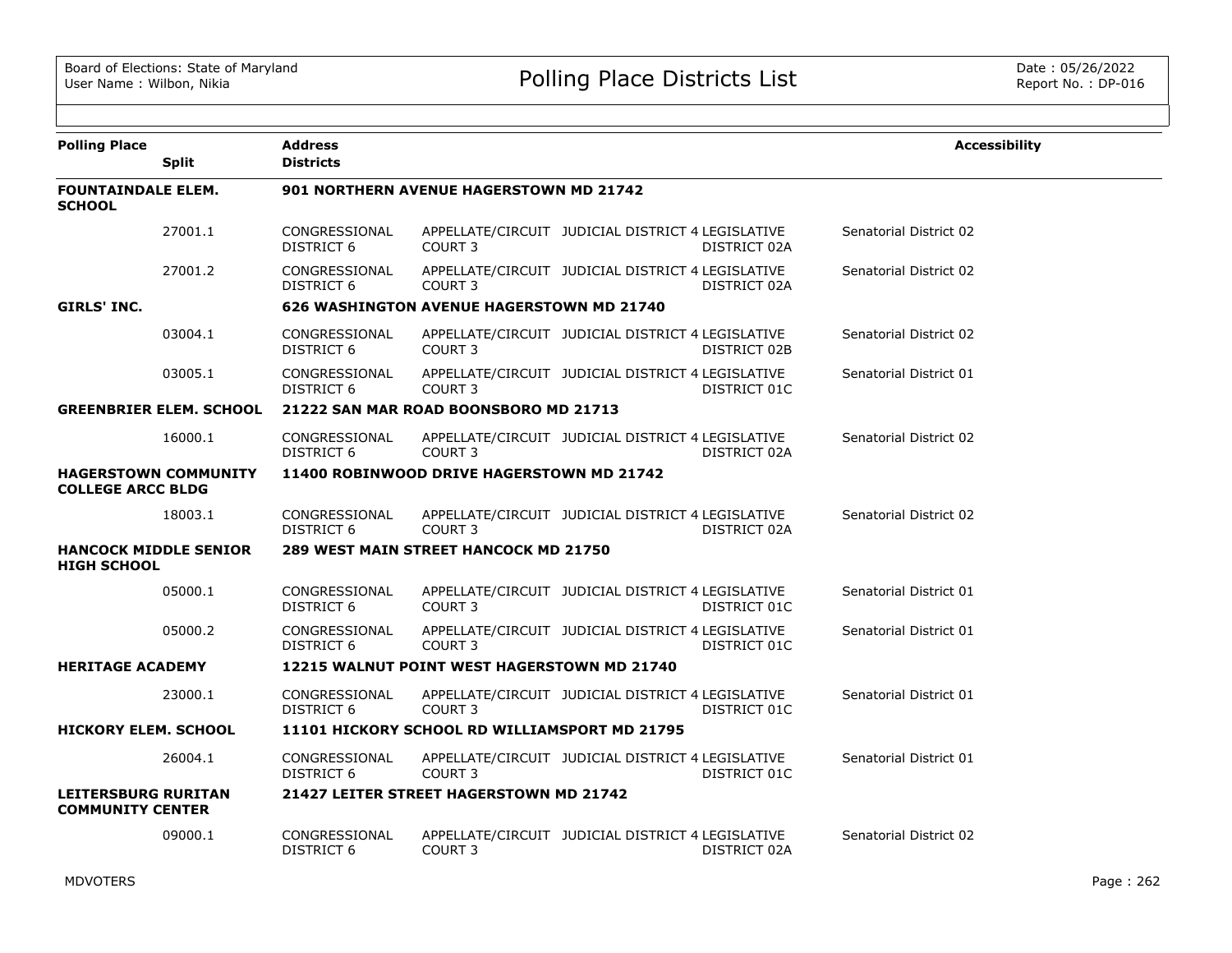| <b>Polling Place</b>                              | <b>Address</b>                     |                                                   |                                                   |              | <b>Accessibility</b>   |
|---------------------------------------------------|------------------------------------|---------------------------------------------------|---------------------------------------------------|--------------|------------------------|
| <b>Split</b>                                      | <b>Districts</b>                   |                                                   |                                                   |              |                        |
| LINCOLNSHIRE ELEM.<br><b>SCHOOL</b>               |                                    | 17545 LINCOLNSHIRE ROAD HAGERSTOWN MD 21740       |                                                   |              |                        |
| 26002.1                                           | CONGRESSIONAL<br><b>DISTRICT 6</b> | COURT <sub>3</sub>                                | APPELLATE/CIRCUIT JUDICIAL DISTRICT 4 LEGISLATIVE | DISTRICT 01C | Senatorial District 01 |
| <b>LITTLE ANTIETAM</b><br><b>COMMUNITY CENTER</b> |                                    | 40 MOUNT VERNON DRIVE KEEDYSVILLE MD 21756        |                                                   |              |                        |
| 19000.1                                           | CONGRESSIONAL<br><b>DISTRICT 6</b> | <b>COURT 3</b>                                    | APPELLATE/CIRCUIT JUDICIAL DISTRICT 4 LEGISLATIVE | DISTRICT 02A | Senatorial District 02 |
| 19000.2                                           | CONGRESSIONAL<br>DISTRICT 6        | COURT <sub>3</sub>                                | APPELLATE/CIRCUIT JUDICIAL DISTRICT 4 LEGISLATIVE | DISTRICT 02A | Senatorial District 02 |
| <b>MARANATHA BRETHREN</b><br><b>CHURCH</b>        |                                    | 19835 SCOTT HILL DRIVE HAGERSTOWN MD 21742        |                                                   |              |                        |
| 18002.1                                           | CONGRESSIONAL<br><b>DISTRICT 6</b> | COURT <sub>3</sub>                                | APPELLATE/CIRCUIT JUDICIAL DISTRICT 4 LEGISLATIVE | DISTRICT 02A | Senatorial District 02 |
| 18002.2                                           | CONGRESSIONAL<br><b>DISTRICT 6</b> | <b>COURT 3</b>                                    | APPELLATE/CIRCUIT JUDICIAL DISTRICT 4 LEGISLATIVE | DISTRICT 02A | Senatorial District 02 |
| 18002.3                                           | CONGRESSIONAL<br><b>DISTRICT 6</b> | COURT <sub>3</sub>                                | APPELLATE/CIRCUIT JUDICIAL DISTRICT 4 LEGISLATIVE | DISTRICT 02A | Senatorial District 02 |
| 18004.1                                           | CONGRESSIONAL<br>DISTRICT 6        | <b>COURT 3</b>                                    | APPELLATE/CIRCUIT JUDICIAL DISTRICT 4 LEGISLATIVE | DISTRICT 02B | Senatorial District 02 |
| <b>MAUGANSVILLE ELEM.</b><br><b>SCHOOL</b>        |                                    | <b>18023 MAUGANS AVENUE MAUGANSVILLE MD 21767</b> |                                                   |              |                        |
| 13001.1                                           | CONGRESSIONAL<br>DISTRICT 6        | COURT <sub>3</sub>                                | APPELLATE/CIRCUIT JUDICIAL DISTRICT 4 LEGISLATIVE | DISTRICT 01C | Senatorial District 01 |
| 13001.2                                           | CONGRESSIONAL<br>DISTRICT 6        | <b>COURT 3</b>                                    | APPELLATE/CIRCUIT JUDICIAL DISTRICT 4 LEGISLATIVE | DISTRICT 02A | Senatorial District 02 |
| <b>MAUGANSVILLE RURITAN</b><br><b>CLUB</b>        |                                    | <b>18007 MAUGANS AVENUE HAGERSTOWN MD 21740</b>   |                                                   |              |                        |
| 13002.1                                           | CONGRESSIONAL<br><b>DISTRICT 6</b> | <b>COURT 3</b>                                    | APPELLATE/CIRCUIT JUDICIAL DISTRICT 4 LEGISLATIVE | DISTRICT 01C | Senatorial District 01 |
| 13003.1                                           | CONGRESSIONAL<br><b>DISTRICT 6</b> | COURT 3                                           | APPELLATE/CIRCUIT JUDICIAL DISTRICT 4 LEGISLATIVE | DISTRICT 02A | Senatorial District 02 |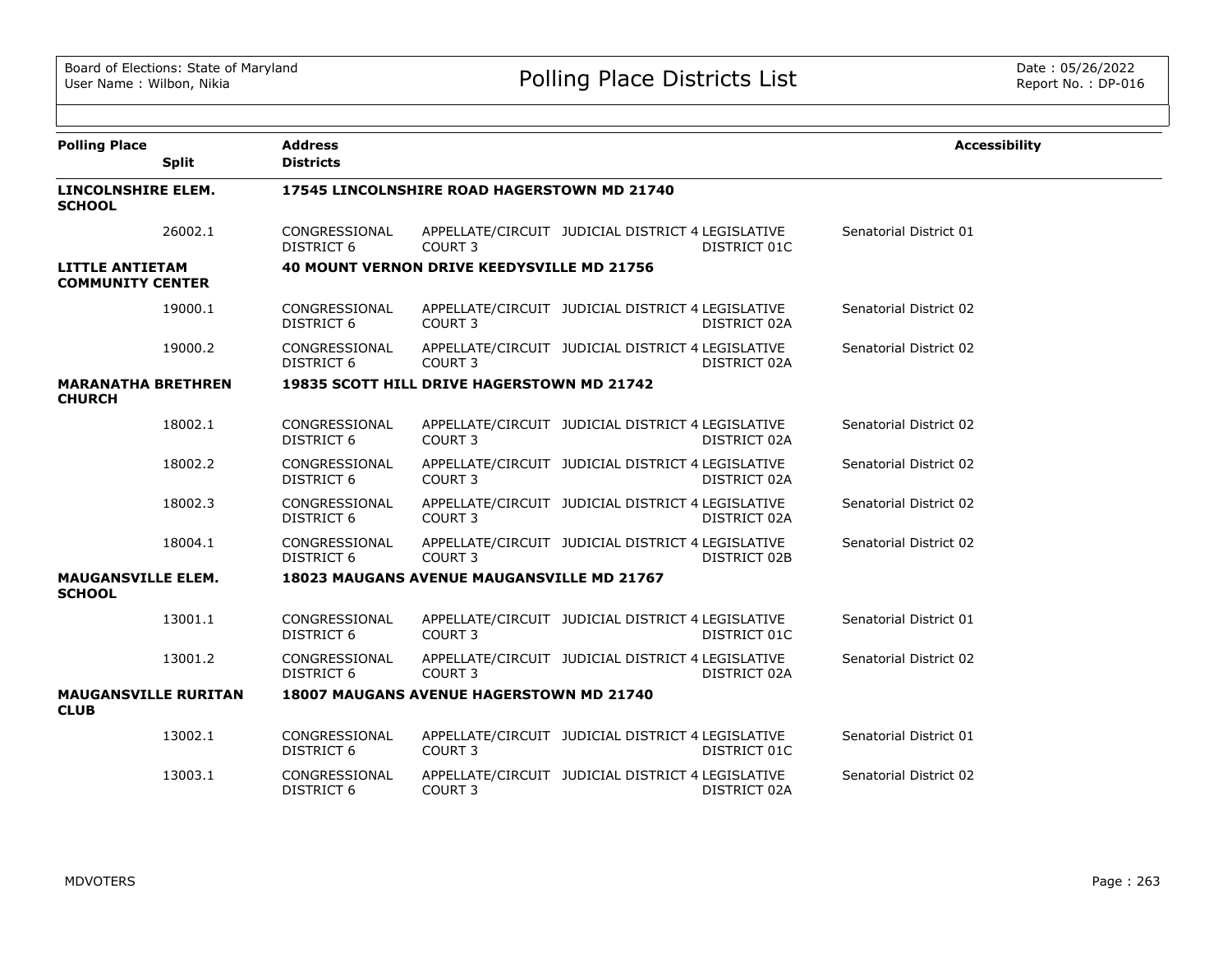| <b>Polling Place</b><br><b>Split</b>                                 | <b>Address</b><br><b>Districts</b> |                                                     |                                                   |              | <b>Accessibility</b>   |  |  |  |
|----------------------------------------------------------------------|------------------------------------|-----------------------------------------------------|---------------------------------------------------|--------------|------------------------|--|--|--|
| <b>NORTH HAGERSTOWN HIGH</b><br><b>SCHOOL</b>                        |                                    | 1200 PENNSYLVANIA AVENUE HAGERSTOWN MD 21742        |                                                   |              |                        |  |  |  |
| 21002.1                                                              | CONGRESSIONAL<br>DISTRICT 6        | COURT 3                                             | APPELLATE/CIRCUIT JUDICIAL DISTRICT 4 LEGISLATIVE | DISTRICT 02B | Senatorial District 02 |  |  |  |
| <b>NORTHERN MIDDLE SCHOOL</b>                                        |                                    | 701 NORTHERN AVENUE HAGERSTOWN MD 21742             |                                                   |              |                        |  |  |  |
| 21003.1                                                              | CONGRESSIONAL<br>DISTRICT 6        | <b>COURT 3</b>                                      | APPELLATE/CIRCUIT JUDICIAL DISTRICT 4 LEGISLATIVE | DISTRICT 02B | Senatorial District 02 |  |  |  |
| <b>PANGBORN ELEMENTARY</b><br><b>SCHOOL</b>                          |                                    | 195 PANGBORN BOULEVARD HAGERSTOWN MD 21740          |                                                   |              |                        |  |  |  |
| 22002.1                                                              | CONGRESSIONAL<br>DISTRICT 6        | COURT <sub>3</sub>                                  | APPELLATE/CIRCUIT JUDICIAL DISTRICT 4 LEGISLATIVE | DISTRICT 02B | Senatorial District 02 |  |  |  |
| <b>PARAMOUNT ELEM. SCHOOL</b>                                        |                                    | <b>19410 LONGMEADOW ROAD HAGERSTOWN MD 21742</b>    |                                                   |              |                        |  |  |  |
| 27002.1                                                              | CONGRESSIONAL<br>DISTRICT 6        | <b>COURT 3</b>                                      | APPELLATE/CIRCUIT JUDICIAL DISTRICT 4 LEGISLATIVE | DISTRICT 02A | Senatorial District 02 |  |  |  |
| 27003.1                                                              | CONGRESSIONAL<br>DISTRICT 6        | COURT <sub>3</sub>                                  | APPELLATE/CIRCUIT JUDICIAL DISTRICT 4 LEGISLATIVE | DISTRICT 01C | Senatorial District 01 |  |  |  |
| PLEASANT VALLEY ELEM.<br><b>SCHOOL</b>                               |                                    | 1707 ROHRERSVILLE ROAD KNOXVILLE MD 21758           |                                                   |              |                        |  |  |  |
| 11001.1                                                              | CONGRESSIONAL<br>DISTRICT 6        | COURT <sub>3</sub>                                  | APPELLATE/CIRCUIT JUDICIAL DISTRICT 4 LEGISLATIVE | DISTRICT 02A | Senatorial District 02 |  |  |  |
| POTOMAC HEIGHTS ELEM.<br><b>SCHOOL</b>                               |                                    | <b>301 EAST MAGNOLIA AVENUE HAGERSTOWN MD 21742</b> |                                                   |              |                        |  |  |  |
| 21001.1                                                              | CONGRESSIONAL<br>DISTRICT 6        | COURT <sub>3</sub>                                  | APPELLATE/CIRCUIT JUDICIAL DISTRICT 4 LEGISLATIVE | DISTRICT 02B | Senatorial District 02 |  |  |  |
| <b>POTOMAC TOWERS</b>                                                |                                    | 11 WEST BALTIMORE STREET HAGERSTOWN MD 21740        |                                                   |              |                        |  |  |  |
| 03001.1                                                              | CONGRESSIONAL<br>DISTRICT 6        | COURT <sub>3</sub>                                  | APPELLATE/CIRCUIT JUDICIAL DISTRICT 4 LEGISLATIVE | DISTRICT 02B | Senatorial District 02 |  |  |  |
| POTOMAC VALLEY FIRE HALL 2202 DARGAN SCHOOL ROAD SHARPSBURG MD 21782 |                                    |                                                     |                                                   |              |                        |  |  |  |
| 11002.1                                                              | CONGRESSIONAL<br>DISTRICT 6        | COURT <sub>3</sub>                                  | APPELLATE/CIRCUIT JUDICIAL DISTRICT 4 LEGISLATIVE | DISTRICT 02A | Senatorial District 02 |  |  |  |
| <b>RINGGOLD RURITAN CLUB</b>                                         |                                    | <b>14247 WINDY HAVEN ROAD SMITHSBURG MD 21783</b>   |                                                   |              |                        |  |  |  |
| 14001.1                                                              | CONGRESSIONAL<br>DISTRICT 6        | <b>COURT 3</b>                                      | APPELLATE/CIRCUIT JUDICIAL DISTRICT 4 LEGISLATIVE | DISTRICT 02A | Senatorial District 02 |  |  |  |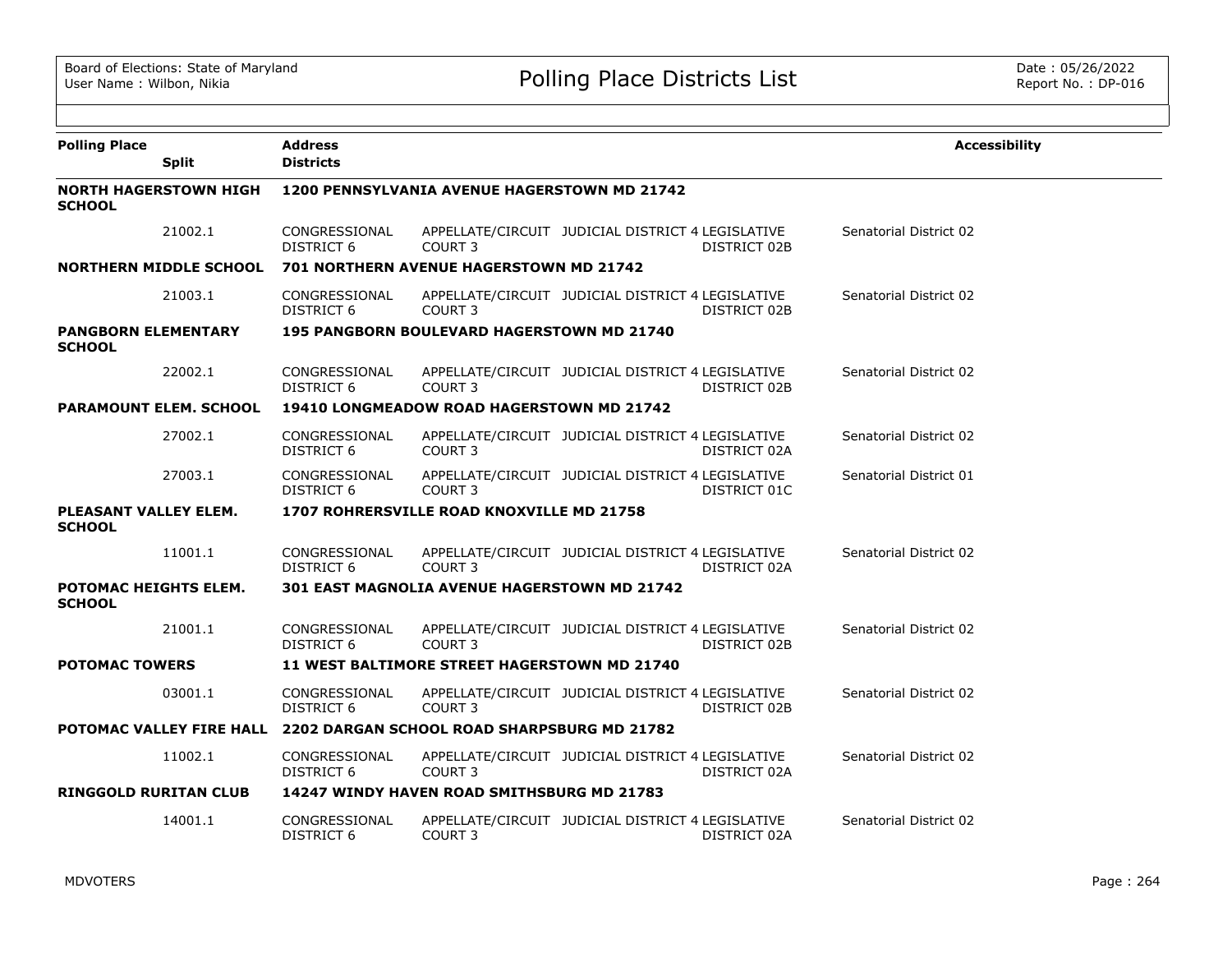| <b>Polling Place</b>                              | <b>Split</b>                   | <b>Address</b><br><b>Districts</b> |                                                                      |                                                   |              | <b>Accessibility</b>   |
|---------------------------------------------------|--------------------------------|------------------------------------|----------------------------------------------------------------------|---------------------------------------------------|--------------|------------------------|
| <b>ROCKLAND WOODS</b><br><b>ELEMENTARY SCHOOL</b> |                                |                                    | <b>18201 ROCKLAND DRIVE HAGERSTOWN MD 21740</b>                      |                                                   |              |                        |
|                                                   | 10002.1                        | CONGRESSIONAL<br>DISTRICT 6        | COURT <sub>3</sub>                                                   | APPELLATE/CIRCUIT JUDICIAL DISTRICT 4 LEGISLATIVE | DISTRICT 02A | Senatorial District 02 |
|                                                   | 10006.1                        | CONGRESSIONAL<br>DISTRICT 6        | COURT <sub>3</sub>                                                   | APPELLATE/CIRCUIT JUDICIAL DISTRICT 4 LEGISLATIVE | DISTRICT 01C | Senatorial District 01 |
| <b>ROHRERSVILLE ROAD -</b><br><b>STATION 8</b>    |                                |                                    | 3417 ROHRERSVILLE ROAD ROHRERSVILLE MD 21779                         |                                                   |              |                        |
|                                                   | 08000.1                        | CONGRESSIONAL<br><b>DISTRICT 6</b> | COURT <sub>3</sub>                                                   | APPELLATE/CIRCUIT JUDICIAL DISTRICT 4 LEGISLATIVE | DISTRICT 02A | Senatorial District 02 |
| <b>SALEM AVE ELEM. SCHOOL</b>                     |                                |                                    | 1323 SALEM AVENUE HAGERSTOWN MD 21740                                |                                                   |              |                        |
|                                                   | 25003.1                        | CONGRESSIONAL<br><b>DISTRICT 6</b> | COURT <sub>3</sub>                                                   | APPELLATE/CIRCUIT JUDICIAL DISTRICT 4 LEGISLATIVE | DISTRICT 02B | Senatorial District 02 |
|                                                   | 25004.1                        | CONGRESSIONAL<br>DISTRICT 6        | COURT <sub>3</sub>                                                   | APPELLATE/CIRCUIT JUDICIAL DISTRICT 4 LEGISLATIVE | DISTRICT 02B | Senatorial District 02 |
|                                                   |                                |                                    | SHARPSBURG ELEM. SCHOOL 17525 SHEPHERDSTOWN PIKE SHARPSBURG MD 21782 |                                                   |              | <b>Unknown</b>         |
|                                                   | 01000.1                        | CONGRESSIONAL<br>DISTRICT 6        | COURT <sub>3</sub>                                                   | APPELLATE/CIRCUIT JUDICIAL DISTRICT 4 LEGISLATIVE | DISTRICT 02A | Senatorial District 02 |
|                                                   | 01000.2                        | CONGRESSIONAL<br>DISTRICT 6        | COURT <sub>3</sub>                                                   | APPELLATE/CIRCUIT JUDICIAL DISTRICT 4 LEGISLATIVE | DISTRICT 02A | Senatorial District 02 |
|                                                   | SMITHSBURG ELEM. SCHOOL        |                                    | 67 NORTH MAIN STREET SMITHSBURG MD 21783                             |                                                   |              |                        |
|                                                   | 07001.1                        | CONGRESSIONAL<br><b>DISTRICT 6</b> | COURT <sub>3</sub>                                                   | APPELLATE/CIRCUIT JUDICIAL DISTRICT 4 LEGISLATIVE | DISTRICT 02A | Senatorial District 02 |
| <b>SMITHSBURG MIDDLE</b><br><b>SCHOOL</b>         |                                |                                    | <b>68 NORTH MAIN STREET SMITHSBURG MD 21783</b>                      |                                                   |              |                        |
|                                                   | 07002.2                        | CONGRESSIONAL<br><b>DISTRICT 6</b> | COURT 3                                                              | APPELLATE/CIRCUIT JUDICIAL DISTRICT 4 LEGISLATIVE | DISTRICT 02A | Senatorial District 02 |
| <b>SUBSTITUTE</b>                                 |                                |                                    |                                                                      |                                                   |              |                        |
|                                                   | EVPG1                          | CONGRESSIONAL<br>DISTRICT 6        | <b>COURT 3</b>                                                       | APPELLATE/CIRCUIT JUDICIAL DISTRICT 4 LEGISLATIVE | DISTRICT 02C |                        |
|                                                   | <b>TRINITY LUTHERAN CHURCH</b> |                                    | <b>15 RANDOLPH AVE. HAGERSTOWN MD 21740</b>                          |                                                   |              |                        |
|                                                   | 22001.1                        | CONGRESSIONAL<br><b>DISTRICT 6</b> | COURT 3                                                              | APPELLATE/CIRCUIT JUDICIAL DISTRICT 4 LEGISLATIVE | DISTRICT 02B | Senatorial District 02 |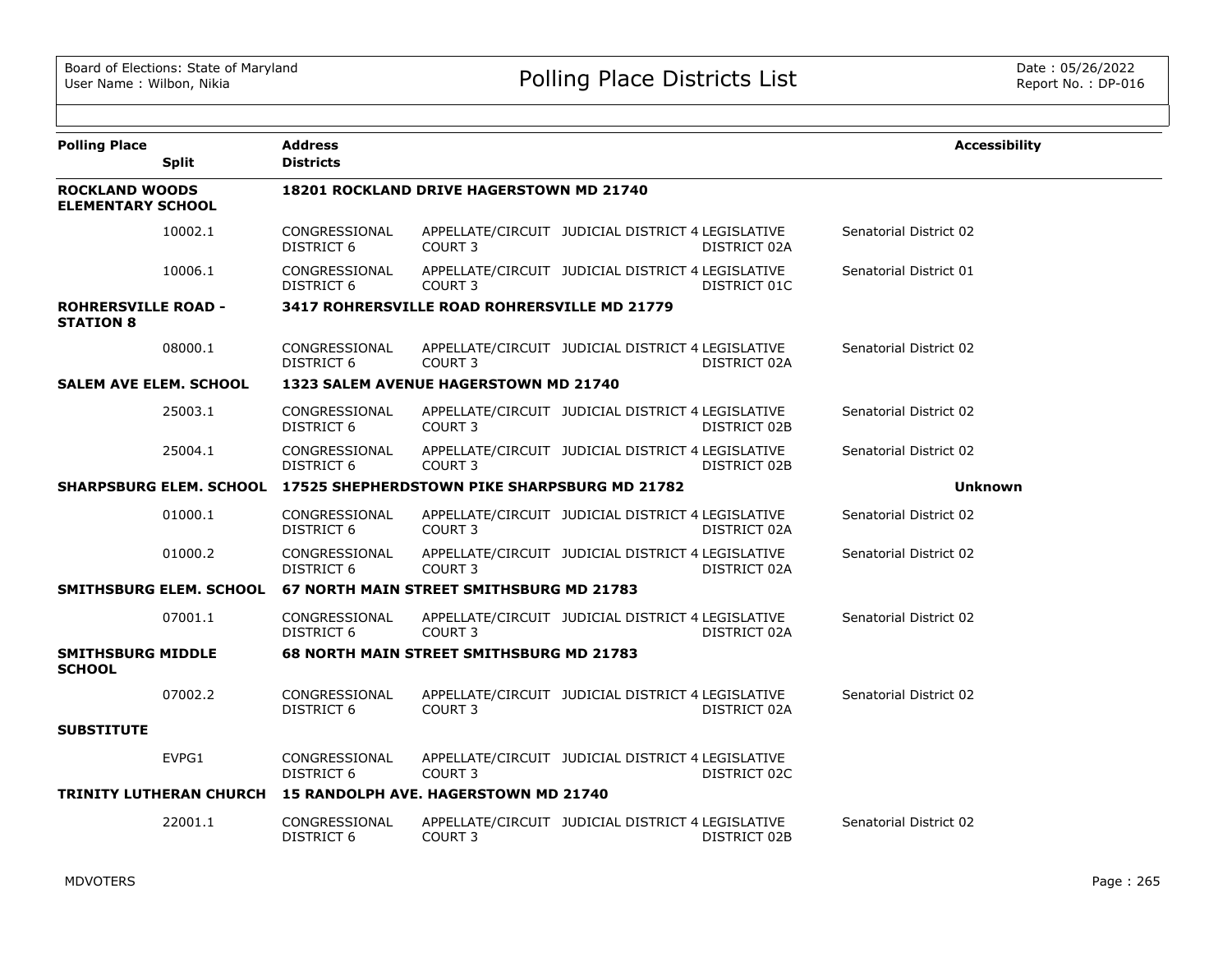| <b>Polling Place</b><br><b>Split</b>               |         | <b>Address</b><br><b>Districts</b> |                                                    |                                                   |              | <b>Accessibility</b>   |
|----------------------------------------------------|---------|------------------------------------|----------------------------------------------------|---------------------------------------------------|--------------|------------------------|
| <b>VALLEY GRACE BRETHREN</b><br><b>CHURCH</b>      |         |                                    | 17310 GAY STREET HAGERSTOWN MD 21740               |                                                   |              |                        |
|                                                    | 26003.1 | CONGRESSIONAL<br>DISTRICT 6        | COURT <sub>3</sub>                                 | APPELLATE/CIRCUIT JUDICIAL DISTRICT 4 LEGISLATIVE | DISTRICT 01C | Senatorial District 01 |
| <b>WACOHU GRANGE HALL</b>                          |         |                                    | 16412 NATIONAL PIKE HAGERSTOWN MD 21740            |                                                   |              |                        |
|                                                    | 24001.1 | CONGRESSIONAL<br>DISTRICT 6        | COURT <sub>3</sub>                                 | APPELLATE/CIRCUIT JUDICIAL DISTRICT 4 LEGISLATIVE | DISTRICT 01C | Senatorial District 01 |
|                                                    | 24001.2 | CONGRESSIONAL<br>DISTRICT 6        | <b>COURT 3</b>                                     | APPELLATE/CIRCUIT JUDICIAL DISTRICT 4 LEGISLATIVE | DISTRICT 02A | Senatorial District 02 |
| <b>WASHINGTON COUNTY</b><br><b>ELECTION CENTER</b> |         |                                    | 17718 VIRGINIA AVENUE HAGERSTOWN MD 21740          |                                                   |              |                        |
|                                                    | 26001.1 | CONGRESSIONAL<br>DISTRICT 6        | COURT 3                                            | APPELLATE/CIRCUIT JUDICIAL DISTRICT 4 LEGISLATIVE | DISTRICT 01C | Senatorial District 01 |
|                                                    | 26001.2 | CONGRESSIONAL<br>DISTRICT 6        | <b>COURT 3</b>                                     | APPELLATE/CIRCUIT JUDICIAL DISTRICT 4 LEGISLATIVE | DISTRICT 02A | Senatorial District 02 |
| <b>WASHINGTON COUNTY</b><br><b>TECHNICAL HS</b>    |         |                                    | 50 WEST OAK RIDGE DRIVE HAGERSTOWN MD 21740        |                                                   |              |                        |
|                                                    | 10004.1 | CONGRESSIONAL<br><b>DISTRICT 6</b> | COURT <sub>3</sub>                                 | APPELLATE/CIRCUIT JUDICIAL DISTRICT 4 LEGISLATIVE | DISTRICT 02A | Senatorial District 02 |
|                                                    | 10004.2 | CONGRESSIONAL<br>DISTRICT 6        | COURT <sub>3</sub>                                 | APPELLATE/CIRCUIT JUDICIAL DISTRICT 4 LEGISLATIVE | DISTRICT 02A | Senatorial District 02 |
| <b>WESTERN HEIGHTS MIDDLE</b><br><b>SCHOOL</b>     |         |                                    | 1300 MARSHALL STREET HAGERSTOWN MD 21740           |                                                   |              |                        |
|                                                    | 25002.1 | CONGRESSIONAL<br>DISTRICT 6        | COURT <sub>3</sub>                                 | APPELLATE/CIRCUIT JUDICIAL DISTRICT 4 LEGISLATIVE | DISTRICT 02B | Senatorial District 02 |
| <b>WILLIAMSPORT HIGH</b><br><b>SCHOOL</b>          |         |                                    | <b>5 SOUTH CLIFTON DRIVE WILLIAMSPORT MD 21795</b> |                                                   |              |                        |
|                                                    | 02001.1 | CONGRESSIONAL<br><b>DISTRICT 6</b> | COURT <sub>3</sub>                                 | APPELLATE/CIRCUIT JUDICIAL DISTRICT 4 LEGISLATIVE | DISTRICT 01C | Senatorial District 01 |
|                                                    | 02001.2 | CONGRESSIONAL<br><b>DISTRICT 6</b> | COURT <sub>3</sub>                                 | APPELLATE/CIRCUIT JUDICIAL DISTRICT 4 LEGISLATIVE | DISTRICT 01C | Senatorial District 01 |
| <b>WILLIAMSPORT HIGH</b><br><b>SCHOOL</b>          |         |                                    |                                                    |                                                   |              |                        |
|                                                    | 02002.1 | CONGRESSIONAL<br>DISTRICT 6        | COURT <sub>3</sub>                                 | APPELLATE/CIRCUIT JUDICIAL DISTRICT 4 LEGISLATIVE | DISTRICT 02A | Senatorial District 02 |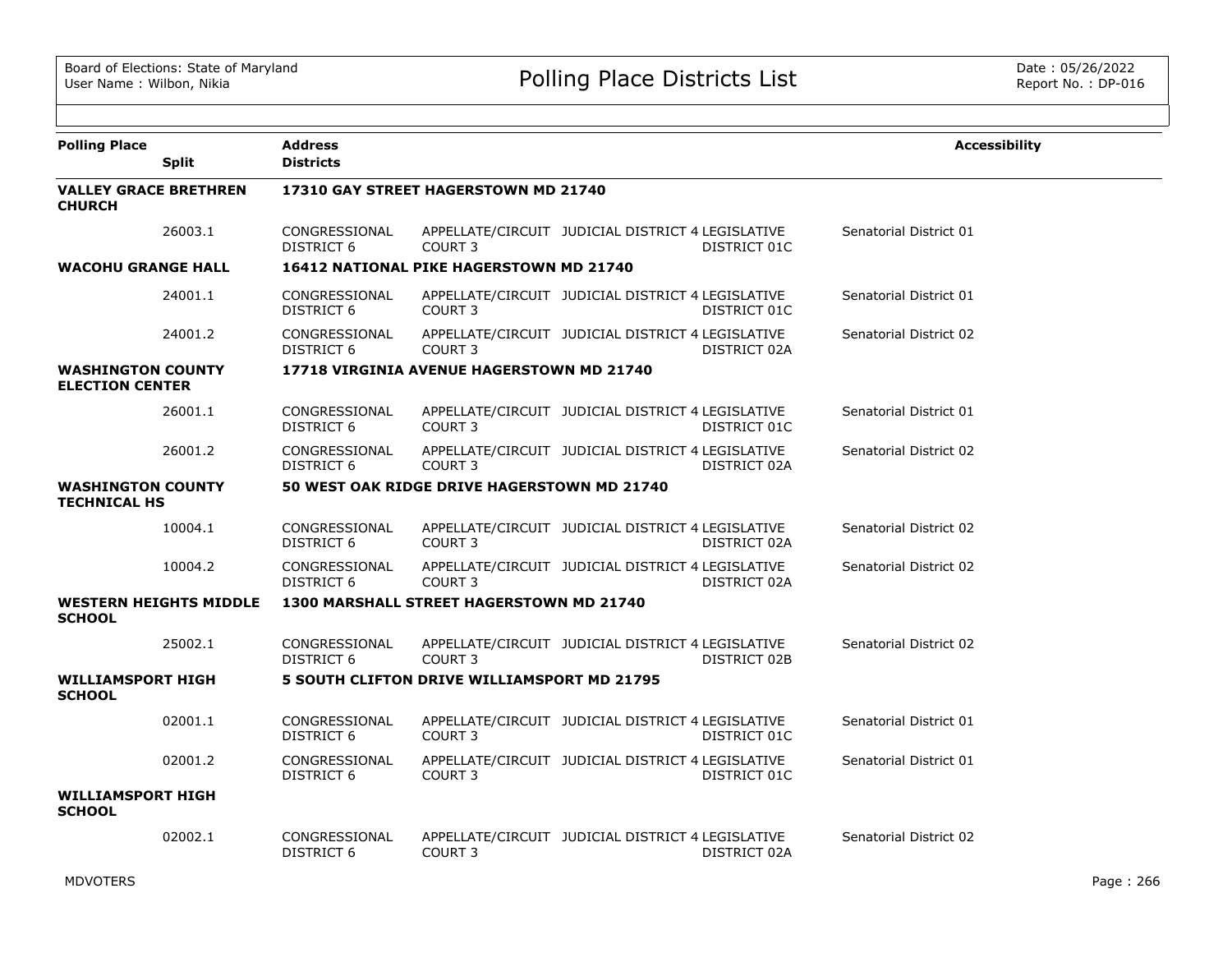| <b>Polling Place</b><br><b>Split</b>                                           | <b>Address</b><br><b>Districts</b> |                                      |                                                   |                     | <b>Accessibility</b>   |
|--------------------------------------------------------------------------------|------------------------------------|--------------------------------------|---------------------------------------------------|---------------------|------------------------|
| Jurisdiction: Wicomico                                                         |                                    |                                      |                                                   |                     |                        |
| <b>ALLEN COMMUNITY CENTER</b>                                                  |                                    | 26575 COLLINS WHARF RD EDEN MD 21822 |                                                   |                     | <b>Unknown</b>         |
| 07001.30                                                                       | CONGRESSIONAL<br>DISTRICT 1        | COURT 1                              | APPELLATE/CIRCUIT JUDICIAL DISTRICT 1 LEGISLATIVE | <b>DISTRICT 37B</b> | Senatorial District 37 |
| ASBURY UNITED METHODIST 1401 CAMDEN AVENUE SALISBURY MD 21801<br><b>CHURCH</b> |                                    |                                      |                                                   |                     | <b>Unknown</b>         |
| 13001.30                                                                       | CONGRESSIONAL<br>DISTRICT 1        | COURT 1                              | APPELLATE/CIRCUIT JUDICIAL DISTRICT 1 LEGISLATIVE | <b>DISTRICT 37A</b> | Senatorial District 37 |
| 13001.31                                                                       | CONGRESSIONAL<br>DISTRICT 1        | COURT 1                              | APPELLATE/CIRCUIT JUDICIAL DISTRICT 1 LEGISLATIVE | DISTRICT 37A        | Senatorial District 37 |
| 13001.32                                                                       | CONGRESSIONAL<br>DISTRICT 1        | COURT 1                              | APPELLATE/CIRCUIT JUDICIAL DISTRICT 1 LEGISLATIVE | DISTRICT 37A        | Senatorial District 37 |
| 13001.51                                                                       | CONGRESSIONAL<br>DISTRICT 1        | COURT 1                              | APPELLATE/CIRCUIT JUDICIAL DISTRICT 1 LEGISLATIVE | DISTRICT 37A        | Senatorial District 37 |
| 13001.54                                                                       | CONGRESSIONAL<br>DISTRICT 1        | COURT 1                              | APPELLATE/CIRCUIT JUDICIAL DISTRICT 1 LEGISLATIVE | DISTRICT 37A        | Senatorial District 37 |
| 13003.30                                                                       | CONGRESSIONAL<br>DISTRICT 1        | COURT 1                              | APPELLATE/CIRCUIT JUDICIAL DISTRICT 1 LEGISLATIVE | <b>DISTRICT 38B</b> | Senatorial District 38 |
| 13003.31                                                                       | CONGRESSIONAL<br>DISTRICT 1        | COURT 1                              | APPELLATE/CIRCUIT JUDICIAL DISTRICT 1 LEGISLATIVE | DISTRICT 38B        | Senatorial District 38 |
| 13003.32                                                                       | CONGRESSIONAL<br>DISTRICT 1        | COURT 1                              | APPELLATE/CIRCUIT JUDICIAL DISTRICT 1 LEGISLATIVE | DISTRICT 38B        | Senatorial District 38 |
| 13003.51                                                                       | CONGRESSIONAL<br>DISTRICT 1        | COURT 1                              | APPELLATE/CIRCUIT JUDICIAL DISTRICT 1 LEGISLATIVE | DISTRICT 38B        | Senatorial District 38 |
| 13003.53                                                                       | CONGRESSIONAL<br>DISTRICT 1        | COURT 1                              | APPELLATE/CIRCUIT JUDICIAL DISTRICT 1 LEGISLATIVE | DISTRICT 38B        | Senatorial District 38 |
| 13003.54                                                                       | CONGRESSIONAL<br><b>DISTRICT 1</b> | <b>COURT 1</b>                       | APPELLATE/CIRCUIT JUDICIAL DISTRICT 1 LEGISLATIVE | <b>DISTRICT 38B</b> | Senatorial District 38 |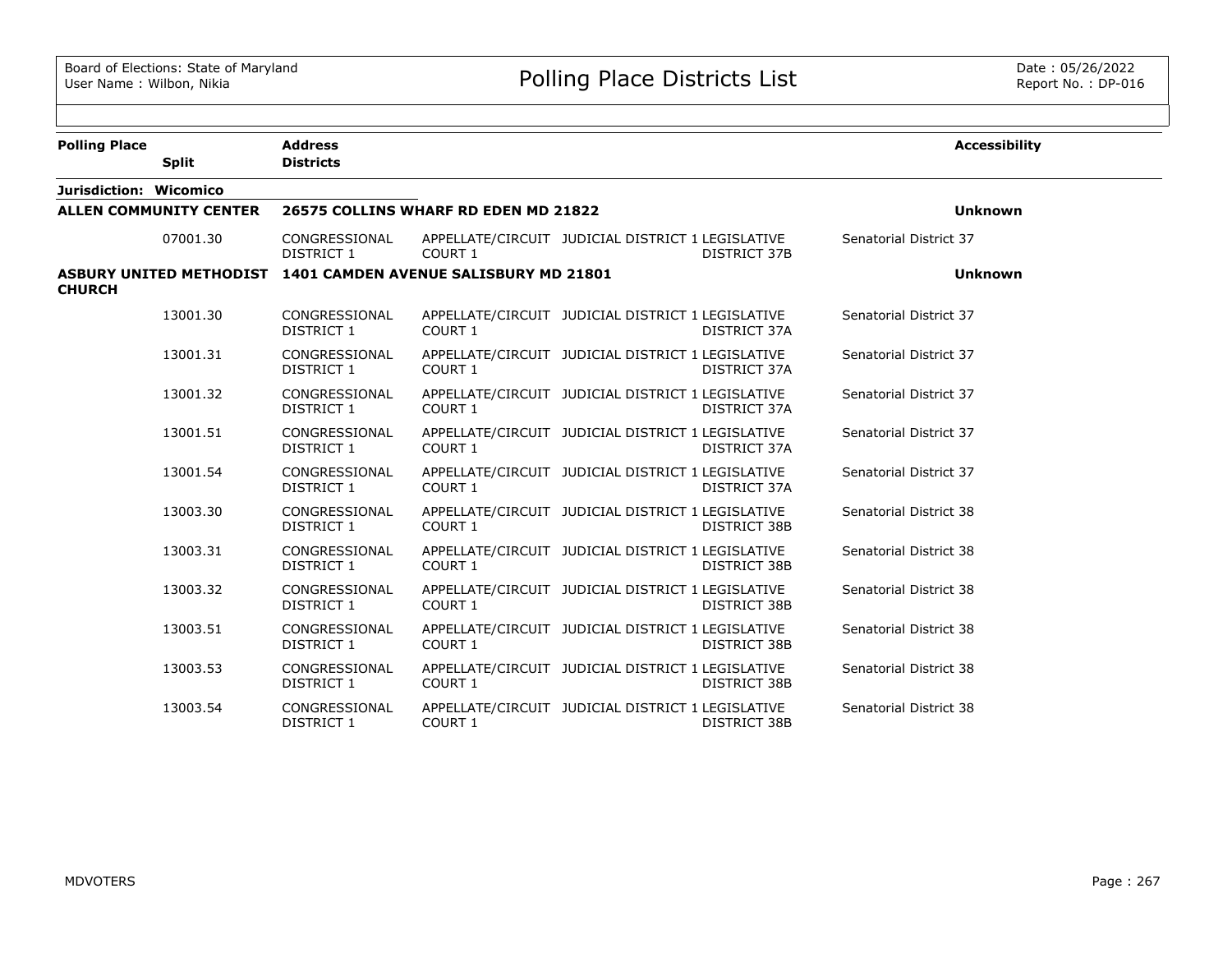| <b>Polling Place</b> | <b>Split</b>                 | <b>Address</b><br><b>Districts</b> |                                          |                                                   |              | Accessibility          |  |  |  |
|----------------------|------------------------------|------------------------------------|------------------------------------------|---------------------------------------------------|--------------|------------------------|--|--|--|
|                      | <b>BENNETT MIDDLE SCHOOL</b> |                                    | 532 S DIVISION STREET FRUITLAND MD 21826 |                                                   |              |                        |  |  |  |
|                      | 16001.30                     | CONGRESSIONAL<br>DISTRICT 1        | COURT 1                                  | APPELLATE/CIRCUIT JUDICIAL DISTRICT 1 LEGISLATIVE | DISTRICT 37B | Senatorial District 37 |  |  |  |
|                      | 16001.34                     | CONGRESSIONAL<br>DISTRICT 1        | COURT 1                                  | APPELLATE/CIRCUIT JUDICIAL DISTRICT 1 LEGISLATIVE | DISTRICT 38B | Senatorial District 38 |  |  |  |
|                      | 16003.30                     | CONGRESSIONAL<br>DISTRICT 1        | COURT 1                                  | APPELLATE/CIRCUIT JUDICIAL DISTRICT 1 LEGISLATIVE | DISTRICT 38B | Senatorial District 38 |  |  |  |
|                      | 16003.32                     | CONGRESSIONAL<br>DISTRICT 1        | COURT 1                                  | APPELLATE/CIRCUIT JUDICIAL DISTRICT 1 LEGISLATIVE | DISTRICT 38B | Senatorial District 38 |  |  |  |
|                      | 16003.34                     | CONGRESSIONAL<br>DISTRICT 1        | COURT 1                                  | APPELLATE/CIRCUIT JUDICIAL DISTRICT 1 LEGISLATIVE | DISTRICT 38B | Senatorial District 38 |  |  |  |
|                      | 16004.30                     | CONGRESSIONAL<br>DISTRICT 1        | COURT 1                                  | APPELLATE/CIRCUIT JUDICIAL DISTRICT 1 LEGISLATIVE | DISTRICT 38B | Senatorial District 38 |  |  |  |
|                      | 16004.34                     | CONGRESSIONAL<br>DISTRICT 1        | COURT 1                                  | APPELLATE/CIRCUIT JUDICIAL DISTRICT 1 LEGISLATIVE | DISTRICT 38B | Senatorial District 38 |  |  |  |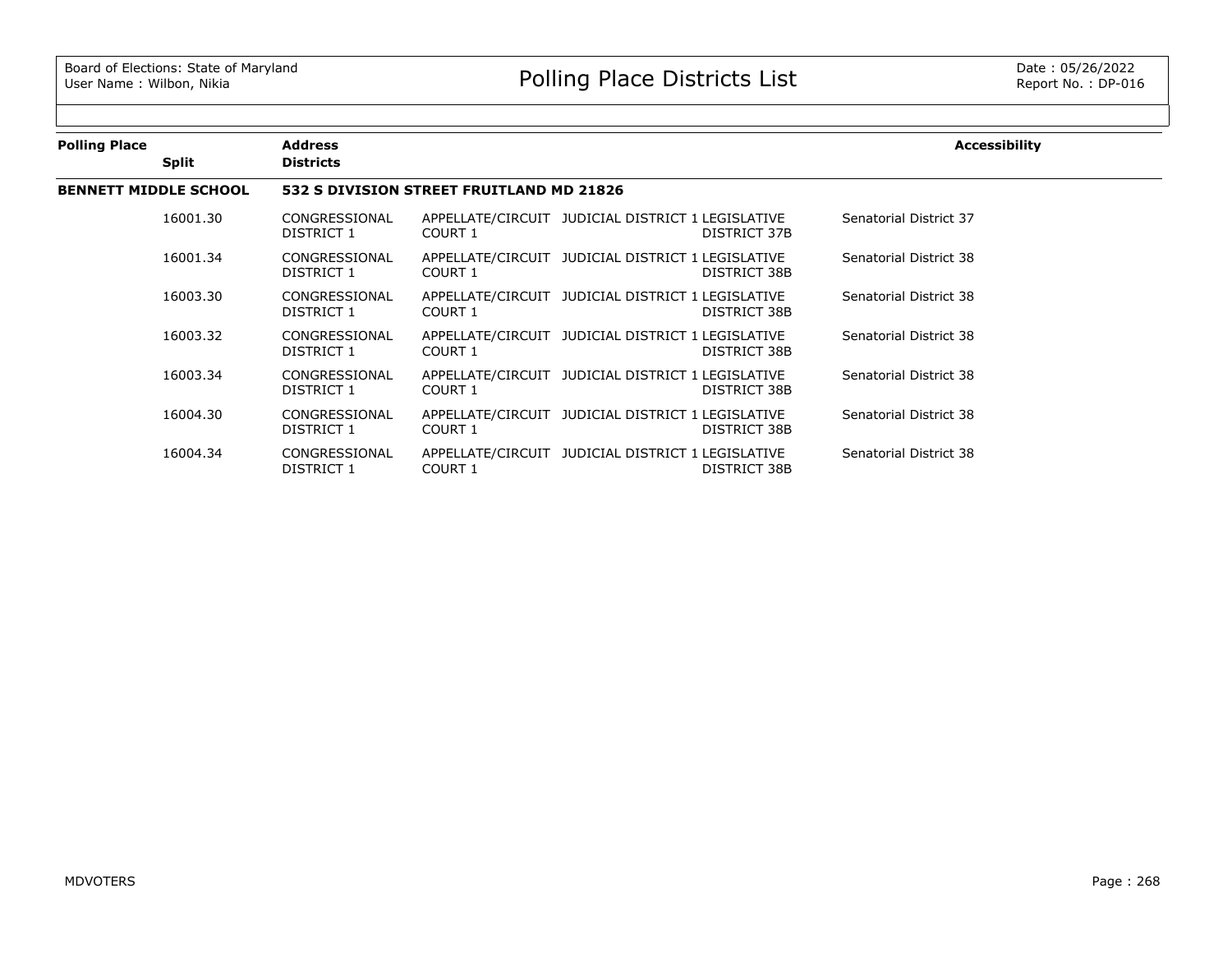| <b>Polling Place</b>                          |              | <b>Address</b>              |                                     |                                                   |                     | <b>Accessibility</b>   |
|-----------------------------------------------|--------------|-----------------------------|-------------------------------------|---------------------------------------------------|---------------------|------------------------|
|                                               | <b>Split</b> | <b>Districts</b>            |                                     |                                                   |                     |                        |
| <b>DELMARVA EVANGELISTIC</b><br><b>CHURCH</b> |              |                             | 408 E GORDY ROAD SALISBURY MD 21804 |                                                   |                     |                        |
|                                               | 05002.30     | CONGRESSIONAL<br>DISTRICT 1 | <b>COURT 1</b>                      | APPELLATE/CIRCUIT JUDICIAL DISTRICT 1 LEGISLATIVE | DISTRICT 37A        | Senatorial District 37 |
|                                               | 05002.31     | CONGRESSIONAL<br>DISTRICT 1 | COURT 1                             | APPELLATE/CIRCUIT JUDICIAL DISTRICT 1 LEGISLATIVE | DISTRICT 37A        | Senatorial District 37 |
|                                               | 05002.32     | CONGRESSIONAL<br>DISTRICT 1 | COURT 1                             | APPELLATE/CIRCUIT JUDICIAL DISTRICT 1 LEGISLATIVE | DISTRICT 37A        | Senatorial District 37 |
|                                               | 05002.52     | CONGRESSIONAL<br>DISTRICT 1 | COURT 1                             | APPELLATE/CIRCUIT JUDICIAL DISTRICT 1 LEGISLATIVE | DISTRICT 37A        | Senatorial District 37 |
|                                               | 05002.55     | CONGRESSIONAL<br>DISTRICT 1 | COURT 1                             | APPELLATE/CIRCUIT JUDICIAL DISTRICT 1 LEGISLATIVE | DISTRICT 37A        | Senatorial District 37 |
|                                               | 05006.30     | CONGRESSIONAL<br>DISTRICT 1 | COURT 1                             | APPELLATE/CIRCUIT JUDICIAL DISTRICT 1 LEGISLATIVE | DISTRICT 38B        | Senatorial District 38 |
|                                               | 05006.32     | CONGRESSIONAL<br>DISTRICT 1 | COURT 1                             | APPELLATE/CIRCUIT JUDICIAL DISTRICT 1 LEGISLATIVE | <b>DISTRICT 38B</b> | Senatorial District 38 |
|                                               | 05006.33     | CONGRESSIONAL<br>DISTRICT 1 | COURT 1                             | APPELLATE/CIRCUIT JUDICIAL DISTRICT 1 LEGISLATIVE | <b>DISTRICT 38B</b> | Senatorial District 38 |
|                                               | 05006.54     | CONGRESSIONAL<br>DISTRICT 1 | COURT 1                             | APPELLATE/CIRCUIT JUDICIAL DISTRICT 1 LEGISLATIVE | DISTRICT 38B        | Senatorial District 38 |
|                                               | 05006.55     | CONGRESSIONAL<br>DISTRICT 1 | COURT 1                             | APPELLATE/CIRCUIT JUDICIAL DISTRICT 1 LEGISLATIVE | <b>DISTRICT 38B</b> | Senatorial District 38 |
|                                               | 05011.30     | CONGRESSIONAL<br>DISTRICT 1 | COURT 1                             | APPELLATE/CIRCUIT JUDICIAL DISTRICT 1 LEGISLATIVE | DISTRICT 38B        | Senatorial District 38 |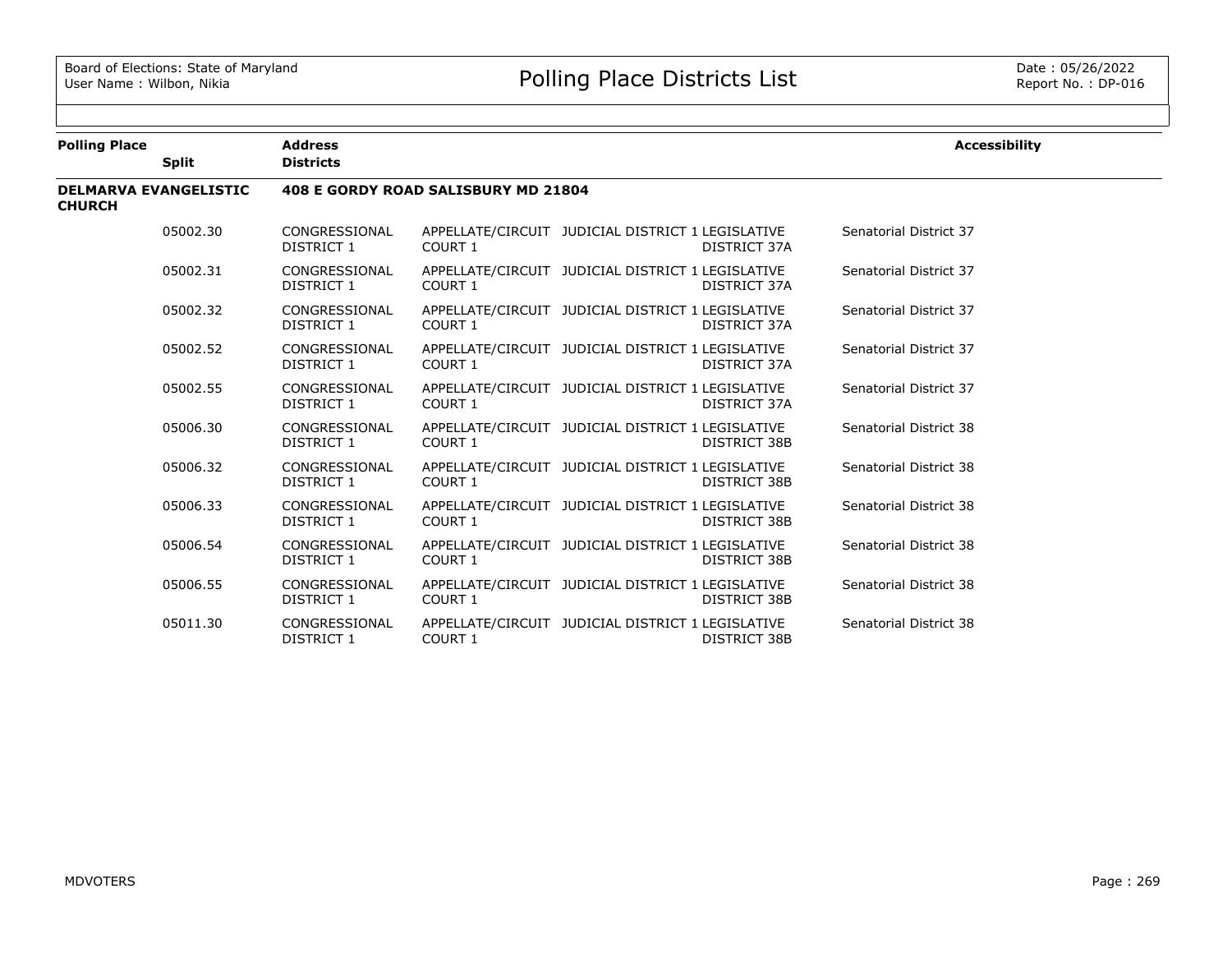| <b>Polling Place</b>        |              | <b>Address</b>                         |                                     |                                                   |              | <b>Accessibility</b>   |  |  |  |
|-----------------------------|--------------|----------------------------------------|-------------------------------------|---------------------------------------------------|--------------|------------------------|--|--|--|
|                             | <b>Split</b> | <b>Districts</b>                       |                                     |                                                   |              |                        |  |  |  |
| <b>FAITH BAPTIST CHURCH</b> |              | 30505 DAGSBORO ROAD SALISBURY MD 21804 |                                     |                                                   |              |                        |  |  |  |
|                             | 05005.30     | CONGRESSIONAL<br>DISTRICT 1            | COURT 1                             | APPELLATE/CIRCUIT JUDICIAL DISTRICT 1 LEGISLATIVE | DISTRICT 38C | Senatorial District 38 |  |  |  |
|                             | 05005.32     | CONGRESSIONAL<br>DISTRICT 1            | COURT 1                             | APPELLATE/CIRCUIT JUDICIAL DISTRICT 1 LEGISLATIVE | DISTRICT 38C | Senatorial District 38 |  |  |  |
|                             | 05005.33     | CONGRESSIONAL<br>DISTRICT 1            | COURT 1                             | APPELLATE/CIRCUIT JUDICIAL DISTRICT 1 LEGISLATIVE | DISTRICT 38C | Senatorial District 38 |  |  |  |
|                             | 05005.54     | CONGRESSIONAL<br>DISTRICT 1            | COURT 1                             | APPELLATE/CIRCUIT JUDICIAL DISTRICT 1 LEGISLATIVE | DISTRICT 38C | Senatorial District 38 |  |  |  |
|                             | 05012.30     | CONGRESSIONAL<br>DISTRICT 1            | COURT 1                             | APPELLATE/CIRCUIT JUDICIAL DISTRICT 1 LEGISLATIVE | DISTRICT 38B | Senatorial District 38 |  |  |  |
|                             | 05012.33     | CONGRESSIONAL<br>DISTRICT 1            | COURT 1                             | APPELLATE/CIRCUIT JUDICIAL DISTRICT 1 LEGISLATIVE | DISTRICT 38B | Senatorial District 38 |  |  |  |
|                             | 05012.54     | CONGRESSIONAL<br>DISTRICT 1            | COURT 1                             | APPELLATE/CIRCUIT JUDICIAL DISTRICT 1 LEGISLATIVE | DISTRICT 38B | Senatorial District 38 |  |  |  |
| <b>FIRST BAPTIST CHURCH</b> |              |                                        | 528 BOOTH STREET SALISBURY MD 21801 |                                                   |              |                        |  |  |  |
|                             | 09003.30     | CONGRESSIONAL<br>DISTRICT 1            | COURT 1                             | APPELLATE/CIRCUIT JUDICIAL DISTRICT 1 LEGISLATIVE | DISTRICT 37A | Senatorial District 37 |  |  |  |
|                             | 09003.31     | CONGRESSIONAL<br>DISTRICT 1            | COURT 1                             | APPELLATE/CIRCUIT JUDICIAL DISTRICT 1 LEGISLATIVE | DISTRICT 37A | Senatorial District 37 |  |  |  |
|                             | 09003.32     | CONGRESSIONAL<br>DISTRICT 1            | COURT 1                             | APPELLATE/CIRCUIT JUDICIAL DISTRICT 1 LEGISLATIVE | DISTRICT 37A | Senatorial District 37 |  |  |  |
|                             | 09003.51     | CONGRESSIONAL<br>DISTRICT 1            | COURT 1                             | APPELLATE/CIRCUIT JUDICIAL DISTRICT 1 LEGISLATIVE | DISTRICT 37A | Senatorial District 37 |  |  |  |
|                             | 09003.54     | CONGRESSIONAL<br>DISTRICT 1            | COURT 1                             | APPELLATE/CIRCUIT JUDICIAL DISTRICT 1 LEGISLATIVE | DISTRICT 37A | Senatorial District 37 |  |  |  |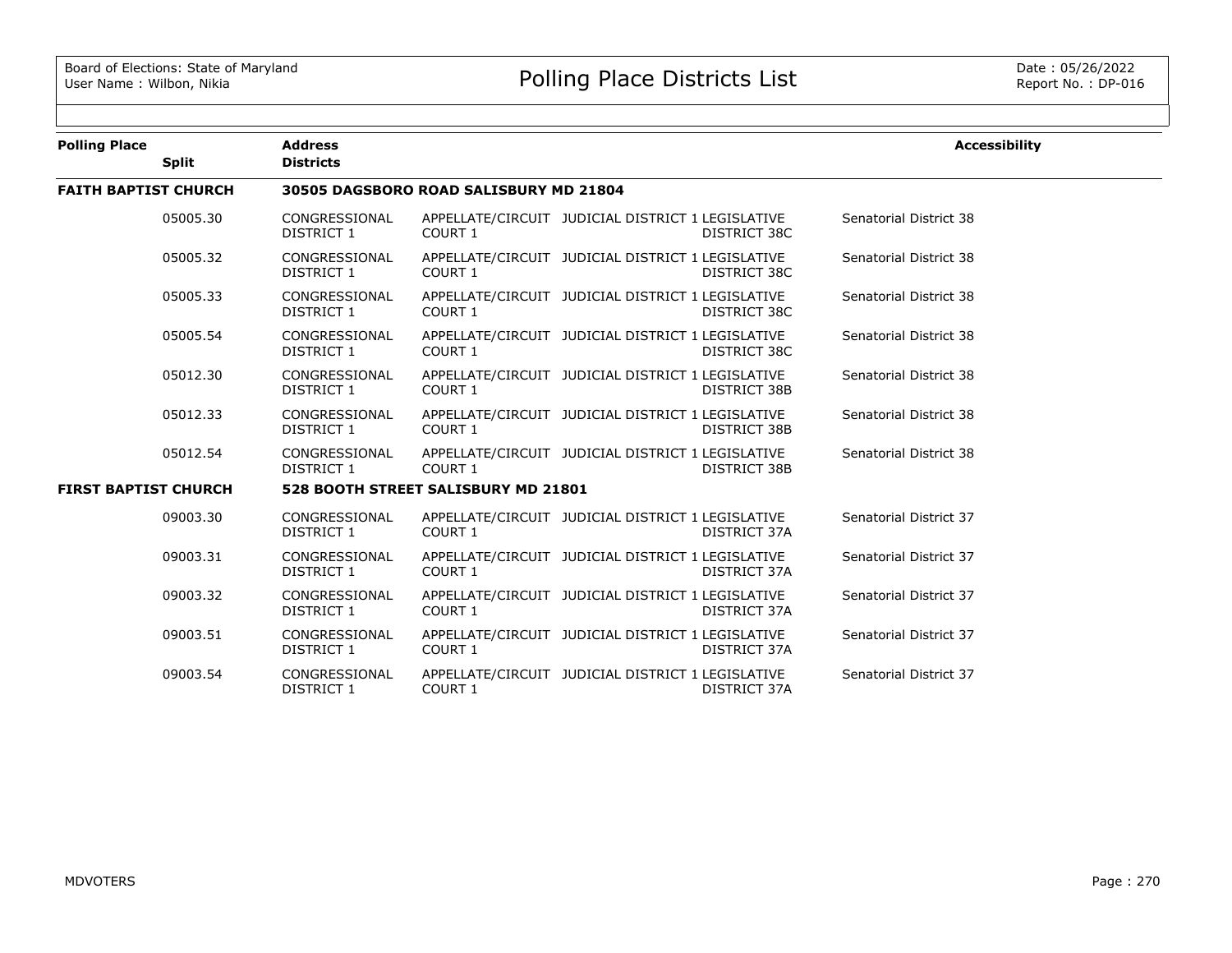| <b>Polling Place</b>                      |                               | <b>Address</b>                      |                                          |                                                   |                     | <b>Accessibility</b>   |  |
|-------------------------------------------|-------------------------------|-------------------------------------|------------------------------------------|---------------------------------------------------|---------------------|------------------------|--|
|                                           | Split                         | <b>Districts</b>                    |                                          |                                                   |                     |                        |  |
| <b>FRUITLAND PRIMARY</b><br><b>SCHOOL</b> |                               |                                     | 301 N DIVISION STREET FRUITLAND MD 21826 |                                                   |                     | <b>Unknown</b>         |  |
|                                           | 16002.30                      | CONGRESSIONAL<br>DISTRICT 1         | COURT 1                                  | APPELLATE/CIRCUIT JUDICIAL DISTRICT 1 LEGISLATIVE | DISTRICT 37B        | Senatorial District 37 |  |
|                                           | 16002.32                      | CONGRESSIONAL<br>DISTRICT 1         | COURT 1                                  | APPELLATE/CIRCUIT JUDICIAL DISTRICT 1 LEGISLATIVE | DISTRICT 37B        | Senatorial District 37 |  |
|                                           | 16002.34                      | CONGRESSIONAL<br>DISTRICT 1         | <b>COURT 1</b>                           | APPELLATE/CIRCUIT JUDICIAL DISTRICT 1 LEGISLATIVE | <b>DISTRICT 38B</b> | Senatorial District 38 |  |
|                                           | 16005.30                      | CONGRESSIONAL<br>DISTRICT 1         | <b>COURT 1</b>                           | APPELLATE/CIRCUIT JUDICIAL DISTRICT 1 LEGISLATIVE | DISTRICT 38B        | Senatorial District 38 |  |
|                                           | 16005.34                      | CONGRESSIONAL<br>DISTRICT 1         | COURT 1                                  | APPELLATE/CIRCUIT JUDICIAL DISTRICT 1 LEGISLATIVE | <b>DISTRICT 38B</b> | Senatorial District 38 |  |
|                                           | 16006.30                      | CONGRESSIONAL<br>DISTRICT 1         | COURT 1                                  | APPELLATE/CIRCUIT JUDICIAL DISTRICT 1 LEGISLATIVE | <b>DISTRICT 38B</b> | Senatorial District 38 |  |
|                                           | 16006.32                      | CONGRESSIONAL<br><b>DISTRICT 1</b>  | COURT 1                                  | APPELLATE/CIRCUIT JUDICIAL DISTRICT 1 LEGISLATIVE | <b>DISTRICT 38B</b> | Senatorial District 38 |  |
|                                           | 16006.53                      | CONGRESSIONAL<br><b>DISTRICT 1</b>  | COURT 1                                  | APPELLATE/CIRCUIT JUDICIAL DISTRICT 1 LEGISLATIVE | <b>DISTRICT 38B</b> | Senatorial District 38 |  |
|                                           | <b>HARVEST BAPTIST CHURCH</b> | 29945 DIXON ROAD SALISBURY MD 21804 |                                          |                                                   |                     |                        |  |
|                                           | 08002.30                      | CONGRESSIONAL<br>DISTRICT 1         | COURT 1                                  | APPELLATE/CIRCUIT JUDICIAL DISTRICT 1 LEGISLATIVE | <b>DISTRICT 38A</b> | Senatorial District 38 |  |
|                                           | 08002.32                      | CONGRESSIONAL<br><b>DISTRICT 1</b>  | COURT 1                                  | APPELLATE/CIRCUIT JUDICIAL DISTRICT 1 LEGISLATIVE | DISTRICT 37B        | Senatorial District 37 |  |
|                                           | 08002.34                      | CONGRESSIONAL<br><b>DISTRICT 1</b>  | <b>COURT 1</b>                           | APPELLATE/CIRCUIT JUDICIAL DISTRICT 1 LEGISLATIVE | <b>DISTRICT 38B</b> | Senatorial District 38 |  |
|                                           | 08003.30                      | CONGRESSIONAL<br>DISTRICT 1         | <b>COURT 1</b>                           | APPELLATE/CIRCUIT JUDICIAL DISTRICT 1 LEGISLATIVE | DISTRICT 37B        | Senatorial District 37 |  |
|                                           | 08003.32                      | CONGRESSIONAL<br>DISTRICT 1         | COURT 1                                  | APPELLATE/CIRCUIT JUDICIAL DISTRICT 1 LEGISLATIVE | DISTRICT 37B        | Senatorial District 37 |  |
|                                           | 08006.30                      | CONGRESSIONAL<br>DISTRICT 1         | <b>COURT 1</b>                           | APPELLATE/CIRCUIT JUDICIAL DISTRICT 1 LEGISLATIVE | DISTRICT 37B        | Senatorial District 37 |  |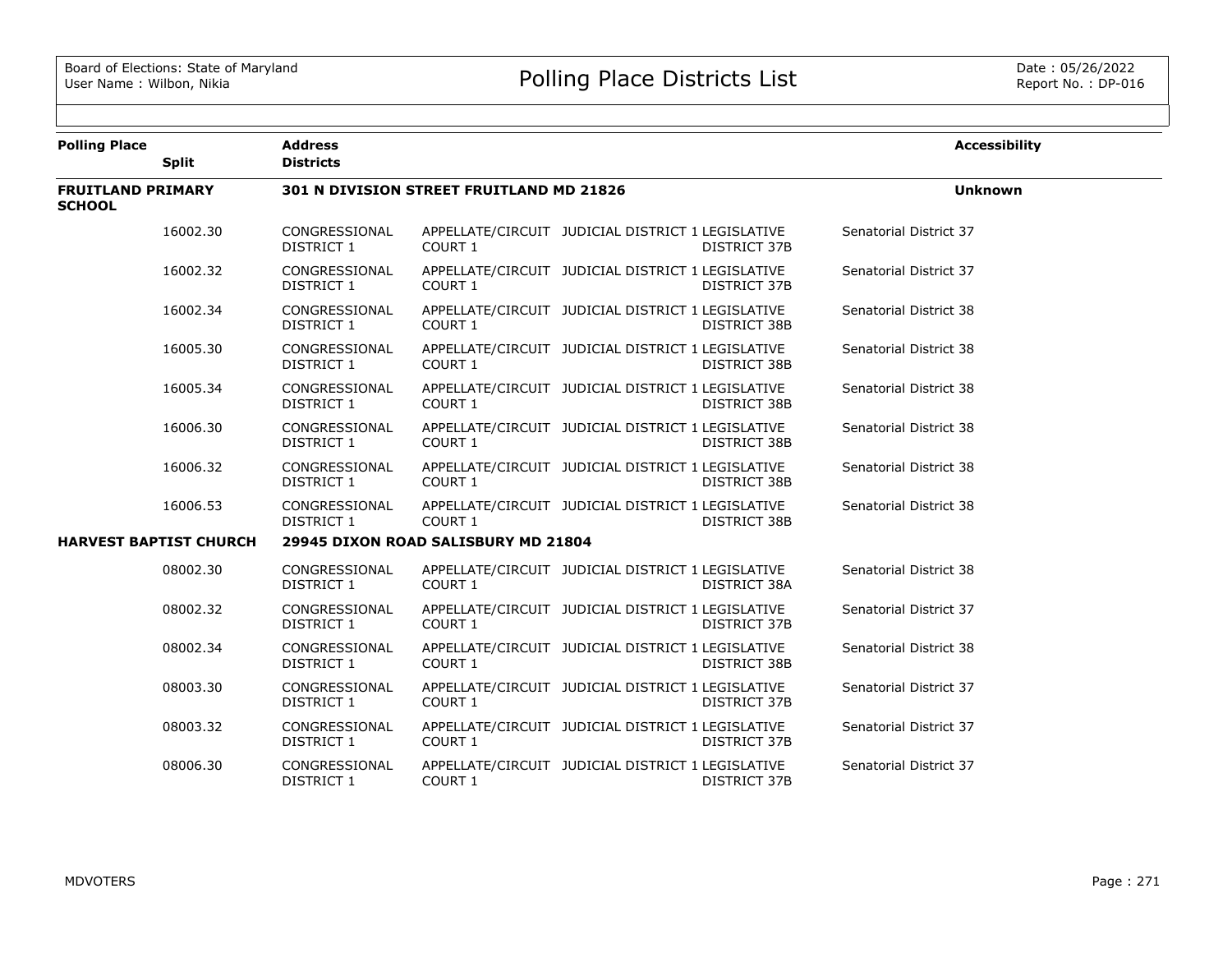| <b>Polling Place</b>                           |              | <b>Address</b>              |                                       |                                                                          | <b>Accessibility</b>   |
|------------------------------------------------|--------------|-----------------------------|---------------------------------------|--------------------------------------------------------------------------|------------------------|
|                                                | <b>Split</b> | <b>Districts</b>            |                                       |                                                                          |                        |
| <b>HOLY REDEEMER CATHOLIC</b><br><b>CHURCH</b> |              |                             | 501 E CHESTNUT STREET DELMAR MD 21875 | <b>Unknown</b>                                                           |                        |
|                                                | 11002.30     | CONGRESSIONAL<br>DISTRICT 1 | <b>COURT 1</b>                        | APPELLATE/CIRCUIT JUDICIAL DISTRICT 1 LEGISLATIVE<br>DISTRICT 37A        | Senatorial District 37 |
|                                                | 11002.32     | CONGRESSIONAL<br>DISTRICT 1 | COURT 1                               | APPELLATE/CIRCUIT JUDICIAL DISTRICT 1 LEGISLATIVE<br>DISTRICT 37A        | Senatorial District 37 |
|                                                | 11002.54     | CONGRESSIONAL<br>DISTRICT 1 | COURT 1                               | APPELLATE/CIRCUIT JUDICIAL DISTRICT 1 LEGISLATIVE<br>DISTRICT 37A        | Senatorial District 37 |
|                                                | 11003.30     | CONGRESSIONAL<br>DISTRICT 1 | <b>COURT 1</b>                        | APPELLATE/CIRCUIT JUDICIAL DISTRICT 1 LEGISLATIVE<br>DISTRICT 37A        | Senatorial District 37 |
|                                                | 11004.30     | CONGRESSIONAL<br>DISTRICT 1 | <b>COURT 1</b>                        | APPELLATE/CIRCUIT JUDICIAL DISTRICT 1 LEGISLATIVE<br>DISTRICT 37A        | Senatorial District 37 |
|                                                | 11004.33     | CONGRESSIONAL<br>DISTRICT 1 | <b>COURT 1</b>                        | APPELLATE/CIRCUIT JUDICIAL DISTRICT 1 LEGISLATIVE<br>DISTRICT 37A        | Senatorial District 37 |
|                                                | 11005.30     | CONGRESSIONAL<br>DISTRICT 1 | <b>COURT 1</b>                        | APPELLATE/CIRCUIT JUDICIAL DISTRICT 1 LEGISLATIVE<br>DISTRICT 38B        | Senatorial District 38 |
|                                                | 11006.30     | CONGRESSIONAL<br>DISTRICT 1 | COURT <sub>1</sub>                    | APPELLATE/CIRCUIT JUDICIAL DISTRICT 1 LEGISLATIVE<br><b>DISTRICT 38B</b> | Senatorial District 38 |
|                                                | 11006.33     | CONGRESSIONAL<br>DISTRICT 1 | COURT 1                               | APPELLATE/CIRCUIT JUDICIAL DISTRICT 1 LEGISLATIVE<br>DISTRICT 38B        | Senatorial District 38 |
|                                                | 11006.54     | CONGRESSIONAL<br>DISTRICT 1 | COURT <sub>1</sub>                    | APPELLATE/CIRCUIT JUDICIAL DISTRICT 1 LEGISLATIVE<br><b>DISTRICT 38B</b> | Senatorial District 38 |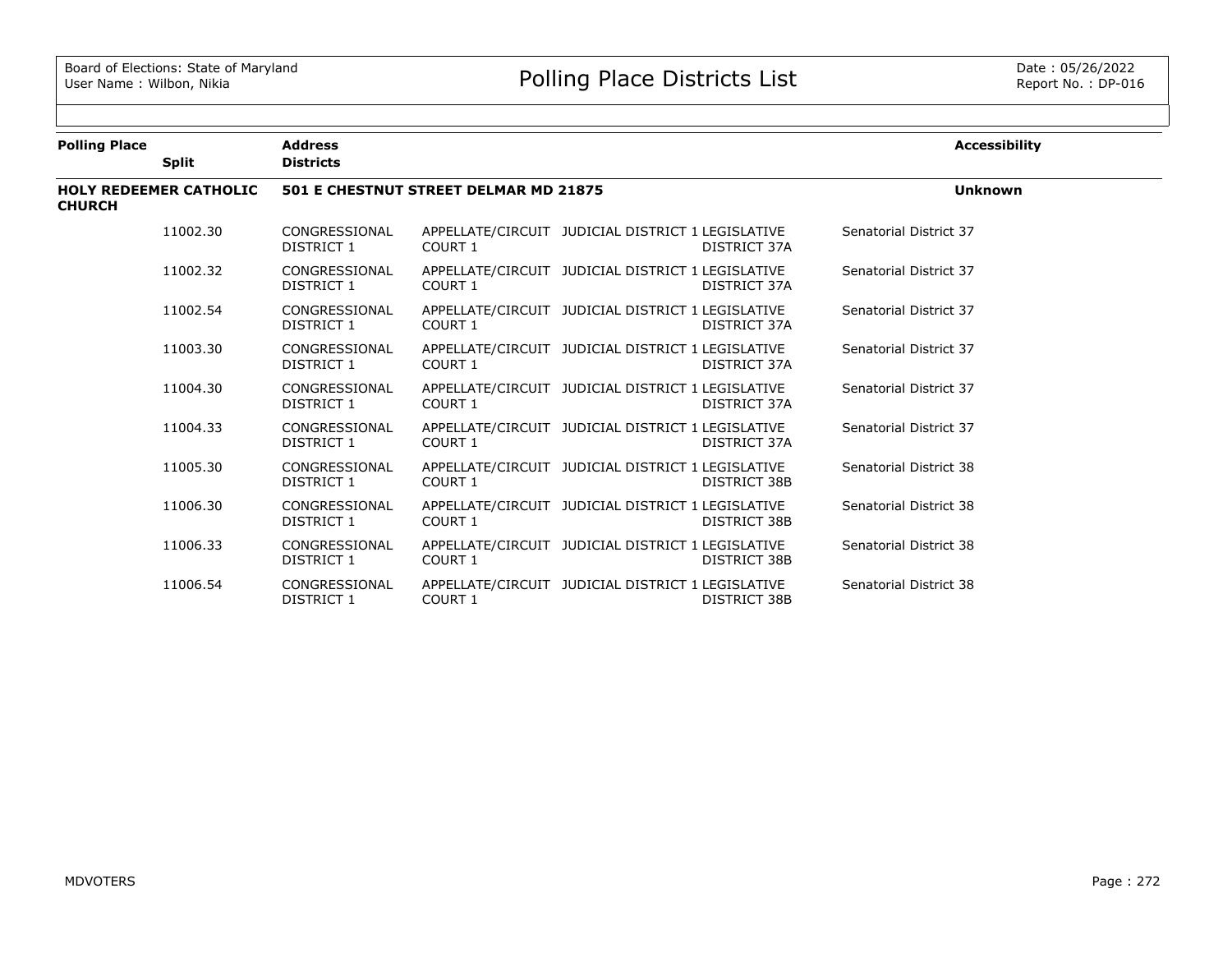| <b>Polling Place</b>                         |              | <b>Address</b>              |                                         |                                                                          | <b>Accessibility</b>   |  |
|----------------------------------------------|--------------|-----------------------------|-----------------------------------------|--------------------------------------------------------------------------|------------------------|--|
|                                              | <b>Split</b> | <b>Districts</b>            |                                         |                                                                          |                        |  |
| <b>JAMES M BENNETT HIGH</b><br><b>SCHOOL</b> |              |                             | 300 E COLLEGE AVENUE SALISBURY MD 21804 |                                                                          |                        |  |
|                                              | 08005.30     | CONGRESSIONAL<br>DISTRICT 1 | COURT 1                                 | APPELLATE/CIRCUIT JUDICIAL DISTRICT 1 LEGISLATIVE<br>DISTRICT 38B        | Senatorial District 38 |  |
|                                              | 08005.32     | CONGRESSIONAL<br>DISTRICT 1 | <b>COURT 1</b>                          | APPELLATE/CIRCUIT JUDICIAL DISTRICT 1 LEGISLATIVE<br>DISTRICT 38B        | Senatorial District 38 |  |
|                                              | 08005.53     | CONGRESSIONAL<br>DISTRICT 1 | <b>COURT 1</b>                          | APPELLATE/CIRCUIT JUDICIAL DISTRICT 1 LEGISLATIVE<br>DISTRICT 38B        | Senatorial District 38 |  |
|                                              | 08005.55     | CONGRESSIONAL<br>DISTRICT 1 | <b>COURT 1</b>                          | APPELLATE/CIRCUIT JUDICIAL DISTRICT 1 LEGISLATIVE<br><b>DISTRICT 38B</b> | Senatorial District 38 |  |
|                                              | 13004.30     | CONGRESSIONAL<br>DISTRICT 1 | COURT 1                                 | APPELLATE/CIRCUIT JUDICIAL DISTRICT 1 LEGISLATIVE<br>DISTRICT 38B        | Senatorial District 38 |  |
|                                              | 13004.31     | CONGRESSIONAL<br>DISTRICT 1 | COURT 1                                 | APPELLATE/CIRCUIT JUDICIAL DISTRICT 1 LEGISLATIVE<br>DISTRICT 38B        | Senatorial District 38 |  |
|                                              | 13004.32     | CONGRESSIONAL<br>DISTRICT 1 | COURT 1                                 | APPELLATE/CIRCUIT JUDICIAL DISTRICT 1 LEGISLATIVE<br><b>DISTRICT 38B</b> | Senatorial District 38 |  |
|                                              | 13004.51     | CONGRESSIONAL<br>DISTRICT 1 | COURT 1                                 | APPELLATE/CIRCUIT JUDICIAL DISTRICT 1 LEGISLATIVE<br>DISTRICT 38B        | Senatorial District 38 |  |
|                                              | 13004.52     | CONGRESSIONAL<br>DISTRICT 1 | <b>COURT 1</b>                          | APPELLATE/CIRCUIT JUDICIAL DISTRICT 1 LEGISLATIVE<br><b>DISTRICT 38B</b> | Senatorial District 38 |  |
|                                              | 13004.53     | CONGRESSIONAL<br>DISTRICT 1 | COURT 1                                 | APPELLATE/CIRCUIT JUDICIAL DISTRICT 1 LEGISLATIVE<br>DISTRICT 38B        | Senatorial District 38 |  |
|                                              | 13004.54     | CONGRESSIONAL<br>DISTRICT 1 | COURT 1                                 | APPELLATE/CIRCUIT JUDICIAL DISTRICT 1 LEGISLATIVE<br>DISTRICT 38B        | Senatorial District 38 |  |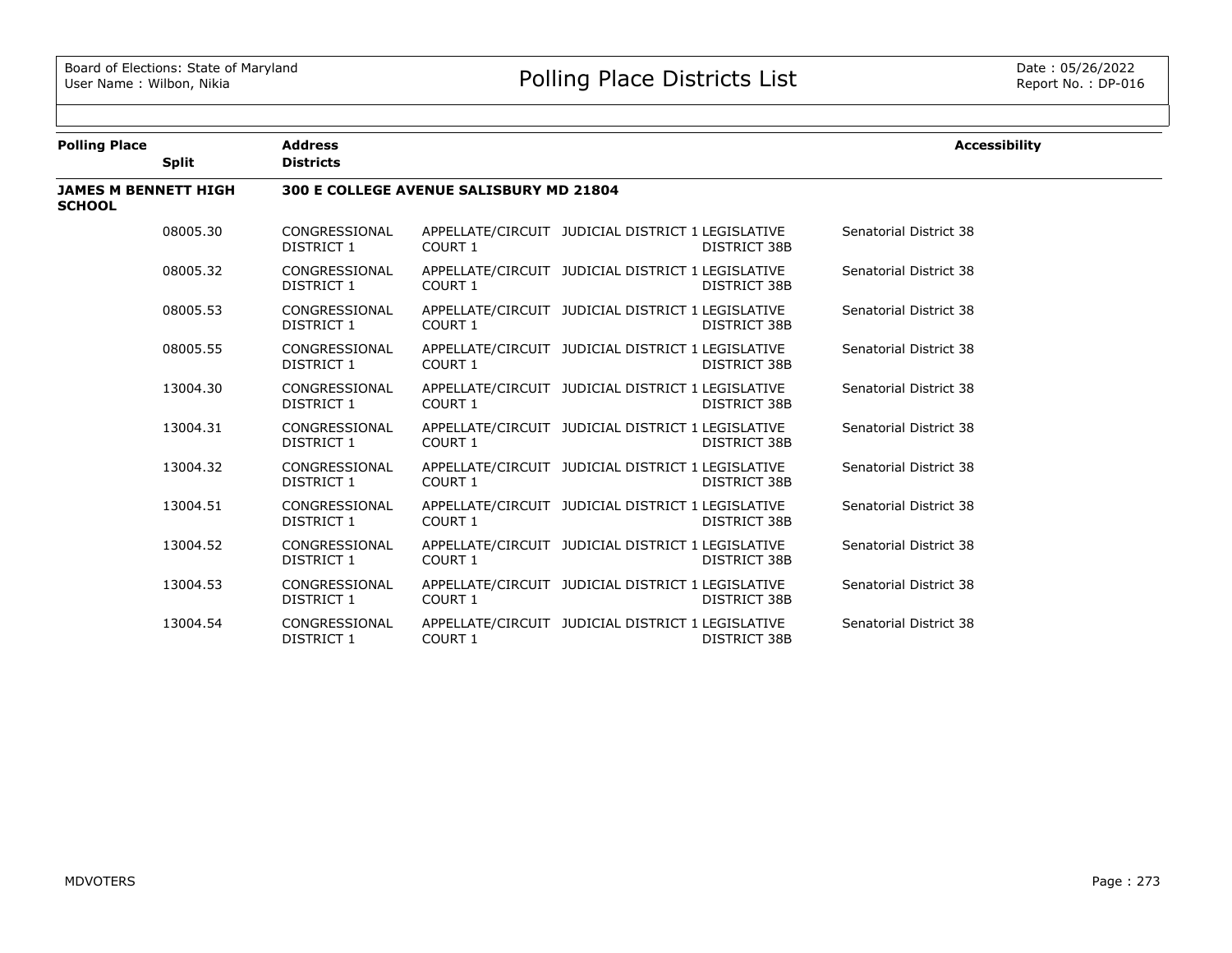| <b>Polling Place</b>                               |              | <b>Address</b>                     |                                        |                                                                          | <b>Accessibility</b>   |
|----------------------------------------------------|--------------|------------------------------------|----------------------------------------|--------------------------------------------------------------------------|------------------------|
|                                                    | <b>Split</b> | <b>Districts</b>                   |                                        |                                                                          |                        |
| <b>NEW DIMENSIONS</b><br><b>MINISTRIES</b>         |              |                                    | 1907 JERSEY ROAD SALISBURY MD 21801    |                                                                          |                        |
|                                                    | 09001.30     | CONGRESSIONAL<br>DISTRICT 1        | <b>COURT 1</b>                         | APPELLATE/CIRCUIT JUDICIAL DISTRICT 1 LEGISLATIVE<br>DISTRICT 37A        | Senatorial District 37 |
|                                                    | 09001.31     | CONGRESSIONAL<br>DISTRICT 1        | COURT 1                                | APPELLATE/CIRCUIT JUDICIAL DISTRICT 1 LEGISLATIVE<br>DISTRICT 37A        | Senatorial District 37 |
|                                                    | 09001.32     | CONGRESSIONAL<br>DISTRICT 1        | <b>COURT 1</b>                         | APPELLATE/CIRCUIT JUDICIAL DISTRICT 1 LEGISLATIVE<br>DISTRICT 37A        | Senatorial District 37 |
|                                                    | 09001.51     | CONGRESSIONAL<br>DISTRICT 1        | COURT 1                                | APPELLATE/CIRCUIT JUDICIAL DISTRICT 1 LEGISLATIVE<br>DISTRICT 37A        | Senatorial District 37 |
|                                                    | 09001.54     | CONGRESSIONAL<br>DISTRICT 1        | <b>COURT 1</b>                         | APPELLATE/CIRCUIT JUDICIAL DISTRICT 1 LEGISLATIVE<br>DISTRICT 37A        | Senatorial District 37 |
|                                                    | 11001.30     | CONGRESSIONAL<br>DISTRICT 1        | COURT 1                                | APPELLATE/CIRCUIT JUDICIAL DISTRICT 1 LEGISLATIVE<br><b>DISTRICT 38B</b> | Senatorial District 38 |
|                                                    | 11001.33     | CONGRESSIONAL<br>DISTRICT 1        | COURT 1                                | APPELLATE/CIRCUIT JUDICIAL DISTRICT 1 LEGISLATIVE<br>DISTRICT 38B        | Senatorial District 38 |
| <b>NORTH SALISBURY</b><br><b>ELEMENTARY SCHOOL</b> |              |                                    | 1213 EMERSON AVENUE SALISBURY MD 21801 |                                                                          |                        |
|                                                    | 09007.30     | CONGRESSIONAL<br><b>DISTRICT 1</b> | COURT 1                                | APPELLATE/CIRCUIT JUDICIAL DISTRICT 1 LEGISLATIVE<br><b>DISTRICT 38B</b> | Senatorial District 38 |
|                                                    | 09007.31     | CONGRESSIONAL<br>DISTRICT 1        | COURT 1                                | APPELLATE/CIRCUIT JUDICIAL DISTRICT 1 LEGISLATIVE<br><b>DISTRICT 38B</b> | Senatorial District 38 |
|                                                    | 09007.32     | CONGRESSIONAL<br>DISTRICT 1        | COURT 1                                | APPELLATE/CIRCUIT JUDICIAL DISTRICT 1 LEGISLATIVE<br><b>DISTRICT 38B</b> | Senatorial District 38 |
|                                                    | 09007.54     | CONGRESSIONAL<br>DISTRICT 1        | COURT 1                                | APPELLATE/CIRCUIT JUDICIAL DISTRICT 1 LEGISLATIVE<br>DISTRICT 38B        | Senatorial District 38 |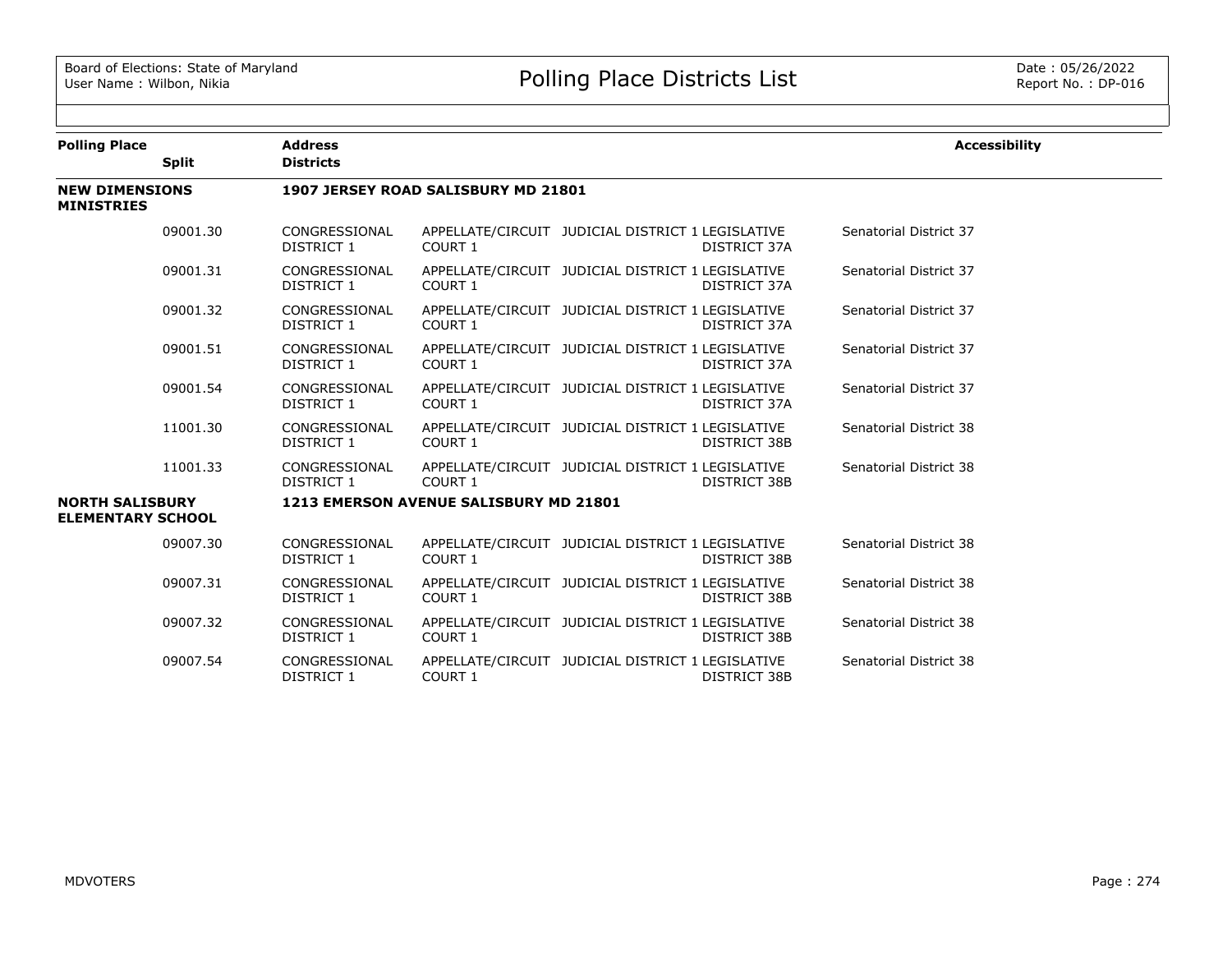| <b>Polling Place</b>                            |                              | <b>Address</b>                     |                                                               |                                                   |                     | <b>Accessibility</b>   |
|-------------------------------------------------|------------------------------|------------------------------------|---------------------------------------------------------------|---------------------------------------------------|---------------------|------------------------|
|                                                 | <b>Split</b>                 | <b>Districts</b>                   |                                                               |                                                   |                     |                        |
| <b>NORTHWESTERN</b><br><b>ELEMENTARY SCHOOL</b> |                              |                                    | 9975 SHARPTOWN ROAD MARDELA SPRINGS MD 21837                  |                                                   |                     |                        |
|                                                 | 01001.30                     | CONGRESSIONAL<br>DISTRICT 1        | COURT 1                                                       | APPELLATE/CIRCUIT JUDICIAL DISTRICT 1 LEGISLATIVE | DISTRICT 37A        | Senatorial District 37 |
|                                                 | 01002.30                     | CONGRESSIONAL<br>DISTRICT 1        | COURT 1                                                       | APPELLATE/CIRCUIT JUDICIAL DISTRICT 1 LEGISLATIVE | DISTRICT 37A        | Senatorial District 37 |
|                                                 | 01002.41                     | CONGRESSIONAL<br>DISTRICT 1        | COURT 1                                                       | APPELLATE/CIRCUIT JUDICIAL DISTRICT 1 LEGISLATIVE | DISTRICT 37A        | Senatorial District 37 |
|                                                 | 01003.30                     | CONGRESSIONAL<br>DISTRICT 1        | COURT 1                                                       | APPELLATE/CIRCUIT JUDICIAL DISTRICT 1 LEGISLATIVE | DISTRICT 37B        | Senatorial District 37 |
|                                                 | 01003.41                     | CONGRESSIONAL<br><b>DISTRICT 1</b> | COURT 1                                                       | APPELLATE/CIRCUIT JUDICIAL DISTRICT 1 LEGISLATIVE | DISTRICT 37B        | Senatorial District 37 |
|                                                 |                              |                                    | OAK RIDGE BAPTIST CHURCH 361 TILGHMAN ROAD SALISBURY MD 21804 |                                                   |                     | <b>Unknown</b>         |
|                                                 | 05003.30                     | CONGRESSIONAL<br>DISTRICT 1        | COURT 1                                                       | APPELLATE/CIRCUIT JUDICIAL DISTRICT 1 LEGISLATIVE | DISTRICT 38B        | Senatorial District 38 |
|                                                 | 05003.32                     | CONGRESSIONAL<br>DISTRICT 1        | <b>COURT 1</b>                                                | APPELLATE/CIRCUIT JUDICIAL DISTRICT 1 LEGISLATIVE | DISTRICT 38B        | Senatorial District 38 |
|                                                 | 05003.52                     | CONGRESSIONAL<br>DISTRICT 1        | COURT 1                                                       | APPELLATE/CIRCUIT JUDICIAL DISTRICT 1 LEGISLATIVE | <b>DISTRICT 38B</b> | Senatorial District 38 |
|                                                 | 05003.55                     | CONGRESSIONAL<br>DISTRICT 1        | <b>COURT 1</b>                                                | APPELLATE/CIRCUIT JUDICIAL DISTRICT 1 LEGISLATIVE | DISTRICT 38B        | Senatorial District 38 |
|                                                 | 05007.30                     | CONGRESSIONAL<br>DISTRICT 1        | COURT 1                                                       | APPELLATE/CIRCUIT JUDICIAL DISTRICT 1 LEGISLATIVE | DISTRICT 38C        | Senatorial District 38 |
|                                                 | 05007.55                     | CONGRESSIONAL<br>DISTRICT 1        | COURT 1                                                       | APPELLATE/CIRCUIT JUDICIAL DISTRICT 1 LEGISLATIVE | DISTRICT 38C        | Senatorial District 38 |
|                                                 | 05008.30                     | CONGRESSIONAL<br>DISTRICT 1        | COURT 1                                                       | APPELLATE/CIRCUIT JUDICIAL DISTRICT 1 LEGISLATIVE | DISTRICT 38C        | Senatorial District 38 |
| <b>FIRE DEPARTMENT</b>                          | <b>PARSONSBURG VOLUNTEER</b> |                                    | 33030 OLD OCEAN CITY ROAD PARSONSBURG MD 21849                |                                                   |                     | <b>Unknown</b>         |
|                                                 | 04002.30                     | CONGRESSIONAL<br>DISTRICT 1        | COURT 1                                                       | APPELLATE/CIRCUIT JUDICIAL DISTRICT 1 LEGISLATIVE | DISTRICT 38C        | Senatorial District 38 |
|                                                 | 04002.40                     | CONGRESSIONAL<br>DISTRICT 1        | COURT 1                                                       | APPELLATE/CIRCUIT JUDICIAL DISTRICT 1 LEGISLATIVE | DISTRICT 38C        | Senatorial District 38 |
|                                                 | 05009.30                     | CONGRESSIONAL<br>DISTRICT 1        | COURT 1                                                       | APPELLATE/CIRCUIT JUDICIAL DISTRICT 1 LEGISLATIVE | DISTRICT 38C        | Senatorial District 38 |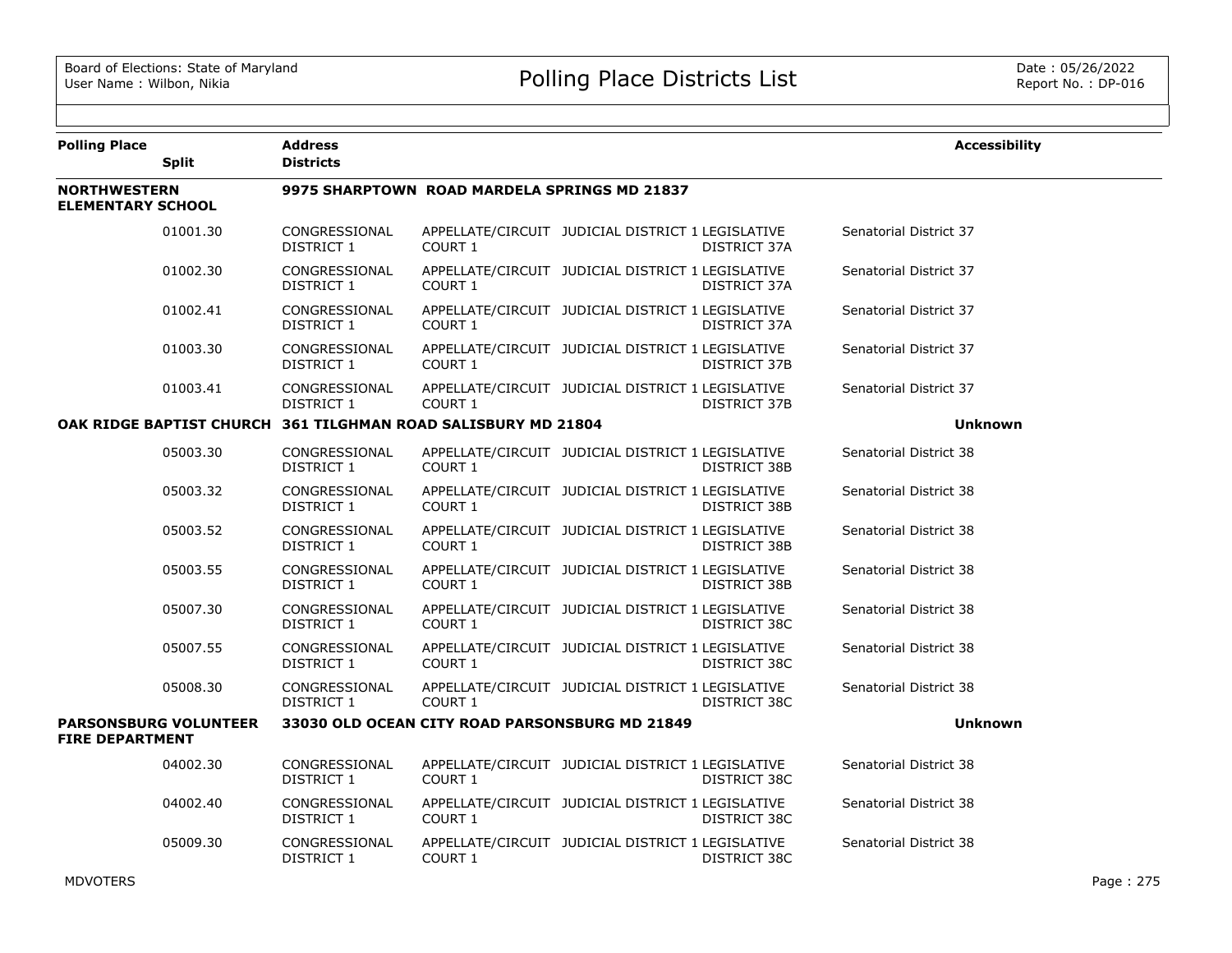| <b>Polling Place</b>                         | <b>Address</b>                     |                                                |                                                                          | <b>Accessibility</b>   |
|----------------------------------------------|------------------------------------|------------------------------------------------|--------------------------------------------------------------------------|------------------------|
| <b>Split</b>                                 | <b>Districts</b>                   |                                                |                                                                          |                        |
| <b>PEMBERTON ELEMENTARY</b><br><b>SCHOOL</b> |                                    | <b>1300 PEMBERTON DRIVE SALISBURY MD 21801</b> |                                                                          |                        |
| 09004.30                                     | CONGRESSIONAL<br><b>DISTRICT 1</b> | COURT 1                                        | APPELLATE/CIRCUIT JUDICIAL DISTRICT 1 LEGISLATIVE<br><b>DISTRICT 38B</b> | Senatorial District 38 |
| 09004.31                                     | CONGRESSIONAL<br>DISTRICT 1        | COURT 1                                        | APPELLATE/CIRCUIT JUDICIAL DISTRICT 1 LEGISLATIVE<br>DISTRICT 37A        | Senatorial District 37 |
| 09004.32                                     | CONGRESSIONAL<br>DISTRICT 1        | COURT 1                                        | APPELLATE/CIRCUIT JUDICIAL DISTRICT 1 LEGISLATIVE<br>DISTRICT 37A        | Senatorial District 37 |
| 09004.53                                     | CONGRESSIONAL<br><b>DISTRICT 1</b> | COURT 1                                        | APPELLATE/CIRCUIT JUDICIAL DISTRICT 1 LEGISLATIVE<br><b>DISTRICT 38B</b> | Senatorial District 38 |
| 09004.54                                     | CONGRESSIONAL<br>DISTRICT 1        | COURT 1                                        | APPELLATE/CIRCUIT JUDICIAL DISTRICT 1 LEGISLATIVE<br><b>DISTRICT 38B</b> | Senatorial District 38 |
| 09005.30                                     | CONGRESSIONAL<br><b>DISTRICT 1</b> | COURT 1                                        | APPELLATE/CIRCUIT JUDICIAL DISTRICT 1 LEGISLATIVE<br>DISTRICT 37A        | Senatorial District 37 |
| 09005.31                                     | CONGRESSIONAL<br>DISTRICT 1        | COURT 1                                        | APPELLATE/CIRCUIT JUDICIAL DISTRICT 1 LEGISLATIVE<br>DISTRICT 37A        | Senatorial District 37 |
| 09005.32                                     | CONGRESSIONAL<br>DISTRICT 1        | <b>COURT 1</b>                                 | APPELLATE/CIRCUIT JUDICIAL DISTRICT 1 LEGISLATIVE<br>DISTRICT 37A        | Senatorial District 37 |
| 09005.51                                     | CONGRESSIONAL<br><b>DISTRICT 1</b> | COURT 1                                        | APPELLATE/CIRCUIT JUDICIAL DISTRICT 1 LEGISLATIVE<br>DISTRICT 37A        | Senatorial District 37 |
| 09005.53                                     | CONGRESSIONAL<br>DISTRICT 1        | COURT 1                                        | APPELLATE/CIRCUIT JUDICIAL DISTRICT 1 LEGISLATIVE<br>DISTRICT 37A        | Senatorial District 37 |
| 09006.30                                     | CONGRESSIONAL<br>DISTRICT 1        | COURT 1                                        | APPELLATE/CIRCUIT JUDICIAL DISTRICT 1 LEGISLATIVE<br>DISTRICT 37B        | Senatorial District 37 |
| 09006.31                                     | CONGRESSIONAL<br>DISTRICT 1        | COURT 1                                        | APPELLATE/CIRCUIT JUDICIAL DISTRICT 1 LEGISLATIVE<br>DISTRICT 37B        | Senatorial District 37 |
| 09006.32                                     | CONGRESSIONAL<br>DISTRICT 1        | COURT 1                                        | APPELLATE/CIRCUIT JUDICIAL DISTRICT 1 LEGISLATIVE<br>DISTRICT 37B        | Senatorial District 37 |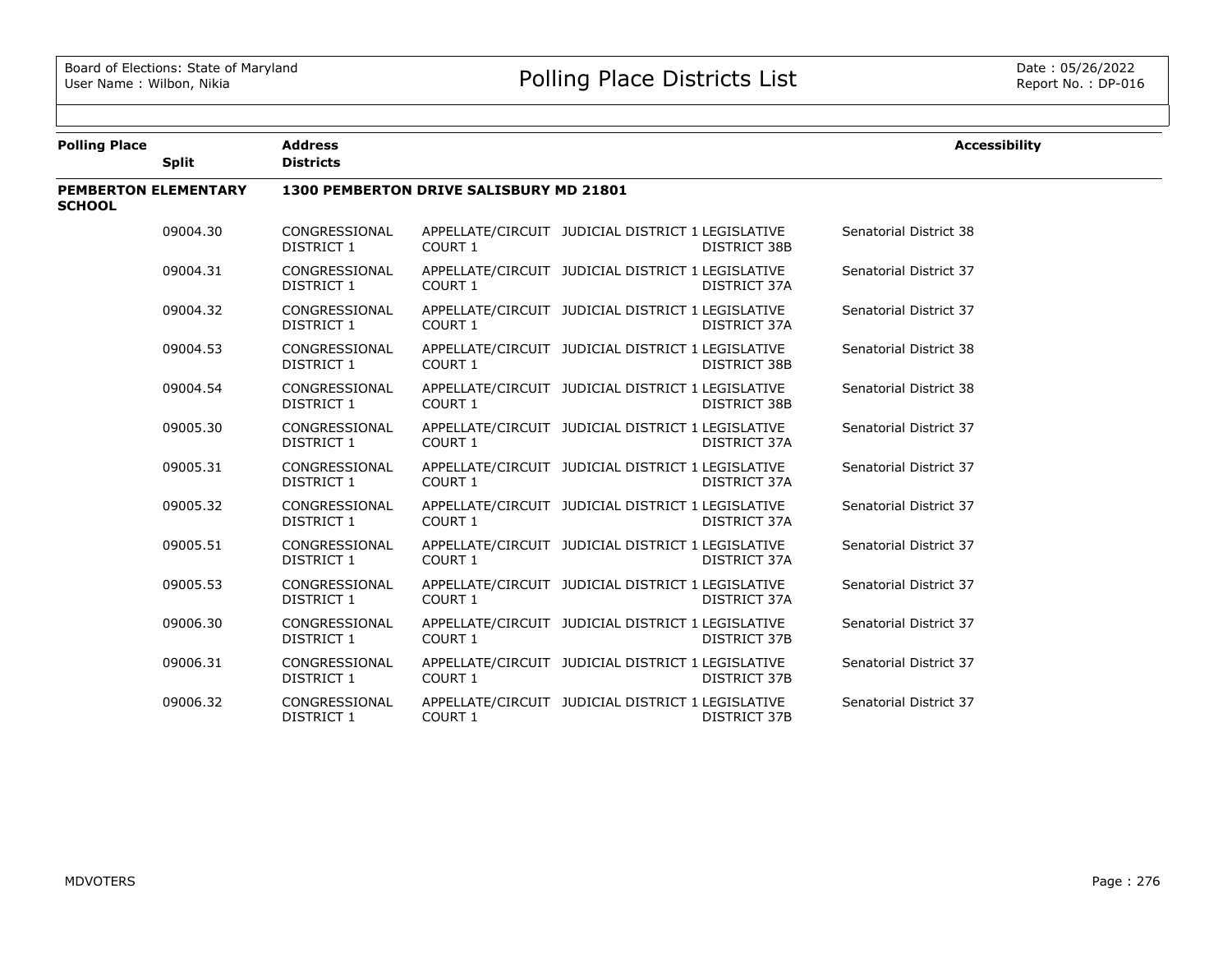$\overline{\phantom{a}}$ 

| <b>Polling Place</b>                                   | <b>Split</b> | <b>Address</b><br><b>Districts</b> |                                                                 |                                                                   |                        | <b>Accessibility</b> |
|--------------------------------------------------------|--------------|------------------------------------|-----------------------------------------------------------------|-------------------------------------------------------------------|------------------------|----------------------|
| <b>DEPARTMENT</b>                                      |              |                                    | PITTSVILLE VOLUNTEER FIRE 7442 GUMBORO ROAD PITTSVILLE MD 21850 |                                                                   |                        | <b>Unknown</b>       |
|                                                        | 04001.30     | CONGRESSIONAL<br>DISTRICT 1        | <b>COURT 1</b>                                                  | APPELLATE/CIRCUIT JUDICIAL DISTRICT 1 LEGISLATIVE<br>DISTRICT 38C | Senatorial District 38 |                      |
|                                                        | 04001.39     | CONGRESSIONAL<br>DISTRICT 1        | COURT 1                                                         | APPELLATE/CIRCUIT JUDICIAL DISTRICT 1 LEGISLATIVE<br>DISTRICT 38C | Senatorial District 38 |                      |
|                                                        | 04001.40     | CONGRESSIONAL<br><b>DISTRICT 1</b> | COURT 1                                                         | APPELLATE/CIRCUIT JUDICIAL DISTRICT 1 LEGISLATIVE<br>DISTRICT 38C | Senatorial District 38 |                      |
|                                                        | 04003.30     | CONGRESSIONAL<br>DISTRICT 1        | COURT 1                                                         | APPELLATE/CIRCUIT JUDICIAL DISTRICT 1 LEGISLATIVE<br>DISTRICT 38C | Senatorial District 38 |                      |
|                                                        | 04003.40     | CONGRESSIONAL<br>DISTRICT 1        | COURT 1                                                         | APPELLATE/CIRCUIT JUDICIAL DISTRICT 1 LEGISLATIVE<br>DISTRICT 38C | Senatorial District 38 |                      |
| <b>POWELLVILLE VOLUNTEER</b><br><b>FIRE DEPARTMENT</b> |              |                                    | 5085 POWELLVILLE ROAD PITTSVILLE MD 21850                       |                                                                   |                        | <b>Unknown</b>       |
|                                                        | 06001.30     | CONGRESSIONAL<br>DISTRICT 1        | COURT <sub>1</sub>                                              | APPELLATE/CIRCUIT JUDICIAL DISTRICT 1 LEGISLATIVE<br>DISTRICT 38C | Senatorial District 38 |                      |
| <b>SCHOOL</b>                                          |              |                                    | PRINCE STREET ELEMENTARY 400 PRINCE STREET SALISBURY MD 21804   |                                                                   |                        | <b>Unknown</b>       |
|                                                        | 13002.30     | CONGRESSIONAL<br>DISTRICT 1        | COURT 1                                                         | APPELLATE/CIRCUIT JUDICIAL DISTRICT 1 LEGISLATIVE<br>DISTRICT 37A | Senatorial District 37 |                      |
|                                                        | 13002.31     | CONGRESSIONAL<br>DISTRICT 1        | <b>COURT 1</b>                                                  | APPELLATE/CIRCUIT JUDICIAL DISTRICT 1 LEGISLATIVE<br>DISTRICT 37A | Senatorial District 37 |                      |
|                                                        | 13002.32     | CONGRESSIONAL<br>DISTRICT 1        | <b>COURT 1</b>                                                  | APPELLATE/CIRCUIT JUDICIAL DISTRICT 1 LEGISLATIVE<br>DISTRICT 37A | Senatorial District 37 |                      |
|                                                        | 13002.51     | CONGRESSIONAL<br>DISTRICT 1        | COURT 1                                                         | APPELLATE/CIRCUIT JUDICIAL DISTRICT 1 LEGISLATIVE<br>DISTRICT 37A | Senatorial District 37 |                      |
|                                                        | 13002.52     | CONGRESSIONAL<br>DISTRICT 1        | COURT 1                                                         | APPELLATE/CIRCUIT JUDICIAL DISTRICT 1 LEGISLATIVE<br>DISTRICT 37A | Senatorial District 37 |                      |
|                                                        | 13002.53     | CONGRESSIONAL<br>DISTRICT 1        | COURT 1                                                         | APPELLATE/CIRCUIT JUDICIAL DISTRICT 1 LEGISLATIVE<br>DISTRICT 37A | Senatorial District 37 |                      |
|                                                        | 13002.54     | CONGRESSIONAL<br>DISTRICT 1        | <b>COURT 1</b>                                                  | APPELLATE/CIRCUIT JUDICIAL DISTRICT 1 LEGISLATIVE<br>DISTRICT 37A | Senatorial District 37 |                      |
|                                                        | 13002.55     | CONGRESSIONAL<br>DISTRICT 1        | COURT 1                                                         | APPELLATE/CIRCUIT JUDICIAL DISTRICT 1 LEGISLATIVE<br>DISTRICT 37A | Senatorial District 37 |                      |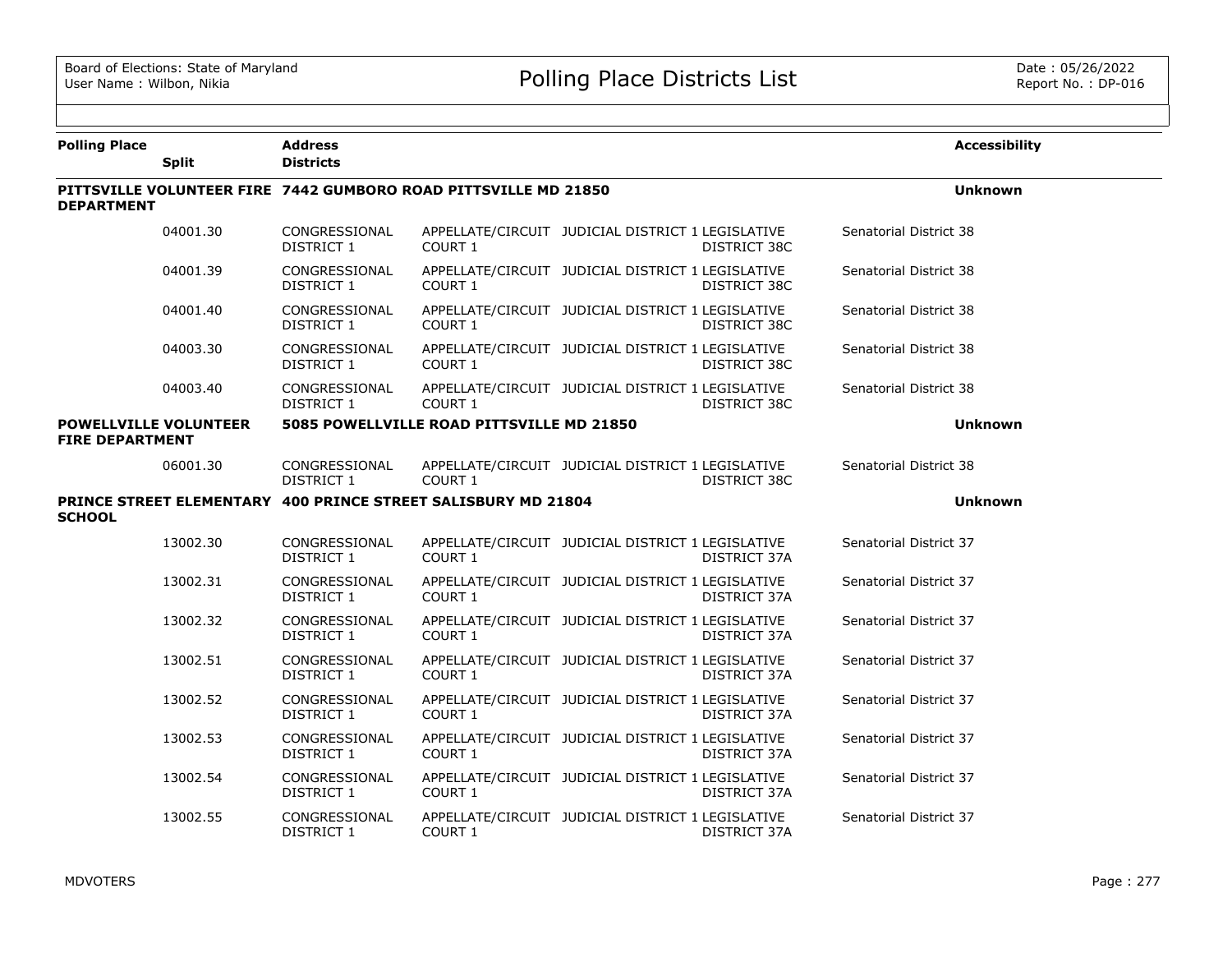| <b>Polling Place</b>                                  |                                | <b>Address</b>                     |                                               |                                                                          | <b>Accessibility</b>   |
|-------------------------------------------------------|--------------------------------|------------------------------------|-----------------------------------------------|--------------------------------------------------------------------------|------------------------|
|                                                       | <b>Split</b>                   | <b>Districts</b>                   |                                               |                                                                          |                        |
|                                                       | <b>SALISBURY MIDDLE SCHOOL</b> |                                    | 607 MORRIS STREET SALISBURY MD 21801          |                                                                          |                        |
|                                                       | 09002.30                       | CONGRESSIONAL<br><b>DISTRICT 1</b> | COURT 1                                       | APPELLATE/CIRCUIT JUDICIAL DISTRICT 1 LEGISLATIVE<br>DISTRICT 37A        | Senatorial District 37 |
|                                                       | 09002.31                       | CONGRESSIONAL<br>DISTRICT 1        | <b>COURT 1</b>                                | APPELLATE/CIRCUIT JUDICIAL DISTRICT 1 LEGISLATIVE<br>DISTRICT 37A        | Senatorial District 37 |
|                                                       | 09002.32                       | CONGRESSIONAL<br><b>DISTRICT 1</b> | COURT 1                                       | APPELLATE/CIRCUIT JUDICIAL DISTRICT 1 LEGISLATIVE<br>DISTRICT 37A        | Senatorial District 37 |
|                                                       | 09002.51                       | CONGRESSIONAL<br>DISTRICT 1        | COURT <sub>1</sub>                            | APPELLATE/CIRCUIT JUDICIAL DISTRICT 1 LEGISLATIVE<br>DISTRICT 37A        | Senatorial District 37 |
|                                                       | 09002.52                       | CONGRESSIONAL<br>DISTRICT 1        | COURT 1                                       | APPELLATE/CIRCUIT JUDICIAL DISTRICT 1 LEGISLATIVE<br>DISTRICT 37A        | Senatorial District 37 |
| <b>SHARPTOWN FIREMENS</b><br><b>MEMORIAL BUILDING</b> |                                |                                    | <b>405 JOE MORGAN ROAD SHARPTOWN MD 21861</b> |                                                                          | <b>Unknown</b>         |
|                                                       | 10001.30                       | CONGRESSIONAL<br>DISTRICT 1        | COURT <sub>1</sub>                            | APPELLATE/CIRCUIT JUDICIAL DISTRICT 1 LEGISLATIVE<br>DISTRICT 37A        | Senatorial District 37 |
|                                                       | 10002.30                       | CONGRESSIONAL<br>DISTRICT 1        | COURT 1                                       | APPELLATE/CIRCUIT JUDICIAL DISTRICT 1 LEGISLATIVE<br>DISTRICT 37A        | Senatorial District 37 |
|                                                       | 10002.36                       | CONGRESSIONAL<br><b>DISTRICT 1</b> | COURT 1                                       | APPELLATE/CIRCUIT JUDICIAL DISTRICT 1 LEGISLATIVE<br>DISTRICT 37A        | Senatorial District 37 |
|                                                       | 10003.30                       | CONGRESSIONAL<br>DISTRICT 1        | COURT 1                                       | APPELLATE/CIRCUIT JUDICIAL DISTRICT 1 LEGISLATIVE<br>DISTRICT 37B        | Senatorial District 37 |
|                                                       | 10003.36                       | CONGRESSIONAL<br>DISTRICT 1        | COURT 1                                       | APPELLATE/CIRCUIT JUDICIAL DISTRICT 1 LEGISLATIVE<br><b>DISTRICT 37B</b> | Senatorial District 37 |
|                                                       | 10004.30                       | CONGRESSIONAL<br><b>DISTRICT 1</b> | COURT 1                                       | APPELLATE/CIRCUIT JUDICIAL DISTRICT 1 LEGISLATIVE<br>DISTRICT 37A        | Senatorial District 37 |
| <b>ST MARYS EPISCOPAL</b><br><b>CHURCH</b>            |                                |                                    | 21658 NANTICOKE RD. TYASKIN MD 21865          |                                                                          | <b>Unknown</b>         |
|                                                       | 17001.30                       | CONGRESSIONAL<br>DISTRICT 1        | COURT <sub>1</sub>                            | APPELLATE/CIRCUIT JUDICIAL DISTRICT 1 LEGISLATIVE<br>DISTRICT 37B        | Senatorial District 37 |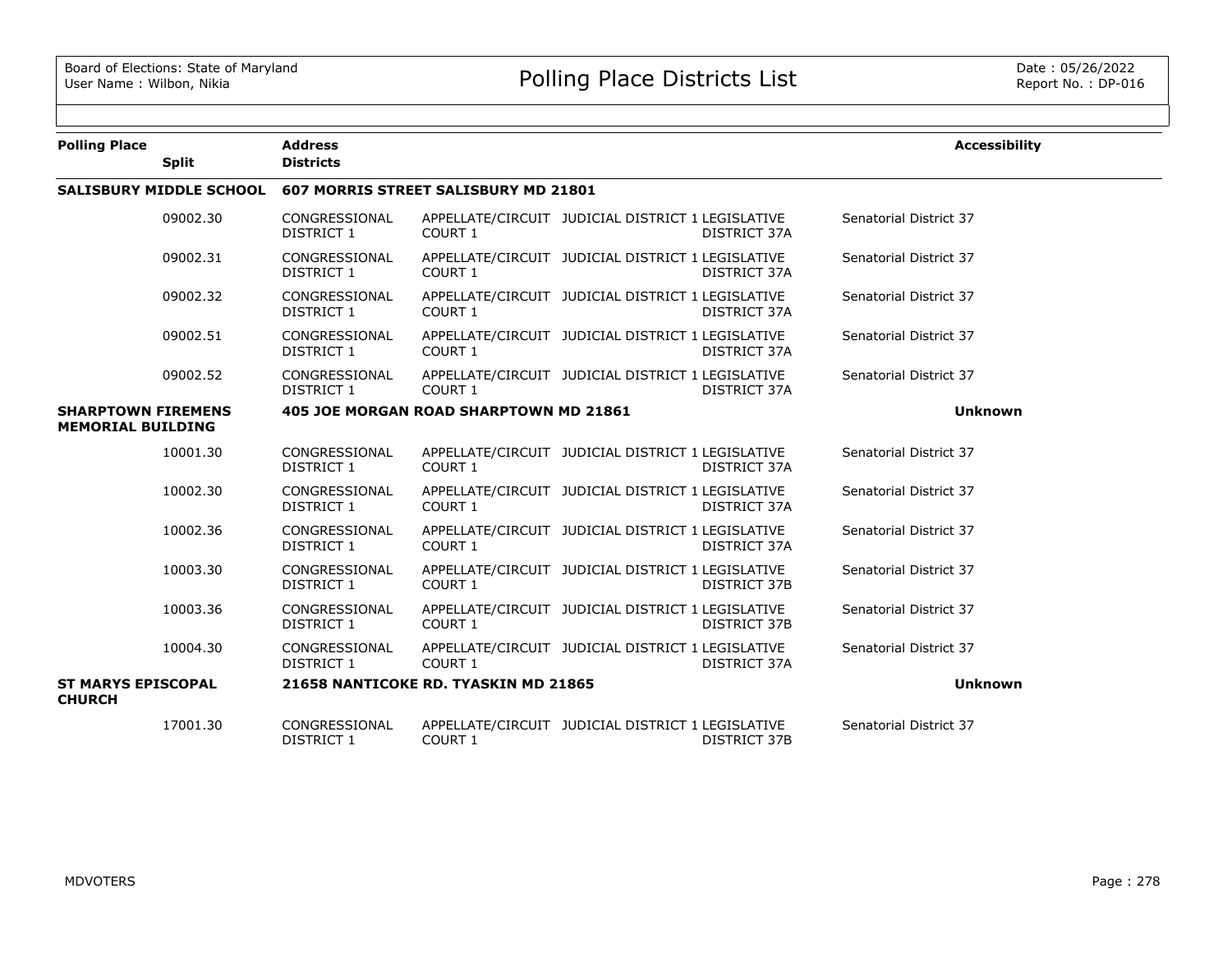| <b>Polling Place</b>                          | <b>Split</b> | <b>Address</b><br><b>Districts</b> |                                                              |                                                   |                     | <b>Accessibility</b>   |
|-----------------------------------------------|--------------|------------------------------------|--------------------------------------------------------------|---------------------------------------------------|---------------------|------------------------|
| <b>WARD MUSEUM</b>                            |              |                                    | 909 S SCHUMAKER DRIVE SALISBURY MD 21804                     |                                                   |                     |                        |
|                                               | 08004.30     | CONGRESSIONAL<br>DISTRICT 1        | COURT 1                                                      | APPELLATE/CIRCUIT JUDICIAL DISTRICT 1 LEGISLATIVE | DISTRICT 38B        | Senatorial District 38 |
|                                               | 08004.32     | CONGRESSIONAL<br>DISTRICT 1        | COURT 1                                                      | APPELLATE/CIRCUIT JUDICIAL DISTRICT 1 LEGISLATIVE | <b>DISTRICT 38B</b> | Senatorial District 38 |
|                                               | 08004.55     | CONGRESSIONAL<br>DISTRICT 1        | <b>COURT 1</b>                                               | APPELLATE/CIRCUIT JUDICIAL DISTRICT 1 LEGISLATIVE | DISTRICT 38B        | Senatorial District 38 |
| <b>WESTSIDE INTERMEDIATE</b><br><b>SCHOOL</b> |              |                                    | 8000 QUANTICO ROAD HEBRON MD 21830                           |                                                   |                     | <b>Unknown</b>         |
|                                               | 15001.30     | CONGRESSIONAL<br>DISTRICT 1        | COURT 1                                                      | APPELLATE/CIRCUIT JUDICIAL DISTRICT 1 LEGISLATIVE | DISTRICT 37A        | Senatorial District 37 |
|                                               | 15001.35     | CONGRESSIONAL<br>DISTRICT 1        | COURT 1                                                      | APPELLATE/CIRCUIT JUDICIAL DISTRICT 1 LEGISLATIVE | DISTRICT 37A        | Senatorial District 37 |
|                                               | 15002.30     | CONGRESSIONAL<br>DISTRICT 1        | COURT 1                                                      | APPELLATE/CIRCUIT JUDICIAL DISTRICT 1 LEGISLATIVE | DISTRICT 37A        | Senatorial District 37 |
|                                               | 15003.30     | CONGRESSIONAL<br><b>DISTRICT 1</b> | <b>COURT 1</b>                                               | APPELLATE/CIRCUIT JUDICIAL DISTRICT 1 LEGISLATIVE | <b>DISTRICT 37B</b> | Senatorial District 37 |
|                                               | 15004.30     | CONGRESSIONAL<br>DISTRICT 1        | COURT 1                                                      | APPELLATE/CIRCUIT JUDICIAL DISTRICT 1 LEGISLATIVE | DISTRICT 37A        | Senatorial District 37 |
|                                               | 15005.30     | CONGRESSIONAL<br>DISTRICT 1        | COURT 1                                                      | APPELLATE/CIRCUIT JUDICIAL DISTRICT 1 LEGISLATIVE | DISTRICT 37A        | Senatorial District 37 |
|                                               | 15006.30     | CONGRESSIONAL<br>DISTRICT 1        | COURT 1                                                      | APPELLATE/CIRCUIT JUDICIAL DISTRICT 1 LEGISLATIVE | DISTRICT 37B        | Senatorial District 37 |
|                                               |              |                                    | WESTSIDE PRIMARY SCHOOL 6046 QUANTICO ROAD QUANTICO MD 21856 |                                                   |                     | <b>Unknown</b>         |
|                                               | 02001.30     | CONGRESSIONAL<br><b>DISTRICT 1</b> | COURT 1                                                      | APPELLATE/CIRCUIT JUDICIAL DISTRICT 1 LEGISLATIVE | DISTRICT 37B        | Senatorial District 37 |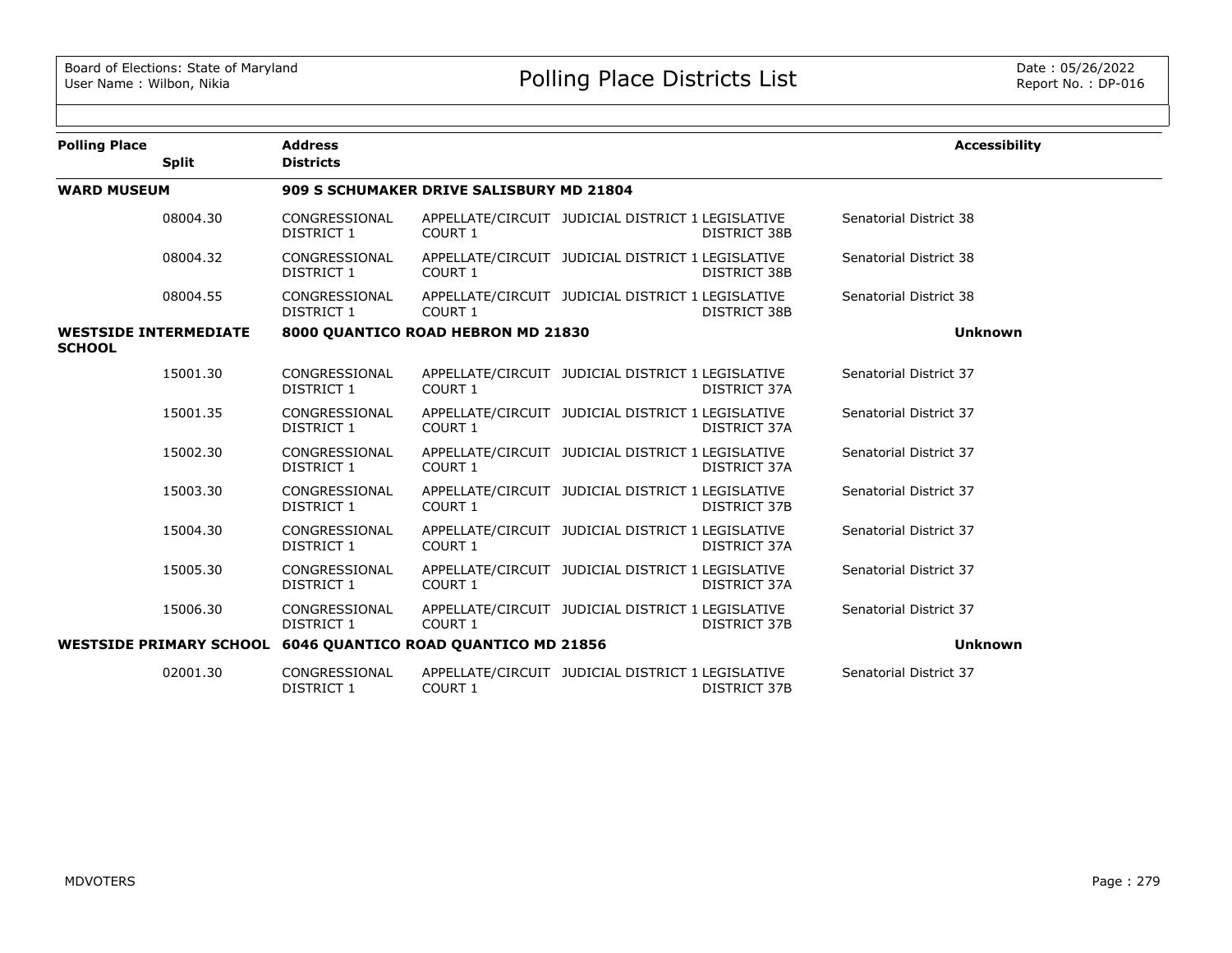| <b>Polling Place</b>      |                              | <b>Address</b>                     |                                    |                                                                          | <b>Accessibility</b>          |
|---------------------------|------------------------------|------------------------------------|------------------------------------|--------------------------------------------------------------------------|-------------------------------|
|                           | <b>Split</b>                 | <b>Districts</b>                   |                                    |                                                                          |                               |
| <b>&amp; CIVIC CENTER</b> | <b>WICOMICO COUNTY YOUTH</b> |                                    | 500 GLEN AVENUE SALISBURY MD 21804 |                                                                          | <b>Unknown</b>                |
|                           | 05001.30                     | CONGRESSIONAL<br>DISTRICT 1        | COURT 1                            | APPELLATE/CIRCUIT JUDICIAL DISTRICT 1 LEGISLATIVE<br>DISTRICT 37A        | Senatorial District 37        |
|                           | 05001.31                     | CONGRESSIONAL<br>DISTRICT 1        | COURT 1                            | APPELLATE/CIRCUIT JUDICIAL DISTRICT 1 LEGISLATIVE<br>DISTRICT 37A        | Senatorial District 37        |
|                           | 05001.32                     | CONGRESSIONAL<br>DISTRICT 1        | COURT 1                            | APPELLATE/CIRCUIT JUDICIAL DISTRICT 1 LEGISLATIVE<br>DISTRICT 37A        | Senatorial District 37        |
|                           | 05001.52                     | CONGRESSIONAL<br>DISTRICT 1        | COURT 1                            | APPELLATE/CIRCUIT JUDICIAL DISTRICT 1 LEGISLATIVE<br>DISTRICT 37A        | Senatorial District 37        |
|                           | 05001.54                     | CONGRESSIONAL<br>DISTRICT 1        | COURT 1                            | APPELLATE/CIRCUIT JUDICIAL DISTRICT 1 LEGISLATIVE<br>DISTRICT 37A        | Senatorial District 37        |
|                           | 05001.55                     | CONGRESSIONAL<br>DISTRICT 1        | COURT 1                            | APPELLATE/CIRCUIT JUDICIAL DISTRICT 1 LEGISLATIVE<br>DISTRICT 37A        | Senatorial District 37        |
|                           | 05004.30                     | CONGRESSIONAL<br><b>DISTRICT 1</b> | COURT 1                            | APPELLATE/CIRCUIT JUDICIAL DISTRICT 1 LEGISLATIVE<br><b>DISTRICT 38B</b> | Senatorial District 38        |
|                           | 05004.32                     | CONGRESSIONAL<br>DISTRICT 1        | COURT 1                            | APPELLATE/CIRCUIT JUDICIAL DISTRICT 1 LEGISLATIVE<br>DISTRICT 38B        | Senatorial District 38        |
|                           | 05004.33                     | CONGRESSIONAL<br>DISTRICT 1        | COURT 1                            | APPELLATE/CIRCUIT JUDICIAL DISTRICT 1 LEGISLATIVE<br>DISTRICT 38B        | Senatorial District 38        |
|                           | 05004.52                     | CONGRESSIONAL<br>DISTRICT 1        | COURT 1                            | APPELLATE/CIRCUIT JUDICIAL DISTRICT 1 LEGISLATIVE<br><b>DISTRICT 38B</b> | Senatorial District 38        |
|                           | 05004.54                     | CONGRESSIONAL<br><b>DISTRICT 1</b> | COURT 1                            | APPELLATE/CIRCUIT JUDICIAL DISTRICT 1 LEGISLATIVE<br><b>DISTRICT 38B</b> | <b>Senatorial District 38</b> |
|                           | 05004.55                     | CONGRESSIONAL<br>DISTRICT 1        | COURT 1                            | APPELLATE/CIRCUIT JUDICIAL DISTRICT 1 LEGISLATIVE<br>DISTRICT 38B        | Senatorial District 38        |
|                           | 05010.55                     | CONGRESSIONAL<br>DISTRICT 1        | COURT 1                            | APPELLATE/CIRCUIT JUDICIAL DISTRICT 1 LEGISLATIVE<br>DISTRICT 38B        | Senatorial District 38        |
|                           | 08001.30                     | CONGRESSIONAL<br>DISTRICT 1        | COURT 1                            | APPELLATE/CIRCUIT JUDICIAL DISTRICT 1 LEGISLATIVE<br><b>DISTRICT 38A</b> | Senatorial District 38        |
|                           | 08001.32                     | CONGRESSIONAL<br>DISTRICT 1        | COURT 1                            | APPELLATE/CIRCUIT JUDICIAL DISTRICT 1 LEGISLATIVE<br>DISTRICT 37B        | Senatorial District 37        |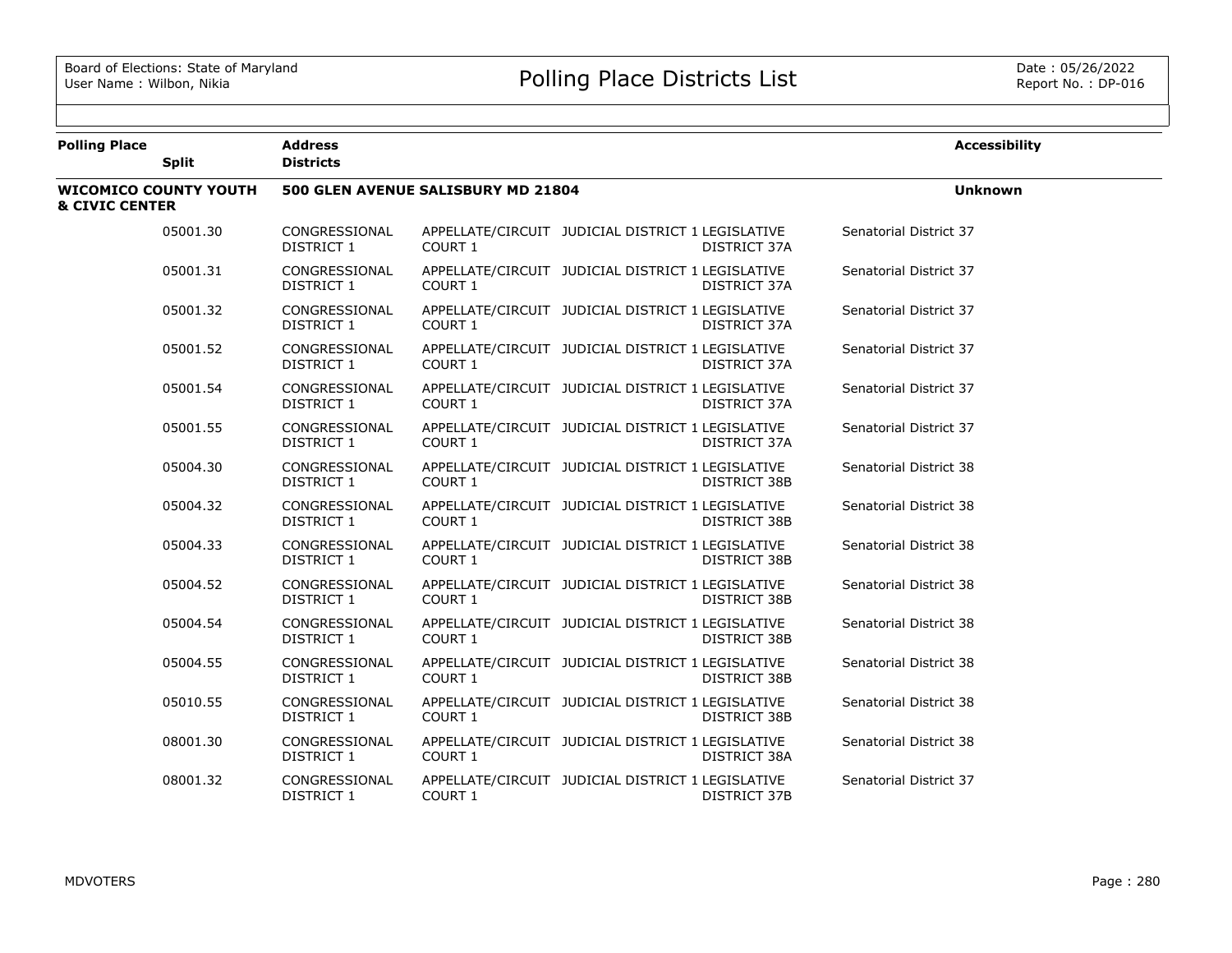$\sim$ 

| <b>Polling Place</b>                        |              | <b>Address</b>              |                                       |                                                                   | <b>Accessibility</b>   |  |
|---------------------------------------------|--------------|-----------------------------|---------------------------------------|-------------------------------------------------------------------|------------------------|--|
|                                             | <b>Split</b> | <b>Districts</b>            |                                       |                                                                   |                        |  |
| <b>WILLARDS ELEMENTARY</b><br><b>SCHOOL</b> |              |                             | 36161 RICHLAND ROAD WILLARDS MD 21874 |                                                                   | <b>Unknown</b>         |  |
|                                             | 14001.30     | CONGRESSIONAL<br>DISTRICT 1 | COURT 1                               | APPELLATE/CIRCUIT JUDICIAL DISTRICT 1 LEGISLATIVE<br>DISTRICT 38C | Senatorial District 38 |  |
|                                             | 14001.39     | CONGRESSIONAL<br>DISTRICT 1 | COURT 1                               | APPELLATE/CIRCUIT JUDICIAL DISTRICT 1 LEGISLATIVE<br>DISTRICT 38C | Senatorial District 38 |  |
|                                             | 14001.40     | CONGRESSIONAL<br>DISTRICT 1 | COURT 1                               | APPELLATE/CIRCUIT JUDICIAL DISTRICT 1 LEGISLATIVE<br>DISTRICT 38C | Senatorial District 38 |  |
|                                             | 14002.30     | CONGRESSIONAL<br>DISTRICT 1 | COURT 1                               | APPELLATE/CIRCUIT JUDICIAL DISTRICT 1 LEGISLATIVE<br>DISTRICT 38C | Senatorial District 38 |  |
|                                             | 14002.39     | CONGRESSIONAL<br>DISTRICT 1 | COURT 1                               | APPELLATE/CIRCUIT JUDICIAL DISTRICT 1 LEGISLATIVE<br>DISTRICT 38C | Senatorial District 38 |  |
|                                             | 14002.40     | CONGRESSIONAL<br>DISTRICT 1 | COURT 1                               | APPELLATE/CIRCUIT JUDICIAL DISTRICT 1 LEGISLATIVE<br>DISTRICT 38C | Senatorial District 38 |  |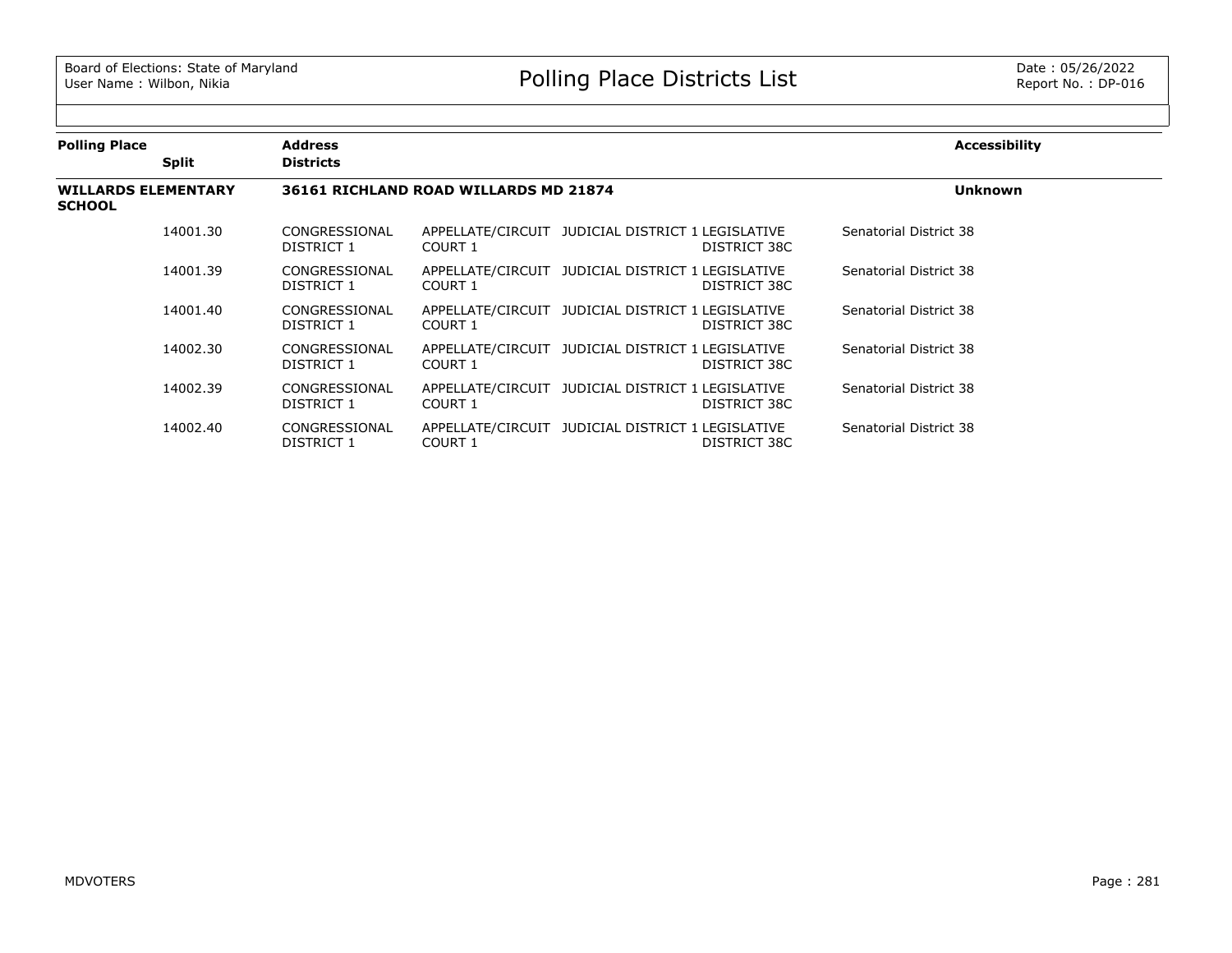| <b>Polling Place</b>    |              | <b>Address</b>   | <b>Accessibility</b> |
|-------------------------|--------------|------------------|----------------------|
|                         | <b>Split</b> | <b>Districts</b> |                      |
| Jurisdiction: Worcester |              |                  |                      |

MDVOTERS Page : 282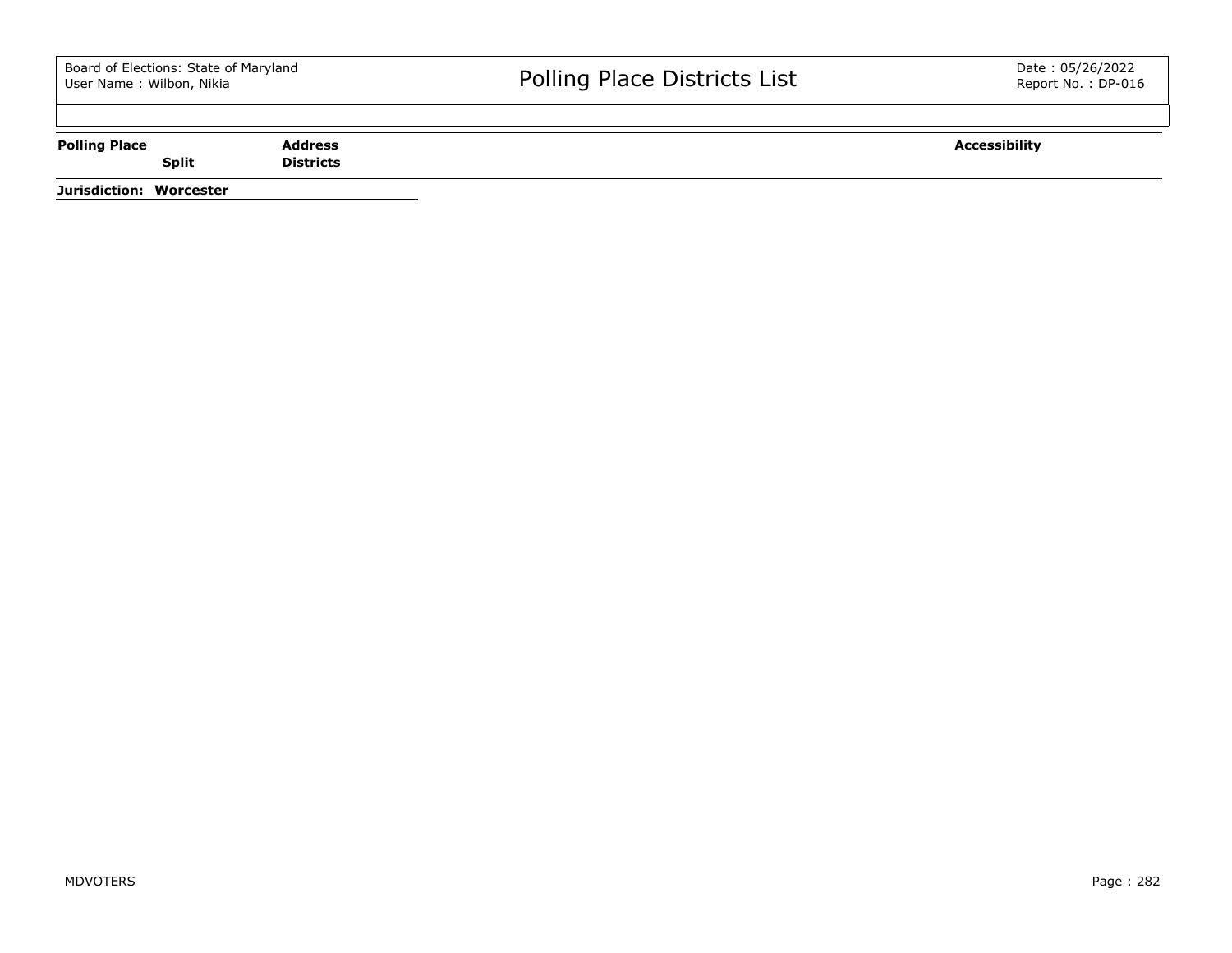| <b>Polling Place</b>                        | <b>Split</b> | <b>Address</b><br><b>Districts</b> |                                  |                                                   |              |                                    | <b>Accessibility</b>   |
|---------------------------------------------|--------------|------------------------------------|----------------------------------|---------------------------------------------------|--------------|------------------------------------|------------------------|
| <b>BERLIN INTERMEDIATE</b><br><b>SCHOOL</b> |              |                                    | 309 FRANKLIN AVE BERLIN MD 21811 |                                                   |              |                                    |                        |
|                                             | 02004.1C     | CONGRESSIONAL<br>DISTRICT 1        | COURT 1                          | APPELLATE/CIRCUIT JUDICIAL DISTRICT 1 LEGISLATIVE | DISTRICT 38C | Senatorial District 38             |                        |
|                                             | 02004.2A     | CONGRESSIONAL<br>DISTRICT 1        | COURT 1                          | APPELLATE/CIRCUIT JUDICIAL DISTRICT 1 LEGISLATIVE | DISTRICT 38A | Senatorial District 38             |                        |
|                                             | 02004.3A     | CONGRESSIONAL<br>DISTRICT 1        | <b>COURT 1</b>                   | APPELLATE/CIRCUIT JUDICIAL DISTRICT 1 LEGISLATIVE | DISTRICT 38A | Senatorial District 38             |                        |
|                                             | 02004.4A     | CONGRESSIONAL<br>DISTRICT 1        | <b>COURT 1</b>                   | APPELLATE/CIRCUIT JUDICIAL DISTRICT 1 LEGISLATIVE | DISTRICT 38A | Senatorial District 38             |                        |
|                                             | 02004.5A     | CONGRESSIONAL<br>DISTRICT 1        | COURT 1                          | APPELLATE/CIRCUIT JUDICIAL DISTRICT 1 LEGISLATIVE | DISTRICT 38A | Senatorial District 38             |                        |
|                                             | 03003.1      | CONGRESSIONAL<br>DISTRICT 1        | COURT 1                          | APPELLATE/CIRCUIT JUDICIAL DISTRICT 1 LEGISLATIVE | DISTRICT 38A | LEGISLATIVE<br>DISTRICT 38B        | Senatorial District 38 |
|                                             | 03003.1A     | CONGRESSIONAL<br>DISTRICT 1        | COURT 1                          | APPELLATE/CIRCUIT JUDICIAL DISTRICT 1 LEGISLATIVE | DISTRICT 38A | Senatorial District 38             |                        |
|                                             | 03003.1C     | CONGRESSIONAL<br>DISTRICT 1        | COURT 1                          | APPELLATE/CIRCUIT JUDICIAL DISTRICT 1 LEGISLATIVE | DISTRICT 38C | Senatorial District 38             |                        |
|                                             | 03003.2      | CONGRESSIONAL<br><b>DISTRICT 1</b> | COURT 1                          | APPELLATE/CIRCUIT JUDICIAL DISTRICT 1 LEGISLATIVE | DISTRICT 38A | LEGISLATIVE<br><b>DISTRICT 38B</b> | Senatorial District 38 |
|                                             | 03003.2A     | CONGRESSIONAL<br><b>DISTRICT 1</b> | COURT 1                          | APPELLATE/CIRCUIT JUDICIAL DISTRICT 1 LEGISLATIVE | DISTRICT 38A | Senatorial District 38             |                        |
|                                             | 03003.2C     | CONGRESSIONAL<br><b>DISTRICT 1</b> | COURT 1                          | APPELLATE/CIRCUIT JUDICIAL DISTRICT 1 LEGISLATIVE | DISTRICT 38C | Senatorial District 38             |                        |
|                                             | 03003.3      | CONGRESSIONAL<br>DISTRICT 1        | COURT 1                          | APPELLATE/CIRCUIT JUDICIAL DISTRICT 1 LEGISLATIVE | DISTRICT 38A | LEGISLATIVE<br>DISTRICT 38B        | Senatorial District 38 |
|                                             | 03003.3A     | CONGRESSIONAL<br><b>DISTRICT 1</b> | COURT 1                          | APPELLATE/CIRCUIT JUDICIAL DISTRICT 1 LEGISLATIVE | DISTRICT 38A | Senatorial District 38             |                        |
|                                             | 03003.3C     | CONGRESSIONAL<br>DISTRICT 1        | <b>COURT 1</b>                   | APPELLATE/CIRCUIT JUDICIAL DISTRICT 1 LEGISLATIVE | DISTRICT 38C | Senatorial District 38             |                        |
|                                             | 03003.4      | CONGRESSIONAL<br>DISTRICT 1        | COURT 1                          | APPELLATE/CIRCUIT JUDICIAL DISTRICT 1 LEGISLATIVE | DISTRICT 38A | LEGISLATIVE<br>DISTRICT 38B        | Senatorial District 38 |
|                                             | 03003.4A     | CONGRESSIONAL<br><b>DISTRICT 1</b> | COURT 1                          | APPELLATE/CIRCUIT JUDICIAL DISTRICT 1 LEGISLATIVE | DISTRICT 38A | Senatorial District 38             |                        |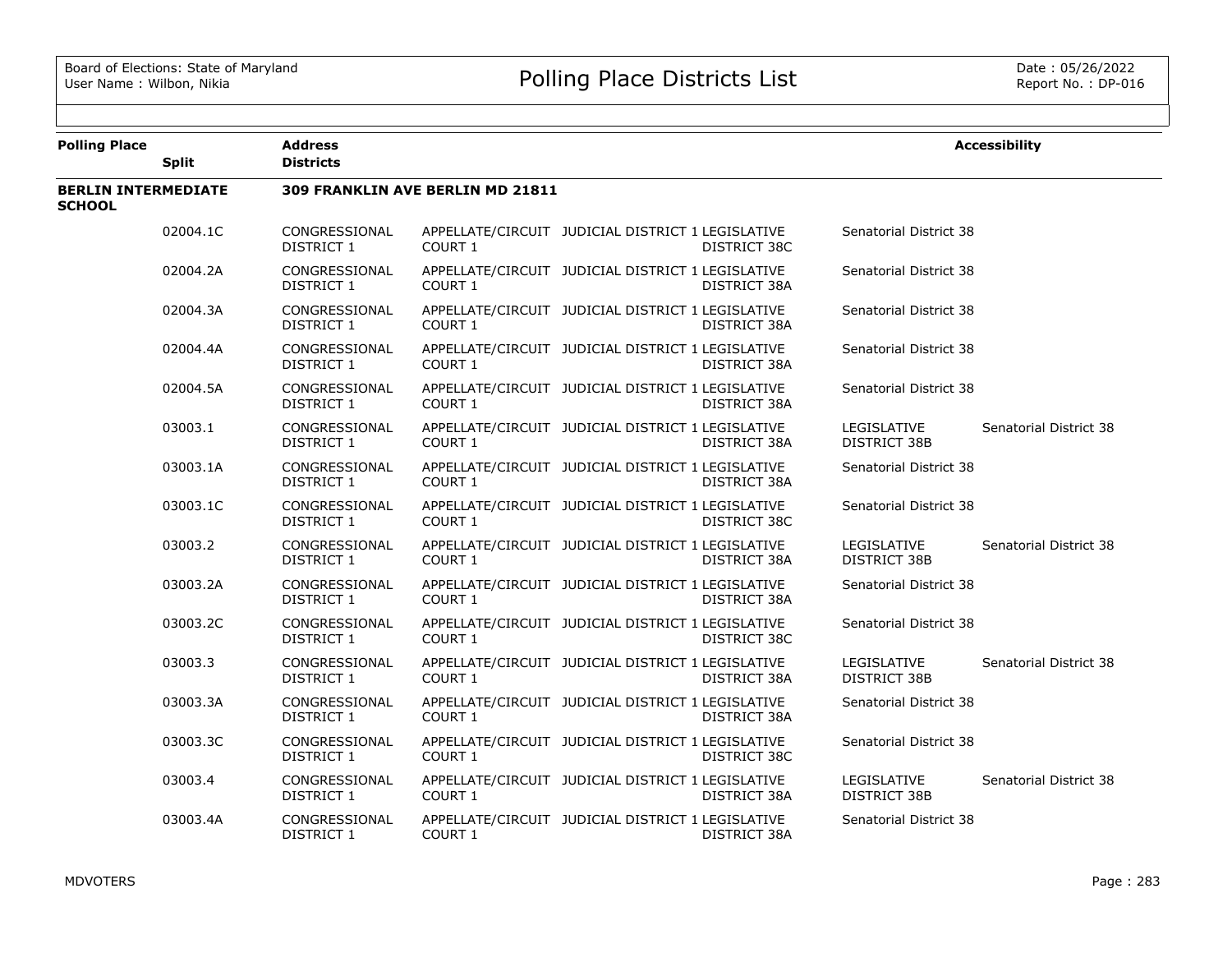| <b>Polling Place</b>                         |              | <b>Address</b>              |                                             |                                                   |              |                             | <b>Accessibility</b>   |
|----------------------------------------------|--------------|-----------------------------|---------------------------------------------|---------------------------------------------------|--------------|-----------------------------|------------------------|
|                                              | <b>Split</b> | <b>Districts</b>            |                                             |                                                   |              |                             |                        |
|                                              | 03003.4C     | CONGRESSIONAL<br>DISTRICT 1 | COURT 1                                     | APPELLATE/CIRCUIT JUDICIAL DISTRICT 1 LEGISLATIVE | DISTRICT 38C | Senatorial District 38      |                        |
|                                              | 03003.5      | CONGRESSIONAL<br>DISTRICT 1 | COURT 1                                     | APPELLATE/CIRCUIT JUDICIAL DISTRICT 1 LEGISLATIVE | DISTRICT 38A | LEGISLATIVE<br>DISTRICT 38B | Senatorial District 38 |
|                                              | 03003.5A     | CONGRESSIONAL<br>DISTRICT 1 | COURT 1                                     | APPELLATE/CIRCUIT JUDICIAL DISTRICT 1 LEGISLATIVE | DISTRICT 38A | Senatorial District 38      |                        |
|                                              | 03003.5C     | CONGRESSIONAL<br>DISTRICT 1 | COURT 1                                     | APPELLATE/CIRCUIT JUDICIAL DISTRICT 1 LEGISLATIVE | DISTRICT 38C | Senatorial District 38      |                        |
| <b>BISHOPVILLE FIRE</b><br><b>DEPARTMENT</b> |              |                             | 10709 BISHOPVILLE ROAD BISHOPVILLE MD 21813 |                                                   |              |                             |                        |
|                                              | 06003.1C     | CONGRESSIONAL<br>DISTRICT 1 | COURT 1                                     | APPELLATE/CIRCUIT JUDICIAL DISTRICT 1 LEGISLATIVE | DISTRICT 38C | Senatorial District 38      |                        |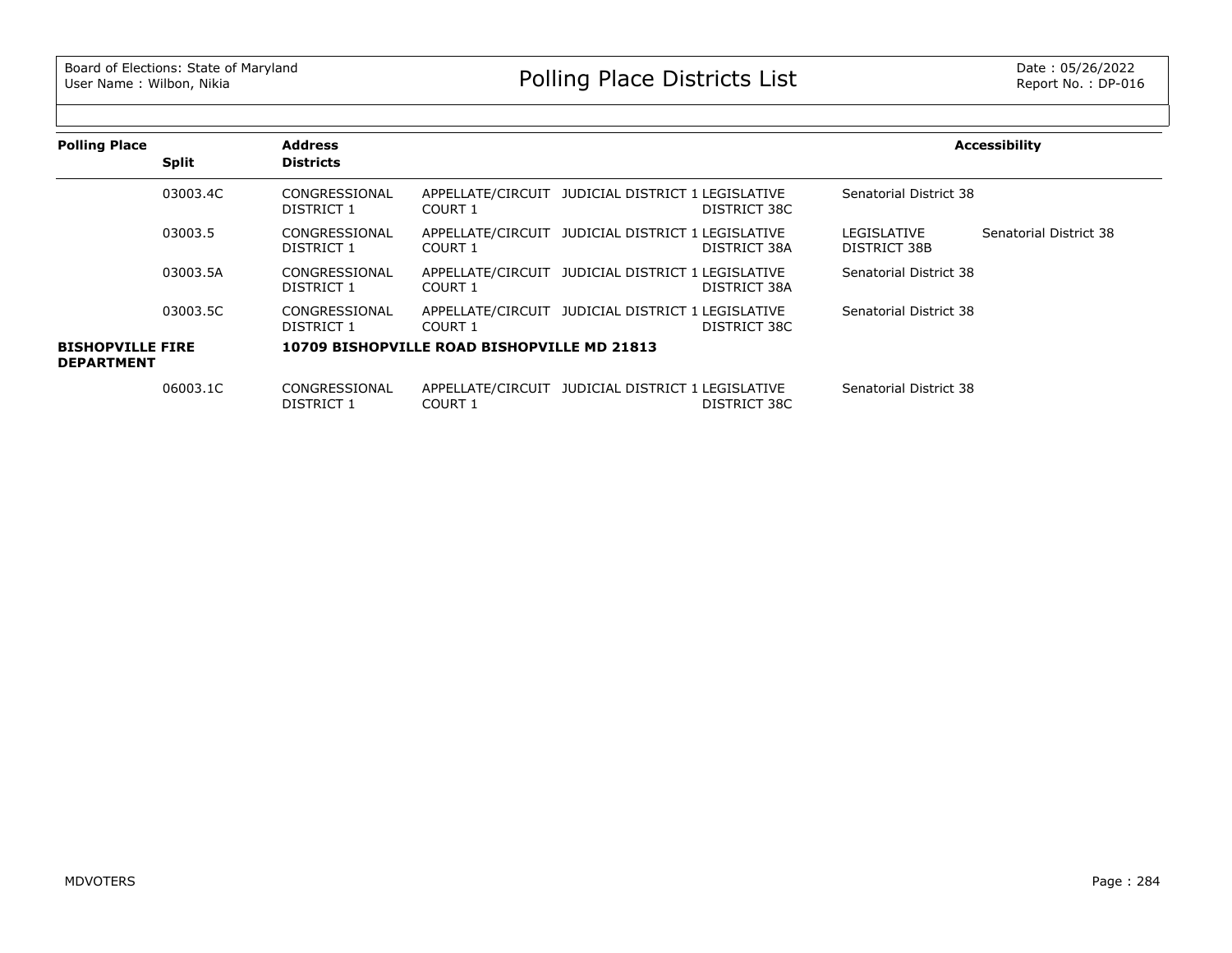| <b>Polling Place</b> | <b>Split</b>                 | <b>Address</b><br><b>Districts</b> |                    |                                                   |              |                             | <b>Accessibility</b>   |  |
|----------------------|------------------------------|------------------------------------|--------------------|---------------------------------------------------|--------------|-----------------------------|------------------------|--|
| <b>SCHOOL</b>        | <b>BUCKINGHAM ELEMENTARY</b> | 100 BUCKINGHAM RD BERLIN MD 21811  |                    |                                                   |              |                             |                        |  |
|                      | 04002.1                      | CONGRESSIONAL<br>DISTRICT 1        | COURT 1            | APPELLATE/CIRCUIT JUDICIAL DISTRICT 1 LEGISLATIVE | DISTRICT 38A | Senatorial District 38      |                        |  |
|                      | 04002.1A                     | CONGRESSIONAL<br>DISTRICT 1        | COURT 1            | APPELLATE/CIRCUIT JUDICIAL DISTRICT 1 LEGISLATIVE | DISTRICT 38A | Senatorial District 38      |                        |  |
|                      | 04002.1C                     | CONGRESSIONAL<br>DISTRICT 1        | COURT <sub>1</sub> | APPELLATE/CIRCUIT JUDICIAL DISTRICT 1 LEGISLATIVE | DISTRICT 38C | Senatorial District 38      |                        |  |
|                      | 04002.2                      | CONGRESSIONAL<br>DISTRICT 1        | <b>COURT 1</b>     | APPELLATE/CIRCUIT JUDICIAL DISTRICT 1 LEGISLATIVE | DISTRICT 38A | Senatorial District 38      |                        |  |
|                      | 04002.2A                     | CONGRESSIONAL<br>DISTRICT 1        | COURT 1            | APPELLATE/CIRCUIT JUDICIAL DISTRICT 1 LEGISLATIVE | DISTRICT 38A | Senatorial District 38      |                        |  |
|                      | 04002.2C                     | CONGRESSIONAL<br>DISTRICT 1        | COURT <sub>1</sub> | APPELLATE/CIRCUIT JUDICIAL DISTRICT 1 LEGISLATIVE | DISTRICT 38C | Senatorial District 38      |                        |  |
|                      | 04002.3                      | CONGRESSIONAL<br>DISTRICT 1        | <b>COURT 1</b>     | APPELLATE/CIRCUIT JUDICIAL DISTRICT 1 LEGISLATIVE | DISTRICT 38A | Senatorial District 38      |                        |  |
|                      | 04002.3A                     | CONGRESSIONAL<br>DISTRICT 1        | COURT 1            | APPELLATE/CIRCUIT JUDICIAL DISTRICT 1 LEGISLATIVE | DISTRICT 38A | Senatorial District 38      |                        |  |
|                      | 04002.3C                     | CONGRESSIONAL<br>DISTRICT 1        | COURT 1            | APPELLATE/CIRCUIT JUDICIAL DISTRICT 1 LEGISLATIVE | DISTRICT 38C | Senatorial District 38      |                        |  |
|                      | 04002.4                      | CONGRESSIONAL<br>DISTRICT 1        | COURT 1            | APPELLATE/CIRCUIT JUDICIAL DISTRICT 1 LEGISLATIVE | DISTRICT 38A | Senatorial District 38      |                        |  |
|                      | 04002.4A                     | CONGRESSIONAL<br>DISTRICT 1        | COURT 1            | APPELLATE/CIRCUIT JUDICIAL DISTRICT 1 LEGISLATIVE | DISTRICT 38A | Senatorial District 38      |                        |  |
|                      | 04002.4C                     | CONGRESSIONAL<br>DISTRICT 1        | <b>COURT 1</b>     | APPELLATE/CIRCUIT JUDICIAL DISTRICT 1 LEGISLATIVE | DISTRICT 38C | Senatorial District 38      |                        |  |
|                      | 04003.1                      | CONGRESSIONAL<br>DISTRICT 1        | COURT 1            | APPELLATE/CIRCUIT JUDICIAL DISTRICT 1 LEGISLATIVE | DISTRICT 38A | LEGISLATIVE<br>DISTRICT 38B | Senatorial District 38 |  |
|                      | 04003.1A                     | CONGRESSIONAL<br>DISTRICT 1        | COURT 1            | APPELLATE/CIRCUIT JUDICIAL DISTRICT 1 LEGISLATIVE | DISTRICT 38A | Senatorial District 38      |                        |  |
|                      | 04003.1C                     | CONGRESSIONAL<br>DISTRICT 1        | COURT 1            | APPELLATE/CIRCUIT JUDICIAL DISTRICT 1 LEGISLATIVE | DISTRICT 38C | Senatorial District 38      |                        |  |
|                      | 04003.2                      | CONGRESSIONAL<br>DISTRICT 1        | <b>COURT 1</b>     | APPELLATE/CIRCUIT JUDICIAL DISTRICT 1 LEGISLATIVE | DISTRICT 38A | LEGISLATIVE<br>DISTRICT 38B | Senatorial District 38 |  |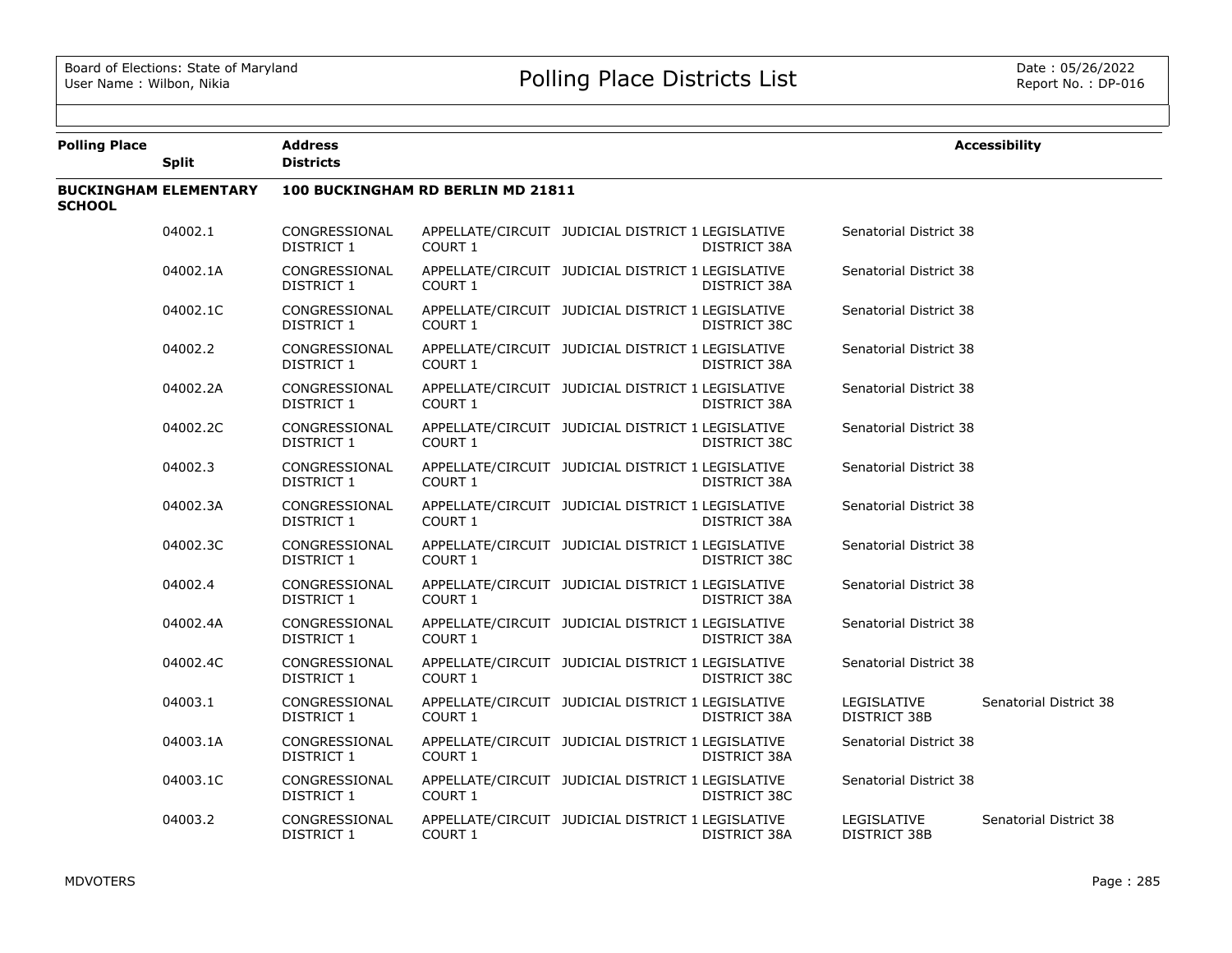| <b>Polling Place</b>        | <b>Split</b> | <b>Address</b><br><b>Districts</b> |                                              |                                                   |              | <b>Accessibility</b>   |
|-----------------------------|--------------|------------------------------------|----------------------------------------------|---------------------------------------------------|--------------|------------------------|
|                             | 04003.2A     | CONGRESSIONAL<br>DISTRICT 1        | COURT 1                                      | APPELLATE/CIRCUIT JUDICIAL DISTRICT 1 LEGISLATIVE | DISTRICT 38A | Senatorial District 38 |
|                             | 04003.2C     | CONGRESSIONAL<br>DISTRICT 1        | COURT 1                                      | APPELLATE/CIRCUIT JUDICIAL DISTRICT 1 LEGISLATIVE | DISTRICT 38C | Senatorial District 38 |
| <b>FIRST BAPTIST CHURCH</b> |              |                                    | 5912 TAYLOR LANDING ROAD GIRDLETREE MD 21829 |                                                   |              |                        |
|                             | 01002.1A     | CONGRESSIONAL<br>DISTRICT 1        | COURT 1                                      | APPELLATE/CIRCUIT JUDICIAL DISTRICT 1 LEGISLATIVE | DISTRICT 38A | Senatorial District 38 |
|                             | 01002.2A     | CONGRESSIONAL<br>DISTRICT 1        | COURT 1                                      | APPELLATE/CIRCUIT JUDICIAL DISTRICT 1 LEGISLATIVE | DISTRICT 38A | Senatorial District 38 |
|                             | 01002.3A     | CONGRESSIONAL<br>DISTRICT 1        | COURT 1                                      | APPELLATE/CIRCUIT JUDICIAL DISTRICT 1 LEGISLATIVE | DISTRICT 38A | Senatorial District 38 |
|                             | 01002.4A     | CONGRESSIONAL<br>DISTRICT 1        | COURT 1                                      | APPELLATE/CIRCUIT JUDICIAL DISTRICT 1 LEGISLATIVE | DISTRICT 38A | Senatorial District 38 |
|                             | 01002.5A     | CONGRESSIONAL<br>DISTRICT 1        | COURT 1                                      | APPELLATE/CIRCUIT JUDICIAL DISTRICT 1 LEGISLATIVE | DISTRICT 38A | Senatorial District 38 |
|                             | 01002.6A     | CONGRESSIONAL<br><b>DISTRICT 1</b> | <b>COURT 1</b>                               | APPELLATE/CIRCUIT JUDICIAL DISTRICT 1 LEGISLATIVE | DISTRICT 38A | Senatorial District 38 |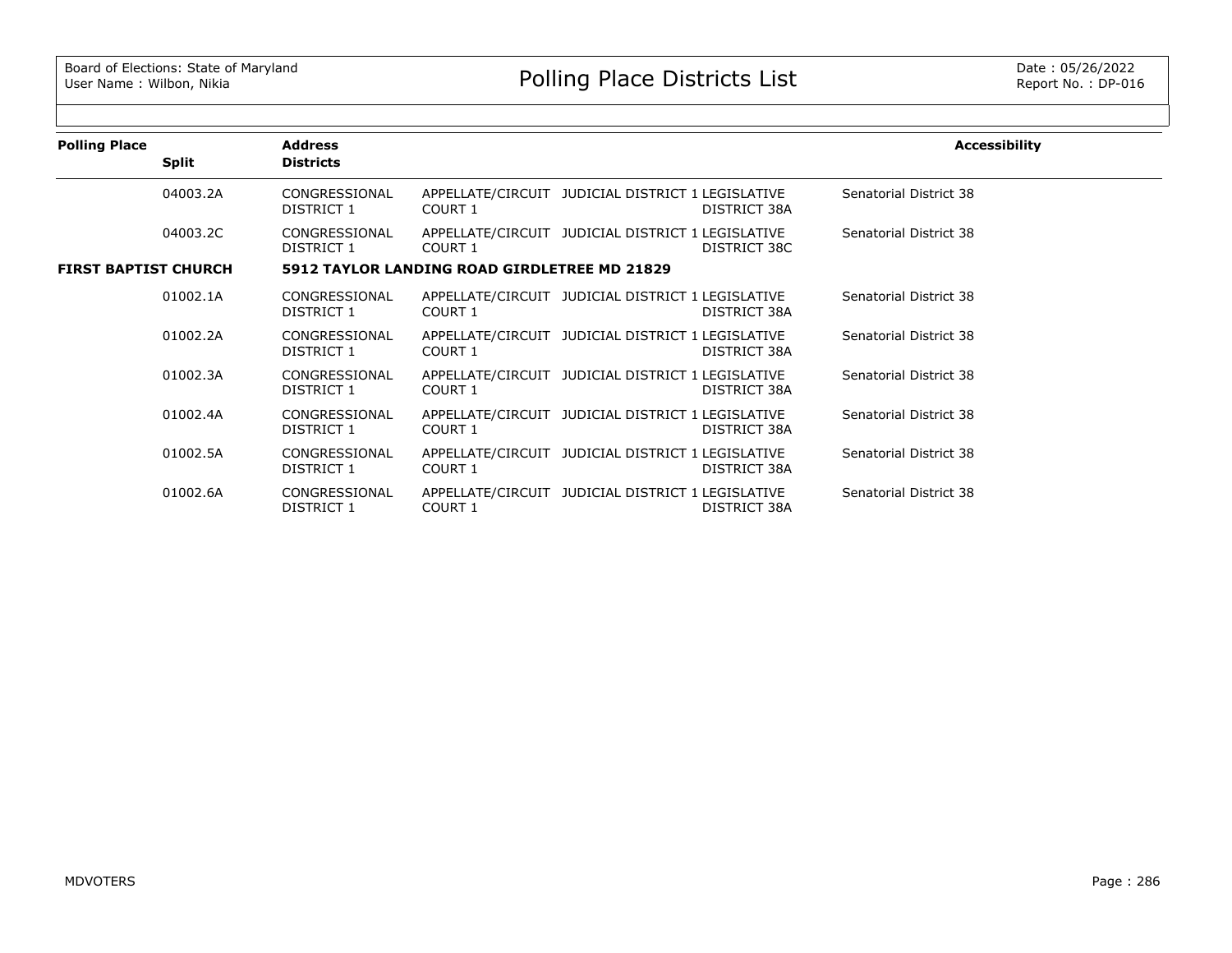| <b>Polling Place</b> | <b>Split</b>                  | <b>Address</b><br><b>Districts</b> |                                        |                                                   |                     |                                    | <b>Accessibility</b>   |
|----------------------|-------------------------------|------------------------------------|----------------------------------------|---------------------------------------------------|---------------------|------------------------------------|------------------------|
|                      | <b>NEWARK FIRE DEPARTMENT</b> |                                    | 8338 NEWARK ROAD NEWARK MD 21841       |                                                   |                     |                                    |                        |
|                      | 02003.1                       | CONGRESSIONAL<br>DISTRICT 1        | COURT 1                                | APPELLATE/CIRCUIT JUDICIAL DISTRICT 1 LEGISLATIVE | DISTRICT 38A        | LEGISLATIVE<br>DISTRICT 38B        | Senatorial District 38 |
|                      | 02003.1A                      | CONGRESSIONAL<br>DISTRICT 1        | <b>COURT 1</b>                         | APPELLATE/CIRCUIT JUDICIAL DISTRICT 1 LEGISLATIVE | DISTRICT 38A        | Senatorial District 38             |                        |
|                      | 02003.2                       | CONGRESSIONAL<br><b>DISTRICT 1</b> | COURT 1                                | APPELLATE/CIRCUIT JUDICIAL DISTRICT 1 LEGISLATIVE | <b>DISTRICT 38A</b> | LEGISLATIVE<br>DISTRICT 38B        | Senatorial District 38 |
|                      | 02003.2A                      | CONGRESSIONAL<br>DISTRICT 1        | <b>COURT 1</b>                         | APPELLATE/CIRCUIT JUDICIAL DISTRICT 1 LEGISLATIVE | DISTRICT 38A        | Senatorial District 38             |                        |
|                      | 02003.2C                      | CONGRESSIONAL<br>DISTRICT 1        | <b>COURT 1</b>                         | APPELLATE/CIRCUIT JUDICIAL DISTRICT 1 LEGISLATIVE | DISTRICT 38C        | Senatorial District 38             |                        |
|                      | 02003.3                       | CONGRESSIONAL<br><b>DISTRICT 1</b> | COURT 1                                | APPELLATE/CIRCUIT JUDICIAL DISTRICT 1 LEGISLATIVE | <b>DISTRICT 38A</b> | LEGISLATIVE<br><b>DISTRICT 38B</b> | Senatorial District 38 |
|                      | 02003.3A                      | CONGRESSIONAL<br>DISTRICT 1        | <b>COURT 1</b>                         | APPELLATE/CIRCUIT JUDICIAL DISTRICT 1 LEGISLATIVE | DISTRICT 38A        | Senatorial District 38             |                        |
|                      | 02003.3C                      | CONGRESSIONAL<br><b>DISTRICT 1</b> | <b>COURT 1</b>                         | APPELLATE/CIRCUIT JUDICIAL DISTRICT 1 LEGISLATIVE | DISTRICT 38C        | Senatorial District 38             |                        |
|                      | 02003.4                       | CONGRESSIONAL<br><b>DISTRICT 1</b> | COURT 1                                | APPELLATE/CIRCUIT JUDICIAL DISTRICT 1 LEGISLATIVE | <b>DISTRICT 38A</b> | LEGISLATIVE<br>DISTRICT 38B        | Senatorial District 38 |
|                      | 02003.4A                      | CONGRESSIONAL<br>DISTRICT 1        | COURT 1                                | APPELLATE/CIRCUIT JUDICIAL DISTRICT 1 LEGISLATIVE | <b>DISTRICT 38A</b> | Senatorial District 38             |                        |
|                      | 02003.4C                      | CONGRESSIONAL<br>DISTRICT 1        | COURT 1                                | APPELLATE/CIRCUIT JUDICIAL DISTRICT 1 LEGISLATIVE | DISTRICT 38C        | Senatorial District 38             |                        |
|                      | 02003.5                       | CONGRESSIONAL<br>DISTRICT 1        | COURT 1                                | APPELLATE/CIRCUIT JUDICIAL DISTRICT 1 LEGISLATIVE | <b>DISTRICT 38A</b> | LEGISLATIVE<br>DISTRICT 38B        | Senatorial District 38 |
|                      | 02003.5A                      | CONGRESSIONAL<br>DISTRICT 1        | COURT 1                                | APPELLATE/CIRCUIT JUDICIAL DISTRICT 1 LEGISLATIVE | DISTRICT 38A        | Senatorial District 38             |                        |
|                      | 02003.5C                      | CONGRESSIONAL<br>DISTRICT 1        | COURT 1                                | APPELLATE/CIRCUIT JUDICIAL DISTRICT 1 LEGISLATIVE | DISTRICT 38C        | Senatorial District 38             |                        |
| <b>SCHOOL</b>        | <b>OCEAN CITY ELEMENTARY</b>  |                                    | 12828 CENTER DRIVE OCEAN CITY MD 21842 |                                                   |                     |                                    |                        |
|                      | 03001.1C                      | CONGRESSIONAL<br>DISTRICT 1        | COURT 1                                | APPELLATE/CIRCUIT JUDICIAL DISTRICT 1 LEGISLATIVE | DISTRICT 38C        | Senatorial District 38             |                        |
|                      | 03001.5C                      | CONGRESSIONAL<br>DISTRICT 1        | COURT 1                                | APPELLATE/CIRCUIT JUDICIAL DISTRICT 1 LEGISLATIVE | DISTRICT 38C        | Senatorial District 38             |                        |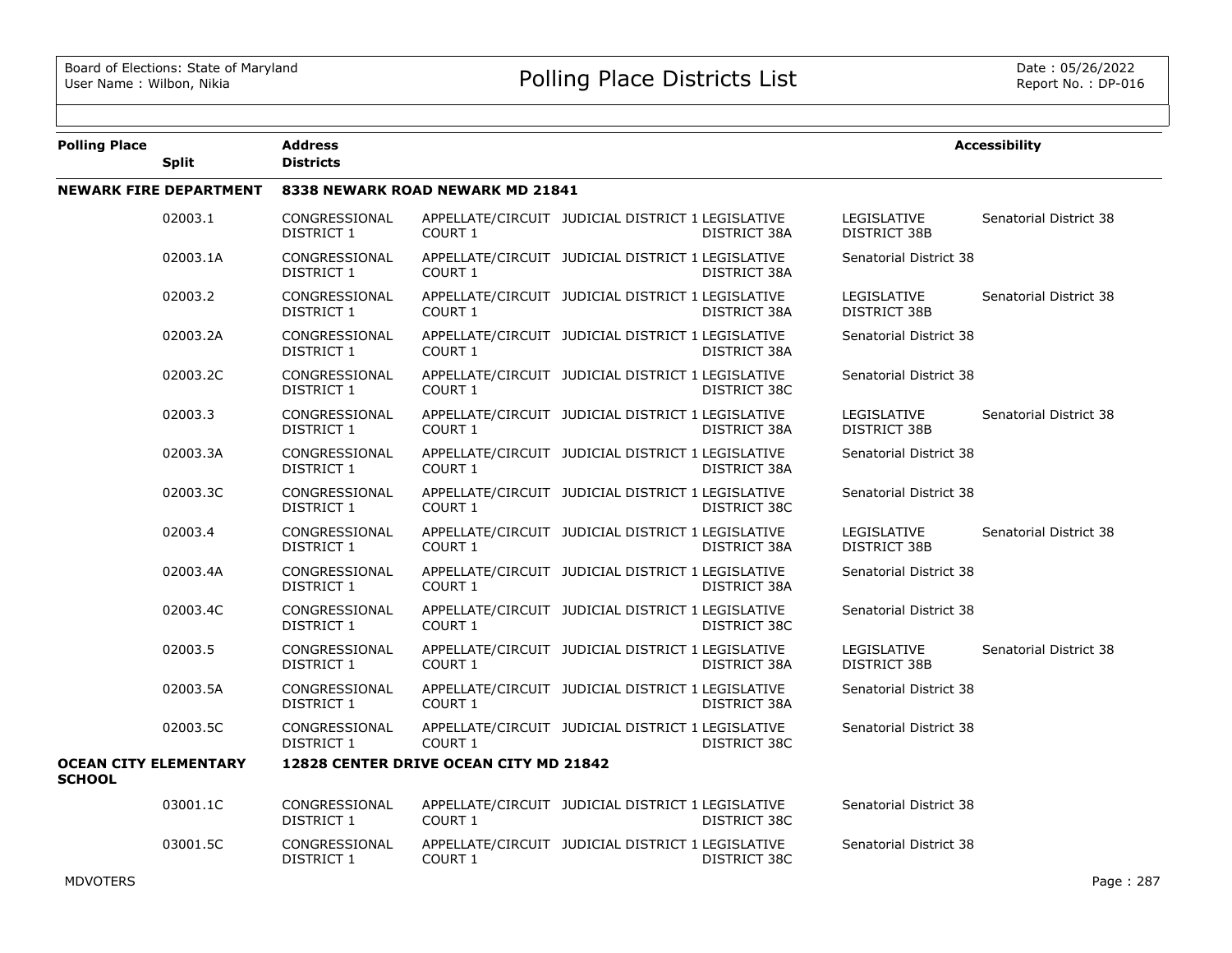| <b>Polling Place</b><br><b>Split</b>                | <b>Address</b><br><b>Districts</b> |                                           |                                                   |                     | <b>Accessibility</b>   |
|-----------------------------------------------------|------------------------------------|-------------------------------------------|---------------------------------------------------|---------------------|------------------------|
| <b>OCEAN CITY LIONS CLUB</b>                        |                                    | 12534 AIRPORT ROAD BERLIN MD 21811        |                                                   |                     |                        |
| 03002.1C                                            | CONGRESSIONAL<br>DISTRICT 1        | COURT 1                                   | APPELLATE/CIRCUIT JUDICIAL DISTRICT 1 LEGISLATIVE | DISTRICT 38C        | Senatorial District 38 |
| <b>OCEAN PINES COMMUNITY</b><br><b>HALL</b>         |                                    | 239 OCEAN PARKWAY OCEAN PINES MD 21811    |                                                   |                     |                        |
| 06001.1C                                            | CONGRESSIONAL<br>DISTRICT 1        | COURT 1                                   | APPELLATE/CIRCUIT JUDICIAL DISTRICT 1 LEGISLATIVE | DISTRICT 38C        | Senatorial District 38 |
| <b>OCEAN PINES LIBRARY</b>                          |                                    | 11107 CATHELL ROAD BERLIN MD 21811        |                                                   |                     |                        |
| 05002.1C                                            | CONGRESSIONAL<br><b>DISTRICT 1</b> | COURT 1                                   | APPELLATE/CIRCUIT JUDICIAL DISTRICT 1 LEGISLATIVE | DISTRICT 38C        | Senatorial District 38 |
| <b>POCOMOKE COMMUNITY</b><br><b>CENTER</b>          |                                    | 1410 MARKET STREET POCOMOKE CITY MD 21851 |                                                   |                     |                        |
| 01001.1A                                            | CONGRESSIONAL<br><b>DISTRICT 1</b> | COURT 1                                   | APPELLATE/CIRCUIT JUDICIAL DISTRICT 1 LEGISLATIVE | DISTRICT 38A        | Senatorial District 38 |
| 01001.2A                                            | CONGRESSIONAL<br>DISTRICT 1        | COURT 1                                   | APPELLATE/CIRCUIT JUDICIAL DISTRICT 1 LEGISLATIVE | DISTRICT 38A        | Senatorial District 38 |
| 01001.3A                                            | CONGRESSIONAL<br>DISTRICT 1        | COURT 1                                   | APPELLATE/CIRCUIT JUDICIAL DISTRICT 1 LEGISLATIVE | DISTRICT 38A        | Senatorial District 38 |
| 01001.4A                                            | CONGRESSIONAL<br>DISTRICT 1        | COURT 1                                   | APPELLATE/CIRCUIT JUDICIAL DISTRICT 1 LEGISLATIVE | DISTRICT 38A        | Senatorial District 38 |
| 01001.5A                                            | CONGRESSIONAL<br>DISTRICT 1        | <b>COURT 1</b>                            | APPELLATE/CIRCUIT JUDICIAL DISTRICT 1 LEGISLATIVE | <b>DISTRICT 38A</b> | Senatorial District 38 |
| 01001.6A                                            | CONGRESSIONAL<br><b>DISTRICT 1</b> | COURT 1                                   | APPELLATE/CIRCUIT JUDICIAL DISTRICT 1 LEGISLATIVE | DISTRICT 38A        | Senatorial District 38 |
| <b>ROLAND E. POWELL</b><br><b>CONVENTION CENTER</b> |                                    | 4001 COASTAL HIGHWAY OCEAN CITY MD 21842  |                                                   |                     |                        |
| 07001.1C                                            | CONGRESSIONAL<br>DISTRICT 1        | COURT 1                                   | APPELLATE/CIRCUIT JUDICIAL DISTRICT 1 LEGISLATIVE | DISTRICT 38C        | Senatorial District 38 |
| 07001.2C                                            | CONGRESSIONAL<br>DISTRICT 1        | COURT 1                                   | APPELLATE/CIRCUIT JUDICIAL DISTRICT 1 LEGISLATIVE | DISTRICT 38C        | Senatorial District 38 |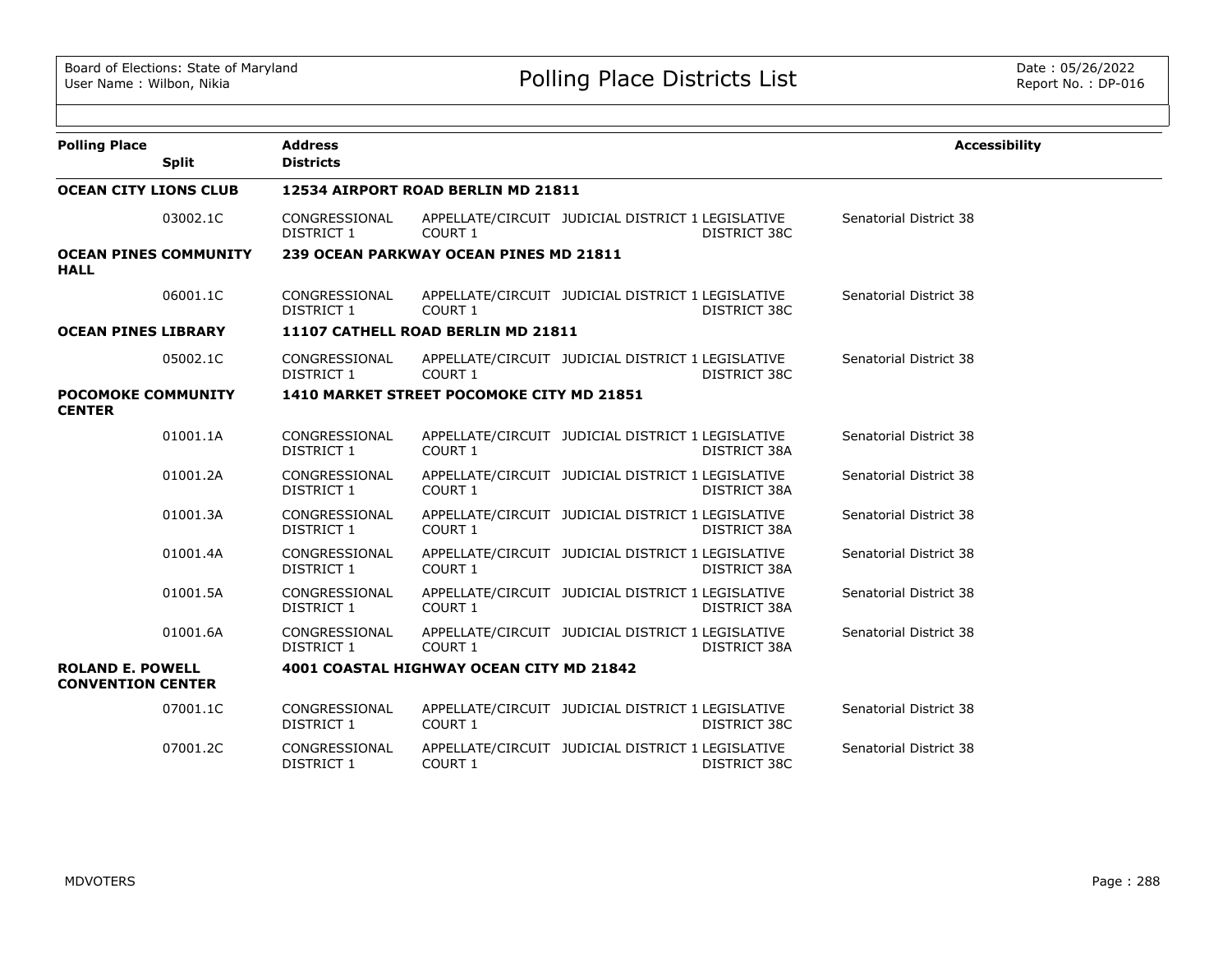| <b>Polling Place</b>                       | <b>Address</b>                                                    |                | <b>Accessibility</b>                                                     |                        |  |  |  |
|--------------------------------------------|-------------------------------------------------------------------|----------------|--------------------------------------------------------------------------|------------------------|--|--|--|
| <b>Split</b>                               | <b>Districts</b>                                                  |                |                                                                          |                        |  |  |  |
| <b>CHURCH</b>                              | SHILOH UNITED METHODIST 2655 WORCESTER HWY POCOMOKE CITY MD 21851 |                |                                                                          |                        |  |  |  |
| 02001.1A                                   | CONGRESSIONAL<br>DISTRICT 1                                       | COURT 1        | APPELLATE/CIRCUIT JUDICIAL DISTRICT 1 LEGISLATIVE<br>DISTRICT 38A        | Senatorial District 38 |  |  |  |
| 02001.2A                                   | CONGRESSIONAL<br>DISTRICT 1                                       | COURT 1        | APPELLATE/CIRCUIT JUDICIAL DISTRICT 1 LEGISLATIVE<br>DISTRICT 38A        | Senatorial District 38 |  |  |  |
| 02001.3A                                   | CONGRESSIONAL<br>DISTRICT 1                                       | COURT 1        | APPELLATE/CIRCUIT JUDICIAL DISTRICT 1 LEGISLATIVE<br>DISTRICT 38A        | Senatorial District 38 |  |  |  |
| 02001.4A                                   | CONGRESSIONAL<br>DISTRICT 1                                       | COURT 1        | APPELLATE/CIRCUIT JUDICIAL DISTRICT 1 LEGISLATIVE<br>DISTRICT 38A        | Senatorial District 38 |  |  |  |
| 02001.5A                                   | CONGRESSIONAL<br>DISTRICT 1                                       | COURT 1        | APPELLATE/CIRCUIT JUDICIAL DISTRICT 1 LEGISLATIVE<br>DISTRICT 38A        | Senatorial District 38 |  |  |  |
| <b>SHOWELL ELEMENTARY</b><br><b>SCHOOL</b> | 11318 SHOWELL SCHOOL ROAD BERLIN MD 21811                         |                |                                                                          |                        |  |  |  |
| 05001.1C                                   | CONGRESSIONAL<br>DISTRICT 1                                       | COURT 1        | APPELLATE/CIRCUIT JUDICIAL DISTRICT 1 LEGISLATIVE<br>DISTRICT 38C        | Senatorial District 38 |  |  |  |
| 06002.1C                                   | CONGRESSIONAL<br>DISTRICT 1                                       | COURT 1        | APPELLATE/CIRCUIT JUDICIAL DISTRICT 1 LEGISLATIVE<br>DISTRICT 38C        | Senatorial District 38 |  |  |  |
|                                            | SHOWELL FIRE DEPARTMENT 11620 WORCESTER HIGHWAY SHOWELL MD 21862  |                |                                                                          |                        |  |  |  |
| 04004.1A                                   | CONGRESSIONAL<br>DISTRICT 1                                       | COURT 1        | APPELLATE/CIRCUIT JUDICIAL DISTRICT 1 LEGISLATIVE<br>DISTRICT 38A        | Senatorial District 38 |  |  |  |
| 04004.1C                                   | CONGRESSIONAL<br>DISTRICT 1                                       | COURT 1        | APPELLATE/CIRCUIT JUDICIAL DISTRICT 1 LEGISLATIVE<br>DISTRICT 38C        | Senatorial District 38 |  |  |  |
| 04004.2A                                   | CONGRESSIONAL<br>DISTRICT 1                                       | COURT 1        | APPELLATE/CIRCUIT JUDICIAL DISTRICT 1 LEGISLATIVE<br>DISTRICT 38A        | Senatorial District 38 |  |  |  |
| 04004.2C                                   | CONGRESSIONAL<br>DISTRICT 1                                       | <b>COURT 1</b> | APPELLATE/CIRCUIT JUDICIAL DISTRICT 1 LEGISLATIVE<br><b>DISTRICT 38C</b> | Senatorial District 38 |  |  |  |